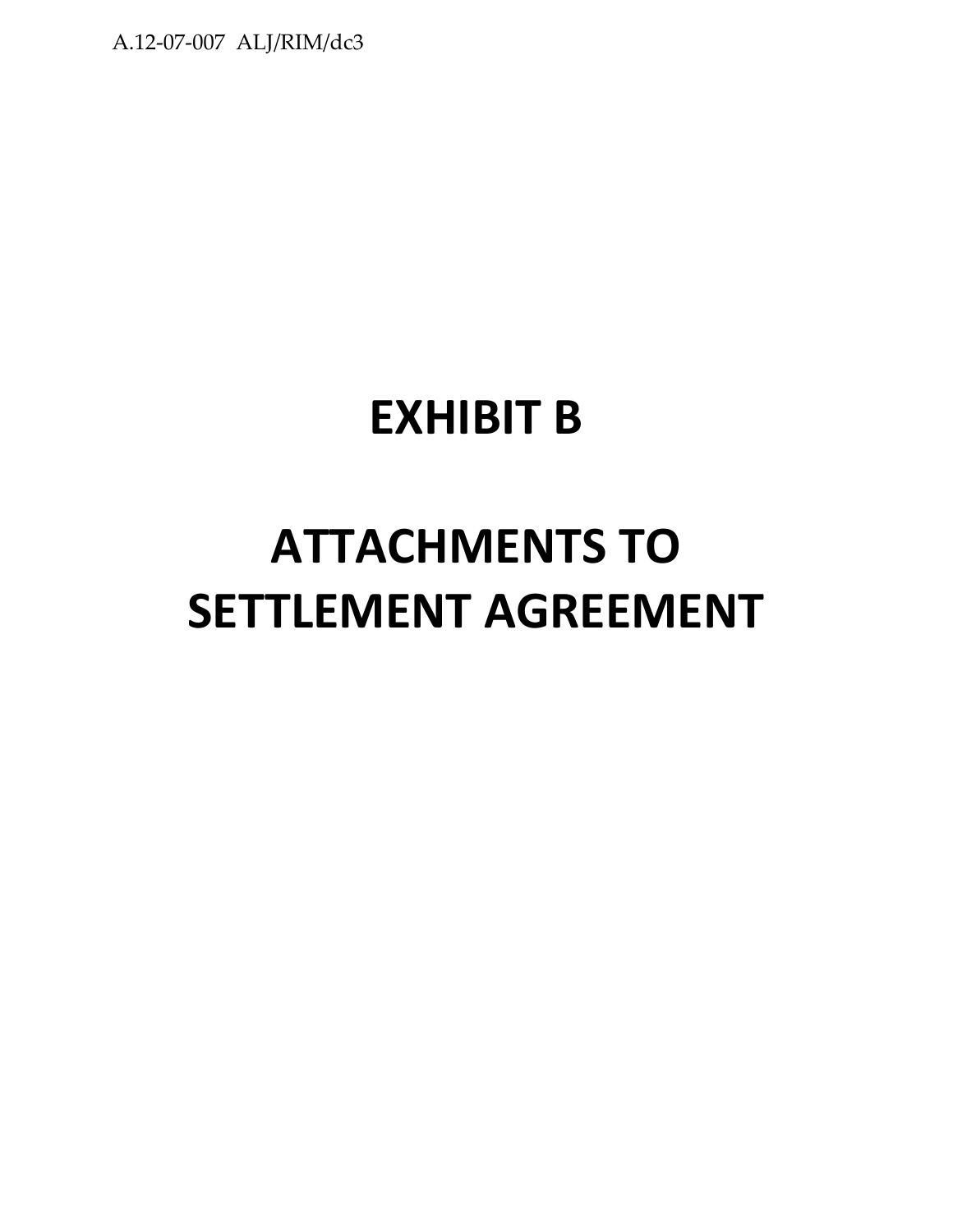#### A.12-07-007 ALJ/RIM/dc3

A.12-07-007 ALJ/RIM/jt2 EXHIBIT B

# **ATTACHMENTS TO PROPOSED SETTLEMENT AGREEMENT**

| <b>ATTACHMENT 1</b> | CHAPTER 1 - SUMMARY OF EARNINGS COMPARISON TABLES, BY DISTRICT                                                                                                                                                                                                                                                                                                                                                                                                                                                                                                                                                                                                                      |
|---------------------|-------------------------------------------------------------------------------------------------------------------------------------------------------------------------------------------------------------------------------------------------------------------------------------------------------------------------------------------------------------------------------------------------------------------------------------------------------------------------------------------------------------------------------------------------------------------------------------------------------------------------------------------------------------------------------------|
| <b>ATTACHMENT 2</b> | CHAPTER 1 - RATE BASE COMPARISON TABLES, BY DISTRICT                                                                                                                                                                                                                                                                                                                                                                                                                                                                                                                                                                                                                                |
| <b>ATTACHMENT 3</b> | CHAPTER 6 - DRAFT MODIFICATIONS TO CUSTOMER SERVICE RULES (SPECIAL REQUEST #15)                                                                                                                                                                                                                                                                                                                                                                                                                                                                                                                                                                                                     |
| ATTACHMENT 4        | CHAPTER 6 - DRAFT MODIFICATIONS TO CROSS-CONNECTION RULES (RULE 16) (SPECIAL<br>REQUEST #19)                                                                                                                                                                                                                                                                                                                                                                                                                                                                                                                                                                                        |
| <b>ATTACHMENT 5</b> | CHAPTER 7 - DRAFT PRELIMINARY STATEMENTS:                                                                                                                                                                                                                                                                                                                                                                                                                                                                                                                                                                                                                                           |
|                     | Credit/Debit Card Pilot Program Memorandum Account (J2)<br>Chromium-6 Memorandum Account (New AI)<br>Pension Cost Balancing Account (New AA2)<br>Health Cost Balancing Account (New AB2)<br><b>General District Balancing Accounts (New)</b><br>International Financial Reporting Standards Memo Account (New)<br>Water Contamination Litigation Memorandum Account (New)<br>Infrastructure Memorandum Account (New)<br>East Los Angeles Memorandum Account (New)<br>Rate Support Fund Balancing Account (New)<br>Stockton Litigation Memorandum Account (Modified AD)<br>Conservation Expense One-Way Balancing Accounts (New Z2)<br>2010 Tax Act Memorandum Account (Modified AE) |
| ATTACHMENT 6        | CHAPTER 12 - SUMMARY OF ANNUAL DEPRECIATION RATES                                                                                                                                                                                                                                                                                                                                                                                                                                                                                                                                                                                                                                   |
| <b>ATTACHMENT 7</b> | CHAPTER 12 - NON-SPECIFIC CAPITAL BUDGETS                                                                                                                                                                                                                                                                                                                                                                                                                                                                                                                                                                                                                                           |
| <b>ATTACHMENT 8</b> | CHAPTER 12 - METER REPLACEMENT PROGRAM                                                                                                                                                                                                                                                                                                                                                                                                                                                                                                                                                                                                                                              |
| ATTACHMENT 9        | <b>CHAPTER 12 - RATE BASE OFFSET ADVICE LETTER PROJECTS</b>                                                                                                                                                                                                                                                                                                                                                                                                                                                                                                                                                                                                                         |
| ATTACHMENT 10       | <b>CHAPTER 4 - CONSERVATION BUDGET</b>                                                                                                                                                                                                                                                                                                                                                                                                                                                                                                                                                                                                                                              |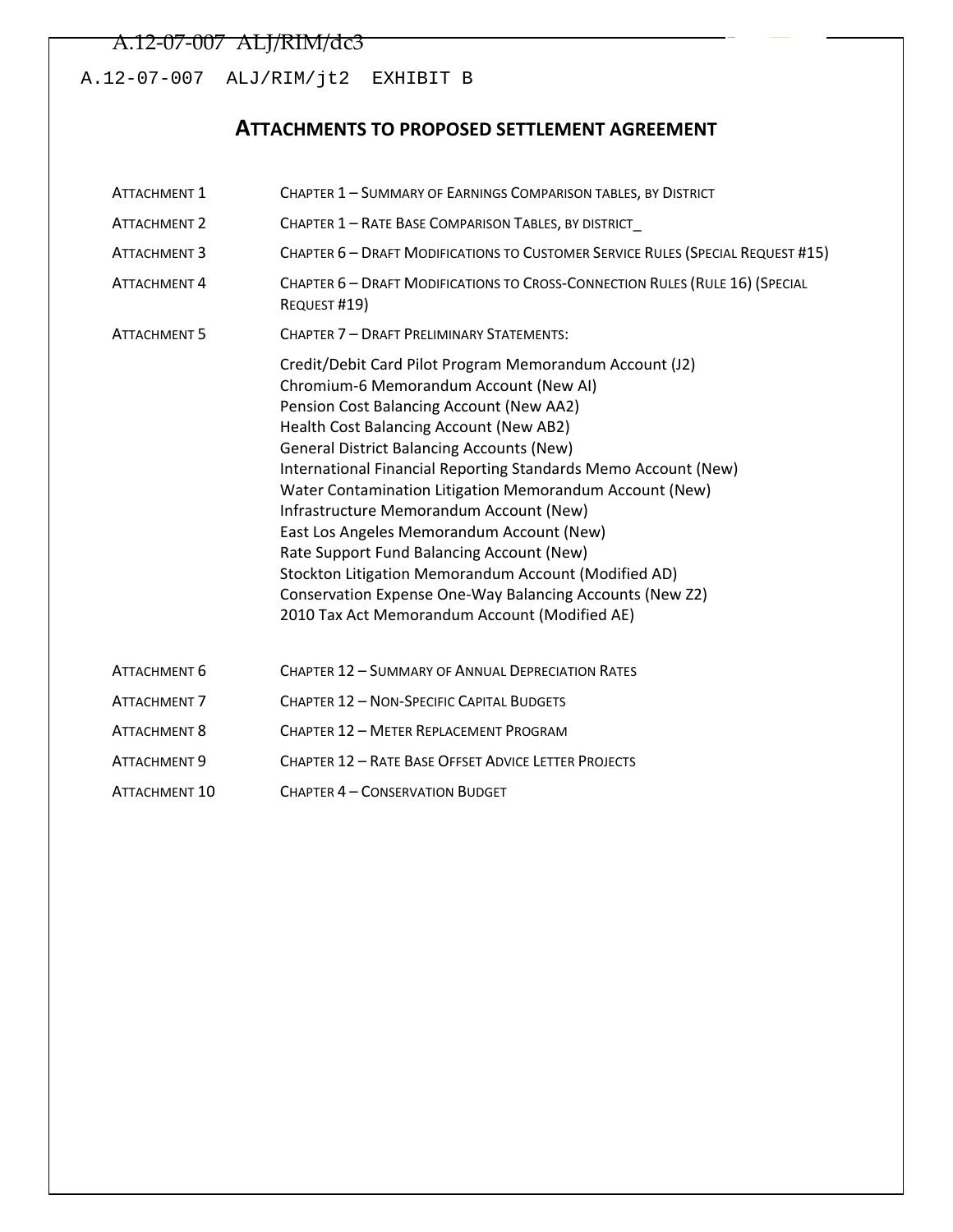# ATTACHMENT 1

# CHAPTER 1

# SUMMARY OF EARNINGS COMPARISON TABLES BY **DISTRICT**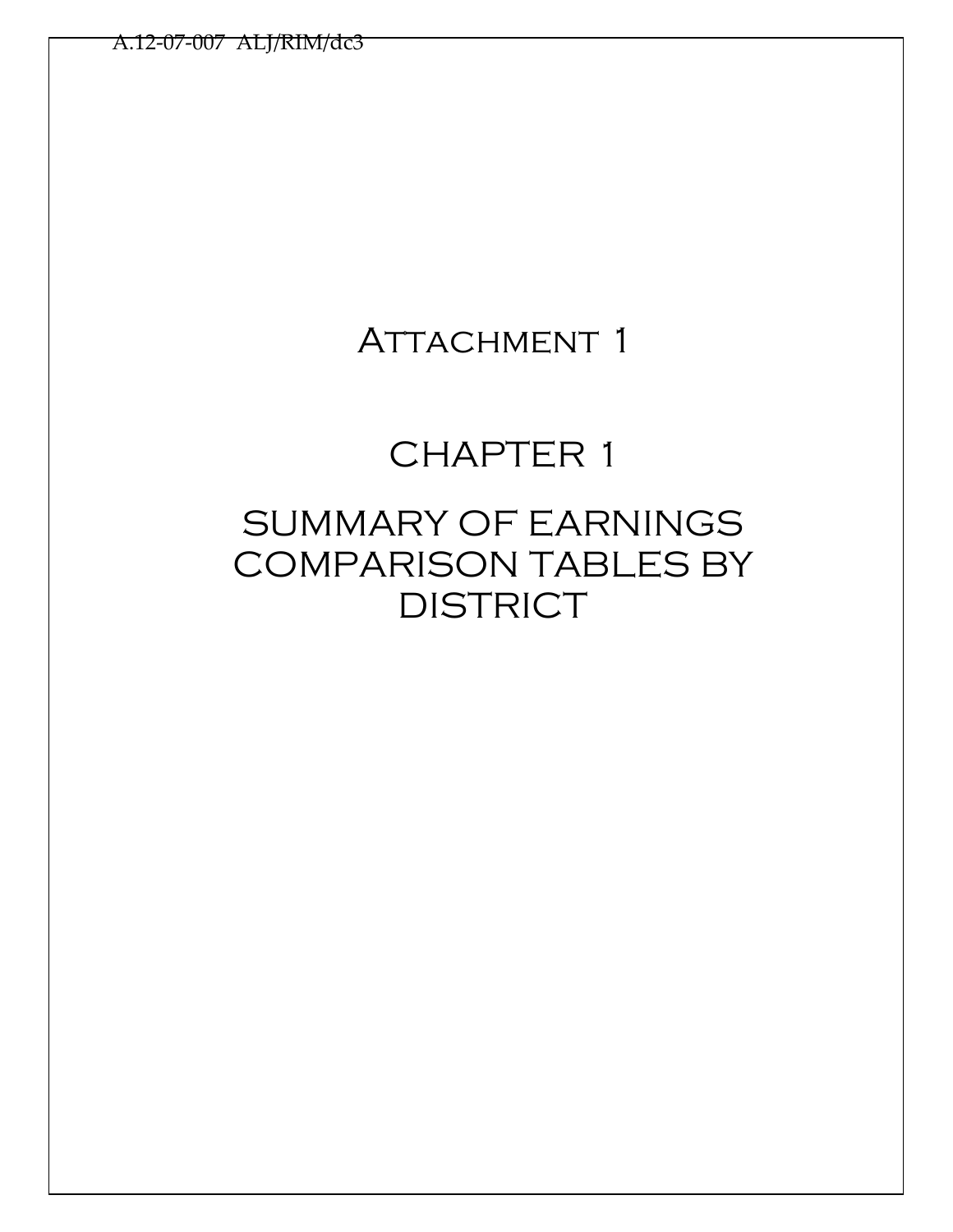# A.12-07-007 ALJ/RIM/dc3

#### **California Water Service Company 2012 GRC Revenue Increases**

| <b>District</b>         |                 | 2014          | 2014            |                           | 2015          | 2015            |                           | 2016          | 2016            |
|-------------------------|-----------------|---------------|-----------------|---------------------------|---------------|-----------------|---------------------------|---------------|-----------------|
|                         |                 | \$\$ Increase | $\frac{9}{6}$   |                           | \$\$ Increase | $\%$            |                           | \$\$ Increase | $\%$            |
|                         |                 | (000s)        | <b>Increase</b> |                           | (000s)        | <b>Increase</b> |                           | (000s)        | <b>Increase</b> |
| Antelope Valley         | \$              | 637.1         | 37.6%           | \$                        | 84.3          | 3.6%            | $\boldsymbol{\mathsf{S}}$ | 84.4          | 3.5%            |
| <b>Bayshore</b>         | \$              | 1,715.9       | 2.8%            | \$                        | 1,025.0       | 1.6%            | \$                        | 1,024.2       | 1.6%            |
| <b>Bakersfield</b>      | \$              | 7,871.7       | 12.4%           | $\overline{\$}$           | 1,642.3       | 2.3%            | $\overline{\$}$           | 1,572.5       | 2.2%            |
| <b>Bear Gulch</b>       | \$              | 2,507.6       | 6.8%            | $\overline{\$}$           | 312.7         | 0.8%            | $\overline{\mathcal{S}}$  | 306.0         | 0.8%            |
| Chico                   | \$              | 3,437.0       | 19.2%           | $\overline{\$}$           | 255.9         | 1.2%            | $\overline{\$}$           | 240.3         | 1.1%            |
| Dixon                   | \$              | 877.1         | 40.7%           | $\boldsymbol{\mathsf{S}}$ | 17.2          | 0.6%            | $\boldsymbol{\mathsf{S}}$ | 17.3          | 0.6%            |
| Dominguez               | \$              | 1,800.7       | 3.3%            | $\overline{\$}$           | 658.5         | 1.2%            | $\overline{\$}$           | 657.9         | 1.2%            |
| East Los Angeles        | \$              | 765.4         | 2.5%            | $\boldsymbol{\theta}$     | 1,462.3       | 4.7%            | $\boldsymbol{\mathsf{S}}$ | 1,462.6       | 4.5%            |
| Hermosa Redondo         | $\overline{\$}$ | 2,593.6       | 10.3%           | $\overline{\mathcal{S}}$  | 436.1         | 1.6%            | $\overline{\$}$           | 432.4         | 1.5%            |
| Kern River Valley       | \$              | 1,327.7       | 27.0%           | $\overline{\mathcal{S}}$  | 111.7         | 1.8%            | $\overline{\mathbf{s}}$   | 111.9         | 1.8%            |
| <b>King City</b>        | \$              | 510.9         | 19.3%           | $\overline{\mathcal{S}}$  | 121.3         | 3.8%            | $\overline{\$}$           | 118.5         | 3.6%            |
| Livermore               | \$              | 1,353.1       | 7.5%            | $\overline{\mathcal{S}}$  | 396.2         | 2.0%            | $\overline{\$}$           | 395.3         | 2.0%            |
| Los Altos               | \$              | 1,535.0       | 6.2%            | $\overline{\mathcal{S}}$  | 561.9         | 2.1%            | $\overline{\$}$           | 560.9         | 2.1%            |
| Marysville              | \$              | 326.4         | 10.2%           | $\overline{\mathcal{S}}$  | 0.6           | 0.0%            | $\sqrt[6]{\frac{1}{2}}$   | 0.8           | 0.0%            |
| Oroville                | \$              | 829.7         | 22.5%           | $\overline{\mathcal{S}}$  | 14.0          | 0.3%            | $\overline{\mathcal{S}}$  | 13.9          | 0.3%            |
| Palos Verdes            | \$              | 2,867.5       | 7.5%            | $\overline{\$}$           | 403.0         | 1.0%            | $\overline{\mathbf{3}}$   | 402.6         | 1.0%            |
| Redwood - Coast Springs | \$              | 99.5          | 24.0%           | $\overline{\mathcal{S}}$  | (1.7)         | $-0.3%$         | $\boldsymbol{\mathsf{S}}$ | (1.7)         | $-0.3%$         |
| Redwood - Lucerne       | \$              | 732.9         | 51.0%           | $\overline{\$}$           | (9.7)         | $-0.4%$         | $\overline{\mathcal{S}}$  | (9.6)         | $-0.4%$         |
| Redwood - Unified       | \$              | 240.7         | 42.9%           | $\boldsymbol{\mathsf{S}}$ | (4.9)         | $-0.6%$         | $\boldsymbol{\mathsf{S}}$ | (4.9)         | $-0.6%$         |
| Salinas                 | \$              | 2,629.8       | 10.8%           | $\overline{\$}$           | 814.5         | 3.0%            | $\overline{\$}$           | 811.3         | 2.9%            |
| Selma                   | \$              | 819.8         | 19.7%           | $\overline{\mathcal{S}}$  | 41.8          | 0.8%            | S)                        | 41.3          | 0.8%            |
| Stockton                | \$              | 3,945.6       | 12.5%           | $\overline{\$}$           | 599.1         | 1.7%            | $\overline{\$}$           | 593.0         | 1.6%            |
| Visalia                 | \$              | 3,620.4       | 15.6%           | $\boldsymbol{\mathsf{S}}$ | 960.8         | 3.6%            | $\overline{\mathcal{S}}$  | 973.5         | 3.5%            |
| Westlake                | $\overline{\$}$ | 1,946.3       | 12.9%           | $\overline{\mathcal{S}}$  | 150.0         | 0.9%            | $\overline{\$}$           | 150.3         | 0.9%            |
| <b>Willows</b>          | \$              | 337.1         | 16.8%           | $\mathcal{S}$             | 57.0          | 2.4%            | $\overline{\mathcal{S}}$  | 56.7          | 2.4%            |
| <b>Total</b>            | \$              | 45,328.6      | 9.2%            | $\mathcal{S}$             | 10,109.8      | 1.9%            | $\mathcal{S}$             | 10,011.6      | 1.8%            |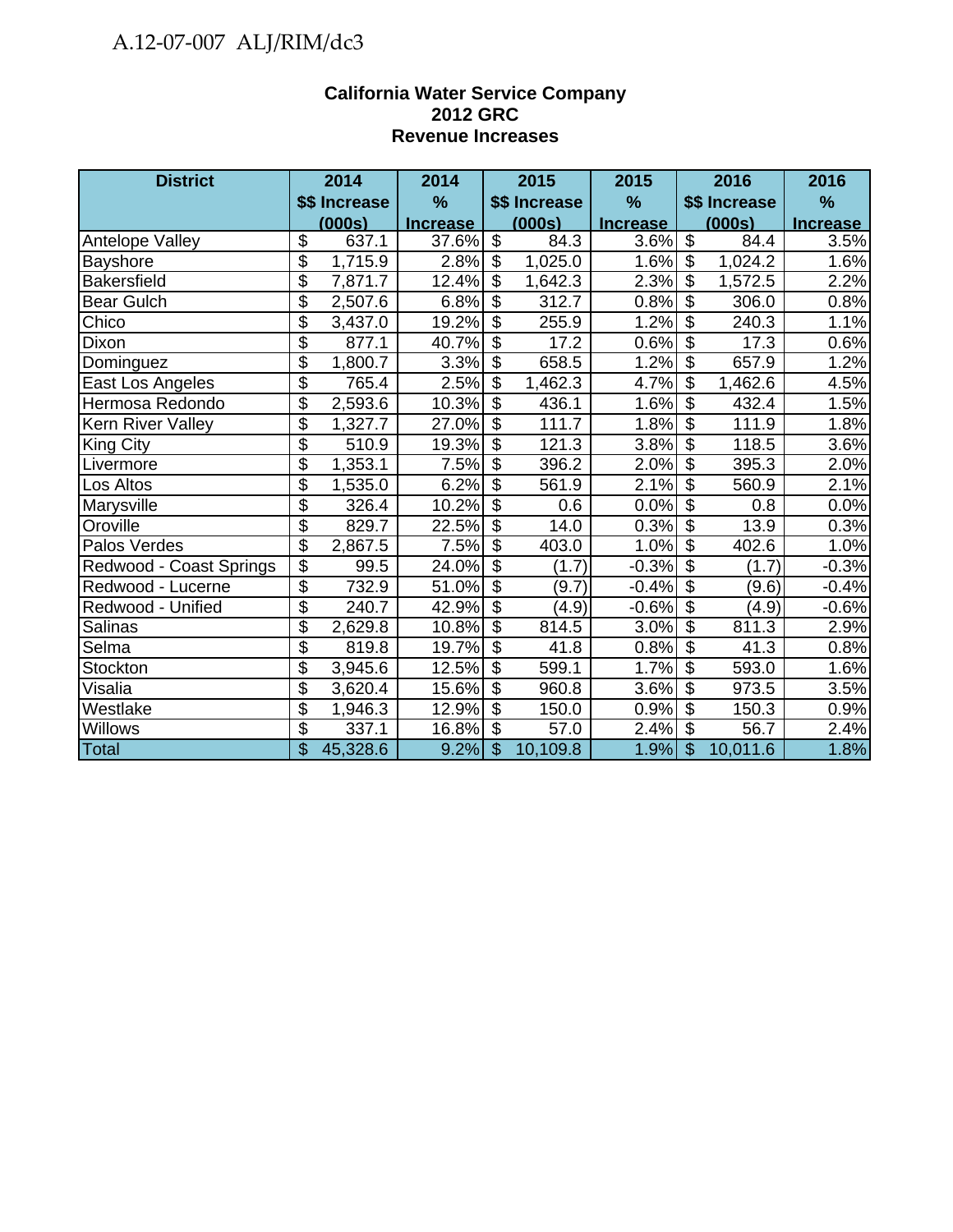Antelope Valley District Test Year 2014

| Item                                                                                                                                                                                                                                                                    | <b>Utility</b><br><b>Estimate</b> |                                                                                   |                                                    | <b>ORA</b><br><b>Estimate</b>                                                | Settlement                                            |                                                                                  |
|-------------------------------------------------------------------------------------------------------------------------------------------------------------------------------------------------------------------------------------------------------------------------|-----------------------------------|-----------------------------------------------------------------------------------|----------------------------------------------------|------------------------------------------------------------------------------|-------------------------------------------------------|----------------------------------------------------------------------------------|
|                                                                                                                                                                                                                                                                         |                                   | (Thousands of \$)                                                                 |                                                    |                                                                              |                                                       |                                                                                  |
| Operating revenues                                                                                                                                                                                                                                                      | \$                                | 1,938.0                                                                           | \$                                                 | 1,777.6                                                                      | \$                                                    | 1,694.9                                                                          |
| Operating expenses:<br><b>Operation &amp; Maintenance</b><br><b>Administrative &amp; General</b><br>Payroll<br>G. O. Prorated Exp.<br>Dep'n & Amortization<br>Taxes other than income<br>State Corp. Franchise Tax<br><b>Federal Income Tax</b><br>Total operating exp. | <b>8888888</b><br>\$              | 545.9<br>150.4<br>352.5<br>205.7<br>487.7<br>141.3<br>(22.2)<br>(76.2)<br>1,785.1 | \$<br>\$<br>\$<br>\$<br>\$<br>\$<br>\$<br>\$<br>\$ | 525.6<br>138.7<br>310.6<br>162.3<br>316.0<br>102.9<br>2.0<br>13.4<br>1,571.4 | \$<br>\$<br>\$<br>$\ddot{\$}$<br>\$<br>\$<br>\$<br>\$ | 450.6<br>140.7<br>313.6<br>174.3<br>364.2<br>102.8<br>(7.1)<br>(14.0)<br>1,525.2 |
| Net operating revenue                                                                                                                                                                                                                                                   | \$                                | 152.9                                                                             | $\mathcal{L}$                                      | 206.2                                                                        | $\mathcal{S}$                                         | 169.7                                                                            |
| Rate base                                                                                                                                                                                                                                                               | \$                                | 10,323.1                                                                          | $\boldsymbol{\mathsf{S}}$                          | 6,399.4                                                                      | \$                                                    | 6,951.0                                                                          |
| Return on rate base                                                                                                                                                                                                                                                     |                                   | 1.48%                                                                             |                                                    | 3.22%                                                                        |                                                       | 2.44%                                                                            |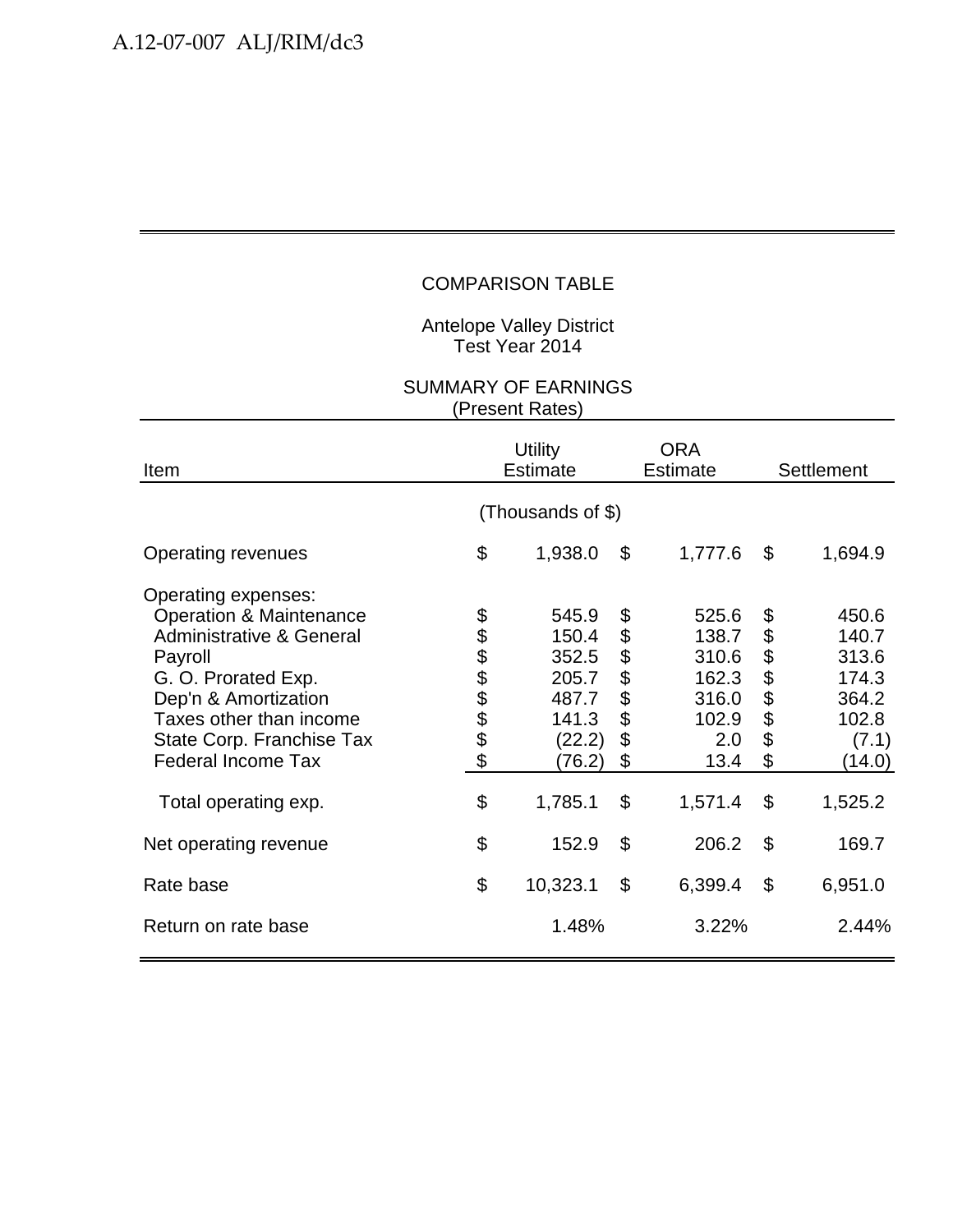Antelope Valley District Test Year 2014

### SUMMARY OF EARNINGS

| Item                                                                                                                                                                                                                                                                    | <b>Utility</b><br><b>Estimate</b> |                                                                                |                                                    | <b>ORA</b><br><b>Estimate</b>                                                  | <b>Settlement</b>                            |                                                                                |
|-------------------------------------------------------------------------------------------------------------------------------------------------------------------------------------------------------------------------------------------------------------------------|-----------------------------------|--------------------------------------------------------------------------------|----------------------------------------------------|--------------------------------------------------------------------------------|----------------------------------------------|--------------------------------------------------------------------------------|
|                                                                                                                                                                                                                                                                         |                                   | (Thousands of \$)                                                              |                                                    |                                                                                |                                              |                                                                                |
| Operating revenues                                                                                                                                                                                                                                                      | \$                                | 3,095.0                                                                        | \$                                                 | 2,278.4                                                                        | \$                                           | 2,332.1                                                                        |
| Operating expenses:<br><b>Operation &amp; Maintenance</b><br><b>Administrative &amp; General</b><br>Payroll<br>G. O. Prorated Exp.<br>Dep'n & Amortization<br>Taxes other than income<br>State Corp. Franchise Tax<br><b>Federal Income Tax</b><br>Total operating exp. | <b>8888888</b><br>\$              | 550.1<br>150.4<br>352.5<br>205.7<br>487.7<br>142.4<br>79.6<br>275.6<br>2,244.0 | \$<br>\$<br>\$<br>\$<br>\$<br>\$<br>\$<br>\$<br>\$ | 529.3<br>138.7<br>310.6<br>162.3<br>316.0<br>103.3<br>45.9<br>163.9<br>1,770.1 | \$<br>\$<br>\$<br>\$<br>\$<br>\$<br>\$<br>\$ | 455.4<br>140.7<br>313.6<br>174.3<br>364.2<br>103.4<br>48.8<br>179.7<br>1,780.1 |
| Net operating revenue                                                                                                                                                                                                                                                   | \$                                | 850.8                                                                          | \$                                                 | 508.3                                                                          | \$                                           | 552.0                                                                          |
| Rate base                                                                                                                                                                                                                                                               | \$                                | 10,323.1                                                                       | \$                                                 | 6,399.4                                                                        | \$                                           | 6,951.0                                                                        |
| Return on rate base                                                                                                                                                                                                                                                     |                                   | 8.24%                                                                          |                                                    | 7.94%                                                                          |                                              | 7.94%                                                                          |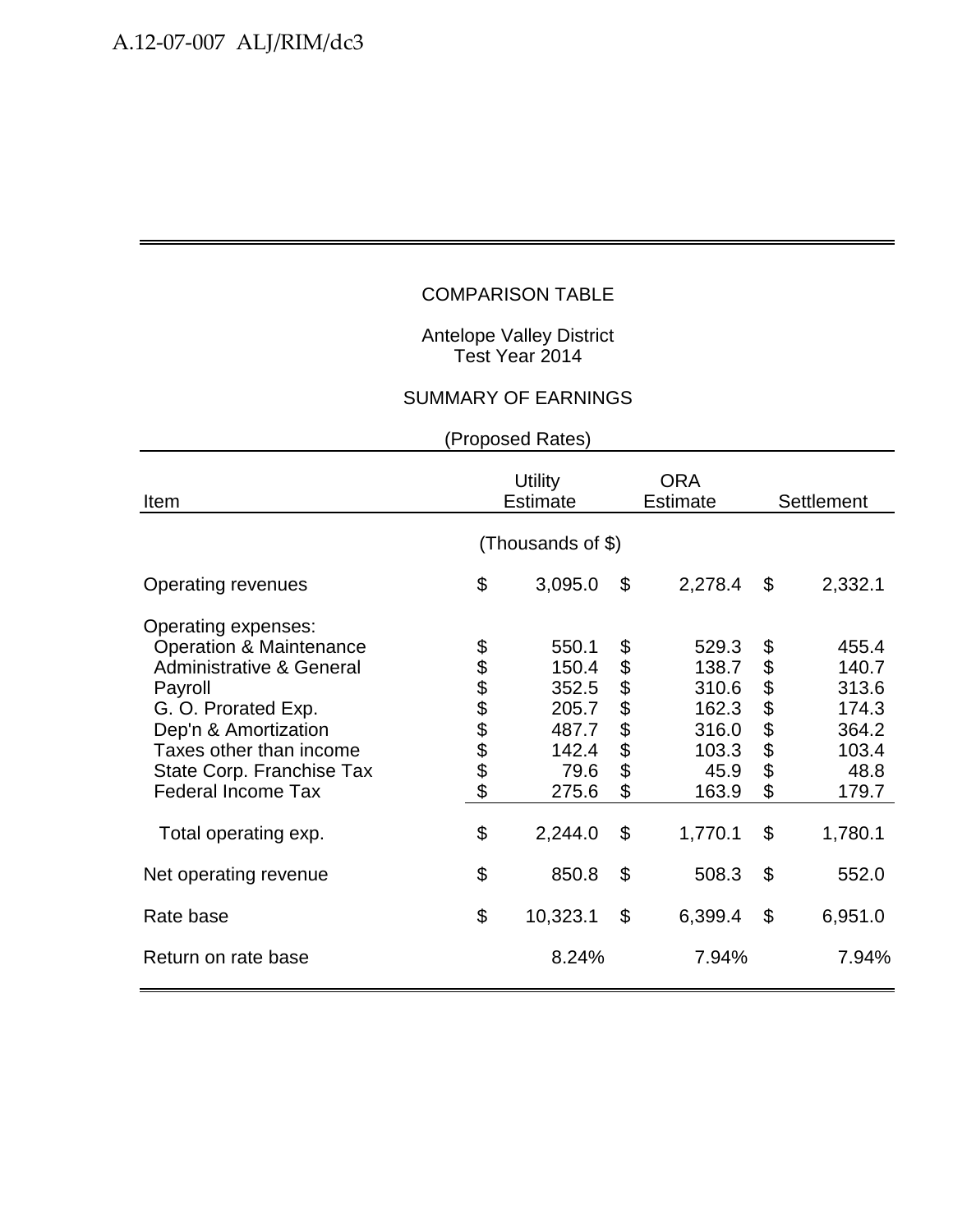#### Bayshore District Test Year 2014

| Item                                                                                                                                                                                                                                                                    | <b>Utility</b><br><b>Estimate</b> |                                                                                                   |                                        | ORA<br><b>Estimate</b>                                                                        | Settlement                                   |                                                                                               |
|-------------------------------------------------------------------------------------------------------------------------------------------------------------------------------------------------------------------------------------------------------------------------|-----------------------------------|---------------------------------------------------------------------------------------------------|----------------------------------------|-----------------------------------------------------------------------------------------------|----------------------------------------------|-----------------------------------------------------------------------------------------------|
|                                                                                                                                                                                                                                                                         | (Thousands of \$)                 |                                                                                                   |                                        |                                                                                               |                                              |                                                                                               |
| Operating revenues                                                                                                                                                                                                                                                      | \$                                | 60,223.2                                                                                          | \$                                     | 60,535.8                                                                                      | \$                                           | 61,273.4                                                                                      |
| Operating expenses:<br><b>Operation &amp; Maintenance</b><br><b>Administrative &amp; General</b><br>Payroll<br>G. O. Prorated Exp.<br>Dep'n & Amortization<br>Taxes other than income<br>State Corp. Franchise Tax<br><b>Federal Income Tax</b><br>Total operating exp. | <b>88888888</b><br>\$             | 39,511.7<br>2,271.5<br>3,201.2<br>7,619.1<br>5,055.5<br>1,093.3<br>(401.0)<br>(181.7)<br>58,169.6 | \$<br>\$<br>\$<br>\$<br>\$<br>\$<br>\$ | 38,255.0<br>2,169.2<br>2,942.2<br>6,358.4<br>2,937.0<br>954.4<br>176.6<br>1,640.1<br>55,432.9 | \$<br>\$<br>\$<br>\$<br>\$<br>\$<br>\$<br>\$ | 38,439.1<br>2,116.2<br>3,065.4<br>6,699.9<br>2,986.2<br>965.4<br>(2.4)<br>1,668.1<br>55,938.0 |
| Net operating revenue                                                                                                                                                                                                                                                   | \$                                | 2,053.6                                                                                           | \$                                     | 5,102.9                                                                                       | \$                                           | 5,335.3                                                                                       |
| Rate base                                                                                                                                                                                                                                                               | \$                                | 99,916.4                                                                                          | $\mathcal{L}$                          | 73,354.3                                                                                      | \$                                           | 79,997.0                                                                                      |
| Return on rate base                                                                                                                                                                                                                                                     |                                   | 2.06%                                                                                             |                                        | 6.96%                                                                                         |                                              | 6.67%                                                                                         |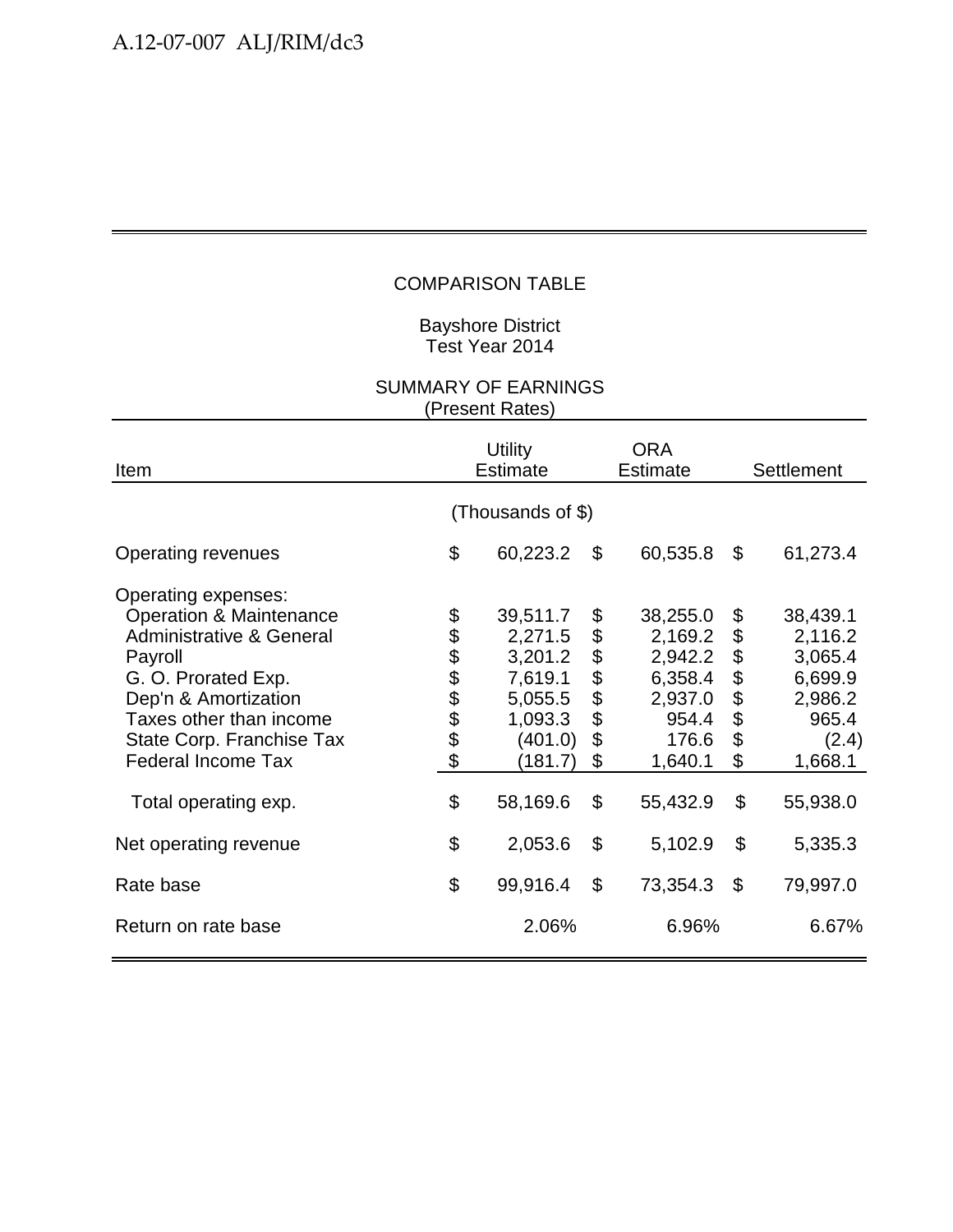#### Bayshore District Test Year 2014

# SUMMARY OF EARNINGS

| Item                                                                                                                                                                                                                                                                    | <b>Utility</b><br><b>Estimate</b> |                                                                                                 |                                                       | <b>ORA</b><br><b>Estimate</b>                                                                 | Settlement                                   |                                                                                               |
|-------------------------------------------------------------------------------------------------------------------------------------------------------------------------------------------------------------------------------------------------------------------------|-----------------------------------|-------------------------------------------------------------------------------------------------|-------------------------------------------------------|-----------------------------------------------------------------------------------------------|----------------------------------------------|-----------------------------------------------------------------------------------------------|
|                                                                                                                                                                                                                                                                         |                                   | (Thousands of \$)                                                                               |                                                       |                                                                                               |                                              |                                                                                               |
| <b>Operating revenues</b>                                                                                                                                                                                                                                               | \$                                | 70,659.5                                                                                        | \$                                                    | 61,758.0                                                                                      | \$                                           | 62,989.3                                                                                      |
| Operating expenses:<br><b>Operation &amp; Maintenance</b><br><b>Administrative &amp; General</b><br>Payroll<br>G. O. Prorated Exp.<br>Dep'n & Amortization<br>Taxes other than income<br>State Corp. Franchise Tax<br><b>Federal Income Tax</b><br>Total operating exp. | \$<br>888888<br>\$                | 39,525.6<br>2,271.5<br>3,201.2<br>7,619.1<br>5,055.5<br>1,093.3<br>520.4<br>3,139.9<br>62,426.5 | \$<br>\$<br>\$<br>\$<br>$\ddot{\$}$<br>\$<br>\$<br>\$ | 38,256.6<br>2,169.2<br>2,942.2<br>6,358.4<br>2,937.0<br>954.4<br>284.5<br>2,028.9<br>55,931.2 | \$<br>\$<br>\$<br>\$<br>\$<br>\$<br>\$<br>\$ | 38,441.4<br>2,116.2<br>3,065.4<br>6,699.9<br>2,986.2<br>965.4<br>149.1<br>2,213.9<br>56,637.5 |
| Net operating revenue                                                                                                                                                                                                                                                   | \$                                | 8,232.8                                                                                         | \$                                                    | 5,826.8                                                                                       | \$                                           | 6,351.8                                                                                       |
| Rate base                                                                                                                                                                                                                                                               | \$                                | 99,916.4                                                                                        | $\mathfrak{S}$                                        | 73,354.3                                                                                      | \$                                           | 79,997.0                                                                                      |
| Return on rate base                                                                                                                                                                                                                                                     |                                   | 8.24%                                                                                           |                                                       | 7.94%                                                                                         |                                              | 7.94%                                                                                         |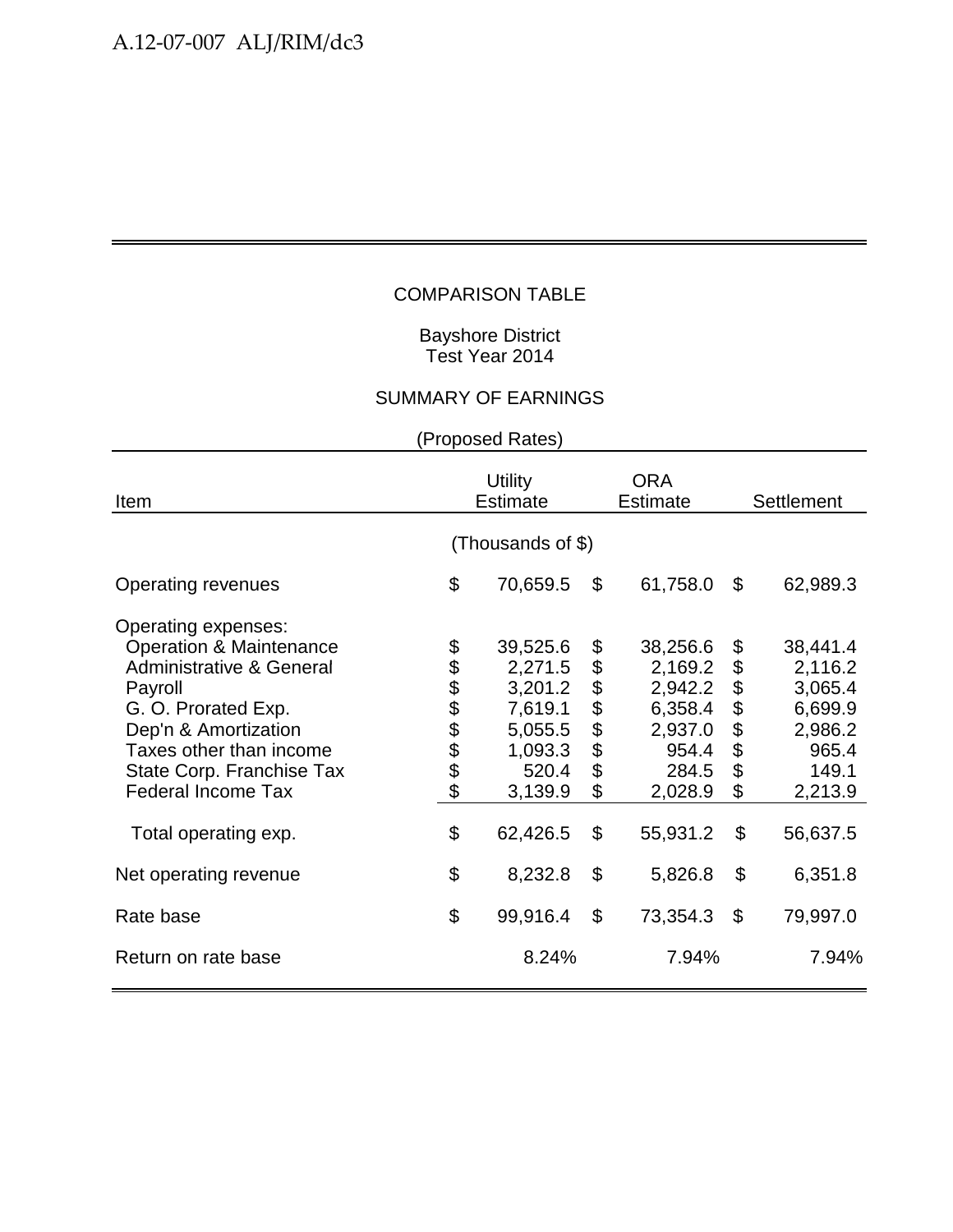Bakersfield District Test Year 2014

| Item                                                                                                                                                                                                                                                                    |                       | <b>Utility</b><br><b>Estimate</b>                                                               |                                              | <b>ORA</b><br><b>Estimate</b>                                                                   | Settlement                                     |                                                                                                 |
|-------------------------------------------------------------------------------------------------------------------------------------------------------------------------------------------------------------------------------------------------------------------------|-----------------------|-------------------------------------------------------------------------------------------------|----------------------------------------------|-------------------------------------------------------------------------------------------------|------------------------------------------------|-------------------------------------------------------------------------------------------------|
|                                                                                                                                                                                                                                                                         | (Thousands of \$)     |                                                                                                 |                                              |                                                                                                 |                                                |                                                                                                 |
| Operating revenues                                                                                                                                                                                                                                                      | \$                    | 63,326.0                                                                                        | \$                                           | 63,501.3                                                                                        | \$                                             | 63,256.2                                                                                        |
| Operating expenses:<br><b>Operation &amp; Maintenance</b><br><b>Administrative &amp; General</b><br>Payroll<br>G. O. Prorated Exp.<br>Dep'n & Amortization<br>Taxes other than income<br>State Corp. Franchise Tax<br><b>Federal Income Tax</b><br>Total operating exp. | <b>88888888</b><br>\$ | 24,038.7<br>6,131.3<br>6,943.9<br>11,626.1<br>9,133.7<br>2,539.6<br>(548.2)<br>20.8<br>59,885.9 | \$<br>\$<br>\$<br>\$<br>\$<br>\$<br>\$<br>\$ | 22,797.3<br>4,856.0<br>6,570.4<br>9,702.1<br>5,660.1<br>2,364.3<br>319.5<br>2,854.7<br>55,124.4 | \$<br>\$<br>\$\$<br>\$<br>\$<br>\$<br>\$<br>\$ | 22,922.5<br>5,420.5<br>6,705.1<br>10,223.3<br>8,979.7<br>2,446.6<br>18.4<br>1,118.5<br>57,834.7 |
| Net operating revenue                                                                                                                                                                                                                                                   | \$                    | 3,440.1                                                                                         | $\boldsymbol{\mathsf{S}}$                    | 8,376.9                                                                                         | \$                                             | 5,421.5                                                                                         |
| Rate base                                                                                                                                                                                                                                                               | \$                    | 134,859.9                                                                                       | $\mathfrak{S}$                               | 113,403.8                                                                                       | \$                                             | 128,099.3                                                                                       |
| Return on rate base                                                                                                                                                                                                                                                     |                       | 2.55%                                                                                           |                                              | 7.39%                                                                                           |                                                | 4.23%                                                                                           |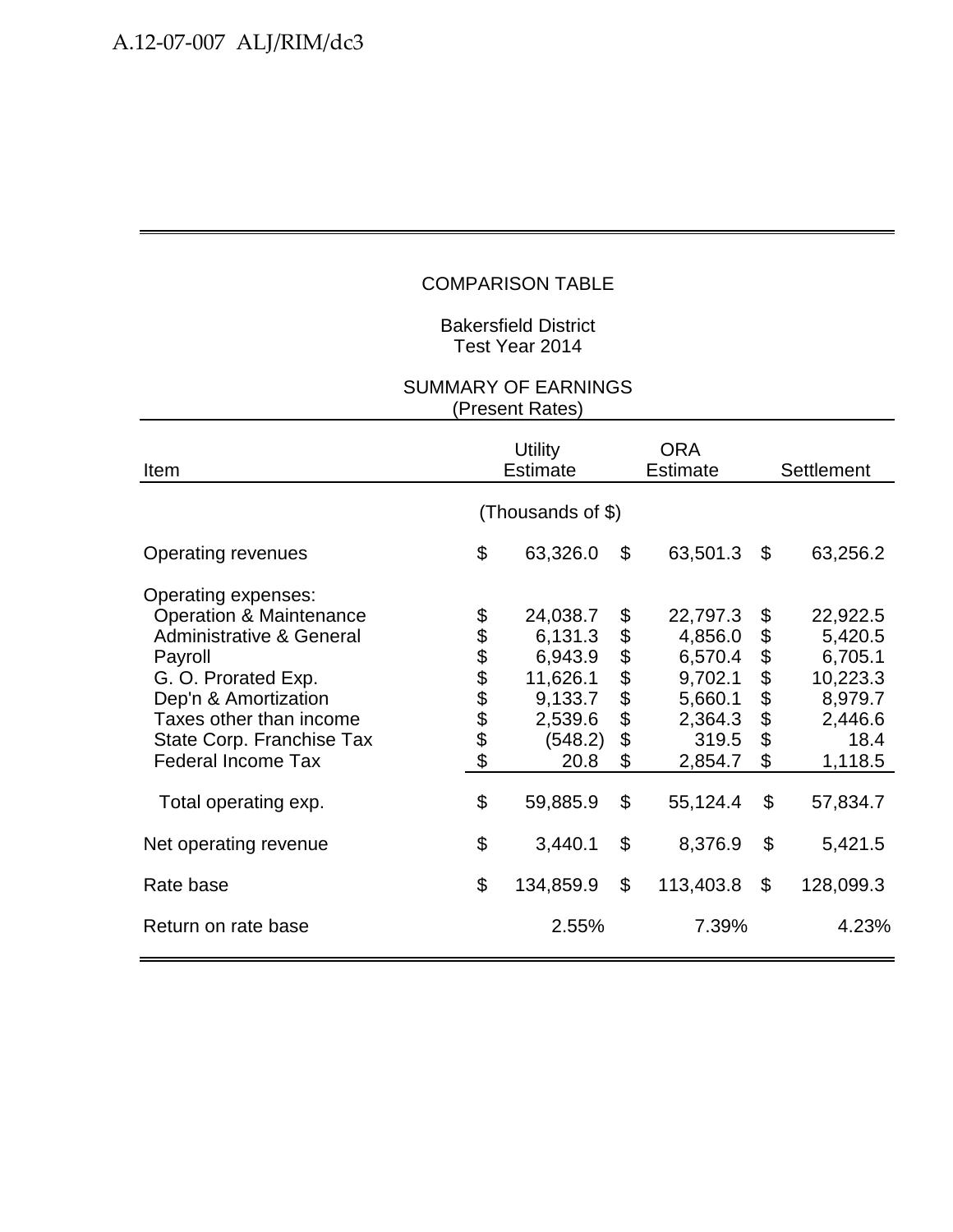#### Bakersfield District Test Year 2014

#### SUMMARY OF EARNINGS

| Item                                                                                                                                                                                                                                                                    | <b>Utility</b><br><b>Estimate</b> |                                                                                                  |                                              | <b>ORA</b><br><b>Estimate</b>                                                                   | <b>Settlement</b>                            |                                                                                                  |
|-------------------------------------------------------------------------------------------------------------------------------------------------------------------------------------------------------------------------------------------------------------------------|-----------------------------------|--------------------------------------------------------------------------------------------------|----------------------------------------------|-------------------------------------------------------------------------------------------------|----------------------------------------------|--------------------------------------------------------------------------------------------------|
|                                                                                                                                                                                                                                                                         |                                   | (Thousands of \$)                                                                                |                                              |                                                                                                 |                                              |                                                                                                  |
| <b>Operating revenues</b>                                                                                                                                                                                                                                               | \$                                | 77,524.8                                                                                         | \$                                           | 64,536.7                                                                                        | \$                                           | 71,127.9                                                                                         |
| Operating expenses:<br><b>Operation &amp; Maintenance</b><br><b>Administrative &amp; General</b><br>Payroll<br>G. O. Prorated Exp.<br>Dep'n & Amortization<br>Taxes other than income<br>State Corp. Franchise Tax<br><b>Federal Income Tax</b><br>Total operating exp. | <b>8888888</b><br>\$              | 23,616.9<br>6,251.1<br>7,187.0<br>11,914.7<br>9,716.5<br>2,763.1<br>833.1<br>3,899.1<br>66,181.5 | \$<br>\$<br>\$<br>\$<br>\$<br>\$<br>\$<br>\$ | 22,808.1<br>4,856.0<br>6,570.4<br>9,702.1<br>5,660.1<br>2,375.8<br>409.1<br>3,147.0<br>55,528.6 | \$<br>\$<br>\$<br>\$<br>\$<br>\$<br>\$<br>\$ | 23,003.9<br>5,420.5<br>6,705.1<br>10,223.3<br>8,979.7<br>2,534.1<br>699.3<br>3,390.9<br>60,956.8 |
| Net operating revenue                                                                                                                                                                                                                                                   | \$                                | 11,343.1                                                                                         | \$                                           | 9,008.1                                                                                         | \$                                           | 10,171.1                                                                                         |
| Rate base                                                                                                                                                                                                                                                               | \$                                | 137,676.5                                                                                        | \$                                           | 113,403.8                                                                                       | \$                                           | 128,099.3                                                                                        |
| Return on rate base                                                                                                                                                                                                                                                     |                                   | 8.24%                                                                                            |                                              | 7.94%                                                                                           |                                              | 7.94%                                                                                            |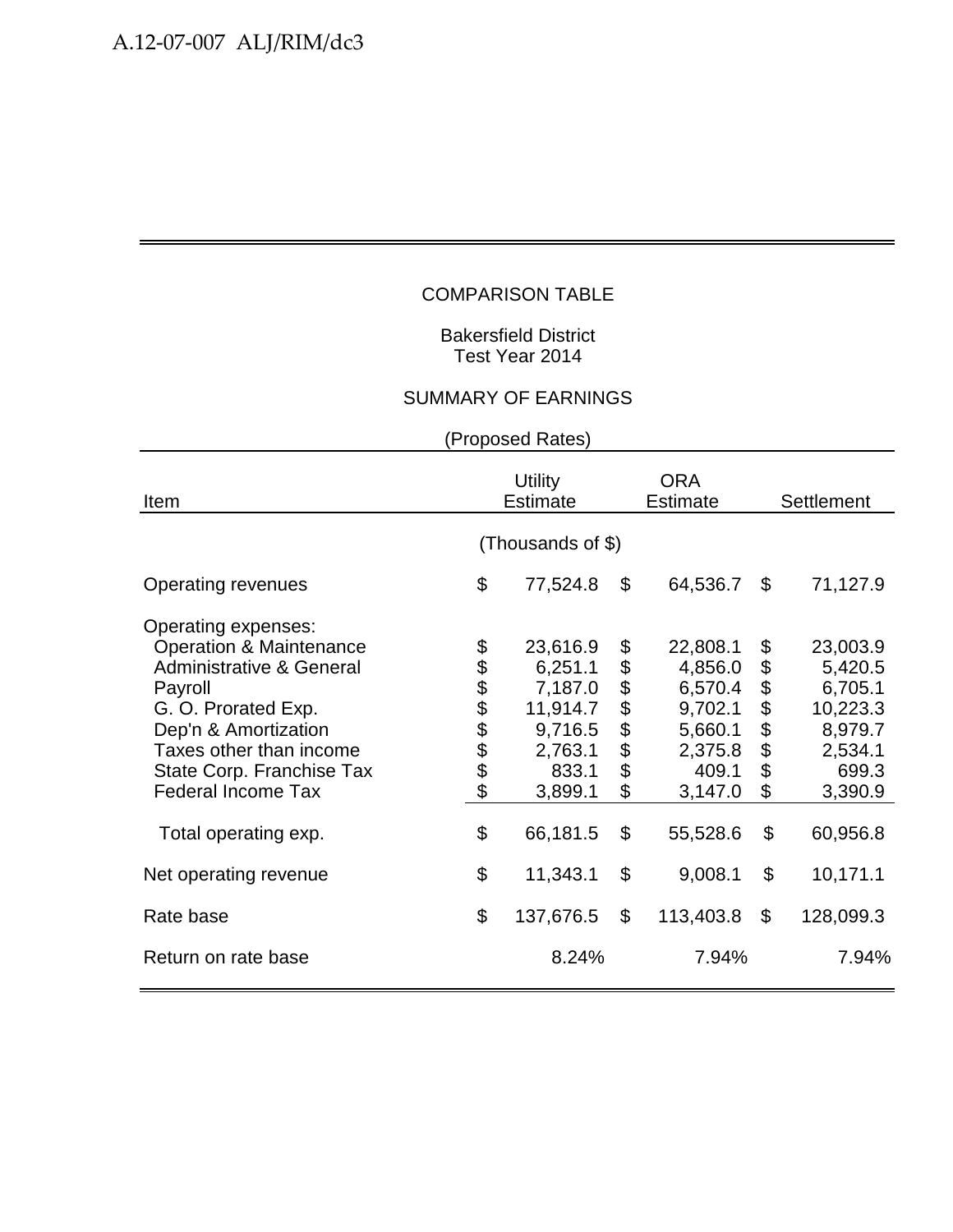Bear Gulch District Test Year 2014

| Item                                                                                                                                                                                                                                                                    |                       | <b>Utility</b><br><b>Estimate</b>                                                               |                                              | <b>ORA</b><br><b>Estimate</b>                                                                  | Settlement                                   |                                                                                               |
|-------------------------------------------------------------------------------------------------------------------------------------------------------------------------------------------------------------------------------------------------------------------------|-----------------------|-------------------------------------------------------------------------------------------------|----------------------------------------------|------------------------------------------------------------------------------------------------|----------------------------------------------|-----------------------------------------------------------------------------------------------|
|                                                                                                                                                                                                                                                                         |                       | (Thousands of \$)                                                                               |                                              |                                                                                                |                                              |                                                                                               |
| <b>Operating revenues</b>                                                                                                                                                                                                                                               | \$                    | 34,915.6                                                                                        | \$                                           | 36,477.4                                                                                       | \$                                           | 36,798.3                                                                                      |
| Operating expenses:<br><b>Operation &amp; Maintenance</b><br><b>Administrative &amp; General</b><br>Payroll<br>G. O. Prorated Exp.<br>Dep'n & Amortization<br>Taxes other than income<br>State Corp. Franchise Tax<br><b>Federal Income Tax</b><br>Total operating exp. | <b>88888888</b><br>\$ | 20,033.2<br>1,710.7<br>2,248.1<br>4,257.3<br>2,992.0<br>1,164.9<br>(626.0)<br>429.9<br>32,210.1 | \$<br>\$<br>\$<br>\$<br>\$<br>\$<br>\$<br>\$ | 20,565.9<br>1,535.5<br>2,153.8<br>3,552.8<br>2,100.5<br>1,094.3<br>40.1<br>1,337.5<br>32,380.4 | \$<br>\$<br>\$<br>\$<br>\$<br>\$<br>\$<br>\$ | 20,778.2<br>1,614.8<br>2,215.9<br>3,743.6<br>2,840.1<br>1,114.5<br>113.9<br>957.0<br>33,378.1 |
| Net operating revenue                                                                                                                                                                                                                                                   | \$                    | 2,705.5                                                                                         | \$                                           | 4,097.0                                                                                        | \$                                           | 3,420.2                                                                                       |
| Rate base                                                                                                                                                                                                                                                               | \$                    | 72,390.0                                                                                        | $\mathcal{L}$                                | 57,063.6                                                                                       | \$                                           | 61,672.0                                                                                      |
| Return on rate base                                                                                                                                                                                                                                                     |                       | 3.74%                                                                                           |                                              | 7.18%                                                                                          |                                              | 5.55%                                                                                         |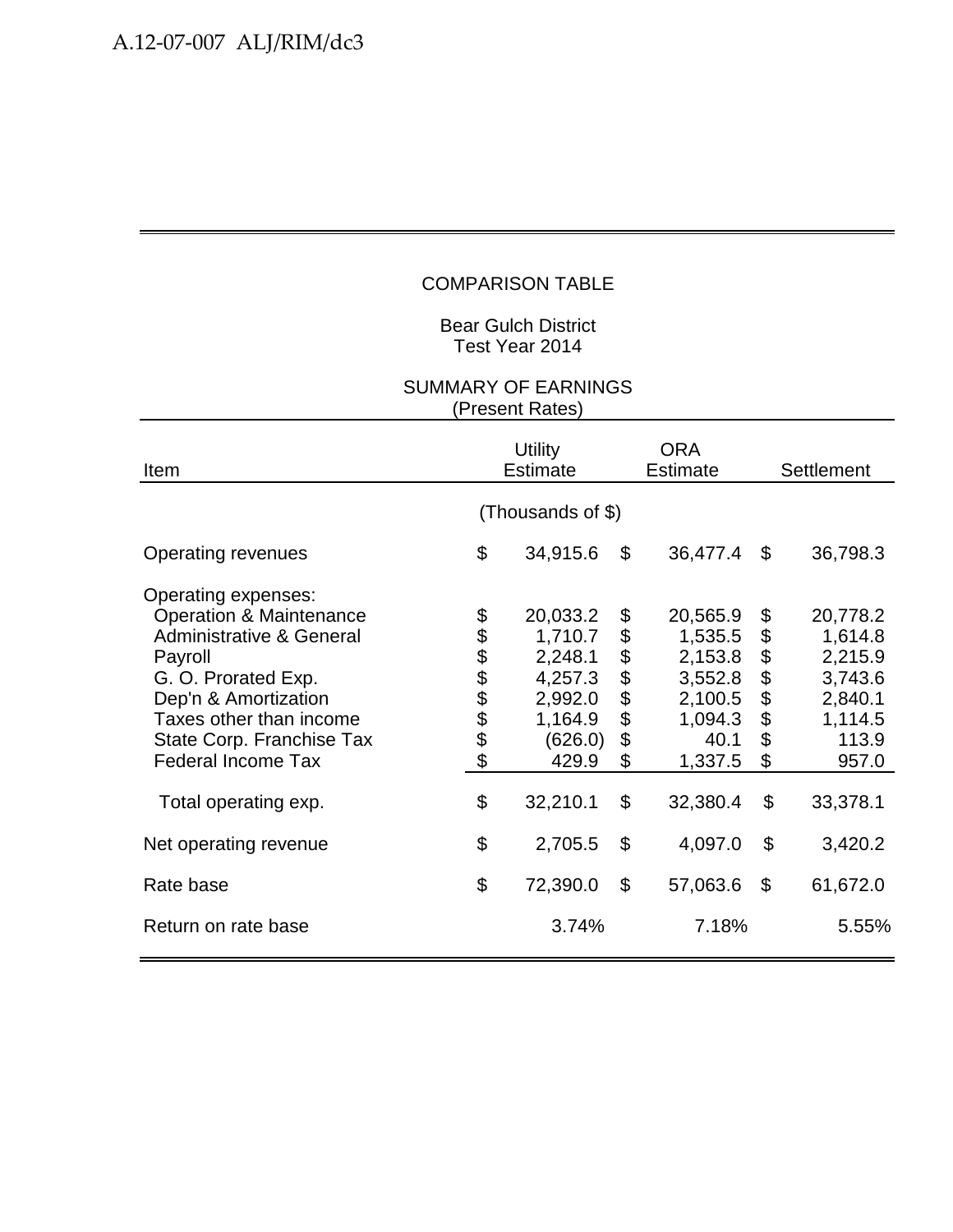#### Bear Gulch District Test Year 2014

#### SUMMARY OF EARNINGS

| Item                                                                                                                                                                                                                                                                    | <b>Utility</b><br><b>Estimate</b> |                                                                                                   |                                              | <b>ORA</b><br><b>Estimate</b>                                                                   | <b>Settlement</b>                            |                                                                                                 |
|-------------------------------------------------------------------------------------------------------------------------------------------------------------------------------------------------------------------------------------------------------------------------|-----------------------------------|---------------------------------------------------------------------------------------------------|----------------------------------------------|-------------------------------------------------------------------------------------------------|----------------------------------------------|-------------------------------------------------------------------------------------------------|
|                                                                                                                                                                                                                                                                         |                                   | (Thousands of \$)                                                                                 |                                              |                                                                                                 |                                              |                                                                                                 |
| <b>Operating revenues</b>                                                                                                                                                                                                                                               | \$                                | 40,472.0                                                                                          | \$                                           | 37,231.9                                                                                        | $\mathfrak{S}$                               | 39,305.9                                                                                        |
| Operating expenses:<br><b>Operation &amp; Maintenance</b><br><b>Administrative &amp; General</b><br>Payroll<br>G. O. Prorated Exp.<br>Dep'n & Amortization<br>Taxes other than income<br>State Corp. Franchise Tax<br><b>Federal Income Tax</b><br>Total operating exp. | <b>8888888</b><br>\$              | 20,037.8<br>1,710.7<br>2,248.1<br>4,257.3<br>2,992.0<br>1,212.5<br>(139.4)<br>2,188.0<br>34,507.0 | \$<br>\$<br>\$<br>\$<br>\$<br>\$<br>\$<br>\$ | 20,566.6<br>1,535.5<br>2,153.8<br>3,552.8<br>2,100.5<br>1,100.7<br>106.2<br>1,583.1<br>32,699.2 | \$<br>\$<br>\$<br>\$<br>\$<br>\$<br>\$<br>\$ | 20,780.3<br>1,614.8<br>2,215.9<br>3,743.6<br>2,840.1<br>1,135.9<br>333.5<br>1,745.1<br>34,409.1 |
| Net operating revenue                                                                                                                                                                                                                                                   | \$                                | 5,964.8                                                                                           | \$                                           | 4,532.7                                                                                         | $\boldsymbol{\mathsf{S}}$                    | 4,896.8                                                                                         |
| Rate base                                                                                                                                                                                                                                                               | \$                                | 72,390.0                                                                                          | \$                                           | 57,063.6                                                                                        | $\boldsymbol{\mathsf{S}}$                    | 61,672.0                                                                                        |
| Return on rate base                                                                                                                                                                                                                                                     |                                   | 8.24%                                                                                             |                                              | 7.94%                                                                                           |                                              | 7.94%                                                                                           |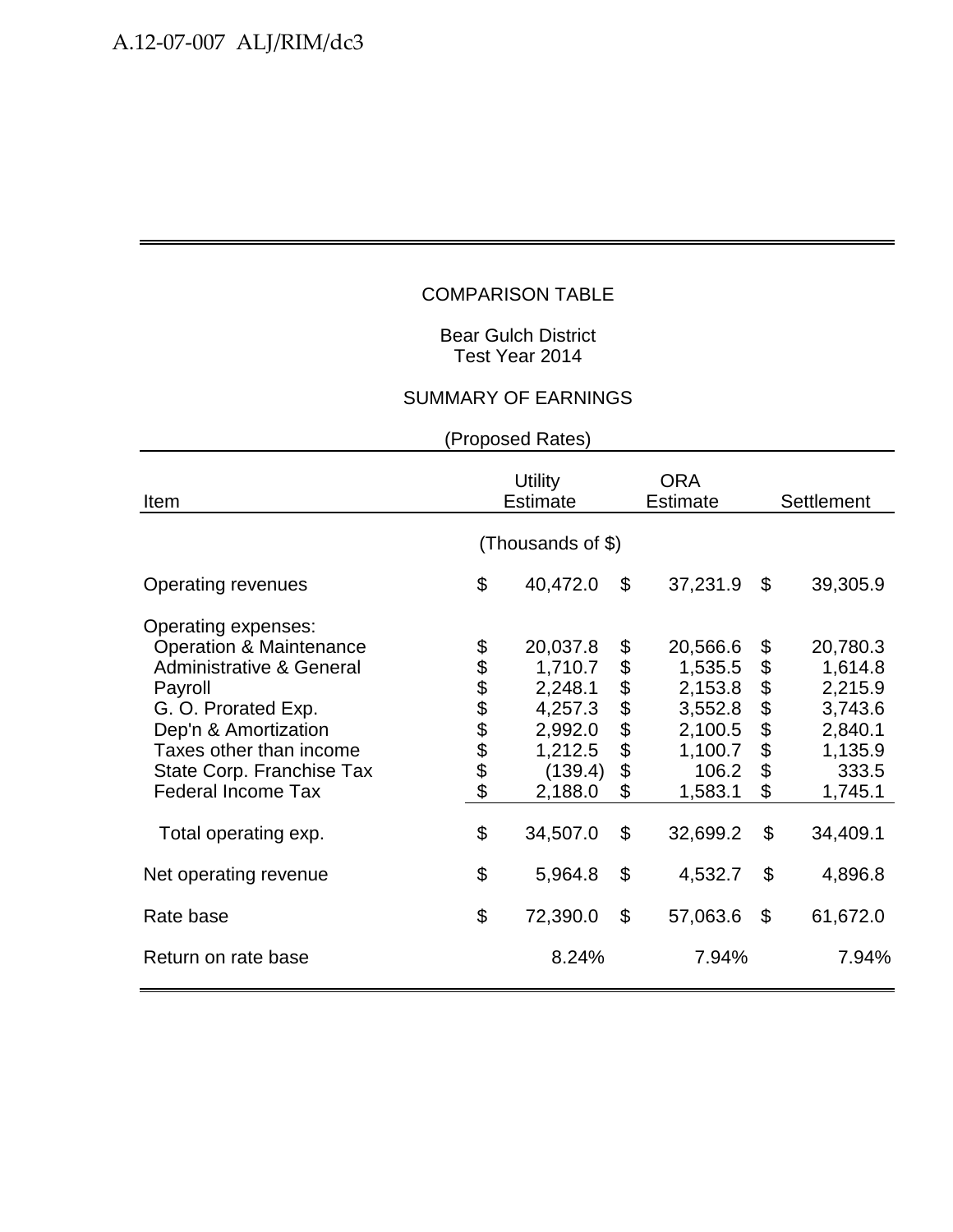#### Chico District Test Year 2014

| Item                                                                                                                                                                                                                                                                    |                       | <b>Utility</b><br><b>Estimate</b>                                                              |                                        | <b>ORA</b><br><b>Estimate</b>                                                             | Settlement                             |                                                                                              |
|-------------------------------------------------------------------------------------------------------------------------------------------------------------------------------------------------------------------------------------------------------------------------|-----------------------|------------------------------------------------------------------------------------------------|----------------------------------------|-------------------------------------------------------------------------------------------|----------------------------------------|----------------------------------------------------------------------------------------------|
|                                                                                                                                                                                                                                                                         |                       | (Thousands of \$)                                                                              |                                        |                                                                                           |                                        |                                                                                              |
| <b>Operating revenues</b>                                                                                                                                                                                                                                               | \$                    | 17,896.1                                                                                       | \$                                     | 18,159.0                                                                                  | \$                                     | 17,868.4                                                                                     |
| Operating expenses:<br><b>Operation &amp; Maintenance</b><br><b>Administrative &amp; General</b><br>Payroll<br>G. O. Prorated Exp.<br>Dep'n & Amortization<br>Taxes other than income<br>State Corp. Franchise Tax<br><b>Federal Income Tax</b><br>Total operating exp. | <b>88888888</b><br>\$ | 3,768.7<br>2,163.0<br>2,763.7<br>4,211.8<br>3,277.0<br>803.5<br>(139.0)<br>(132.5)<br>16,716.3 | \$<br>\$<br>\$<br>\$<br>\$<br>\$<br>\$ | 3,566.8<br>2,006.0<br>2,651.7<br>3,514.8<br>2,084.6<br>757.9<br>31.8<br>741.1<br>15,354.7 | \$<br>\$<br>\$<br>\$<br>\$<br>\$<br>\$ | 3,601.2<br>2,090.5<br>2,724.0<br>3,703.6<br>3,360.5<br>763.5<br>(108.5)<br>154.8<br>16,289.7 |
| Net operating revenue                                                                                                                                                                                                                                                   | \$                    | 1,179.8                                                                                        | \$                                     | 2,804.3                                                                                   | \$                                     | 1,578.7                                                                                      |
| Rate base                                                                                                                                                                                                                                                               | \$                    | 49,459.9                                                                                       | $\mathcal{L}$                          | 45,554.9                                                                                  | \$                                     | 46,716.1                                                                                     |
| Return on rate base                                                                                                                                                                                                                                                     |                       | 2.39%                                                                                          |                                        | 6.16%                                                                                     |                                        | 3.38%                                                                                        |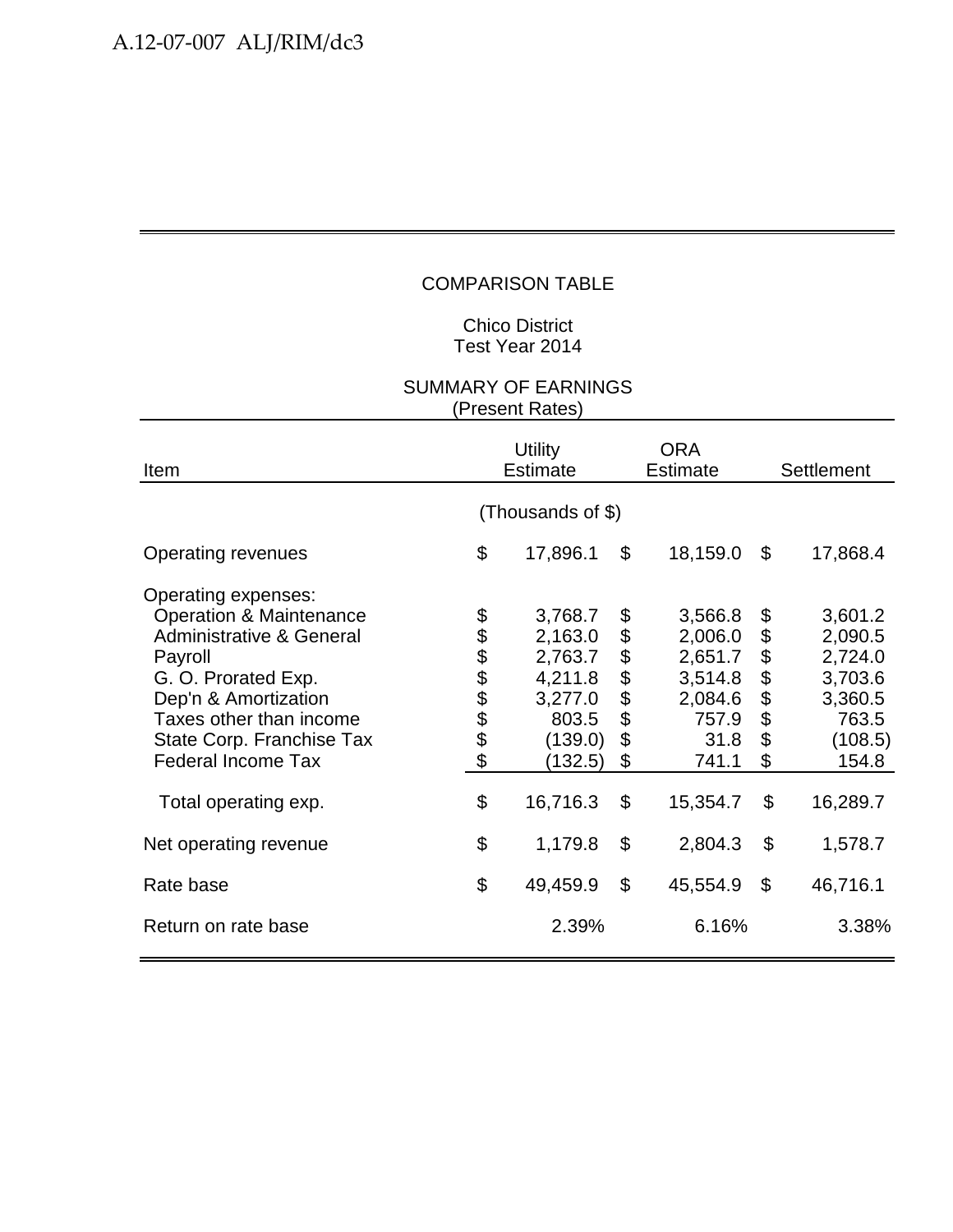#### Chico District Test Year 2014

# SUMMARY OF EARNINGS

| Item                                                                                                                                                                                                                                                                    | <b>Utility</b><br><b>Estimate</b> |                                                                                              |                                                    | <b>ORA</b><br><b>Estimate</b>                                                                | <b>Settlement</b>                                  |                                                                                              |
|-------------------------------------------------------------------------------------------------------------------------------------------------------------------------------------------------------------------------------------------------------------------------|-----------------------------------|----------------------------------------------------------------------------------------------|----------------------------------------------------|----------------------------------------------------------------------------------------------|----------------------------------------------------|----------------------------------------------------------------------------------------------|
|                                                                                                                                                                                                                                                                         |                                   | (Thousands of \$)                                                                            |                                                    |                                                                                              |                                                    |                                                                                              |
| Operating revenues                                                                                                                                                                                                                                                      | \$                                | 22,620.9                                                                                     | \$                                                 | 19,458.6                                                                                     | \$                                                 | 21,305.3                                                                                     |
| Operating expenses:<br><b>Operation &amp; Maintenance</b><br><b>Administrative &amp; General</b><br>Payroll<br>G. O. Prorated Exp.<br>Dep'n & Amortization<br>Taxes other than income<br>State Corp. Franchise Tax<br><b>Federal Income Tax</b><br>Total operating exp. | <b>88888888</b><br>\$             | 3,779.3<br>2,163.0<br>2,763.7<br>4,211.8<br>3,277.0<br>803.5<br>277.8<br>1,269.3<br>18,545.4 | \$<br>\$<br>\$<br>\$<br>\$<br>\$<br>\$<br>\$<br>\$ | 3,569.7<br>2,006.0<br>2,651.7<br>3,514.8<br>2,084.6<br>757.9<br>146.4<br>1,108.7<br>15,839.8 | \$<br>\$<br>\$<br>\$<br>\$<br>\$<br>\$<br>\$<br>\$ | 3,608.9<br>2,090.5<br>2,724.0<br>3,703.6<br>3,360.5<br>763.5<br>194.6<br>1,150.5<br>17,596.1 |
| Net operating revenue                                                                                                                                                                                                                                                   | \$                                | 4,075.3                                                                                      | \$                                                 | 3,618.8                                                                                      | \$                                                 | 3,709.3                                                                                      |
| Rate base                                                                                                                                                                                                                                                               | \$                                | 49,459.9                                                                                     | \$                                                 | 45,554.9                                                                                     | $\mathcal{L}$                                      | 46,716.1                                                                                     |
| Return on rate base                                                                                                                                                                                                                                                     |                                   | 8.24%                                                                                        |                                                    | 7.94%                                                                                        |                                                    | 7.94%                                                                                        |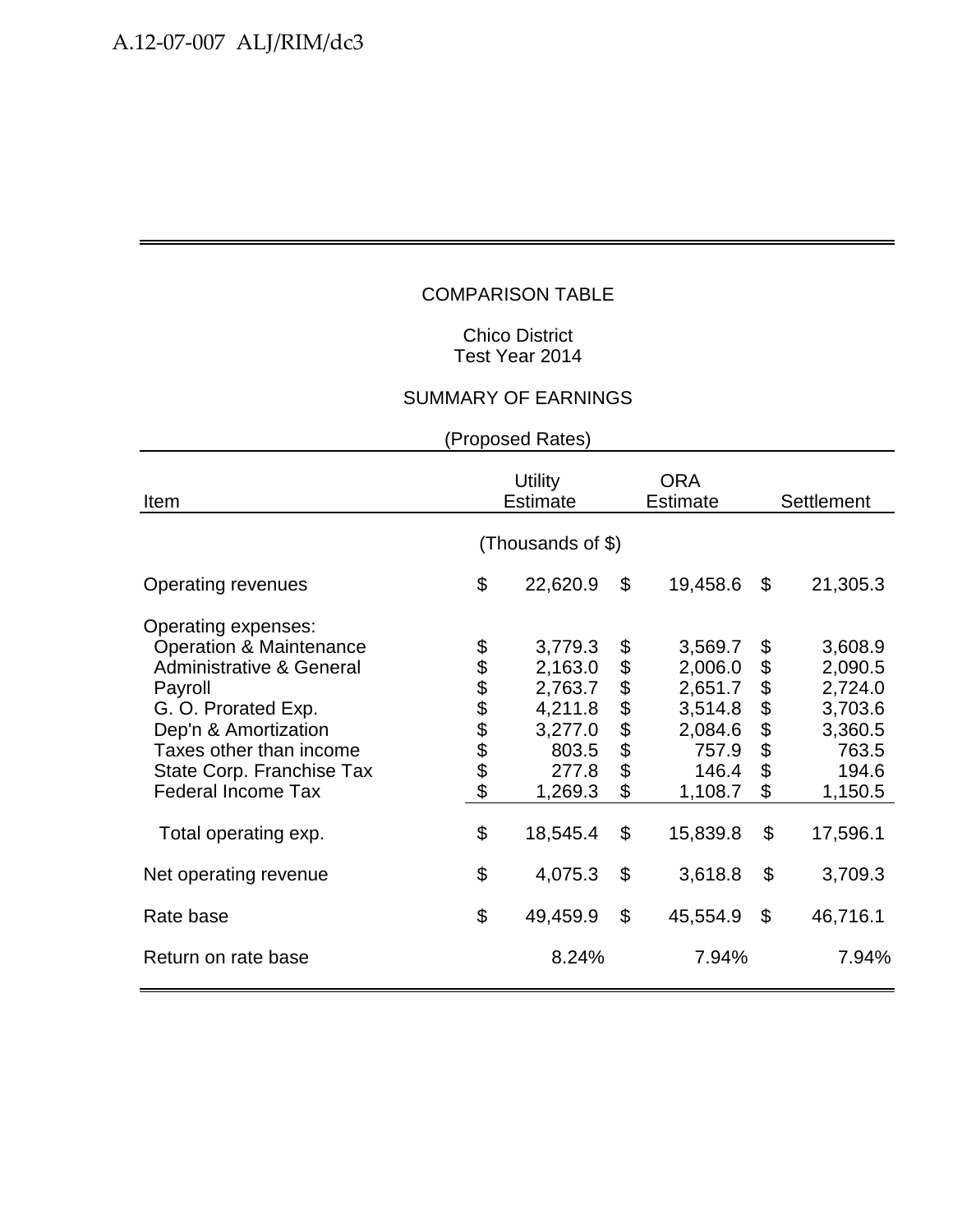#### Dixon District Test Year 2014

| Item                                                                                                                                                                                                                                                                    | <b>Utility</b><br><b>Estimate</b> |                                                                                   |                                                    | <b>ORA</b><br><b>Estimate</b>                                                   | Settlement                                                            |                                                                                 |  |  |
|-------------------------------------------------------------------------------------------------------------------------------------------------------------------------------------------------------------------------------------------------------------------------|-----------------------------------|-----------------------------------------------------------------------------------|----------------------------------------------------|---------------------------------------------------------------------------------|-----------------------------------------------------------------------|---------------------------------------------------------------------------------|--|--|
|                                                                                                                                                                                                                                                                         | (Thousands of \$)                 |                                                                                   |                                                    |                                                                                 |                                                                       |                                                                                 |  |  |
| Operating revenues                                                                                                                                                                                                                                                      | \$                                | 2,083.2                                                                           | \$                                                 | 2,084.3                                                                         | \$                                                                    | 2,154.2                                                                         |  |  |
| Operating expenses:<br><b>Operation &amp; Maintenance</b><br><b>Administrative &amp; General</b><br>Payroll<br>G. O. Prorated Exp.<br>Dep'n & Amortization<br>Taxes other than income<br>State Corp. Franchise Tax<br><b>Federal Income Tax</b><br>Total operating exp. | <b>88888888</b><br>\$             | 552.5<br>232.1<br>294.8<br>432.5<br>405.4<br>147.1<br>(29.5)<br>(60.8)<br>1,974.1 | \$<br>\$<br>\$<br>\$<br>\$<br>\$<br>\$<br>\$<br>\$ | 518.1<br>218.8<br>287.7<br>361.0<br>259.9<br>137.7<br>(18.3)<br>32.9<br>1,797.8 | \$<br>\$<br>\$<br>\$<br>\$<br>\$<br>$\boldsymbol{\theta}$<br>\$<br>\$ | 507.1<br>225.3<br>290.5<br>380.4<br>370.4<br>144.6<br>(13.6)<br>10.4<br>1,915.2 |  |  |
| Net operating revenue                                                                                                                                                                                                                                                   | \$                                | 109.1                                                                             | \$                                                 | 286.5                                                                           | \$                                                                    | 239.0                                                                           |  |  |
| Rate base                                                                                                                                                                                                                                                               | \$                                | 10,116.9                                                                          | $\mathcal{L}$                                      | 9,148.7                                                                         | \$                                                                    | 9,842.5                                                                         |  |  |
| Return on rate base                                                                                                                                                                                                                                                     |                                   | 1.08%                                                                             |                                                    | 3.13%                                                                           |                                                                       | 2.43%                                                                           |  |  |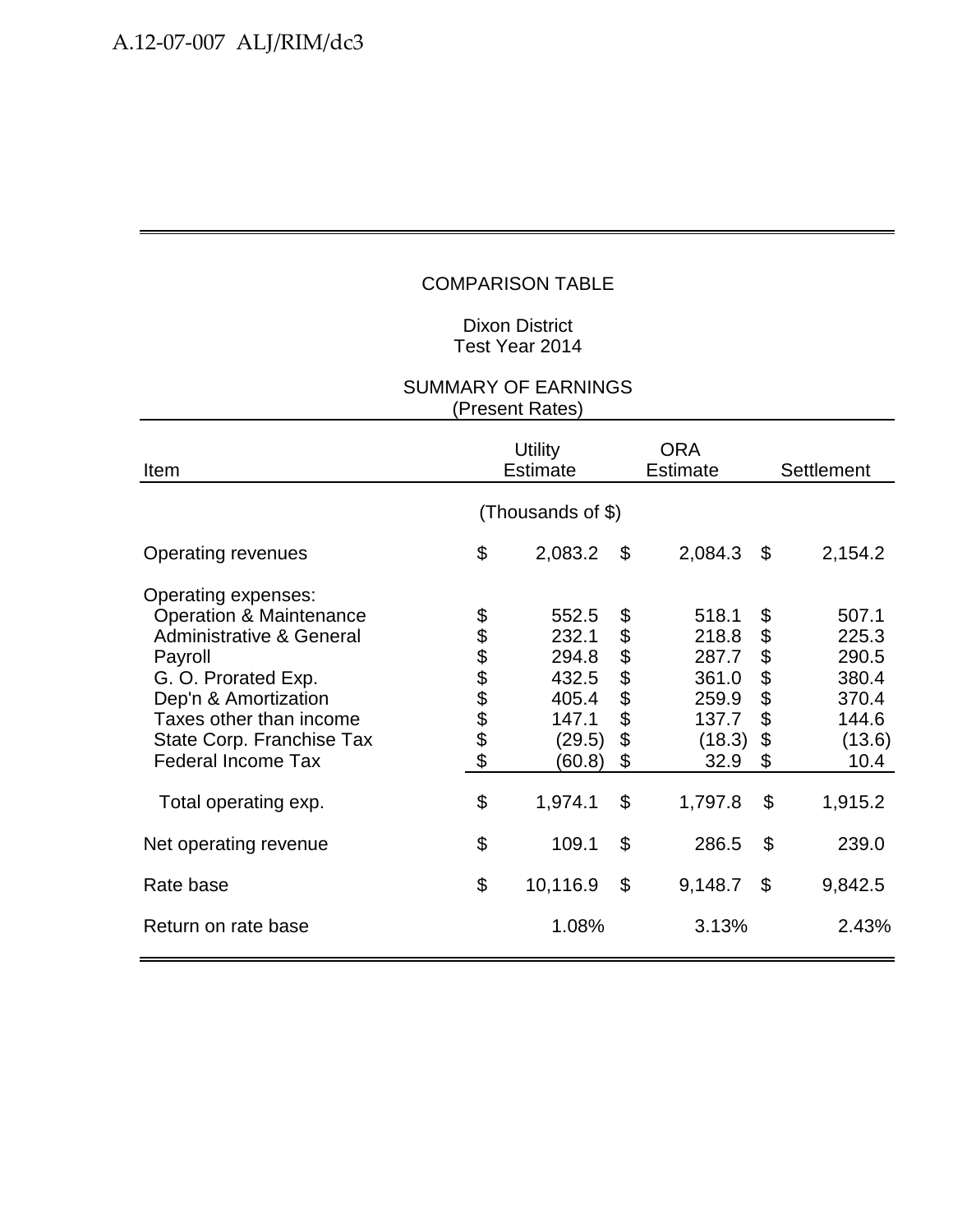#### Dixon District Test Year 2014

# SUMMARY OF EARNINGS

| Item                                                                                                                                                                                                                                                                    | <b>Utility</b><br><b>Estimate</b> |                                                                                |                                                    | ORA<br><b>Estimate</b>                                                         | Settlement                                         |                                                                                |  |  |
|-------------------------------------------------------------------------------------------------------------------------------------------------------------------------------------------------------------------------------------------------------------------------|-----------------------------------|--------------------------------------------------------------------------------|----------------------------------------------------|--------------------------------------------------------------------------------|----------------------------------------------------|--------------------------------------------------------------------------------|--|--|
|                                                                                                                                                                                                                                                                         | (Thousands of \$)                 |                                                                                |                                                    |                                                                                |                                                    |                                                                                |  |  |
| Operating revenues                                                                                                                                                                                                                                                      | \$                                | 3,265.1                                                                        | \$                                                 | 2,799.0                                                                        | \$                                                 | 3,031.3                                                                        |  |  |
| Operating expenses:<br><b>Operation &amp; Maintenance</b><br><b>Administrative &amp; General</b><br>Payroll<br>G. O. Prorated Exp.<br>Dep'n & Amortization<br>Taxes other than income<br>State Corp. Franchise Tax<br><b>Federal Income Tax</b><br>Total operating exp. | <b>88888888</b><br>\$             | 558.0<br>232.1<br>294.8<br>432.5<br>405.4<br>147.1<br>74.5<br>287.0<br>2,431.4 | \$<br>\$<br>\$<br>\$<br>\$<br>\$<br>\$<br>\$<br>\$ | 521.4<br>218.8<br>287.7<br>361.0<br>259.9<br>137.7<br>44.6<br>241.3<br>2,072.4 | \$<br>\$<br>\$<br>\$<br>\$<br>\$<br>\$<br>\$<br>\$ | 511.1<br>225.3<br>290.5<br>380.4<br>370.4<br>144.6<br>63.6<br>263.9<br>2,250.0 |  |  |
| Net operating revenue                                                                                                                                                                                                                                                   | \$                                | 833.5                                                                          | \$                                                 | 726.6                                                                          | \$                                                 | 781.4                                                                          |  |  |
| Rate base                                                                                                                                                                                                                                                               | \$                                | 10,116.9                                                                       | \$                                                 | 9,148.7                                                                        | \$                                                 | 9,842.5                                                                        |  |  |
| Return on rate base                                                                                                                                                                                                                                                     |                                   | 8.24%                                                                          |                                                    | 7.94%                                                                          |                                                    | 7.94%                                                                          |  |  |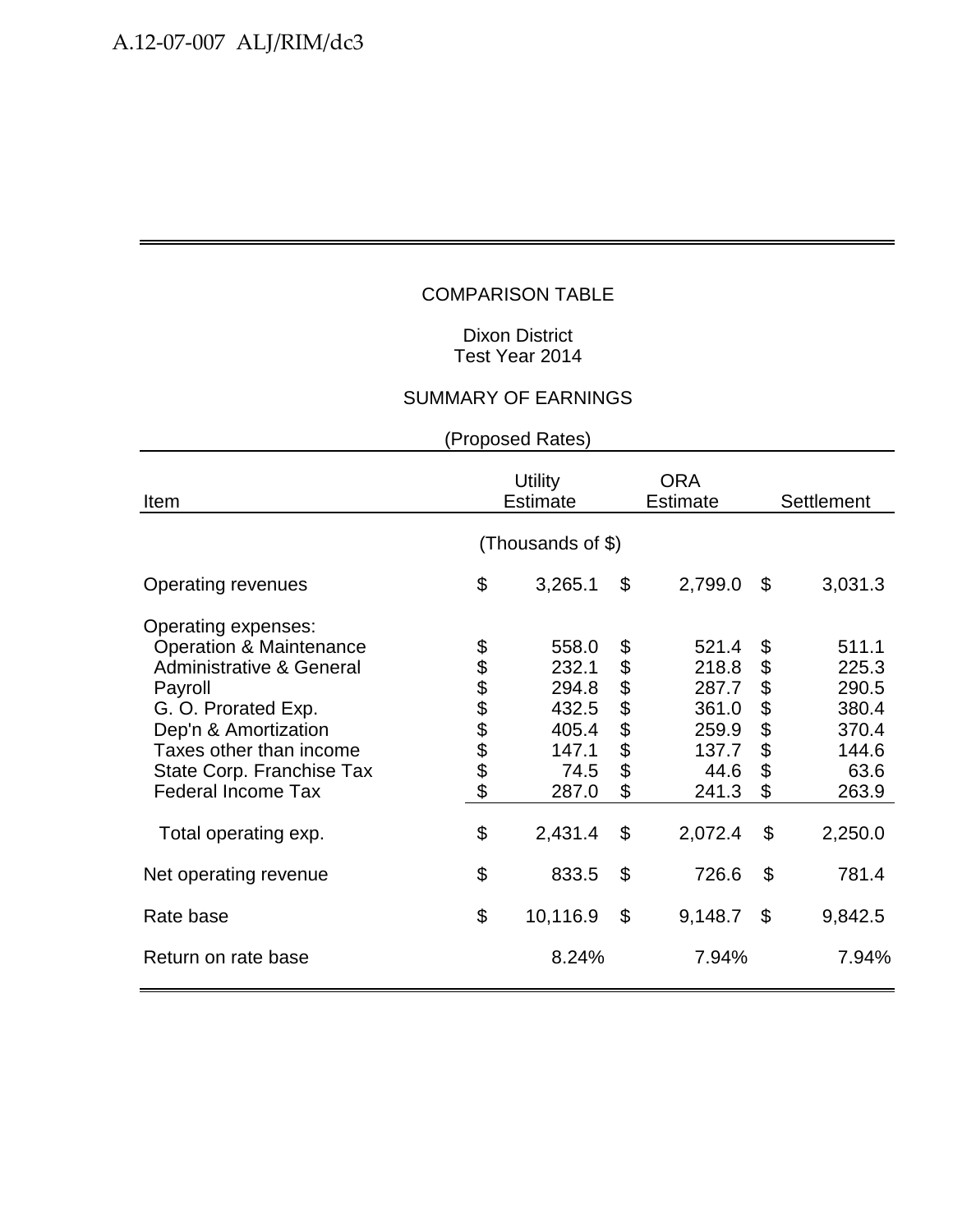Dominguez So. Bay District Test Year 2014

| Item                                                                                                                                                                                                                                                                    | <b>Utility</b><br><b>Estimate</b> |                                                                                               |                                                                     | <b>ORA</b><br><b>Estimate</b>                                                                 | Settlement                                   |                                                                                             |  |  |
|-------------------------------------------------------------------------------------------------------------------------------------------------------------------------------------------------------------------------------------------------------------------------|-----------------------------------|-----------------------------------------------------------------------------------------------|---------------------------------------------------------------------|-----------------------------------------------------------------------------------------------|----------------------------------------------|---------------------------------------------------------------------------------------------|--|--|
|                                                                                                                                                                                                                                                                         | (Thousands of \$)                 |                                                                                               |                                                                     |                                                                                               |                                              |                                                                                             |  |  |
| Operating revenues                                                                                                                                                                                                                                                      | \$                                | 53,512.6                                                                                      | \$                                                                  | 53,197.1                                                                                      | \$                                           | 54,731.6                                                                                    |  |  |
| Operating expenses:<br><b>Operation &amp; Maintenance</b><br><b>Administrative &amp; General</b><br>Payroll<br>G. O. Prorated Exp.<br>Dep'n & Amortization<br>Taxes other than income<br>State Corp. Franchise Tax<br><b>Federal Income Tax</b><br>Total operating exp. | <b>88888888</b><br>\$             | 34,613.2<br>3,300.7<br>3,662.4<br>3,310.5<br>3,978.4<br>798.0<br>(183.4)<br>295.5<br>49,775.3 | \$<br>\$<br>\$<br>\$<br>\$<br>\$<br>\$<br>$\boldsymbol{\mathsf{S}}$ | 33,471.3<br>2,944.7<br>3,570.1<br>2,353.6<br>3,123.2<br>600.6<br>320.2<br>1,552.6<br>47,936.3 | \$<br>\$<br>\$<br>\$<br>\$<br>\$<br>\$<br>\$ | 36,011.3<br>2,925.5<br>3,607.9<br>2,635.5<br>3,471.9<br>630.3<br>133.1<br>929.3<br>50,345.0 |  |  |
| Net operating revenue                                                                                                                                                                                                                                                   | \$                                | 3,737.3                                                                                       | $\boldsymbol{\mathsf{S}}$                                           | 5,260.8                                                                                       | $\boldsymbol{\mathsf{S}}$                    | 4,386.6                                                                                     |  |  |
| Rate base                                                                                                                                                                                                                                                               | \$                                | 92,079.1                                                                                      | $\mathcal{L}$                                                       | 63,644.9                                                                                      | \$                                           | 68,502.3                                                                                    |  |  |
| Return on rate base                                                                                                                                                                                                                                                     |                                   | 4.06%                                                                                         |                                                                     | 8.27%                                                                                         |                                              | 6.40%                                                                                       |  |  |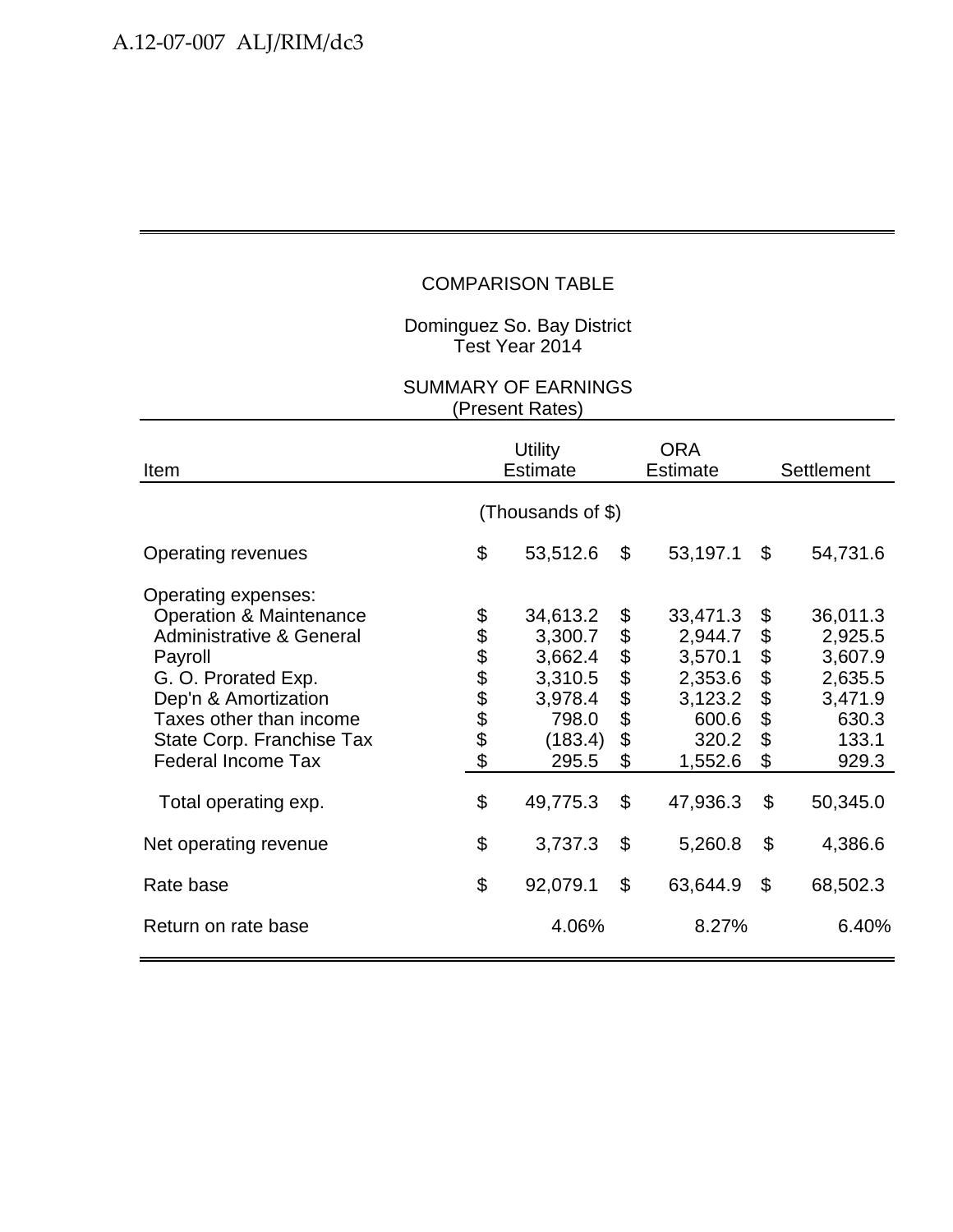#### Dominguez So. Bay District Test Year 2014

#### SUMMARY OF EARNINGS

| Item                                                                                                                                                                                                                                                                    | <b>Utility</b><br><b>Estimate</b> |                                                                                               |                                              | <b>ORA</b><br><b>Estimate</b>                                                                 | <b>Settlement</b>                                                         |                                                                                               |  |  |
|-------------------------------------------------------------------------------------------------------------------------------------------------------------------------------------------------------------------------------------------------------------------------|-----------------------------------|-----------------------------------------------------------------------------------------------|----------------------------------------------|-----------------------------------------------------------------------------------------------|---------------------------------------------------------------------------|-----------------------------------------------------------------------------------------------|--|--|
|                                                                                                                                                                                                                                                                         | (Thousands of \$)                 |                                                                                               |                                              |                                                                                               |                                                                           |                                                                                               |  |  |
| Operating revenues                                                                                                                                                                                                                                                      | \$                                | 59,937.8                                                                                      | \$                                           | 52,761.0                                                                                      | \$                                                                        | 56,532.3                                                                                      |  |  |
| Operating expenses:<br><b>Operation &amp; Maintenance</b><br><b>Administrative &amp; General</b><br>Payroll<br>G. O. Prorated Exp.<br>Dep'n & Amortization<br>Taxes other than income<br>State Corp. Franchise Tax<br><b>Federal Income Tax</b><br>Total operating exp. | \$<br>888888<br>\$                | 34,628.5<br>3,300.7<br>3,662.4<br>3,310.5<br>3,978.4<br>798.0<br>383.2<br>2,288.7<br>52,350.4 | \$<br>\$<br>\$<br>\$<br>\$<br>\$<br>\$<br>\$ | 33,470.3<br>2,944.7<br>3,570.1<br>2,353.6<br>3,123.2<br>600.6<br>281.7<br>1,361.2<br>47,705.4 | \$<br>\$<br>\$<br>\$<br>\$<br>\$<br>$\boldsymbol{\mathsf{S}}$<br>\$<br>\$ | 36,015.6<br>2,925.5<br>3,607.9<br>2,635.5<br>3,471.9<br>630.3<br>291.9<br>1,514.5<br>51,093.2 |  |  |
| Net operating revenue                                                                                                                                                                                                                                                   | \$                                | 7,587.2                                                                                       | $\mathcal{S}$                                | 5,055.6                                                                                       | \$                                                                        | 5,439.1                                                                                       |  |  |
| Rate base                                                                                                                                                                                                                                                               | \$                                | 92,079.1                                                                                      | \$                                           | 63,644.9                                                                                      | $\boldsymbol{\mathsf{S}}$                                                 | 68,502.3                                                                                      |  |  |
| Return on rate base                                                                                                                                                                                                                                                     |                                   | 8.24%                                                                                         |                                              | 7.94%                                                                                         |                                                                           | 7.94%                                                                                         |  |  |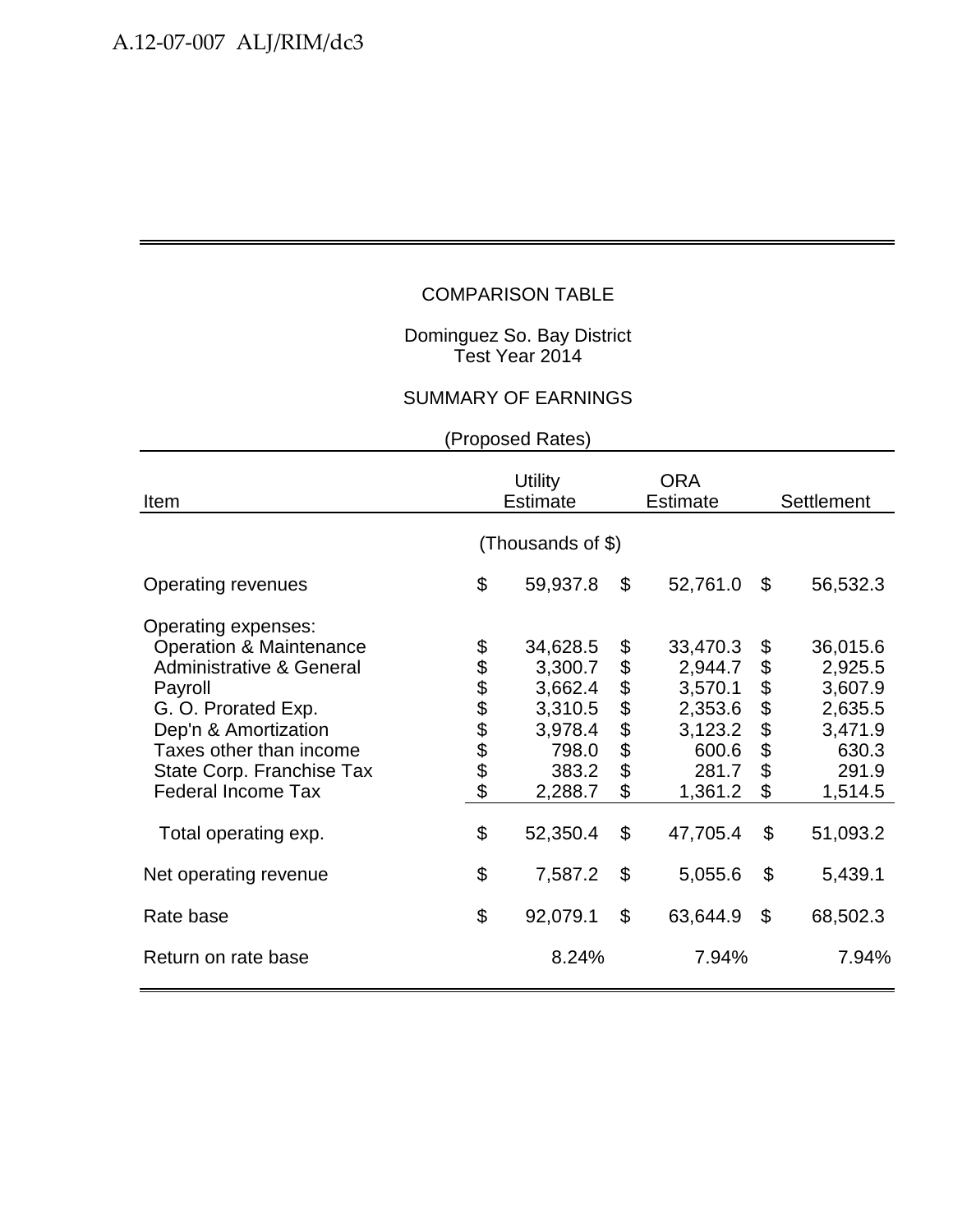East Los Angeles District Test Year 2014

| Item                                                                                                                                                                                                                                                                    | <b>Utility</b><br><b>Estimate</b> |                                                                                                 |                                              | <b>ORA</b><br><b>Estimate</b>                                                                   |                                              | Settlement                                                                                       |  |  |
|-------------------------------------------------------------------------------------------------------------------------------------------------------------------------------------------------------------------------------------------------------------------------|-----------------------------------|-------------------------------------------------------------------------------------------------|----------------------------------------------|-------------------------------------------------------------------------------------------------|----------------------------------------------|--------------------------------------------------------------------------------------------------|--|--|
|                                                                                                                                                                                                                                                                         | (Thousands of \$)                 |                                                                                                 |                                              |                                                                                                 |                                              |                                                                                                  |  |  |
| Operating revenues                                                                                                                                                                                                                                                      | \$                                | 28,640.8                                                                                        | \$                                           | 28,851.4                                                                                        | \$                                           | 30,149.6                                                                                         |  |  |
| Operating expenses:<br><b>Operation &amp; Maintenance</b><br><b>Administrative &amp; General</b><br>Payroll<br>G. O. Prorated Exp.<br>Dep'n & Amortization<br>Taxes other than income<br>State Corp. Franchise Tax<br><b>Federal Income Tax</b><br>Total operating exp. | <b>8888888</b><br>\$              | 10,951.4<br>2,395.7<br>3,091.6<br>4,689.9<br>2,353.5<br>1,335.4<br>(197.9)<br>751.4<br>25,371.0 | \$<br>\$<br>\$<br>\$<br>\$<br>\$<br>\$<br>\$ | 10,589.2<br>2,226.6<br>3,017.1<br>3,913.8<br>1,584.2<br>1,090.5<br>108.9<br>1,790.0<br>24,320.3 | \$<br>\$<br>\$<br>\$<br>\$<br>\$<br>\$<br>\$ | 12,864.5<br>2,275.7<br>3,046.5<br>4,124.0<br>1,800.7<br>1,208.8<br>(40.0)<br>1,151.7<br>26,432.0 |  |  |
| Net operating revenue                                                                                                                                                                                                                                                   | \$                                | 3,269.8                                                                                         | $\boldsymbol{\mathsf{S}}$                    | 4,531.1                                                                                         | $\boldsymbol{\mathsf{S}}$                    | 3,717.6                                                                                          |  |  |
| Rate base                                                                                                                                                                                                                                                               | \$                                | 73,129.1                                                                                        | \$                                           | 43,924.3                                                                                        | \$                                           | 52,567.1                                                                                         |  |  |
| Return on rate base                                                                                                                                                                                                                                                     |                                   | 4.47%                                                                                           |                                              | 10.32%                                                                                          |                                              | 7.07%                                                                                            |  |  |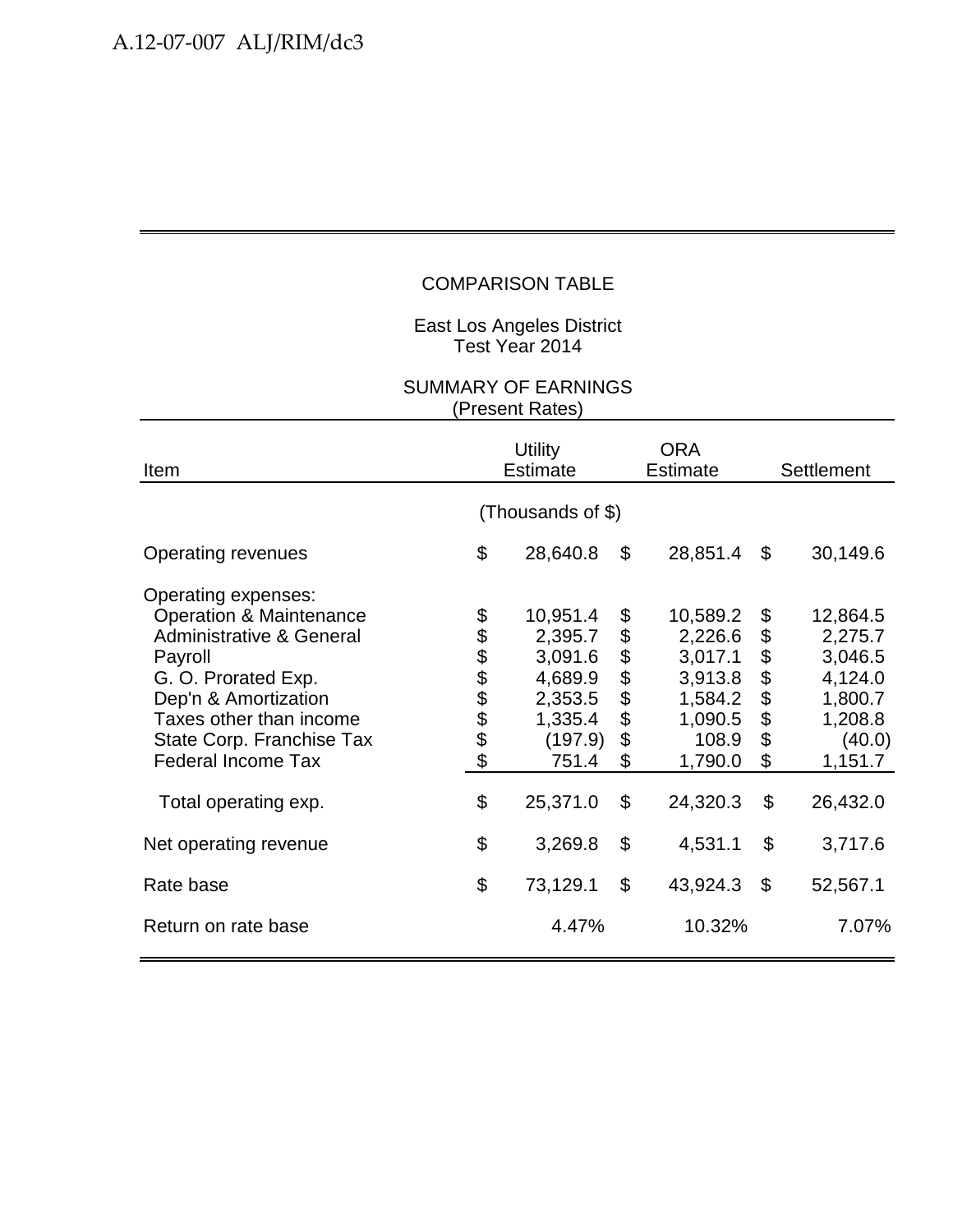#### East Los Angeles District Test Year 2014

#### SUMMARY OF EARNINGS

| Item                                                                                                                                                                                                                                                                    | <b>Utility</b><br><b>Estimate</b> |                                                                                                 |                                        | <b>ORA</b><br><b>Estimate</b>                                                                    | <b>Settlement</b>                                  |                                                                                                |  |  |
|-------------------------------------------------------------------------------------------------------------------------------------------------------------------------------------------------------------------------------------------------------------------------|-----------------------------------|-------------------------------------------------------------------------------------------------|----------------------------------------|--------------------------------------------------------------------------------------------------|----------------------------------------------------|------------------------------------------------------------------------------------------------|--|--|
|                                                                                                                                                                                                                                                                         | (Thousands of \$)                 |                                                                                                 |                                        |                                                                                                  |                                                    |                                                                                                |  |  |
| Operating revenues                                                                                                                                                                                                                                                      | \$                                | 33,274.0                                                                                        | \$                                     | 26,957.6                                                                                         | \$                                                 | 30,915.0                                                                                       |  |  |
| Operating expenses:<br><b>Operation &amp; Maintenance</b><br><b>Administrative &amp; General</b><br>Payroll<br>G. O. Prorated Exp.<br>Dep'n & Amortization<br>Taxes other than income<br>State Corp. Franchise Tax<br><b>Federal Income Tax</b><br>Total operating exp. | \$<br>888888<br>\$                | 10,962.0<br>2,395.7<br>3,091.6<br>4,689.9<br>2,353.5<br>1,405.8<br>204.5<br>2,145.2<br>27,248.2 | \$<br>\$<br>\$<br>\$<br>\$<br>\$<br>\$ | 10,584.9<br>2,226.6<br>3,017.1<br>3,913.8<br>1,584.2<br>1,061.7<br>(55.6)<br>1,135.3<br>23,468.0 | \$<br>\$<br>\$<br>\$<br>\$<br>\$<br>\$<br>\$<br>\$ | 12,866.2<br>2,275.7<br>3,046.5<br>4,124.0<br>1,800.7<br>1,220.4<br>26.5<br>1,381.1<br>26,741.2 |  |  |
| Net operating revenue                                                                                                                                                                                                                                                   | \$                                | 6,025.6                                                                                         | \$                                     | 3,489.6                                                                                          | \$                                                 | 4,173.8                                                                                        |  |  |
| Rate base                                                                                                                                                                                                                                                               | \$                                | 73,129.1                                                                                        | \$                                     | 43,924.3                                                                                         | $\boldsymbol{\mathsf{S}}$                          | 52,567.1                                                                                       |  |  |
| Return on rate base                                                                                                                                                                                                                                                     |                                   | 8.24%                                                                                           |                                        | 7.94%                                                                                            |                                                    | 7.94%                                                                                          |  |  |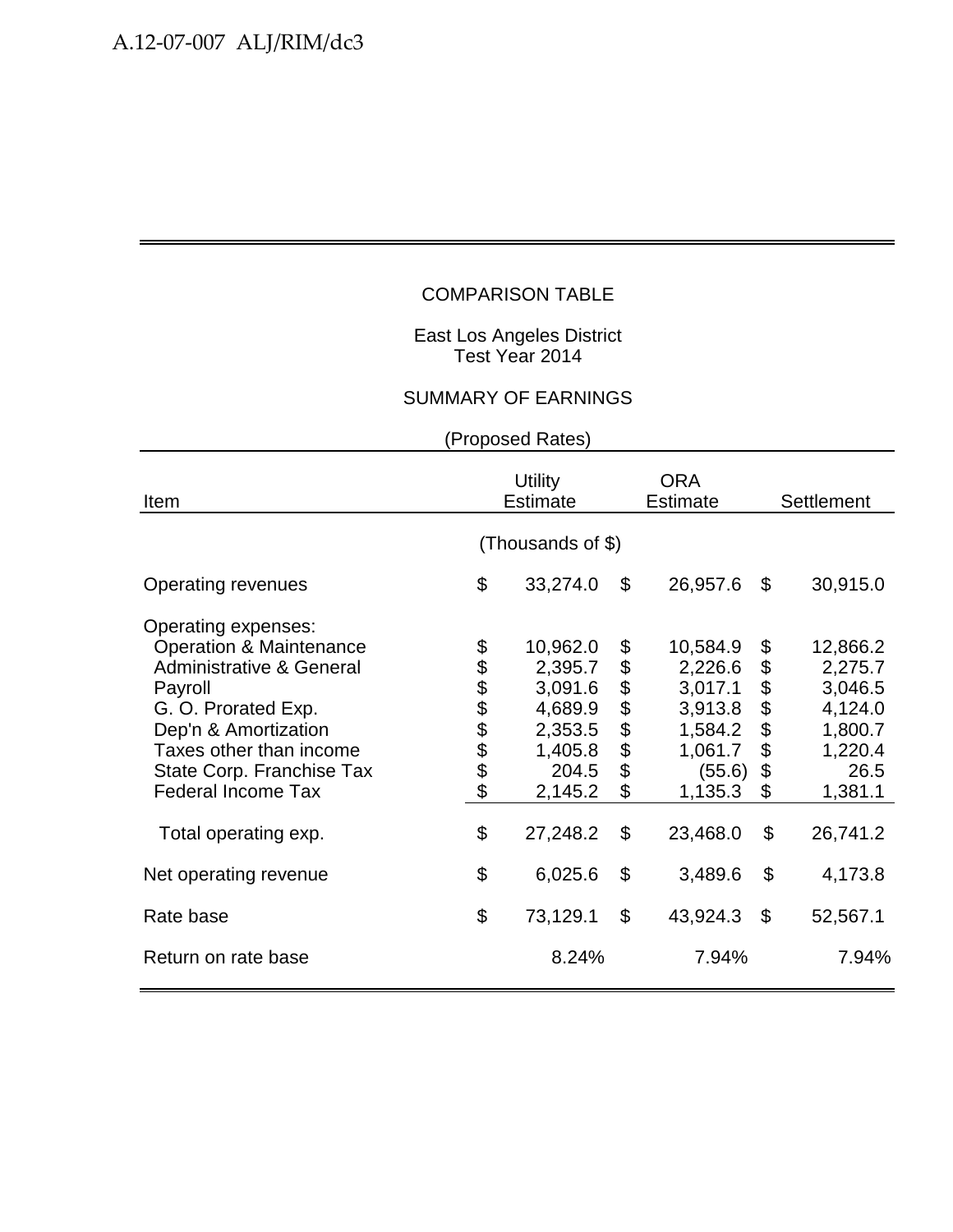Hermosa Redondo District Test Year 2014

| Item                                                                                                                                                                                                                                                                    | <b>Utility</b><br><b>Estimate</b> |                                                                                                 |                                              | <b>ORA</b><br><b>Estimate</b>                                                               |                                              | Settlement                                                                                    |  |  |
|-------------------------------------------------------------------------------------------------------------------------------------------------------------------------------------------------------------------------------------------------------------------------|-----------------------------------|-------------------------------------------------------------------------------------------------|----------------------------------------------|---------------------------------------------------------------------------------------------|----------------------------------------------|-----------------------------------------------------------------------------------------------|--|--|
|                                                                                                                                                                                                                                                                         | (Thousands of \$)                 |                                                                                                 |                                              |                                                                                             |                                              |                                                                                               |  |  |
| Operating revenues                                                                                                                                                                                                                                                      | \$                                | 24,697.3                                                                                        | $\boldsymbol{\mathsf{S}}$                    | 24,584.3                                                                                    | \$                                           | 25,142.6                                                                                      |  |  |
| Operating expenses:<br><b>Operation &amp; Maintenance</b><br><b>Administrative &amp; General</b><br>Payroll<br>G. O. Prorated Exp.<br>Dep'n & Amortization<br>Taxes other than income<br>State Corp. Franchise Tax<br><b>Federal Income Tax</b><br>Total operating exp. | \$\$\$\$\$\$\$\$\$\$<br>\$        | 13,540.2<br>1,930.3<br>2,227.1<br>3,885.5<br>1,978.1<br>606.9<br>(292.4)<br>(209.4)<br>23,666.3 | \$<br>\$<br>\$<br>\$<br>\$<br>\$<br>\$<br>\$ | 12,873.4<br>1,677.0<br>2,171.0<br>3,242.6<br>1,469.8<br>547.4<br>(5.7)<br>468.6<br>22,444.1 | \$<br>\$<br>\$<br>\$<br>\$<br>\$<br>\$<br>\$ | 13,815.5<br>1,742.5<br>2,194.0<br>3,416.6<br>1,951.9<br>562.0<br>(106.0)<br>112.9<br>23,689.5 |  |  |
| Net operating revenue                                                                                                                                                                                                                                                   | \$                                | 1,031.0                                                                                         | \$                                           | 2,140.2                                                                                     | \$                                           | 1,453.1                                                                                       |  |  |
| Rate base                                                                                                                                                                                                                                                               | \$                                | 43,725.8                                                                                        | $\mathcal{L}$                                | 35,027.6                                                                                    | \$                                           | 37,782.2                                                                                      |  |  |
| Return on rate base                                                                                                                                                                                                                                                     |                                   | 2.36%                                                                                           |                                              | 6.11%                                                                                       |                                              | 3.85%                                                                                         |  |  |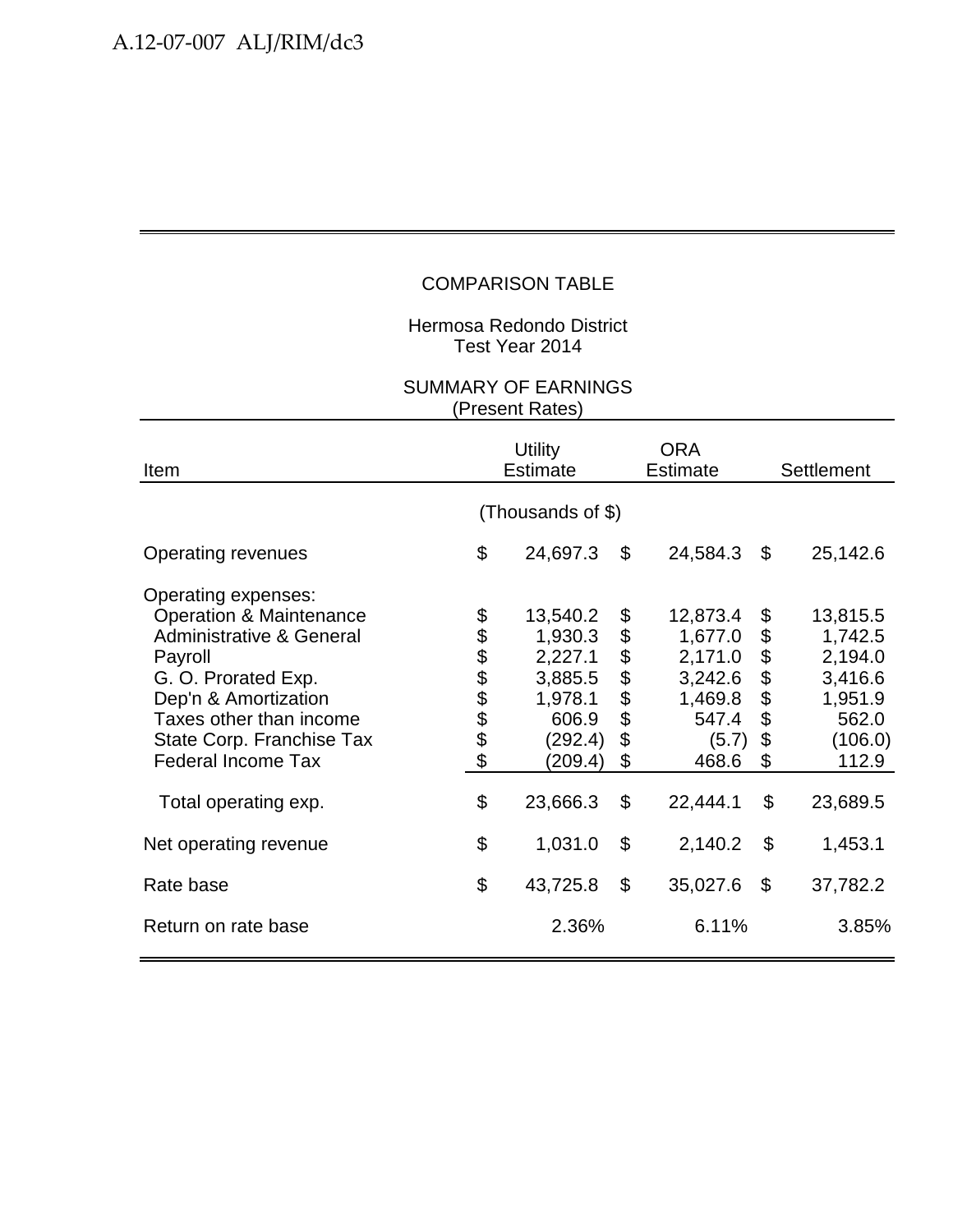#### Hermosa Redondo District Test Year 2014

#### SUMMARY OF EARNINGS

| Item                                                                                                                                                                                                                                                                    | <b>Utility</b><br><b>Estimate</b> |                                                                                              |                                                    | <b>ORA</b><br><b>Estimate</b>                                                              | <b>Settlement</b>                      |                                                                                             |  |  |
|-------------------------------------------------------------------------------------------------------------------------------------------------------------------------------------------------------------------------------------------------------------------------|-----------------------------------|----------------------------------------------------------------------------------------------|----------------------------------------------------|--------------------------------------------------------------------------------------------|----------------------------------------|---------------------------------------------------------------------------------------------|--|--|
|                                                                                                                                                                                                                                                                         | (Thousands of \$)                 |                                                                                              |                                                    |                                                                                            |                                        |                                                                                             |  |  |
| Operating revenues                                                                                                                                                                                                                                                      | \$                                | 29,035.9                                                                                     | \$                                                 | 25,653.4                                                                                   | $\boldsymbol{\mathsf{S}}$              | 27,736.3                                                                                    |  |  |
| Operating expenses:<br><b>Operation &amp; Maintenance</b><br><b>Administrative &amp; General</b><br>Payroll<br>G. O. Prorated Exp.<br>Dep'n & Amortization<br>Taxes other than income<br>State Corp. Franchise Tax<br><b>Federal Income Tax</b><br>Total operating exp. | \$<br>888888<br>\$                | 13,544.7<br>1,930.3<br>2,227.1<br>3,885.5<br>1,978.1<br>609.0<br>90.6<br>1,167.6<br>25,432.9 | \$<br>\$<br>\$<br>\$<br>\$<br>\$<br>\$<br>\$<br>\$ | 12,874.5<br>1,677.0<br>2,171.0<br>3,242.6<br>1,469.8<br>547.9<br>88.6<br>799.5<br>22,870.9 | \$<br>\$<br>\$\$\$\$<br>\$<br>\$<br>\$ | 13,818.2<br>1,742.5<br>2,194.0<br>3,416.6<br>1,951.9<br>563.2<br>122.9<br>927.0<br>24,736.4 |  |  |
| Net operating revenue                                                                                                                                                                                                                                                   | \$                                | 3,602.8                                                                                      | \$                                                 | 2,782.5                                                                                    | \$                                     | 2,999.9                                                                                     |  |  |
| Rate base                                                                                                                                                                                                                                                               | \$                                | 43,725.8                                                                                     | \$                                                 | 35,027.6                                                                                   | $\boldsymbol{\mathsf{S}}$              | 37,782.2                                                                                    |  |  |
| Return on rate base                                                                                                                                                                                                                                                     |                                   | 8.24%                                                                                        |                                                    | 7.94%                                                                                      |                                        | 7.94%                                                                                       |  |  |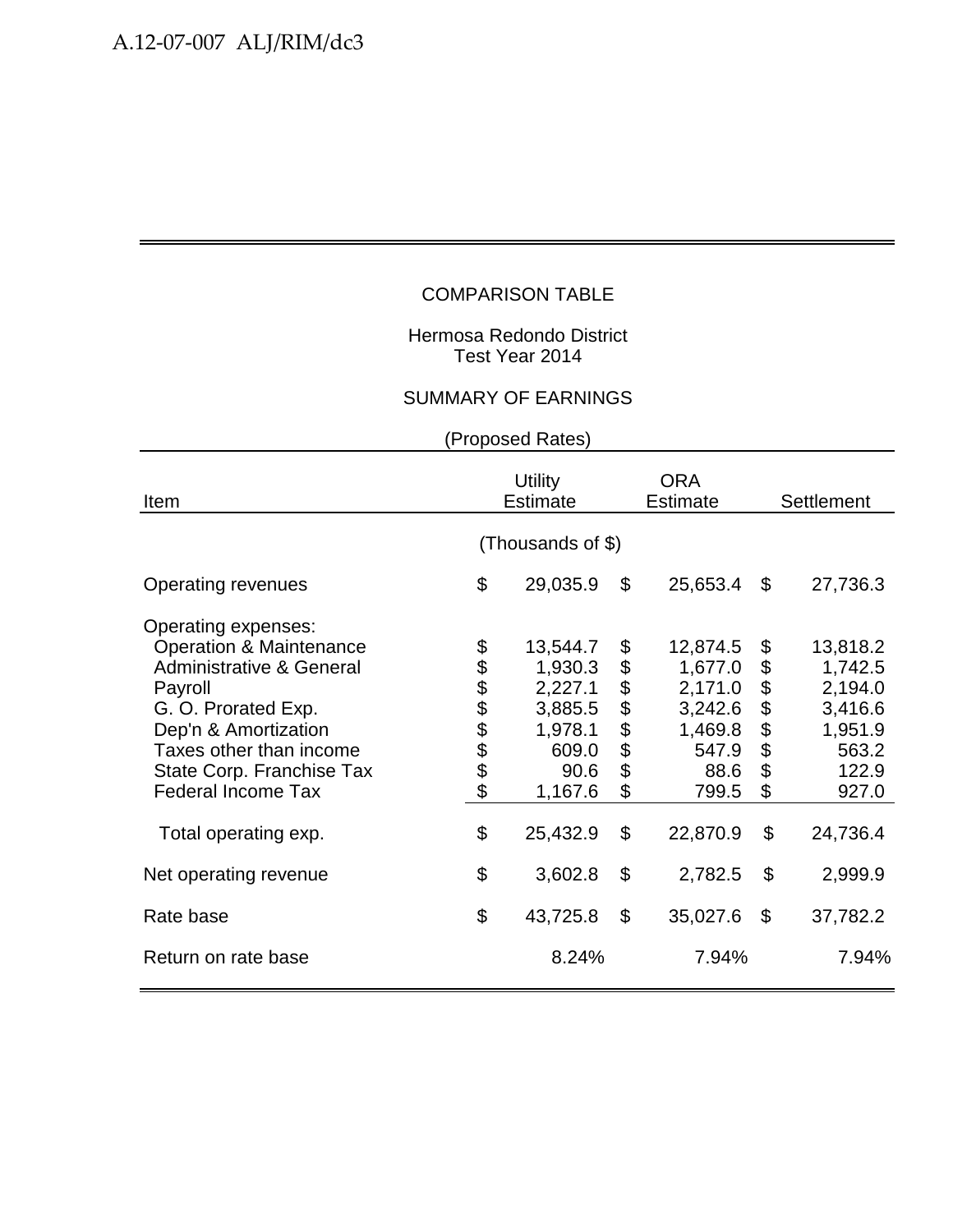#### King City District Test Year 2014

| Item                                                                                                                                                                                                                                                                    | <b>Utility</b><br><b>Estimate</b> |                                                                                  |                                                    | <b>ORA</b><br><b>Estimate</b>                                                  | Settlement                                                                |                                                                                  |  |  |
|-------------------------------------------------------------------------------------------------------------------------------------------------------------------------------------------------------------------------------------------------------------------------|-----------------------------------|----------------------------------------------------------------------------------|----------------------------------------------------|--------------------------------------------------------------------------------|---------------------------------------------------------------------------|----------------------------------------------------------------------------------|--|--|
|                                                                                                                                                                                                                                                                         | (Thousands of \$)                 |                                                                                  |                                                    |                                                                                |                                                                           |                                                                                  |  |  |
| <b>Operating revenues</b>                                                                                                                                                                                                                                               | \$                                | 2,659.3                                                                          | \$                                                 | 2,611.2                                                                        | - \$                                                                      | 2,647.5                                                                          |  |  |
| Operating expenses:<br><b>Operation &amp; Maintenance</b><br><b>Administrative &amp; General</b><br>Payroll<br>G. O. Prorated Exp.<br>Dep'n & Amortization<br>Taxes other than income<br>State Corp. Franchise Tax<br><b>Federal Income Tax</b><br>Total operating exp. | <b>88888888</b><br>\$             | 491.9<br>319.1<br>348.0<br>485.7<br>463.7<br>160.5<br>(42.2)<br>217.3<br>2,444.0 | \$<br>\$<br>\$<br>\$<br>\$<br>\$<br>\$<br>\$<br>\$ | 419.7<br>310.0<br>339.6<br>405.4<br>306.6<br>155.6<br>17.7<br>248.6<br>2,203.2 | \$<br>\$<br>\$<br>\$<br>\$<br>\$<br>\$<br>\$<br>$\boldsymbol{\mathsf{S}}$ | 424.6<br>311.6<br>343.7<br>427.1<br>436.2<br>157.3<br>(16.6)<br>108.3<br>2,192.4 |  |  |
| Net operating revenue                                                                                                                                                                                                                                                   | \$                                | 215.3                                                                            | $\mathcal{L}$                                      | 408.0                                                                          | \$                                                                        | 455.1                                                                            |  |  |
| Rate base                                                                                                                                                                                                                                                               | \$                                | 10,168.9                                                                         | \$                                                 | 9,246.4                                                                        | \$                                                                        | 9,668.9                                                                          |  |  |
| Return on rate base                                                                                                                                                                                                                                                     |                                   | 2.12%                                                                            |                                                    | 4.41%                                                                          |                                                                           | 4.71%                                                                            |  |  |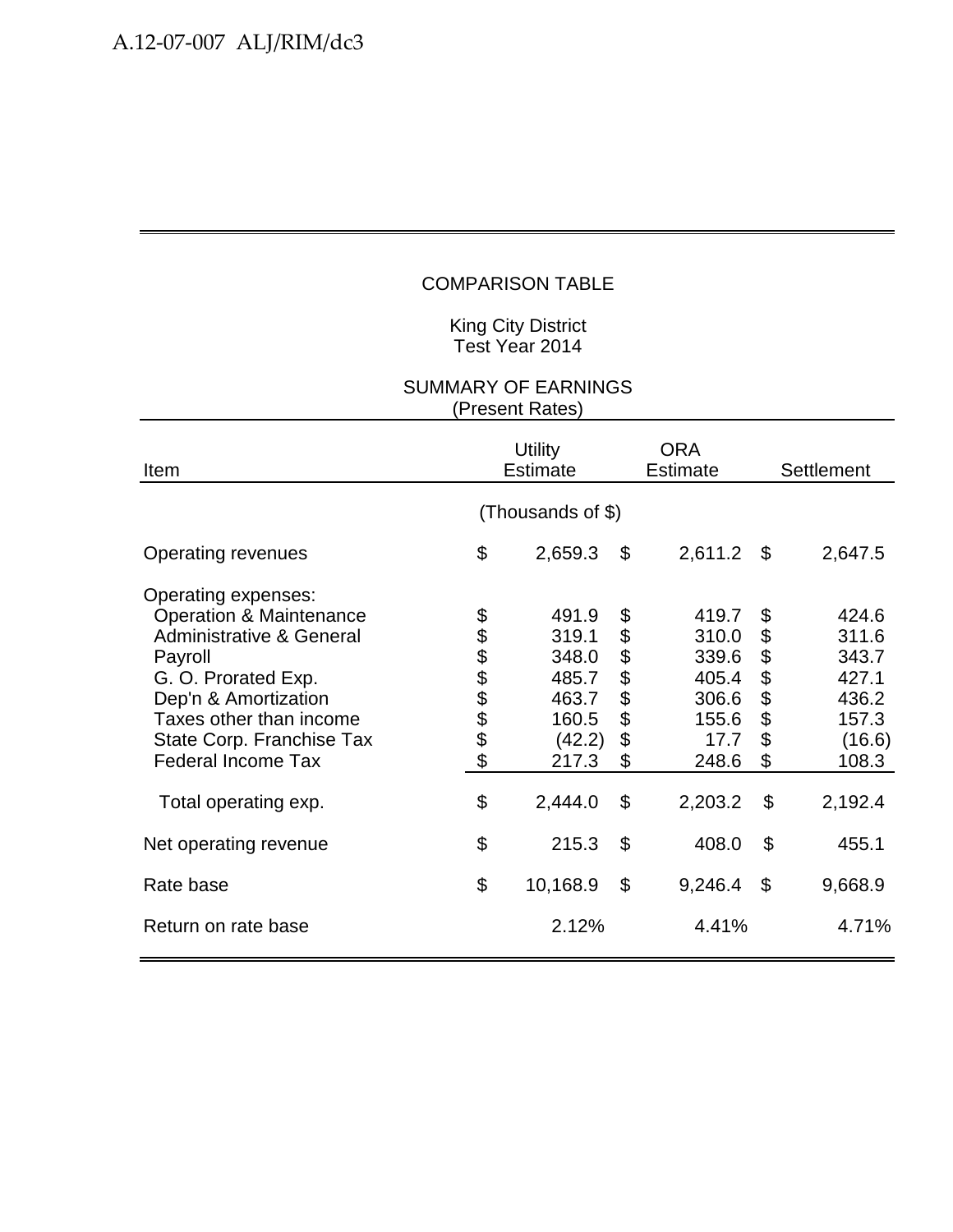#### King City District Test Year 2014

# SUMMARY OF EARNINGS

| Item                                                                                                                                                                                                                                                                    | <b>Utility</b><br><b>Estimate</b> |                                                                                |                                                    | <b>ORA</b><br><b>Estimate</b>                                                  | <b>Settlement</b>                                  |                                                                                |  |  |
|-------------------------------------------------------------------------------------------------------------------------------------------------------------------------------------------------------------------------------------------------------------------------|-----------------------------------|--------------------------------------------------------------------------------|----------------------------------------------------|--------------------------------------------------------------------------------|----------------------------------------------------|--------------------------------------------------------------------------------|--|--|
|                                                                                                                                                                                                                                                                         | (Thousands of \$)                 |                                                                                |                                                    |                                                                                |                                                    |                                                                                |  |  |
| Operating revenues                                                                                                                                                                                                                                                      | \$                                | 3,677.2                                                                        | \$                                                 | 3,144.9                                                                        | \$                                                 | 3,158.5                                                                        |  |  |
| Operating expenses:<br><b>Operation &amp; Maintenance</b><br><b>Administrative &amp; General</b><br>Payroll<br>G. O. Prorated Exp.<br>Dep'n & Amortization<br>Taxes other than income<br>State Corp. Franchise Tax<br><b>Federal Income Tax</b><br>Total operating exp. | <b>88888888</b><br>\$             | 500.8<br>319.1<br>348.0<br>485.7<br>463.7<br>167.3<br>46.3<br>508.3<br>2,839.2 | \$<br>\$<br>\$<br>\$<br>\$<br>\$<br>\$<br>\$<br>\$ | 424.4<br>310.0<br>339.6<br>405.4<br>306.6<br>159.1<br>64.1<br>401.2<br>2,410.4 | \$<br>\$<br>\$<br>\$<br>\$<br>\$<br>\$<br>\$<br>\$ | 429.2<br>311.6<br>343.7<br>427.1<br>436.2<br>160.7<br>27.9<br>254.3<br>2,390.8 |  |  |
| Net operating revenue                                                                                                                                                                                                                                                   | \$                                | 837.8                                                                          | \$                                                 | 734.5                                                                          | $\boldsymbol{\mathsf{S}}$                          | 767.7                                                                          |  |  |
| Rate base                                                                                                                                                                                                                                                               | \$                                | 10,168.9                                                                       | \$                                                 | 9,246.4                                                                        | \$                                                 | 9,668.9                                                                        |  |  |
| Return on rate base                                                                                                                                                                                                                                                     |                                   | 8.24%                                                                          |                                                    | 7.94%                                                                          |                                                    | 7.94%                                                                          |  |  |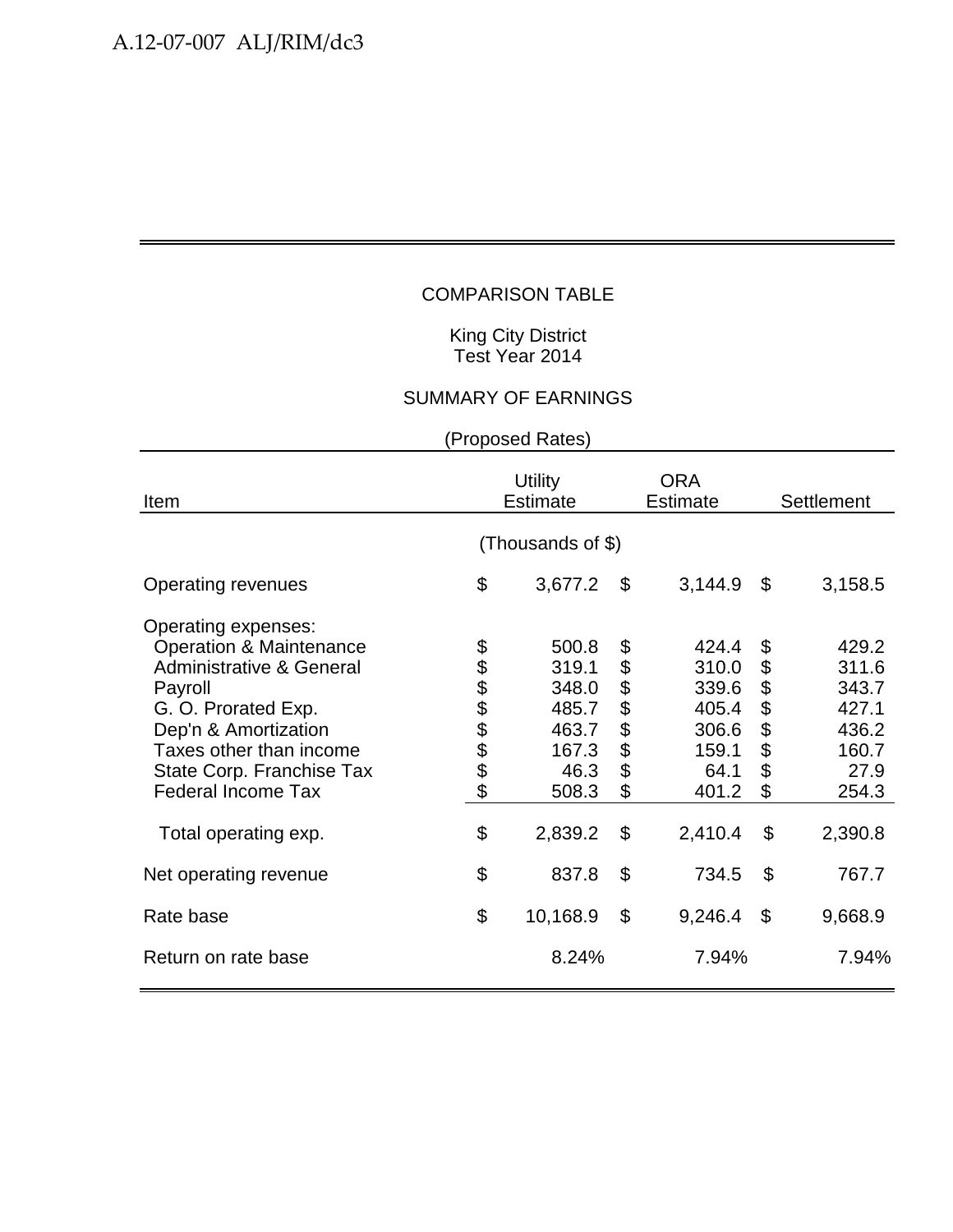Kern River Valley District Test Year 2014

| Item                                                                                                                                                                                                                                                                    | <b>Utility</b><br><b>Estimate</b> |                                                                                     |                                                             | <b>ORA</b><br>Estimate                                                           | Settlement                                         |                                                                                  |  |  |
|-------------------------------------------------------------------------------------------------------------------------------------------------------------------------------------------------------------------------------------------------------------------------|-----------------------------------|-------------------------------------------------------------------------------------|-------------------------------------------------------------|----------------------------------------------------------------------------------|----------------------------------------------------|----------------------------------------------------------------------------------|--|--|
|                                                                                                                                                                                                                                                                         | (Thousands of \$)                 |                                                                                     |                                                             |                                                                                  |                                                    |                                                                                  |  |  |
| <b>Operating revenues</b>                                                                                                                                                                                                                                               | \$                                | 5,057.5                                                                             | \$                                                          | 5,210.7                                                                          | \$                                                 | 4,920.9                                                                          |  |  |
| Operating expenses:<br><b>Operation &amp; Maintenance</b><br><b>Administrative &amp; General</b><br>Payroll<br>G. O. Prorated Exp.<br>Dep'n & Amortization<br>Taxes other than income<br>State Corp. Franchise Tax<br><b>Federal Income Tax</b><br>Total operating exp. | <b>8888888</b><br>\$              | 1,224.7<br>510.1<br>718.8<br>840.3<br>912.8<br>297.6<br>(14.5)<br>(36.1)<br>4,453.7 | \$<br>\$<br>\$<br>$\ddot{\$}$<br>\$<br>\$<br>\$<br>\$<br>\$ | 1,192.1<br>476.4<br>701.5<br>687.0<br>861.8<br>289.3<br>28.3<br>121.7<br>4,358.1 | \$<br>\$<br>\$<br>\$<br>\$<br>\$<br>\$<br>\$<br>\$ | 1,140.9<br>494.1<br>708.3<br>729.1<br>879.3<br>287.5<br>(7.7)<br>25.5<br>4,257.1 |  |  |
| Net operating revenue                                                                                                                                                                                                                                                   | \$                                | 603.8                                                                               | \$                                                          | 852.6                                                                            | \$                                                 | 663.8                                                                            |  |  |
| Rate base                                                                                                                                                                                                                                                               | \$                                | 19,691.4                                                                            | $\mathfrak{S}$                                              | 18,501.5                                                                         | \$                                                 | 18,449.2                                                                         |  |  |
| Return on rate base                                                                                                                                                                                                                                                     |                                   | 3.07%                                                                               |                                                             | 4.61%                                                                            |                                                    | 3.60%                                                                            |  |  |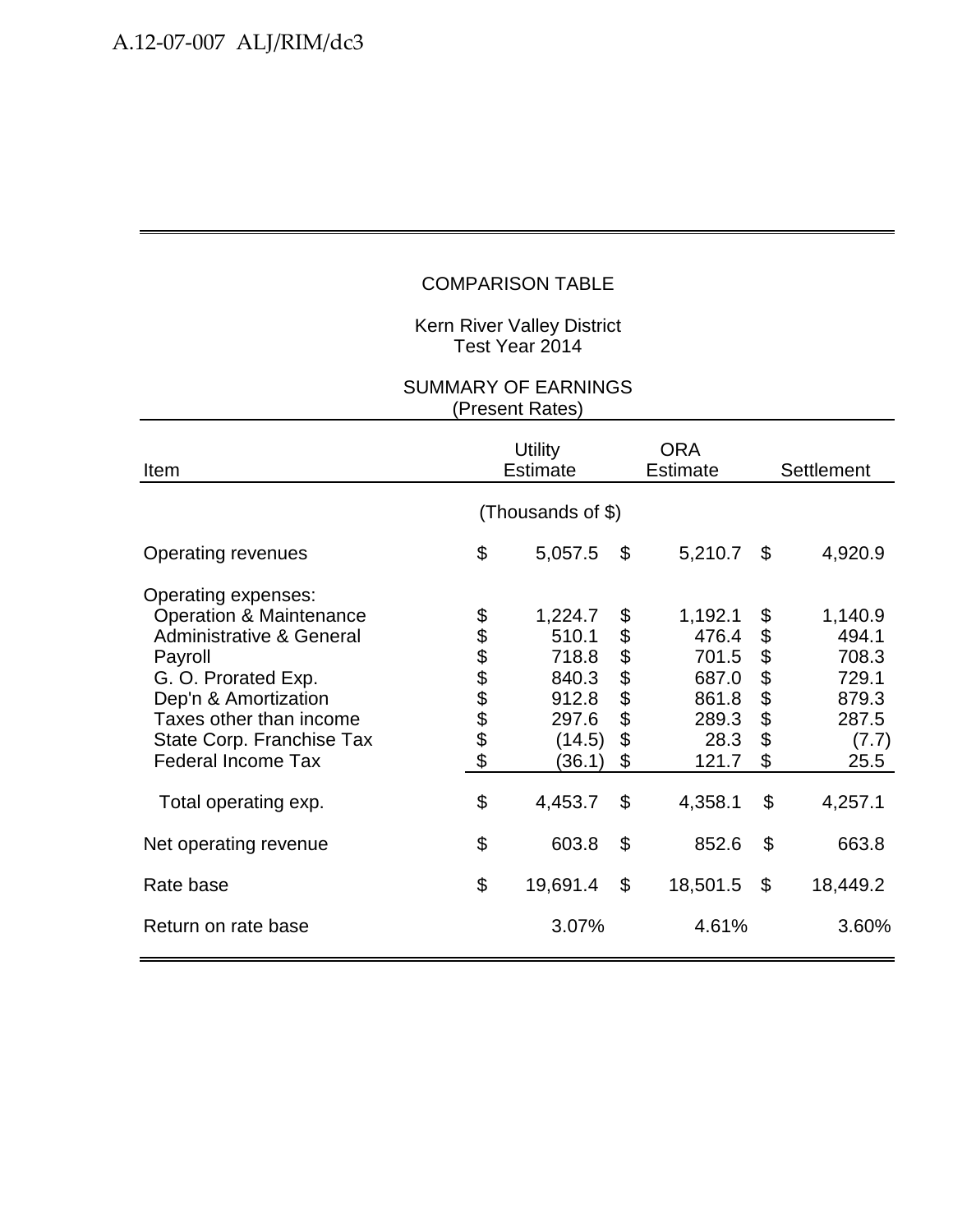#### Kern River Valley District Test Year 2014

### SUMMARY OF EARNINGS

| Item                                                                                                                                                                                                                                                                    | <b>Utility</b><br><b>Estimate</b> |                                                                                   |                                                    | <b>ORA</b><br><b>Estimate</b>                                                     | <b>Settlement</b>                                  |                                                                                   |  |  |
|-------------------------------------------------------------------------------------------------------------------------------------------------------------------------------------------------------------------------------------------------------------------------|-----------------------------------|-----------------------------------------------------------------------------------|----------------------------------------------------|-----------------------------------------------------------------------------------|----------------------------------------------------|-----------------------------------------------------------------------------------|--|--|
|                                                                                                                                                                                                                                                                         | (Thousands of \$)                 |                                                                                   |                                                    |                                                                                   |                                                    |                                                                                   |  |  |
| Operating revenues                                                                                                                                                                                                                                                      | \$                                | 6,751.7                                                                           | \$                                                 | 6,227.0                                                                           | \$                                                 | 6,248.6                                                                           |  |  |
| Operating expenses:<br><b>Operation &amp; Maintenance</b><br><b>Administrative &amp; General</b><br>Payroll<br>G. O. Prorated Exp.<br>Dep'n & Amortization<br>Taxes other than income<br>State Corp. Franchise Tax<br><b>Federal Income Tax</b><br>Total operating exp. | <b>8888888</b><br>\$              | 1,235.4<br>510.1<br>718.8<br>840.3<br>912.8<br>311.2<br>133.1<br>467.4<br>5,129.1 | \$<br>\$<br>\$<br>\$<br>\$<br>\$<br>\$<br>\$<br>\$ | 1,198.5<br>476.4<br>701.5<br>687.0<br>861.8<br>297.5<br>116.9<br>417.8<br>4,757.4 | \$<br>\$<br>\$<br>\$<br>\$<br>\$<br>\$<br>\$<br>\$ | 1,149.2<br>494.1<br>708.3<br>729.1<br>879.3<br>298.1<br>108.0<br>417.6<br>4,783.7 |  |  |
| Net operating revenue                                                                                                                                                                                                                                                   | \$                                | 1,622.4                                                                           | \$                                                 | 1,469.6                                                                           | \$                                                 | 1,464.9                                                                           |  |  |
| Rate base                                                                                                                                                                                                                                                               | \$                                | 19,691.4                                                                          | $\boldsymbol{\mathsf{S}}$                          | 18,501.5                                                                          | $\boldsymbol{\mathsf{S}}$                          | 18,449.2                                                                          |  |  |
| Return on rate base                                                                                                                                                                                                                                                     |                                   | 8.24%                                                                             |                                                    | 7.94%                                                                             |                                                    | 7.94%                                                                             |  |  |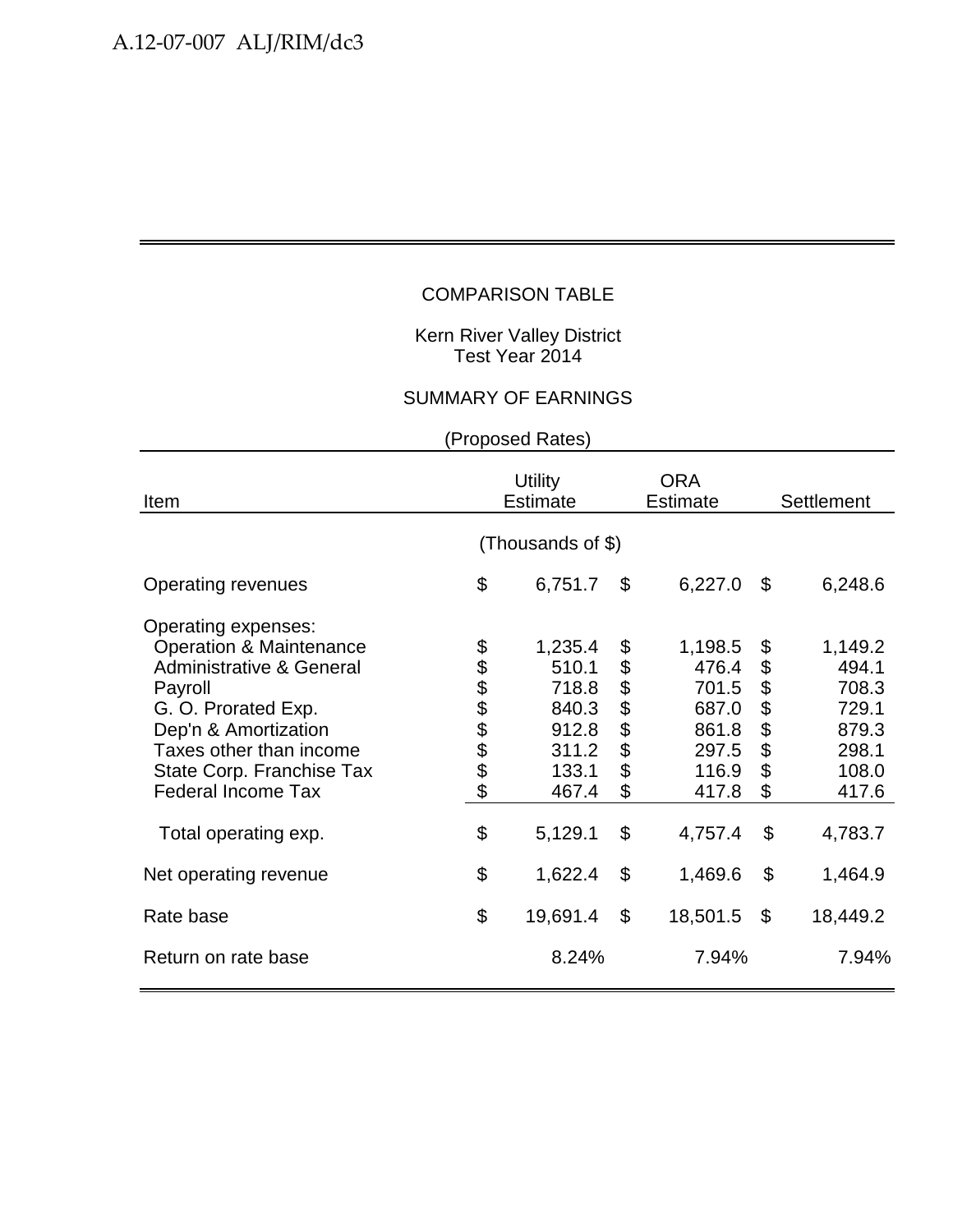Livermore District Test Year 2014

| Item                                                                                                                                                                                                                                                                    | <b>Utility</b><br><b>Estimate</b> |                                                                                            |                                              | <b>ORA</b><br><b>Estimate</b>                                                              | Settlement                                   |                                                                                           |  |  |
|-------------------------------------------------------------------------------------------------------------------------------------------------------------------------------------------------------------------------------------------------------------------------|-----------------------------------|--------------------------------------------------------------------------------------------|----------------------------------------------|--------------------------------------------------------------------------------------------|----------------------------------------------|-------------------------------------------------------------------------------------------|--|--|
|                                                                                                                                                                                                                                                                         | (Thousands of \$)                 |                                                                                            |                                              |                                                                                            |                                              |                                                                                           |  |  |
| Operating revenues                                                                                                                                                                                                                                                      | \$                                | 17,674.8                                                                                   | \$                                           | 18,168.0                                                                                   | \$                                           | 18,138.2                                                                                  |  |  |
| Operating expenses:<br><b>Operation &amp; Maintenance</b><br><b>Administrative &amp; General</b><br>Payroll<br>G. O. Prorated Exp.<br>Dep'n & Amortization<br>Taxes other than income<br>State Corp. Franchise Tax<br><b>Federal Income Tax</b><br>Total operating exp. | <b>88888888</b><br>\$             | 9,076.7<br>816.4<br>1,172.2<br>2,663.5<br>1,980.9<br>618.9<br>(109.2)<br>810.5<br>17,029.9 | \$<br>\$<br>\$<br>\$<br>\$<br>\$<br>\$<br>\$ | 8,983.6<br>715.3<br>1,143.9<br>2,222.9<br>1,331.7<br>602.9<br>113.6<br>1,180.9<br>16,294.8 | \$<br>\$<br>\$<br>\$<br>\$<br>\$<br>\$<br>\$ | 9,206.5<br>750.6<br>1,155.1<br>2,342.3<br>1,991.9<br>591.0<br>(22.2)<br>451.0<br>16,466.4 |  |  |
| Net operating revenue                                                                                                                                                                                                                                                   | \$                                | 644.9                                                                                      | \$                                           | 1,873.2                                                                                    | \$                                           | 1,671.7                                                                                   |  |  |
| Rate base                                                                                                                                                                                                                                                               | \$                                | 34,609.0                                                                                   | \$                                           | 30,530.3                                                                                   | \$                                           | 31,054.1                                                                                  |  |  |
| Return on rate base                                                                                                                                                                                                                                                     |                                   | 1.86%                                                                                      |                                              | 6.14%                                                                                      |                                              | 5.38%                                                                                     |  |  |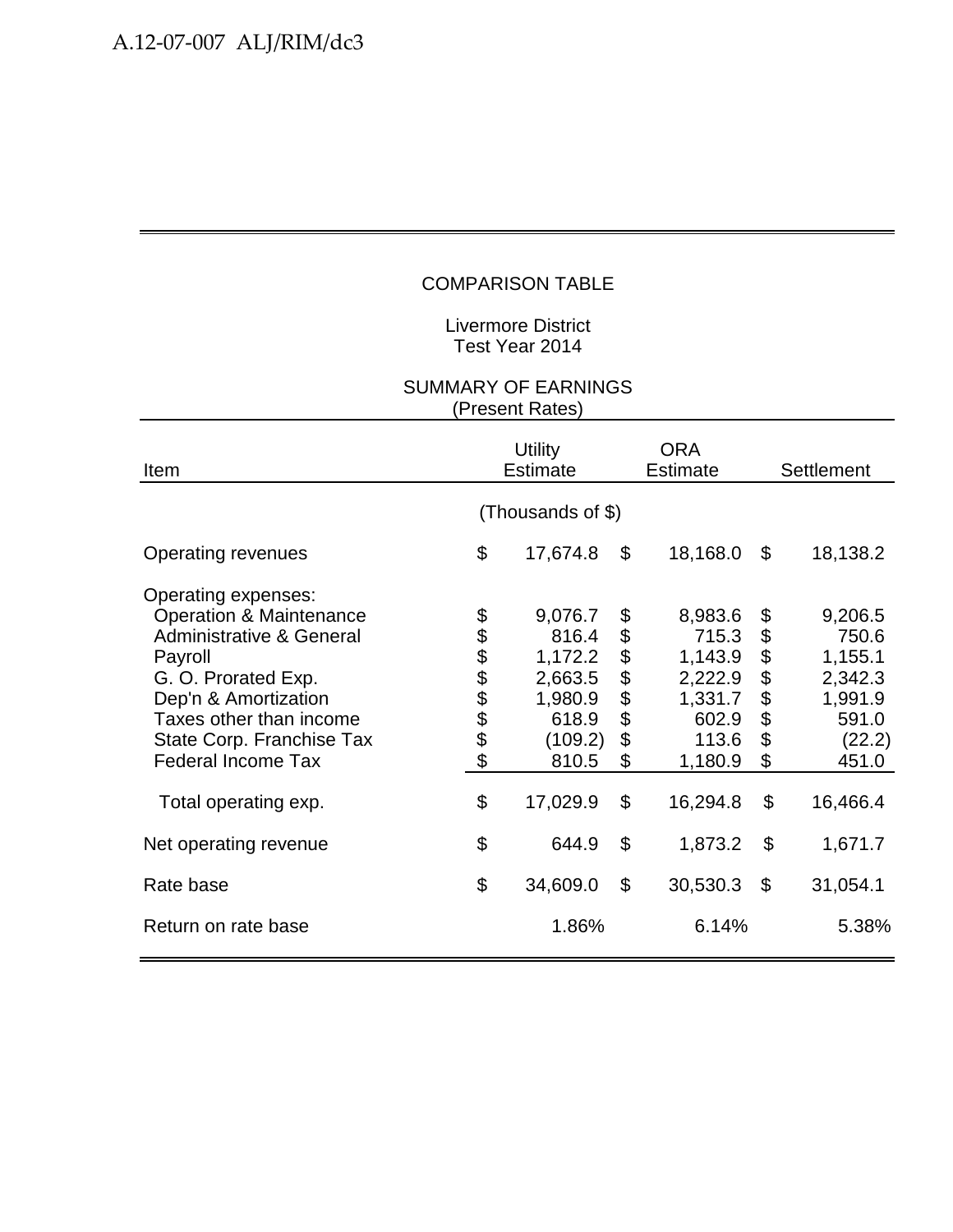#### Livermore District Test Year 2014

### SUMMARY OF EARNINGS

| Item                                                                                                                                                                                                                                                                    | <b>Utility</b><br>Estimate |                                                                                            |                                              | <b>ORA</b><br><b>Estimate</b>                                                              | Settlement                                   |                                                                                         |
|-------------------------------------------------------------------------------------------------------------------------------------------------------------------------------------------------------------------------------------------------------------------------|----------------------------|--------------------------------------------------------------------------------------------|----------------------------------------------|--------------------------------------------------------------------------------------------|----------------------------------------------|-----------------------------------------------------------------------------------------|
|                                                                                                                                                                                                                                                                         | (Thousands of \$)          |                                                                                            |                                              |                                                                                            |                                              |                                                                                         |
| Operating revenues                                                                                                                                                                                                                                                      | \$                         | 21,434.3                                                                                   | \$                                           | 19,105.4                                                                                   | \$                                           | 19,491.3                                                                                |
| Operating expenses:<br><b>Operation &amp; Maintenance</b><br><b>Administrative &amp; General</b><br>Payroll<br>G. O. Prorated Exp.<br>Dep'n & Amortization<br>Taxes other than income<br>State Corp. Franchise Tax<br><b>Federal Income Tax</b><br>Total operating exp. | 8888888<br>\$              | 9,083.5<br>816.4<br>1,172.2<br>2,663.5<br>1,980.9<br>654.1<br>219.4<br>1,992.5<br>18,582.5 | \$<br>\$<br>\$<br>\$<br>\$<br>\$<br>\$<br>\$ | 8,985.3<br>715.3<br>1,143.9<br>2,222.9<br>1,331.7<br>611.6<br>195.5<br>1,474.0<br>16,680.2 | \$<br>\$<br>\$<br>\$<br>\$<br>\$<br>\$<br>\$ | 9,209.0<br>750.6<br>1,155.1<br>2,342.3<br>1,991.9<br>603.7<br>96.1<br>876.9<br>17,025.6 |
| Net operating revenue                                                                                                                                                                                                                                                   | \$                         | 2,851.6                                                                                    | \$                                           | 2,425.2                                                                                    | \$                                           | 2,465.7                                                                                 |
| Rate base                                                                                                                                                                                                                                                               | \$                         | 34,609.0                                                                                   | \$                                           | 30,530.3                                                                                   | \$                                           | 31,054.1                                                                                |
| Return on rate base                                                                                                                                                                                                                                                     |                            | 8.24%                                                                                      |                                              | 7.94%                                                                                      |                                              | 7.94%                                                                                   |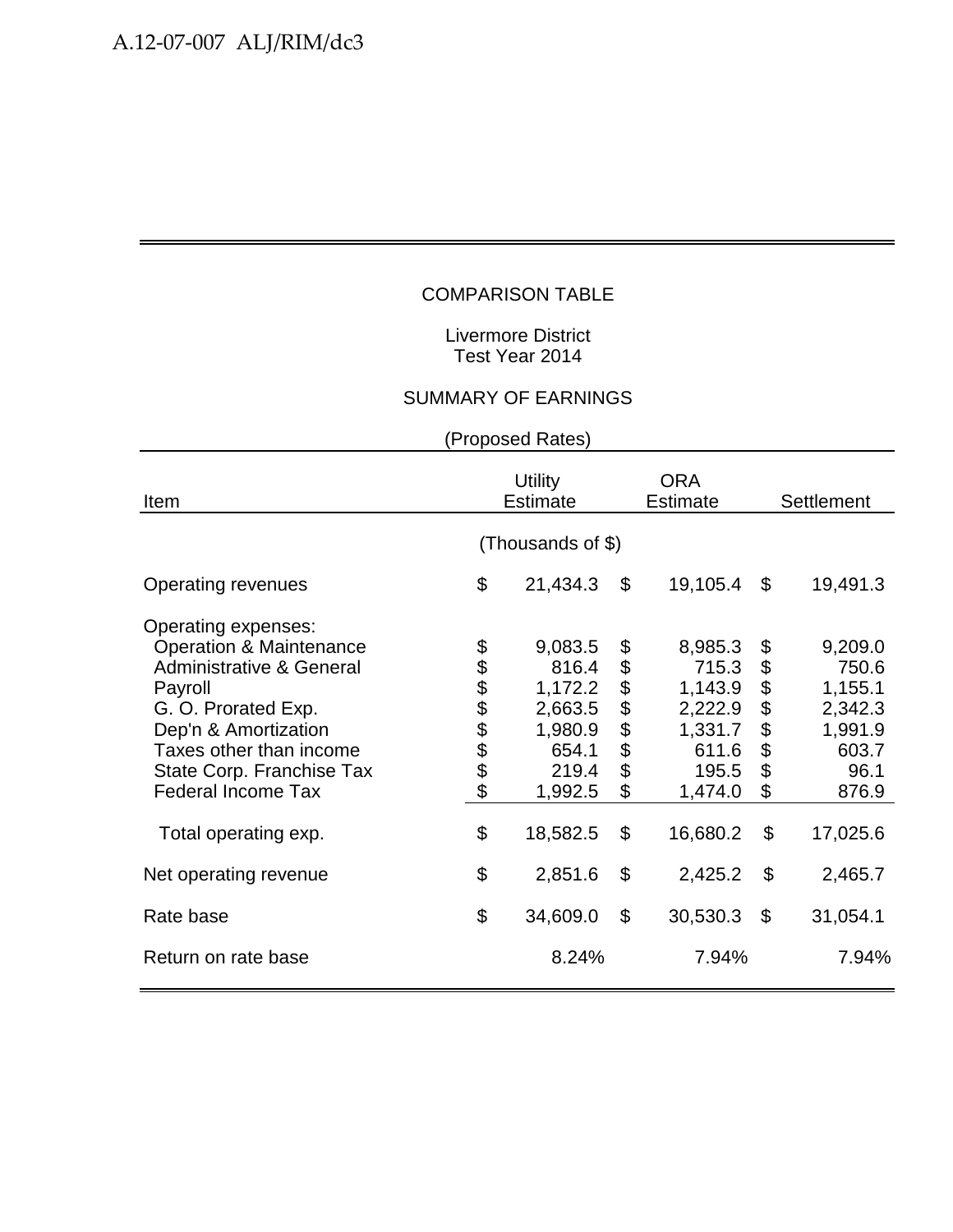#### Los Altos District Test Year 2014

| Item                                                                                                                                                                                                                                                                    | <b>Utility</b><br><b>Estimate</b> |                                                                                              |                                        | <b>ORA</b><br><b>Estimate</b>                                                               | Settlement                                   |                                                                                            |  |  |
|-------------------------------------------------------------------------------------------------------------------------------------------------------------------------------------------------------------------------------------------------------------------------|-----------------------------------|----------------------------------------------------------------------------------------------|----------------------------------------|---------------------------------------------------------------------------------------------|----------------------------------------------|--------------------------------------------------------------------------------------------|--|--|
|                                                                                                                                                                                                                                                                         | (Thousands of \$)                 |                                                                                              |                                        |                                                                                             |                                              |                                                                                            |  |  |
| Operating revenues                                                                                                                                                                                                                                                      | \$                                | 23,800.8                                                                                     | \$                                     | 23,848.2                                                                                    | \$                                           | 24,668.4                                                                                   |  |  |
| Operating expenses:<br><b>Operation &amp; Maintenance</b><br><b>Administrative &amp; General</b><br>Payroll<br>G. O. Prorated Exp.<br>Dep'n & Amortization<br>Taxes other than income<br>State Corp. Franchise Tax<br><b>Federal Income Tax</b><br>Total operating exp. | <b>88888888</b><br>\$             | 12,865.8<br>1,200.4<br>1,711.3<br>3,194.9<br>2,019.9<br>957.1<br>(25.1)<br>284.1<br>22,208.4 | \$<br>\$<br>\$<br>\$<br>\$<br>\$<br>\$ | 12,482.8<br>1,090.9<br>1,670.2<br>2,666.1<br>1,712.6<br>928.2<br>100.5<br>770.1<br>21,421.4 | \$<br>\$<br>\$<br>\$<br>\$<br>\$<br>\$<br>\$ | 13,338.8<br>1,135.9<br>1,684.3<br>2,809.5<br>1,942.4<br>929.8<br>59.9<br>620.5<br>22,521.1 |  |  |
| Net operating revenue                                                                                                                                                                                                                                                   | \$                                | 1,592.4                                                                                      | $\boldsymbol{\mathsf{S}}$              | 2,426.8                                                                                     | \$                                           | 2,147.2                                                                                    |  |  |
| Rate base                                                                                                                                                                                                                                                               | \$                                | 43,686.8                                                                                     | $\mathfrak{L}$                         | 39,143.4                                                                                    | $\mathcal{L}$                                | 38,537.8                                                                                   |  |  |
| Return on rate base                                                                                                                                                                                                                                                     |                                   | 3.65%                                                                                        |                                        | 6.20%                                                                                       |                                              | 5.57%                                                                                      |  |  |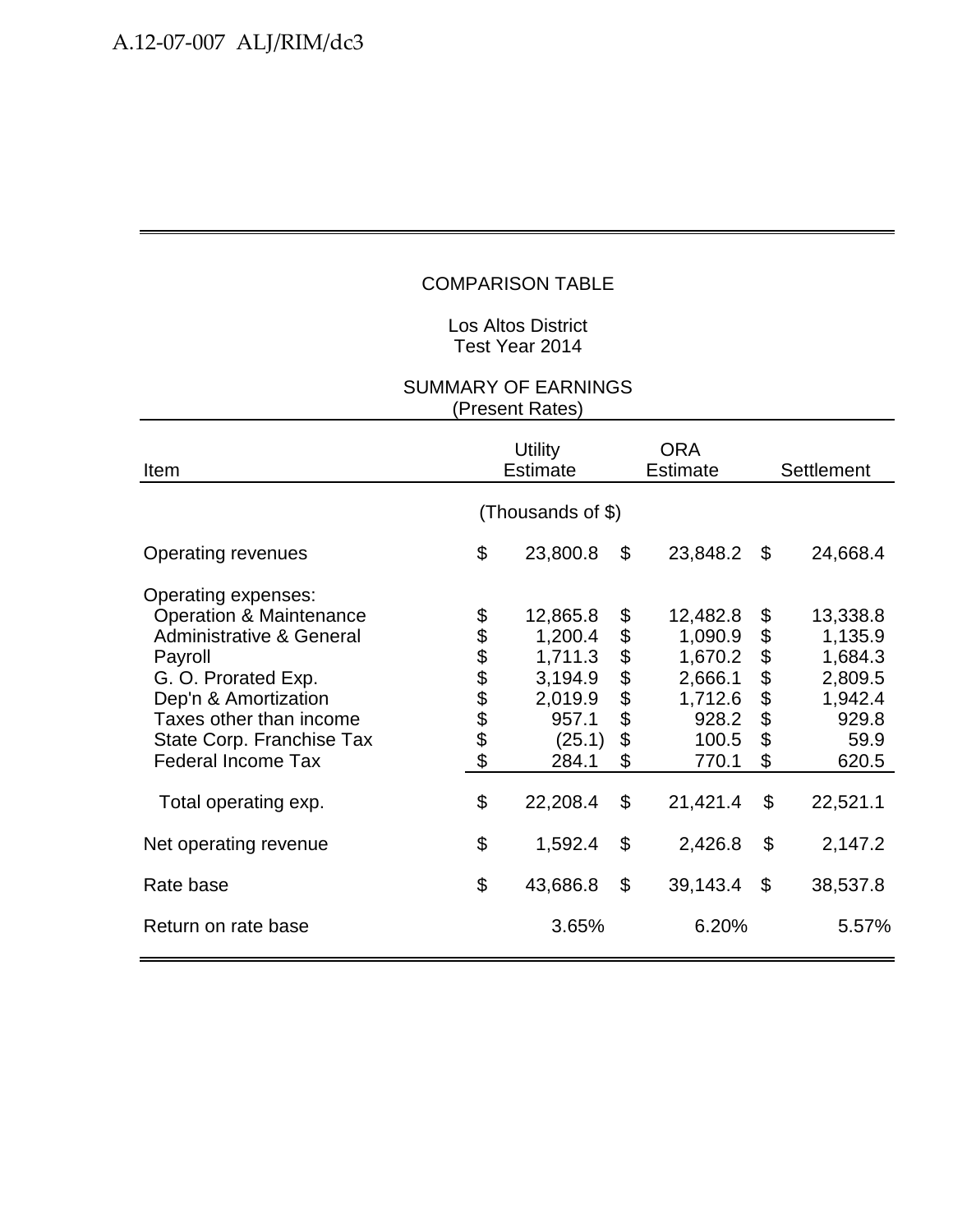#### Los Altos District Test Year 2014

#### SUMMARY OF EARNINGS

| Item                                                                                                                                                                                                                                                                    | <b>Utility</b><br><b>Estimate</b> |                                                                                                 |                                        | <b>ORA</b><br><b>Estimate</b>                                                                 | <b>Settlement</b>                                  |                                                                                               |  |  |
|-------------------------------------------------------------------------------------------------------------------------------------------------------------------------------------------------------------------------------------------------------------------------|-----------------------------------|-------------------------------------------------------------------------------------------------|----------------------------------------|-----------------------------------------------------------------------------------------------|----------------------------------------------------|-----------------------------------------------------------------------------------------------|--|--|
|                                                                                                                                                                                                                                                                         | (Thousands of \$)                 |                                                                                                 |                                        |                                                                                               |                                                    |                                                                                               |  |  |
| Operating revenues                                                                                                                                                                                                                                                      | \$                                | 27,157.9                                                                                        | \$                                     | 24,948.0                                                                                      | \$                                                 | 26,203.4                                                                                      |  |  |
| Operating expenses:<br><b>Operation &amp; Maintenance</b><br><b>Administrative &amp; General</b><br>Payroll<br>G. O. Prorated Exp.<br>Dep'n & Amortization<br>Taxes other than income<br>State Corp. Franchise Tax<br><b>Federal Income Tax</b><br>Total operating exp. | <b>88888888</b><br>\$             | 12,868.0<br>1,200.4<br>1,711.3<br>3,194.9<br>2,019.9<br>1,006.2<br>267.2<br>1,290.4<br>23,558.3 | \$<br>\$<br>\$\$\$\$<br>\$<br>\$<br>\$ | 12,483.5<br>1,090.9<br>1,670.2<br>2,666.1<br>1,712.6<br>944.3<br>196.2<br>1,075.0<br>21,838.8 | \$<br>\$<br>\$<br>\$<br>\$<br>\$<br>\$<br>\$<br>\$ | 13,339.8<br>1,135.9<br>1,684.3<br>2,809.5<br>1,942.4<br>952.2<br>193.5<br>1,085.8<br>23,143.5 |  |  |
| Net operating revenue                                                                                                                                                                                                                                                   | \$                                | 3,599.4                                                                                         | \$                                     | 3,109.2                                                                                       | \$                                                 | 3,059.9                                                                                       |  |  |
| Rate base                                                                                                                                                                                                                                                               | \$                                | 43,686.8                                                                                        | $\mathfrak{L}$                         | 39,143.4                                                                                      | \$                                                 | 38,537.8                                                                                      |  |  |
| Return on rate base                                                                                                                                                                                                                                                     |                                   | 8.24%                                                                                           |                                        | 7.94%                                                                                         |                                                    | 7.94%                                                                                         |  |  |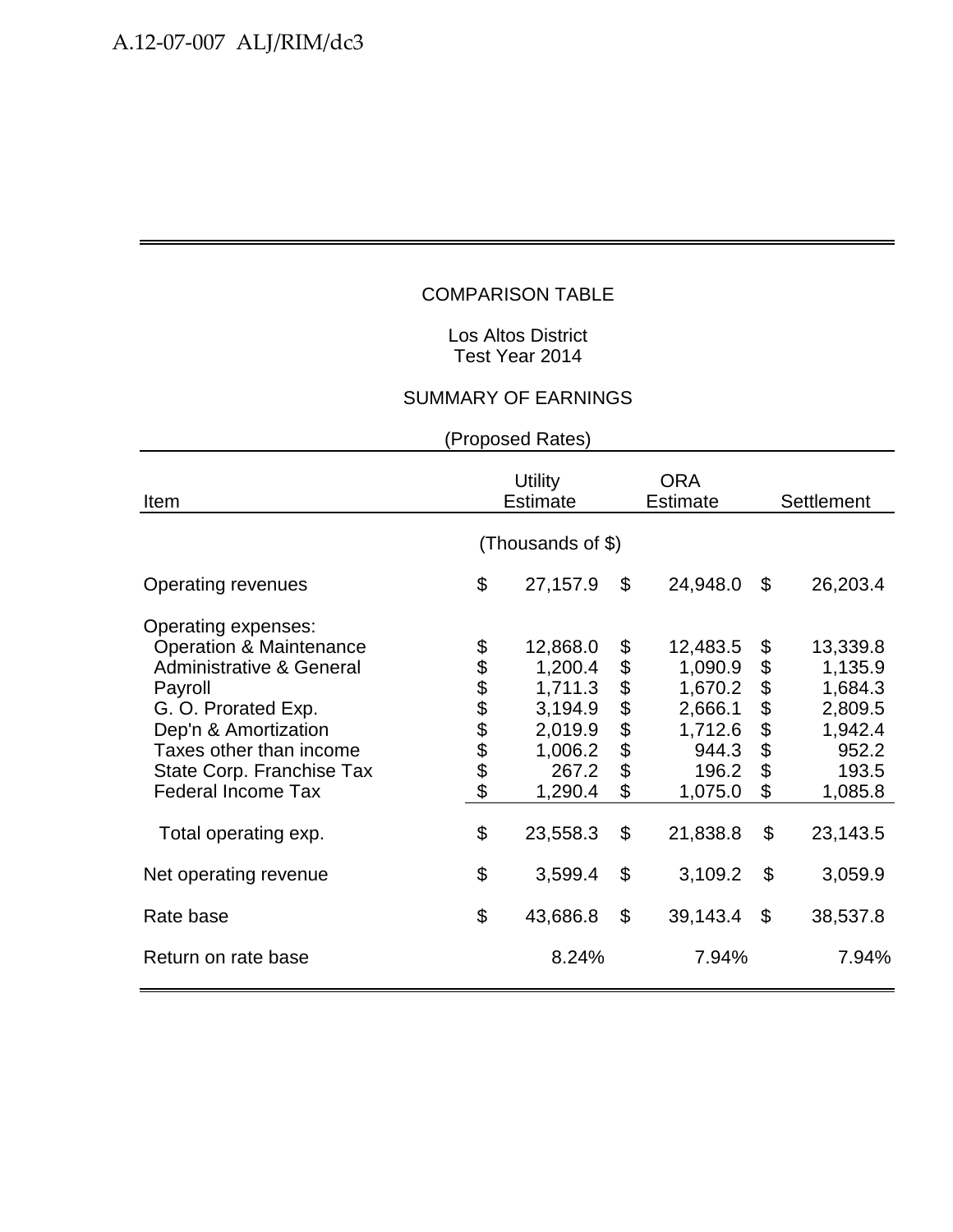Marysville District Test Year 2014

| Item                                                                                                                                                                                                                                                                    | <b>Utility</b><br><b>Estimate</b> |                                                                                |                                                    | <b>ORA</b><br><b>Estimate</b>                                                  | Settlement                                                  |                                                                                |  |  |
|-------------------------------------------------------------------------------------------------------------------------------------------------------------------------------------------------------------------------------------------------------------------------|-----------------------------------|--------------------------------------------------------------------------------|----------------------------------------------------|--------------------------------------------------------------------------------|-------------------------------------------------------------|--------------------------------------------------------------------------------|--|--|
|                                                                                                                                                                                                                                                                         | (Thousands of \$)                 |                                                                                |                                                    |                                                                                |                                                             |                                                                                |  |  |
| Operating revenues                                                                                                                                                                                                                                                      | \$                                | 2,898.9                                                                        | \$                                                 | 2,921.9                                                                        | \$                                                          | 3,211.6                                                                        |  |  |
| Operating expenses:<br><b>Operation &amp; Maintenance</b><br><b>Administrative &amp; General</b><br>Payroll<br>G. O. Prorated Exp.<br>Dep'n & Amortization<br>Taxes other than income<br>State Corp. Franchise Tax<br><b>Federal Income Tax</b><br>Total operating exp. | <b>88888888</b><br>\$             | 522.0<br>428.6<br>522.2<br>591.9<br>255.9<br>162.5<br>36.7<br>205.9<br>2,725.7 | \$<br>\$<br>\$<br>\$<br>\$<br>\$<br>\$<br>\$<br>\$ | 491.1<br>378.0<br>509.6<br>494.0<br>218.1<br>141.0<br>56.1<br>277.5<br>2,565.4 | \$<br>\$<br>\$<br>$\ddot{\$}$<br>\$<br>\$<br>\$<br>\$<br>\$ | 496.4<br>406.0<br>514.5<br>520.5<br>292.0<br>150.6<br>72.4<br>302.6<br>2,755.2 |  |  |
| Net operating revenue                                                                                                                                                                                                                                                   | \$                                | 173.2                                                                          | $\mathcal{L}$                                      | 356.5                                                                          | \$                                                          | 456.5                                                                          |  |  |
| Rate base                                                                                                                                                                                                                                                               | \$                                | 8,829.3                                                                        | \$                                                 | 6,965.1                                                                        | \$                                                          | 8,292.8                                                                        |  |  |
| Return on rate base                                                                                                                                                                                                                                                     |                                   | 1.96%                                                                          |                                                    | 5.12%                                                                          |                                                             | 5.50%                                                                          |  |  |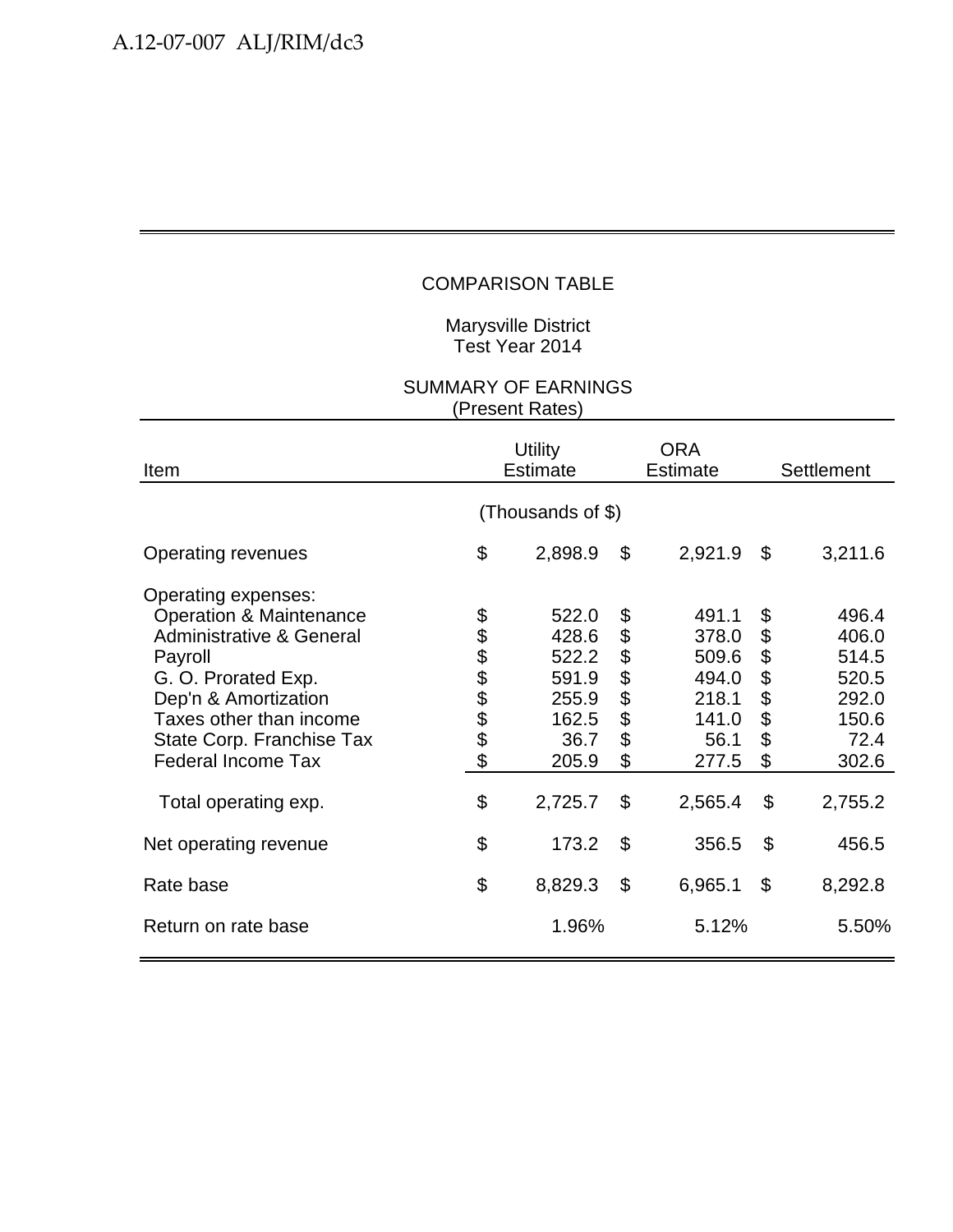#### Marysville District Test Year 2014

#### SUMMARY OF EARNINGS

| Item                                                                                                                                                                                                                                                                    | <b>Utility</b><br><b>Estimate</b> |                                                                                 |                                                    | <b>ORA</b><br><b>Estimate</b>                                                  | Settlement                                         |                                                                                 |  |  |
|-------------------------------------------------------------------------------------------------------------------------------------------------------------------------------------------------------------------------------------------------------------------------|-----------------------------------|---------------------------------------------------------------------------------|----------------------------------------------------|--------------------------------------------------------------------------------|----------------------------------------------------|---------------------------------------------------------------------------------|--|--|
|                                                                                                                                                                                                                                                                         | (Thousands of \$)                 |                                                                                 |                                                    |                                                                                |                                                    |                                                                                 |  |  |
| Operating revenues                                                                                                                                                                                                                                                      | \$                                | 3,909.9                                                                         | \$                                                 | 3,333.7                                                                        | \$                                                 | 3,538.1                                                                         |  |  |
| Operating expenses:<br><b>Operation &amp; Maintenance</b><br><b>Administrative &amp; General</b><br>Payroll<br>G. O. Prorated Exp.<br>Dep'n & Amortization<br>Taxes other than income<br>State Corp. Franchise Tax<br><b>Federal Income Tax</b><br>Total operating exp. | <b>8888888</b><br>\$              | 526.4<br>428.6<br>522.2<br>591.9<br>255.9<br>162.5<br>125.7<br>569.1<br>3,182.3 | \$<br>\$<br>\$<br>\$<br>\$<br>\$<br>\$<br>\$<br>\$ | 492.9<br>378.0<br>509.6<br>494.0<br>218.1<br>141.0<br>92.3<br>454.4<br>2,780.4 | \$<br>\$<br>\$<br>\$<br>\$<br>\$<br>\$<br>\$<br>\$ | 497.9<br>406.0<br>514.5<br>520.5<br>292.0<br>150.6<br>101.2<br>396.9<br>2,879.6 |  |  |
| Net operating revenue                                                                                                                                                                                                                                                   | \$                                | 727.4                                                                           | \$                                                 | 553.3                                                                          | $\boldsymbol{\mathsf{S}}$                          | 658.4                                                                           |  |  |
| Rate base                                                                                                                                                                                                                                                               | \$                                | 8,829.3                                                                         | $\mathfrak{S}$                                     | 6,965.1                                                                        | $\mathfrak{S}$                                     | 8,292.8                                                                         |  |  |
| Return on rate base                                                                                                                                                                                                                                                     |                                   | 8.24%                                                                           |                                                    | 7.94%                                                                          |                                                    | 7.94%                                                                           |  |  |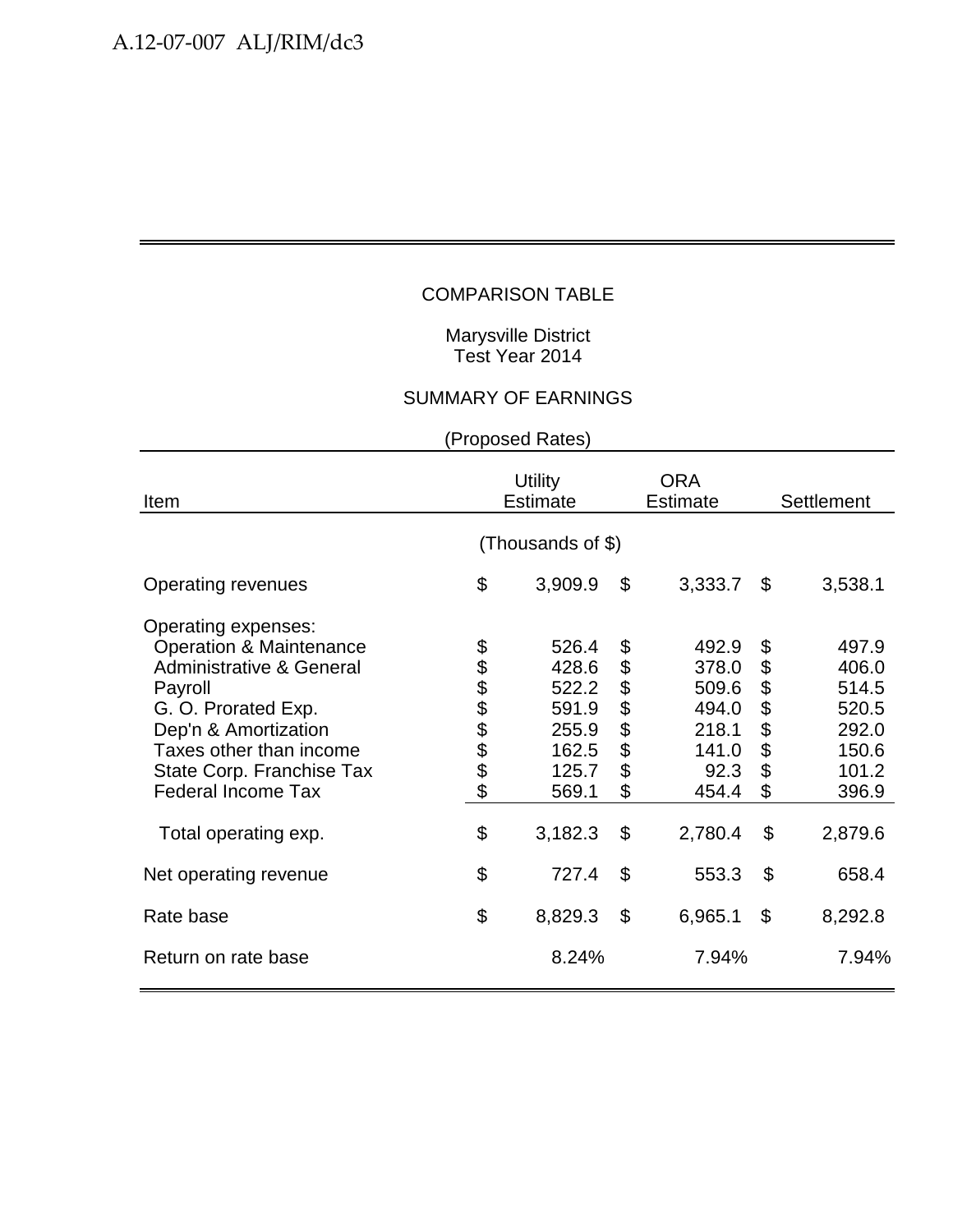#### Oroville District Test Year 2014

| Item                                                                                                                                                                                                                                                                    | <b>Utility</b><br><b>Estimate</b> |                                                                                    |                                        | <b>ORA</b><br><b>Estimate</b>                                                   |                                                    | Settlement                                                                      |  |  |
|-------------------------------------------------------------------------------------------------------------------------------------------------------------------------------------------------------------------------------------------------------------------------|-----------------------------------|------------------------------------------------------------------------------------|----------------------------------------|---------------------------------------------------------------------------------|----------------------------------------------------|---------------------------------------------------------------------------------|--|--|
|                                                                                                                                                                                                                                                                         | (Thousands of \$)                 |                                                                                    |                                        |                                                                                 |                                                    |                                                                                 |  |  |
| Operating revenues                                                                                                                                                                                                                                                      | \$                                | 3,772.7                                                                            | \$                                     | 3,712.9                                                                         | \$                                                 | 3,693.1                                                                         |  |  |
| Operating expenses:<br><b>Operation &amp; Maintenance</b><br><b>Administrative &amp; General</b><br>Payroll<br>G. O. Prorated Exp.<br>Dep'n & Amortization<br>Taxes other than income<br>State Corp. Franchise Tax<br><b>Federal Income Tax</b><br>Total operating exp. | <b>88888888</b><br>\$             | 1,016.0<br>581.3<br>687.6<br>781.6<br>418.3<br>148.6<br>(36.2)<br>(1.1)<br>3,596.1 | \$<br>\$<br>\$<br>\$<br>\$<br>\$<br>\$ | 955.9<br>535.2<br>671.1<br>652.3<br>358.3<br>139.9<br>(10.4)<br>81.1<br>3,383.3 | \$<br>\$<br>\$<br>\$<br>\$<br>\$<br>\$<br>\$<br>\$ | 973.9<br>556.1<br>677.5<br>687.3<br>412.7<br>142.6<br>(28.1)<br>37.0<br>3,459.1 |  |  |
| Net operating revenue                                                                                                                                                                                                                                                   | \$                                | 176.6                                                                              | \$                                     | 329.6                                                                           | \$                                                 | 234.0                                                                           |  |  |
| Rate base                                                                                                                                                                                                                                                               | \$                                | 9,368.1                                                                            | \$                                     | 8,692.1                                                                         | $\mathfrak{S}$                                     | 9,276.1                                                                         |  |  |
| Return on rate base                                                                                                                                                                                                                                                     |                                   | 1.89%                                                                              |                                        | 3.79%                                                                           |                                                    | 2.52%                                                                           |  |  |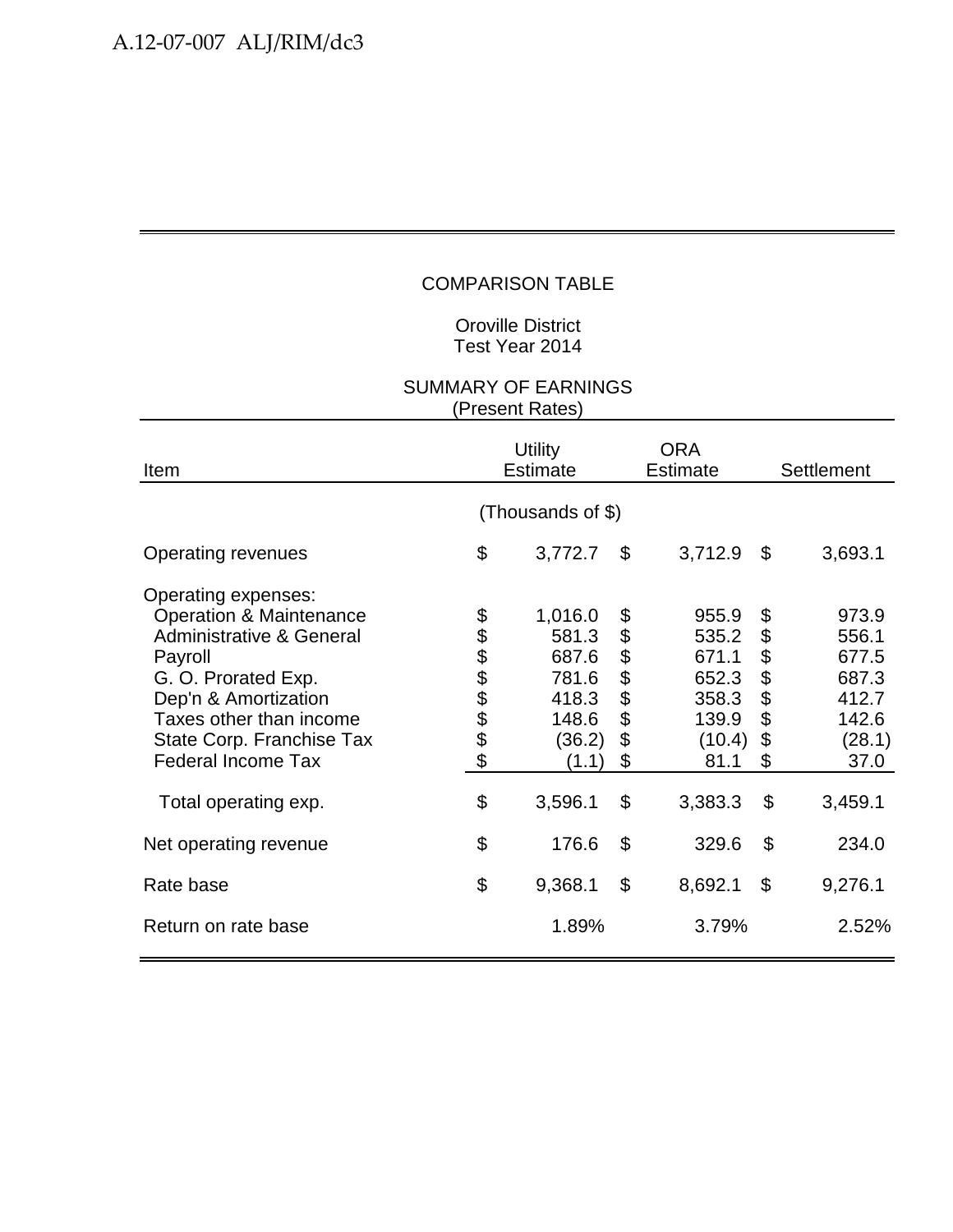#### Oroville District Test Year 2014

#### SUMMARY OF EARNINGS

| Item                                                                                                                                                                                                                                                                    | <b>Utility</b><br><b>Estimate</b> |                                                                                  |                                                             | <b>ORA</b><br><b>Estimate</b>                                                  | Settlement                                         |                                                                                |  |  |
|-------------------------------------------------------------------------------------------------------------------------------------------------------------------------------------------------------------------------------------------------------------------------|-----------------------------------|----------------------------------------------------------------------------------|-------------------------------------------------------------|--------------------------------------------------------------------------------|----------------------------------------------------|--------------------------------------------------------------------------------|--|--|
|                                                                                                                                                                                                                                                                         | (Thousands of \$)                 |                                                                                  |                                                             |                                                                                |                                                    |                                                                                |  |  |
| <b>Operating revenues</b>                                                                                                                                                                                                                                               | \$                                | 4,764.4                                                                          | \$                                                          | 4,312.1                                                                        | \$                                                 | 4,522.8                                                                        |  |  |
| Operating expenses:<br><b>Operation &amp; Maintenance</b><br><b>Administrative &amp; General</b><br>Payroll<br>G. O. Prorated Exp.<br>Dep'n & Amortization<br>Taxes other than income<br>State Corp. Franchise Tax<br><b>Federal Income Tax</b><br>Total operating exp. | \$<br><b>8888888</b><br>\$        | 1,021.8<br>581.3<br>687.6<br>781.6<br>418.3<br>148.6<br>50.9<br>302.4<br>3,992.5 | \$<br>\$<br>\$<br>\$<br>\$<br>$\ddot{\$}$<br>\$<br>\$<br>\$ | 959.5<br>535.2<br>671.1<br>652.3<br>358.3<br>139.9<br>42.2<br>263.2<br>3,621.7 | \$<br>\$<br>\$<br>\$<br>\$<br>\$<br>\$<br>\$<br>\$ | 978.7<br>556.1<br>677.5<br>687.3<br>412.7<br>142.6<br>44.9<br>286.6<br>3,786.3 |  |  |
| Net operating revenue                                                                                                                                                                                                                                                   | \$                                | 771.7                                                                            | \$                                                          | 690.4                                                                          | \$                                                 | 736.5                                                                          |  |  |
| Rate base                                                                                                                                                                                                                                                               | \$                                | 9,368.1                                                                          | \$                                                          | 8,692.1                                                                        | \$                                                 | 9,276.1                                                                        |  |  |
| Return on rate base                                                                                                                                                                                                                                                     |                                   | 8.24%                                                                            |                                                             | 7.94%                                                                          |                                                    | 7.94%                                                                          |  |  |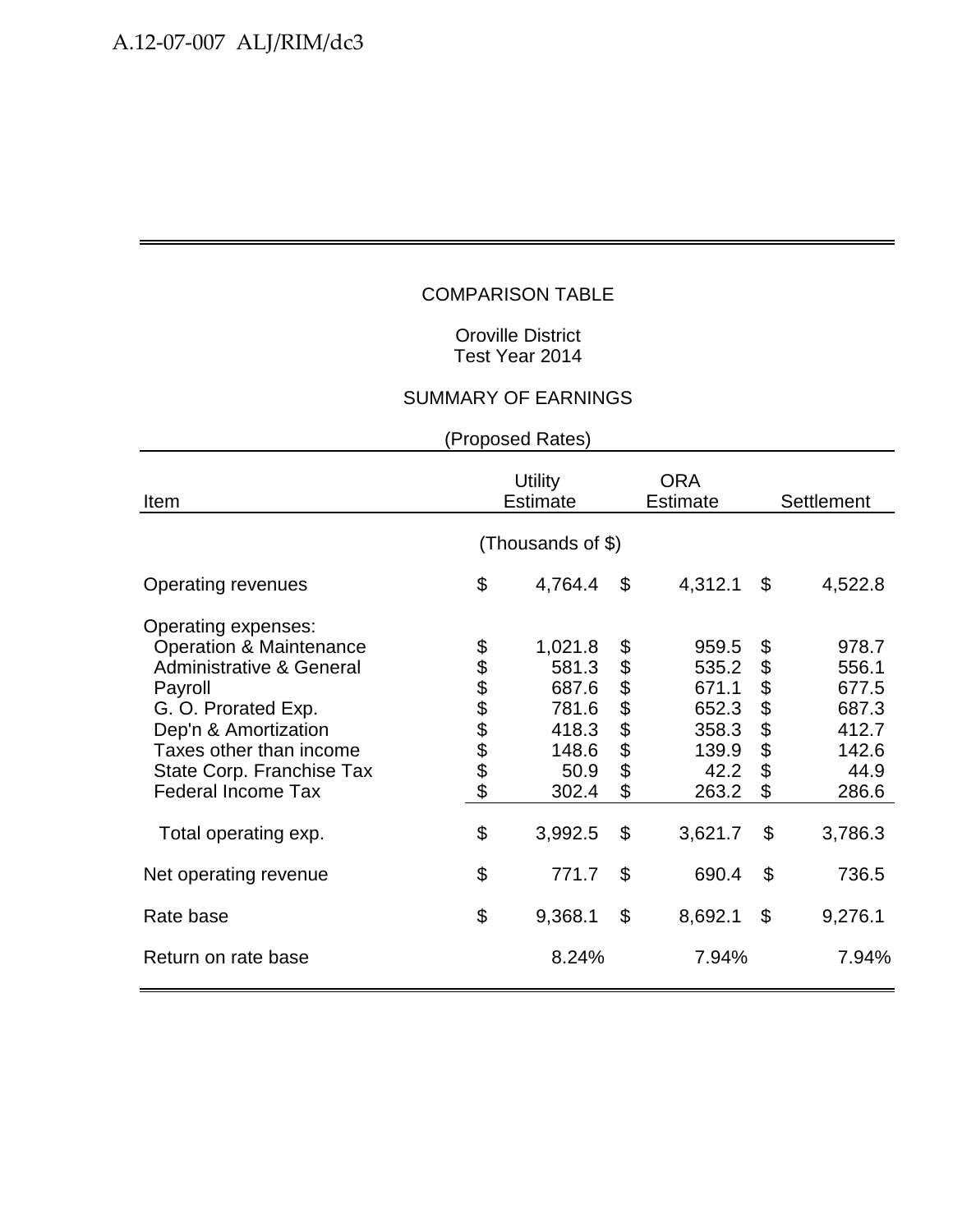Palos Verdes District Test Year 2014

| Item                                                                                                                                                                                                                                                                    | <b>Utility</b><br><b>Estimate</b> |                                                                                                 |                                                      | <b>ORA</b><br><b>Estimate</b>                                                                 |                                                    | Settlement                                                                                   |  |  |
|-------------------------------------------------------------------------------------------------------------------------------------------------------------------------------------------------------------------------------------------------------------------------|-----------------------------------|-------------------------------------------------------------------------------------------------|------------------------------------------------------|-----------------------------------------------------------------------------------------------|----------------------------------------------------|----------------------------------------------------------------------------------------------|--|--|
|                                                                                                                                                                                                                                                                         | (Thousands of \$)                 |                                                                                                 |                                                      |                                                                                               |                                                    |                                                                                              |  |  |
| Operating revenues                                                                                                                                                                                                                                                      | \$                                | 34,344.8                                                                                        | \$                                                   | 36,564.0                                                                                      | \$                                                 | 38,366.0                                                                                     |  |  |
| Operating expenses:<br><b>Operation &amp; Maintenance</b><br><b>Administrative &amp; General</b><br>Payroll<br>G. O. Prorated Exp.<br>Dep'n & Amortization<br>Taxes other than income<br>State Corp. Franchise Tax<br><b>Federal Income Tax</b><br>Total operating exp. | <b>88888888</b><br>\$             | 24,634.6<br>1,725.1<br>2,480.3<br>4,538.1<br>1,659.3<br>910.0<br>(490.4)<br>(742.4)<br>34,714.6 | \$<br>\$<br>\$<br>\$<br>$\dot{\$}$<br>\$<br>\$<br>\$ | 25,652.0<br>1,521.7<br>2,417.7<br>3,787.3<br>1,201.4<br>830.9<br>(131.6)<br>159.8<br>35,439.2 | \$<br>\$<br>\$<br>\$<br>\$<br>\$<br>\$<br>\$<br>\$ | 27,259.0<br>1,619.8<br>2,441.3<br>3,990.7<br>1,582.4<br>881.0<br>(233.4)<br>13.9<br>37,554.8 |  |  |
| Net operating revenue                                                                                                                                                                                                                                                   | \$                                | (369.8)                                                                                         | \$                                                   | 1,124.8                                                                                       | \$                                                 | 811.2                                                                                        |  |  |
| Rate base                                                                                                                                                                                                                                                               | \$                                | 39,992.1                                                                                        | $\mathcal{L}$                                        | 26,596.1                                                                                      | $\mathcal{L}$                                      | 31,389.7                                                                                     |  |  |
| Return on rate base                                                                                                                                                                                                                                                     |                                   | $-0.92%$                                                                                        |                                                      | 4.23%                                                                                         |                                                    | 2.58%                                                                                        |  |  |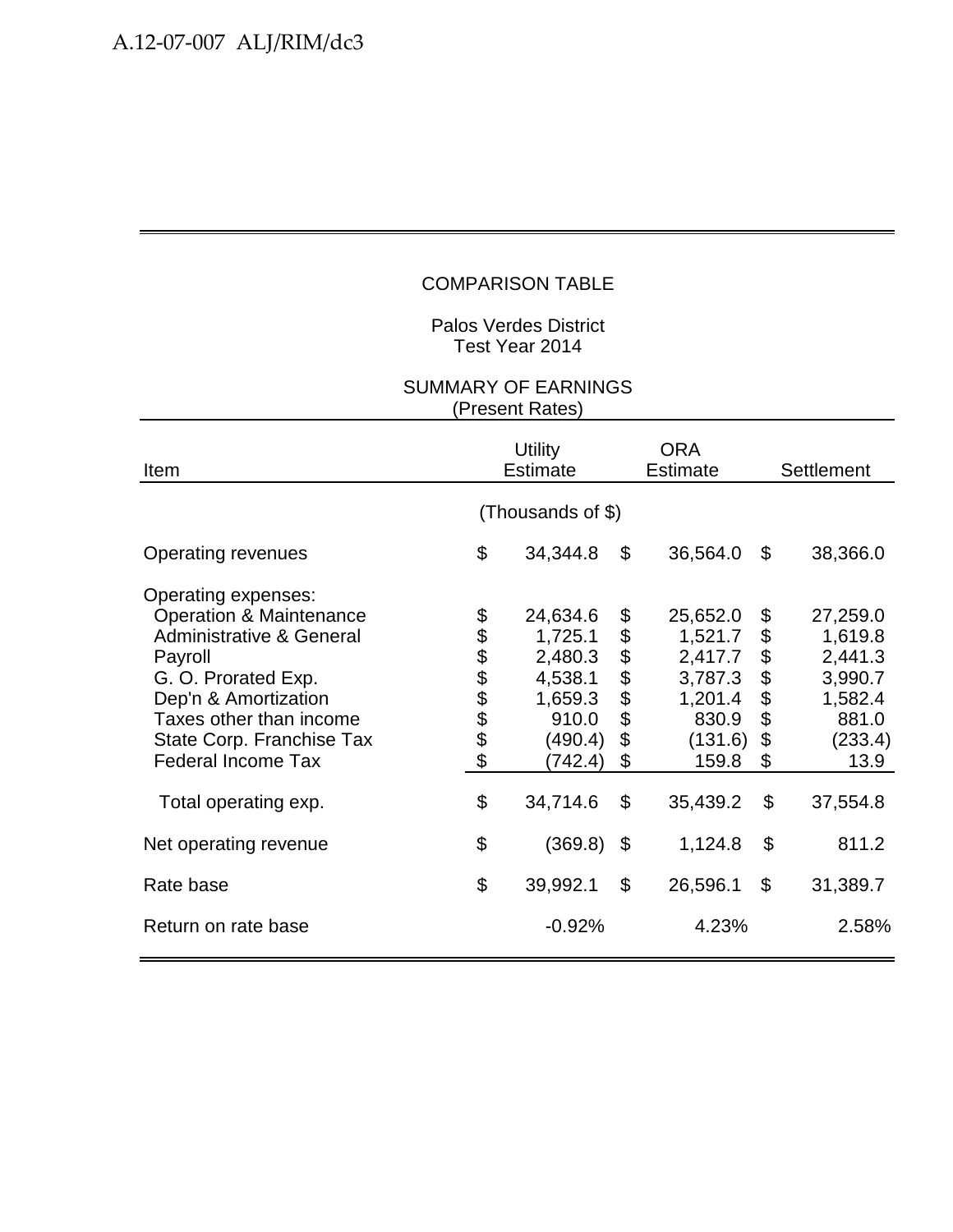Palos Verdes District Test Year 2014

#### SUMMARY OF EARNINGS

| Item                                                                                                                                                                                                                                                                    | <b>Utility</b><br>Estimate |                                                                                              |                                              | <b>ORA</b><br><b>Estimate</b>                                                              | <b>Settlement</b>                                  |                                                                                            |  |  |
|-------------------------------------------------------------------------------------------------------------------------------------------------------------------------------------------------------------------------------------------------------------------------|----------------------------|----------------------------------------------------------------------------------------------|----------------------------------------------|--------------------------------------------------------------------------------------------|----------------------------------------------------|--------------------------------------------------------------------------------------------|--|--|
|                                                                                                                                                                                                                                                                         | (Thousands of \$)          |                                                                                              |                                              |                                                                                            |                                                    |                                                                                            |  |  |
| Operating revenues                                                                                                                                                                                                                                                      | \$                         | 40,596.8                                                                                     | \$                                           | 38,249.0                                                                                   | \$                                                 | 41,233.5                                                                                   |  |  |
| Operating expenses:<br><b>Operation &amp; Maintenance</b><br><b>Administrative &amp; General</b><br>Payroll<br>G. O. Prorated Exp.<br>Dep'n & Amortization<br>Taxes other than income<br>State Corp. Franchise Tax<br><b>Federal Income Tax</b><br>Total operating exp. | \$<br>888888<br>\$         | 24,638.8<br>1,725.1<br>2,480.3<br>4,538.1<br>1,659.3<br>972.2<br>56.4<br>1,231.2<br>37,301.4 | \$<br>\$<br>\$<br>\$<br>\$<br>\$<br>\$<br>\$ | 25,653.1<br>1,521.7<br>2,417.7<br>3,787.3<br>1,201.4<br>847.7<br>15.8<br>691.7<br>36,136.4 | \$<br>\$<br>\$<br>\$<br>\$<br>\$<br>\$<br>\$<br>\$ | 27,260.9<br>1,619.8<br>2,441.3<br>3,990.7<br>1,582.4<br>909.5<br>17.4<br>919.1<br>38,741.1 |  |  |
| Net operating revenue                                                                                                                                                                                                                                                   | \$                         | 3,295.2                                                                                      | \$                                           | 2,112.6                                                                                    | \$                                                 | 2,492.3                                                                                    |  |  |
| Rate base                                                                                                                                                                                                                                                               | \$                         | 39,992.1                                                                                     | \$                                           | 26,596.1                                                                                   | \$                                                 | 31,389.7                                                                                   |  |  |
| Return on rate base                                                                                                                                                                                                                                                     |                            | 8.24%                                                                                        |                                              | 7.94%                                                                                      |                                                    | 7.94%                                                                                      |  |  |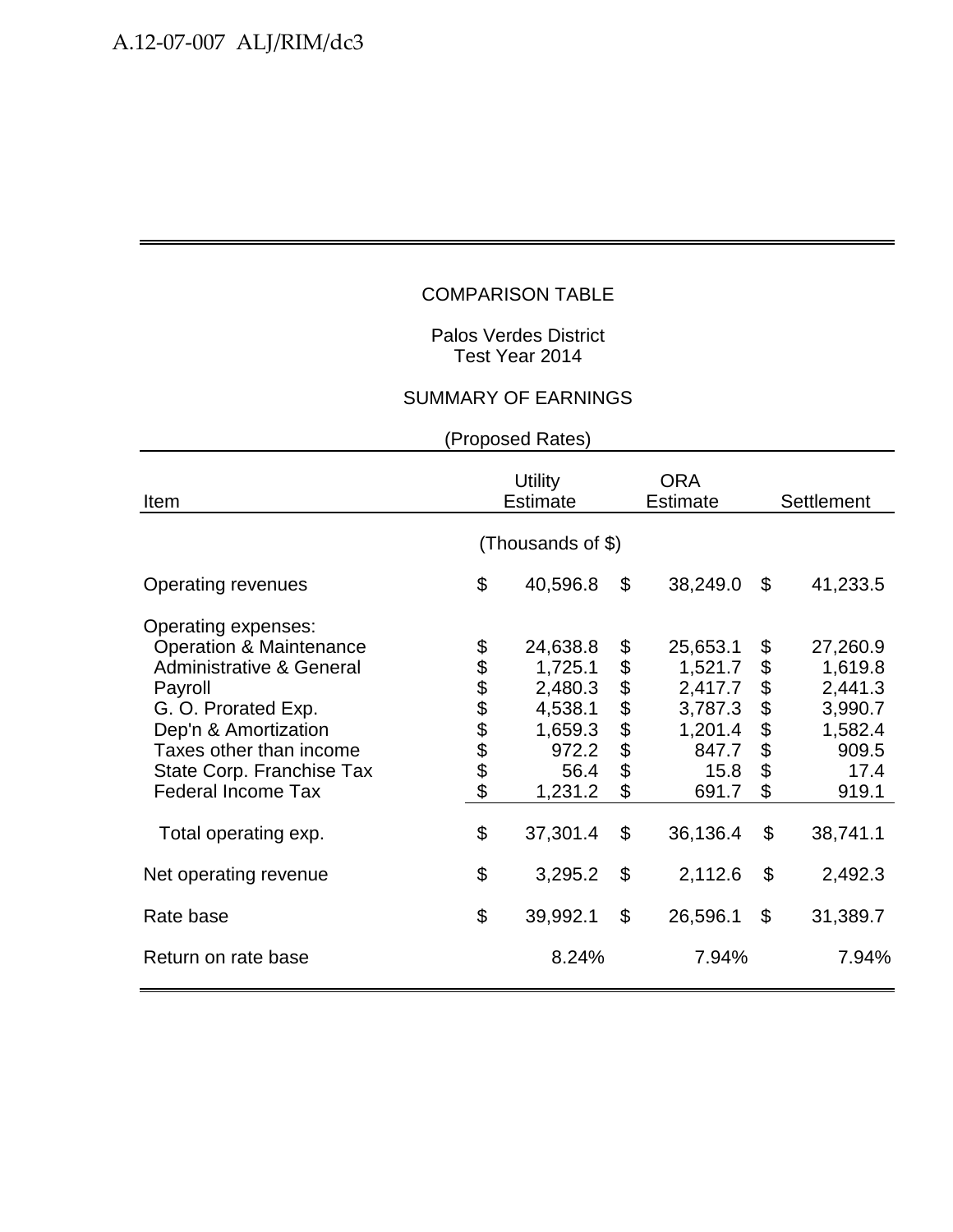#### Redwood - Coast Springs District Test Year 2014

| Item                                                                                                                                                                                                                                                                    | <b>Utility</b><br><b>Estimate</b> |                                                                          |                                                          | ORA<br><b>Estimate</b>                                                | <b>Settlement</b>                                                                        |                                                                        |  |  |
|-------------------------------------------------------------------------------------------------------------------------------------------------------------------------------------------------------------------------------------------------------------------------|-----------------------------------|--------------------------------------------------------------------------|----------------------------------------------------------|-----------------------------------------------------------------------|------------------------------------------------------------------------------------------|------------------------------------------------------------------------|--|--|
|                                                                                                                                                                                                                                                                         | (Thousands of \$)                 |                                                                          |                                                          |                                                                       |                                                                                          |                                                                        |  |  |
| Operating revenues                                                                                                                                                                                                                                                      | \$                                | 413.6                                                                    | \$                                                       | 425.4                                                                 | \$                                                                                       | 414.2                                                                  |  |  |
| Operating expenses:<br><b>Operation &amp; Maintenance</b><br><b>Administrative &amp; General</b><br>Payroll<br>G. O. Prorated Exp.<br>Dep'n & Amortization<br>Taxes other than income<br>State Corp. Franchise Tax<br><b>Federal Income Tax</b><br>Total operating exp. | <b>88888888</b><br>\$             | 121.8<br>56.9<br>40.5<br>75.9<br>75.7<br>12.3<br>(1.3)<br>(2.9)<br>378.9 | \$<br>\$<br>\$<br>\$<br>\$<br>\$<br>\$<br>$\mathfrak{S}$ | 117.4<br>54.0<br>39.6<br>63.4<br>71.2<br>11.4<br>1.5<br>11.7<br>370.2 | \$<br>\$<br>\$<br>$\ddot{\boldsymbol{\theta}}$<br>\$<br>\$<br>\$<br>\$<br>$\mathfrak{L}$ | 117.5<br>55.4<br>39.9<br>66.7<br>73.9<br>11.8<br>(0.9)<br>4.7<br>369.1 |  |  |
| Net operating revenue                                                                                                                                                                                                                                                   | \$                                | 34.7                                                                     | $\mathcal{L}$                                            | 55.2                                                                  | $\boldsymbol{\mathsf{S}}$                                                                | 45.1                                                                   |  |  |
| Rate base                                                                                                                                                                                                                                                               | \$                                | 1,475.9                                                                  | $\boldsymbol{\mathsf{S}}$                                | 1,242.7                                                               | \$                                                                                       | 1,347.5                                                                |  |  |
| Return on rate base                                                                                                                                                                                                                                                     |                                   | 2.35%                                                                    |                                                          | 4.45%                                                                 |                                                                                          | 3.35%                                                                  |  |  |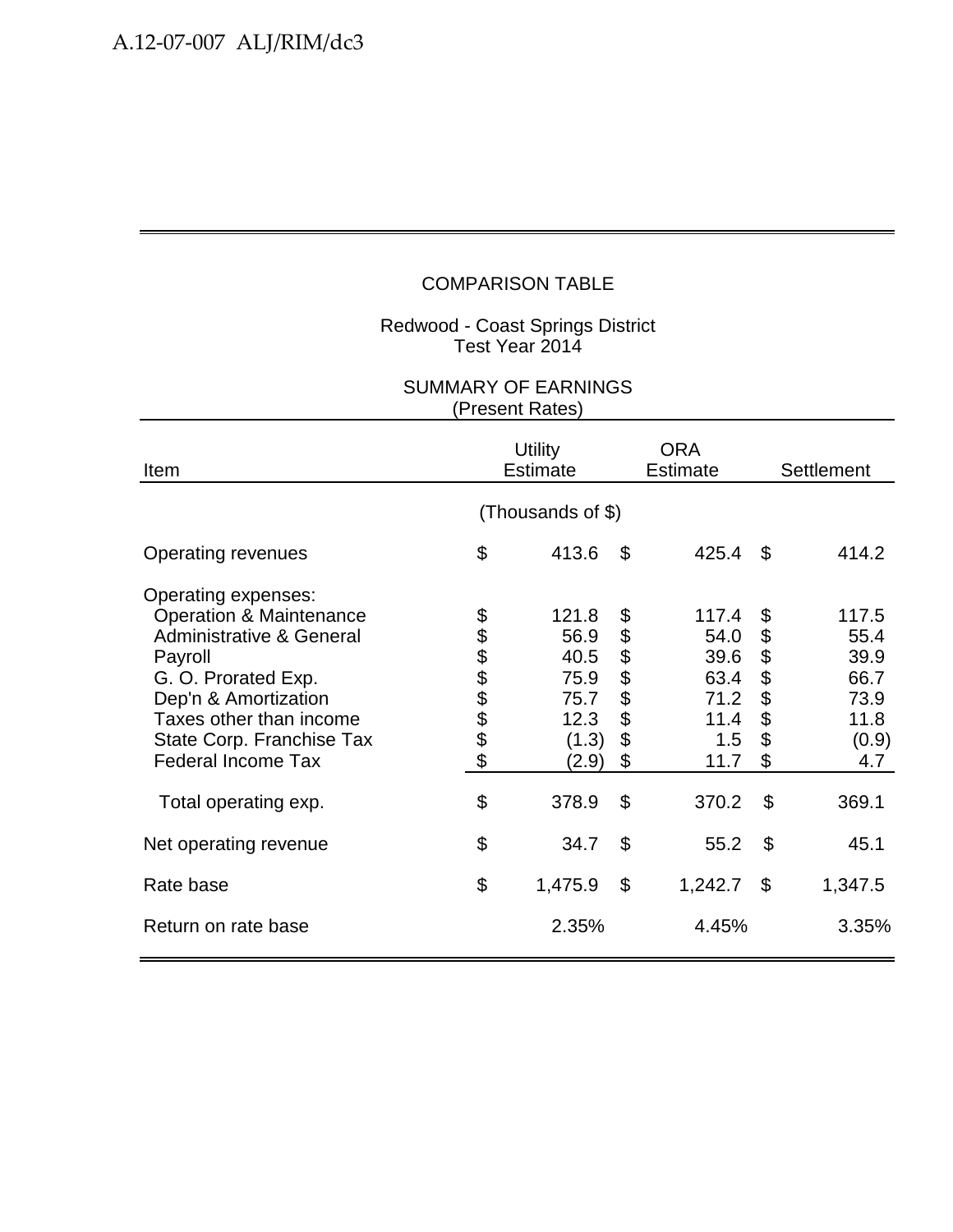#### Redwood - Coast Springs District Test Year 2014

# SUMMARY OF EARNINGS

| Item                                                                                                                                                                                                                                                                    | <b>Utility</b><br><b>Estimate</b> |                                                                        |                                                    | <b>ORA</b><br><b>Estimate</b>                                         | Settlement                                         |                                                                       |  |  |
|-------------------------------------------------------------------------------------------------------------------------------------------------------------------------------------------------------------------------------------------------------------------------|-----------------------------------|------------------------------------------------------------------------|----------------------------------------------------|-----------------------------------------------------------------------|----------------------------------------------------|-----------------------------------------------------------------------|--|--|
|                                                                                                                                                                                                                                                                         | (Thousands of \$)                 |                                                                        |                                                    |                                                                       |                                                    |                                                                       |  |  |
| Operating revenues                                                                                                                                                                                                                                                      | \$                                | 550.6                                                                  | $\mathcal{S}$                                      | 491.3                                                                 | \$                                                 | 513.7                                                                 |  |  |
| Operating expenses:<br><b>Operation &amp; Maintenance</b><br><b>Administrative &amp; General</b><br>Payroll<br>G. O. Prorated Exp.<br>Dep'n & Amortization<br>Taxes other than income<br>State Corp. Franchise Tax<br><b>Federal Income Tax</b><br>Total operating exp. | <b>88888888</b><br>\$             | 121.9<br>56.9<br>40.5<br>75.9<br>75.7<br>12.3<br>10.8<br>35.0<br>428.9 | \$<br>\$<br>\$<br>\$<br>\$<br>\$<br>\$<br>\$<br>\$ | 117.4<br>54.0<br>39.6<br>63.4<br>71.2<br>11.4<br>7.3<br>28.2<br>392.5 | \$<br>\$<br>\$<br>\$<br>\$<br>\$<br>\$<br>\$<br>\$ | 117.6<br>55.4<br>39.9<br>66.7<br>73.9<br>11.8<br>7.9<br>33.5<br>406.7 |  |  |
| Net operating revenue                                                                                                                                                                                                                                                   | \$                                | 121.6                                                                  | \$                                                 | 98.7                                                                  | $\mathfrak{L}$                                     | 107.0                                                                 |  |  |
| Rate base                                                                                                                                                                                                                                                               | \$                                | 1,475.9                                                                | \$                                                 | 1,242.7                                                               | \$                                                 | 1,347.5                                                               |  |  |
| Return on rate base                                                                                                                                                                                                                                                     |                                   | 8.24%                                                                  |                                                    | 7.94%                                                                 |                                                    | 7.94%                                                                 |  |  |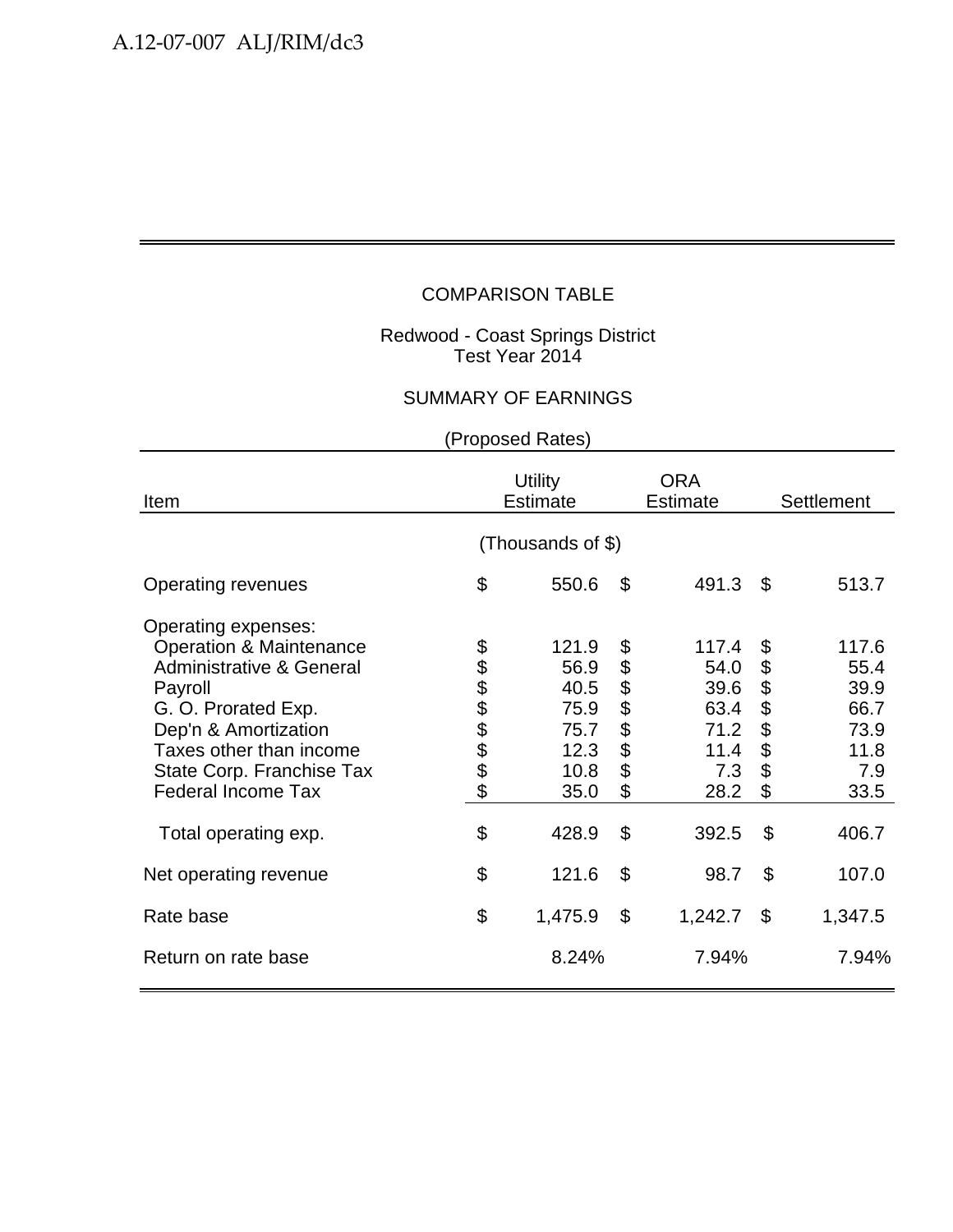Redwood - Lucerne District Test Year 2014

| Item                                                                                                                                                                                                                                                                    | <b>Utility</b><br><b>Estimate</b> |                                                                                   |                                                                           | <b>ORA</b><br><b>Estimate</b>                                                    | Settlement                                                                |                                                                                   |  |  |
|-------------------------------------------------------------------------------------------------------------------------------------------------------------------------------------------------------------------------------------------------------------------------|-----------------------------------|-----------------------------------------------------------------------------------|---------------------------------------------------------------------------|----------------------------------------------------------------------------------|---------------------------------------------------------------------------|-----------------------------------------------------------------------------------|--|--|
|                                                                                                                                                                                                                                                                         | (Thousands of \$)                 |                                                                                   |                                                                           |                                                                                  |                                                                           |                                                                                   |  |  |
| Operating revenues                                                                                                                                                                                                                                                      | \$                                | 1,436.1                                                                           | \$                                                                        | 1,460.2                                                                          | \$                                                                        | 1,438.0                                                                           |  |  |
| Operating expenses:<br><b>Operation &amp; Maintenance</b><br><b>Administrative &amp; General</b><br>Payroll<br>G. O. Prorated Exp.<br>Dep'n & Amortization<br>Taxes other than income<br>State Corp. Franchise Tax<br><b>Federal Income Tax</b><br>Total operating exp. | <b>88888888</b><br>\$             | 470.1<br>239.6<br>404.1<br>326.3<br>200.3<br>63.6<br>(51.1)<br>(119.7)<br>1,533.2 | \$<br>\$<br>\$<br>\$<br>\$<br>\$<br>\$<br>\$<br>$\boldsymbol{\mathsf{S}}$ | 444.7<br>252.4<br>394.3<br>272.3<br>193.2<br>62.4<br>(25.6)<br>(88.1)<br>1,505.4 | \$<br>\$<br>\$<br>\$<br>\$<br>\$<br>\$<br>\$<br>$\boldsymbol{\mathsf{S}}$ | 448.9<br>260.6<br>398.2<br>286.9<br>193.6<br>63.1<br>(32.3)<br>(105.4)<br>1,513.9 |  |  |
| Net operating revenue                                                                                                                                                                                                                                                   | \$                                | (97.1)                                                                            | $\boldsymbol{\mathsf{S}}$                                                 | (45.2)                                                                           | -\$                                                                       | (75.9)                                                                            |  |  |
| Rate base                                                                                                                                                                                                                                                               | \$                                | 4,659.7                                                                           | \$                                                                        | 4,417.9                                                                          | \$                                                                        | 4,472.4                                                                           |  |  |
| Return on rate base                                                                                                                                                                                                                                                     |                                   | $-2.08%$                                                                          |                                                                           | $-1.02%$                                                                         |                                                                           | $-1.70%$                                                                          |  |  |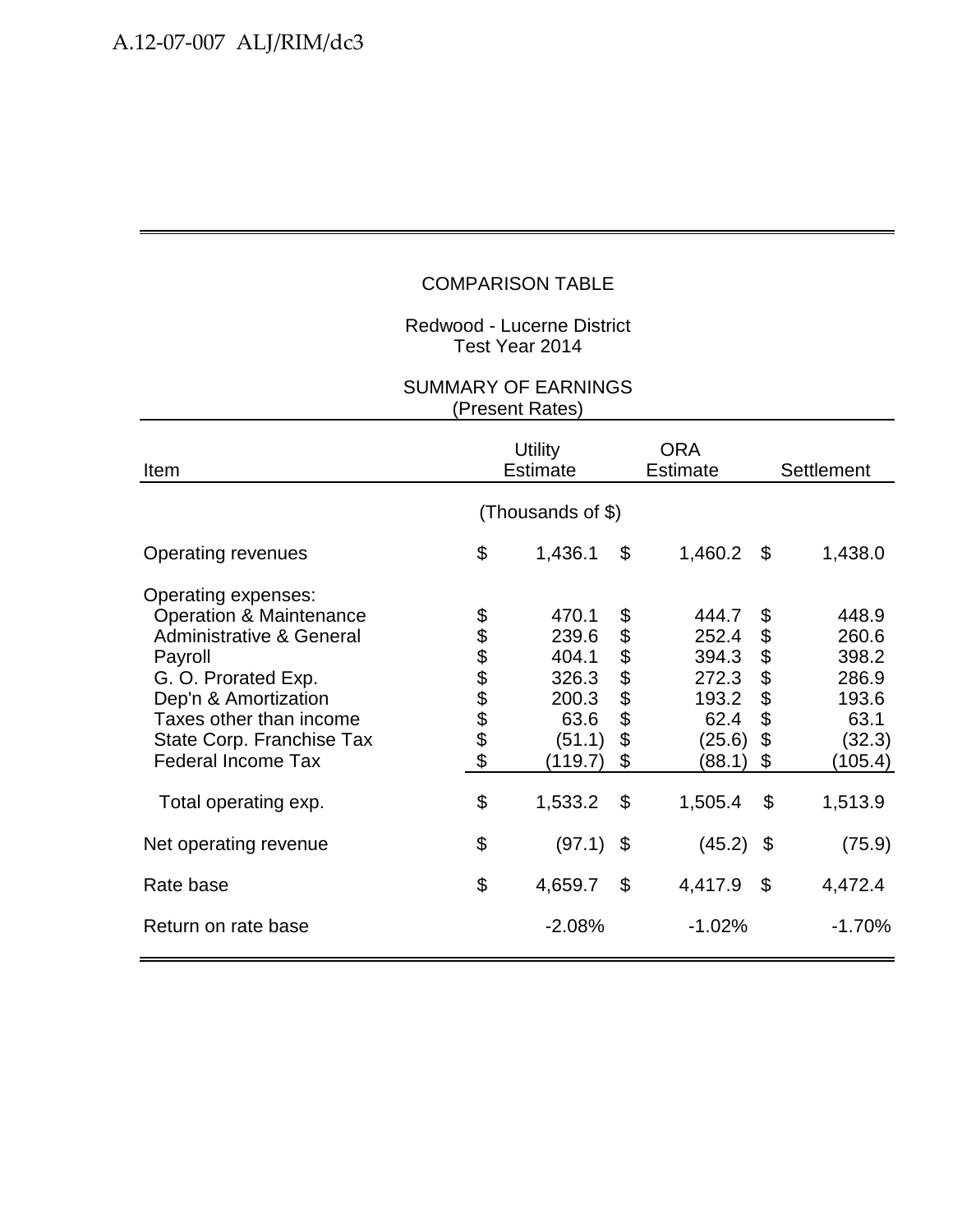#### Redwood - Lucerne District Test Year 2014

## SUMMARY OF EARNINGS

| Item                                                                                                                                                                                                                                                                    | <b>Utility</b><br><b>Estimate</b> |                                                                               |                                                    | <b>ORA</b><br><b>Estimate</b>                                                 | <b>Settlement</b>                                  |                                                                               |  |  |
|-------------------------------------------------------------------------------------------------------------------------------------------------------------------------------------------------------------------------------------------------------------------------|-----------------------------------|-------------------------------------------------------------------------------|----------------------------------------------------|-------------------------------------------------------------------------------|----------------------------------------------------|-------------------------------------------------------------------------------|--|--|
|                                                                                                                                                                                                                                                                         | (Thousands of \$)                 |                                                                               |                                                    |                                                                               |                                                    |                                                                               |  |  |
| Operating revenues                                                                                                                                                                                                                                                      | \$                                | 2,254.2                                                                       | \$                                                 | 2,134.0                                                                       | \$                                                 | 2,170.9                                                                       |  |  |
| Operating expenses:<br><b>Operation &amp; Maintenance</b><br><b>Administrative &amp; General</b><br>Payroll<br>G. O. Prorated Exp.<br>Dep'n & Amortization<br>Taxes other than income<br>State Corp. Franchise Tax<br><b>Federal Income Tax</b><br>Total operating exp. | <b>8888888</b><br>\$              | 476.4<br>239.6<br>404.1<br>326.3<br>200.3<br>63.6<br>20.6<br>139.3<br>1,870.2 | \$<br>\$<br>\$<br>\$<br>\$<br>\$<br>\$<br>\$<br>\$ | 449.9<br>252.4<br>394.3<br>272.3<br>193.2<br>62.4<br>33.5<br>125.2<br>1,783.1 | \$<br>\$<br>\$<br>\$<br>\$<br>\$<br>\$<br>\$<br>\$ | 454.6<br>260.6<br>398.2<br>286.9<br>193.6<br>63.1<br>32.0<br>126.6<br>1,815.7 |  |  |
| Net operating revenue                                                                                                                                                                                                                                                   | \$                                | 383.8                                                                         | \$                                                 | 350.9                                                                         | $\boldsymbol{\mathsf{S}}$                          | 355.1                                                                         |  |  |
| Rate base                                                                                                                                                                                                                                                               | \$                                | 4,659.6                                                                       | \$                                                 | 4,417.9                                                                       | $\mathcal{L}$                                      | 4,472.4                                                                       |  |  |
| Return on rate base                                                                                                                                                                                                                                                     |                                   | 8.24%                                                                         |                                                    | 7.94%                                                                         |                                                    | 7.94%                                                                         |  |  |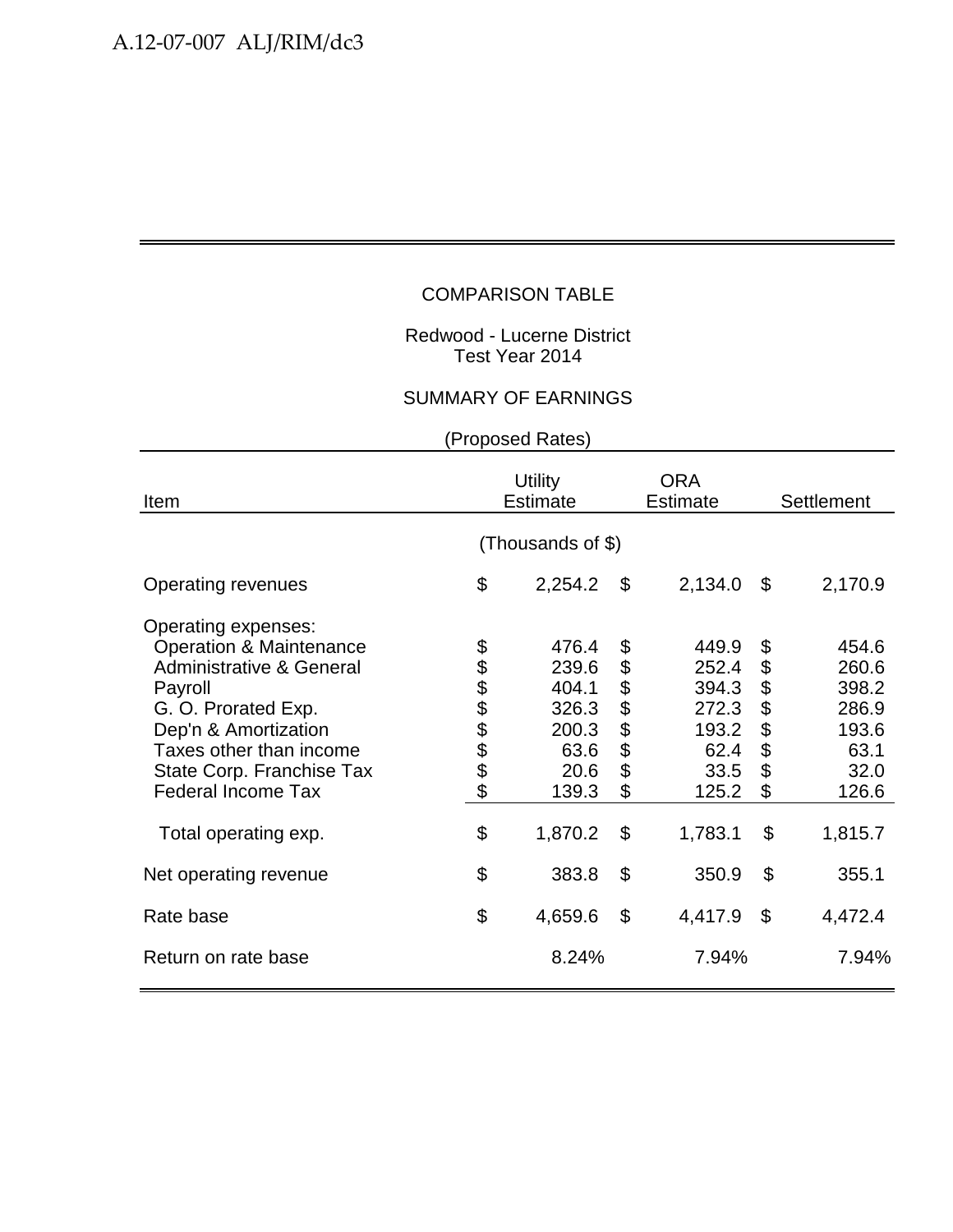#### Redwood - Unified Area District Test Year 2014

| Item                                                                                                                                                                                                                                                                    | <b>Utility</b><br><b>Estimate</b> |                                                                               |                                                       | <b>ORA</b><br><b>Estimate</b>                                            | Settlement                                         |                                                                             |  |  |
|-------------------------------------------------------------------------------------------------------------------------------------------------------------------------------------------------------------------------------------------------------------------------|-----------------------------------|-------------------------------------------------------------------------------|-------------------------------------------------------|--------------------------------------------------------------------------|----------------------------------------------------|-----------------------------------------------------------------------------|--|--|
|                                                                                                                                                                                                                                                                         | (Thousands of \$)                 |                                                                               |                                                       |                                                                          |                                                    |                                                                             |  |  |
| <b>Operating revenues</b>                                                                                                                                                                                                                                               | \$                                | 563.3                                                                         | $\mathcal{L}$                                         | 572.0                                                                    | \$                                                 | 561.7                                                                       |  |  |
| Operating expenses:<br><b>Operation &amp; Maintenance</b><br><b>Administrative &amp; General</b><br>Payroll<br>G. O. Prorated Exp.<br>Dep'n & Amortization<br>Taxes other than income<br>State Corp. Franchise Tax<br><b>Federal Income Tax</b><br>Total operating exp. | <b>88888888</b><br>\$             | 128.2<br>104.0<br>139.3<br>106.3<br>107.1<br>20.2<br>(4.6)<br>(35.1)<br>565.4 | \$<br>\$<br>\$<br>\$<br>$\ddot{\$}$<br>\$<br>\$<br>\$ | 124.8<br>94.8<br>135.9<br>88.5<br>98.1<br>19.3<br>0.1<br>(17.1)<br>544.4 | \$<br>\$<br>\$<br>\$<br>\$<br>\$<br>\$<br>\$<br>\$ | 122.1<br>97.2<br>137.2<br>93.5<br>106.2<br>20.0<br>(2.5)<br>(24.9)<br>548.8 |  |  |
| Net operating revenue                                                                                                                                                                                                                                                   | \$                                | (2.1)                                                                         | $\boldsymbol{\mathsf{S}}$                             | 27.7                                                                     | \$                                                 | 12.8                                                                        |  |  |
| Rate base                                                                                                                                                                                                                                                               | \$                                | 2,064.7                                                                       | \$                                                    | 1,925.5                                                                  | $\mathfrak{S}$                                     | 2,021.1                                                                     |  |  |
| Return on rate base                                                                                                                                                                                                                                                     |                                   | $-0.10%$                                                                      |                                                       | 1.44%                                                                    |                                                    | 0.64%                                                                       |  |  |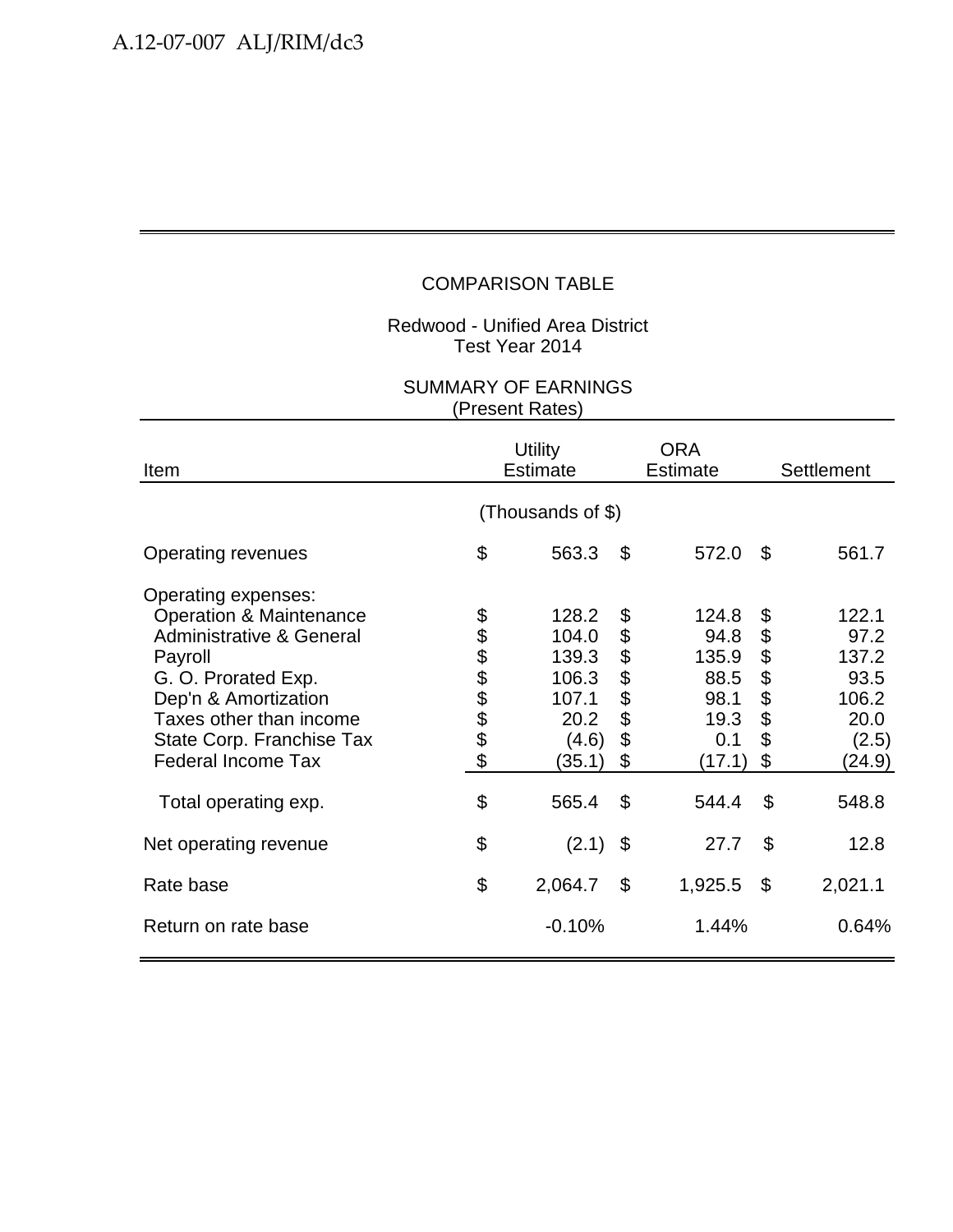#### Redwood - Unified Area District Test Year 2014

## SUMMARY OF EARNINGS

| Item                                                                                                                                                                                                                                                                    | <b>Utility</b><br><b>Estimate</b> |                                                                            |                                                    | <b>ORA</b><br><b>Estimate</b>                                           | Settlement                                                    |                                                                          |  |  |
|-------------------------------------------------------------------------------------------------------------------------------------------------------------------------------------------------------------------------------------------------------------------------|-----------------------------------|----------------------------------------------------------------------------|----------------------------------------------------|-------------------------------------------------------------------------|---------------------------------------------------------------|--------------------------------------------------------------------------|--|--|
|                                                                                                                                                                                                                                                                         | (Thousands of \$)                 |                                                                            |                                                    |                                                                         |                                                               |                                                                          |  |  |
| Operating revenues                                                                                                                                                                                                                                                      | \$                                | 846.8                                                                      | \$                                                 | 777.2                                                                   | \$                                                            | 802.4                                                                    |  |  |
| Operating expenses:<br><b>Operation &amp; Maintenance</b><br><b>Administrative &amp; General</b><br>Payroll<br>G. O. Prorated Exp.<br>Dep'n & Amortization<br>Taxes other than income<br>State Corp. Franchise Tax<br><b>Federal Income Tax</b><br>Total operating exp. | <b>88888888</b><br>\$             | 130.3<br>104.0<br>139.3<br>106.3<br>107.1<br>20.2<br>20.3<br>49.2<br>676.6 | \$<br>\$<br>\$<br>\$<br>\$<br>\$<br>\$<br>\$<br>\$ | 126.2<br>94.8<br>135.9<br>88.5<br>98.1<br>19.3<br>18.1<br>43.3<br>624.2 | \$<br>\$<br>\$<br>\$<br>\$<br>\$<br>\$<br>\$<br>$\mathcal{S}$ | 123.9<br>97.2<br>137.2<br>93.5<br>106.2<br>20.0<br>18.6<br>45.5<br>641.9 |  |  |
| Net operating revenue                                                                                                                                                                                                                                                   | \$                                | 170.0                                                                      | \$                                                 | 153.0                                                                   | $\boldsymbol{\mathsf{S}}$                                     | 160.5                                                                    |  |  |
| Rate base                                                                                                                                                                                                                                                               | \$                                | 2,064.7                                                                    | \$                                                 | 1,925.5                                                                 | \$                                                            | 2,021.1                                                                  |  |  |
| Return on rate base                                                                                                                                                                                                                                                     |                                   | 8.24%                                                                      |                                                    | 7.94%                                                                   |                                                               | 7.94%                                                                    |  |  |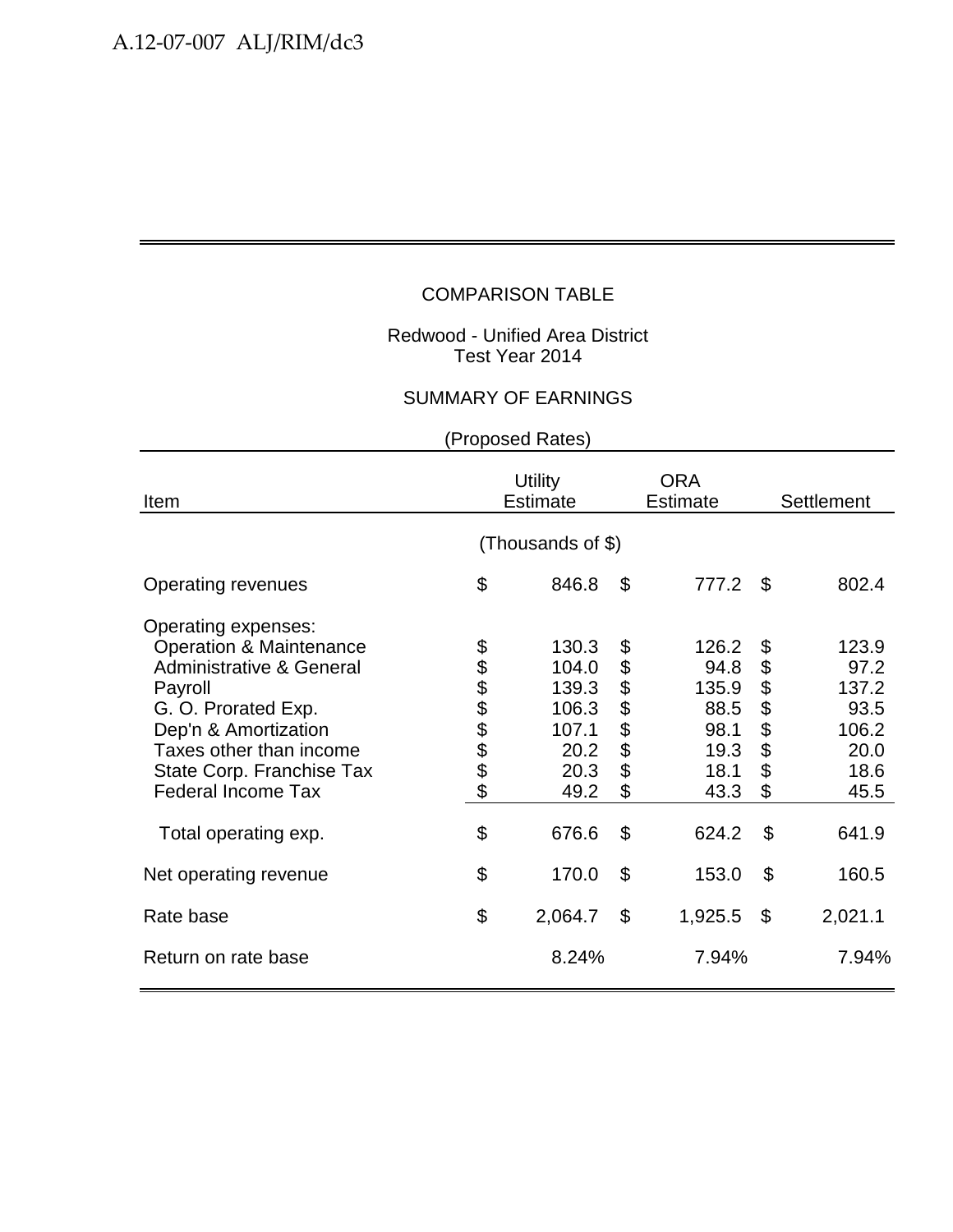## Salinas District Test Year 2014

| Item                                                                                                                                                                                                                                                                    |                       | <b>Utility</b><br><b>Estimate</b>                                                              |                                        | ORA<br><b>Estimate</b>                                                                         |                                              | Settlement                                                                                  |  |  |  |
|-------------------------------------------------------------------------------------------------------------------------------------------------------------------------------------------------------------------------------------------------------------------------|-----------------------|------------------------------------------------------------------------------------------------|----------------------------------------|------------------------------------------------------------------------------------------------|----------------------------------------------|---------------------------------------------------------------------------------------------|--|--|--|
|                                                                                                                                                                                                                                                                         | (Thousands of \$)     |                                                                                                |                                        |                                                                                                |                                              |                                                                                             |  |  |  |
| Operating revenues                                                                                                                                                                                                                                                      | \$                    | 24,709.1                                                                                       | \$                                     | 24,134.2                                                                                       | \$                                           | 24,419.2                                                                                    |  |  |  |
| Operating expenses:<br><b>Operation &amp; Maintenance</b><br><b>Administrative &amp; General</b><br>Payroll<br>G. O. Prorated Exp.<br>Dep'n & Amortization<br>Taxes other than income<br>State Corp. Franchise Tax<br><b>Federal Income Tax</b><br>Total operating exp. | <b>88888888</b><br>\$ | 7,138.5<br>2,241.6<br>2,982.2<br>4,598.9<br>3,021.6<br>1,788.4<br>(100.4)<br>284.1<br>21,954.9 | \$<br>\$<br>\$<br>\$<br>\$<br>\$<br>\$ | 5,921.6<br>2,232.8<br>2,910.3<br>3,837.8<br>2,315.5<br>1,638.6<br>191.1<br>1,164.5<br>20,212.2 | \$<br>\$<br>\$<br>\$<br>\$<br>\$<br>\$<br>\$ | 6,195.3<br>2,308.4<br>2,938.7<br>4,043.9<br>2,734.9<br>1,652.4<br>89.1<br>872.4<br>20,835.1 |  |  |  |
| Net operating revenue                                                                                                                                                                                                                                                   | \$                    | 2,754.2                                                                                        | \$                                     | 3,922.0                                                                                        | \$                                           | 3,584.1                                                                                     |  |  |  |
| Rate base                                                                                                                                                                                                                                                               | \$                    | 79,428.5                                                                                       | $\mathcal{L}$                          | 60,000.5                                                                                       | \$                                           | 65,071.1                                                                                    |  |  |  |
| Return on rate base                                                                                                                                                                                                                                                     |                       | 3.47%                                                                                          |                                        | 6.54%                                                                                          |                                              | 5.51%                                                                                       |  |  |  |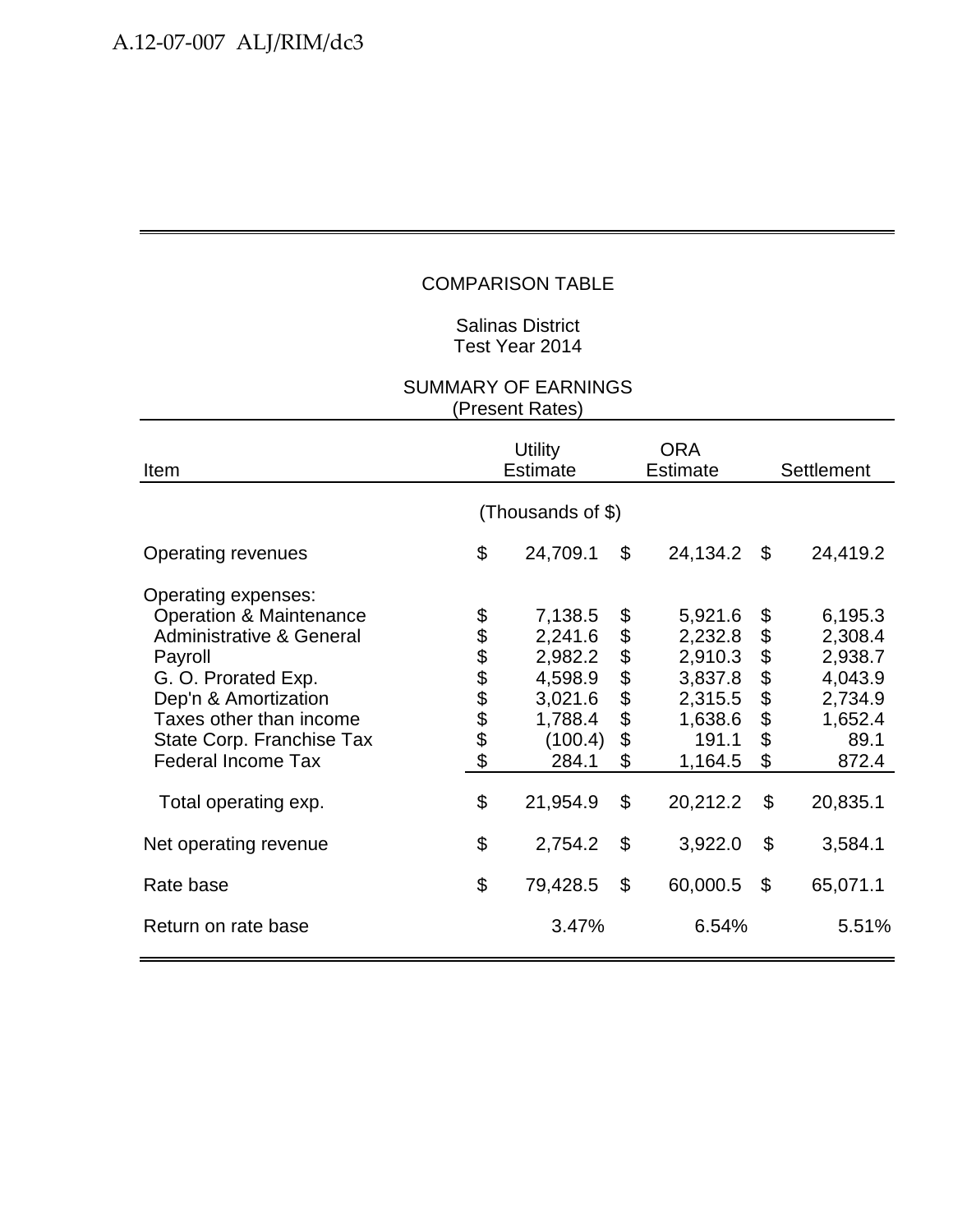## Salinas District Test Year 2014

# SUMMARY OF EARNINGS

| Item                                                                                                                                                                                                                                                                    | <b>Utility</b><br><b>Estimate</b> |                                                                                                |                                              | <b>ORA</b><br><b>Estimate</b>                                                                  | <b>Settlement</b>                                                                             |                                                                                                |  |  |
|-------------------------------------------------------------------------------------------------------------------------------------------------------------------------------------------------------------------------------------------------------------------------|-----------------------------------|------------------------------------------------------------------------------------------------|----------------------------------------------|------------------------------------------------------------------------------------------------|-----------------------------------------------------------------------------------------------|------------------------------------------------------------------------------------------------|--|--|
|                                                                                                                                                                                                                                                                         | (Thousands of \$)                 |                                                                                                |                                              |                                                                                                |                                                                                               |                                                                                                |  |  |
| <b>Operating revenues</b>                                                                                                                                                                                                                                               | \$                                | 31,051.2                                                                                       | \$                                           | 25,338.5                                                                                       | $\mathfrak{S}$                                                                                | 27,049.0                                                                                       |  |  |
| Operating expenses:<br><b>Operation &amp; Maintenance</b><br><b>Administrative &amp; General</b><br>Payroll<br>G. O. Prorated Exp.<br>Dep'n & Amortization<br>Taxes other than income<br>State Corp. Franchise Tax<br><b>Federal Income Tax</b><br>Total operating exp. | <b>8888888</b><br>\$              | 7,165.9<br>2,241.6<br>2,982.2<br>4,598.9<br>3,021.6<br>1,962.0<br>442.5<br>2,091.5<br>24,506.2 | \$<br>\$<br>\$<br>\$<br>\$<br>\$<br>\$<br>\$ | 5,926.8<br>2,232.8<br>2,910.3<br>3,837.8<br>2,315.5<br>1,671.5<br>294.2<br>1,383.5<br>20,572.4 | \$<br>$\, \, \raisebox{12pt}{$\scriptstyle \circ$}$<br>\$<br>\$<br>\$<br>\$<br>\$<br>\$<br>\$ | 6,205.9<br>2,308.4<br>2,938.7<br>4,043.9<br>2,734.9<br>1,724.4<br>314.2<br>1,612.0<br>21,882.4 |  |  |
| Net operating revenue                                                                                                                                                                                                                                                   | \$                                | 6,544.8                                                                                        | \$                                           | 4,766.1                                                                                        | \$                                                                                            | 5,166.6                                                                                        |  |  |
| Rate base                                                                                                                                                                                                                                                               | \$                                | 79,428.5                                                                                       | \$                                           | 60,000.5                                                                                       | $\boldsymbol{\mathsf{S}}$                                                                     | 65,071.1                                                                                       |  |  |
| Return on rate base                                                                                                                                                                                                                                                     |                                   | 8.24%                                                                                          |                                              | 7.94%                                                                                          |                                                                                               | 7.94%                                                                                          |  |  |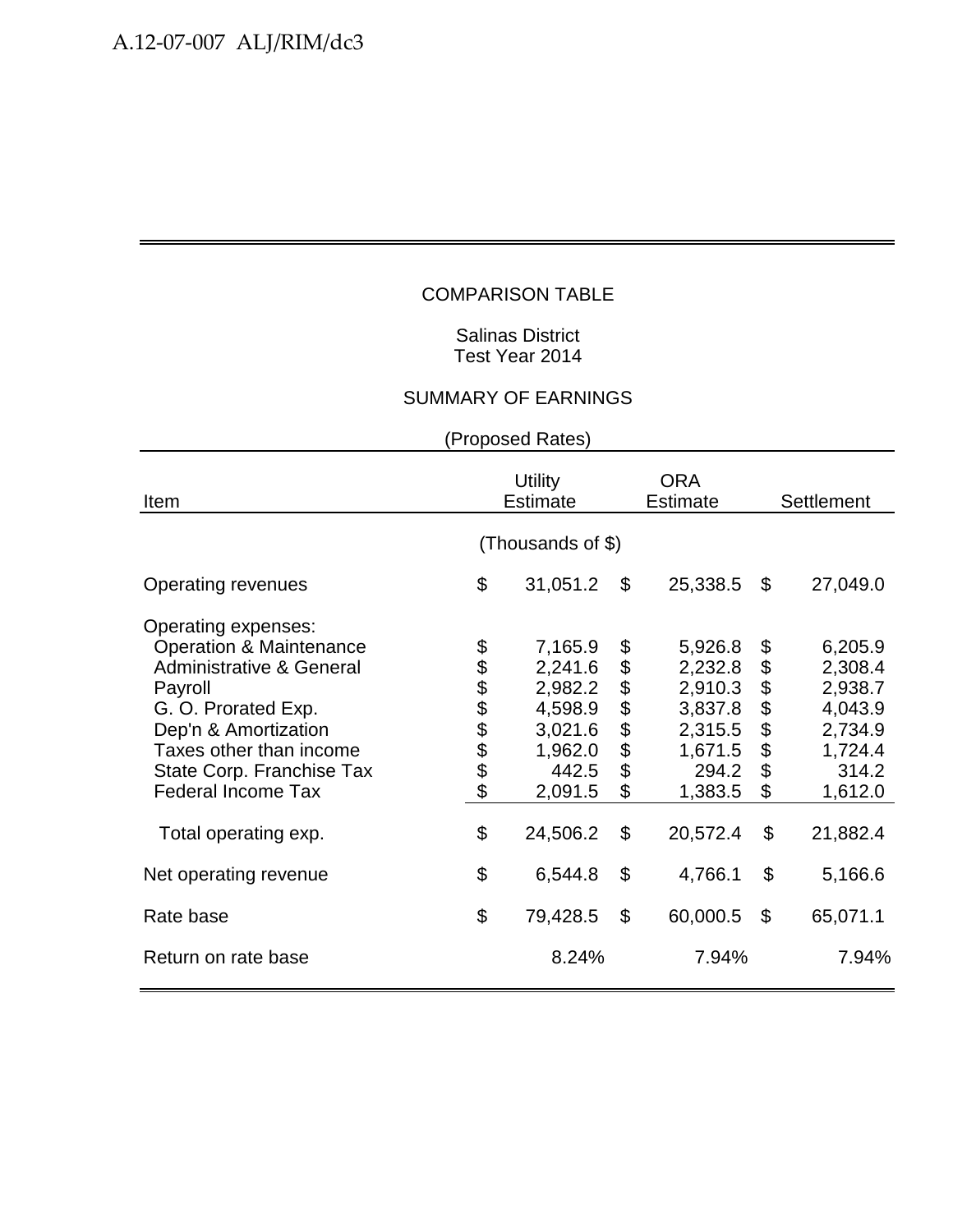## Selma District Test Year 2014

| Item                                                                                                                                                                                                                                                                    | <b>Utility</b><br><b>Estimate</b> |                                                                              |                                                                              | <b>ORA</b><br><b>Estimate</b>                                                  | Settlement                                                                |                                                                              |  |  |  |
|-------------------------------------------------------------------------------------------------------------------------------------------------------------------------------------------------------------------------------------------------------------------------|-----------------------------------|------------------------------------------------------------------------------|------------------------------------------------------------------------------|--------------------------------------------------------------------------------|---------------------------------------------------------------------------|------------------------------------------------------------------------------|--|--|--|
|                                                                                                                                                                                                                                                                         | (Thousands of \$)                 |                                                                              |                                                                              |                                                                                |                                                                           |                                                                              |  |  |  |
| <b>Operating revenues</b>                                                                                                                                                                                                                                               | \$                                | 4,287.9                                                                      | \$                                                                           | 4,340.2                                                                        | \$                                                                        | 4,165.9                                                                      |  |  |  |
| Operating expenses:<br><b>Operation &amp; Maintenance</b><br><b>Administrative &amp; General</b><br>Payroll<br>G. O. Prorated Exp.<br>Dep'n & Amortization<br>Taxes other than income<br>State Corp. Franchise Tax<br><b>Federal Income Tax</b><br>Total operating exp. | <b>88888888</b><br>\$             | 823.7<br>519.7<br>530.5<br>887.9<br>754.1<br>263.4<br>7.5<br>57.8<br>3,844.6 | \$<br>\$<br>\$<br>\$<br>\$<br>$\ddot{\boldsymbol{\theta}}$<br>\$<br>\$<br>\$ | 793.6<br>478.7<br>517.6<br>740.9<br>488.6<br>250.2<br>37.9<br>236.7<br>3,544.2 | \$<br>\$<br>\$<br>\$<br>\$<br>\$<br>\$<br>\$<br>$\boldsymbol{\mathsf{S}}$ | 796.1<br>512.9<br>522.7<br>780.8<br>752.0<br>253.6<br>8.3<br>65.1<br>3,691.5 |  |  |  |
| Net operating revenue                                                                                                                                                                                                                                                   | \$                                | 443.3                                                                        | \$                                                                           | 796.0                                                                          | \$                                                                        | 474.4                                                                        |  |  |  |
| Rate base                                                                                                                                                                                                                                                               | \$                                | 12,685.1                                                                     | $\mathcal{L}$                                                                | 11,739.3                                                                       | $\mathcal{L}$                                                             | 12,236.7                                                                     |  |  |  |
| Return on rate base                                                                                                                                                                                                                                                     |                                   | 3.49%                                                                        |                                                                              | 6.78%                                                                          |                                                                           | 3.88%                                                                        |  |  |  |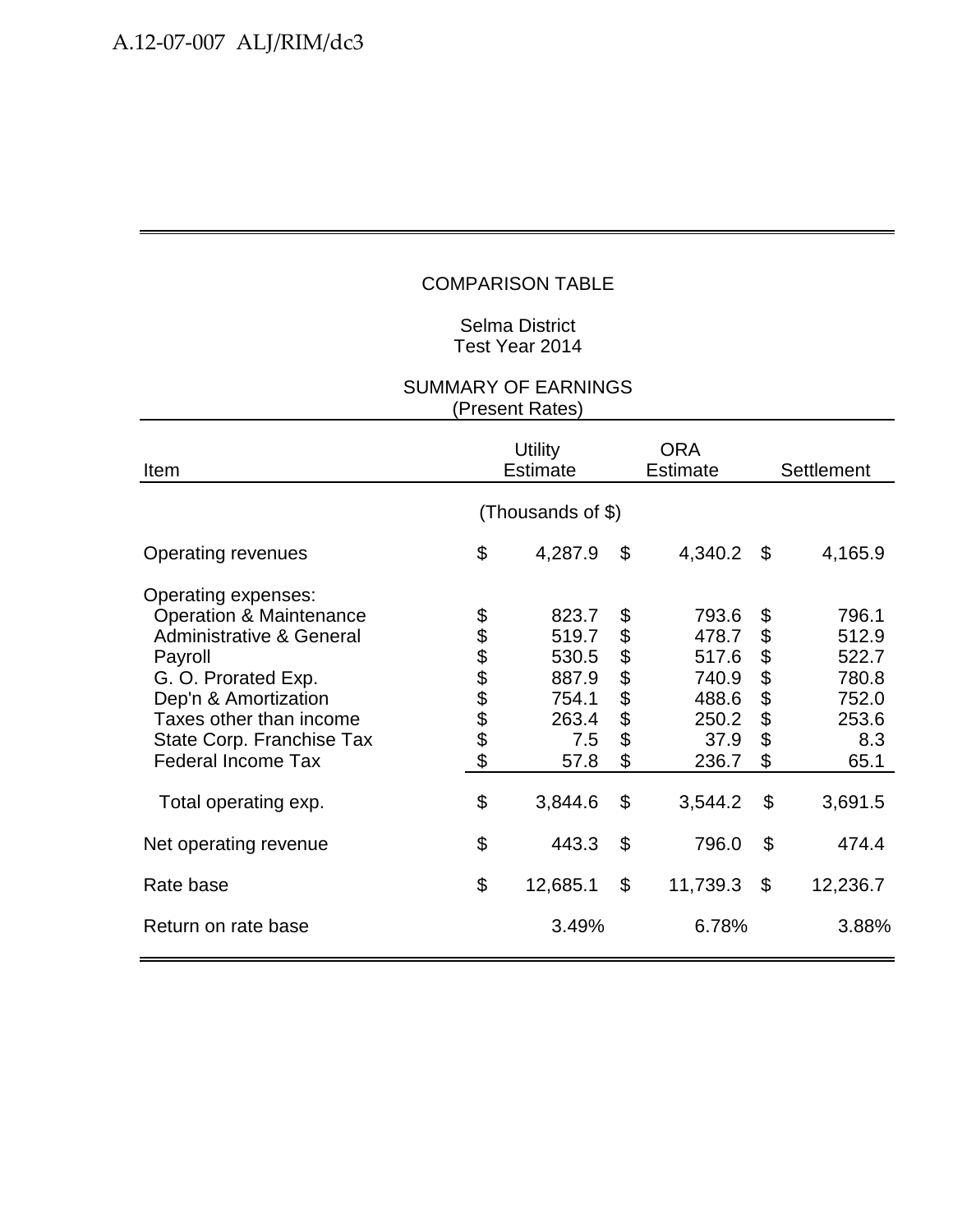## Selma District Test Year 2014

# SUMMARY OF EARNINGS

| Item                                                                                                                                                                                                                                                                    | <b>Utility</b><br><b>Estimate</b> |                                                                                |                                                    | <b>ORA</b><br><b>Estimate</b>                                                  | Settlement                                         |                                                                                |  |  |
|-------------------------------------------------------------------------------------------------------------------------------------------------------------------------------------------------------------------------------------------------------------------------|-----------------------------------|--------------------------------------------------------------------------------|----------------------------------------------------|--------------------------------------------------------------------------------|----------------------------------------------------|--------------------------------------------------------------------------------|--|--|
|                                                                                                                                                                                                                                                                         | (Thousands of \$)                 |                                                                                |                                                    |                                                                                |                                                    |                                                                                |  |  |
| <b>Operating revenues</b>                                                                                                                                                                                                                                               | \$                                | 5,274.6                                                                        | \$                                                 | 4,545.6                                                                        | \$                                                 | 4,985.7                                                                        |  |  |
| Operating expenses:<br><b>Operation &amp; Maintenance</b><br><b>Administrative &amp; General</b><br>Payroll<br>G. O. Prorated Exp.<br>Dep'n & Amortization<br>Taxes other than income<br>State Corp. Franchise Tax<br><b>Federal Income Tax</b><br>Total operating exp. | \$<br><b>8888888</b><br>\$        | 827.7<br>519.7<br>530.5<br>887.9<br>754.1<br>283.2<br>92.6<br>333.7<br>4,229.4 | \$<br>\$<br>\$<br>\$<br>\$<br>\$<br>\$<br>\$<br>\$ | 794.5<br>478.7<br>517.6<br>740.9<br>488.6<br>254.3<br>55.6<br>282.9<br>3,613.1 | \$<br>\$<br>\$<br>\$<br>\$<br>\$<br>\$<br>\$<br>\$ | 799.4<br>512.9<br>522.7<br>780.8<br>752.0<br>269.9<br>79.0<br>297.4<br>4,014.1 |  |  |
| Net operating revenue                                                                                                                                                                                                                                                   | \$                                | 1,045.0                                                                        | \$                                                 | 932.5                                                                          | \$                                                 | 971.6                                                                          |  |  |
| Rate base                                                                                                                                                                                                                                                               | \$                                | 12,682.1                                                                       | $\mathcal{L}$                                      | 11,739.3                                                                       | $\boldsymbol{\mathsf{S}}$                          | 12,236.7                                                                       |  |  |
| Return on rate base                                                                                                                                                                                                                                                     |                                   | 8.24%                                                                          |                                                    | 7.94%                                                                          |                                                    | 7.94%                                                                          |  |  |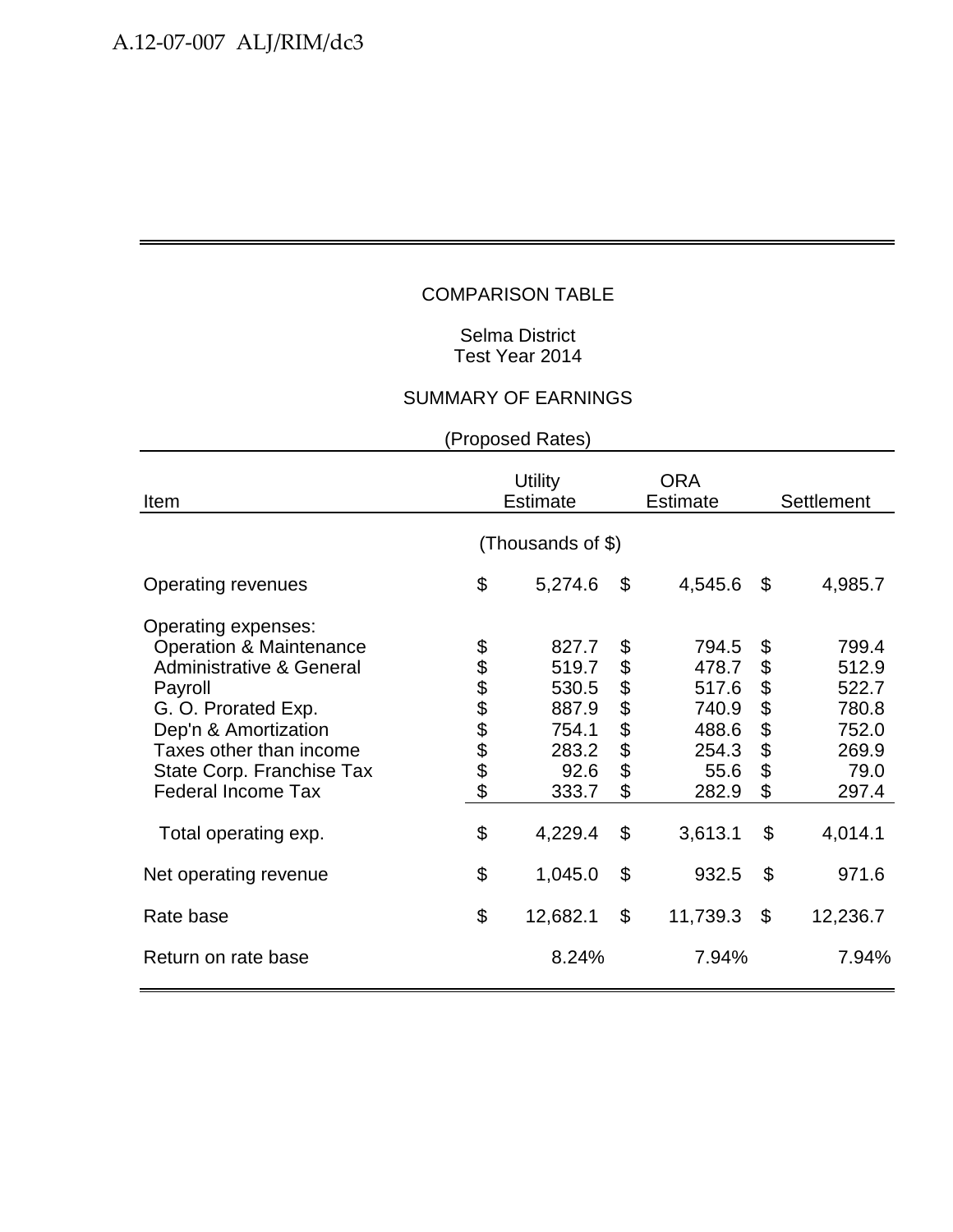## Stockton District Test Year 2014

| Item                                                                                                                                                                                                                                                                    |                       | <b>Utility</b><br><b>Estimate</b>                                                               |                                        | ORA<br><b>Estimate</b>                                                                           | Settlement                                         |                                                                                                 |  |  |  |
|-------------------------------------------------------------------------------------------------------------------------------------------------------------------------------------------------------------------------------------------------------------------------|-----------------------|-------------------------------------------------------------------------------------------------|----------------------------------------|--------------------------------------------------------------------------------------------------|----------------------------------------------------|-------------------------------------------------------------------------------------------------|--|--|--|
|                                                                                                                                                                                                                                                                         | (Thousands of \$)     |                                                                                                 |                                        |                                                                                                  |                                                    |                                                                                                 |  |  |  |
| Operating revenues                                                                                                                                                                                                                                                      | \$                    | 31,324.4                                                                                        | \$                                     | 30,330.8                                                                                         | \$                                                 | 31,630.8                                                                                        |  |  |  |
| Operating expenses:<br><b>Operation &amp; Maintenance</b><br><b>Administrative &amp; General</b><br>Payroll<br>G. O. Prorated Exp.<br>Dep'n & Amortization<br>Taxes other than income<br>State Corp. Franchise Tax<br><b>Federal Income Tax</b><br>Total operating exp. | <b>88888888</b><br>\$ | 11,716.2<br>2,791.2<br>3,867.9<br>5,942.0<br>2,589.8<br>1,213.3<br>(201.9)<br>612.2<br>28,530.7 | \$<br>\$<br>\$<br>\$<br>\$<br>\$<br>\$ | 11,082.3<br>2,670.0<br>3,774.7<br>4,958.7<br>1,909.7<br>1,105.5<br>(51.4)<br>1,200.6<br>26,650.1 | \$<br>\$<br>\$<br>\$<br>\$<br>\$<br>\$<br>\$<br>\$ | 13,143.8<br>2,790.2<br>3,811.4<br>5,225.1<br>2,472.0<br>1,144.8<br>(215.4)<br>635.4<br>29,007.5 |  |  |  |
| Net operating revenue                                                                                                                                                                                                                                                   | \$                    | 2,793.7                                                                                         | \$                                     | 3,680.7                                                                                          | \$                                                 | 2,623.3                                                                                         |  |  |  |
| Rate base                                                                                                                                                                                                                                                               | \$                    | 69,316.3                                                                                        | $\mathcal{L}$                          | 56,056.9                                                                                         | \$                                                 | 62,322.9                                                                                        |  |  |  |
| Return on rate base                                                                                                                                                                                                                                                     |                       | 4.03%                                                                                           |                                        | 6.57%                                                                                            |                                                    | 4.21%                                                                                           |  |  |  |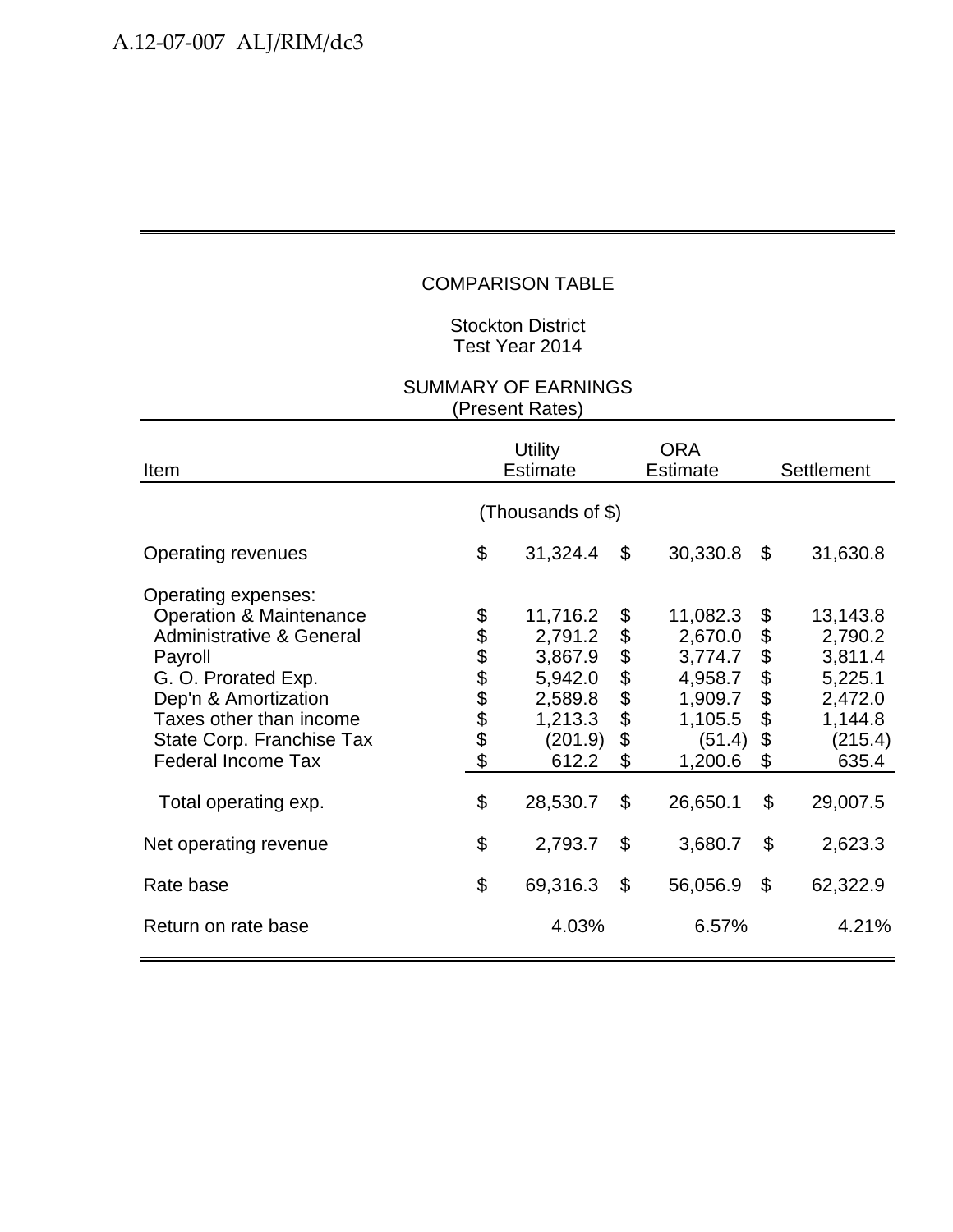## Stockton District Test Year 2014

## SUMMARY OF EARNINGS

| Item                                                                                                                                                                                                                                                                    | <b>Utility</b><br><b>Estimate</b> |                                                                                                 |                                              | <b>ORA</b><br><b>Estimate</b>                                                                  | <b>Settlement</b>                                  |                                                                                                 |  |  |
|-------------------------------------------------------------------------------------------------------------------------------------------------------------------------------------------------------------------------------------------------------------------------|-----------------------------------|-------------------------------------------------------------------------------------------------|----------------------------------------------|------------------------------------------------------------------------------------------------|----------------------------------------------------|-------------------------------------------------------------------------------------------------|--|--|
|                                                                                                                                                                                                                                                                         | (Thousands of \$)                 |                                                                                                 |                                              |                                                                                                |                                                    |                                                                                                 |  |  |
| <b>Operating revenues</b>                                                                                                                                                                                                                                               | \$                                | 36,287.3                                                                                        | \$                                           | 31,647.7                                                                                       | \$                                                 | 35,576.3                                                                                        |  |  |
| Operating expenses:<br><b>Operation &amp; Maintenance</b><br><b>Administrative &amp; General</b><br>Payroll<br>G. O. Prorated Exp.<br>Dep'n & Amortization<br>Taxes other than income<br>State Corp. Franchise Tax<br><b>Federal Income Tax</b><br>Total operating exp. | <b>8888888</b><br>\$              | 11,778.2<br>2,791.2<br>3,867.9<br>5,942.0<br>2,589.8<br>1,238.3<br>229.1<br>2,139.2<br>30,575.7 | \$<br>\$<br>\$<br>\$<br>\$<br>\$<br>\$<br>\$ | 11,098.7<br>2,670.0<br>3,774.7<br>4,958.7<br>1,909.7<br>1,112.1<br>63.0<br>1,608.0<br>27,194.9 | \$<br>\$<br>\$<br>\$<br>\$<br>\$<br>\$<br>\$<br>\$ | 13,193.1<br>2,790.2<br>3,811.4<br>5,225.1<br>2,472.0<br>1,164.5<br>127.3<br>1,844.2<br>30,627.9 |  |  |
| Net operating revenue                                                                                                                                                                                                                                                   | \$                                | 5,711.4                                                                                         | \$                                           | 4,452.8                                                                                        | \$                                                 | 4,948.4                                                                                         |  |  |
| Rate base                                                                                                                                                                                                                                                               | \$                                | 69,316.3                                                                                        | $\boldsymbol{\mathsf{S}}$                    | 56,056.9                                                                                       | \$                                                 | 62,322.9                                                                                        |  |  |
| Return on rate base                                                                                                                                                                                                                                                     |                                   | 8.24%                                                                                           |                                              | 7.94%                                                                                          |                                                    | 7.94%                                                                                           |  |  |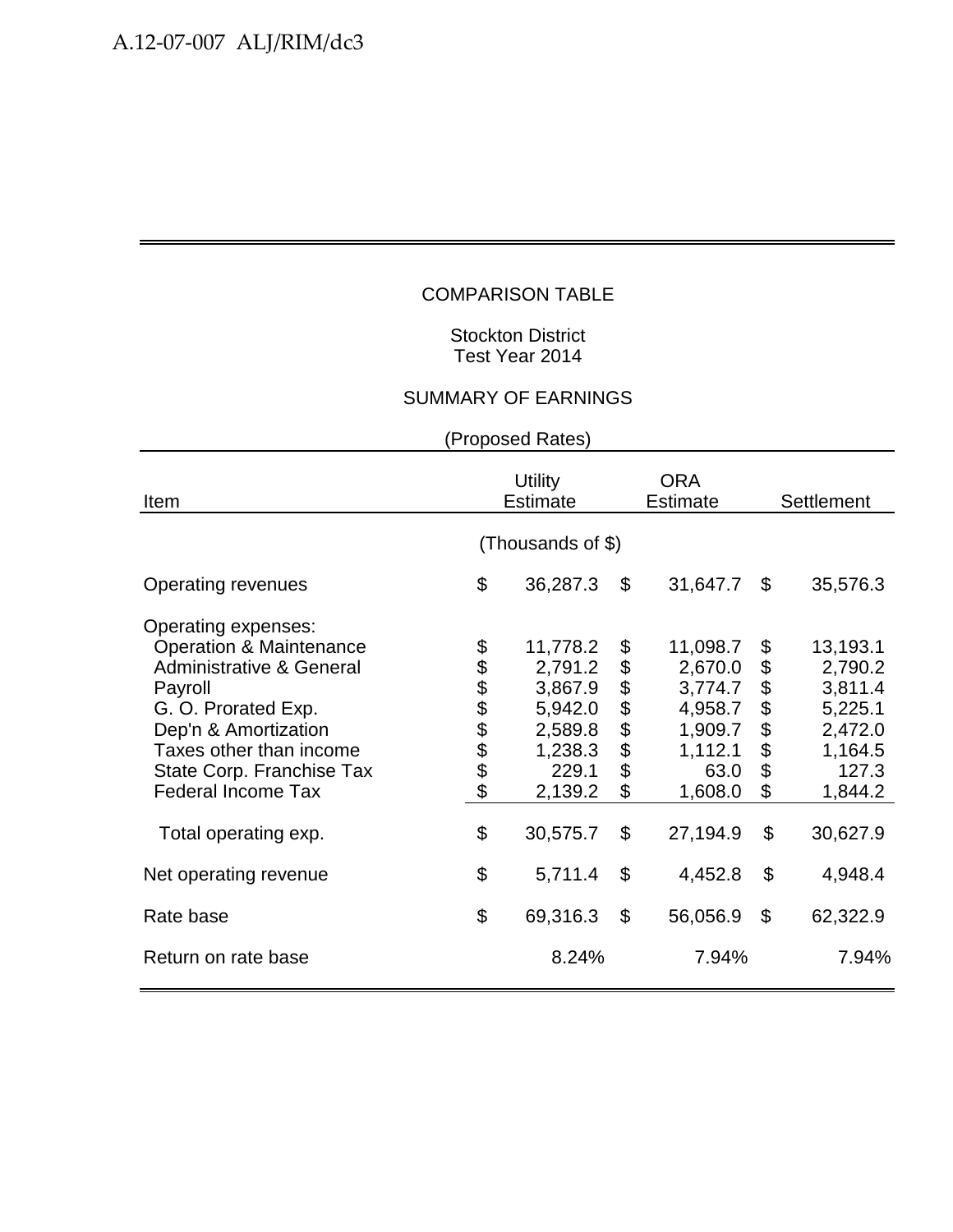## Visalia District Test Year 2014

| Item                                                                                                                                                                                                                                                                    |                       | <b>Utility</b><br><b>Estimate</b>                                                             |                                                    | ORA<br><b>Estimate</b>                                                                      | Settlement                                         |                                                                                          |  |  |  |  |
|-------------------------------------------------------------------------------------------------------------------------------------------------------------------------------------------------------------------------------------------------------------------------|-----------------------|-----------------------------------------------------------------------------------------------|----------------------------------------------------|---------------------------------------------------------------------------------------------|----------------------------------------------------|------------------------------------------------------------------------------------------|--|--|--|--|
|                                                                                                                                                                                                                                                                         | (Thousands of \$)     |                                                                                               |                                                    |                                                                                             |                                                    |                                                                                          |  |  |  |  |
| Operating revenues                                                                                                                                                                                                                                                      | \$                    | 22,636.3                                                                                      | \$                                                 | 22,843.9                                                                                    | \$                                                 | 23,244.7                                                                                 |  |  |  |  |
| Operating expenses:<br><b>Operation &amp; Maintenance</b><br><b>Administrative &amp; General</b><br>Payroll<br>G. O. Prorated Exp.<br>Dep'n & Amortization<br>Taxes other than income<br>State Corp. Franchise Tax<br><b>Federal Income Tax</b><br>Total operating exp. | <b>88888888</b><br>\$ | 5,238.6<br>2,279.4<br>3,216.1<br>5,289.4<br>4,468.3<br>956.1<br>(133.4)<br>(71.5)<br>21,243.0 | \$<br>\$<br>\$\$\$<br>$\dot{\$}$<br>\$<br>\$<br>\$ | 4,749.6<br>2,401.5<br>3,138.7<br>4,414.1<br>2,562.8<br>921.5<br>(15.6)<br>970.5<br>19,143.1 | \$<br>\$<br>\$<br>\$<br>\$<br>\$<br>\$<br>\$<br>\$ | 4,912.3<br>2,515.7<br>3,169.1<br>4,651.2<br>4,471.0<br>931.2<br>4.1<br>334.5<br>20,989.2 |  |  |  |  |
| Net operating revenue                                                                                                                                                                                                                                                   | \$                    | 1,393.3                                                                                       | \$                                                 | 3,700.8                                                                                     | \$                                                 | 2,255.6                                                                                  |  |  |  |  |
| Rate base                                                                                                                                                                                                                                                               | \$                    | 57,210.8                                                                                      | $\mathfrak{S}$                                     | 54,571.6                                                                                    | $\mathcal{L}$                                      | 56,609.1                                                                                 |  |  |  |  |
| Return on rate base                                                                                                                                                                                                                                                     |                       | 2.44%                                                                                         |                                                    | 6.78%                                                                                       |                                                    | 3.98%                                                                                    |  |  |  |  |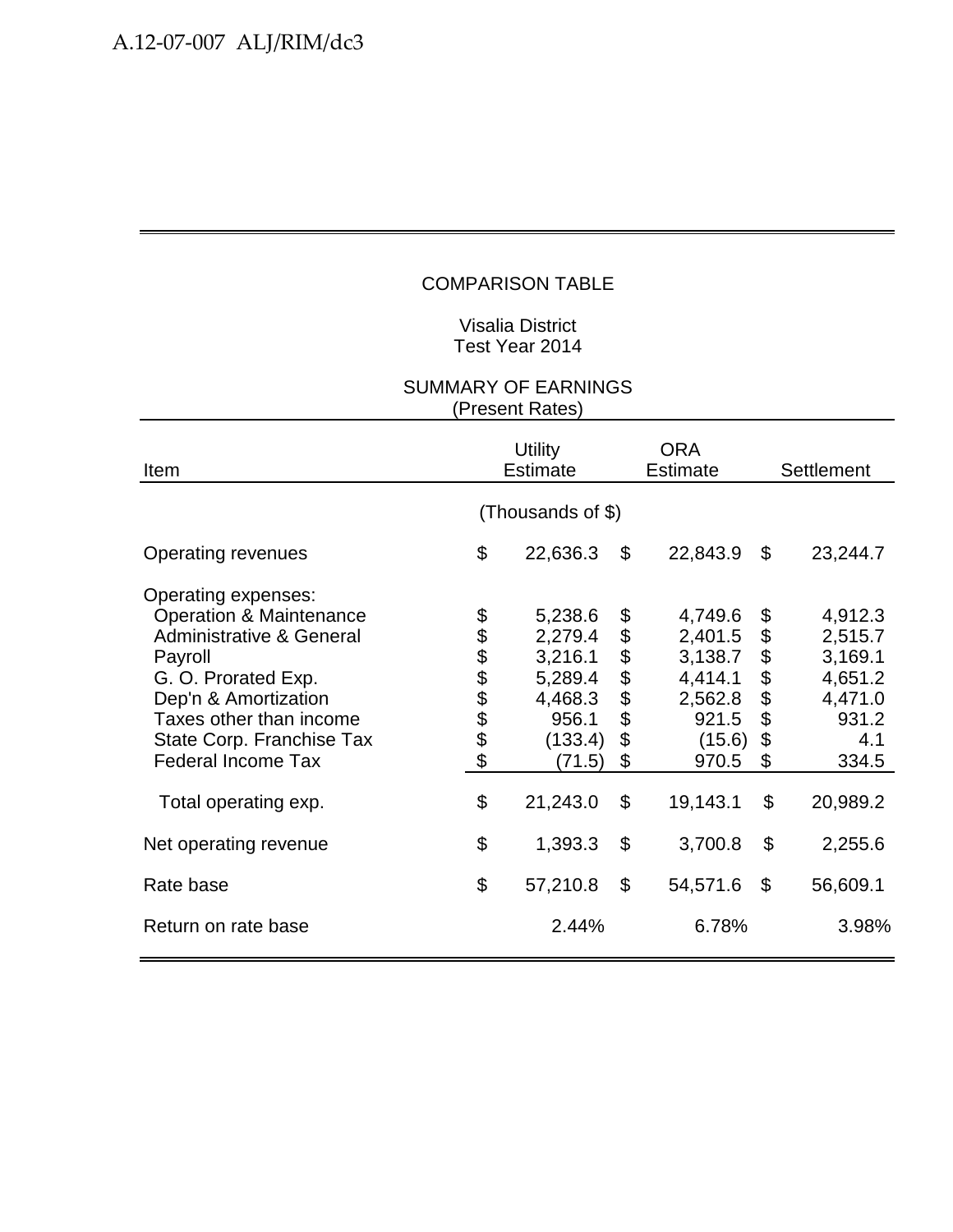## Visalia District Test Year 2014

# SUMMARY OF EARNINGS

| Item                                                                                                                                                                                                                                                                    |                       | <b>Utility</b><br><b>Estimate</b>                                                            |                                                             | <b>ORA</b><br><b>Estimate</b>                                                               | <b>Settlement</b>                                  |                                                                                              |  |  |  |  |
|-------------------------------------------------------------------------------------------------------------------------------------------------------------------------------------------------------------------------------------------------------------------------|-----------------------|----------------------------------------------------------------------------------------------|-------------------------------------------------------------|---------------------------------------------------------------------------------------------|----------------------------------------------------|----------------------------------------------------------------------------------------------|--|--|--|--|
|                                                                                                                                                                                                                                                                         | (Thousands of \$)     |                                                                                              |                                                             |                                                                                             |                                                    |                                                                                              |  |  |  |  |
| <b>Operating revenues</b>                                                                                                                                                                                                                                               | \$                    | 28,005.7                                                                                     | \$                                                          | 23,869.3                                                                                    | \$                                                 | 26,865.1                                                                                     |  |  |  |  |
| Operating expenses:<br><b>Operation &amp; Maintenance</b><br><b>Administrative &amp; General</b><br>Payroll<br>G. O. Prorated Exp.<br>Dep'n & Amortization<br>Taxes other than income<br>State Corp. Franchise Tax<br><b>Federal Income Tax</b><br>Total operating exp. | <b>88888888</b><br>\$ | 5,262.6<br>2,279.4<br>3,216.1<br>5,289.4<br>4,468.3<br>956.1<br>339.2<br>1,480.5<br>23,291.6 | \$<br>\$<br>\$<br>$\ddot{\$}$<br>\$<br>\$<br>\$<br>\$<br>\$ | 4,754.2<br>2,401.5<br>3,138.7<br>4,414.1<br>2,562.8<br>921.5<br>74.6<br>1,267.0<br>19,534.4 | \$<br>\$<br>\$<br>\$<br>\$<br>\$<br>\$<br>\$<br>\$ | 4,928.5<br>2,515.7<br>3,169.1<br>4,651.2<br>4,471.0<br>931.2<br>322.7<br>1,381.0<br>22,370.3 |  |  |  |  |
| Net operating revenue                                                                                                                                                                                                                                                   | \$                    | 4,713.9                                                                                      | \$                                                          | 4,334.9                                                                                     | \$                                                 | 4,494.8                                                                                      |  |  |  |  |
| Rate base                                                                                                                                                                                                                                                               | \$                    | 57,210.8                                                                                     | \$                                                          | 54,571.6                                                                                    | $\boldsymbol{\mathsf{S}}$                          | 56,609.1                                                                                     |  |  |  |  |
| Return on rate base                                                                                                                                                                                                                                                     |                       | 8.24%                                                                                        |                                                             | 7.94%                                                                                       |                                                    | 7.94%                                                                                        |  |  |  |  |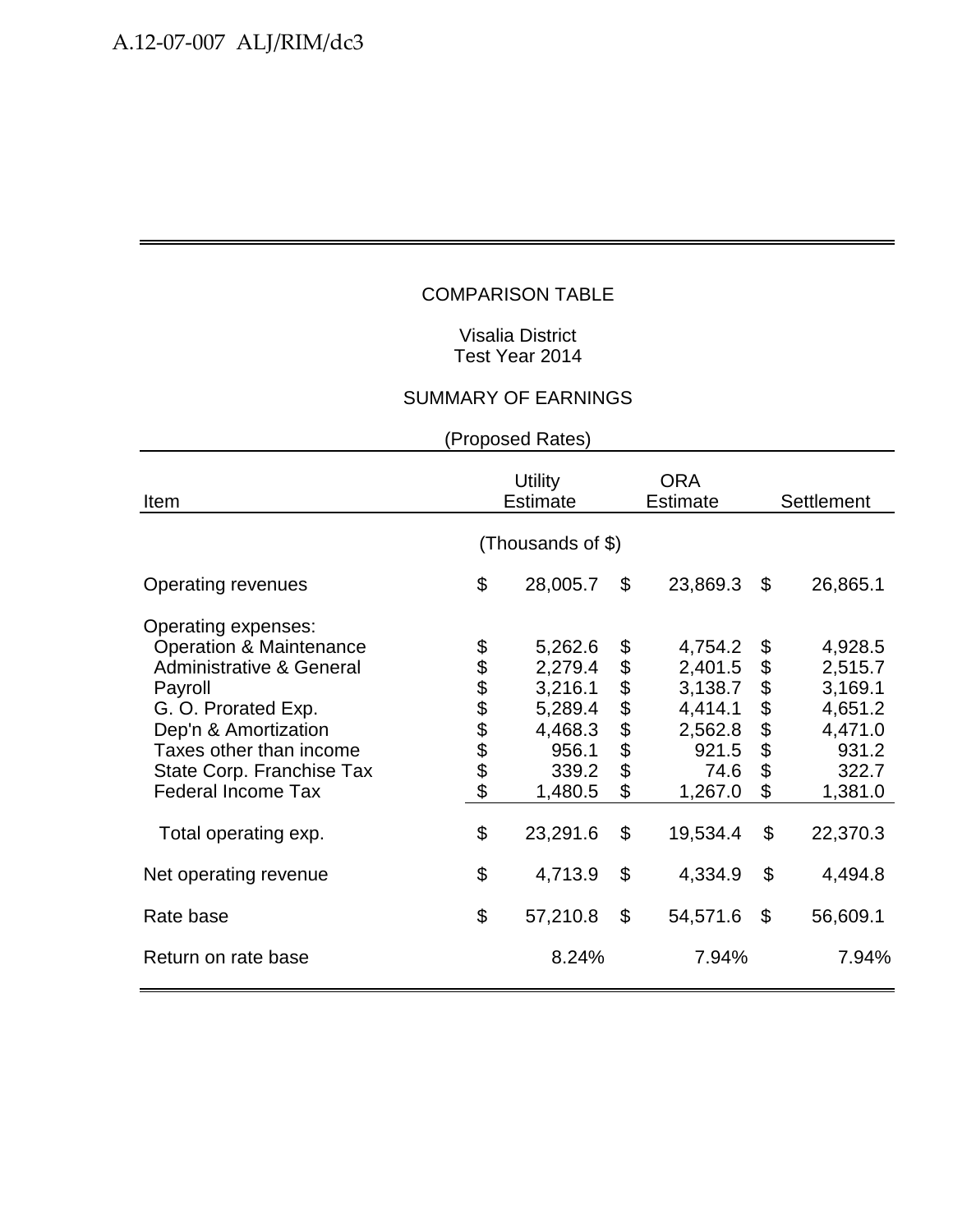## Willows District Test Year 2014

| Item                                                                                                                                                                                                                                                                    | <b>Utility</b><br><b>Estimate</b> |                                                                                 |                                                    | <b>ORA</b><br><b>Estimate</b>                                                  | Settlement                                         |                                                                                 |  |
|-------------------------------------------------------------------------------------------------------------------------------------------------------------------------------------------------------------------------------------------------------------------------|-----------------------------------|---------------------------------------------------------------------------------|----------------------------------------------------|--------------------------------------------------------------------------------|----------------------------------------------------|---------------------------------------------------------------------------------|--|
|                                                                                                                                                                                                                                                                         |                                   | (Thousands of \$)                                                               |                                                    |                                                                                |                                                    |                                                                                 |  |
| <b>Operating revenues</b>                                                                                                                                                                                                                                               | \$                                | 1,994.7                                                                         | \$                                                 | 1,992.9                                                                        | \$                                                 | 2,012.6                                                                         |  |
| Operating expenses:<br><b>Operation &amp; Maintenance</b><br><b>Administrative &amp; General</b><br>Payroll<br>G. O. Prorated Exp.<br>Dep'n & Amortization<br>Taxes other than income<br>State Corp. Franchise Tax<br><b>Federal Income Tax</b><br>Total operating exp. | <b>88888888</b><br>\$             | 372.7<br>245.2<br>291.7<br>371.9<br>327.6<br>120.1<br>(23.0)<br>47.8<br>1,754.0 | \$<br>\$<br>\$<br>\$<br>\$<br>\$<br>\$<br>\$<br>\$ | 354.0<br>224.1<br>284.6<br>310.4<br>199.5<br>105.3<br>23.8<br>124.2<br>1,625.9 | \$<br>\$<br>\$<br>\$<br>\$<br>\$<br>\$<br>\$<br>\$ | 334.3<br>234.1<br>287.4<br>327.0<br>292.0<br>130.8<br>(22.1)<br>86.2<br>1,669.9 |  |
| Net operating revenue                                                                                                                                                                                                                                                   | \$                                | 240.7                                                                           | \$                                                 | 367.0                                                                          | \$                                                 | 342.7                                                                           |  |
| Rate base                                                                                                                                                                                                                                                               | \$                                | 5,957.3                                                                         | $\mathfrak{S}$                                     | 4,426.4                                                                        | \$                                                 | 6,906.0                                                                         |  |
| Return on rate base                                                                                                                                                                                                                                                     |                                   | 4.04%                                                                           |                                                    | 8.29%                                                                          |                                                    | 4.96%                                                                           |  |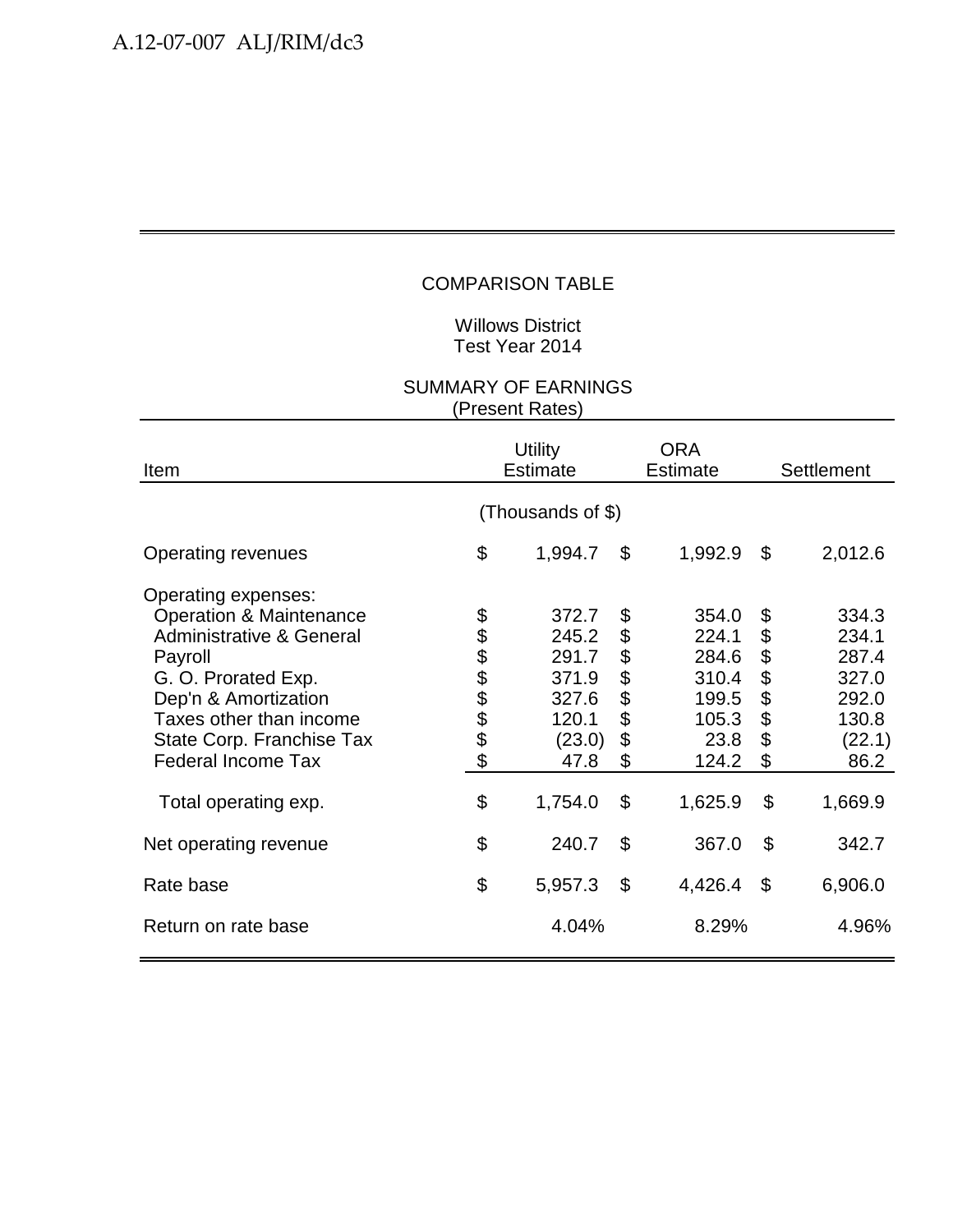## Willows District Test Year 2014

# SUMMARY OF EARNINGS

| Item                                                                                                                                                                                                                                                                    | <b>Utility</b><br><b>Estimate</b> |                                                                                |                                                    | <b>ORA</b><br><b>Estimate</b>                                                  | <b>Settlement</b>                                  |                                                                               |  |  |  |  |
|-------------------------------------------------------------------------------------------------------------------------------------------------------------------------------------------------------------------------------------------------------------------------|-----------------------------------|--------------------------------------------------------------------------------|----------------------------------------------------|--------------------------------------------------------------------------------|----------------------------------------------------|-------------------------------------------------------------------------------|--|--|--|--|
|                                                                                                                                                                                                                                                                         | (Thousands of \$)                 |                                                                                |                                                    |                                                                                |                                                    |                                                                               |  |  |  |  |
| Operating revenues                                                                                                                                                                                                                                                      | \$                                | 2,412.2                                                                        | \$                                                 | 1,969.4                                                                        | \$                                                 | 2,349.7                                                                       |  |  |  |  |
| Operating expenses:<br><b>Operation &amp; Maintenance</b><br><b>Administrative &amp; General</b><br>Payroll<br>G. O. Prorated Exp.<br>Dep'n & Amortization<br>Taxes other than income<br>State Corp. Franchise Tax<br><b>Federal Income Tax</b><br>Total operating exp. | <b>88888888</b><br>\$             | 374.9<br>245.2<br>291.7<br>371.9<br>327.6<br>125.6<br>13.2<br>171.2<br>1,921.3 | \$<br>\$<br>\$<br>\$<br>\$<br>\$<br>\$<br>\$<br>\$ | 353.9<br>224.1<br>284.6<br>310.4<br>199.5<br>105.0<br>21.8<br>118.5<br>1,617.8 | \$<br>\$<br>\$<br>\$<br>\$<br>\$<br>\$<br>\$<br>\$ | 336.1<br>234.1<br>287.4<br>327.0<br>292.0<br>135.3<br>7.2<br>182.3<br>1,801.4 |  |  |  |  |
| Net operating revenue                                                                                                                                                                                                                                                   | \$                                | 490.7                                                                          | \$                                                 | 351.6                                                                          | $\boldsymbol{\mathsf{S}}$                          | 548.3                                                                         |  |  |  |  |
| Rate base                                                                                                                                                                                                                                                               | \$                                | 5,957.3                                                                        | \$                                                 | 4,426.4                                                                        | \$                                                 | 6,906.0                                                                       |  |  |  |  |
| Return on rate base                                                                                                                                                                                                                                                     |                                   | 8.24%                                                                          |                                                    | 7.94%                                                                          |                                                    | 7.94%                                                                         |  |  |  |  |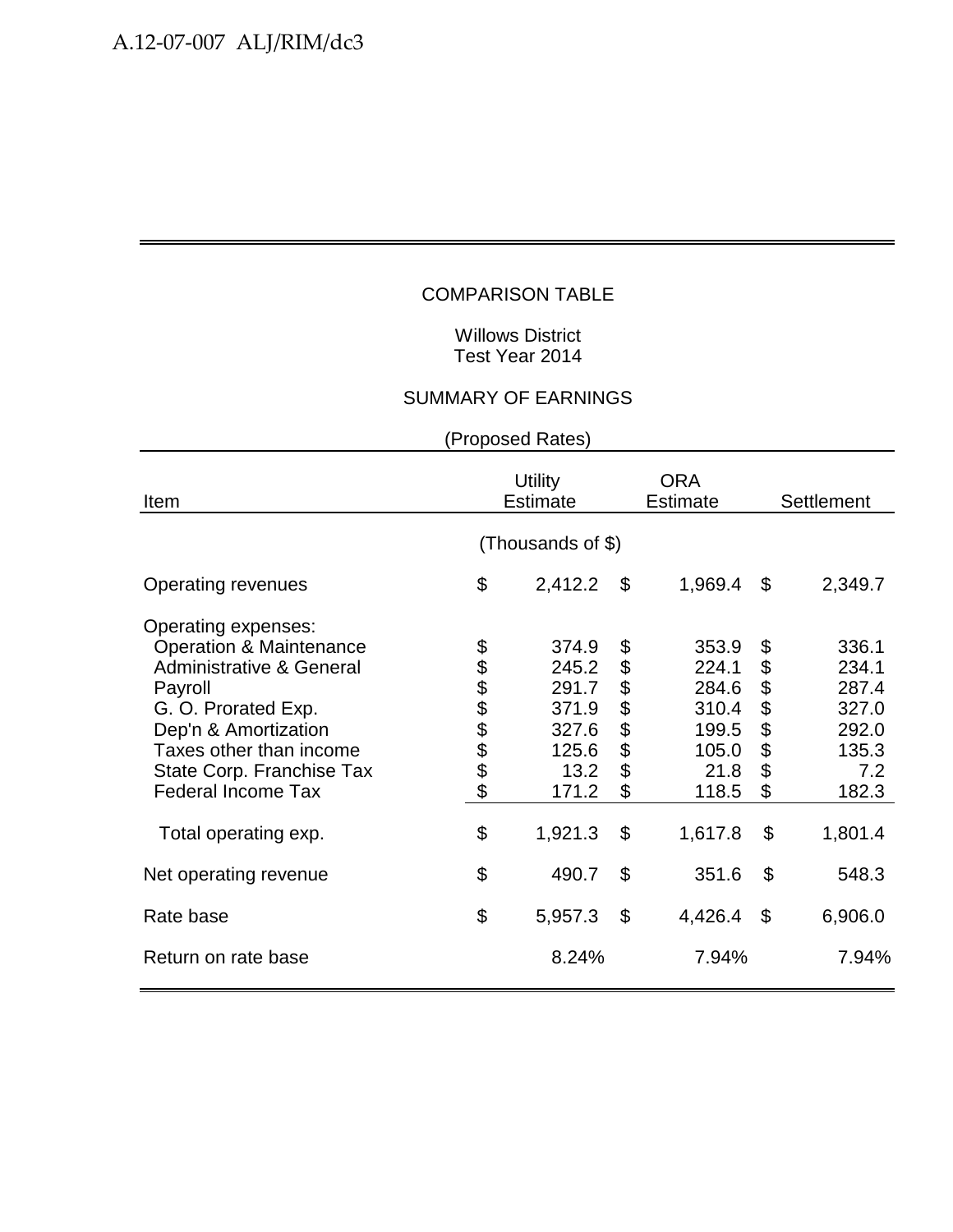Westlake District Test Year 2014

| Item                                                                                                                                                                                                                                                                    |                       | <b>Utility</b><br><b>Estimate</b>                                                         |                                              | <b>ORA</b><br><b>Estimate</b>                                                        | Settlement                                   |                                                                                           |  |
|-------------------------------------------------------------------------------------------------------------------------------------------------------------------------------------------------------------------------------------------------------------------------|-----------------------|-------------------------------------------------------------------------------------------|----------------------------------------------|--------------------------------------------------------------------------------------|----------------------------------------------|-------------------------------------------------------------------------------------------|--|
|                                                                                                                                                                                                                                                                         |                       | (Thousands of \$)                                                                         |                                              |                                                                                      |                                              |                                                                                           |  |
| Operating revenues                                                                                                                                                                                                                                                      | \$                    | 14,331.5                                                                                  | \$                                           | 15,543.4                                                                             | \$                                           | 15,100.2                                                                                  |  |
| Operating expenses:<br><b>Operation &amp; Maintenance</b><br><b>Administrative &amp; General</b><br>Payroll<br>G. O. Prorated Exp.<br>Dep'n & Amortization<br>Taxes other than income<br>State Corp. Franchise Tax<br><b>Federal Income Tax</b><br>Total operating exp. | <b>88888888</b><br>\$ | 11,764.9<br>562.0<br>733.9<br>1,798.6<br>867.3<br>376.4<br>(249.9)<br>(729.7)<br>15,123.5 | \$<br>\$<br>\$<br>\$<br>\$<br>\$<br>\$<br>\$ | 10,453.4<br>531.3<br>716.2<br>1,500.9<br>803.3<br>386.6<br>24.0<br>206.4<br>14,622.1 | \$<br>\$<br>\$<br>\$<br>\$<br>\$<br>\$<br>\$ | 11,037.1<br>545.4<br>723.2<br>1,581.4<br>819.2<br>383.1<br>(115.1)<br>(145.8)<br>14,828.6 |  |
| Net operating revenue                                                                                                                                                                                                                                                   | \$                    | (792.0)                                                                                   | \$                                           | 921.3                                                                                | $\mathfrak{S}$                               | 271.6                                                                                     |  |
| Rate base                                                                                                                                                                                                                                                               | \$                    | 18,664.9                                                                                  | $\mathcal{L}$                                | 17,536.2                                                                             | \$                                           | 17,775.6                                                                                  |  |
| Return on rate base                                                                                                                                                                                                                                                     |                       | $-4.24%$                                                                                  |                                              | 5.25%                                                                                |                                              | 1.53%                                                                                     |  |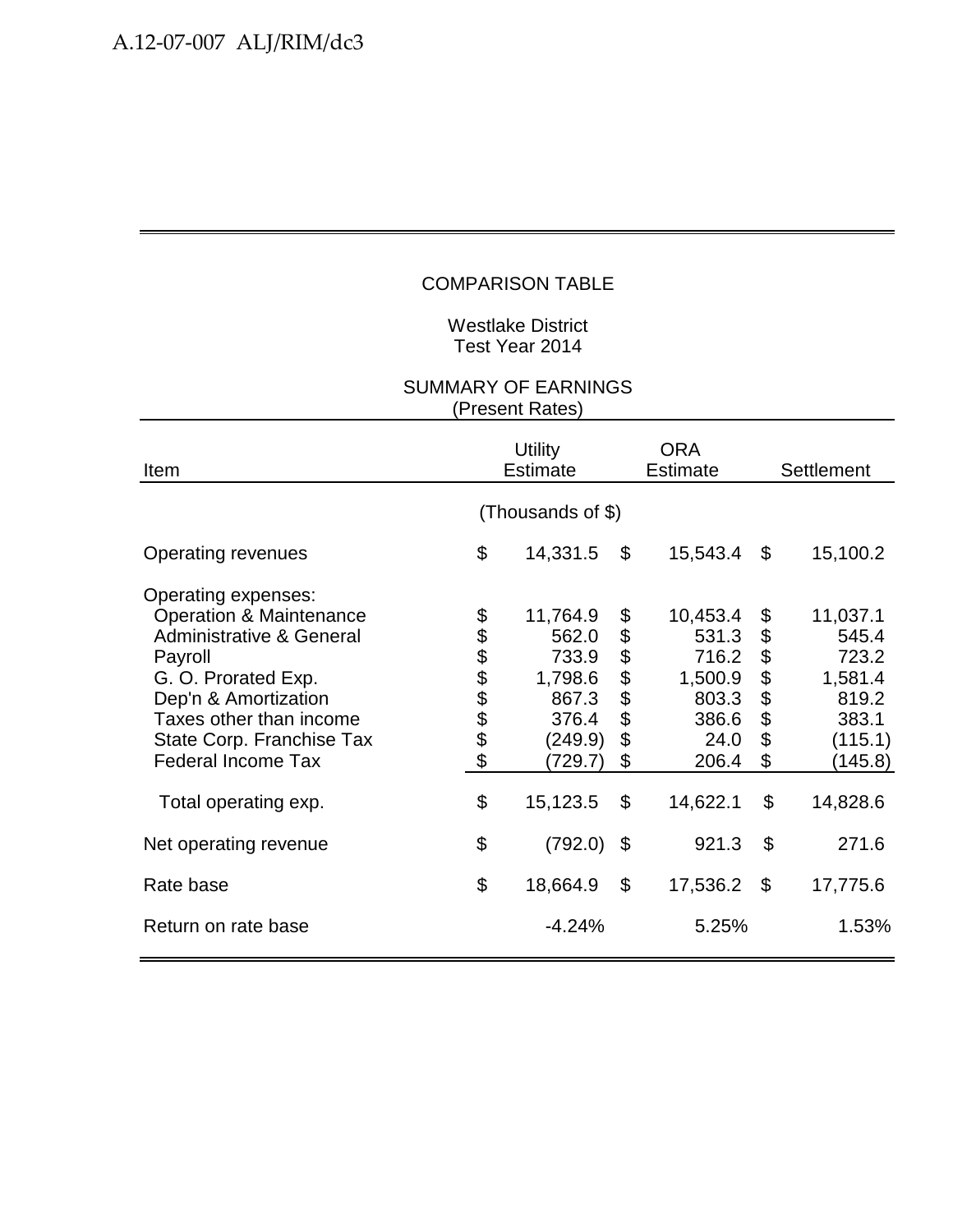## Westlake District Test Year 2014

## SUMMARY OF EARNINGS

| Item                                                                                                                                                                                                                                                                    |                      | <b>Utility</b><br><b>Estimate</b>                                                    |                                                             | <b>ORA</b><br><b>Estimate</b>                                                        | <b>Settlement</b>                                  |                                                                                      |  |  |  |  |  |
|-------------------------------------------------------------------------------------------------------------------------------------------------------------------------------------------------------------------------------------------------------------------------|----------------------|--------------------------------------------------------------------------------------|-------------------------------------------------------------|--------------------------------------------------------------------------------------|----------------------------------------------------|--------------------------------------------------------------------------------------|--|--|--|--|--|
|                                                                                                                                                                                                                                                                         | (Thousands of \$)    |                                                                                      |                                                             |                                                                                      |                                                    |                                                                                      |  |  |  |  |  |
| <b>Operating revenues</b>                                                                                                                                                                                                                                               | \$                   | 18,310.8                                                                             | \$                                                          | 16,348.8                                                                             | $\mathfrak{S}$                                     | 17,046.5                                                                             |  |  |  |  |  |
| Operating expenses:<br><b>Operation &amp; Maintenance</b><br><b>Administrative &amp; General</b><br>Payroll<br>G. O. Prorated Exp.<br>Dep'n & Amortization<br>Taxes other than income<br>State Corp. Franchise Tax<br><b>Federal Income Tax</b><br>Total operating exp. | <b>8888888</b><br>\$ | 11,768.7<br>562.0<br>733.9<br>1,798.6<br>867.3<br>418.5<br>97.7<br>524.9<br>16,771.7 | \$<br>\$<br>\$<br>$\ddot{\$}$<br>\$<br>\$<br>\$<br>\$<br>\$ | 10,454.2<br>531.3<br>716.2<br>1,500.9<br>803.3<br>395.3<br>94.3<br>460.3<br>14,955.8 | \$<br>\$<br>\$<br>\$<br>\$<br>\$<br>\$<br>\$<br>\$ | 11,039.0<br>545.4<br>723.2<br>1,581.4<br>819.2<br>404.2<br>54.9<br>467.8<br>15,635.2 |  |  |  |  |  |
| Net operating revenue                                                                                                                                                                                                                                                   | \$                   | 1,538.9                                                                              | \$                                                          | 1,393.0                                                                              | \$                                                 | 1,411.4                                                                              |  |  |  |  |  |
| Rate base                                                                                                                                                                                                                                                               | \$                   | 18,664.9                                                                             | \$                                                          | 17,536.2                                                                             | \$                                                 | 17,775.6                                                                             |  |  |  |  |  |
| Return on rate base                                                                                                                                                                                                                                                     |                      | 8.24%                                                                                |                                                             | 7.94%                                                                                |                                                    | 7.94%                                                                                |  |  |  |  |  |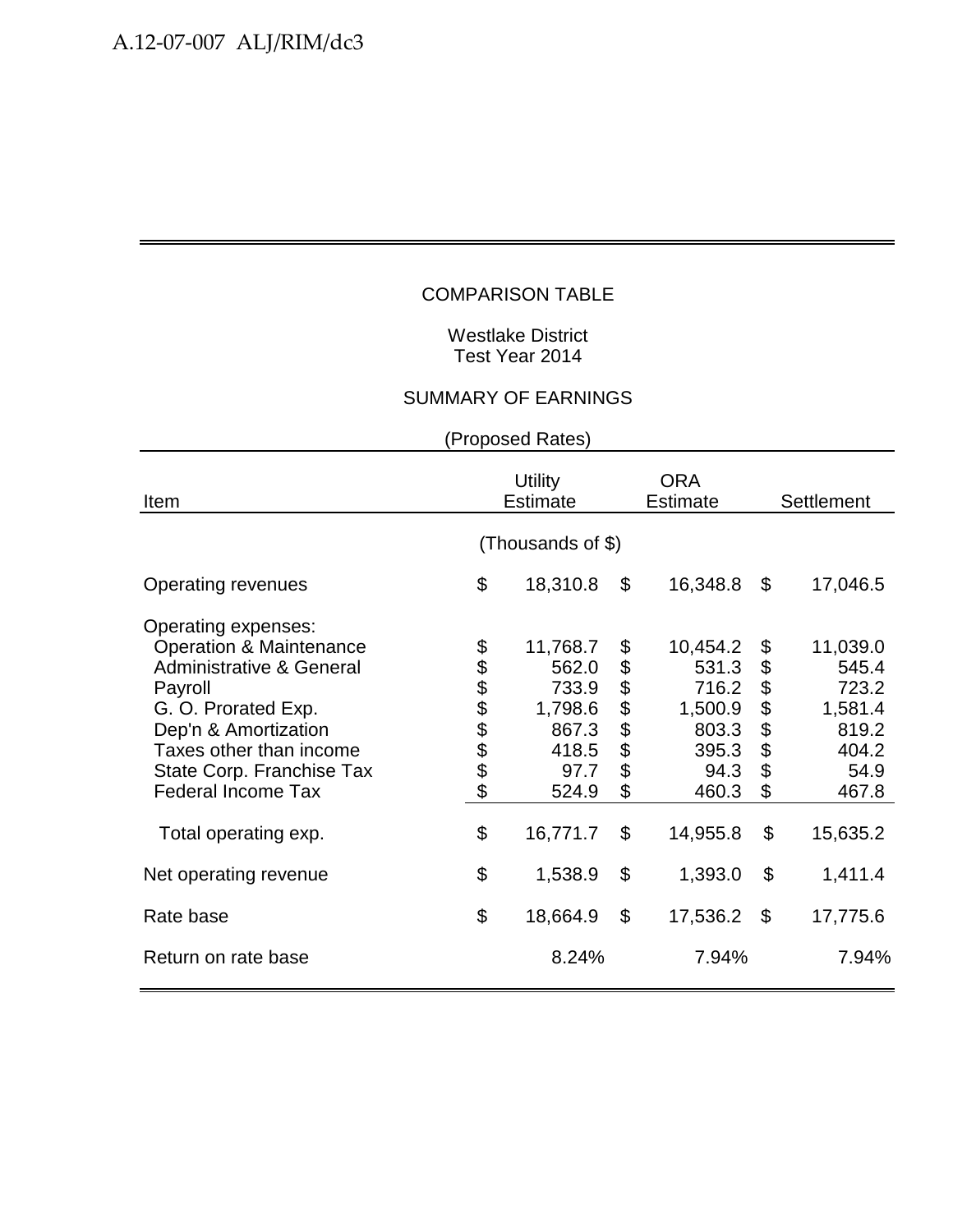# ATTACHMENT 2

# CHAPTER 1

# RATE BASE COMPARISON TABLES BY DISTRICT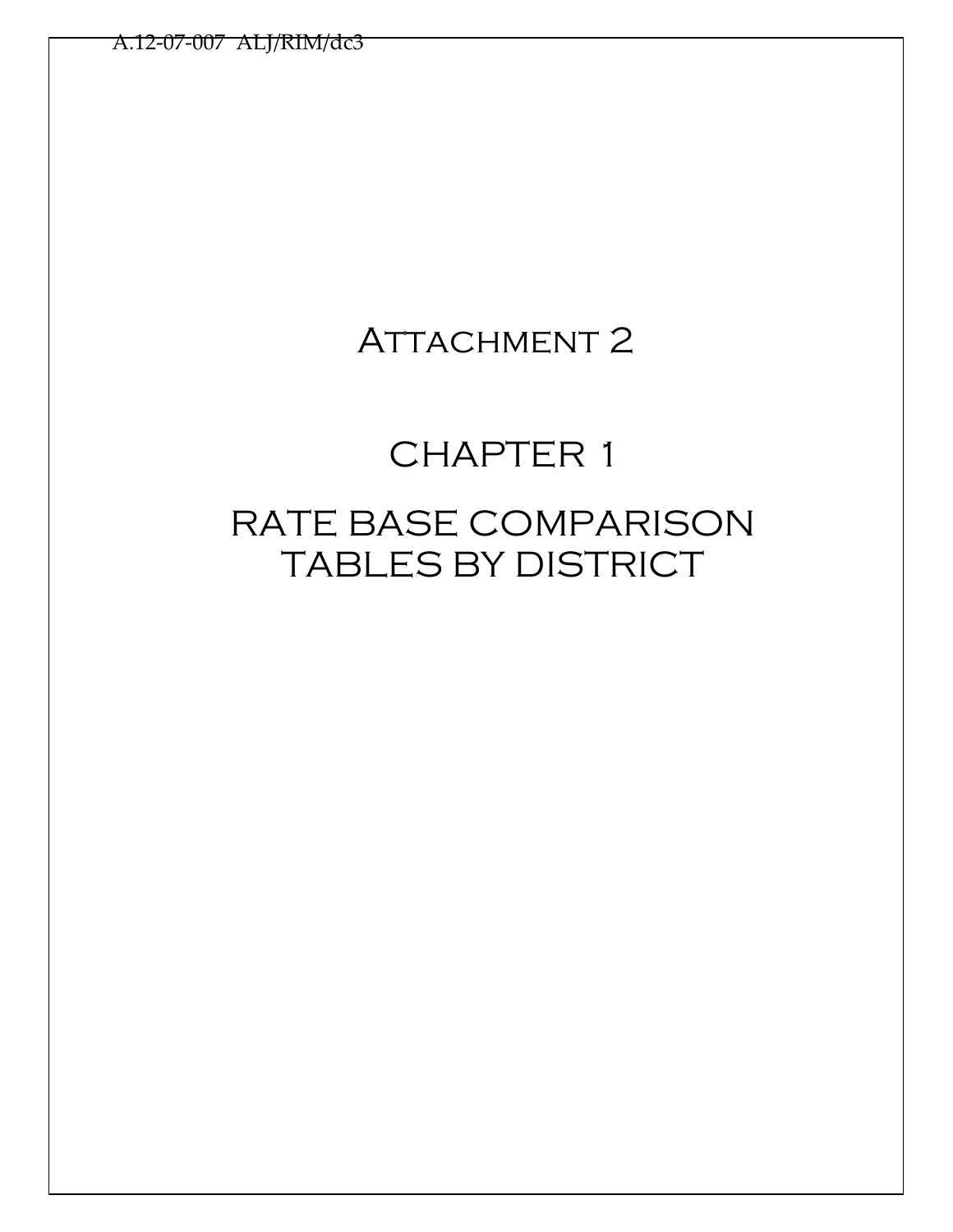# Antelope Valley District

# WEIGHTED AVERAGE DEPRECIATED RATE BASE

| Item                                                                                                                                                                                                                                                                                             |                                       | <b>Utility</b>                                          |                                                                                | <b>ORA</b>                                         |                                                                   | <b>Settlement</b>                                     |
|--------------------------------------------------------------------------------------------------------------------------------------------------------------------------------------------------------------------------------------------------------------------------------------------------|---------------------------------------|---------------------------------------------------------|--------------------------------------------------------------------------------|----------------------------------------------------|-------------------------------------------------------------------|-------------------------------------------------------|
|                                                                                                                                                                                                                                                                                                  |                                       |                                                         |                                                                                | (ln \$1,000)                                       |                                                                   |                                                       |
| Wtd.Avg. Plant in Serv.<br>Wtd. Avg. Depreciation Reserve<br><b>Net Utility Plant</b>                                                                                                                                                                                                            | \$<br>\$                              | 14,981.1<br>(3, 427.7)<br>11,553.4                      | \$<br>\$<br>$\overline{\$}$                                                    | 27,592.2<br>(7,709.6)<br>19,882.6                  | \$<br>\$<br>$\overline{\mathbb{S}}$                               | 11,089.2<br>(3,287.0)<br>7,802.2                      |
| Deductions from Rate Base:<br><b>Contributions In Aid of Construction</b><br>Advances In Aid of Construction<br>Reserve for Amortization of Intangibles<br><b>Deferred Taxes</b><br><b>Unamortized Investment Tax Credit</b><br><b>Total Deductions from Rate Base</b>                           | \$\$\$\$\$<br>$\overline{\mathbb{S}}$ | 332.4<br>313.1<br>23.8<br>943.9<br>2.6<br>1,615.8       | \$<br>\$<br>\$<br>\$<br>\$<br>$\overline{\$}$                                  | 686.0<br>16.2<br>40.5<br>1,602.6<br>4.5<br>2,349.8 | \$<br>\$<br>\$<br>\$<br>\$<br>$\overline{\mathbb{S}}$             | 340.2<br>313.1<br>23.8<br>504.9<br>2.6<br>1,184.6     |
| <b>Additions to Rate Base:</b><br><b>Working Capital:</b><br><b>Materials and Supplies</b><br><b>Tank Painting</b><br>Working Cash - Lead Lag<br>Amount Withheld from Employees<br><b>Total Working Capital</b><br>Taxes on - Advances<br>Taxes on - CIAC<br><b>Total Additions to Rate Base</b> |                                       | 14.8<br>109.7<br>(0.6)<br>123.9<br>3.5<br>24.7<br>152.0 | \$<br>\$<br>\$<br>\$<br>$\overline{\$}$<br>\$<br>\$<br>$\overline{\mathbb{S}}$ | 9.8<br>273.2<br>(2.1)<br>280.9<br>56.0<br>336.9    | \$<br>\$<br>\$<br>\$<br>\$<br>\$<br>\$<br>$\overline{\mathbb{S}}$ | 9.6<br>91.5<br>(0.6)<br>100.5<br>3.5<br>25.2<br>129.3 |
| Wtd. Avg. Rate Base - District<br>Wtd. Avg. Rate Base - GO Allocation                                                                                                                                                                                                                            | \$<br>\$                              | 10,089.6<br>233.5                                       | \$<br>\$                                                                       | 17,869.7<br>631.7                                  | \$<br>\$                                                          | 6,746.8<br>204.2                                      |
| <b>Total Weighted Average Rate Base</b>                                                                                                                                                                                                                                                          | \$                                    | 10,323.1                                                | \$                                                                             | 18,501.4                                           | \$                                                                | 6,951.0                                               |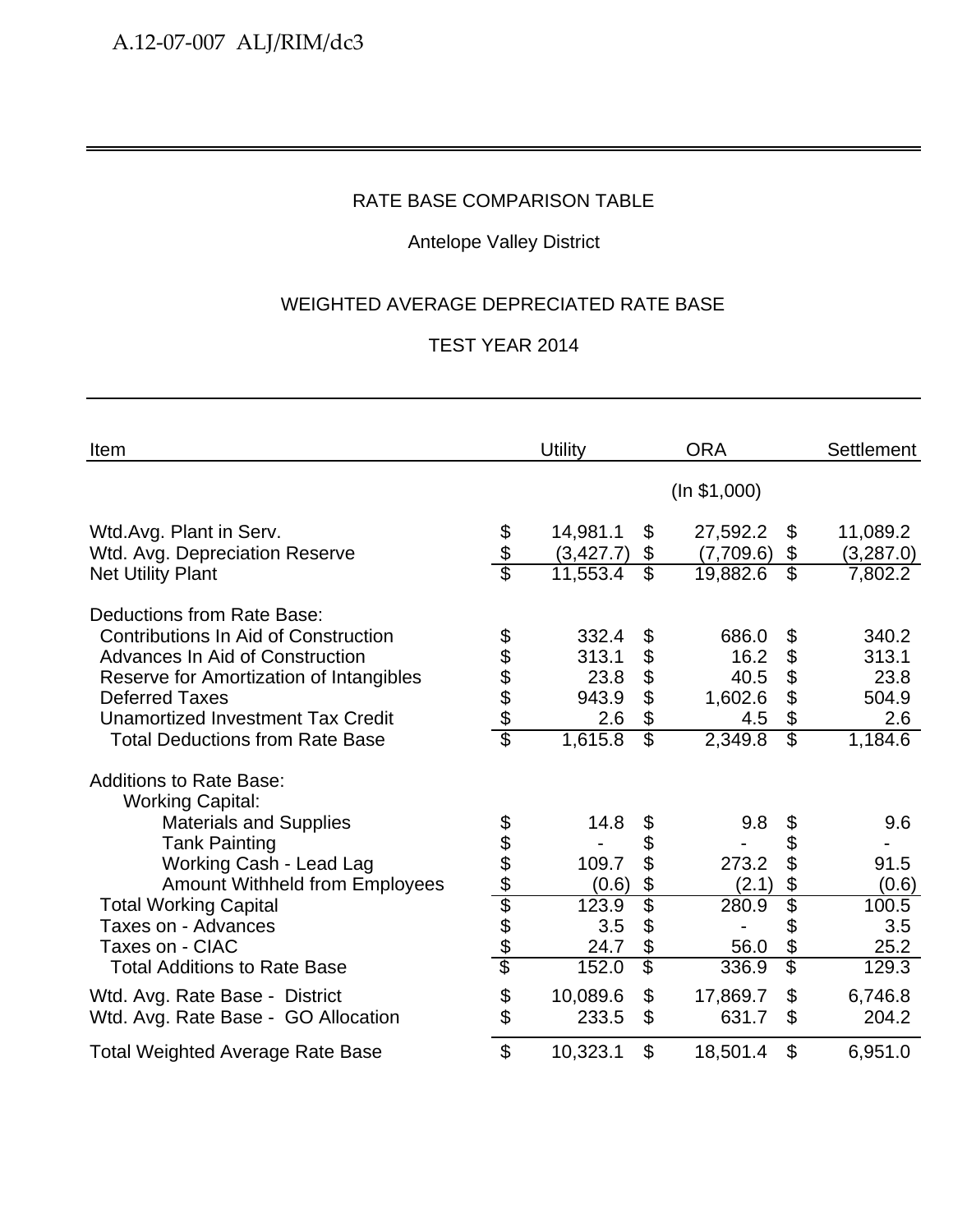# Antelope Valley District

# WEIGHTED AVERAGE DEPRECIATED RATE BASE

| Item                                                                                                   |                      | <b>Utility</b>        |                                | <b>ORA</b>             |                                 | <b>Settlement</b>     |
|--------------------------------------------------------------------------------------------------------|----------------------|-----------------------|--------------------------------|------------------------|---------------------------------|-----------------------|
|                                                                                                        |                      |                       |                                | (ln \$1,000)           |                                 |                       |
| Wtd.Avg. Plant in Serv.<br>Wtd. Avg. Depreciation Reserve                                              | $\frac{6}{6}$        | 15,575.7<br>(3,891.8) | \$<br>\$                       | 28,766.4<br>(8, 572.1) | \$<br>\$                        | 11,578.4<br>(3,627.3) |
| <b>Net Utility Plant</b>                                                                               |                      | 11,683.9              | $\overline{\mathcal{S}}$       | 20,194.3               | $\overline{\mathbb{S}}$         | 7,951.2               |
| Deductions from Rate Base:<br>Contributions In Aid of Construction<br>Advancess In Aid of Construction |                      | 322.6<br>293.8        | \$                             | 710.7<br>15.8          | \$<br>\$                        | 333.4<br>293.8        |
| Reserve for Amortization of Intangibles<br><b>Deferred Taxes</b>                                       | <u>ala a a a a</u>   | 28.9<br>932.7         | \$<br>\$<br>$\mathfrak{L}$     | 48.5<br>1,635.9        | \$<br>\$                        | 28.9<br>493.9         |
| Unamortized Investment Tax Credit<br><b>Total Deductions from Rate Base</b>                            |                      | 2.0<br>1,580.0        | \$<br>$\overline{\mathcal{S}}$ | 4.0<br>2,414.9         | \$<br>$\overline{\mathfrak{s}}$ | 2.0<br>1,151.9        |
| <b>Additions to Rate Base:</b><br><b>Working Capital:</b>                                              |                      |                       |                                |                        |                                 |                       |
| <b>Materials and Supplies</b><br><b>Tank Painting</b>                                                  |                      | 14.8                  | \$<br>\$                       | 9.8                    | \$<br>\$                        | 9.6<br>88.2           |
| Working Cash - Lead Lag<br><b>Amount Withheld from Employees</b>                                       |                      | 115.9<br>(0.6)        | $\mathfrak{L}$<br>\$           | 280.9<br>(2.1)         | \$<br>\$                        | 95.7<br>(0.6)         |
| <b>Total Working Capital</b><br>Taxes on - Advances                                                    | <u> 2010 App APP</u> | 130.1<br>3.4          | $\overline{\$}$<br>\$          | 288.6                  | \$<br>\$                        | 192.9<br>3.4          |
| Taxes on - CIAC<br><b>Total Additions to Rate Base</b>                                                 |                      | 23.7<br>157.2         | \$<br>$\overline{\mathcal{S}}$ | 57.4<br>346.0          | \$<br>\$                        | 24.5<br>220.8         |
| Wtd. Avg. Rate Base - District<br>Wtd. Avg. Rate Base - GO Allocation                                  | \$<br>\$             | 10,261.1<br>241.0     | \$<br>\$                       | 18,125.4<br>642.9      | \$<br>\$                        | 7,020.1<br>231.2      |
| <b>Total Weighted Average Rate Base</b>                                                                | $\mathfrak{S}$       | 10,502.2              | $\mathfrak{S}$                 | 18,768.3               | \$                              | 7,251.3               |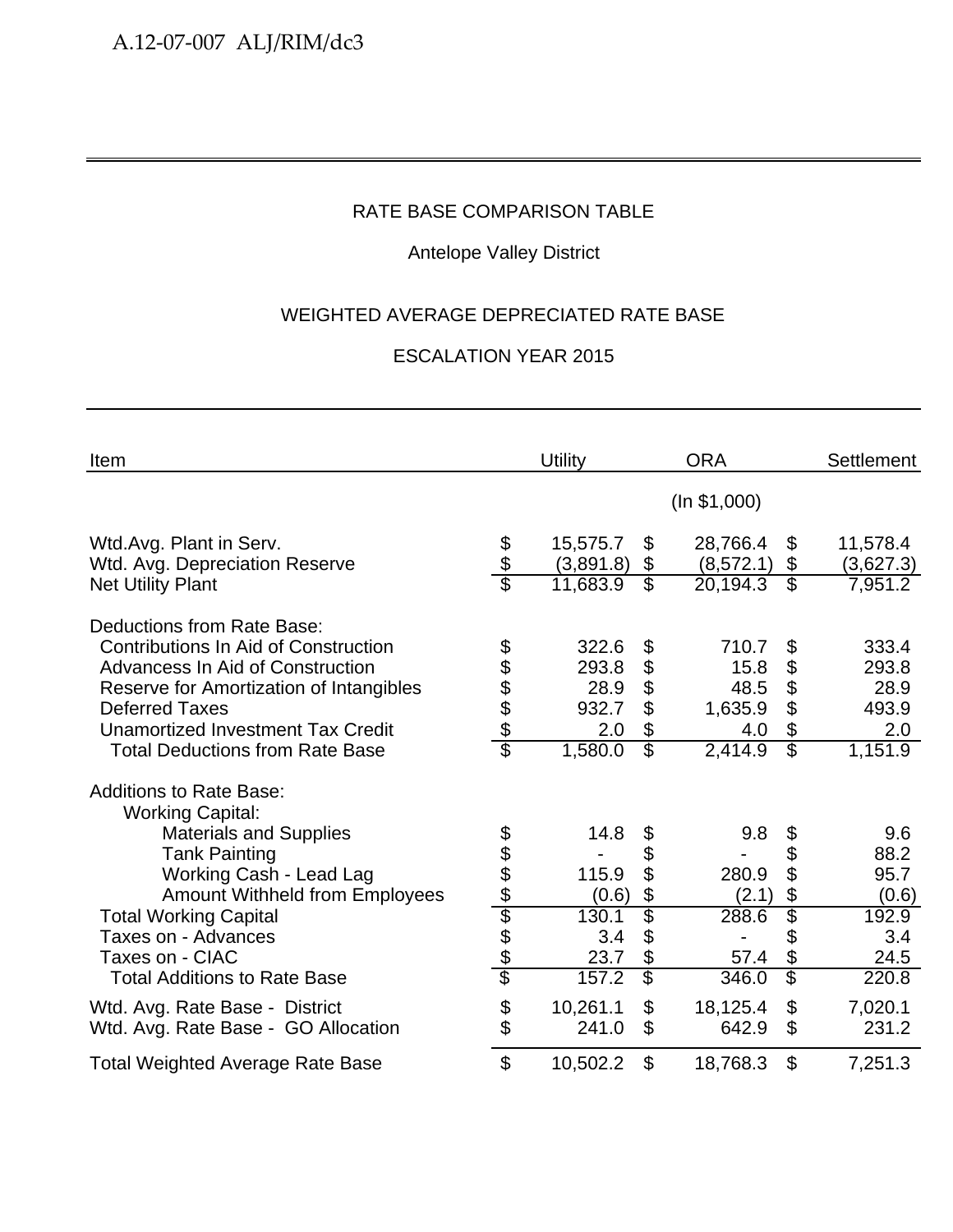# Bayshore District

# WEIGHTED AVERAGE DEPRECIATED RATE BASE

| Item                                                                                                                                                                                                                                                     |                          | <b>Utility</b>                                                |                                                         | <b>ORA</b>                                                    |                                     | <b>Settlement</b>                                             |
|----------------------------------------------------------------------------------------------------------------------------------------------------------------------------------------------------------------------------------------------------------|--------------------------|---------------------------------------------------------------|---------------------------------------------------------|---------------------------------------------------------------|-------------------------------------|---------------------------------------------------------------|
|                                                                                                                                                                                                                                                          |                          |                                                               |                                                         | (ln \$1,000)                                                  |                                     |                                                               |
| Wtd.Avg. Plant in Serv.<br>Wtd. Avg. Depreciation Reserve<br><b>Net Utility Plant</b>                                                                                                                                                                    | \$<br>$\frac{\$}{\$}$    | 187,388.6<br>(62, 154.0)<br>125,234.6                         | $\$\$<br>\$<br>$\overline{\mathcal{E}}$                 | 161,885.3<br>(60, 921.2)<br>100,964.1                         | \$<br>\$<br>$\overline{\mathbb{S}}$ | 169,751.9<br>(60, 834.9)<br>108,917.0                         |
| Deductions from Rate Base:<br>Contributions In Aid of Construction<br>Advances In Aid of Construction<br>Reserve for Amortization of Intangibles<br><b>Deferred Taxes</b><br>Unamortized Investment Tax Credit<br><b>Total Deductions from Rate Base</b> | \$<br>\$\$\$\$<br>\$     | 11,892.0<br>5,469.7<br>839.2<br>15,536.7<br>208.2<br>33,945.8 | \$<br>\$<br>\$<br>\$<br>\$<br>$\overline{\mathbb{S}}$   | 12,549.9<br>5,469.7<br>884.3<br>15,545.6<br>208.2<br>34,657.7 | \$<br>\$<br>\$<br>\$<br>\$<br>\$    | 12,555.8<br>5,469.7<br>727.5<br>17,772.1<br>208.2<br>36,733.4 |
| <b>Additions to Rate Base:</b><br><b>Working Capital:</b><br><b>Materials and Supplies</b><br><b>Tank Painting</b><br>Working Cash - Lead Lag<br><b>Amount Withheld from Employees</b>                                                                   | <u> අප අප ලේලා අප අප</u> | 282.6<br>1,411.8<br>(16.7)                                    | \$<br>\$<br>\$<br>$\frac{6}{5}$                         | 282.6<br>1,166.6<br>(16.7)                                    | \$<br>\$<br>\$<br>\$                | 282.6<br>246.5<br>1,120.7<br>(16.7)                           |
| <b>Total Working Capital</b><br>Taxes on - Advances<br>Taxes on - CIAC<br><b>Total Additions to Rate Base</b>                                                                                                                                            |                          | 1,677.7<br>32.3<br>403.0<br>2,113.0                           | $\boldsymbol{\theta}$<br>\$<br>$\overline{\mathcal{E}}$ | 1,432.5<br>32.3<br>469.0<br>1,933.8                           | \$<br>\$<br>\$<br>$\overline{\$}$   | 1,633.1<br>32.3<br>453.7<br>2,119.1                           |
| Wtd. Avg. Rate Base - District<br>Wtd. Avg. Rate Base - GO Allocation                                                                                                                                                                                    | \$<br>\$                 | 93,401.8<br>6,513.4                                           | $\mathfrak{S}$<br>\$                                    | 68,240.2<br>5,114.0                                           | $\mathfrak{S}$<br>\$                | 74,302.7<br>5,694.3                                           |
| <b>Total Weighted Average Rate Base</b>                                                                                                                                                                                                                  | \$                       | 99,915.2                                                      | $\mathfrak{S}$                                          | 73,354.2                                                      | \$                                  | 79,997.0                                                      |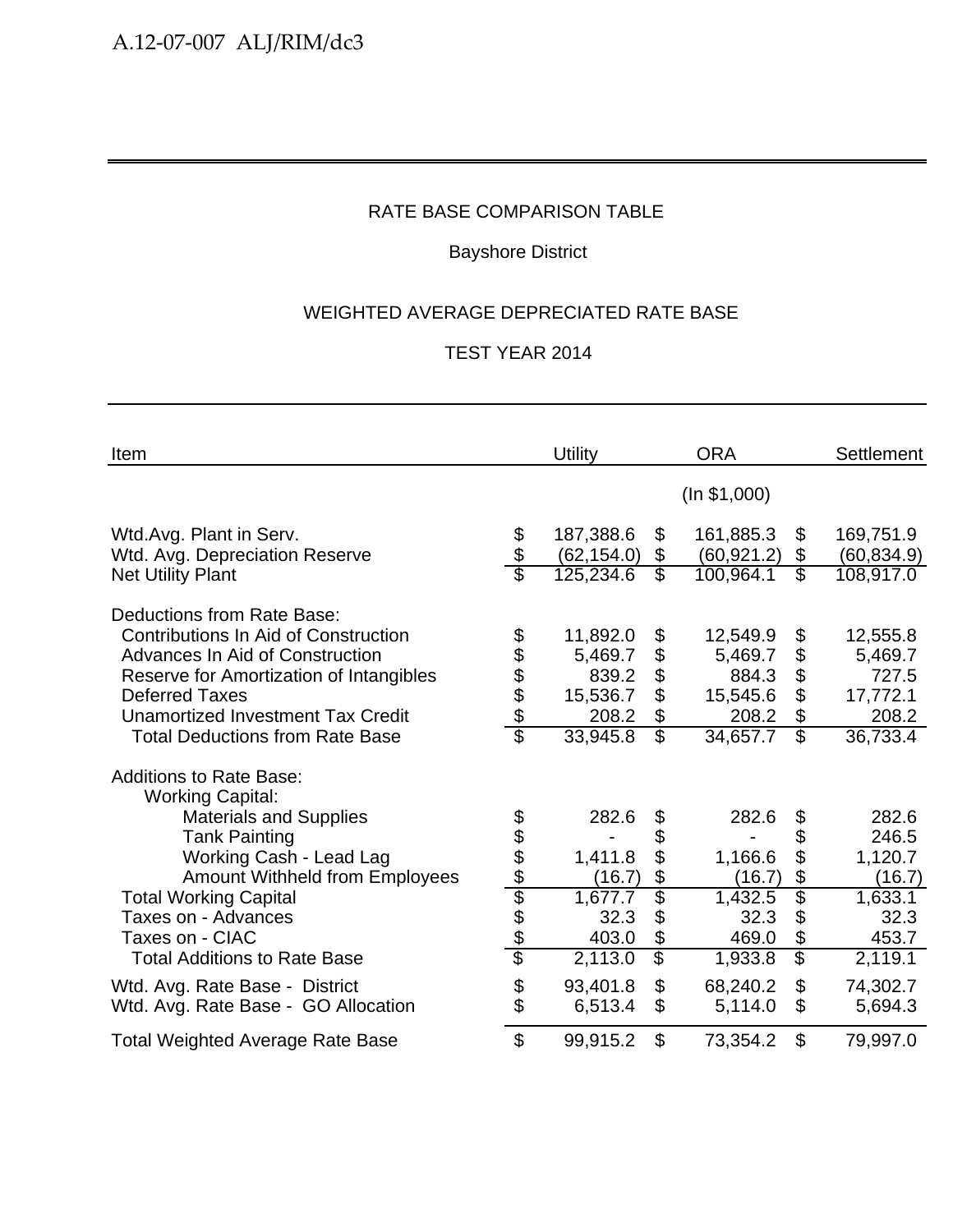# Bayshore District

# WEIGHTED AVERAGE DEPRECIATED RATE BASE

| Item                                                                                                                                                                                                                   |                        | Utility                                           |                                                   | <b>ORA</b>                                          |                               | Settlement                                        |
|------------------------------------------------------------------------------------------------------------------------------------------------------------------------------------------------------------------------|------------------------|---------------------------------------------------|---------------------------------------------------|-----------------------------------------------------|-------------------------------|---------------------------------------------------|
|                                                                                                                                                                                                                        |                        |                                                   |                                                   | (ln \$1,000)                                        |                               |                                                   |
| Wtd.Avg. Plant in Serv.<br>Wtd. Avg. Depreciation Reserve                                                                                                                                                              | \$<br>\$               | 210,937.3<br>(67, 247.2)                          | $\boldsymbol{\mathcal{S}}$<br>\$                  | 166,555.7<br>(63, 523.9)                            | \$<br>\$                      | 179,304.1<br>(63, 524.6)                          |
| <b>Net Utility Plant</b>                                                                                                                                                                                               |                        | 143,690.1                                         | $\overline{\mathcal{E}}$                          | 103,031.8                                           | $\overline{\mathcal{E}}$      | 115,779.5                                         |
| Deductions from Rate Base:<br><b>Contributions In Aid of Construction</b><br>Advancess In Aid of Construction<br>Reserve for Amortization of Intangibles<br><b>Deferred Taxes</b><br>Unamortized Investment Tax Credit | \$<br>\$\$\$\$         | 11,589.8<br>5,203.7<br>985.2<br>17,010.5<br>197.1 | \$<br>\$<br>\$<br>\$<br>$\boldsymbol{\mathsf{S}}$ | 12,751.8<br>5,203.7<br>1,056.8<br>16,323.3<br>197.1 | \$<br>\$<br>\$<br>\$<br>\$    | 12,771.7<br>5,203.7<br>841.1<br>19,468.1<br>197.1 |
| <b>Total Deductions from Rate Base</b>                                                                                                                                                                                 | $\overline{\$}$        | 34,986.3                                          | $\overline{\mathbb{S}}$                           | 35,532.7                                            | S)                            | 38,481.7                                          |
| <b>Additions to Rate Base:</b><br><b>Working Capital:</b>                                                                                                                                                              |                        |                                                   |                                                   |                                                     |                               |                                                   |
| <b>Materials and Supplies</b>                                                                                                                                                                                          |                        | 282.6                                             | \$                                                | 282.6                                               | \$                            | 282.6                                             |
| <b>Tank Painting</b><br>Working Cash - Lead Lag<br><b>Amount Withheld from Employees</b>                                                                                                                               | <u> අප අප ලේල අප අ</u> | 1,442.2<br>(16.7)                                 | \$<br>\$<br>\$                                    | 1,174.0<br>(16.7)                                   | \$<br>\$<br>\$                | 612.3<br>1,110.4<br>(16.7)                        |
| <b>Total Working Capital</b><br>Taxes on - Advances                                                                                                                                                                    |                        | 1,708.1<br>31.0                                   | $\overline{\$}$<br>\$                             | 1,439.9<br>31.0                                     | \$<br>\$                      | 1,988.7<br>31.0                                   |
| Taxes on - CIAC<br><b>Total Additions to Rate Base</b>                                                                                                                                                                 |                        | 393.5<br>2,132.6                                  | \$<br>$\overline{\$}$                             | 479.8<br>1,950.7                                    | \$<br>$\overline{\mathbb{S}}$ | 459.7<br>2,479.4                                  |
| Wtd. Avg. Rate Base - District<br>Wtd. Avg. Rate Base - GO Allocation                                                                                                                                                  | \$<br>\$               | 110,836.4<br>6,720.5                              | $\mathfrak{L}$<br>\$                              | 69,449.8<br>5,205.3                                 | \$<br>\$                      | 79,777.3<br>6,446.7                               |
| <b>Total Weighted Average Rate Base</b>                                                                                                                                                                                | \$                     | 117,556.9                                         | $\mathfrak{S}$                                    | 74,655.1                                            | \$                            | 86,224.0                                          |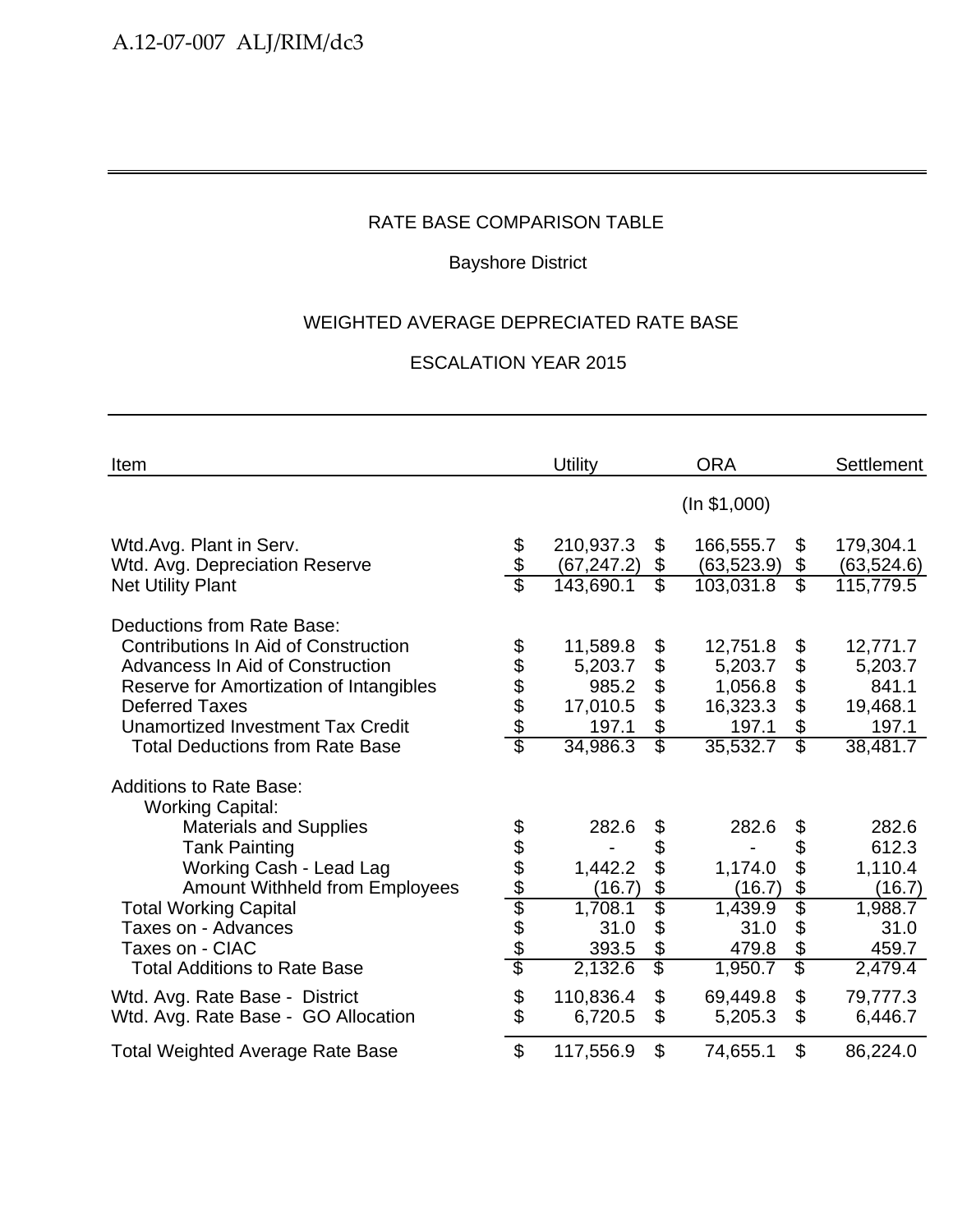# Bakersfield District

# WEIGHTED AVERAGE DEPRECIATED RATE BASE

| Item                                                                                                                                                                                                                                                                                                                                      |                                       | Utility                                                                           |                                                                                     | <b>ORA</b>                                                                        |                                                       | Settlement                                                                                   |
|-------------------------------------------------------------------------------------------------------------------------------------------------------------------------------------------------------------------------------------------------------------------------------------------------------------------------------------------|---------------------------------------|-----------------------------------------------------------------------------------|-------------------------------------------------------------------------------------|-----------------------------------------------------------------------------------|-------------------------------------------------------|----------------------------------------------------------------------------------------------|
|                                                                                                                                                                                                                                                                                                                                           |                                       |                                                                                   |                                                                                     | (ln \$1,000)                                                                      |                                                       |                                                                                              |
| Wtd.Avg. Plant in Serv.<br>Wtd. Avg. Depreciation Reserve<br><b>Net Utility Plant</b>                                                                                                                                                                                                                                                     | \$<br>\$                              | 335,546.9<br>(102, 110.3)<br>233,436.6                                            | \$<br>\$<br>$\overline{\$}$                                                         | 314,805.2<br>(100, 075.6)<br>214,729.6                                            | \$<br>\$<br>$\overline{\mathcal{S}}$                  | 325,887.1<br>(101, 813.7)<br>224,073.4                                                       |
| Deductions from Rate Base:<br><b>Contributions In Aid of Construction</b><br>Advances In Aid of Construction<br>Reserve for Amortization of Intangibles<br><b>Deferred Taxes</b><br>Unamortized Investment Tax Credit<br><b>Total Deductions from Rate Base</b>                                                                           | \$\$\$\$\$<br>$\overline{\mathbb{S}}$ | 25,079.8<br>61,377.4<br>382.0<br>27,564.6<br>285.5<br>114,689.3                   | \$<br>\$<br>\$<br>\$<br>\$<br>$\overline{\mathbb{S}}$                               | 25,039.1<br>60,707.8<br>387.0<br>28,671.9<br>285.5<br>115,091.3                   | \$<br>\$<br>\$<br>\$<br>\$<br>$\overline{\mathbb{S}}$ | 20,199.6<br>60,707.8<br>381.3<br>30,213.0<br>285.5<br>111,787.3                              |
| <b>Additions to Rate Base:</b><br><b>Working Capital:</b><br><b>Materials and Supplies</b><br><b>Tank Painting</b><br>Working Cash - Lead Lag<br><b>Amount Withheld from Employees</b><br><b>Total Working Capital</b><br>Taxes on - Advances<br>Taxes on - CIAC<br><b>Total Additions to Rate Base</b><br>Wtd. Avg. Rate Base - District | <u> අප අප ලේලා අප අ</u><br>\$         | 578.0<br>3,255.1<br>(25.4)<br>3,807.7<br>1,819.7<br>544.7<br>6,172.1<br>124,919.4 | \$<br>\$<br>\$<br>$\frac{1}{2}$<br>\$<br>\$<br>\$<br>$\overline{\mathcal{S}}$<br>\$ | 578.0<br>2,766.8<br>(25.4)<br>3,319.4<br>1,986.0<br>656.6<br>5,962.0<br>105,600.3 | \$<br>\$<br>\$<br>$rac{6}{3}$<br>\$<br>\$<br>\$<br>\$ | 578.0<br>1,052.8<br>3,154.6<br>(25.4)<br>4,760.0<br>1,819.7<br>544.7<br>7,124.3<br>119,410.4 |
| Wtd. Avg. Rate Base - GO Allocation<br><b>Total Weighted Average Rate Base</b>                                                                                                                                                                                                                                                            | \$<br>$\mathfrak{L}$                  | 9,940.7<br>134,860.0                                                              | \$<br>\$                                                                            | 7,803.5<br>113,403.8                                                              | \$<br>\$                                              | 8,688.9<br>128,099.3                                                                         |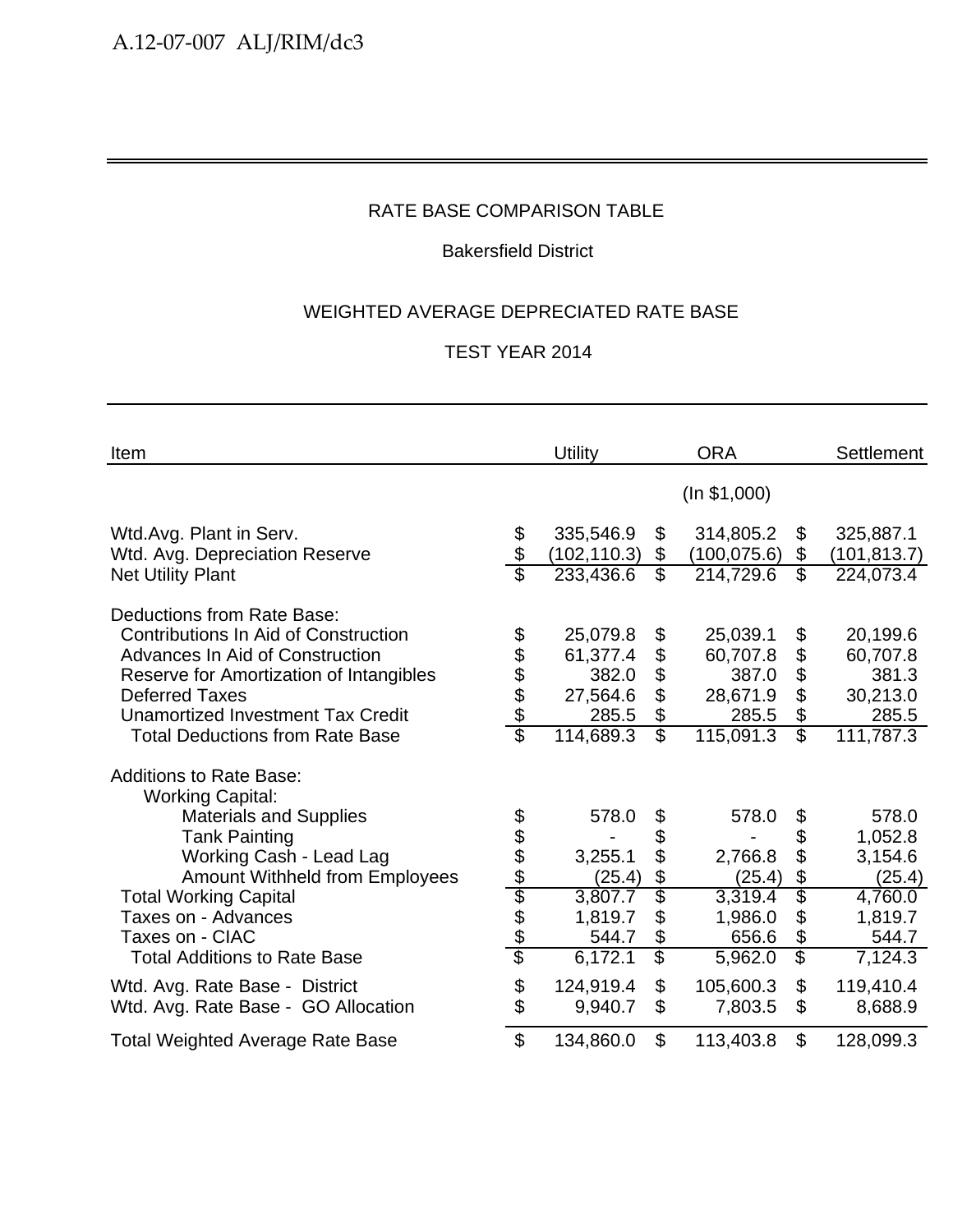## Bakersfield District

# WEIGHTED AVERAGE DEPRECIATED RATE BASE

| Item                                                                                                          |                      | <b>Utility</b>            |                         | <b>ORA</b>                |                            | <b>Settlement</b>         |
|---------------------------------------------------------------------------------------------------------------|----------------------|---------------------------|-------------------------|---------------------------|----------------------------|---------------------------|
|                                                                                                               |                      |                           |                         | (ln \$1,000)              |                            |                           |
| Wtd.Avg. Plant in Serv.<br>Wtd. Avg. Depreciation Reserve                                                     | \$                   | 350,701.9<br>(110, 564.7) | \$<br>\$                | 324,852.8<br>(104, 933.7) | \$<br>\$                   | 338,162.6<br>(109, 999.5) |
| <b>Net Utility Plant</b>                                                                                      |                      | 240,137.2                 | $\overline{\mathbb{S}}$ | 219,919.1                 | $\overline{\mathbb{S}}$    | 228,163.1                 |
| Deductions from Rate Base:<br><b>Contributions In Aid of Construction</b><br>Advancess In Aid of Construction | 8 8 8 8 9 8 9        | 25,470.5<br>63,630.0      | \$                      | 25,802.3<br>63,147.0      | \$<br>\$                   | 20,581.5<br>63,147.0      |
| Reserve for Amortization of Intangibles                                                                       |                      | 456.2                     | \$<br>\$                | 467.7                     | $\boldsymbol{\mathcal{L}}$ | 453.7                     |
| <b>Deferred Taxes</b>                                                                                         |                      | 29,027.8                  | \$                      | 29,878.7                  | \$                         | 30,674.9                  |
| Unamortized Investment Tax Credit                                                                             |                      | 279.0                     | \$                      | 279.0                     | \$                         | 279.0                     |
| <b>Total Deductions from Rate Base</b>                                                                        |                      | 118,863.5                 | $\overline{\mathbb{S}}$ | 119,574.7                 | $\overline{\mathbb{S}}$    | 115,136.1                 |
| <b>Additions to Rate Base:</b><br><b>Working Capital:</b>                                                     |                      |                           |                         |                           |                            |                           |
| <b>Materials and Supplies</b>                                                                                 |                      | 578.0                     | \$                      | 578.0                     | \$                         | 578.0                     |
| <b>Tank Painting</b>                                                                                          |                      |                           | \$                      |                           | \$                         | 1,405.1                   |
| Working Cash - Lead Lag                                                                                       |                      | 3,161.6                   | \$<br>\$                | 2,767.5                   | \$<br>\$                   | 3,104.5                   |
| <b>Amount Withheld from Employees</b><br><b>Total Working Capital</b>                                         | <u> 2010 App Ado</u> | (25.4)<br>3,714.2         | \$                      | (25.4)<br>3,320.1         | \$                         | (25.4)<br>5,062.1         |
| Taxes on - Advances                                                                                           |                      | 1,882.5                   | \$                      | 2,096.0                   | \$                         | 1,882.5                   |
| Taxes on - CIAC                                                                                               |                      | 549.7                     | \$                      | 695.9                     | \$                         | 549.7                     |
| <b>Total Additions to Rate Base</b>                                                                           |                      | 6,146.4                   | $\overline{\$}$         | 6,112.0                   | \$                         | 7,494.3                   |
| Wtd. Avg. Rate Base - District<br>Wtd. Avg. Rate Base - GO Allocation                                         | \$<br>\$             | 127,420.1<br>10,256.6     | \$<br>\$                | 106,456.4<br>7,942.7      | \$<br>\$                   | 120,521.3<br>9,837.0      |
| <b>Total Weighted Average Rate Base</b>                                                                       | $\mathfrak{S}$       | 137,676.6                 | \$                      | 114,399.1                 | \$                         | 130,358.3                 |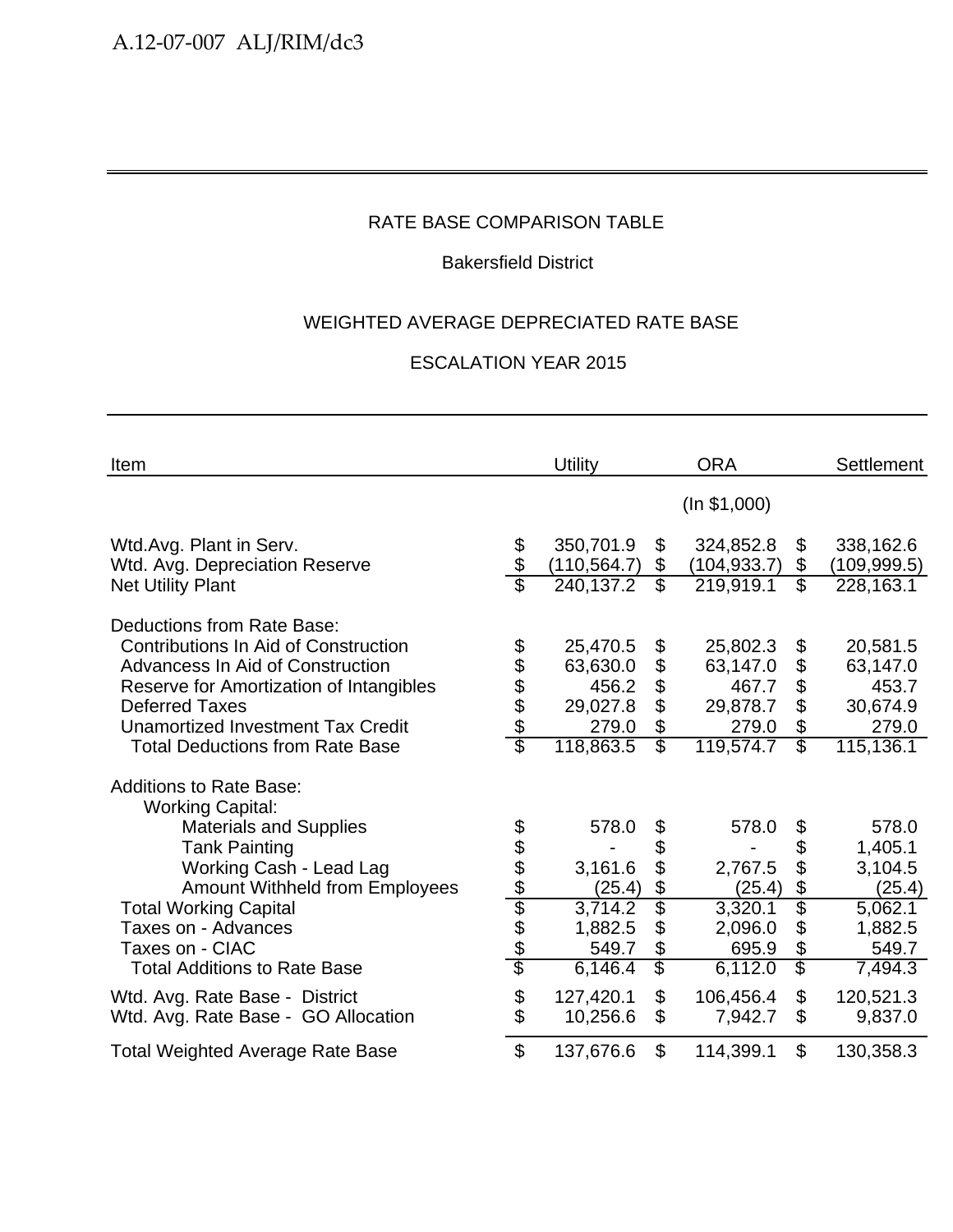## Bear Gulch District

# WEIGHTED AVERAGE DEPRECIATED RATE BASE

| Item                                                                                                                                                                                                                                                                   |                                            | <b>Utility</b>                                               |                                                       | <b>ORA</b>                                                   |                                                                                             | <b>Settlement</b>                                            |
|------------------------------------------------------------------------------------------------------------------------------------------------------------------------------------------------------------------------------------------------------------------------|--------------------------------------------|--------------------------------------------------------------|-------------------------------------------------------|--------------------------------------------------------------|---------------------------------------------------------------------------------------------|--------------------------------------------------------------|
|                                                                                                                                                                                                                                                                        |                                            |                                                              |                                                       | (ln \$1,000)                                                 |                                                                                             |                                                              |
| Wtd.Avg. Plant in Serv.<br>Wtd. Avg. Depreciation Reserve                                                                                                                                                                                                              | \$<br>\$                                   | 128,997.0<br>(37, 543.2)                                     | $\$\$<br>\$                                           | 114,679.0<br>(37, 026.3)                                     | \$<br>$\boldsymbol{\theta}$                                                                 | 120,209.2<br>(37, 330.4)                                     |
| <b>Net Utility Plant</b>                                                                                                                                                                                                                                               |                                            | 91,453.8                                                     | $\overline{\mathcal{S}}$                              | 77,652.7                                                     | $\overline{\mathbb{S}}$                                                                     | 82,878.8                                                     |
| Deductions from Rate Base:<br>Contributions In Aid of Construction<br><b>Advances In Aid of Construction</b><br>Reserve for Amortization of Intangibles<br><b>Deferred Taxes</b><br><b>Unamortized Investment Tax Credit</b><br><b>Total Deductions from Rate Base</b> | \$<br>\$\$\$\$<br>$\overline{\mathcal{E}}$ | 6,420.6<br>1,331.4<br>480.9<br>15,357.1<br>112.5<br>23,702.5 | \$<br>\$<br>\$<br>\$<br>\$<br>$\overline{\mathbb{S}}$ | 7,518.7<br>1,331.4<br>452.0<br>14,985.8<br>112.5<br>24,400.4 | \$<br>\$<br>$\boldsymbol{\theta}$<br>\$<br>$\boldsymbol{\theta}$<br>$\overline{\mathbb{S}}$ | 7,487.1<br>1,331.4<br>463.2<br>15,991.9<br>112.5<br>25,386.0 |
| <b>Additions to Rate Base:</b><br><b>Working Capital:</b>                                                                                                                                                                                                              |                                            |                                                              |                                                       |                                                              |                                                                                             |                                                              |
| <b>Materials and Supplies</b>                                                                                                                                                                                                                                          |                                            | 339.2                                                        | \$                                                    | 321.6                                                        | \$                                                                                          | 321.6                                                        |
| <b>Tank Painting</b>                                                                                                                                                                                                                                                   |                                            |                                                              | \$                                                    |                                                              | \$                                                                                          |                                                              |
| Working Cash - Lead Lag<br>Amount Withheld from Employees                                                                                                                                                                                                              |                                            | 346.1<br>(9.3)                                               | \$<br>\$                                              | 209.7<br>(9.3)                                               | \$<br>$\boldsymbol{\theta}$                                                                 | 268.6<br>(9.3)                                               |
| <b>Total Working Capital</b>                                                                                                                                                                                                                                           | <u> 2010 App Ado</u>                       | 676.0                                                        | $\overline{\$}$                                       | 522.0                                                        | \$                                                                                          | 580.8                                                        |
| Taxes on - Advances                                                                                                                                                                                                                                                    |                                            | 62.0                                                         | \$                                                    | 62.0                                                         | \$                                                                                          | 62.0                                                         |
| Taxes on - CIAC                                                                                                                                                                                                                                                        |                                            | 261.2                                                        | \$                                                    | 369.8                                                        | \$                                                                                          | 354.6                                                        |
| <b>Total Additions to Rate Base</b>                                                                                                                                                                                                                                    |                                            | 999.2                                                        | $\overline{\mathcal{S}}$                              | 953.8                                                        | $\overline{\mathcal{E}}$                                                                    | 997.4                                                        |
| Wtd. Avg. Rate Base - District                                                                                                                                                                                                                                         | \$<br>\$                                   | 68,750.5                                                     | \$<br>\$                                              | 54,206.1                                                     | $\boldsymbol{\mathsf{S}}$<br>$\mathcal{L}$                                                  | 58,490.2                                                     |
| Wtd. Avg. Rate Base - GO Allocation                                                                                                                                                                                                                                    |                                            | 3,639.4                                                      |                                                       | 2,857.5                                                      |                                                                                             | 3,181.8                                                      |
| <b>Total Weighted Average Rate Base</b>                                                                                                                                                                                                                                | $\mathfrak{S}$                             | 72,389.9                                                     | \$                                                    | 57,063.6                                                     | \$                                                                                          | 61,672.0                                                     |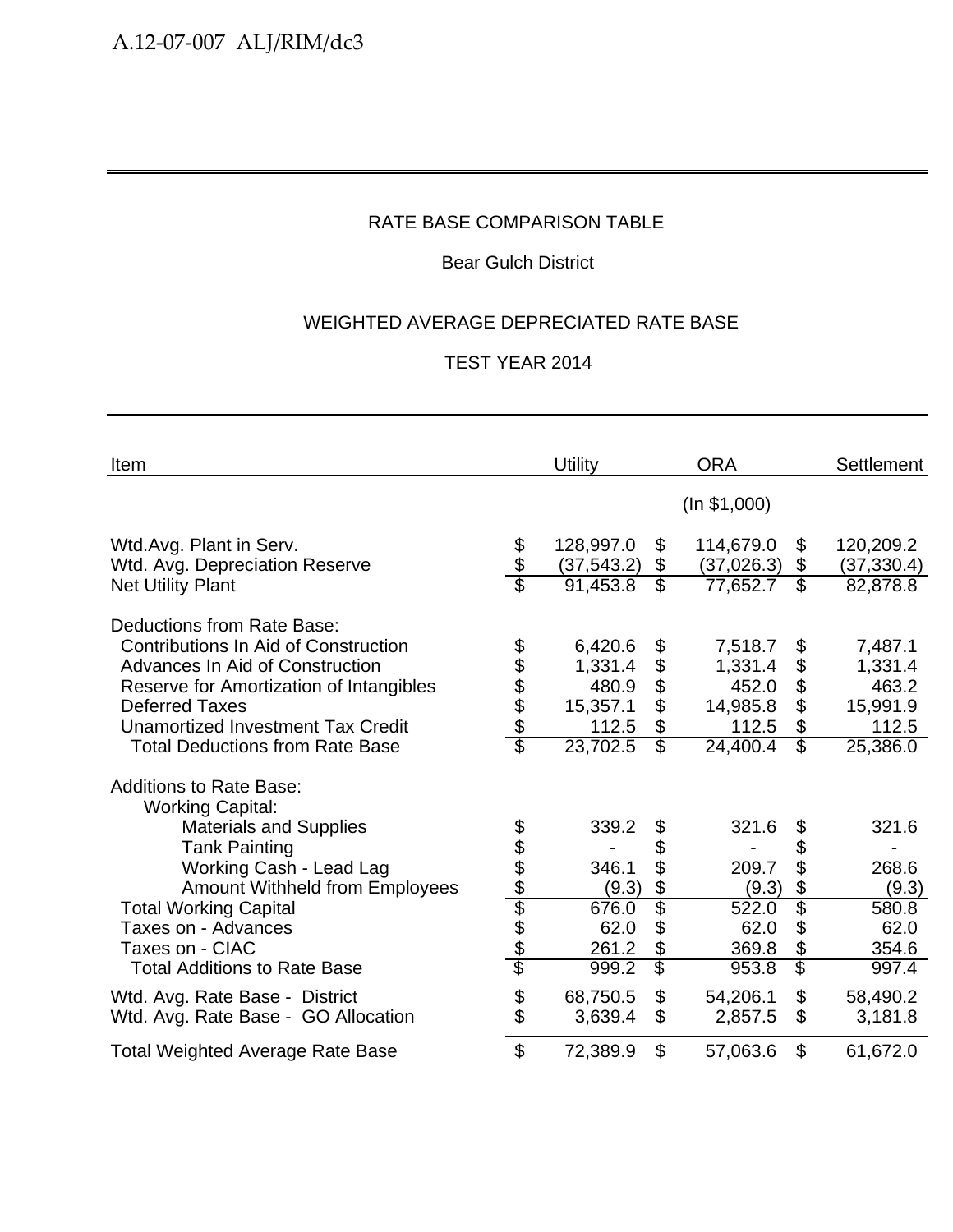## Bear Gulch District

## WEIGHTED AVERAGE DEPRECIATED RATE BASE

| Item                                                                                                                                                                                   |                        | <b>Utility</b>           |                               | <b>ORA</b>               |                               | <b>Settlement</b>                |
|----------------------------------------------------------------------------------------------------------------------------------------------------------------------------------------|------------------------|--------------------------|-------------------------------|--------------------------|-------------------------------|----------------------------------|
|                                                                                                                                                                                        |                        |                          |                               | (ln \$1,000)             |                               |                                  |
| Wtd.Avg. Plant in Serv.<br>Wtd. Avg. Depreciation Reserve                                                                                                                              | \$<br>\$               | 139,102.7<br>(40, 498.4) | \$<br>\$                      | 119,534.1<br>(38, 975.5) | \$<br>\$                      | 125,722.9<br>(40, 032.5)         |
| <b>Net Utility Plant</b>                                                                                                                                                               |                        | 98,604.3                 | $\overline{\mathcal{E}}$      | 80,558.6                 | $\overline{\mathbb{S}}$       | 85,690.4                         |
| Deductions from Rate Base:<br><b>Contributions In Aid of Construction</b><br>Advancess In Aid of Construction                                                                          | \$\$\$\$\$             | 6,392.8<br>1,261.1       | \$<br>\$                      | 8,025.7<br>1,261.1       | \$<br>\$                      | 7,927.8<br>1,261.1               |
| Reserve for Amortization of Intangibles                                                                                                                                                |                        | 577.6                    | \$                            | 543.7                    | \$                            | 564.3                            |
| <b>Deferred Taxes</b>                                                                                                                                                                  |                        | 17,270.9                 | \$                            | 16,145.7                 | \$                            | 17,281.3                         |
| Unamortized Investment Tax Credit<br><b>Total Deductions from Rate Base</b>                                                                                                            | $\overline{\$}$        | 106.8<br>25,609.2        | \$<br>$\overline{\mathbb{S}}$ | 106.8<br>26,083.0        | \$<br>$\overline{\mathbb{S}}$ | 106.8<br>27,141.2                |
| <b>Additions to Rate Base:</b><br><b>Working Capital:</b><br><b>Materials and Supplies</b><br><b>Tank Painting</b><br>Working Cash - Lead Lag<br><b>Amount Withheld from Employees</b> | <u> අප අප ලේල අප අ</u> | 339.2<br>301.0<br>(9.3)  | \$<br>\$<br>\$<br>\$          | 321.6<br>193.7<br>(9.3)  | \$<br>\$<br>\$<br>\$          | 321.6<br>162.0<br>289.1<br>(9.3) |
| <b>Total Working Capital</b>                                                                                                                                                           |                        | 630.9                    | $\overline{\$}$               | 506.0                    | Ġ.                            | 763.4                            |
| Taxes on - Advances<br>Taxes on - CIAC                                                                                                                                                 |                        | 60.2<br>253.3            | \$<br>\$                      | 60.2<br>395.3            | \$<br>\$                      | 60.2<br>375.5                    |
| <b>Total Additions to Rate Base</b>                                                                                                                                                    |                        | 944.4                    | $\overline{\mathcal{S}}$      | 961.5                    | \$                            | 1,199.1                          |
| Wtd. Avg. Rate Base - District<br>Wtd. Avg. Rate Base - GO Allocation                                                                                                                  | \$                     | 73,939.5<br>3,755.1      | \$<br>\$                      | 55,437.1<br>2,908.5      | \$<br>\$                      | 59,748.3<br>3,602.2              |
| <b>Total Weighted Average Rate Base</b>                                                                                                                                                | $\mathfrak{S}$         | 77,694.6                 | \$                            | 58,345.6                 | \$                            | 63,350.5                         |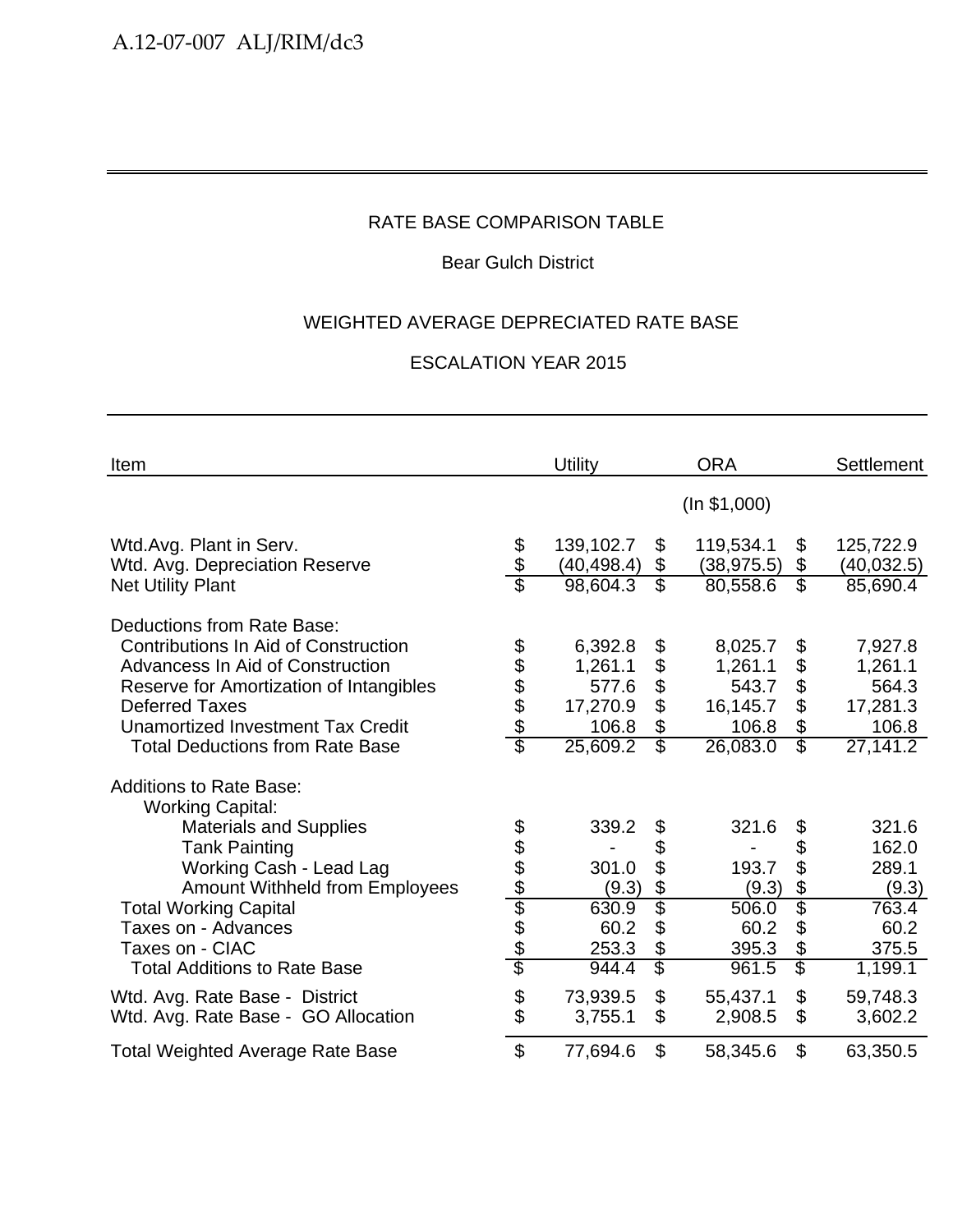# Chico District

# WEIGHTED AVERAGE DEPRECIATED RATE BASE

| Item                                                                                                                                                                                                                                                            |                        | <b>Utility</b>                                                 |                                                         | <b>ORA</b>                                                     |                                                                           | <b>Settlement</b>                                              |
|-----------------------------------------------------------------------------------------------------------------------------------------------------------------------------------------------------------------------------------------------------------------|------------------------|----------------------------------------------------------------|---------------------------------------------------------|----------------------------------------------------------------|---------------------------------------------------------------------------|----------------------------------------------------------------|
|                                                                                                                                                                                                                                                                 |                        |                                                                |                                                         | (ln \$1,000)                                                   |                                                                           |                                                                |
| Wtd.Avg. Plant in Serv.<br>Wtd. Avg. Depreciation Reserve                                                                                                                                                                                                       | \$<br>\$               | 132,247.3<br>(41, 575.6)                                       | \$<br>\$                                                | 130,440.5<br>(40,908.3)                                        | \$<br>\$                                                                  | 131,477.1<br>(41, 415.2)                                       |
| <b>Net Utility Plant</b>                                                                                                                                                                                                                                        |                        | 90,671.7                                                       | $\overline{\mathcal{S}}$                                | 89,532.2                                                       | $\overline{\mathbb{S}}$                                                   | 90,061.9                                                       |
| Deductions from Rate Base:<br><b>Contributions In Aid of Construction</b><br>Advances In Aid of Construction<br>Reserve for Amortization of Intangibles<br><b>Deferred Taxes</b><br>Unamortized Investment Tax Credit<br><b>Total Deductions from Rate Base</b> | 8 8 8 8 9 8 9          | 10,096.2<br>25,647.2<br>264.9<br>10,428.5<br>117.3<br>46,554.1 | \$<br>\$<br>\$<br>\$<br>\$<br>$\overline{\mathbb{S}}$   | 10,453.2<br>25,645.9<br>264.8<br>12,024.5<br>117.3<br>48,505.7 | \$<br>\$<br>\$<br>\$<br>$\boldsymbol{\theta}$<br>$\overline{\mathcal{S}}$ | 10,357.2<br>25,636.6<br>264.9<br>11,858.0<br>117.3<br>48,233.9 |
| <b>Additions to Rate Base:</b><br><b>Working Capital:</b><br><b>Materials and Supplies</b><br><b>Tank Painting</b><br>Working Cash - Lead Lag<br><b>Amount Withheld from Employees</b>                                                                          |                        | 239.5<br>362.6<br>(9.2)                                        | \$<br>\$<br>\$<br>\$                                    | 234.9<br>258.5<br>(9.2)                                        | \$<br>\$<br>\$<br>\$                                                      | 234.9<br>348.0<br>(9.2)                                        |
| <b>Total Working Capital</b><br>Taxes on - Advances<br>Taxes on - CIAC<br><b>Total Additions to Rate Base</b>                                                                                                                                                   | <u> අප අප ලේල අප අ</u> | 592.9<br>920.6<br>228.3<br>1,741.8                             | $\overline{\$}$<br>\$<br>\$<br>$\overline{\mathcal{S}}$ | 484.2<br>932.0<br>285.1<br>1,701.3                             | \$<br>\$<br>\$<br>\$                                                      | 573.7<br>920.7<br>246.0<br>1,740.4                             |
| Wtd. Avg. Rate Base - District<br>Wtd. Avg. Rate Base - GO Allocation                                                                                                                                                                                           | \$                     | 45,859.4<br>3,600.5                                            | \$<br>\$                                                | 42,727.8<br>2,827.0                                            | \$<br>\$                                                                  | 43,568.3<br>3,147.8                                            |
| <b>Total Weighted Average Rate Base</b>                                                                                                                                                                                                                         | \$                     | 49,459.9                                                       | \$                                                      | 45,554.8                                                       | \$                                                                        | 46,716.1                                                       |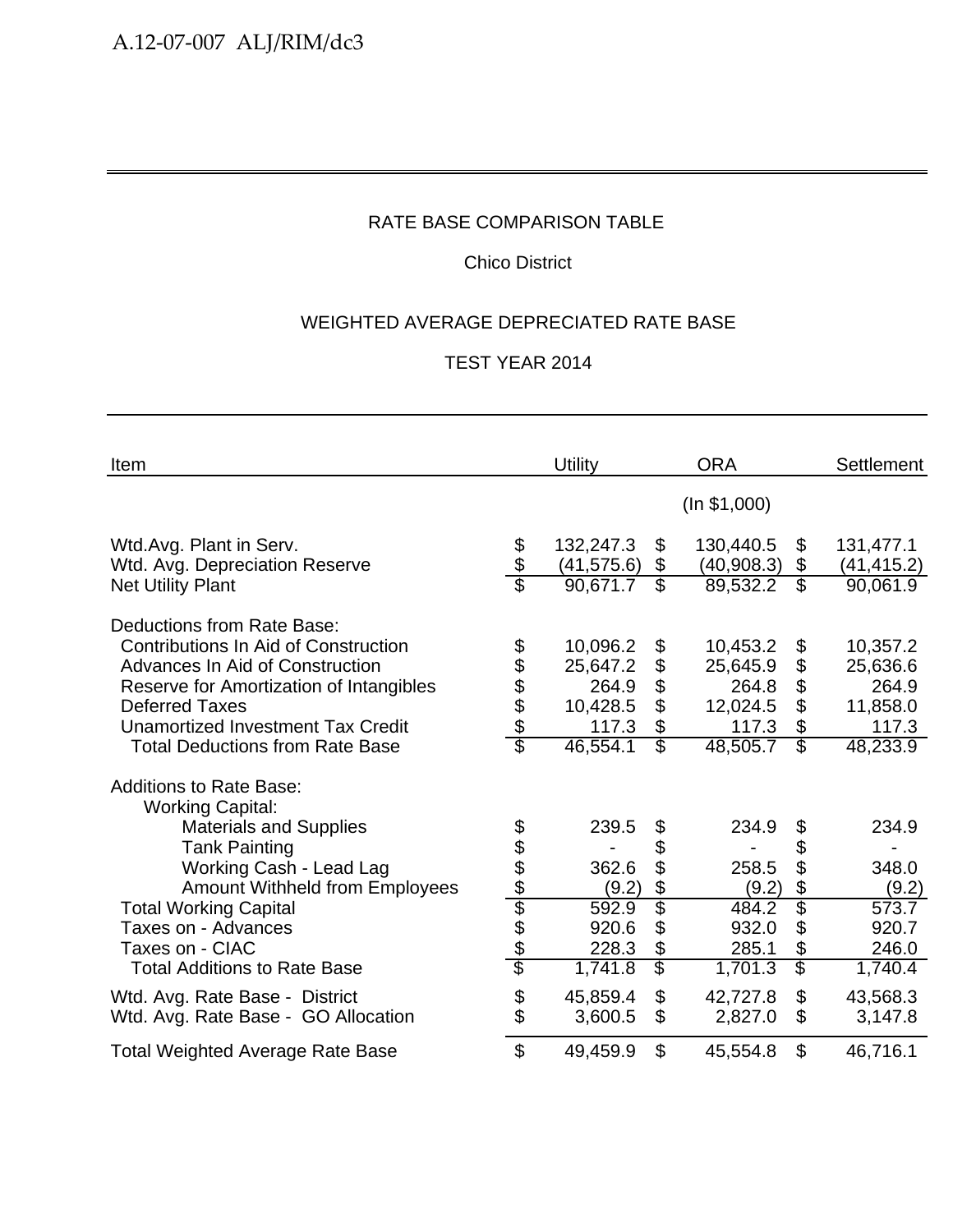# Chico District

# WEIGHTED AVERAGE DEPRECIATED RATE BASE

| Item                                                                                                   |                        | <b>Utility</b>          |                          | <b>ORA</b>              |                         | <b>Settlement</b>        |
|--------------------------------------------------------------------------------------------------------|------------------------|-------------------------|--------------------------|-------------------------|-------------------------|--------------------------|
|                                                                                                        |                        |                         |                          | (ln \$1,000)            |                         |                          |
| Wtd.Avg. Plant in Serv.<br>Wtd. Avg. Depreciation Reserve                                              | \$                     | 137,248.4<br>(44,601.6) | \$<br>\$                 | 133,111.7<br>(42,668.1) | \$<br>\$                | 135,238.4<br>(44, 427.5) |
| <b>Net Utility Plant</b>                                                                               |                        | 92,646.8                | $\overline{\mathbb{S}}$  | 90,443.6                | $\overline{\mathbb{S}}$ | $\overline{90}, 811.0$   |
| Deductions from Rate Base:<br>Contributions In Aid of Construction<br>Advancess In Aid of Construction | 888888                 | 10,153.7<br>24,879.1    | \$<br>\$                 | 10,819.9<br>24,877.8    | \$<br>\$                | 10,525.1<br>24,865.8     |
| Reserve for Amortization of Intangibles                                                                |                        | 291.1                   | \$                       | 290.5                   | \$                      | 290.8                    |
| <b>Deferred Taxes</b>                                                                                  |                        | 10,736.8                | \$                       | 12,466.5                | \$                      | 12,161.6                 |
| Unamortized Investment Tax Credit                                                                      |                        | 115.8                   | \$                       | 115.8                   | $\boldsymbol{\theta}$   | 115.8                    |
| <b>Total Deductions from Rate Base</b>                                                                 |                        | 46,176.5                | $\overline{\mathbb{S}}$  | 48,570.5                | $\overline{\mathbb{S}}$ | 47,959.2                 |
| <b>Additions to Rate Base:</b><br><b>Working Capital:</b>                                              |                        |                         |                          |                         |                         |                          |
| <b>Materials and Supplies</b>                                                                          |                        | 239.5                   | \$                       | 234.9                   | \$                      | 234.9                    |
| <b>Tank Painting</b>                                                                                   | <u> අප අප ලේල අප අ</u> |                         | \$                       |                         | \$                      |                          |
| Working Cash - Lead Lag                                                                                |                        | 365.2                   | \$                       | 250.7                   | \$                      | 343.9                    |
| <b>Amount Withheld from Employees</b>                                                                  |                        | (9.2)                   | \$                       | (9.2)                   | \$                      | (9.2)                    |
| <b>Total Working Capital</b>                                                                           |                        | 595.5                   | $\overline{\$}$          | 476.4                   | \$                      | 569.6                    |
| Taxes on - Advances                                                                                    |                        | 880.9                   | \$                       | 895.5                   | \$                      | 881.0                    |
| Taxes on - CIAC                                                                                        |                        | 227.0                   | \$                       | 301.2                   | \$                      | 250.1                    |
| <b>Total Additions to Rate Base</b>                                                                    |                        | 1,703.4                 | $\overline{\mathcal{E}}$ | 1,673.1                 | \$                      | 1,700.7                  |
| Wtd. Avg. Rate Base - District                                                                         | \$                     | 48,173.7                | \$                       | 43,546.1                | \$                      | 44,552.4                 |
| Wtd. Avg. Rate Base - GO Allocation                                                                    |                        | 3,715.0                 | \$                       | 2,877.4                 | \$                      | 3,563.6                  |
| <b>Total Weighted Average Rate Base</b>                                                                | $\mathfrak{S}$         | 51,888.7                | \$                       | 46,423.5                | \$                      | 48,116.0                 |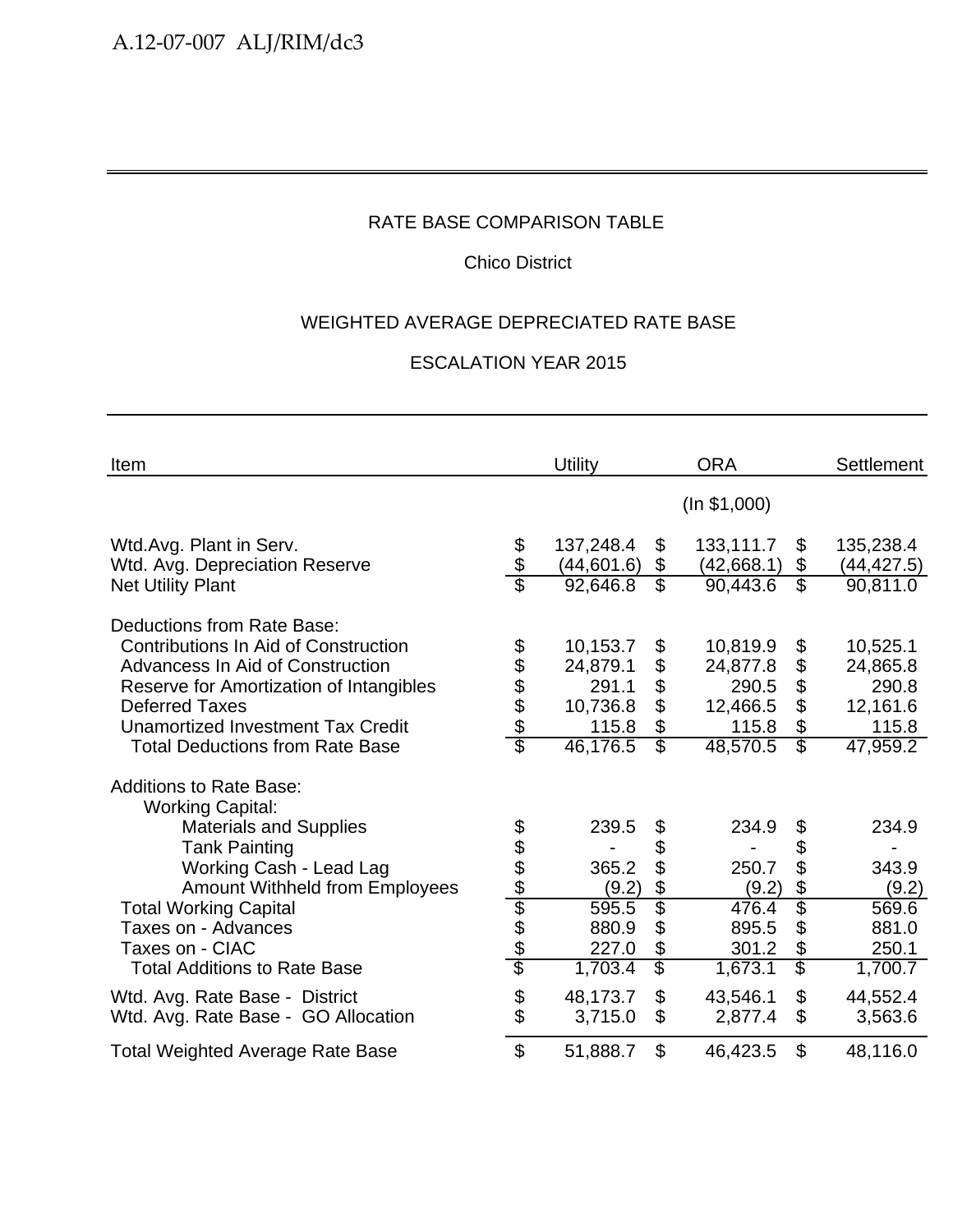# Dixon District

# WEIGHTED AVERAGE DEPRECIATED RATE BASE

| Item                                                                                                                                                                                                                                                                                                    |                     | <b>Utility</b>                                         |                                                                      | <b>ORA</b>                                             |                                                        | <b>Settlement</b>                                      |
|---------------------------------------------------------------------------------------------------------------------------------------------------------------------------------------------------------------------------------------------------------------------------------------------------------|---------------------|--------------------------------------------------------|----------------------------------------------------------------------|--------------------------------------------------------|--------------------------------------------------------|--------------------------------------------------------|
|                                                                                                                                                                                                                                                                                                         |                     |                                                        |                                                                      | (ln \$1,000)                                           |                                                        |                                                        |
| Wtd.Avg. Plant in Serv.<br>Wtd. Avg. Depreciation Reserve<br><b>Net Utility Plant</b>                                                                                                                                                                                                                   | \$<br>\$            | 15,294.6<br>(3,360.8)<br>11,933.8                      | \$<br>\$<br>$\overline{\mathcal{E}}$                                 | 14,251.3<br>(3,254.2)<br>10,997.1                      | \$<br>\$<br>$\overline{\mathbb{S}}$                    | 14,983.3<br>(3,324.4)<br>11,658.9                      |
| Deductions from Rate Base:<br>Contributions In Aid of Construction<br>Advances In Aid of Construction<br>Reserve for Amortization of Intangibles<br><b>Deferred Taxes</b><br>Unamortized Investment Tax Credit<br><b>Total Deductions from Rate Base</b>                                                | \$\$\$\$\$<br>\$    | 368.7<br>370.9<br>186.1<br>1,466.7<br>8.9<br>2,401.3   | \$<br>\$<br>\$<br>\$<br>\$<br>$\overline{\mathbb{S}}$                | 370.3<br>370.9<br>186.1<br>1,389.0<br>8.9<br>2,325.2   | \$<br>\$<br>\$<br>\$<br>\$<br>$\overline{\mathcal{S}}$ | 385.8<br>370.9<br>186.1<br>1,391.3<br>8.9<br>2,343.1   |
| <b>Additions to Rate Base:</b><br><b>Working Capital:</b><br><b>Materials and Supplies</b><br><b>Tank Painting</b><br>Working Cash - Lead Lag<br><b>Amount Withheld from Employees</b><br><b>Total Working Capital</b><br>Taxes on - Advances<br>Taxes on - CIAC<br><b>Total Additions to Rate Base</b> | <u> 2010 Alamad</u> | 59.1<br>141.6<br>(0.9)<br>199.8<br>6.7<br>8.2<br>214.7 | \$<br>\$<br>\$<br>$\frac{1}{2}$<br>$\overline{\$}$<br>\$<br>\$<br>\$ | 59.1<br>113.0<br>(0.9)<br>171.2<br>6.7<br>8.6<br>186.5 | \$<br>\$<br>\$<br>\$<br>\$<br>\$<br>\$<br>\$           | 59.1<br>129.7<br>(0.9)<br>187.8<br>6.7<br>8.8<br>203.4 |
| Wtd. Avg. Rate Base - District<br>Wtd. Avg. Rate Base - GO Allocation                                                                                                                                                                                                                                   | \$                  | 9,747.2<br>369.8                                       | \$<br>\$                                                             | 8,858.4<br>290.3                                       | \$<br>\$                                               | 9,519.3<br>323.2                                       |
| <b>Total Weighted Average Rate Base</b>                                                                                                                                                                                                                                                                 | \$                  | 10,117.0                                               | \$                                                                   | 9,148.7                                                | \$                                                     | 9,842.5                                                |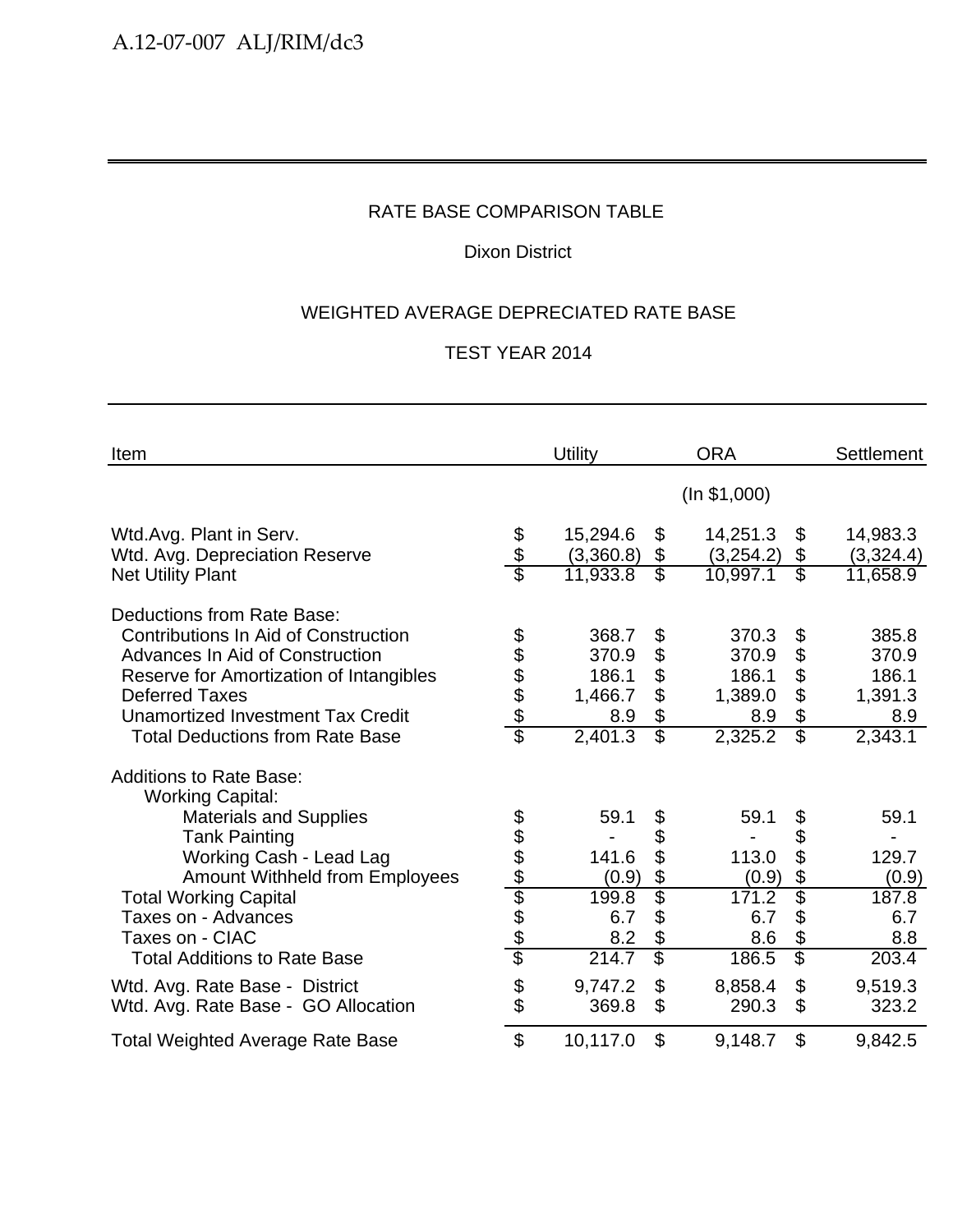# Dixon District

# WEIGHTED AVERAGE DEPRECIATED RATE BASE

| Item                                                                                                                                                                                                                                                             |                              | <b>Utility</b>                                       |                                                       | <b>ORA</b>                                           |                                               | Settlement                                           |
|------------------------------------------------------------------------------------------------------------------------------------------------------------------------------------------------------------------------------------------------------------------|------------------------------|------------------------------------------------------|-------------------------------------------------------|------------------------------------------------------|-----------------------------------------------|------------------------------------------------------|
|                                                                                                                                                                                                                                                                  |                              |                                                      |                                                       | (ln \$1,000)                                         |                                               |                                                      |
| Wtd.Avg. Plant in Serv.<br>Wtd. Avg. Depreciation Reserve                                                                                                                                                                                                        | \$<br>\$                     | 16,716.4<br>(3,756.8)                                | $\boldsymbol{\mathcal{S}}$<br>\$                      | 14,414.6<br>(3,480.7)                                | \$<br>\$                                      | 15,180.9<br>(3,676.1)                                |
| <b>Net Utility Plant</b>                                                                                                                                                                                                                                         |                              | 12,959.6                                             | $\overline{\mathcal{S}}$                              | 10,933.9                                             | $\overline{\mathcal{S}}$                      | 11,504.8                                             |
| Deductions from Rate Base:<br><b>Contributions In Aid of Construction</b><br>Advancess In Aid of Construction<br>Reserve for Amortization of Intangibles<br><b>Deferred Taxes</b><br>Unamortized Investment Tax Credit<br><b>Total Deductions from Rate Base</b> | <b>88888</b><br>\$           | 357.7<br>357.0<br>219.8<br>1,492.0<br>8.4<br>2,434.9 | \$<br>\$<br>\$<br>\$<br>\$<br>$\overline{\mathbb{S}}$ | 364.2<br>357.0<br>217.3<br>1,427.1<br>8.4<br>2,374.0 | \$<br>\$<br>\$<br>\$<br>\$<br>$\overline{\$}$ | 382.9<br>357.0<br>217.3<br>1,401.2<br>8.4<br>2,366.7 |
| <b>Additions to Rate Base:</b><br><b>Working Capital:</b>                                                                                                                                                                                                        |                              |                                                      |                                                       |                                                      |                                               |                                                      |
| <b>Materials and Supplies</b>                                                                                                                                                                                                                                    |                              | 59.1                                                 | \$                                                    | 59.1                                                 | \$                                            | 59.1                                                 |
| <b>Tank Painting</b>                                                                                                                                                                                                                                             |                              |                                                      | \$                                                    |                                                      | \$                                            | 130.4                                                |
| Working Cash - Lead Lag                                                                                                                                                                                                                                          |                              | 141.0                                                | \$                                                    | 116.8                                                | \$                                            | 131.2                                                |
| <b>Amount Withheld from Employees</b><br><b>Total Working Capital</b>                                                                                                                                                                                            | <u> 10 10 10 10 10 10 10</u> | (0.9)<br>199.2                                       | \$<br>$\overline{\$}$                                 | (0.9)<br>175.0                                       | \$<br>Ś                                       | (0.9)<br>319.8                                       |
| Taxes on - Advances                                                                                                                                                                                                                                              |                              | 0.5                                                  | \$                                                    | 0.5                                                  | \$                                            | 0.5                                                  |
| Taxes on - CIAC                                                                                                                                                                                                                                                  |                              | 5.4                                                  | \$                                                    | 6.0                                                  | \$                                            | 6.3                                                  |
| <b>Total Additions to Rate Base</b>                                                                                                                                                                                                                              |                              | 205.1                                                | \$                                                    | 181.5                                                | $\overline{\mathbb{S}}$                       | 326.7                                                |
| Wtd. Avg. Rate Base - District<br>Wtd. Avg. Rate Base - GO Allocation                                                                                                                                                                                            | \$<br>\$                     | 10,729.8<br>381.5                                    | $\mathfrak{S}$<br>$\mathfrak{S}$                      | 8,741.4<br>295.6                                     | \$<br>\$                                      | 9,464.8<br>366.0                                     |
| <b>Total Weighted Average Rate Base</b>                                                                                                                                                                                                                          | \$                           | 11,111.3                                             | $\mathfrak{S}$                                        | 9,037.0                                              | \$                                            | 9,830.8                                              |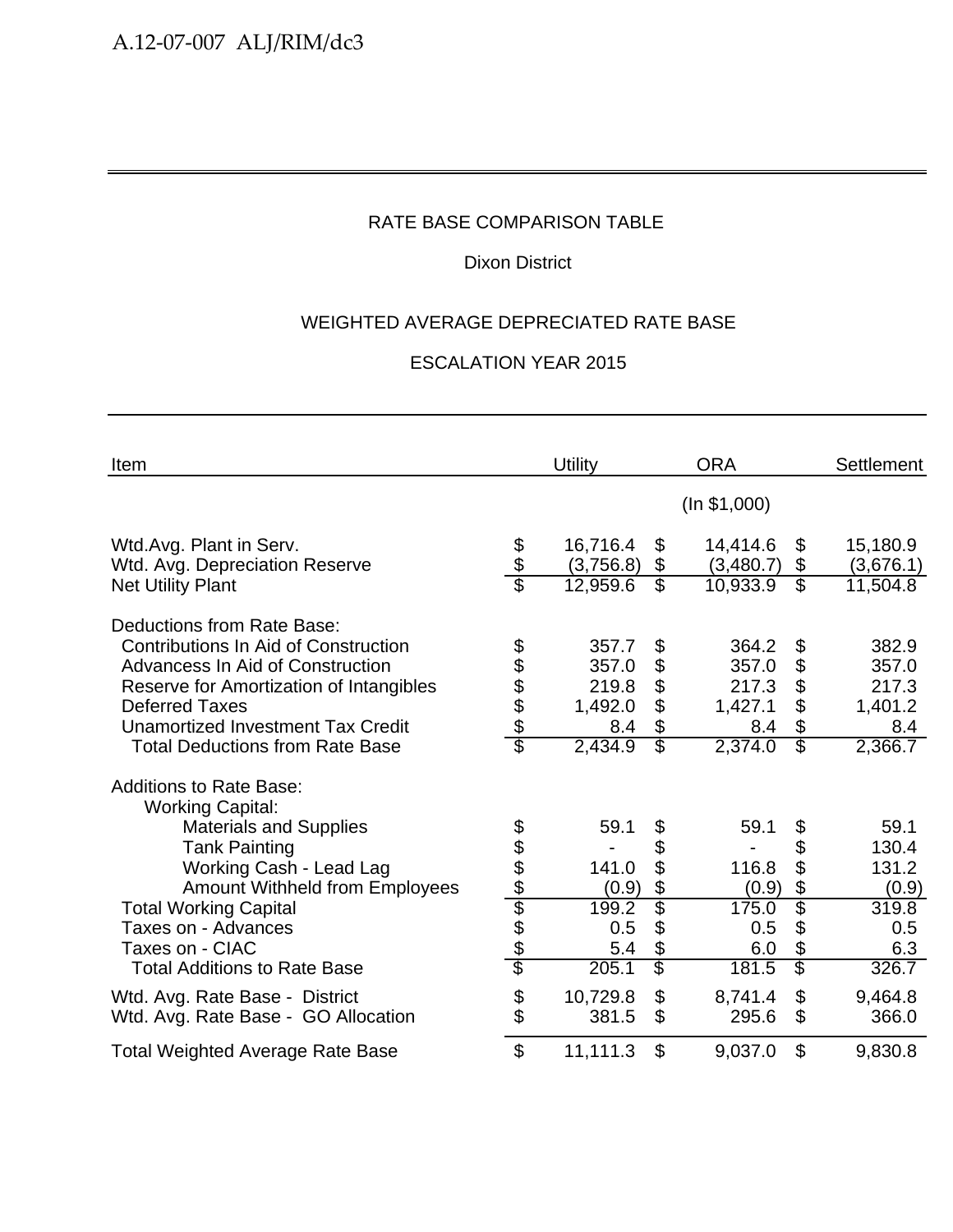# Dominguez District

# WEIGHTED AVERAGE DEPRECIATED RATE BASE

| Item                                                                                                                                                                                                                                                                          |                       | Utility                                                      |                                                        | <b>ORA</b>                                                   |                                                                                                                    | Settlement                                                   |
|-------------------------------------------------------------------------------------------------------------------------------------------------------------------------------------------------------------------------------------------------------------------------------|-----------------------|--------------------------------------------------------------|--------------------------------------------------------|--------------------------------------------------------------|--------------------------------------------------------------------------------------------------------------------|--------------------------------------------------------------|
|                                                                                                                                                                                                                                                                               |                       |                                                              |                                                        | (ln \$1,000)                                                 |                                                                                                                    |                                                              |
| Wtd.Avg. Plant in Serv.<br>Wtd. Avg. Depreciation Reserve                                                                                                                                                                                                                     | \$<br>\$              | 157,770.1<br>(50, 917.8)                                     | \$<br>\$                                               | 131,724.9<br>(49, 846.4)                                     | \$<br>\$                                                                                                           | 136,514.2<br>(49, 982.0)                                     |
| <b>Net Utility Plant</b>                                                                                                                                                                                                                                                      | \$                    | 106,852.3                                                    | $\overline{\mathbb{S}}$                                | 81,878.5                                                     | $\overline{\mathbb{S}}$                                                                                            | 86,532.2                                                     |
| Deductions from Rate Base:<br><b>Contributions In Aid of Construction</b><br><b>Advances In Aid of Construction</b><br>Reserve for Amortization of Intangibles<br><b>Deferred Taxes</b><br><b>Unamortized Investment Tax Credit</b><br><b>Total Deductions from Rate Base</b> | 888888                | 14,808.9<br>2,847.1<br>514.3<br>3,389.5<br>138.8<br>21,698.6 | \$<br>\$<br>\$<br>\$<br>\$<br>$\overline{\mathcal{S}}$ | 17,205.8<br>2,847.1<br>510.7<br>3,013.4<br>138.8<br>23,715.8 | \$<br>$\boldsymbol{\mathsf{S}}$<br>$\boldsymbol{\theta}$<br>\$<br>$\boldsymbol{\theta}$<br>$\overline{\mathbb{S}}$ | 17,226.4<br>2,847.1<br>231.2<br>3,756.6<br>138.8<br>24,200.0 |
| <b>Additions to Rate Base:</b><br><b>Working Capital:</b><br><b>Materials and Supplies</b><br><b>Tank Painting</b>                                                                                                                                                            |                       | 240.5                                                        | \$<br>\$                                               | 240.5                                                        | \$<br>\$                                                                                                           | 240.5<br>98.4                                                |
| Working Cash - Lead Lag<br><b>Amount Withheld from Employees</b>                                                                                                                                                                                                              |                       | 379.0<br>(13.7)                                              | \$<br>\$                                               | 161.3<br>(13.7)                                              | \$<br>\$                                                                                                           | 201.1<br>(13.7)                                              |
| <b>Total Working Capital</b><br>Taxes on - Advances<br>Taxes on - CIAC<br><b>Total Additions to Rate Base</b>                                                                                                                                                                 | <u> අප අප අප අප අ</u> | 605.8<br>24.0<br>340.1<br>969.9                              | $\overline{\$}$<br>\$<br>\$<br>$\overline{\mathbb{S}}$ | 388.1<br>24.0<br>519.6<br>931.7                              | \$<br>\$<br>\$<br>\$                                                                                               | 526.3<br>24.0<br>519.6<br>1,069.9                            |
| Wtd. Avg. Rate Base - District<br>Wtd. Avg. Rate Base - Rancho Dom Allocation<br>Wtd. Avg. Rate Base - GO Allocation                                                                                                                                                          | \$\$\$                | 86,123.6<br>583.0<br>5,372.5                                 | \$<br>\$<br>\$                                         | 59,094.4<br>331.4<br>4,219.0                                 | \$<br>\$<br>\$                                                                                                     | 63,402.1<br>404.3<br>4,696.0                                 |
| <b>Total Weighted Average Rate Base</b>                                                                                                                                                                                                                                       | \$                    | 92,079.1                                                     | \$                                                     | 63,644.8                                                     | \$                                                                                                                 | 68,502.3                                                     |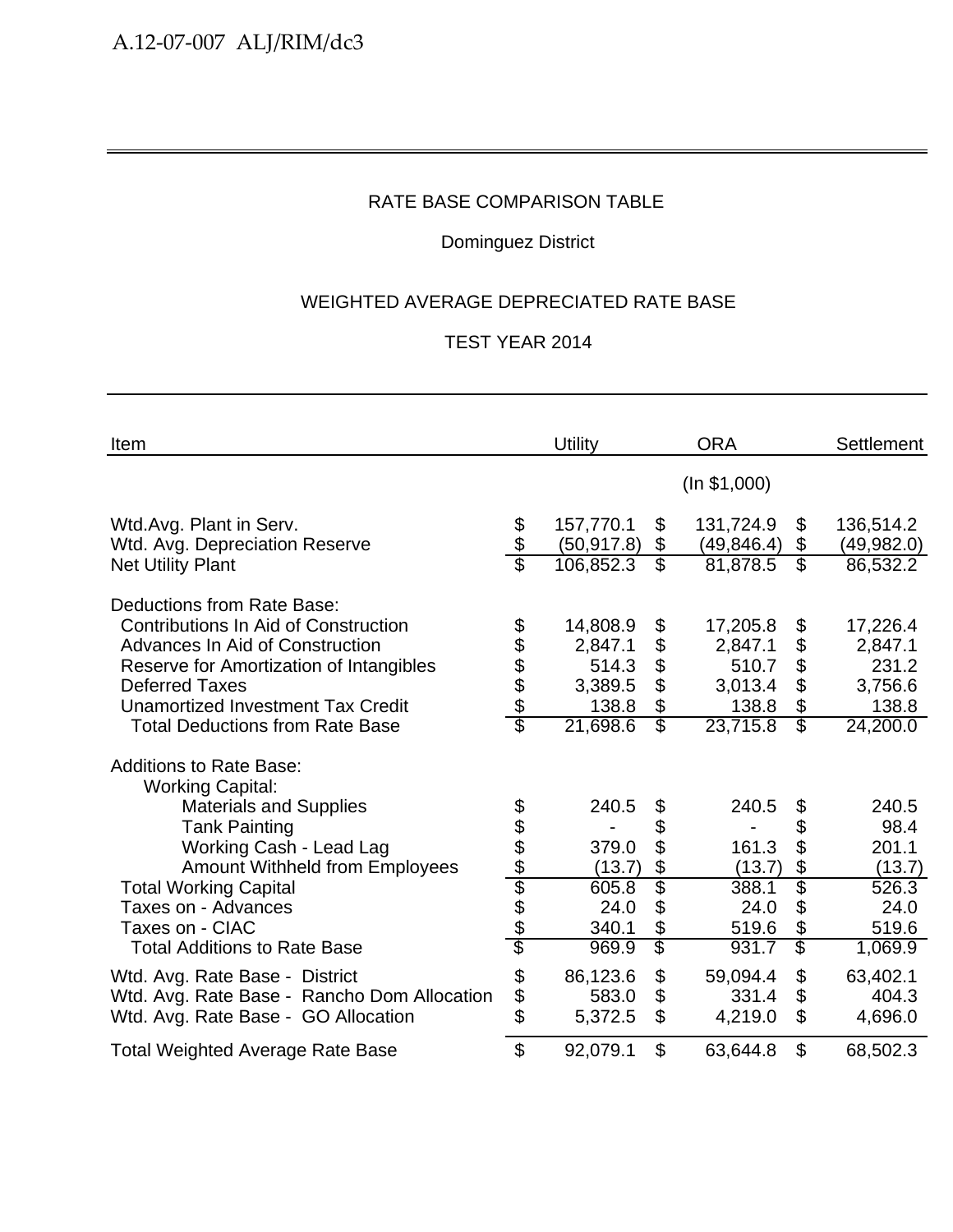# Dominguez District

# WEIGHTED AVERAGE DEPRECIATED RATE BASE

| Item                                                                                                                                                                                                                                                                    |                         | Utility                                                      |                                                        | <b>ORA</b>                                                   |                                                        | Settlement                                                   |
|-------------------------------------------------------------------------------------------------------------------------------------------------------------------------------------------------------------------------------------------------------------------------|-------------------------|--------------------------------------------------------------|--------------------------------------------------------|--------------------------------------------------------------|--------------------------------------------------------|--------------------------------------------------------------|
|                                                                                                                                                                                                                                                                         |                         |                                                              |                                                        | (ln \$1,000)                                                 |                                                        |                                                              |
| Wtd.Avg. Plant in Serv.<br>Wtd. Avg. Depreciation Reserve                                                                                                                                                                                                               | \$<br>\$                | 179,614.9<br>(55, 275.6)                                     | \$<br>\$                                               | 138,352.1<br>(53, 163.4)                                     | \$<br>\$                                               | 143,841.6<br>(53,659.8)                                      |
| <b>Net Utility Plant</b>                                                                                                                                                                                                                                                |                         | 124,339.3                                                    | $\overline{\mathbb{S}}$                                | 85,188.7                                                     | $\overline{\mathbb{S}}$                                | 90,181.8                                                     |
| Deductions from Rate Base:<br><b>Contributions In Aid of Construction</b><br>Advancess In Aid of Construction<br>Reserve for Amortization of Intangibles<br><b>Deferred Taxes</b><br><b>Unamortized Investment Tax Credit</b><br><b>Total Deductions from Rate Base</b> | <u> 1980 ABA</u>        | 16,034.4<br>2,694.5<br>928.2<br>4,891.0<br>130.6<br>24,678.7 | \$<br>\$<br>\$<br>\$<br>\$<br>$\overline{\mathcal{E}}$ | 19,480.2<br>2,694.5<br>912.8<br>3,061.4<br>130.6<br>26,279.5 | \$<br>\$<br>\$<br>\$<br>\$<br>$\overline{\mathcal{E}}$ | 19,544.2<br>2,694.5<br>285.2<br>3,922.7<br>130.6<br>26,577.3 |
| <b>Additionsto Rate Base:</b><br><b>Working Capital:</b>                                                                                                                                                                                                                |                         |                                                              |                                                        |                                                              |                                                        |                                                              |
| <b>Materials and Supplies</b>                                                                                                                                                                                                                                           |                         | 240.5                                                        | \$                                                     | 240.5                                                        | \$                                                     | 240.5                                                        |
| <b>Tank Painting</b>                                                                                                                                                                                                                                                    |                         |                                                              | \$                                                     |                                                              | \$                                                     | 622.3                                                        |
| Working Cash - Lead Lag<br><b>Amount Withheld from Employees</b>                                                                                                                                                                                                        |                         | 139.2<br>(13.7)                                              | \$<br>$\frac{1}{2}$                                    | 12.2<br>(13.7)                                               | \$<br>$\frac{1}{2}$                                    | 231.8<br>(13.7)                                              |
| <b>Total Working Capital</b><br>Taxes on - Advances<br>Taxes on - CIAC<br><b>Total Additions to Rate Base</b>                                                                                                                                                           | <u> අප අප ලේග අප අප</u> | 366.0<br>23.2<br>368.4<br>757.6                              | \$<br>\$<br>$\frac{1}{2}$<br>$\overline{\$}$           | 239.0<br>23.2<br>603.0<br>865.2                              | $\overline{\$}$<br>\$<br>\$<br>$\overline{\$}$         | 1,080.8<br>23.2<br>603.0<br>1,707.1                          |
| Wtd. Avg. Rate Base - District<br>Wtd. Avg. Rate Base - Rancho Dom Allocation<br>Wtd. Avg. Rate Base - GO Allocation                                                                                                                                                    | \$<br>\$<br>\$          | 100,418.2<br>380.2<br>5,543.3                                | \$<br>\$<br>\$                                         | 59,774.4<br>152.3<br>4,294.4                                 | \$<br>\$<br>\$                                         | 65,311.6<br>242.5<br>5,316.6                                 |
| <b>Total Weighted Average Rate Base</b>                                                                                                                                                                                                                                 | $\mathfrak{S}$          | 106,341.7                                                    | \$                                                     | 64,221.1                                                     | \$                                                     | 70,870.7                                                     |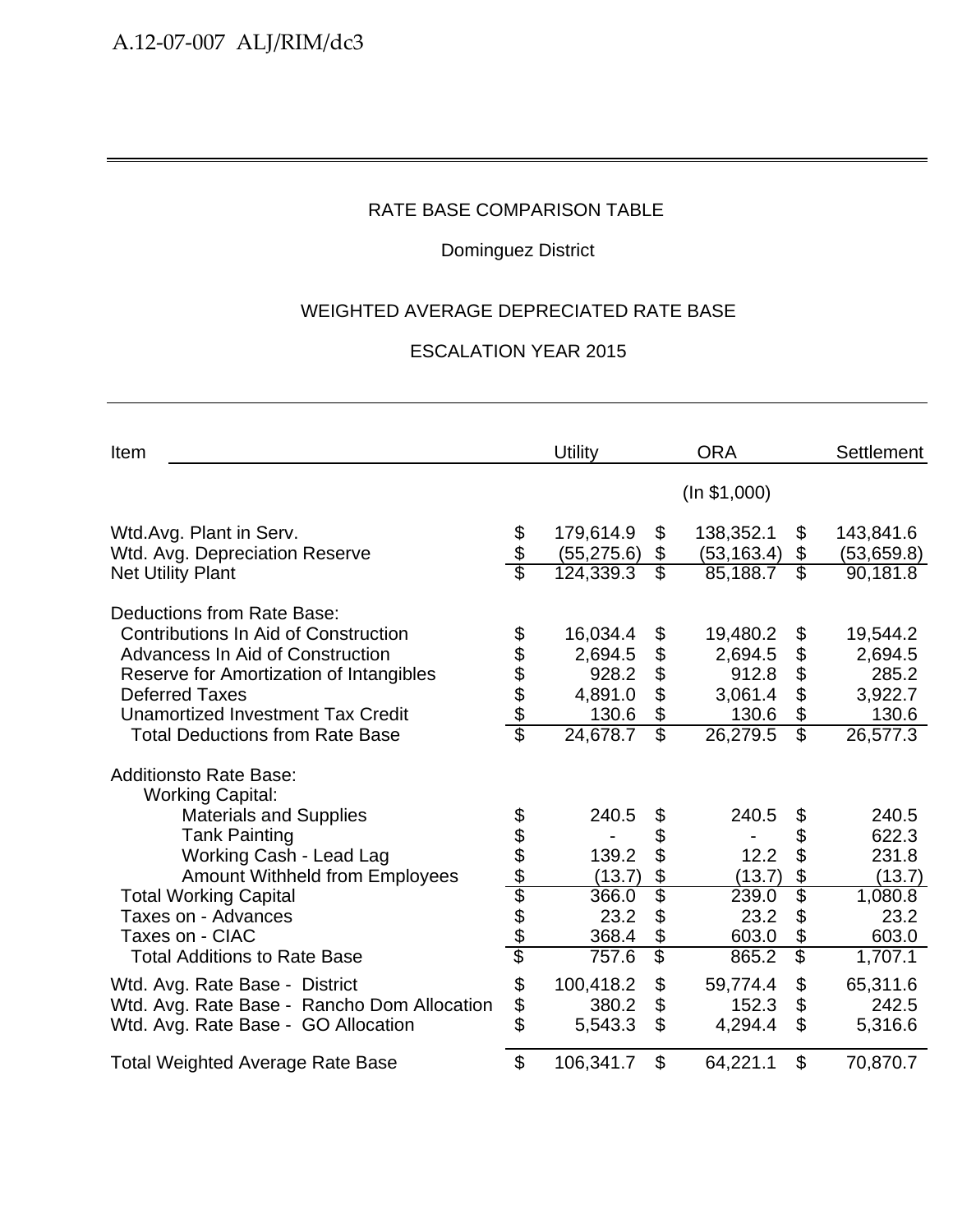# East Los Angeles District

# WEIGHTED AVERAGE DEPRECIATED RATE BASE

| Item                                                                                                                                                                                                                                                             |                           | Utility                                                 |                                                                | <b>ORA</b>                                              |                                                                           | <b>Settlement</b>                                       |
|------------------------------------------------------------------------------------------------------------------------------------------------------------------------------------------------------------------------------------------------------------------|---------------------------|---------------------------------------------------------|----------------------------------------------------------------|---------------------------------------------------------|---------------------------------------------------------------------------|---------------------------------------------------------|
|                                                                                                                                                                                                                                                                  |                           |                                                         |                                                                | (ln \$1,000)                                            |                                                                           |                                                         |
| Wtd.Avg. Plant in Serv.<br>Wtd. Avg. Depreciation Reserve<br><b>Net Utility Plant</b>                                                                                                                                                                            | \$<br>\$                  | 121,264.9<br>(35, 512.6)<br>85,752.3                    | \$<br>\$<br>$\overline{\mathcal{S}}$                           | 93,792.8<br>(35, 130.8)<br>58,662.0                     | \$<br>\$<br>$\overline{\mathcal{E}}$                                      | 98,265.0<br>(35, 084.8)<br>63,180.2                     |
| Deductions from Rate Base:<br>Contributions In Aid of Construction<br>Advances In Aid of Construction<br>Reserve for Amortization of Intangibles<br><b>Deferred Taxes</b><br><b>Unamortized Investment Tax Credit</b><br><b>Total Deductions from Rate Base</b>  | \$\$\$\$\$<br>\$          | 8,212.6<br>86.4<br>319.0<br>8,852.8<br>85.3<br>17,556.1 | \$<br>\$<br>\$<br>\$<br>$\boldsymbol{\theta}$<br>\$            | 8,811.2<br>86.4<br>300.6<br>9,417.2<br>85.3<br>18,700.7 | \$<br>\$<br>$\boldsymbol{\theta}$<br>\$<br>\$<br>$\overline{\mathcal{S}}$ | 8,787.7<br>86.4<br>300.8<br>6,581.7<br>85.3<br>15,841.9 |
| <b>Additions to Rate Base:</b><br><b>Working Capital:</b><br><b>Materials and Supplies</b><br><b>Tank Painting</b><br>Working Cash - Lead Lag<br><b>Amount Withheld from Employees</b><br><b>Total Working Capital</b><br>Taxes on - Advances<br>Taxes on - CIAC | <u> අප අප අප අප අ</u>     | 314.1<br>369.1<br>(10.3)<br>672.9<br>250.8              | \$<br>\$<br>\$<br>$\frac{1}{2}$<br>$\overline{\$}$<br>\$<br>\$ | 314.1<br>218.0<br>(10.3)<br>521.8<br>292.2              | \$<br>\$<br>\$<br>\$<br>\$<br>\$<br>\$                                    | 314.1<br>787.2<br>340.5<br>(10.3)<br>1,431.5<br>292.2   |
| <b>Total Additions to Rate Base</b><br>Wtd. Avg. Rate Base - District<br>Wtd. Avg. Rate Base - GO Allocation                                                                                                                                                     | \$<br>\$                  | 923.7<br>69,119.9<br>4,009.3                            | \$<br>$\mathfrak{L}$<br>\$                                     | 814.0<br>40,775.3<br>3,149.0                            | \$<br>$\mathfrak{L}$<br>\$                                                | 1,723.7<br>49,062.0<br>3,505.1                          |
| <b>Total Weighted Average Rate Base</b>                                                                                                                                                                                                                          | $\boldsymbol{\mathsf{S}}$ | 73,129.2                                                | \$                                                             | 43,924.3                                                | $\mathfrak{L}$                                                            | 52,567.1                                                |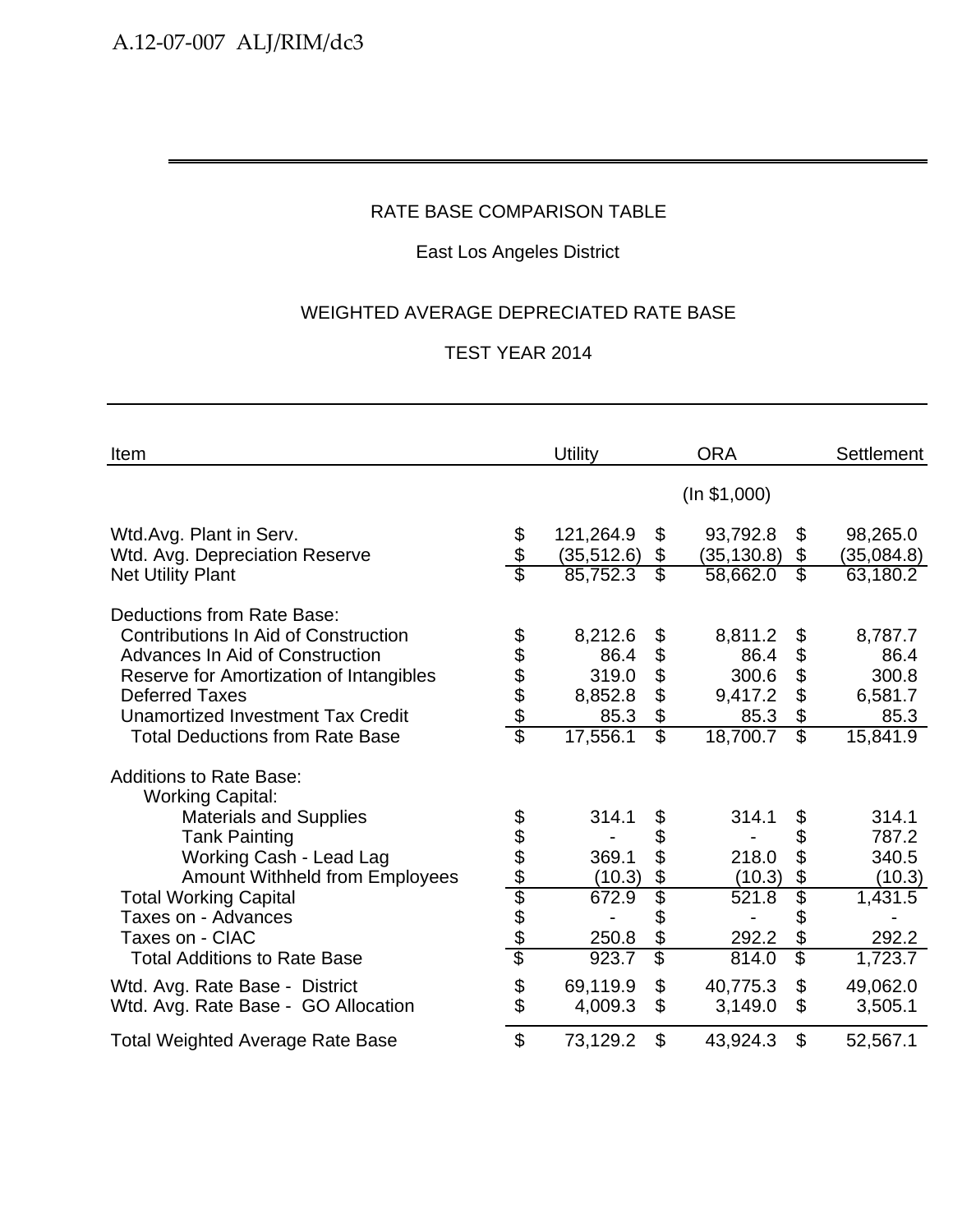# East Los Angeles District

## WEIGHTED AVERAGE DEPRECIATED RATE BASE

| Item                                                                                                                                                                            |                          | <b>Utility</b>           |                                      | <b>ORA</b>               |                                            | <b>Settlement</b>                   |
|---------------------------------------------------------------------------------------------------------------------------------------------------------------------------------|--------------------------|--------------------------|--------------------------------------|--------------------------|--------------------------------------------|-------------------------------------|
|                                                                                                                                                                                 |                          |                          |                                      | (ln \$1,000)             |                                            |                                     |
| Wtd.Avg. Plant in Serv.<br>Wtd. Avg. Depreciation Reserve                                                                                                                       | \$<br>\$                 | 130,127.4<br>(37, 712.1) | \$<br>\$                             | 99,934.3<br>(36,482.6)   | $\boldsymbol{\mathcal{S}}$<br>\$           | 107,870.4<br>(36, 715.8)            |
| <b>Net Utility Plant</b>                                                                                                                                                        |                          | 92,415.3                 | $\overline{\mathcal{E}}$             | 63,451.7                 | $\overline{\mathcal{S}}$                   | 71,154.7                            |
| Deductions from Rate Base:<br>Contributions In Aid of Construction<br><b>Advancess In Aid of Construction</b>                                                                   | \$                       | 8,342.1<br>78.7          | \$<br>\$                             | 9,291.1<br>78.7          | \$<br>\$                                   | 9,221.2<br>78.7                     |
| Reserve for Amortization of Intangibles                                                                                                                                         |                          | 385.9                    | \$                                   | 343.7                    | \$                                         | 344.4                               |
| <b>Deferred Taxes</b><br><b>Unamortized Investment Tax Credit</b>                                                                                                               | \$\$\$\$                 | 10,225.3<br>79.5         | \$<br>\$                             | 10,646.7<br>79.5         | \$<br>$\boldsymbol{\theta}$                | 6,169.2<br>79.5                     |
| <b>Total Deductions from Rate Base</b>                                                                                                                                          | $\overline{\mathcal{E}}$ | 19,111.5                 | $\overline{\mathbb{S}}$              | 20,439.7                 | $\overline{\mathcal{S}}$                   | 15,893.1                            |
| <b>Additions to Rate Base:</b><br><b>Working Capital:</b><br><b>Materials and Supplies</b><br><b>Tank Painting</b><br>Working Cash - Lead Lag<br>Amount Withheld from Employees | <u> 2010 App Ado</u>     | 314.1<br>358.5<br>(10.3) | \$<br>\$<br>\$<br>\$                 | 314.1<br>253.6<br>(10.3) | \$<br>\$<br>\$<br>$\boldsymbol{\theta}$    | 314.1<br>1,665.0<br>421.3<br>(10.3) |
| <b>Total Working Capital</b>                                                                                                                                                    |                          | 662.3                    | $\overline{\$}$                      | 557.4                    | \$                                         | 2,390.2                             |
| Taxes on - Advances<br>Taxes on - CIAC<br><b>Total Additions to Rate Base</b>                                                                                                   |                          | 251.8<br>914.1           | \$<br>\$<br>$\overline{\mathcal{S}}$ | 306.0<br>863.4           | \$<br>\$<br>$\overline{\mathbb{S}}$        | 306.0<br>2,696.2                    |
| Wtd. Avg. Rate Base - District<br>Wtd. Avg. Rate Base - GO Allocation                                                                                                           | \$<br>\$                 | 74,217.9<br>4,136.8      | \$<br>\$                             | 43,875.4<br>3,205.3      | $\boldsymbol{\mathsf{S}}$<br>$\mathcal{L}$ | 57,957.7<br>3,968.3                 |
| <b>Total Weighted Average Rate Base</b>                                                                                                                                         | $\mathfrak{S}$           | 78,354.7                 | \$                                   | 47,080.7                 | \$                                         | 61,926.0                            |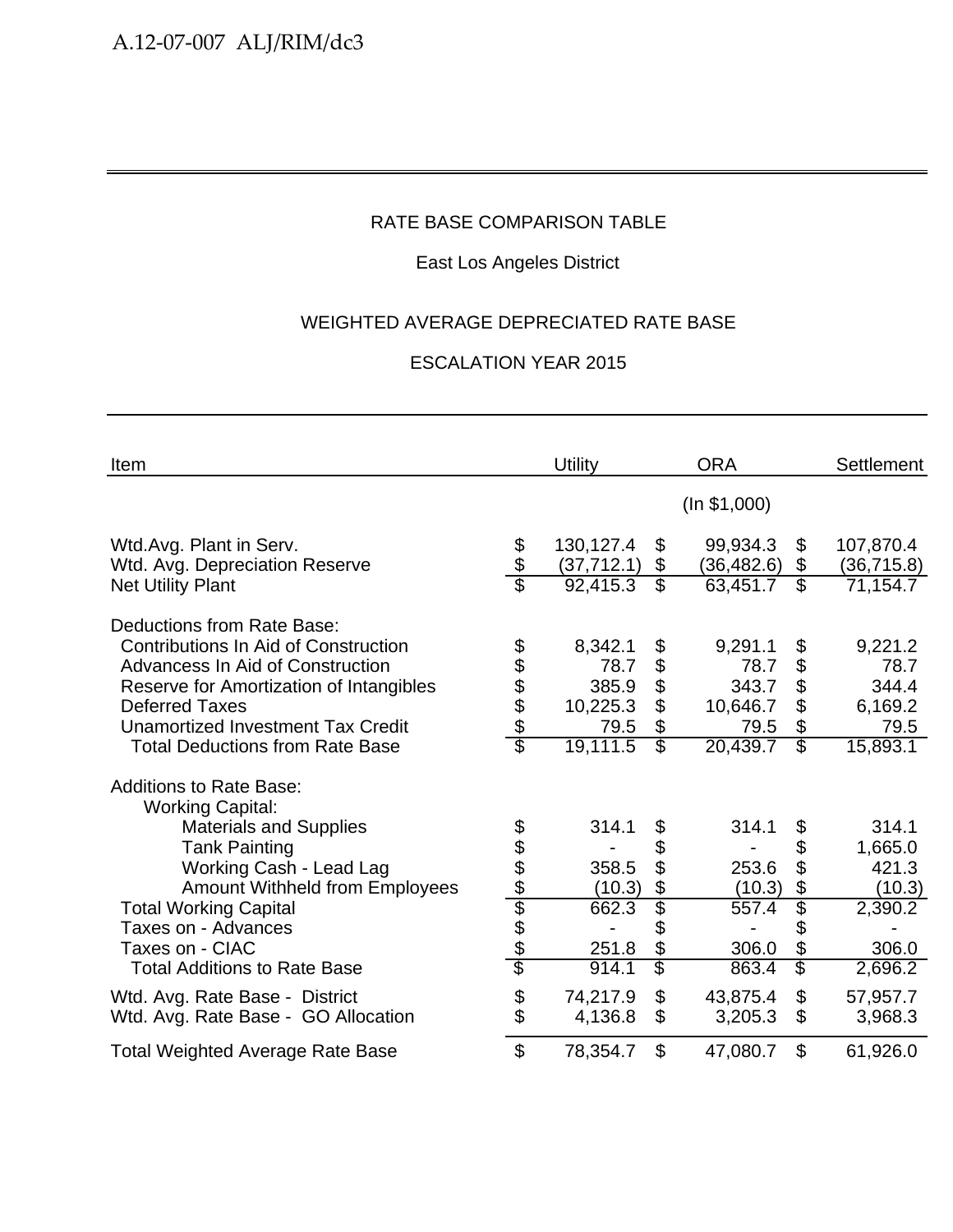## Hermosa Redondo District

## WEIGHTED AVERAGE DEPRECIATED RATE BASE

| Item                                                       |                        | Utility                 |                               | <b>ORA</b>             |                                | Settlement              |
|------------------------------------------------------------|------------------------|-------------------------|-------------------------------|------------------------|--------------------------------|-------------------------|
|                                                            |                        |                         |                               | (ln \$1,000)           |                                |                         |
| Wtd.Avg. Plant in Serv.                                    |                        | 77,327.2                | \$                            | 69,531.3               | \$                             | 73,110.8                |
| Wtd. Avg. Depreciation Reserve<br><b>Net Utility Plant</b> | န္<br>န                | (28, 352.9)<br>48,974.3 | \$<br>$\overline{\mathbb{S}}$ | (28,052.0)<br>41,479.3 | \$<br>$\overline{\mathcal{S}}$ | (28, 295.3)<br>44,815.5 |
| Deductions from Rate Base:                                 |                        |                         |                               |                        |                                |                         |
| <b>Contributions In Aid of Construction</b>                |                        | 2,118.2                 | \$                            | 2,196.2                | \$                             | 2,183.5                 |
| <b>Advances In Aid of Construction</b>                     |                        | 297.5                   | \$                            | 297.5                  | \$                             | 297.5                   |
| Reserve for Amortization of Intangibles                    |                        | 164.5                   | \$                            | 164.4                  | $\boldsymbol{\theta}$          | 164.5                   |
| <b>Deferred Taxes</b>                                      | 888888                 | 7,012.6                 | $\boldsymbol{\mathsf{S}}$     | 7,146.2                | \$                             | 8,127.0                 |
| <b>Unamortized Investment Tax Credit</b>                   |                        | 76.5                    | \$                            | 76.5                   | \$                             | 76.5                    |
| <b>Total Deductions from Rate Base</b>                     |                        | 9,669.3                 | $\overline{\mathcal{S}}$      | 9,880.8                | $\overline{\mathbb{S}}$        | 10,848.9                |
| <b>Additions to Rate Base:</b><br><b>Working Capital:</b>  |                        |                         |                               |                        |                                |                         |
| <b>Materials and Supplies</b>                              |                        | 148.7                   | \$                            | 148.7                  | \$                             | 148.7                   |
| <b>Tank Painting</b>                                       |                        |                         | \$                            |                        | \$                             |                         |
| Working Cash - Lead Lag                                    |                        | 438.1                   | \$                            | 308.3                  | \$                             | 354.7                   |
| <b>Amount Withheld from Employees</b>                      |                        | (8.5)                   | $rac{6}{5}$                   | (8.5)                  | \$                             | (8.5)                   |
| <b>Total Working Capital</b>                               |                        | 578.3                   |                               | 448.5                  | \$                             | 495.0                   |
| Taxes on - Advances                                        |                        | 9.0                     | \$                            | 9.0                    | \$                             | 9.0                     |
| Taxes on - CIAC                                            | <u> අප අප ලේග අප අ</u> | 150.7                   | \$                            | 157.8                  | \$                             | 157.8                   |
| <b>Total Additions to Rate Base</b>                        |                        | 738.0                   | $\overline{\$}$               | 615.3                  | $\overline{\mathbb{S}}$        | 661.8                   |
| Wtd. Avg. Rate Base - District                             | \$                     | 40,043.0                | \$                            | 32,213.8               | \$                             | 34,628.3                |
| Wtd. Avg. Rate Base - Rancho Dom Allocation                |                        | 360.5                   | \$                            | 204.9                  | \$                             | 250.0                   |
| Wtd. Avg. Rate Base - GO Allocation                        | \$<br>\$               | 3,322.1                 | $\mathfrak{L}$                | 2,608.8                | $\boldsymbol{\mathsf{S}}$      | 2,903.9                 |
| <b>Total Weighted Average Rate Base</b>                    | \$                     | 43,725.6                | $\mathfrak{L}$                | 35,027.5               | \$                             | 37,782.2                |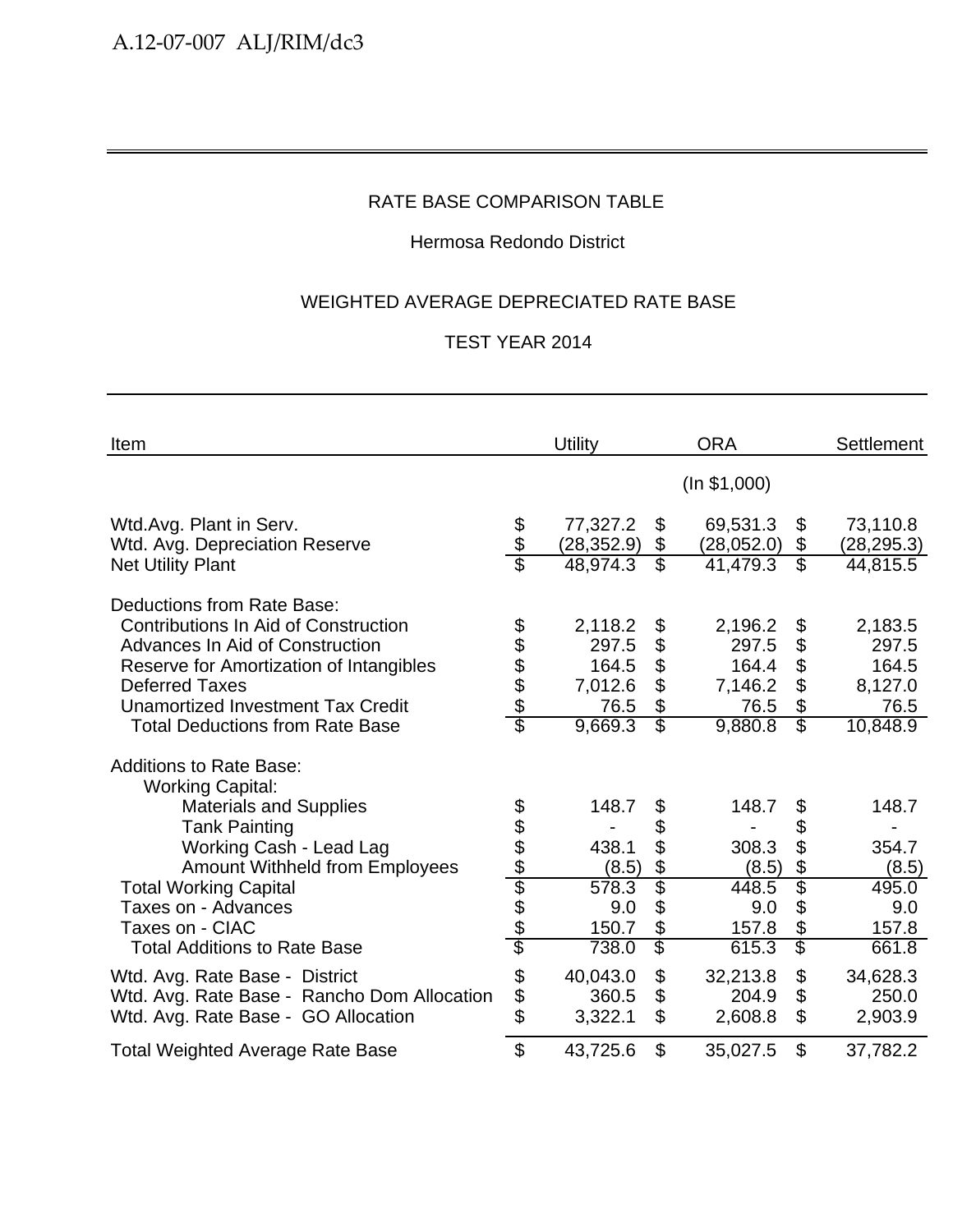## Hermosa Redondo District

#### WEIGHTED AVERAGE DEPRECIATED RATE BASE

| Item                                                       |                         | Utility                 |                          | <b>ORA</b>             |                                | <b>Settlement</b>       |
|------------------------------------------------------------|-------------------------|-------------------------|--------------------------|------------------------|--------------------------------|-------------------------|
|                                                            |                         |                         |                          | (ln \$1,000)           |                                |                         |
| Wtd.Avg. Plant in Serv.                                    | \$<br>\$                | 81,242.5                | \$                       | 72,370.2               | \$                             | 76,596.4                |
| Wtd. Avg. Depreciation Reserve<br><b>Net Utility Plant</b> |                         | (29, 869.8)<br>51,372.7 | \$<br>\$                 | (29,039.8)<br>43,330.4 | \$<br>$\overline{\mathcal{E}}$ | (29, 777.2)<br>46,819.1 |
| Deductions from Rate Base:                                 |                         |                         |                          |                        |                                |                         |
| <b>Contributions In Aid of Construction</b>                |                         | 2,159.8                 | \$                       | 2,285.2                | \$                             | 2,246.7                 |
| Advancess In Aid of Construction                           |                         | 282.8                   | \$                       | 282.8                  | $\boldsymbol{\theta}$          | 282.8                   |
| Reserve for Amortization of Intangibles                    |                         | 205.6                   | \$                       | 201.7                  | \$                             | 201.8                   |
| <b>Deferred Taxes</b>                                      | 888888                  | 7,958.6                 | \$                       | 7,678.1                | $\boldsymbol{\mathsf{S}}$      | 8,660.6                 |
| Unamortized Investment Tax Credit                          |                         | 71.6                    | \$                       | 71.6                   | $\boldsymbol{\theta}$          | 71.6                    |
| <b>Total Deductions from Rate Base</b>                     |                         | 10,678.4                | $\overline{\mathbb{S}}$  | 10,519.4               | $\overline{\mathcal{S}}$       | 11,463.6                |
| <b>Additionsto Rate Base:</b>                              |                         |                         |                          |                        |                                |                         |
| <b>Working Capital:</b>                                    |                         |                         |                          |                        |                                |                         |
| <b>Materials and Supplies</b>                              |                         | 148.7                   | \$                       | 148.7                  | \$                             | 148.7                   |
| <b>Tank Painting</b>                                       |                         |                         | \$                       |                        | \$                             |                         |
| Working Cash - Lead Lag                                    |                         | 460.0                   | \$                       | 310.8                  | \$                             | 365.4                   |
| <b>Amount Withheld from Employees</b>                      |                         | (8.5)                   | \$                       | (8.5)                  | \$                             | (8.5)                   |
| <b>Total Working Capital</b>                               |                         | 600.2                   | $\overline{\$}$          | 451.0                  | \$                             | 505.6                   |
| Taxes on - Advances                                        |                         | 11.4                    | \$                       | 11.4                   | \$                             | 11.4                    |
| Taxes on - CIAC                                            | <u> අප අප ලේග අප අප</u> | 153.7                   | \$                       | 163.0                  | \$                             | 163.0                   |
| <b>Total Additions to Rate Base</b>                        |                         | 765.3                   | $\overline{\mathcal{S}}$ | 625.4                  | $\overline{\$}$                | 680.0                   |
| Wtd. Avg. Rate Base - District                             |                         | 41,459.6                | \$                       | 33,436.4               | \$                             | 36,035.6                |
| Wtd. Avg. Rate Base - Rancho Dom Allocation                | \$                      | 235.1                   | \$                       | 94.2                   | \$                             | 149.9                   |
| Wtd. Avg. Rate Base - GO Allocation                        | \$                      | 3,427.8                 | \$                       | 2,655.5                | \$                             | 3,287.5                 |
| <b>Total Weighted Average Rate Base</b>                    | \$                      | 45,122.5                | \$                       | 36,186.1               | $\mathfrak{L}$                 | 39,473.0                |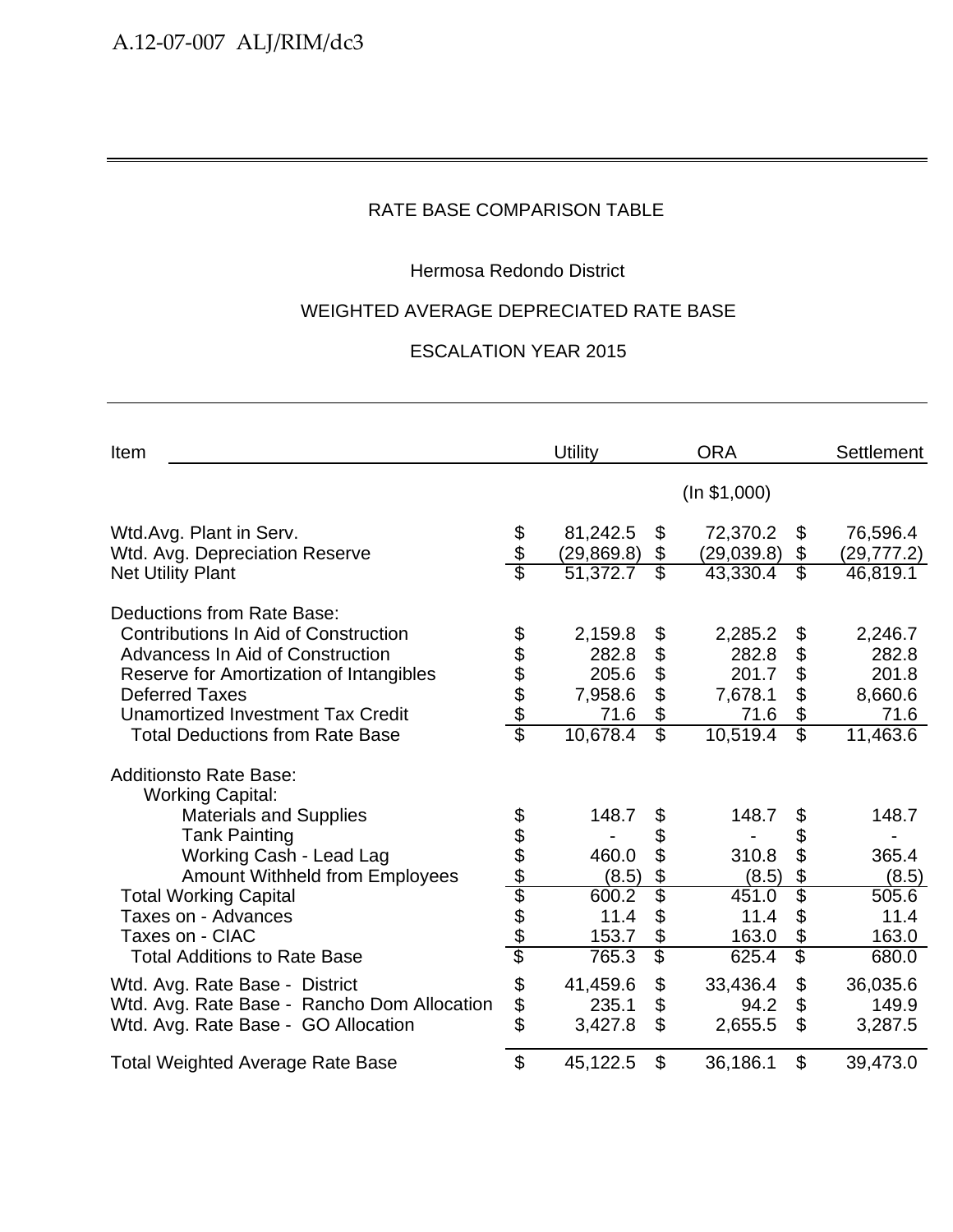## King City District

## WEIGHTED AVERAGE DEPRECIATED RATE BASE

| Item                                                                                                                                             |                           | <b>Utility</b>            |                                                              | <b>ORA</b>                |                                      | <b>Settlement</b>         |
|--------------------------------------------------------------------------------------------------------------------------------------------------|---------------------------|---------------------------|--------------------------------------------------------------|---------------------------|--------------------------------------|---------------------------|
|                                                                                                                                                  |                           |                           |                                                              | (ln \$1,000)              |                                      |                           |
| Wtd.Avg. Plant in Serv.<br>Wtd. Avg. Depreciation Reserve                                                                                        | \$<br>\$                  | 16,662.3<br>(3,790.1)     | $\boldsymbol{\mathcal{S}}$<br>\$<br>$\overline{\mathcal{S}}$ | 15,581.3<br>(3,711.9)     | \$<br>\$<br>$\overline{\mathcal{S}}$ | 15,927.6<br>(3,765.9)     |
| <b>Net Utility Plant</b>                                                                                                                         |                           | 12,872.2                  |                                                              | 11,869.4                  |                                      | $\overline{12,161.7}$     |
| Deductions from Rate Base:<br>Contributions In Aid of Construction<br>Advances In Aid of Construction<br>Reserve for Amortization of Intangibles |                           | 433.6<br>1,347.1<br>151.7 | \$<br>\$<br>\$                                               | 449.0<br>1,338.8<br>165.2 | \$<br>\$<br>\$                       | 445.3<br>1,338.8<br>151.7 |
| <b>Deferred Taxes</b><br>Unamortized Investment Tax Credit<br><b>Total Deductions from Rate Base</b>                                             | 888888                    | 1,470.6<br>7.9<br>3,410.9 | \$<br>$\boldsymbol{\theta}$<br>$\overline{\mathcal{S}}$      | 1,271.3<br>7.9<br>3,232.2 | \$<br>\$<br>$\overline{\mathcal{S}}$ | 1,210.1<br>7.9<br>3,153.9 |
| <b>Additions to Rate Base:</b><br><b>Working Capital:</b>                                                                                        |                           |                           |                                                              |                           |                                      |                           |
| <b>Materials and Supplies</b><br><b>Tank Painting</b>                                                                                            |                           | 40.0                      | \$<br>\$                                                     | 40.0                      | \$<br>\$                             | 40.0                      |
| Working Cash - Lead Lag<br><b>Amount Withheld from Employees</b>                                                                                 |                           | 100.5<br>(1.1)            | \$                                                           | 91.7<br>(1.1)             | \$<br>\$                             | 106.0<br>(1.1)            |
| <b>Total Working Capital</b><br>Taxes on - Advances<br>Taxes on - CIAC                                                                           | <u> අප අප ලේල අප අ</u>    | 139.4<br>143.0<br>10.1    | \$<br>\$<br>\$                                               | 130.6<br>142.4<br>10.1    | $\overline{\$}$<br>\$<br>\$          | 144.9<br>143.0<br>10.1    |
| <b>Total Additions to Rate Base</b>                                                                                                              |                           | 292.5                     | $\overline{\$}$                                              | 283.1                     | \$                                   | 298.1                     |
| Wtd. Avg. Rate Base - District<br>Wtd. Avg. Rate Base - GO Allocation                                                                            | \$                        | 9,753.8<br>415.1          | \$<br>\$                                                     | 8,920.3<br>326.0          | \$<br>\$                             | 9,305.9<br>363.0          |
| <b>Total Weighted Average Rate Base</b>                                                                                                          | $\boldsymbol{\mathsf{S}}$ | 10,168.9                  | \$                                                           | 9,246.3                   | \$                                   | 9,668.9                   |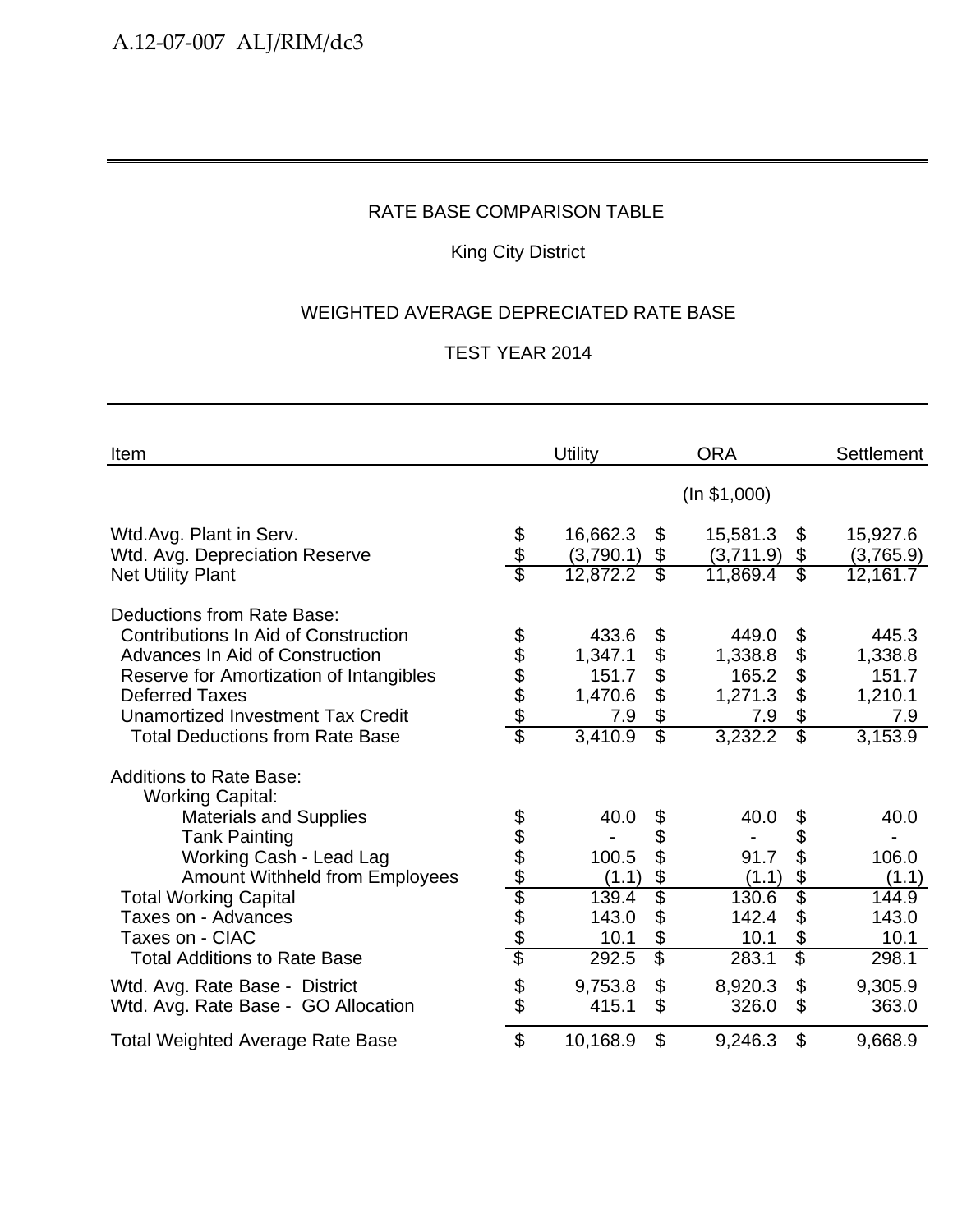## King City District

## WEIGHTED AVERAGE DEPRECIATED RATE BASE

| Item                                                       |                        | <b>Utility</b>         |                          | <b>ORA</b>            |                               | <b>Settlement</b>      |
|------------------------------------------------------------|------------------------|------------------------|--------------------------|-----------------------|-------------------------------|------------------------|
|                                                            |                        |                        |                          | (ln \$1,000)          |                               |                        |
| Wtd.Avg. Plant in Serv.                                    |                        | 17,440.3               | \$                       | 15,694.9              | \$                            | 16,711.2               |
| Wtd. Avg. Depreciation Reserve<br><b>Net Utility Plant</b> | \$<br>\$               | (4, 161.2)<br>13,279.1 | \$<br>\$                 | (3,919.8)<br>11,775.1 | \$<br>$\overline{\mathbb{S}}$ | (4, 111.4)<br>12,599.8 |
| Deductions from Rate Base:                                 |                        |                        |                          |                       |                               |                        |
| Contributions In Aid of Construction                       |                        | 407.6                  | \$                       | 430.0                 | \$                            | 418.8                  |
| Advancess In Aid of Construction                           |                        | 1,331.7                | \$                       | 1,323.4               | \$                            | 1,323.4                |
| Reserve for Amortization of Intangibles                    | 888888                 | 187.4                  | \$                       | 214.1                 | $\boldsymbol{\theta}$         | 187.4                  |
| <b>Deferred Taxes</b>                                      |                        | 1,698.0                | \$                       | 1,318.7               | $\boldsymbol{\mathsf{S}}$     | 1,342.2                |
| Unamortized Investment Tax Credit                          |                        | 7.8                    | \$                       | 7.8                   | $\boldsymbol{\theta}$         | 7.8                    |
| <b>Total Deductions from Rate Base</b>                     |                        | 3,632.5                | $\overline{\mathcal{S}}$ | 3,294.0               | $\overline{\mathcal{E}}$      | 3,279.7                |
| <b>Additions to Rate Base:</b>                             |                        |                        |                          |                       |                               |                        |
| <b>Working Capital:</b>                                    |                        |                        |                          |                       |                               |                        |
| <b>Materials and Supplies</b>                              |                        | 40.0                   | \$                       | 40.0                  | \$                            | 40.0                   |
| <b>Tank Painting</b>                                       |                        |                        | \$                       |                       | \$                            | 150.7                  |
| Working Cash - Lead Lag                                    |                        | 97.2                   | \$                       | 92.4                  | \$                            | 110.6                  |
| <b>Amount Withheld from Employees</b>                      | <u> අප අප ලේල අප අ</u> | (1.1)                  | \$                       | (1.1)                 | \$                            | (1.1)                  |
| <b>Total Working Capital</b>                               |                        | 136.1                  | \$                       | 131.3                 | \$                            | 300.3                  |
| Taxes on - Advances                                        |                        | 61.2                   | \$                       | 60.4                  | $\boldsymbol{\mathcal{L}}$    | 61.2                   |
| Taxes on - CIAC                                            |                        | 8.1                    | \$                       | 8.1                   | $\boldsymbol{\theta}$         | 8.1                    |
| <b>Total Additions to Rate Base</b>                        |                        | 205.4                  | $\overline{\mathcal{S}}$ | 199.8                 | $\overline{\mathbb{S}}$       | 369.6                  |
| Wtd. Avg. Rate Base - District                             |                        | 9,852.0                | \$                       | 8,680.9               | $\boldsymbol{\mathsf{S}}$     | 9,689.7                |
| Wtd. Avg. Rate Base - GO Allocation                        | \$                     | 428.4                  | $\mathfrak{S}$           | 331.9                 | $\mathfrak{S}$                | 411.0                  |
| <b>Total Weighted Average Rate Base</b>                    | $\mathfrak{S}$         | 10,280.4               | \$                       | 9,012.8               | \$                            | 10,100.7               |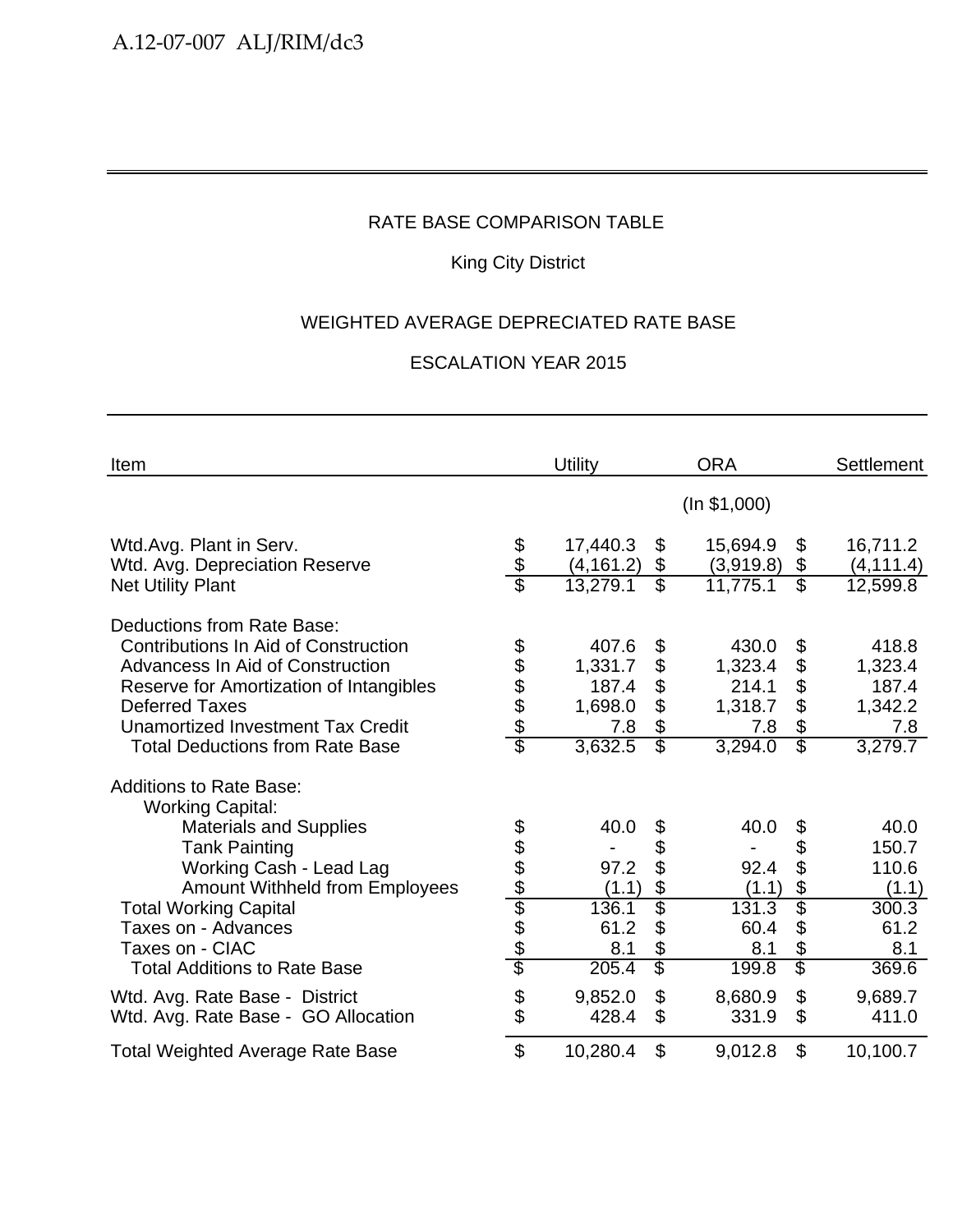## Kern River Valley District

## WEIGHTED AVERAGE DEPRECIATED RATE BASE

| Item                                                                                                                                                                                                                                                                                                    |                          | Utility                                            |                                                       | <b>ORA</b>                                         |                                                                                                  | <b>Settlement</b>                                        |
|---------------------------------------------------------------------------------------------------------------------------------------------------------------------------------------------------------------------------------------------------------------------------------------------------------|--------------------------|----------------------------------------------------|-------------------------------------------------------|----------------------------------------------------|--------------------------------------------------------------------------------------------------|----------------------------------------------------------|
|                                                                                                                                                                                                                                                                                                         |                          |                                                    |                                                       | (ln \$1,000)                                       |                                                                                                  |                                                          |
| Wtd.Avg. Plant in Serv.<br>Wtd. Avg. Depreciation Reserve<br><b>Net Utility Plant</b>                                                                                                                                                                                                                   | $\frac{6}{6}$            | 28,256.7<br>(7,760.1)<br>20,496.6                  | \$<br>\$<br>$\overline{\mathcal{E}}$                  | 27,592.2<br>(7,709.6)<br>19,882.6                  | \$<br>\$<br>$\overline{\mathcal{E}}$                                                             | 27,413.7<br>(7, 721.6)<br>19,692.1                       |
| Deductions from Rate Base:<br>Contributions In Aid of Construction<br>Advances In Aid of Construction<br>Reserve for Amortization of Intangibles<br><b>Deferred Taxes</b><br><b>Unamortized Investment Tax Credit</b><br><b>Total Deductions from Rate Base</b>                                         | \$\$\$\$\$<br>\$         | 662.2<br>16.2<br>40.5<br>1,255.5<br>4.5<br>1,978.9 | \$<br>\$<br>\$<br>\$<br>\$<br>$\overline{\mathbb{S}}$ | 686.0<br>16.2<br>40.5<br>1,602.6<br>4.5<br>2,349.8 | \$<br>\$<br>$\boldsymbol{\mathsf{S}}$<br>\$<br>$\boldsymbol{\theta}$<br>$\overline{\mathcal{S}}$ | 685.3<br>16.2<br>40.5<br>1,638.7<br>4.5<br>2,385.1       |
| <b>Additions to Rate Base:</b><br><b>Working Capital:</b><br><b>Materials and Supplies</b><br><b>Tank Painting</b><br>Working Cash - Lead Lag<br><b>Amount Withheld from Employees</b><br><b>Total Working Capital</b><br>Taxes on - Advances<br>Taxes on - CIAC<br><b>Total Additions to Rate Base</b> | <u> 2010 App App App</u> | 27.4<br>297.8<br>(2.1)<br>323.1<br>45.7<br>368.8   | \$<br>\$<br>\$<br>\$<br>\$<br>\$<br>\$<br>\$          | 9.8<br>273.2<br>(2.1)<br>280.9<br>56.0<br>336.9    | \$<br>\$<br>\$<br>\$<br>\$<br>\$<br>\$                                                           | 9.8<br>106.3<br>278.5<br>(2.1)<br>392.6<br>46.2<br>438.8 |
| Wtd. Avg. Rate Base - District<br>Wtd. Avg. Rate Base - GO Allocation                                                                                                                                                                                                                                   | \$<br>\$                 | 18,886.5<br>804.5                                  | \$<br>\$                                              | 17,869.7<br>631.7                                  | \$<br>\$                                                                                         | 17,745.8<br>703.4                                        |
| <b>Total Weighted Average Rate Base</b>                                                                                                                                                                                                                                                                 | \$                       | 19,691.1                                           | \$                                                    | 18,501.4                                           | $\boldsymbol{\mathsf{S}}$                                                                        | 18,449.2                                                 |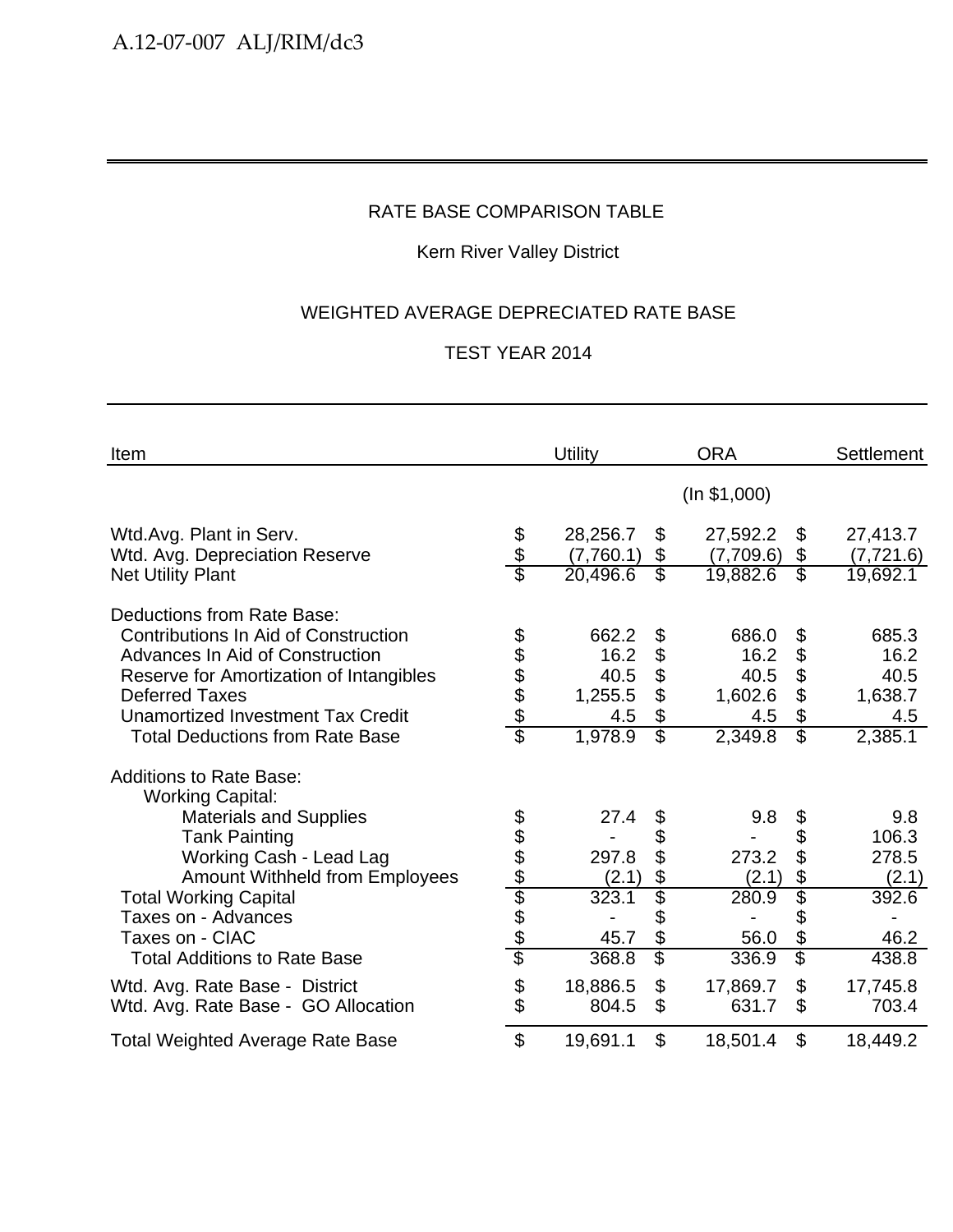## Kern River Valley District

## WEIGHTED AVERAGE DEPRECIATED RATE BASE

| Item                                                                                                               |                        | <b>Utility</b>         |                                                        | <b>ORA</b>             |                                                                  | <b>Settlement</b>              |
|--------------------------------------------------------------------------------------------------------------------|------------------------|------------------------|--------------------------------------------------------|------------------------|------------------------------------------------------------------|--------------------------------|
|                                                                                                                    |                        |                        |                                                        | (ln \$1,000)           |                                                                  |                                |
| Wtd.Avg. Plant in Serv.<br>Wtd. Avg. Depreciation Reserve                                                          | \$<br>\$               | 30,207.6<br>(8,699.5)  | \$<br>\$                                               | 28,766.4<br>(8, 572.1) | \$<br>\$                                                         | 28,543.7<br>(8,594.9)          |
| <b>Net Utility Plant</b>                                                                                           |                        | 21,508.1               | $\overline{\mathcal{S}}$                               | $\overline{20,194}.3$  | $\overline{\mathbb{S}}$                                          | 19,948.8                       |
| Deductions from Rate Base:<br>Contributions In Aid of Construction<br>Advancess In Aid of Construction             |                        | 674.2<br>15.8          | \$<br>\$                                               | 710.7<br>15.8          | \$<br>\$                                                         | 708.7<br>15.8                  |
| Reserve for Amortization of Intangibles<br><b>Deferred Taxes</b><br><b>Unamortized Investment Tax Credit</b>       | 898888                 | 55.6<br>1,318.3<br>4.0 | \$<br>\$<br>\$                                         | 48.5<br>1,635.9<br>4.0 | \$<br>$\boldsymbol{\mathsf{S}}$<br>\$                            | 48.5<br>1,707.0<br>4.0         |
| <b>Total Deductions from Rate Base</b>                                                                             |                        | 2,067.9                | $\overline{\mathbb{S}}$                                | 2,414.9                | $\overline{\mathbb{S}}$                                          | 2,484.0                        |
| <b>Additions to Rate Base:</b><br><b>Working Capital:</b>                                                          |                        |                        |                                                        |                        |                                                                  |                                |
| <b>Materials and Supplies</b><br><b>Tank Painting</b><br>Working Cash - Lead Lag<br>Amount Withheld from Employees |                        | 27.4<br>314.9<br>(2.1) | \$<br>\$<br>\$<br>\$                                   | 9.8<br>280.9<br>(2.1)  | \$<br>\$<br>\$<br>\$                                             | 9.8<br>198.2<br>281.8<br>(2.1) |
| <b>Total Working Capital</b><br>Taxes on - Advances<br>Taxes on - CIAC<br><b>Total Additions to Rate Base</b>      | <u> අප අප ලේල අප අ</u> | 340.2<br>43.9<br>384.1 | \$<br>\$<br>\$<br>$\overline{\mathbb{S}}$              | 288.6<br>57.4<br>346.0 | \$<br>\$<br>$\boldsymbol{\mathsf{S}}$<br>$\overline{\mathbb{S}}$ | 487.7<br>44.6<br>532.3         |
| Wtd. Avg. Rate Base - District<br>Wtd. Avg. Rate Base - GO Allocation                                              | \$                     | 19,824.3<br>830.0      | $\boldsymbol{\mathsf{S}}$<br>$\boldsymbol{\mathsf{S}}$ | 18,125.4<br>642.9      | \$<br>$\mathfrak{L}$                                             | 17,997.1<br>796.3              |
| <b>Total Weighted Average Rate Base</b>                                                                            | $\mathfrak{S}$         | 20,654.3               | $\mathfrak{S}$                                         | 18,768.3               | \$                                                               | 18,793.4                       |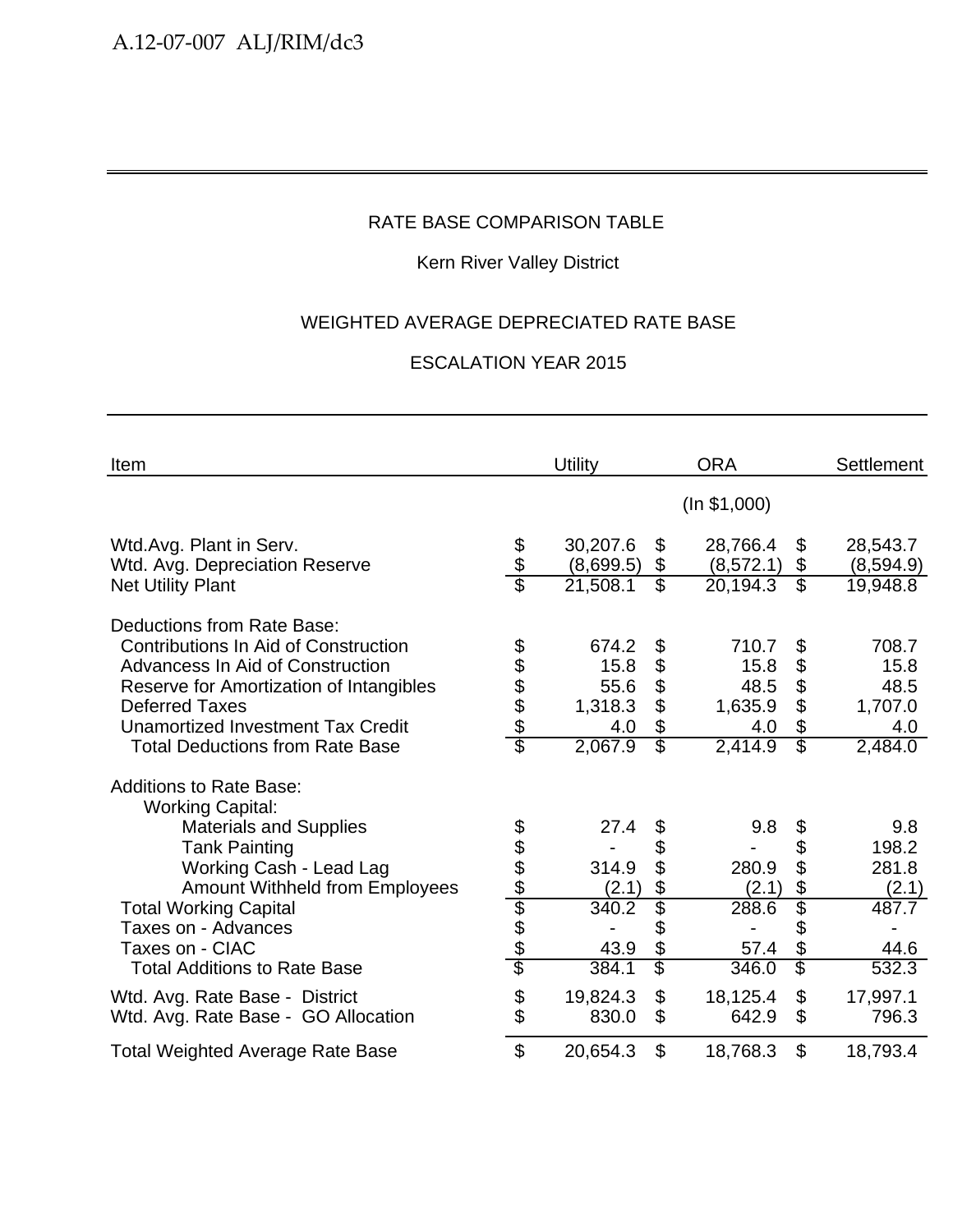## Livermore District

## WEIGHTED AVERAGE DEPRECIATED RATE BASE

| Item                                                                                                                                                                                                                                                            |                                 | Utility                                                    |                                       | <b>ORA</b>                                                |                                                                                             | <b>Settlement</b>                                         |
|-----------------------------------------------------------------------------------------------------------------------------------------------------------------------------------------------------------------------------------------------------------------|---------------------------------|------------------------------------------------------------|---------------------------------------|-----------------------------------------------------------|---------------------------------------------------------------------------------------------|-----------------------------------------------------------|
|                                                                                                                                                                                                                                                                 |                                 |                                                            |                                       | (ln \$1,000)                                              |                                                                                             |                                                           |
| Wtd.Avg. Plant in Serv.<br>Wtd. Avg. Depreciation Reserve<br><b>Net Utility Plant</b>                                                                                                                                                                           | \$                              | 71,110.2<br>(22, 245.4)<br>48,864.8                        | \$<br>\$<br>$\overline{\mathcal{E}}$  | 68,258.3<br>(21, 940.4)<br>46,317.9                       | \$<br>\$<br>$\overline{\mathcal{E}}$                                                        | 69,144.7<br>(22, 238.0)<br>46,906.8                       |
| Deductions from Rate Base:<br>Contributions In Aid of Construction<br>Advances In Aid of Construction<br>Reserve for Amortization of Intangibles<br><b>Deferred Taxes</b><br><b>Unamortized Investment Tax Credit</b><br><b>Total Deductions from Rate Base</b> | 898888                          | 3,168.0<br>9,198.1<br>102.5<br>5,685.9<br>88.6<br>18,243.1 | \$<br>\$<br>\$<br>\$<br>\$<br>\$      | 3,189.8<br>9,190.6<br>97.2<br>6,499.1<br>88.6<br>19,065.3 | \$<br>\$<br>$\boldsymbol{\theta}$<br>\$<br>$\boldsymbol{\theta}$<br>$\overline{\mathbb{S}}$ | 3,554.3<br>9,190.6<br>97.2<br>6,942.9<br>88.6<br>19,873.5 |
| <b>Additions to Rate Base:</b><br><b>Working Capital:</b><br><b>Materials and Supplies</b><br><b>Tank Painting</b><br>Working Cash - Lead Lag<br><b>Amount Withheld from Employees</b><br><b>Total Working Capital</b>                                          | <u> අප අප අප අප අ</u>           | 100.6<br>780.4<br>(5.8)<br>875.2                           | \$<br>\$<br>\$<br>$\frac{1}{2}$<br>\$ | 100.6<br>577.9<br>(5.8)<br>672.7                          | \$<br>\$<br>\$<br>\$<br>\$                                                                  | 100.6<br>377.4<br>680.7<br>(5.8)<br>1,152.9               |
| Taxes on - Advances<br>Taxes on - CIAC<br><b>Total Additions to Rate Base</b><br>Wtd. Avg. Rate Base - District                                                                                                                                                 | \$                              | 674.1<br>160.4<br>1,709.7<br>32,331.4                      | \$<br>\$<br>\$<br>\$                  | 661.8<br>155.2<br>1,489.7<br>28,742.3                     | \$<br>\$<br>\$<br>$\mathfrak{L}$                                                            | 674.1<br>203.0<br>2,030.0<br>29,063.3                     |
| Wtd. Avg. Rate Base - GO Allocation<br><b>Total Weighted Average Rate Base</b>                                                                                                                                                                                  | \$<br>$\boldsymbol{\mathsf{S}}$ | 2,277.1<br>34,608.5                                        | \$<br>\$                              | 1,787.9<br>30,530.2                                       | \$<br>$\mathfrak{L}$                                                                        | 1,990.8<br>31,054.1                                       |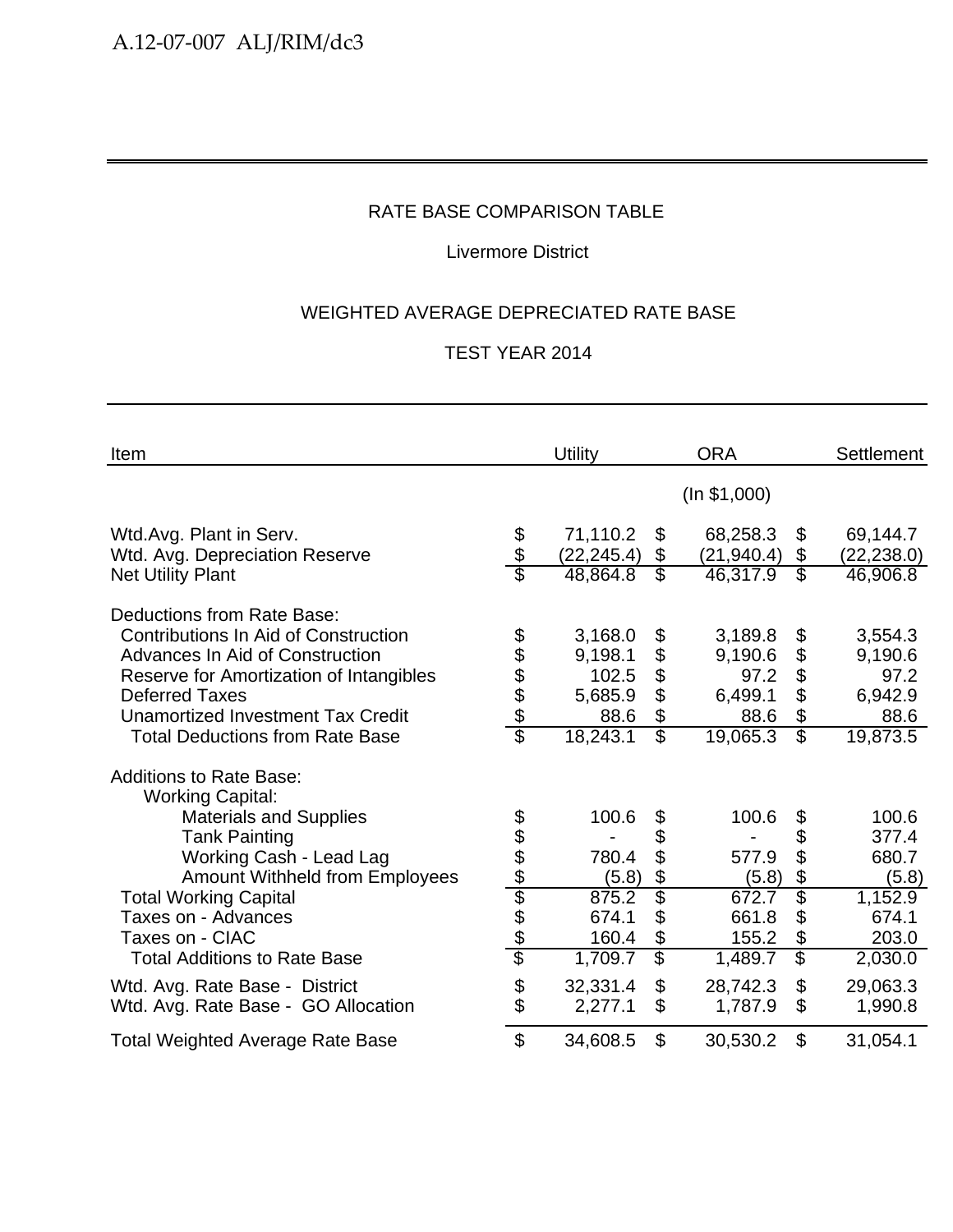## Livermore District

## WEIGHTED AVERAGE DEPRECIATED RATE BASE

| Item                                                                                                                                                                                                                                                             |                        | <b>Utility</b>                                             |                                                        | <b>ORA</b>                                                 |                                                                           | <b>Settlement</b>                                          |
|------------------------------------------------------------------------------------------------------------------------------------------------------------------------------------------------------------------------------------------------------------------|------------------------|------------------------------------------------------------|--------------------------------------------------------|------------------------------------------------------------|---------------------------------------------------------------------------|------------------------------------------------------------|
|                                                                                                                                                                                                                                                                  |                        |                                                            |                                                        | (ln \$1,000)                                               |                                                                           |                                                            |
| Wtd.Avg. Plant in Serv.<br>Wtd. Avg. Depreciation Reserve                                                                                                                                                                                                        | \$<br>\$               | 75,244.4<br>(24, 046.9)                                    | \$<br>\$                                               | 70,104.0<br>(23, 037.1)                                    | \$<br>\$                                                                  | 72,596.0<br>(24,001.3)                                     |
| <b>Net Utility Plant</b>                                                                                                                                                                                                                                         |                        | 51,197.5                                                   | $\overline{\mathcal{E}}$                               | 47,066.9                                                   | $\overline{\mathbb{S}}$                                                   | 48,594.8                                                   |
| Deductions from Rate Base:<br>Contributions In Aid of Construction<br>Advancess In Aid of Construction<br>Reserve for Amortization of Intangibles<br><b>Deferred Taxes</b><br><b>Unamortized Investment Tax Credit</b><br><b>Total Deductions from Rate Base</b> | 888888                 | 3,152.2<br>9,252.0<br>129.3<br>6,041.7<br>87.1<br>18,662.3 | \$<br>\$<br>\$<br>\$<br>\$<br>$\overline{\mathcal{E}}$ | 3,222.7<br>9,244.5<br>113.3<br>6,722.0<br>87.1<br>19,389.6 | \$<br>\$<br>$\boldsymbol{\theta}$<br>\$<br>\$<br>$\overline{\mathcal{E}}$ | 3,693.7<br>9,244.5<br>113.3<br>7,229.7<br>87.1<br>20,368.5 |
| <b>Additions to Rate Base:</b><br><b>Working Capital:</b><br><b>Materials and Supplies</b><br><b>Tank Painting</b><br>Working Cash - Lead Lag<br><b>Amount Withheld from Employees</b>                                                                           |                        | 100.6<br>854.2<br>(5.8)                                    | \$<br>\$<br>\$<br>\$                                   | 100.6<br>609.7<br>(5.8)                                    | \$<br>\$<br>\$<br>\$                                                      | 100.6<br>339.6<br>725.4<br>(5.8)                           |
| <b>Total Working Capital</b><br>Taxes on - Advances<br>Taxes on - CIAC<br><b>Total Additions to Rate Base</b>                                                                                                                                                    | <u> අප අප ලේල අප අ</u> | 949.0<br>549.6<br>145.3<br>1,643.9                         | Ġ.<br>\$<br>\$<br>$\overline{\mathcal{S}}$             | 704.5<br>533.9<br>138.4<br>1,376.8                         | \$<br>\$<br>$\boldsymbol{\theta}$<br>$\overline{\mathbb{S}}$              | 1,159.8<br>549.6<br>201.0<br>1,910.5                       |
| Wtd. Avg. Rate Base - District<br>Wtd. Avg. Rate Base - GO Allocation                                                                                                                                                                                            | \$                     | 34,179.1<br>2,349.6                                        | $\boldsymbol{\mathsf{S}}$<br>\$                        | 29,054.1<br>1,819.8                                        | $\boldsymbol{\mathsf{S}}$<br>$\mathfrak{S}$                               | 30,136.8<br>2,253.9                                        |
| <b>Total Weighted Average Rate Base</b>                                                                                                                                                                                                                          | $\mathfrak{S}$         | 36,528.7                                                   | \$                                                     | 30,873.9                                                   | \$                                                                        | 32,390.7                                                   |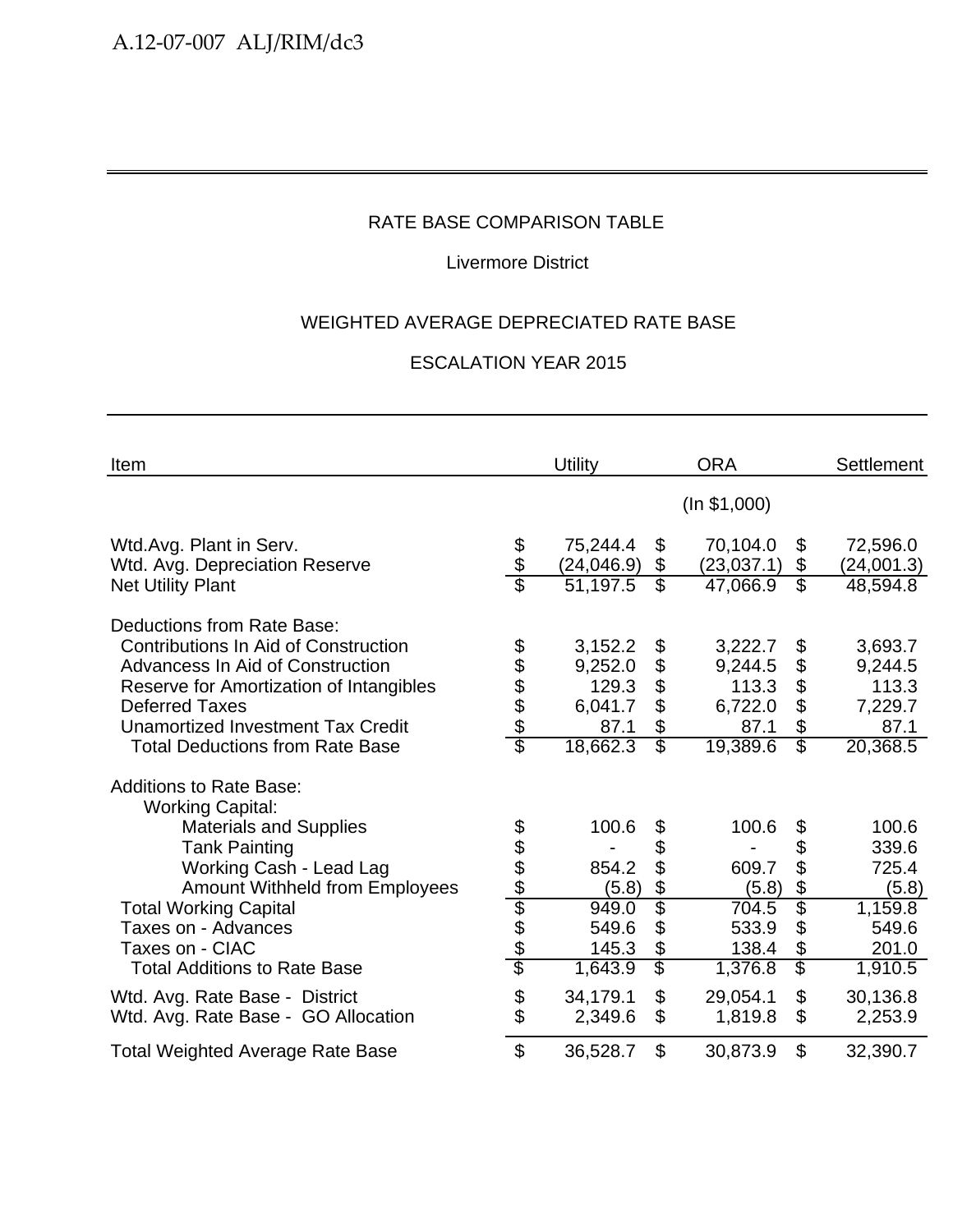## Los Altos District

## WEIGHTED AVERAGE DEPRECIATED RATE BASE

| Item                                                               |                           | <b>Utility</b>          |                          | <b>ORA</b>              |                          | <b>Settlement</b>       |
|--------------------------------------------------------------------|---------------------------|-------------------------|--------------------------|-------------------------|--------------------------|-------------------------|
|                                                                    |                           |                         |                          | (ln \$1,000)            |                          |                         |
| Wtd.Avg. Plant in Serv.<br>Wtd. Avg. Depreciation Reserve          | \$<br>\$                  | 81,382.4<br>(25, 674.1) | \$<br>\$                 | 77,682.5<br>(25, 488.6) | \$<br>\$                 | 77,436.6<br>(25, 524.3) |
| <b>Net Utility Plant</b>                                           |                           | 55,708.3                | $\overline{\mathcal{E}}$ | 52,193.8                | $\overline{\mathbb{S}}$  | $\overline{51,912.3}$   |
| Deductions from Rate Base:<br>Contributions In Aid of Construction |                           | 7,438.5                 | \$                       | 7,394.4                 | \$                       | 7,378.1                 |
| Advances In Aid of Construction                                    | 888888                    | 1,782.1                 | \$                       | 1,768.9                 | \$                       | 1,768.9                 |
| Reserve for Amortization of Intangibles                            |                           | 202.1                   | \$                       | 187.7                   | \$                       | 187.0                   |
| <b>Deferred Taxes</b>                                              |                           | 6,448.3                 | \$                       | 6,890.3                 | \$                       | 7,479.1                 |
| Unamortized Investment Tax Credit                                  |                           | 81.8                    | \$                       | 81.8                    | \$                       | 81.8                    |
| <b>Total Deductions from Rate Base</b>                             |                           | 15,952.8                | $\overline{\mathbb{S}}$  | 16,323.1                | $\overline{\mathcal{S}}$ | 16,895.0                |
| <b>Additions to Rate Base:</b><br><b>Working Capital:</b>          |                           |                         |                          |                         |                          |                         |
| <b>Materials and Supplies</b>                                      |                           | 284.0                   | \$                       | 284.0                   | \$                       | 284.0                   |
| <b>Tank Painting</b>                                               |                           |                         | \$                       |                         | \$                       |                         |
| Working Cash - Lead Lag                                            |                           | 482.6                   | \$                       | 378.3                   | \$                       | 415.9                   |
| <b>Amount Withheld from Employees</b>                              | <u> අප අප අප අප අ</u>     | (7.0)                   | \$                       | (7.0)                   | \$                       | (7.0)                   |
| <b>Total Working Capital</b>                                       |                           | 759.6                   | \$                       | 655.3                   | \$                       | 692.9                   |
| Taxes on - Advances                                                |                           | 190.7                   | \$                       | 199.6                   | \$                       | 190.7                   |
| Taxes on - CIAC                                                    |                           | 249.1                   | \$                       | 273.4                   | \$                       | 249.1                   |
| <b>Total Additions to Rate Base</b>                                |                           | 1,199.4                 | $\overline{\mathcal{S}}$ | 1,128.3                 | \$                       | 1,132.7                 |
| Wtd. Avg. Rate Base - District                                     |                           | 40,954.9                | $\mathfrak{L}$           | 36,999.0                | $\mathfrak{S}$           | 36,150.0                |
| Wtd. Avg. Rate Base - GO Allocation                                | \$                        | 2,731.2                 | \$                       | 2,144.5                 | \$                       | 2,387.8                 |
| <b>Total Weighted Average Rate Base</b>                            | $\boldsymbol{\mathsf{S}}$ | 43,686.1                | \$                       | 39,143.5                | \$                       | 38,537.8                |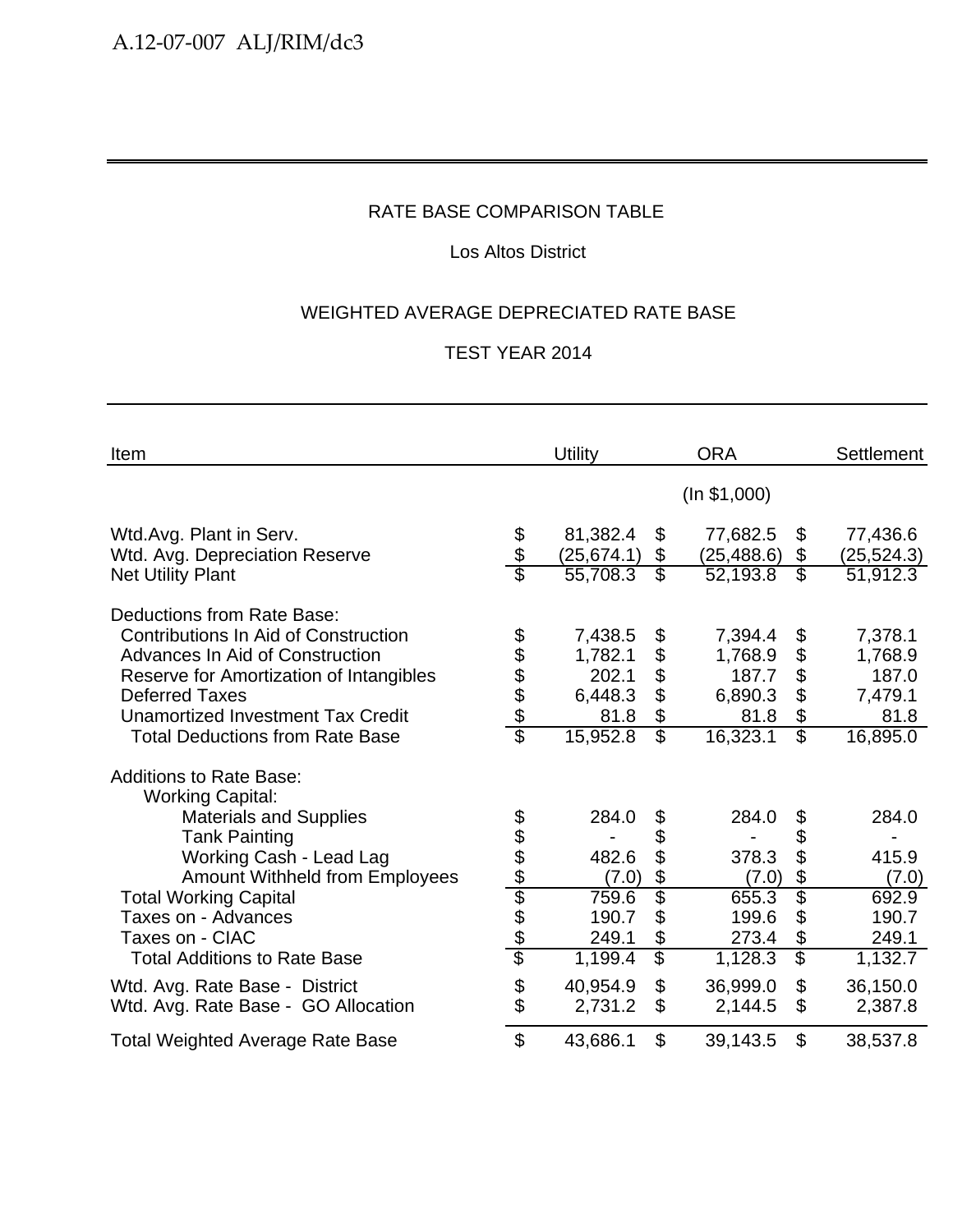## Los Altos District

## WEIGHTED AVERAGE DEPRECIATED RATE BASE

| Item                                                                                                                                                                                                                                                                    |                                            | Utility                                                    |                                                        | <b>ORA</b>                                                 |                                                                                              | <b>Settlement</b>                                          |
|-------------------------------------------------------------------------------------------------------------------------------------------------------------------------------------------------------------------------------------------------------------------------|--------------------------------------------|------------------------------------------------------------|--------------------------------------------------------|------------------------------------------------------------|----------------------------------------------------------------------------------------------|------------------------------------------------------------|
|                                                                                                                                                                                                                                                                         |                                            |                                                            |                                                        | (ln \$1,000)                                               |                                                                                              |                                                            |
| Wtd.Avg. Plant in Serv.<br>Wtd. Avg. Depreciation Reserve                                                                                                                                                                                                               | \$<br>\$                                   | 84,826.7<br>(27, 527.3)                                    | \$<br>\$                                               | 80,146.4<br>(26,986.9)                                     | \$<br>\$                                                                                     | 81,211.3<br>(27, 299.7)                                    |
| <b>Net Utility Plant</b>                                                                                                                                                                                                                                                |                                            | 57,299.3                                                   | $\overline{\mathcal{E}}$                               | 53,159.5                                                   | $\overline{\mathbb{S}}$                                                                      | 53,911.6                                                   |
| Deductions from Rate Base:<br>Contributions In Aid of Construction<br><b>Advancess In Aid of Construction</b><br>Reserve for Amortization of Intangibles<br><b>Deferred Taxes</b><br><b>Unamortized Investment Tax Credit</b><br><b>Total Deductions from Rate Base</b> | \$<br>\$\$\$\$<br>$\overline{\mathcal{E}}$ | 7,445.4<br>1,767.4<br>235.6<br>6,769.0<br>77.6<br>16,295.0 | \$<br>\$<br>\$<br>\$<br>\$<br>$\overline{\mathcal{E}}$ | 7,440.8<br>1,754.2<br>192.3<br>7,220.1<br>77.6<br>16,685.0 | \$<br>\$<br>$\boldsymbol{\theta}$<br>\$<br>$\boldsymbol{\theta}$<br>$\overline{\mathcal{S}}$ | 7,390.4<br>1,754.2<br>190.3<br>7,788.3<br>77.6<br>17,200.7 |
| <b>Additions to Rate Base:</b><br><b>Working Capital:</b><br><b>Materials and Supplies</b>                                                                                                                                                                              |                                            | 284.0                                                      | \$                                                     | 284.0                                                      | \$                                                                                           | 284.0                                                      |
| <b>Tank Painting</b>                                                                                                                                                                                                                                                    |                                            |                                                            | \$                                                     |                                                            | \$                                                                                           | 517.1                                                      |
| Working Cash - Lead Lag                                                                                                                                                                                                                                                 |                                            | 512.8                                                      | \$                                                     | 404.4                                                      | \$                                                                                           | 441.7                                                      |
| Amount Withheld from Employees                                                                                                                                                                                                                                          |                                            | (7.0)                                                      | \$                                                     | (7.0)                                                      | $\boldsymbol{\theta}$                                                                        | (7.0)                                                      |
| <b>Total Working Capital</b>                                                                                                                                                                                                                                            | <u> 2010 App Ado</u>                       | 789.8                                                      | $\overline{\$}$                                        | 681.4                                                      | \$                                                                                           | 1,235.7                                                    |
| Taxes on - Advances                                                                                                                                                                                                                                                     |                                            | 169.9                                                      | \$                                                     | 181.4                                                      | $\boldsymbol{\mathsf{S}}$                                                                    | 169.9                                                      |
| Taxes on - CIAC<br><b>Total Additions to Rate Base</b>                                                                                                                                                                                                                  |                                            | 245.1<br>1,204.8                                           | \$<br>$\overline{\mathcal{S}}$                         | 276.8<br>1,139.6                                           | \$<br>$\overline{\mathbb{S}}$                                                                | 245.1<br>1,650.7                                           |
|                                                                                                                                                                                                                                                                         |                                            |                                                            |                                                        |                                                            |                                                                                              |                                                            |
| Wtd. Avg. Rate Base - District<br>Wtd. Avg. Rate Base - GO Allocation                                                                                                                                                                                                   | \$<br>\$                                   | 42,209.1<br>2,818.0                                        | \$<br>\$                                               | 37,614.1<br>2,182.7                                        | $\boldsymbol{\mathsf{S}}$<br>\$                                                              | 38,361.6<br>2,703.3                                        |
| <b>Total Weighted Average Rate Base</b>                                                                                                                                                                                                                                 | $\mathfrak{S}$                             | 45,027.1                                                   | \$                                                     | 39,796.8                                                   | \$                                                                                           | 41,064.9                                                   |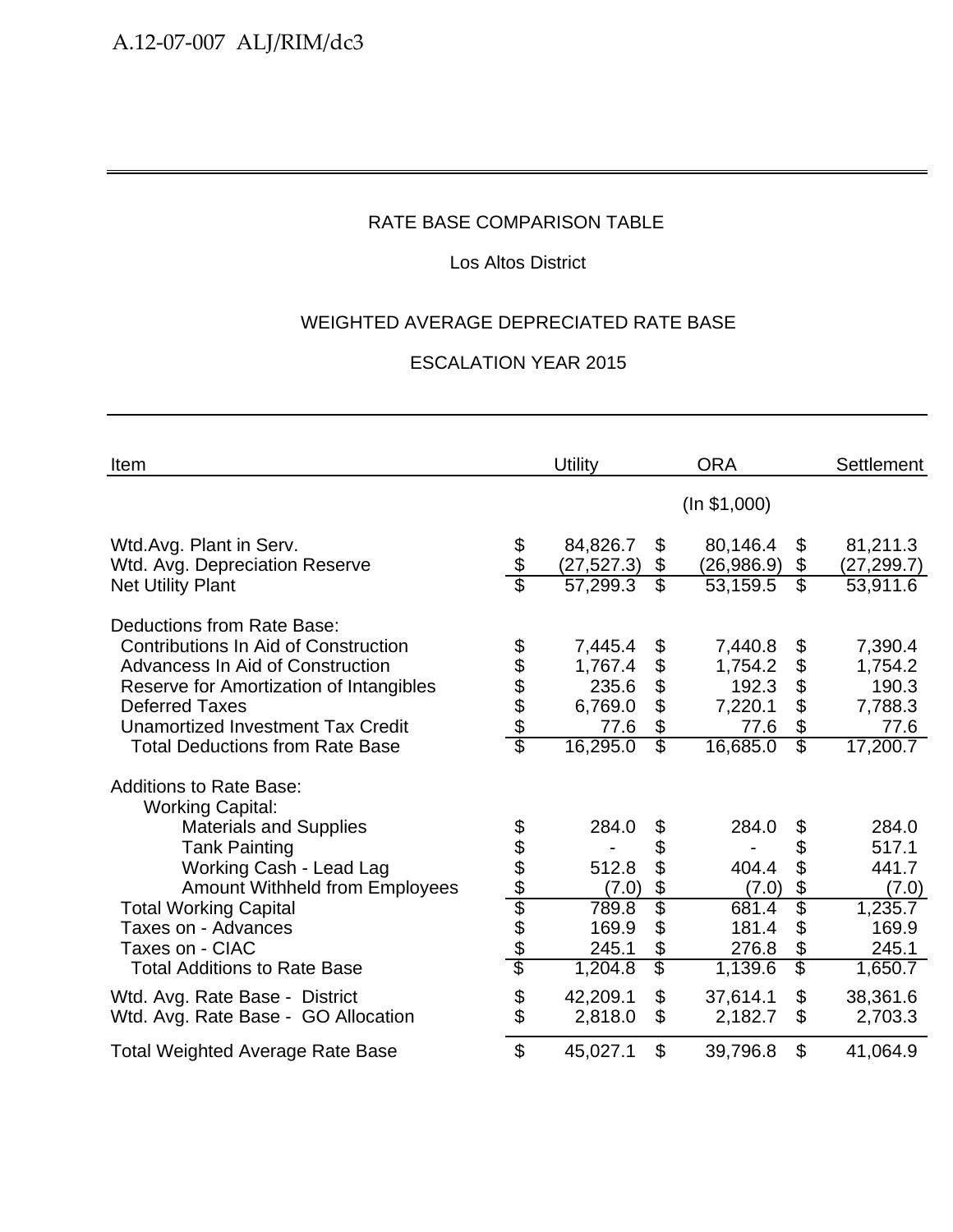## Marysville District

## WEIGHTED AVERAGE DEPRECIATED RATE BASE

| Item                                                                                                                                                                                                                                                            |                          | Utility                                               |                                                       | <b>ORA</b>                                          |                                                        | <b>Settlement</b>                                     |
|-----------------------------------------------------------------------------------------------------------------------------------------------------------------------------------------------------------------------------------------------------------------|--------------------------|-------------------------------------------------------|-------------------------------------------------------|-----------------------------------------------------|--------------------------------------------------------|-------------------------------------------------------|
|                                                                                                                                                                                                                                                                 |                          |                                                       |                                                       | (ln \$1,000)                                        |                                                        |                                                       |
| Wtd.Avg. Plant in Serv.<br>Wtd. Avg. Depreciation Reserve                                                                                                                                                                                                       | န္<br>န                  | 16,348.6<br>(5,476.8)<br>10,871.8                     | \$<br>\$<br>$\overline{\mathcal{E}}$                  | 13,715.9<br>(5,379.7)<br>8,336.2                    | \$<br>\$<br>$\overline{\mathcal{E}}$                   | 15,684.9<br>(5,428.8)<br>10,256.1                     |
| <b>Net Utility Plant</b>                                                                                                                                                                                                                                        |                          |                                                       |                                                       |                                                     |                                                        |                                                       |
| Deductions from Rate Base:<br><b>Contributions In Aid of Construction</b><br>Advances In Aid of Construction<br>Reserve for Amortization of Intangibles<br><b>Deferred Taxes</b><br>Unamortized Investment Tax Credit<br><b>Total Deductions from Rate Base</b> | \$\$\$\$\$<br>\$         | 585.5<br>155.3<br>103.9<br>1,730.8<br>15.1<br>2,590.6 | \$<br>\$<br>\$<br>\$<br>\$<br>$\overline{\mathbb{S}}$ | 578.5<br>156.3<br>103.9<br>970.8<br>15.1<br>1,824.6 | \$<br>\$<br>\$<br>\$<br>\$<br>$\overline{\mathcal{E}}$ | 576.2<br>156.3<br>103.8<br>1,617.9<br>15.1<br>2,469.3 |
| <b>Additions to Rate Base:</b>                                                                                                                                                                                                                                  |                          |                                                       |                                                       |                                                     |                                                        |                                                       |
| <b>Working Capital:</b><br><b>Materials and Supplies</b><br><b>Tank Painting</b><br>Working Cash - Lead Lag<br><b>Amount Withheld from Employees</b><br><b>Total Working Capital</b>                                                                            | <u> 1980 A 1980 A 19</u> | 77.8<br>(71.5)<br>(1.3)<br>5.0                        | \$<br>\$<br>\$<br>$\frac{6}{3}$                       | 77.8<br>(57.9)<br>(1.3)<br>18.6                     | \$<br>\$<br>\$<br>\$<br>$\dot{\$}$                     | 77.8<br>(50.0)<br>(1.3)<br>26.5                       |
| Taxes on - Advances<br>Taxes on - CIAC<br><b>Total Additions to Rate Base</b>                                                                                                                                                                                   |                          | 14.9<br>22.2<br>42.1                                  | \$<br>\$<br>\$                                        | 14.8<br>22.9<br>56.3                                | \$<br>\$<br>\$                                         | 14.9<br>22.2<br>63.6                                  |
| Wtd. Avg. Rate Base - District<br>Wtd. Avg. Rate Base - GO Allocation                                                                                                                                                                                           | \$<br>$\ddot{\$}$        | 8,323.3<br>506.1                                      | \$<br>\$                                              | 6,567.9<br>397.3                                    | \$<br>\$                                               | 7,850.4<br>442.4                                      |
| <b>Total Weighted Average Rate Base</b>                                                                                                                                                                                                                         | \$                       | 8,829.4                                               | \$                                                    | 6,965.2                                             | \$                                                     | 8,292.8                                               |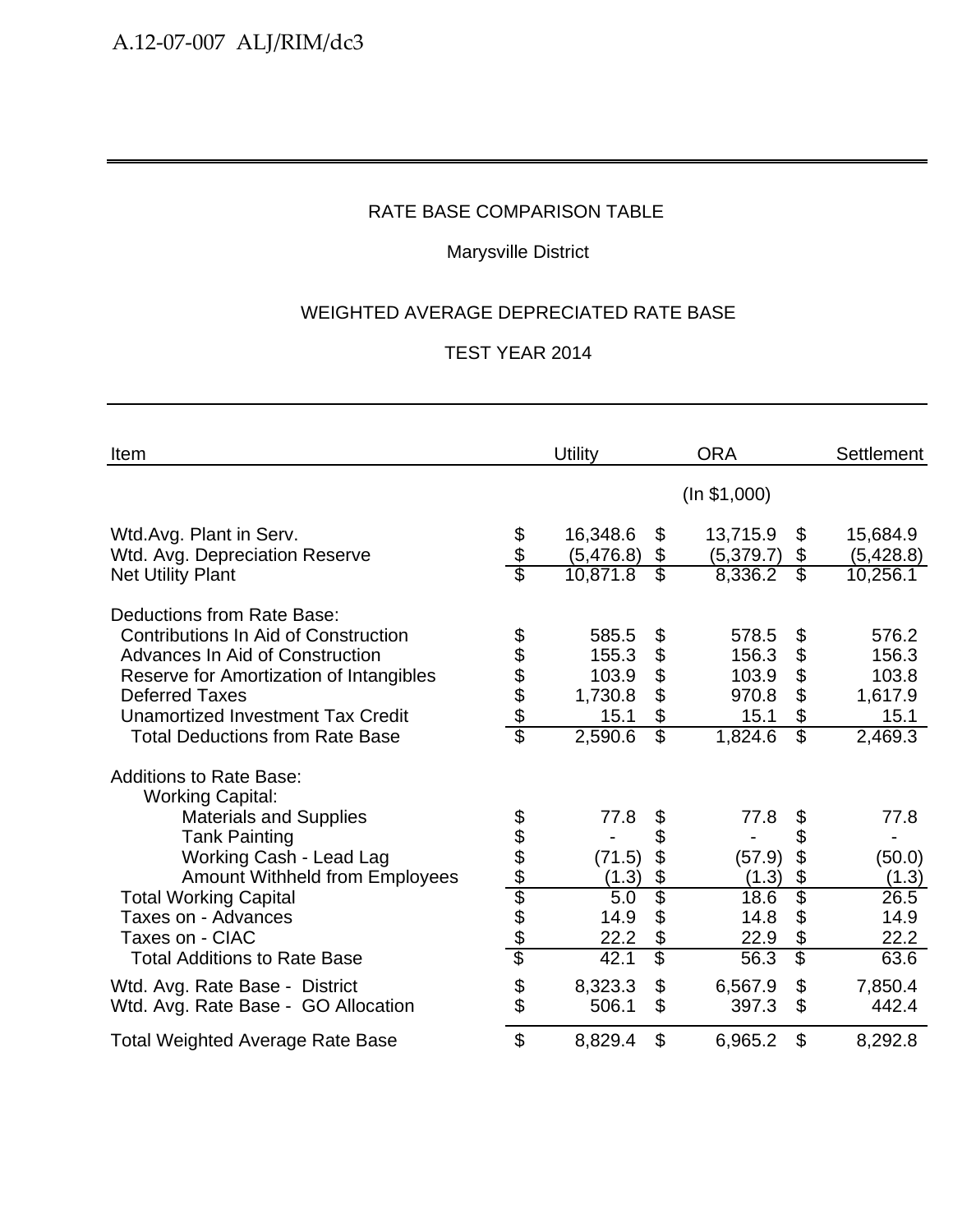## Marysville District

## WEIGHTED AVERAGE DEPRECIATED RATE BASE

| Item                                                                                                                                                     |                           | <b>Utility</b>                  |                                  | <b>ORA</b>              |                                                          | Settlement              |
|----------------------------------------------------------------------------------------------------------------------------------------------------------|---------------------------|---------------------------------|----------------------------------|-------------------------|----------------------------------------------------------|-------------------------|
|                                                                                                                                                          |                           |                                 |                                  | (ln \$1,000)            |                                                          |                         |
| Wtd.Avg. Plant in Serv.<br>Wtd. Avg. Depreciation Reserve                                                                                                | \$<br>\$                  | 16,714.0<br>(5,709.3)           | $\boldsymbol{\mathcal{S}}$<br>\$ | 13,874.9<br>(5,574.8)   | \$<br>\$                                                 | 15,890.4<br>(5,679.3)   |
| <b>Net Utility Plant</b>                                                                                                                                 |                           | 11,004.7                        | $\overline{\mathcal{S}}$         | 8,300.1                 | $\overline{\mathcal{S}}$                                 | 10,211.2                |
| Deductions from Rate Base:<br><b>Contributions In Aid of Construction</b><br>Advancess In Aid of Construction<br>Reserve for Amortization of Intangibles | 89888                     | 592.2<br>140.5<br>117.3         | \$<br>\$<br>\$                   | 588.8<br>141.4<br>117.3 | \$<br>\$<br>$\boldsymbol{\mathsf{S}}$                    | 582.3<br>141.4<br>117.1 |
| <b>Deferred Taxes</b><br>Unamortized Investment Tax Credit                                                                                               |                           | 1,788.9<br>14.2                 | \$<br>\$                         | 1,020.4<br>14.2         | \$<br>\$                                                 | 1,661.1<br>14.2         |
| <b>Total Deductions from Rate Base</b>                                                                                                                   |                           | 2,653.1                         | $\overline{\$}$                  | 1,882.1                 | $\overline{\mathbb{S}}$                                  | 2,516.2                 |
| <b>Additions to Rate Base:</b><br><b>Working Capital:</b>                                                                                                |                           |                                 |                                  |                         |                                                          |                         |
| <b>Materials and Supplies</b>                                                                                                                            |                           | 77.8                            | \$                               | 77.8                    | \$                                                       | 77.8                    |
| <b>Tank Painting</b><br>Working Cash - Lead Lag<br>Amount Withheld from Employees                                                                        |                           | (74.7)<br>(1.3)                 | \$<br>\$                         | (59.9)<br>(1.3)         | \$<br>\$<br>\$                                           | (55.4)<br>(1.3)         |
| <b>Total Working Capital</b><br>Taxes on - Advances<br>Taxes on - CIAC                                                                                   | <u> අප අප ලේල අප අ</u>    | $\overline{1.8}$<br>1.8<br>16.7 | $\frac{6}{3}$<br>\$<br>\$        | 16.6<br>1.8<br>17.5     | Š.<br>$\boldsymbol{\mathsf{S}}$<br>$\boldsymbol{\theta}$ | 21.1<br>1.8<br>16.7     |
| <b>Total Additions to Rate Base</b>                                                                                                                      |                           | 20.3                            | $\overline{\mathcal{S}}$         | 35.9                    | $\overline{\mathbb{S}}$                                  | 39.6                    |
| Wtd. Avg. Rate Base - District<br>Wtd. Avg. Rate Base - GO Allocation                                                                                    | \$                        | 8,371.9<br>522.2                | $\mathfrak{S}$<br>$\mathfrak{S}$ | 6,453.9<br>404.4        | $\boldsymbol{\mathsf{S}}$<br>$\mathfrak{S}$              | 7,734.6<br>500.8        |
| <b>Total Weighted Average Rate Base</b>                                                                                                                  | $\boldsymbol{\mathsf{S}}$ | 8,894.1                         | \$                               | 6,858.3                 | $\boldsymbol{\mathsf{S}}$                                | 8,235.4                 |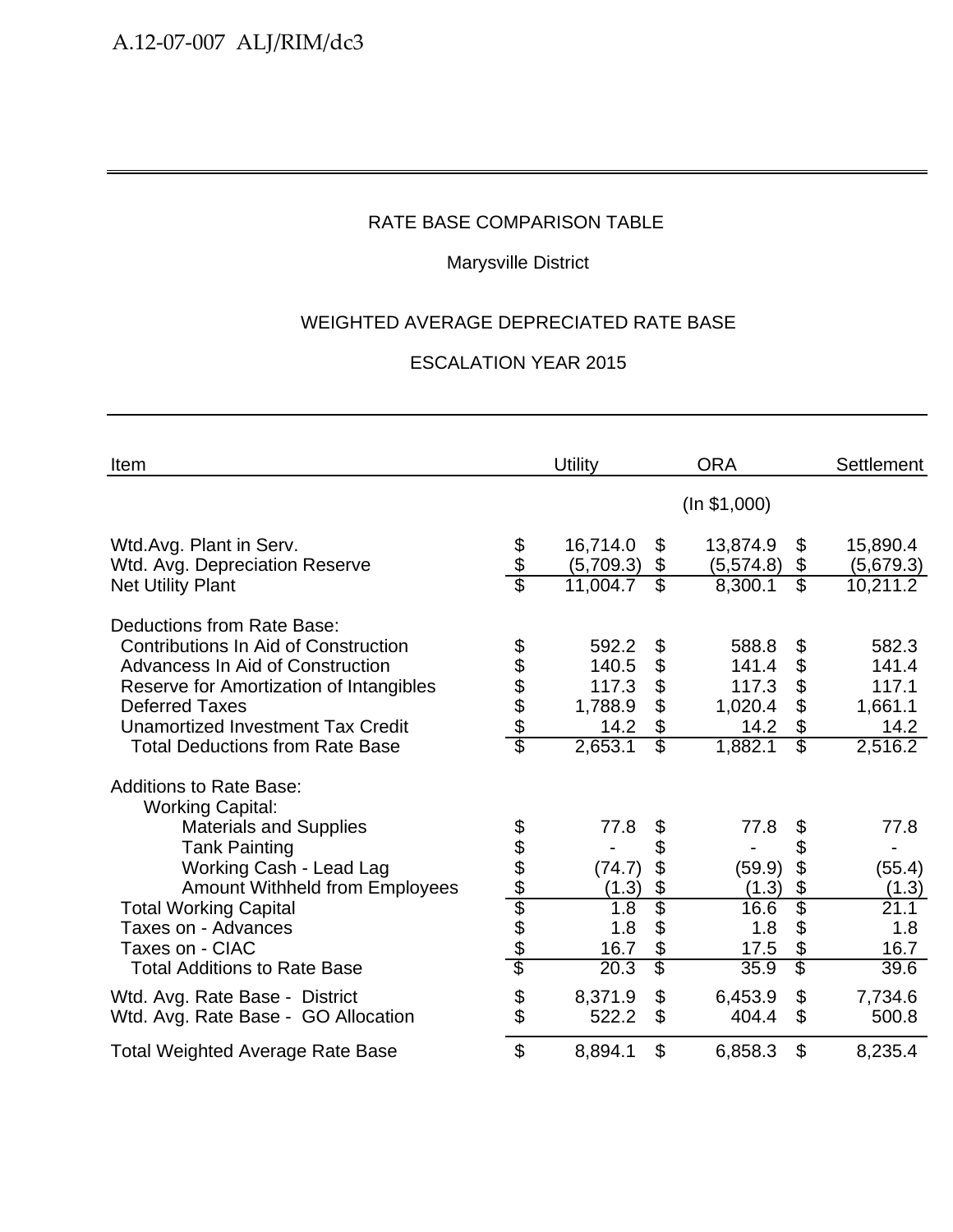## Oroville District

## WEIGHTED AVERAGE DEPRECIATED RATE BASE

| Item                                                                                                               |                           | <b>Utility</b>                 |                                   | <b>ORA</b>                     |                          | Settlement                     |
|--------------------------------------------------------------------------------------------------------------------|---------------------------|--------------------------------|-----------------------------------|--------------------------------|--------------------------|--------------------------------|
|                                                                                                                    |                           |                                |                                   | (ln \$1,000)                   |                          |                                |
| Wtd.Avg. Plant in Serv.<br>Wtd. Avg. Depreciation Reserve                                                          | \$<br>\$                  | 18,990.1<br>(7, 484.8)         | \$<br>\$                          | 18,613.1<br>(7,420.2)          | \$<br>\$                 | 18,961.2<br>(7, 450.2)         |
| <b>Net Utility Plant</b>                                                                                           |                           | 11,505.3                       | $\overline{\mathcal{E}}$          | 11,192.9                       | $\overline{\mathcal{E}}$ | 11,510.9                       |
| Deductions from Rate Base:<br>Contributions In Aid of Construction                                                 |                           | 911.0                          | \$                                | 901.3                          | \$                       | 899.2                          |
| Advances In Aid of Construction                                                                                    | \$\$\$\$\$                | 184.7                          | \$                                | 182.8                          | \$                       | 182.8                          |
| Reserve for Amortization of Intangibles                                                                            |                           | 210.7                          | \$                                | 210.4                          | \$                       | 210.6                          |
| <b>Deferred Taxes</b><br>Unamortized Investment Tax Credit                                                         |                           | 1,870.6<br>22.1                | \$<br>\$                          | 2,080.1<br>22.1                | \$<br>\$                 | 2,095.1<br>22.1                |
| <b>Total Deductions from Rate Base</b>                                                                             | $\overline{\mathfrak{s}}$ | 3,199.1                        | $\overline{\mathbb{S}}$           | 3,396.7                        | $\overline{\mathcal{E}}$ | 3,409.8                        |
| <b>Additions to Rate Base:</b><br><b>Working Capital:</b><br><b>Materials and Supplies</b><br><b>Tank Painting</b> |                           | 91.3                           | \$<br>\$                          | 91.3                           | \$<br>\$                 | 91.3<br>212.2                  |
| Working Cash - Lead Lag<br><b>Amount Withheld from Employees</b>                                                   |                           | 249.9<br>(1.7)                 | \$<br>\$                          | 230.0<br>(1.7)                 | \$<br>\$                 | 239.1<br>(1.7)                 |
| <b>Total Working Capital</b><br>Taxes on - Advances<br>Taxes on - CIAC<br><b>Total Additions to Rate Base</b>      |                           | 339.5<br>23.1<br>30.9<br>393.5 | \$<br>\$<br>\$<br>$\overline{\$}$ | 319.6<br>22.6<br>29.2<br>371.4 | \$<br>\$<br>\$<br>\$     | 540.9<br>22.2<br>27.6<br>590.7 |
| Wtd. Avg. Rate Base - District<br>Wtd. Avg. Rate Base - GO Allocation                                              | \$                        | 8,699.7<br>668.4               | $\mathfrak{S}$<br>\$              | 8,167.6<br>524.6               | \$<br>\$                 | 8,691.9<br>584.2               |
| <b>Total Weighted Average Rate Base</b>                                                                            | $\boldsymbol{\mathsf{S}}$ | 9,368.1                        | \$                                | 8,692.2                        | \$                       | 9,276.1                        |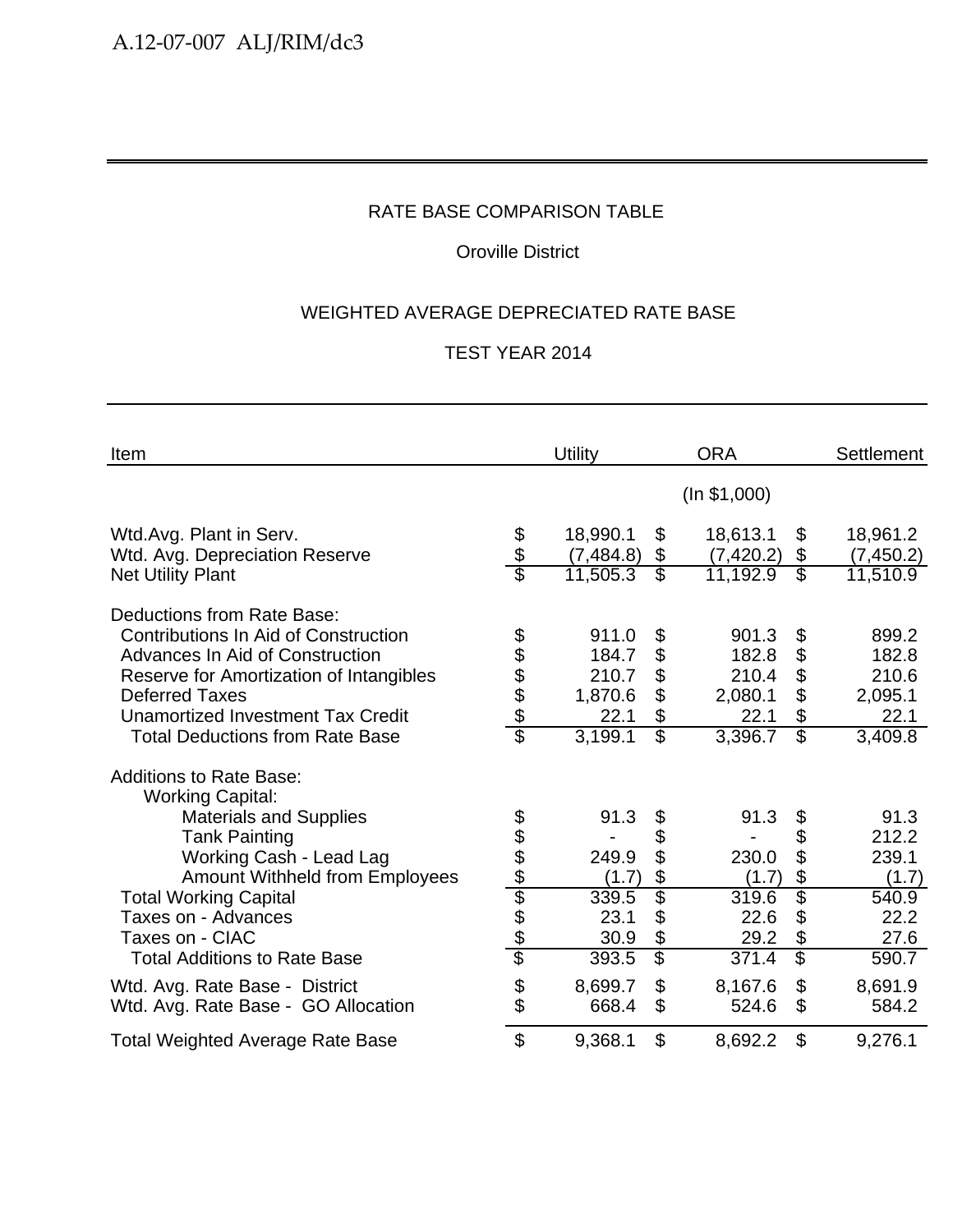## Oroville District

## WEIGHTED AVERAGE DEPRECIATED RATE BASE

| Item                                                                               |                           | <b>Utility</b>        |                          | <b>ORA</b>            |                             | <b>Settlement</b>     |
|------------------------------------------------------------------------------------|---------------------------|-----------------------|--------------------------|-----------------------|-----------------------------|-----------------------|
|                                                                                    |                           |                       |                          | (ln \$1,000)          |                             |                       |
| Wtd.Avg. Plant in Serv.<br>Wtd. Avg. Depreciation Reserve                          | \$<br>\$                  | 19,528.3<br>(7,856.8) | \$<br>\$                 | 18,852.4<br>(7,730.4) | \$<br>\$                    | 19,374.9<br>(7,816.0) |
| <b>Net Utility Plant</b>                                                           |                           | 11,671.5              | $\overline{\mathbb{S}}$  | 11,122.0              | $\overline{\mathbb{S}}$     | 11,558.9              |
| Deductions from Rate Base:<br>Contributions In Aid of Construction                 | 888888                    | 938.9                 | \$                       | 933.9                 | \$                          | 927.4                 |
| <b>Advancess In Aid of Construction</b><br>Reserve for Amortization of Intangibles |                           | 190.5<br>240.0        | \$<br>\$                 | 188.6<br>239.3        | \$<br>$\boldsymbol{\theta}$ | 188.6<br>239.7        |
| <b>Deferred Taxes</b>                                                              |                           | 1,995.7               | \$                       | 2,118.8               | \$                          | 2,196.8               |
| <b>Unamortized Investment Tax Credit</b>                                           |                           | 21.2                  | \$                       | 21.2                  | \$                          | 21.2                  |
| <b>Total Deductions from Rate Base</b>                                             |                           | 3,386.3               | $\overline{\mathbb{S}}$  | 3,501.8               | $\overline{\mathbb{S}}$     | 3,573.6               |
| <b>Additions to Rate Base:</b><br><b>Working Capital:</b>                          |                           |                       |                          |                       |                             |                       |
| <b>Materials and Supplies</b>                                                      |                           | 91.3                  | \$                       | 91.3                  | \$                          | 91.3                  |
| <b>Tank Painting</b>                                                               |                           |                       | \$                       |                       | \$                          | 188.6                 |
| Working Cash - Lead Lag                                                            |                           | 265.7                 | \$                       | 236.0                 | \$                          | 248.9                 |
| <b>Amount Withheld from Employees</b>                                              | <u> අප අප ලේල අප අ</u>    | (1.7)                 | \$                       | (1.7)                 | \$                          | (1.7)                 |
| <b>Total Working Capital</b>                                                       |                           | 355.3                 | \$                       | 325.6                 | \$                          | 527.2                 |
| Taxes on - Advances                                                                |                           | 23.8                  | \$                       | 23.1                  | \$                          | 22.6                  |
| Taxes on - CIAC                                                                    |                           | 32.9                  | \$                       | 30.6                  | \$                          | 28.5                  |
| <b>Total Additions to Rate Base</b>                                                |                           | 412.0                 | $\overline{\mathcal{S}}$ | 379.3                 | \$                          | 578.3                 |
| Wtd. Avg. Rate Base - District                                                     |                           | 8,697.2               | \$                       | 7,999.5               | \$                          | 8,563.6               |
| Wtd. Avg. Rate Base - GO Allocation                                                | \$                        | 689.5                 | \$                       | 533.9                 | $\mathfrak{L}$              | 661.4                 |
| <b>Total Weighted Average Rate Base</b>                                            | $\boldsymbol{\mathsf{S}}$ | 9,386.7               | \$                       | 8,533.4               | \$                          | 9,225.0               |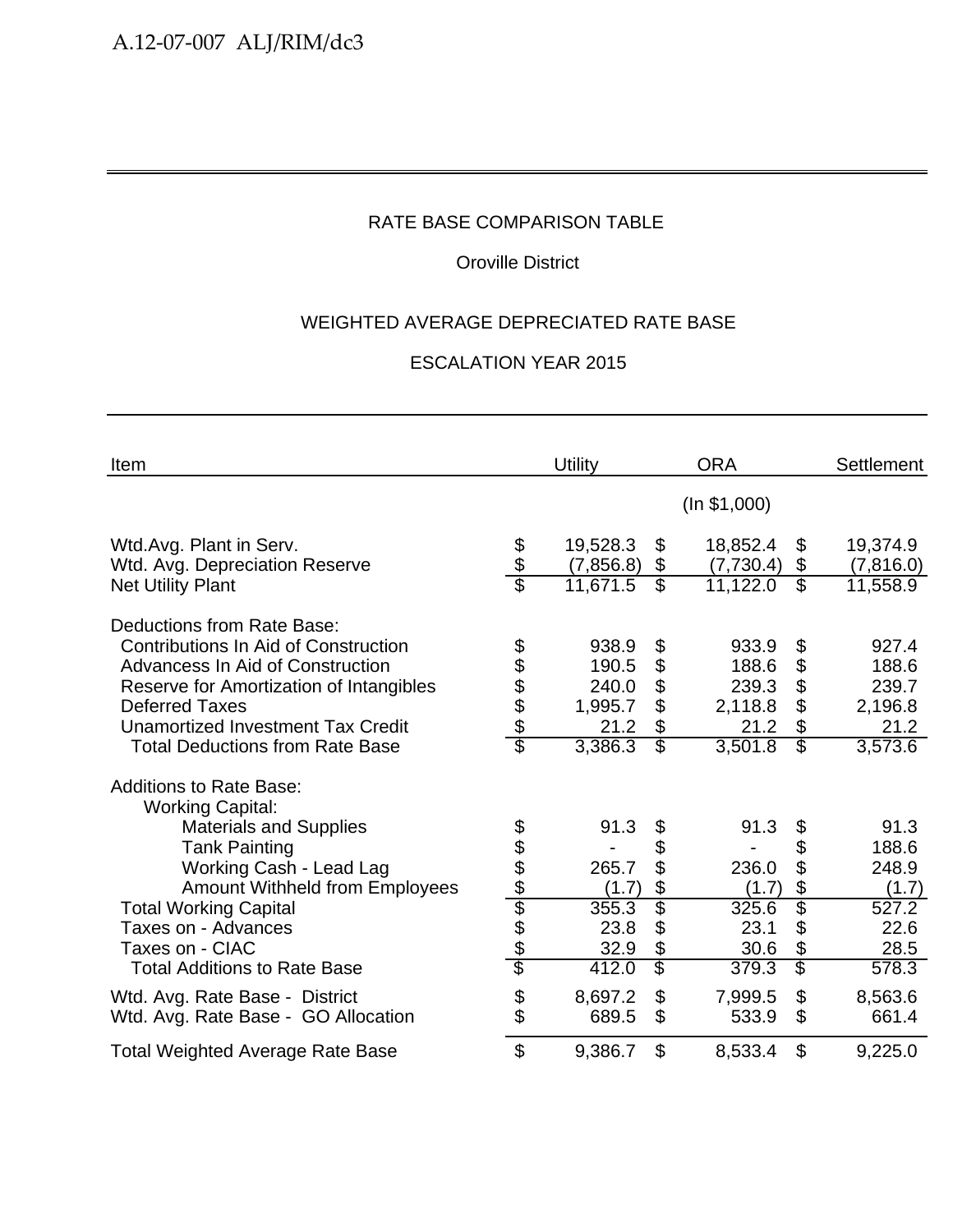### Palos Verdes District

#### WEIGHTED AVERAGE DEPRECIATED RATE BASE

| Item                                                      |                        | Utility     |                               | <b>ORA</b>   |                               | <b>Settlement</b> |
|-----------------------------------------------------------|------------------------|-------------|-------------------------------|--------------|-------------------------------|-------------------|
|                                                           |                        |             |                               | (ln \$1,000) |                               |                   |
| Wtd.Avg. Plant in Serv.                                   |                        | 81,542.1    | \$                            | 67,684.0     | \$                            | 72,819.3          |
| Wtd. Avg. Depreciation Reserve                            | \$<br>\$\$             | (34, 540.1) | \$<br>$\overline{\mathbb{S}}$ | (34, 131.2)  | \$<br>$\overline{\mathbb{S}}$ | (34, 361.2)       |
| <b>Net Utility Plant</b>                                  |                        | 47,002.0    |                               | 33,552.8     |                               | 38,458.2          |
| Deductions from Rate Base:                                |                        |             |                               |              |                               |                   |
| <b>Contributions In Aid of Construction</b>               | 888888                 | 1,851.9     | \$                            | 2,001.0      | \$                            | 1,991.8           |
| Advances In Aid of Construction                           |                        | 1,679.6     | \$                            | 1,679.6      | $\boldsymbol{\theta}$         | 1,679.6           |
| Reserve for Amortization of Intangibles                   |                        | 182.0       | \$                            | 181.9        | $\boldsymbol{\theta}$         | 181.9             |
| <b>Deferred Taxes</b>                                     |                        | 8,244.1     | \$                            | 6,820.0      | \$                            | 7,939.0           |
| <b>Unamortized Investment Tax Credit</b>                  |                        | 133.7       | \$                            | 133.7        | \$                            | 133.7             |
| <b>Total Deductions from Rate Base</b>                    |                        | 12,091.3    | $\overline{\mathcal{S}}$      | 10,816.2     | $\overline{\mathcal{E}}$      | 11,926.1          |
| <b>Additions to Rate Base:</b><br><b>Working Capital:</b> |                        |             |                               |              |                               |                   |
| <b>Materials and Supplies</b>                             |                        | 573.7       | \$                            | 539.8        | \$                            | 539.8             |
| <b>Tank Painting</b>                                      |                        |             | \$                            |              | \$                            | 613.5             |
| Working Cash - Lead Lag                                   |                        | (10.1)      | \$                            | (188.6)      | $\boldsymbol{\mathcal{L}}$    | (201.3)           |
| <b>Amount Withheld from Employees</b>                     |                        | (9.9)       | $\frac{1}{2}$                 | (9.9)        | \$                            | (9.9)             |
| <b>Total Working Capital</b>                              |                        | 553.7       | $\overline{\mathfrak{s}}$     | 341.3        | \$                            | 942.1             |
| Taxes on - Advances                                       |                        | 125.5       | \$                            | 125.5        | \$                            | 125.5             |
| Taxes on - CIAC                                           |                        | 100.7       | \$                            | 106.4        | \$                            | 106.4             |
| <b>Total Additions to Rate Base</b>                       | <u> 1980 1999 1999</u> | 779.9       | $\overline{\mathbb{S}}$       | 573.2        | $\overline{\mathbb{S}}$       | 1,173.9           |
| Wtd. Avg. Rate Base - District                            | \$                     | 35,690.6    | \$                            | 23,309.8     | \$                            | 27,706.0          |
| Wtd. Avg. Rate Base - Rancho Dom Allocation               |                        | 421.1       | \$                            | 239.4        | \$                            | 292.0             |
| Wtd. Avg. Rate Base - GO Allocation                       | \$<br>\$               | 3,880.4     | $\mathfrak{L}$                | 3,047.0      | \$                            | 3,391.7           |
| <b>Total Weighted Average Rate Base</b>                   | \$                     | 39,992.1    | $\mathfrak{L}$                | 26,596.2     | \$                            | 31,389.7          |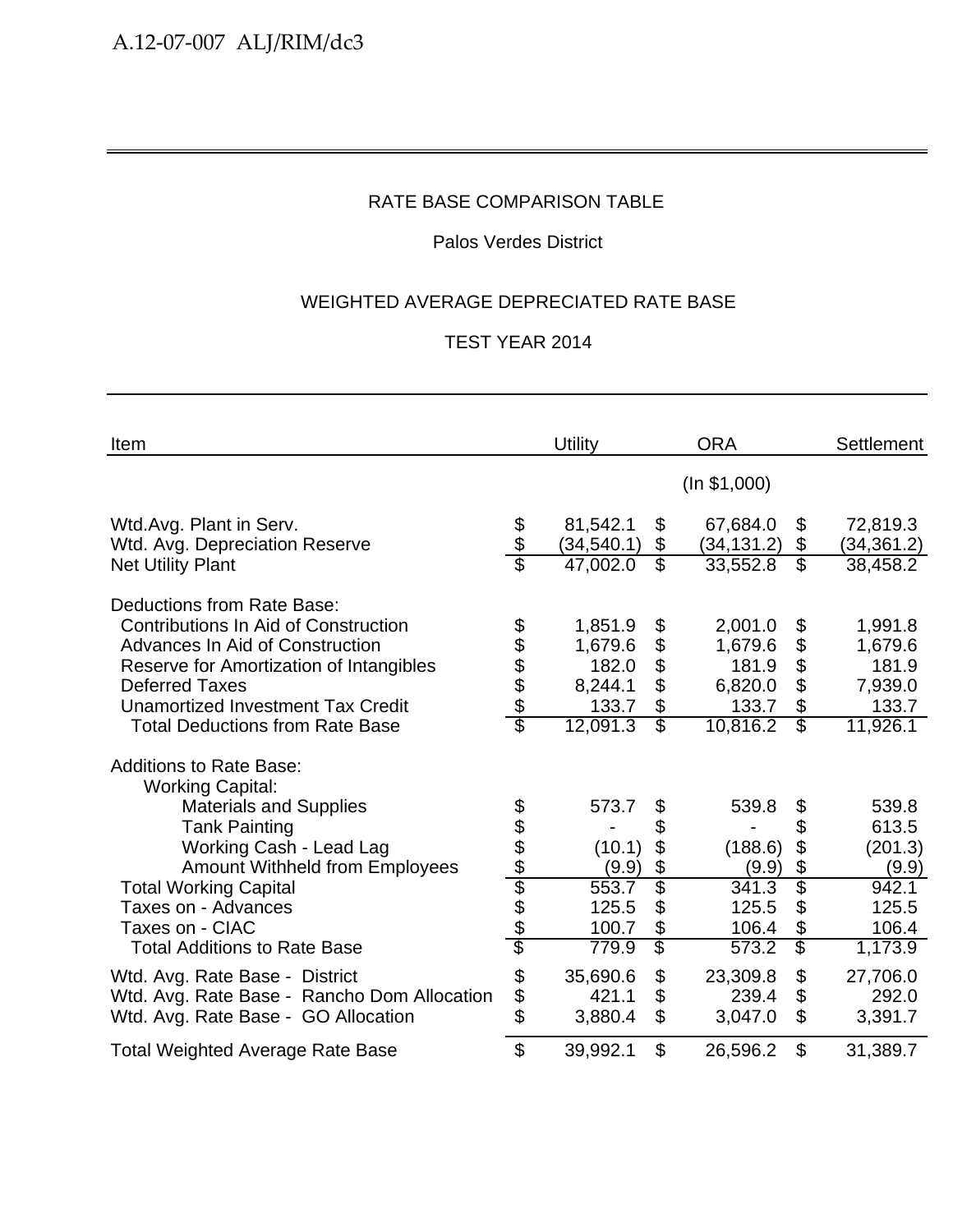## Palos Verdes District

## WEIGHTED AVERAGE DEPRECIATED RATE BASE

| Item                                                       |                           | Utility                 |                          | <b>ORA</b>              |                               | <b>Settlement</b>       |
|------------------------------------------------------------|---------------------------|-------------------------|--------------------------|-------------------------|-------------------------------|-------------------------|
|                                                            |                           |                         |                          | (ln \$1,000)            |                               |                         |
| Wtd.Avg. Plant in Serv.                                    | \$                        | 89,659.1                | \$                       | 70,116.7                | \$                            | 77,031.2                |
| Wtd. Avg. Depreciation Reserve<br><b>Net Utility Plant</b> | \$                        | (35, 714.6)<br>53,944.5 | \$<br>S                  | (34, 799.1)<br>35,317.6 | \$<br>$\overline{\mathbb{S}}$ | (35, 433.1)<br>41,598.1 |
| <b>Deductions from Rate Base:</b>                          |                           |                         |                          |                         |                               |                         |
| <b>Contributions In Aid of Construction</b>                |                           | 1,873.9                 | \$                       | 2,099.6                 | \$                            | 2,071.5                 |
| Advancess In Aid of Construction                           |                           | 1,608.9                 | \$                       | 1,608.9                 | \$                            | 1,608.9                 |
| Reserve for Amortization of Intangibles                    |                           | 229.7                   | \$                       | 225.0                   | $\boldsymbol{\mathsf{S}}$     | 225.1                   |
| <b>Deferred Taxes</b>                                      | \$\$\$\$\$                | 9,301.0                 | \$                       | 7,409.2                 | \$                            | 8,831.2                 |
| <b>Unamortized Investment Tax Credit</b>                   |                           | 125.1                   | \$                       | 125.2                   | \$                            | 125.1                   |
| <b>Total Deductions from Rate Base</b>                     | $\overline{\mathfrak{s}}$ | 13,138.6                | $\overline{\mathcal{E}}$ | 11,467.9                | $\overline{\mathcal{E}}$      | 12,861.8                |
| <b>Additionsto Rate Base:</b><br><b>Working Capital:</b>   |                           |                         |                          |                         |                               |                         |
| <b>Materials and Supplies</b>                              |                           | 573.7                   | \$                       | 539.8                   | \$                            | 539.8                   |
| <b>Tank Painting</b>                                       |                           |                         | \$                       |                         | \$                            | 552.1                   |
| Working Cash - Lead Lag                                    |                           | (41.1)                  | \$                       | (208.2)                 | $\boldsymbol{\mathsf{S}}$     | (232.7)                 |
| <b>Amount Withheld from Employees</b>                      |                           | (9.9)                   |                          | (9.9)                   | \$                            | (9.9)                   |
| <b>Total Working Capital</b>                               |                           | 522.7                   | $\frac{6}{3}$            | 321.7                   | \$                            | 849.2                   |
| Taxes on - Advances                                        |                           | 43.7                    | \$                       | 43.7                    | \$                            | 43.7                    |
| Taxes on - CIAC                                            |                           | 96.1                    | \$                       | 103.6                   | \$                            | 103.6                   |
| <b>Total Additions to Rate Base</b>                        |                           | 662.5                   | $\overline{\mathcal{S}}$ | 469.0                   | $\overline{\mathbb{S}}$       | 996.5                   |
| Wtd. Avg. Rate Base - District                             | \$                        | 41,468.4                | \$                       | 24,318.7                | $\boldsymbol{\theta}$         | 29,732.8                |
| Wtd. Avg. Rate Base - Rancho Dom Allocation                |                           | 274.6                   | \$                       | 110.0                   | \$                            | 175.1                   |
| Wtd. Avg. Rate Base - GO Allocation                        | \$<br>\$                  | 4,003.6                 | \$                       | 3,101.6                 | $\boldsymbol{\mathsf{S}}$     | 3,839.8                 |
| <b>Total Weighted Average Rate Base</b>                    | $\mathfrak{L}$            | 45,746.6                | \$                       | 27,530.3                | $\mathfrak{L}$                | 33,747.7                |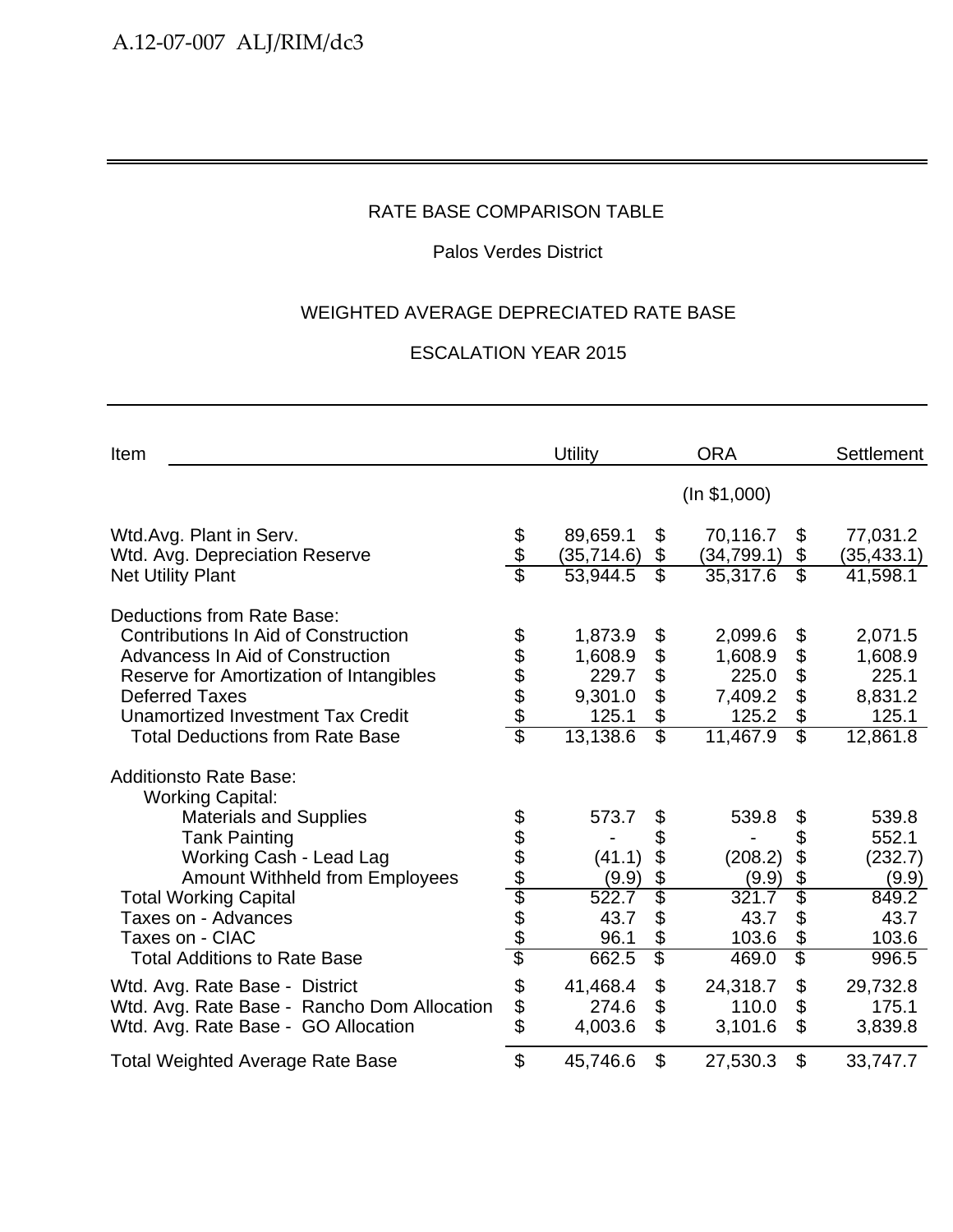## Redwood Valley - Coast Springs District

## WEIGHTED AVERAGE DEPRECIATED RATE BASE

| Item                                                                                                                                                                                                                                                                                             |                                 | Utility                        |                                                        | <b>ORA</b>                     |                                                        | <b>Settlement</b>               |
|--------------------------------------------------------------------------------------------------------------------------------------------------------------------------------------------------------------------------------------------------------------------------------------------------|---------------------------------|--------------------------------|--------------------------------------------------------|--------------------------------|--------------------------------------------------------|---------------------------------|
|                                                                                                                                                                                                                                                                                                  |                                 |                                |                                                        | (ln \$1,000)                   |                                                        |                                 |
| Wtd.Avg. Plant in Serv.<br>Wtd. Avg. Depreciation Reserve<br><b>Net Utility Plant</b>                                                                                                                                                                                                            | \$<br>\$<br>\$                  | 2,138.2<br>(604.8)<br>1,533.4  | \$<br>\$<br>\$                                         | 1,938.3<br>(602.5)<br>1,335.8  | \$<br>\$<br>$\overline{\mathcal{E}}$                   | 2,090.8<br>(603.9)<br>1,486.9   |
| Deductions from Rate Base:<br><b>Contributions In Aid of Construction</b><br>Advances In Aid of Construction<br>Reserve for Amortization of Intangibles<br><b>Deferred Taxes</b><br><b>Unamortized Investment Tax Credit</b><br><b>Total Deductions from Rate Base</b>                           | <b>88888</b><br>$\overline{\$}$ | 109.6<br>68.2<br>73.4<br>251.2 | \$<br>\$<br>\$<br>\$<br>\$<br>$\overline{\mathcal{S}}$ | 109.5<br>68.2<br>93.8<br>271.5 | \$<br>\$<br>\$<br>\$<br>\$<br>$\overline{\mathcal{E}}$ | 109.6<br>68.2<br>135.0<br>312.9 |
| <b>Additions to Rate Base:</b><br><b>Working Capital:</b><br><b>Materials and Supplies</b><br><b>Tank Painting</b><br>Working Cash - Lead Lag<br>Amount Withheld from Employees<br><b>Total Working Capital</b><br>Taxes on - Advances<br>Taxes on - CIAC<br><b>Total Additions to Rate Base</b> | <u> අප අප අප අප අ</u>           | 28.9<br>(0.2)<br>28.7<br>28.7  | \$<br>\$<br>\$<br>\$<br>\$<br>\$<br>\$<br>\$           | 27.2<br>(0.2)<br>27.0<br>27.0  | \$<br>\$<br>\$<br>\$<br>\$<br>\$<br>\$                 | 27.0<br>(0.2)<br>26.8<br>26.8   |
| Wtd. Avg. Rate Base - District<br>Wtd. Avg. Rate Base - Redwood Valley Alocatio<br>Wtd. Avg. Rate Base - GO Allocation                                                                                                                                                                           | \$<br>\$<br>\$                  | 1,310.9<br>100.1<br>64.8       | \$<br>\$<br>$\mathfrak{L}$                             | 1,091.3<br>100.6<br>50.9       | \$<br>\$<br>\$                                         | 1,200.8<br>90.0<br>56.7         |
| <b>Total Weighted Average Rate Base</b>                                                                                                                                                                                                                                                          | \$                              | 1,475.8                        | \$                                                     | 1,242.7                        | \$                                                     | 1,347.5                         |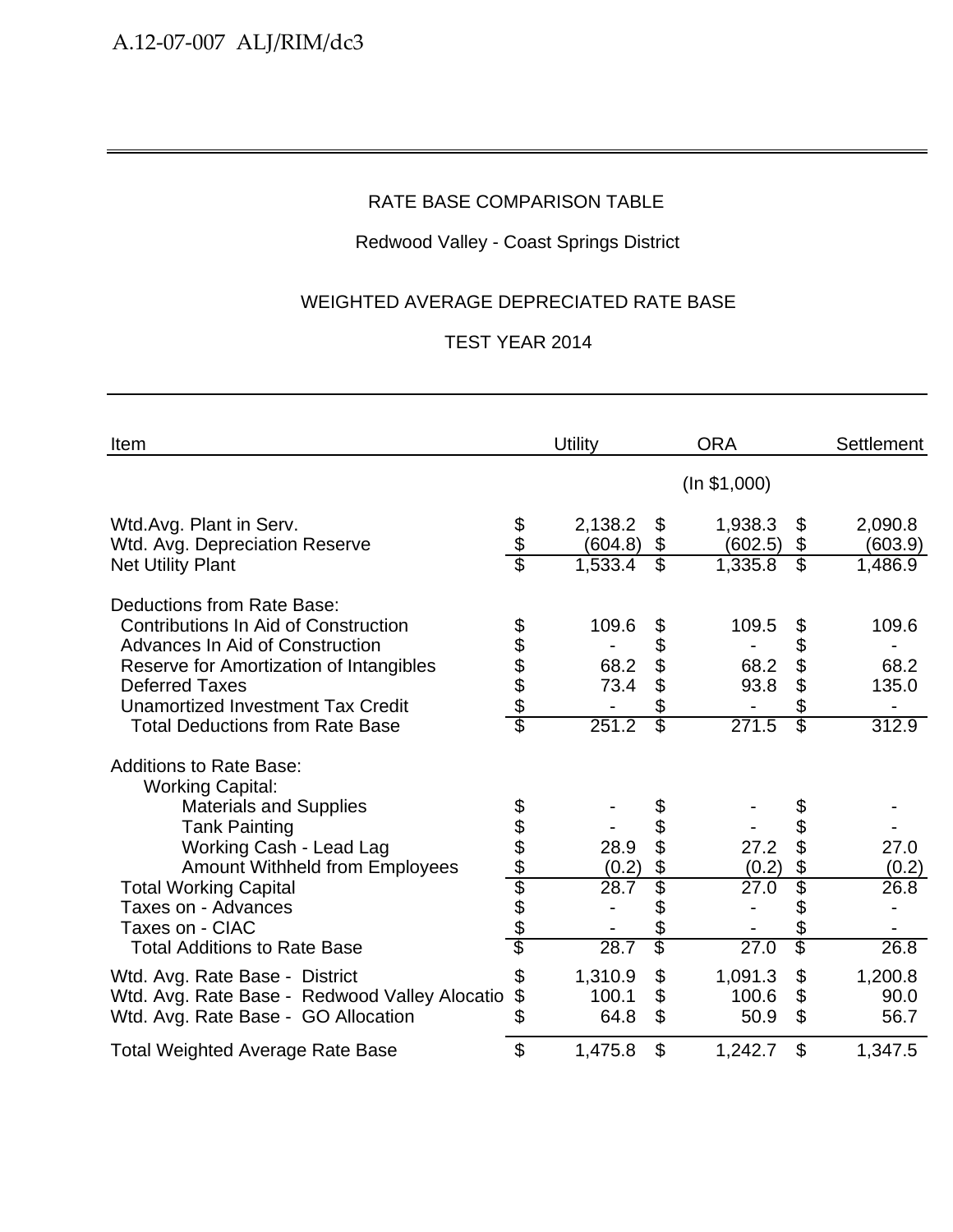## Redwood Valley - Coast Springs District

## WEIGHTED AVERAGE DEPRECIATED RATE BASE

| Item                                                                                                                                                                                                                                                                                                   |                                        | Utility                        |                                                                      | <b>ORA</b>                                 |                                                        | Settlement                      |
|--------------------------------------------------------------------------------------------------------------------------------------------------------------------------------------------------------------------------------------------------------------------------------------------------------|----------------------------------------|--------------------------------|----------------------------------------------------------------------|--------------------------------------------|--------------------------------------------------------|---------------------------------|
|                                                                                                                                                                                                                                                                                                        |                                        |                                |                                                                      | (ln \$1,000)                               |                                                        |                                 |
| Wtd.Avg. Plant in Serv.<br>Wtd. Avg. Depreciation Reserve<br><b>Net Utility Plant</b>                                                                                                                                                                                                                  | \$<br>\$<br>\$                         | 2,125.0<br>(660.0)<br>1,465.0  | \$<br>\$<br>$\overline{\mathcal{E}}$                                 | 1,924.5<br>(653.2)<br>1,271.3              | \$<br>\$<br>$\overline{\mathcal{S}}$                   | 2,077.1<br>(657.4)<br>1,419.8   |
| Deductions from Rate Base:<br><b>Contributions In Aid of Construction</b><br>Advancess In Aid of Construction<br>Reserve for Amortization of Intangibles<br><b>Deferred Taxes</b><br>Unamortized Investment Tax Credit<br><b>Total Deductions from Rate Base</b>                                       | \$\$\$\$\$<br>$\overline{\mathcal{C}}$ | 105.8<br>77.3<br>93.9<br>277.0 | \$<br>\$<br>\$<br>\$<br>\$<br>$\overline{\mathbb{S}}$                | 105.6<br>77.3<br>97.8<br>280.7             | \$<br>\$<br>\$<br>\$<br>\$<br>$\overline{\mathcal{S}}$ | 105.8<br>77.3<br>140.1<br>323.3 |
| <b>Additionsto Rate Base:</b><br><b>Working Capital:</b><br><b>Materials and Supplies</b><br><b>Tank Painting</b><br>Working Cash - Lead Lag<br><b>Amount Withheld from Employees</b><br><b>Total Working Capital</b><br>Taxes on - Advances<br>Taxes on - CIAC<br><b>Total Additions to Rate Base</b> | \$\$\$\$\$\$\$\$\$<br>\$               | 25.8<br>(0.2)<br>25.6<br>25.6  | \$<br>\$<br>\$<br>\$<br>\$<br>\$<br>$\frac{1}{2}$<br>$\overline{\$}$ | 27.5<br>(0.2)<br>$\overline{27.3}$<br>27.3 | \$<br>\$<br>\$<br>\$<br>\$<br>\$<br>\$                 | 27.4<br>(0.2)<br>27.2<br>27.2   |
| Wtd. Avg. Rate Base - District<br>Wtd. Avg. Rate Base - Redwood Valley Alocatio<br>Wtd. Avg. Rate Base - GO Allocation                                                                                                                                                                                 | \$<br>\$<br>\$                         | 1,213.6<br>131.9<br>67.0       | \$<br>\$<br>$\mathfrak{L}$                                           | 1,017.9<br>134.1<br>51.8                   | \$<br>\$<br>\$                                         | 1,123.7<br>118.8<br>64.2        |
| <b>Total Weighted Average Rate Base</b>                                                                                                                                                                                                                                                                | \$                                     | 1,412.5                        | $\mathfrak{L}$                                                       | 1,203.8                                    | \$                                                     | 1,306.6                         |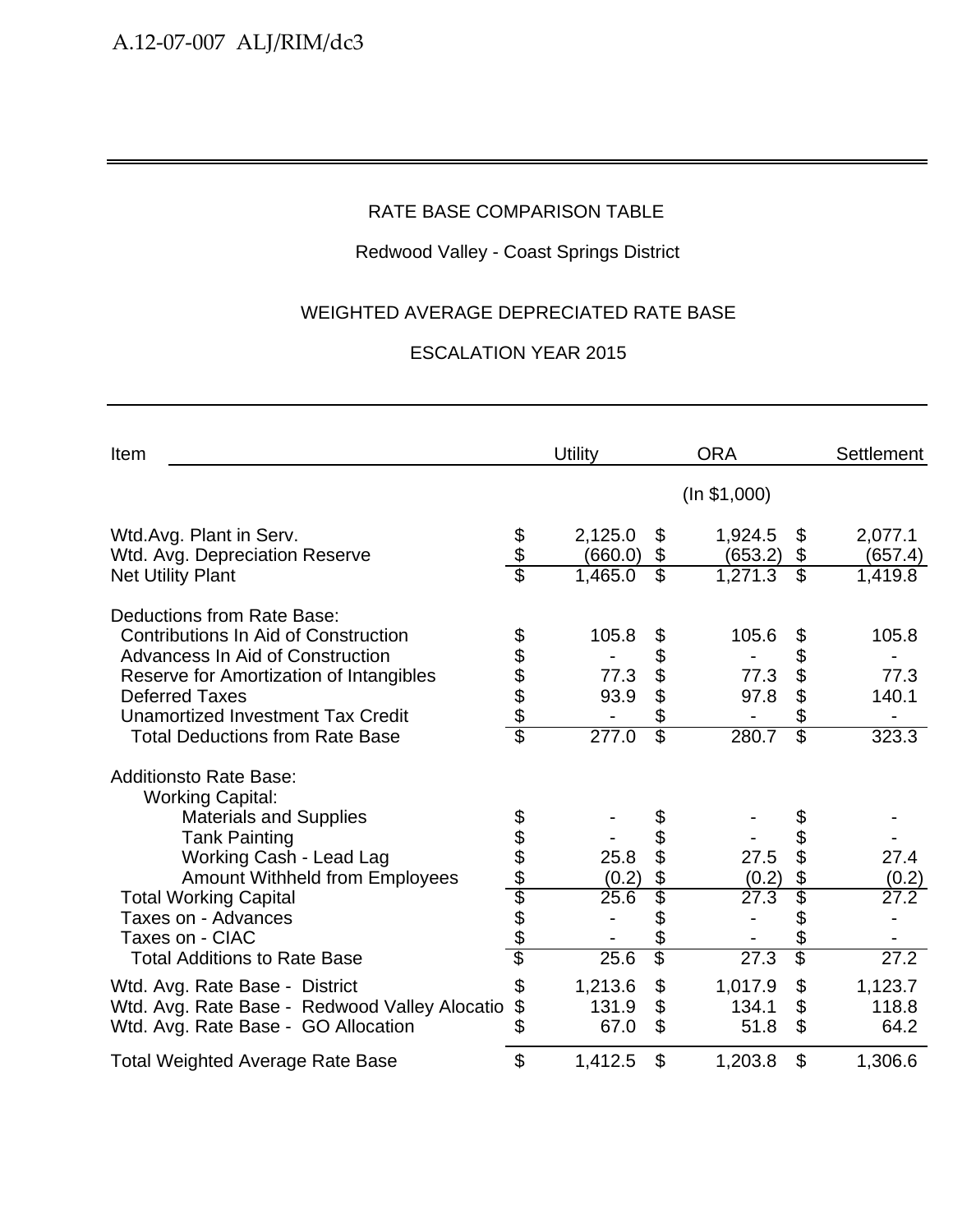## Redwood Valley - Lucerne District

## WEIGHTED AVERAGE DEPRECIATED RATE BASE

| Item                                                                                                                                                                                                                                                                                                    |                              | Utility                                         |                                                                    | <b>ORA</b>                                      |                                                        | Settlement                                      |
|---------------------------------------------------------------------------------------------------------------------------------------------------------------------------------------------------------------------------------------------------------------------------------------------------------|------------------------------|-------------------------------------------------|--------------------------------------------------------------------|-------------------------------------------------|--------------------------------------------------------|-------------------------------------------------|
|                                                                                                                                                                                                                                                                                                         |                              |                                                 |                                                                    | (ln \$1,000)                                    |                                                        |                                                 |
| Wtd.Avg. Plant in Serv.<br>Wtd. Avg. Depreciation Reserve<br><b>Net Utility Plant</b>                                                                                                                                                                                                                   | \$                           | 6,358.4<br>(1,866.2)<br>4,492.2                 | \$<br>\$<br>\$                                                     | 6,136.6<br>(1,861.1)<br>4,275.5                 | \$<br>\$<br>$\overline{\mathcal{E}}$                   | 6,200.5<br>(1,861.8)<br>4,338.7                 |
| Deductions from Rate Base:<br><b>Contributions In Aid of Construction</b><br>Advances In Aid of Construction<br>Reserve for Amortization of Intangibles<br><b>Deferred Taxes</b><br>Unamortized Investment Tax Credit<br><b>Total Deductions from Rate Base</b>                                         | <u>alaa aa</u>               | 145.2<br>0.5<br>682.4<br>828.1                  | \$<br>\$<br>\$<br>\$<br>\$<br>\$                                   | 143.7<br>0.5<br>647.9<br>792.1                  | \$<br>\$<br>\$<br>\$<br>\$<br>$\overline{\mathcal{S}}$ | 143.7<br>0.5<br>640.4<br>784.6                  |
| <b>Additions to Rate Base:</b><br><b>Working Capital:</b><br><b>Materials and Supplies</b><br><b>Tank Painting</b><br>Working Cash - Lead Lag<br><b>Amount Withheld from Employees</b><br><b>Total Working Capital</b><br>Taxes on - Advances<br>Taxes on - CIAC<br><b>Total Additions to Rate Base</b> | <u> 10 10 10 10 10 10 10</u> | 9.1<br>258.8<br>(0.7)<br>267.2<br>18.7<br>285.9 | \$<br>\$<br>\$<br>\$<br>\$<br>\$<br>\$<br>$\overline{\mathcal{E}}$ | 9.1<br>255.9<br>(0.7)<br>264.3<br>18.7<br>283.0 | \$<br>\$<br>\$<br>\$<br>\$<br>\$<br>\$<br>\$           | 9.1<br>260.5<br>(0.7)<br>268.9<br>18.7<br>287.5 |
| Wtd. Avg. Rate Base - District<br>Wtd. Avg. Rate Base - Redwood Valley Alocatio<br>Wtd. Avg. Rate Base - GO Allocation                                                                                                                                                                                  | \$<br>\$<br>\$               | 3,950.0<br>430.6<br>279.1                       | \$<br>\$<br>\$                                                     | 3,766.4<br>432.5<br>219.1                       | \$<br>\$<br>\$                                         | 3,841.6<br>386.9<br>243.9                       |
| <b>Total Weighted Average Rate Base</b>                                                                                                                                                                                                                                                                 | \$                           | 4,659.7                                         | \$                                                                 | 4,417.9                                         | \$                                                     | 4,472.4                                         |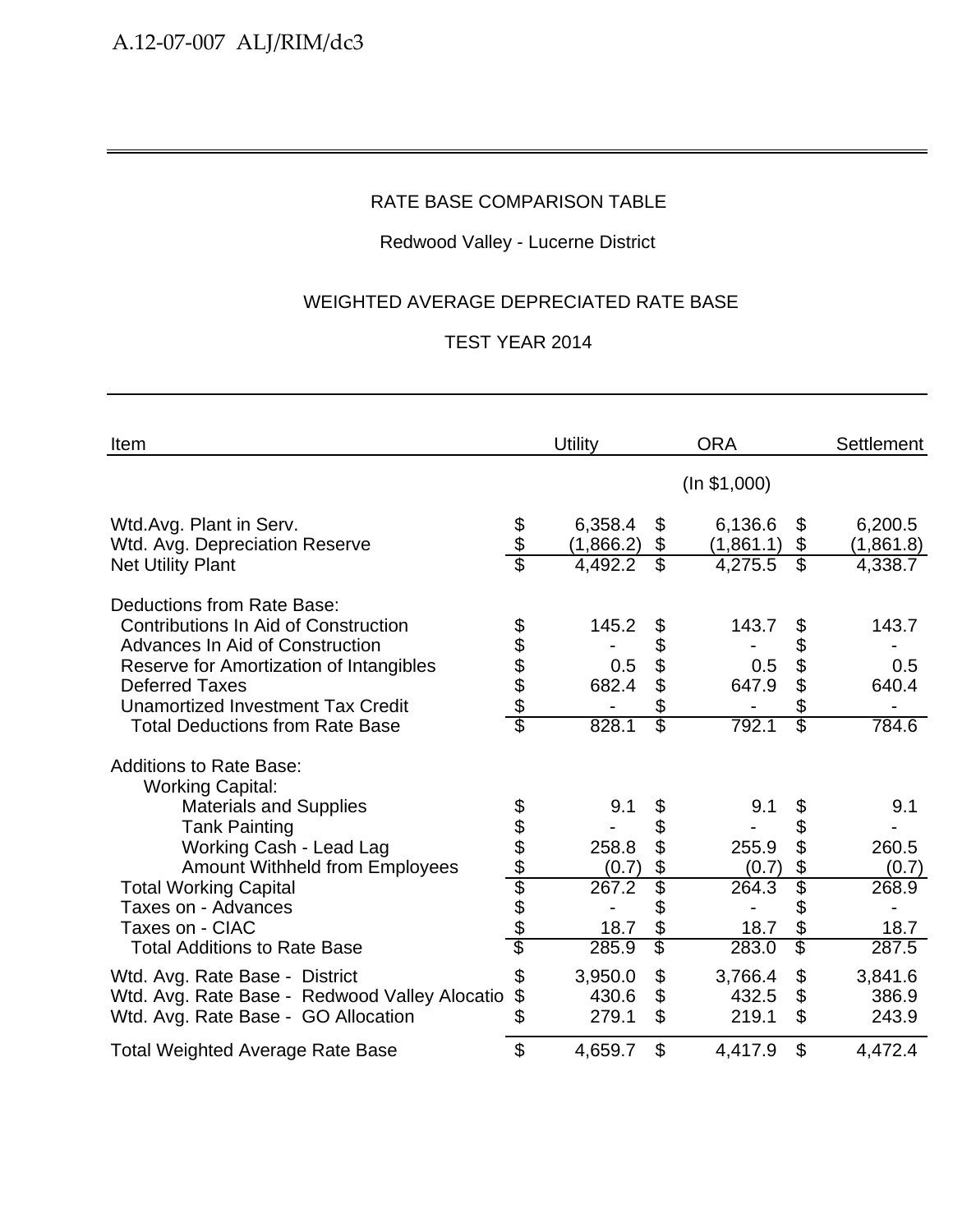## Redwood Valley - Lucerne District

## WEIGHTED AVERAGE DEPRECIATED RATE BASE

| Item                                                                                                                                                                                                                                                                                                   |                                | Utility                                         |                                                        | <b>ORA</b>                                                   |                                                                   | Settlement                                      |
|--------------------------------------------------------------------------------------------------------------------------------------------------------------------------------------------------------------------------------------------------------------------------------------------------------|--------------------------------|-------------------------------------------------|--------------------------------------------------------|--------------------------------------------------------------|-------------------------------------------------------------------|-------------------------------------------------|
|                                                                                                                                                                                                                                                                                                        |                                |                                                 |                                                        | (ln \$1,000)                                                 |                                                                   |                                                 |
| Wtd.Avg. Plant in Serv.<br>Wtd. Avg. Depreciation Reserve<br><b>Net Utility Plant</b>                                                                                                                                                                                                                  | န<br>န                         | 6,640.3<br>(2,049.1)<br>4,591.2                 | \$<br>\$<br>$\overline{\mathbb{S}}$                    | 6,216.0<br>(2,034.9)<br>4,181.1                              | \$<br>$\boldsymbol{\theta}$<br>$\overline{\mathcal{E}}$           | 6,280.8<br>(2,036.2)<br>4,244.6                 |
| Deductions from Rate Base:<br><b>Contributions In Aid of Construction</b><br>Advancess In Aid of Construction<br>Reserve for Amortization of Intangibles<br><b>Deferred Taxes</b><br>Unamortized Investment Tax Credit<br><b>Total Deductions from Rate Base</b>                                       | 888888                         | 157.8<br>0.5<br>791.0<br>949.3                  | \$<br>\$<br>\$<br>\$<br>\$<br>$\overline{\mathcal{E}}$ | 156.2<br>0.5<br>735.8<br>892.5                               | \$<br>\$<br>\$<br>\$<br>\$<br>$\overline{\mathcal{E}}$            | 156.3<br>0.5<br>713.9<br>870.7                  |
| <b>Additionsto Rate Base:</b><br><b>Working Capital:</b><br><b>Materials and Supplies</b><br><b>Tank Painting</b><br>Working Cash - Lead Lag<br><b>Amount Withheld from Employees</b><br><b>Total Working Capital</b><br>Taxes on - Advances<br>Taxes on - CIAC<br><b>Total Additions to Rate Base</b> | <u> 2010 A A A A A A A A A</u> | 9.1<br>257.8<br>(0.7)<br>266.2<br>18.4<br>284.6 | \$<br>\$<br>\$<br>\$<br>\$<br>\$<br>\$<br>\$           | 9.1<br>232.8<br>(0.7)<br>$\overline{241.2}$<br>18.4<br>259.6 | \$<br>\$<br>\$<br>\$<br>\$<br>\$<br>\$<br>$\overline{\mathbb{S}}$ | 9.1<br>244.1<br>(0.7)<br>252.4<br>18.4<br>270.8 |
| Wtd. Avg. Rate Base - District<br>Wtd. Avg. Rate Base - Redwood Valley Alocatio<br>Wtd. Avg. Rate Base - GO Allocation                                                                                                                                                                                 | \$<br>\$<br>\$                 | 3,926.5<br>567.0<br>287.9                       | \$<br>\$<br>\$                                         | 3,548.2<br>576.6<br>223.0                                    | \$<br>\$<br>\$                                                    | 3,644.7<br>510.7<br>276.1                       |
| <b>Total Weighted Average Rate Base</b>                                                                                                                                                                                                                                                                | \$                             | 4,781.4                                         | \$                                                     | 4,347.7                                                      | \$                                                                | 4,431.5                                         |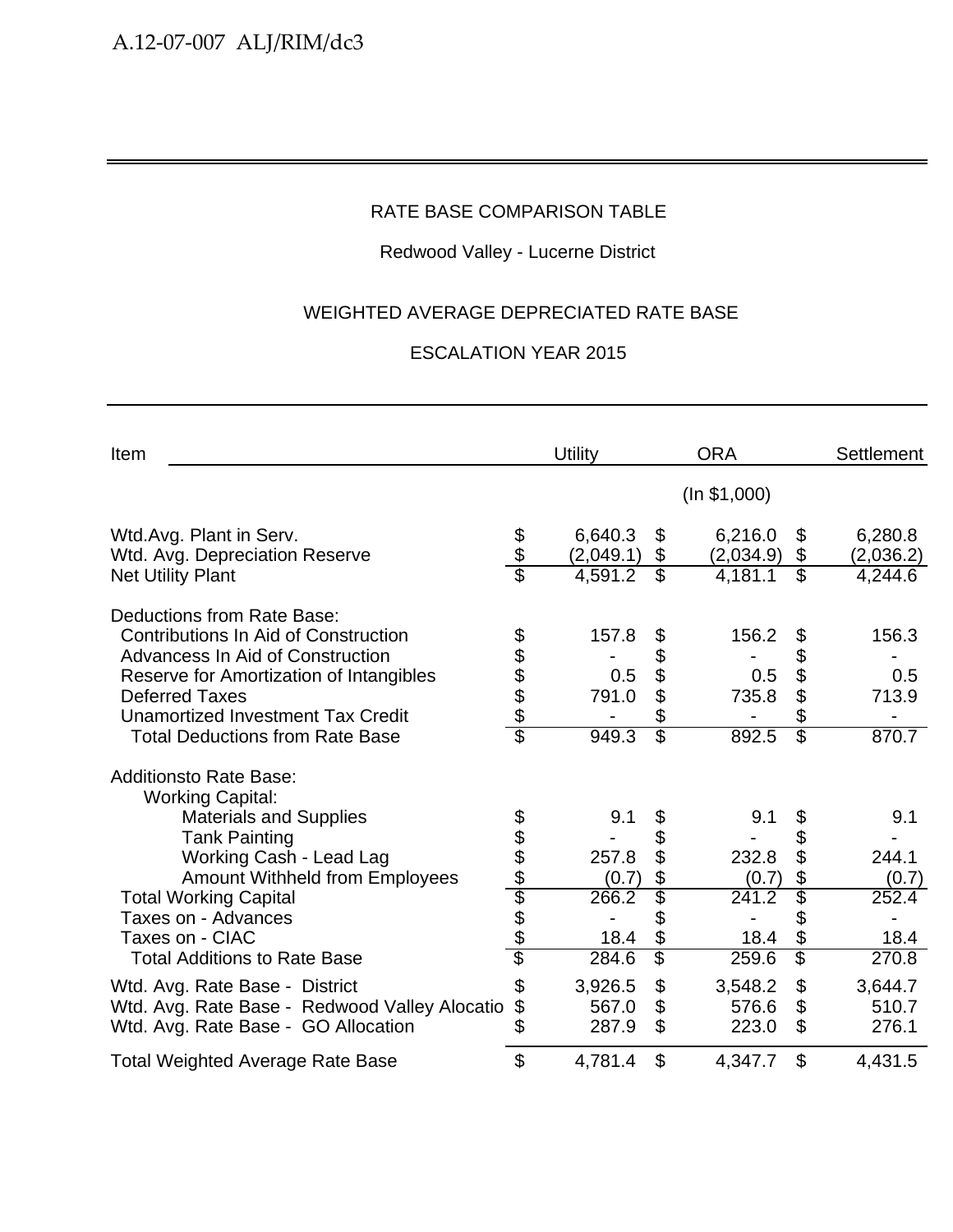## Redwood Valley - Unified Area District

## WEIGHTED AVERAGE DEPRECIATED RATE BASE

| Item                                                                                                                                                                                                                                                                                                    |                              | Utility                                |                                                        | <b>ORA</b>                           |                                                        | Settlement                            |
|---------------------------------------------------------------------------------------------------------------------------------------------------------------------------------------------------------------------------------------------------------------------------------------------------------|------------------------------|----------------------------------------|--------------------------------------------------------|--------------------------------------|--------------------------------------------------------|---------------------------------------|
|                                                                                                                                                                                                                                                                                                         |                              |                                        |                                                        | (ln \$1,000)                         |                                                        |                                       |
| Wtd.Avg. Plant in Serv.<br>Wtd. Avg. Depreciation Reserve<br><b>Net Utility Plant</b>                                                                                                                                                                                                                   | \$<br>\$                     | 2,495.6<br>(725.5)<br>1,770.1          | \$<br>\$<br>$\overline{\$}$                            | 2,382.4<br>(716.1)<br>1,666.3        | \$<br>\$<br>$\overline{\mathcal{E}}$                   | 2,489.8<br>(723.9)<br>1,765.9         |
| Deductions from Rate Base:<br><b>Contributions In Aid of Construction</b><br>Advances In Aid of Construction<br>Reserve for Amortization of Intangibles<br><b>Deferred Taxes</b><br><b>Unamortized Investment Tax Credit</b><br><b>Total Deductions from Rate Base</b>                                  | <u>alaa aa aa aa</u>         | 37.8<br>12.0<br>(8.1)<br>41.7          | \$<br>\$<br>\$<br>\$<br>\$<br>$\overline{\mathcal{S}}$ | 37.4<br>12.0<br>0.3<br>49.7          | \$<br>\$<br>\$<br>\$<br>\$<br>$\overline{\mathcal{E}}$ | 37.3<br>12.0<br>0.8<br>50.2           |
| <b>Additions to Rate Base:</b><br><b>Working Capital:</b><br><b>Materials and Supplies</b><br><b>Tank Painting</b><br>Working Cash - Lead Lag<br><b>Amount Withheld from Employees</b><br><b>Total Working Capital</b><br>Taxes on - Advances<br>Taxes on - CIAC<br><b>Total Additions to Rate Base</b> | <u> 10 10 10 10 10 10 10</u> | 100.0<br>(0.2)<br>99.8<br>4.8<br>104.6 | \$<br>\$<br>\$<br>\$<br>\$<br>\$<br>\$<br>\$           | 91.5<br>(0.2)<br>91.3<br>5.5<br>96.8 | \$<br>\$<br>\$<br>\$<br>\$<br>\$<br>\$                 | 95.7<br>(0.2)<br>95.5<br>4.8<br>100.3 |
| Wtd. Avg. Rate Base - District<br>Wtd. Avg. Rate Base - Redwood Valley Alocatio<br>Wtd. Avg. Rate Base - GO Allocation                                                                                                                                                                                  | \$<br>\$<br>\$               | 1,833.0<br>140.8<br>90.9               | \$<br>\$<br>\$                                         | 1,713.4<br>140.8<br>71.3             | \$<br>\$<br>\$                                         | 1,815.9<br>126.0<br>79.3              |
| <b>Total Weighted Average Rate Base</b>                                                                                                                                                                                                                                                                 | \$                           | 2,064.7                                | \$                                                     | 1,925.5                              | \$                                                     | 2,021.1                               |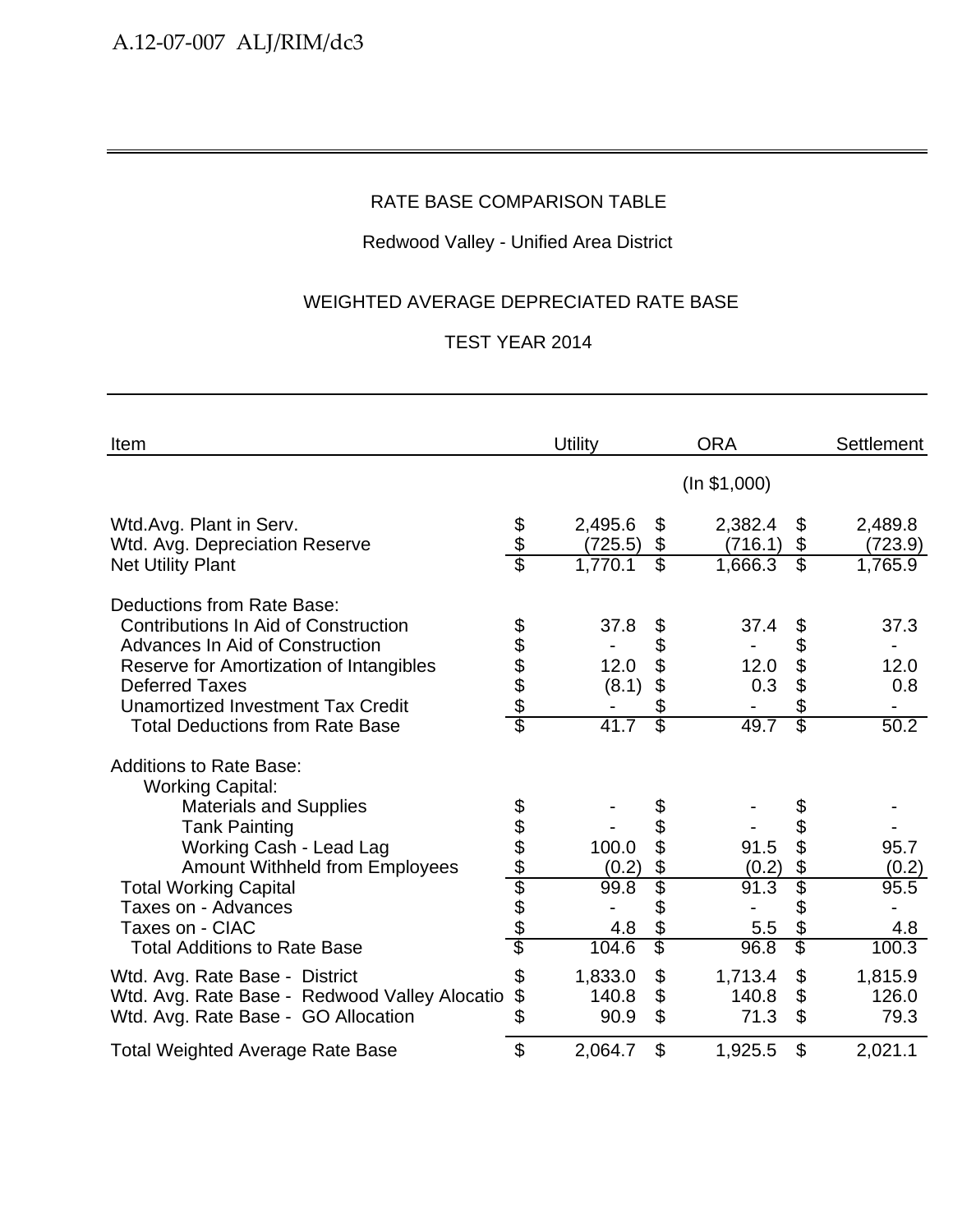## Redwood Valley - Unified Area District

## WEIGHTED AVERAGE DEPRECIATED RATE BASE

| Item                                                                                                                                                                                                                                                                                                   |                | Utility                               |                                                        | <b>ORA</b>                                                                        |                | Settlement                                     |
|--------------------------------------------------------------------------------------------------------------------------------------------------------------------------------------------------------------------------------------------------------------------------------------------------------|----------------|---------------------------------------|--------------------------------------------------------|-----------------------------------------------------------------------------------|----------------|------------------------------------------------|
|                                                                                                                                                                                                                                                                                                        |                |                                       |                                                        | (ln \$1,000)                                                                      |                |                                                |
| Wtd.Avg. Plant in Serv.<br>Wtd. Avg. Depreciation Reserve<br><b>Net Utility Plant</b>                                                                                                                                                                                                                  | န<br>န         | 2,604.1<br>(809.3)<br>1,794.8         | \$<br>\$<br>$\overline{\mathcal{E}}$                   | 2,372.6<br>\$<br>\$<br>(790.7)<br>$\overline{\mathcal{E}}$<br>1,581.9             |                | 2,523.7<br>(806.7)<br>1,717.0                  |
| Deductions from Rate Base:<br><b>Contributions In Aid of Construction</b><br>Advancess In Aid of Construction<br>Reserve for Amortization of Intangibles<br><b>Deferred Taxes</b><br><b>Unamortized Investment Tax Credit</b><br><b>Total Deductions from Rate Base</b>                                | 89888          | 40.5<br>12.0<br>18.1<br>70.6          | \$<br>\$<br>\$<br>\$<br>\$<br>$\overline{\mathcal{E}}$ | 40.1<br>\$<br>\$<br>12.0<br>\$<br>(6.7)<br>\$<br>$\overline{\mathcal{E}}$<br>45.4 | \$             | 40.1<br>12.0<br>13.6<br>$\overline{a}$<br>65.7 |
| <b>Additionsto Rate Base:</b><br><b>Working Capital:</b><br><b>Materials and Supplies</b><br><b>Tank Painting</b><br>Working Cash - Lead Lag<br><b>Amount Withheld from Employees</b><br><b>Total Working Capital</b><br>Taxes on - Advances<br>Taxes on - CIAC<br><b>Total Additions to Rate Base</b> |                | 99.7<br>(0.2)<br>99.5<br>4.7<br>104.2 | \$<br>\$<br>\$<br>\$<br>\$<br>\$<br>\$<br>\$           | 91.2<br>\$<br>(0.2)<br>91.0<br>\$<br>\$<br>5.6<br>\$<br>96.6                      | \$<br>\$<br>\$ | 94.7<br>(0.2)<br>94.5<br>4.7<br>99.1           |
| Wtd. Avg. Rate Base - District<br>Wtd. Avg. Rate Base - Redwood Valley Alocatio<br>Wtd. Avg. Rate Base - GO Allocation                                                                                                                                                                                 | \$<br>\$<br>\$ | 1,828.4<br>187.7<br>93.7              | \$<br>\$<br>\$                                         | \$<br>1,633.1<br>\$<br>187.7<br>\$<br>72.6                                        |                | 1,750.4<br>166.3<br>89.9                       |
| <b>Total Weighted Average Rate Base</b>                                                                                                                                                                                                                                                                | \$             | 2,109.8                               | \$                                                     | \$<br>1,893.3                                                                     |                | 2,006.6                                        |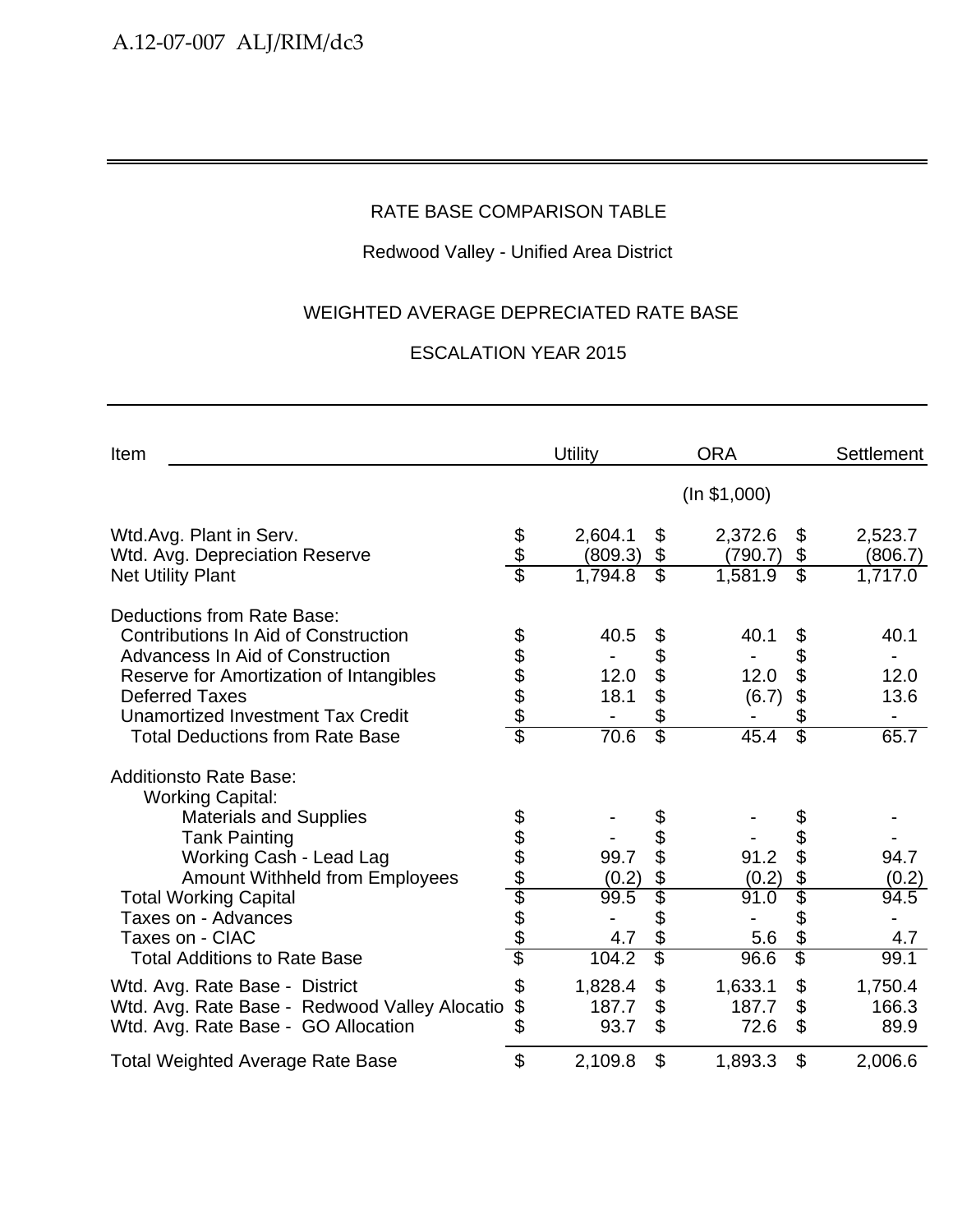## Salinas District

## WEIGHTED AVERAGE DEPRECIATED RATE BASE

| Item                                                                                                  |                           | <b>Utility</b>             |                                       | <b>ORA</b>                 |                                   | <b>Settlement</b>          |
|-------------------------------------------------------------------------------------------------------|---------------------------|----------------------------|---------------------------------------|----------------------------|-----------------------------------|----------------------------|
|                                                                                                       |                           |                            |                                       | (ln \$1,000)               |                                   |                            |
| Wtd.Avg. Plant in Serv.<br>Wtd. Avg. Depreciation Reserve                                             | $\frac{6}{9}$             | 152,066.5<br>(40, 472.7)   | \$<br>\$                              | 131,486.2<br>(39, 918.9)   | \$<br>\$                          | 138,430.4<br>(40,087.2)    |
| <b>Net Utility Plant</b>                                                                              |                           | 111,593.8                  | $\overline{\mathcal{E}}$              | 91,567.3                   | $\overline{\mathbb{S}}$           | 98,343.2                   |
| Deductions from Rate Base:<br>Contributions In Aid of Construction<br>Advances In Aid of Construction |                           | 13,472.3<br>11,897.0       | \$<br>\$                              | 13,465.2<br>11,877.3       | \$<br>\$                          | 13,441.3<br>11,877.3       |
| Reserve for Amortization of Intangibles<br><b>Deferred Taxes</b><br>Unamortized Investment Tax Credit | 888888                    | 642.4<br>13,023.4<br>113.9 | \$<br>\$<br>$\boldsymbol{\mathsf{S}}$ | 638.8<br>11,485.1<br>113.9 | \$<br>\$<br>$\boldsymbol{\theta}$ | 641.7<br>13,732.7<br>113.9 |
| <b>Total Deductions from Rate Base</b>                                                                |                           | 39,149.0                   | $\overline{\mathbb{S}}$               | 37,580.3                   | $\overline{\mathbb{S}}$           | 39,806.9                   |
| <b>Additions to Rate Base:</b><br><b>Working Capital:</b>                                             |                           |                            |                                       |                            |                                   |                            |
| <b>Materials and Supplies</b><br><b>Tank Painting</b><br>Working Cash - Lead Lag                      |                           | 497.4<br>1,427.7           | \$<br>\$<br>\$                        | 488.0<br>1,298.5           | \$<br>\$<br>\$                    | 488.0<br>124.1<br>1,359.2  |
| <b>Amount Withheld from Employees</b><br><b>Total Working Capital</b><br>Taxes on - Advances          | <u> අප අප ලේල අප අ</u>    | (10.1)<br>1,915.0<br>861.9 | $\frac{1}{2}$<br>\$<br>\$             | (10.1)<br>1,776.4<br>865.8 | \$<br>\$<br>\$                    | (10.1)<br>1,961.2<br>861.9 |
| Taxes on - CIAC<br><b>Total Additions to Rate Base</b>                                                |                           | 274.5<br>3,051.4           | \$<br>$\overline{\mathcal{S}}$        | 284.4<br>2,926.6           | \$<br>\$                          | 274.5<br>3,097.6           |
| Wtd. Avg. Rate Base - District<br>Wtd. Avg. Rate Base - GO Allocation                                 | \$                        | 75,496.2<br>3,932.2        | $\mathfrak{L}$<br>\$                  | 56,913.6<br>3,086.8        | \$<br>\$                          | 61,634.0<br>3,437.1        |
| <b>Total Weighted Average Rate Base</b>                                                               | $\boldsymbol{\mathsf{S}}$ | 79,428.4                   | $\mathfrak{S}$                        | 60,000.5                   | \$                                | 65,071.1                   |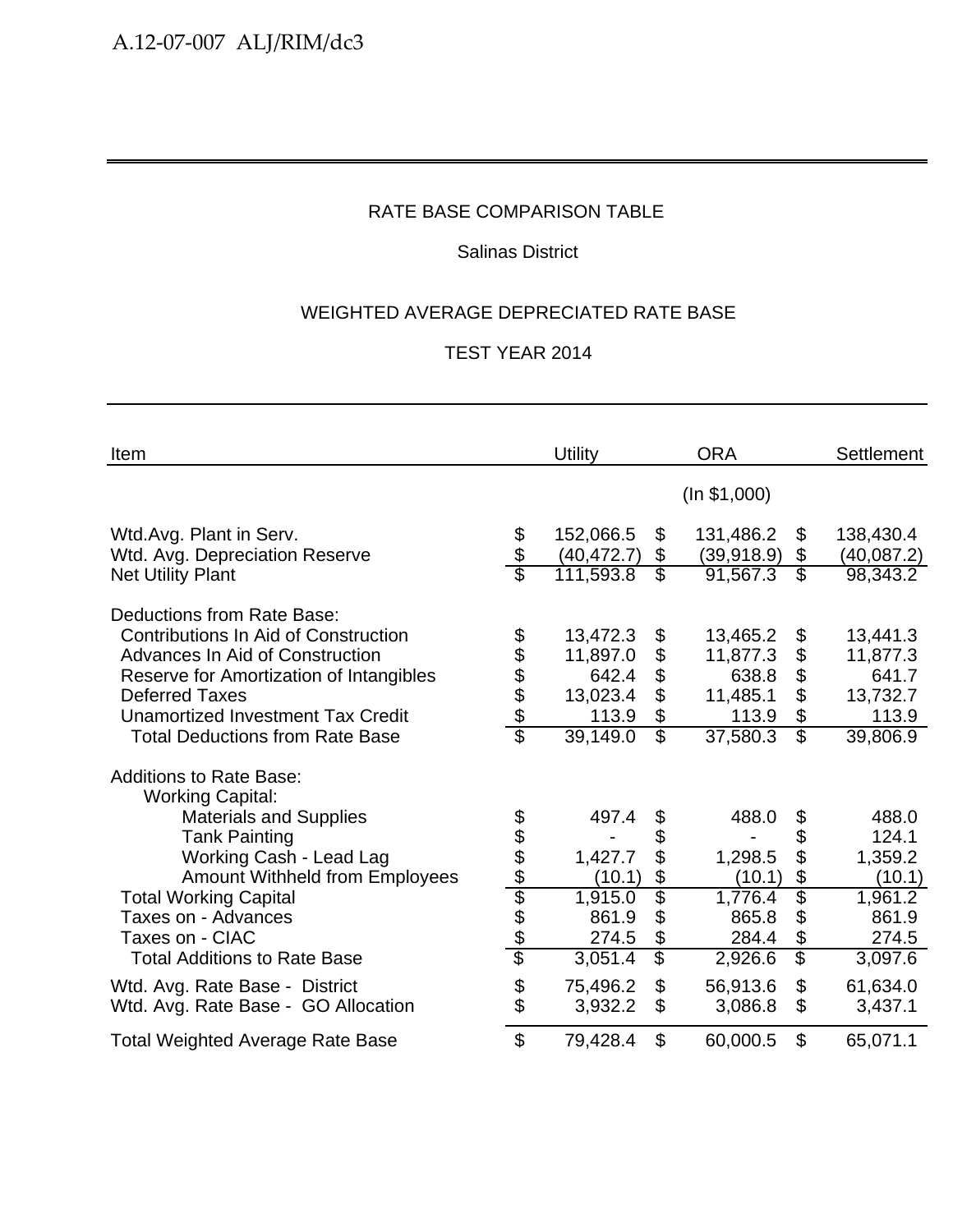## Salinas District

## WEIGHTED AVERAGE DEPRECIATED RATE BASE

| Item                                                                      |                        | <b>Utility</b>           |                          | <b>ORA</b>               |                         | <b>Settlement</b>        |
|---------------------------------------------------------------------------|------------------------|--------------------------|--------------------------|--------------------------|-------------------------|--------------------------|
|                                                                           |                        |                          |                          | (ln \$1,000)             |                         |                          |
| Wtd.Avg. Plant in Serv.<br>Wtd. Avg. Depreciation Reserve                 | \$<br>\$               | 163,665.8<br>(42, 992.4) | \$<br>\$                 | 134,069.4<br>(41, 571.0) | \$<br>\$                | 144,863.5<br>(42, 230.0) |
| <b>Net Utility Plant</b>                                                  |                        | 120,673.4                | $\overline{\mathcal{E}}$ | 92,498.4                 | $\overline{\mathbb{S}}$ | 102,633.5                |
| Deductions from Rate Base:<br><b>Contributions In Aid of Construction</b> |                        | 13,295.9                 | \$                       | 13,346.6                 | \$                      | 13,272.9                 |
| Advancess In Aid of Construction                                          |                        | 11,452.9                 | \$                       | 11,433.4                 | \$                      | 11,433.4                 |
| Reserve for Amortization of Intangibles                                   | \$\$\$\$\$             | 748.3                    | \$                       | 744.7                    | \$                      | 747.6                    |
| <b>Deferred Taxes</b>                                                     |                        | 13,954.2                 | \$                       | 11,871.9                 | \$                      | 14,469.9                 |
| Unamortized Investment Tax Credit                                         |                        | 110.8                    | \$                       | 110.8                    | $\boldsymbol{\theta}$   | 110.8                    |
| <b>Total Deductions from Rate Base</b>                                    | $\overline{\$}$        | 39,562.1                 | $\overline{\mathbb{S}}$  | 37,507.4                 | $\overline{\mathbb{S}}$ | 40,034.5                 |
| <b>Additions to Rate Base:</b><br><b>Working Capital:</b>                 |                        |                          |                          |                          |                         |                          |
| <b>Materials and Supplies</b>                                             |                        | 497.4                    | \$                       | 488.0                    | \$                      | 488.0                    |
| <b>Tank Painting</b>                                                      |                        |                          | \$                       |                          | \$                      | 111.7                    |
| Working Cash - Lead Lag                                                   |                        | 1,495.5                  | \$                       | 1,310.8                  | \$                      | 1,355.3                  |
| <b>Amount Withheld from Employees</b>                                     | <u> අප අප ලේල අප අ</u> | (10.1)                   | \$                       | (10.1)                   | \$                      | (10.1)                   |
| <b>Total Working Capital</b>                                              |                        | 1,982.8                  | $\overline{\$}$          | 1,788.7                  | \$                      | 1,944.9                  |
| Taxes on - Advances                                                       |                        | 797.2                    | \$                       | 802.2                    | \$                      | 797.2                    |
| Taxes on - CIAC                                                           |                        | 243.9                    | \$                       | 256.9                    | \$                      | 243.9                    |
| <b>Total Additions to Rate Base</b>                                       |                        | 3,023.9                  | $\overline{\mathcal{S}}$ | 2,847.8                  | \$                      | 2,986.1                  |
| Wtd. Avg. Rate Base - District<br>Wtd. Avg. Rate Base - GO Allocation     | \$                     | 84,135.2<br>4,057.1      | \$<br>\$                 | 57,838.8<br>3,141.9      | \$<br>\$                | 65,585.0<br>3,891.2      |
| <b>Total Weighted Average Rate Base</b>                                   | $\mathfrak{S}$         | 88,192.3                 | \$                       | 60,980.8                 | \$                      | 69,476.2                 |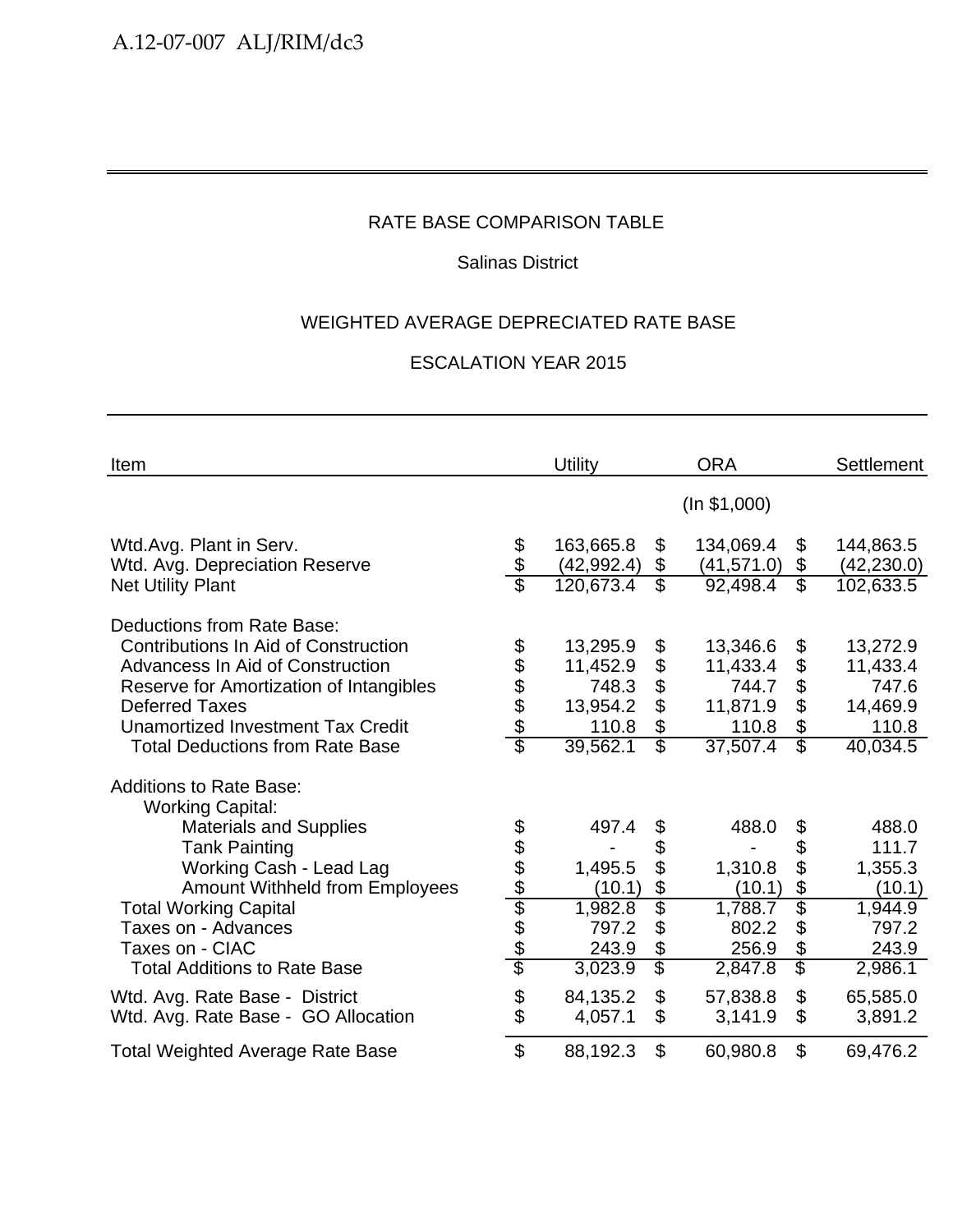## Selma District

## WEIGHTED AVERAGE DEPRECIATED RATE BASE

| Item                                                                                                                                                                                                                                                                                                                                                                | Utility                                                                                                                                                  | <b>ORA</b>                                                                                                                               | <b>Settlement</b>                                                      |
|---------------------------------------------------------------------------------------------------------------------------------------------------------------------------------------------------------------------------------------------------------------------------------------------------------------------------------------------------------------------|----------------------------------------------------------------------------------------------------------------------------------------------------------|------------------------------------------------------------------------------------------------------------------------------------------|------------------------------------------------------------------------|
|                                                                                                                                                                                                                                                                                                                                                                     |                                                                                                                                                          | (ln \$1,000)                                                                                                                             |                                                                        |
| \$<br>\$<br>Wtd.Avg. Plant in Serv.<br>Wtd. Avg. Depreciation Reserve                                                                                                                                                                                                                                                                                               | 26,782.4<br>\$<br>(7,596.1)<br>\$<br>$\overline{\mathcal{S}}$                                                                                            | 26,398.9<br>\$<br>\$<br>(7, 427.3)<br>$\overline{\mathbb{S}}$                                                                            | 26,975.4<br>(7,580.3)                                                  |
| <b>Net Utility Plant</b><br>Deductions from Rate Base:<br><b>Contributions In Aid of Construction</b><br><b>88888</b><br>Advances In Aid of Construction<br>Reserve for Amortization of Intangibles<br><b>Deferred Taxes</b><br>Unamortized Investment Tax Credit<br>\$<br><b>Total Deductions from Rate Base</b>                                                   | 19,186.3<br>1,882.0<br>\$<br>\$<br>4,064.4<br>\$<br>165.6<br>\$<br>1,694.7<br>\$<br>21.4<br>$\overline{\mathcal{S}}$<br>7,828.1                          | 18,971.6<br>1,890.1<br>\$<br>\$<br>4,059.6<br>\$<br>165.6<br>\$<br>2,186.5<br>\$<br>21.4<br>$\overline{\mathbb{S}}$<br>8,323.2           | 19,395.1<br>1,997.9<br>4,059.6<br>165.6<br>2,104.6<br>21.4<br>8,349.2  |
| <b>Additions to Rate Base:</b><br><b>Working Capital:</b><br><b>Materials and Supplies</b><br><u> අප අප ලේල අප අ</u><br><b>Tank Painting</b><br>Working Cash - Lead Lag<br><b>Amount Withheld from Employees</b><br><b>Total Working Capital</b><br>Taxes on - Advances<br>Taxes on - CIAC<br><b>Total Additions to Rate Base</b><br>Wtd. Avg. Rate Base - District | 188.4<br>\$<br>\$<br>105.4<br>\$<br>(1.9)<br>$\overline{\$}$<br>291.9<br>\$<br>223.4<br>\$<br>52.6<br>$\overline{\mathbb{S}}$<br>567.9<br>\$<br>11,926.1 | 142.3<br>\$<br>\$<br>\$<br>72.2<br>\$<br>(1.9)<br>$\overline{\$}$<br>212.6<br>225.5<br>\$<br>\$<br>56.8<br>\$<br>494.9<br>\$<br>11,143.3 | 142.3<br>101.5<br>(1.9)<br>241.9<br>223.4<br>61.9<br>527.2<br>11,573.1 |
| \$<br>Wtd. Avg. Rate Base - GO Allocation<br>$\boldsymbol{\mathsf{S}}$<br><b>Total Weighted Average Rate Base</b>                                                                                                                                                                                                                                                   | \$<br>759.1<br>\$<br>12,685.2                                                                                                                            | \$<br>595.9<br>\$<br>11,739.3                                                                                                            | 663.6<br>12,236.7                                                      |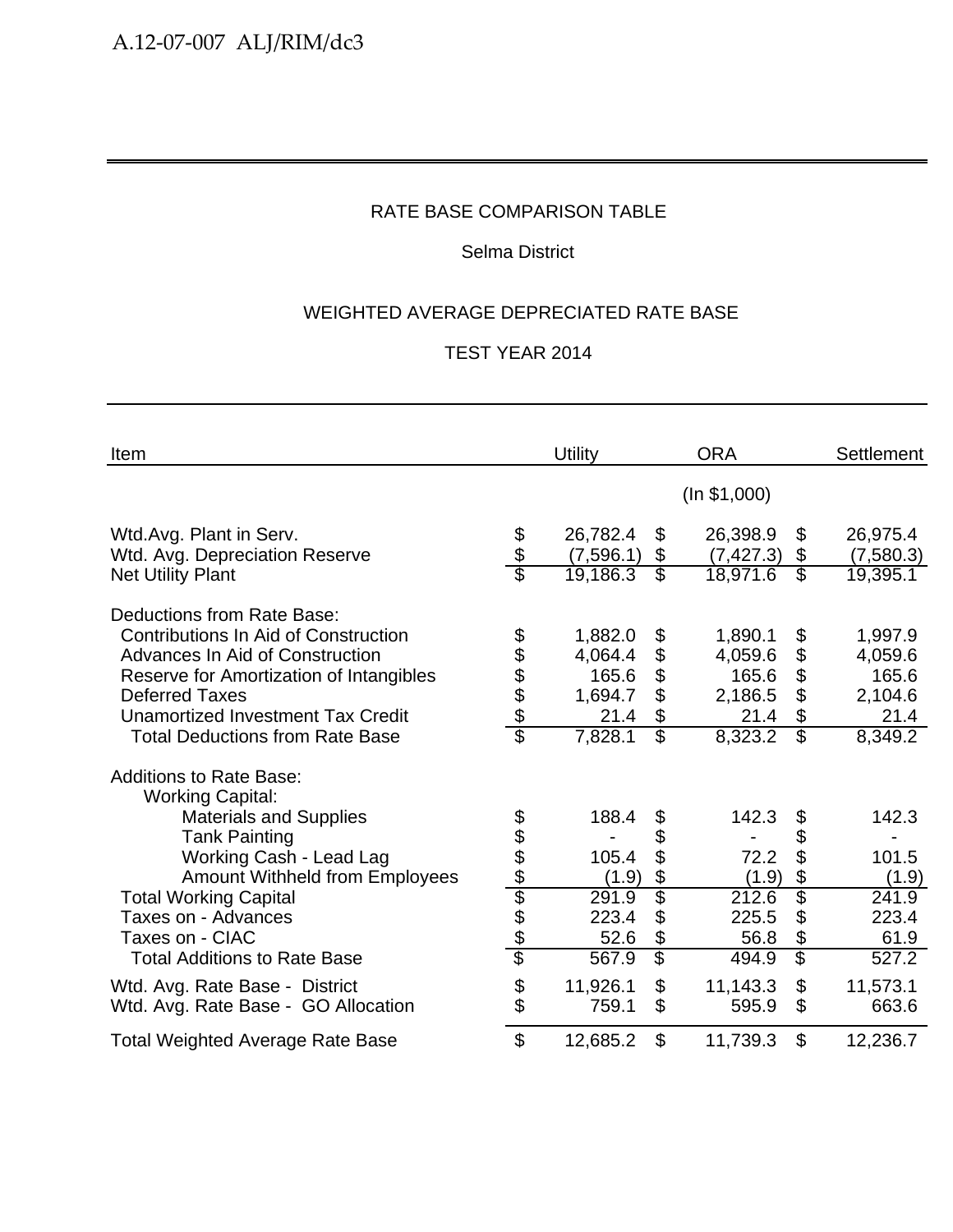## Selma District

## WEIGHTED AVERAGE DEPRECIATED RATE BASE

| Item                                                                                                                                                     |                        | <b>Utility</b>              |                          | <b>ORA</b>                  |                         | <b>Settlement</b>           |
|----------------------------------------------------------------------------------------------------------------------------------------------------------|------------------------|-----------------------------|--------------------------|-----------------------------|-------------------------|-----------------------------|
|                                                                                                                                                          |                        |                             |                          | (ln \$1,000)                |                         |                             |
| Wtd.Avg. Plant in Serv.<br>Wtd. Avg. Depreciation Reserve                                                                                                | \$<br>अर               | 27,471.1<br>(8, 295.3)      | \$<br>\$                 | 26,724.7<br>(7,845.6)       | \$<br>\$                | 27,632.8<br>(8, 275.7)      |
| <b>Net Utility Plant</b>                                                                                                                                 |                        | 19,175.8                    | $\overline{\mathcal{E}}$ | 18,879.1                    | $\overline{\mathbb{S}}$ | 19,357.1                    |
| Deductions from Rate Base:<br>Contributions In Aid of Construction<br><b>Advancess In Aid of Construction</b><br>Reserve for Amortization of Intangibles |                        | 1,921.0<br>4,010.5<br>196.6 | \$<br>\$<br>\$           | 1,959.7<br>4,005.7<br>196.5 | \$<br>\$<br>\$          | 2,086.8<br>4,005.7<br>196.6 |
| <b>Deferred Taxes</b><br><b>Unamortized Investment Tax Credit</b>                                                                                        | 888888                 | 1,706.8<br>21.0             | \$<br>\$                 | 2,253.8<br>21.0             | \$<br>\$                | 2,105.8<br>21.0             |
| <b>Total Deductions from Rate Base</b>                                                                                                                   |                        | 7,855.9                     | $\overline{\mathbb{S}}$  | 8,436.7                     | $\overline{\mathbb{S}}$ | 8,416.0                     |
| <b>Additions to Rate Base:</b><br><b>Working Capital:</b>                                                                                                |                        |                             |                          |                             |                         |                             |
| <b>Materials and Supplies</b>                                                                                                                            |                        | 188.4                       | \$                       | 142.3                       | \$                      | 142.3                       |
| <b>Tank Painting</b><br>Working Cash - Lead Lag<br><b>Amount Withheld from Employees</b>                                                                 |                        | 99.9<br>(1.9)               | \$<br>\$<br>\$           | 71.7<br>(1.9)               | \$<br>\$<br>\$          | 96.6<br>(1.9)               |
| <b>Total Working Capital</b><br>Taxes on - Advances<br>Taxes on - CIAC                                                                                   | <u> අප අප ලේල අප අ</u> | 286.4<br>117.9<br>48.5      | \$<br>\$<br>\$           | 212.1<br>120.6<br>54.1      | \$<br>\$<br>\$          | 237.0<br>117.9<br>60.8      |
| <b>Total Additions to Rate Base</b>                                                                                                                      |                        | 452.8                       | $\overline{\mathcal{S}}$ | 386.8                       | \$                      | 415.7                       |
| Wtd. Avg. Rate Base - District<br>Wtd. Avg. Rate Base - GO Allocation                                                                                    | \$                     | 11,772.7<br>783.3           | \$<br>\$                 | 10,829.2<br>606.6           | \$<br>\$                | 11,356.8<br>751.3           |
| <b>Total Weighted Average Rate Base</b>                                                                                                                  | $\mathfrak{S}$         | 12,556.0                    | \$                       | 11,435.8                    | \$                      | 12,108.1                    |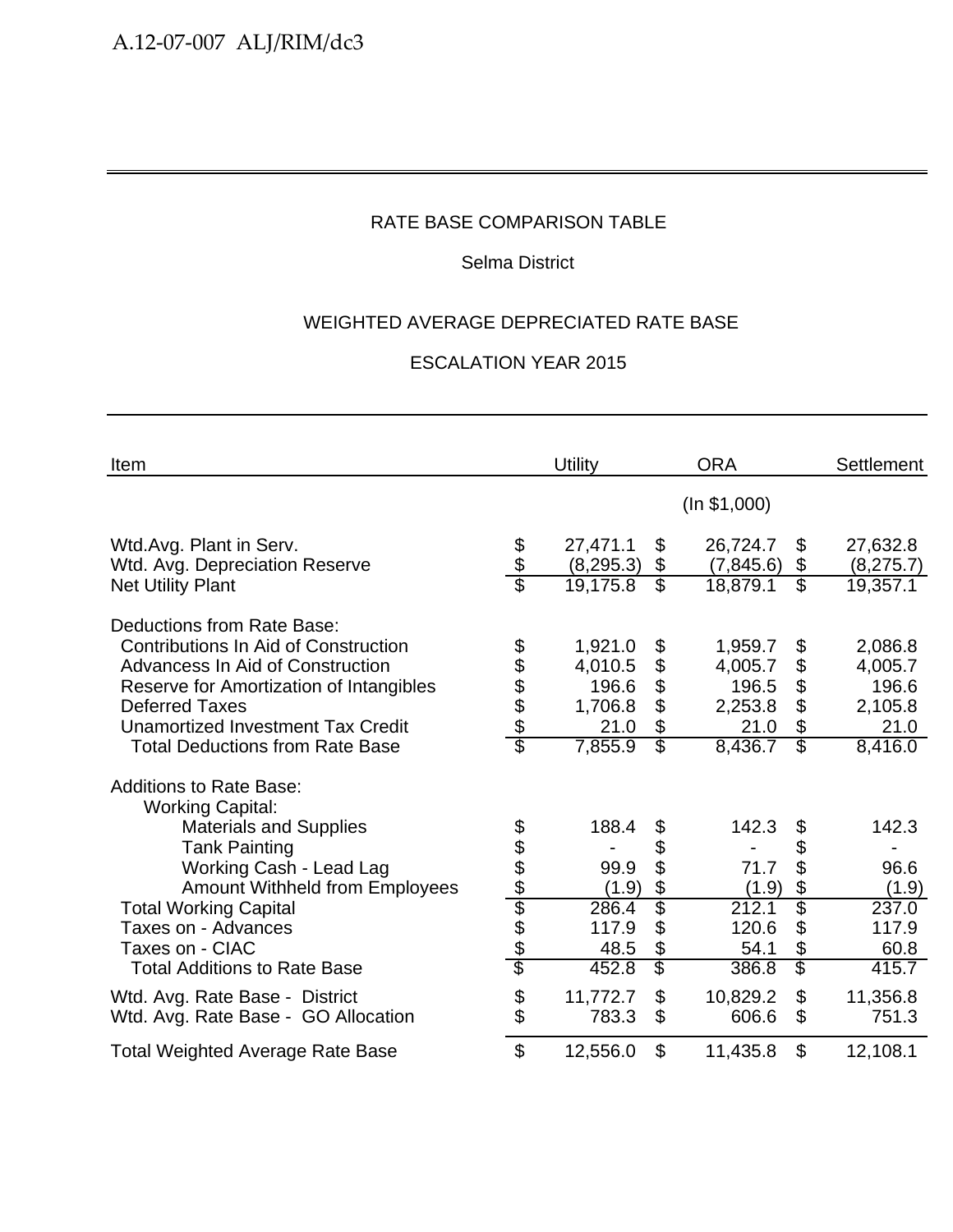## Stockton District

## WEIGHTED AVERAGE DEPRECIATED RATE BASE

| Item                                                                                                                                                                                                                                                     |                           | <b>Utility</b>                                               |                                                       | <b>ORA</b>                                                   |                                                        | <b>Settlement</b>                                                         |
|----------------------------------------------------------------------------------------------------------------------------------------------------------------------------------------------------------------------------------------------------------|---------------------------|--------------------------------------------------------------|-------------------------------------------------------|--------------------------------------------------------------|--------------------------------------------------------|---------------------------------------------------------------------------|
|                                                                                                                                                                                                                                                          |                           |                                                              |                                                       | (ln \$1,000)                                                 |                                                        |                                                                           |
| Wtd.Avg. Plant in Serv.<br>Wtd. Avg. Depreciation Reserve                                                                                                                                                                                                | \$<br>\$                  | 131,007.5<br>(47, 267.7)                                     | \$<br>\$<br>$\overline{\mathcal{E}}$                  | 120,258.3<br>(46, 782.9)                                     | \$<br>\$<br>$\overline{\mathbb{S}}$                    | 125,353.1<br>(47,040.2)                                                   |
| <b>Net Utility Plant</b>                                                                                                                                                                                                                                 |                           | 83,739.8                                                     |                                                       | 73,475.4                                                     |                                                        | 78,313.0                                                                  |
| Deductions from Rate Base:<br>Contributions In Aid of Construction<br>Advances In Aid of Construction<br>Reserve for Amortization of Intangibles<br><b>Deferred Taxes</b><br>Unamortized Investment Tax Credit<br><b>Total Deductions from Rate Base</b> | \$\$\$\$\$<br>\$          | 4,889.7<br>6,033.8<br>330.3<br>11,506.5<br>108.4<br>22,868.7 | \$<br>\$<br>\$<br>\$<br>\$<br>$\overline{\mathbb{S}}$ | 4,836.6<br>6,008.6<br>330.3<br>12,426.0<br>108.4<br>23,709.9 | \$<br>\$<br>\$<br>\$<br>\$<br>$\overline{\mathcal{S}}$ | 4,819.0<br>6,008.6<br>330.1<br>12,756.9<br>108.4<br>$\overline{24,023}.0$ |
| <b>Additions to Rate Base:</b><br><b>Working Capital:</b>                                                                                                                                                                                                |                           |                                                              |                                                       |                                                              |                                                        |                                                                           |
| <b>Materials and Supplies</b><br><b>Tank Painting</b><br>Working Cash - Lead Lag<br><b>Amount Withheld from Employees</b>                                                                                                                                |                           | 512.3<br>2,392.6<br>(13.0)                                   | \$<br>\$<br>\$                                        | 491.9<br>1,331.6<br>(13.0)                                   | \$<br>\$<br>\$<br>\$                                   | 491.9<br>1,099.3<br>1,541.2<br>(13.0)                                     |
| <b>Total Working Capital</b><br>Taxes on - Advances<br>Taxes on - CIAC<br><b>Total Additions to Rate Base</b>                                                                                                                                            | <u> අප අප ලේල අප අ</u>    | 2,891.9<br>263.3<br>209.3<br>3,364.5                         | $rac{6}{3}$<br>\$<br>\$<br>$\overline{\mathcal{S}}$   | 1,810.5<br>268.0<br>219.7<br>2,298.2                         | \$<br>\$<br>\$<br>\$                                   | 3,119.5<br>263.3<br>209.3<br>3,592.1                                      |
| Wtd. Avg. Rate Base - District<br>Wtd. Avg. Rate Base - GO Allocation                                                                                                                                                                                    | \$                        | 64,235.6<br>5,080.6                                          | $\mathfrak{L}$<br>\$                                  | 52,063.7<br>3,993.1                                          | \$<br>\$                                               | 57,882.1<br>4,440.8                                                       |
| <b>Total Weighted Average Rate Base</b>                                                                                                                                                                                                                  | $\boldsymbol{\mathsf{S}}$ | 69,316.2                                                     | $\mathfrak{L}$                                        | 56,056.9                                                     | \$                                                     | 62,322.9                                                                  |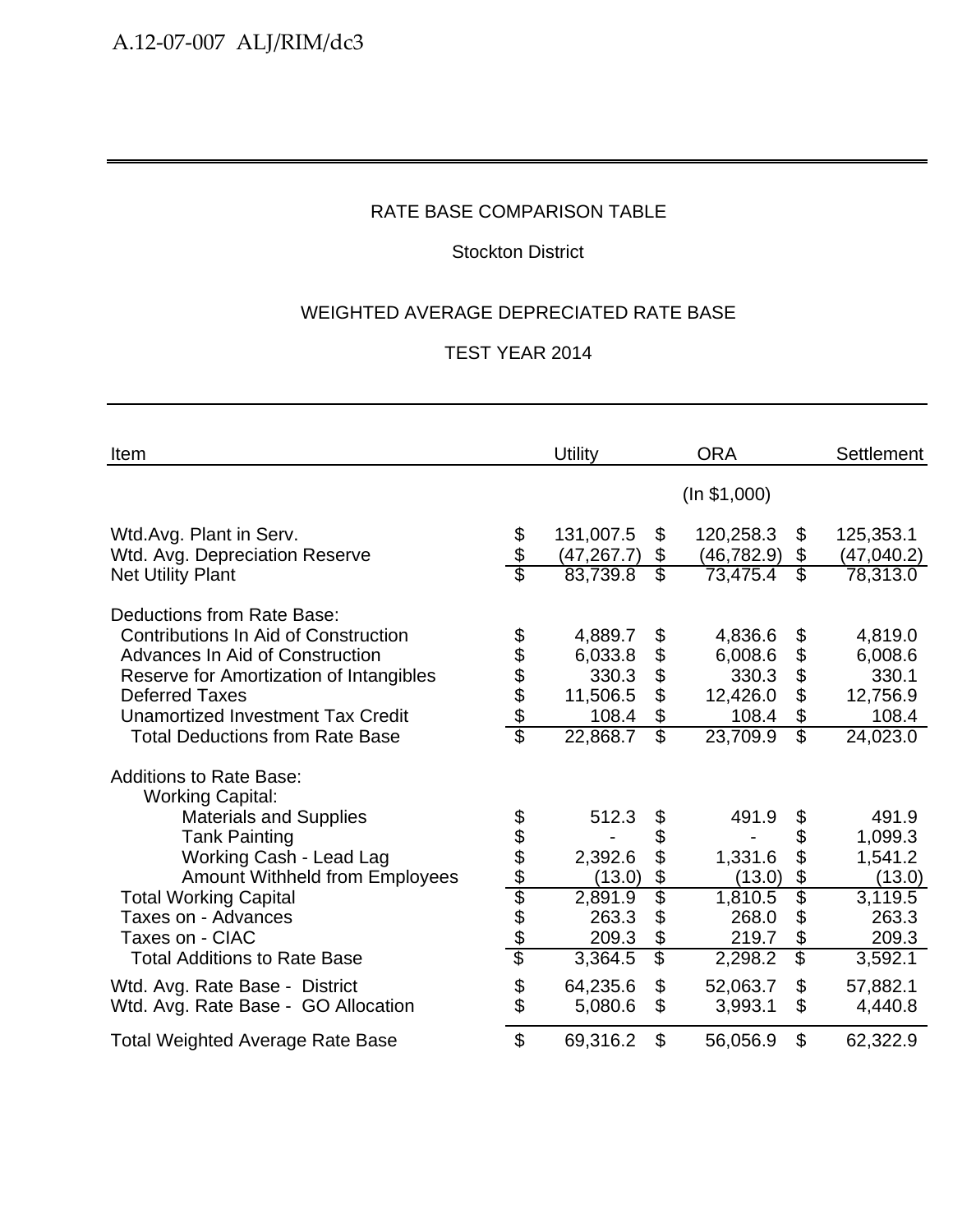## Stockton District

## WEIGHTED AVERAGE DEPRECIATED RATE BASE

| Item                                                                                                                                                                                                                                                             |                                            | <b>Utility</b>                                               |                                               | <b>ORA</b>                                                   |                                                                                              | <b>Settlement</b>                                            |
|------------------------------------------------------------------------------------------------------------------------------------------------------------------------------------------------------------------------------------------------------------------|--------------------------------------------|--------------------------------------------------------------|-----------------------------------------------|--------------------------------------------------------------|----------------------------------------------------------------------------------------------|--------------------------------------------------------------|
|                                                                                                                                                                                                                                                                  |                                            |                                                              |                                               | (ln \$1,000)                                                 |                                                                                              |                                                              |
| Wtd.Avg. Plant in Serv.<br>Wtd. Avg. Depreciation Reserve                                                                                                                                                                                                        | \$<br>\$                                   | 137,101.7<br>(49, 752.8)                                     | \$<br>\$                                      | 124,481.1<br>(48, 492.6)                                     | \$<br>$\$\$                                                                                  | 130,089.2<br>(49, 322.2)                                     |
| <b>Net Utility Plant</b>                                                                                                                                                                                                                                         |                                            | 87,348.9                                                     | \$                                            | 75,988.5                                                     | $\overline{\mathbb{S}}$                                                                      | 80,767.0                                                     |
| Deductions from Rate Base:<br>Contributions In Aid of Construction<br><b>Advancess In Aid of Construction</b><br>Reserve for Amortization of Intangibles<br><b>Deferred Taxes</b><br>Unamortized Investment Tax Credit<br><b>Total Deductions from Rate Base</b> | \$<br>\$\$\$\$<br>$\overline{\mathcal{E}}$ | 5,044.4<br>5,917.0<br>402.0<br>12,640.3<br>103.0<br>24,106.7 | \$<br>\$<br>\$<br>\$<br>\$<br>$\overline{\$}$ | 5,032.1<br>5,891.8<br>402.0<br>13,373.0<br>103.0<br>24,801.9 | \$<br>\$<br>$\boldsymbol{\theta}$<br>\$<br>$\boldsymbol{\theta}$<br>$\overline{\mathcal{S}}$ | 4,979.3<br>5,891.8<br>401.1<br>13,834.3<br>103.0<br>25,209.5 |
| <b>Additions to Rate Base:</b><br><b>Working Capital:</b>                                                                                                                                                                                                        |                                            |                                                              |                                               |                                                              |                                                                                              |                                                              |
| <b>Materials and Supplies</b>                                                                                                                                                                                                                                    |                                            | 512.3                                                        | \$                                            | 491.9                                                        | \$                                                                                           | 491.9                                                        |
| <b>Tank Painting</b>                                                                                                                                                                                                                                             |                                            |                                                              | \$                                            |                                                              | \$                                                                                           | 1,172.0                                                      |
| Working Cash - Lead Lag                                                                                                                                                                                                                                          |                                            | 2,533.2                                                      | \$<br>\$                                      | 1,439.1                                                      | \$<br>$\boldsymbol{\mathsf{S}}$                                                              | 1,651.5                                                      |
| Amount Withheld from Employees<br><b>Total Working Capital</b>                                                                                                                                                                                                   | <u> 2010 App Ado</u>                       | (13.0)<br>3,032.5                                            | $\overline{\$}$                               | (13.0)<br>1,918.0                                            | \$                                                                                           | (13.0)<br>3,302.5                                            |
| Taxes on - Advances                                                                                                                                                                                                                                              |                                            | 213.2                                                        | \$                                            | 219.3                                                        | $\boldsymbol{\mathsf{S}}$                                                                    | 213.2                                                        |
| Taxes on - CIAC                                                                                                                                                                                                                                                  |                                            | 211.2                                                        | \$                                            | 223.2                                                        | \$                                                                                           | 211.2                                                        |
| <b>Total Additions to Rate Base</b>                                                                                                                                                                                                                              |                                            | 3,456.9                                                      | $\overline{\mathcal{S}}$                      | 2,360.6                                                      | $\overline{\mathbb{S}}$                                                                      | 3,726.8                                                      |
| Wtd. Avg. Rate Base - District                                                                                                                                                                                                                                   | \$                                         | 66,699.1                                                     | \$                                            | 53,547.2                                                     | $\boldsymbol{\mathsf{S}}$                                                                    | 59,284.3                                                     |
| Wtd. Avg. Rate Base - GO Allocation                                                                                                                                                                                                                              | \$                                         | 5,242.1                                                      | \$                                            | 4,065.6                                                      | $\mathcal{L}$                                                                                | 5,027.7                                                      |
| <b>Total Weighted Average Rate Base</b>                                                                                                                                                                                                                          | $\mathfrak{S}$                             | 71,941.2                                                     | \$                                            | 57,612.8                                                     | \$                                                                                           | 64,312.0                                                     |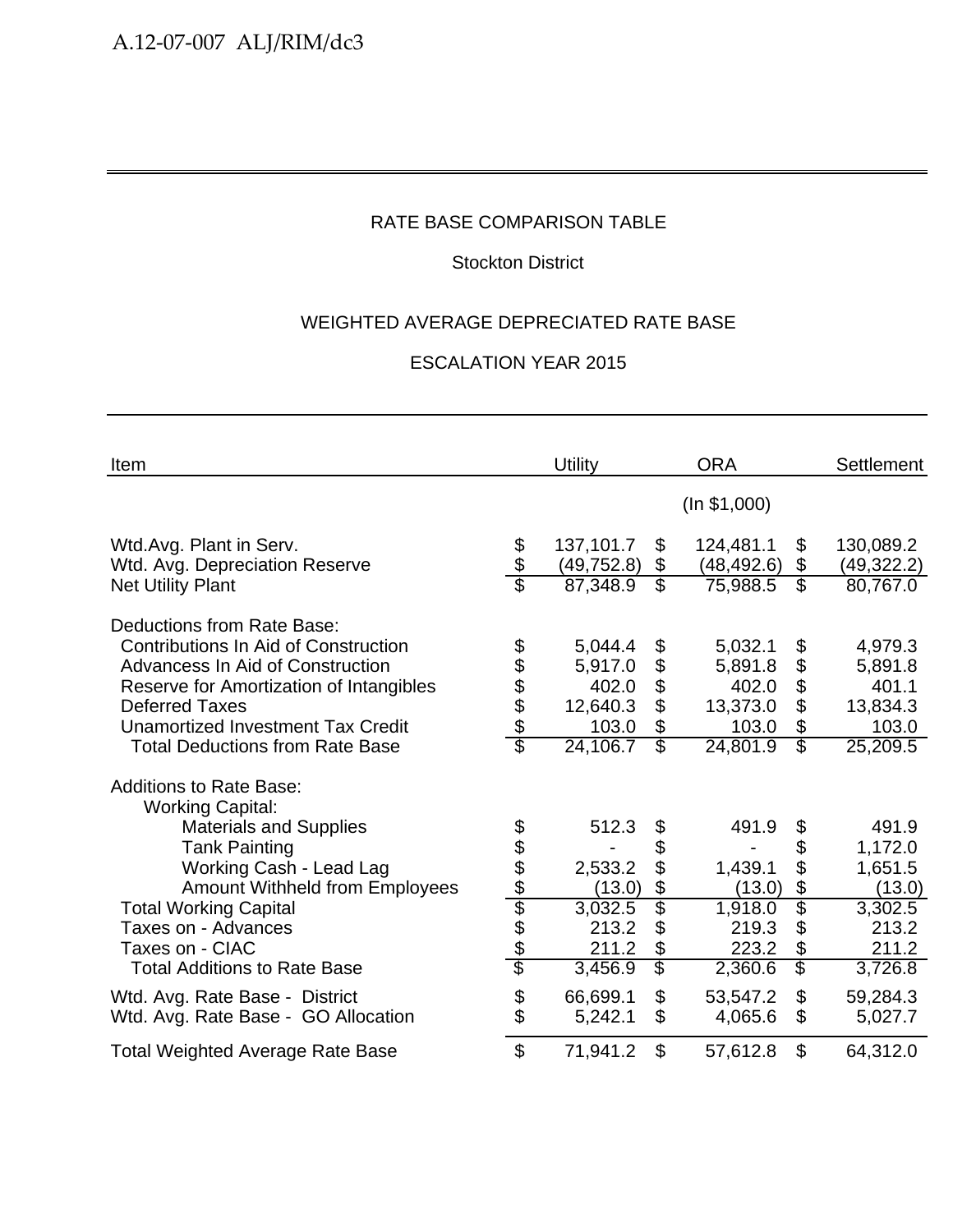## Visalia District

## WEIGHTED AVERAGE DEPRECIATED RATE BASE

| Item                                                                    |                           | <b>Utility</b>           |                                  | <b>ORA</b>               |                           | <b>Settlement</b>        |
|-------------------------------------------------------------------------|---------------------------|--------------------------|----------------------------------|--------------------------|---------------------------|--------------------------|
|                                                                         |                           |                          |                                  | (ln \$1,000)             |                           |                          |
| Wtd.Avg. Plant in Serv.<br>Wtd. Avg. Depreciation Reserve               | \$                        | 163,217.3<br>(44, 038.9) | $\boldsymbol{\mathcal{S}}$<br>\$ | 162,291.3<br>(42, 994.2) | \$<br>\$                  | 164,629.4<br>(43, 940.3) |
| <b>Net Utility Plant</b>                                                |                           | 119,178.4                | $\overline{\mathcal{E}}$         | 119,297.1                | $\overline{\mathbb{S}}$   | 120,689.1                |
| Deductions from Rate Base:                                              |                           |                          |                                  |                          |                           |                          |
| Contributions In Aid of Construction<br>Advances In Aid of Construction | \$\$\$\$\$                | 12,459.3                 | \$                               | 13,197.7<br>46,781.1     | \$                        | 13,078.4                 |
| Reserve for Amortization of Intangibles                                 |                           | 47,276.8<br>228.2        | \$<br>\$                         | 227.7                    | \$<br>\$                  | 46,781.1<br>228.1        |
| <b>Deferred Taxes</b>                                                   |                           | 10,139.4                 | \$                               | 11,545.2                 | \$                        | 11,682.7                 |
| Unamortized Investment Tax Credit                                       |                           | 93.4                     | \$                               | 93.4                     | \$                        | 93.4                     |
| <b>Total Deductions from Rate Base</b>                                  | \$                        | 70,197.1                 | $\overline{\mathbb{S}}$          | 71,845.1                 | $\overline{\mathcal{S}}$  | 71,863.7                 |
| <b>Additions to Rate Base:</b><br><b>Working Capital:</b>               |                           |                          |                                  |                          |                           |                          |
| <b>Materials and Supplies</b>                                           |                           | 402.4                    | \$                               | 402.4                    | \$                        | 402.4                    |
| <b>Tank Painting</b>                                                    |                           |                          | \$                               |                          | \$                        | 130.4                    |
| Working Cash - Lead Lag                                                 |                           | 533.6                    | \$                               | 325.5                    | \$                        | 457.6                    |
| <b>Amount Withheld from Employees</b>                                   | <u> අප අප අප අප අ</u>     | (11.6)                   | \$                               | (11.6)                   | \$                        | (11.6)                   |
| <b>Total Working Capital</b>                                            |                           | 924.4                    | \$                               | 716.3                    | $\overline{\mathfrak{s}}$ | 978.8                    |
| Taxes on - Advances                                                     |                           | 2,025.9                  | \$                               | 2,026.7                  | \$                        | 2,025.9                  |
| Taxes on - CIAC                                                         |                           | 756.5                    | \$                               | 826.3                    | \$                        | 825.9                    |
| <b>Total Additions to Rate Base</b>                                     |                           | 3,706.8                  | $\overline{\mathcal{S}}$         | 3,569.3                  | \$                        | 3,830.5                  |
| Wtd. Avg. Rate Base - District                                          |                           | 52,688.1                 | $\mathfrak{L}$                   | 51,021.3                 | $\boldsymbol{\mathsf{S}}$ | 52,655.9                 |
| Wtd. Avg. Rate Base - GO Allocation                                     | \$                        | 4,522.6                  | \$                               | 3,550.3                  | \$                        | 3,953.2                  |
| <b>Total Weighted Average Rate Base</b>                                 | $\boldsymbol{\mathsf{S}}$ | 57,210.7                 | \$                               | 54,571.6                 | \$                        | 56,609.1                 |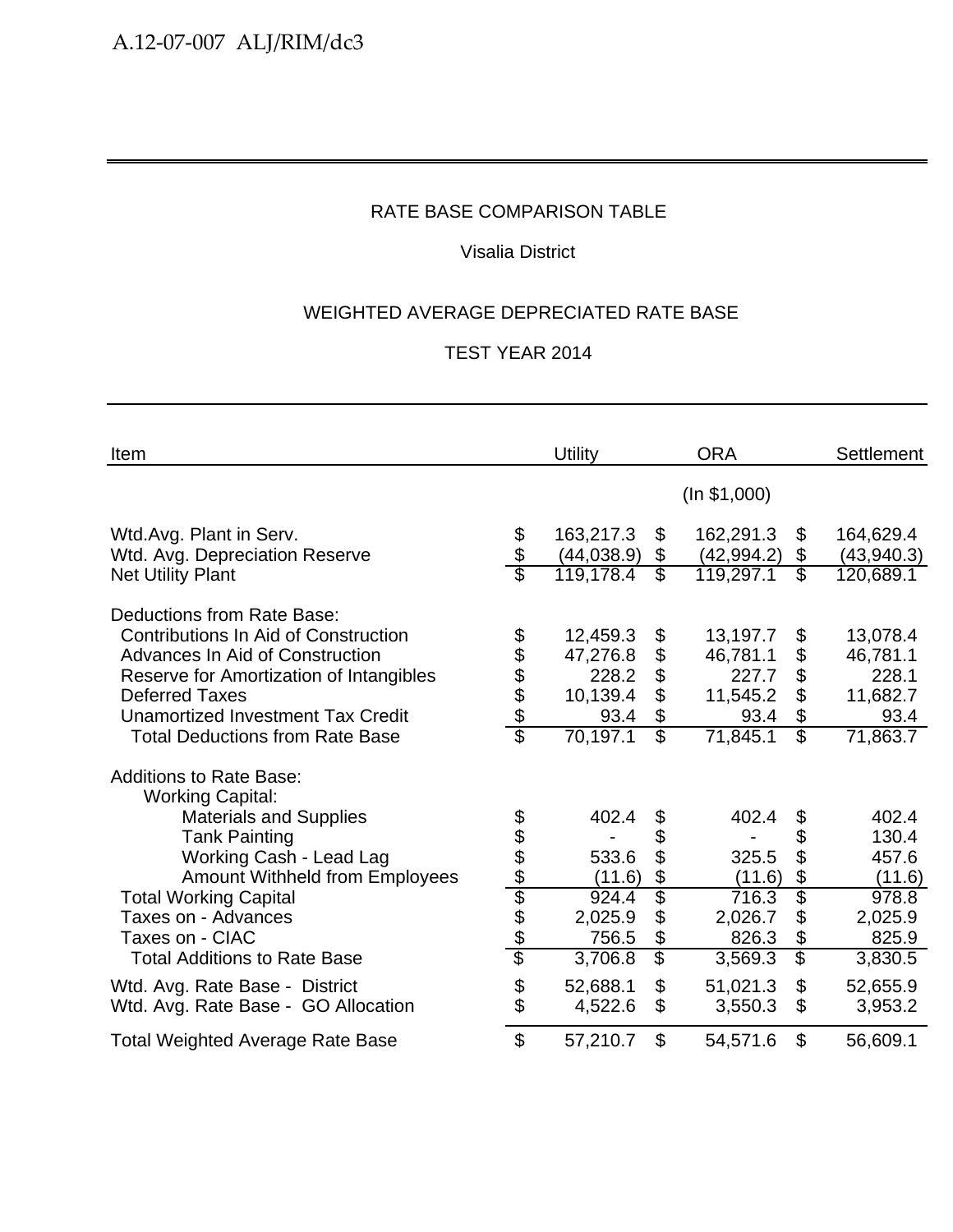## Visalia District

## WEIGHTED AVERAGE DEPRECIATED RATE BASE

| Item                                                                                                                                                                                                                   |                        | <b>Utility</b>                                    |                                | <b>ORA</b>                                        |                            | <b>Settlement</b>                                 |
|------------------------------------------------------------------------------------------------------------------------------------------------------------------------------------------------------------------------|------------------------|---------------------------------------------------|--------------------------------|---------------------------------------------------|----------------------------|---------------------------------------------------|
|                                                                                                                                                                                                                        |                        |                                                   |                                | (ln \$1,000)                                      |                            |                                                   |
| Wtd.Avg. Plant in Serv.<br>Wtd. Avg. Depreciation Reserve                                                                                                                                                              | \$<br>\$               | 169,989.4<br>(48, 377.3)                          | \$<br>\$                       | 169,603.6<br>(45,368.5)                           | \$<br>\$                   | 173,582.8<br>(48, 297.9)                          |
| <b>Net Utility Plant</b>                                                                                                                                                                                               |                        | 121,612.1                                         | $\overline{\mathcal{E}}$       | 124,235.1                                         | $\overline{\mathbb{S}}$    | 125,284.9                                         |
| Deductions from Rate Base:<br><b>Contributions In Aid of Construction</b><br>Advancess In Aid of Construction<br>Reserve for Amortization of Intangibles<br><b>Deferred Taxes</b><br>Unamortized Investment Tax Credit | 888888                 | 13,046.4<br>49,193.0<br>260.6<br>10,400.5<br>92.0 | \$<br>\$<br>\$<br>\$<br>\$     | 14,347.7<br>48,699.0<br>258.6<br>12,419.2<br>92.0 | \$<br>\$<br>\$<br>\$<br>\$ | 13,979.3<br>48,699.0<br>260.3<br>12,031.4<br>92.0 |
| <b>Total Deductions from Rate Base</b>                                                                                                                                                                                 |                        | 72,992.5                                          | $\overline{\mathbb{S}}$        | 75,816.5                                          | $\overline{\mathbb{S}}$    | 75,062.1                                          |
| <b>Additions to Rate Base:</b><br><b>Working Capital:</b>                                                                                                                                                              |                        |                                                   |                                |                                                   |                            |                                                   |
| <b>Materials and Supplies</b>                                                                                                                                                                                          |                        | 402.4                                             | \$                             | 402.4                                             | \$                         | 402.4                                             |
| <b>Tank Painting</b><br>Working Cash - Lead Lag<br><b>Amount Withheld from Employees</b>                                                                                                                               | <u> අප අප ලේල අප අ</u> | 730.8<br>(11.6)                                   | \$<br>\$<br>\$                 | 503.3<br>(11.6)                                   | \$<br>\$<br>\$             | 117.3<br>655.1<br>(11.6)                          |
| <b>Total Working Capital</b>                                                                                                                                                                                           |                        | 1,121.6                                           | $\overline{\$}$                | 894.1                                             | \$                         | 1,163.3                                           |
| Taxes on - Advances                                                                                                                                                                                                    |                        | 1,859.5                                           | \$                             | 1,860.5                                           | \$                         | 1,859.5                                           |
| Taxes on - CIAC<br><b>Total Additions to Rate Base</b>                                                                                                                                                                 |                        | 786.1<br>3,767.2                                  | \$<br>$\overline{\mathcal{S}}$ | 877.3<br>3,631.9                                  | \$<br>\$                   | 876.7<br>3,899.5                                  |
|                                                                                                                                                                                                                        |                        |                                                   |                                |                                                   |                            |                                                   |
| Wtd. Avg. Rate Base - District<br>Wtd. Avg. Rate Base - GO Allocation                                                                                                                                                  | \$                     | 52,386.8<br>4,666.4                               | \$<br>\$                       | 52,050.5<br>3,613.7                               | \$<br>\$                   | 54,122.3<br>4,475.4                               |
| <b>Total Weighted Average Rate Base</b>                                                                                                                                                                                | $\mathfrak{S}$         | 57,053.2                                          | \$                             | 55,664.2                                          | \$                         | 58,597.7                                          |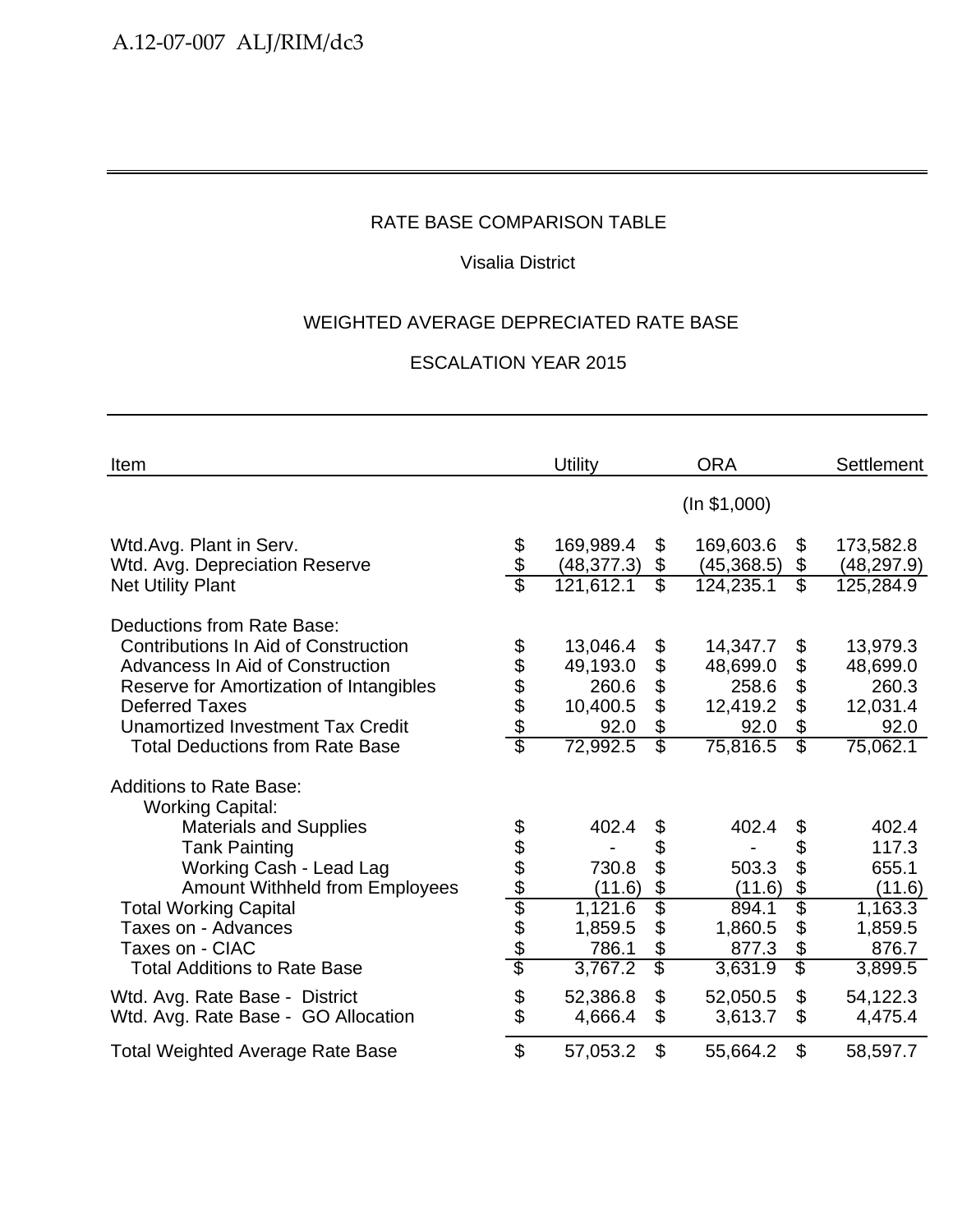## Westlake District

## WEIGHTED AVERAGE DEPRECIATED RATE BASE

| Item                                                                                                                                                                                                                                                                                                    |                      | <b>Utility</b>                                             |                                                                                           | <b>ORA</b>                                                 |                                                        | <b>Settlement</b>                                          |
|---------------------------------------------------------------------------------------------------------------------------------------------------------------------------------------------------------------------------------------------------------------------------------------------------------|----------------------|------------------------------------------------------------|-------------------------------------------------------------------------------------------|------------------------------------------------------------|--------------------------------------------------------|------------------------------------------------------------|
|                                                                                                                                                                                                                                                                                                         |                      |                                                            |                                                                                           | (ln \$1,000)                                               |                                                        |                                                            |
| Wtd.Avg. Plant in Serv.<br>Wtd. Avg. Depreciation Reserve<br><b>Net Utility Plant</b>                                                                                                                                                                                                                   | \$<br>\$             | 39,480.6<br>(12, 571.8)<br>26,908.7                        | $\boldsymbol{\mathcal{S}}$<br>\$<br>$\overline{\mathcal{E}}$                              | 38,649.6<br>(12, 535.0)<br>26,114.6                        | \$<br>\$<br>$\overline{\mathcal{E}}$                   | 38,830.4<br>(12, 542.2)<br>26,288.2                        |
| Deductions from Rate Base:<br>Contributions In Aid of Construction<br>Advances In Aid of Construction<br>Reserve for Amortization of Intangibles<br><b>Deferred Taxes</b><br>Unamortized Investment Tax Credit<br><b>Total Deductions from Rate Base</b>                                                | \$\$\$\$\$<br>\$     | 3,036.1<br>2,532.8<br>140.9<br>4,440.8<br>50.6<br>10,201.2 | \$<br>\$<br>\$<br>\$<br>\$<br>$\overline{\mathbb{S}}$                                     | 3,036.2<br>2,526.9<br>140.9<br>4,379.3<br>50.6<br>10,133.9 | \$<br>\$<br>\$<br>\$<br>\$<br>$\overline{\mathcal{S}}$ | 3,034.9<br>2,526.9<br>140.9<br>4,443.6<br>50.6<br>10,196.9 |
| <b>Additions to Rate Base:</b><br><b>Working Capital:</b><br><b>Materials and Supplies</b><br><b>Tank Painting</b><br>Working Cash - Lead Lag<br><b>Amount Withheld from Employees</b><br><b>Total Working Capital</b><br>Taxes on - Advances<br>Taxes on - CIAC<br><b>Total Additions to Rate Base</b> | <u> 2010 Ado Ado</u> | 183.0<br>204.9<br>(3.9)<br>384.0<br>17.1<br>18.5<br>419.6  | \$<br>\$<br>\$<br>$\frac{1}{2}$<br>$\overline{\$}$<br>\$<br>\$<br>$\overline{\mathbb{S}}$ | 183.0<br>125.5<br>(3.9)<br>304.6<br>20.3<br>21.9<br>346.8  | \$<br>\$<br>\$<br>\$<br>\$<br>\$<br>\$<br>\$           | 183.0<br>125.5<br>(3.9)<br>304.6<br>17.1<br>18.5<br>340.1  |
| Wtd. Avg. Rate Base - District<br>Wtd. Avg. Rate Base - GO Allocation                                                                                                                                                                                                                                   | \$                   | 17,127.1<br>1,537.9                                        | $\mathfrak{S}$<br>\$                                                                      | 16,327.5<br>1,208.7                                        | \$<br>\$                                               | 16,431.4<br>1,344.2                                        |
| <b>Total Weighted Average Rate Base</b>                                                                                                                                                                                                                                                                 | $\mathfrak{L}$       | 18,664.9                                                   | $\mathfrak{L}$                                                                            | 17,536.2                                                   | \$                                                     | 17,775.6                                                   |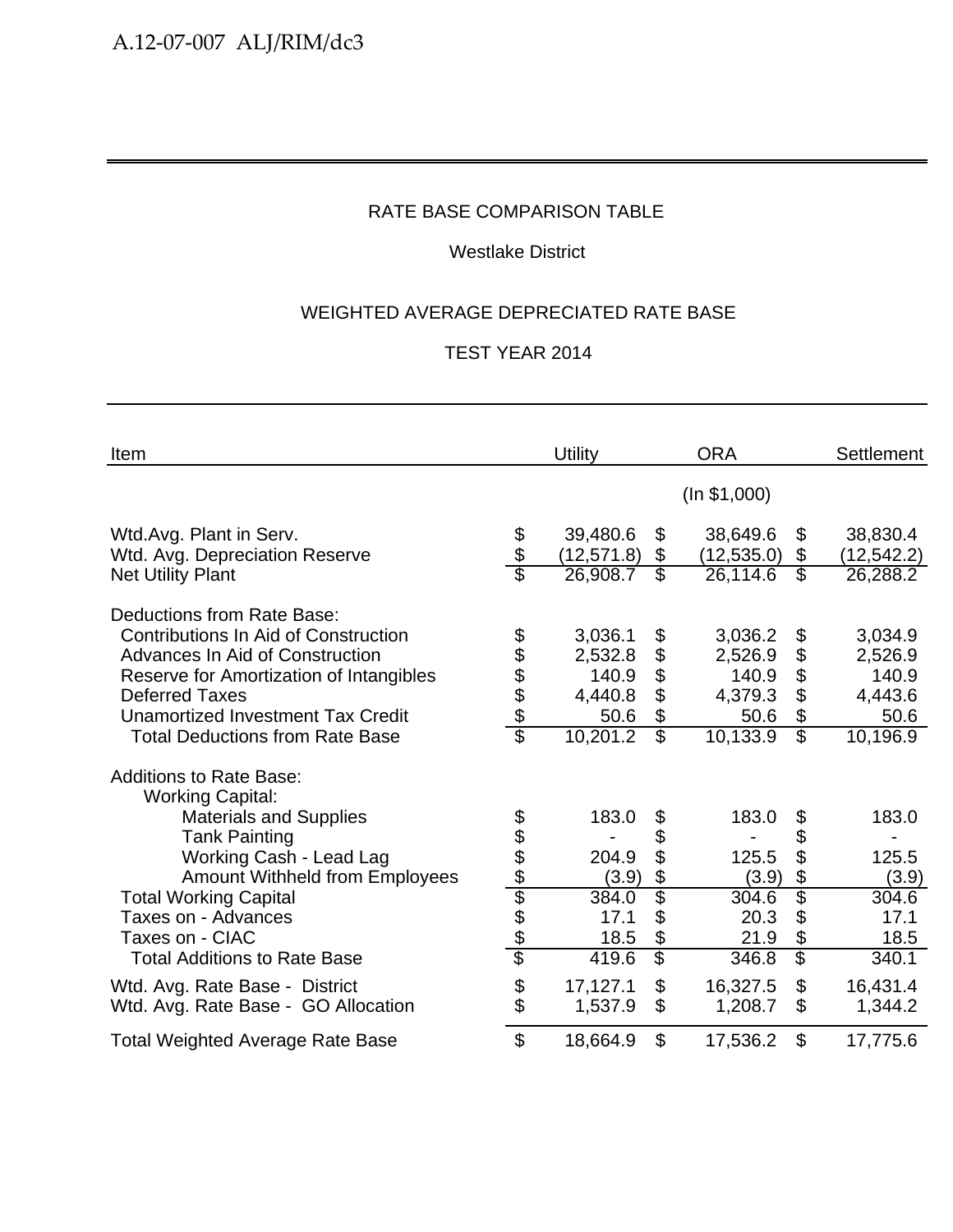## Westlake District

## WEIGHTED AVERAGE DEPRECIATED RATE BASE

| Item                                                                                                                                                                                   |                      | <b>Utility</b>                 |                                            | <b>ORA</b>                     |                                                              | <b>Settlement</b>                |
|----------------------------------------------------------------------------------------------------------------------------------------------------------------------------------------|----------------------|--------------------------------|--------------------------------------------|--------------------------------|--------------------------------------------------------------|----------------------------------|
|                                                                                                                                                                                        |                      |                                |                                            | (ln \$1,000)                   |                                                              |                                  |
| Wtd.Avg. Plant in Serv.<br>Wtd. Avg. Depreciation Reserve                                                                                                                              | \$<br>अर्            | 42,033.3<br>(13, 362.4)        | \$<br>\$                                   | 39,063.2<br>(13, 238.7)        | \$<br>\$                                                     | 39,442.8<br>(13, 267.7)          |
| <b>Net Utility Plant</b>                                                                                                                                                               |                      | 28,670.9                       | \$                                         | 25,824.5                       | $\overline{\mathcal{S}}$                                     | 26,175.1                         |
| Deductions from Rate Base:<br>Contributions In Aid of Construction<br>Advancess In Aid of Construction                                                                                 | 888888               | 2,925.2<br>2,395.2             | \$<br>\$                                   | 2,934.7<br>2,389.4             | \$<br>\$                                                     | 2,931.0<br>2,389.4               |
| Reserve for Amortization of Intangibles                                                                                                                                                |                      | 178.1                          | \$                                         | 174.5                          | $\boldsymbol{\theta}$                                        | 174.6                            |
| <b>Deferred Taxes</b>                                                                                                                                                                  |                      | 5,006.5                        | \$                                         | 4,318.7                        | $\mathfrak{L}$                                               | 4,465.4                          |
| <b>Unamortized Investment Tax Credit</b><br><b>Total Deductions from Rate Base</b>                                                                                                     |                      | 51.6<br>10,556.6               | \$<br>$\overline{\mathbb{S}}$              | 51.6<br>9,868.9                | \$<br>$\overline{\mathcal{S}}$                               | 51.6<br>10,012.0                 |
| <b>Additions to Rate Base:</b><br><b>Working Capital:</b><br><b>Materials and Supplies</b><br><b>Tank Painting</b><br>Working Cash - Lead Lag<br><b>Amount Withheld from Employees</b> | <u> 2010 App Ado</u> | 183.0<br>95.7<br>(3.9)         | \$<br>\$<br>\$<br>\$                       | 183.0<br>121.6<br>(3.9)        | \$<br>\$<br>\$<br>\$                                         | 183.0<br>235.9<br>123.4<br>(3.9) |
| <b>Total Working Capital</b><br>Taxes on - Advances<br>Taxes on - CIAC<br><b>Total Additions to Rate Base</b>                                                                          |                      | 274.8<br>17.4<br>16.3<br>308.5 | Ġ.<br>\$<br>\$<br>$\overline{\mathcal{S}}$ | 300.7<br>21.6<br>20.8<br>343.1 | \$<br>\$<br>$\boldsymbol{\theta}$<br>$\overline{\mathbb{S}}$ | 538.3<br>17.4<br>16.3<br>572.0   |
| Wtd. Avg. Rate Base - District<br>Wtd. Avg. Rate Base - GO Allocation                                                                                                                  | \$                   | 18,422.8<br>1,586.7            | $\boldsymbol{\mathsf{S}}$<br>\$            | 16,298.7<br>1,230.6            | \$<br>\$                                                     | 16,735.2<br>1,521.8              |
| <b>Total Weighted Average Rate Base</b>                                                                                                                                                | $\mathfrak{S}$       | 20,009.5                       | \$                                         | 17,529.2                       | \$                                                           | 18,257.0                         |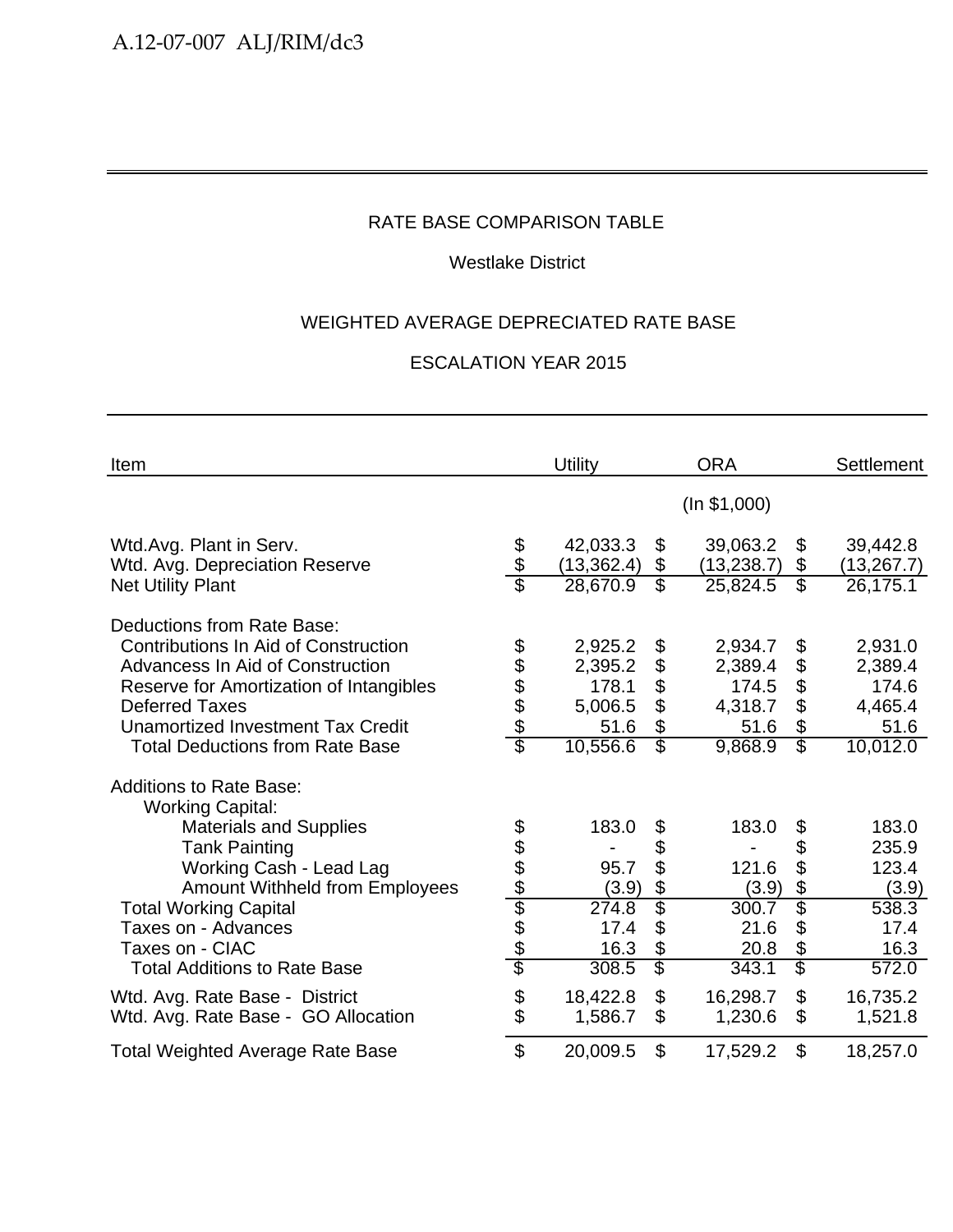## Willows District

## WEIGHTED AVERAGE DEPRECIATED RATE BASE

| Item                                                                                                                                                                                                                                                                                                                                      |                                         | Utility                                                          |                                                                      | <b>ORA</b>                                                       |                                                                 | Settlement                                                       |
|-------------------------------------------------------------------------------------------------------------------------------------------------------------------------------------------------------------------------------------------------------------------------------------------------------------------------------------------|-----------------------------------------|------------------------------------------------------------------|----------------------------------------------------------------------|------------------------------------------------------------------|-----------------------------------------------------------------|------------------------------------------------------------------|
|                                                                                                                                                                                                                                                                                                                                           |                                         |                                                                  |                                                                      | (ln \$1,000)                                                     |                                                                 |                                                                  |
| Wtd.Avg. Plant in Serv.<br>Wtd. Avg. Depreciation Reserve<br><b>Net Utility Plant</b>                                                                                                                                                                                                                                                     | \$<br>\$<br>$\overline{\mathfrak{s}}$   | 12,120.9<br>(3, 371.2)<br>8,749.7                                | \$<br>\$<br>$\overline{\$}$                                          | 10,404.9<br>(3,305.1)<br>7,099.8                                 | \$<br>\$<br>$\overline{\mathcal{E}}$                            | 13,053.0<br>(3,381.9)<br>9,671.2                                 |
| Deductions from Rate Base:<br><b>Contributions In Aid of Construction</b><br>Advances In Aid of Construction<br>Reserve for Amortization of Intangibles<br><b>Deferred Taxes</b><br>Unamortized Investment Tax Credit<br><b>Total Deductions from Rate Base</b>                                                                           | \$\$\$\$\$<br>$\overline{\mathfrak{s}}$ | 338.9<br>1,551.6<br>125.8<br>1,191.3<br>8.2<br>3,215.8           | \$<br>\$<br>$\ddot{\$}$<br>\$<br>\$<br>$\overline{\mathbb{S}}$       | 341.3<br>1,551.6<br>125.8<br>1,049.2<br>8.2<br>3,076.1           | \$<br>\$<br>\$<br>\$<br>\$<br>$\overline{\mathcal{E}}$          | 340.1<br>1,551.6<br>125.8<br>1,144.4<br>8.2<br>3,170.1           |
| <b>Additions to Rate Base:</b><br><b>Working Capital:</b><br><b>Materials and Supplies</b><br><b>Tank Painting</b><br>Working Cash - Lead Lag<br><b>Amount Withheld from Employees</b><br><b>Total Working Capital</b><br>Taxes on - Advances<br>Taxes on - CIAC<br><b>Total Additions to Rate Base</b><br>Wtd. Avg. Rate Base - District | <u> 2010 App A App</u>                  | 37.3<br>52.3<br>(0.8)<br>88.8<br>11.8<br>4.7<br>105.3<br>5,639.2 | \$<br>\$<br>\$<br>$\frac{6}{3}$<br>\$<br>\$<br>$\overline{\$}$<br>\$ | 37.3<br>49.6<br>(0.8)<br>86.1<br>57.7<br>9.2<br>153.1<br>4,176.8 | \$<br>\$<br>\$<br>\$<br>$\overline{\$}$<br>\$<br>\$<br>\$<br>\$ | 37.3<br>41.9<br>(0.8)<br>78.4<br>41.2<br>7.6<br>127.1<br>6,628.1 |
| Wtd. Avg. Rate Base - GO Allocation                                                                                                                                                                                                                                                                                                       | \$                                      | 318.0                                                            | \$                                                                   | 249.6                                                            | \$                                                              | 277.9                                                            |
| <b>Total Weighted Average Rate Base</b>                                                                                                                                                                                                                                                                                                   | \$                                      | 5,957.2                                                          | \$                                                                   | 4,426.4                                                          | \$                                                              | 6,906.0                                                          |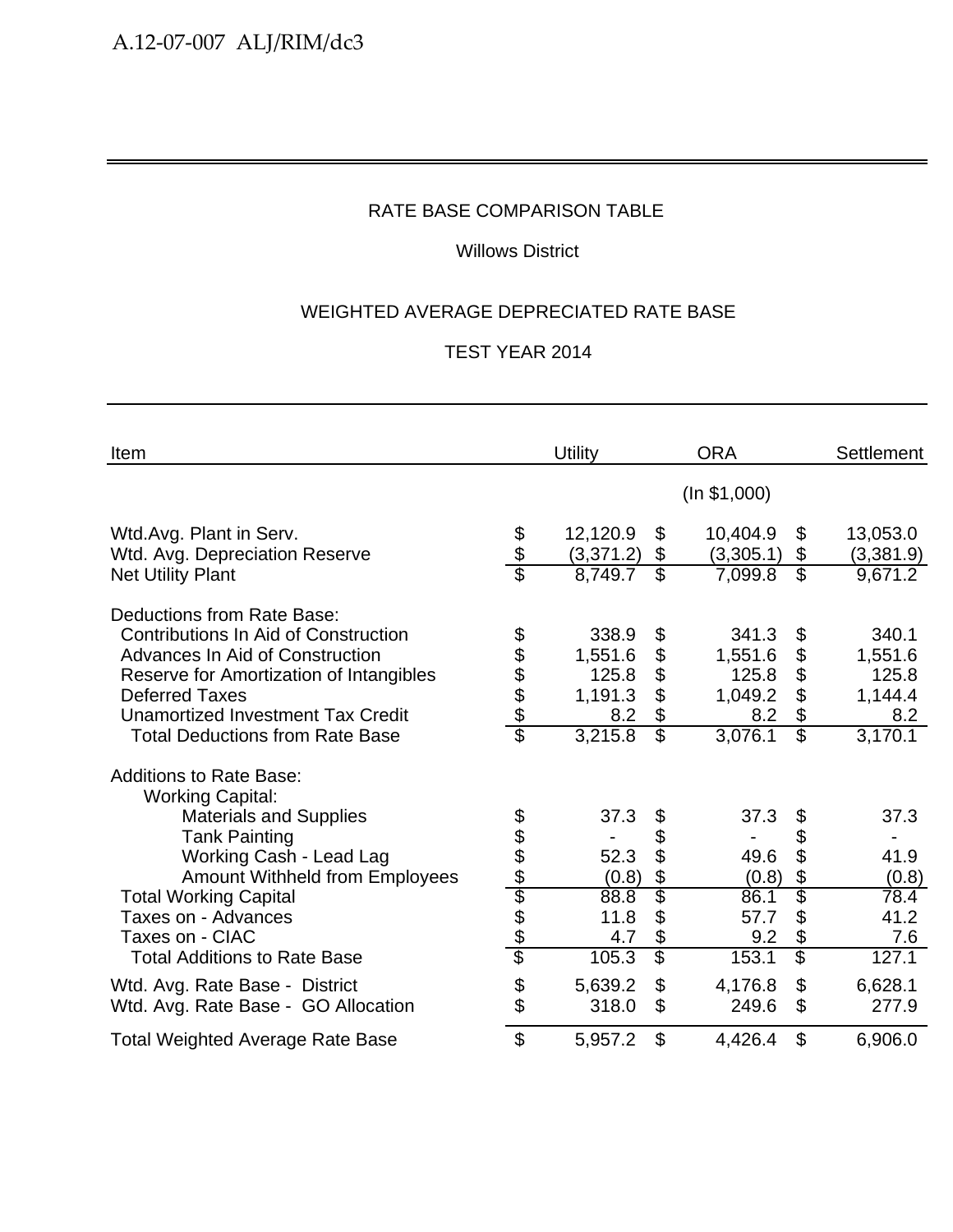## Willows District

## WEIGHTED AVERAGE DEPRECIATED RATE BASE

| Item                                                                                                   |                        | <b>Utility</b>        |                          | <b>ORA</b>            |                         | <b>Settlement</b>     |
|--------------------------------------------------------------------------------------------------------|------------------------|-----------------------|--------------------------|-----------------------|-------------------------|-----------------------|
|                                                                                                        |                        |                       |                          | (ln \$1,000)          |                         |                       |
| Wtd.Avg. Plant in Serv.<br>Wtd. Avg. Depreciation Reserve                                              | \$<br>\$               | 12,723.4<br>(3,670.8) | \$<br>\$                 | 10,651.7<br>(3,468.9) | \$<br>\$                | 13,606.9<br>(3,643.1) |
| <b>Net Utility Plant</b>                                                                               |                        | 9,052.6               | $\overline{\mathbb{S}}$  | 7,182.8               | $\overline{\mathbb{S}}$ | 9,963.9               |
| Deductions from Rate Base:<br>Contributions In Aid of Construction<br>Advancess In Aid of Construction | 888888                 | 344.2<br>1,499.8      | \$<br>\$                 | 351.4<br>1,499.8      | \$<br>\$                | 348.0<br>1,499.8      |
| Reserve for Amortization of Intangibles                                                                |                        | 164.1                 | \$                       | 153.0                 | \$                      | 153.0                 |
| <b>Deferred Taxes</b>                                                                                  |                        | 1,305.2               | \$                       | 1,120.7               | \$                      | 1,277.7               |
| <b>Unamortized Investment Tax Credit</b>                                                               |                        | 7.9                   | \$                       | 7.9                   | \$                      | 7.9                   |
| <b>Total Deductions from Rate Base</b>                                                                 |                        | 3,321.2               | $\overline{\mathcal{E}}$ | 3,132.8               | $\overline{\mathbb{S}}$ | 3,286.4               |
| <b>Additions to Rate Base:</b><br><b>Working Capital:</b>                                              |                        |                       |                          |                       |                         |                       |
| <b>Materials and Supplies</b>                                                                          |                        | 37.3                  | \$                       | 37.3                  | \$                      | 37.3                  |
| <b>Tank Painting</b>                                                                                   | <u> අප අප ලේල අප අ</u> |                       | \$                       |                       | \$                      |                       |
| Working Cash - Lead Lag                                                                                |                        | 59.6                  | \$                       | 45.8                  | \$                      | 45.5                  |
| <b>Amount Withheld from Employees</b>                                                                  |                        | (0.8)                 | \$                       | (0.8)                 | \$                      | (0.8)                 |
| <b>Total Working Capital</b>                                                                           |                        | 96.1                  | $\overline{\$}$          | 82.3                  | \$                      | 82.0                  |
| Taxes on - Advances                                                                                    |                        | 6.2                   | \$                       | 50.9                  | \$                      | 34.7                  |
| Taxes on - CIAC                                                                                        |                        | 3.6                   | \$                       | 9.5                   | \$                      | 7.4                   |
| <b>Total Additions to Rate Base</b>                                                                    |                        | 105.9                 | $\overline{\mathcal{S}}$ | 142.7                 | \$                      | 124.1                 |
| Wtd. Avg. Rate Base - District                                                                         | \$                     | 5,837.3               | \$                       | 4,192.7               | \$                      | 6,801.6               |
| Wtd. Avg. Rate Base - GO Allocation                                                                    |                        | 328.1                 | \$                       | 254.0                 | \$                      | 314.6                 |
| <b>Total Weighted Average Rate Base</b>                                                                | $\mathfrak{S}$         | 6,165.4               | \$                       | 4,446.7               | \$                      | 7,116.2               |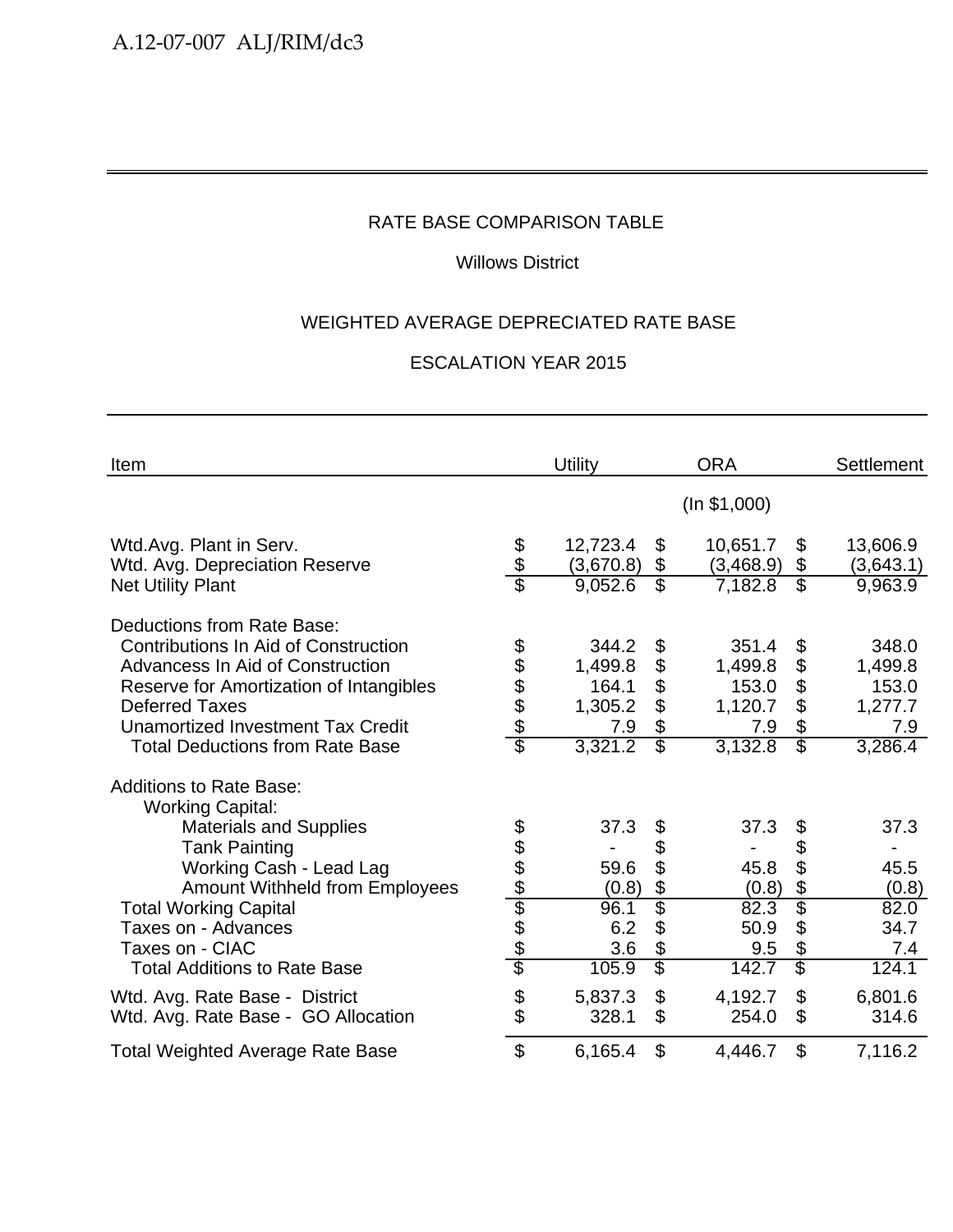## **ATTACHMENT 3**

# CHAPTER 6

# DRAFT MODIFICATION TO CUSTOMER SERVICE RULES (SPECIAL REQUEST #15)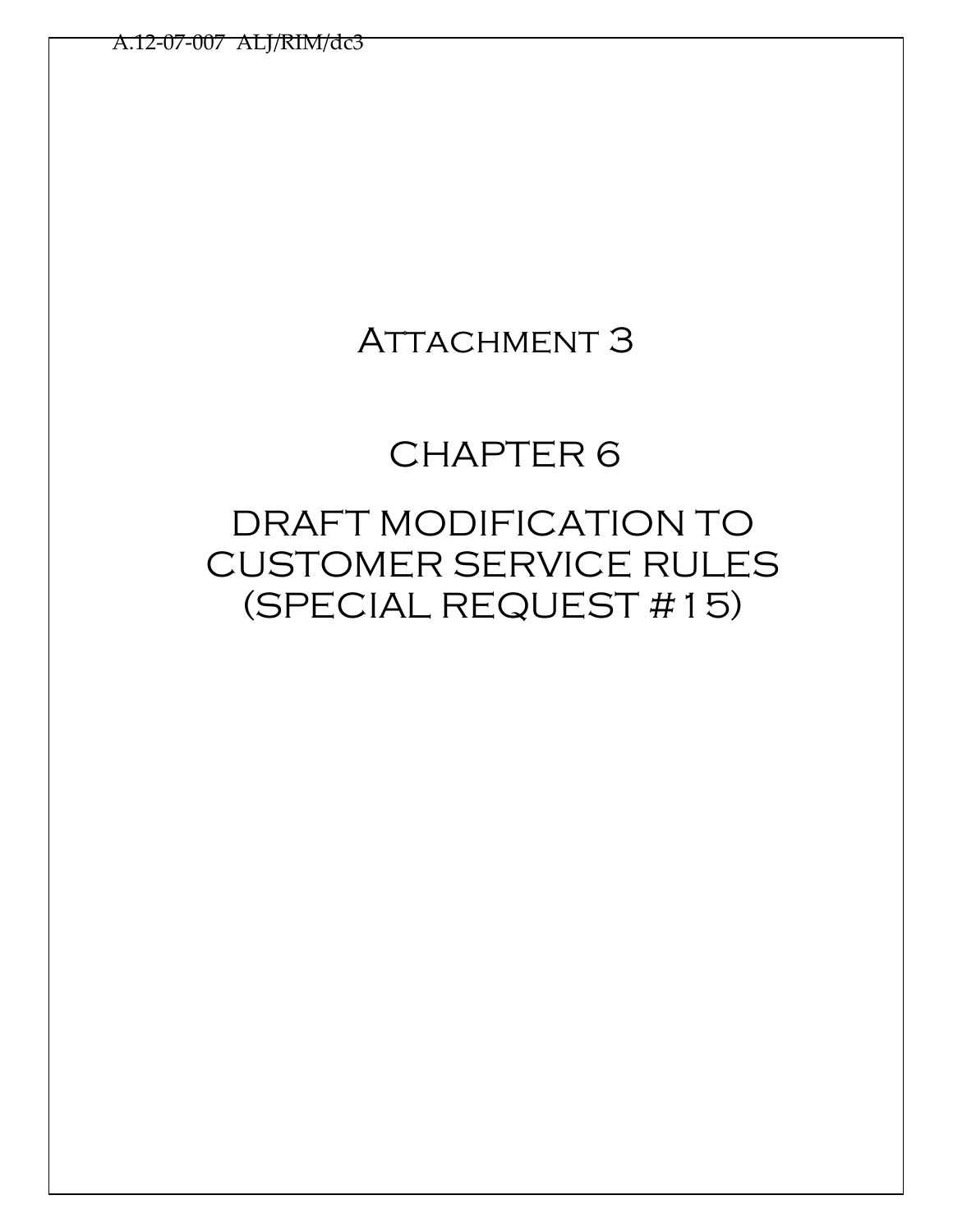|                             | <b>DEFINITIONS</b>                                                                                                                                                                                                                                    |            |
|-----------------------------|-------------------------------------------------------------------------------------------------------------------------------------------------------------------------------------------------------------------------------------------------------|------------|
| Applicant:                  | The person, association, corporation or governmental agency applying for water service.                                                                                                                                                               |            |
| Utility:                    | The public utility named herein.                                                                                                                                                                                                                      |            |
| <b>Customer:</b>            | Any person, association, corporation, or governmental agency supplied or entitled to be<br>supplied with water service for compensation by the utility.                                                                                               |            |
|                             | <b>Elderly "Older"</b> Customer: Any residential customer who is age 62 or over may qualify for special                                                                                                                                               | (N)        |
|                             | consideration under Rule No. 8.A.3.b and Rule No. 11.B.1, subsections (e), (i),                                                                                                                                                                       | (N)        |
|                             | and (k). Upon request, proof of age must be supported by certificate of birth,<br>driver's license, passport, or other reliable document.                                                                                                             | (N)<br>(N) |
|                             |                                                                                                                                                                                                                                                       |            |
|                             | <b>Handicapped Disabled Customer, or Customer With Medical Condition:</b>                                                                                                                                                                             | (N)        |
|                             | Any residential customer whose health or physical condition may qualify                                                                                                                                                                               | (T)        |
|                             | him/her for special consideration under Rule No. 8.A.3.b and Rule No. 11.B.1.                                                                                                                                                                         | (N)        |
|                             | subsections $(e)$ , $(i)$ , and $(k)$ . Upon request, proof of a disability, or of a medical                                                                                                                                                          | (N)        |
|                             | condition for which the discontinuance of water would be life-threatening, must be                                                                                                                                                                    | (N)        |
|                             | certified by a licensed physician, public health nurse, or social worker.                                                                                                                                                                             | (N)        |
| Premises:                   | The integral property or area, including improvements thereon, to which water service                                                                                                                                                                 |            |
|                             | is, or is to be, provided.                                                                                                                                                                                                                            |            |
|                             | <b>Metered Service:</b> Service for which the charges are computed on the basis of measured quantities of water.                                                                                                                                      |            |
| <b>Flat Rate Service:</b>   | Service for which the charges are based upon the types and numbers of units served.                                                                                                                                                                   |            |
|                             | <b>Commercial Service:</b> Provision of water to residual premises or business premises.                                                                                                                                                              |            |
| <b>Residential Service:</b> | Provision of water for household purposes, including water used on the premises for<br>sprinkling lawns, gardens and shrubbery; washing vehicles, and other similar and customary purposes<br>pertaining to single or multiple family dwellings.      |            |
| <b>Business Service:</b>    | Provision of water for use in connection with commercial premises devoted primarily to<br>operations for profit including offices, stores, markets, apartments, hotels, motels, automobile trailer<br>parks or courts, service stations and the like. |            |
| <b>Industrial Service:</b>  | Provision of water to industrial premises where the water is used primarily in<br>manufacturing or processing activities.                                                                                                                             |            |
| <b>Irrigation Service:</b>  | Provision of water for commercial agricultural, floricultural or horticultural use and<br>billed under distinct irrigation rates.                                                                                                                     |            |
|                             | <b>Date of Presentation:</b> The date upon which a bill or notice is mailed or delivered by the utility to the                                                                                                                                        |            |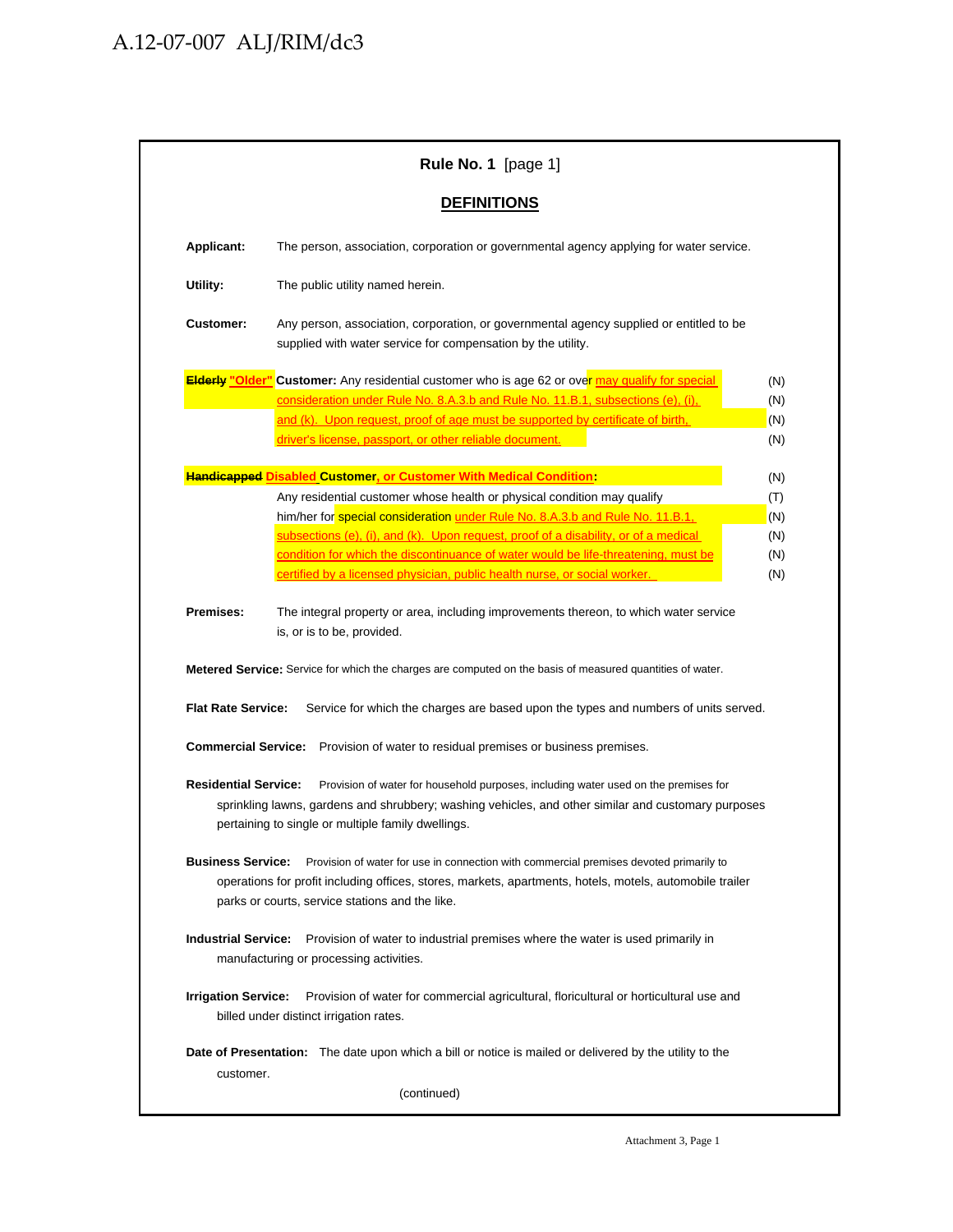## A.12-07-007 ALJ/RIM/dc3

|    | Rule No. 3 [page 1]                                                                                                                           |     |
|----|-----------------------------------------------------------------------------------------------------------------------------------------------|-----|
|    | <b>APPLICATION FOR SERVICE</b>                                                                                                                |     |
|    |                                                                                                                                               |     |
| Α. | Application for Service                                                                                                                       |     |
|    | Each applicant for water service may be required to sign complete, on a form provided by the Utility, an<br>application which will set forth: | (N) |
|    | Date and place of application.<br>1.                                                                                                          |     |
|    | Location of premises to be served.<br>2.                                                                                                      |     |
|    | Date applicant will be ready for service.<br>3.                                                                                               |     |
|    | Whether the premises have been heretofore supplied with water by the Utility.<br>4.                                                           |     |
|    | Purposes for which service is to be used.<br>5.                                                                                               |     |
|    | Address to which bills are to be mailed, or delivered.<br>6.                                                                                  |     |
|    | 7. Whether applicant is owner or tenant of, or agent for the premises.                                                                        | (T) |
|    | 8. Rate schedule desired where optional rates are in effect.<br>Such other information as the utility may reasonably require.<br>9.           |     |
|    |                                                                                                                                               |     |
|    | The application is merely a written request for service and does not bind the applicant to take                                               |     |
|    | service for a period of time longer than that upon which the rates and minimum charge of the applicable                                       |     |
|    | rate schedule are based; neither does it bind the Utility to serve, except under reasonable conditions.                                       |     |
| В. | Individual Liability for Joint Service                                                                                                        |     |
|    | Two or more parties who join in one application for service shall be jointly and severally                                                    |     |
|    | liable for payment of bills and shall be billed by means of single periodic bills.                                                            |     |
| С. | Change in Customer's Equipment                                                                                                                |     |
|    | Customers making any material change in the size, character or extent of the utilizing                                                        |     |
|    | equipment or operations for which the Utility is supplying water service shall immediately give                                               |     |
|    | the Utility written notice of the extent and nature of the change.                                                                            |     |
| D. | Use of Water Without Application for Service Having Been made                                                                                 |     |
|    | Any person or firm taking possession of and using water without having made application to the                                                |     |
|    | Utility for service, shall be held for the full amount of the service rendered.                                                               |     |
|    |                                                                                                                                               |     |
|    |                                                                                                                                               |     |
|    |                                                                                                                                               |     |
|    |                                                                                                                                               |     |
|    |                                                                                                                                               |     |
|    |                                                                                                                                               |     |
|    |                                                                                                                                               |     |
|    |                                                                                                                                               |     |
|    |                                                                                                                                               |     |
|    |                                                                                                                                               |     |
|    |                                                                                                                                               |     |
|    |                                                                                                                                               |     |
|    |                                                                                                                                               |     |
|    |                                                                                                                                               |     |
|    |                                                                                                                                               |     |
|    |                                                                                                                                               |     |
|    |                                                                                                                                               |     |
|    | (continued)                                                                                                                                   |     |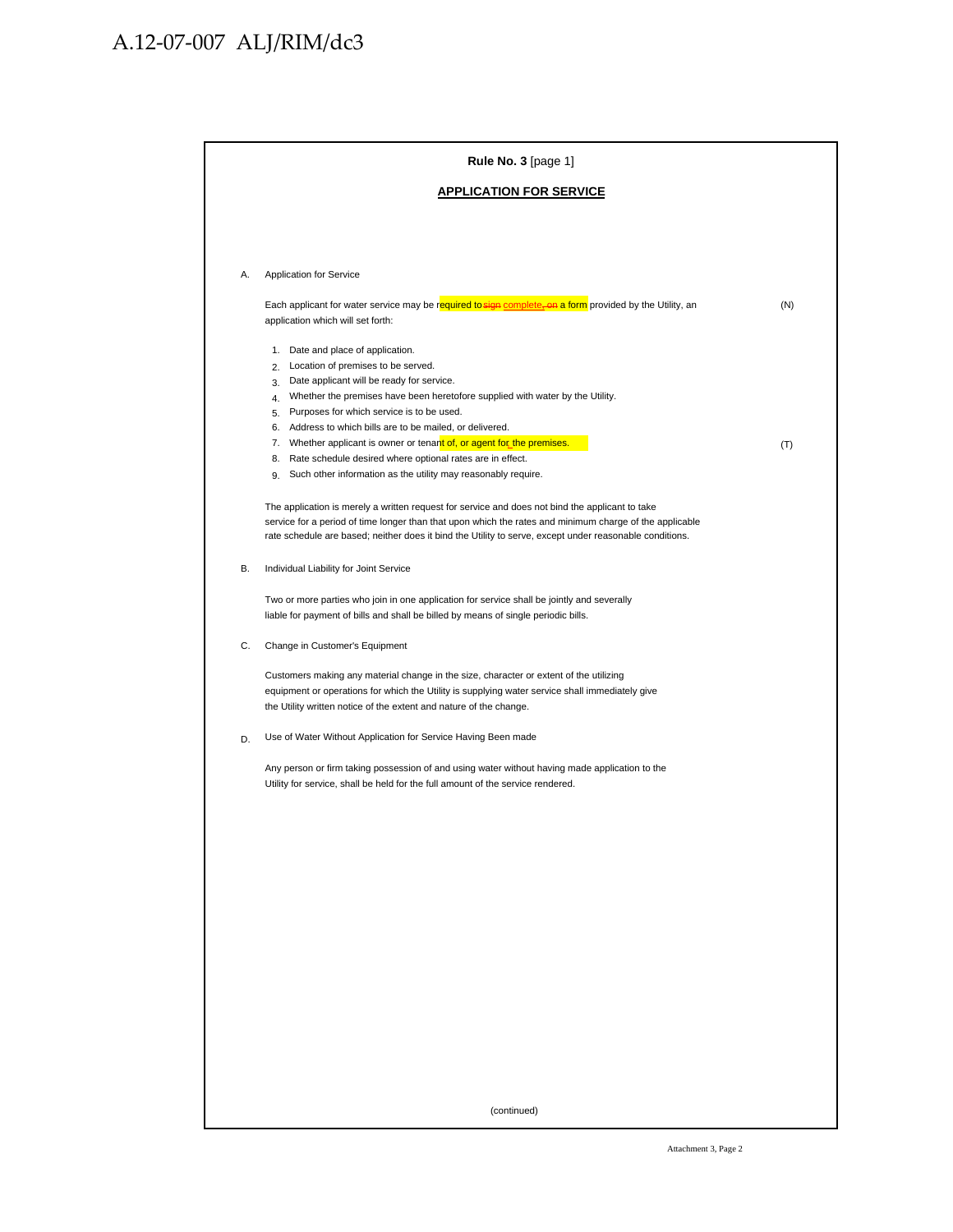| Rule No. 5 [page 1]                                                                                                                                                                                                                                                                                                                                                                                                                                                                                                                                                                                                                                                                                                                                                                                                                                                                               |                   |
|---------------------------------------------------------------------------------------------------------------------------------------------------------------------------------------------------------------------------------------------------------------------------------------------------------------------------------------------------------------------------------------------------------------------------------------------------------------------------------------------------------------------------------------------------------------------------------------------------------------------------------------------------------------------------------------------------------------------------------------------------------------------------------------------------------------------------------------------------------------------------------------------------|-------------------|
| <b>SPECIAL INFORMATION REQUIRED ON FORMS</b>                                                                                                                                                                                                                                                                                                                                                                                                                                                                                                                                                                                                                                                                                                                                                                                                                                                      |                   |
| A. Contracts                                                                                                                                                                                                                                                                                                                                                                                                                                                                                                                                                                                                                                                                                                                                                                                                                                                                                      |                   |
| Each contract for service will contain substantially the following provisions:                                                                                                                                                                                                                                                                                                                                                                                                                                                                                                                                                                                                                                                                                                                                                                                                                    |                   |
| 1. Unless exempted by the Public Utilities Commission,<br>"This contract shall at all times be subject to such changes or modifications by the<br>Public Utilities Commission of the State of California as said Commission may, from<br>time to time, direct in the exercise of its jurisdiction"                                                                                                                                                                                                                                                                                                                                                                                                                                                                                                                                                                                                |                   |
| 2. Unless otherwise not required by the Public Utilities Commission,<br>"It is the understanding of the parties to this contract that it shall not become<br>effective until the authorization of the Public Utilities Commission of the State of<br>California has been first obtained.                                                                                                                                                                                                                                                                                                                                                                                                                                                                                                                                                                                                          |                   |
| <b>B. Bill for Service</b>                                                                                                                                                                                                                                                                                                                                                                                                                                                                                                                                                                                                                                                                                                                                                                                                                                                                        |                   |
| On each bill for service will be printed substantially the following language:                                                                                                                                                                                                                                                                                                                                                                                                                                                                                                                                                                                                                                                                                                                                                                                                                    |                   |
| " This bill is due and payable upon date of presentation. It will become past due if not<br>paid within 19 days from the date of the mailing"                                                                                                                                                                                                                                                                                                                                                                                                                                                                                                                                                                                                                                                                                                                                                     |                   |
| "Should the amount of this bill be questioned, an explanation should be requested from<br>the utility. If an explanation satisfactory to the customer is not made by the utility<br>and the bill is still questioned, the customer may deposit with the California Public<br>Utilities Commission, Consumer Affairs branch, 505 Van Ness Avenue, Room 2003, San<br>Francisco, California 94102 <sup>*</sup> , telephone number is (public) 415-703-1170 800-649-7570 and (hearing<br>impaired - TDD) 866-836-7825-415-703-2032, the amount of the bill to avoid discontinuance of service.<br>Make remittance payable to "California Public Utilities Commission" and attach the bill<br>and a statement setting forth the basis for the dispute of the amount of bill. The<br>Commission will review the basis of the billed amount and disburse the deposit in<br>accordance with its findings. | (T)<br>(T)        |
| " The commission will not, however, accept deposits when the deposit appears to be over<br>matters that do not directly relate to the accuracy of the bill. Such matters include<br>the quality of a utility's service, general level of rates, pending rate applications,<br>and source of fuel or power."                                                                                                                                                                                                                                                                                                                                                                                                                                                                                                                                                                                       |                   |
| For service rendered in Southern California, 320 W 4th Street, Room 500, Los Angeles, CA<br>90013, Telephone number is (public) 213-576-7118 800-365-0550 and (hearing impaired - TDD)-213-<br>576-7110-866-836-7825                                                                                                                                                                                                                                                                                                                                                                                                                                                                                                                                                                                                                                                                              | (T)<br>(T)<br>(T) |
|                                                                                                                                                                                                                                                                                                                                                                                                                                                                                                                                                                                                                                                                                                                                                                                                                                                                                                   |                   |
|                                                                                                                                                                                                                                                                                                                                                                                                                                                                                                                                                                                                                                                                                                                                                                                                                                                                                                   |                   |
|                                                                                                                                                                                                                                                                                                                                                                                                                                                                                                                                                                                                                                                                                                                                                                                                                                                                                                   |                   |
|                                                                                                                                                                                                                                                                                                                                                                                                                                                                                                                                                                                                                                                                                                                                                                                                                                                                                                   |                   |
|                                                                                                                                                                                                                                                                                                                                                                                                                                                                                                                                                                                                                                                                                                                                                                                                                                                                                                   |                   |
| (continued)                                                                                                                                                                                                                                                                                                                                                                                                                                                                                                                                                                                                                                                                                                                                                                                                                                                                                       |                   |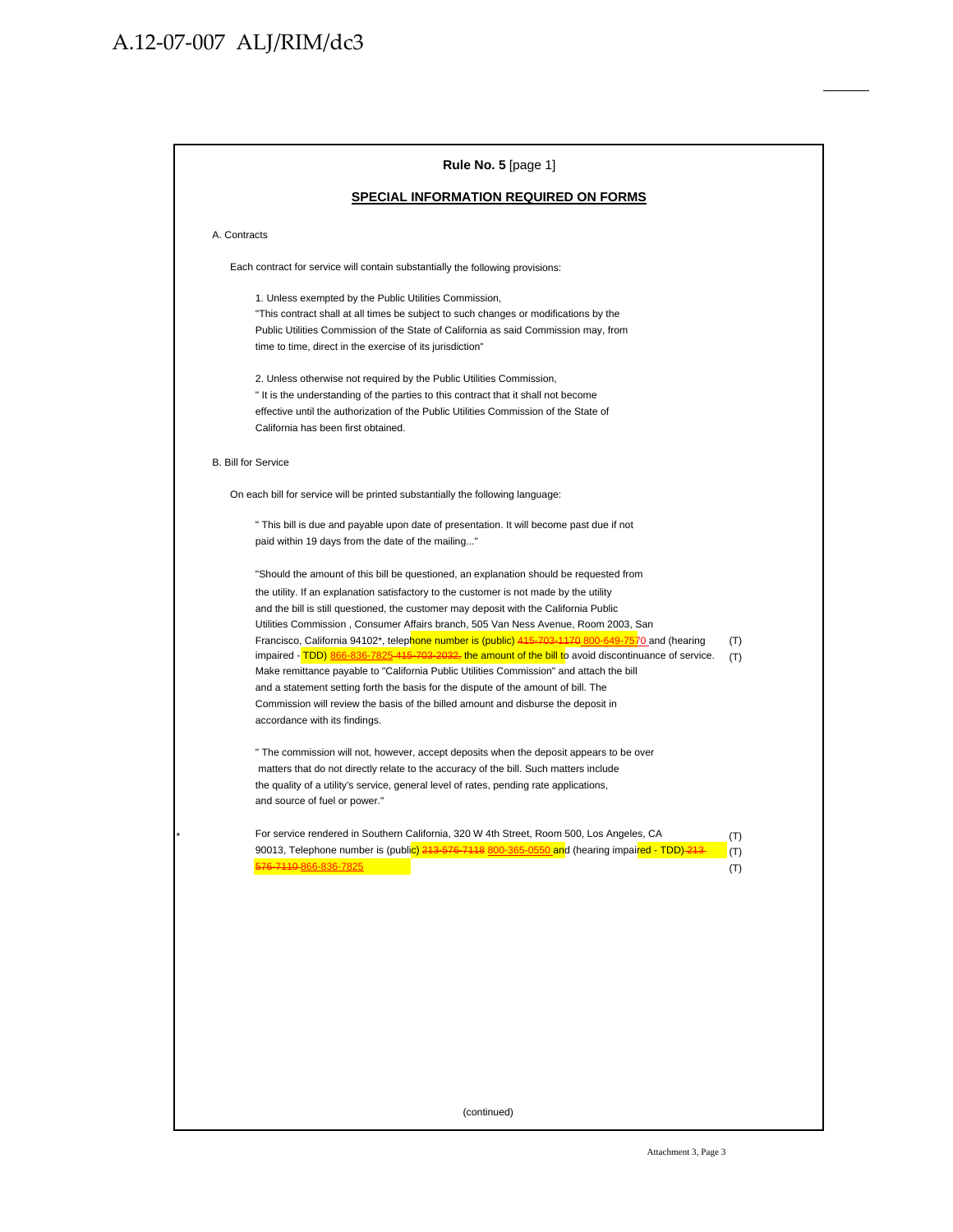| <b>DESCRIPTION OF SERVICE</b><br>(continued)<br>C. Customer's Deposit Receipt<br>Each receipt for cash deposit to establish or re-establish credit for service will contain<br>the following statements;<br>This deposit may be applied to unpaid balances where service has been discontinued by the<br>utility for nonpayment of bills.<br>This deposit, less the amount of any unpaid bills for service, will be refunded, together<br>with any interest due, in accordance with Rule 7, Deposits, or after the deposit has<br>been held for 12 consecutive months, provided a service has not been discontinued for<br>nonpayment<br>D. Discontinuance of Service Notice<br>Every notice of discontinuance of service for nonpayment of bills shall include all of the<br><b>Fiollo</b> wing information:<br>(1) The name and address of the customer whose account is delinquent.<br>(2) The amount of the delinguency.<br>(3) The date of which payment or arrangements for payment is required in order to avoid<br>discontinuance.<br>(4) The procedure by which the customer may initiate a complaint or request an<br>investigation concerning service or charges.<br>(5) The procedure by which the customer may request amortization of installment payments for the unpaid charges.<br>(T)<br>(6) The procedure for the customer to obtain information on the availability of financial<br>assistance, including private, local, state, or federal sources, if applicable.<br>(7) A local address and telephone number of the water utility for users to obtain<br>additional information and assistance in continuing service or in making arrangements<br>for payment.<br>(8) The telephone number of the Commission (Consumer Affairs Branch) to which inquiries<br>by the customer may be directed. For water utilities operating in Northern<br>California, the number of Consumer Affairs branch is (415) 703-2074 (public) or (415) 800-649-7570 or<br>(T)<br>703-2032-866-836-7825 (hearing impaired - TDD) For water utilities operating in Southern<br>California, the telephone number of Consumer Affairs Branch is 213-576-7007 800-365-0550<br>(T)<br>(public) or 213-576-7110 866-836-7825 (hearing impaired - TDD).<br>(T) | Rule No. 5 [page 2] |
|---------------------------------------------------------------------------------------------------------------------------------------------------------------------------------------------------------------------------------------------------------------------------------------------------------------------------------------------------------------------------------------------------------------------------------------------------------------------------------------------------------------------------------------------------------------------------------------------------------------------------------------------------------------------------------------------------------------------------------------------------------------------------------------------------------------------------------------------------------------------------------------------------------------------------------------------------------------------------------------------------------------------------------------------------------------------------------------------------------------------------------------------------------------------------------------------------------------------------------------------------------------------------------------------------------------------------------------------------------------------------------------------------------------------------------------------------------------------------------------------------------------------------------------------------------------------------------------------------------------------------------------------------------------------------------------------------------------------------------------------------------------------------------------------------------------------------------------------------------------------------------------------------------------------------------------------------------------------------------------------------------------------------------------------------------------------------------------------------------------------------------------------------------------------------------------------------------------------------------------------------------|---------------------|
|                                                                                                                                                                                                                                                                                                                                                                                                                                                                                                                                                                                                                                                                                                                                                                                                                                                                                                                                                                                                                                                                                                                                                                                                                                                                                                                                                                                                                                                                                                                                                                                                                                                                                                                                                                                                                                                                                                                                                                                                                                                                                                                                                                                                                                                         |                     |
|                                                                                                                                                                                                                                                                                                                                                                                                                                                                                                                                                                                                                                                                                                                                                                                                                                                                                                                                                                                                                                                                                                                                                                                                                                                                                                                                                                                                                                                                                                                                                                                                                                                                                                                                                                                                                                                                                                                                                                                                                                                                                                                                                                                                                                                         |                     |
|                                                                                                                                                                                                                                                                                                                                                                                                                                                                                                                                                                                                                                                                                                                                                                                                                                                                                                                                                                                                                                                                                                                                                                                                                                                                                                                                                                                                                                                                                                                                                                                                                                                                                                                                                                                                                                                                                                                                                                                                                                                                                                                                                                                                                                                         |                     |
|                                                                                                                                                                                                                                                                                                                                                                                                                                                                                                                                                                                                                                                                                                                                                                                                                                                                                                                                                                                                                                                                                                                                                                                                                                                                                                                                                                                                                                                                                                                                                                                                                                                                                                                                                                                                                                                                                                                                                                                                                                                                                                                                                                                                                                                         |                     |
|                                                                                                                                                                                                                                                                                                                                                                                                                                                                                                                                                                                                                                                                                                                                                                                                                                                                                                                                                                                                                                                                                                                                                                                                                                                                                                                                                                                                                                                                                                                                                                                                                                                                                                                                                                                                                                                                                                                                                                                                                                                                                                                                                                                                                                                         |                     |
|                                                                                                                                                                                                                                                                                                                                                                                                                                                                                                                                                                                                                                                                                                                                                                                                                                                                                                                                                                                                                                                                                                                                                                                                                                                                                                                                                                                                                                                                                                                                                                                                                                                                                                                                                                                                                                                                                                                                                                                                                                                                                                                                                                                                                                                         |                     |
|                                                                                                                                                                                                                                                                                                                                                                                                                                                                                                                                                                                                                                                                                                                                                                                                                                                                                                                                                                                                                                                                                                                                                                                                                                                                                                                                                                                                                                                                                                                                                                                                                                                                                                                                                                                                                                                                                                                                                                                                                                                                                                                                                                                                                                                         |                     |
|                                                                                                                                                                                                                                                                                                                                                                                                                                                                                                                                                                                                                                                                                                                                                                                                                                                                                                                                                                                                                                                                                                                                                                                                                                                                                                                                                                                                                                                                                                                                                                                                                                                                                                                                                                                                                                                                                                                                                                                                                                                                                                                                                                                                                                                         |                     |
|                                                                                                                                                                                                                                                                                                                                                                                                                                                                                                                                                                                                                                                                                                                                                                                                                                                                                                                                                                                                                                                                                                                                                                                                                                                                                                                                                                                                                                                                                                                                                                                                                                                                                                                                                                                                                                                                                                                                                                                                                                                                                                                                                                                                                                                         |                     |
|                                                                                                                                                                                                                                                                                                                                                                                                                                                                                                                                                                                                                                                                                                                                                                                                                                                                                                                                                                                                                                                                                                                                                                                                                                                                                                                                                                                                                                                                                                                                                                                                                                                                                                                                                                                                                                                                                                                                                                                                                                                                                                                                                                                                                                                         |                     |
|                                                                                                                                                                                                                                                                                                                                                                                                                                                                                                                                                                                                                                                                                                                                                                                                                                                                                                                                                                                                                                                                                                                                                                                                                                                                                                                                                                                                                                                                                                                                                                                                                                                                                                                                                                                                                                                                                                                                                                                                                                                                                                                                                                                                                                                         |                     |
|                                                                                                                                                                                                                                                                                                                                                                                                                                                                                                                                                                                                                                                                                                                                                                                                                                                                                                                                                                                                                                                                                                                                                                                                                                                                                                                                                                                                                                                                                                                                                                                                                                                                                                                                                                                                                                                                                                                                                                                                                                                                                                                                                                                                                                                         |                     |
|                                                                                                                                                                                                                                                                                                                                                                                                                                                                                                                                                                                                                                                                                                                                                                                                                                                                                                                                                                                                                                                                                                                                                                                                                                                                                                                                                                                                                                                                                                                                                                                                                                                                                                                                                                                                                                                                                                                                                                                                                                                                                                                                                                                                                                                         |                     |
|                                                                                                                                                                                                                                                                                                                                                                                                                                                                                                                                                                                                                                                                                                                                                                                                                                                                                                                                                                                                                                                                                                                                                                                                                                                                                                                                                                                                                                                                                                                                                                                                                                                                                                                                                                                                                                                                                                                                                                                                                                                                                                                                                                                                                                                         |                     |
|                                                                                                                                                                                                                                                                                                                                                                                                                                                                                                                                                                                                                                                                                                                                                                                                                                                                                                                                                                                                                                                                                                                                                                                                                                                                                                                                                                                                                                                                                                                                                                                                                                                                                                                                                                                                                                                                                                                                                                                                                                                                                                                                                                                                                                                         |                     |
|                                                                                                                                                                                                                                                                                                                                                                                                                                                                                                                                                                                                                                                                                                                                                                                                                                                                                                                                                                                                                                                                                                                                                                                                                                                                                                                                                                                                                                                                                                                                                                                                                                                                                                                                                                                                                                                                                                                                                                                                                                                                                                                                                                                                                                                         |                     |
|                                                                                                                                                                                                                                                                                                                                                                                                                                                                                                                                                                                                                                                                                                                                                                                                                                                                                                                                                                                                                                                                                                                                                                                                                                                                                                                                                                                                                                                                                                                                                                                                                                                                                                                                                                                                                                                                                                                                                                                                                                                                                                                                                                                                                                                         |                     |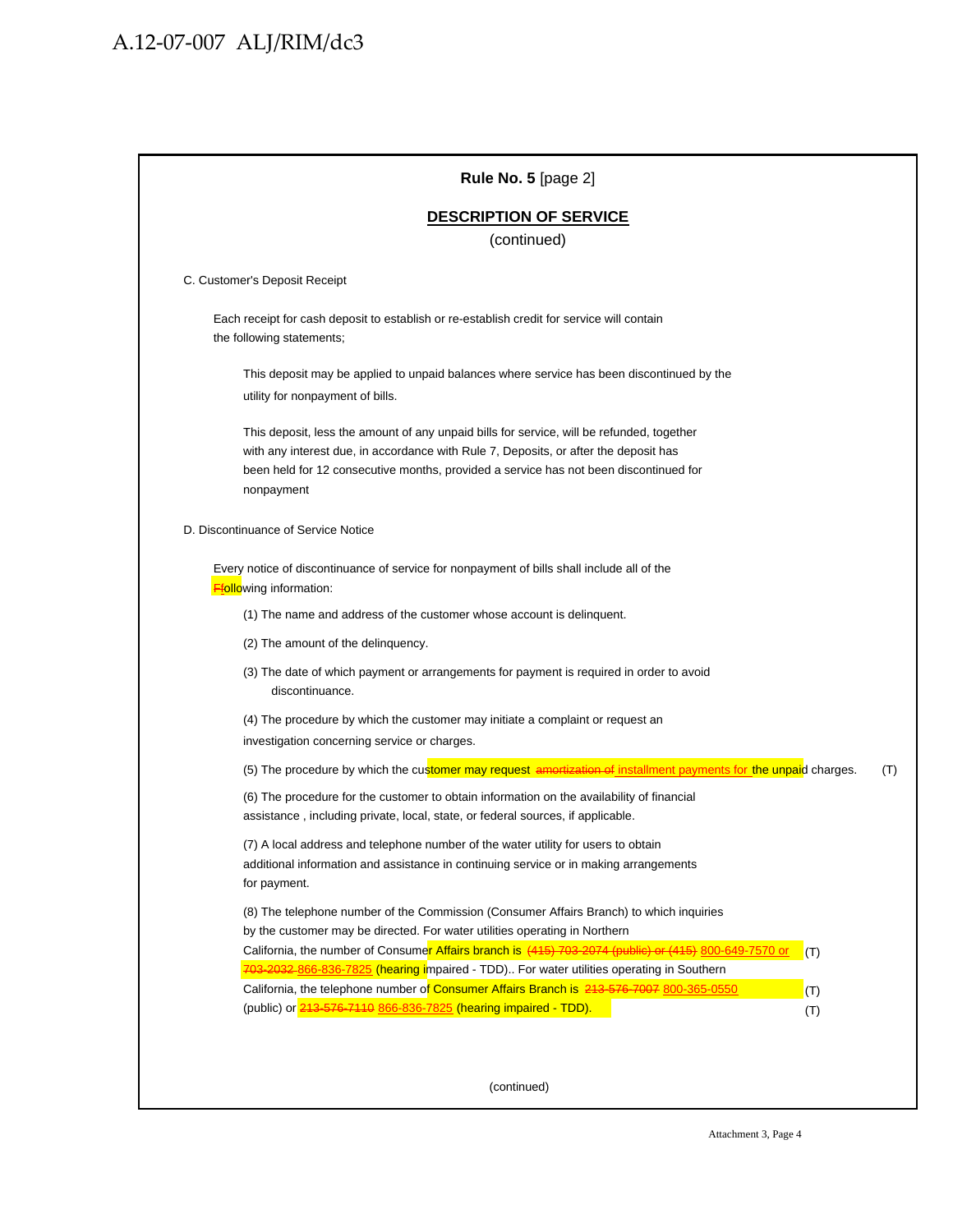| <b>DEPOSITS</b>                                                                                                                                                                                                                                                                                                    |     |
|--------------------------------------------------------------------------------------------------------------------------------------------------------------------------------------------------------------------------------------------------------------------------------------------------------------------|-----|
|                                                                                                                                                                                                                                                                                                                    |     |
| A. Amount to Establish Credit                                                                                                                                                                                                                                                                                      |     |
| 1. Metered Service                                                                                                                                                                                                                                                                                                 |     |
| To establish credit by deposit, the amount will not exceed twice the<br>estimated average monthly bill.                                                                                                                                                                                                            |     |
| 2. Flat Rate Service                                                                                                                                                                                                                                                                                               |     |
| To establish credit by deposit, the amount will not exceed the estimated<br>average monthly bill for one month.                                                                                                                                                                                                    |     |
| B. Amount to Re-Establish Credit                                                                                                                                                                                                                                                                                   |     |
| 1. Former Customers                                                                                                                                                                                                                                                                                                |     |
| For an applicant who is a former customer and whose service was discontinued<br>during the last 12 months of his or her former service for non-payment of bills,<br>an amount equal to twice the estimated average monthly bill for the service desired.                                                           |     |
| 2. Present Customers                                                                                                                                                                                                                                                                                               |     |
| For a customer whose service has been discontinued for non-payments of bills,<br>an amount equal to twice his or her average monthly bill for that service.                                                                                                                                                        |     |
| C. Applicability to Unpaid Accounts                                                                                                                                                                                                                                                                                |     |
| Deposits prescribed herein are applicable applied to unpaid bills for water service<br>when such service has been discontinued.                                                                                                                                                                                    | (T) |
| D. Return of deposits                                                                                                                                                                                                                                                                                              |     |
| When service has been for less than 12 consecutive months, upon customer's<br>request for the discontinuance of service, the company will refund the customer's<br>deposit or the balance of the deposit in excess of any unpaid bills for that service,<br>and any interest payable under Section E of this rule. | (T) |
|                                                                                                                                                                                                                                                                                                                    |     |
|                                                                                                                                                                                                                                                                                                                    |     |
|                                                                                                                                                                                                                                                                                                                    |     |
|                                                                                                                                                                                                                                                                                                                    |     |
|                                                                                                                                                                                                                                                                                                                    |     |
|                                                                                                                                                                                                                                                                                                                    |     |
|                                                                                                                                                                                                                                                                                                                    |     |
|                                                                                                                                                                                                                                                                                                                    |     |
|                                                                                                                                                                                                                                                                                                                    |     |
| (continued)                                                                                                                                                                                                                                                                                                        |     |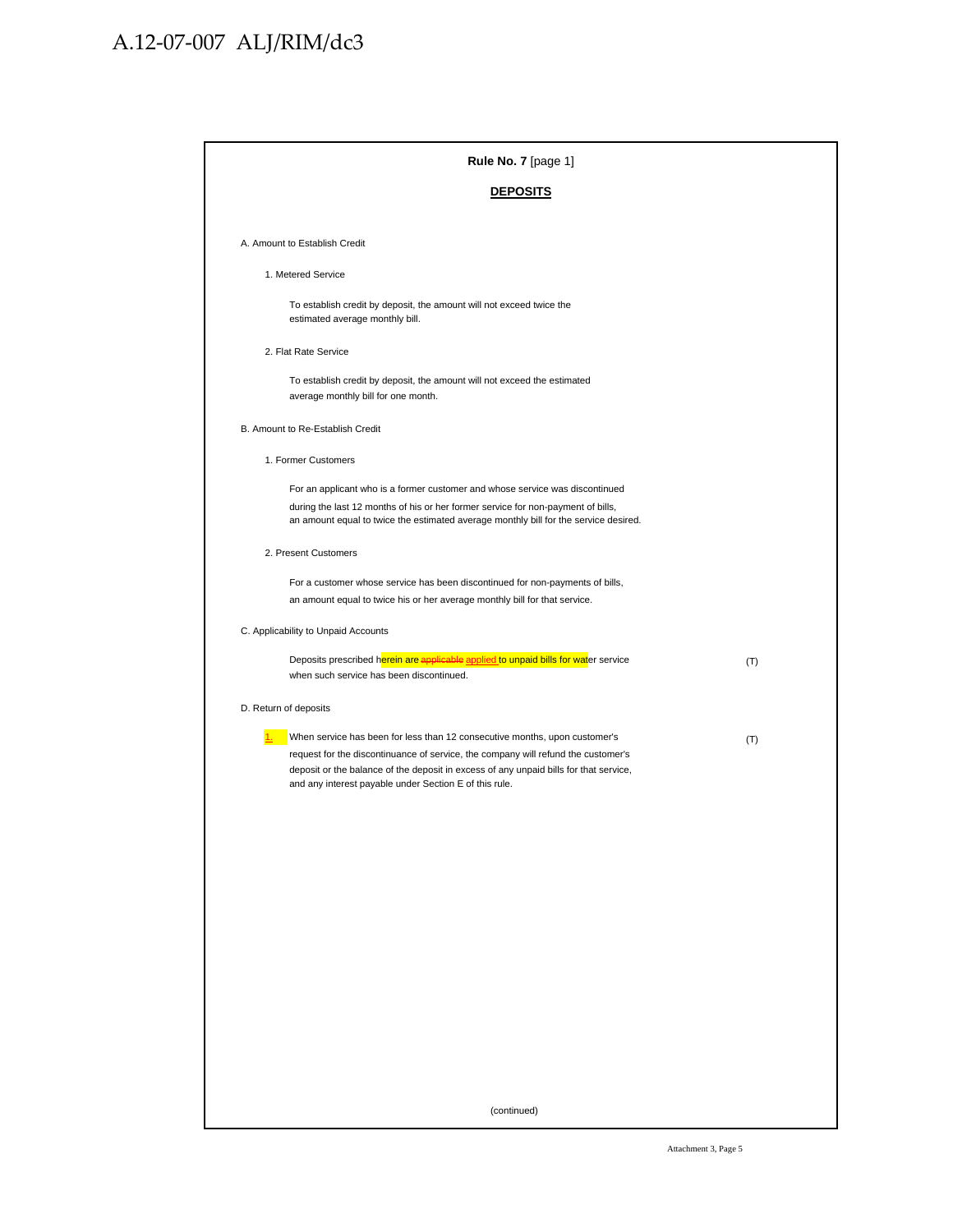|    |          | Rule No. 8 [page 1]                                                                                                                                                                                                                                                                                                                                                                 |                   |
|----|----------|-------------------------------------------------------------------------------------------------------------------------------------------------------------------------------------------------------------------------------------------------------------------------------------------------------------------------------------------------------------------------------------|-------------------|
|    |          | <b>NOTICES</b>                                                                                                                                                                                                                                                                                                                                                                      |                   |
| Α. |          | Notice to Customers                                                                                                                                                                                                                                                                                                                                                                 |                   |
|    | 1.       | Notice to a customer will normally be in writing and, depending on the type of notice,<br>will either be delivered or mailed to the customer's last known address.                                                                                                                                                                                                                  |                   |
|    |          | In some cases, customers may have the option to receive notices via electronic<br>means (such as email, text message, or portable device "apps") as an alternative to, or<br>in addition to, written notice on paper, depending on the type of notice.                                                                                                                              | (N)<br>(N)<br>(N) |
|    | 2.       | Exception<br>In emergencies or when circumstances warrant, the utility, where feasible, will endeavor<br>to promptly notify the customer affected and may make such notification orally, either in<br>person or by telephone.                                                                                                                                                       |                   |
|    | 3.<br>a. | <b>Discontinuance of Service</b><br>The utility shall make a reasonable attempt to contact 1) the customer of record by<br>mailing a separate notice at least 5 business days prior to any discontinuance,<br>2) an adult a person on the residential customer's premises by telephone or in person at least 24 hours<br>prior to any discontinuance.                               | (T)               |
|    | b.       | For elderly or handicapped residential customers that are 62 years or older, disabled, or have a                                                                                                                                                                                                                                                                                    | (T)               |
|    |          | <u>medical condition (as defined in Rule No. 1), the utility shall provide</u> at least 48 hours<br>notice by telephone or in person. For these customers, if a personal contact cannot be made,<br>a notice of discontinuance of service shall be posted in conspicuous location at the service<br>address at least 48 hours prior to discontinuance.                              | (N)               |
|    | c.       | Whenever the utility furnishes residential service through a master meter or whenever<br>individually metered residential service is furnished in a multi-unit residential structure or<br>mobilehome park, where the owner or manager is listed by the utility as the customer of<br>record, the utility shall make every good faith effort to inform the residents, by means of a |                   |
|    |          | notice, that service will be discontinued within 10 15 days as outlines outlined in Rule No. 11. The<br>notice shall further inform the residents that they have the right to become utility customers,<br>to whom the service will then be billed, without being required to pay any amount which<br>may be due upon the delinquent account.                                       | (N)               |
|    | d.       | Discontinuance and restoration of service procedure is outlined in Rule No. 11.                                                                                                                                                                                                                                                                                                     |                   |
|    | 4.       | <b>Third Party Notification</b>                                                                                                                                                                                                                                                                                                                                                     |                   |
|    |          | Third party notification is the option to have a copy of a customer's notices or bills provided<br>automatically to another individual. The customer is still fully responsible for the bill, but the third<br>party has the option to make payment arrangements on the customer's behalf.                                                                                          | (N)<br>(N)<br>(N) |
|    |          | A customer electing this option must provide the Company with the name and contact<br><u>information of the third party. The Company may require written acknowledgement that the</u><br>third party agrees to receive the notices and bills."                                                                                                                                      | (N)<br>(N)<br>(N) |
|    |          | Notice of availability of third party notification shall be given annually to all residential<br>customers, commencing at the time of the first full billing after the effective date of this                                                                                                                                                                                       | (T)               |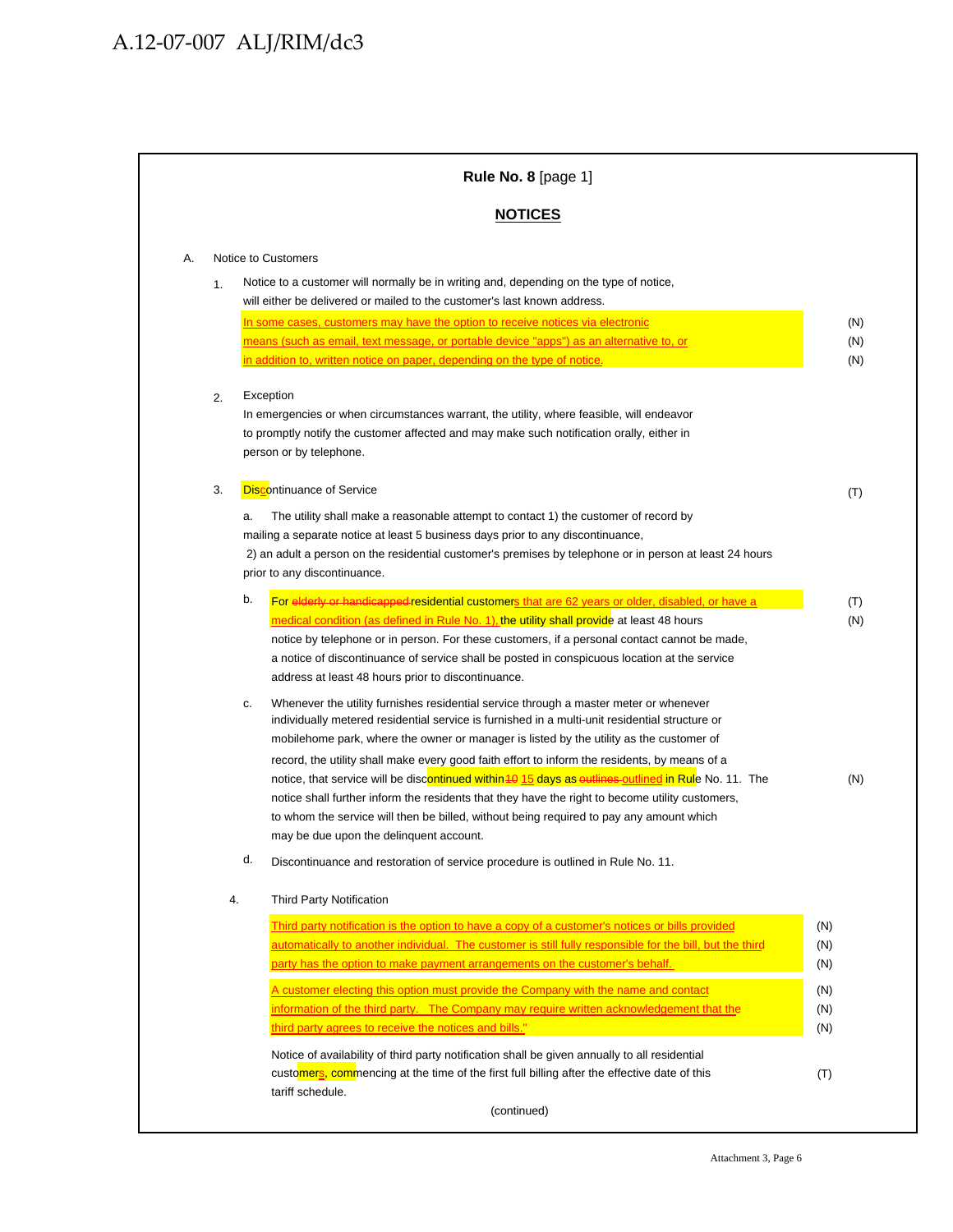### A. B. Notice from Customers (T) (T) 1. A customer may make notification in person, by telephone, or by letter to the company at its customer service commercial office, to an authorized representative of the company, by and the service electronic mail, or by a message on the utility's website. The matrix of the state of the state of the utility's website. 2. Customers who are elderly or handicapped must older, disabled, or have a medical condition (D) (D) may be required to present evidence to the company as specified in Rule 1 and 1 and 1 (D) to establish establishing their status if they wish to qualify for consideration under Rule No. 8.A.3.b (D) (above), and Rule No. 11.B.1.e., i., and k. 3 Elderly or handicapped customers who desire third party notification must so inform (D) (D) (D) the company with certification of status and a letter from the third party (D) (D) (D) accepting the responsibility. (D) accepting the responsibility. (D) 4 Proof of age must be supported by certification of birth, driver's license, passport, entitled and the control of D) (D) or other reliable document. Proof of handicap must be by certification from a licensed (D) physician, public health nurse, or social worker. (D) contained the contained of the contact of the contact of  $(D)$ **Rule No. 8** [page 1 continued] **NOTICES** (continued)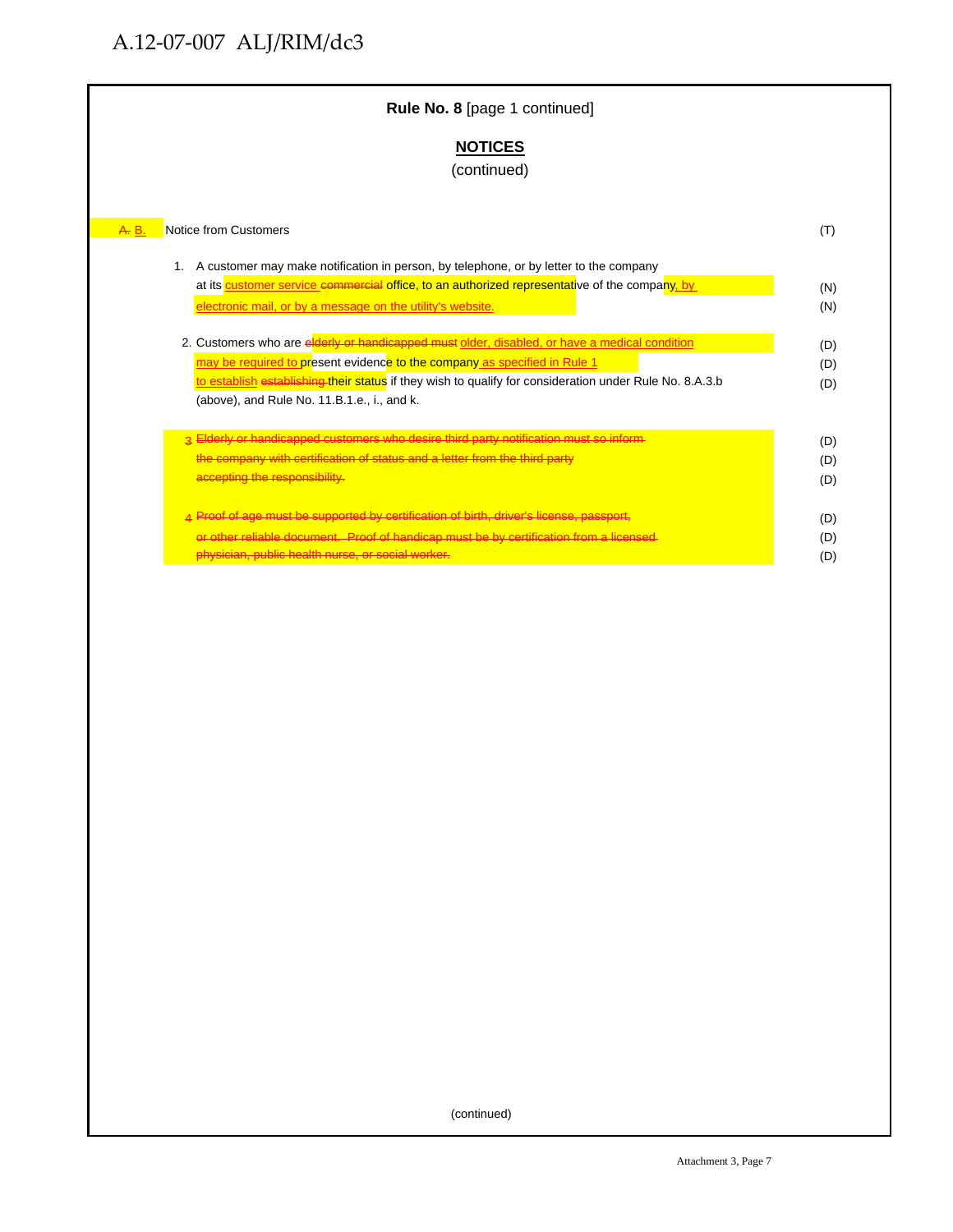A. Rendering of Bills

### Bills for service will be rendered to each customer on a monthly or bimonthly discussed and the control of T) basis at the option of the utility, unless otherwise provided in its rate schedules. At the customer's request and the utility's approval, paper **bills**, or electronics bills, and the customer's request and the utility's approval, paper bills, excluding to the customer's request and the utility's approval, or access to electronic bills for service will be rendered monthly, bimonthly, or at other intervals. However, (N) (D) each customer will be rendered a paper or electronic bill at least annually.  $\qquad \qquad \qquad \qquad \qquad \qquad \textbf{(D)}$ 1. Metered Service a. Meters will be read at regular intervals for the preparation of periodic bills and as required for the preparation of opening bills, closing bills, and special bills. b. The opening bills for metered service will not be less than the established monthly minimum or readiness-to-serve charge for the service. Any amount paid in excess of the prorated charges against the charge for the succeeding regular billing period, except that no such credit shall accrue of the total period of service is less than one month. c. It may always be practicable to read meters at intervals which will result in billing periods of equal number of days. (1) Should a monthly billing period contain less than 27 days or more than 33 days, a pro rata correction in the amount of the bill will be made. (2) The charge for metered service for a bimonthly period will be computed by doubling the monthly minimum or readiness-to-serve charge and the number of cubic feet to which each block rate is applicable on a monthly basis. (3) For billing periods other than monthly or bimonthly, **Rule No. 9** [page 1] **RENDERING AND PAYMENT OF BILLS**

- adjustments will be made proportionate to that for a monthly billing period.
- d. Bills for metered service will show at least the reading of the meter at the end of the period for which the bill is rendered, the meter constant, if any, the number and kinds of units, and the date of the current meter reading.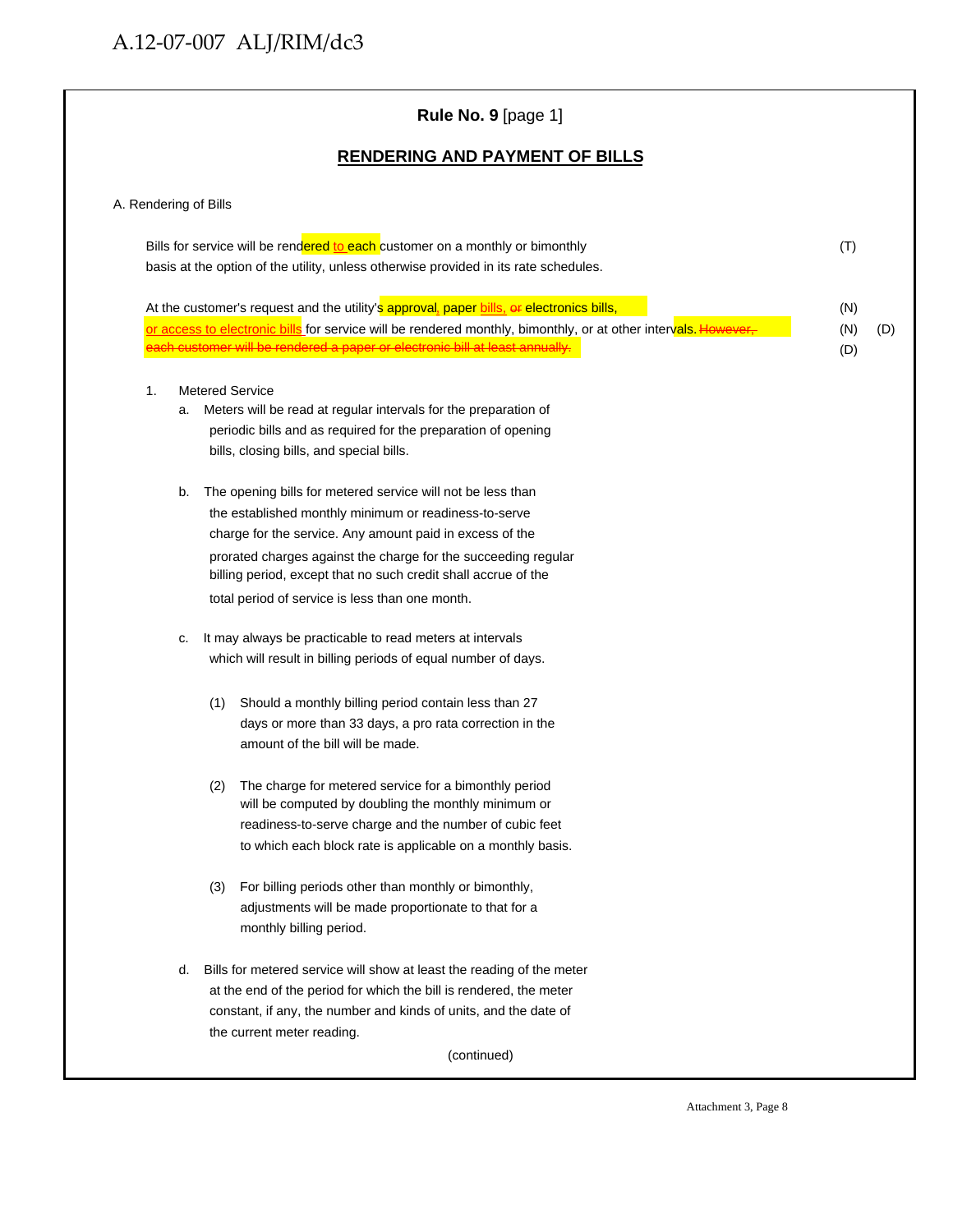|     | Rule No. 9                                                                                                                                                                                                                                                                                                                                                                                                                                                                                                                                                                                                                                                           |                          |
|-----|----------------------------------------------------------------------------------------------------------------------------------------------------------------------------------------------------------------------------------------------------------------------------------------------------------------------------------------------------------------------------------------------------------------------------------------------------------------------------------------------------------------------------------------------------------------------------------------------------------------------------------------------------------------------|--------------------------|
|     | <b>RENDERING AND PAYMENT OF BILLS</b>                                                                                                                                                                                                                                                                                                                                                                                                                                                                                                                                                                                                                                |                          |
|     | (continued)                                                                                                                                                                                                                                                                                                                                                                                                                                                                                                                                                                                                                                                          |                          |
|     | Proration of Bills (continued)<br>3.<br>and the quantity in each of the each quantity rate blocks<br>will be prorated on the basis of the ratio of the<br>number of days in the period. The measured quantity of<br>usage will be applied to such prorated amounts and<br>quantities                                                                                                                                                                                                                                                                                                                                                                                 |                          |
|     | <b>Flat Rate Service</b><br>(2)<br>The billing period charge will be prorated on the<br>basis of the ratio of the number of days in the<br>period to the number of days in an average billing<br>period.                                                                                                                                                                                                                                                                                                                                                                                                                                                             |                          |
|     | (3)<br><b>Average Billing Period</b><br>The number of days in an average billing period is<br>defined as 365 divided by the number of billing<br>periods in a year. (It is 30-4 days for a monthly billing period.)<br>(T)                                                                                                                                                                                                                                                                                                                                                                                                                                           |                          |
|     | 4. Electronic Bill Presentation and Payment<br>At the mutual option of the Customer and Cal Water, the Customer may<br>elect to receive, view, and pay regular bills for service electronically and<br>to no longer receive paper bills and legal and mandated notices.<br>Customers requesting this option may be required to complete additional<br>forms and agreements. Legal and mandated notices shall be included<br>with Cal Water's electronic transmittal; except, however, all notices of<br>termination of service for nonpayment shall be delivered by U.S. Mail.<br>Either party may discontinue Electronic Billing upon 30 days prescribed<br>notice. |                          |
| В.  | Payment of Bills                                                                                                                                                                                                                                                                                                                                                                                                                                                                                                                                                                                                                                                     |                          |
| (1) | Bills for service are due and payable upon presentation.<br>and payment may be made at any commercial office of the utility<br>or to any representative of the utility authorized to make<br>collections. Collection of closing bills may be made at the                                                                                                                                                                                                                                                                                                                                                                                                             | (T)<br>(L)<br>(L)<br>(L) |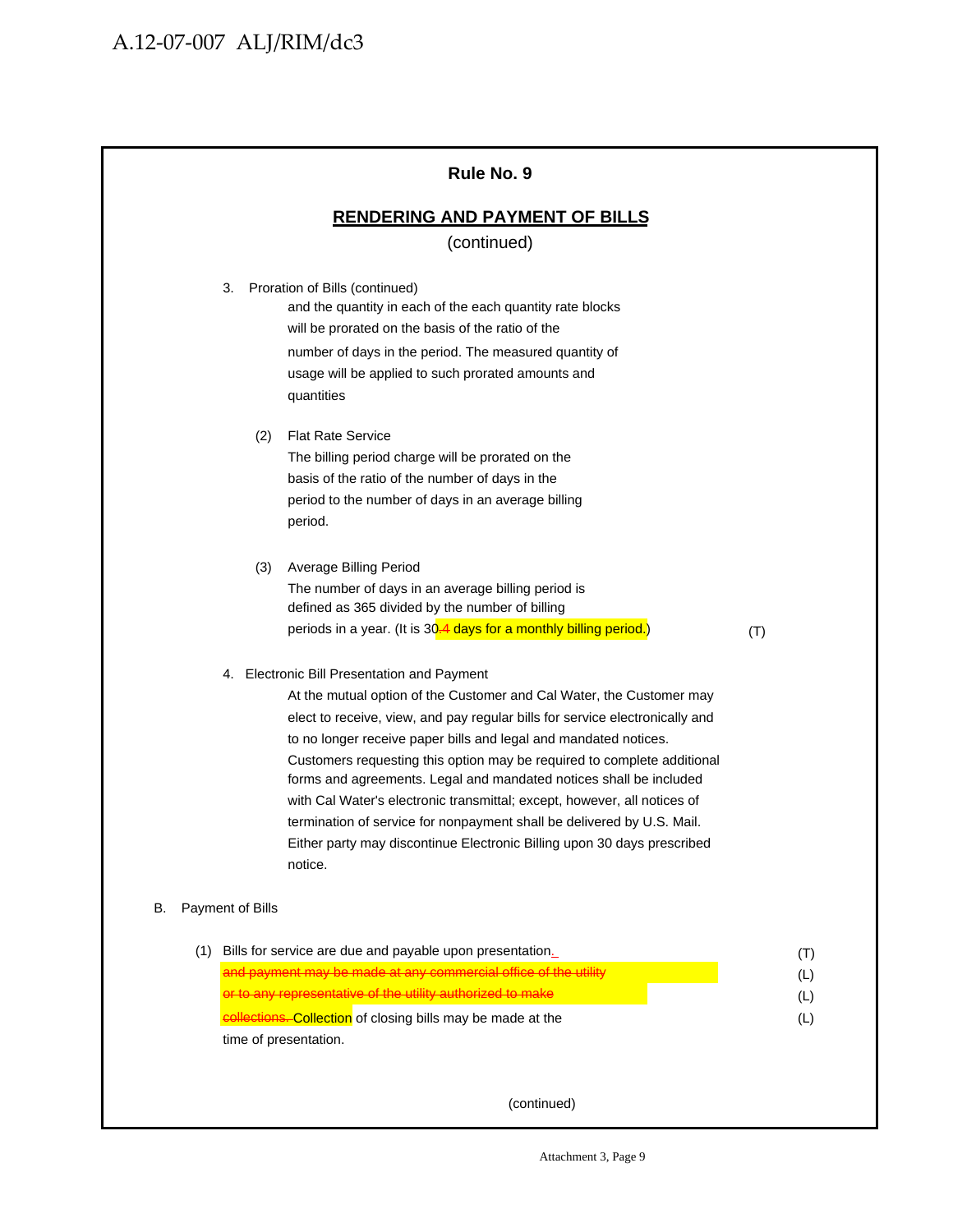### **Rule No. 9** [page 4]

### **RENDERING AND PAYMENT OF BILLS**

(continued)

### B. Payments of Bills (Continued)

| Payment may also be made:                                                                                                                            |     |
|------------------------------------------------------------------------------------------------------------------------------------------------------|-----|
| (1) through a third-party operated pay-by-phone                                                                                                      | (L) |
| service which would be available through an 800-number;                                                                                              | (L) |
| (2) at Cal Water's local customer service center; and-                                                                                               | (L) |
| (3) through Cal Water online at www.calwater.com-; and                                                                                               | (L) |
| (4) through third party vendors.                                                                                                                     |     |
|                                                                                                                                                      |     |
| Each of these options Options (1) through (3) includes both one-time payme (L)                                                                       |     |
| recurring billing payment option. If a customer signs up for                                                                                         | (L) |
| e-billing under option (3), all future paper bills will also be                                                                                      | (L) |
| suppressed in accordance with Rule 9.A.4.                                                                                                            | (L) |
| the utility's approved payment schedule.                                                                                                             |     |
|                                                                                                                                                      |     |
|                                                                                                                                                      | (T) |
| customers. (1) through a third-party operated pay-by-phone                                                                                           | (L) |
| service which would be available through an 800-number;                                                                                              | (L) |
| (3) A credit card or debit card option, on a pilot basis, will be available to<br>(2) at Cal Water's local customer service center; and (3) through- | (L) |
| Cal Water online at www.calwater.com.                                                                                                                | (L) |
| Each of these options includes both one-time payments and a-                                                                                         | (L) |
| recurring billing payment option. If a customer signs up for-                                                                                        | (L) |
| e-billing under option (3), all future paper bills will also be-                                                                                     | (L) |
| suppressed in accordance with Rule 9.A.4. All credit card and debit card                                                                             | (T) |
| payment options will be available to all customers. This                                                                                             |     |
| program will either continue indefinitely, continue as modified                                                                                      |     |
| by Cal Water or Commission decision, or be terminated by Cal                                                                                         |     |
| Water or the Commission decision rendered at the conclusion                                                                                          |     |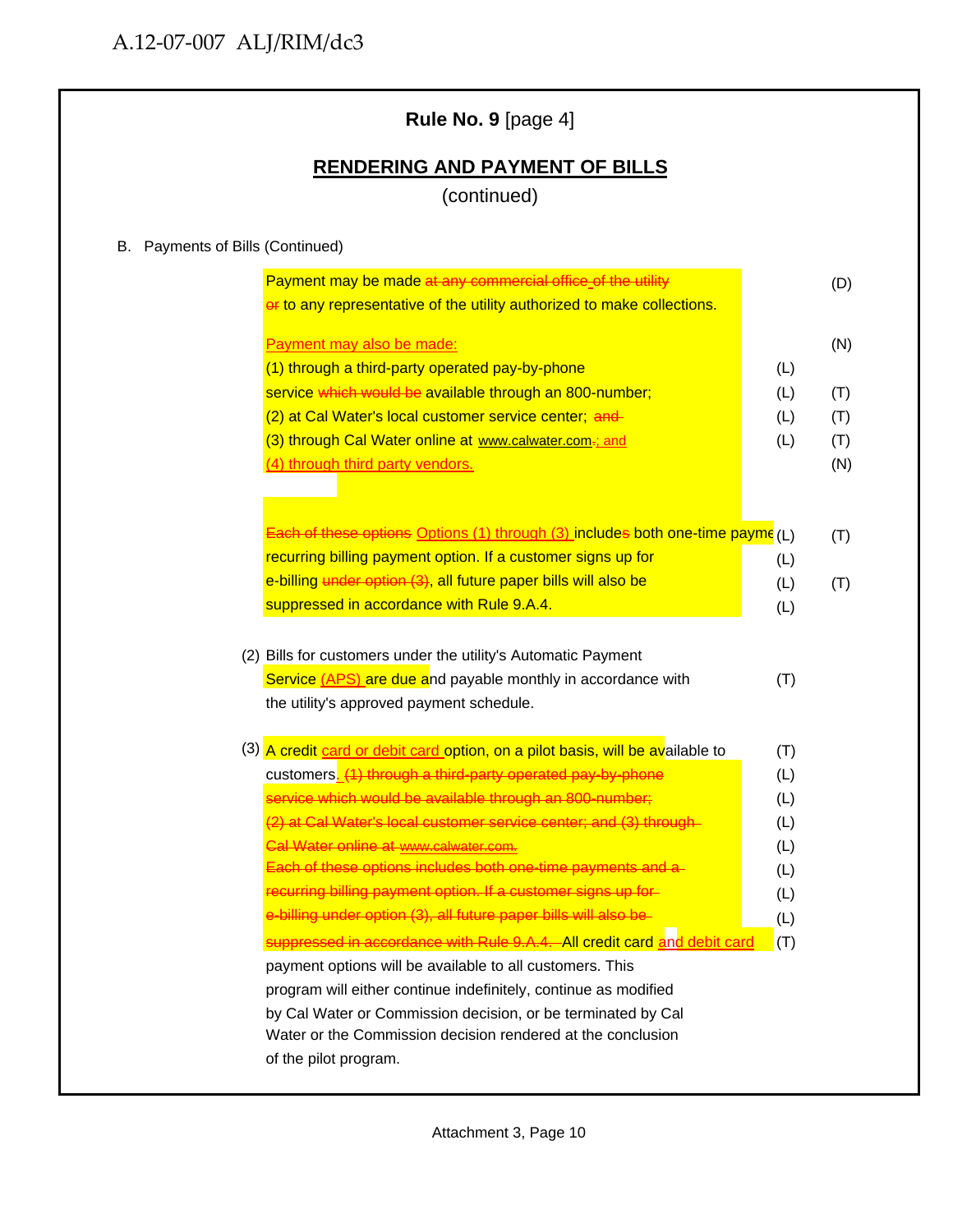| (continued)                                                                         |     |
|-------------------------------------------------------------------------------------|-----|
| <b>Balanced Payment Plan</b>                                                        | (N) |
| Residential and small commercial customers who wish to minimize variations          | (N) |
| in monthly bills may elect to participate in the Balanced Payment Plan (BPP).       | (N) |
| This plan is detailed as follows:                                                   | (N) |
| (a) A customer can join the plan in any month of the year. The plan will            | (N) |
| remain in effect until it is terminated by the utility or the customer.             | (N) |
| (b) Participation is subject to approval by the utility.                            | (N) |
| (c) Meters will be read and billed at regular intervals.                            | (N) |
| (d) Customers will be expected to pay the BPP amount shown due.                     | (N) |
| (e) The BPP amount will be one-twelfth of the annual bill as estimated by           | (N) |
| the utility, based on the customer's historical billings for the most recent        | (N) |
| year at the time of calculation, or, if that is not available, the usage pattern of | (N) |
| a premise on which a comparable customer is similarly situated.                     | (N) |
| (f) BPP amounts will be reviewed at least three times a year and adjusted no        | (N) |
| more than three times a year if required to reduce the likelihood of a large        | (N) |
| imbalance between actual charges and BPP charges. Customers will be                 | (N) |
| notified on their bill of any changes in the BPP amount.                            | (N) |
| (g) Participants are subject to removal from the plan and subject to termination    | (N) |
| of service if a bill containing a prior unpaid BPP amount becomes delinquent        | (N) |
| as defined in Rule 11.                                                              | (N) |

(continued)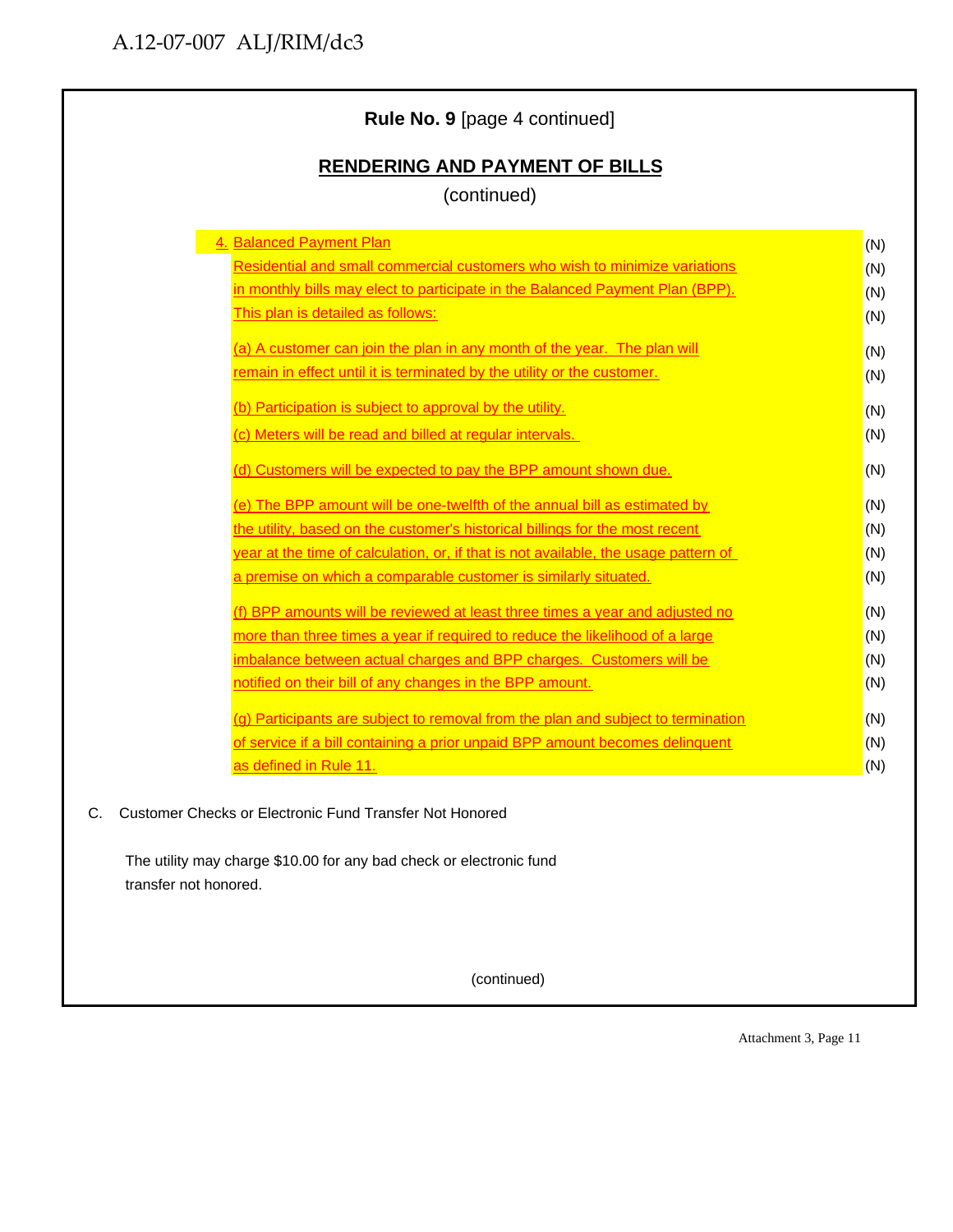### **Rule No. 10 [page 1]**

#### **DISPUTED BILLS**

#### A. Correctness of Bill

Any customer who has initiated a complaint to the utility or requested an investigation by the utility within five days of receiving a contested bill shall be given an opportunity for review of such complaint or investigation by a review manager of the utility. The review shall include consideration of whether the customer should be permitted to amortize the unpaid balance of his account over a reasonable period time.

B. Notice of Deposit to Avoid Discontinuance

 If an explanation satisfactory to the customer is not made by the utility and the bill is not paid within 19 days after its presentation or at the time the explanation is made, whichever is longer, the utility will notify the customer in writing substantially as follows:

1. To avoid discontinuance of service, in lieu of paying the bill in question, the residential customer within 15 days and the non-residential customer within 7 days of the date of this notice, must deposit with the California Public Utilities Commission, State Building, 505 Van Ness Avenue, San Francisco, California 94102-3298,\* the amount of the bill claimed by the utility to be due.

C. Commission Appeal

When a customer and the utility fail to agree on a bill for service:

| 1. | To avoid discontinuance of service, in lieu of paying the disputed bill the customer,<br>may deposit with the California Public Utilities Commission at its office in the | (T) |
|----|---------------------------------------------------------------------------------------------------------------------------------------------------------------------------|-----|
|    | State Building, 505 Van Ness Avenue, San Francisco, California 94102-3298,* the<br>amount claimed by the utility to be due.                                               |     |
| 2. | Checks of or other forms of remittance for such a deposit should be made payable to the                                                                                   | (T) |
|    | California Public Utilities Commission and should be accompanied with the bill in                                                                                         |     |
|    | question and a statement setting forth the basis for thru dispute of the amount of the                                                                                    |     |
|    | bill.                                                                                                                                                                     |     |
| 3. | Upon receipt of the deposit, the bill and the customer's statement of the dispute, the                                                                                    |     |
|    | Commission will notify the utility, will review the basis of the billed amount, and                                                                                       |     |
|    | will advise both parties of its findings and disburse the deposit in accordance                                                                                           |     |
|    | therewith.                                                                                                                                                                |     |
|    | * For service rendered in Southern California, substitute - 320 W. 4th Street                                                                                             |     |
|    | Room 500, Los Angeles, CA 90013 for "State Building, San Francisco,                                                                                                       |     |
|    | 505 Vane Ness Avenue, San Francisco, CA 94102-3298"                                                                                                                       | (T) |
|    |                                                                                                                                                                           |     |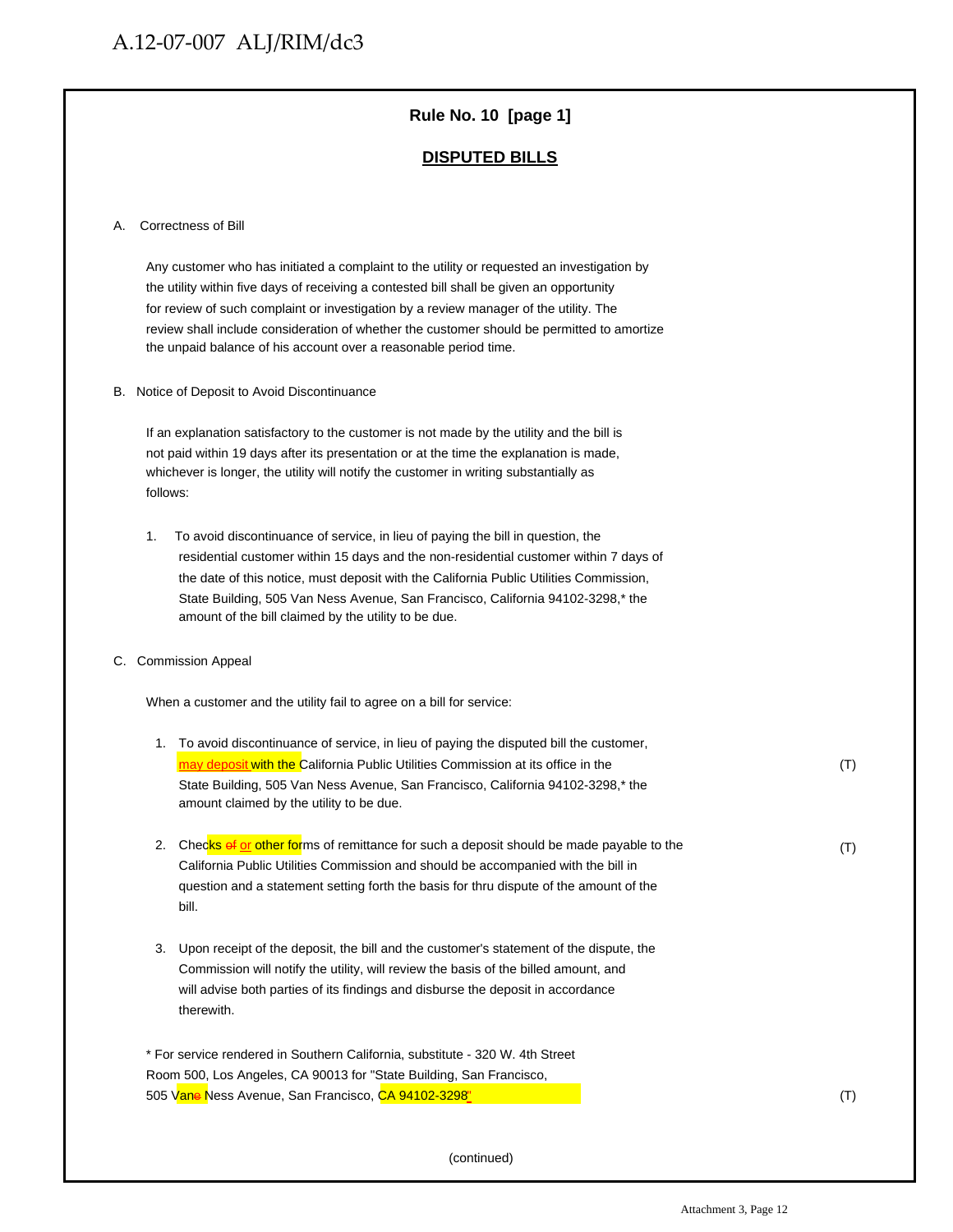|    |    |         | Rule No. 11 [page 2]                                                                                                                                                                                                                                                                                                                                                |                          |
|----|----|---------|---------------------------------------------------------------------------------------------------------------------------------------------------------------------------------------------------------------------------------------------------------------------------------------------------------------------------------------------------------------------|--------------------------|
|    |    |         | <b>DISCONTINUANCE AND RESTORATION OF SERVICE</b><br>(continued)                                                                                                                                                                                                                                                                                                     |                          |
| В. | 1. |         | Discontinuance of Service by Company (continued)<br>For Nonpayment of Bills (continued)                                                                                                                                                                                                                                                                             |                          |
|    |    |         | d. Any customer whose complaint or request for an investigation pursuant to subdivision (c)<br>has resulted in an adverse determination by the company may appeal the determination<br>to the Commission. Any subsequent appeal of the dispute or complaint to the Commission<br>shall be in accordance with the Commission adopted Rules of Practice and Procedure |                          |
|    | е. |         | Service to a residential customer will not be discontinued for nonpayment when the<br>customer has previously established to the satisfaction of the company that:                                                                                                                                                                                                  |                          |
|    |    | (1)     | The customer is older, disabled, or has a medical condition, as defined in Rule 1;<br>elderly (age 62 or over), or handicapped,* or upon certification<br>of a licensed physician or surgeon that to discontinue water will be life threatening<br>to the customer; and                                                                                             | (N)<br>(D)<br>(D)<br>(D) |
|    |    | (2)     | The customer is temporarily unable to pay for such service in accordance with the<br>provisions of the company's tariffs; and                                                                                                                                                                                                                                       |                          |
|    |    | (3)     | The customer is willing to arrange installment payments satisfactory to the utility,<br>over a period not to exceed 12 months, including arrangements for prompt payment<br>of subsequent bills.                                                                                                                                                                    |                          |
|    |    |         | However, service may be discontinued to any customer who does not comply with an<br>installment payment agreement or keep current on his or her account for water service<br>as charges accrue in each subsequent billing period.                                                                                                                                   |                          |
|    |    |         | sument. Proof of handicap must be by certification from a lic<br>social worker.                                                                                                                                                                                                                                                                                     | (D)<br>(D)<br>(D)        |
|    | f. |         | A customer's residential service may be discontinued for nonpayment of a bill for residential<br>service previously rendered to him or her at any location served by the company.                                                                                                                                                                                   |                          |
|    |    |         | A nonresidential service may be discontinued for nonpayment of a bill for residential as well<br>as nonresidential service previously rendered to him or her at any location served by the<br>company.                                                                                                                                                              |                          |
|    |    |         | The discontinuance of service notice required in (b) above will be given in both cases stated<br>in (b) before service is discontinued.                                                                                                                                                                                                                             |                          |
|    |    | service | Residential service will not be discontinued for nonpayment of bills for separate nonresidential                                                                                                                                                                                                                                                                    |                          |
|    |    |         | g. Service will be discontinued by reason of delinquency in payment for service on any<br>Saturday, Sunday, Legal Holiday, or at any time which the business offices of the<br>company are not open to the public.<br>(continued)                                                                                                                                   |                          |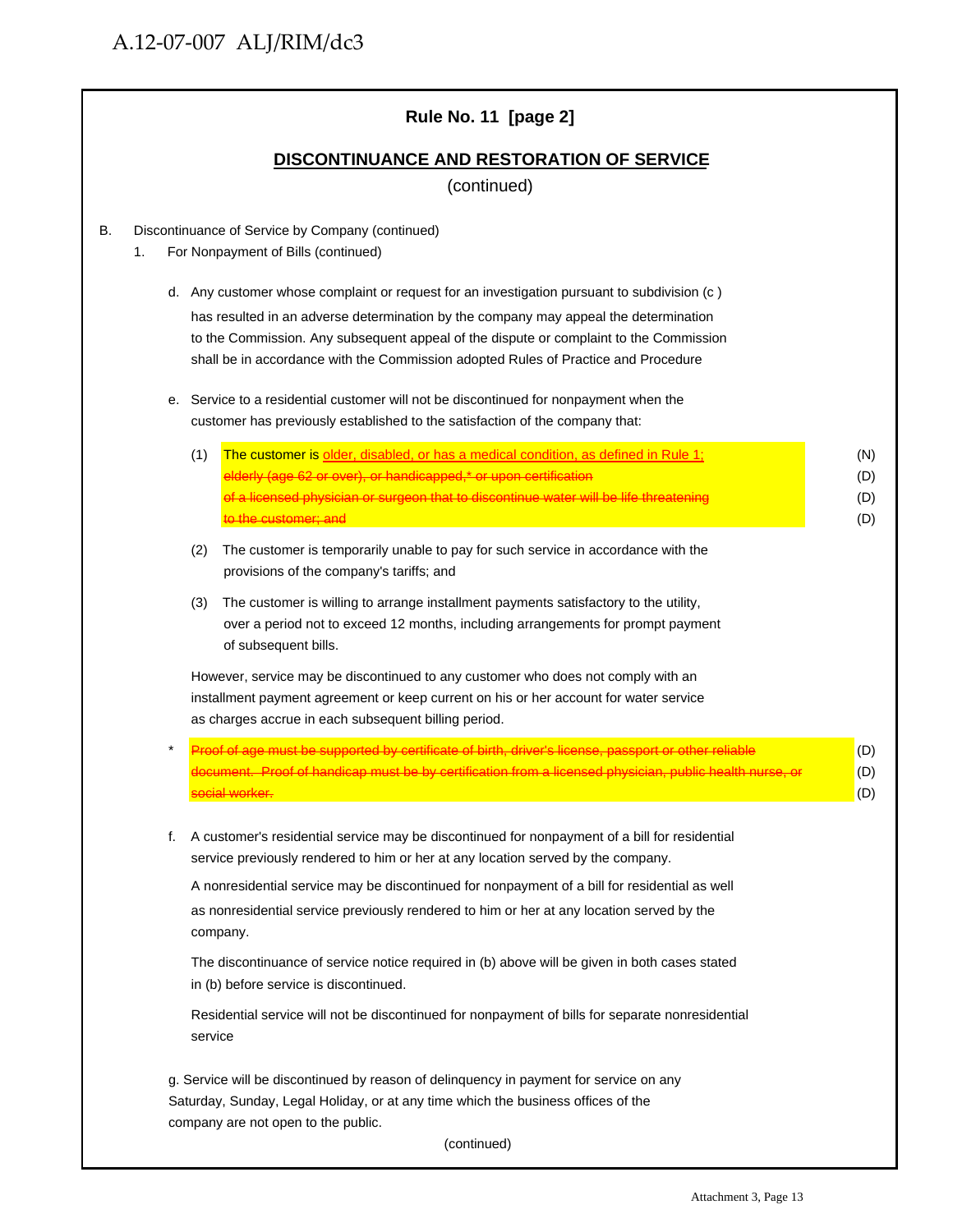#### **Rule No. 11** [page 3]

#### **DISCONTINUANCE AND RESTORATION OF SERVICE**

(continued)

- B. Discontinuance of Service by Company (continued)
	- 1. For Nonpayment of Bills (continued)
		- h. Where water service is provided to residential users through a master meter, the company shall make every good faith to inform the actual users, by telephone, in person, or by means of a notice when the account is in arrears that service will be discontinued in 10 days. The 10-day 15-day discontinuance notice shall be posted within a conspicuous place of each (N) residential unit. The notice shall further inform the actual users that they have the right to become company customers without being required to pay the amount due on the account The company shall not be obligated to make service available unless and until each and every actual user of the water service then residing on the premises shall agree to the terms and | conditions of service and shall meet the requirements of the company's rules and tariffs provided, however, that if (1) one or more actual users are willing and able to assume responsibility for the entire account to the satisfaction of the company, or  $(2)$  if there is a  $|$ physical means, legally available to the company, of selectively discontinuing service to | those actual users who have not met the requirements of the company's rules and tariffs, | the company shall make service available to the actual users who have met those requirements
		- i. A reasonable attempt must be made by the company to personally contact an adult person | on the residential customer's premises either by telephone, in person, or by mail delivery, at | least 24 hours prior to discontinuance.

For elderly and handicapped residential customers, the company shall provide at least 48 hours' notice by telephone or in person. For elderly or handicapped customers, if telephone or personal contact cannot be made, a notice of discontinuance of service shall be posted in a conspicuous location at the service address at least 48 hours prior to discontinuance

Residential Customer's Remedies Upon Receipt of Discontinuance Notice

(1) If upon receipt of a 10-day discontinuance notice, a residential customer is unable to pay, he or she must contact the company before discontinuance of service to make payment arrangements to avoid discontinuance of service.

(2) If, after contacting the company, the residential customer alleges to the Commission an inability to pay and that he is unable to make payment arrangements with the Company | he or she should write to the Commission's Consumer Affairs Branch (CAB) to make an informal complaint. This action must be taken within the 10-day discontinuance of service notice

(3) The CAB's resolution of the matter will be reported to the Company and the residential customer within ten business days after receipt of the informal complaint. If the customer is not satisfied with such resolution, he or she must file, within ten business days after the date of the CAB's letter, a formal complaint with the Commission under Public Utilities Code Section 1702 on a form provided by the CAB

(4) Failure of the residential customer to observe these time limits shall entitle the Company to insist upon payment or, upon failure to pay, to discontinue the customer's service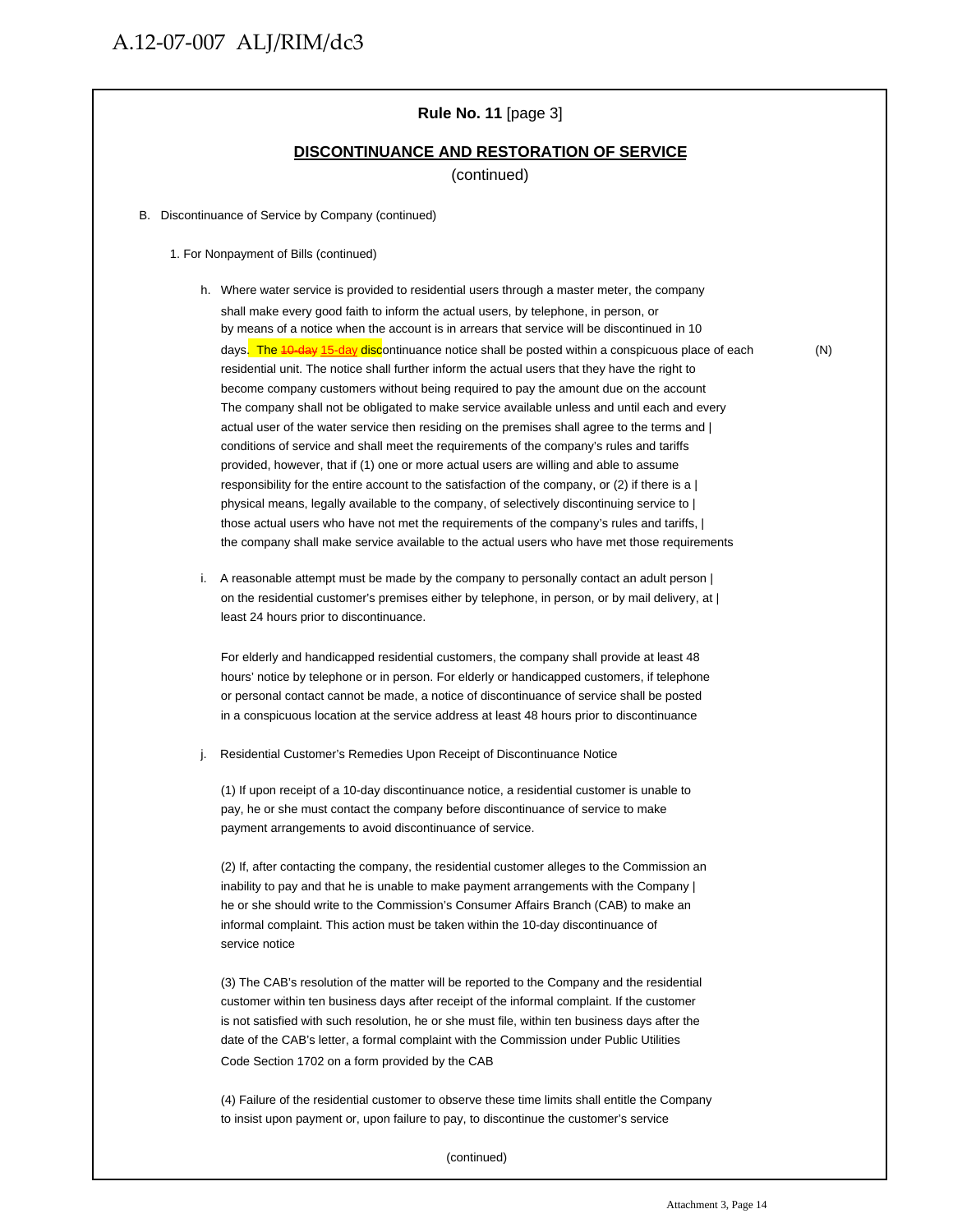|    | Rule No. 11 [page 4]                                                                                                                                                            |            |
|----|---------------------------------------------------------------------------------------------------------------------------------------------------------------------------------|------------|
|    | <b>DISCONTINUANCE AND RESTORATION OF SERVICE</b><br>(continued)                                                                                                                 |            |
|    | B. Discontinuance of Service by Company (continued)                                                                                                                             |            |
|    | 1. For Nonpayment of Bills (continued)                                                                                                                                          |            |
|    | k. Designation of a Third Party Representative (elderly or Handicapped Only)                                                                                                    |            |
|    | Customers that are older, disabled, or have a medical condition, as defined in Rule 1                                                                                           | (N)        |
|    | may designate a third party representative providing that:                                                                                                                      | (T)        |
|    | (1) Customer must inform Company if he or she desires that a third party receive                                                                                                |            |
|    | termination or other notices on his behalf.                                                                                                                                     |            |
|    | (2) Company must be advised of name, address and telephone number of thirds party                                                                                               |            |
|    | with a letter from a third party accepting this responsibility.                                                                                                                 |            |
|    | (3) Only customers who certify that they are elderly or handicapped older, disabled,                                                                                            | (T)        |
|    | or have a medical condition, according to Rule 1, are entitled to third-party representation.                                                                                   | (N)        |
|    | * Proof of age must be supported by certificate of birth, driver's license, passport or<br>other reliable document. Proof of handicap must be by certification from a licensed  | (L)<br>(L) |
|    | physician, public health nurse or social worker.                                                                                                                                | (L)        |
|    |                                                                                                                                                                                 |            |
|    | I.<br>The Company may require payment of a collection charge of \$15.00 when Company's                                                                                          |            |
|    | representative goes makes a call to a customer's premises to discontinue service for nonpayment                                                                                 | (T)        |
|    | of a bill and the customer makes a payment in full to avoid discontinuance of service.                                                                                          | (T)        |
| 2. | For Noncompliance with Rules                                                                                                                                                    |            |
|    | The Company may discontinue service to any customer for violation of these rules after it                                                                                       |            |
|    | has given the customer at least 5 days written notice of such intention. Where safety of<br>water supply is endangered; service may be discontinued immediately without notice. |            |
| 3. | For Waste Water                                                                                                                                                                 |            |
|    | a. Where negligent or wasteful use of water exits on a customer's premises, the Company may                                                                                     |            |
|    | discontinue the service if such practices are not remedied within 5 days after it has given the                                                                                 |            |
|    | customer written notice of such effect.                                                                                                                                         |            |
|    | b. In order to protect itself against serious and unnecessary waste or misuse of water, the                                                                                     |            |
|    | company may meter any flat rate service if such practices are not remedied within 5 days                                                                                        |            |
|    | after it has given the customer written notice of such effect.                                                                                                                  |            |
| 4. | For Unsafe Apparatus or Where Service is Detrimental or Damaging to the Company or Its Customers                                                                                |            |
|    | If an unsafe or hazardous condition is found to exist on the customer's premises, or if the use of                                                                              |            |
|    | water thereon by apparatus, appliances, equipment or otherwise is found to be detrimental or                                                                                    |            |
|    | damaging to the company or its customer, the service may be shut off without notice. The                                                                                        |            |
|    | company will notify the customer immediately of the reasons for the discontinuance and the                                                                                      |            |
|    | corrective action to be taken by the customer before service can be restored.                                                                                                   |            |
| 5. | <b>Fraudulent Use of Service</b>                                                                                                                                                |            |
|    | When the company has discovered that a customer has obtained service by fraudulent means, or                                                                                    |            |
|    | has diverted the water service for unauthorized use, the service to that customer may be discontinued                                                                           |            |
|    | without notice. The company will not restore service to such customer until that customer has                                                                                   |            |
|    | complied with all filed rules and reasonable requirements of the company and the company has                                                                                    |            |
|    | been reimbursed for the full amount of the service rendered and the actual cost to the company<br>incurred by reason of the fraudulent use.                                     |            |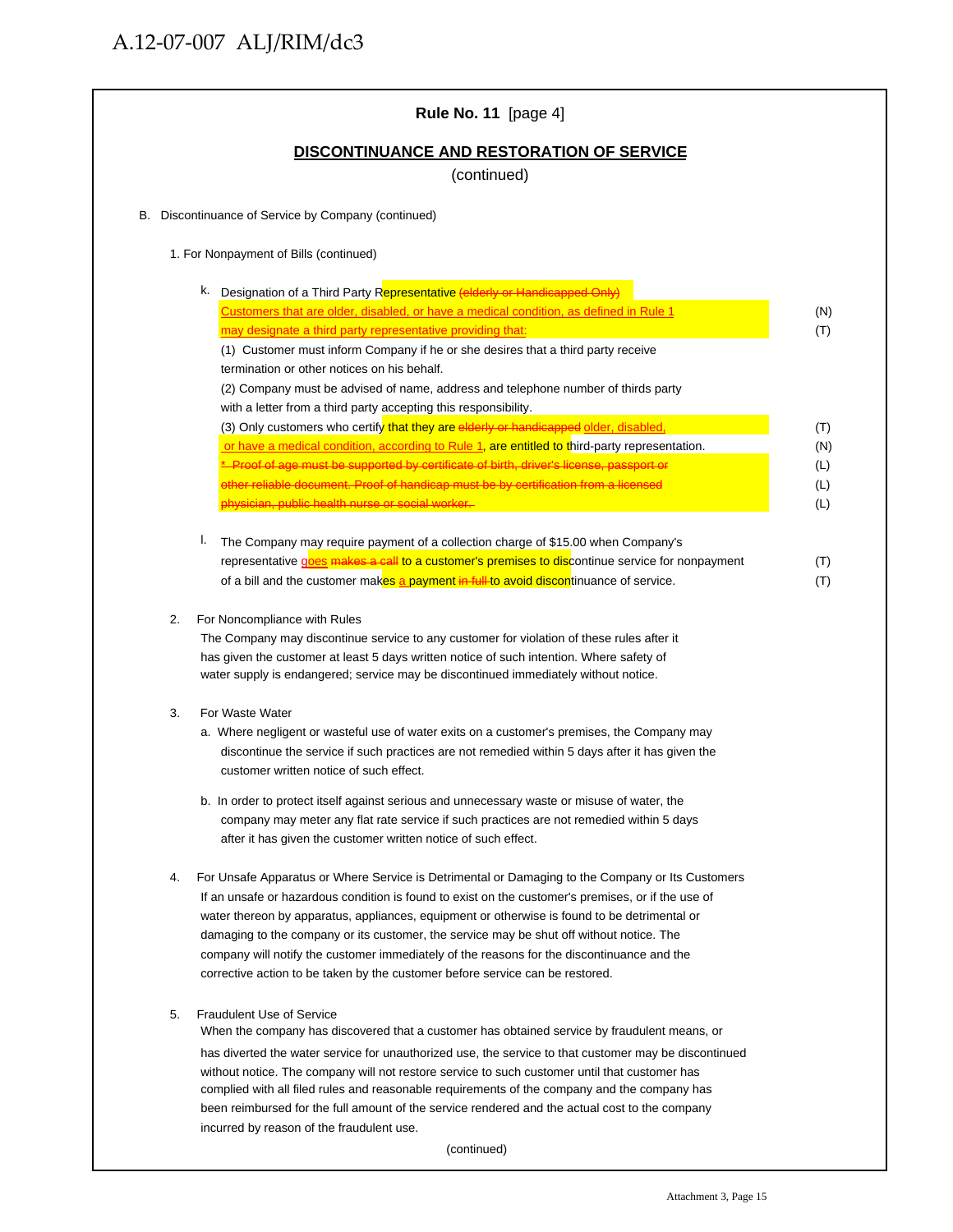### **Rule No. 12** [page 1]

#### **INFORMATION AVAILABLE TO THE PUBLIC**

#### A. General Information

The Utility will maintain, open for public inspection at its more important commercial offices, customer service centers pertinent information regarding the service rendered, including the following: (T)

1. Characteristics of Water

A description in writing of the kind of water to be furnished, whether filtered or unfiltered and whether treated or untreated and the extent thereof.

2. Rates and Rules

A copy of the tariff schedules consisting of rates, general rules of the utility, service area maps and forms of contracts and application applicable to the territory served from that office.

3. Reading Meters

Information about method of reading meters.

4. Bill Analysis

A statement of the most recent past readings of the meter or meters serving a customer's own premises for a period of two years.

#### B. Rates and Optional Rates

The utility will explain to every applicant for service each rate schedule which is applicable, and of the applicant's right to elect there from the option under which service is desired.

C. New or Revised Rates

Should new or revised rates be established, the utility will duly notify all customers affected.

D. Change of Rate Schedule by Customer

1. Should a customer elect to take service under a different applicable rate schedule, the change will become effective immediately.

(continued)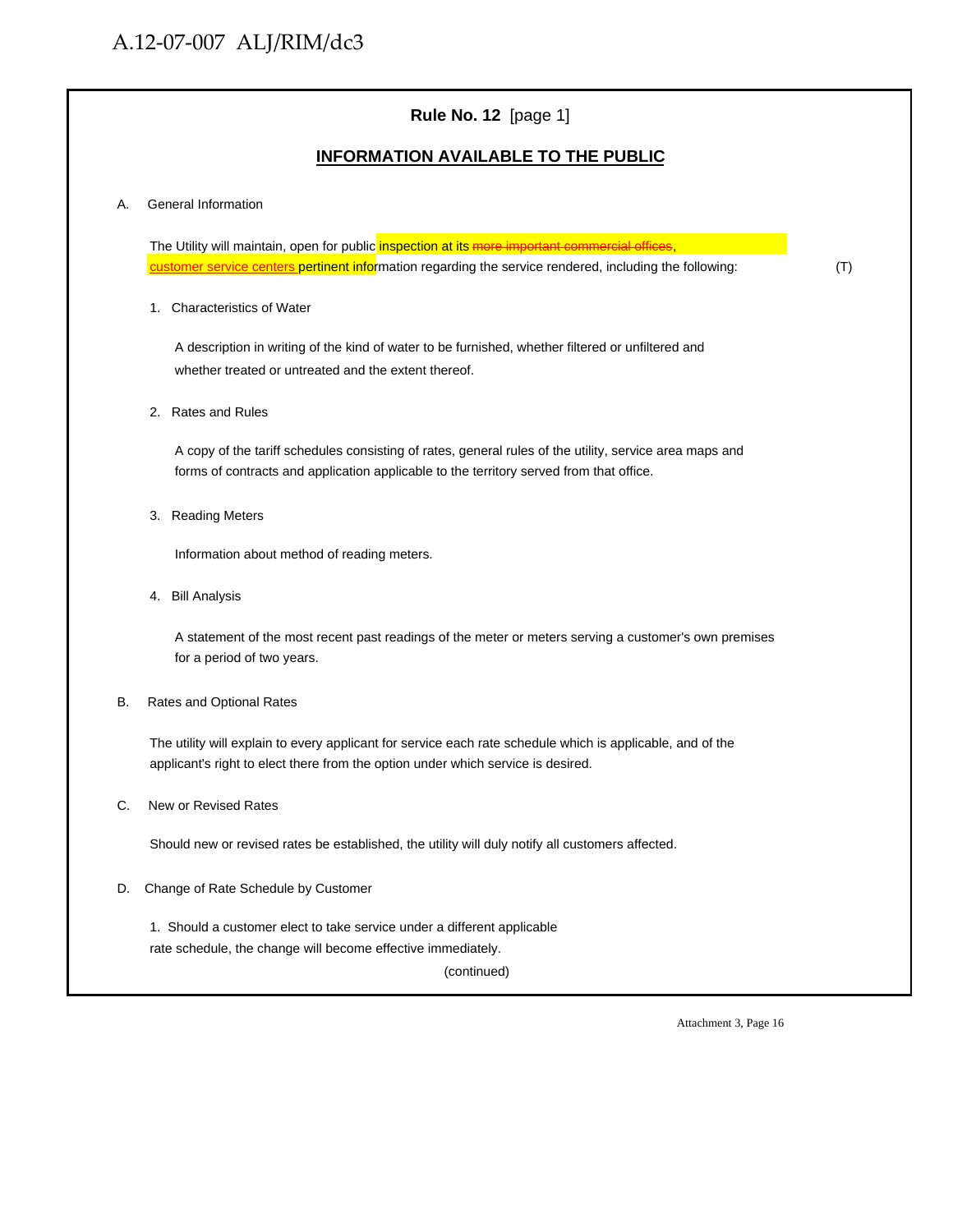### **Rule No. 18 [page 1]**

#### **METER TESTS AND ADJUSTMENT OF BILLS FOR METER ERROR**

#### A. Tests on Customer Request

#### 1. Compliance by Utility

The utility will within one week after request by a customer proceed to test the meter serving the customer's premises, except where service is rendered from open conduits such test may be deferred for a reasonable length of time when it would necessitate the interruption of service to any other customer. Such test of meters, other than displacement meters for which standards of accuracy are established in General Order No. 103, Measurement of Service, will consist of an acceptable method of verifying the accuracy of meter.

#### 2. Charge for Test

| No charge will be made for the test of a meter made at the request of a customer, except   |     |
|--------------------------------------------------------------------------------------------|-----|
| where a customer requests a test within six months after installation of the meter or more |     |
| often than once a year, in which cases the customer shall be required to                   |     |
| pay the costs and shipping fees for the test deposit with the                              | (N) |
| utility the following amount to cover the cost of each such test:                          | (D) |
|                                                                                            |     |

| Size of Meter        | <b>Amount of Deposit</b> |  |
|----------------------|--------------------------|--|
| Once inch or emailer | \$2.00                   |  |
|                      | \$3.50                   |  |

#### 3. Test Procedure

Every meter tested at the request of a customer will be tested in the condition as found in the customer's service prior to any alteration or adjustment in order to determine the average meter error. This test will consist of testing at the three rates of flow as determined in General Order No. 103 under "Accuracy requirements of Water Meters", and in addition, at twice the minimum test flow. The average meter error will be considered to be the algebraic average of the errors of the three highest test flows.

| <del>4. Return of Deposit-</del>                                                                                                                                                       |  |
|----------------------------------------------------------------------------------------------------------------------------------------------------------------------------------------|--|
| Any deposit made under paragraph 2 above, will be returned to the customer if the average<br>meter error is found to be more than 2% fast. The customer will be notified not less than |  |
| five days in advance of the time and place of the test.                                                                                                                                |  |

(continued)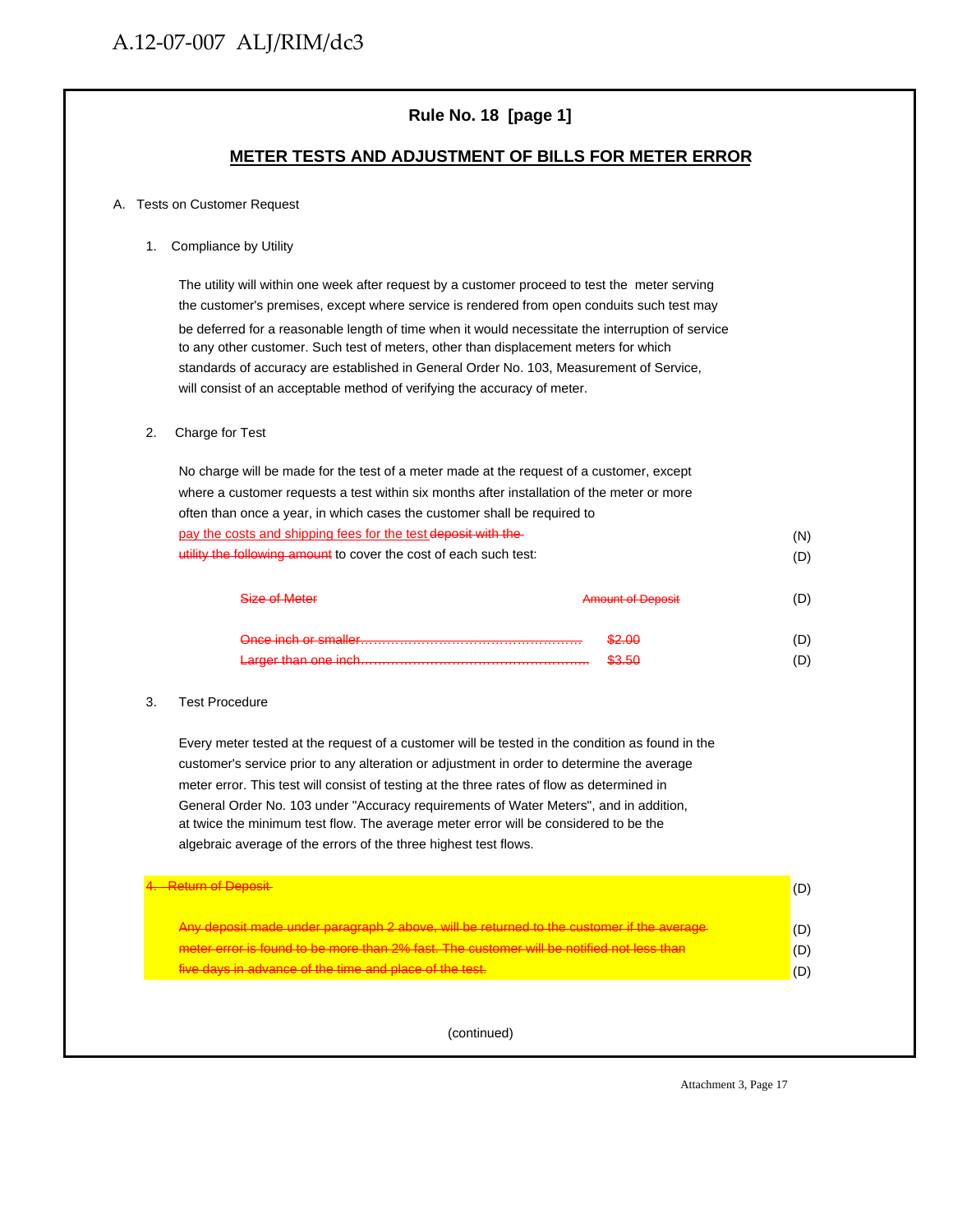### **Rule No. 18** [page 2]

#### **METER TESTS AND ADJUSTMENT OF BILLS FOR METER ERROR**

(continued)

#### 5. Location of Test

A customer will have the right to require the utility to conduct the test in such customer's presence or in the presence of a representative of such customer. Where the utility has no proper meter testing facilities available locally, the meter may be tested by meter manufacturer or its agency, or by any other reliable organization equipped for water meter testing or by the utility's meter testing plant where located in some other community, in which latter case the utility's upon demand of the customer will furnish the customer with a notarized statement certifying as to the method used in making the test and as to the accuracy of the meter..

#### 6. Report of Test to Customer

A report showing the results of the test will be furnished to the customer within 15 days after the utility's receipt of the results the completion of the test. The utility's receipt of the results (N)

#### B. Adjustment of Bills for Meter Error

1. Fast Meters

When, upon test, a meter is found to be registering more than 2% fast, the utility will refund to the customer the amount of the overcharge based on corrected meter readings for the period the meter was in use but not to exceed a period of six months.

- 2.. Slow Meters
	- a. Commercial Service

When, upon test, a meter used for a commercial (residential and business) service is found to be registered more than 25% slow, the utility may bill the customer for the amount of the undercharge based upon corrected meter readings for the period the meter was in service but not to exceed a period of three months.

(continued)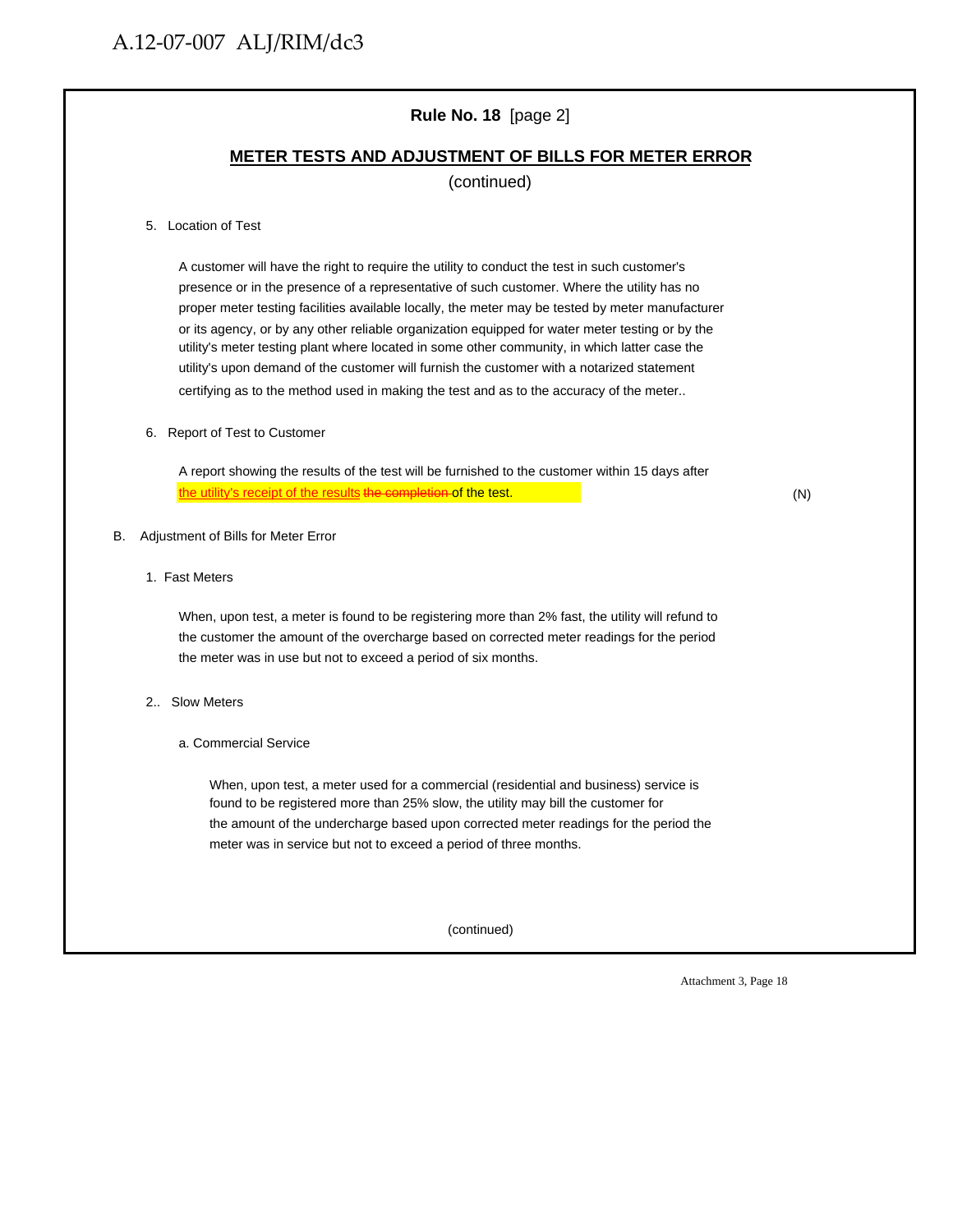### **Rule No. 18** [page 3]

#### **METER TESTS AND ADJUSTMENT OF BILLS FOR METER ERROR** .

(continued)

#### 2. Slow Meters (Continued)

b. When upon test, a meter used for other than commercial service, is found to be registering more than 5% slow, the utility may bill the customer for the amount of the undercharge based upon corrected meter readings for the period the meter was in service but not to exceed a period of three months.

#### 3. Non registering Meters

The utility may bill the customer for water consumed while the meter was nonregistering, but not to exceed a period of three months, at the minimum monthly meter rate, or upon an estimate of the consumption based upon the customer's prior use during the same season of the year if conditions were unchanged, or upon an estimate based upon a reasonable comparison with the use of other customers during the same period receiving the same class of service under similar circumstances and conditions.

4. General

When it is found that the error in a meter is due to some cause, the date of which can be fixed, the overcharge or the undercharge will be computed back to but not beyond such date.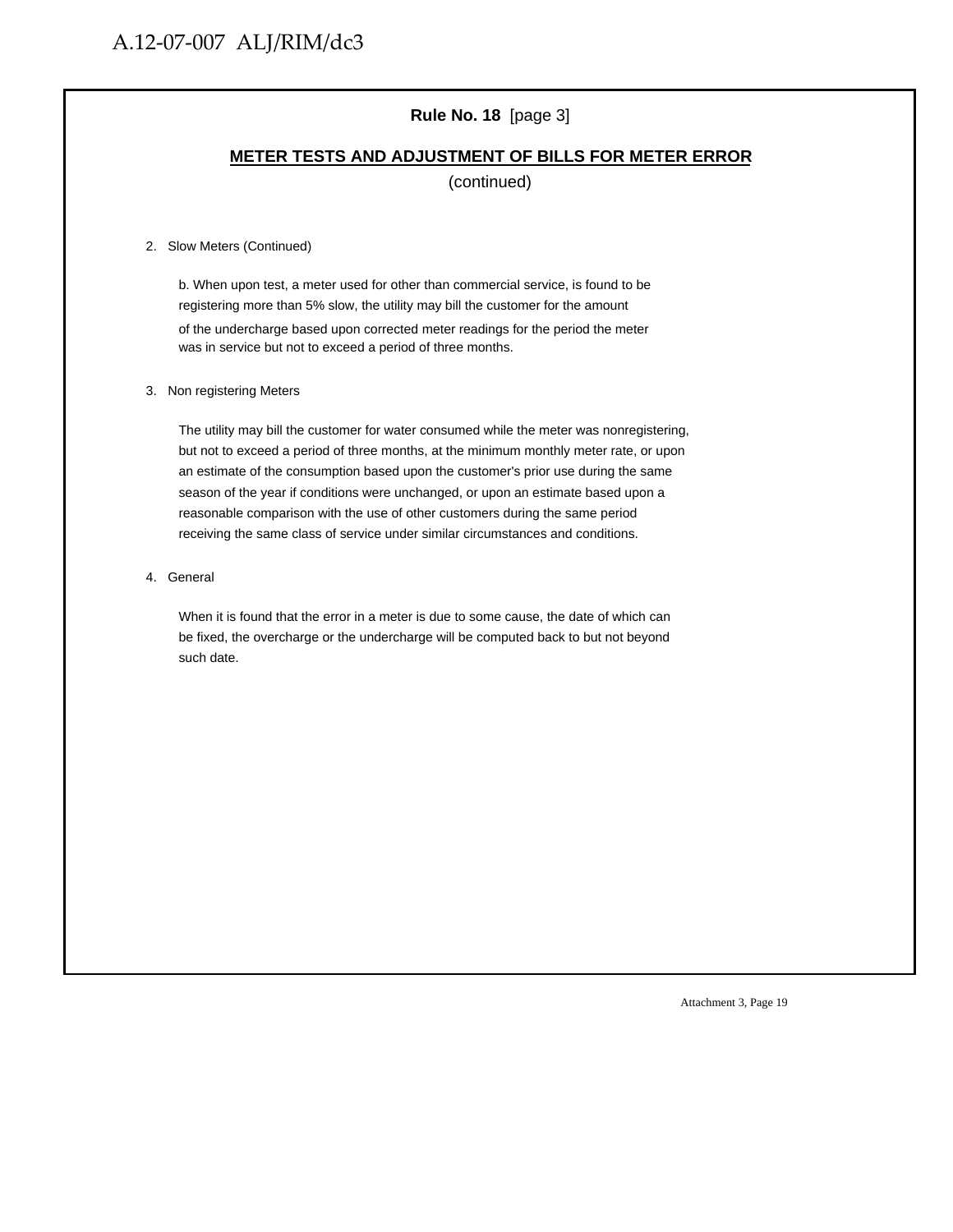## ATTACHMENT 4

## CHAPTER 6

## DRAFT MODIFICATION TO CROSS-CONNECTION RULES (RULE 16) (SPECIAL REQUEST #19)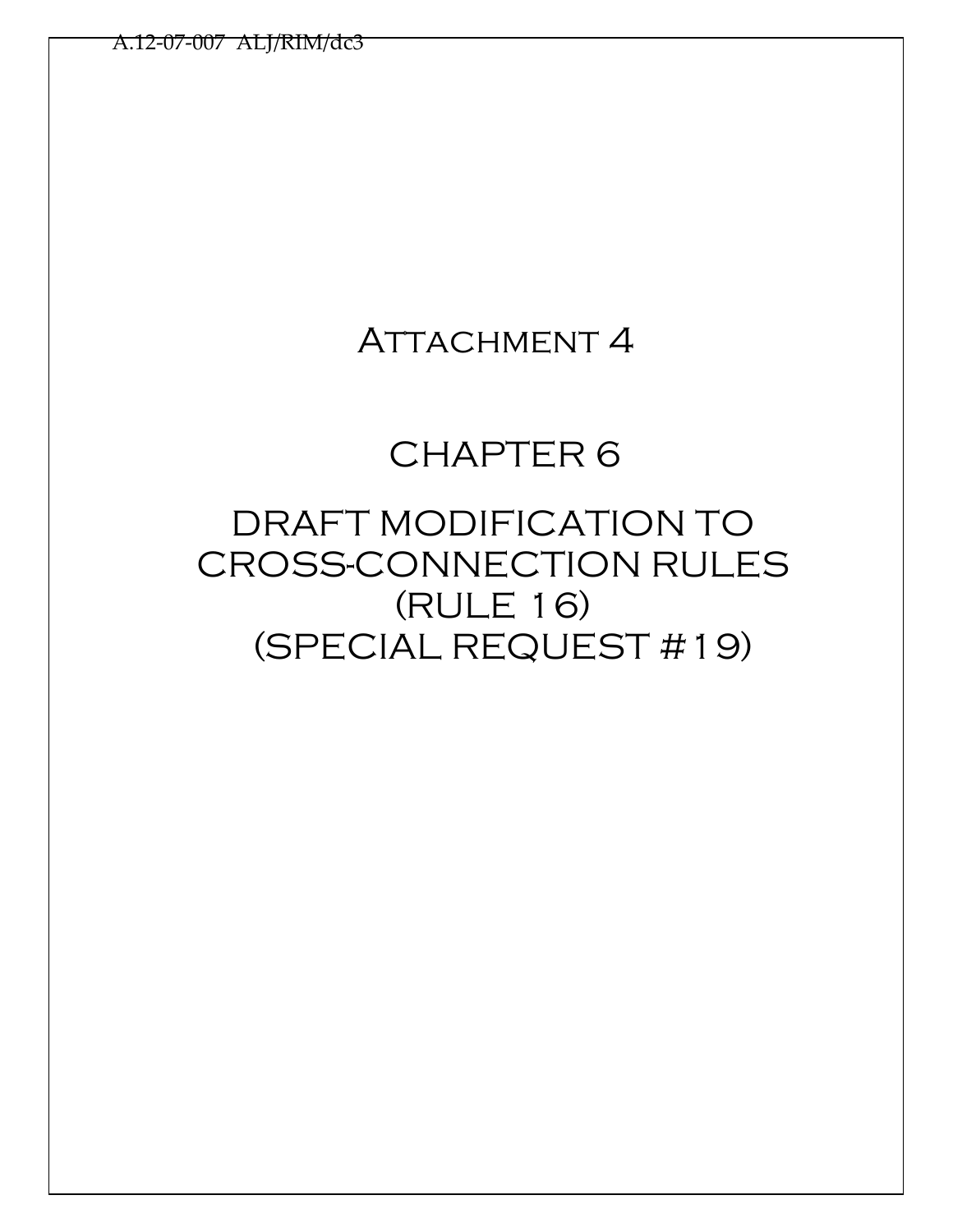|    |    | Attachment 4, Page 1                                                                                                                                                                                                                                                                                                                                                                                                                                      |                                                   |
|----|----|-----------------------------------------------------------------------------------------------------------------------------------------------------------------------------------------------------------------------------------------------------------------------------------------------------------------------------------------------------------------------------------------------------------------------------------------------------------|---------------------------------------------------|
|    |    | Rule No. 16<br>(Continued)<br>SERVICE CONNECTIONS, METERS, AND CUSTOMER'S FACILITIES                                                                                                                                                                                                                                                                                                                                                                      |                                                   |
| C. |    | Cross - Connections                                                                                                                                                                                                                                                                                                                                                                                                                                       |                                                   |
|    | 1. | Protective Regulation<br>No physical connection between the potable water supply system<br>of the public utility and that of any other water supply or<br>source of actual or potential contamination will be permitted<br>except in compliance with the regulations of the State<br>Department of Public Health contained in Title 17, Sections<br>7583-7605 of the California Code of Regulations under<br>"Regulations Relating to Cross-Connections." |                                                   |
|    | 2. | <b>Backflow Prevention Assemblies Required</b><br>Pursuant to general rate case decisions, and in accordance<br>with the Commission's general supervisory policies,                                                                                                                                                                                                                                                                                       | $\blacksquare$<br>Deleted: Preventers             |
|    |    | the utility will evaluate the degree of potential health hazard<br>to the public water supply which may be created as a result of                                                                                                                                                                                                                                                                                                                         | П<br>Deleted: T                                   |
|    |    | conditions existing on a user's premises. As a minimum, the                                                                                                                                                                                                                                                                                                                                                                                               |                                                   |
|    |    | evaluation will consider: the existence of cross-connections,<br>the nature of materials handled on the property, the probability                                                                                                                                                                                                                                                                                                                         |                                                   |
|    |    | of a backflow occurring, the degree of piping system complexity<br>and the potential for piping system modification.                                                                                                                                                                                                                                                                                                                                      |                                                   |
|    |    | Notwithstanding the above, because certain activities present inherent risks to the water                                                                                                                                                                                                                                                                                                                                                                 |                                                   |
|    |    | supply, the utility may forego a complete evaluation and may require backflow<br>protection based on the type of facility or nature of water use, if certain conditions are                                                                                                                                                                                                                                                                               |                                                   |
|    |    | present. Customers that are required to install a backflow prevention assembly under                                                                                                                                                                                                                                                                                                                                                                      |                                                   |
|    |    | these circumstances will be provided with an internal cross connection inspection upon<br>request. The conditions under which the utility will require the installation of                                                                                                                                                                                                                                                                                | Deleted: The<br>$\mathbf{I}$                      |
|    |    | approved backflow prevention assembly(ies) of required type include, but are                                                                                                                                                                                                                                                                                                                                                                              | $\mathbf{I}$<br>Deleted: B                        |
|    |    | not limited to, those listed below.                                                                                                                                                                                                                                                                                                                                                                                                                       | L<br>Deleted: preventer                           |
|    |    | Where a fresh water supply which has not been approved by the<br>a.                                                                                                                                                                                                                                                                                                                                                                                       | Deleted:<br>П                                     |
|    |    | State Department of <b>Public</b> Health is already available from<br>a well, spring, reservoir or other source. (If the customer                                                                                                                                                                                                                                                                                                                         | Deleted: under any of the following<br>conditions |
|    |    | agrees to <b>destroy</b> this other supply and agrees to remove all                                                                                                                                                                                                                                                                                                                                                                                       | L<br>Deleted: :                                   |
|    |    | <b>pumps</b> and piping necessary for the utilization of an auxiliary supply,                                                                                                                                                                                                                                                                                                                                                                             | Г<br><b>Deleted: Services</b>                     |
|    |    | the installation of backflow <b>prevention</b> assembly(ies) will not be<br>required.)                                                                                                                                                                                                                                                                                                                                                                    | $\Gamma$<br>Deleted: abandon                      |
|    |    | Where salt water, or water otherwise contaminated, is available for industrial or<br>b.                                                                                                                                                                                                                                                                                                                                                                   | $\mathbf{I}$<br>Deleted: this                     |
|    |    | fire protection purposes at the same premises.                                                                                                                                                                                                                                                                                                                                                                                                            | $\mathbf{I}$<br><b>Deleted:</b> preventers        |
|    |    |                                                                                                                                                                                                                                                                                                                                                                                                                                                           | Deleted: ¶                                        |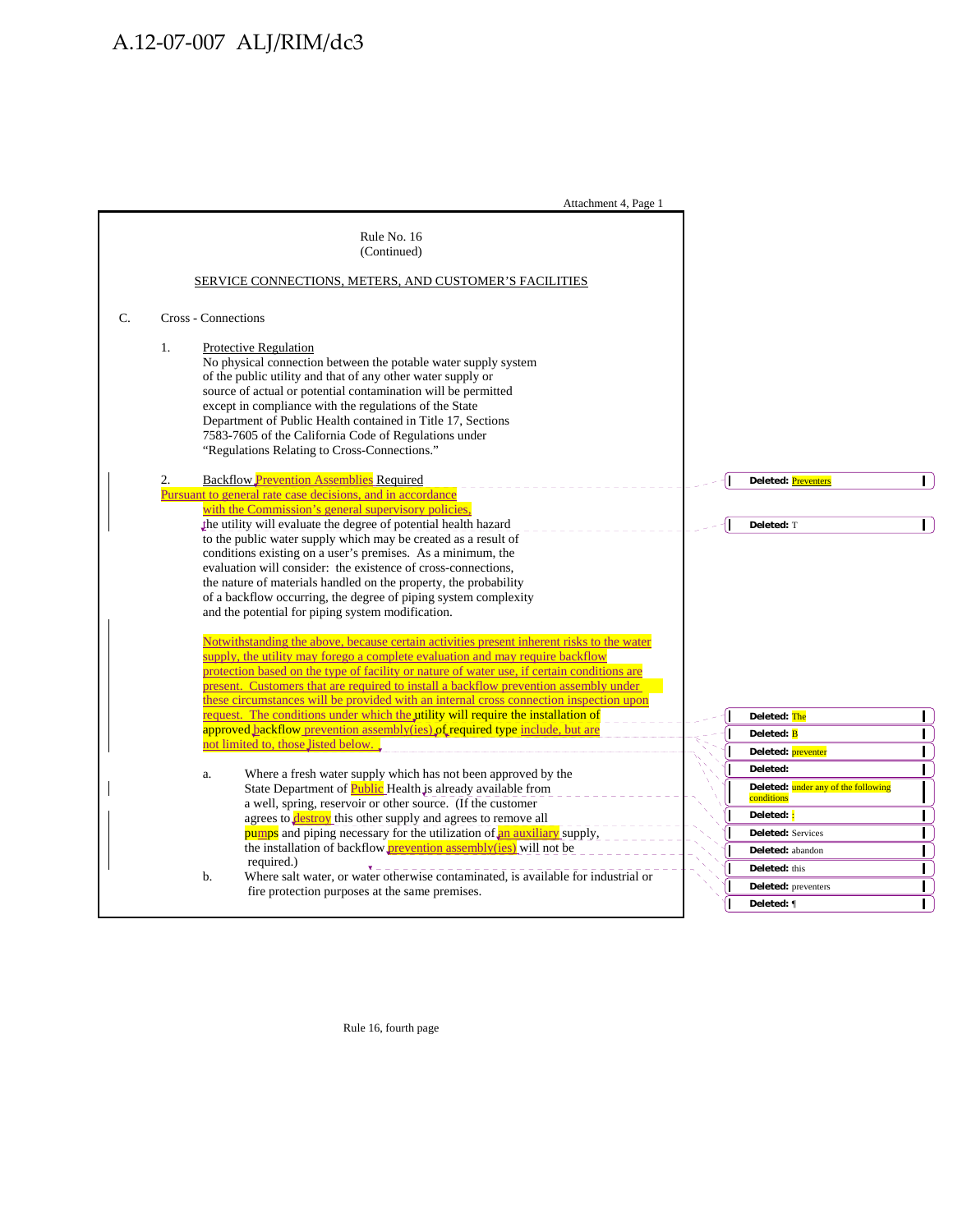Attachment 4, Page 2 Rule No. 16 (Continued) SERVICE CONNECTIONS, METERS AND CUSTOMER'S FACILITIES C. 2. c. Where the premises are or may be engaged in industrial processes using or producing process waters or liquid industrial wastes, or where the premises are or may be engaged in handling sewage or any other dangerous substances. d. Where fresh water hydrants or other outlets are or may be installed on piers or docks. e. Where the circumstances are such that there is special danger of backflow of sewage or other contaminated liquids through plumbing fixtures or water-using or treating equipment, or storage tanks and reservoirs. f. Where premises have internal cross-connections that are not **Deleted:** P  $\mathbf{I}$  abated to the satisfaction of the utility or the health agency. **Deleted:** that Г g. Premises where cross-connections are likely to occur and entry is restricted so that cross-connection inspections cannot be made with sufficient frequency or at sufficiently short notice to assure that cross-connections do not exist. h. Premises having a repeated history of cross-connections being established or re-established. Premises that have more than one service connection present a loop-through hazard such that backflow protection on all service connections must be installed. Each backflow prevention assembly must be commensurate with the highest degree of hazard present, but must provide no less protection than a Double Check Valve Assembly. Premises that have multiple users sharing one meter must install an RP due to the risk of occupancy change without notification to the utility. Premises that store or handle materials or substances that, if introduced into the water supply, have the potential to pose a health-related or aesthetic risk to drinking water quality. m. New or modified fire sprinkler systems: A backflow prevention assembly must be installed when new or modified non-residential fire sprinkler systems are installed. If potable water pipes are used to construct the sprinkler system, no chemicals are added, and there is no auxiliary supply, a Double Check Detector Assembly may be installed. If non-potable water pipes are used, or chemicals are added, or there is an auxiliary water supply, then a Reduced Pressure Principle Detector Assembly must be installed. Residential fire sprinkler systems do not need a backflow prevention assembly if they are designed and installed using potable water piping and materials, and Rule 16, fifth page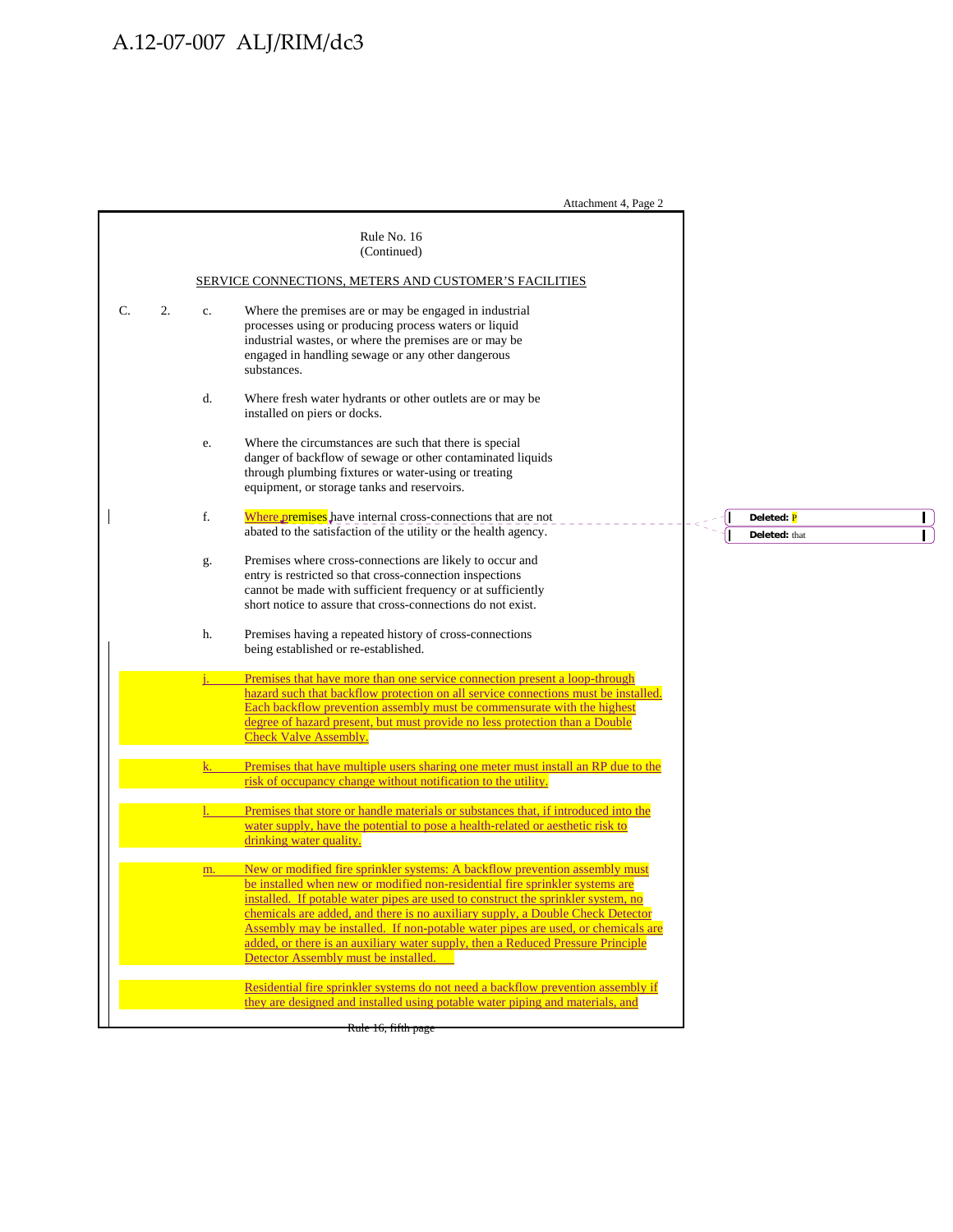| Attachment 4, Page 3                                                                                                                                                                                                                                                                                                                                                                                                                                                                                                       |                                                              |              |
|----------------------------------------------------------------------------------------------------------------------------------------------------------------------------------------------------------------------------------------------------------------------------------------------------------------------------------------------------------------------------------------------------------------------------------------------------------------------------------------------------------------------------|--------------------------------------------------------------|--------------|
| have connections to points of regular water use to prevent degradation of water<br>quality. Systems that do not meet these requirements must be equipped, at a<br>minimum, with a Double Check Valve Assembly (DC) located at the service<br>connection. If chemical additives, on-site storage, or booster pumps are used,<br>backflow protection must be a Reduced Pressure Principle Assembly (RP).                                                                                                                     |                                                              |              |
| Where a premises is required to have an RP backflow prevention assembly<br>installed on a metered service, a Reduced Pressure Principle Detector Assembly<br>must also be installed on all new or modified fire service connections.                                                                                                                                                                                                                                                                                       |                                                              |              |
| All new or modified fire systems that are being fitted with a backflow prevention<br>assembly shall be designed by a licensed engineer at the customer's expense.                                                                                                                                                                                                                                                                                                                                                          |                                                              |              |
| 3.<br>Type and Expense of Backflow Prevention Assemblies<br>a. Any backflow <b>prevention assembly</b> utilized shall be of the type and<br>design specified and approved for the circumstances in                                                                                                                                                                                                                                                                                                                         | Deleted: Preventers<br>Deleted: preventer                    |              |
| Section 7604, Title 17 of the California $C_0$ ode of Regulations (or its successor, and the<br>California Plumbing Code, except that a customer may utilize an approved backflow                                                                                                                                                                                                                                                                                                                                          | Deleted: c                                                   | $\mathbf{I}$ |
| prevention assembly providing greater protection than required by Section<br>7604. Such backflow prevention assembly shall be installed by and at<br>the expense of the customer, in a manner approved by the utility and the public health<br>agency having jurisdiction.                                                                                                                                                                                                                                                 | Deleted: preventer<br>Deleted: preventers                    | L            |
| <b>b.</b> Backflow <b>prevention assemblies</b> shall be tested, repaired, and replaced at<br>the expense of the customer.                                                                                                                                                                                                                                                                                                                                                                                                 |                                                              |              |
| c. Backflow prevention assemblies shall be installed as close as practical<br>to the customer's connection to the utility, prior to any tee or branch line, and in a<br>location that is readily available for periodic inspection.                                                                                                                                                                                                                                                                                        | Deleted: preventer<br>Deleted: which                         |              |
| d. Existing backflow prevention assemblies that are determined to provide an inadequate<br>level of protection must be replaced by the appropriate level of protection instead of<br>repaired. Inadequate backflow prevention assemblies must be replaced immediately,<br>even if the existing assembly still passes the annual test, if there is an imminent health                                                                                                                                                       |                                                              |              |
| risk as determined by the utility.                                                                                                                                                                                                                                                                                                                                                                                                                                                                                         | Deleted: Backflow preventers shall be<br>tested, repaired or |              |
|                                                                                                                                                                                                                                                                                                                                                                                                                                                                                                                            | Deleted: replaced at                                         |              |
| e. A non-residential connection that has a backflow prevention assembly installed to<br>abate an internal backflow hazard, whether at the recommendation of utility or as directed<br>by a regulatory agency, must also install a backflow prevention assembly at the meter<br>commensurate with the degree of hazard. The utility does not have any responsibility or<br>authority to abate internal hazards or monitor testing of backflow prevention assemblies<br>that are installed internal to a customer's premise. | Deleted: the expense of the customer.                        |              |
| f. Residential Irrigation Systems: At the discretion of the utility, properly installed<br>Reduced Pressure Principle Assemblies (RPs), pressure vacuum breakers (PVBs), or spill<br>resistant pressure vacuum breakers (SVBs) may be accepted as protection on residential<br>irrigation systems in lieu of protection at the meter, when no other hazards are present,<br>provided they are tested and maintained in accordance with Section 4.<br>(Continued)                                                           |                                                              |              |
|                                                                                                                                                                                                                                                                                                                                                                                                                                                                                                                            |                                                              |              |

Rule 16, fifth page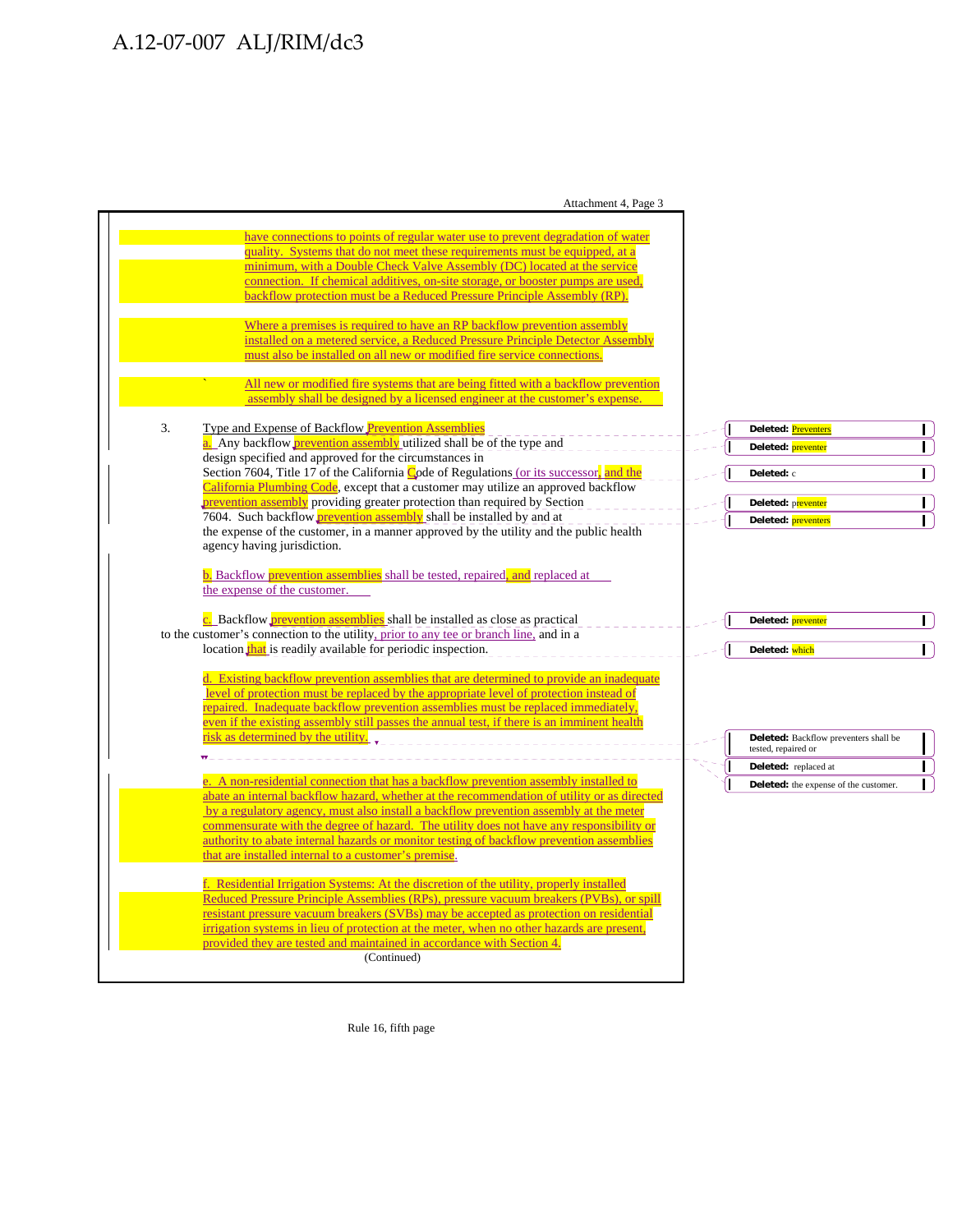|                    | Rule No. 16<br>(Continued)                                                                                                                                                                                                                                                                                                                                                                                                                                                                                                                                                                                                                                                                                                                                                                                    |                                                                                                                          |                              |
|--------------------|---------------------------------------------------------------------------------------------------------------------------------------------------------------------------------------------------------------------------------------------------------------------------------------------------------------------------------------------------------------------------------------------------------------------------------------------------------------------------------------------------------------------------------------------------------------------------------------------------------------------------------------------------------------------------------------------------------------------------------------------------------------------------------------------------------------|--------------------------------------------------------------------------------------------------------------------------|------------------------------|
|                    | SERVICE CONNECTIONS, METERS AND CUSTOMER'S FACILITIES                                                                                                                                                                                                                                                                                                                                                                                                                                                                                                                                                                                                                                                                                                                                                         |                                                                                                                          |                              |
|                    | g. For dedicated road median irrigation systems, PVBs and SVBs are acceptable as<br>service protection only if they are properly installed.                                                                                                                                                                                                                                                                                                                                                                                                                                                                                                                                                                                                                                                                   |                                                                                                                          |                              |
| C.<br>4.           | Periodic Testing of Backflow Prevention Assemblies<br>Whenever a backflow <b>prevention</b> assembly is installed, relocated, or<br>repaired, the customer shall have it tested by persons who are certified to test backflow<br>prevention assemblies by either the California Nevada Section of the American Water<br>Works Association or the American Backflow Prevention Association.                                                                                                                                                                                                                                                                                                                                                                                                                    | Deleted: Preventers<br>Deleted: preventer<br>Deleted: have                                                               | L                            |
| agency or utility. | Backflow prevention assemblies shall be<br>tested at least annually or more frequently if determined to be <sub>x</sub> necessary by the health                                                                                                                                                                                                                                                                                                                                                                                                                                                                                                                                                                                                                                                               | Deleted: demonstrated their<br>competency in testing of these<br>preventers to<br>Deleted: the utility or health agency. | $\mathbf{I}$                 |
|                    | The utility shall notify the customer on record when testing of backflow.                                                                                                                                                                                                                                                                                                                                                                                                                                                                                                                                                                                                                                                                                                                                     | Deleted: preventers<br>Deleted: ¶                                                                                        | $\mathbf{I}$<br>$\mathbf{I}$ |
|                    | prevention assemblies is needed. The notice shall give the date by which the test<br>must be completed. The notice shall also inform the customer that, following the                                                                                                                                                                                                                                                                                                                                                                                                                                                                                                                                                                                                                                         | Deleted: preventers                                                                                                      | $\mathbf{I}$                 |
|                    | compliance date, the utility may have all untested assemblies tested and, if needed,<br>repaired or replaced. The costs of all testing, repair, or replacement will be borne by the<br>customer, and the utility may add such costs to the customer's water bill.<br>In tenant-landlord situations, the utility shall not be responsible for<br>determining the responsible party beyond notification of the customer of record.<br>Reports of testing and maintenance shall be maintained by the utility for a minimum of<br>three years. Whenever a backflow prevention assembly is found to have failed, it must<br>be repaired or replaced as soon as repair parts or a replacement assembly is available, but<br>in no event later than the testing compliance date, or 20 days after testing, whichever | Deleted: when                                                                                                            |                              |
| 5.                 | comes first. If the assembly cannot or will not be repaired within 3 days of discovery of<br>the failure, the backflow prevention assembly tester must notify the utility of the failure.<br>In cases where the failed assembly presents an immediate risk to public health, the<br>service will be discontinued until the repairs or replacement is completed.<br>Refusal to Serve or Discontinuance of Service                                                                                                                                                                                                                                                                                                                                                                                              | Deleted: ¶                                                                                                               |                              |
|                    | The utility may refuse or discontinue service:                                                                                                                                                                                                                                                                                                                                                                                                                                                                                                                                                                                                                                                                                                                                                                |                                                                                                                          |                              |
|                    | Until there has been installed on the customer's piping an<br>a.<br>approved backflow <b>prevention assembly</b> of the required type,<br>if one is required.                                                                                                                                                                                                                                                                                                                                                                                                                                                                                                                                                                                                                                                 | Deleted: preventer                                                                                                       | L                            |
|                    | b.<br>Where the utility has been denied access to the customer's<br>premises to make an evaluation.                                                                                                                                                                                                                                                                                                                                                                                                                                                                                                                                                                                                                                                                                                           |                                                                                                                          |                              |
|                    | Where the customer refuses to test a backflow prevention assembly, or<br>c.<br>to repair or replace a faulty backflow prevention assembly.                                                                                                                                                                                                                                                                                                                                                                                                                                                                                                                                                                                                                                                                    | Deleted: preventer<br>Deleted: preventer                                                                                 | $\mathbf{I}$                 |
|                    | d.<br>Where there is a direct or indirect connection between the<br>public water system and a sewer line.                                                                                                                                                                                                                                                                                                                                                                                                                                                                                                                                                                                                                                                                                                     |                                                                                                                          |                              |
|                    | <del>Rule 16, sıxtir pag</del>                                                                                                                                                                                                                                                                                                                                                                                                                                                                                                                                                                                                                                                                                                                                                                                |                                                                                                                          |                              |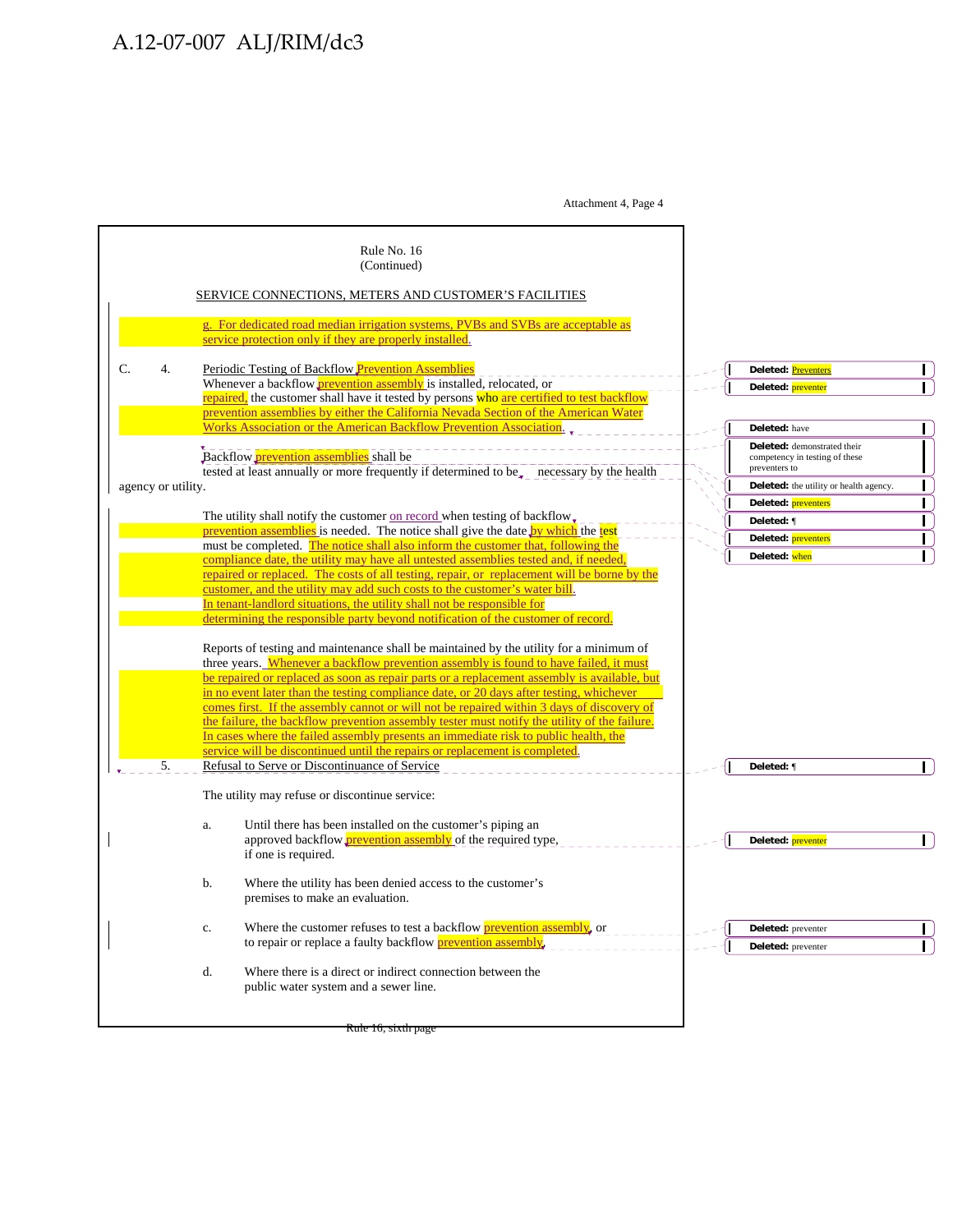Attachment 4, Page 5

|                             |                                                                                                                            |                                                                                                                                                      | $\ldots$                        |  |  |  |
|-----------------------------|----------------------------------------------------------------------------------------------------------------------------|------------------------------------------------------------------------------------------------------------------------------------------------------|---------------------------------|--|--|--|
| e.                          |                                                                                                                            | Where there is an unprotected direct or indirect connection<br>between the public water system and a system or equipment<br>containing contaminants. |                                 |  |  |  |
| f.                          | Where there is an unprotected direct or indirect connection<br>between the public water system and auxiliary water system. |                                                                                                                                                      |                                 |  |  |  |
| g.                          | When there is a situation which presents an immediate health<br>hazard to the public water system.<br>(Continued)          |                                                                                                                                                      |                                 |  |  |  |
| (To be inserted by utility) |                                                                                                                            | <b>Issued by</b>                                                                                                                                     | (To be inserted by Cal. P.U.C.) |  |  |  |
| Advice Letter No. 1129      |                                                                                                                            | FRANCIS S. FERRARO<br><b>NAME</b>                                                                                                                    | Date Filed MAR 16 1990          |  |  |  |
| Decision No.                |                                                                                                                            | Vice President<br>TITLE                                                                                                                              | Effective JAN 9 1990            |  |  |  |
|                             |                                                                                                                            |                                                                                                                                                      | Resolution No. ___W-3477        |  |  |  |

Rule 16, sixth page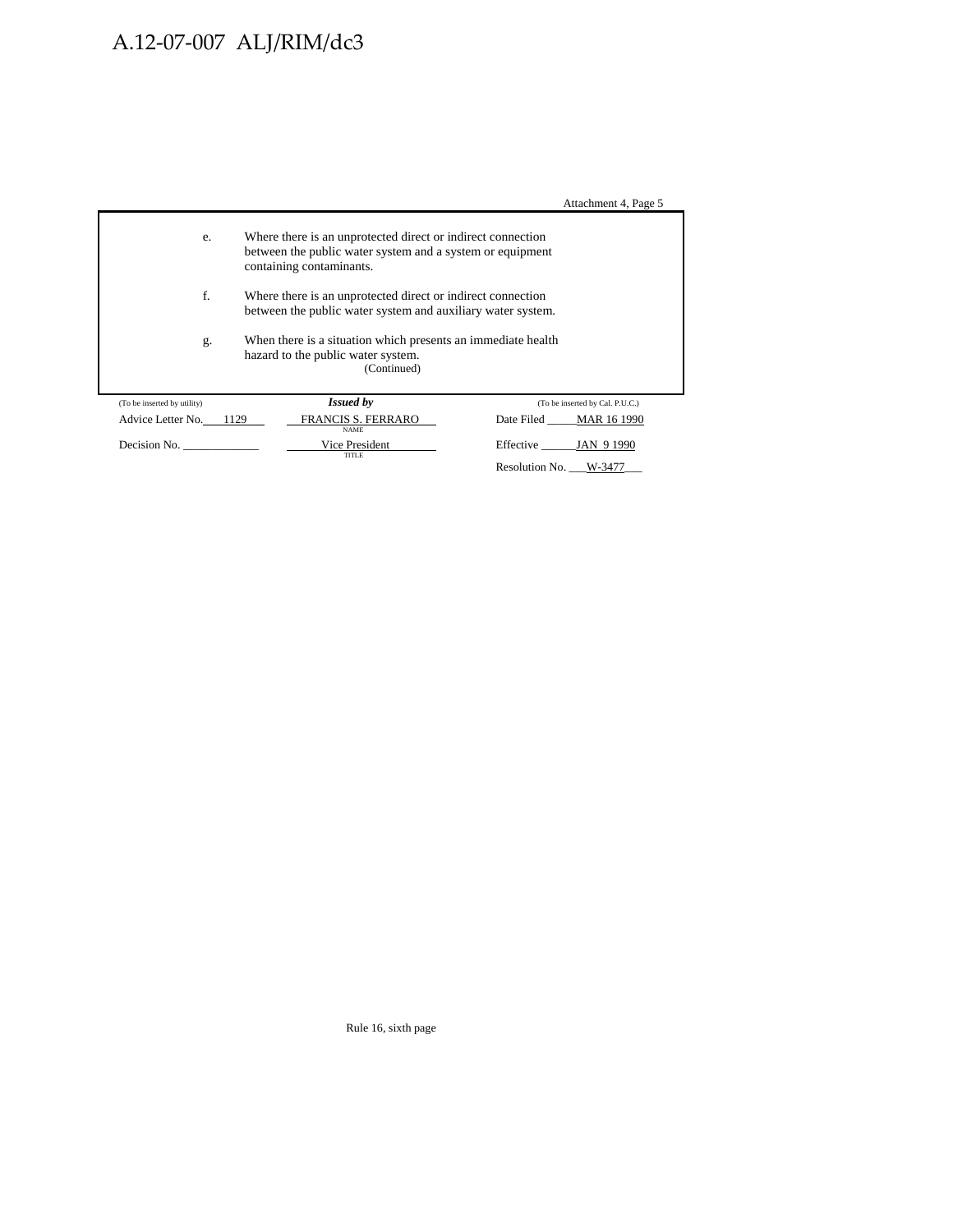Attachment 4, Page 6

**Deleted:** ¶

 $\sum_{mn}$ 

**WU** 

"∭

M.

**Deleted:** ¶ **Deleted:** 7 **Formatted:** Highlight

**Deleted:** wells, or other safe outlets.

 $\bf \overline{D}$ 

 $\Gamma$  $\Gamma$ 

 $\bf{\overline{1}}$ 

| Rule No. 16                                                                                                                                                                                                                                                                                                                                                                                                                 |                                                                                                            |
|-----------------------------------------------------------------------------------------------------------------------------------------------------------------------------------------------------------------------------------------------------------------------------------------------------------------------------------------------------------------------------------------------------------------------------|------------------------------------------------------------------------------------------------------------|
| (Continued)<br>SERVICE CONNECTIONS, METERS AND CUSTOMER'S FACILITIES                                                                                                                                                                                                                                                                                                                                                        |                                                                                                            |
| C.<br>6.<br><b>Thermal Expansion</b><br>Prior to installation of a backflow prevention assembly, it is the customer's responsibility<br>to have a qualified plumber mitigate the effects of thermal expansion. Failure to do so<br>may create a dangerous condition resulting in damage and/or injury.                                                                                                                      |                                                                                                            |
| $\overline{7}$ .<br>Pumps and Boosters<br>When a customer receiving service at the utility's main or<br>service connection must, by means of a pump of any kind,<br>increase the pressure of the water received, the pump shall<br>not be attached to any pipe directly connected to the<br>utility's main or service pipe. Such pumping or boosting of<br>pressure shall be done, at the option of the utility,<br>either: |                                                                                                            |
| From a sump, cistern or storage tank which must be served<br>a.                                                                                                                                                                                                                                                                                                                                                             | Deleted: American Water Works                                                                              |
| through an air gap connection, or                                                                                                                                                                                                                                                                                                                                                                                           | Deleted: Association (AWWA) Class<br>2 Fire Protection s                                                   |
| From a combination of an approved backflow <b>preventer</b><br>b.                                                                                                                                                                                                                                                                                                                                                           | Deleted: except as provided for in the<br><b>Information Bulletin issued</b>                               |
| prevention assemblies plus                                                                                                                                                                                                                                                                                                                                                                                                  | Deleted: ¶                                                                                                 |
| a device approved by the water utility to prevent the<br>booster pump from drawing the utility's system pressure                                                                                                                                                                                                                                                                                                            | Deleted: by the Office of State Fire<br>Marshal on December 10, 1984.                                      |
| below 20 psig.                                                                                                                                                                                                                                                                                                                                                                                                              | $I_{II}$<br>Deleted: AWWA Class 2<br>$I_{III}$                                                             |
| This requirement of a pressure limiting device shall not apply to                                                                                                                                                                                                                                                                                                                                                           | $\iota_H$<br>Deleted: have direct connect-<br>$t_{HI}$                                                     |
|                                                                                                                                                                                                                                                                                                                                                                                                                             | $\eta_{II}$<br>Deleted: ¶<br>י ואי                                                                         |
| fire protection systems.<br><u> 2008 - 2009 - 2009 - 2009 - 2009 - 2009 - 2009 - 2009 - 2009 - 2009 - 2009 - 2009 - 2009 - 2009 - 2009 - 200</u><br>equipped with booster pumps.                                                                                                                                                                                                                                            | Deleted: tions from public water mains<br>only; no pumps, tanks or                                         |
|                                                                                                                                                                                                                                                                                                                                                                                                                             | Deleted: ¶                                                                                                 |
|                                                                                                                                                                                                                                                                                                                                                                                                                             | $\mathbf{V}$<br>Deleted: reservoirs, except that<br>IW D                                                   |
| <b>Automatic Valves</b>                                                                                                                                                                                                                                                                                                                                                                                                     | i M<br>Deleted:<br>in W I                                                                                  |
| Quick closing or opening valves shall not be installed on                                                                                                                                                                                                                                                                                                                                                                   | in in<br>Deleted: may be installed in<br>$100\,M_{\odot}$                                                  |
| customer's pipes which are directly attached to the                                                                                                                                                                                                                                                                                                                                                                         | $\mathbf{u}\mathbf{\hat{y}}(0)$<br>$m^{111/3}$<br>Deleted: ¶                                               |
| Utility's mains or service pipes. A customer whose operation                                                                                                                                                                                                                                                                                                                                                                | $00^{111}$<br>Deleted: the connections from the                                                            |
| requires the use of a quick opening or closing value must operate                                                                                                                                                                                                                                                                                                                                                           | <b>HWIII</b><br><b>HWITTI</b><br>street mains to he fire<br>$m_{HM}$                                       |
| such device from a tank, cistern, sump or other facility which may                                                                                                                                                                                                                                                                                                                                                          | murrill.<br>Deleted: ¶                                                                                     |
| be served by but not directly connected with the Utility's<br>distribution mains or service pipes. This restriction does not                                                                                                                                                                                                                                                                                                | $100^{11}$<br>Deleted: protection systems; no<br>$m_{HI}$<br><b>MAIL</b><br>physical connection from other |
| apply to quick closing or opening valves used in connection with                                                                                                                                                                                                                                                                                                                                                            | <b>MAN</b><br><b>MAIL</b><br>Deleted: ¶                                                                    |
| normal household appliances such as automatic dishwashers or washing machines.                                                                                                                                                                                                                                                                                                                                              | <b>WILD</b><br>umU<br>Deleted: water supplies; no antifreeze<br>mm V<br>or other additives of any          |
|                                                                                                                                                                                                                                                                                                                                                                                                                             | <b>MW11</b><br><b>WIN</b> <sup>1</sup><br>Deleted: ¶                                                       |
|                                                                                                                                                                                                                                                                                                                                                                                                                             | <b>WW</b><br>um'<br>Deleted: kind; all sprinkler drains                                                    |
|                                                                                                                                                                                                                                                                                                                                                                                                                             | <b>WW</b><br>discharging to atmosphere, dry<br><b>mul</b>                                                  |

Rule 16, seventh page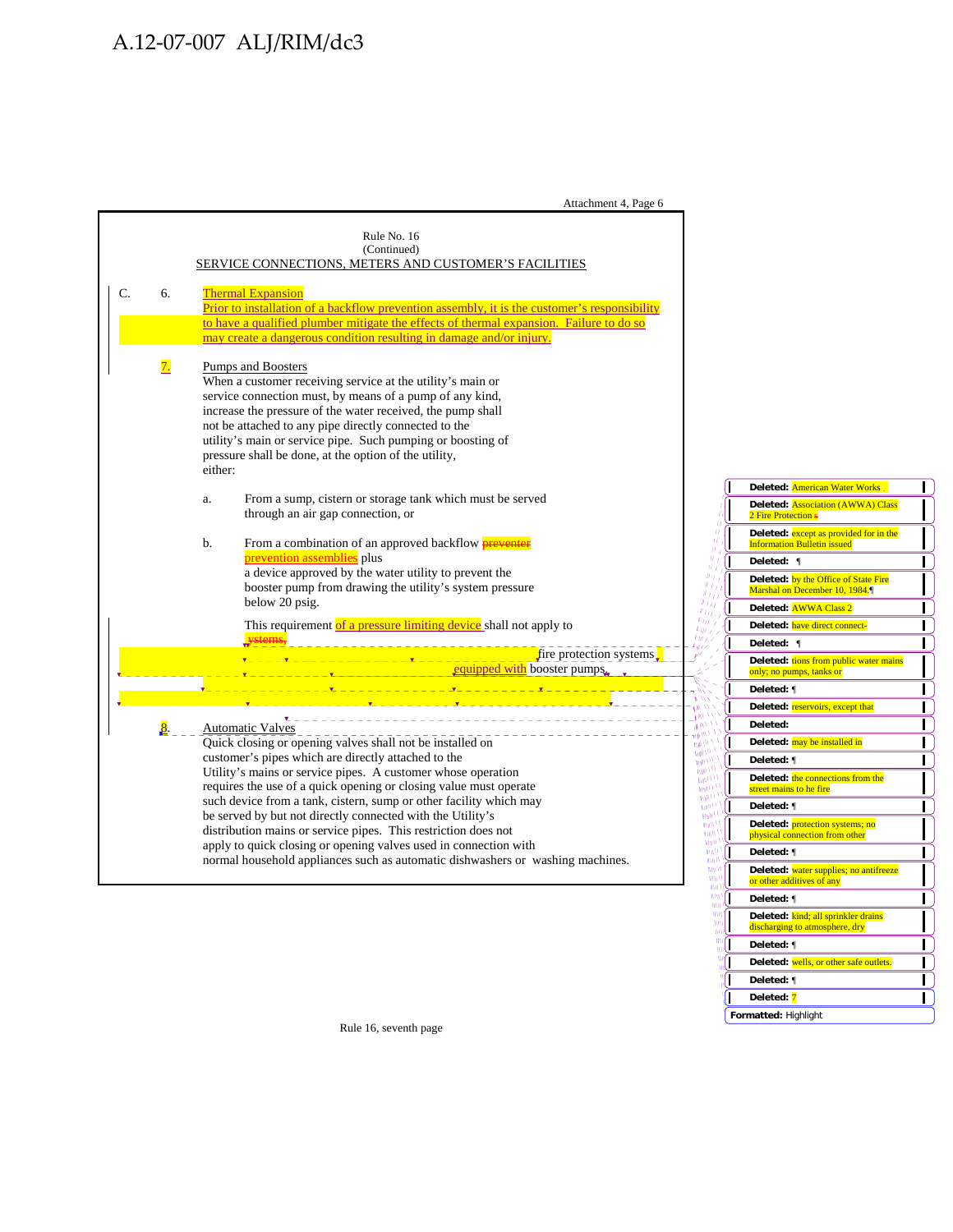Attachment 4, Page 7

|    |    |    | Rule No. 16<br>(Continued)                                                                                                                                                                                                                                                                                                                                                                                                                                                                                                    |                                 |
|----|----|----|-------------------------------------------------------------------------------------------------------------------------------------------------------------------------------------------------------------------------------------------------------------------------------------------------------------------------------------------------------------------------------------------------------------------------------------------------------------------------------------------------------------------------------|---------------------------------|
|    |    |    | SERVICE CONNECTIONS, METERS AND CUSTOMER'S FACILITIES                                                                                                                                                                                                                                                                                                                                                                                                                                                                         |                                 |
| D. |    |    | <b>Reclaimed Water Service</b>                                                                                                                                                                                                                                                                                                                                                                                                                                                                                                |                                 |
|    | 1. |    | Construction                                                                                                                                                                                                                                                                                                                                                                                                                                                                                                                  |                                 |
|    |    | a. | Material                                                                                                                                                                                                                                                                                                                                                                                                                                                                                                                      |                                 |
|    |    |    | (1)<br>All on-site reclaimed water facilities must be<br>readily distinguishable from all on-site potable<br>water facilities.                                                                                                                                                                                                                                                                                                                                                                                                |                                 |
|    |    |    | (2)<br>Reclaimed water pipes may be of PVC dyed purple (Pantone 512) with<br>continuous lettering "CAUTION RECLAIMED WATER"<br>applied at the factory. No other identification is required.                                                                                                                                                                                                                                                                                                                                   | $\mathbf{I}$<br>Deleted: violet |
|    |    |    | (3)<br>All reclaimed water pipes except as specified in item<br>2 above, must be identified along their entire length<br>with warning tape. The warning tape must be yellow<br>in color, a minimum of 2" wide with the words<br>"RECLAIMED WATER" printed in 1" high black<br>letters. The lettering should be repeated continuously<br>the full length of the tape.                                                                                                                                                          |                                 |
|    |    |    | (4)<br>All piping from the reclaimed water system shall be<br>installed to maintain ten (10') feet minimum<br>horizontal separation from all potable water piping.<br>Where reclaimed and potable water piping cross, the<br>reclaimed water piping shall be installed below the<br>potable water piping in a PVC class 200 pipe sleeve<br>which extends a minimum of five $(5')$ feet on either<br>side of the potable water piping. Additionally, a<br>minimum vertical clearance of six $(6)$ inches shall<br>be provided. |                                 |
|    |    |    | (5)<br>All above ground reclaimed water facilities (risers,<br>valves, controllers, etc.) must have identifying<br>labels for reclaimed water.                                                                                                                                                                                                                                                                                                                                                                                |                                 |
|    |    | b. | Valve marking                                                                                                                                                                                                                                                                                                                                                                                                                                                                                                                 |                                 |
|    |    |    | Hosebibs are not permitted on the reclaimed water system.                                                                                                                                                                                                                                                                                                                                                                                                                                                                     |                                 |
|    |    |    | (Continued)                                                                                                                                                                                                                                                                                                                                                                                                                                                                                                                   |                                 |

Rule 16, eighth page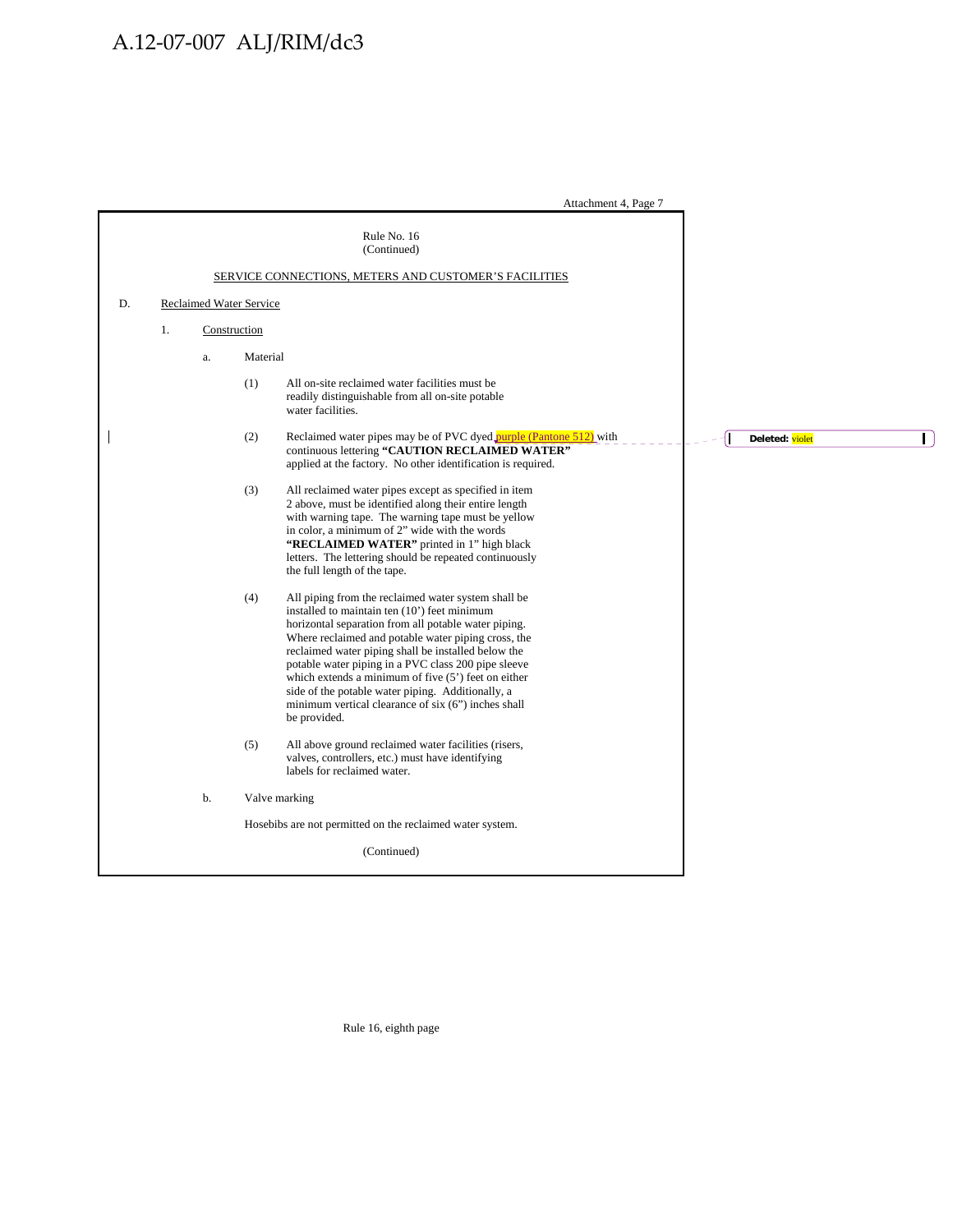Attachment 4, Page 8

|    |    |    | Rule No. 16<br>(Continued)<br>SERVICE CONNECTIONS, METERS AND CUSTOMER'S FACILITIES                                                                                                                                                                          |                                     |              |
|----|----|----|--------------------------------------------------------------------------------------------------------------------------------------------------------------------------------------------------------------------------------------------------------------|-------------------------------------|--------------|
| D. | 1. | c. | Drawings Required                                                                                                                                                                                                                                            |                                     |              |
|    |    |    | Applicants for reclaimed water service shall submit<br>system plans for review and approval by California Water<br>Service Company.                                                                                                                          |                                     |              |
|    |    | d. | Location<br>Reclaimed water facilities shall not be installed<br>(1)<br>inside any structures, indoor atriums or planters.                                                                                                                                   |                                     |              |
|    |    |    | (2)<br>Drinking fountains and picnic tables shall be located<br>to minimize exposure to direct and wind blown<br>reclaimed water spray.                                                                                                                      |                                     |              |
|    |    |    | Reclaimed water shall not be sprayed outside the<br>(3)<br>design area shown in the plans submitted in Section<br>D. 1. C. above.                                                                                                                            |                                     |              |
|    |    |    | (4)<br>Reclaimed water shall not be used to irrigate any<br>enclosed private rear yard or patio.                                                                                                                                                             |                                     |              |
|    | 2. |    | <b>Cross Connection Control Requirements</b>                                                                                                                                                                                                                 |                                     |              |
|    |    | a. | Cross connection between the potable water system and the<br>reclaimed water system is prohibited.                                                                                                                                                           |                                     |              |
|    |    | b. | Where reclaimed water and potable water service exist on<br>the same site the potable system shall be protected for<br>backflow prevention with a California Department of Public<br>Health approved $\frac{1}{\sqrt{P}}$ backflow prevention assembly (RP). | <b>Deleted:</b> Services            |              |
|    |    |    | Applicant shall pay all costs for the<br>purchase, installation, and maintenance of backflow                                                                                                                                                                 | Deleted: reduced pressure principle | L            |
|    |    |    | preventative devices. Final determination of the type of                                                                                                                                                                                                     | Deleted: device (RPPD)              |              |
|    |    |    | protection will be the responsibility of California Water<br>Service Company in conjunction with the Department of Public                                                                                                                                    |                                     |              |
|    |    |    | $\text{Health}_{\epsilon}$                                                                                                                                                                                                                                   | <b>Deleted: Services</b>            | $\mathbf{I}$ |
|    |    | c. | Backflow prevention devices shall not be installed on<br>reclaimed water systems and must be removed from potable<br>irrigation systems which are converted to reclaimed water.                                                                              |                                     |              |
|    |    | d. | Backflow prevention devices shall be tested as required and<br>repaired or replaced as necessary at the expense of the customer.<br>(Continued)                                                                                                              |                                     |              |

Rule 16, ninth page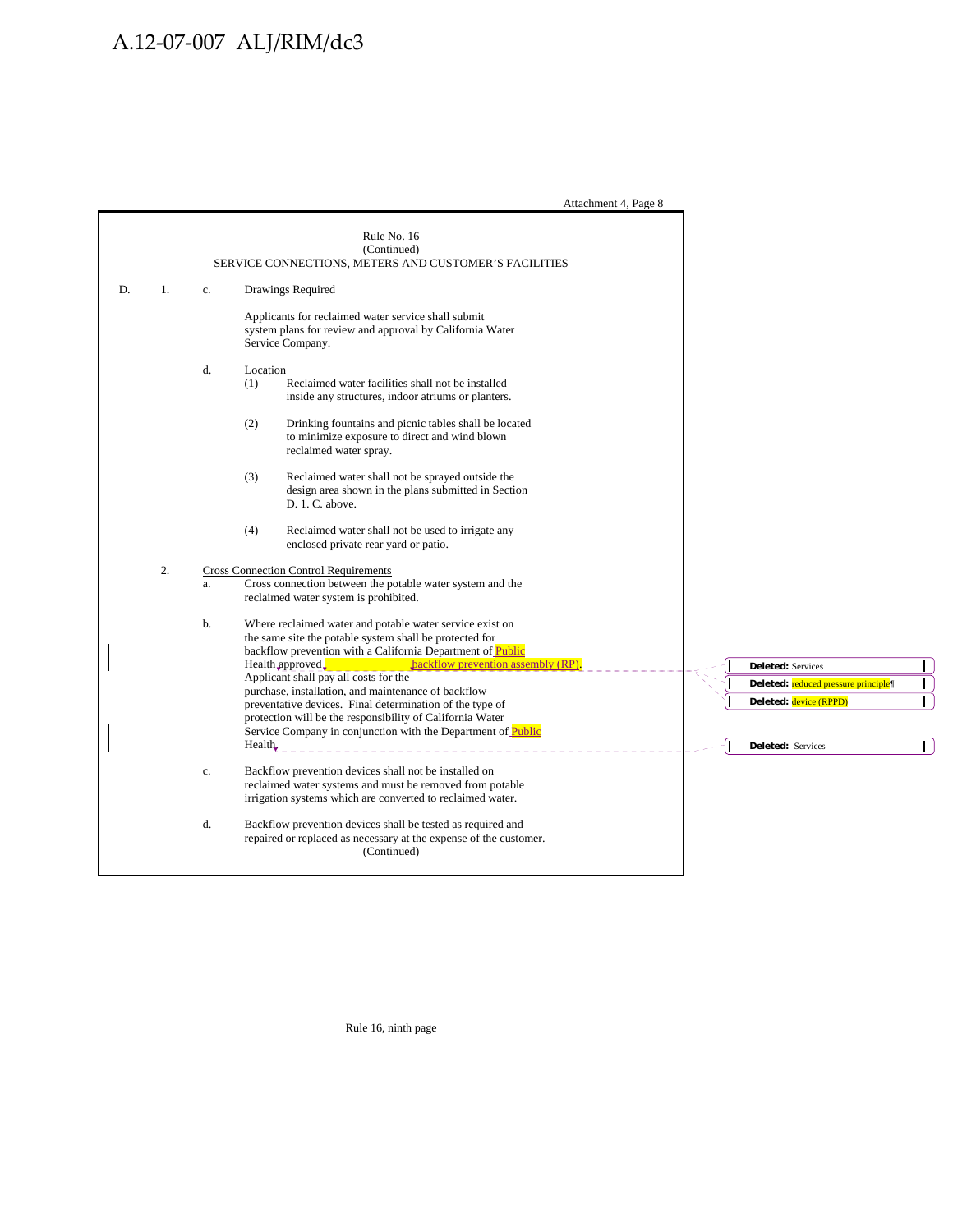Attachment 4, Page 9

|    |    |                         | Rule No. 16<br>(Continued)<br>SERVICE CONNECTIONS, METERS AND CUSTOMER'S FACILITIES                                                                                                                                                                                                                                                                 |                                                  |
|----|----|-------------------------|-----------------------------------------------------------------------------------------------------------------------------------------------------------------------------------------------------------------------------------------------------------------------------------------------------------------------------------------------------|--------------------------------------------------|
| 3. |    |                         | <b>Operational Requirements</b>                                                                                                                                                                                                                                                                                                                     |                                                  |
|    | a. |                         | The customer must appoint a Site Supervisor and provide<br>name, title, and 24-hour phone number(s) of designated<br>Site Supervisor to California Water Service Company.<br>Alternate site supervisors may be appointed.                                                                                                                           |                                                  |
|    | b. |                         | The Site Supervisor shall:                                                                                                                                                                                                                                                                                                                          |                                                  |
|    |    | (1)                     | Practice diligent surveillance of the system to<br>ensure compliance with California Water Service<br>Company rules, the California Department of Public Health<br>regulations, and any local governmental<br>requirements. Disregard for these requirements could<br>result in termination of service until the specified<br>corrections are made. | L<br>Deleted: i<br>L<br><b>Deleted:</b> Services |
|    |    | (2)                     | Educate occupants, residents, and on-site personnel<br>on a continuous basis to insure that reclaimed water<br>is used in compliance with the California Department<br>of <b>Public</b> Health regulations and any local<br>governmental requirements.                                                                                              | $\mathbf{I}$<br><b>Deleted:</b> Services         |
|    |    | (3)                     | Post warnings that reclaimed water shall not be used<br>for human consumption or in the preparation of food.                                                                                                                                                                                                                                        |                                                  |
|    |    | (4)                     | Maintain the reclaimed water system to insure its<br>integrity and minimize failures. Broken valves,<br>pipes, and sprinklers shall be repaired in a timely manner.                                                                                                                                                                                 |                                                  |
|    |    | (5)                     | Notify California Water Service Company annually by<br>January 31 that all the requirements in Rule 16 Section D<br>Reclaimed Water have been met.                                                                                                                                                                                                  |                                                  |
| 4. |    | <b>Usage Guidelines</b> |                                                                                                                                                                                                                                                                                                                                                     |                                                  |
|    | a. |                         | Avoid direct spray and minimize overspray on drinking fountains in<br>areas irrigated with reclaimed water.                                                                                                                                                                                                                                         |                                                  |
|    | b. |                         | Adjust sprinklers to minimize reclaimed water spray on picnic tables,<br>benches, decks, patios, sidewalks and roads.                                                                                                                                                                                                                               |                                                  |
|    |    |                         | (Continued)                                                                                                                                                                                                                                                                                                                                         |                                                  |

Rule 16, tenth page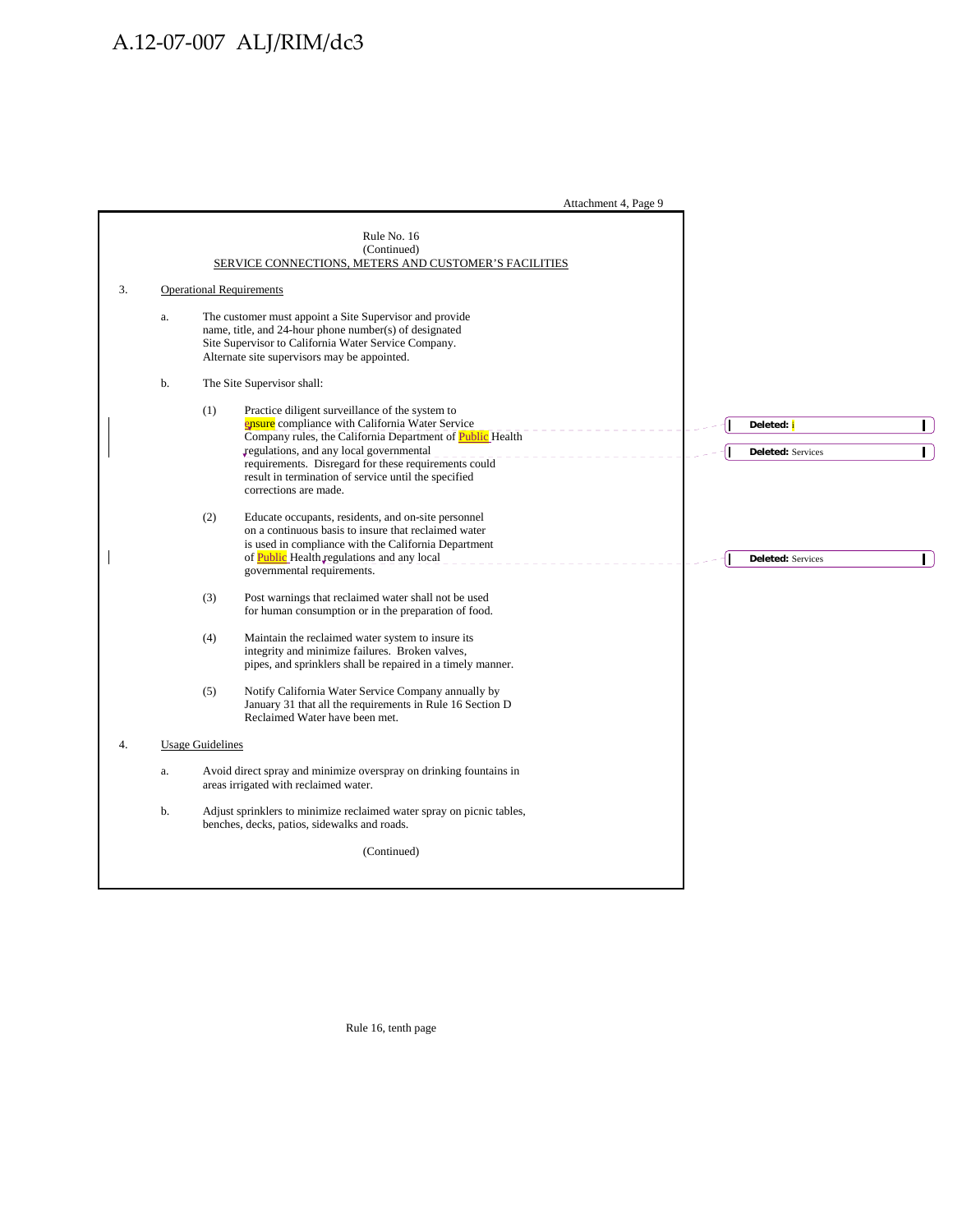Attachment 4, Page 10

|    |    |    | Rule No. 16<br>(Continued)<br>SERVICE CONNECTIONS, METERS AND CUSTOMER'S FACILITIES                                                                                                                                                                                               |
|----|----|----|-----------------------------------------------------------------------------------------------------------------------------------------------------------------------------------------------------------------------------------------------------------------------------------|
| D. | 4. | c. | Irrigate in a manner which will minimize ponding, and<br>runoff. If necessary, use the "repeat" function of the<br>irrigation controller to apply the required amount of<br>water in several short duration cycles.                                                               |
|    | 5. |    | <b>Irrigation Time Restrictions</b>                                                                                                                                                                                                                                               |
|    |    | a. | Irrigation in areas of human contact, parks, playgrounds,<br>and school yards, shall be during the late night/early<br>morning hours $(10:00 \text{ p.m.} - 6:00 \text{ a.m.})$ . Slopes adjacent<br>to pedestrian walkways are considered areas where there<br>is human contact. |
|    |    | b. | No time restrictions apply to irrigation areas where<br>there is minimal human contact.                                                                                                                                                                                           |
|    | 6. |    | Reporting and Inspections                                                                                                                                                                                                                                                         |
|    |    | a. | California Water Service Company shall be notified 48<br>hours prior to the start of construction or pipeline<br>installation in order to schedule inspection.                                                                                                                    |
|    |    | h. | California Water Service Company shall be notified<br>immediately of a change in Site Supervisor.                                                                                                                                                                                 |
|    |    | c. | All significant changes for the reclaimed water system<br>shall be submitted to California Water Service Company<br>for pre-approval.                                                                                                                                             |
|    |    | d. | As-built plans for the reclaimed water system including<br>subsequent modifications shall be submitted to California<br>Water Service Company for approval.                                                                                                                       |
|    |    |    |                                                                                                                                                                                                                                                                                   |
|    |    |    |                                                                                                                                                                                                                                                                                   |
|    |    |    |                                                                                                                                                                                                                                                                                   |
|    |    |    |                                                                                                                                                                                                                                                                                   |
|    |    |    |                                                                                                                                                                                                                                                                                   |
|    |    |    |                                                                                                                                                                                                                                                                                   |
|    |    |    |                                                                                                                                                                                                                                                                                   |

Rule 16, eleventh page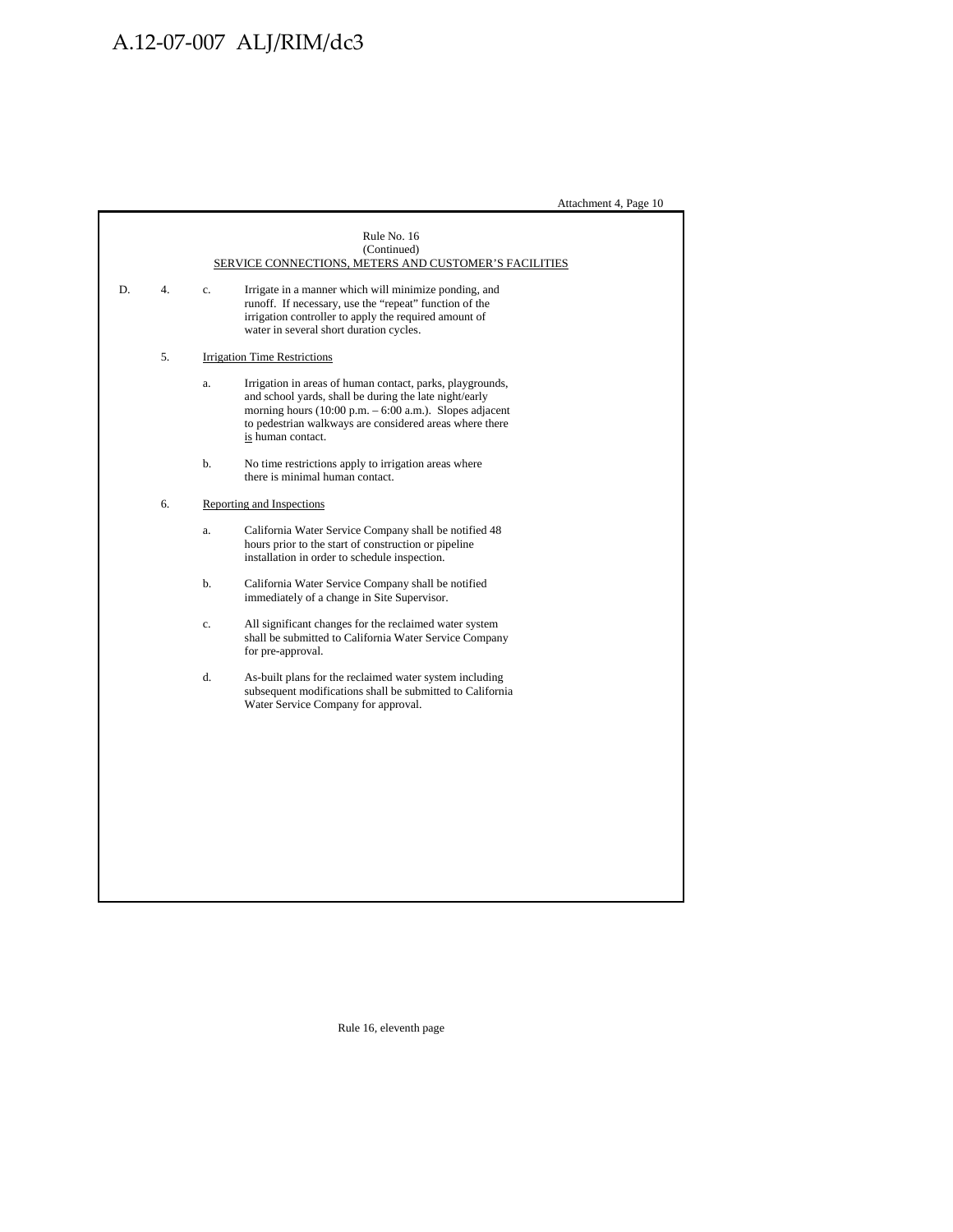## ATTACHMENT 5

# CHAPTER 7 DRAFT PRELIMINARY **STATEMENTS**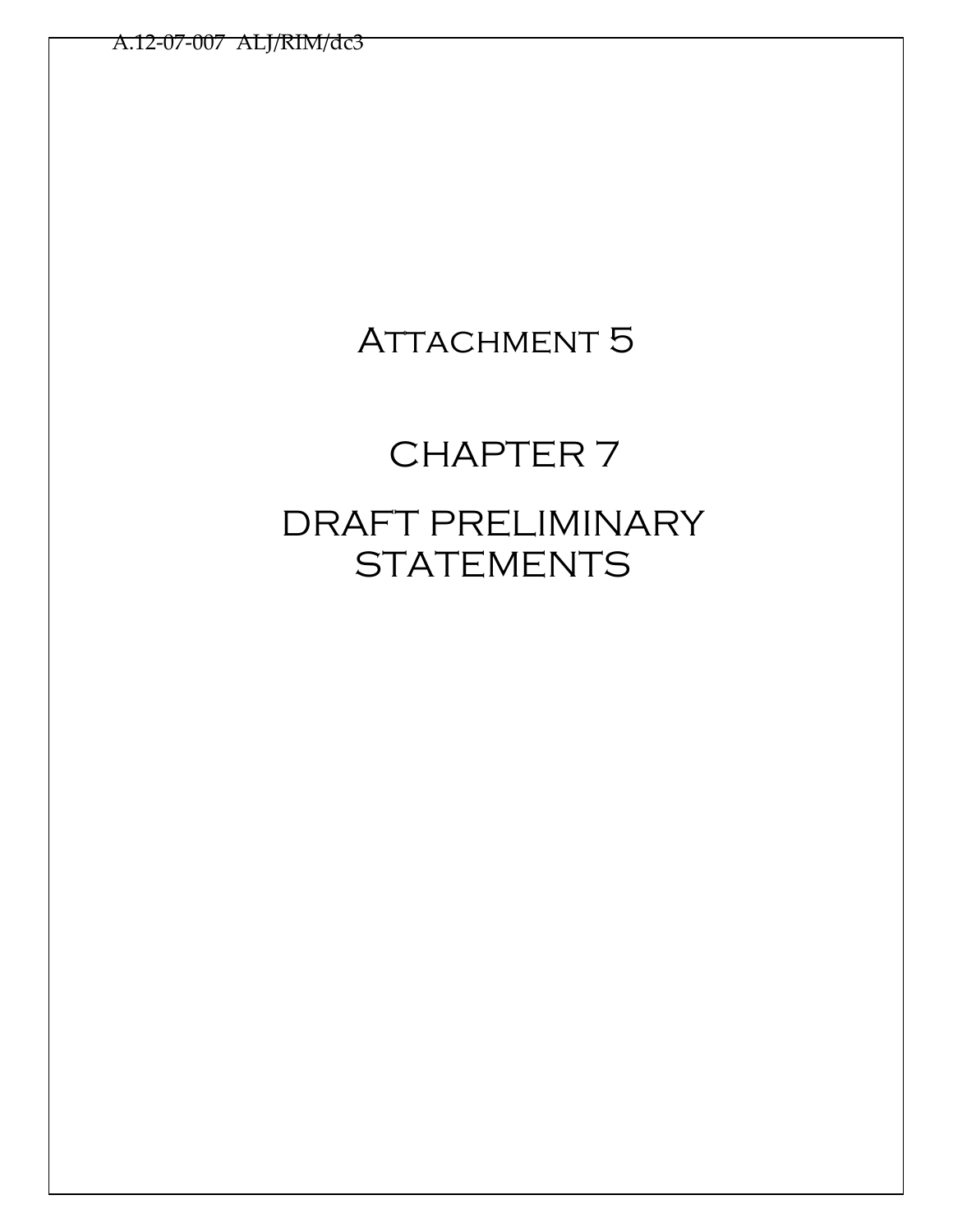### **Attachment 5 to Proposed Settlement Agreement**

### **J2. Credit/Debit Card Program Memorandum Account (CCPMA)**

### **[Replacement for current Preliminary Statement J]**

- 1. PURPOSE: The Credit Card Program Memorandum Account ("CCPMA") will track costs and savings identified below that are associated with the Modified Credit/Debit Card Pilot Program. The purpose of the CCPMA is to ensure that the costs associated with processing credit and debit cards are not subsidized by customers who do not select those options.
- 2. APPLICABILITY: The CCPMA is applicable to all regulated operations, all districts and the General Office. This excludes out-of-state affiliates and unregulated operations expenses.
- 3. ACCOUNTING PROCEDURE: The CCPMA does not have a rate component. Tracking of costs and savings in the CCPMA will begin when new rates go into effect, or within 90 days after a decision authorizing the Modified Credit/Debit Card Pilot Program is adopted, whichever is later. Incremental debits and credits to the CCPMA shall include the following:
	- A. A debit equal to the costs from:
		- (i) Vendor fees for processing credit and debit cards;
		- (ii) Vendor fees for credit/debit card equipment;
		- (iii) Incremental charges and labor associated with handling credit/debit transactions, including those that were rejected;
		- (iv) Incremental charges and labor for other significant activities that are primarily associated with the credit/debit card pilot program;
		- (v) Incremental costs associated with maintaining CWS' billing and accounting software and integrate with that of the third party vendor; and
		- (vi) Incremental costs associated with any notice requirements, including printing and mailing costs and programming costs to post notice of the availability of the credit/debit card program.
	- B. A credit equal to the savings from:
		- (i) The company's avoided costs for check processing, paper and postage associated with customers who use a credit/debit card and enroll in e-billing;
		- (ii) An estimate of the company's cost savings that may be associated with customers who use the credit or debit option on a "one-time" basis;
		- (iii) An estimate of the company's cost savings that may be associated with avoiding shutoffs.
- 4. DISPOSITION: Request for closure of the CCPMA should be processed according to General Order 96-B and Standard Practices or requested in a general rate case.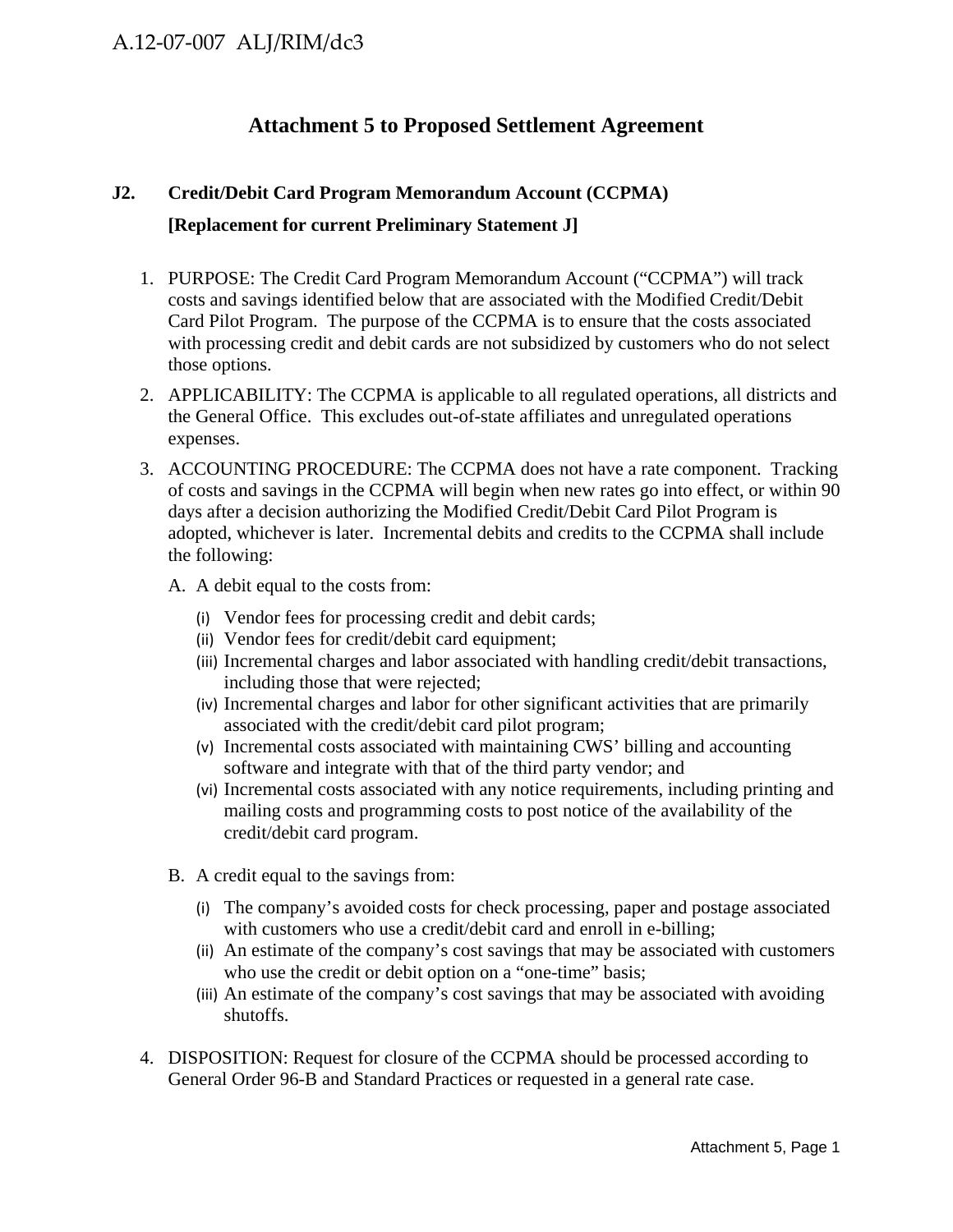In the course of the modified pilot, if Cal Water has been unable to develop a costeffective way to offer payment by credit or debit card, Cal Water may end the Modified Credit/Debit Card Pilot Program and close the CCPMA by filing a Tier 1 advice letter. In that event, any costs tracked in the CCPMA that exceed the savings will not be amortized, and will be absorbed by Cal Water. Cal Water would then have the option of pursuing a fee-based credit/debit payment offering by filing a Tier 3 advice letter.

### **AI. Chromium-6 Memorandum Account ("Chromium-6 MA")**

### **[New memorandum account]**

- 1. PURPOSE: The purpose of the Chromium-6 Memorandum Account (Chromium-6 MA) is to track the incremental costs incurred to comply with the Maximum Contaminant Level (MCL) that is adopted by the California Department of Public Health (CDPH) for chromium-6 in order to coordinate recovery of costs with adopted revenue requirements. Cal Water may begin tracking incremental costs in this account after a final MCL is adopted by the CDPH, and may request recovery of the tracked costs through a one-time Tier 3 advice letter per district, or through its next GRC, according to the procedures described below.
- 2. APPLICABILITY: The Chromium-6 MA applies to all regulated operations. This excludes out-of-state affiliates and unregulated operations expenses. The MA is to be closed as part of Cal Water's 2015 general rate case application (for Test Year 2017).
- 3. RATES: The Chromium-6 MA has no rate component.
- 4. ACCOUNTING PROCEDURE: After an MCL for chromium-6 is adopted by the CDPH, Cal Water shall make the entries described below. The "incremental costs" that may be tracked in this account are costs (including labor, overhead, operations  $\&$ maintenance expenses, and capital-related costs including return on investment, income taxes, ad valorem tax, depreciation, and other taxes and fees) that are over and above those that the Commission has approved for recovery through base rates. Cal Water may not track in this memo account costs that can be reasonably forecasted for inclusion Cal Water's next general rate case application, to be filed in July 2015 (i.e., Cal Water may not include in this memorandum account costs and revenue requirement expected to be incurred starting in January 1, 2017, the beginning of the GRC cycle following A.12-07-007).
	- (a) A debit or credit entry equal to incremental expenses for compliance with the MCL, as described above;
	- (b) A debit or credit entry equal to the incremental revenue requirement of each operationally in-service and closed to plant capital investment for compliance with the MCL (including return on investment, income taxes, ad valorem tax, depreciation, and other taxes and fees), as described above;
	- (c) A monthly debit or credit entry equal to the average balance in each segment of the account multiplied by  $1/12^{th}$  of the most recent month's interest rate on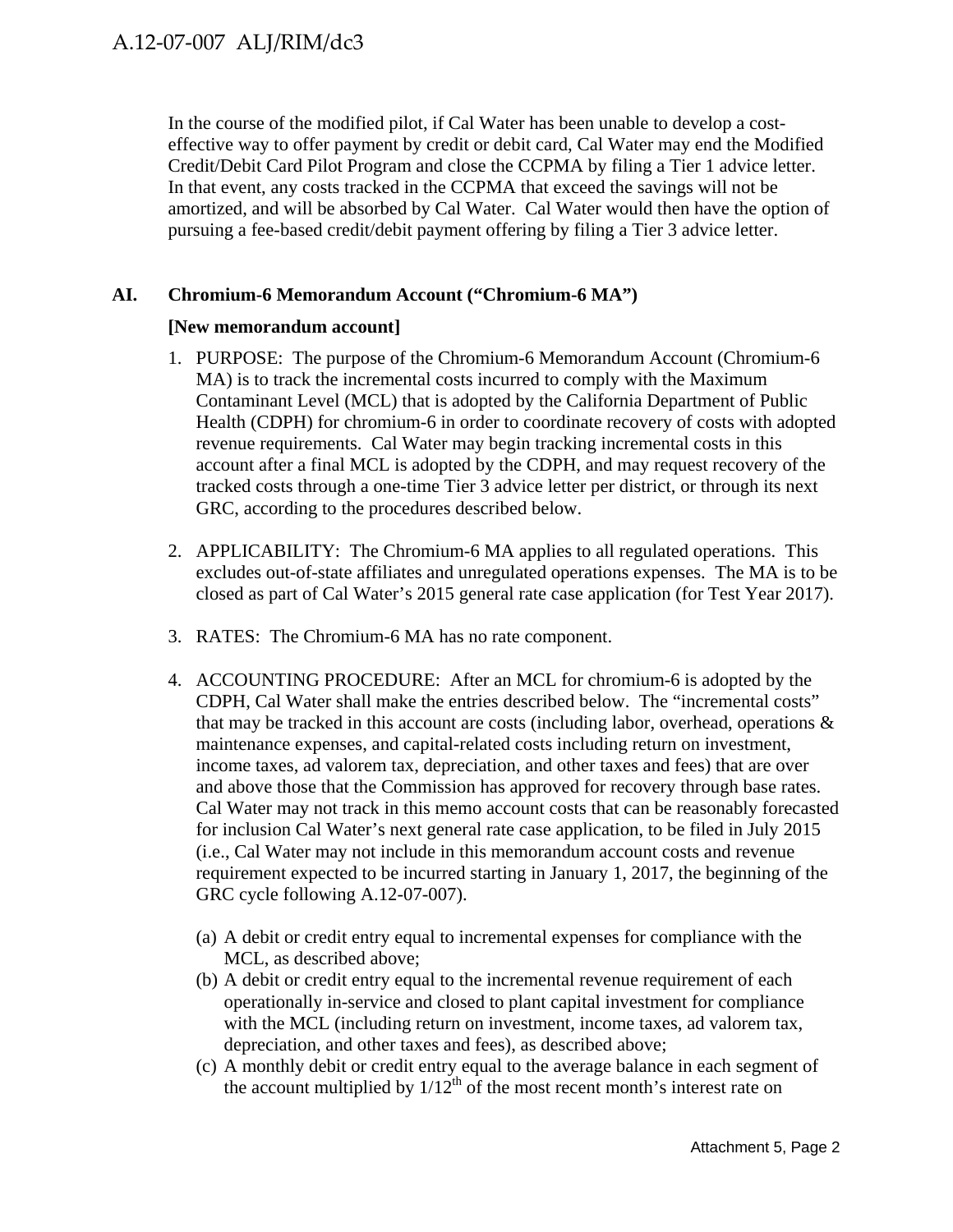Commercial Paper (prime, 90-day) published in the Federal Reserve Statistical Release H-15.

- 5. REGULATORY PROCEDURE:
	- (a) Required justifications: For each capital project, Cal Water will provide detailed justifications that contain least-cost analyses considering all feasible alternatives, including but not limited to blending, removing the well from active status, and Best Available Technologies ("BATs") for chromium-6 treatment as specified in Title 22, California Code of Regulations. The need to maintain the affected well's active status, thus requiring capital investment, must be supported with consideration of the district's available water supply resources, including new supply projects authorized in the 2012 GRC.
	- (b) For recovery through an advice letter: Cal Water may only file one Tier 3 advice letter per district. When the last capital project in a district is nearing completion (operationally in-service and closed to plant), approximately one month before an advice letter seeking recovery is filed, Cal Water will confer with the Office of Ratepayer Advocates to alert it of the advice letter filing, and begin providing the data supporting both the capital projects and expenses in the memo account for which recovery will be requested. The advice letter will request (a) inclusion of the revenue requirements for the authorized projects in rates going forward, and (b) a surcharge to recover the incremental revenue requirement and expenses tracked in the memo account.
	- (c) For recovery in a GRC: To the extent that incremental chromium-6 costs are not included in the beginning plant balance for the next GRC, or are not otherwise recovered, Cal Water may request cost recovery in the next GRC. In that event, Cal Water shall note the request in the Chromium-6 MA for tracking purposes.

### **AA2. Pension Cost Balancing Account (PCBA2)**

### **[New balancing account]**

- 1. PURPOSE: The PCBA2 will track the difference between the adopted pension expense and the total actual cost incurred as expense in California-regulated operations. The adopted and tracked expenses include only the expensed portion of benefits and exclude pension costs assigned to capitalized overhead, capitalized projects, out-of-state affiliates, and unregulated entities.
- 2. APPLICABILITY: The PCBA2 is effective beginning January 1, 2014, through December 31, 2016, and applies to all Districts and General Office. This excludes out-ofstate affiliates and unregulated operation expenses.
- 3. ACCOUNTING PROCEDURE: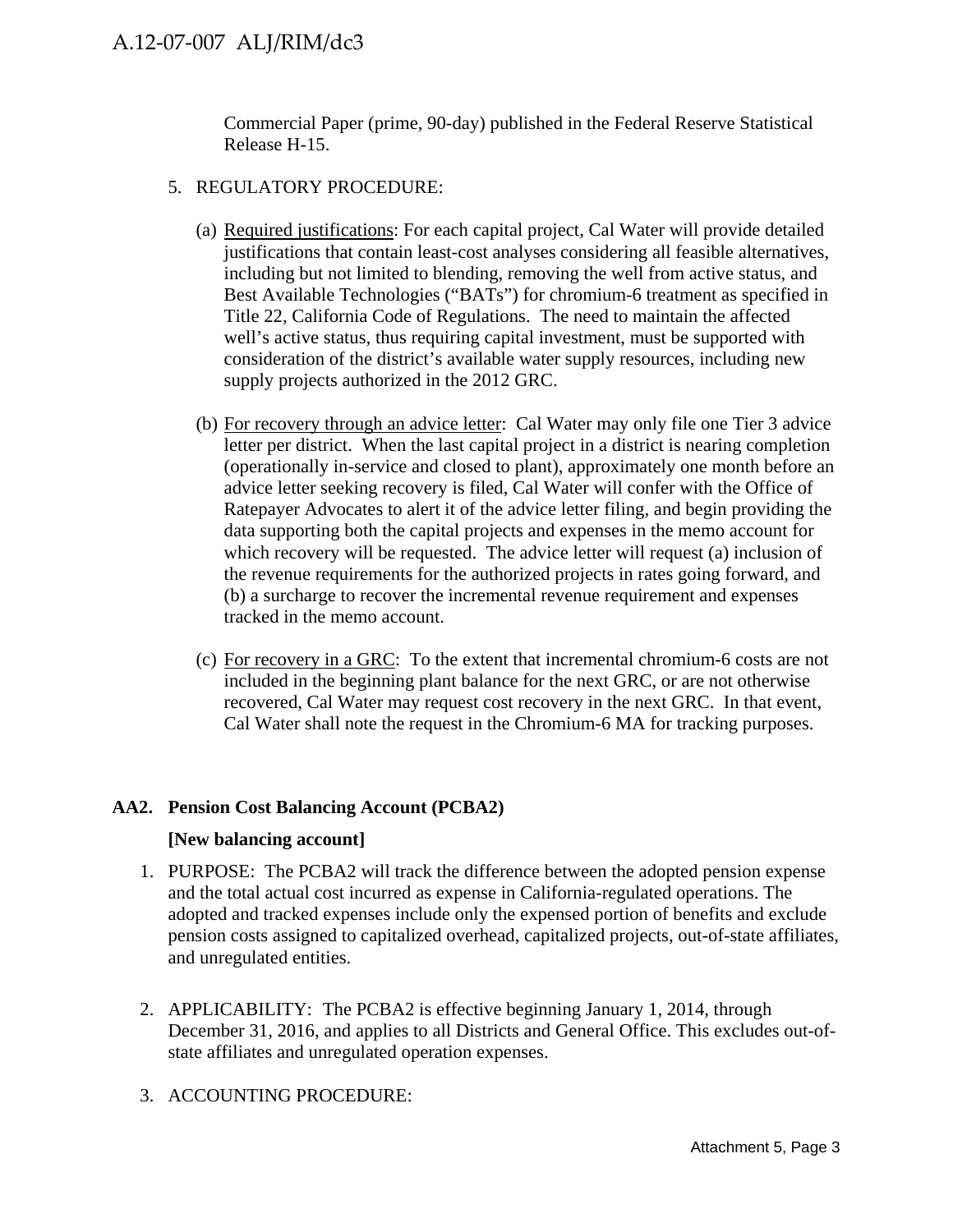The following entries will be recorded annually to the PCBA2:

- a. Annual pension expense as determined by Cal Water's actuarial expert, which will be the amount of pension expense that will be recorded by Cal Water for financial reporting purposes.
- b. The annual amount of pension expense authorized to be collected in rates.
- c. The difference between 3.a and 3.b.
- d. The sum of entries in item 3.c., all prior year entries in 3.c., and all accumulated interest calculated in 3.e., below.
- e. Monthly interest expense calculated on the accumulated balance in 3.d. calculated at 1/12 of the most recent month's interest rate on Commercial Paper (prime, 90 day), published in the Federal Reserve Statistical Release H.15 or its successor. Note that interest only accrues on expenses after the annual calculation has been completed.
- 4. RATEMAKING PROCEDURE: The PCBA2 is recoverable or refundable in a Tier 2 advice letter filing if the accumulated balance exceeds 2% of gross adopted revenues for Cal Water in accordance with General Order 96-B and standard practices or by request in the next general rate case. In any filing, Cal Water shall demonstrate its continued compliance with SFAS 87 and demonstrate that any changes to its expenses were reasonable and prudently incurred.

In any filing, Cal Water will identify any changes in pension accounting which were required by federal or state law or directed by the Financial Accounting Standards Board. Changes in assumptions reflecting current market, interest rate, or demographic conditions should not be considered "changes in accounting" as these are standard practices used to develop SFAS 87 requirements.

### **AB2. Health Cost Balancing Account (HCBA)**

### **[New balancing account]**

- 1. PURPOSE: The purpose of the Health Cost Balancing Account (HCBA) is to track the difference between the adopted health care expenses (including post-retirement benefits other than pension or PBOB) and the total actual cost incurred as health care expenses. Eighty-five percent (85%) of the reasonable cost difference will be flowed through to ratepayers, and fifteen (15%) of the reasonable cost difference will be at the company's risk. The difference may be either positive or negative depending upon how actual health care expenses compare to those included in rates.
- 2. APPLICABILITY: The HCBA is effective beginning January 1, 2014, through December 31, 2016, and applies to all districts and the General Office. This excludes out-of-state affiliates and unregulated operations expenses.
- 3. ACCOUNTING PROCEDURE: There is no rate component to the HCBA. Cal Water shall record for future disposition the following entries:
	- a. Eighty-five percent (85%) of the difference between the adopted health care expenses and the actual cost incurred as health care expenses will be included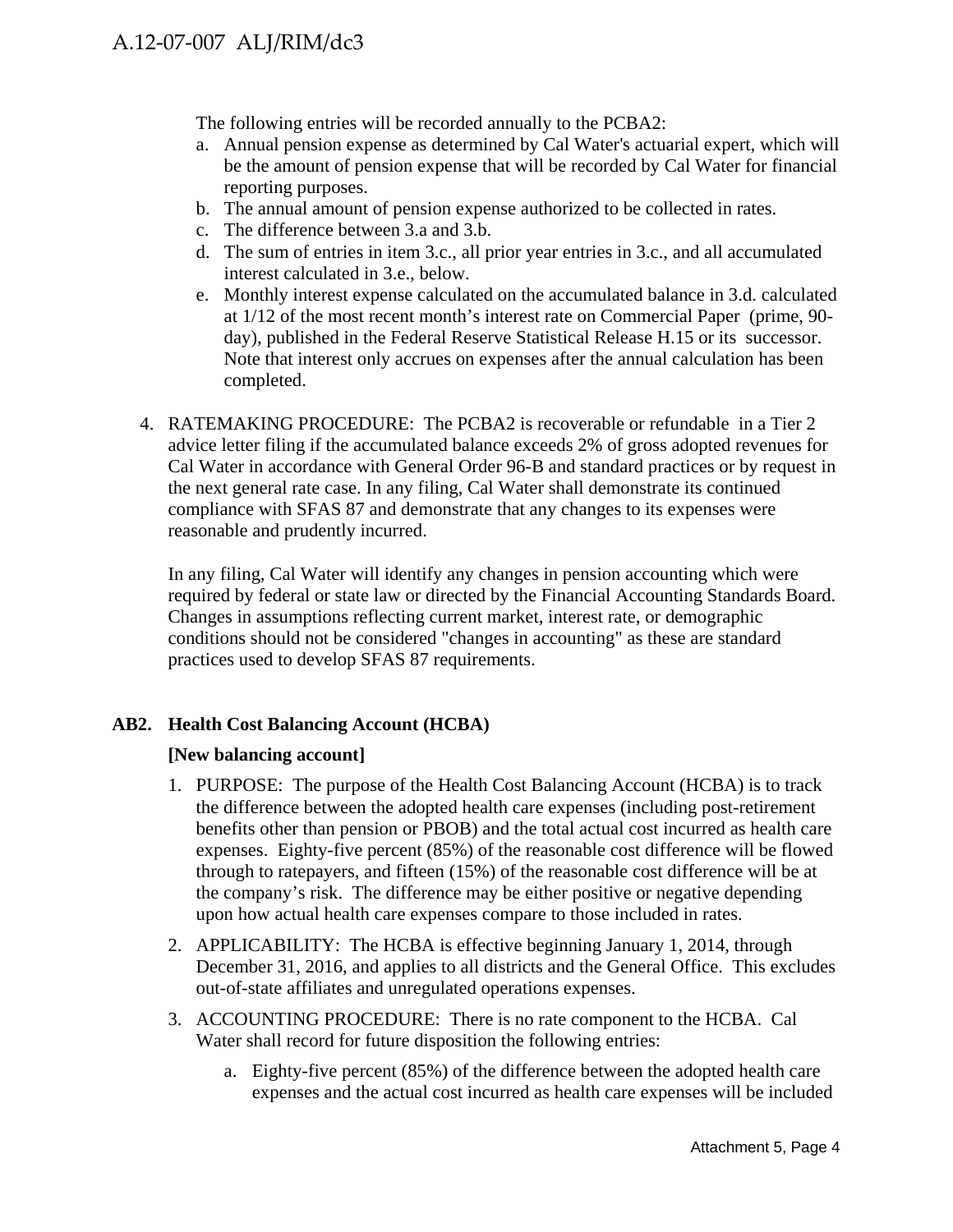in the balancing account, as either a debit or a credit balance depending upon if the actual costs exceed or are less than the amounts adopted in rates;.

- b. A monthly debit or credit entry equal to the average balance in each segment of the account multiplied by 1/12th of the most recent month's interest rate on Commercial Paper (prime, 90-day) published in the Federal Reserve Statistical Release H-15.
- 4. DISPOSITION: The HCBA is recoverable or refundable in a Tier 2 advice letter filing if the accumulated balance exceeds 2% of gross adopted annual revenues for Cal Water in accordance with General Order 96-B and standard practices or by request in the next general rate case.

### **[\_\_]. General District Balancing Accounts (District BAs)**

### **[New balancing accounts]**

- 1. PURPOSE: The purpose of the General District Balancing Accounts (District BAs) is to aggregate small residual dollar amounts for subsequent amortization at the district (or ratemaking area) level.
- 2. APPLICABILITY: Each district (or ratemaking area) will have a "General Balancing Account."
- 3. ACCOUNTING PROCEDURE: There is no rate component for the District BAs. The following entries may be made to the general district balancing accounts:
	- a. For accounts for which the Commission has authorized a fixed period of amortization, a debit or credit entry equal to the remaining balance that results from under- or over-amortization;
	- b. A monthly debit or credit entry equal to the average balance in each segment of the account multiplied by 1/12th of the most recent month's interest rate on Commercial Paper (prime, 90-day) published in the Federal Reserve Statistical Release H-15.
- 4. DISPOSITION: A District BA may be recoverable or refundable in a Tier 2 advice letter filing if the accumulated balance exceeds 2% of gross adopted annual revenues for Cal Water in accordance with General Order 96-B and standard practices or by request in the next general rate case.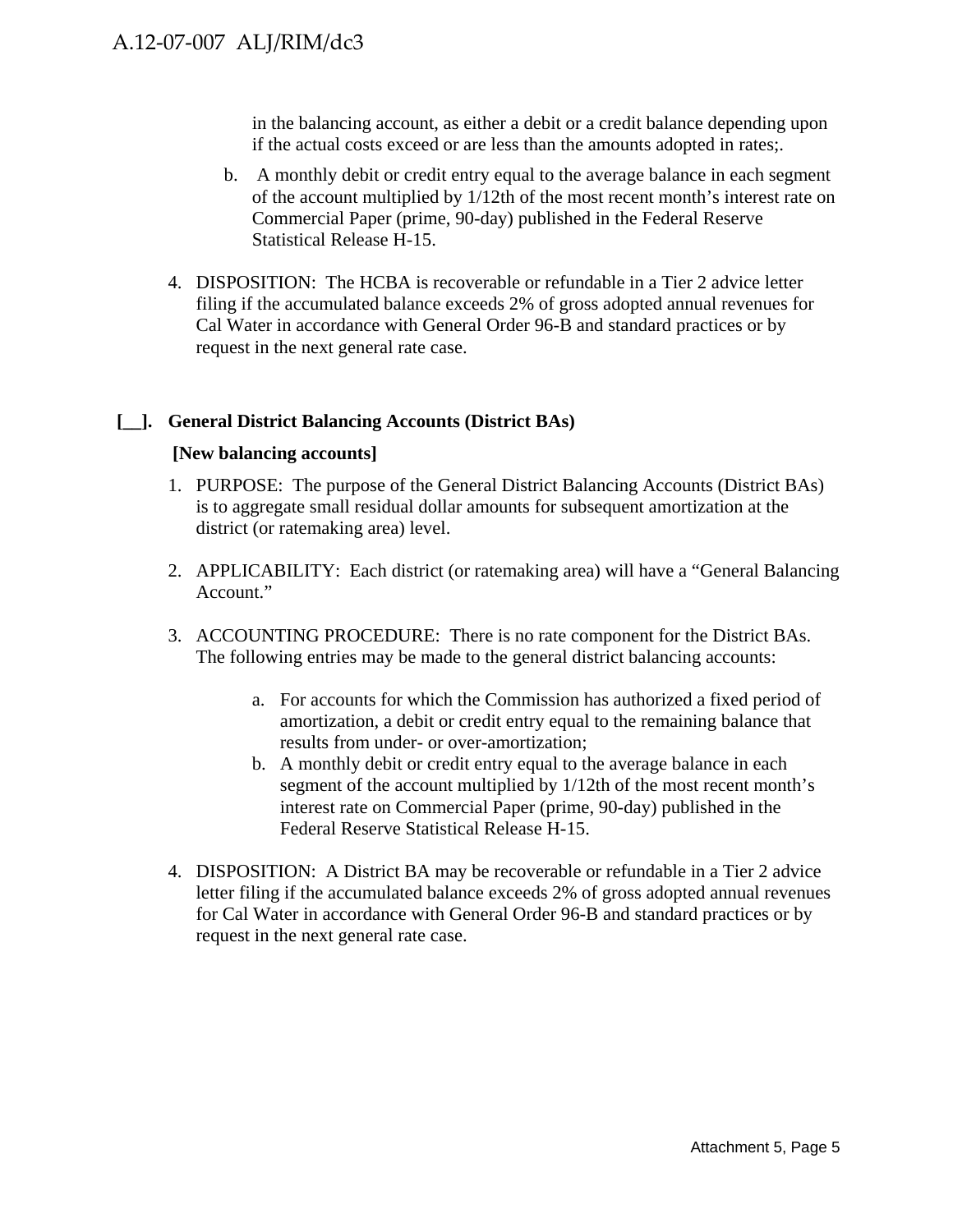## **[\_\_]. International Financial Reporting Standards Memorandum Account (IFRS MA)**

### **[Preliminary statement for re-authorized memorandum account, if triggered]**

1. PURPOSE: The purpose of the International Financial Reporting Standards Memorandum Account (IFRS MA) is to track costs required to comply with a conversion to International Financial Reporting Standards.

After the Securities and Exchange Commission (SEC) provides clear guidance on the timelines and actions necessary for companies to implement IFRS, Cal Water may file a Tier 2 advice letter to open the IFRS MA, and will provide a clear explanation and documentation of the SEC action in the advice letter. The IFRS MA, and the authority to open an IFRS MA, will expire at the beginning of the test year for the next general rate case.

- 2. APPLICABILITY: The IFRS MA is applicable to all regulated operations, all districts and the General Office. This excludes out-of-state affiliates and unregulated operations expenses. .
- 3. ACCOUNTING PROCEDURE: There is no rate component to the IFRS. Cal Water will maintain the IFRS by making the following entries:
	- a. A debit entry for incremental costs to comply with the conversion to IFRS that are incremental to rates;
	- b. A monthly debit or credit entry equal to the average balance in each segment of the account multiplied by 1/12th of the most recent month's interest rate on Commercial Paper (prime, 90-day) published in the Federal Reserve Statistical Release H-15.
- 4. DISPOSITION: Requests for recovery of any balance in the IFRSMA are to be processed according to General Order 96-B and Standard Practices or requested in a general rate case. Requests for recovery shall include a showing that the costs to be recovered were not included in rates.
- **[\_\_]. Water Contamination Litigation Memorandum Account (WCLMA) [Preliminary statement for existing memorandum account]** 
	- 1. PURPOSE: The purpose of the Water Contamination Litigation Memorandum Account (WCLMA) is to track expenses associated with litigating water contamination legal cases.
	- 2. APPLICABILITY: The WCLMA is applicable to all regulated operations, all districts and the General Office. This excludes out-of-state affiliates and unregulated operations expenses.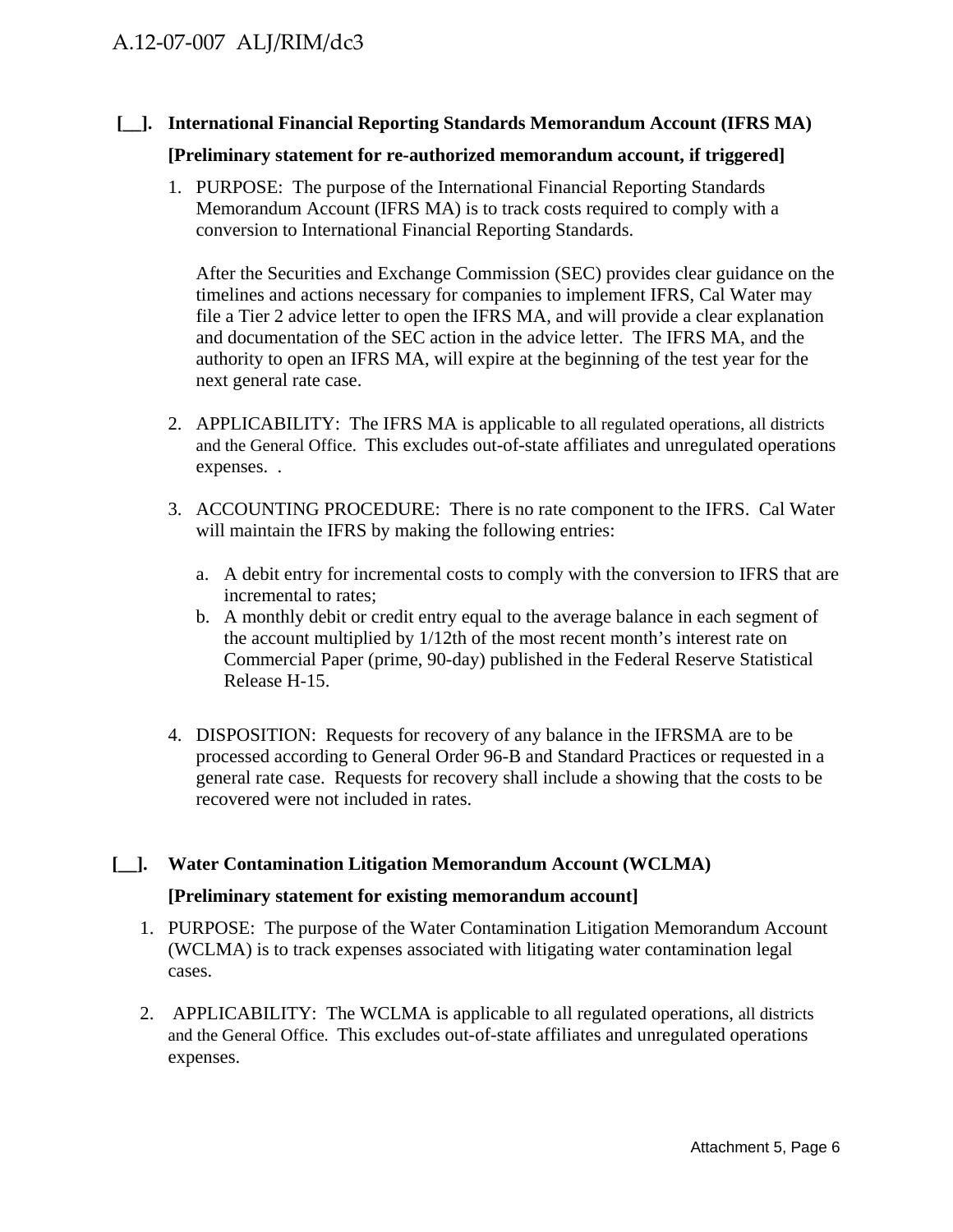- 3. ACCOUNTING PROCEDURE: CPUC Resolution W-4094 (March 26, 1998) authorized all water utilities to establish a memorandum account to track water contamination litigation expenses. The WCLMA does not have a rate component.
	- a. Debit entries will be created to capture all incremental expenses associated with litigating water contamination legal cases.
	- b. Expenses associated with different legal cases will be maintained separately.
	- c. Debit or credit entries equal to any monetary judgments or settlements in the subject litigation.
	- d. A monthly debit or credit entry equal to the average balance in each segment of the account multiplied by 1/12th of the most recent month's interest rate on Commercial Paper (prime, 90-day) published in the Federal Reserve Statistical Release H-15.
- 4. DISPOSITION: Requests for recovery of any balance in the WCLMA are to be processed according to General Order 96-B and Standard Practices or requested in a general rate case. Requests for recovery shall include a showing that the costs to be recovered were not included in rates.

### **[\_\_]. Infrastructure Memo Account (IMA)**

### **[Preliminary statement for existing memorandum account]**

1. PURPOSE: The purpose of the Infrastructure Memorandum Account (IMA) is to comply with Public Utilities Code Section 790 regarding net proceeds from the sale of utility property as interpreted by D.06-05-041 and D.07-09-021. To automatically be included in the utility's infrastructure investment upon which it is authorized to earn a return, water companies are required to reinvest the net proceeds from the sale of real property in utility infrastructure within eight (8) years of the calendar year in which they were received.

The funds in the IMA must be used as Cal Water's primary source of capital for investment in utility infrastructure (D.06-05-041, Ordering Paragraph 17). This is a written policy that is explicitly incorporated into the company's internal procedures.

- 2. APPLICABILITY: The IMA applies to any real property that was at any time included in rate base, is no longer used and useful for utility purposes, and is subsequently sold to any party, including a corporate affiliate (D.06-05-041, Ordering Paragraph 17).
- 3. RATES: The IMA has no rate component.
- 4. ACCOUNTING PROCEDURE: In the first quarter of each year, the following entries will be made for all real property described in  $(2)$  that was sold in the previous calendar year.
	- a. For each property, a debit or credit entry equal to the gain on the sale of the property and the transaction cost ("net proceeds"). Supporting information will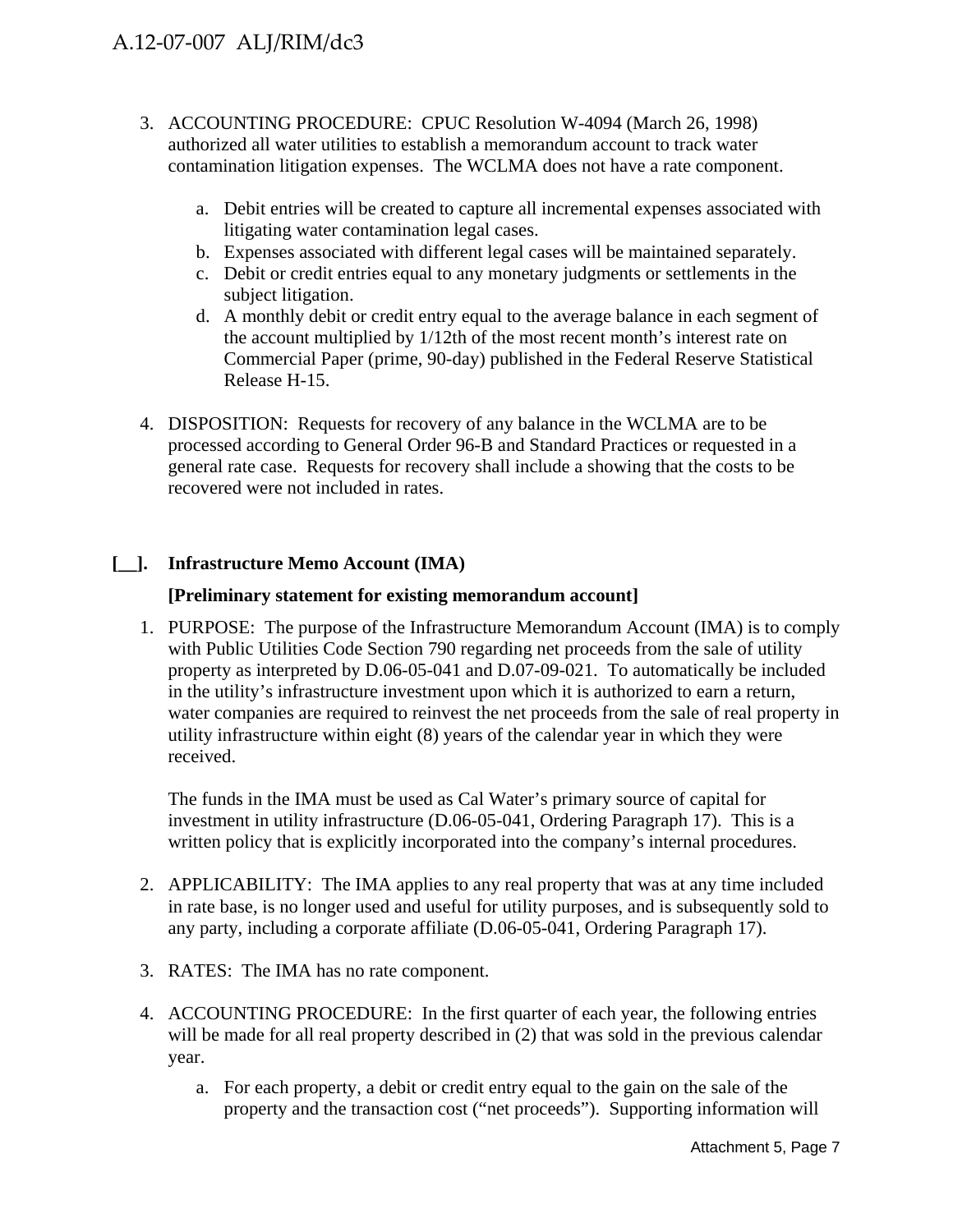include property description and location, district or service area, date of sale, amount of gain and any transaction costs.

- b. Infrastructure investment:
	- (i) Using the Uniform System of Accounts (USOA), Cal Water will identify the dollar amounts expended on utility infrastructure during the prior calendar year, by account, up to the dollar amount in (a), above. The balance in the IMA will become zero.
	- (ii) If the dollar amount in (a), above, exceeds all of the proceeds expended on utility infrastructure during the previous year, Cal Water will carry forward into the following year the difference between (a), above, and the utility infrastructure invested. If this provision is triggered, interest will be applied in the IMA until the dollar amount of utility infrastructure invested exceeds the dollar amount in (a).
- c. Any IMA carryover amounts not reinvested within eight (8) years (of the calendar year in which the net proceeds were realized) will be credited to ratepayers through a Tier 3 advice letter filing.

## **[\_\_]. East Los Angeles Memorandum Account (ELAMA)**

## **[New memorandum account]**

- 1. PURPOSE: The purpose of the East Los Angeles Memorandum Account (ELAMA) is to track costs related to the purchase of property at 2000 Tubeway Avenue and "Phase 1" improvements to the property as specified in the Settlement Agreement in A.12-07-007.
- 2. APPLICABILITY: The ELAMA applies to the East Los Angeles District.
- 3. RATES: There is no rate component to the ELAMA.
- 4. ACCOUNTING TREATMENT: Cal Water will maintain the ELAMA by making the following entries:
	- a. A debit entry equal to the carrying costs (rate of return, ad valorem taxes, and depreciation) for:
		- i. \$3,411,311, which is one-half of the purchased cost of the property at 2000 Tubeway Avenue (Project ID 50350), and;
		- ii. \$1,235,313, which is the costs for Phase 1 improvements to the property (improvements to the buildings under Project ID 57791, and relocation of customer service operations from the rented facility).
	- b. A credit entry equal to the imputed rental amount of \$52,500 per year which is built into GRC rates.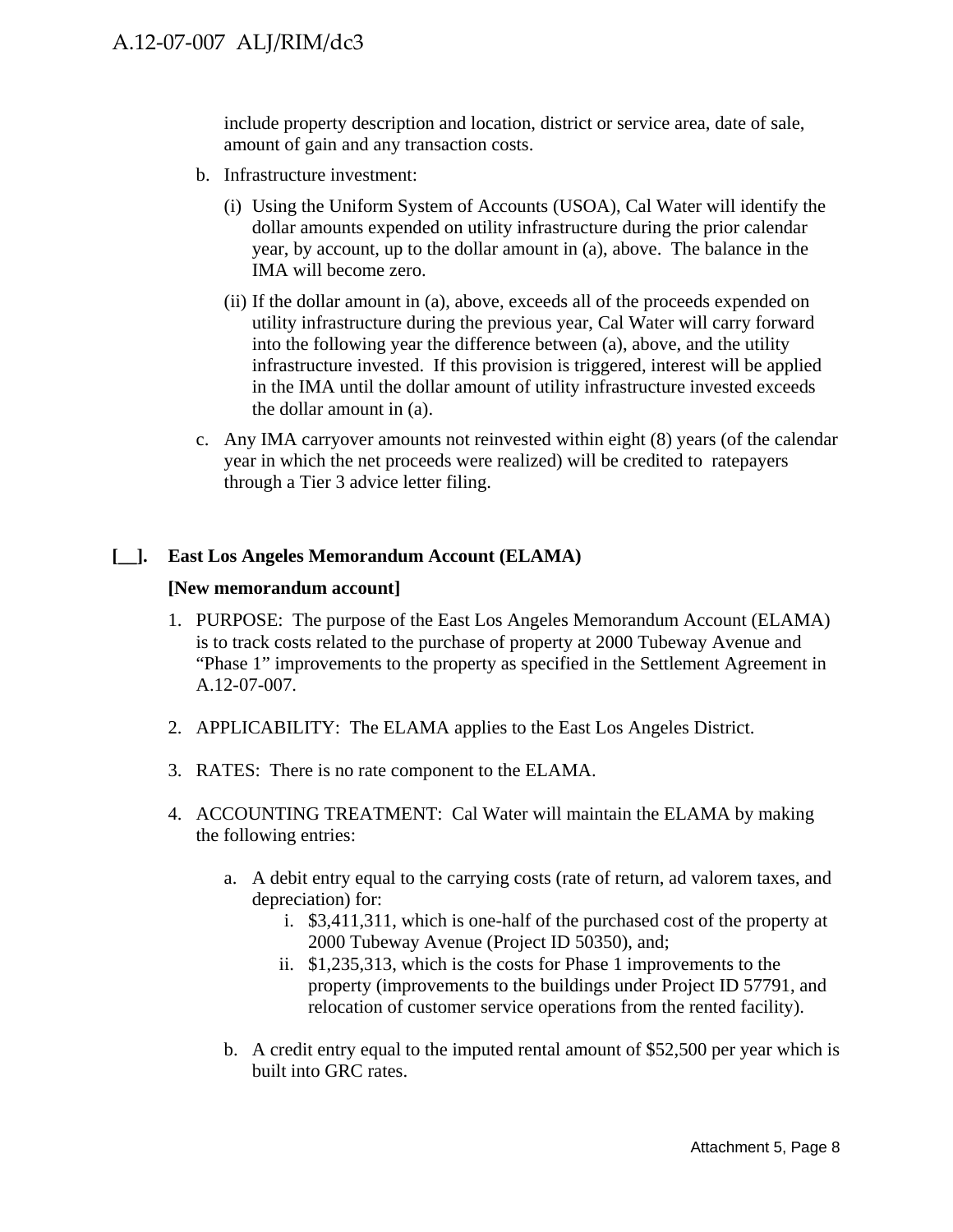c. A monthly debit or credit entry equal to the average balance in each segment of the account multiplied by 1/12th of the most recent month's interest rate on Commercial Paper (prime, 90-day) published in the Federal Reserve Statistical Release H-15.

DISPOSITION: Requests for recovery of any balance in the ELAMA are to be processed according to General Order 96-B and Standard Practices or requested in a general rate case. Requests for recovery shall include a showing that the costs to be recovered were not included in rates.

## **[\_\_]. Rate Support Fund Balancing Account (RSFBA)**

## **[Preliminary statement for re-authorized balancing account]**

1. PURPOSE: The purpose of the Rate Support Fund Balancing Account (RSFBA) is to track the RSF subsidies (credits) provided to customers in the RSF Districts (defined below) and the RSF surcharges collected to fund the Rate Support Fund (RSF) program.

## 2. APPLICABILITY:

- a. Subsidy: All customers in the RSF Districts (with the exception of fire service) will receive a quantity rate discount on the first units of water consumption, up to a certain number of units per month (one unit = one hundred cubic feet or ccf). For the Coast Springs area (in the Redwood Valley District), the "RSF Usage Limit" is 4 ccfs per month; for all other areas of the RSF Districts, the RSF Usage Limit is 10 ccfs per month. The adopted Quantity Rates will apply to all water consumption above the monthly RSF Usage Limit.
- b. The Quantity Rate discount is equal to the difference between the adopted lowest Quantity Rate and an "RSF Index Rate." The RSF Index Rate will be 150% of the system-wide average rate of total residential usage revenue divided by total residential water sales.
- c. Funding: The RSF program is funded by a percentage surcharge applied only to a customer's monthly service charge and quantity charges, as specified in Tariff Schedule No. RSF. The RSF surcharge applies to all customers in all districts, except for LIRA customers in RSF Districts, and for fire service. The amount of the surcharge is set sufficient to fund the RSF program.
- 3. RATE: The rate components of the RSFBA are identified in Tariff Schedule No. RSF.
- 4. ACCOUNTING PROCEDURE: The following entries will be made monthly to the RSFBA:
	- a. A debit entry equal to the recorded RSF credits (subsidies) given to customers for service provided under Schedule No. RSF;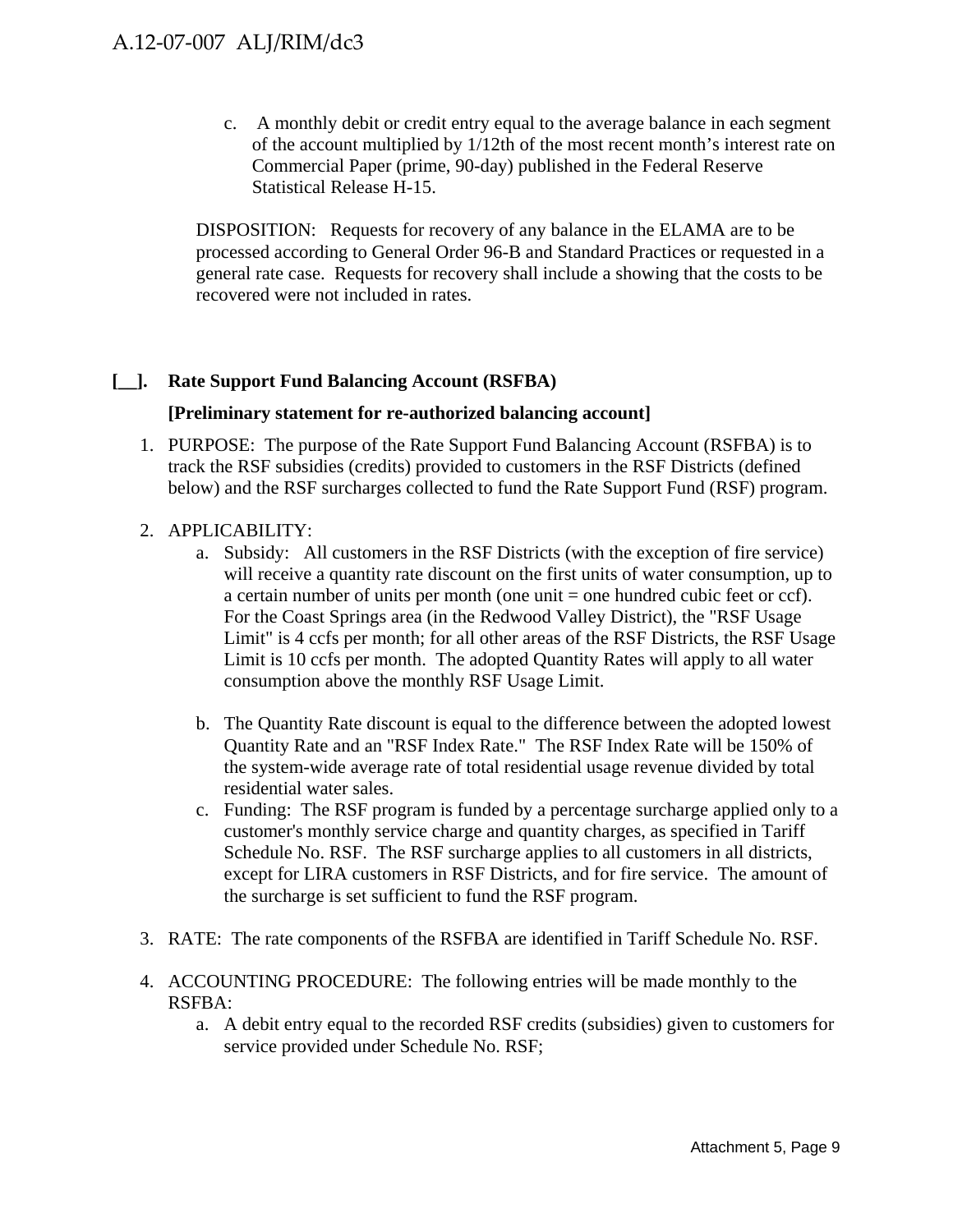- b. A credit entry equal to the recorded RSF surcharges collected from all customers (except for LIRA customers in RSF Districts) as provided under Schedule No. RSF;
- c. A monthly debit or credit entry equal to the average balance in each segment of the account multiplied by 1/12th of the most recent month's interest rate on Commercial Paper (prime, 90-day) published in the Federal Reserve Statistical Release H-15.
- 5. RATEMAKING PROCEDURE: As specified in D.06-08-011, item 7, and D.10-12-017, Cal Water will provide a summary report on the RSF benefits provided in the RSF Districts, and the surcharges collected for the RSF program, in the next general rate case. Cal Water will: 1) provide this information separate from any other accounts, such as the Low Income Rate Assistance account; and 2) provide updated information for each district on income levels, usage levels, rate base per customer, availability of public loan funds and average bills in each rate area, and provide its assessment, based on this information, of whether any additional rate areas should receive subsidies from the RSF program, or if any current RSF rate areas should no longer receive RSF subsidies.
- 6. DISPOSITION: Balances in the account may be rolled over into subsequent years. Balances may be recovered from or returned to ratepayers in the next rate case, or through a Tier 2 advice letter filing (in accordance with General Order 96-B and standard practices) if the accumulated balance exceeds 2% of gross adopted annual revenues for Cal Water .

## **AD. Stockton Litigation Memorandum Account (SLMA)**

## **[See modifications to existing Preliminary Statement]**

- 1. PURPOSE: The purpose of the SLMA is to record (i) incremental costs associated with litigation related to a purchase water agreement with the Stockton East Water District (SEWD) for water serving Cal Water's Stockton District; and (ii) Cal Water's purchased water overpayments to to SEWD resulting from alleged breaches of contract by other parties. Cal Water will incur incremental internal and external costs to support its litigation efforts. The SLMA will track actual costs. The SLMA will also track any litigation awards and settlement proceeds, overpayments to SEWD for purchased water, and the amount of overpayments included in rates.
- 2. APPLICABILITY: The SLMA is applicable to the Stockton District.
- 3. ACCOUNTING PROCEDURE: Cal Water shall maintain the SLMA until further order of the Commission authorizing it to be closed or modified. The entries below will be made in the SLMA and tracked separately. The purpose of the entries is to preserve the full range of regulatory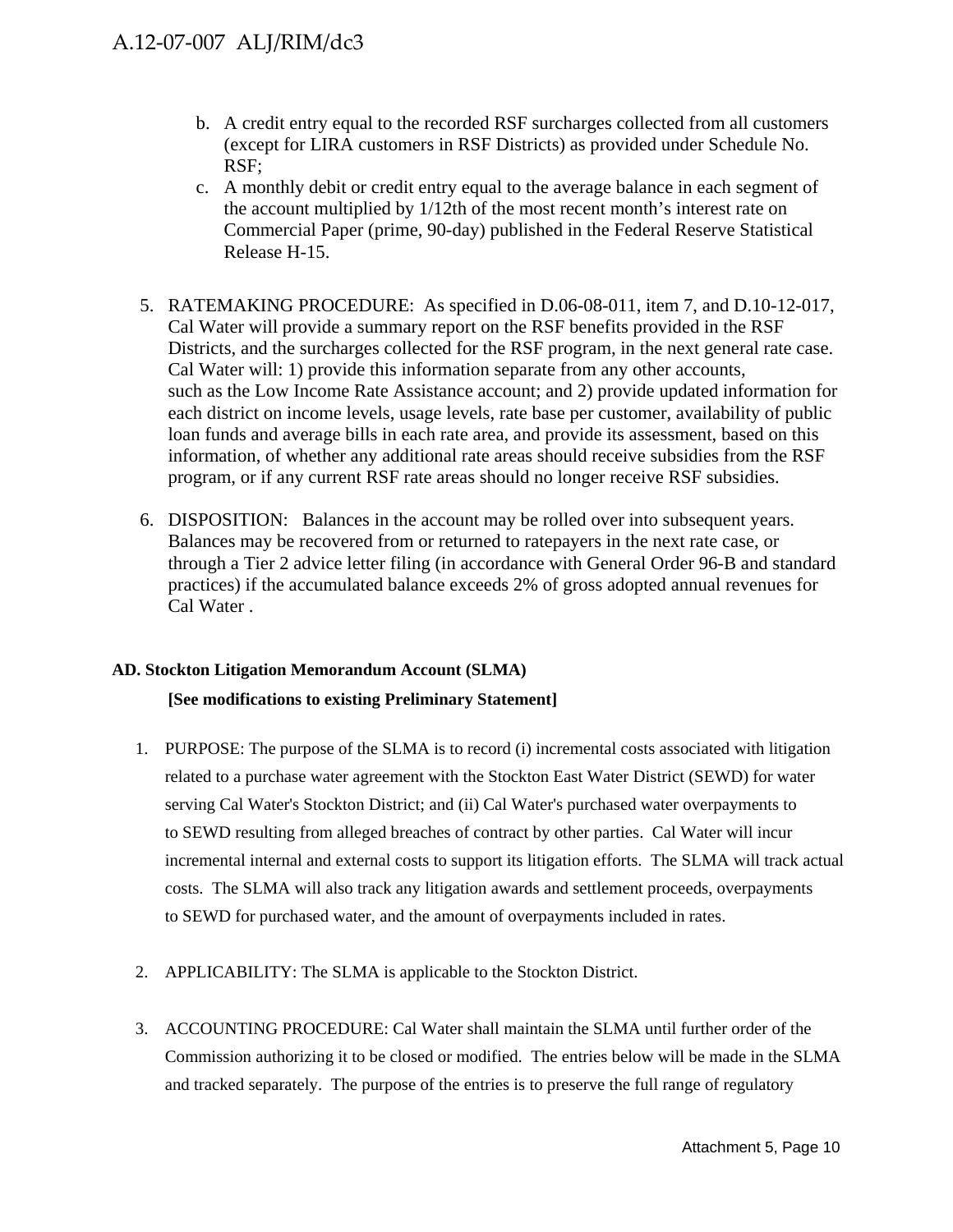## A.12-07-007 ALJ/RIM/dc3

options for the Commission and to coordinate this memorandum account with adopted revenue requirements.

- a. A credit or debit entry equal to the amounts recorded in Cal Water's Operation  $\&$  Maintenance and Administrative & General Expense Accounts for incremental costs incurred to support the SLMA litigation.
- b. A debit or credit entry equal to any recovery of costs recorded in the SLMA, and in Cal Water's Operation & Maintenance and Administrative & General Expense Accounts, obtained through monetary judgments or settlements in the subject litigation.
- c. A debit or credit entry equal to the amounts of overpayments to SEWD for purchased water.
- d. A debit or credit entry equal to the amounts of those overpayments that have been included in rates.
- e. A monthly debit or credit entry equal to the average balance in each segment of the SLMA (as described in paragraphs a through d) multiplied by 1/12th of the most recent month's interest rate on Commercial Paper (prime, 90-day), published in Federal Reserve Statistical Release H-15.
- 4. RATEMAKING PROCEDURE: There is currently no ratemaking component to the SLMA. Requests for recovery of any balance in the SLMA are to be processed according to General Order 96-B and Standard Practices or requested in a general rate case. Requests for recovery shall include a showing that the costs to be recovered were not included in rates.
- 5. REPORTING: Cal Water will consult with the Division of Water & Audits (DWA) and the Division Office of Ratepayer Advocates **(DRA)** (ORA) on a semi-annual basis and submit a report in the form of an informational-only advice letter to DWA (with a copy to **OD**RA) in October and April of every year that will outline the litigation status, and litigation costs in the memorandum account charges , and an estimate of current damages to ratepayers.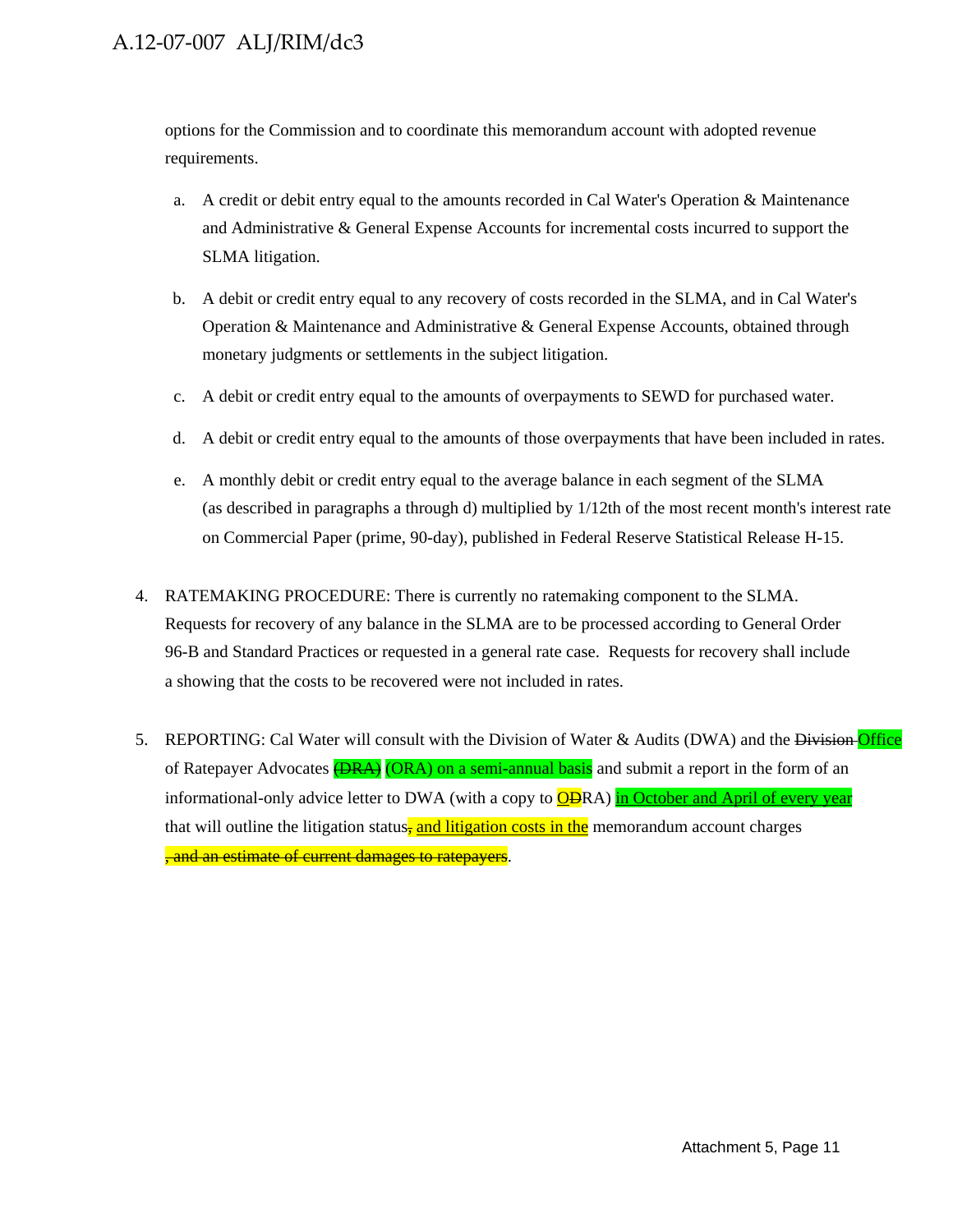## A.12-07-007 ALJ/RIM/dc3

## **Z2. Conservation Expense One-Way Balancing Account (CEBA2): [Preliminary statement for re-authorized balancing account]**

|  |                                                | Z2. Conservation Expense One-Way Balancing Account (CEBA2)                                                                                                                                                 |  |  |     |
|--|------------------------------------------------|------------------------------------------------------------------------------------------------------------------------------------------------------------------------------------------------------------|--|--|-----|
|  |                                                |                                                                                                                                                                                                            |  |  |     |
|  | 1. Purpose:                                    |                                                                                                                                                                                                            |  |  |     |
|  |                                                | The purpose of the CEBA2 is to ensure ratepayers fund only conservation programs consistent with the                                                                                                       |  |  | (T) |
|  |                                                | adopted settlement approved by the Commission in $D$ . The account will track the difference                                                                                                               |  |  |     |
|  |                                                | between recorded expenses and authorized expenses and refund to customers amounts included in rates                                                                                                        |  |  |     |
|  |                                                | which were not spent during the three-year authorization period.                                                                                                                                           |  |  |     |
|  |                                                |                                                                                                                                                                                                            |  |  |     |
|  | 2. Applicability:                              | The CEBA2 covers years 2014 through 2016 for all ratemaking districts included in Application                                                                                                              |  |  |     |
|  | 12-07-007.                                     |                                                                                                                                                                                                            |  |  |     |
|  |                                                |                                                                                                                                                                                                            |  |  |     |
|  | 3. Accounting Procedure:                       |                                                                                                                                                                                                            |  |  |     |
|  |                                                | The following entries will be recorded monthly to each district's CEBA2.                                                                                                                                   |  |  |     |
|  | a. The annual authorized amount shown in $D$ . |                                                                                                                                                                                                            |  |  | (T) |
|  |                                                | will be booked on a monthly level based on the spread of revenue adopted in Cal Water's                                                                                                                    |  |  |     |
|  | Preliminary Statement M.,                      |                                                                                                                                                                                                            |  |  | (T) |
|  |                                                | b. Recorded conservation expenses including properly accounted-for expense accruals                                                                                                                        |  |  |     |
|  |                                                | c. The difference between recorded and authorized expenses (3.a. minus 3.b.)                                                                                                                               |  |  |     |
|  |                                                |                                                                                                                                                                                                            |  |  |     |
|  |                                                | d. Monthly interest expense calculated on the accumulated balance in 3.g. for the prior month                                                                                                              |  |  |     |
|  |                                                | plus $1/2$ of the current monthly balance shown in 3.c. calculated at $1/12$ of the most recent month's.                                                                                                   |  |  |     |
|  |                                                | interest rate on Commercial Paper, published in the Federal Reserve Statistical Release H.15 or its                                                                                                        |  |  |     |
|  | successor.                                     |                                                                                                                                                                                                            |  |  |     |
|  |                                                | e. The sum of the current and all prior monthly entries in 3.d., above                                                                                                                                     |  |  |     |
|  |                                                | f. The sum of the current and all prior monthly entries in 3.c., above                                                                                                                                     |  |  |     |
|  | g. The sum of 3.e. and 3.f.                    |                                                                                                                                                                                                            |  |  |     |
|  |                                                |                                                                                                                                                                                                            |  |  |     |
|  | 4. Ratemaking Procedure:                       |                                                                                                                                                                                                            |  |  |     |
|  |                                                | a. Each District's authorized conservation expense has three four internal spending caps. Before requesting                                                                                                |  |  |     |
|  |                                                | amortization in rates, Cal Water shall apply these internal spending caps to the totals in 3.b. and                                                                                                        |  |  |     |
|  |                                                | adjust from recorded expense any amounts which exceed categorical limits. Cal Water shall reflect                                                                                                          |  |  |     |
|  |                                                | the adjustment in its final calculation of 3.g. for each district.                                                                                                                                         |  |  |     |
|  |                                                | b. If the total amount recorded in section 3.g. for any district as of December 31, 2016 is a positive                                                                                                     |  |  |     |
|  |                                                | number (meaning accumulated expenditures are less than the three-vear authorization). Cal Water<br>shall file an advice letter by March $31, 2012$ to refund this amount to ratepayers. This refund should |  |  |     |
|  |                                                | be made as a one-time Conservation surcredit unless the average surcredit per customer exceeds                                                                                                             |  |  |     |
|  |                                                | 50% of the adopted monthly service charge for a residential 5/8 X 3/4-inch meter, in which case the                                                                                                        |  |  |     |
|  |                                                | surcredit should be made over a 12- month period.                                                                                                                                                          |  |  |     |
|  |                                                |                                                                                                                                                                                                            |  |  |     |
|  |                                                | c. If the total amount recorded in section 3.g. as of December 31, $2016$ for any district is a negative<br>number (meaning the accumulated expenditures exceed the three-year authorization), the balance |  |  |     |
|  | shall not be collected.                        |                                                                                                                                                                                                            |  |  |     |
|  |                                                |                                                                                                                                                                                                            |  |  |     |
|  | 5. Termination of the Account                  |                                                                                                                                                                                                            |  |  |     |
|  |                                                | The CEBA2 for each applicable district shall terminate on December 31, $2016$ or when the surcredit                                                                                                        |  |  |     |
|  |                                                | described in 4.a is completed, whichever is later.                                                                                                                                                         |  |  |     |
|  |                                                |                                                                                                                                                                                                            |  |  |     |
|  |                                                |                                                                                                                                                                                                            |  |  |     |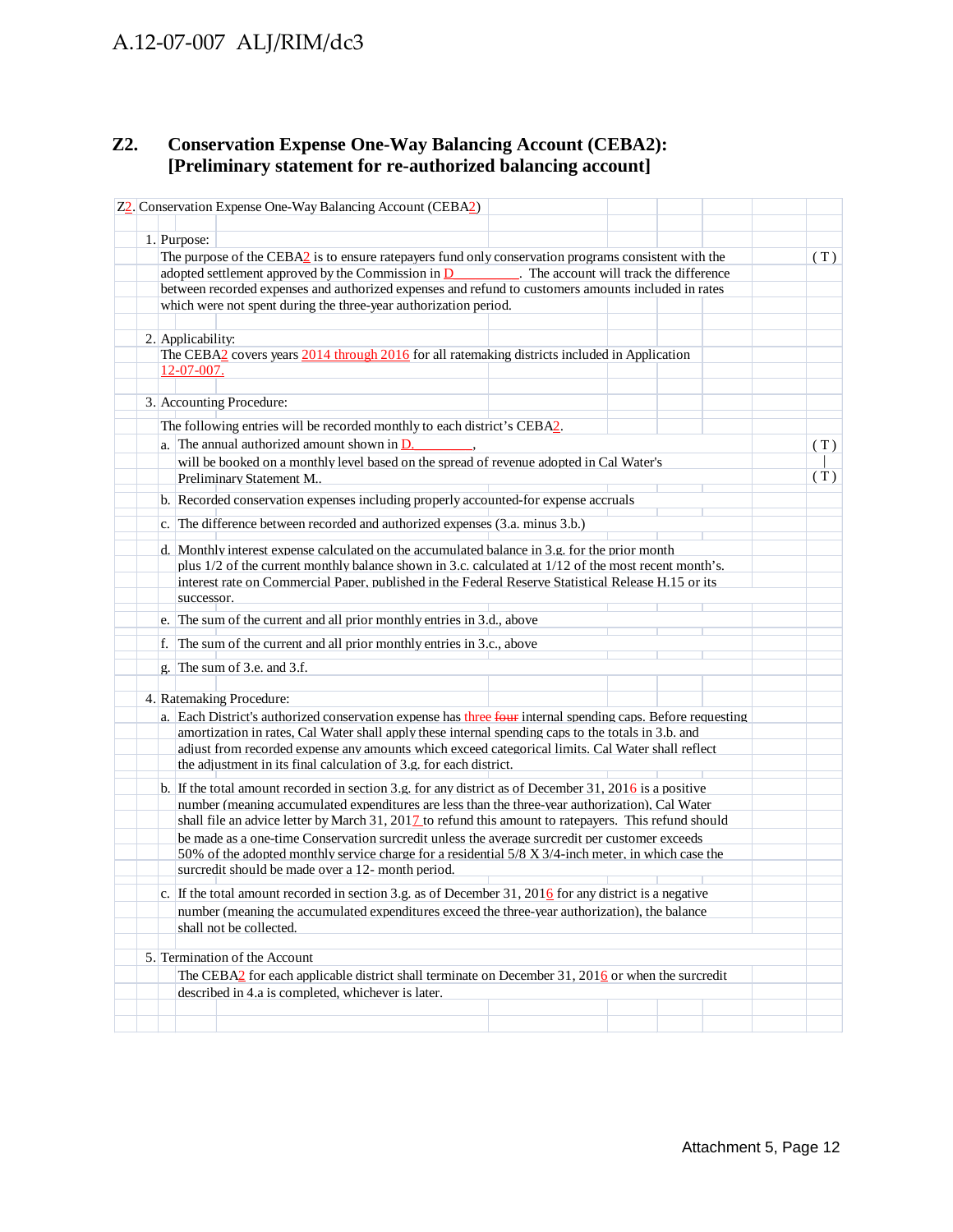## **AE. 2010 Tax Act Memorandum Account: [Modified preliminary statement for expanded memorandum account]**

|  |                  | AE. Tax Relief, Unemployment Insurance Reauthorization and Job Creation Act of 2010 Memorandum                                                                                                                             |     |
|--|------------------|----------------------------------------------------------------------------------------------------------------------------------------------------------------------------------------------------------------------------|-----|
|  |                  | Account (2010 Tax Act Memorandum Account)                                                                                                                                                                                  |     |
|  |                  |                                                                                                                                                                                                                            |     |
|  |                  | 1. PURPOSE: The Tax Relief, Unemployment Insurance Reauthorization, and Job Creation Act                                                                                                                                   |     |
|  |                  | of 2010 Memorandum Account ("2010 Tax Act Memorandum Account") is established in                                                                                                                                           |     |
|  |                  | accordance with CPUC Resolution L-411A. The purpose of this memorandum account is to track                                                                                                                                 |     |
|  |                  | on a CPUC-jurisdictional, revenue requirement basis the impacts of the Tax Relief, Unemployment                                                                                                                            |     |
|  |                  | Insurance Reauthorization, and Job Creation Act of 2010 ("The New Tax Law") not otherwise reflected                                                                                                                        |     |
|  |                  | in rates from April 14, 2011 until the effective date of the revenue requirement changes in the Utility's                                                                                                                  |     |
|  |                  | next General Rate Case ("Memo Account Period"). The Utility shall record in this memorandum                                                                                                                                |     |
|  |                  | account: (a) decreases in revenue requirement resulting from increases in deferred tax reserve; (b) offsets                                                                                                                |     |
|  |                  | to reflect additional costs or expenses, not otherwise recovered in rates, incurred as a result of additional<br>utility infrastructure investment enabled by the bonus depreciation provisions of the New Tax Law, to the |     |
|  |                  | extent allowed by Ordering Paragraph 5 of Resolution L-411A; and (c) amounts to reflect the impacts of                                                                                                                     |     |
|  |                  | any decrease in Section 199 deductions resulting from bonus depreciation taken, changes in working cash                                                                                                                    |     |
|  |                  | resulting from the New Tax Law, and any other direct changes in revenue requirement resulting from the                                                                                                                     |     |
|  |                  | Utility's taking advantage of the New Tax Law.                                                                                                                                                                             |     |
|  |                  |                                                                                                                                                                                                                            |     |
|  |                  | The 2010 Tax Act Memorandum Account shall be used in determining whether any future rate adjustment                                                                                                                        |     |
|  |                  | is appropriate to reflect impacts of the New Tax Law during the Memo Account Period. This                                                                                                                                  |     |
|  |                  | memorandum account shall not be used to recover any net revenue requirement increase recorded during<br>the Memorandum Account Period. If, at the end of the Memo Account Period, this memorandum account                  |     |
|  |                  | reflects a net revenue requirement increase, the memorandum account shall be terminated without any                                                                                                                        |     |
|  |                  | impact on rates.                                                                                                                                                                                                           |     |
|  |                  |                                                                                                                                                                                                                            |     |
|  |                  | The following limits allowed by Ordering Paragraph 5 of Resolution L-411A apply to the additional needed                                                                                                                   |     |
|  |                  | utility infrastructure investments that may be tracked in the 2010 Tax Act Memorandum Account: (a) the                                                                                                                     |     |
|  |                  | property in which the investment is made must be Commission-jurisdictional; (b) the property in which the                                                                                                                  |     |
|  |                  | the investment is made must itself be eligible for bonus depreciation; (c) at least 90% of the investment                                                                                                                  |     |
|  |                  | must have a tax depreciable life of at least 15 years, and any remaining investments must be ancillary to<br>such investment; and (d) if a utility determines that it would be best to invest in something other than the  |     |
|  |                  | typical types of projects included in general rate case type applications, the utility must file an application                                                                                                            |     |
|  |                  | or advice letter seeking Commission approval in order to record the revenue requirement impact of that                                                                                                                     |     |
|  |                  | investment as an offset in the memorandum account.                                                                                                                                                                         |     |
|  |                  |                                                                                                                                                                                                                            |     |
|  |                  | Beginning January 1, 2014, the 2010 Tax Act Memorandum Account will also include the impacts of the                                                                                                                        | (N) |
|  |                  | American Taxpayer Relief Act of 2012 ("2012 Act"), which extended certain tax benefits to activities                                                                                                                       | (N) |
|  |                  | through the end of 2013. For the remainder of this preliminary statement, "New Tax Laws" includes                                                                                                                          | (N) |
|  |                  | both the 2010 Act and the 2012 Act.                                                                                                                                                                                        |     |
|  |                  |                                                                                                                                                                                                                            |     |
|  |                  | 2. APPLICABILITY: The 2010 Tax Act Memorandum Account applies to each ratemaking area within the                                                                                                                           | (N) |
|  |                  | Utility's service areas tracking the revenue requirement impact of each change resulting from the New                                                                                                                      |     |
|  | Tax Law <u>s</u> |                                                                                                                                                                                                                            | (N) |
|  |                  | 3. MEMORANDUM ACCOUNT ENTRIES:                                                                                                                                                                                             |     |
|  |                  |                                                                                                                                                                                                                            |     |
|  |                  | The entries made corresponding to the New Tax Laws to the 2010 Tax Act Memorandum Account                                                                                                                                  | (N) |
|  |                  | may include the following:                                                                                                                                                                                                 |     |
|  |                  | a. Debit for decrease in revenue requirement resulting from increase in deferred tax reserve                                                                                                                               |     |
|  |                  | resulting from the New Tax Laws.                                                                                                                                                                                           | (N) |
|  |                  |                                                                                                                                                                                                                            |     |
|  |                  | b. Credit for increase in revenue requirement resulting from the impact of any decrease in                                                                                                                                 |     |
|  |                  | Section 199 deductions resulting from bonus depreciation taken resulting from the New Tax Laws.                                                                                                                            | (N) |
|  |                  | c. Credit or debit for increase or decrease, respectively, in revenue requirement resulting from the                                                                                                                       |     |
|  |                  | impact of any calculations in working cash resulting from the New Tax Laws or from bonus                                                                                                                                   |     |
|  |                  | depreciation taken.                                                                                                                                                                                                        |     |
|  |                  | d. Credit or debit for increase or decrease, respectively, in revenue requirement resulting from any                                                                                                                       |     |
|  |                  | other direct change in revenue requirement resulting from the Utility's taking advantage of the                                                                                                                            |     |
|  |                  | New Tax Laws.                                                                                                                                                                                                              |     |
|  |                  |                                                                                                                                                                                                                            |     |
|  |                  | e. Credit for increase in revenue requirement resulting from additional Utility infrastructure                                                                                                                             |     |
|  |                  | investment, resulting from the New Tax Laws, consistent with the limitations set forth by                                                                                                                                  | (N) |
|  |                  | Ordering Paragraph 5 of Resolution L-411A<br>and detailed in Purpose of this Preliminary Statement.                                                                                                                        |     |
|  |                  |                                                                                                                                                                                                                            |     |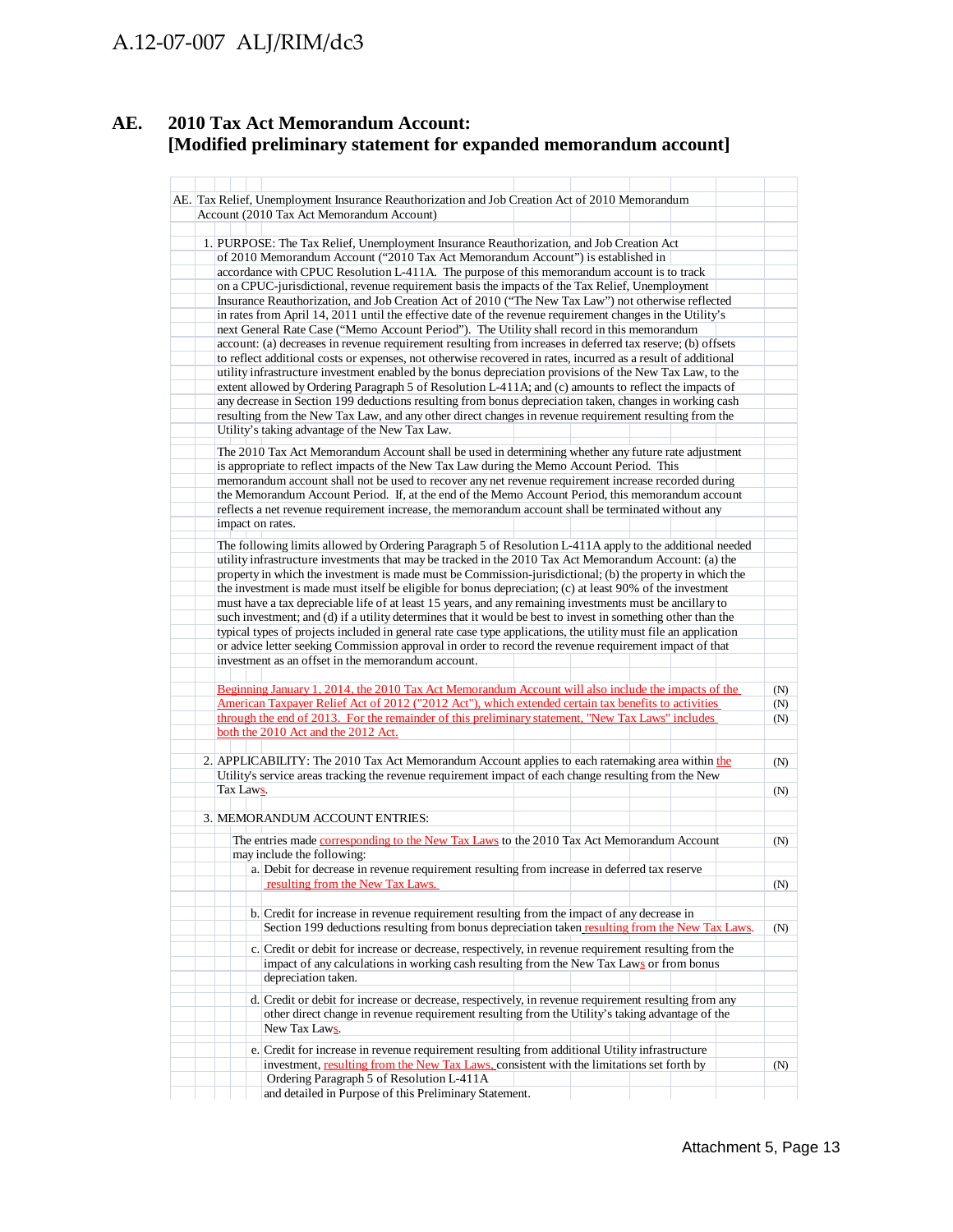## A.12-07-007 ALJ/RIM/dc3

|  |  | (continued)                                                                                               |  |  |  |
|--|--|-----------------------------------------------------------------------------------------------------------|--|--|--|
|  |  |                                                                                                           |  |  |  |
|  |  | AE. Tax Relief, Unemployment Insurance Reauthorization and Job Creation Act of 2010                       |  |  |  |
|  |  | Memorandum Account (2010 Tax Act Memorandum Account) Continued                                            |  |  |  |
|  |  |                                                                                                           |  |  |  |
|  |  | 3. MEMORANDUM ACCOUNT ENTRIES (Continued):                                                                |  |  |  |
|  |  | f. Balances in the Tax Memorandum Account will accrue interest at the 90-day commercial                   |  |  |  |
|  |  | paper rate.                                                                                               |  |  |  |
|  |  | This is a memorandum account that is to be tracked "off balance sheet," and no general ledger entries     |  |  |  |
|  |  | are required at this time. At such time that the Commission rules that the Utility is required to make an |  |  |  |
|  |  | an adjustment to its revenue requirement and rates, as a result of the tax impacts not otherwise          |  |  |  |
|  |  | reflected in rates, the Utility will make the appropriate entries in its general ledger.                  |  |  |  |
|  |  |                                                                                                           |  |  |  |
|  |  | 4. DISPOSITION:                                                                                           |  |  |  |
|  |  |                                                                                                           |  |  |  |
|  |  | In the Utility's next General Rate Case (GRC), or at such other time as ordered in that GRC decision,     |  |  |  |
|  |  | the Commission shall address the disposition of amounts (a) recorded in the 2010 Tax Act                  |  |  |  |
|  |  | Memorandum Account and (b) forecast for the remainder of the Memo Account Period, and may                 |  |  |  |
|  |  | cause any net revenue requirement decrease to be reflected in prospective rates.                          |  |  |  |
|  |  |                                                                                                           |  |  |  |
|  |  |                                                                                                           |  |  |  |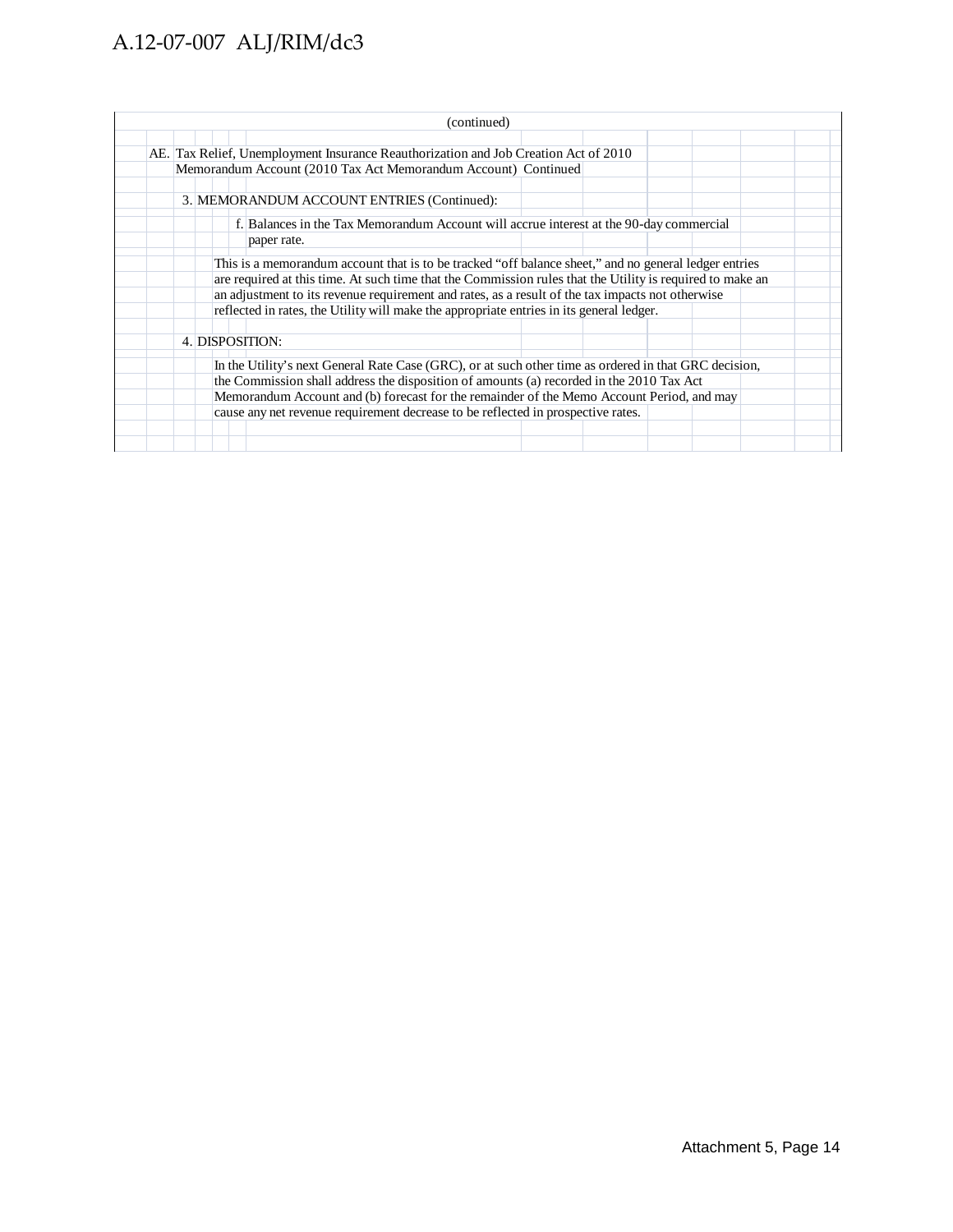## **ATTACHMENT 6**

# CHAPTER 12 SUMMARY OF ANNUAL DEPRECIATION RATES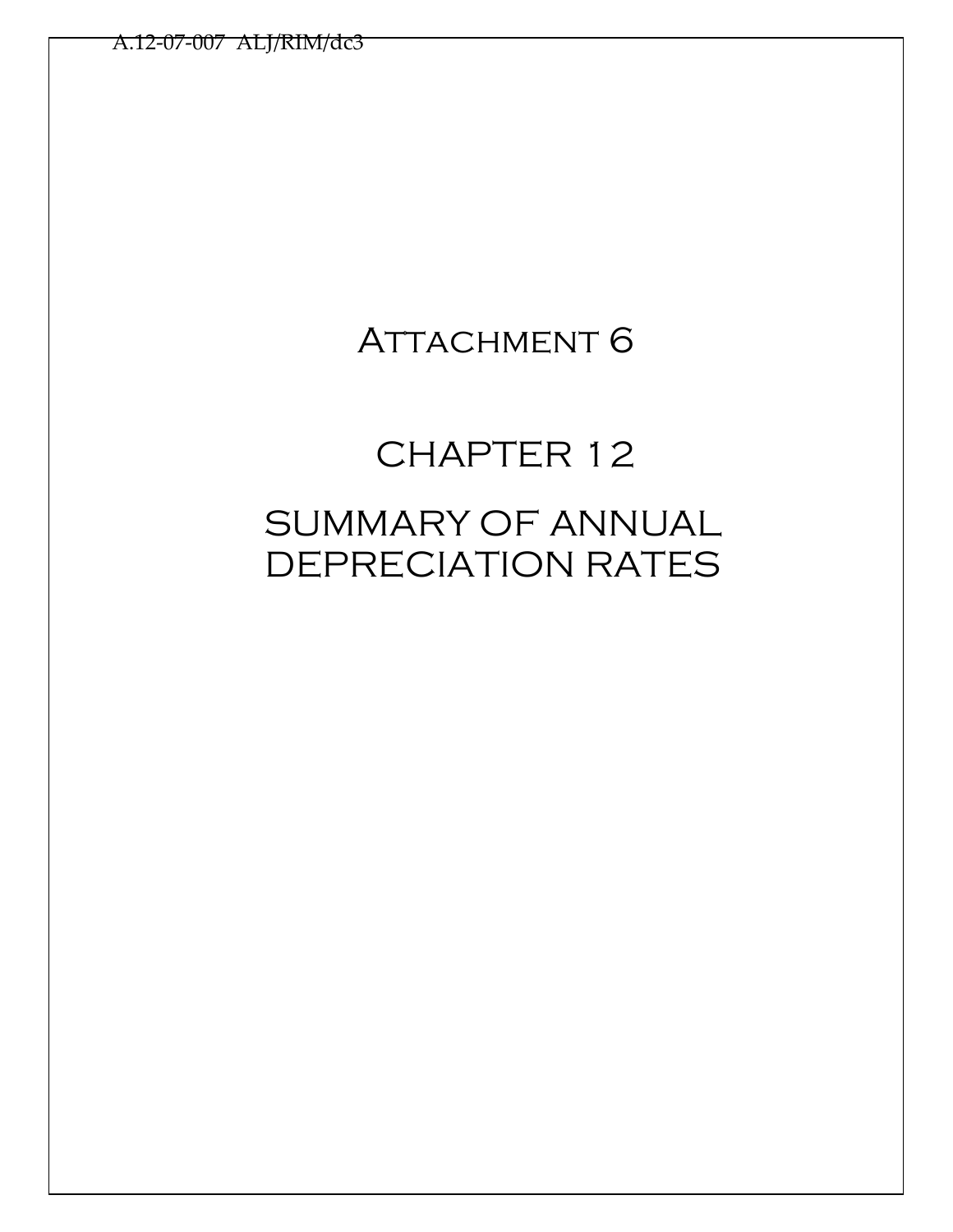#### **ANTELOPE VALLEY DISTRICT 2012 GENERAL RATE CASE SUMMARY OF ANNUAL DEPRECIATION RATES, BY ACCOUNT TABLE 9-B2**

| <b>ACCOUNT</b>                              |              | DEPRECIATION RATES |          |              |
|---------------------------------------------|--------------|--------------------|----------|--------------|
| NO.<br><b>DESCRIPTION</b>                   | <b>PLANT</b> | <b>COR</b>         | SALVAGE  | <b>TOTAL</b> |
| <b>Water Supply</b>                         |              |                    |          |              |
| 103110 STRUCTURES AND IMPROVEMENTS          | 0.00%        | $0.00\%$           | $0.00\%$ | 0.00%        |
| 103120 COLLECTING AND IMPOUNDING RESERVOIRS | $0.00\%$     | $0.00\%$           | $0.00\%$ | $0.00\%$     |
| 103130 LAKE, RIVER AND OTHER INTAKES        | 0.00%        | 0.00%              | 0.00%    | 0.00%        |
| 103150 WELLS                                | 3.81%        | 1.21%              | 0.00%    | 5.02%        |
| 103160 SUPPLY MAINS                         | 18.83%       | $-0.79%$           | 0.00%    | 18.04%       |
| Pumping                                     |              |                    |          |              |
| 103210 STRUCTURES AND IMPROVEMENTS          | 4.04%        | 0.19%              | 0.00%    | 4.23%        |
| 103240 PUMPING EQUIPMENT                    | 3.60%        | 0.26%              | $0.00\%$ | 3.86%        |
| 103241 SYSTEM CTRL COMPUTER EQUIP           | 3.60%        | 0.26%              | 0.00%    | 3.86%        |
| 103250 OTHER PUMPING PLANT                  | 4.37%        | 0.22%              | 0.00%    | 4.59%        |
| Treatment                                   |              |                    |          |              |
| 103310 STRUCTURES AND IMPROVEMENTS          | 0.00%        | 0.00%              | 0.00%    | 0.00%        |
| 103320 WATER TREATMENT EQUIPMENT            | 3.03%        | 0.42%              | 0.00%    | 3.45%        |
| <b>Transmission and Distribution</b>        |              |                    |          |              |
| 103410 STRUCTURES AND IMPROVEMENTS          | 3.39%        | 0.17%              | 0.00%    | 3.56%        |
| 103411 PAntelopeEMENT-TRANS & DIST PLANT    | 6.90%        | $0.00\%$           | $0.00\%$ | 6.90%        |
| 103420 RESERVOIRS AND TANKS                 | 4.65%        | 1.53%              | 0.00%    | 6.18%        |
| 103421 TANK PAINTING                        | 7.45%        | 0.00%              | $0.00\%$ | 7.45%        |
| 103431 TRANSMISSION AND DISTRIBUTION MAINS  | 1.59%        | 0.39%              | 0.00%    | 1.98%        |
| 103440 FIRE MAINS                           | 0.00%        | 0.00%              | 0.00%    | 0.00%        |
| 103450 SERVICES                             | 1.90%        | 0.44%              | 0.00%    | 2.34%        |
| 103460 METERS                               | 7.62%        | 0.00%              | $-0.16%$ | 7.46%        |
| 103480 HYDRANTS                             | 1.42%        | 0.20%              | 0.00%    | 1.62%        |
| <b>General Plant</b>                        |              |                    |          |              |
| 103710 STRUCTURES AND IMPROVEMENTS          | 3.35%        | 0.16%              | 0.00%    | 3.51%        |
| 103720 OFFICE FURNITURE AND EQUIPMENT       | 0.00%        | 0.00%              | 0.00%    | 0.00%        |
| 103721 OFFICE EQUIPMENT - COMPUTERS         | $0.00\%$     | 0.00%              | 0.00%    | $0.00\%$     |
| 103730 TRANSPORTATION                       | 0.00%        | 0.00%              | 0.00%    | 0.00%        |
| 103740 STORES EQUIPMENT                     | 0.00%        | 0.00%              | 0.00%    | $0.00\%$     |
| 103750 LABORATORY EQUIPMENT                 | $0.00\%$     | 0.00%              | $0.00\%$ | $0.00\%$     |
| 103760 COMMUNICATION EQUIPMENT              | 21.96%       | 0.00%              | 0.00%    | 21.96%       |
| 103770 POWER OPERATED EQUIPMENT             | $0.00\%$     | 0.00%              | $0.00\%$ | 0.00%        |
| 103780 TOOLS, SHOP AND GARAGE EQUIPMENT     | 7.68%        | 0.00%              | 0.00%    | 7.68%        |
| 103790 OTHER GENERAL PLANT                  | 0.00%        | 0.00%              | 0.00%    | 0.00%        |
| 103900 OTHER TANGIBLE PLANT                 | 0.00%        | 0.00%              | 0.00%    | 0.00%        |
| 103910 UTILITY PLANT PURCHASED              | 0.00%        | 0.00%              | 0.00%    | 0.00%        |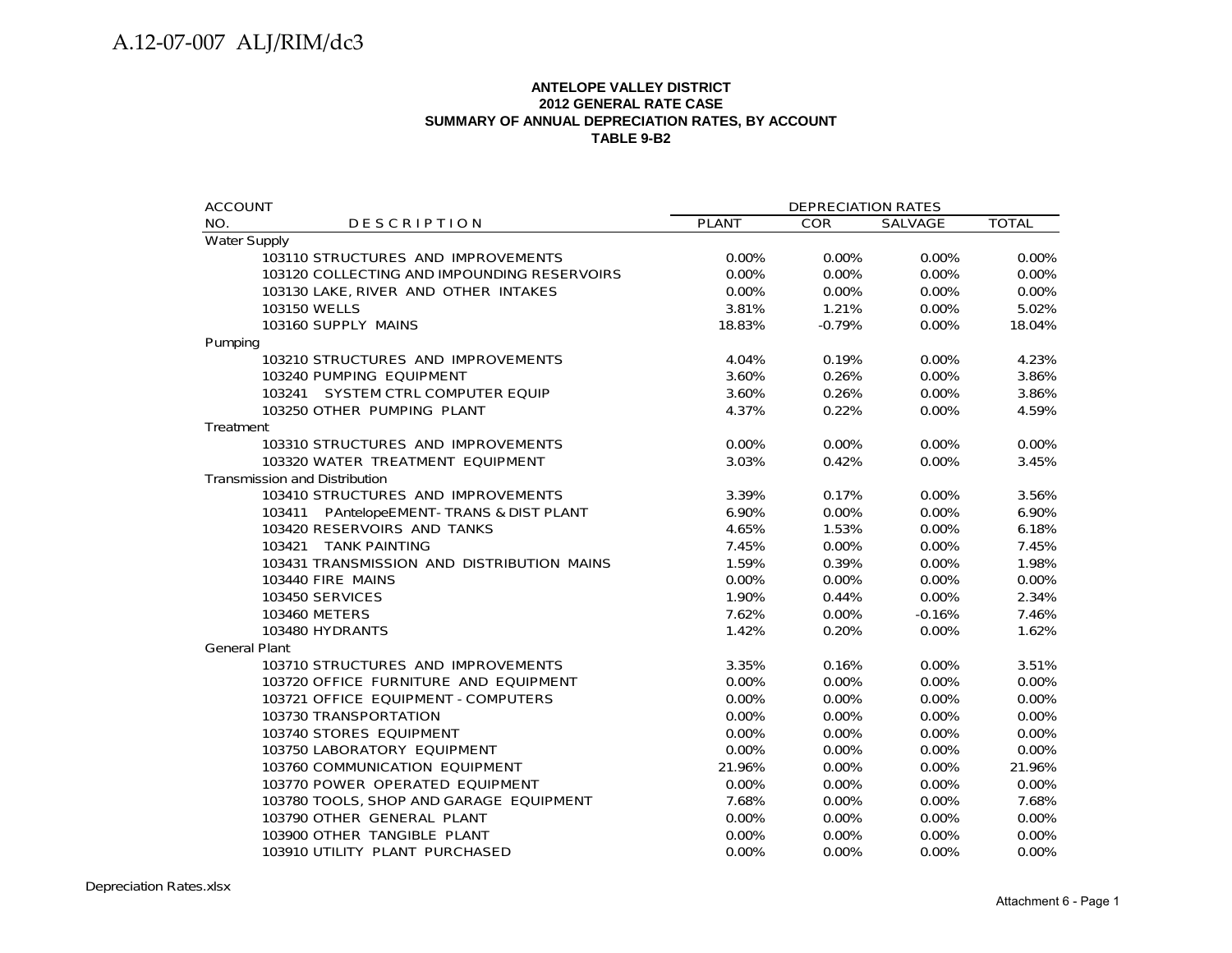#### **BAYSHORE DISTRICT 2012 GENERAL RATE CASE SUMMARY OF ANNUAL DEPRECIATION RATES, BY ACCOUNT TABLE 9-B2**

| <b>ACCOUNT</b>                                                  |              | <b>DEPRECIATION RATES</b> |                |          |
|-----------------------------------------------------------------|--------------|---------------------------|----------------|----------|
| NO.<br><b>DESCRIPTION</b>                                       | <b>PLANT</b> | <b>COR</b>                | <b>SALVAGE</b> | Total    |
| 103010 103010-Organization                                      |              |                           |                |          |
| 103020 103020-Franchises and Consents                           |              |                           |                |          |
| 103030 103030-Other Intangible Plant                            |              |                           |                |          |
| 103061 103061-Land                                              |              |                           |                |          |
| 103062 103062-Land Rights                                       |              |                           |                |          |
| <b>Water Supply</b>                                             |              |                           |                |          |
| 103110 103110-Struct & Improve-Supply Pint                      | 0.00%        | 0.00%                     | 0.00%          | 0.00%    |
| 103120 103120-Collect & Impound Reservoirs                      | 1.03%        | 6.56%                     | 0.00%          | 7.59%    |
| 103130 LAKE, RIVER AND OTHER INTAKES                            | 0.00%        | 0.00%                     | 0.00%          | 0.00%    |
| 103150 103150-Wells-Supply Plant                                | 1.89%        | 1.81%                     | 0.00%          | 3.70%    |
| 103160 103160-Supply Mains                                      | 3.34%        | $-1.30%$                  | 0.00%          | 2.04%    |
| 103164 103164-All Other - Supply Mains                          | 3.34%        | $-1.30%$                  | 0.00%          | 2.04%    |
| Pumping                                                         |              |                           |                |          |
| 103210 103210-Struct & Imp- Pumping Plant                       | 5.65%        | 1.15%                     | 0.00%          | 6.80%    |
| 103211 103211-Pavement-Pumping Plant                            | 6.78%        | 0.00%                     | 0.00%          | 6.78%    |
| 103240 103240-Pumping Equipment                                 | 2.46%        | 0.11%                     | 0.00%          | 2.57%    |
| 103241 103241-System Ctrl Computer Equip                        | 2.46%        | 0.11%                     | 0.00%          | 2.57%    |
| 103250 103250-Other Pumping Plant                               | 2.74%        | 0.25%                     | 0.00%          | 2.99%    |
| Treatment                                                       |              |                           |                |          |
| 103310 STRUCTURES AND IMPROVEMENTS                              | 2.23%        | 0.10%                     | 0.00%          | 2.33%    |
| 103320 WATER TREATMENT EQUIPMENT                                | 1.94%        | 0.08%                     | 0.00%          | 2.02%    |
| Transmission and Distribution                                   |              |                           |                |          |
| 103410 STRUCTURES AND IMPROVEMENTS-tranmission and distribution | 1.23%        | 0.15%                     | 0.00%          | 1.38%    |
| 103411 103411-Pavement-Trans & Dist Plant                       | 1.13%        | 0.00%                     | 0.00%          | 1.13%    |
| 103420 RESERVOIRS AND TANKS                                     | 2.23%        | 0.96%                     | 0.00%          | 3.19%    |
| 103421 103421-Tank Painting                                     | 13.09%       | 0.00%                     | 0.00%          | 13.09%   |
| 103431 TRANSMISSION AND DISTRIBUTION MAINS                      | 1.36%        | 0.00%                     | 0.00%          | 1.36%    |
| 103440 FIRE MAINS                                               | 0.00%        | 0.00%                     | 0.00%          | 0.00%    |
| 103450 103450-Services-Trans & Distr Mains                      | 1.14%        | 0.00%                     | 0.00%          | 1.14%    |
| 103460 103460-Meters & Meter Boxes                              | 3.50%        | 0.00%                     | $-0.15%$       | 3.35%    |
| 103480 103480-Hydrants-T & D Mains                              | 1.49%        | 0.46%                     | 0.00%          | 1.95%    |
| <b>General Plant</b>                                            |              |                           |                |          |
| 103710 STRUCTURES AND IMPROVEMENTS-general plant                | 1.72%        | 0.22%                     | 0.00%          | 1.94%    |
| 103711 103711-Driveway Pavement-Gen Plant                       | $-6.30%$     | 0.00%                     | 0.00%          | $-6.30%$ |
| 103720 OFFICE FURNITURE AND EQUIPMENT                           | 1.47%        | 0.00%                     | $-0.15%$       | 1.32%    |
| 103721 OFFICE EQUIPMENT - COMPUTERS                             | 6.20%        | 0.00%                     | 0.00%          | 6.20%    |
| 103722 103722-Computer Software                                 | 0.00%        | 0.00%                     | 0.00%          | 0.00%    |
| 103730 TRANSPORTATION                                           | 3.00%        | 0.00%                     | $-2.58%$       | 0.42%    |
| 103740 STORES EQUIPMENT                                         | 7.60%        | 0.00%                     | 0.00%          | 7.60%    |
| 103750 LABORATORY EQUIPMENT                                     | 6.69%        | 0.00%                     | 0.00%          | 6.69%    |
| 103760 COMMUNICATION EQUIPMENT                                  | 1.19%        | 0.00%                     | 0.00%          | 1.19%    |
| 103770 POWER OPERATED EQUIPMENT                                 | 2.77%        | 0.00%                     | $-0.34%$       | 2.43%    |
| 103780 TOOLS, SHOP AND GARAGE EQUIPMENT                         | 3.60%        | 0.00%                     | 0.00%          | 3.60%    |
| 103790 OTHER GENERAL PLANT                                      | 4.15%        | 0.00%                     | 0.00%          | 4.15%    |
| 103900 OTHER TANGIBLE PLANT                                     | 0.00%        | 0.00%                     | 0.00%          | 0.00%    |
|                                                                 |              |                           |                | 0.00%    |
| 103910 UTILITY PLANT PURCHASED                                  | 0.00%        | 0.00%                     | $0.00\%$       |          |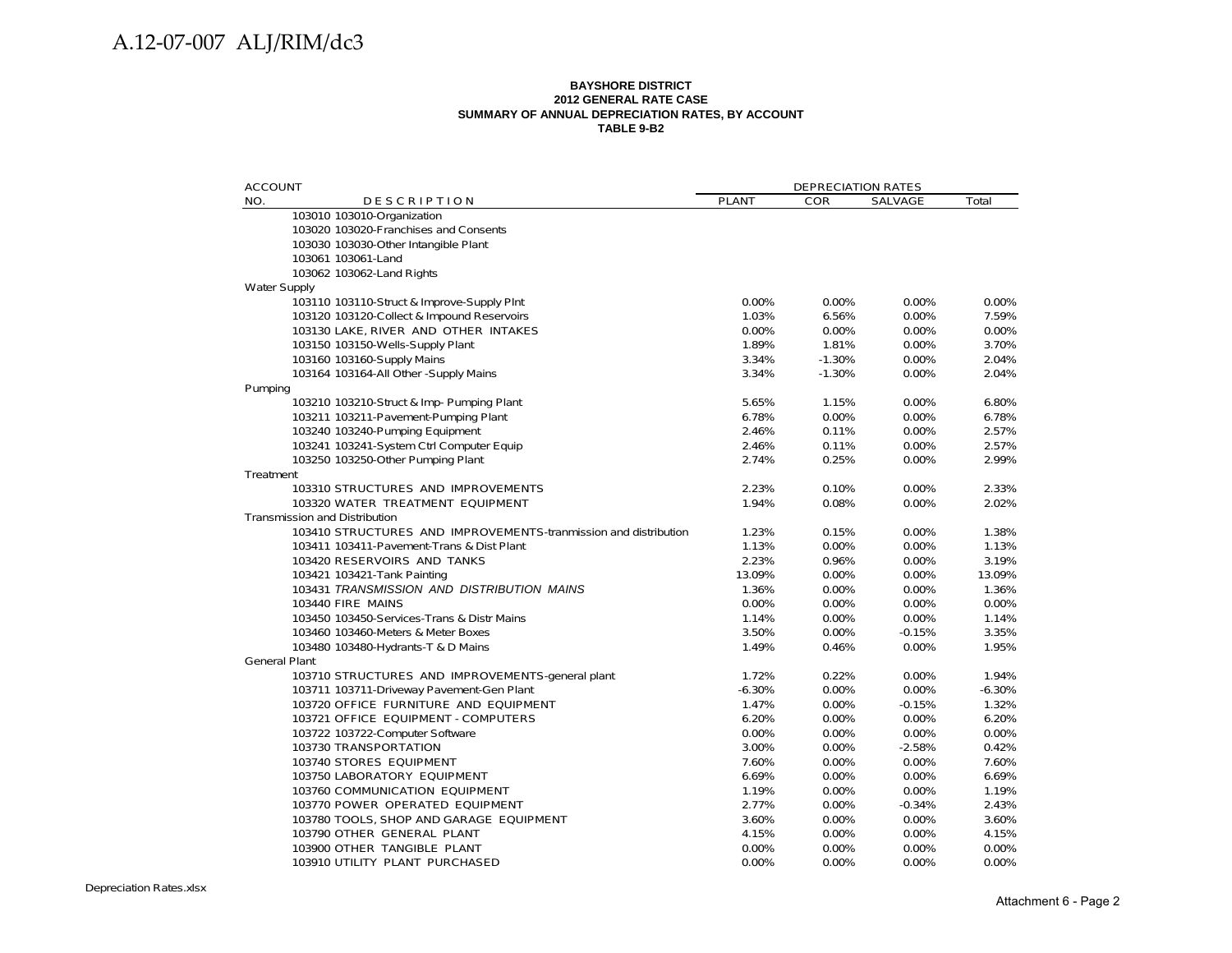#### **BAKERSFIELD DISTRICT 2012 GENERAL RATE CASE SUMMARY OF ANNUAL DEPRECIATION RATES, BY ACCOUNT TABLE 9-B2**

| <b>ACCOUNT</b>                              |              | <b>DEPRECIATION RATES</b> |          |        |
|---------------------------------------------|--------------|---------------------------|----------|--------|
| NO.<br><b>DESCRIPTION</b>                   | <b>PLANT</b> | COR                       | SALVAGE  | Total  |
| <b>Water Supply</b>                         |              |                           |          |        |
| 103110 STRUCTURES AND IMPROVEMENTS          | 2.22%        | 0.22%                     | $0.00\%$ | 2.44%  |
| 103120 COLLECTING AND IMPOUNDING RESERVOIRS | 1.45%        | 0.27%                     | 0.00%    | 1.72%  |
| 103130 LAKE, RIVER AND OTHER INTAKES        | $0.00\%$     | 0.00%                     | 0.00%    | 0.00%  |
| 103150 WELLS                                | 1.22%        | 1.51%                     | 0.00%    | 2.73%  |
| 103160 SUPPLY MAINS                         | 1.53%        | 0.16%                     | 0.00%    | 1.69%  |
| 103163 STEEL - SUPPLY MAIN                  | 1.53%        | 0.16%                     | 0.00%    | 1.69%  |
| 103164 All Other -Supply Mains              | 1.53%        | 0.16%                     | 0.00%    | 1.69%  |
| Pumping                                     |              |                           |          |        |
| 103210 STRUCTURES AND IMPROVEMENTS          | 3.29%        | 0.94%                     | 0.00%    | 4.23%  |
| 103211 Pavement - Pumping Plant             | 3.54%        | 0.00%                     | 0.00%    | 3.54%  |
| 103240 PUMPING EQUIPMENT                    | 2.61%        | 0.18%                     | 0.00%    | 2.79%  |
| 103241 System Ctrl Computer Equipment       | 2.61%        | 0.18%                     | 0.00%    | 2.79%  |
| 103250 OTHER PUMPING PLANT                  | 4.40%        | 0.00%                     | 0.00%    | 4.40%  |
| Treatment                                   |              |                           |          |        |
| 103310 STRUCTURES AND IMPROVEMENTS          | 1.96%        | 0.32%                     | $0.00\%$ | 2.28%  |
| 103320 WATER TREATMENT EQUIPMENT            | 2.34%        | 0.27%                     | 0.00%    | 2.61%  |
| <b>Transmission and Distribution</b>        |              |                           |          |        |
| 103410 STRUCTURES AND IMPROVEMENTS          | 1.96%        | 0.10%                     | 0.00%    | 2.06%  |
| 103411 Pavement - Trans & Dist Plant        | 4.41%        | 0.00%                     | 0.00%    | 4.41%  |
| 103420 RESERVOIRS AND TANKS                 | 1.69%        | 0.35%                     | $0.00\%$ | 2.04%  |
| 103421 TANK PAINTING                        | 15.89%       | 0.00%                     | $0.00\%$ | 15.89% |
| 103431 TRANSMISSION AND DISTRIBUTION MAINS  | 1.70%        | 1.23%                     | 0.00%    | 2.93%  |
| 103440 FIRE MAINS                           | 0.00%        | 0.00%                     | 0.00%    | 0.00%  |
| 103450 SERVICES                             | 1.81%        | 2.65%                     | 0.00%    | 4.46%  |
| 103460 METERS                               | 3.37%        | 0.00%                     | $-0.17%$ | 3.20%  |
| 103480 HYDRANTS                             | 1.20%        | 1.01%                     | 0.00%    | 2.21%  |
| <b>General Plant</b>                        |              |                           |          |        |
| 103710 STRUCTURES AND IMPROVEMENTS          | 3.45%        | 0.32%                     | 0.00%    | 3.77%  |
| 103711 DRIVEWAY PAVEMENT                    | 7.00%        | 0.00%                     | 0.00%    | 7.00%  |
| 103720 OFFICE FURNITURE AND EQUIPMENT       | 4.22%        | 0.00%                     | 0.00%    | 4.22%  |
| 103721 OFFICE EQUIPMENT - COMPUTERS         | 5.75%        | 0.00%                     | 0.00%    | 5.75%  |
| 103722 COMPUTER SOFTWARE                    | 10.04%       | 0.00%                     | 0.00%    | 10.04% |
| 103730 TRANSPORTATION                       | 9.44%        | $0.00\%$                  | $-2.25%$ | 7.19%  |
| 103740 STORES EQUIPMENT                     | 3.81%        | 0.00%                     | 0.00%    | 3.81%  |
| 103750 LABORATORY EQUIPMENT                 | 7.39%        | 0.00%                     | 0.00%    | 7.39%  |
| 103760 COMMUNICATION EQUIPMENT              | 2.52%        | 0.00%                     | 0.00%    | 2.52%  |
| 103770 POWER OPERATED EQUIPMENT             | 6.11%        | 0.00%                     | $-0.14%$ | 5.97%  |
| 103780 TOOLS, SHOP AND GARAGE EQUIPMENT     | 5.73%        | 0.00%                     | 0.00%    | 5.73%  |
| 103790 OTHER GENERAL PLANT                  | 3.37%        | 0.00%                     | 0.00%    | 3.37%  |
| 103900 OTHER TANGIBLE PLANT                 | 0.00%        | 0.00%                     | 0.00%    | 0.00%  |
| 103910 UTILITY PLANT PURCHASED              | 0.00%        | 0.00%                     | 0.00%    | 0.00%  |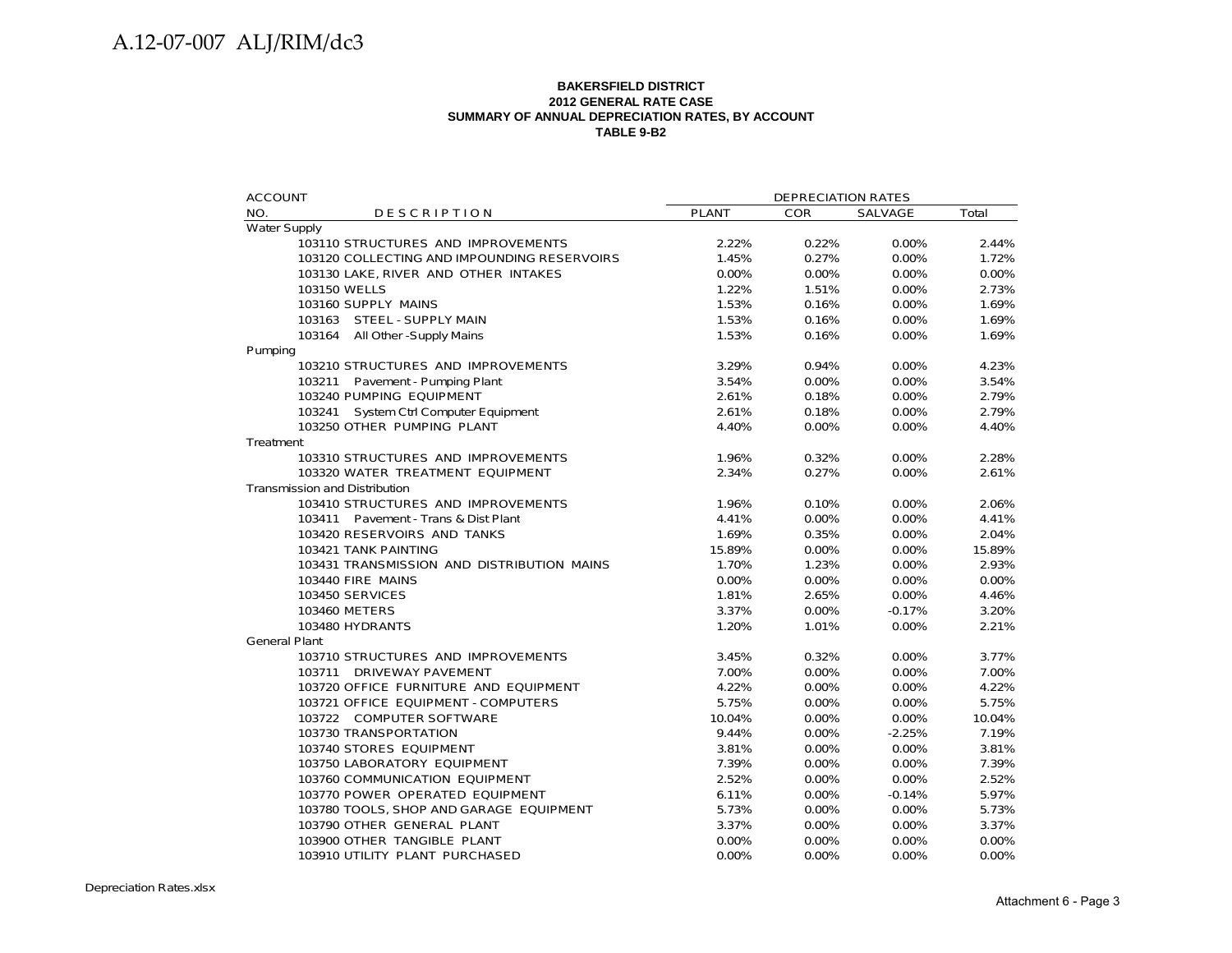#### **BEAR GULCH DISTRICT 2012 GENERAL RATE CASE SUMMARY OF ANNUAL DEPRECIATION RATES, BY ACCOUNT TABLE 9-B2**

| <b>ACCOUNT</b>                             |              | DEPRECIATION RATES |          |           |
|--------------------------------------------|--------------|--------------------|----------|-----------|
| NO.<br><b>DESCRIPTION</b>                  | <b>PLANT</b> | <b>COR</b>         | SALVAGE  | Total     |
| 103010 103010-Organization                 |              |                    |          |           |
| 103020 103020-Franchises and Consents      |              |                    |          |           |
| 103030 103030-Other Intangible Plant       |              |                    |          |           |
| 103061 103061-Land                         |              |                    |          |           |
| 103062 103062-Land Rights                  |              |                    |          |           |
| <b>Water Supply</b>                        |              |                    |          |           |
| 103110 103110-Struct & Improve-Supply Pint | 1.40%        | 0.17%              | 0.00%    | 1.57%     |
| 103120 103120-Collect & Impound Reservoirs | 3.53%        | 14.74%             | 0.00%    | 18.27%    |
| 103130 103130-Lake River & Other Intakes   | 1.13%        | 0.20%              | 0.00%    | 1.33%     |
| 103150 103150-WELLS - Supply plant         | 0.00%        | 0.00%              | 0.00%    | 0.00%     |
| 103160 103160-Supply Mains                 | 1.57%        | 0.10%              | 0.00%    | 1.67%     |
| Pumping                                    |              |                    |          |           |
| 103210 103210-Struct & Imp- Pumping Plant  | 2.47%        | 0.70%              | $0.00\%$ | 3.17%     |
| 103211 103211-Pavement-Pumping Plant       | 2.05%        | 0.00%              | 0.00%    | 2.05%     |
| 103240 103240-Pumping Equipment            | 2.54%        | 0.11%              | 0.00%    | 2.65%     |
| 103241 103241-System Ctrl Computer Equip   | 2.54%        | 0.11%              | 0.00%    | 2.65%     |
| 103250 103250-Other Pumping Plant          | 2.59%        | 0.25%              | 0.00%    | 2.84%     |
| Treatment                                  |              |                    |          |           |
| 103310 103310-Struct & Improve-Treat Plant | 2.17%        | 0.09%              | 0.00%    | 2.26%     |
| 103320 103320-Water Treatment Equipment    | 2.29%        | 0.19%              | 0.00%    | 2.48%     |
| <b>Transmission and Distribution</b>       |              |                    |          |           |
| 103410 103410-Struct & Imp-Trans&Dis Plnt  | 1.48%        | 0.15%              | 0.00%    | 1.63%     |
| 103411 103411-Pavement-Trans & Dist Plant  | 5.94%        | 0.00%              | 0.00%    | 5.94%     |
| 103420 103420-Reservoirs & Tanks           | 2.96%        | 1.27%              | 0.00%    | 4.23%     |
| 103421 103421-Tank Painting                | 19.69%       | 0.00%              | 0.00%    | 19.69%    |
| 103431 TRANSMISSION AND DISTRIBUTION MAINS | 1.62%        | 0.74%              | 0.00%    | 2.36%     |
| 103440 103440-FIRE MAINS                   | 0.00%        | 0.00%              | 0.00%    | 0.00%     |
| 103450 103450-Services-Trans & Distr Mains | 1.77%        | 0.00%              | 0.00%    | 1.77%     |
| 103460 103460-Meters & Meter Boxes         | 3.45%        | 0.00%              | $-0.15%$ | 3.30%     |
| 103480 103480-Hydrants-T & D Mains         | 1.52%        | 0.46%              | 0.00%    | 1.98%     |
| <b>General Plant</b>                       |              |                    |          |           |
| 103710 103710-Struct & Improve Genl Plnt   | 1.02%        | 0.25%              | 0.00%    | 1.27%     |
| 103711 103711-Driveway Pavement-Gen Plant  | $-53.26%$    | 0.00%              | 0.00%    | $-53.26%$ |
| 103720 103720-Office Furn & Equip-Gen Plnt | 2.87%        | 0.00%              | $-0.15%$ | 2.72%     |
| 103721 103721-Office-Elec. Equip/Computers | 6.54%        | 0.00%              | 0.00%    | 6.54%     |
| 103730 103730-Transportn Equip-Gen Plant   | 9.07%        | 0.00%              | $-2.09%$ | 6.98%     |
| 103740 103740-Stores Equipment-Gen Plant   | 5.46%        | 0.00%              | 0.00%    | 5.46%     |
| 103750 103750-Laboratory Equip-Gen Plant   | 6.23%        | 0.00%              | 0.00%    | 6.23%     |
| 103760 103760-Communication Equip-Gen Plnt | 2.46%        | 0.00%              | 0.00%    | 2.46%     |
| 103770 103770-Pwr Operated Equip-Gen Plant | 5.27%        | 0.00%              | $-0.27%$ | 5.00%     |
| 103780 103780-Tools, Shop & Garage Equip   | 4.46%        | 0.00%              | 0.00%    | 4.46%     |
| 103790 103790-Other General Plant          | 4.09%        | 0.00%              | 0.00%    | 4.09%     |
| 103900 103900-Other Tangible Property      | 0.00%        | 0.00%              | 0.00%    | 0.00%     |
| 103910 103910-Utility Plant Purchased      | 0.00%        | 0.00%              | 0.00%    | 0.00%     |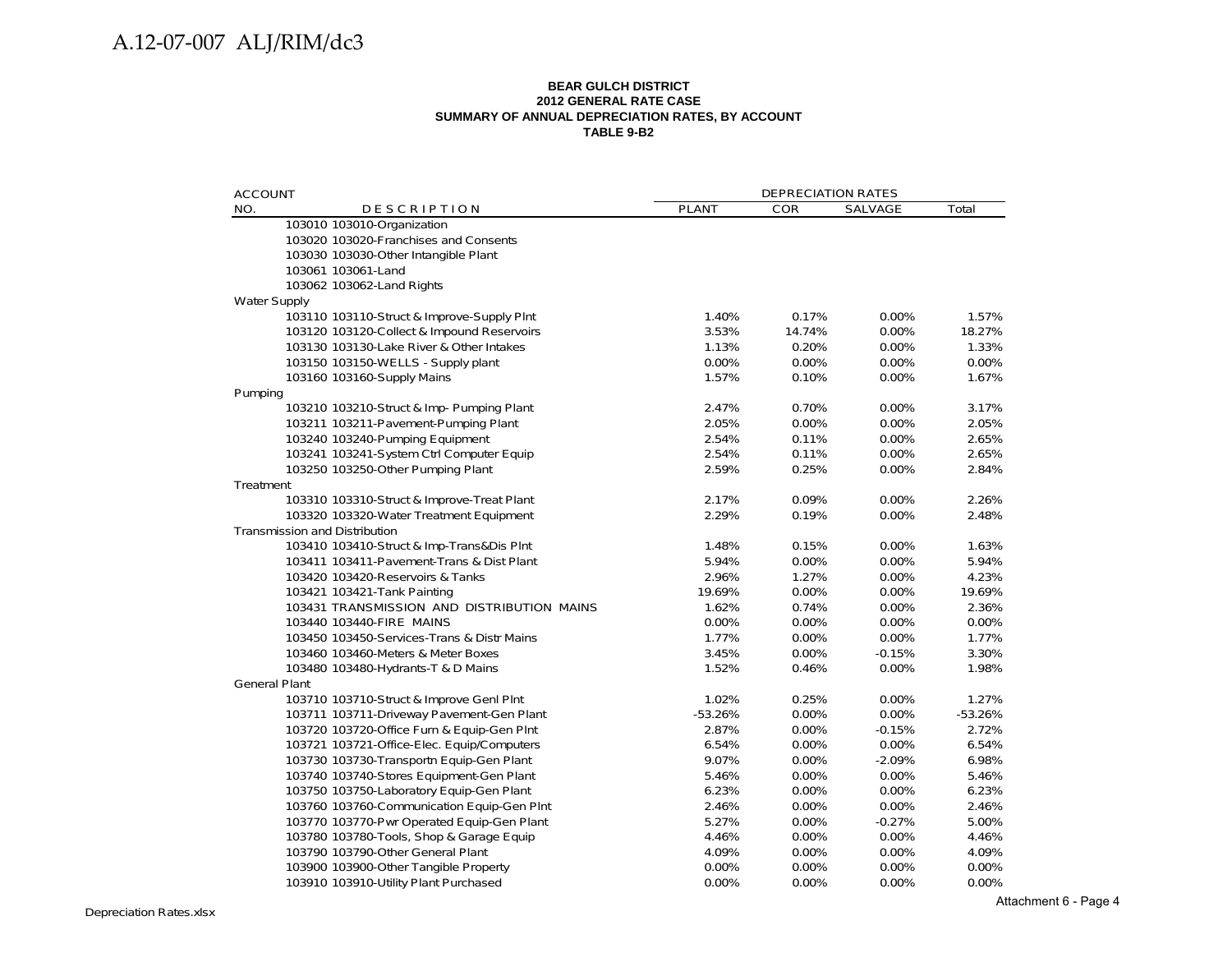#### **CHICO DISTRICT 2012 GENERAL RATE CASE SUMMARY OF ANNUAL DEPRECIATION RATES, BY ACCOUNT TABLE 9-B2**

| <b>ACCOUNT</b>                             |              | <b>DEPRECIATION RATES</b> |          |        |
|--------------------------------------------|--------------|---------------------------|----------|--------|
| NO.<br>DESCRIPTION                         | <b>PLANT</b> | <b>COR</b>                | SALVAGE  | Total  |
| 103010 ORGANIZATION                        |              |                           |          |        |
| 103020 FRANCHISES AND CONSENTS             |              |                           |          |        |
| 103030 103030-Other Intangible Plant       |              |                           |          |        |
| 103061 103061-Land                         |              |                           |          |        |
| 103062 103062-Land Rights                  |              |                           |          |        |
| <b>Water Supply</b>                        |              |                           |          |        |
| 103110 103110-Struct & Improve-Supply Plnt | 0.00%        | 0.00%                     | 0.00%    | 0.00%  |
| 103120 103120-Collect & Impound Reservoirs | 1.36%        | 0.28%                     | 0.00%    | 1.64%  |
| 103130 LAKE, RIVER AND OTHER INTAKES       | 0.00%        | 0.00%                     | 0.00%    | 0.00%  |
| 103150 103150-Wells-Supply Plant           | 1.39%        | 1.37%                     | 0.00%    | 2.76%  |
| 103160 SUPPLY MAINS                        | 0.00%        | 0.00%                     | 0.00%    | 0.00%  |
| Pumping                                    |              |                           |          |        |
| 103210 103210-Struct & Imp- Pumping Plant  | 2.88%        | 0.83%                     | 0.00%    | 3.71%  |
| 103211 103211-Pavement-Pumping Plant       | 3.63%        | 0.00%                     | 0.00%    | 3.63%  |
| 103240 103240-Pumping Equipment            | 2.46%        | 0.18%                     | 0.00%    | 2.64%  |
| 103241 103241-System Ctrl Computer Equip   | 2.46%        | 0.18%                     | 0.00%    | 2.64%  |
| 103250 103250-Other Pumping Plant          | $0.00\%$     | 0.00%                     | $0.00\%$ | 0.00%  |
| Treatment                                  |              |                           |          |        |
| 103310 103310-Struct & Improve-Treat Plant | 2.04%        | 0.30%                     | 0.00%    | 2.34%  |
| 103320 103320-Water Treatment Equipment    | 2.26%        | 0.36%                     | 0.00%    | 2.62%  |
| Transmission and Distribution              |              |                           |          |        |
| 103410 103410-Struct & Imp-Trans&Dis Plnt  | 2.00%        | 0.10%                     | 0.00%    | 2.10%  |
| 103420 103420-Reservoirs & Tanks           | 1.60%        | 0.32%                     | 0.00%    | 1.92%  |
| 103421 103421-Tank Painting                | 8.35%        | 0.00%                     | 0.00%    | 8.35%  |
| 103431 TRANSMISSION AND DISTRIBUTION MAINS | 1.73%        | 1.22%                     | 0.00%    | 2.95%  |
| 103440 FIRE MAINS                          | 0.00%        | 0.00%                     | 0.00%    | 0.00%  |
| 103450 103450-Services-Trans & Distr Mains | 1.88%        | 2.66%                     | 0.00%    | 4.54%  |
| 103460 103460-Meters & Meter Boxes         | 3.18%        | 0.00%                     | $-0.15%$ | 3.03%  |
| 103480 103480-Hydrants-T & D Mains         | 1.19%        | 1.00%                     | $0.00\%$ | 2.19%  |
| <b>General Plant</b>                       |              |                           |          |        |
| 103710 103710-Struct & Improve Genl Plnt   | 3.17%        | 0.30%                     | 0.00%    | 3.47%  |
| 103711 103711-Driveway Pavement-Gen Plant  | 7.77%        | 0.00%                     | 0.00%    | 7.77%  |
| 103720 103720-Office Furn & Equip-Gen Plnt | 3.94%        | 0.00%                     | 0.00%    | 3.94%  |
| 103721 103721-Office-Elec. Equip/Computers | 6.32%        | 0.00%                     | $0.00\%$ | 6.32%  |
| 103722 103722-Computer Software            | 15.66%       | 0.00%                     | 0.00%    | 15.66% |
| 103730 103730-Transportn Equip-Gen Plant   | 3.63%        | 0.00%                     | $-2.21%$ | 1.42%  |
| 103740 103740-Stores Equipment-Gen Plant   | 4.25%        | 0.00%                     | 0.00%    | 4.25%  |
| 103750 LABORATORY EQUIPMENT                | 0.00%        | 0.00%                     | 0.00%    | 0.00%  |
| 103760 103760-Communication Equip-Gen PInt | 1.11%        | 0.00%                     | 0.00%    | 1.11%  |
| 103770 103770-Pwr Operated Equip-Gen Plant | 5.35%        | 0.00%                     | $-0.22%$ | 5.13%  |
| 103780 103780-Tools, Shop & Garage Equip   | 5.19%        | 0.00%                     | 0.00%    | 5.19%  |
| 103790 103790-Other General Plant          | 7.79%        | 0.00%                     | 0.00%    | 7.79%  |
| 103900 103900-Other Tangible Property      | $0.00\%$     | 0.00%                     | 0.00%    | 0.00%  |
| 103910 UTILITY PLANT PURCHASED             | 0.00%        | 0.00%                     | 0.00%    | 0.00%  |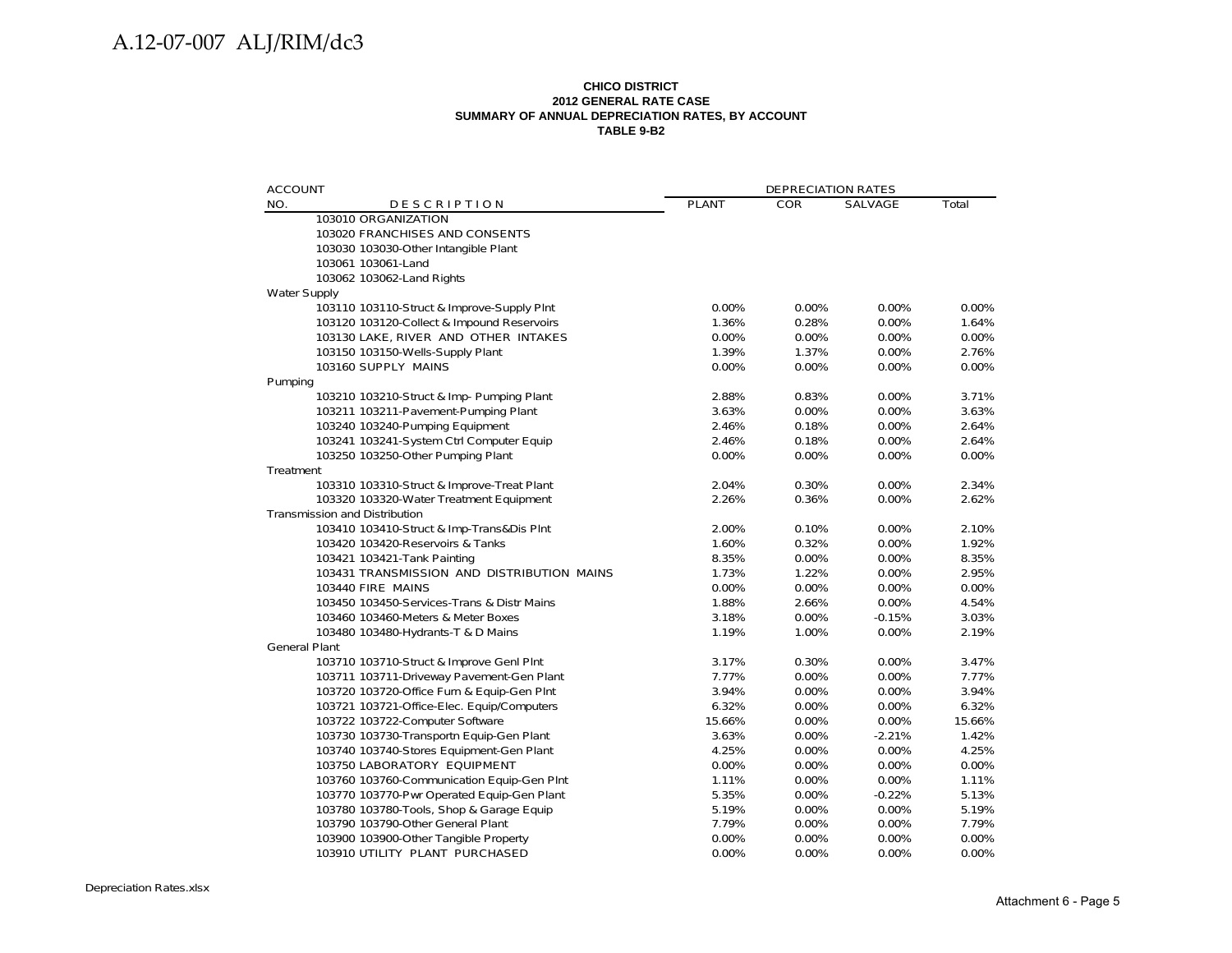#### **DIXON DISTRICT 2012 GENERAL RATE CASE SUMMARY OF ANNUAL DEPRECIATION RATES, BY ACCOUNT TABLE 9-B2**

| <b>ACCOUNT</b>       |                                                                 |              | <b>DEPRECIATION RATES</b> |                |           |
|----------------------|-----------------------------------------------------------------|--------------|---------------------------|----------------|-----------|
| NO.                  | <b>DESCRIPTION</b>                                              | <b>PLANT</b> | <b>COR</b>                | <b>SALVAGE</b> | Total     |
|                      | 103010 ORGANIZATION                                             |              |                           |                |           |
|                      | 103020 FRANCHISES AND CONSENTS                                  |              |                           |                |           |
|                      | 103030 103030-Other Intangible Plant                            |              |                           |                |           |
|                      | 103061 103061-Land                                              |              |                           |                |           |
|                      | 103062 103062-Land Rights                                       |              |                           |                |           |
| <b>Water Supply</b>  |                                                                 |              |                           |                |           |
|                      | 103110 STRUCTURES AND IMPROVEMENTS - Supply Plant               | 0.00%        | 0.00%                     | 0.00%          | 0.00%     |
|                      | 103120 COLLECTING AND IMPOUNDING RESERVOIRS                     | 0.00%        | $0.00\%$                  | $0.00\%$       | $0.00\%$  |
|                      | 103130 LAKE, RIVER AND OTHER INTAKES                            | 0.00%        | 0.00%                     | 0.00%          | 0.00%     |
|                      | 103150 103150-Wells-Supply Plant                                | 1.55%        | 1.29%                     | 0.00%          | 2.84%     |
|                      | 103160 SUPPLY MAINS                                             | 0.00%        | $0.00\%$                  | 0.00%          | 0.00%     |
| Pumping              |                                                                 |              |                           |                |           |
|                      | 103210 103210-Struct & Imp- Pumping Plant                       | 2.39%        | 0.64%                     | 0.00%          | 3.03%     |
|                      | 103211 103211-Pavement-Pumping Plant                            | 3.85%        | $0.00\%$                  | $0.00\%$       | 3.85%     |
|                      | 103240 103240-Pumping Equipment                                 | 2.63%        | 0.18%                     | 0.00%          | 2.81%     |
|                      | 103241 103241-System Ctrl Computer Equip                        | 2.63%        | 0.18%                     | $0.00\%$       | 2.81%     |
|                      | 103250 OTHER PUMPING PLANT                                      | 0.00%        | $0.00\%$                  | 0.00%          | 0.00%     |
| Treatment            |                                                                 |              |                           |                |           |
|                      | 103310 103310-Struct & Improve-Treat Plant                      | 2.02%        | 0.30%                     | 0.00%          | 2.32%     |
|                      | 103320 103320-Water Treatment Equipment                         | 2.26%        | 0.35%                     | 0.00%          | 2.61%     |
|                      | <b>Transmission and Distribution</b>                            |              |                           |                |           |
|                      | 103410 STRUCTURES AND IMPROVEMENTS-tranmission and distribution | 0.00%        | 0.00%                     | 0.00%          | 0.00%     |
|                      | 103411 103411-Pavement-Trans & Dist Plant                       | 10.54%       | 0.00%                     | 0.00%          | 10.54%    |
|                      | 103420 103420-Reservoirs & Tanks                                | 1.43%        | 0.27%                     | 0.00%          | 1.70%     |
|                      | 103421 103421-Tank Painting                                     | 9.55%        | 0.00%                     | 0.00%          | 9.55%     |
|                      | 103431 TRANSMISSION AND DISTRIBUTION MAINS                      | 1.71%        | 1.16%                     | 0.00%          | 2.87%     |
|                      | 103440 FIRE MAINS                                               | 0.00%        | $0.00\%$                  | $0.00\%$       | 0.00%     |
|                      | 103450 103450-Services-Trans & Distr Mains                      | 2.31%        | 2.57%                     | 0.00%          | 4.88%     |
|                      | 103460 103460-Meters & Meter Boxes                              | 3.68%        | 0.00%                     | $-0.19%$       | 3.49%     |
|                      | 103480 103480-Hydrants-T & D Mains                              | 1.22%        | 0.97%                     | 0.00%          | 2.19%     |
| <b>General Plant</b> |                                                                 |              |                           |                |           |
|                      | 103710 103710-Struct & Improve Genl Plnt                        | 1.61%        | 0.30%                     | 0.00%          | 1.91%     |
|                      | 103720 103720-Office Furn & Equip-Gen Plnt                      | $-9.83%$     | $0.00\%$                  | $0.00\%$       | $-9.83%$  |
|                      | 103721 103721-Office-Elec. Equip/Computers                      | $-33.72%$    | 0.00%                     | 0.00%          | $-33.72%$ |
|                      | 103722 103722-Computer Software                                 | 20.31%       | $0.00\%$                  | $0.00\%$       | 20.31%    |
|                      | 103730 103730-Transportn Equip-Gen Plant                        | 27.01%       | 0.00%                     | $-2.19%$       | 24.82%    |
|                      | 103740 103740-Stores Equipment-Gen Plant                        | 1.54%        | 0.00%                     | 0.00%          | 1.54%     |
|                      | 103750 STORES EQUIPMENT                                         | 0.00%        | $0.00\%$                  | 0.00%          | $0.00\%$  |
|                      | 103760 103760-Communication Equip-Gen Plnt                      | $-1.90%$     | 0.00%                     | 0.00%          | $-1.90%$  |
|                      | 103770 103770-Pwr Operated Equip-Gen Plant                      | 4.54%        | $0.00\%$                  | $-0.09%$       | 4.45%     |
|                      | 103780 103780-Tools, Shop & Garage Equip                        | 4.27%        | $0.00\%$                  | 0.00%          | 4.27%     |
|                      | 103790 TOOLS, SHOP AND GARAGE EQUIPMENT                         | 0.00%        | $0.00\%$                  | 0.00%          | 0.00%     |
|                      | 103900 103900-Other Tangible Property                           | 0.00%        | $0.00\%$                  | $0.00\%$       | 0.00%     |
|                      | 103910 OTHER TANGIBLE PLANT                                     | 0.00%        | 0.00%                     | 0.00%          | 0.00%     |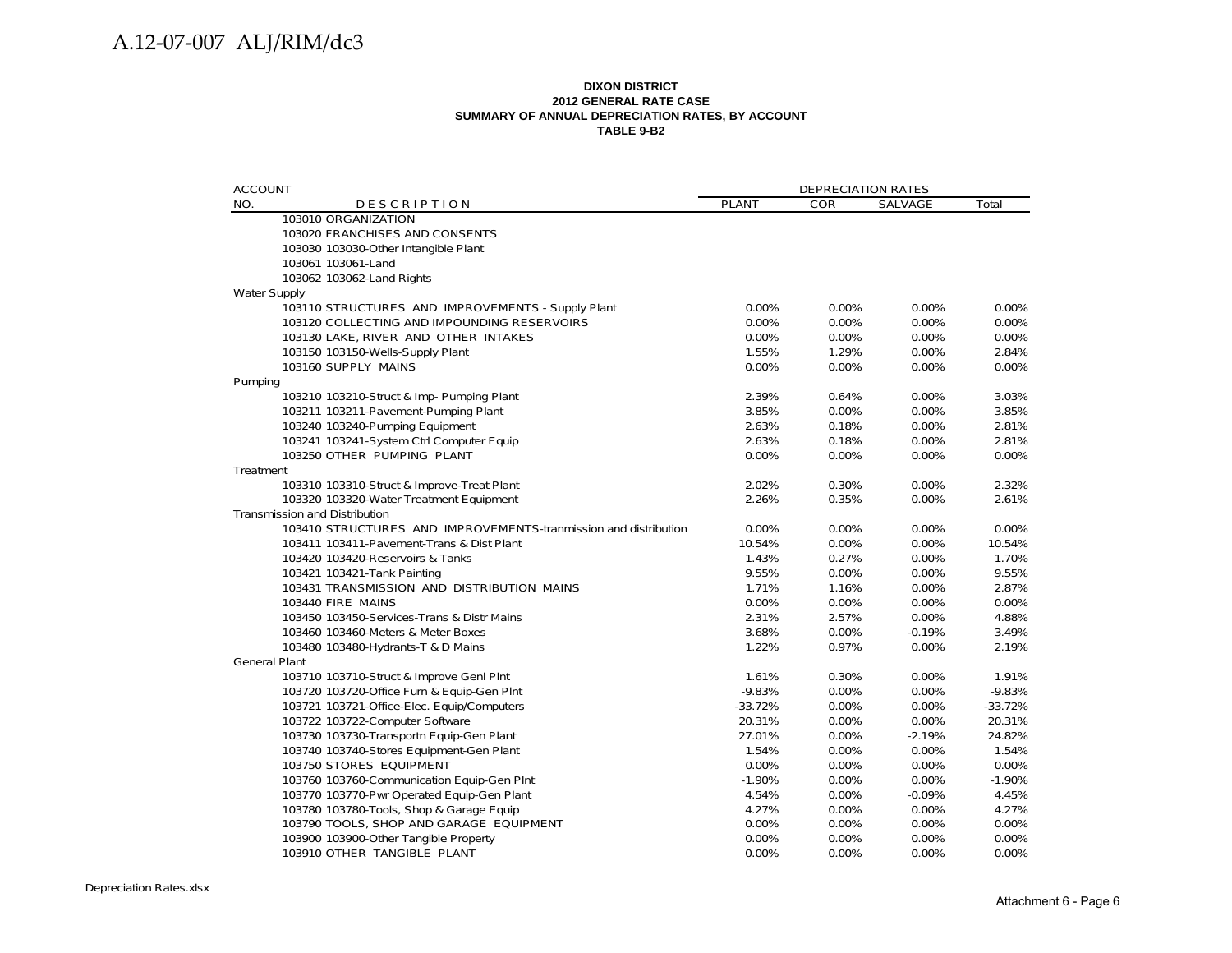#### **DOMINGUEZ DISTRICT 2012 GENERAL RATE CASESUMMARY OF ANNUAL DEPRECIATION RATES, BY ACCOUNT TABLE 9-B2**

| <b>ACCOUNT</b>                              |              | <b>DEPRECIATION RATES</b> |          |              |
|---------------------------------------------|--------------|---------------------------|----------|--------------|
| NO.<br><b>DESCRIPTION</b>                   | <b>PLANT</b> | <b>COR</b>                | SALVAGE  | <b>TOTAL</b> |
| <b>Water Supply</b>                         |              |                           |          |              |
| 103110 STRUCTURES AND IMPROVEMENTS          | 1.41%        | 0.11%                     | 0.00%    | 1.52%        |
| 103120 COLLECTING AND IMPOUNDING RESERVOIRS | 0.00%        | $0.00\%$                  | 0.00%    | 0.00%        |
| 103130 LAKE, RIVER AND OTHER INTAKES        | $0.00\%$     | $0.00\%$                  | $0.00\%$ | 0.00%        |
| 103150 WELLS                                | 5.98%        | 1.47%                     | 0.00%    | 7.45%        |
| 103160 SUPPLY MAINS                         | 6.22%        | $-0.92%$                  | 0.00%    | 5.30%        |
| Pumping                                     |              |                           |          |              |
| 103210 STRUCTURES AND IMPROVEMENTS          | 3.71%        | 0.20%                     | 0.00%    | 3.91%        |
| 103211 PAVEMENT - PUMPING PLANT             | 9.58%        | 0.00%                     | 0.00%    | 9.58%        |
| 103240 PUMPING EQUIPMENT                    | 2.57%        | 0.37%                     | $0.00\%$ | 2.94%        |
| 103241 SYSTEM CTRL COMPUTER EQUIP           | 2.57%        | 0.37%                     | 0.00%    | 2.94%        |
| 103250 OTHER PUMPING PLANT                  | 4.37%        | 0.22%                     | $0.00\%$ | 4.59%        |
| Treatment                                   |              |                           |          |              |
| 103310 STRUCTURES AND IMPROVEMENTS          | 1.90%        | 0.24%                     | 0.00%    | 2.14%        |
| 103320 WATER TREATMENT EQUIPMENT            | 2.85%        | 0.68%                     | 0.00%    | 3.53%        |
| <b>Transmission and Distribution</b>        |              |                           |          |              |
| 103410 STRUCTURES AND IMPROVEMENTS          | 4.21%        | 0.19%                     | 0.00%    | 4.40%        |
| 103411 PAVEMENT - TRANS & DIST PLANT        | 9.87%        | 0.00%                     | 0.00%    | 9.87%        |
| 103420 RESERVOIRS AND TANKS                 | 7.55%        | 2.49%                     | 0.00%    | 10.04%       |
| 103421 TANK PAINTING                        | 8.97%        | $0.00\%$                  | 0.00%    | 8.97%        |
| 103431 TRANSMISSION AND DISTRIBUTION MAINS  | 1.41%        | 0.41%                     | 0.00%    | 1.82%        |
| 103440 FIRE MAINS                           | 0.00%        | 0.00%                     | 0.00%    | 0.00%        |
| <b>103450 SERVICES</b>                      | 1.93%        | 0.45%                     | 0.00%    | 2.38%        |
| 103460 METERS                               | 1.80%        | $0.00\%$                  | $-0.13%$ | 1.67%        |
| 103480 HYDRANTS                             | 0.98%        | 0.27%                     | 0.00%    | 1.25%        |
| <b>General Plant</b>                        |              |                           |          |              |
| 103710 STRUCTURES AND IMPROVEMENTS          | 1.71%        | 0.07%                     | $0.00\%$ | 1.78%        |
| 103720 OFFICE FURNITURE AND EQUIPMENT       | 0.00%        | 0.00%                     | 0.00%    | 0.00%        |
| 103721 OFFICE EQUIPMENT - COMPUTERS         | $0.00\%$     | 0.00%                     | 0.00%    | 0.00%        |
| 103730 TRANSPORTATION                       | $0.00\%$     | 0.00%                     | 0.00%    | 0.00%        |
| 103740 STORES EQUIPMENT                     | 2.98%        | 0.00%                     | 0.00%    | 2.98%        |
| 103750 LABORATORY EQUIPMENT                 | 0.03%        | 0.00%                     | 0.00%    | 0.03%        |
| 103760 COMMUNICATION EQUIPMENT              | 7.09%        | 0.00%                     | 0.00%    | 7.09%        |
| 103770 POWER OPERATED EQUIPMENT             | 0.00%        | 0.00%                     | 0.00%    | 0.00%        |
| 103780 TOOLS, SHOP AND GARAGE EQUIPMENT     | 3.60%        | 0.00%                     | 0.00%    | 3.60%        |
| 103790 OTHER GENERAL PLANT                  | $-0.06%$     | 0.00%                     | 0.00%    | $-0.06%$     |
| 103900 OTHER TANGIBLE PLANT                 | 0.00%        | $0.00\%$                  | 0.00%    | 0.00%        |
| 103910 UTILITY PLANT PURCHASED              | 0.00%        | 0.00%                     | 0.00%    | 0.00%        |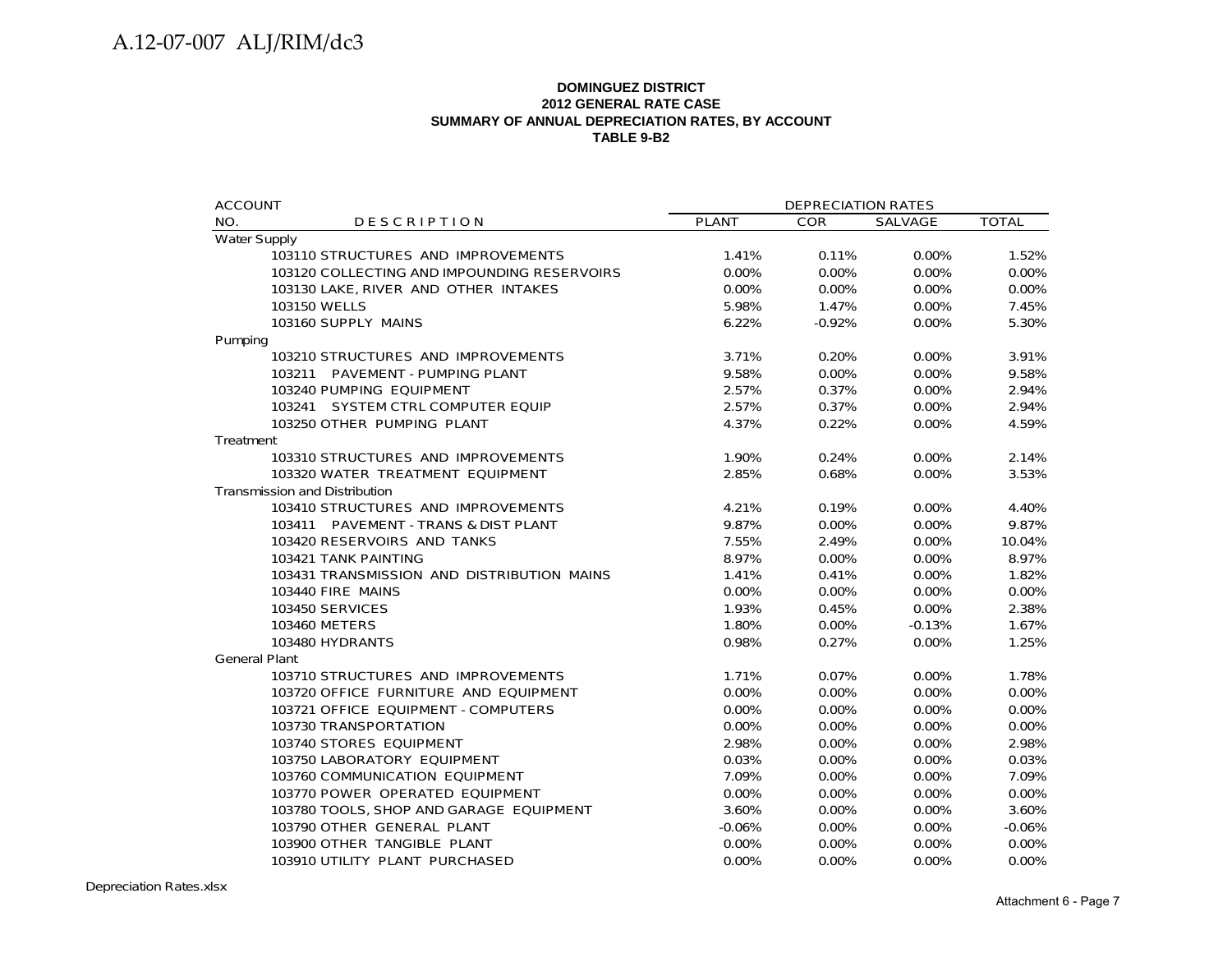#### **EAST LOS ANGELES DISTRICT2012 GENERAL RATE CASE SUMMARY OF ANNUAL DEPRECIATION RATES, BY ACCOUNT TABLE 9-B2**

| <b>ACCOUNT</b>                              |              | <b>DEPRECIATION RATES</b> |          |           |
|---------------------------------------------|--------------|---------------------------|----------|-----------|
| NO.<br><b>DESCRIPTION</b>                   | <b>PLANT</b> | <b>COR</b>                | SALVAGE  | Total     |
| <b>Water Supply</b>                         |              |                           |          |           |
| 103110 STRUCTURES AND IMPROVEMENTS          | 0.00%        | 0.00%                     | 0.00%    | 0.00%     |
| 103120 COLLECTING AND IMPOUNDING RESERVOIRS | 0.00%        | 0.00%                     | 0.00%    | 0.00%     |
| 103130 LAKE, RIVER AND OTHER INTAKES        | 0.00%        | 0.00%                     | 0.00%    | 0.00%     |
| 103150 WELLS                                | 2.05%        | 2.04%                     | $0.00\%$ | 4.09%     |
| 103160 SUPPLY MAINS                         | 0.00%        | 0.00%                     | 0.00%    | 0.00%     |
| Pumping                                     |              |                           |          |           |
| 103210 STRUCTURES AND IMPROVEMENTS          | 2.91%        | 0.74%                     | 0.00%    | 3.65%     |
| 103211 PAVEMENT - PUMPING PLANT             | 4.98%        | 0.00%                     | 0.00%    | 4.98%     |
| 103240 PUMPING EQUIPMENT                    | 2.65%        | 0.11%                     | 0.00%    | 2.76%     |
| 103241 SYSTEM CTRL COMPUTER EQUIP           | 2.65%        | 0.11%                     | 0.00%    | 2.76%     |
| 103250 OTHER PUMPING PLANT                  | 0.00%        | 0.00%                     | 0.00%    | 0.00%     |
| Treatment                                   |              |                           |          |           |
| 103310 STRUCTURES AND IMPROVEMENTS          | 2.31%        | 0.10%                     | 0.00%    | 2.41%     |
| 103320 WATER TREATMENT EQUIPMENT            | 2.46%        | 0.00%                     | 0.00%    | 2.46%     |
| <b>Transmission and Distribution</b>        |              |                           |          |           |
| 103410 STRUCTURES AND IMPROVEMENTS          | 1.43%        | 0.15%                     | 0.00%    | 1.58%     |
| 103411 PAVEMENT-TRANS & DIST PLANT          | $-21.49%$    | 0.00%                     | 0.00%    | $-21.49%$ |
| 103420 RESERVOIRS AND TANKS                 | 1.11%        | 1.29%                     | 0.00%    | 2.40%     |
| 103421 TANK PAINTING                        | 9.12%        | 0.00%                     | 0.00%    | 9.12%     |
| 103431 TRANSMISSION AND DISTRIBUTION MAINS  | 1.72%        | 0.00%                     | 0.00%    | 1.72%     |
| 103440 FIRE MAINS                           | 0.00%        | 0.00%                     | 0.00%    | 0.00%     |
| <b>103450 SERVICES</b>                      | 2.07%        | 0.00%                     | 0.00%    | 2.07%     |
| 103460 METERS                               | 3.40%        | 0.00%                     | 0.00%    | 3.40%     |
| 103480 HYDRANTS                             | 1.50%        | 0.46%                     | 0.00%    | 1.96%     |
| <b>General Plant</b>                        |              |                           |          |           |
| 103710 STRUCTURES AND IMPROVEMENTS          | 2.28%        | 0.24%                     | 0.00%    | 2.52%     |
| 103711 DRIVEWAY PAVEMENT - general plant    | 2.75%        | 0.00%                     | $0.00\%$ | 2.75%     |
| 103720 OFFICE FURNITURE AND EQUIPMENT       | 3.27%        | 0.00%                     | $-0.17%$ | 3.10%     |
| 103721 OFFICE EQUIPMENT - COMPUTERS         | 3.58%        | 0.00%                     | 0.00%    | 3.58%     |
| 103722 COMPUTER SOFTWARE                    | 3.72%        | 0.00%                     | 0.00%    | 3.72%     |
| 103730 TRANSPORTATION                       | 11.59%       | 0.00%                     | $-2.24%$ | 9.35%     |
| 103731 HEAVY TRUCKS                         | 11.59%       | 0.00%                     | $-2.24%$ | 9.35%     |
| 103740 STORES EQUIPMENT                     | 6.25%        | 0.00%                     | 0.00%    | 6.25%     |
| 103750 LABORATORY EQUIPMENT                 | 5.52%        | 0.00%                     | 0.00%    | 5.52%     |
| 103760 COMMUNICATION EQUIPMENT              | 1.77%        | 0.00%                     | 0.00%    | 1.77%     |
| 103770 POWER OPERATED EQUIPMENT             | 4.54%        | 0.00%                     | $-0.28%$ | 4.26%     |
| 103780 TOOLS, SHOP AND GARAGE EQUIPMENT     | 4.21%        | 0.00%                     | $0.00\%$ | 4.21%     |
| 103790 OTHER GENERAL PLANT                  | 3.56%        | 0.00%                     | 0.00%    | 3.56%     |
| 103900 OTHER TANGIBLE PLANT                 | 0.00%        | 0.00%                     | 0.00%    | 0.00%     |
| 103910 UTILITY PLANT PURCHASED              | 0.00%        | 0.00%                     | 0.00%    | 0.00%     |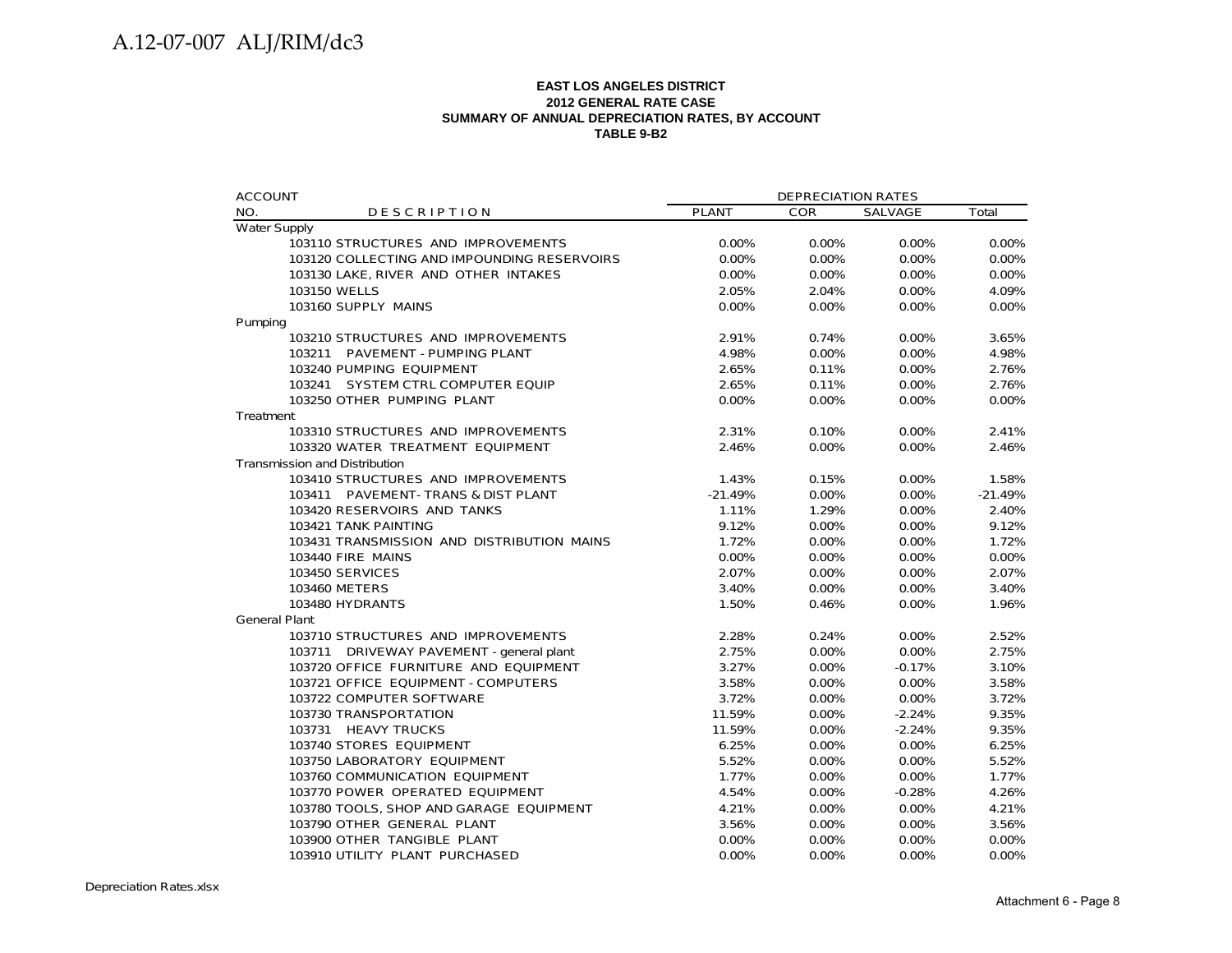#### **HERMOSA REDONDO2012 GENERAL RATE CASE SUMMARY OF ANNUAL DEPRECIATION RATES, BY ACCOUNT TABLE 9-B2**

| <b>PLANT</b><br><b>COR</b><br>SALVAGE<br>Total<br>NO.<br><b>DESCRIPTION</b><br><b>Water Supply</b><br>103110 STRUCTURES AND IMPROVEMENTS<br>0.00%<br>0.00%<br>0.00%<br>0.00%<br>$0.00\%$<br>0.00%<br>0.00%<br>103120 COLLECTING AND IMPOUNDING RESERVOIRS<br>0.00%<br>103130 LAKE, RIVER AND OTHER INTAKES<br>0.00%<br>0.00%<br>0.00%<br>0.00%<br>103150 WELLS<br>1.81%<br>1.89%<br>0.00%<br>3.70%<br>103160 SUPPLY MAINS<br>0.00%<br>$0.00\%$<br>$0.00\%$<br>$0.00\%$<br>103164 ALL OTHER - SUPPLY MAINS<br>0.00%<br>0.00%<br>0.00%<br>0.00%<br>Pumping<br>103210 STRUCTURES AND IMPROVEMENTS<br>6.83%<br>5.55%<br>1.28%<br>0.00%<br>0.00%<br>103211 PAVEMENT - PUMPING PLANT<br>6.10%<br>0.00%<br>6.10%<br>103240 PUMPING EQUIPMENT<br>0.00%<br>2.53%<br>0.11%<br>2.64%<br>103241 SYSTEM CTRL COMPUTER EQUIP<br>2.53%<br>0.11%<br>$0.00\%$<br>2.64%<br>103250 OTHER PUMPING PLANT<br>2.68%<br>0.00%<br>2.93%<br>0.25%<br>Treatment<br>103310 STRUCTURES AND IMPROVEMENTS<br>0.00%<br>1.87%<br>1.81%<br>0.06%<br>103320 WATER TREATMENT EQUIPMENT<br>1.83%<br>0.00%<br>0.00%<br>1.83%<br><b>Transmission and Distribution</b><br>103410 STRUCTURES AND IMPROVEMENTS<br>1.60%<br>0.15%<br>0.00%<br>1.75%<br>0.00%<br>103411 PAVEMENT - TRANS & DIST PLANT<br>8.26%<br>0.00%<br>8.26%<br>103420 RESERVOIRS AND TANKS<br>3.33%<br>$0.00\%$<br>4.79%<br>1.46%<br>103421 TANK PAINTING<br>0.00%<br>13.09%<br>0.00%<br>13.09%<br>103431 TRANSMISSION AND DISTRIBUTION MAINS<br>1.73%<br>0.00%<br>0.00%<br>1.73%<br>103440 FIRE MAINS<br>0.00%<br>0.00%<br>0.00%<br>0.00%<br><b>103450 SERVICES</b><br>2.06%<br>0.00%<br>0.00%<br>2.06%<br>3.58%<br>0.00%<br>103460 METERS<br>0.00%<br>3.58%<br>103480 HYDRANTS<br>0.00%<br>1.50%<br>0.46%<br>1.96%<br><b>General Plant</b> |
|-----------------------------------------------------------------------------------------------------------------------------------------------------------------------------------------------------------------------------------------------------------------------------------------------------------------------------------------------------------------------------------------------------------------------------------------------------------------------------------------------------------------------------------------------------------------------------------------------------------------------------------------------------------------------------------------------------------------------------------------------------------------------------------------------------------------------------------------------------------------------------------------------------------------------------------------------------------------------------------------------------------------------------------------------------------------------------------------------------------------------------------------------------------------------------------------------------------------------------------------------------------------------------------------------------------------------------------------------------------------------------------------------------------------------------------------------------------------------------------------------------------------------------------------------------------------------------------------------------------------------------------------------------------------------------------------------------------------------------------------------------------------------|
|                                                                                                                                                                                                                                                                                                                                                                                                                                                                                                                                                                                                                                                                                                                                                                                                                                                                                                                                                                                                                                                                                                                                                                                                                                                                                                                                                                                                                                                                                                                                                                                                                                                                                                                                                                       |
|                                                                                                                                                                                                                                                                                                                                                                                                                                                                                                                                                                                                                                                                                                                                                                                                                                                                                                                                                                                                                                                                                                                                                                                                                                                                                                                                                                                                                                                                                                                                                                                                                                                                                                                                                                       |
|                                                                                                                                                                                                                                                                                                                                                                                                                                                                                                                                                                                                                                                                                                                                                                                                                                                                                                                                                                                                                                                                                                                                                                                                                                                                                                                                                                                                                                                                                                                                                                                                                                                                                                                                                                       |
|                                                                                                                                                                                                                                                                                                                                                                                                                                                                                                                                                                                                                                                                                                                                                                                                                                                                                                                                                                                                                                                                                                                                                                                                                                                                                                                                                                                                                                                                                                                                                                                                                                                                                                                                                                       |
|                                                                                                                                                                                                                                                                                                                                                                                                                                                                                                                                                                                                                                                                                                                                                                                                                                                                                                                                                                                                                                                                                                                                                                                                                                                                                                                                                                                                                                                                                                                                                                                                                                                                                                                                                                       |
|                                                                                                                                                                                                                                                                                                                                                                                                                                                                                                                                                                                                                                                                                                                                                                                                                                                                                                                                                                                                                                                                                                                                                                                                                                                                                                                                                                                                                                                                                                                                                                                                                                                                                                                                                                       |
|                                                                                                                                                                                                                                                                                                                                                                                                                                                                                                                                                                                                                                                                                                                                                                                                                                                                                                                                                                                                                                                                                                                                                                                                                                                                                                                                                                                                                                                                                                                                                                                                                                                                                                                                                                       |
|                                                                                                                                                                                                                                                                                                                                                                                                                                                                                                                                                                                                                                                                                                                                                                                                                                                                                                                                                                                                                                                                                                                                                                                                                                                                                                                                                                                                                                                                                                                                                                                                                                                                                                                                                                       |
|                                                                                                                                                                                                                                                                                                                                                                                                                                                                                                                                                                                                                                                                                                                                                                                                                                                                                                                                                                                                                                                                                                                                                                                                                                                                                                                                                                                                                                                                                                                                                                                                                                                                                                                                                                       |
|                                                                                                                                                                                                                                                                                                                                                                                                                                                                                                                                                                                                                                                                                                                                                                                                                                                                                                                                                                                                                                                                                                                                                                                                                                                                                                                                                                                                                                                                                                                                                                                                                                                                                                                                                                       |
|                                                                                                                                                                                                                                                                                                                                                                                                                                                                                                                                                                                                                                                                                                                                                                                                                                                                                                                                                                                                                                                                                                                                                                                                                                                                                                                                                                                                                                                                                                                                                                                                                                                                                                                                                                       |
|                                                                                                                                                                                                                                                                                                                                                                                                                                                                                                                                                                                                                                                                                                                                                                                                                                                                                                                                                                                                                                                                                                                                                                                                                                                                                                                                                                                                                                                                                                                                                                                                                                                                                                                                                                       |
|                                                                                                                                                                                                                                                                                                                                                                                                                                                                                                                                                                                                                                                                                                                                                                                                                                                                                                                                                                                                                                                                                                                                                                                                                                                                                                                                                                                                                                                                                                                                                                                                                                                                                                                                                                       |
|                                                                                                                                                                                                                                                                                                                                                                                                                                                                                                                                                                                                                                                                                                                                                                                                                                                                                                                                                                                                                                                                                                                                                                                                                                                                                                                                                                                                                                                                                                                                                                                                                                                                                                                                                                       |
|                                                                                                                                                                                                                                                                                                                                                                                                                                                                                                                                                                                                                                                                                                                                                                                                                                                                                                                                                                                                                                                                                                                                                                                                                                                                                                                                                                                                                                                                                                                                                                                                                                                                                                                                                                       |
|                                                                                                                                                                                                                                                                                                                                                                                                                                                                                                                                                                                                                                                                                                                                                                                                                                                                                                                                                                                                                                                                                                                                                                                                                                                                                                                                                                                                                                                                                                                                                                                                                                                                                                                                                                       |
|                                                                                                                                                                                                                                                                                                                                                                                                                                                                                                                                                                                                                                                                                                                                                                                                                                                                                                                                                                                                                                                                                                                                                                                                                                                                                                                                                                                                                                                                                                                                                                                                                                                                                                                                                                       |
|                                                                                                                                                                                                                                                                                                                                                                                                                                                                                                                                                                                                                                                                                                                                                                                                                                                                                                                                                                                                                                                                                                                                                                                                                                                                                                                                                                                                                                                                                                                                                                                                                                                                                                                                                                       |
|                                                                                                                                                                                                                                                                                                                                                                                                                                                                                                                                                                                                                                                                                                                                                                                                                                                                                                                                                                                                                                                                                                                                                                                                                                                                                                                                                                                                                                                                                                                                                                                                                                                                                                                                                                       |
|                                                                                                                                                                                                                                                                                                                                                                                                                                                                                                                                                                                                                                                                                                                                                                                                                                                                                                                                                                                                                                                                                                                                                                                                                                                                                                                                                                                                                                                                                                                                                                                                                                                                                                                                                                       |
|                                                                                                                                                                                                                                                                                                                                                                                                                                                                                                                                                                                                                                                                                                                                                                                                                                                                                                                                                                                                                                                                                                                                                                                                                                                                                                                                                                                                                                                                                                                                                                                                                                                                                                                                                                       |
|                                                                                                                                                                                                                                                                                                                                                                                                                                                                                                                                                                                                                                                                                                                                                                                                                                                                                                                                                                                                                                                                                                                                                                                                                                                                                                                                                                                                                                                                                                                                                                                                                                                                                                                                                                       |
|                                                                                                                                                                                                                                                                                                                                                                                                                                                                                                                                                                                                                                                                                                                                                                                                                                                                                                                                                                                                                                                                                                                                                                                                                                                                                                                                                                                                                                                                                                                                                                                                                                                                                                                                                                       |
|                                                                                                                                                                                                                                                                                                                                                                                                                                                                                                                                                                                                                                                                                                                                                                                                                                                                                                                                                                                                                                                                                                                                                                                                                                                                                                                                                                                                                                                                                                                                                                                                                                                                                                                                                                       |
|                                                                                                                                                                                                                                                                                                                                                                                                                                                                                                                                                                                                                                                                                                                                                                                                                                                                                                                                                                                                                                                                                                                                                                                                                                                                                                                                                                                                                                                                                                                                                                                                                                                                                                                                                                       |
|                                                                                                                                                                                                                                                                                                                                                                                                                                                                                                                                                                                                                                                                                                                                                                                                                                                                                                                                                                                                                                                                                                                                                                                                                                                                                                                                                                                                                                                                                                                                                                                                                                                                                                                                                                       |
|                                                                                                                                                                                                                                                                                                                                                                                                                                                                                                                                                                                                                                                                                                                                                                                                                                                                                                                                                                                                                                                                                                                                                                                                                                                                                                                                                                                                                                                                                                                                                                                                                                                                                                                                                                       |
|                                                                                                                                                                                                                                                                                                                                                                                                                                                                                                                                                                                                                                                                                                                                                                                                                                                                                                                                                                                                                                                                                                                                                                                                                                                                                                                                                                                                                                                                                                                                                                                                                                                                                                                                                                       |
| 103710 STRUCTURES AND IMPROVEMENTS<br>4.21%<br>0.32%<br>0.00%<br>4.53%                                                                                                                                                                                                                                                                                                                                                                                                                                                                                                                                                                                                                                                                                                                                                                                                                                                                                                                                                                                                                                                                                                                                                                                                                                                                                                                                                                                                                                                                                                                                                                                                                                                                                                |
| 103711 DRIVEWAY PAVEMENT - general plant<br>9.70%<br>0.00%<br>0.00%<br>9.70%                                                                                                                                                                                                                                                                                                                                                                                                                                                                                                                                                                                                                                                                                                                                                                                                                                                                                                                                                                                                                                                                                                                                                                                                                                                                                                                                                                                                                                                                                                                                                                                                                                                                                          |
| 103720 OFFICE FURNITURE AND EQUIPMENT<br>5.11%<br>0.00%<br>$-0.17%$<br>4.94%                                                                                                                                                                                                                                                                                                                                                                                                                                                                                                                                                                                                                                                                                                                                                                                                                                                                                                                                                                                                                                                                                                                                                                                                                                                                                                                                                                                                                                                                                                                                                                                                                                                                                          |
| $0.00\%$<br>103721 OFFICE EQUIPMENT - COMPUTERS<br>15.70%<br>0.00%<br>15.70%                                                                                                                                                                                                                                                                                                                                                                                                                                                                                                                                                                                                                                                                                                                                                                                                                                                                                                                                                                                                                                                                                                                                                                                                                                                                                                                                                                                                                                                                                                                                                                                                                                                                                          |
| 103730 TRANSPORTATION<br>$-210.05%$<br>0.00%<br>$-4.92%$<br>$-214.97%$                                                                                                                                                                                                                                                                                                                                                                                                                                                                                                                                                                                                                                                                                                                                                                                                                                                                                                                                                                                                                                                                                                                                                                                                                                                                                                                                                                                                                                                                                                                                                                                                                                                                                                |
| 103740 STORES EQUIPMENT<br>4.42%<br>0.00%<br>0.00%<br>4.42%                                                                                                                                                                                                                                                                                                                                                                                                                                                                                                                                                                                                                                                                                                                                                                                                                                                                                                                                                                                                                                                                                                                                                                                                                                                                                                                                                                                                                                                                                                                                                                                                                                                                                                           |
| 103750 LABORATORY EQUIPMENT<br>0.00%<br>5.82%<br>0.00%<br>5.82%                                                                                                                                                                                                                                                                                                                                                                                                                                                                                                                                                                                                                                                                                                                                                                                                                                                                                                                                                                                                                                                                                                                                                                                                                                                                                                                                                                                                                                                                                                                                                                                                                                                                                                       |
| 103760 COMMUNICATION EQUIPMENT<br>0.00%<br>0.42%<br>0.00%<br>0.42%                                                                                                                                                                                                                                                                                                                                                                                                                                                                                                                                                                                                                                                                                                                                                                                                                                                                                                                                                                                                                                                                                                                                                                                                                                                                                                                                                                                                                                                                                                                                                                                                                                                                                                    |
| 103770 POWER OPERATED EQUIPMENT<br>5.65%<br>0.00%<br>$-0.30%$<br>5.35%                                                                                                                                                                                                                                                                                                                                                                                                                                                                                                                                                                                                                                                                                                                                                                                                                                                                                                                                                                                                                                                                                                                                                                                                                                                                                                                                                                                                                                                                                                                                                                                                                                                                                                |
| 103780 TOOLS, SHOP AND GARAGE EQUIPMENT<br>6.53%<br>6.53%<br>0.00%<br>0.00%                                                                                                                                                                                                                                                                                                                                                                                                                                                                                                                                                                                                                                                                                                                                                                                                                                                                                                                                                                                                                                                                                                                                                                                                                                                                                                                                                                                                                                                                                                                                                                                                                                                                                           |
| 103790 OTHER GENERAL PLANT<br>4.53%<br>0.00%<br>0.00%<br>4.53%                                                                                                                                                                                                                                                                                                                                                                                                                                                                                                                                                                                                                                                                                                                                                                                                                                                                                                                                                                                                                                                                                                                                                                                                                                                                                                                                                                                                                                                                                                                                                                                                                                                                                                        |
| 103900 OTHER TANGIBLE PLANT<br>0.00%<br>0.00%<br>0.00%<br>0.00%                                                                                                                                                                                                                                                                                                                                                                                                                                                                                                                                                                                                                                                                                                                                                                                                                                                                                                                                                                                                                                                                                                                                                                                                                                                                                                                                                                                                                                                                                                                                                                                                                                                                                                       |
| 0.00%<br>0.00%<br>0.00%<br>0.00%<br>103910 UTILITY PLANT PURCHASED                                                                                                                                                                                                                                                                                                                                                                                                                                                                                                                                                                                                                                                                                                                                                                                                                                                                                                                                                                                                                                                                                                                                                                                                                                                                                                                                                                                                                                                                                                                                                                                                                                                                                                    |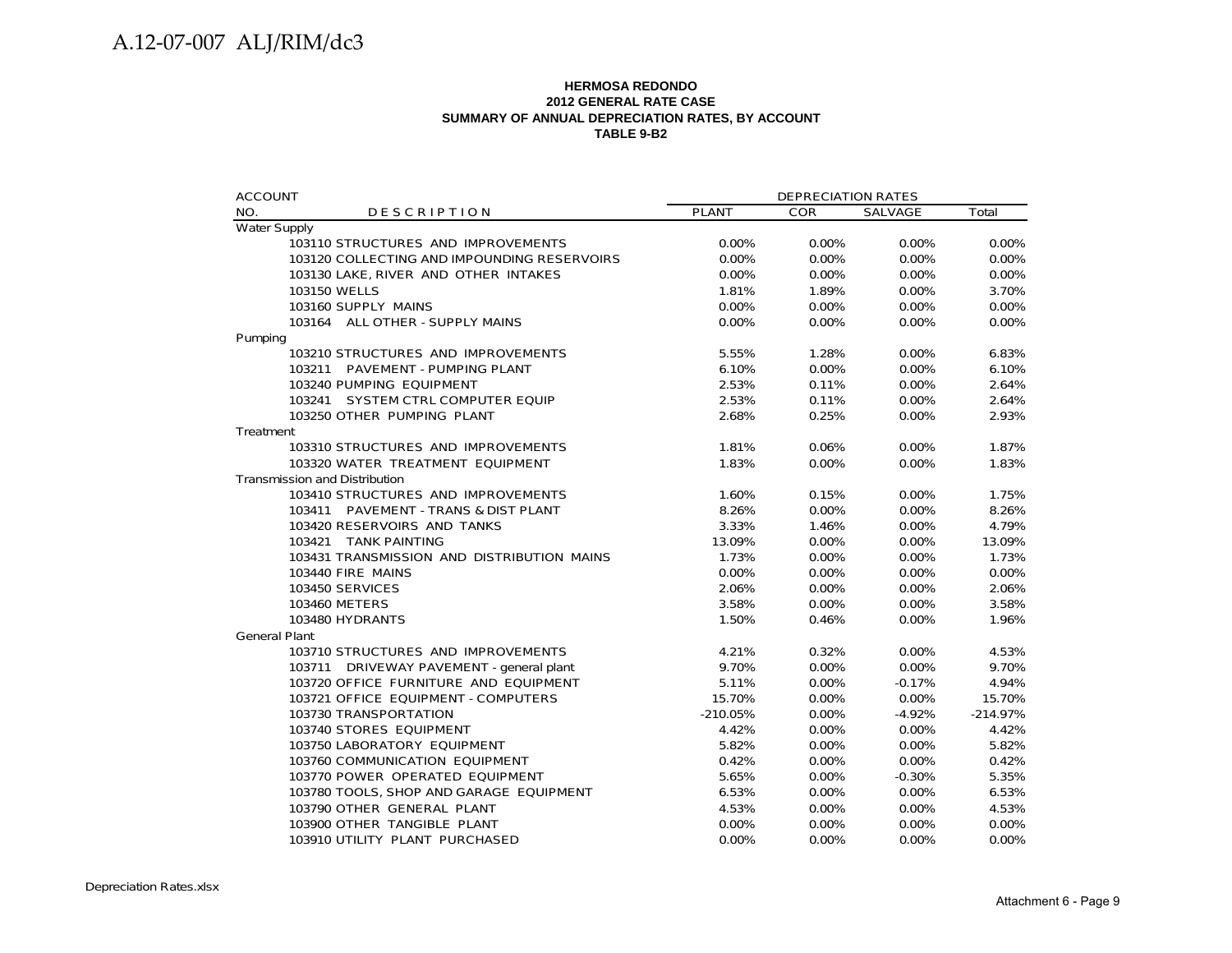#### **KERN RIVER VALLEY DISTRICT2012 GENERAL RATE CASE SUMMARY OF ANNUAL DEPRECIATION RATES, BY ACCOUNT TABLE 9-B2**

| <b>ACCOUNT</b>                              | <b>DEPRECIATION RATES</b> |            |          |              |  |  |
|---------------------------------------------|---------------------------|------------|----------|--------------|--|--|
| NO.<br><b>DESCRIPTION</b>                   | <b>PLANT</b>              | <b>COR</b> | SALVAGE  | <b>TOTAL</b> |  |  |
| <b>Water Supply</b>                         |                           |            |          |              |  |  |
| 103110 STRUCTURES AND IMPROVEMENTS          | $-5.14%$                  | 0.11%      | 0.00%    | $-5.03%$     |  |  |
| 103120 COLLECTING AND IMPOUNDING RESERVOIRS | $0.00\%$                  | $0.00\%$   | 0.00%    | 0.00%        |  |  |
| 103130 LAKE, RIVER AND OTHER INTAKES        | 3.13%                     | 0.25%      | 0.00%    | 3.38%        |  |  |
| 103150 WELLS                                | 4.91%                     | 1.44%      | 0.00%    | 6.35%        |  |  |
| 103160 SUPPLY MAINS                         | 2.66%                     | $-0.06%$   | 0.00%    | 2.60%        |  |  |
| 103164 ALL OTHER - Supply Mains             | 2.66%                     | $-0.06%$   | 0.00%    | 2.60%        |  |  |
| Pumping                                     |                           |            |          |              |  |  |
| 103210 STRUCTURES AND IMPROVEMENTS          | 4.07%                     | 0.18%      | 0.00%    | 4.25%        |  |  |
| 103240 PUMPING EQUIPMENT                    | 3.47%                     | 0.30%      | 0.00%    | 3.77%        |  |  |
| 103250 OTHER PUMPING PLANT                  | 5.06%                     | 0.26%      | 0.00%    | 5.32%        |  |  |
| Treatment                                   |                           |            |          |              |  |  |
| 103310 STRUCTURES AND IMPROVEMENTS          | 4.30%                     | 0.20%      | 0.00%    | 4.50%        |  |  |
| 103320 WATER TREATMENT EQUIPMENT            | 3.60%                     | 0.41%      | 0.00%    | 4.01%        |  |  |
| <b>Transmission and Distribution</b>        |                           |            |          |              |  |  |
| 103410 STRUCTURES AND IMPROVEMENTS          | 3.62%                     | 0.17%      | 0.00%    | 3.79%        |  |  |
| 103420 RESERVOIRS AND TANKS                 | 3.18%                     | 1.19%      | 0.00%    | 4.37%        |  |  |
| 103421 TANK PAINTING                        | 8.91%                     | 0.00%      | 0.00%    | 8.91%        |  |  |
| 103431 TRANSMISSION AND DISTRIBUTION MAINS  | 1.29%                     | 0.37%      | 0.00%    | 1.66%        |  |  |
| 103440 FIRE MAINS                           | 0.00%                     | 0.00%      | 0.00%    | 0.00%        |  |  |
| 103450 SERVICES                             | 0.72%                     | 0.41%      | 0.00%    | 1.13%        |  |  |
| 103460 METERS                               | $-3.61%$                  | 0.00%      | 0.00%    | $-3.61%$     |  |  |
| 103480 HYDRANTS                             | 0.56%                     | 0.26%      | 0.00%    | 0.82%        |  |  |
| <b>General Plant</b>                        |                           |            |          |              |  |  |
| 103710 STRUCTURES AND IMPROVEMENTS          | 3.66%                     | 0.18%      | 0.00%    | 3.84%        |  |  |
| 103720 OFFICE FURNITURE AND EQUIPMENT       | 0.00%                     | $0.00\%$   | 0.00%    | 0.00%        |  |  |
| 103721 OFFICE EQUIPMENT - COMPUTERS         | 0.00%                     | 0.00%      | 0.00%    | 0.00%        |  |  |
| 103730 TRANSPORTATION                       | 0.00%                     | 0.00%      | 0.00%    | 0.00%        |  |  |
| 103740 STORES EQUIPMENT                     | 3.23%                     | 0.00%      | 0.00%    | 3.23%        |  |  |
| 103750 LABORATORY EQUIPMENT                 | 12.56%                    | $0.00\%$   | $0.00\%$ | 12.56%       |  |  |
| 103760 COMMUNICATION EQUIPMENT              | 14.99%                    | $0.00\%$   | 0.00%    | 14.99%       |  |  |
| 103770 POWER OPERATED EQUIPMENT             | 0.00%                     | 0.00%      | 0.00%    | 0.00%        |  |  |
| 103780 TOOLS, SHOP AND GARAGE EQUIPMENT     | 7.09%                     | 0.00%      | 0.00%    | 7.09%        |  |  |
| 103790 OTHER GENERAL PLANT                  | 8.16%                     | $0.00\%$   | 0.00%    | 8.16%        |  |  |
| 103900 OTHER TANGIBLE PLANT                 | $0.00\%$                  | $0.00\%$   | 0.00%    | $0.00\%$     |  |  |
| 103910 UTILITY PLANT PURCHASED              | 0.00%                     | 0.00%      | 0.00%    | 0.00%        |  |  |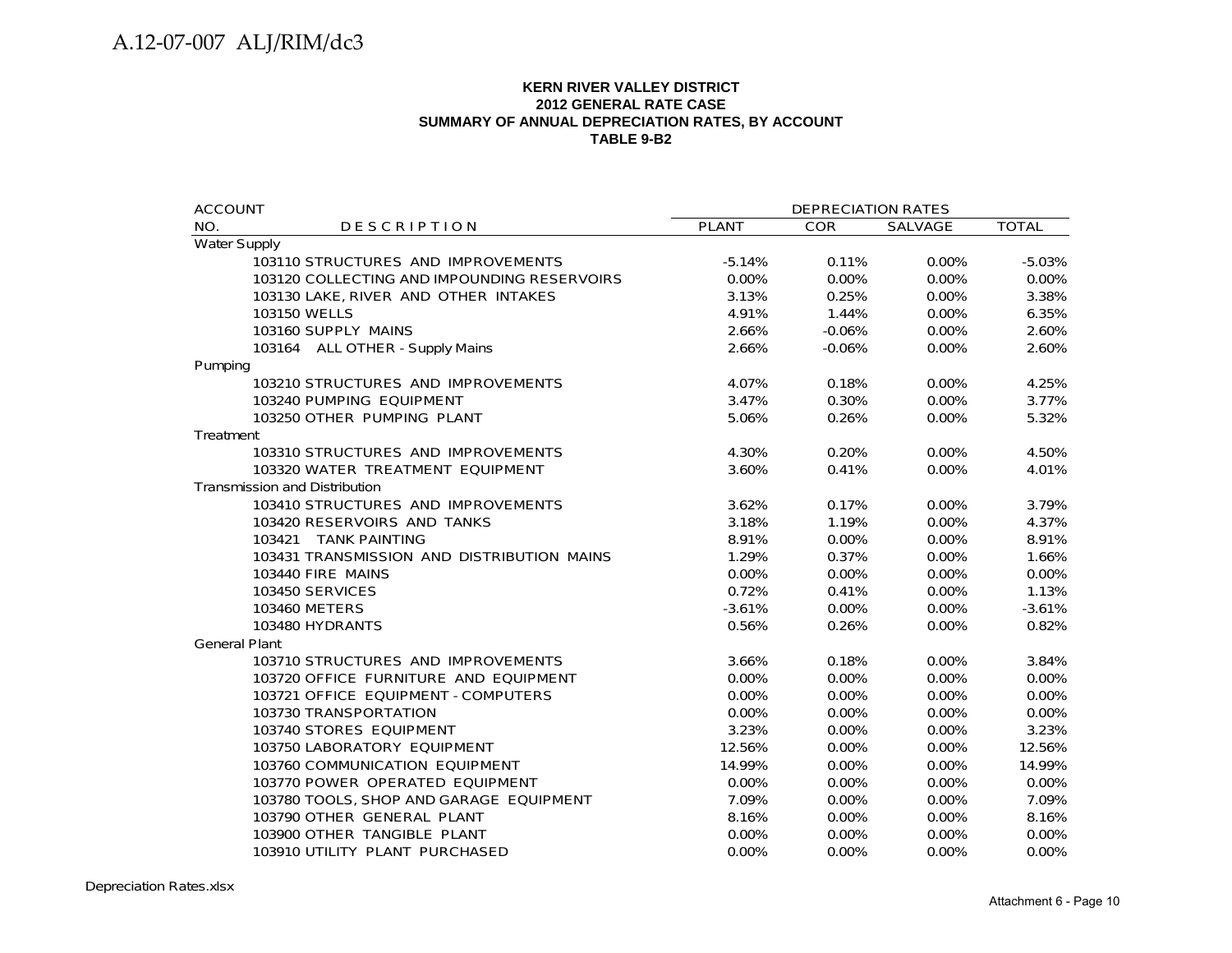#### **KING CITY DISTRICT 2012 GENERAL RATE CASE SUMMARY OF ANNUAL DEPRECIATION RATES, BY ACCOUNT TABLE 9-B2**

| <b>ACCOUNT</b>                              | <b>DEPRECIATION RATES</b> |            |          |           |
|---------------------------------------------|---------------------------|------------|----------|-----------|
| NO.<br><b>DESCRIPTION</b>                   | <b>PLANT</b>              | <b>COR</b> | SALVAGE  | Total     |
| 103010 103010-Organization                  |                           |            |          |           |
| 103020 103020-Franchises and Consents       |                           |            |          |           |
| 103030 103030-Other Intangible Plant        |                           |            |          |           |
| 103061 103061-Land                          |                           |            |          |           |
| 103062 103062-Land Rights                   |                           |            |          |           |
| <b>Water Supply</b>                         |                           |            |          |           |
| 103110 STRUCTURES AND IMPROVEMENTS          | 0.00%                     | 0.00%      | 0.00%    | 0.00%     |
| 103120 COLLECTING AND IMPOUNDING RESERVOIRS | 0.00%                     | 0.00%      | 0.00%    | 0.00%     |
| 103130 LAKE, RIVER AND OTHER INTAKES        | 0.00%                     | 0.00%      | 0.00%    | 0.00%     |
| 103150 WELLS                                | 1.56%                     | 1.30%      | 0.00%    | 2.86%     |
| 103160 SUPPLY MAINS                         | 0.00%                     | 0.00%      | $0.00\%$ | 0.00%     |
| Pumping                                     |                           |            |          |           |
| 103210 STRUCTURES AND IMPROVEMENTS          | 3.25%                     | 0.79%      | $0.00\%$ | 4.04%     |
| 103240 PUMPING EQUIPMENT                    | 2.78%                     | 0.18%      | $0.00\%$ | 2.96%     |
| 103241 SYSTEM CONTROL COMP EQUIPMENT        | 2.78%                     | 0.18%      | 0.00%    | 2.96%     |
| 103250 OTHER PUMPING PLANT                  | 0.00%                     | $0.00\%$   | 0.00%    | 0.00%     |
| Treatment                                   |                           |            |          |           |
| 103310 STRUCTURES AND IMPROVEMENTS          | 0.00%                     | 0.00%      | 0.00%    | 0.00%     |
| 103320 WATER TREATMENT EQUIPMENT            | 2.75%                     | 0.43%      | $0.00\%$ | 3.18%     |
| <b>Transmission and Distribution</b>        |                           |            |          |           |
| 103410 STRUCTURES AND IMPROVEMENTS          | $0.00\%$                  | 0.00%      | $0.00\%$ | 0.00%     |
| 103420 RESERVOIRS AND TANKS                 | 3.60%                     | $-1.49%$   | $0.00\%$ | 2.11%     |
| 103421 TANK PAINTING                        | 10.19%                    | 0.00%      | 0.00%    | 10.19%    |
| 103431 TRANSMISSION AND DISTRIBUTION MAINS  | 2.07%                     | 1.34%      | 0.00%    | 3.41%     |
| 103440 FIRE MAINS                           | 0.00%                     | 0.00%      | 0.00%    | 0.00%     |
| 103450 SERVICES                             | 2.11%                     | 2.65%      | 0.00%    | 4.76%     |
| 103460 METERS                               | 3.63%                     | 0.00%      | $-0.18%$ | 3.45%     |
| 103480 HYDRANTS                             | 1.18%                     | 1.01%      | 0.00%    | 2.19%     |
| <b>General Plant</b>                        |                           |            |          |           |
| 103710 STRUCTURES AND IMPROVEMENTS          | 1.83%                     | 0.00%      | 0.00%    | 1.83%     |
| 103720 OFFICE FURNITURE AND EQUIPMENT       | $-4.48%$                  | 0.00%      | 0.00%    | $-4.48%$  |
| 103721 OFFICE EQUIPMENT - COMPUTERS         | $-55.39%$                 | 0.00%      | 0.00%    | $-55.39%$ |
| 103730 TRANSPORTATION                       | 8.98%                     | 0.00%      | $-2.20%$ | 6.78%     |
| 103740 STORES EQUIPMENT                     | 3.59%                     | 0.00%      | 0.00%    | 3.59%     |
| 103750 LABORATORY EQUIPMENT                 | 0.00%                     | 0.00%      | 0.00%    | 0.00%     |
| 103760 COMMUNICATION EQUIPMENT              | 0.41%                     | $0.00\%$   | $0.00\%$ | 0.41%     |
| 103770 POWER OPERATED EQUIPMENT             | 0.00%                     | 0.00%      | $0.00\%$ | 0.00%     |
| 103780 TOOLS, SHOP AND GARAGE EQUIPMENT     | 3.33%                     | $0.00\%$   | 0.00%    | 3.33%     |
| 103790 OTHER GENERAL PLANT                  | 0.00%                     | $0.00\%$   | $0.00\%$ | 0.00%     |
| 103900 OTHER TANGIBLE PLANT                 | 0.00%                     | 0.00%      | 0.00%    | 0.00%     |
| 103910 UTILITY PLANT PURCHASED              | 0.00%                     | 0.00%      | $0.00\%$ | 0.00%     |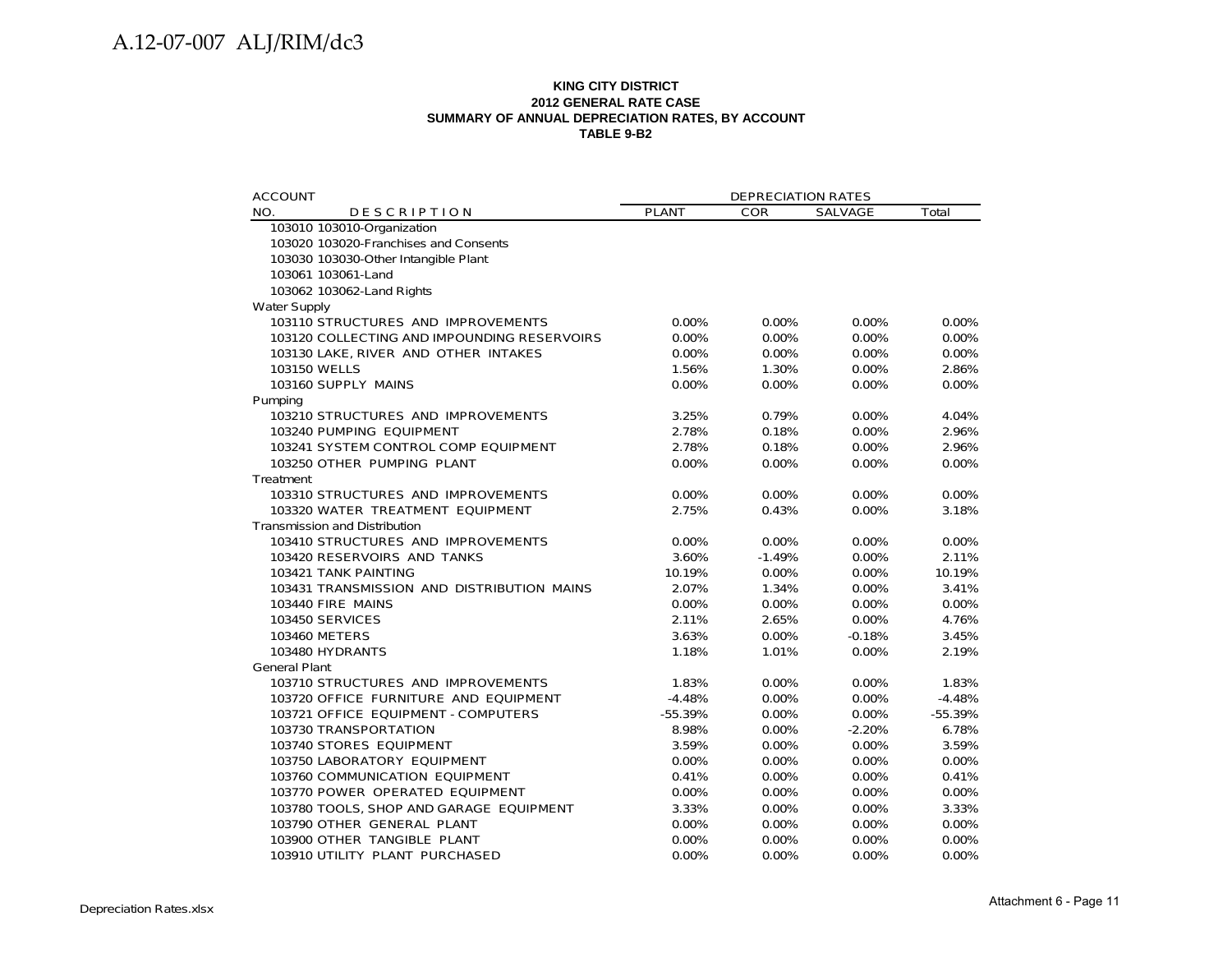#### **LIVERMORE DISTRICT 2012 GENERAL RATE CASE SUMMARY OF ANNUAL DEPRECIATION RATES, BY ACCOUNT TABLE 9-B2**

| <b>ACCOUNT</b>                                    |                    | <b>DEPRECIATION RATES</b> |                |                    |
|---------------------------------------------------|--------------------|---------------------------|----------------|--------------------|
| NO.<br><b>DESCRIPTION</b>                         | <b>PLANT</b>       | <b>COR</b>                | <b>SALVAGE</b> | Total              |
| 103010 ORGANIZATION                               |                    |                           |                |                    |
| 103020 FRANCHISES AND CONSENTS                    |                    |                           |                |                    |
| 103030 103030-Other Intangible Plant              |                    |                           |                |                    |
| 103061 103061-Land                                |                    |                           |                |                    |
| 103062 103062-Land Rights                         |                    |                           |                |                    |
| <b>Water Supply</b>                               |                    |                           |                |                    |
| 103110 STRUCTURES AND IMPROVEMENTS - Supply Plant | $0.00\%$           | 0.00%                     | $0.00\%$       | $0.00\%$           |
| 103120 103120-Collect & Impound Reservoirs        | 0.00%              | 0.00%                     | 0.00%          | 0.00%              |
| 103130 LAKE, RIVER AND OTHER INTAKES              | 0.00%              | 0.00%                     | 0.00%          | 0.00%              |
| 103150 103150-Wells-Supply Plant                  | 1.94%              | 2.10%                     | 0.00%          | 4.04%              |
| 103160 103160-Supply Mains                        | 0.00%              | 0.00%                     | 0.00%          | 0.00%              |
| Pumping                                           |                    |                           |                |                    |
| 103210 103210-Struct & Imp- Pumping Plant         | 11.28%             | 2.44%                     | 0.00%          | 13.72%             |
| 103211 103211-Pavement-Pumping Plant              | 5.49%              | 0.00%                     | 0.00%          | 5.49%              |
| 103240 103240-Pumping Equipment                   | 2.59%              | 0.11%                     | 0.00%          | 2.70%              |
| 103241 103241-System Ctrl Computer Equip          | 2.59%              | 0.11%                     | 0.00%          | 2.70%              |
| 103250 OTHER PUMPING PLANT                        | 0.00%              | 0.00%                     | 0.00%          | 0.00%              |
| Treatment                                         |                    |                           |                |                    |
| 103310 103310-Struct & Improve-Treat Plant        | 2.33%              | 0.10%                     | 0.00%          | 2.43%              |
| 103320 103320-Water Treatment Equipment           | 2.54%              | 0.00%                     | 0.00%          | 2.54%              |
| <b>Transmission and Distribution</b>              |                    |                           |                |                    |
| 103410 103410-Struct & Imp-Trans&Dis PInt         | 1.55%              | 0.15%                     | 0.00%          | 1.70%              |
| 103411 103411-Pavement-Trans & Dist Plant         | 7.06%              | 0.00%                     | 0.00%          | 7.06%              |
| 103420 103420-Reservoirs & Tanks                  | 2.53%              | 1.07%                     | 0.00%          | 3.60%              |
| 103421 103421-Tank Painting                       | 52.77%             | 0.00%                     | 0.00%          | 52.77%             |
| 103431 Transmission & Distribution Mains          | 1.64%              | 0.00%                     | 0.00%          | 1.64%              |
| 103450 103450-Services-Trans & Distr Mains        | 1.91%              | 0.00%                     | 0.00%          | 1.91%              |
| 103460 103460-Meters & Meter Boxes                | 3.33%              | 0.00%                     | $0.00\%$       | 3.33%              |
| 103480 103480-Hydrants-T & D Mains                | 1.56%              | 0.46%                     | 0.00%          | 2.02%              |
| <b>General Plant</b>                              |                    |                           |                |                    |
| 103710 103710-Struct & Improve Genl Pint          | 2.43%<br>$-14.09%$ | 0.26%<br>0.00%            | 0.00%<br>0.00% | 2.69%<br>$-14.09%$ |
| 103711 103711-Driveway Pavement-Gen Plant         |                    |                           |                |                    |
| 103720 103720-Office Furn & Equip-Gen Plnt        | 1.00%              | $0.00\%$<br>0.00%         | $-0.16%$       | 0.84%<br>$-9.14%$  |
| 103721 103721-Office-Elec. Equip/Computers        | $-9.14%$           |                           | 0.00%          |                    |
| 103722 103722-Computer Software                   | 0.00%              | 0.00%                     | 0.00%          | 0.00%              |
| 103730 103730-Transportn Equip-Gen Plant          | 9.78%              | 0.00%                     | $-2.34%$       | 7.44%              |
| 103740 103740-Stores Equipment-Gen Plant          | 5.72%              | 0.00%                     | 0.00%          | 5.72%              |
| 103750 103750-Laboratory Equip-Gen Plant          | 6.30%              | 0.00%                     | 0.00%          | 6.30%              |
| 103760 103760-Communication Equip-Gen PInt        | 2.48%              | 0.00%                     | 0.00%          | 2.48%              |
| 103770 103770-Pwr Operated Equip-Gen Plant        | 4.38%              | 0.00%                     | $-0.31%$       | 4.07%              |
| 103780 103780-Tools, Shop & Garage Equip          | 4.54%              | 0.00%                     | 0.00%          | 4.54%              |
| 103790 103790-Other General Plant                 | 3.97%              | $0.00\%$                  | $0.00\%$       | 3.97%              |
| 103900 103900-Other Tangible Property             | 0.00%              | 0.00%                     | 0.00%          | 0.00%              |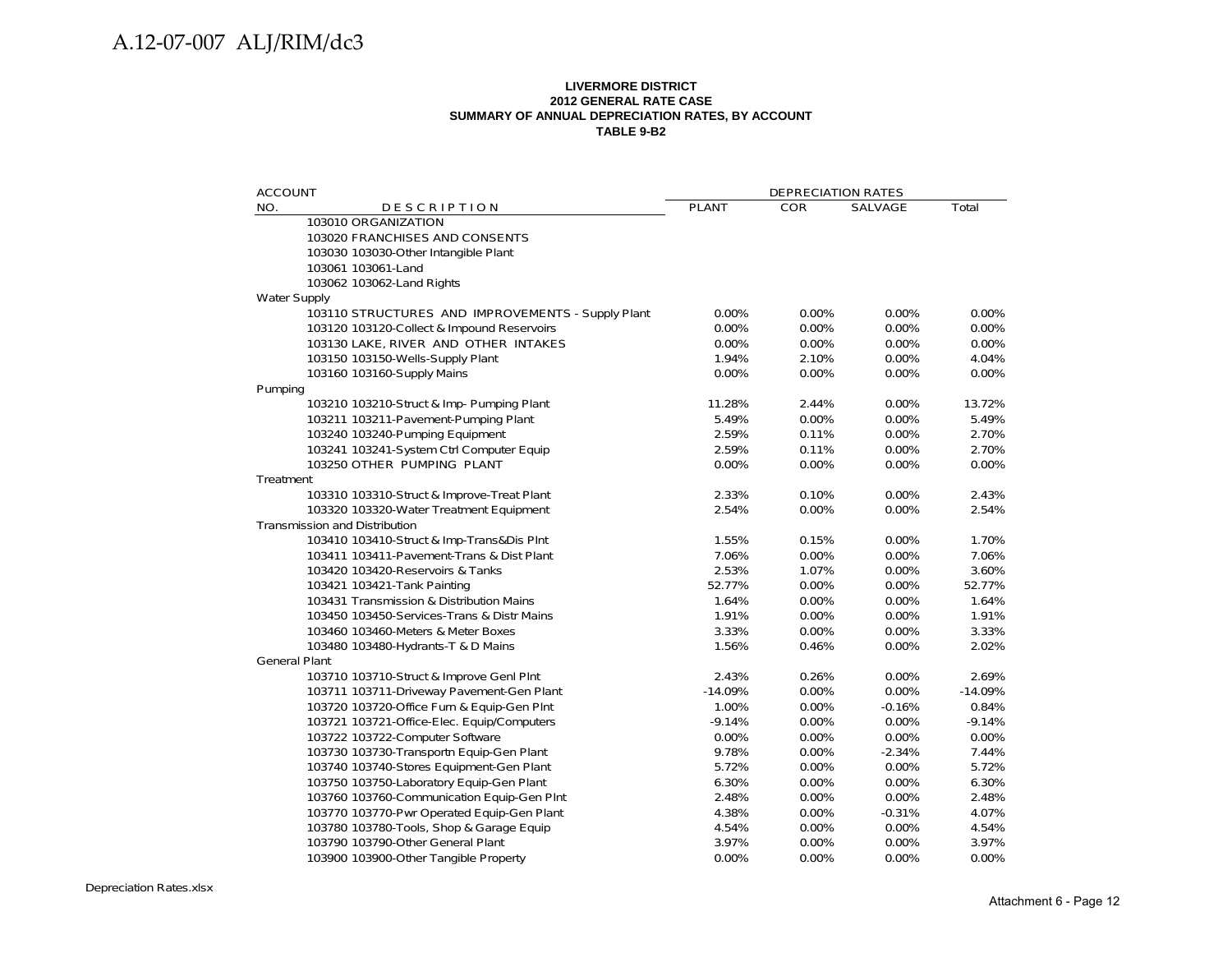#### **LOS ALTOS DISTRICT 2012 GENERAL RATE CASE SUMMARY OF ANNUAL DEPRECIATION RATES, BY ACCOUNT TABLE 9-B2**

| <b>DEPRECIATION RATES</b>                                                                                                                                                                                                                                                                                                                |                                                                                                                                                                                                                                                                                                                                  |  |  |
|------------------------------------------------------------------------------------------------------------------------------------------------------------------------------------------------------------------------------------------------------------------------------------------------------------------------------------------|----------------------------------------------------------------------------------------------------------------------------------------------------------------------------------------------------------------------------------------------------------------------------------------------------------------------------------|--|--|
| SALVAGE                                                                                                                                                                                                                                                                                                                                  | Total                                                                                                                                                                                                                                                                                                                            |  |  |
|                                                                                                                                                                                                                                                                                                                                          |                                                                                                                                                                                                                                                                                                                                  |  |  |
|                                                                                                                                                                                                                                                                                                                                          |                                                                                                                                                                                                                                                                                                                                  |  |  |
|                                                                                                                                                                                                                                                                                                                                          |                                                                                                                                                                                                                                                                                                                                  |  |  |
|                                                                                                                                                                                                                                                                                                                                          |                                                                                                                                                                                                                                                                                                                                  |  |  |
|                                                                                                                                                                                                                                                                                                                                          |                                                                                                                                                                                                                                                                                                                                  |  |  |
|                                                                                                                                                                                                                                                                                                                                          |                                                                                                                                                                                                                                                                                                                                  |  |  |
|                                                                                                                                                                                                                                                                                                                                          | 2.02%                                                                                                                                                                                                                                                                                                                            |  |  |
|                                                                                                                                                                                                                                                                                                                                          | 7.78%                                                                                                                                                                                                                                                                                                                            |  |  |
|                                                                                                                                                                                                                                                                                                                                          | 0.00%                                                                                                                                                                                                                                                                                                                            |  |  |
|                                                                                                                                                                                                                                                                                                                                          | 3.81%                                                                                                                                                                                                                                                                                                                            |  |  |
|                                                                                                                                                                                                                                                                                                                                          | 1.30%                                                                                                                                                                                                                                                                                                                            |  |  |
|                                                                                                                                                                                                                                                                                                                                          |                                                                                                                                                                                                                                                                                                                                  |  |  |
|                                                                                                                                                                                                                                                                                                                                          | 13.66%                                                                                                                                                                                                                                                                                                                           |  |  |
|                                                                                                                                                                                                                                                                                                                                          | 5.43%                                                                                                                                                                                                                                                                                                                            |  |  |
|                                                                                                                                                                                                                                                                                                                                          | 2.86%                                                                                                                                                                                                                                                                                                                            |  |  |
|                                                                                                                                                                                                                                                                                                                                          | 2.86%                                                                                                                                                                                                                                                                                                                            |  |  |
|                                                                                                                                                                                                                                                                                                                                          | 2.86%                                                                                                                                                                                                                                                                                                                            |  |  |
|                                                                                                                                                                                                                                                                                                                                          |                                                                                                                                                                                                                                                                                                                                  |  |  |
|                                                                                                                                                                                                                                                                                                                                          | 2.36%                                                                                                                                                                                                                                                                                                                            |  |  |
|                                                                                                                                                                                                                                                                                                                                          | 2.36%                                                                                                                                                                                                                                                                                                                            |  |  |
|                                                                                                                                                                                                                                                                                                                                          |                                                                                                                                                                                                                                                                                                                                  |  |  |
|                                                                                                                                                                                                                                                                                                                                          | 1.63%<br>6.23%                                                                                                                                                                                                                                                                                                                   |  |  |
|                                                                                                                                                                                                                                                                                                                                          |                                                                                                                                                                                                                                                                                                                                  |  |  |
|                                                                                                                                                                                                                                                                                                                                          | 2.74%                                                                                                                                                                                                                                                                                                                            |  |  |
|                                                                                                                                                                                                                                                                                                                                          | 14.86%<br>1.70%                                                                                                                                                                                                                                                                                                                  |  |  |
|                                                                                                                                                                                                                                                                                                                                          | 0.00%                                                                                                                                                                                                                                                                                                                            |  |  |
|                                                                                                                                                                                                                                                                                                                                          | 1.99%                                                                                                                                                                                                                                                                                                                            |  |  |
|                                                                                                                                                                                                                                                                                                                                          | 3.75%                                                                                                                                                                                                                                                                                                                            |  |  |
|                                                                                                                                                                                                                                                                                                                                          | 1.99%                                                                                                                                                                                                                                                                                                                            |  |  |
|                                                                                                                                                                                                                                                                                                                                          |                                                                                                                                                                                                                                                                                                                                  |  |  |
|                                                                                                                                                                                                                                                                                                                                          | 2.17%                                                                                                                                                                                                                                                                                                                            |  |  |
|                                                                                                                                                                                                                                                                                                                                          | 4.20%                                                                                                                                                                                                                                                                                                                            |  |  |
|                                                                                                                                                                                                                                                                                                                                          | 11.13%                                                                                                                                                                                                                                                                                                                           |  |  |
|                                                                                                                                                                                                                                                                                                                                          | 4.39%                                                                                                                                                                                                                                                                                                                            |  |  |
|                                                                                                                                                                                                                                                                                                                                          | 12.23%                                                                                                                                                                                                                                                                                                                           |  |  |
|                                                                                                                                                                                                                                                                                                                                          | 5.09%                                                                                                                                                                                                                                                                                                                            |  |  |
|                                                                                                                                                                                                                                                                                                                                          | 5.48%                                                                                                                                                                                                                                                                                                                            |  |  |
|                                                                                                                                                                                                                                                                                                                                          | 2.85%                                                                                                                                                                                                                                                                                                                            |  |  |
|                                                                                                                                                                                                                                                                                                                                          | 2.02%                                                                                                                                                                                                                                                                                                                            |  |  |
|                                                                                                                                                                                                                                                                                                                                          | 4.62%                                                                                                                                                                                                                                                                                                                            |  |  |
|                                                                                                                                                                                                                                                                                                                                          | 6.82%                                                                                                                                                                                                                                                                                                                            |  |  |
|                                                                                                                                                                                                                                                                                                                                          | 0.00%                                                                                                                                                                                                                                                                                                                            |  |  |
|                                                                                                                                                                                                                                                                                                                                          | 0.00%                                                                                                                                                                                                                                                                                                                            |  |  |
|                                                                                                                                                                                                                                                                                                                                          | 0.00%                                                                                                                                                                                                                                                                                                                            |  |  |
| <b>COR</b><br>0.18%<br>7.64%<br>0.00%<br>2.09%<br>$-0.18%$<br>2.35%<br>0.00%<br>0.12%<br>0.12%<br>0.25%<br>0.11%<br>0.00%<br>0.15%<br>0.00%<br>0.91%<br>0.00%<br>0.00%<br>0.00%<br>0.00%<br>0.00%<br>0.46%<br>0.20%<br>0.00%<br>0.00%<br>0.00%<br>0.00%<br>0.00%<br>0.00%<br>0.00%<br>0.00%<br>0.00%<br>0.00%<br>0.00%<br>0.00%<br>0.00% | 0.00%<br>0.00%<br>0.00%<br>0.00%<br>0.00%<br>0.00%<br>0.00%<br>0.00%<br>0.00%<br>0.00%<br>0.00%<br>0.00%<br>0.00%<br>0.00%<br>0.00%<br>0.00%<br>0.00%<br>0.00%<br>0.00%<br>0.00%<br>$0.00\%$<br>0.00%<br>$-0.19%$<br>0.00%<br>0.00%<br>8.19%<br>0.00%<br>0.00%<br>0.00%<br>$-0.29%$<br>0.00%<br>0.00%<br>0.00%<br>0.00%<br>0.00% |  |  |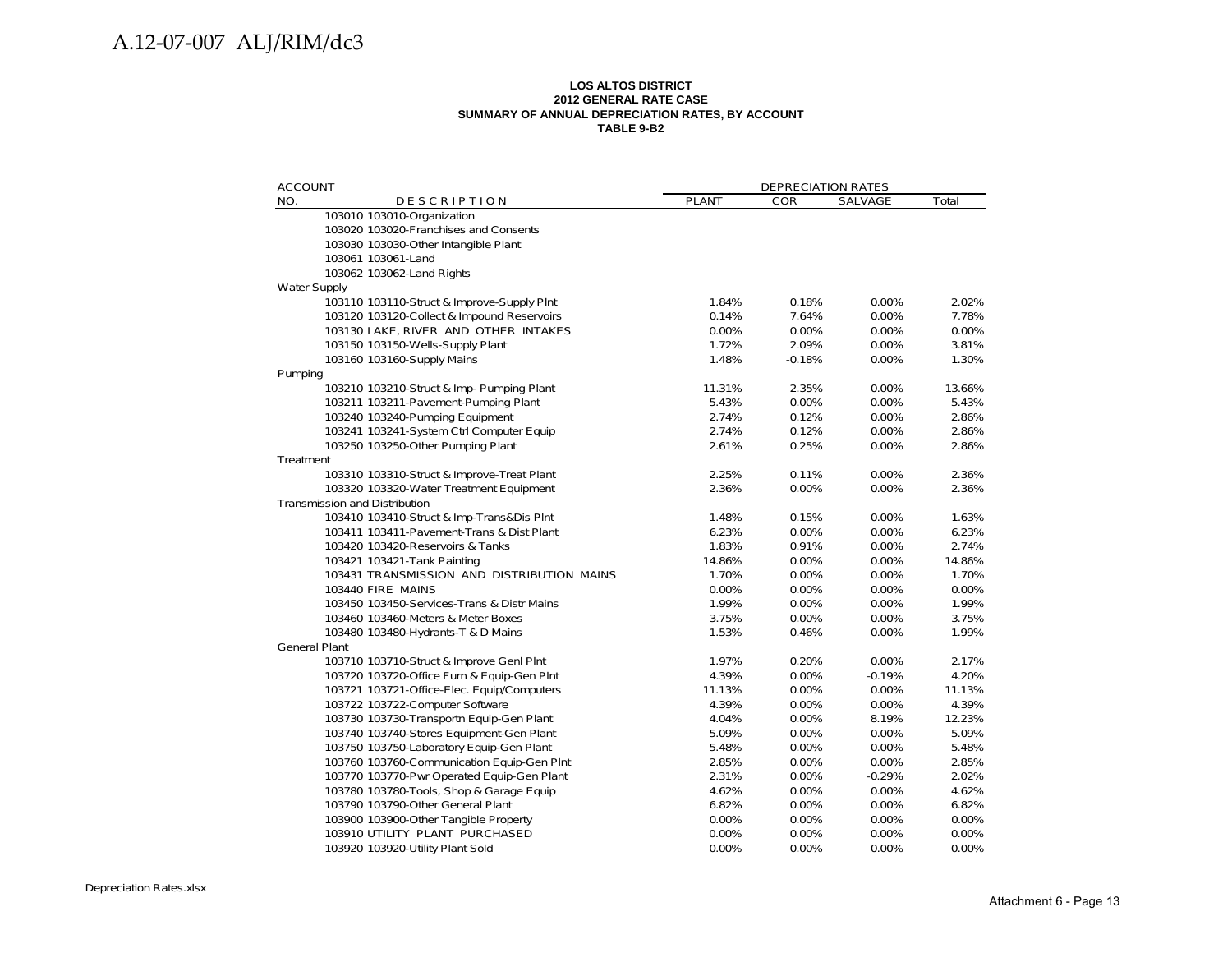#### **MARYSVILLE DISTRICT 2012 GENERAL RATE CASE SUMMARY OF ANNUAL DEPRECIATION RATES, BY ACCOUNT TABLE 9-B2**

| <b>ACCOUNT</b>                             |              | <b>DEPRECIATION RATES</b> |          |          |
|--------------------------------------------|--------------|---------------------------|----------|----------|
| NO.<br><b>DESCRIPTION</b>                  | <b>PLANT</b> | <b>COR</b>                | SALVAGE  | Total    |
| 103010 103010-Organization                 |              |                           |          |          |
| 103020 103020-Franchises and Consents      |              |                           |          |          |
| 103030 103030-Other Intangible Plant       |              |                           |          |          |
| 103061 103061-Land                         |              |                           |          |          |
| 103062 103062-Land Rights                  |              |                           |          |          |
| <b>Water Supply</b>                        |              |                           |          |          |
| 103110 103110-Struct & Improve-Supply Pint | 0.00%        | 0.00%                     | 0.00%    | 0.00%    |
| 103120 103120-Collect & Impound Reservoirs | 0.00%        | 0.00%                     | 0.00%    | 0.00%    |
| 103130 LAKE, RIVER AND OTHER INTAKES       | 0.00%        | 0.00%                     | 0.00%    | $0.00\%$ |
| 103150 103150-Wells-Supply Plant           | 0.29%        | 2.40%                     | 0.00%    | 2.69%    |
| 103160 103160-Supply Mains                 | 0.00%        | 0.00%                     | 0.00%    | 0.00%    |
| Pumping                                    |              |                           |          |          |
| 103210 103210-Struct & Imp- Pumping Plant  | 3.33%        | 1.24%                     | 0.00%    | 4.57%    |
| 103211 103211-Pavement-Pumping Plant       | 3.61%        | $0.00\%$                  | 0.00%    | 3.61%    |
| 103240 103240-Pumping Equipment            | 2.53%        | 0.18%                     | 0.00%    | 2.71%    |
| 103241 103241-System Ctrl Computer Equip   | 2.53%        | 0.18%                     | 0.00%    | 2.71%    |
| 103250 103250-Other Pumping Plant          | 0.00%        | $0.00\%$                  | $0.00\%$ | 0.00%    |
| Treatment                                  |              |                           |          |          |
| 103310 103310-Struct & Improve-Treat Plant | 1.65%        | 0.33%                     | 0.00%    | 1.98%    |
| 103320 103320-Water Treatment Equipment    | 2.34%        | 0.00%                     | 0.00%    | 2.34%    |
| <b>Transmission and Distribution</b>       |              |                           |          |          |
| 103410 103410-Struct & Imp-Trans&Dis Plnt  | 2.06%        | 0.10%                     | 0.00%    | 2.16%    |
| 103420 103420-Reservoirs & Tanks           | 1.12%        | 0.41%                     | 0.00%    | 1.53%    |
| 103421 103421-Tank Painting                | 8.04%        | 0.00%                     | 0.00%    | 8.04%    |
| 103431 TRANSMISSION AND DISTRIBUTION MAINS | 1.83%        | 0.00%                     | 0.00%    | 1.83%    |
| 103440 FIRE MAINS                          | 0.00%        | 0.00%                     | 0.00%    | 0.00%    |
| 103450 103450-Services-Trans & Distr Mains | 1.97%        | 0.00%                     | 0.00%    | 1.97%    |
| 103460 103460-Meters & Meter Boxes         | 2.65%        | 0.00%                     | 0.00%    | 2.65%    |
| 103480 103480-Hydrants-T & D Mains         | 1.21%        | 1.04%                     | 0.00%    | 2.25%    |
| <b>General Plant</b>                       |              |                           |          |          |
| 103710 103710-Struct & Improve Genl Plnt   | 3.40%        | 0.37%                     | 0.00%    | 3.77%    |
| 103711 103711-Driveway Pavement-Gen Plant  | 4.72%        | 0.00%                     | 0.00%    | 4.72%    |
| 103720 103720-Office Furn & Equip-Gen Plnt | $-0.65%$     | 0.00%                     | 0.00%    | $-0.65%$ |
| 103721 103721-Office-Elec. Equip/Computers | $-3.14%$     | $0.00\%$                  | 0.00%    | $-3.14%$ |
| 103722 103722-Computer Software            | 0.00%        | 0.00%                     | 0.00%    | 0.00%    |
| 103730 103730-Transportn Equip-Gen Plant   | 10.71%       | 0.00%                     | $-2.19%$ | 8.52%    |
| 103740 103740-Stores Equipment-Gen Plant   | 0.00%        | 0.00%                     | 0.00%    | 0.00%    |
| 103750 103750-Laboratory Equip-Gen Plant   | 7.36%        | 0.00%                     | 0.00%    | 7.36%    |
| 103760 103760-Communication Equip-Gen PInt | 0.75%        | 0.00%                     | 0.00%    | 0.75%    |
| 103770 103770-Pwr Operated Equip-Gen Plant | 5.34%        | 0.00%                     | $-0.23%$ | 5.11%    |
| 103780 103780-Tools, Shop & Garage Equip   | 5.31%        | 0.00%                     | 0.00%    | 5.31%    |
| 103790 103790-Other General Plant          | 0.00%        | 0.00%                     | 0.00%    | 0.00%    |
| 103900 103900-Other Tangible Property      | 0.00%        | 0.00%                     | 0.00%    | 0.00%    |
| 103910 UTILITY PLANT PURCHASED             | 0.00%        | 0.00%                     | 0.00%    | 0.00%    |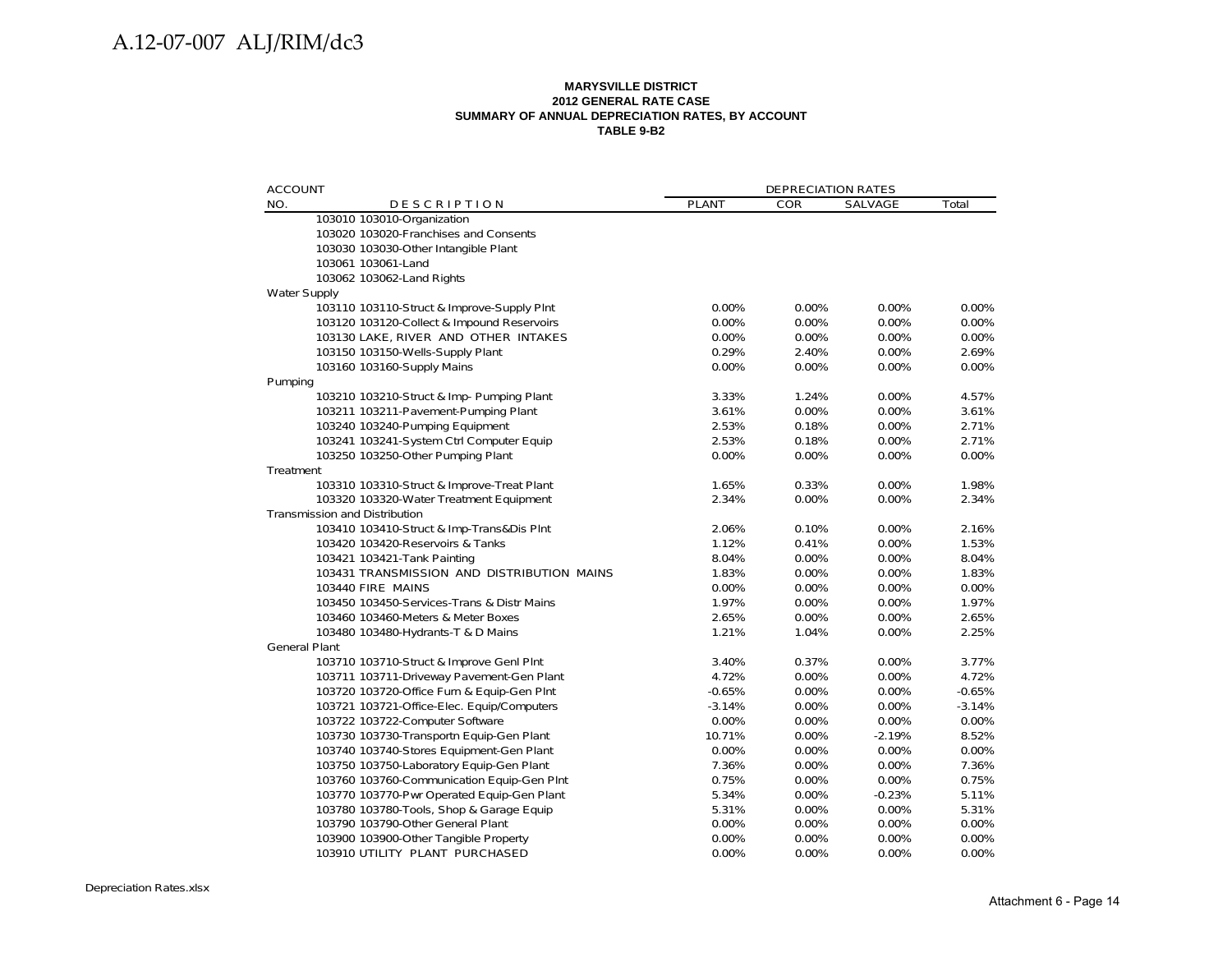#### **OROVILLE DISTRICT 2012 GENERAL RATE CASE SUMMARY OF ANNUAL DEPRECIATION RATES, BY ACCOUNT TABLE 9-B2**

| <b>ACCOUNT</b>                       |                                            |              | <b>DEPRECIATION RATES</b> |                |          |
|--------------------------------------|--------------------------------------------|--------------|---------------------------|----------------|----------|
| NO.                                  | <b>DESCRIPTION</b>                         | <b>PLANT</b> | <b>COR</b>                | <b>SALVAGE</b> | Total    |
|                                      | 103010 103010-Organization                 |              |                           |                |          |
|                                      | 103020 103020-Franchises and Consents      |              |                           |                |          |
|                                      | 103030 103030-Other Intangible Plant       |              |                           |                |          |
|                                      | 103061 103061-Land                         |              |                           |                |          |
|                                      | 103062 103062-Land Rights                  |              |                           |                |          |
| <b>Water Supply</b>                  |                                            |              |                           |                |          |
|                                      | 103110 103110-Struct & Improve-Supply Plnt | 2.13%        | 0.22%                     | 0.00%          | 2.35%    |
|                                      | 103120 103120-Collect & Impound Reservoirs | 1.45%        | 0.32%                     | 0.00%          | 1.77%    |
|                                      | 103130 LAKE, RIVER AND OTHER INTAKES       | 1.18%        | 0.57%                     | 0.00%          | 1.75%    |
|                                      | 103150 103150-Wells-Supply Plant           | 0.01%        | 2.50%                     | 0.00%          | 2.51%    |
|                                      | 103160 103160-Supply Mains                 | 1.19%        | 0.16%                     | 0.00%          | 1.35%    |
|                                      | 103163 103163-Steel- Supply Main           | 1.19%        | 0.16%                     | 0.00%          | 1.35%    |
|                                      | 103164 103164-All Other -Supply Mains      | 1.19%        | 0.16%                     | 0.00%          | 1.35%    |
| Pumping                              |                                            |              |                           |                |          |
|                                      | 103210 103210-Struct & Imp- Pumping Plant  | 2.56%        | 0.72%                     | 0.00%          | 3.28%    |
|                                      | 103211 103211-Pavement-Pumping Plant       | 3.28%        | 0.00%                     | 0.00%          | 3.28%    |
|                                      | 103240 103240-Pumping Equipment            | 2.67%        | 0.18%                     | 0.00%          | 2.85%    |
|                                      | 103241 103241-System Ctrl Computer Equip   | 2.67%        | 0.18%                     | 0.00%          | 2.85%    |
|                                      | 103250 103250-Other Pumping Plant          | 0.00%        | 0.00%                     | 0.00%          | 0.00%    |
| Treatment                            |                                            |              |                           |                |          |
|                                      | 103310 103310-Struct & Improve-Treat Plant | 1.69%        | 0.34%                     | 0.00%          | 2.03%    |
|                                      | 103320 103320-Water Treatment Equipment    | 3.77%        | 0.00%                     | 0.00%          | 3.77%    |
| <b>Transmission and Distribution</b> |                                            |              |                           |                |          |
|                                      | 103410 103410-Struct & Imp-Trans&Dis Plnt  | 0.74%        | 0.10%                     | 0.00%          | 0.84%    |
|                                      | 103411 103411-Pavement-Trans & Dist Plant  | 6.38%        | 0.00%                     | 0.00%          | 6.38%    |
|                                      | 103420 103420-Reservoirs & Tanks           | 2.01%        | 0.34%                     | 0.00%          | 2.35%    |
|                                      | 103421 103421-Tank Painting                | 14.58%       | 0.00%                     | 0.00%          | 14.58%   |
|                                      | 103431 TRANSMISSION AND DISTRIBUTION MAINS | 1.89%        | 0.00%                     | 0.00%          | 1.89%    |
|                                      | 103440 FIRE MAINS                          | 0.00%        | 0.00%                     | 0.00%          | 0.00%    |
|                                      | 103450 103450-Services-Trans & Distr Mains | 1.98%        | 0.00%                     | 0.00%          | 1.98%    |
|                                      | 103460 103460-Meters & Meter Boxes         | 3.35%        | 0.00%                     | 0.00%          | 3.35%    |
|                                      | 103480 103480-Hydrants-T & D Mains         | 1.25%        | 0.98%                     | 0.00%          | 2.23%    |
| <b>General Plant</b>                 |                                            |              |                           |                |          |
|                                      | 103710 103710-Struct & Improve Genl Pint   | 2.25%        | 0.33%                     | 0.00%          | 2.58%    |
|                                      | 103711 103711-Driveway Pavement-Gen Plant  | $-1.59%$     | 0.00%                     | 0.00%          | $-1.59%$ |
|                                      | 103720 103720-Office Furn & Equip-Gen Plnt | 4.52%        | 0.00%                     | 0.00%          | 4.52%    |
|                                      | 103721 103721-Office-Elec. Equip/Computers | 7.53%        | 0.00%                     | 0.00%          | 7.53%    |
|                                      | 103730 103730-Transportn Equip-Gen Plant   | 12.22%       | 0.00%                     | $-2.11%$       | 10.11%   |
|                                      | 103740 103740-Stores Equipment-Gen Plant   | 3.67%        | 0.00%                     | 0.00%          | 3.67%    |
|                                      | 103750 103750-Laboratory Equip-Gen Plant   | 8.00%        | 0.00%                     | 0.00%          | 8.00%    |
|                                      | 103760 103760-Communication Equip-Gen PInt | $-0.25%$     | 0.00%                     | 0.00%          | $-0.25%$ |
|                                      | 103770 103770-Pwr Operated Equip-Gen Plant | 5.17%        | 0.00%                     | $-0.14%$       | 5.03%    |
|                                      | 103780 103780-Tools, Shop & Garage Equip   | 4.40%        | 0.00%                     | 0.00%          | 4.40%    |
|                                      | 103790 103790-Other General Plant          | 6.74%        | 0.00%                     | 0.00%          | 6.74%    |
|                                      | 103900 103900-Other Tangible Property      | 0.00%        | 0.00%                     | 0.00%          | 0.00%    |
|                                      | 103910 UTILITY PLANT PURCHASED             | 0.00%        | 0.00%                     | 0.00%          | 0.00%    |
|                                      |                                            |              |                           |                |          |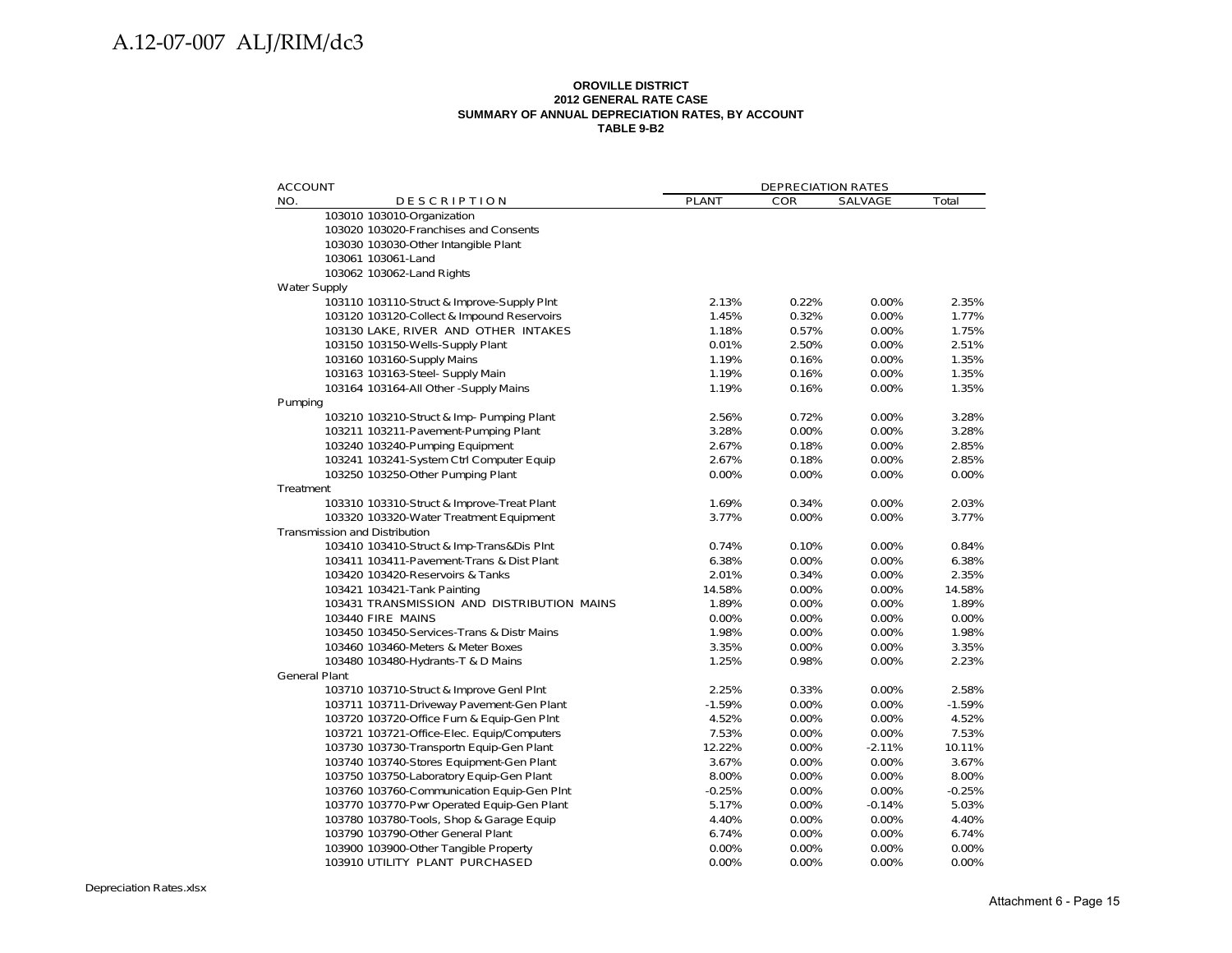#### **PALOS VERDES DISTRICT2012 GENERAL RATE CASE SUMMARY OF ANNUAL DEPRECIATION RATES, BY ACCOUNT TABLE 9-B2**

| <b>ACCOUNT</b>                              |              | <b>DEPRECIATION RATES</b> |                |            |
|---------------------------------------------|--------------|---------------------------|----------------|------------|
| NO.<br><b>DESCRIPTION</b>                   | <b>PLANT</b> | <b>COR</b>                | <b>SALVAGE</b> | Total      |
| <b>Water Supply</b>                         |              |                           |                |            |
| 103110 STRUCTURES AND IMPROVEMENTS          | $0.00\%$     | $0.00\%$                  | $0.00\%$       | 0.00%      |
| 103120 COLLECTING AND IMPOUNDING RESERVOIRS | 0.00%        | $0.00\%$                  | 0.00%          | 0.00%      |
| 103130 LAKE, RIVER AND OTHER INTAKES        | 0.00%        | 0.00%                     | 0.00%          | 0.00%      |
| 103150 WELLS                                | 0.00%        | 0.00%                     | 0.00%          | 0.00%      |
| 103160 SUPPLY MAINS                         | 1.91%        | 0.26%                     | 0.00%          | 2.17%      |
| 103164 ALL OTHER - SUPPLY MAINS             | 1.91%        | 0.26%                     | 0.00%          | 2.17%      |
| Pumping                                     |              |                           |                |            |
| 103210 STRUCTURES AND IMPROVEMENTS          | 4.35%        | 1.00%                     | 0.00%          | 5.35%      |
| 103211 PAVEMENT - PUMPING PLANT             | 5.36%        | 0.00%                     | 0.00%          | 5.36%      |
| 103240 PUMPING EQUIPMENT                    | 2.69%        | 0.09%                     | $0.00\%$       | 2.78%      |
| 103241 SYSTEM CTRL COMPUTER EQUIP           | 2.69%        | 0.09%                     | 0.00%          | 2.78%      |
| 103250 OTHER PUMPING PLANT                  | 2.53%        | 0.25%                     | 0.00%          | 2.78%      |
| Treatment                                   |              |                           |                |            |
| 103310 STRUCTURES AND IMPROVEMENTS          | 0.98%        | 0.03%                     | 0.00%          | 1.01%      |
| 103320 WATER TREATMENT EQUIPMENT            | $-0.10%$     | 0.00%                     | 0.00%          | $-0.10%$   |
| Transmission and Distribution               |              |                           |                |            |
| 103410 STRUCTURES AND IMPROVEMENTS          | 0.93%        | 0.14%                     | $0.00\%$       | 1.07%      |
| 103411 PAVEMENT - TRANS & DIST PLANT        | $-33.88%$    | 0.00%                     | 0.00%          | $-33.88%$  |
| 103420 RESERVOIRS AND TANKS                 | 1.70%        | 0.79%                     | 0.00%          | 2.49%      |
| 103421 TANK PAINTING                        | 17.75%       | 0.00%                     | 0.00%          | 17.75%     |
| 103431 TRANSMISSION AND DISTRIBUTION MAINS  | 1.80%        | 0.00%                     | 0.00%          | 1.80%      |
| 103440 FIRE MAINS                           | 0.00%        | 0.00%                     | 0.00%          | 0.00%      |
| 103450 SERVICES                             | 2.15%        | 0.00%                     | 0.00%          | 2.15%      |
| 103460 METERS                               | 3.52%        | 0.00%                     | 0.00%          | 3.52%      |
| 103480 HYDRANTS                             | 1.40%        | 0.47%                     | $0.00\%$       | 1.87%      |
| <b>General Plant</b>                        |              |                           |                |            |
| 103710 STRUCTURES AND IMPROVEMENTS          | 2.57%        | 0.23%                     | 0.00%          | 2.80%      |
| 103711 DRIVEWAY PAVEMENT                    | 6.98%        | 0.00%                     | $0.00\%$       | 6.98%      |
| 103720 OFFICE FURNITURE AND EQUIPMENT       | 5.43%        | 0.00%                     | $-0.18%$       | 5.25%      |
| 103721 OFFICE EQUIPMENT - COMPUTERS         | 15.99%       | 0.00%                     | 0.00%          | 15.99%     |
| 103730 TRANSPORTATION                       | $-237.77%$   | 0.00%                     | $-4.71%$       | $-242.48%$ |
| 103740 STORES EQUIPMENT                     | 4.43%        | 0.00%                     | 0.00%          | 4.43%      |
| 103750 LABORATORY EQUIPMENT                 | 5.31%        | 0.00%                     | $0.00\%$       | 5.31%      |
| 103760 COMMUNICATION EQUIPMENT              | 2.69%        | 0.00%                     | 0.00%          | 2.69%      |
| 103770 POWER OPERATED EQUIPMENT             | 5.15%        | 0.00%                     | $-0.30%$       | 4.85%      |
| 103780 TOOLS, SHOP AND GARAGE EQUIPMENT     | 5.78%        | $0.00\%$                  | $0.00\%$       | 5.78%      |
| 103790 OTHER GENERAL PLANT                  | 12.86%       | 0.00%                     | 0.00%          | 12.86%     |
| 103900 OTHER TANGIBLE PLANT                 | 0.00%        | 0.00%                     | 0.00%          | 0.00%      |
| 103910 UTILITY PLANT PURCHASED              | 0.00%        | 0.00%                     | 0.00%          | 0.00%      |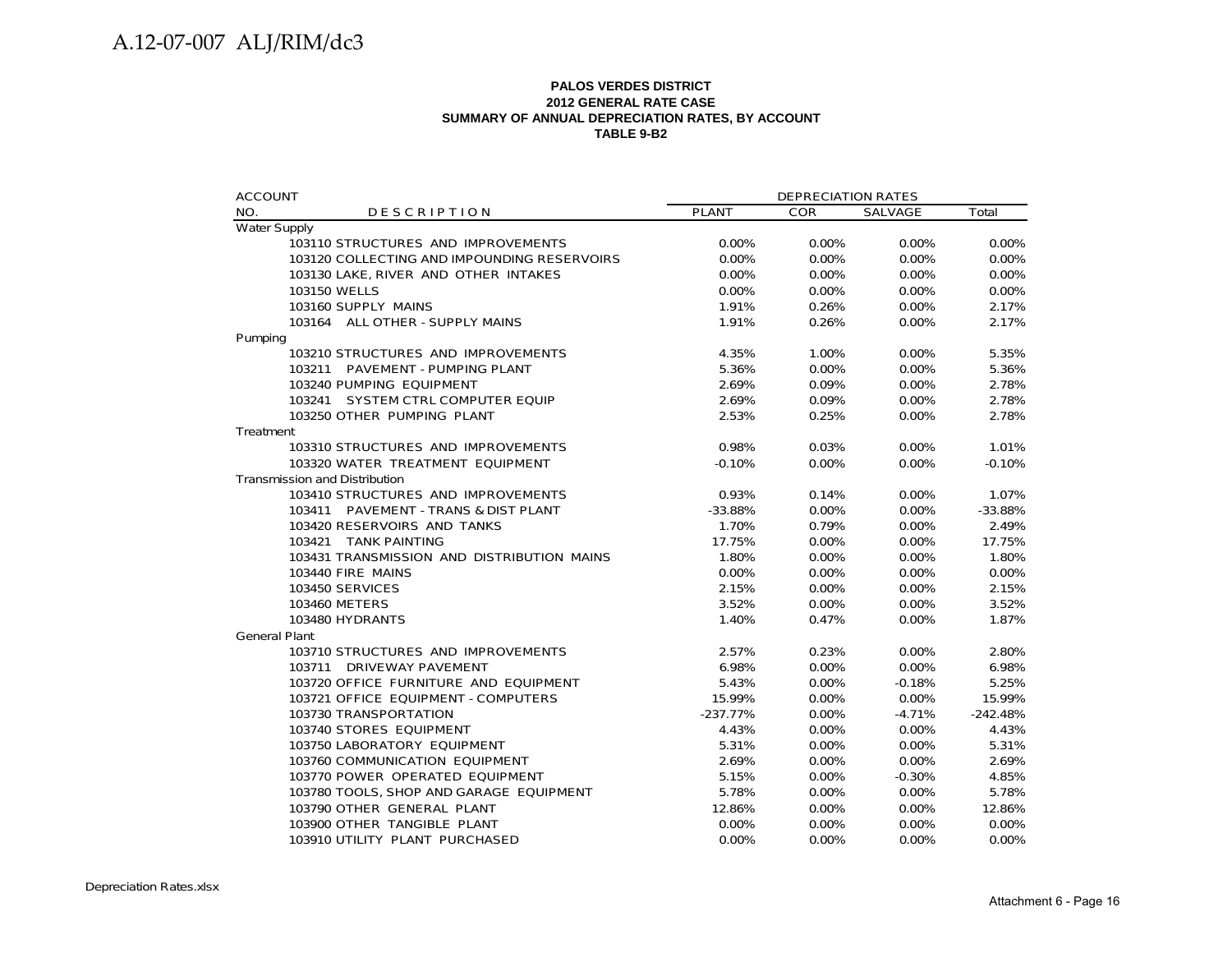#### **RANCHO DOMINGUEZ 2012 GENERAL RATE CASE SUMMARY OF ANNUAL DEPRECIATION RATES, BY ACCOUNT TABLE 9-B2**

| <b>ACCOUNT</b>                              | <b>DEPRECIATION RATES</b> |            |                |          |  |
|---------------------------------------------|---------------------------|------------|----------------|----------|--|
| NO.<br><b>DESCRIPTION</b>                   | <b>PLANT</b>              | <b>COR</b> | <b>SALVAGE</b> | Total    |  |
| <b>Water Supply</b>                         |                           |            |                |          |  |
| 103110 STRUCTURES AND IMPROVEMENTS          | 0.00%                     | $0.00\%$   | 0.00%          | $0.00\%$ |  |
| 103120 COLLECTING AND IMPOUNDING RESERVOIRS | 0.00%                     | 0.00%      | 0.00%          | 0.00%    |  |
| 103130 LAKE, RIVER AND OTHER INTAKES        | 0.00%                     | 0.00%      | 0.00%          | 0.00%    |  |
| 103150 WELLS                                | $0.00\%$                  | $0.00\%$   | $0.00\%$       | $0.00\%$ |  |
| 103160 SUPPLY MAINS                         | 0.00%                     | 0.00%      | 0.00%          | 0.00%    |  |
| Pumping                                     |                           |            |                |          |  |
| 103210 STRUCTURES AND IMPROVEMENTS          | 0.00%                     | $0.00\%$   | 0.00%          | 0.00%    |  |
| 103240 PUMPING EQUIPMENT                    | 2.98%                     | 0.15%      | 0.00%          | 3.13%    |  |
| 103241 SYSTEM CTRL COMPUTER EQUIP           | 2.98%                     | 0.15%      | 0.00%          | 3.13%    |  |
| 103250 OTHER PUMPING PLANT                  | 0.00%                     | 0.00%      | 0.00%          | 0.00%    |  |
| Treatment                                   |                           |            |                |          |  |
| 103310 STRUCTURES AND IMPROVEMENTS          | 0.00%                     | 0.00%      | 0.00%          | 0.00%    |  |
| 103320 WATER TREATMENT EQUIPMENT            | 0.00%                     | 0.00%      | 0.00%          | $0.00\%$ |  |
| <b>Transmission and Distribution</b>        |                           |            |                |          |  |
| 103410 STRUCTURES AND IMPROVEMENTS          | 0.00%                     | 0.00%      | 0.00%          | 0.00%    |  |
| 103420 RESERVOIRS AND TANKS                 | 0.00%                     | 0.00%      | 0.00%          | 0.00%    |  |
| 103431 TRANSMISSION AND DISTRIBUTION MAINS  | $0.00\%$                  | $0.00\%$   | 0.00%          | 0.00%    |  |
| 103440 FIRE MAINS                           | $0.00\%$                  | $0.00\%$   | 0.00%          | 0.00%    |  |
| <b>103450 SERVICES</b>                      | 0.00%                     | 0.00%      | 0.00%          | 0.00%    |  |
| 103460 METERS                               | 0.00%                     | 0.00%      | 0.00%          | 0.00%    |  |
| 103480 HYDRANTS                             | $0.00\%$                  | $0.00\%$   | $0.00\%$       | $0.00\%$ |  |
| <b>General Plant</b>                        |                           |            |                |          |  |
| 103710 STRUCTURES AND IMPROVEMENTS          | 2.55%                     | 0.28%      | 0.00%          | 2.83%    |  |
| 103711 DRIVEWAY PAVEMENT                    | 6.80%                     | 0.00%      | 0.00%          | 6.80%    |  |
| 103720 OFFICE FURNITURE AND EQUIPMENT       | 4.60%                     | $0.00\%$   | $-0.25%$       | 4.35%    |  |
| 103721 OFFICE EQUIPMENT - COMPUTERS         | 12.71%                    | 0.00%      | 0.00%          | 12.71%   |  |
| 103730 TRANSPORTATION                       | 21.25%                    | 0.00%      | $-3.99%$       | 17.26%   |  |
| 103740 STORES EQUIPMENT                     | 0.00%                     | 0.00%      | 0.00%          | 0.00%    |  |
| 103750 LABORATORY EQUIPMENT                 | $0.00\%$                  | $0.00\%$   | $0.00\%$       | $0.00\%$ |  |
| 103760 COMMUNICATION EQUIPMENT              | 4.47%                     | 0.00%      | 0.00%          | 4.47%    |  |
| 103770 POWER OPERATED EQUIPMENT             | 5.39%                     | 0.00%      | $-0.30%$       | 5.09%    |  |
| 103780 TOOLS, SHOP AND GARAGE EQUIPMENT     | 4.67%                     | 0.00%      | 0.00%          | 4.67%    |  |
| 103790 OTHER GENERAL PLANT                  | 4.29%                     | 0.00%      | 0.00%          | 4.29%    |  |
| 103900 OTHER TANGIBLE PLANT                 | 0.00%                     | 0.00%      | 0.00%          | 0.00%    |  |
| 103910 UTILITY PLANT PURCHASED              | $0.00\%$                  | 0.00%      | 0.00%          | 0.00%    |  |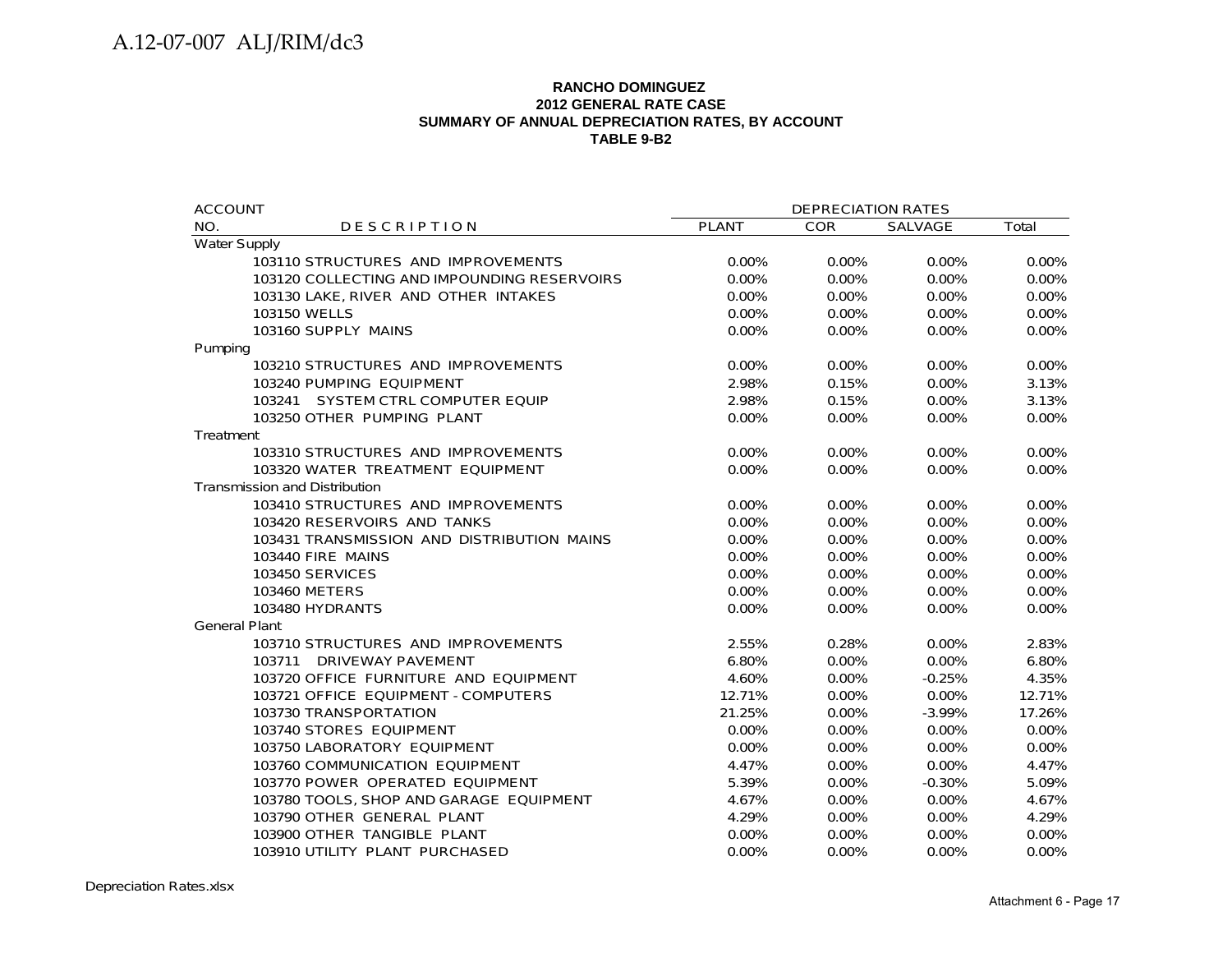#### **REDWOOD - COAST SPRINGS DISTRICT2012 GENERAL RATE CASE SUMMARY OF ANNUAL DEPRECIATION RATES, BY ACCOUNT TABLE 9-B2**

| <b>ACCOUNT</b>                              |              | <b>DEPRECIATION RATES</b> |          |              |
|---------------------------------------------|--------------|---------------------------|----------|--------------|
| NO.<br><b>DESCRIPTION</b>                   | <b>PLANT</b> | <b>COR</b>                | SALVAGE  | <b>TOTAL</b> |
| <b>Water Supply</b>                         |              |                           |          |              |
| 103110 STRUCTURES AND IMPROVEMENTS          | 1.05%        | 0.11%                     | $0.00\%$ | 1.16%        |
| 103120 COLLECTING AND IMPOUNDING RESERVOIRS | 0.00%        | 0.00%                     | 0.00%    | 0.00%        |
| 103130 LAKE, RIVER AND OTHER INTAKES        | 0.00%        | 0.00%                     | 0.00%    | 0.00%        |
| 103150 WELLS                                | 5.31%        | 1.43%                     | 0.00%    | 6.74%        |
| 103160 SUPPLY MAINS                         | 1.34%        | $-0.09%$                  | 0.00%    | 1.25%        |
| Pumping                                     |              |                           |          |              |
| 103210 STRUCTURES AND IMPROVEMENTS          | 3.62%        | 0.17%                     | $0.00\%$ | 3.79%        |
| 103240 PUMPING EQUIPMENT                    | 3.05%        | 0.28%                     | 0.00%    | 3.33%        |
| 103250 OTHER PUMPING PLANT                  | 3.05%        | 0.28%                     | 0.00%    | 3.33%        |
| Treatment                                   |              |                           |          |              |
| 103310 STRUCTURES AND IMPROVEMENTS          | 3.70%        | 0.18%                     | $0.00\%$ | 3.88%        |
| 103320 WATER TREATMENT EQUIPMENT            | 3.32%        | 0.00%                     | 0.00%    | 3.32%        |
| <b>Transmission and Distribution</b>        |              |                           |          |              |
| 103410 STRUCTURES AND IMPROVEMENTS          | $0.00\%$     | $0.00\%$                  | $0.00\%$ | $0.00\%$     |
| 103420 RESERVOIRS AND TANKS                 | 2.62%        | 1.01%                     | 0.00%    | 3.63%        |
| 103421 TANK PAINTING                        | 12.44%       | 0.00%                     | 0.00%    | 12.44%       |
| 103431 TRANSMISSION AND DISTRIBUTION MAINS  | 1.55%        | 0.00%                     | 0.00%    | 1.55%        |
| 103440 FIRE MAINS                           | 0.00%        | 0.00%                     | 0.00%    | 0.00%        |
| <b>103450 SERVICES</b>                      | 1.73%        | 0.00%                     | 0.00%    | 1.73%        |
| 103460 METERS                               | 0.73%        | 0.00%                     | 0.00%    | 0.73%        |
| 103480 HYDRANTS                             | 1.18%        | 0.23%                     | 0.00%    | 1.41%        |
| <b>General Plant</b>                        |              |                           |          |              |
| 103710 STRUCTURES AND IMPROVEMENTS          | $0.00\%$     | 0.00%                     | 0.00%    | 0.00%        |
| 103720 OFFICE FURNITURE AND EQUIPMENT       | 0.00%        | 0.00%                     | 0.00%    | 0.00%        |
| 103721 OFFICE EQUIPMENT - COMPUTERS         | $0.00\%$     | 0.00%                     | 0.00%    | 0.00%        |
| 103730 TRANSPORTATION                       | $0.00\%$     | 0.00%                     | $0.00\%$ | 0.00%        |
| 103740 STORES EQUIPMENT                     | 3.08%        | 0.00%                     | 0.00%    | 3.08%        |
| 103750 LABORATORY EQUIPMENT                 | 9.27%        | 0.00%                     | 0.00%    | 9.27%        |
| 103760 COMMUNICATION EQUIPMENT              | $0.00\%$     | 0.00%                     | 0.00%    | 0.00%        |
| 103770 POWER OPERATED EQUIPMENT             | $0.00\%$     | 0.00%                     | 0.00%    | 0.00%        |
| 103780 TOOLS, SHOP AND GARAGE EQUIPMENT     | 3.15%        | 0.00%                     | 0.00%    | 3.15%        |
| 103790 OTHER GENERAL PLANT                  | 0.00%        | 0.00%                     | 0.00%    | 0.00%        |
| 103900 OTHER TANGIBLE PLANT                 | 0.00%        | 0.00%                     | 0.00%    | 0.00%        |
| 103910 UTILITY PLANT PURCHASED              | 0.00%        | 0.00%                     | 0.00%    | 0.00%        |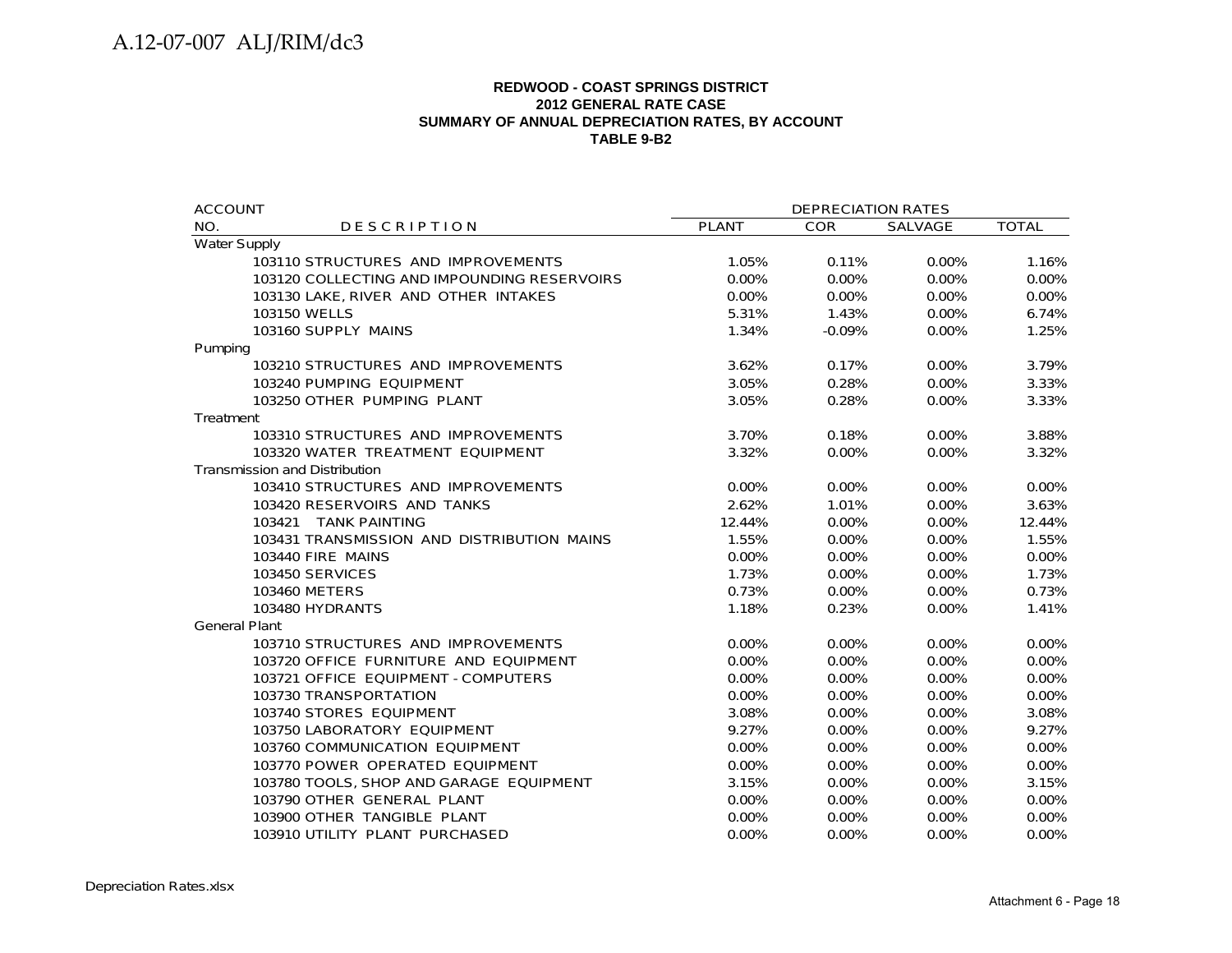#### **REDWOOD - LUCERNE DISTRICT2012 GENERAL RATE CASE SUMMARY OF ANNUAL DEPRECIATION RATES, BY ACCOUNT TABLE 9-B2**

| <b>ACCOUNT</b>                              |              | <b>DEPRECIATION RATES</b> |          |              |  |  |
|---------------------------------------------|--------------|---------------------------|----------|--------------|--|--|
| NO.<br><b>DESCRIPTION</b>                   | <b>PLANT</b> | <b>COR</b>                | SALVAGE  | <b>TOTAL</b> |  |  |
| <b>Water Supply</b>                         |              |                           |          |              |  |  |
| 103110 STRUCTURES AND IMPROVEMENTS          | 1.80%        | 0.11%                     | 0.00%    | 1.91%        |  |  |
| 103120 COLLECTING AND IMPOUNDING RESERVOIRS | $0.00\%$     | $0.00\%$                  | 0.00%    | 0.00%        |  |  |
| 103130 LAKE, RIVER AND OTHER INTAKES        | 0.00%        | 0.00%                     | 0.00%    | 0.00%        |  |  |
| 103150 WELLS                                | 5.64%        | 1.46%                     | 0.00%    | 7.10%        |  |  |
| 103160 SUPPLY MAINS                         | 0.00%        | 0.00%                     | 0.00%    | 0.00%        |  |  |
| Pumping                                     |              |                           |          |              |  |  |
| 103210 STRUCTURES AND IMPROVEMENTS          | 0.00%        | $0.00\%$                  | $0.00\%$ | 0.00%        |  |  |
| 103211 PAVEMENT - PUMPING PLANT             | 8.13%        | $0.00\%$                  | 0.00%    | 8.13%        |  |  |
| 103240 PUMPING EQUIPMENT                    | 2.86%        | 0.31%                     | 0.00%    | 3.17%        |  |  |
| 103250 OTHER PUMPING PLANT                  | 0.00%        | $0.00\%$                  | 0.00%    | 0.00%        |  |  |
| Treatment                                   |              |                           |          |              |  |  |
| 103310 STRUCTURES AND IMPROVEMENTS          | 3.26%        | 0.18%                     | 0.00%    | 3.44%        |  |  |
| 103320 WATER TREATMENT EQUIPMENT            | 3.73%        | 0.00%                     | 0.00%    | 3.73%        |  |  |
| <b>Transmission and Distribution</b>        |              |                           |          |              |  |  |
| 103410 STRUCTURES AND IMPROVEMENTS          | 0.00%        | $0.00\%$                  | $0.00\%$ | $0.00\%$     |  |  |
| 103420 RESERVOIRS AND TANKS                 | 2.87%        | 1.08%                     | 0.00%    | 3.95%        |  |  |
| 103421 TANK PAINTING                        | 12.71%       | 0.00%                     | 0.00%    | 12.71%       |  |  |
| 103431 TRANSMISSION AND DISTRIBUTION MAINS  | 1.46%        | 0.00%                     | 0.00%    | 1.46%        |  |  |
| 103440 FIRE MAINS                           | 0.00%        | 0.00%                     | 0.00%    | 0.00%        |  |  |
| <b>103450 SERVICES</b>                      | 1.58%        | 0.00%                     | 0.00%    | 1.58%        |  |  |
| 103460 METERS                               | 0.75%        | $0.00\%$                  | $0.00\%$ | 0.75%        |  |  |
| 103480 HYDRANTS                             | 1.22%        | 0.23%                     | 0.00%    | 1.45%        |  |  |
| <b>General Plant</b>                        |              |                           |          |              |  |  |
| 103710 STRUCTURES AND IMPROVEMENTS          | 2.38%        | 0.16%                     | $0.00\%$ | 2.54%        |  |  |
| 103720 OFFICE FURNITURE AND EQUIPMENT       | 0.00%        | 0.00%                     | 0.00%    | 0.00%        |  |  |
| 103721 OFFICE EQUIPMENT - COMPUTERS         | 0.00%        | 0.00%                     | 0.00%    | 0.00%        |  |  |
| 103730 TRANSPORTATION                       | $0.00\%$     | $0.00\%$                  | $0.00\%$ | $0.00\%$     |  |  |
| 103740 STORES EQUIPMENT                     | 2.56%        | $0.00\%$                  | $0.00\%$ | 2.56%        |  |  |
| 103750 LABORATORY EQUIPMENT                 | 9.62%        | 0.00%                     | 0.00%    | 9.62%        |  |  |
| 103760 COMMUNICATION EQUIPMENT              | 0.00%        | 0.00%                     | 0.00%    | 0.00%        |  |  |
| 103770 POWER OPERATED EQUIPMENT             | 0.00%        | 0.00%                     | 0.00%    | 0.00%        |  |  |
| 103780 TOOLS, SHOP AND GARAGE EQUIPMENT     | 5.96%        | 0.00%                     | 0.00%    | 5.96%        |  |  |
| 103790 OTHER GENERAL PLANT                  | 0.00%        | 0.00%                     | 0.00%    | $0.00\%$     |  |  |
| 103900 OTHER TANGIBLE PLANT                 | 0.00%        | $0.00\%$                  | 0.00%    | $0.00\%$     |  |  |
| 103910 UTILITY PLANT PURCHASED              | 0.00%        | 0.00%                     | 0.00%    | 0.00%        |  |  |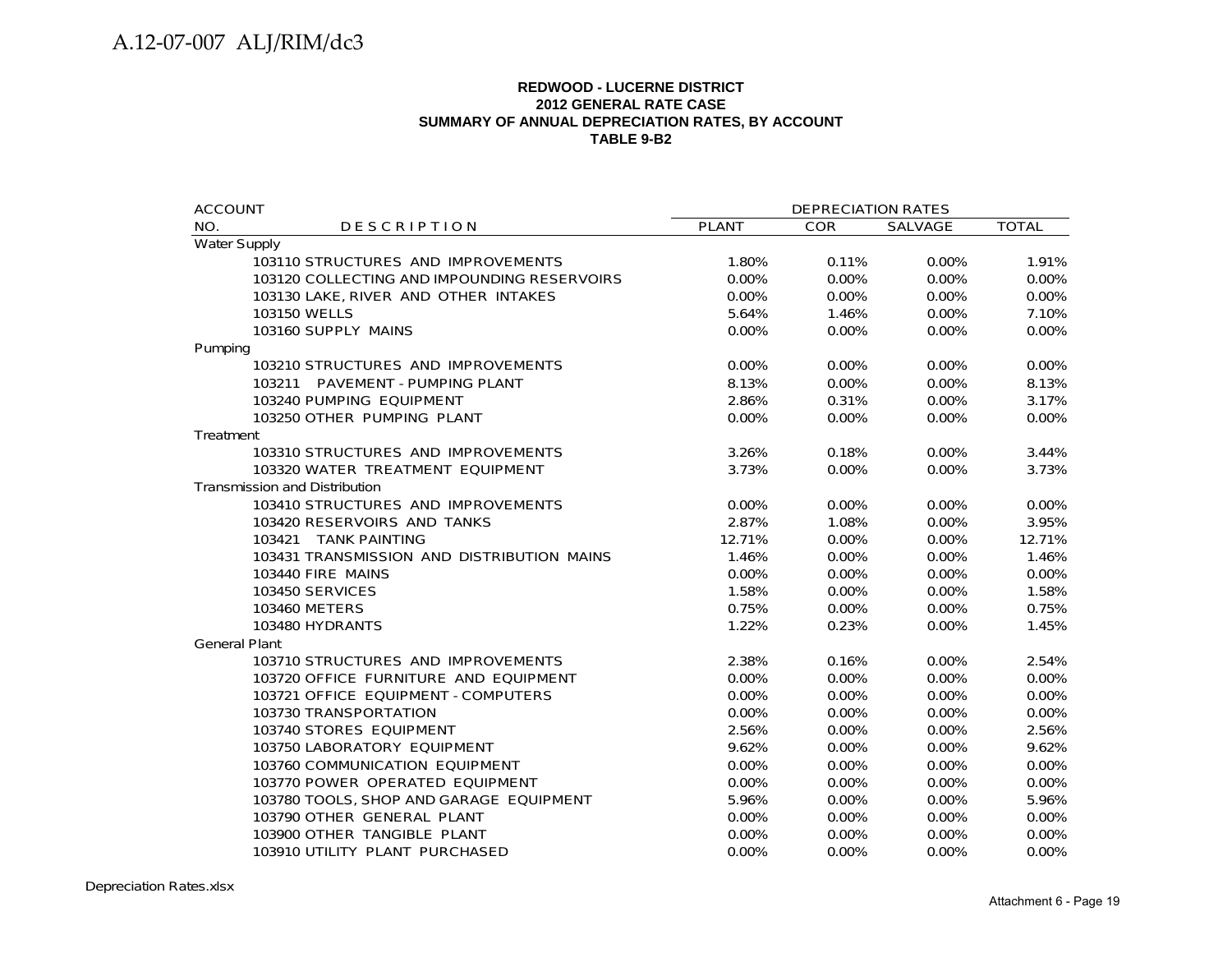#### **REDWOOD - UNIFIED DISTRICT2012 GENERAL RATE CASE SUMMARY OF ANNUAL DEPRECIATION RATES, BY ACCOUNT TABLE 9-B2**

| <b>ACCOUNT</b>                              | <b>DEPRECIATION RATES</b> |            |          |              |  |  |
|---------------------------------------------|---------------------------|------------|----------|--------------|--|--|
| NO.<br><b>DESCRIPTION</b>                   | <b>PLANT</b>              | <b>COR</b> | SALVAGE  | <b>TOTAL</b> |  |  |
| <b>Water Supply</b>                         |                           |            |          |              |  |  |
| 103110 STRUCTURES AND IMPROVEMENTS          | 0.90%                     | 0.11%      | 0.00%    | 1.01%        |  |  |
| 103120 COLLECTING AND IMPOUNDING RESERVOIRS | 0.00%                     | 0.00%      | 0.00%    | 0.00%        |  |  |
| 103130 LAKE, RIVER AND OTHER INTAKES        | 0.00%                     | 0.00%      | 0.00%    | 0.00%        |  |  |
| 103150 WELLS                                | 6.33%                     | 1.54%      | $0.00\%$ | 7.87%        |  |  |
| 103160 SUPPLY MAINS                         | 4.49%                     | 0.02%      | 0.00%    | 4.51%        |  |  |
| 103164 ALL OTHER - SUPPLY MAINS             | 4.49%                     | 0.02%      | 0.00%    | 4.51%        |  |  |
| Pumping                                     |                           |            |          |              |  |  |
| 103210 STRUCTURES AND IMPROVEMENTS          | 4.23%                     | 0.20%      | 0.00%    | 4.43%        |  |  |
| 103240 PUMPING EQUIPMENT                    | 5.64%                     | 0.31%      | 0.00%    | 5.95%        |  |  |
| 103241 SYSTEM CTRL COMPUTER EQUIP           | 5.64%                     | 0.31%      | 0.00%    | 5.95%        |  |  |
| 103250 OTHER PUMPING PLANT                  | 0.00%                     | 0.00%      | 0.00%    | $0.00\%$     |  |  |
| Treatment                                   |                           |            |          |              |  |  |
| 103310 STRUCTURES AND IMPROVEMENTS          | 0.00%                     | 0.00%      | 0.00%    | 0.00%        |  |  |
| 103320 WATER TREATMENT EQUIPMENT            | 4.81%                     | 0.60%      | 0.00%    | 5.41%        |  |  |
| <b>Transmission and Distribution</b>        |                           |            |          |              |  |  |
| 103410 STRUCTURES AND IMPROVEMENTS          | 0.00%                     | 0.00%      | 0.00%    | 0.00%        |  |  |
| 103420 RESERVOIRS AND TANKS                 | 3.67%                     | 1.09%      | 0.00%    | 4.76%        |  |  |
| 103431 TRANSMISSION AND DISTRIBUTION MAINS  | 1.56%                     | 0.42%      | 0.00%    | 1.98%        |  |  |
| 103440 FIRE MAINS                           | 0.00%                     | $0.00\%$   | $0.00\%$ | 0.00%        |  |  |
| 103450 SERVICES                             | 1.73%                     | 0.56%      | 0.00%    | 2.29%        |  |  |
| 103460 METERS                               | 0.65%                     | 0.00%      | $-0.14%$ | 0.51%        |  |  |
| 103480 HYDRANTS                             | 1.38%                     | 0.25%      | 0.00%    | 1.63%        |  |  |
| <b>General Plant</b>                        |                           |            |          |              |  |  |
| 103710 STRUCTURES AND IMPROVEMENTS          | 1.05%                     | 0.07%      | 0.00%    | 1.12%        |  |  |
| 103720 OFFICE FURNITURE AND EQUIPMENT       | 0.00%                     | 0.00%      | 0.00%    | 0.00%        |  |  |
| 103721 OFFICE EQUIPMENT - COMPUTERS         | 0.00%                     | $0.00\%$   | $0.00\%$ | $0.00\%$     |  |  |
| 103730 TRANSPORTATION                       | 0.00%                     | 0.00%      | 0.00%    | 0.00%        |  |  |
| 103740 STORES EQUIPMENT                     | 0.00%                     | 0.00%      | 0.00%    | 0.00%        |  |  |
| 103750 LABORATORY EQUIPMENT                 | 0.00%                     | 0.00%      | 0.00%    | 0.00%        |  |  |
| 103760 COMMUNICATION EQUIPMENT              | 0.00%                     | $0.00\%$   | 0.00%    | 0.00%        |  |  |
| 103770 POWER OPERATED EQUIPMENT             | 0.00%                     | 0.00%      | 0.00%    | 0.00%        |  |  |
| 103780 TOOLS, SHOP AND GARAGE EQUIPMENT     | 4.38%                     | 0.00%      | 0.00%    | 4.38%        |  |  |
| 103790 OTHER GENERAL PLANT                  | 0.00%                     | 0.00%      | 0.00%    | 0.00%        |  |  |
| 103900 OTHER TANGIBLE PLANT                 | 0.00%                     | $0.00\%$   | 0.00%    | $0.00\%$     |  |  |
| 103910 UTILITY PLANT PURCHASED              | 0.00%                     | 0.00%      | 0.00%    | 0.00%        |  |  |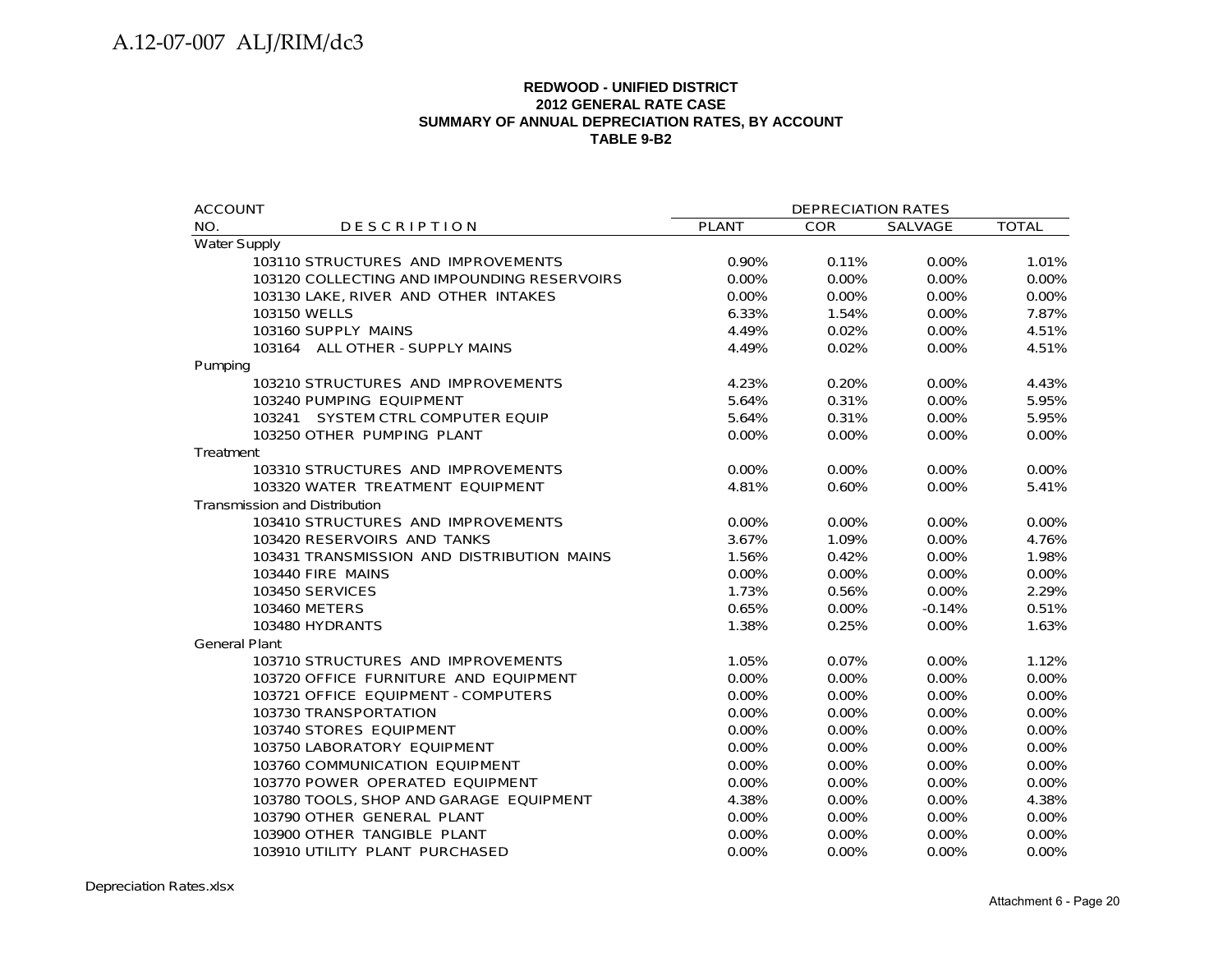#### **REDWOOD VALLEY DISTRICT 2012 GENERAL RATE CASESUMMARY OF ANNUAL DEPRECIATION RATES, BY ACCOUNT TABLE 9-B2**

| <b>ACCOUNT</b>                              | <b>DEPRECIATION RATES</b> |            |          |              |
|---------------------------------------------|---------------------------|------------|----------|--------------|
| NO.<br><b>DESCRIPTION</b>                   | <b>PLANT</b>              | <b>COR</b> | SALVAGE  | <b>TOTAL</b> |
| <b>Water Supply</b>                         |                           |            |          |              |
| 103110 STRUCTURES AND IMPROVEMENTS          | $0.00\%$                  | $0.00\%$   | $0.00\%$ | 0.00%        |
| 103120 COLLECTING AND IMPOUNDING RESERVOIRS | 0.00%                     | 0.00%      | 0.00%    | $0.00\%$     |
| 103130 LAKE, RIVER AND OTHER INTAKES        | 0.00%                     | 0.00%      | 0.00%    | 0.00%        |
| 103150 WELLS                                | 0.00%                     | 0.00%      | 0.00%    | 0.00%        |
| 103160 SUPPLY MAINS                         | 0.00%                     | 0.00%      | 0.00%    | 0.00%        |
| Pumping                                     |                           |            |          |              |
| 103210 STRUCTURES AND IMPROVEMENTS          | $0.00\%$                  | $0.00\%$   | 0.00%    | 0.00%        |
| 103240 PUMPING EQUIPMENT                    | 4.15%                     | 0.24%      | 0.00%    | 4.39%        |
| 103250 OTHER PUMPING PLANT                  | 0.00%                     | 0.00%      | 0.00%    | 0.00%        |
| Treatment                                   |                           |            |          |              |
| 103310 STRUCTURES AND IMPROVEMENTS          | 4.03%                     | 0.19%      | 0.00%    | 4.22%        |
| 103320 WATER TREATMENT EQUIPMENT            | 0.00%                     | 0.00%      | 0.00%    | 0.00%        |
| <b>Transmission and Distribution</b>        |                           |            |          |              |
| 103410 STRUCTURES AND IMPROVEMENTS          | 0.00%                     | 0.00%      | 0.00%    | 0.00%        |
| 103420 RESERVOIRS AND TANKS                 | 2.96%                     | 1.08%      | 0.00%    | 4.04%        |
| 103431 TRANSMISSION AND DISTRIBUTION MAINS  | 0.00%                     | 0.00%      | 0.00%    | 0.00%        |
| 103440 FIRE MAINS                           | 0.00%                     | 0.00%      | 0.00%    | 0.00%        |
| 103450 SERVICES                             | 0.00%                     | 0.00%      | 0.00%    | 0.00%        |
| 103460 METERS                               | 0.00%                     | 0.00%      | 0.00%    | 0.00%        |
| 103480 HYDRANTS                             | 0.00%                     | 0.00%      | 0.00%    | 0.00%        |
| <b>General Plant</b>                        |                           |            |          |              |
| 103710 STRUCTURES AND IMPROVEMENTS          | 3.69%                     | 0.17%      | $0.00\%$ | 3.86%        |
| 103720 OFFICE FURNITURE AND EQUIPMENT       | 0.00%                     | 0.00%      | 0.00%    | 0.00%        |
| 103721 OFFICE EQUIPMENT - COMPUTERS         | 0.00%                     | 0.00%      | 0.00%    | 0.00%        |
| 103730 TRANSPORTATION                       | 0.00%                     | 0.00%      | 0.00%    | 0.00%        |
| 103740 STORES EQUIPMENT                     | 2.93%                     | 0.00%      | 0.00%    | 2.93%        |
| 103750 LABORATORY EQUIPMENT                 | 0.00%                     | 0.00%      | 0.00%    | 0.00%        |
| 103760 COMMUNICATION EQUIPMENT              | 0.00%                     | 0.00%      | 0.00%    | 0.00%        |
| 103770 POWER OPERATED EQUIPMENT             | 0.00%                     | 0.00%      | 0.00%    | 0.00%        |
| 103780 TOOLS, SHOP AND GARAGE EQUIPMENT     | 7.07%                     | 0.00%      | 0.00%    | 7.07%        |
| 103790 OTHER GENERAL PLANT                  | 0.00%                     | 0.00%      | 0.00%    | 0.00%        |
| 103900 OTHER TANGIBLE PLANT                 | 0.00%                     | 0.00%      | 0.00%    | 0.00%        |
| 103910 UTILITY PLANT PURCHASED              | 0.00%                     | 0.00%      | 0.00%    | 0.00%        |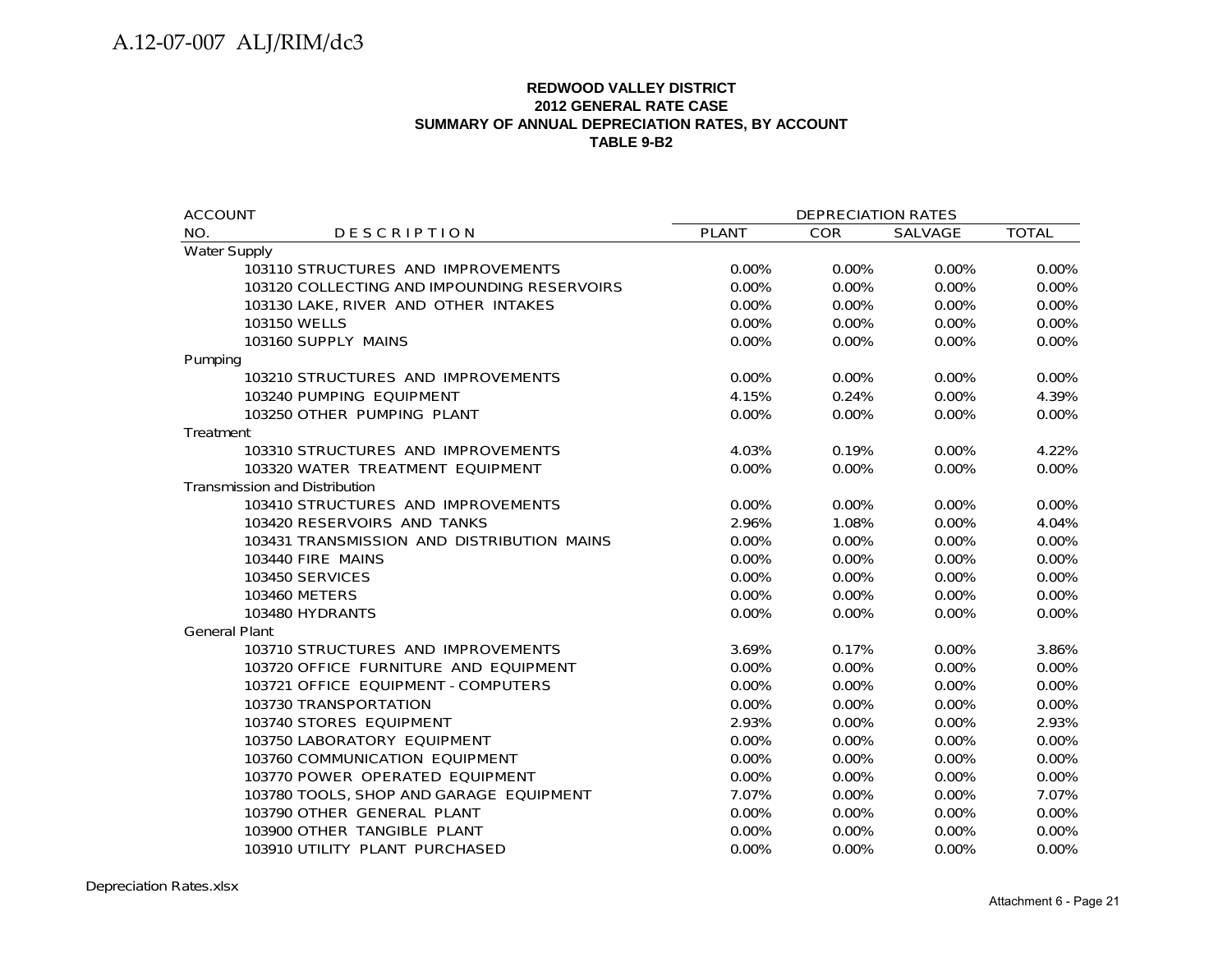#### **SALINAS DISTRICT 2012 GENERAL RATE CASE SUMMARY OF ANNUAL DEPRECIATION RATES, BY ACCOUNT TABLE 9-B2**

| <b>ACCOUNT</b>                             | <b>DEPRECIATION RATES</b> |            |          |        |
|--------------------------------------------|---------------------------|------------|----------|--------|
| NO.<br>DESCRIPTION                         | <b>PLANT</b>              | <b>COR</b> | SALVAGE  | Total  |
| 103010 103010-Organization                 |                           |            |          |        |
| 103020 103020-Franchises and Consents      |                           |            |          |        |
| 103030 103030-Other Intangible Plant       |                           |            |          |        |
| 103061 103061-Land                         |                           |            |          |        |
| 103062 103062-Land Rights                  |                           |            |          |        |
| <b>Water Supply</b>                        |                           |            |          |        |
| 103110 103110-Struct & Improve-Supply Pint | 0.00%                     | 0.00%      | 0.00%    | 0.00%  |
| 103120 103120-Collect & Impound Reservoirs | 0.00%                     | 0.00%      | 0.00%    | 0.00%  |
| 103130 LAKE, RIVER AND OTHER INTAKES       | 0.00%                     | 0.00%      | 0.00%    | 0.00%  |
| 103150 103150-Wells-Supply Plant           | 1.58%                     | 1.33%      | 0.00%    | 2.91%  |
| 103160 103160-Supply Mains                 | 0.00%                     | 0.00%      | 0.00%    | 0.00%  |
| Pumping                                    |                           |            |          |        |
| 103210 103210-Struct & Imp- Pumping Plant  | 3.02%                     | 0.80%      | 0.00%    | 3.82%  |
| 103211 103211-Pavement-Pumping Plant       | 3.59%                     | 0.00%      | 0.00%    | 3.59%  |
| 103240 103240-Pumping Equipment            | 2.85%                     | 0.18%      | 0.00%    | 3.03%  |
| 103241 103241-System Ctrl Computer Equip   | 2.85%                     | 0.18%      | $0.00\%$ | 3.03%  |
| 103250 103250-Other Pumping Plant          | 0.00%                     | 0.00%      | 0.00%    | 0.00%  |
| Treatment                                  |                           |            |          |        |
| 103310 103310-Struct & Improve-Treat Plant | 2.05%                     | 0.31%      | 0.00%    | 2.36%  |
| 103320 103320-Water Treatment Equipment    | 2.28%                     | 0.00%      | 0.00%    | 2.28%  |
| <b>Transmission and Distribution</b>       |                           |            |          |        |
| 103410 103410-Struct & Imp-Trans&Dis PInt  | 2.01%                     | 0.10%      | 0.00%    | 2.11%  |
| 103411 103411-Pavement-Trans & Dist Plant  | 7.77%                     | 0.00%      | 0.00%    | 7.77%  |
| 103420 103420-Reservoirs & Tanks           | 2.08%                     | 0.37%      | 0.00%    | 2.45%  |
| 103421 103421-Tank Painting                | 12.01%                    | 0.00%      | 0.00%    | 12.01% |
| 103431 TRANSMISSION AND DISTRIBUTION MAINS | 1.77%                     | 0.00%      | 0.00%    | 1.77%  |
| 103440 FIRE MAINS                          | 0.00%                     | 0.00%      | 0.00%    | 0.00%  |
| 103450 103450-Services-Trans & Distr Mains | 1.90%                     | 0.00%      | 0.00%    | 1.90%  |
| 103460 103460-Meters & Meter Boxes         | 3.39%                     | 0.00%      | 0.00%    | 3.39%  |
| 103480 103480-Hydrants-T & D Mains         | 1.21%                     | 1.00%      | 0.00%    | 2.21%  |
| <b>General Plant</b>                       |                           |            |          |        |
| 103710 103710-Struct & Improve Genl PInt   | 5.59%                     | 0.50%      | 0.00%    | 6.09%  |
| 103711 103711-Driveway Pavement-Gen Plant  | 10.95%                    | $0.00\%$   | $0.00\%$ | 10.95% |
| 103720 103720-Office Furn & Equip-Gen PInt | 4.17%                     | 0.00%      | 0.00%    | 4.17%  |
| 103721 103721-Office-Elec. Equip/Computers | 5.27%                     | 0.00%      | 0.00%    | 5.27%  |
| 103722 103722-Computer Software            | 0.00%                     | $0.00\%$   | 0.00%    | 0.00%  |
| 103730 103730-Transportn Equip-Gen Plant   | 8.14%                     | 0.00%      | $-2.30%$ | 5.84%  |
| 103731 103731-Heavy Trucks-Gen Plant       | 8.14%                     | 0.00%      | $-2.30%$ | 5.84%  |
| 103740 103740-Stores Equipment-Gen Plant   | 4.56%                     | $0.00\%$   | $0.00\%$ | 4.56%  |
| 103750 103750-Laboratory Equip-Gen Plant   | 7.81%                     | 0.00%      | 0.00%    | 7.81%  |
| 103760 103760-Communication Equip-Gen Plnt | 1.61%                     | 0.00%      | 0.00%    | 1.61%  |
| 103770 103770-Pwr Operated Equip-Gen Plant | 5.15%                     | $0.00\%$   | $-0.21%$ | 4.94%  |
| 103780 103780-Tools, Shop & Garage Equip   | 4.95%                     | 0.00%      | 0.00%    | 4.95%  |
| 103790 103790-Other General Plant          | 7.17%                     | $0.00\%$   | 0.00%    | 7.17%  |
| 103900 OTHER TANGIBLE PLANT                | 0.00%                     | 0.00%      | 0.00%    | 0.00%  |
| 103910 103910-Utility Plant Purchased      | 0.00%                     | 0.00%      | 0.00%    | 0.00%  |
| 103800 103800-Capital Lease                | 0.00%                     | 0.00%      | 0.00%    | 0.00%  |
|                                            |                           |            |          |        |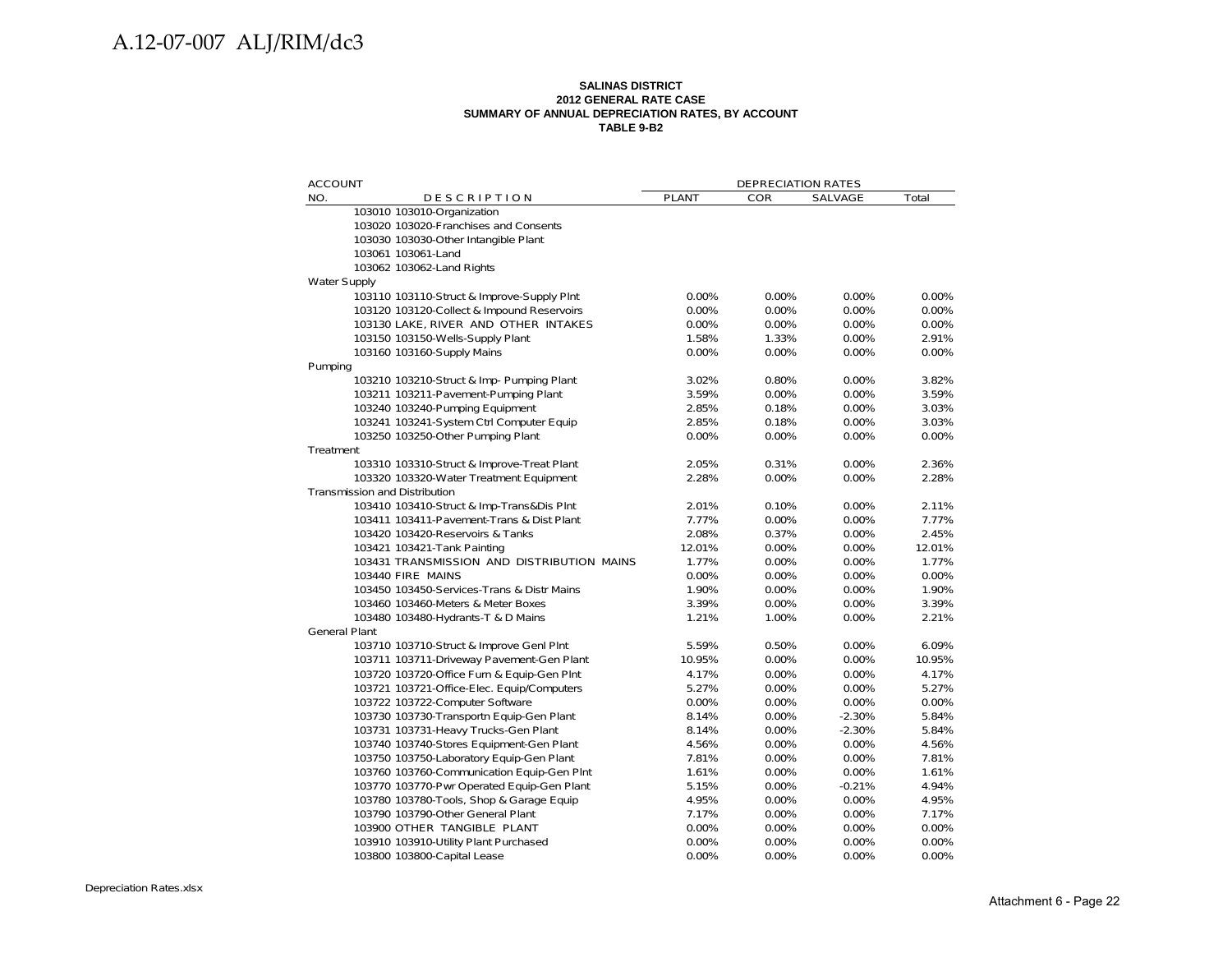#### **SELMA DISTRICT2012 GENERAL RATE CASE SUMMARY OF ANNUAL DEPRECIATION RATES, BY ACCOUNT TABLE 9-B2**

| <b>ACCOUNT</b>                              | DEPRECIATION RATES |          |                |              |
|---------------------------------------------|--------------------|----------|----------------|--------------|
| NO.<br><b>DESCRIPTION</b>                   | <b>PLANT</b>       | COR      | <b>SALVAGE</b> | <b>TOTAL</b> |
| <b>Water Supply</b>                         |                    |          |                |              |
| 103110 STRUCTURES AND IMPROVEMENTS          | 0.00%              | 0.00%    | 0.00%          | $0.00\%$     |
| 103120 COLLECTING AND IMPOUNDING RESERVOIRS | 0.00%              | $0.00\%$ | 0.00%          | 0.00%        |
| 103130 LAKE, RIVER AND OTHER INTAKES        | 0.00%              | 0.00%    | 0.00%          | $0.00\%$     |
| 103150 WELLS                                | 1.33%              | 1.35%    | 0.00%          | 2.68%        |
| 103160 SUPPLY MAINS                         | 0.00%              | $0.00\%$ | 0.00%          | 0.00%        |
| Pumping                                     |                    |          |                |              |
| 103210 STRUCTURES AND IMPROVEMENTS          | 3.74%              | 0.99%    | 0.00%          | 4.73%        |
| 103211 Pavement - Pumping Plant             | 3.53%              | $0.00\%$ | 0.00%          | 3.53%        |
| 103240 PUMPING EQUIPMENT                    | 2.64%              | 0.18%    | 0.00%          | 2.82%        |
| 103241 SCADA                                | 2.64%              | 0.18%    | 0.00%          | 2.82%        |
| 103250 OTHER PUMPING PLANT                  | 0.00%              | $0.00\%$ | 0.00%          | 0.00%        |
| Treatment                                   |                    |          |                |              |
| 103310 STRUCTURES AND IMPROVEMENTS          | 0.00%              | 0.00%    | 0.00%          | 0.00%        |
| 103320 WATER TREATMENT EQUIPMENT            | 1.41%              | 0.40%    | 0.00%          | 1.81%        |
| Transmission and Distribution               |                    |          |                |              |
| 103410 STRUCTURES AND IMPROVEMENTS          | 0.00%              | 0.00%    | 0.00%          | 0.00%        |
| 103411 Pavement-Trans & Dist Plant          | 11.78%             | $0.00\%$ | 0.00%          | 11.78%       |
| 103420 RESERVOIRS AND TANKS                 | 1.91%              | 0.38%    | 0.00%          | 2.29%        |
| 103421 TANK PAINTING                        | 0.00%              | $0.00\%$ | 0.00%          | $0.00\%$     |
| 103431 TRANSMISSION AND DISTRIBUTION MAINS  | 5.81%              | $-2.83%$ | 0.00%          | 2.98%        |
| 103440 FIRE MAINS                           | 0.00%              | 0.00%    | 0.00%          | 0.00%        |
| <b>103450 SERVICES</b>                      | 1.98%              | 2.67%    | 0.00%          | 4.65%        |
| 103460 METERS                               | 3.42%              | $0.00\%$ | $-0.17%$       | 3.25%        |
| 103480 HYDRANTS                             | 1.16%              | 1.01%    | 0.00%          | 2.17%        |
| <b>General Plant</b>                        |                    |          |                |              |
| 103710 STRUCTURES AND IMPROVEMENTS          | 3.19%              | 0.34%    | 0.00%          | 3.53%        |
| 103711 Driveway Pavement-Gen Plant          | 5.31%              | 0.00%    | 0.00%          | 5.31%        |
| 103720 OFFICE FURNITURE AND EQUIPMENT       | 3.45%              | $0.00\%$ | 0.00%          | 3.45%        |
| 103721 OFFICE EQUIPMENT - COMPUTERS         | 2.87%              | $0.00\%$ | 0.00%          | 2.87%        |
| 103722 COMPUTER SOFTWARE                    | 21.62%             | 0.00%    | 0.00%          | 21.62%       |
| 103730 TRANSPORTATION                       | 13.97%             | 0.00%    | $-2.26%$       | 11.71%       |
| 103740 STORES EQUIPMENT                     | 1.55%              | 0.00%    | 0.00%          | 1.55%        |
| 103750 LABORATORY EQUIPMENT                 | 10.04%             | $0.00\%$ | 0.00%          | 10.04%       |
| 103760 COMMUNICATION EQUIPMENT              | $-4.88%$           | 0.00%    | 0.00%          | -4.88%       |
| 103770 POWER OPERATED EQUIPMENT             | $-16.32%$          | 0.00%    | 1.10%          | $-15.22%$    |
| 103780 TOOLS, SHOP AND GARAGE EQUIPMENT     | 4.62%              | $0.00\%$ | 0.00%          | 4.62%        |
| 103790 OTHER GENERAL PLANT                  | 10.54%             | 0.00%    | 0.00%          | 10.54%       |
| 103900 OTHER TANGIBLE PLANT                 | 0.00%              | $0.00\%$ | 0.00%          | 0.00%        |
| 103910 UTILITY PLANT PURCHASED              | 0.00%              | 0.00%    | 0.00%          | 0.00%        |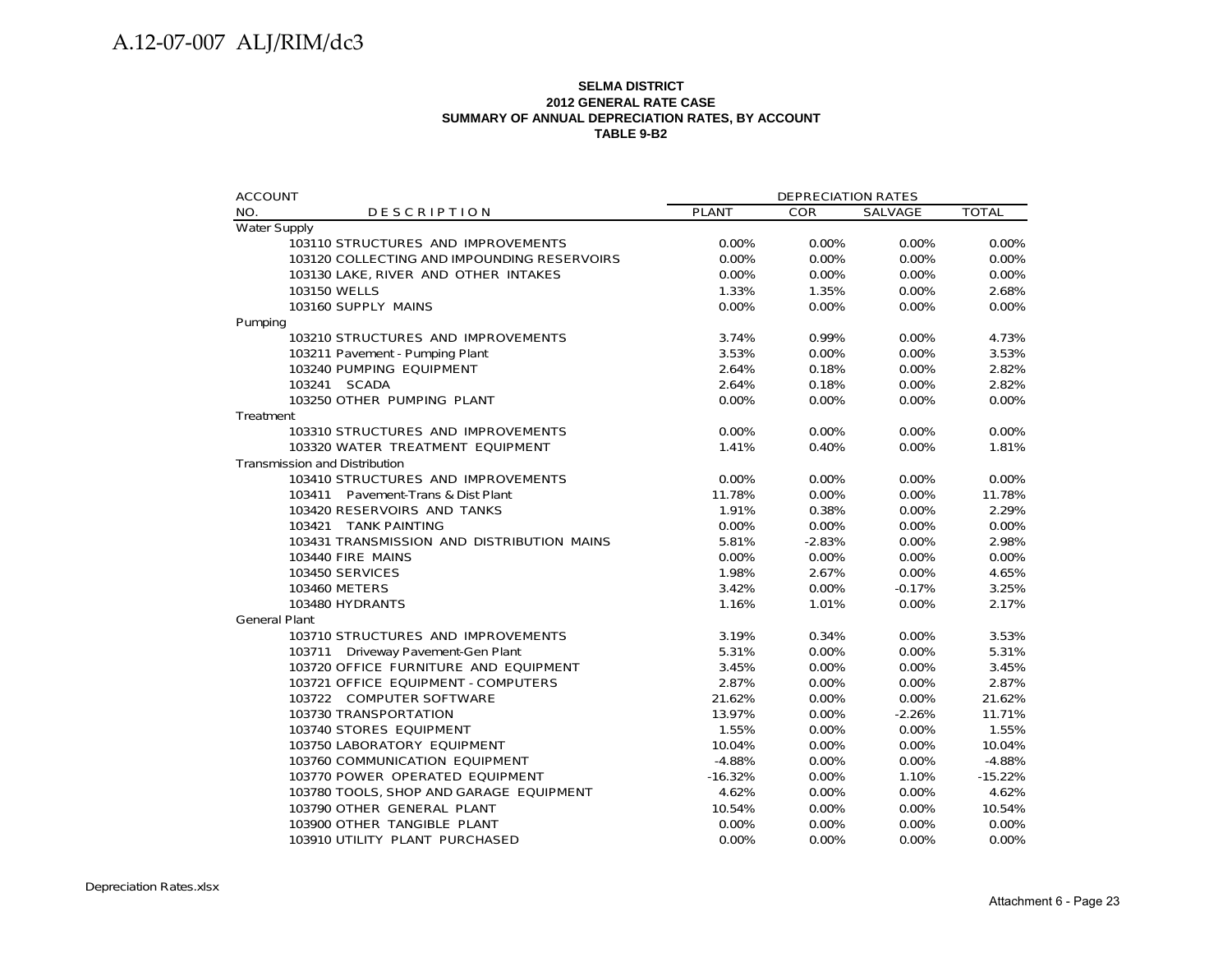#### **STOCKTON DISTRICT 2012 GENERAL RATE CASE SUMMARY OF ANNUAL DEPRECIATION RATES, BY ACCOUNT TABLE 9-B2**

| <b>ACCOUNT</b>                             |              | <b>DEPRECIATION RATES</b> |                |          |  |
|--------------------------------------------|--------------|---------------------------|----------------|----------|--|
| NO.<br>DESCRIPTION                         | <b>PLANT</b> | <b>COR</b>                | <b>SALVAGE</b> | Total    |  |
| 103010 103010-Organization                 |              |                           |                |          |  |
| 103020 103020-Franchises and Consents      |              |                           |                |          |  |
| 103030 103030-Other Intangible Plant       |              |                           |                |          |  |
| 103061 103061-Land                         |              |                           |                |          |  |
| 103062 103062-Land Rights                  |              |                           |                |          |  |
| <b>Water Supply</b>                        |              |                           |                |          |  |
| 103110 103110-Struct & Improve-Supply Pint | 0.00%        | 0.00%                     | 0.00%          | 0.00%    |  |
| 103120 103120-Collect & Impound Reservoirs | 1.08%        | 0.32%                     | 0.00%          | 1.40%    |  |
| 103130 103130-Lake River & Other Intake    | 0.00%        | 0.00%                     | 0.00%          | 0.00%    |  |
| 103150 103150-Wells-Supply Plant           | 1.69%        | 1.45%                     | 0.00%          | 3.14%    |  |
| 103160 103160-Supply Mains                 | 0.84%        | 0.14%                     | 0.00%          | 0.98%    |  |
| Pumping                                    |              |                           |                |          |  |
| 103210 103210-Struct & Imp- Pumping Plant  | 2.91%        | 0.83%                     | 0.00%          | 3.74%    |  |
| 103211 103211-Pavement-Pumping Plant       | 3.40%        | 0.00%                     | 0.00%          | 3.40%    |  |
| 103240 103240-Pumping Equipment            | 2.55%        | 0.18%                     | 0.00%          | 2.73%    |  |
| 103241 103241-System Ctrl Computer Equip   | 2.55%        | 0.18%                     | 0.00%          | 2.73%    |  |
| 103250 103250-Other Pumping Plant          | 0.00%        | 0.00%                     | 0.00%          | 0.00%    |  |
| Treatment                                  |              |                           |                |          |  |
| 103310 103310-Struct & Improve-Treat Plant | 2.05%        | 0.31%                     | 0.00%          | 2.36%    |  |
| 103320 103320-Water Treatment Equipment    | 2.53%        | 0.00%                     | 0.00%          | 2.53%    |  |
| Transmission and Distribution              |              |                           |                |          |  |
| 103410 103410-Struct & Imp-Trans&Dis Plnt  | 1.26%        | 0.10%                     | 0.00%          | 1.36%    |  |
| 103411 103411-Pavement-Trans & Dist Plant  | $-3.74%$     | 0.00%                     | 0.00%          | $-3.74%$ |  |
| 103420 103420-Reservoirs & Tanks           | 1.75%        | 0.35%                     | 0.00%          | 2.10%    |  |
| 103421 103421-Tank Painting                | 12.88%       | 0.00%                     | 0.00%          | 12.88%   |  |
| 103431 TRANSMISSION AND DISTRIBUTION MAINS | 1.63%        | 0.00%                     | 0.00%          | 1.63%    |  |
| 103440 103440-Fire Mains                   | 0.00%        | 0.00%                     | 0.00%          | 0.00%    |  |
| 103450 103450-Services-Trans & Distr Mains | 1.96%        | 0.00%                     | 0.00%          | 1.96%    |  |
| 103460 103460-Meters & Meter Boxes         | 3.48%        | 0.00%                     | 0.00%          | 3.48%    |  |
| 103480 103480-Hydrants-T & D Mains         | 0.85%        | 1.17%                     | 0.00%          | 2.02%    |  |
| <b>General Plant</b>                       |              |                           |                |          |  |
| 103710 103710-Struct & Improve Genl PInt   | 2.66%        | 0.27%                     | 0.00%          | 2.93%    |  |
| 103711 103711-Driveway Pavement-Gen Plant  | 5.65%        | 0.00%                     | 0.00%          | 5.65%    |  |
| 103720 103720-Office Furn & Equip-Gen Plnt | $-0.69%$     | 0.00%                     | 0.00%          | $-0.69%$ |  |
| 103721 103721-Office-Elec. Equip/Computers | 5.15%        | 0.00%                     | 0.00%          | 5.15%    |  |
| 103722 103722-Computer Software            | 9.38%        | 0.00%                     | 0.00%          | 9.38%    |  |
| 103730 103730-Transportn Equip-Gen Plant   | 10.26%       | 0.00%                     | $-2.16%$       | 8.10%    |  |
| 103731 103731-Heavy Trucks-Gen Plant       | 10.26%       | 0.00%                     | $-2.16%$       | 8.10%    |  |
| 103740 103740-Stores Equipment-Gen Plant   | $-0.07%$     |                           | 0.00%          | $-0.07%$ |  |
| 103750 103750-Laboratory Equip-Gen Plant   | 8.80%        | 0.00%<br>0.00%            | 0.00%          | 8.80%    |  |
| 103760 103760-Communication Equip-Gen Plnt | 1.37%        |                           | 0.00%          | 1.37%    |  |
|                                            |              | 0.00%                     |                |          |  |
| 103770 103770-Pwr Operated Equip-Gen Plant | 6.81%        | 0.00%                     | $-0.03%$       | 6.78%    |  |
| 103780 103780-Tools, Shop & Garage Equip   | 5.63%        | 0.00%                     | 0.00%          | 5.63%    |  |
| 103790 103790-Other General Plant          | 2.09%        | 0.00%                     | 0.00%          | 2.09%    |  |
| 103900 103900-Other Tangible Property      | 0.00%        | 0.00%                     | 0.00%          | 0.00%    |  |
| 103910 103910-Utility Plant Purchased      | 0.00%        | 0.00%                     | 0.00%          | 0.00%    |  |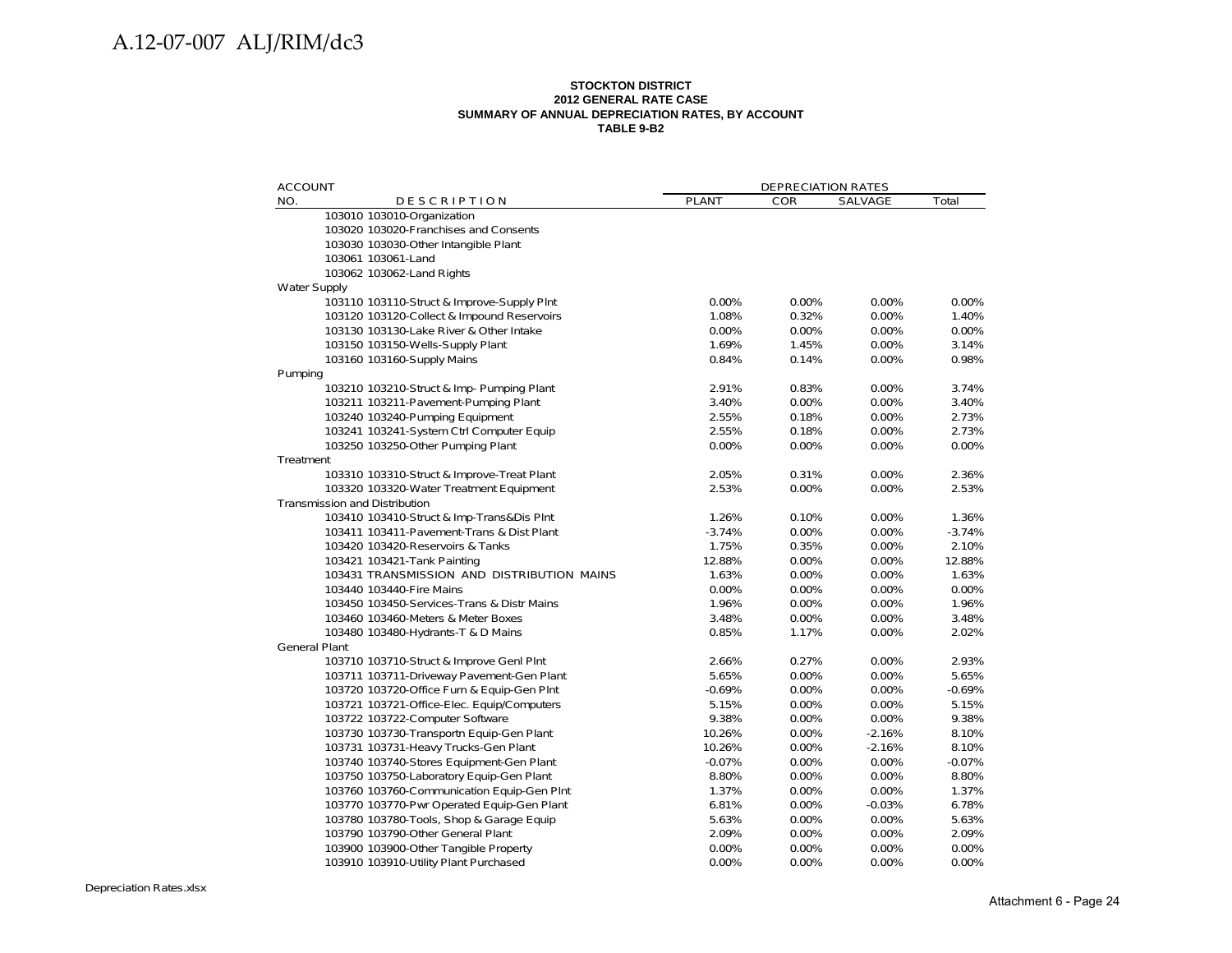#### **VISALIA DISTRICT2012 GENERAL RATE CASE SUMMARY OF ANNUAL DEPRECIATION RATES, BY ACCOUNT TABLE 9-B2**

| <b>ACCOUNT</b>                              |              | <b>DEPRECIATION RATES</b> |          |              |  |
|---------------------------------------------|--------------|---------------------------|----------|--------------|--|
| NO.<br><b>DESCRIPTION</b>                   | <b>PLANT</b> | <b>COR</b>                | SALVAGE  | <b>TOTAL</b> |  |
| <b>Water Supply</b>                         |              |                           |          |              |  |
| 103110 STRUCTURES AND IMPROVEMENTS          | 0.00%        | 0.00%                     | 0.00%    | 0.00%        |  |
| 103120 COLLECTING AND IMPOUNDING RESERVOIRS | 0.00%        | 0.00%                     | 0.00%    | 0.00%        |  |
| 103130 LAKE, RIVER AND OTHER INTAKES        | 0.00%        | 0.00%                     | 0.00%    | 0.00%        |  |
| 103150 WELLS                                | 1.57%        | 1.34%                     | 0.00%    | 2.91%        |  |
| 103160 SUPPLY MAINS                         | 0.00%        | 0.00%                     | 0.00%    | 0.00%        |  |
| 103164 ALL OTHER - SUPPLY MAINS             | 0.00%        | 0.00%                     | 0.00%    | 0.00%        |  |
| Pumping                                     |              |                           |          |              |  |
| 103210 STRUCTURES AND IMPROVEMENTS          | 2.97%        | 0.82%                     | 0.00%    | 3.79%        |  |
| 103211 PAVEMENT - PUMPING PLANT             | 3.40%        | 0.00%                     | 0.00%    | 3.40%        |  |
| 103240 PUMPING EQUIPMENT                    | 2.58%        | 0.18%                     | 0.00%    | 2.76%        |  |
| 103241 SYSTEM CTRL COMPUTER EQUIP           | 2.58%        | 0.18%                     | 0.00%    | 2.76%        |  |
| 103250 OTHER PUMPING PLANT                  | 0.00%        | $0.00\%$                  | 0.00%    | 0.00%        |  |
| Treatment                                   |              |                           |          |              |  |
| 103310 STRUCTURES AND IMPROVEMENTS          | 2.13%        | 0.31%                     | 0.00%    | 2.44%        |  |
| 103320 WATER TREATMENT EQUIPMENT            | 2.36%        | 0.29%                     | 0.00%    | 2.65%        |  |
| <b>Transmission and Distribution</b>        |              |                           |          |              |  |
| 103410 STRUCTURES AND IMPROVEMENTS          | $-0.76%$     | 0.10%                     | 0.00%    | $-0.66%$     |  |
| 103420 RESERVOIRS AND TANKS                 | 1.49%        | 0.29%                     | 0.00%    | 1.78%        |  |
| 103421 TANK PAINTING                        | 9.65%        | 0.00%                     | 0.00%    | 9.65%        |  |
| 103431 TRANSMISSION AND DISTRIBUTION MAINS  | 1.67%        | 1.19%                     | 0.00%    | 2.86%        |  |
| 103440 FIRE MAINS                           | 0.00%        | 0.00%                     | 0.00%    | 0.00%        |  |
| 103450 SERVICES                             | 1.71%        | 2.69%                     | 0.00%    | 4.40%        |  |
| 103460 METERS                               | 3.39%        | $0.00\%$                  | $-0.15%$ | 3.24%        |  |
| 103480 HYDRANTS                             | 1.24%        | 0.98%                     | 0.00%    | 2.22%        |  |
| <b>General Plant</b>                        |              |                           |          |              |  |
| 103710 STRUCTURES AND IMPROVEMENTS          | 3.20%        | 0.31%                     | 0.00%    | 3.51%        |  |
| 103711 DRIVEWAY PAVEMENT                    | 6.82%        | $0.00\%$                  | 0.00%    | 6.82%        |  |
| 103720 OFFICE FURNITURE AND EQUIPMENT       | 4.04%        | $0.00\%$                  | 0.00%    | 4.04%        |  |
| 103721 OFFICE EQUIPMENT - COMPUTERS         | 6.58%        | 0.00%                     | 0.00%    | 6.58%        |  |
| 103722 COMPUTER SOFTWARE                    | 23.60%       | 0.00%                     | 0.00%    | 23.60%       |  |
| 103730 TRANSPORTATION                       | 10.47%       | $0.00\%$                  | $-2.14%$ | 8.33%        |  |
| 103740 STORES EQUIPMENT                     | 3.82%        | 0.00%                     | 0.00%    | 3.82%        |  |
| 103750 LABORATORY EQUIPMENT                 | 31.26%       | 0.00%                     | 0.00%    | 31.26%       |  |
| 103760 COMMUNICATION EQUIPMENT              | 3.32%        | $0.00\%$                  | 0.00%    | 3.32%        |  |
| 103770 POWER OPERATED EQUIPMENT             | 5.07%        | $0.00\%$                  | $-0.18%$ | 4.89%        |  |
| 103780 TOOLS, SHOP AND GARAGE EQUIPMENT     | 4.95%        | $0.00\%$                  | 0.00%    | 4.95%        |  |
| 103790 OTHER GENERAL PLANT                  | 8.65%        | $0.00\%$                  | 0.00%    | 8.65%        |  |
| 103800 CAPITAL LEASE                        | 2.60%        | 0.00%                     | 0.00%    | 2.60%        |  |
| 103900 OTHER TANGIBLE PLANT                 | 0.00%        | 0.00%                     | 0.00%    | 0.00%        |  |
| 103910 UTILITY PLANT PURCHASED              | 0.00%        | 0.00%                     | 0.00%    | 0.00%        |  |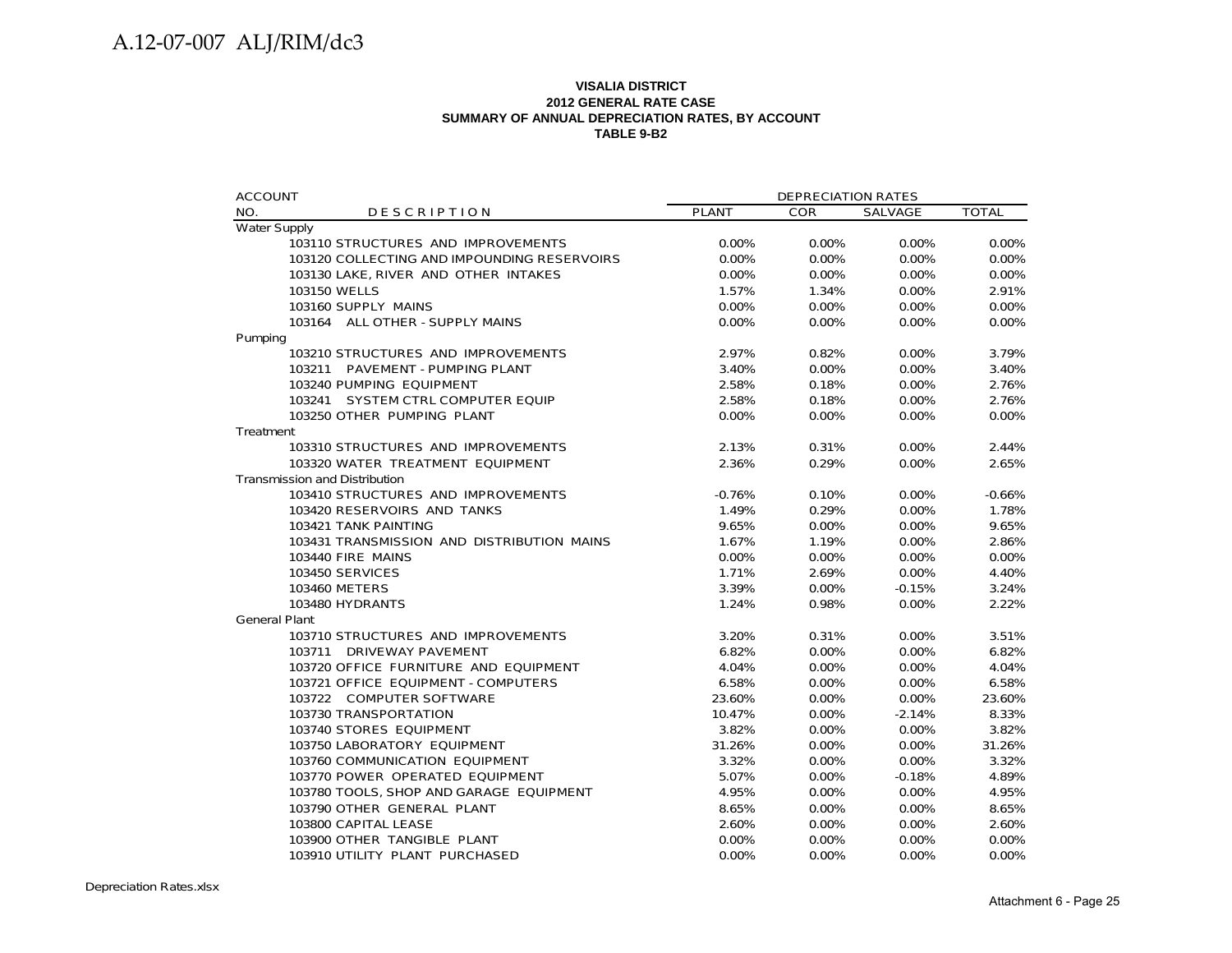#### **WILLOWS DISTRICT 2012 GENERAL RATE CASE SUMMARY OF ANNUAL DEPRECIATION RATES, BY ACCOUNT TABLE 9-B2**

| <b>ACCOUNT</b>                              |              | <b>DEPRECIATION RATES</b> |                |           |  |
|---------------------------------------------|--------------|---------------------------|----------------|-----------|--|
| NO.<br><b>DESCRIPTION</b>                   | <b>PLANT</b> | <b>COR</b>                | <b>SALVAGE</b> | Total     |  |
| 103010 ORGANIZATION                         |              |                           |                |           |  |
| 103020 FRANCHISES AND CONSENTS              |              |                           |                |           |  |
| 103030 103030-Other Intangible Plant        |              |                           |                |           |  |
| 103061 103061-Land                          |              |                           |                |           |  |
| 103062 103062-Land Rights                   |              |                           |                |           |  |
| <b>Water Supply</b>                         |              |                           |                |           |  |
| 103110 STRUCTURES AND IMPROVEMENTS          | 0.00%        | 0.00%                     | 0.00%          | $0.00\%$  |  |
| 103120 COLLECTING AND IMPOUNDING RESERVOIRS | 0.00%        | 0.00%                     | 0.00%          | 0.00%     |  |
| 103130 LAKE, RIVER AND OTHER INTAKES        | 0.00%        | 0.00%                     | 0.00%          | 0.00%     |  |
| 103150 WELLS                                | 0.20%        | 1.78%                     | 0.00%          | 1.98%     |  |
| 103160 SUPPLY MAINS                         | 0.00%        | 0.00%                     | 0.00%          | 0.00%     |  |
| Pumping                                     |              |                           |                |           |  |
| 103210 103210-Struct & Imp- Pumping Plant   | 3.97%        | 1.43%                     | 0.00%          | 5.40%     |  |
| 103211 103211-Pavement-Pumping Plant        | 3.69%        | 0.00%                     | 0.00%          | 3.69%     |  |
| 103240 103240-Pumping Equipment             | 2.44%        | 0.18%                     | 0.00%          | 2.62%     |  |
| 103241 103241-System Ctrl Computer Equip    | 2.44%        | 0.18%                     | 0.00%          | 2.62%     |  |
| 103250 OTHER PUMPING PLANT                  | $0.00\%$     | 0.00%                     | 0.00%          | $0.00\%$  |  |
| Treatment                                   |              |                           |                |           |  |
| 103310 103310-Struct & Improve-Treat Plant  | 1.25%        | 0.36%                     | 0.00%          | 1.61%     |  |
| 103320 103320-Water Treatment Equipment     | 2.63%        | 0.33%                     | 0.00%          | 2.96%     |  |
| Transmission and Distribution               |              |                           |                |           |  |
| 103410 103410-Struct & Imp-Trans&Dis Plnt   | 2.24%        | 0.10%                     | 0.00%          | 2.34%     |  |
| 103411 103411-Pavement-Trans & Dist Plant   | 17.71%       | 0.00%                     | 0.00%          | 17.71%    |  |
| 103420 103420-Reservoirs & Tanks            | 0.89%        | 0.27%                     | 0.00%          | 1.16%     |  |
| 103421 103421-Tank Painting                 | 9.90%        | 0.00%                     | 0.00%          | 9.90%     |  |
| 103431 TRANSMISSION AND DISTRIBUTION MAINS  | 1.88%        | 1.29%                     | 0.00%          | 3.17%     |  |
| 103440 FIRE MAINS                           | 0.00%        | 0.00%                     | 0.00%          | 0.00%     |  |
| 103450 103450-Services-Trans & Distr Mains  | 2.02%        | 2.64%                     | 0.00%          | 4.66%     |  |
| 103460 103460-Meters & Meter Boxes          | 3.14%        | 0.00%                     | $-0.14%$       | 3.00%     |  |
| 103480 103480-Hydrants-T & D Mains          | 1.21%        | 1.00%                     | 0.00%          | 2.21%     |  |
| <b>General Plant</b>                        |              |                           |                |           |  |
| 103710 103710-Struct & Improve Genl Plnt    | 3.94%        | 0.33%                     | 0.00%          | 4.27%     |  |
| 103711 103711-Driveway Pavement-Gen Plant   | 7.52%        | 0.00%                     | 0.00%          | 7.52%     |  |
| 103720 103720-Office Furn & Equip-Gen Plnt  | $-1.88%$     | 0.00%                     | 0.00%          | $-1.88%$  |  |
| 103721 103721-Office-Elec. Equip/Computers  | $-8.31%$     | 0.00%                     | 0.00%          | $-8.31%$  |  |
| 103730 103730-Transportn Equip-Gen Plant    | $-9.25%$     | 0.00%                     | $-2.29%$       | $-11.54%$ |  |
| 103740 103740-Stores Equipment-Gen Plant    | 0.89%        | 0.00%                     | 0.00%          | 0.89%     |  |
| 103750 LABORATORY EQUIPMENT                 | 0.00%        | 0.00%                     | 0.00%          | $0.00\%$  |  |
| 103760 103760-Communication Equip-Gen Plnt  | 0.62%        | 0.00%                     | 0.00%          | 0.62%     |  |
| 103770 103770-Pwr Operated Equip-Gen Plant  | 0.00%        | 0.00%                     | 0.00%          | 0.00%     |  |
| 103780 103780-Tools, Shop & Garage Equip    | 5.15%        | 0.00%                     | 0.00%          | 5.15%     |  |
| 103790 OTHER GENERAL PLANT                  | 0.00%        | 0.00%                     | 0.00%          | 0.00%     |  |
| 103900 103900-Other Tangible Property       | 0.00%        | 0.00%                     | 0.00%          | $0.00\%$  |  |
| 103910 UTILITY PLANT PURCHASED              | 0.00%        | 0.00%                     | 0.00%          | 0.00%     |  |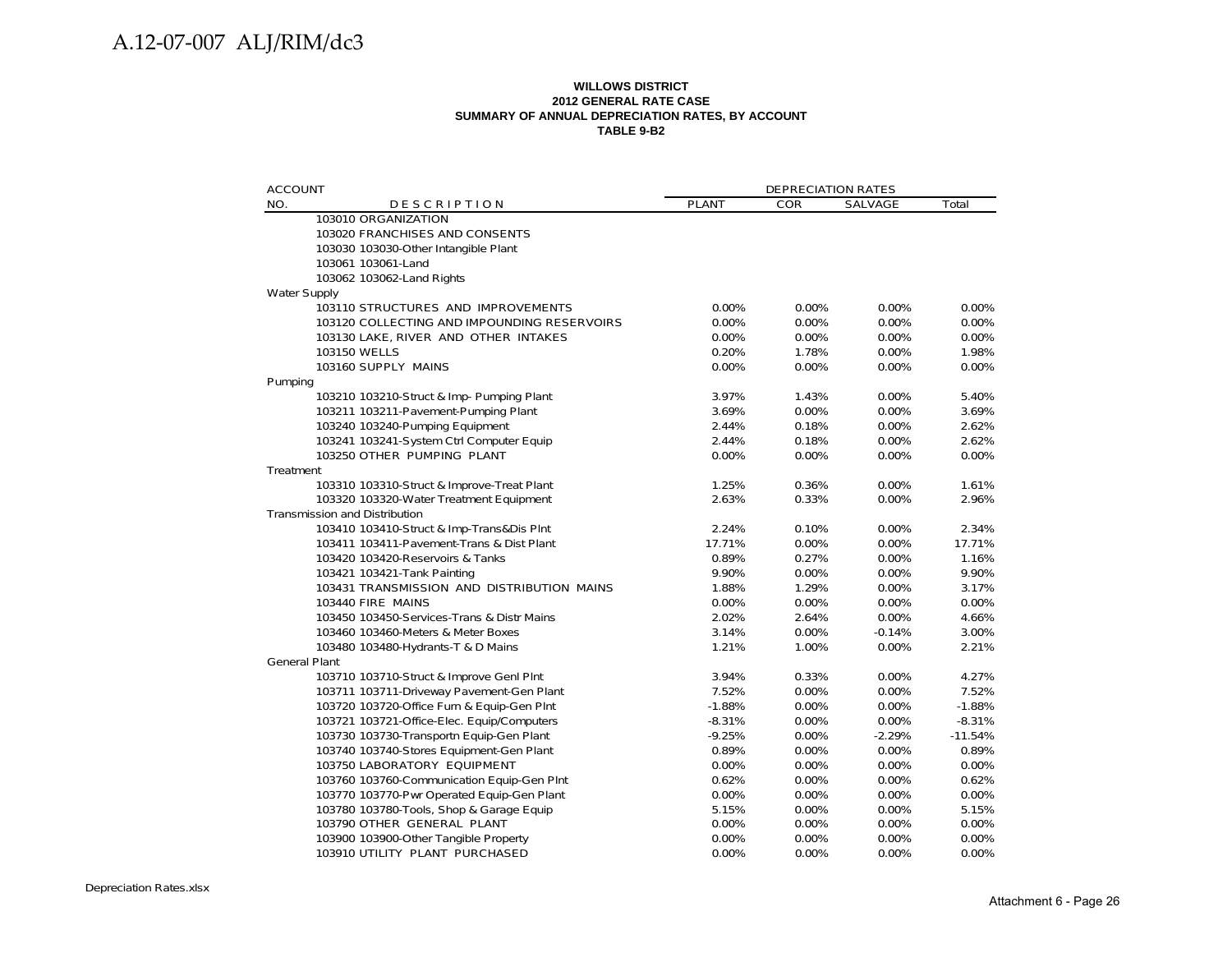#### **WESTLAKE DISTRICT 2012 GENERAL RATE CASE SUMMARY OF ANNUAL DEPRECIATION RATES, BY ACCOUNT TABLE 9-B2**

| <b>ACCOUNT</b>                              | <b>DEPRECIATION RATES</b> |            |                |           |
|---------------------------------------------|---------------------------|------------|----------------|-----------|
| NO.<br><b>DESCRIPTION</b>                   | <b>PLANT</b>              | <b>COR</b> | <b>SALVAGE</b> | Total     |
| <b>Water Supply</b>                         |                           |            |                |           |
| 103110 STRUCTURES AND IMPROVEMENTS          | 0.00%                     | 0.00%      | 0.00%          | 0.00%     |
| 103120 COLLECTING AND IMPOUNDING RESERVOIRS | $0.00\%$                  | $0.00\%$   | 0.00%          | 0.00%     |
| 103130 LAKE, RIVER AND OTHER INTAKES        | $0.00\%$                  | $0.00\%$   | 0.00%          | 0.00%     |
| 103150 WELLS                                | 0.00%                     | $0.00\%$   | 0.00%          | 0.00%     |
| 103160 SUPPLY MAINS                         | 1.64%                     | 0.09%      | 0.00%          | 1.73%     |
| Pumping                                     |                           |            |                |           |
| 103210 STRUCTURES AND IMPROVEMENTS          | 4.90%                     | 1.14%      | 0.00%          | 6.04%     |
| 103211 PAVEMENT - PUMPING PLANT             | 5.02%                     | 0.00%      | 0.00%          | 5.02%     |
| 103240 PUMPING EQUIPMENT                    | 3.03%                     | $-0.21%$   | 0.00%          | 2.82%     |
| 103241 SYSTEM CTRL COMPUTER EQUIP           | 3.03%                     | $-0.21%$   | $0.00\%$       | 2.82%     |
| 103250 OTHER PUMPING PLANT                  | 0.00%                     | $0.00\%$   | 0.00%          | 0.00%     |
| Treatment                                   |                           |            |                |           |
| 103310 STRUCTURES AND IMPROVEMENTS          | 0.00%                     | $0.00\%$   | 0.00%          | 0.00%     |
| 103320 WATER TREATMENT EQUIPMENT            | 0.00%                     | 0.00%      | 0.00%          | 0.00%     |
| <b>Transmission and Distribution</b>        |                           |            |                |           |
| 103410 STRUCTURES AND IMPROVEMENTS          | 1.48%                     | $0.00\%$   | $0.00\%$       | 1.48%     |
| 103420 RESERVOIRS AND TANKS                 | 2.24%                     | 0.91%      | 0.00%          | 3.15%     |
| 103421 TANK PAINTING                        | 29.26%                    | $-20.41%$  | 0.00%          | 8.85%     |
| 103431 TRANSMISSION AND DISTRIBUTION MAINS  | 1.29%                     | 0.00%      | 0.00%          | 1.29%     |
| 103440 FIRE MAINS                           | 1.57%                     | 0.67%      | $0.00\%$       | 2.24%     |
| 103450 SERVICES                             | 2.03%                     | 0.00%      | 0.00%          | 2.03%     |
| 103460 METERS                               | 3.92%                     | $0.00\%$   | 0.00%          | 3.92%     |
| 103480 HYDRANTS                             | 1.36%                     | 0.47%      | 0.00%          | 1.83%     |
| <b>General Plant</b>                        |                           |            |                |           |
| 103710 STRUCTURES AND IMPROVEMENTS          | 2.47%                     | 0.27%      | 0.00%          | 2.74%     |
| 103720 OFFICE FURNITURE AND EQUIPMENT       | 2.68%                     | 0.00%      | $-0.16%$       | 2.52%     |
| 103721 OFFICE EQUIPMENT - COMPUTERS         | $-8.86%$                  | 0.00%      | $0.00\%$       | $-8.86%$  |
| 103722 COMPUTER SOFTWARE                    | $-6.00\%$                 | $0.00\%$   | 0.00%          | $-6.00\%$ |
| 103730 TRANSPORTATION                       | 6.96%                     | 0.00%      | $-2.18%$       | 4.78%     |
| 103740 STORES EQUIPMENT                     | $-4.35%$                  | 0.00%      | 0.00%          | $-4.35%$  |
| 103750 LABORATORY EQUIPMENT                 | 2.43%                     | 0.00%      | 0.00%          | 2.43%     |
| 103760 COMMUNICATION EQUIPMENT              | $-3.86%$                  | 0.00%      | 0.00%          | $-3.86%$  |
| 103770 POWER OPERATED EQUIPMENT             | 0.00%                     | 0.00%      | 0.00%          | 0.00%     |
| 103780 TOOLS, SHOP AND GARAGE EQUIPMENT     | 4.40%                     | $0.00\%$   | 0.00%          | 4.40%     |
| 103790 OTHER GENERAL PLANT                  | $-1.37%$                  | 0.00%      | $0.00\%$       | $-1.37%$  |
| 103900 OTHER TANGIBLE PLANT                 | 0.00%                     | $0.00\%$   | 0.00%          | 0.00%     |
| 103910 UTILITY PLANT PURCHASED              | 0.00%                     | 0.00%      | 0.00%          | 0.00%     |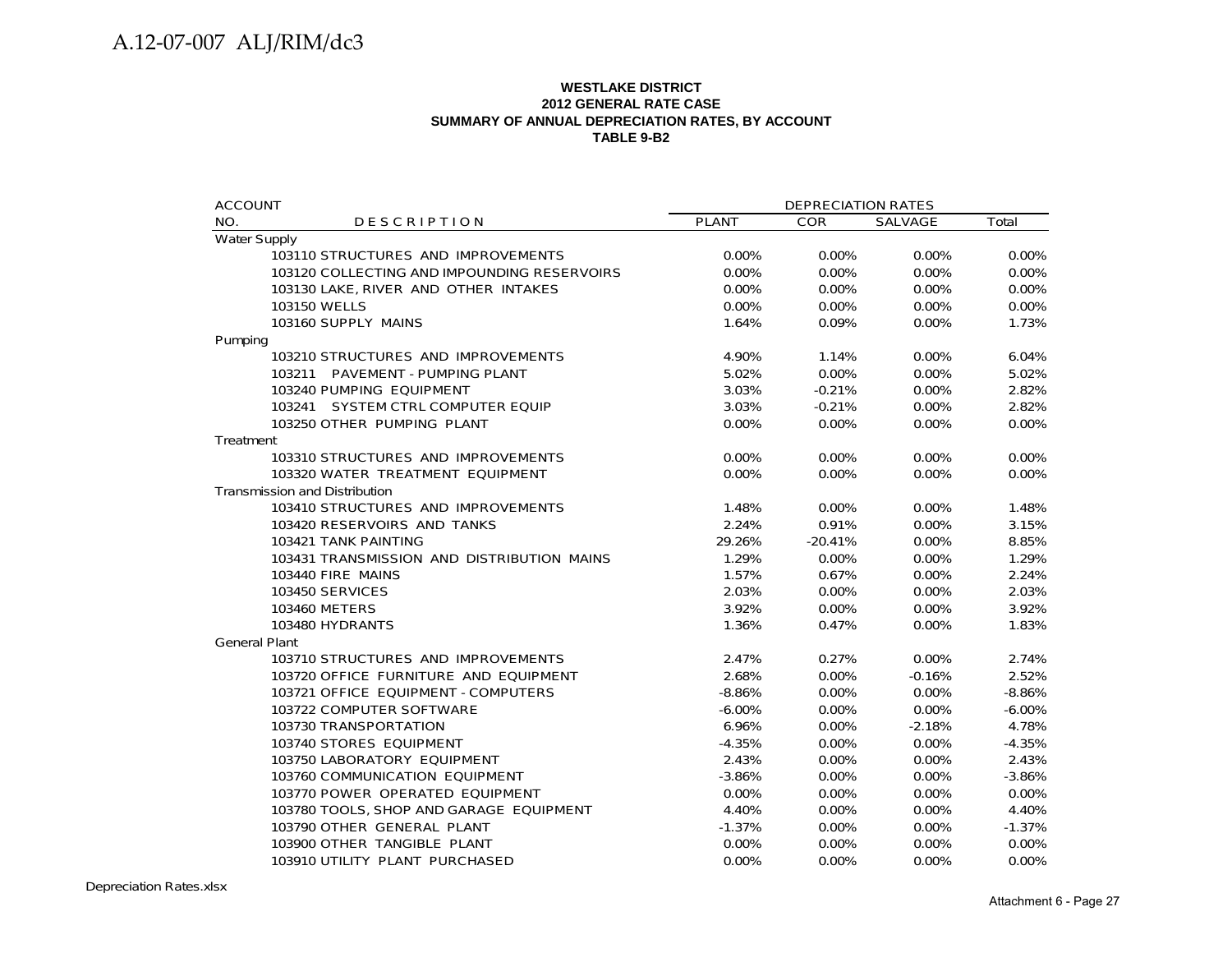#### **GENERAL OFFICE 2012 GENERAL RATE CASE SUMMARY OF ANNUAL DEPRECIATION RATES, BY ACCOUNT TABLE 9-B2**

| <b>ACCOUNT</b>                              | DEPRECIATION RATES  |          |                |        |
|---------------------------------------------|---------------------|----------|----------------|--------|
| NO.<br><b>DESCRIPTION</b>                   | <b>PLANT</b><br>COR |          | <b>SALVAGE</b> | Total  |
| 103010 103010-Organization                  |                     |          |                |        |
| 103020 103020-Franchises and Consents       |                     |          |                |        |
| 103030 103030-Other Intangible Plant        |                     |          |                |        |
| 103061 103061-Land                          |                     |          |                |        |
| 103062 103062-Land Rights                   |                     |          |                |        |
| <b>Water Supply</b>                         |                     |          |                |        |
| 103110 STRUCTURES AND IMPROVEMENTS          | 0.00%               | 0.00%    | 0.00%          | 0.00%  |
| 103120 COLLECTING AND IMPOUNDING RESERVOIRS | 0.00%               | 0.00%    | 0.00%          | 0.00%  |
| 103130 LAKE, RIVER AND OTHER INTAKES        | 0.00%               | 0.00%    | 0.00%          | 0.00%  |
| 103150 WELLS                                | $0.00\%$            | 0.00%    | 0.00%          | 0.00%  |
| 103160 SUPPLY MAINS                         | 0.00%               | 0.00%    | 0.00%          | 0.00%  |
| Pumping                                     |                     |          |                |        |
| 103210 STRUCTURES AND IMPROVEMENTS          | $0.00\%$            | 0.00%    | 0.00%          | 0.00%  |
| 103240 PUMPING EQUIPMENT                    | 4.27%               | 0.14%    | 0.00%          | 4.41%  |
| 103241 103241-System Ctrl Computer Equip    | 4.27%               | 0.14%    | 0.00%          | 4.41%  |
| 103250 OTHER PUMPING PLANT                  | 2.33%               | 0.25%    | 0.00%          | 2.58%  |
| Treatment                                   |                     |          |                |        |
| 103310 STRUCTURES AND IMPROVEMENTS          | 0.00%               | 0.00%    | 0.00%          | 0.00%  |
| 103320 WATER TREATMENT EQUIPMENT            | 0.54%               | 0.04%    | 0.00%          | 0.58%  |
| Transmission and Distribution               |                     |          |                |        |
| 103410 STRUCTURES AND IMPROVEMENTS          | 0.00%               | 0.00%    | 0.00%          | 0.00%  |
| 103420 RESERVOIRS AND TANKS                 | 0.00%               | 0.00%    | 0.00%          | 0.00%  |
| 103431 TRANSMISSION AND DISTRIBUTION MAINS  | 0.00%               | 0.00%    | 0.00%          | 0.00%  |
| 103440 FIRE MAINS                           | 0.00%               | 0.00%    | 0.00%          | 0.00%  |
| 103450 SERVICES                             | 0.00%               | 0.00%    | 0.00%          | 0.00%  |
| 103460 METERS                               | 0.00%               | 0.00%    | 0.00%          | 0.00%  |
| 103480 HYDRANTS                             | 0.00%               | 0.00%    | 0.00%          | 0.00%  |
| <b>General Plant</b>                        |                     |          |                |        |
| 103710 STRUCTURES AND IMPROVEMENTS          | 2.91%               | 0.28%    | 0.00%          | 3.19%  |
| 103711 103711-Driveway Pavement-Gen Plant   | 8.11%               | 0.00%    | 0.00%          | 8.11%  |
| 103720 OFFICE FURNITURE AND EQUIPMENT       | 4.78%               | 0.00%    | $-0.17%$       | 4.61%  |
| 103721 OFFICE EQUIPMENT - COMPUTERS         | 14.10%              | 0.00%    | 0.00%          | 14.10% |
| 103722 COMPUTER SOFTWARE                    | 7.98%               | 0.00%    | 0.00%          | 7.98%  |
| 103730 TRANSPORTATION                       | 8.71%               | $0.00\%$ | $-2.21%$       | 6.50%  |
| 103740 STORES EQUIPMENT                     | 5.08%               | 0.00%    | 0.00%          | 5.08%  |
| 103750 LABORATORY EQUIPMENT                 | 5.76%               | 0.00%    | 0.00%          | 5.76%  |
| 103760 COMMUNICATION EQUIPMENT              | 1.59%               | 0.00%    | 0.00%          | 1.59%  |
| 103770 POWER OPERATED EQUIPMENT             | 4.39%               | 0.00%    | $-0.26%$       | 4.13%  |
| 103780 TOOLS, SHOP AND GARAGE EQUIPMENT     | 4.48%               | 0.00%    | 0.00%          | 4.48%  |
| 103790 OTHER GENERAL PLANT                  | 3.46%               | $0.00\%$ | 0.00%          | 3.46%  |
| 103900 OTHER TANGIBLE PLANT                 | 0.00%               | 0.00%    | 0.00%          | 0.00%  |
| 103910 UTILITY PLANT PURCHASED              | 0.00%               | 0.00%    | 0.00%          | 0.00%  |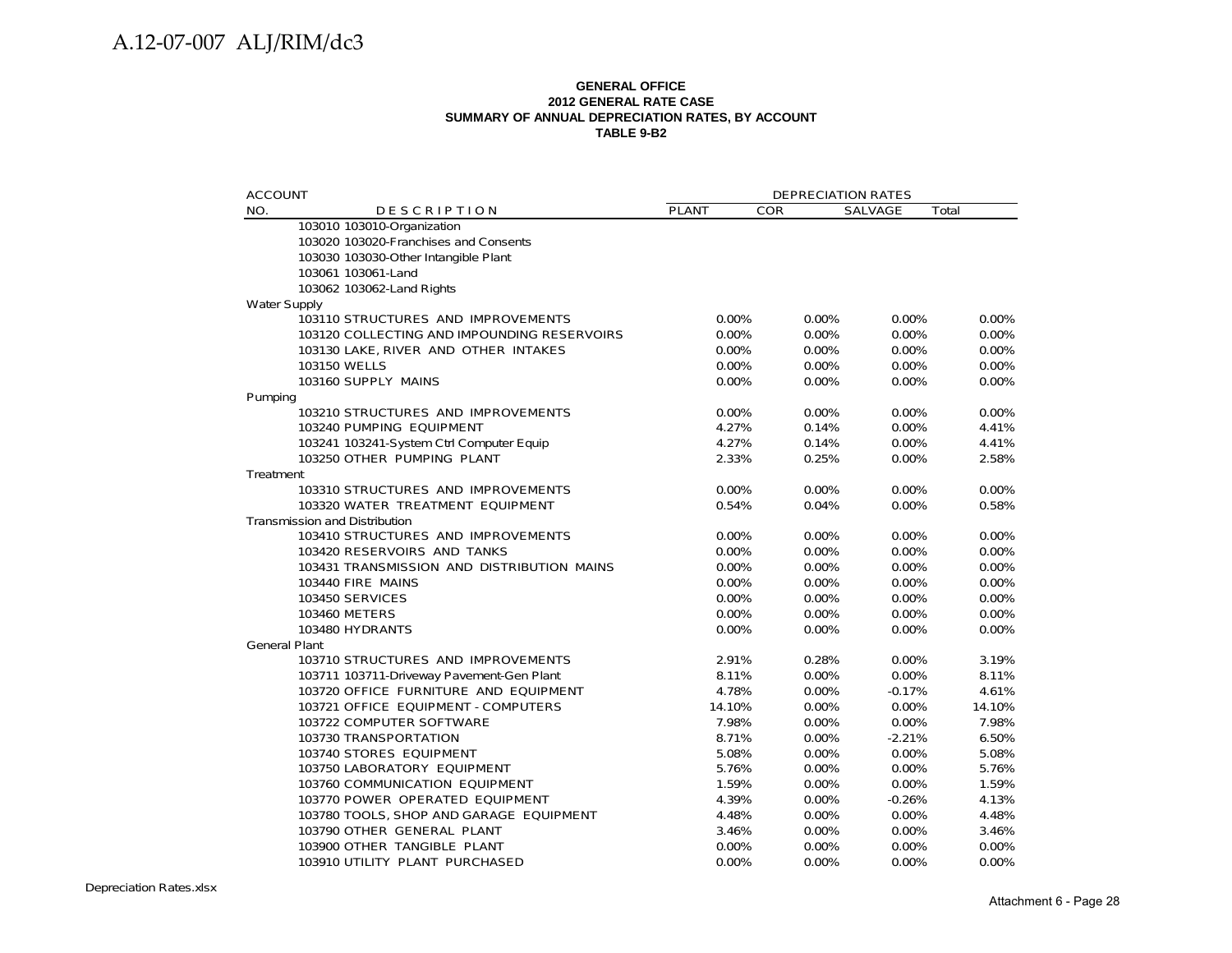#### **CALIFORNIA WATER SERVICE COMPANY 2012 GENERAL RATE CASE SUMMARY OF ANNUAL DEPRECIATION RATES, CIAC TABLE 9-B2**

| <b>DISTRICT</b>         | 2014  | 2015  |
|-------------------------|-------|-------|
| Antelope Valley         | 3.65% | 3.72% |
| Bayshore                | 2.08% | 2.08% |
| <b>Bakersfield</b>      | 3.22% | 3.22% |
| <b>Bear Gulch</b>       | 2.71% | 2.71% |
| Chico                   | 3.14% | 3.16% |
| Dixon                   | 3.06% | 3.06% |
| Dominguez               | 2.86% | 2.83% |
| East Los Angeles        | 2.26% | 2.26% |
| Hermosa Redondo         | 2.91% | 2.87% |
| Kern River Valley       | 3.52% | 3.52% |
| King City               | 3.44% | 3.44% |
| Livermore               | 3.27% | 3.16% |
| Los Altos               | 3.03% | 3.03% |
| Marysville              | 2.45% | 2.34% |
| Oroville                | 2.41% | 2.41% |
| Palos Verdes            | 2.34% | 2.34% |
| Redwood - Coast Springs | 3.17% | 3.17% |
| Redwood - Lucerne       | 3.34% | 3.34% |
| Redwood - Unified       | 4.80% | 4.80% |
| Salinas                 | 2.33% | 2.35% |
| Selma                   | 3.27% | 3.28% |
| Stockton                | 2.15% | 2.15% |
| Visalia                 | 3.18% | 3.17% |
| Westlake                | 2.52% | 2.51% |
| Willows                 | 2.49% | 2.49% |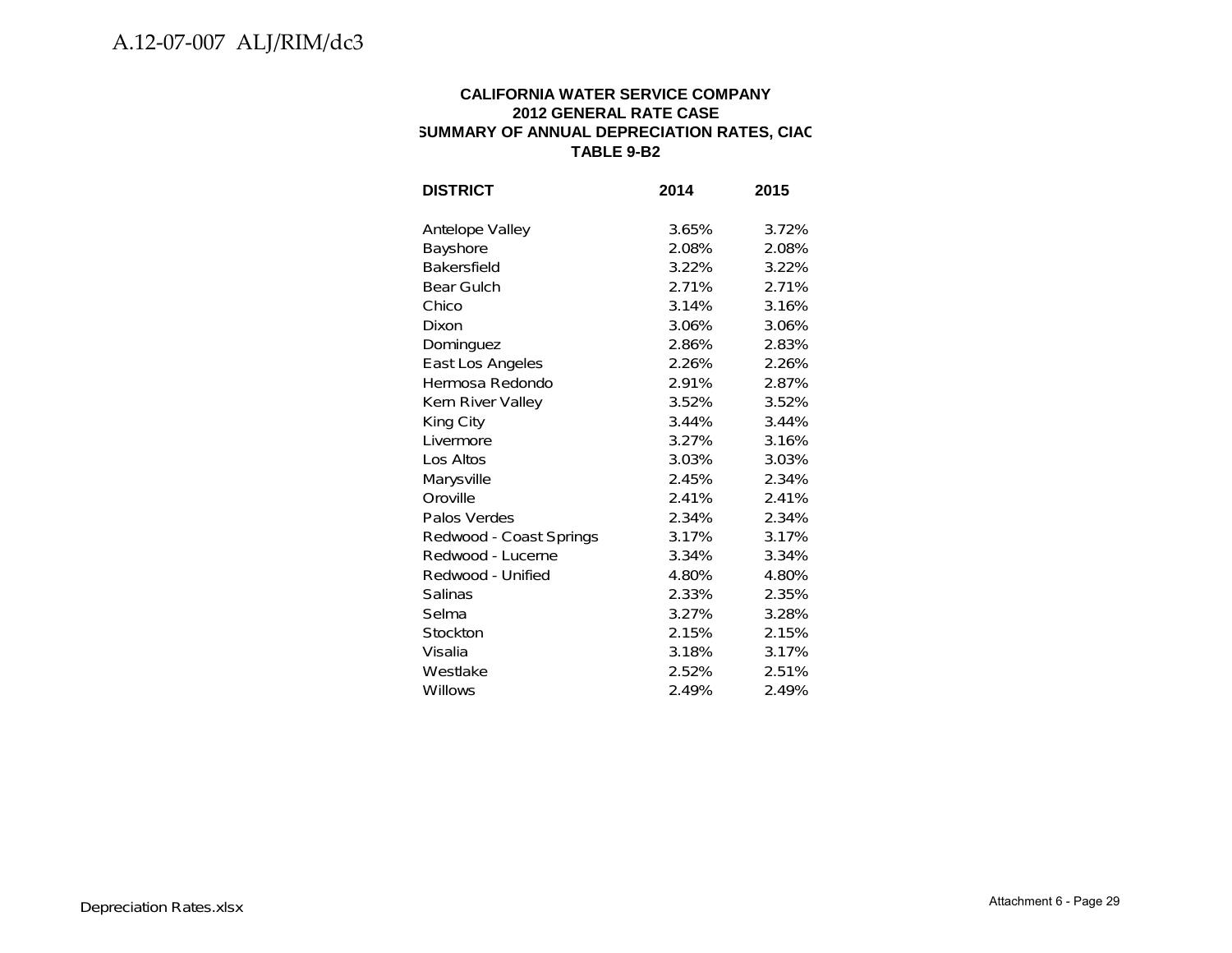## ATTACHMENT 7

# CHAPTER 12 NON-SPECIFIC CAPITAL BUDGETS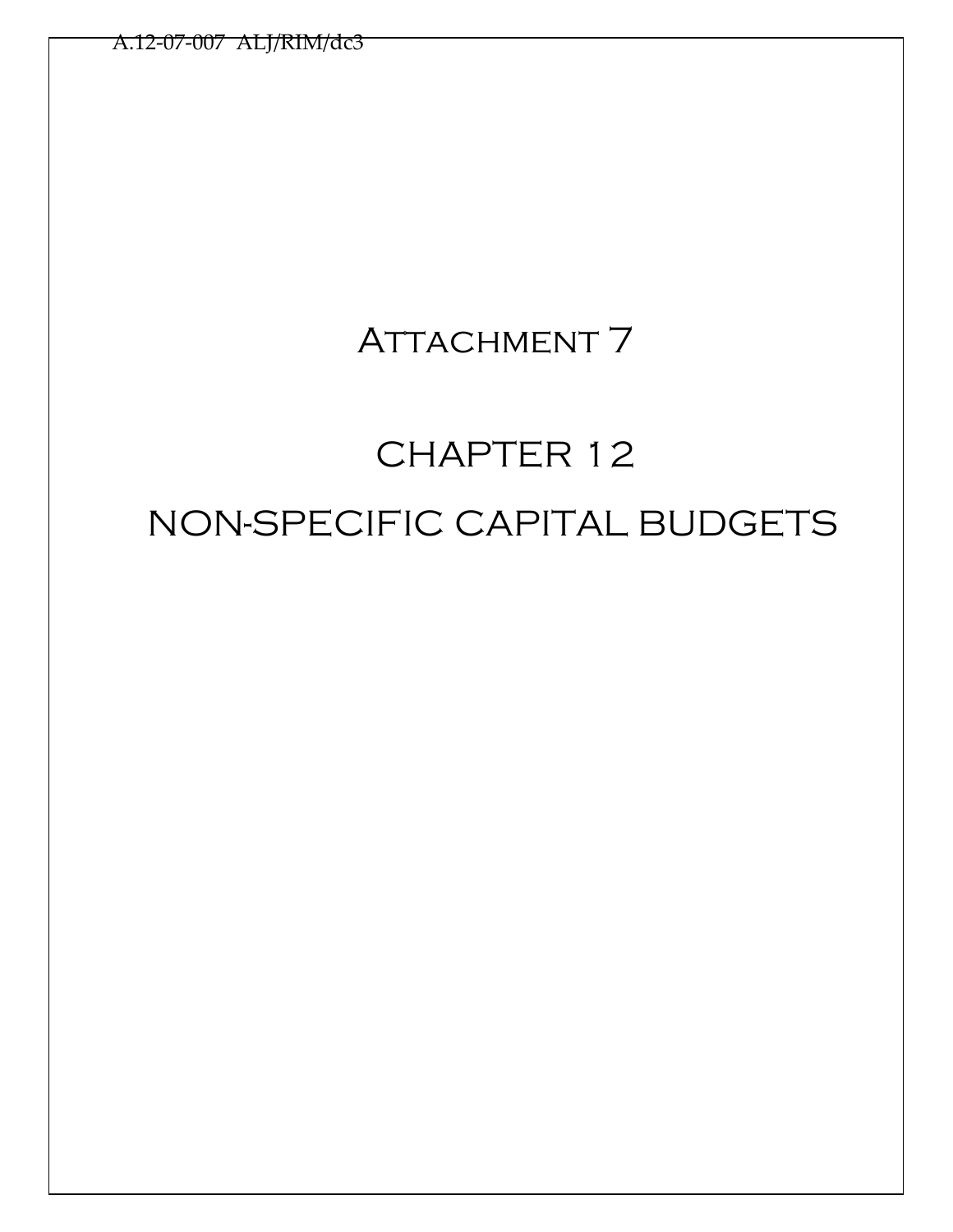#### **Antelope Valley District Non-specific capital budgets**

**2012**

| Descriptions      | Cal Water Direct | <b>DRA Report</b> | <b>Difference</b> | Settlement     |
|-------------------|------------------|-------------------|-------------------|----------------|
| Land              | \$               | \$<br>٠           | \$                | \$             |
| <b>Structures</b> | \$<br>3.300.0    | \$<br>3.300.0     | \$                | \$<br>3,300.0  |
| Wells             | \$<br>47.800.0   | \$<br>47.800.0    | \$                | \$<br>47.800.0 |
| Storage           | \$<br>500.0      | \$<br>500.0       | \$                | \$<br>500.0    |
| Pumps             | \$<br>27.700.0   | \$<br>27.700.0    | \$                | \$<br>27.700.0 |
| Purification      | \$<br>300.0      | \$<br>300.0       | \$                | \$<br>300.0    |
| <b>Mains</b>      | \$               | \$                | \$                | \$             |
| Services          | \$<br>1.900.0    | \$<br>1.900.0     | \$                | \$<br>1.900.0  |
| <b>Meters</b>     | \$<br>1.000.0    | \$<br>1.000.0     | \$                | \$<br>1.000.0  |
| Hydrants          | \$               | \$<br>-           | \$                | \$             |
| Equipment         | \$               | \$<br>-           | \$                | \$             |
| Intangible        | \$               | \$<br>-           | \$                | \$             |
| <b>Total</b>      | \$<br>82.500.0   | \$<br>82.500.0    | \$                | \$<br>82.500.0 |

#### **2013**

| Descriptions      | Cal Water Direct | <b>DRA Report</b>              | <b>Difference</b> |    | Settlement |
|-------------------|------------------|--------------------------------|-------------------|----|------------|
|                   |                  |                                |                   |    |            |
| Land              | \$<br>36.900.0   | \$<br>34.317.0                 | \$<br>2.583.0     | \$ | 35,415.0   |
| <b>Structures</b> | \$<br>3.200.0    | \$<br>2,976.0                  | \$<br>224.0       | \$ | 3.071.2    |
| Wells             | \$<br>400.0      | \$<br>372.0                    | \$<br>28.0        | \$ | 383.9      |
| Storage           | \$<br>500.0      | \$<br>465.0                    | \$<br>35.0        | \$ | 479.9      |
| Pumps             | \$<br>46.800.0   | \$<br>43.524.0                 | \$<br>3,276.0     | \$ | 44.916.6   |
| Purification      | \$<br>300.0      | \$<br>279.0                    | \$<br>21.0        | \$ | 287.9      |
| Mains             | \$<br>(200.0)    | \$<br>(186.0)                  | \$<br>(14.0)      | \$ | (192.0)    |
| <b>Services</b>   | \$               | \$                             | \$                | \$ |            |
| <b>Meters</b>     | \$<br>2.800.0    | \$<br>2.604.0                  | \$<br>196.0       | \$ | 2.687.3    |
| <b>Hydrants</b>   | \$               | \$                             | \$                | \$ |            |
| Equipment         | \$               | \$<br>$\overline{\phantom{0}}$ | \$                | \$ | -          |
| Intangible        | \$               | \$<br>٠                        | \$                | \$ | -          |
| <b>Total</b>      | \$<br>90.700.0   | \$<br>84.351.0                 | \$<br>6.349.0     | S  | 87.050.0   |

**2014**

| <b>Descriptions</b> | Cal Water Direct | <b>DRA Report</b> | <b>Difference</b> |    | Settlement |
|---------------------|------------------|-------------------|-------------------|----|------------|
|                     |                  |                   |                   |    |            |
| Land                | \$<br>38,800.0   | \$<br>36.084.0    | \$<br>2.716.0     | \$ | 36,687.3   |
| <b>Structures</b>   | \$<br>3.400.0    | \$<br>3.162.0     | \$<br>238.0       | \$ | 3.214.9    |
| Wells               | \$<br>400.0      | \$<br>372.0       | \$<br>28.0        | \$ | 378.2      |
| Storage             | \$<br>600.0      | \$<br>558.0       | \$<br>42.0        | \$ | 567.3      |
| Pumps               | \$<br>49.300.0   | \$<br>45.849.0    | \$<br>3,451.0     | \$ | 46.615.6   |
| Purification        | \$<br>300.0      | \$<br>279.0       | \$<br>21.0        | \$ | 283.7      |
| Mains               | \$<br>(200.0)    | \$<br>(186.0)     | \$<br>(14.0)      | \$ | (189.1)    |
| Services            | \$               | \$                | \$                | S  |            |
| <b>Meters</b>       | \$<br>2.900.0    | \$<br>2,900.0     | \$                | \$ | 2.742.1    |
| <b>Hydrants</b>     | \$<br>٠          | \$<br>۰           | \$<br>-           | \$ |            |
| Equipment           | \$               | \$<br>-           | \$                | \$ | -          |
| Intangible          | \$               | \$<br>۰           | \$                | \$ | -          |
| Total               | \$<br>95.500.0   | \$<br>89,018.0    | \$<br>6.482.0     |    | 90.300.0   |

| <b>Descriptions</b> | Cal Water Direct | <b>DRA Report</b> | Difference    | Settlement     |
|---------------------|------------------|-------------------|---------------|----------------|
| Land                | \$<br>39.900.0   | \$<br>37.107.0    | \$<br>2.793.0 | \$<br>37.622.3 |
| Structures          | \$<br>3.500.0    | \$<br>3,255.0     | \$<br>245.0   | \$<br>3,300.2  |
| Wells               | \$<br>400.0      | \$<br>372.0       | \$<br>28.0    | \$<br>377.2    |
| Storage             | \$<br>600.0      | \$<br>558.0       | \$<br>42.0    | \$<br>565.7    |
| Pumps               | \$<br>50.600.0   | \$<br>47.058.0    | \$<br>3.542.0 | \$<br>47,711.5 |
| Purification        | \$<br>300.0      | \$<br>279.0       | \$<br>21.0    | \$<br>282.9    |
| <b>Mains</b>        | \$<br>(200.0)    | \$<br>(186.0)     | \$<br>(14.0)  | \$<br>(188.6)  |
| <b>Services</b>     | \$               | \$                | \$            | \$             |
| <b>Meters</b>       | \$<br>3.000.0    | \$<br>2.790.0     | \$<br>210.0   | \$<br>2,828.7  |
| <b>Hydrants</b>     | \$               | \$                | \$            | \$             |
| Equipment           | \$<br>-          | \$                | \$            | \$             |
| Intangible          | \$<br>-          | \$                | \$            | \$             |
| Total               | \$<br>98,100.0   | \$<br>91.233.0    | \$<br>6.867.0 | \$<br>92.500.0 |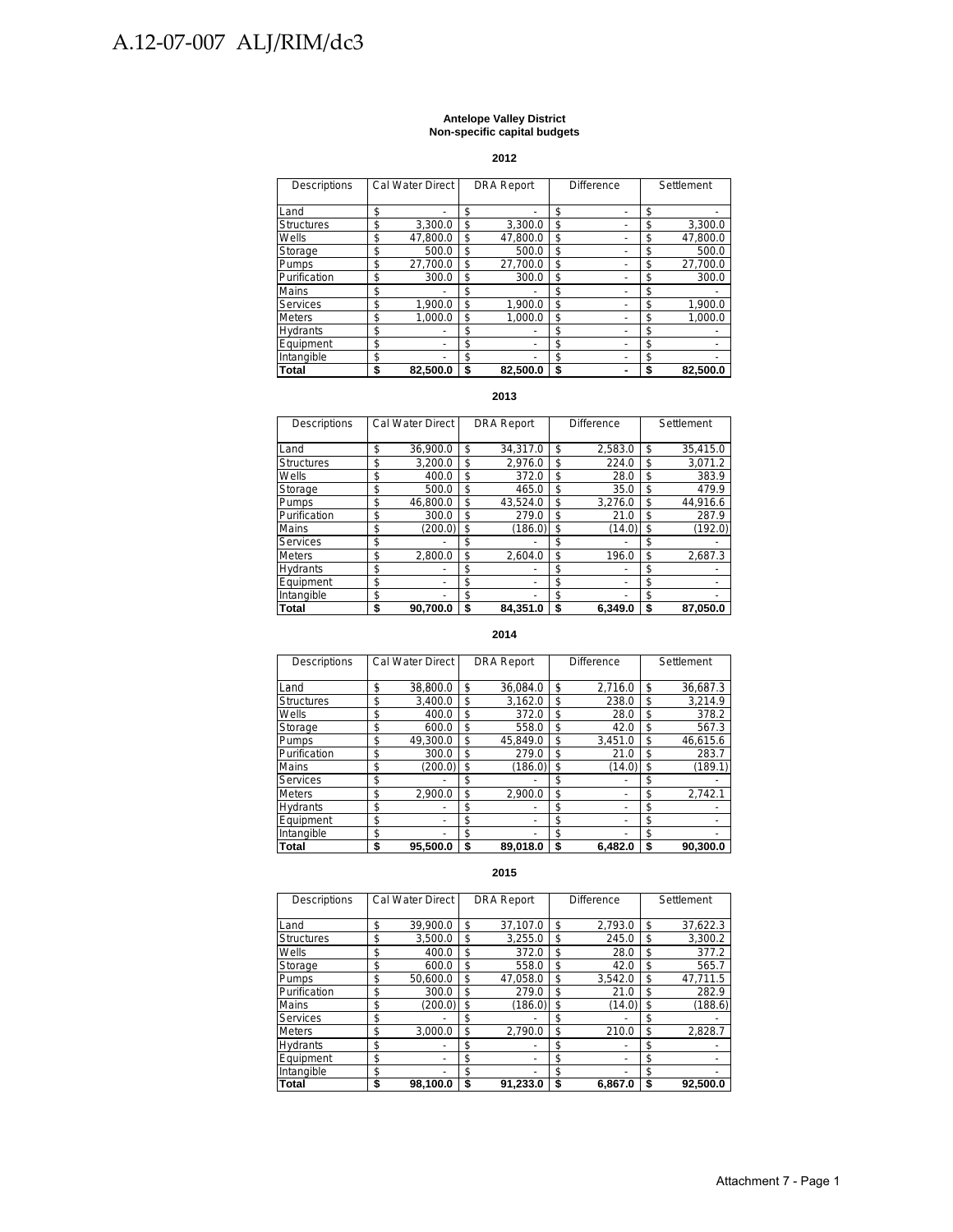#### **Bayshore District Non-specific capital budgets**

#### **2012**

| Descriptions      | Cal Water Direct  |    | <b>DRA Report</b> | <b>Difference</b> |     | Settlement  |
|-------------------|-------------------|----|-------------------|-------------------|-----|-------------|
| Land              | \$<br>1.100.0     | \$ | 1.100.0           | \$                | \$  | 1.100.0     |
| <b>Structures</b> | \$<br>9.200.0     | \$ | 9.200.0           | \$                | \$  | 9.200.0     |
| Wells             | \$<br>4,100.0     | \$ | 4.100.0           | \$                | \$  | 4,100.0     |
| Storage           | \$<br>29.700.0    | \$ | 29.700.0          | \$                | \$  | 29.700.0    |
| Pumps             | \$<br>43.800.0    | \$ | 43.800.0          | \$                | \$  | 43.800.0    |
| Purification      | \$<br>18.800.0    | \$ | 18.800.0          | \$                | \$  | 18.800.0    |
| Mains             | \$<br>628.500.0   | \$ | 628.500.0         | \$                | \$  | 628.500.0   |
| Services          | \$<br>523.900.0   | \$ | 523.900.0         | \$                | \$. | 523.900.0   |
| <b>Meters</b>     | \$<br>211.700.0   | \$ | 211.700.0         | \$                | \$  | 211.700.0   |
| Hydrants          | \$<br>84.200.0    | \$ | 84.200.0          | \$                | \$  | 84.200.0    |
| Equipment         | \$<br>97.500.0    | \$ | 97.500.0          | \$                | \$  | 97.500.0    |
| Intangible        | \$                | \$ |                   | \$                | \$  |             |
| Total             | \$<br>1,652,500.0 | S  | 1.652.500.0       | \$                | S   | 1,652,500.0 |

#### **2013**

| Descriptions      | Cal Water Direct  | <b>DRA Report</b> | <b>Difference</b> |    | Settlement  |
|-------------------|-------------------|-------------------|-------------------|----|-------------|
| Land              | \$                | \$                | \$                | \$ |             |
| <b>Structures</b> | \$<br>13.400.0    | \$<br>9,969.6     | \$<br>3,430.4     | \$ | 11,684.7    |
| Wells             | \$                | \$                | \$                | \$ |             |
| Storage           | \$<br>75.100.0    | \$<br>55.874.4    | \$<br>19.225.6    | \$ | 65.486.7    |
| Pumps             | \$<br>183.400.0   | \$<br>136.449.6   | \$<br>46.950.4    | \$ | 159.923.6   |
| Purification      | \$<br>10.200.0    | \$<br>7.588.8     | \$<br>2.611.2     | \$ | 8.894.3     |
| Mains             | \$<br>950.500.0   | \$<br>707.172.0   | \$<br>243.328.0   | \$ | 828.829.9   |
| <b>Services</b>   | \$<br>655.500.0   | \$<br>487.692.0   | \$<br>167.808.0   | \$ | 571.591.8   |
| <b>Meters</b>     | \$<br>198.200.0   | \$<br>147.460.8   | \$<br>50.739.2    | \$ | 172.829.1   |
| <b>Hydrants</b>   | \$<br>82.700.0    | \$<br>61.528.8    | \$<br>21,171.2    | \$ | 72,113.9    |
| Equipment         | \$<br>56,800.0    | \$<br>42.259.2    | \$<br>14.540.8    | \$ | 49.529.2    |
| Intangible        | \$<br>19.400.0    | \$<br>14.433.6    | \$<br>4.966.4     | \$ | 16,916.7    |
| Total             | \$<br>2.245.200.0 | \$<br>1.670.428.8 | \$<br>574.771.2   | S  | 1.957.800.0 |

#### **2014**

| Descriptions      | Cal Water Direct  | <b>DRA Report</b> | <b>Difference</b> | Settlement      |
|-------------------|-------------------|-------------------|-------------------|-----------------|
| Land              | \$                | \$<br>٠           | \$                | \$              |
| <b>Structures</b> | \$<br>14,000.0    | \$<br>10.099.6    | \$<br>3.900.4     | \$<br>12,050.2  |
| Wells             | \$                | \$                | \$                | \$              |
| Storage           | \$<br>79.100.0    | \$<br>57.062.7    | \$<br>22,037.3    | \$<br>68.083.4  |
| Pumps             | \$<br>192.900.0   | \$<br>139.158.1   | \$<br>53.741.9    | \$<br>166.033.9 |
| Purification      | \$<br>10.700.0    | \$<br>7.719.0     | \$<br>2.981.0     | \$<br>9.209.8   |
| Mains             | \$<br>1.000.300.0 | \$<br>721.616.4   | \$<br>278.683.6   | \$<br>860.983.7 |
| Services          | \$<br>689.700.0   | \$<br>497.549.6   | \$<br>192.150.4   | \$<br>593.642.4 |
| <b>Meters</b>     | \$<br>208.600.0   | \$<br>150.484.0   | \$<br>58.116.0    | \$<br>179,547.3 |
| <b>Hydrants</b>   | \$<br>87.100.0    | \$<br>62.833.9    | \$<br>24.266.1    | \$<br>74.969.2  |
| Equipment         | \$<br>59.700.0    | \$<br>43.067.6    | \$<br>16.632.4    | \$<br>51.385.3  |
| Intangible        | \$<br>20.500.0    | \$<br>14.788.7    | \$<br>5.711.3     | \$<br>17.644.9  |
| Total             | \$<br>2.362.600.0 | \$<br>1.704.379.6 | \$<br>658.220.4   | 2.033.550.0     |

#### **2015**

| Descriptions      | Cal Water Direct  | <b>DRA Report</b> |    | <b>Difference</b> |    | Settlement  |
|-------------------|-------------------|-------------------|----|-------------------|----|-------------|
| Land              | \$                | \$                | \$ |                   | \$ |             |
| <b>Structures</b> | \$<br>14.400.0    | \$<br>10.339.2    | \$ | 4.060.8           | \$ | 12.369.8    |
| Wells             | \$                | \$                | \$ |                   | \$ |             |
| Storage           | \$<br>81.200.0    | \$<br>58.301.6    | \$ | 22.898.4          | \$ | 69.751.9    |
| <b>Pumps</b>      | \$<br>198.100.0   | \$<br>142.235.8   | \$ | 55.864.2          | \$ | 170,170.6   |
| Purification      | \$<br>11.000.0    | \$<br>7.898.0     | \$ | 3.102.0           | \$ | 9.449.2     |
| Mains             | \$<br>1.026.500.0 | \$<br>737.027.0   | \$ | 289.473.0         | \$ | 881.777.3   |
| Services          | \$<br>707.800.0   | \$<br>508.200.4   | \$ | 199.599.6         | \$ | 608.009.8   |
| <b>Meters</b>     | \$<br>214.000.0   | \$<br>153.652.0   | \$ | 60.348.0          | \$ | 183.828.9   |
| <b>Hydrants</b>   | \$<br>89.400.0    | \$<br>64,189.2    | \$ | 25.210.8          | \$ | 76,795.8    |
| Equipment         | \$<br>61.300.0    | \$<br>44,013.4    | \$ | 17.286.6          | \$ | 52.657.5    |
| Intangible        | \$<br>21.000.0    | \$<br>15.078.0    | \$ | 5.922.0           | \$ | 18.039.3    |
| Total             | \$<br>2.424.700.0 | \$<br>1.740.934.6 | S  | 683.765.4         | S  | 2.082.850.0 |

#### Attachment 7 - Page 2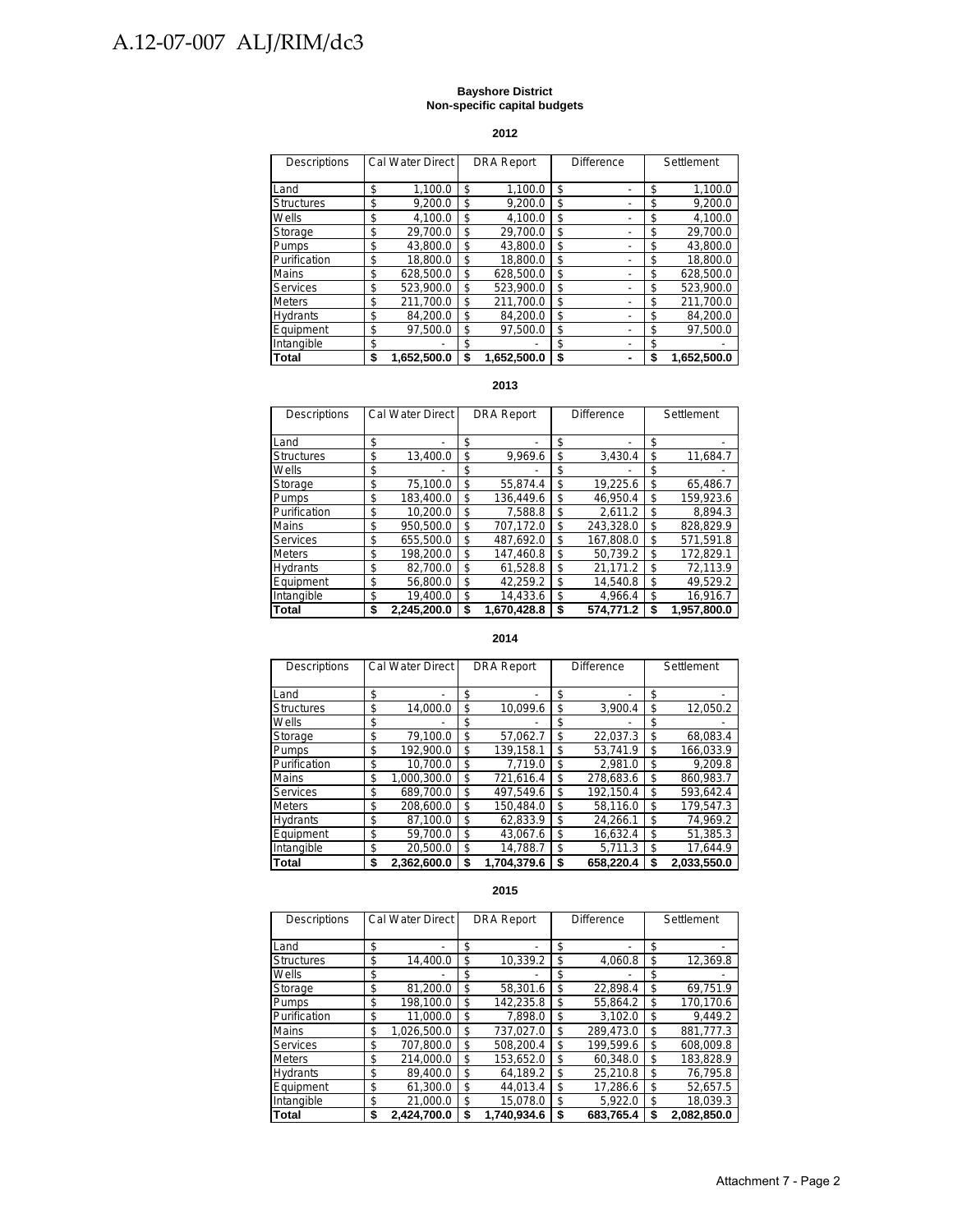#### **Bear Gulch District Non-specific capital budgets**

#### **2012**

| Descriptions      | Cal Water Direct  | <b>DRA Report</b> | <b>Difference</b> | Settlement      |
|-------------------|-------------------|-------------------|-------------------|-----------------|
| Land              | \$<br>3.100.0     | \$<br>3.100.0     | \$                | \$<br>3.100.0   |
| <b>Structures</b> | \$<br>8.900.0     | \$<br>8.900.0     | \$                | \$<br>8.900.0   |
| Wells             | \$                | \$                | \$                | \$              |
| Storage           | \$<br>16.700.0    | \$<br>16.700.0    | \$                | \$<br>16.700.0  |
| Pumps             | \$<br>78.900.0    | \$<br>78.900.0    | \$                | \$<br>78.900.0  |
| Purification      | \$<br>12.600.0    | \$<br>12.600.0    | \$                | \$<br>12.600.0  |
| Mains             | \$<br>455.700.0   | \$<br>455.700.0   | \$                | \$<br>455.700.0 |
| Services          | \$<br>489.000.0   | \$<br>489.000.0   | \$                | \$<br>489.000.0 |
| <b>Meters</b>     | \$<br>191.100.0   | \$<br>191.100.0   | \$                | \$<br>191,100.0 |
| Hydrants          | \$<br>71,600.0    | \$<br>71.600.0    | \$                | \$<br>71,600.0  |
| Equipment         | \$<br>8.700.0     | \$<br>8.700.0     | \$                | \$<br>8.700.0   |
| Intangible        | \$                | \$                | \$                | \$              |
| Total             | \$<br>1,336,300.0 | 1.336.300.0       | \$                | 1.336.300.0     |

#### **2013**

| Descriptions      | <b>Cal Water Direct</b> |    | <b>DRA Report</b> | <b>Difference</b> |    | Settlement  |
|-------------------|-------------------------|----|-------------------|-------------------|----|-------------|
|                   |                         |    |                   |                   |    |             |
| Land              | \$<br>2.000.0           | \$ | 1.102.4           | \$<br>897.6       | \$ | 1,551.2     |
| <b>Structures</b> | \$<br>7,600.0           | \$ | 4.189.1           | \$<br>3,410.9     | \$ | 5,894.5     |
| Wells             | \$                      | \$ |                   | \$                | \$ |             |
| Storage           | \$<br>28.800.0          | \$ | 15.874.6          | \$<br>12.925.4    | \$ | 22.336.9    |
| Pumps             | \$<br>107.500.0         | \$ | 59.254.0          | \$<br>48.246.0    | \$ | 83.375.4    |
| Purification      | \$<br>118.700.0         | \$ | 65.427.4          | \$<br>53.272.6    | \$ | 92.062.0    |
| <b>Mains</b>      | \$<br>758.300.0         | \$ | 417.975.0         | \$<br>340.325.0   | \$ | 588,126.5   |
| Services          | \$<br>898.900.0         | \$ | 495.473.7         | \$<br>403.426.3   | \$ | 697.173.9   |
| <b>Meters</b>     | \$<br>271.400.0         | \$ | 149.595.7         | \$<br>121.804.3   | \$ | 210.493.9   |
| <b>Hydrants</b>   | \$<br>130.000.0         | \$ | 71.656.0          | \$<br>58.344.0    | \$ | 100.826.1   |
| Equipment         | \$<br>27.300.0          | \$ | 15.047.8          | \$<br>12.252.2    | \$ | 21,173.5    |
| Intangible        | \$<br>100.100.0         | \$ | 55.175.1          | \$<br>44.924.9    | \$ | 77.636.1    |
| <b>Total</b>      | \$<br>2.450.600.0       | S  | 1.350.770.7       | \$<br>1.099.829.3 | S  | 1.900.650.0 |

#### **2014**

| Descriptions      |    | Cal Water Direct |    | <b>DRA Report</b> |    | <b>Difference</b> | Settlement      |
|-------------------|----|------------------|----|-------------------|----|-------------------|-----------------|
|                   |    |                  |    |                   |    |                   |                 |
| Land              | \$ | 2.200.0          | \$ | 1.175.7           | \$ | 1,024.3           | \$<br>1.687.9   |
| <b>Structures</b> | \$ | 8.000.0          | \$ | 4.275.2           | \$ | 3.724.8           | \$<br>6.137.6   |
| Wells             | \$ |                  | \$ |                   | \$ |                   | \$              |
| Storage           | \$ | 30.400.0         | \$ | 16,245.8          | \$ | 14.154.2          | \$<br>23.323.1  |
| Pumps             | \$ | 113.100.0        | \$ | 60.440.6          | \$ | 52.659.4          | \$<br>86.771.0  |
| Purification      | \$ | 125,000.0        | \$ | 66.800.0          | \$ | 58.200.0          | \$<br>95.900.7  |
| <b>Mains</b>      | \$ | 798.000.0        | \$ | 426.451.2         | \$ | 371.548.8         | \$<br>612.230.1 |
| Services          | \$ | 946.000.0        | \$ | 505.542.4         | \$ | 440.457.6         | \$<br>725.776.5 |
| <b>Meters</b>     | \$ | 285.600.0        | \$ | 152.624.6         | \$ | 132.975.4         | \$<br>219.113.9 |
| <b>Hydrants</b>   | \$ | 136.800.0        | \$ | 73.105.9          | \$ | 63.694.1          | \$<br>104.953.7 |
| Equipment         | \$ | 28.700.0         | \$ | 15.337.3          | \$ | 13.362.7          | \$<br>22.018.8  |
| Intangible        | \$ | 105.300.0        | \$ | 56.272.3          | \$ | 49.027.7          | \$<br>80.786.8  |
| Total             | S  | 2,579,100.0      | S  | 1.378.271.0       | S  | 1.200.829.0       | 1.978.700.0     |

| Descriptions      | Cal Water Direct  | <b>DRA Report</b> | Difference        | Settlement      |
|-------------------|-------------------|-------------------|-------------------|-----------------|
| Land              | \$<br>2.200.0     | \$<br>1.170.4     | \$<br>1.029.6     | \$<br>1.685.1   |
| <b>Structures</b> | \$<br>8.200.0     | \$<br>4.362.4     | \$<br>3.837.6     | \$<br>6.280.8   |
| Wells             | \$                | \$                | \$                | \$              |
| Storage           | \$<br>31.200.0    | \$<br>16.598.4    | \$<br>14.601.6    | \$<br>23.897.8  |
| <b>Pumps</b>      | \$<br>116.100.0   | \$<br>61.765.2    | \$<br>54.334.8    | \$<br>88.927.2  |
| Purification      | \$<br>128,200.0   | \$<br>68.202.4    | \$<br>59.997.6    | \$<br>98.195.3  |
| Mains             | \$<br>818.900.0   | \$<br>435.654.8   | \$<br>383.245.2   | \$<br>627.239.6 |
| Services          | \$<br>970.800.0   | \$<br>516.465.6   | \$<br>454.334.4   | \$<br>743.588.0 |
| <b>Meters</b>     | \$<br>293,100.0   | \$<br>155.929.2   | \$<br>137,170.8   | \$<br>224,501.1 |
| Hydrants          | \$<br>140.400.0   | \$<br>74.692.8    | \$<br>65.707.2    | \$<br>107.539.9 |
| Equipment         | \$<br>29.500.0    | \$<br>15.694.0    | \$<br>13.806.0    | \$<br>22.595.6  |
| Intangible        | \$<br>108.100.0   | \$<br>57.509.2    | \$<br>50.590.8    | \$<br>82.799.6  |
| <b>Total</b>      | \$<br>2.646,700.0 | \$<br>1,408,044.4 | \$<br>1.238.655.6 | 2.027.250.0     |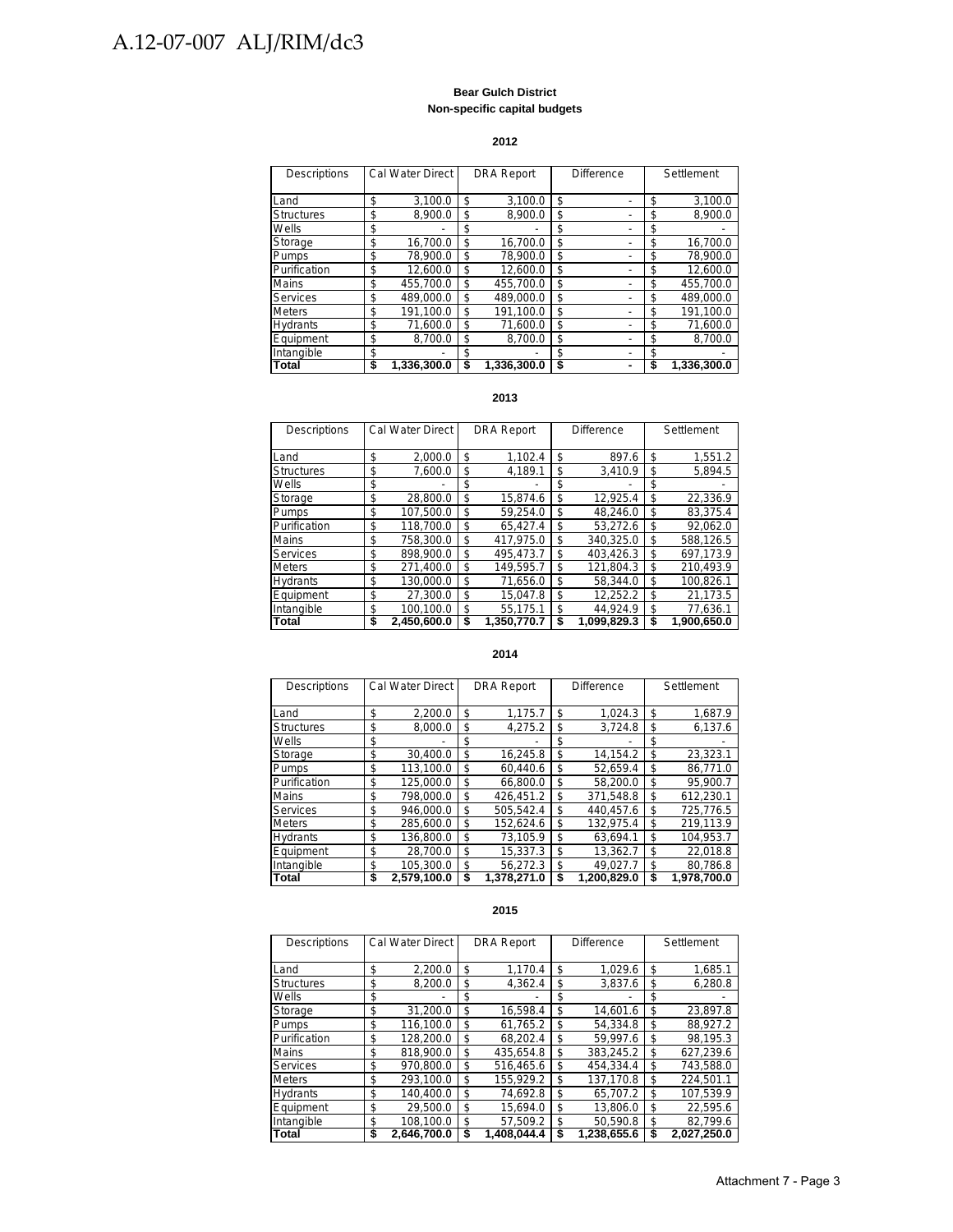#### **Bakersfield District Non-specific capital budgets**

**2012**

| Descriptions      | <b>Cal Water Direct</b> |    | <b>DRA Report</b> | <b>Difference</b> |    | Settlement  |
|-------------------|-------------------------|----|-------------------|-------------------|----|-------------|
|                   |                         |    |                   |                   |    |             |
| Land              | \$<br>57.000.0          | \$ | 57.000.0          | \$                | \$ | 57,000.0    |
| <b>Structures</b> | \$<br>42.900.0          | \$ | 42.900.0          | \$                | \$ | 42.900.0    |
| Wells             | \$<br>7.700.0           | \$ | 7.700.0           | \$                | \$ | 7.700.0     |
| Storage           | \$<br>26.500.0          | \$ | 26.500.0          | \$                | \$ | 26,500.0    |
| Pumps             | \$<br>198.800.0         | \$ | 198.800.0         | \$                | \$ | 198.800.0   |
| Purification      | \$<br>213.100.0         | \$ | 213.100.0         | \$                | \$ | 213.100.0   |
| <b>Mains</b>      | \$<br>400.400.0         | \$ | 400.400.0         | \$                | \$ | 400.400.0   |
| Services          | \$<br>634.500.0         | \$ | 634.500.0         | \$                | \$ | 634.500.0   |
| <b>Meters</b>     | \$<br>418.600.0         | \$ | 418.600.0         | \$                | \$ | 418,600.0   |
| <b>Hydrants</b>   | \$<br>42,600.0          | \$ | 42.600.0          | \$                | \$ | 42,600.0    |
| Equipment         | \$<br>59.600.0          | \$ | 59.600.0          | \$                | \$ | 59.600.0    |
| Intangible        | \$                      | \$ |                   | \$                | \$ |             |
| <b>Total</b>      | \$<br>2.101.700.0       | S  | 2.101.700.0       | \$                | S  | 2,101,700.0 |

#### **2013**

| Descriptions      | <b>Cal Water Direct</b> |    | <b>DRA Report</b> | <b>Difference</b> |    | Settlement  |
|-------------------|-------------------------|----|-------------------|-------------------|----|-------------|
|                   |                         |    |                   |                   |    |             |
| Land              | \$<br>42.400.0          | \$ | 57.600.0          | \$<br>(15, 200.0) | \$ | 34.978.7    |
| <b>Structures</b> | \$<br>65.900.0          | \$ | 43.400.0          | \$<br>22.500.0    | \$ | 54.365.5    |
| Wells             | \$<br>14.600.0          | \$ | 7.800.0           | \$<br>6.800.0     | \$ | 12.044.6    |
| Storage           | \$<br>79.300.0          | \$ | 26.800.0          | \$<br>52.500.0    | \$ | 65.420.1    |
| Pumps             | \$<br>421.100.0         | \$ | 200.900.0         | \$<br>220.200.0   | \$ | 347.394.7   |
| Purification      | \$<br>353.400.0         | \$ | 215.400.0         | \$<br>138.000.0   | S  | 291.544.3   |
| Mains             | \$<br>797.600.0         | \$ | 404.700.0         | \$<br>392.900.0   | \$ | 657.995.7   |
| Services          | \$<br>870.500.0         | \$ | 641.400.0         | \$<br>229.100.0   | S  | 718.136.0   |
| <b>Meters</b>     | \$<br>384.200.0         | \$ | 423.100.0         | \$<br>(38.900.0)  | \$ | 316.953.3   |
| <b>Hydrants</b>   | \$<br>70.900.0          | \$ | 43.100.0          | \$<br>27.800.0    | S. | 58.490.3    |
| Equipment         | \$<br>118.500.0         | \$ | 60.200.0          | \$<br>58.300.0    | \$ | 97.758.9    |
| Intangible        | \$<br>69.600.0          | \$ |                   | \$<br>69.600.0    | \$ | 57.417.9    |
| Total             | \$<br>3.288.000.0       | S  | 2.124.400.0       | \$<br>1.163.600.0 | S  | 2.712.500.0 |

#### **2014**

| Descriptions      | <b>Cal Water Direct</b> |    | <b>DRA Report</b> | <b>Difference</b> |    | Settlement  |
|-------------------|-------------------------|----|-------------------|-------------------|----|-------------|
| Land              | \$<br>44.600.0          | \$ | 58.800.0          | \$<br>(14.200.0)  | \$ | 36.264.2    |
| <b>Structures</b> | \$<br>69.400.0          | \$ | 44.300.0          | \$<br>25,100.0    | \$ | 56.429.1    |
| Wells             | \$<br>15.400.0          | \$ | 8.000.0           | \$<br>7.400.0     | \$ | 12.521.7    |
| Storage           | \$<br>83.500.0          | \$ | 27.300.0          | \$<br>56.200.0    | \$ | 67.893.8    |
| <b>Pumps</b>      | \$<br>443.200.0         | \$ | 205.000.0         | \$<br>238.200.0   | \$ | 360.365.8   |
| Purification      | \$<br>371.900.0         | \$ | 219.800.0         | \$<br>152.100.0   | \$ | 302.391.8   |
| Mains             | \$<br>839.400.0         | \$ | 413.000.0         | \$<br>426.400.0   | \$ | 682.515.8   |
| <b>Services</b>   | \$<br>916.100.0         | \$ | 654.500.0         | \$<br>261.600.0   | \$ | 744.880.6   |
| <b>Meters</b>     | \$<br>404.400.0         | \$ | 431.700.0         | \$<br>(27.300.0)  | \$ | 328.817.5   |
| <b>Hydrants</b>   | \$<br>74.600.0          | \$ | 44.000.0          | \$<br>30.600.0    | \$ | 60.657.2    |
| Equipment         | \$<br>124.700.0         | \$ | 61.400.0          | \$<br>63.300.0    | \$ | 101.393.5   |
| Intangible        | \$<br>73.200.0          | \$ |                   | \$<br>73,200.0    | \$ | 59,518.9    |
| Total             | \$<br>3.460.400.0       | S  | 2.167.800.0       | \$<br>1.292.600.0 | S  | 2.813.650.0 |

| Descriptions      | Cal Water Direct  |     | <b>DRA Report</b> | <b>Difference</b> | Settlement        |
|-------------------|-------------------|-----|-------------------|-------------------|-------------------|
| Land              | \$<br>45.700.0    | \$  | 60.100.0          | \$<br>(14.400.0)  | \$<br>37,020.6    |
| <b>Structures</b> | \$<br>71.200.0    | \$  | 44.900.0          | \$<br>26.300.0    | \$<br>57.677.7    |
| Wells             | \$<br>15.800.0    | \$  | 62.700.0          | \$<br>(46.900.0)  | \$<br>12.799.3    |
| Storage           | \$<br>85.600.0    | \$  | 27.900.0          | \$<br>57.700.0    | \$<br>69.342.8    |
| Pumps             | \$<br>454.800.0   | \$  | 209.400.0         | \$<br>245.400.0   | \$<br>368.424.2   |
| Purification      | \$<br>381.600.0   | \$  | 224.500.0         | \$<br>157.100.0   | \$<br>309.126.4   |
| Mains             | \$<br>861.400.0   | \$. | 421.800.0         | \$<br>439.600.0   | \$<br>697.802.7   |
| <b>Services</b>   | \$<br>940.100.0   | \$  | 668.500.0         | \$<br>271.600.0   | \$<br>761.555.9   |
| <b>Meters</b>     | \$<br>415.000.0   | \$  | 440.900.0         | \$<br>(25.900.0)  | \$<br>336.183.1   |
| <b>Hydrants</b>   | \$<br>76.500.0    | \$  | 44.900.0          | \$<br>31.600.0    | \$<br>61.971.1    |
| Equipment         | \$<br>127.900.0   | \$  | 62.700.0          | \$<br>65.200.0    | \$<br>103.609.2   |
| Intangible        | \$<br>75.100.0    | \$  |                   | \$<br>75.100.0    | \$<br>60.837.0    |
| <b>Total</b>      | \$<br>3.550.700.0 | \$  | 2.268.300.0       | \$<br>1.282.400.0 | \$<br>2.876.350.0 |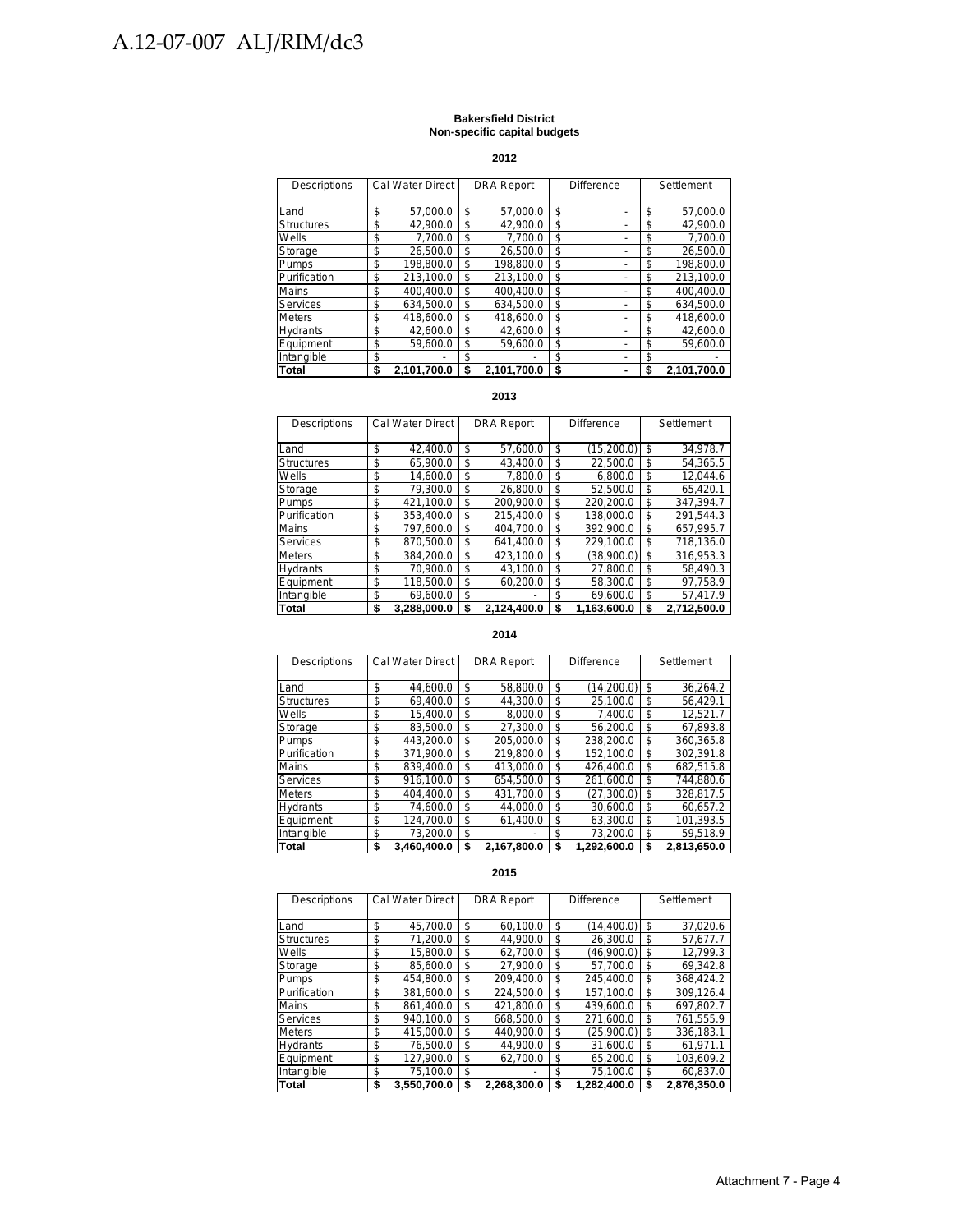#### **Chico District Non-specific capital budgets**

**2012**

| Descriptions      | Cal Water Direct | <b>DRA Report</b> | <b>Difference</b> |    | Settlement |
|-------------------|------------------|-------------------|-------------------|----|------------|
| Land              | \$<br>38.700.0   | \$<br>38.700.0    | \$                | \$ | 38.700.0   |
|                   |                  |                   |                   |    |            |
| <b>Structures</b> | \$<br>8,700.0    | \$<br>8.700.0     | \$                | \$ | 8,700.0    |
| Wells             | \$               | \$                | \$                | \$ |            |
| Storage           | \$<br>2,100.0    | \$<br>2.100.0     | \$                | \$ | 2,100.0    |
| Pumps             | \$<br>40.900.0   | \$<br>40.900.0    | \$                | \$ | 40.900.0   |
| Purification      | \$<br>25.400.0   | \$<br>25.400.0    | \$                | S  | 25,400.0   |
| Mains             | \$<br>252.900.0  | \$<br>252.900.0   | \$                | \$ | 252.900.0  |
| Services          | \$<br>324,700.0  | \$<br>324.700.0   | \$                | \$ | 324,700.0  |
| <b>Meters</b>     | \$<br>194.100.0  | \$<br>194.100.0   | \$                | \$ | 194.100.0  |
| Hydrants          | \$<br>16.600.0   | \$<br>16.600.0    | \$                | \$ | 16.600.0   |
| Equipment         | \$<br>9.400.0    | \$<br>9.400.0     | \$                | \$ | 9.400.0    |
| Intangible        | \$               | \$                | \$                | \$ |            |
| Total             | \$<br>913.500.0  | \$<br>913.500.0   | \$                |    | 913,500.0  |

#### **2013**

| Descriptions      | Cal Water Direct  | <b>DRA Report</b> | <b>Difference</b> |     | Settlement  |
|-------------------|-------------------|-------------------|-------------------|-----|-------------|
| Land              | \$<br>39.900.0    | \$<br>29.649.4    | \$<br>10.250.6    | \$  | 34.774.7    |
| <b>Structures</b> | \$<br>22.800.0    | \$<br>16.942.5    | \$<br>5.857.5     | \$  | 19.871.2    |
| Wells             | \$                | \$                | \$                | \$  |             |
| Storage           | \$<br>5.400.0     | \$<br>4.012.7     | \$<br>1.387.3     | \$  | 4.706.3     |
| Pumps             | \$<br>90.700.0    | \$<br>67.398.4    | \$<br>23.301.6    | \$  | 79.049.2    |
| Purification      | \$<br>22.300.0    | \$<br>16.570.9    | \$<br>5.729.1     | \$  | 19.435.5    |
| Mains             | \$<br>387,400.0   | \$<br>287.873.8   | \$<br>99.526.2    | \$  | 337.636.9   |
| Services          | \$<br>386.900.0   | \$<br>287.502.3   | \$<br>99.397.7    | \$. | 337.201.1   |
| <b>Meters</b>     | \$<br>216.400.0   | \$<br>160.805.1   | \$<br>55.594.9    | \$  | 188.602.5   |
| Hydrants          | \$<br>48.500.0    | \$<br>36.040.0    | \$<br>12.460.0    | \$  | 42.270.0    |
| Equipment         | \$<br>12.200.0    | \$<br>9.065.7     | \$<br>3.134.3     | \$  | 10.632.9    |
| Intangible        | \$<br>10.100.0    | \$<br>7.505.2     | \$<br>2.594.8     | \$  | 8,802.6     |
| Total             | \$<br>1.242.600.0 | \$<br>923.366.0   | \$<br>319.234.0   | S   | 1.082.983.0 |

#### **2014**

| Descriptions      | Cal Water Direct  |    | <b>DRA Report</b> | <b>Difference</b> | Settlement        |
|-------------------|-------------------|----|-------------------|-------------------|-------------------|
|                   |                   |    |                   |                   |                   |
| Land              | \$<br>42.000.0    | \$ | 30.073.7          | \$<br>11.926.3    | \$<br>36,036.8    |
| <b>Structures</b> | \$<br>23.900.0    | \$ | 17.113.3          | \$<br>6.786.7     | \$<br>20,506.7    |
| Wells             | \$                | \$ |                   | \$                | \$                |
| Storage           | \$<br>5.700.0     | \$ | 4.081.4           | \$<br>1.618.6     | \$<br>4.890.7     |
| Pumps             | \$<br>95.500.0    | \$ | 68.381.8          | \$<br>27,118.2    | \$<br>81.940.9    |
| Purification      | \$<br>23.400.0    | \$ | 16.755.3          | \$<br>6.644.7     | \$<br>20.077.7    |
| <b>Mains</b>      | \$<br>407.700.0   | \$ | 291.929.2         | \$<br>115.770.8   | \$<br>349.814.8   |
| Services          | \$<br>407.100.0   | \$ | 291.499.6         | \$<br>115.600.4   | \$<br>349.300.0   |
| <b>Meters</b>     | \$<br>227.700.0   | \$ | 163.042.2         | \$<br>64.657.8    | \$<br>195.371.2   |
| <b>Hydrants</b>   | \$<br>51.100.0    | \$ | 36.589.6          | \$<br>14.510.4    | \$<br>43.844.8    |
| Equipment         | \$<br>12.800.0    | \$ | 9.165.3           | \$<br>3.634.7     | \$<br>10,982.7    |
| Intangible        | \$<br>10.700.0    | \$ | 7.661.6           | \$<br>3.038.4     | \$<br>9.180.8     |
| Total             | \$<br>1,307,600.0 | S  | 936.293.0         | \$<br>371,307.0   | \$<br>1.121.947.0 |

| <b>Descriptions</b> | <b>Cal Water Direct</b> | <b>DRA Report</b> | <b>Difference</b> | Settlement        |
|---------------------|-------------------------|-------------------|-------------------|-------------------|
| Land                | \$<br>43.100.0          | \$<br>30.559.6    | \$<br>12.540.4    | \$<br>36,829.8    |
| <b>Structures</b>   | \$<br>24.600.0          | \$<br>17.442.4    | \$<br>7.157.6     | \$<br>21,021.2    |
| Wells               | \$                      | \$                | \$                | \$                |
| Storage             | \$<br>5.800.0           | \$<br>4.112.4     | \$<br>1.687.6     | \$<br>4,956.2     |
| Pumps               | \$<br>98.000.0          | \$<br>69.485.9    | \$<br>28.514.1    | \$<br>83.743.0    |
| Purification        | \$<br>24.000.0          | \$<br>17.017.0    | \$<br>6.983.0     | \$<br>20.508.5    |
| Mains               | \$<br>418.400.0         | \$<br>296.662.4   | \$<br>121.737.6   | \$<br>357.531.4   |
| Services            | \$<br>417.800.0         | \$<br>296.237.0   | \$<br>121.563.0   | \$<br>357.018.6   |
| <b>Meters</b>       | \$<br>233.700.0         | \$<br>165.702.7   | \$<br>67.997.3    | \$<br>199.701.4   |
| <b>Hydrants</b>     | \$<br>52.400.0          | \$<br>37.153.7    | \$<br>15.246.3    | \$<br>44,776.9    |
| Equipment           | \$<br>13.200.0          | \$<br>9.359.3     | \$<br>3.840.7     | \$<br>11.279.7    |
| Intangible          | \$<br>10,900.0          | \$<br>7.728.5     | \$<br>3.171.5     | \$<br>9.314.3     |
| <b>Total</b>        | \$<br>1.341.900.0       | \$<br>951.461.0   | \$<br>390.439.0   | \$<br>1.146.681.0 |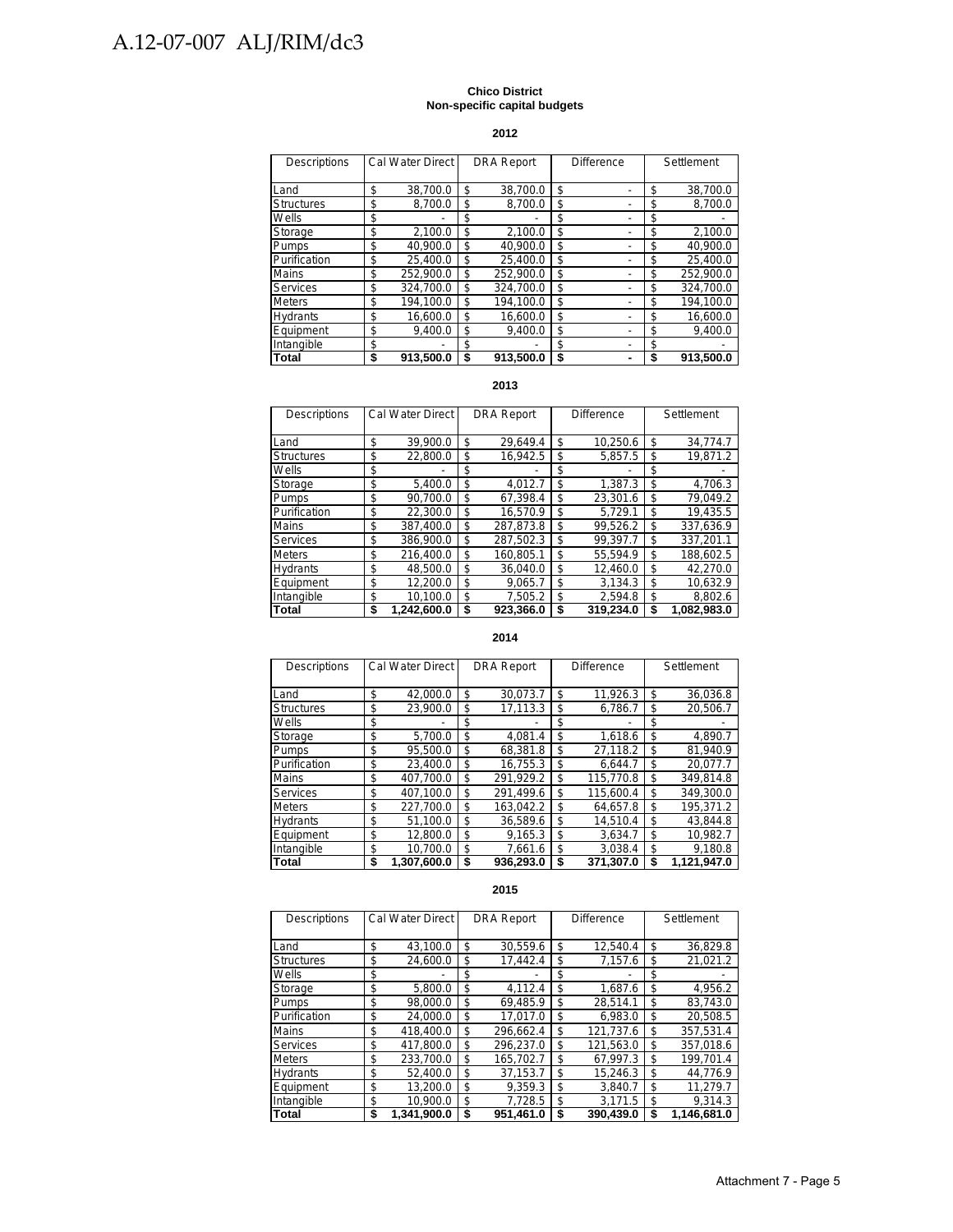#### **Dixon District Non-specific capital budgets**

#### **2012**

| Descriptions      | Cal Water Direct | <b>DRA Report</b>              | <b>Difference</b> | Settlement     |
|-------------------|------------------|--------------------------------|-------------------|----------------|
| Land              | \$               | \$<br>$\blacksquare$           | \$                | \$             |
| <b>Structures</b> | \$               | \$<br>$\overline{\phantom{0}}$ | \$                | \$             |
| Wells             | \$               | \$<br>-                        | \$                | \$             |
| Storage           | \$               | \$<br>-                        | \$                | \$             |
| Pumps             | \$<br>18.600.0   | \$<br>18.600.0                 | \$                | \$<br>18.600.0 |
| Purification      | \$<br>3.900.0    | \$<br>3.900.0                  | \$                | \$<br>3,900.0  |
| Mains             | \$<br>4.700.0    | \$<br>4.700.0                  | \$                | \$<br>4,700.0  |
| Services          | \$<br>14.100.0   | \$<br>14.100.0                 | \$                | \$<br>14.100.0 |
| <b>Meters</b>     | \$<br>7.200.0    | \$<br>7.200.0                  | \$                | \$<br>7,200.0  |
| Hydrants          | \$<br>500.0      | \$<br>500.0                    | \$                | \$<br>500.0    |
| Equipment         | \$<br>6.300.0    | \$<br>6.300.0                  | \$                | \$<br>6.300.0  |
| Intangible        | \$               | \$                             | \$                | \$             |
| Total             | \$<br>55,300.0   | \$<br>55.300.0                 | \$                | 55,300.0       |

#### **2013**

| Descriptions      | Cal Water Direct | <b>DRA Report</b>    | <b>Difference</b> | Settlement     |
|-------------------|------------------|----------------------|-------------------|----------------|
|                   |                  |                      |                   |                |
| Land              | \$               | \$                   | \$                | \$             |
| <b>Structures</b> | \$<br>(100.0)    | \$<br>(100.0)        | \$                | \$<br>(86.6)   |
| Wells             | \$               | \$<br>$\blacksquare$ | \$                | \$             |
| Storage           | \$               | \$<br>$\blacksquare$ | \$                | \$             |
| Pumps             | \$<br>24.900.0   | \$<br>18.226.8       | \$<br>6.673.2     | \$<br>21,559.4 |
| Purification      | \$<br>6.800.0    | \$<br>4.977.6        | \$<br>1.822.4     | \$<br>5,887.7  |
| Mains             | \$<br>6.400.0    | \$<br>4.684.8        | \$<br>1.715.2     | \$<br>5.541.4  |
| Services          | \$<br>19.400.0   | \$<br>14.200.8       | \$<br>5.199.2     | \$<br>16,797.3 |
| <b>Meters</b>     | \$<br>6.300.0    | \$<br>4.611.6        | \$<br>1.688.4     | \$<br>5.454.8  |
| <b>Hydrants</b>   | \$<br>8.900.0    | \$<br>6.514.8        | \$<br>2.385.2     | \$<br>7.706.0  |
| Equipment         | \$<br>3.400.0    | \$<br>2.488.8        | \$<br>911.2       | \$<br>2,943.8  |
| Intangible        | \$<br>400.0      | \$<br>292.8          | \$<br>107.2       | \$<br>346.3    |
| <b>Total</b>      | \$<br>76.400.0   | \$<br>55.898.0       | \$<br>20.502.0    | \$<br>66,150.0 |

#### **2014**

| Descriptions      | Cal Water Direct | <b>DRA Report</b> | Difference | Settlement   |
|-------------------|------------------|-------------------|------------|--------------|
| Land              | \$               | \$                | \$         | \$           |
|                   |                  |                   |            |              |
| <b>Structures</b> | \$<br>(100.0)    | \$<br>(100.0)     | \$         | \$<br>(85.4) |
| Wells             | \$               | \$                | \$         | \$           |
| Storage           | \$               | \$                | \$         | \$           |
| Pumps             | \$               | \$                | \$         | \$           |
|                   | 26,200.0         | 18,575.8          | 7.624.2    | 22,387.3     |
| Purification      | \$               | \$                | \$         | \$           |
|                   | 7.100.0          | 5.033.9           | 2.066.1    | 6.066.8      |
| Mains             | \$               | \$                | \$         | \$           |
|                   | 6.700.0          | 4.750.3           | 1.949.7    | 5.725.0      |
| Services          | \$               | 14.463.6          | \$         | \$           |
|                   | 20.400.0         | \$                | 5.936.4    | 17,431.3     |
| <b>Meters</b>     | \$               | \$                | 1.949.7    | \$           |
|                   | 6.700.0          | 4.750.3           | \$         | 5,725.0      |
| <b>Hydrants</b>   | \$               | \$                | \$         | \$           |
|                   | 9.400.0          | 6,664.6           | 2.735.4    | 8.032.1      |
| Equipment         | \$               | \$                | \$         | \$           |
|                   | 3.600.0          | 2.552.4           | 1,047.6    | 3.076.1      |
| Intangible        | \$               | \$                | \$         | \$           |
|                   | 400.0            | 283.6             | 116.4      | 341.8        |
| Total             | \$               | 56.974.5          | \$         | 68.700.0     |
|                   | 80.400.0         | S                 | 23.425.5   | S            |

#### **2015**

| Descriptions      | Cal Water Direct | <b>DRA Report</b>              | <b>Difference</b> |          | Settlement |          |
|-------------------|------------------|--------------------------------|-------------------|----------|------------|----------|
| Land              | \$               | \$<br>$\overline{\phantom{0}}$ | \$                |          | \$         |          |
| <b>Structures</b> | \$<br>(100.0)    | \$<br>(100.0)                  | \$                |          | \$         | (85.2)   |
| Wells             | \$               | \$                             | \$                |          | \$         |          |
| Storage           | \$               | \$<br>$\blacksquare$           | \$                |          | \$         |          |
| <b>Pumps</b>      | \$<br>26.900.0   | \$<br>18,937.6                 | \$                | 7.962.4  | \$         | 22,915.4 |
| Purification      | \$<br>7.300.0    | \$<br>5,139.2                  | \$                | 2,160.8  | \$         | 6,218.7  |
| Mains             | \$<br>6.900.0    | \$<br>4.857.6                  | \$                | 2.042.4  | \$         | 5.877.9  |
| Services          | \$<br>21.000.0   | \$<br>14.784.0                 | \$                | 6.216.0  | \$         | 17,889.4 |
| <b>Meters</b>     | \$<br>6.800.0    | \$<br>4,787.2                  | \$                | 2.012.8  | \$         | 5,792.7  |
| <b>Hydrants</b>   | \$<br>9.700.0    | \$<br>6.828.8                  | \$                | 2.871.2  | \$         | 8,263.2  |
| Equipment         | \$<br>3.700.0    | \$<br>2,604.8                  | \$                | 1.095.2  | \$         | 3,151.9  |
| Intangible        | \$<br>500.0      | \$<br>352.0                    | \$                | 148.0    | \$         | 425.9    |
| Total             | \$<br>82.700.0   | \$<br>58.191.2                 | S                 | 24.508.8 | \$         | 70,450.0 |

#### Attachment 7 - Page 6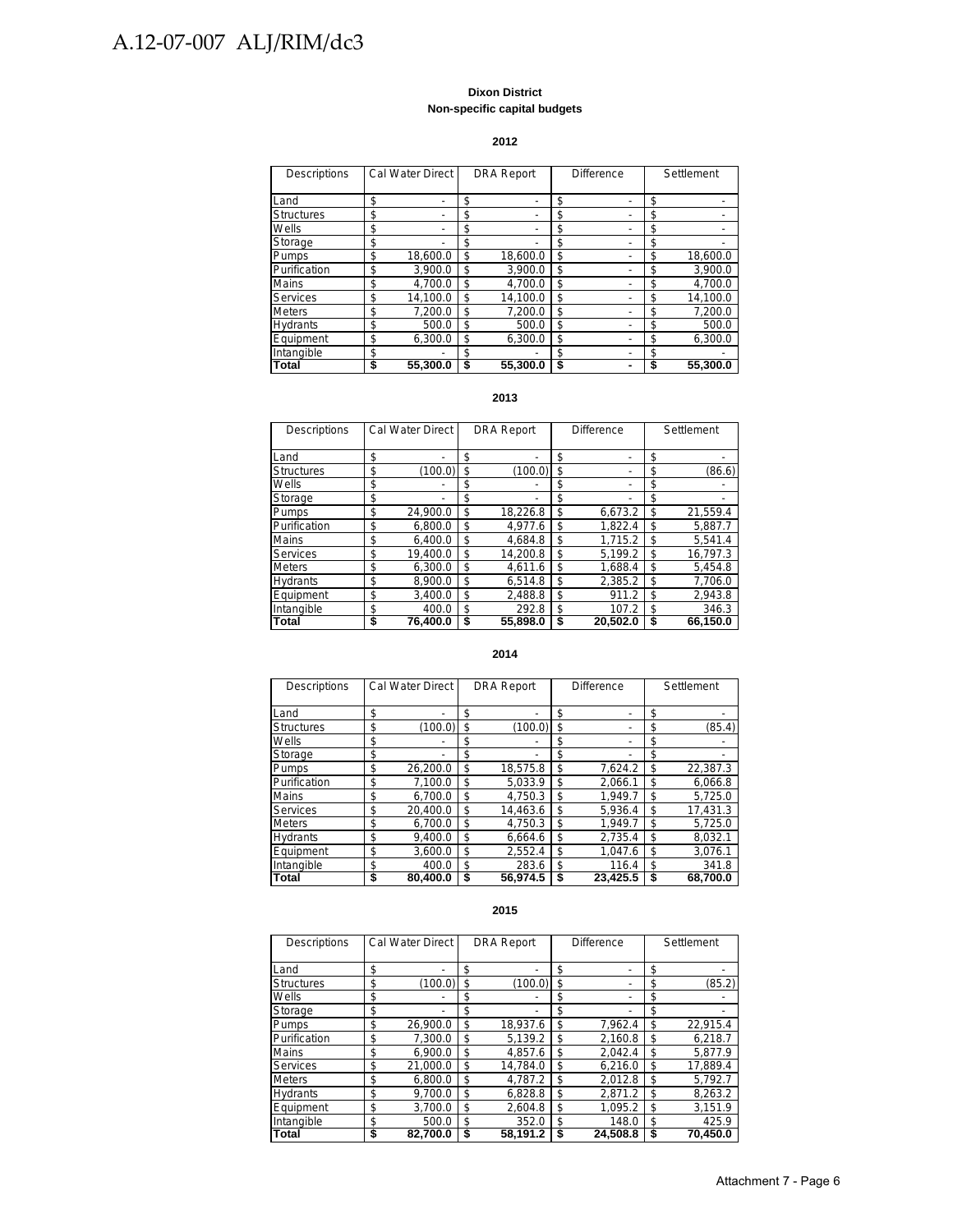#### **Dominguez So. Bay District Non-specific capital budgets**

**2012**

| Descriptions      | Cal Water Direct |    | <b>DRA Report</b> | <b>Difference</b> | Settlement |           |
|-------------------|------------------|----|-------------------|-------------------|------------|-----------|
|                   |                  |    |                   |                   |            |           |
| Land              | \$<br>800.0      | \$ | 800.0             | \$                | \$         | 800.0     |
| <b>Structures</b> | \$<br>9.200.0    | \$ | 9.200.0           | \$                | \$         | 9.200.0   |
| Wells             | \$<br>31.500.0   | \$ | 31.500.0          | \$                | \$         | 31,500.0  |
| Storage           | \$<br>1.900.0    | \$ | 1.900.0           | \$                | \$         | 1.900.0   |
| Pumps             | \$<br>78.000.0   | \$ | 78.000.0          | \$                | \$         | 78.000.0  |
| Purification      | \$<br>141.200.0  | \$ | 141.200.0         | \$                | \$         | 141.200.0 |
| Mains             | \$<br>157.500.0  | \$ | 157.500.0         | \$                | \$         | 157.500.0 |
| Services          | \$<br>182.900.0  | \$ | 182.900.0         | \$                | \$         | 182.900.0 |
| <b>Meters</b>     | \$<br>79.700.0   | \$ | 79.700.0          | \$                | \$         | 79.700.0  |
| Hydrants          | \$<br>29.300.0   | \$ | 29.300.0          | \$                | \$         | 29.300.0  |
| Equipment         | \$<br>28.800.0   | \$ | 28.800.0          | \$                | \$         | 28.800.0  |
| Intangible        | \$               | \$ |                   | \$                | \$         |           |
| Total             | \$<br>740.800.0  | S  | 740.800.0         | \$                |            | 740.800.0 |

#### **2013**

| Descriptions      | Cal Water Direct  | <b>DRA Report</b> | <b>Difference</b> | Settlement      |
|-------------------|-------------------|-------------------|-------------------|-----------------|
|                   |                   |                   |                   |                 |
| ILand             | \$<br>14.100.0    | \$<br>8,501.4     | \$<br>5.598.6     | \$<br>11.305.9  |
| <b>Structures</b> | \$<br>19.000.0    | \$<br>11.498.4    | \$<br>7.501.6     | \$<br>15.234.9  |
| Wells             | \$<br>26.200.0    | \$<br>15.840.8    | \$<br>10.359.2    | \$<br>21.008.2  |
| Storage           | \$<br>12.300.0    | \$<br>7.400.5     | \$<br>4.899.5     | \$<br>9.862.6   |
| <b>Pumps</b>      | \$<br>100.200.0   | \$<br>60.488.7    | \$<br>39.711.3    | \$<br>80.344.2  |
| Purification      | \$<br>98.500.0    | \$<br>59.449.0    | \$<br>39.051.0    | \$<br>78.981.1  |
| <b>Mains</b>      | \$<br>313.500.0   | \$<br>189.233.6   | \$<br>124.266.4   | \$<br>251.376.2 |
| Services          | \$<br>318,800.0   | \$<br>192.475.2   | \$<br>126.324.8   | \$<br>255.626.0 |
| <b>Meters</b>     | \$<br>196.200.0   | \$<br>118.408.6   | \$<br>77.791.4    | \$<br>157.320.6 |
| <b>Hydrants</b>   | \$<br>58.600.0    | \$<br>35.412.5    | \$<br>23.187.5    | \$<br>46.987.7  |
| Equipment         | \$<br>32.800.0    | \$<br>19.816.3    | \$<br>12.983.7    | \$<br>26.300.3  |
| Intangible        | \$<br>50.200.0    | \$<br>30.274.9    | \$<br>19.925.1    | \$<br>40,252.3  |
| <b>Total</b>      | \$<br>1.240.400.0 | \$<br>748.800.0   | \$<br>491.600.0   | \$<br>994.600.0 |

#### **2014**

| Descriptions      |    | Cal Water Direct |    | <b>DRA Report</b> |    | Difference |    | Settlement  |
|-------------------|----|------------------|----|-------------------|----|------------|----|-------------|
| Land              | S  | 14.800.0         | S  | 8.685.0           | \$ | 6.115.0    | S  | 11.731.8    |
| <b>Structures</b> | \$ | 20.000.0         | \$ | 11,743.2          | \$ | 8,256.8    | \$ | 15,853.8    |
| Wells             | \$ | 27,600.0         | \$ | 16,146.8          | \$ | 11,453.2   | S  | 21,878.3    |
| Storage           | \$ | 12.900.0         | \$ | 7.584.1           | \$ | 5.315.9    | S  | 10.225.7    |
| Pumps             | \$ | 105,500.0        | \$ | 61,773.9          | \$ | 43.726.1   | \$ | 83,628.9    |
| Purification      | \$ | 103,600.0        | \$ | 60.673.0          | \$ | 42.927.0   | S  | 82.122.8    |
| Mains             | \$ | 329.900.0        | \$ | 193.089.2         | \$ | 136.810.8  | \$ | 261,508.9   |
| <b>Services</b>   | \$ | 335,500.0        | \$ | 196.392.0         | \$ | 139,108.0  | \$ | 265,947.9   |
| <b>Meters</b>     | \$ | 206,500.0        | \$ | 120,856.6         | \$ | 85.643.4   | S  | 163,690.8   |
| <b>Hydrants</b>   | \$ | 61.700.0         | \$ | 36.085.7          | \$ | 25.614.3   | \$ | 48.909.1    |
| Equipment         | \$ | 34,500.0         | \$ | 20,183.5          | \$ | 14,316.5   | \$ | 27,347.9    |
| Intangible        | \$ | 52,800.0         | \$ | 30,886.9          | \$ | 21,913.1   | \$ | 41,854.1    |
| Total             | \$ | 1,305,300.0      |    | 764,100.0         | S  | 541,200.0  |    | 1,034,700.0 |

| Descriptions      | <b>Cal Water Direct</b> |    | <b>DRA Report</b> | Difference      |    | Settlement  |
|-------------------|-------------------------|----|-------------------|-----------------|----|-------------|
| Land              | \$<br>15.200.0          | \$ | 8.869.3           | \$<br>6.330.7   | \$ | 12.027.7    |
| <b>Structures</b> | \$<br>20.600.0          | \$ | 11,988.9          | \$<br>8.611.1   | \$ | 16,300.7    |
| Wells             | \$<br>28.300.0          | \$ | 16.515.3          | \$<br>11.784.7  | \$ | 22,393.7    |
| Storage           | \$<br>13,300.0          | \$ | 7.707.1           | \$<br>5.592.9   | \$ | 10,524.2    |
| Pumps             | \$<br>108.300.0         | \$ | 63.063.9          | \$<br>45.236.1  | \$ | 85,697.4    |
| Purification      | \$<br>106.400.0         | \$ | 61.962.9          | \$<br>44.437.1  | \$ | 84.194.0    |
| Mains             | \$<br>338,500.0         | \$ | 197,265.9         | \$<br>141,234.1 | \$ | 267,853.9   |
| <b>Services</b>   | \$<br>344.300.0         | \$ | 200.630.1         | \$<br>143.669.9 | \$ | 272.443.4   |
| <b>Meters</b>     | \$<br>211.900.0         | \$ | 123.436.4         | \$<br>88.463.6  | \$ | 167.675.7   |
| <b>Hydrants</b>   | \$<br>63,300.0          | \$ | 36,884.1          | \$<br>26,415.9  | \$ | 50,089.1    |
| Equipment         | \$<br>35,400.0          | \$ | 20,613.5          | \$<br>14,786.5  | \$ | 28,011.9    |
| Intangible        | \$<br>54.200.0          | \$ | 31,562.5          | \$<br>22,637.5  | \$ | 42,888.3    |
| <b>Total</b>      | \$<br>1.339.700.0       | S  | 780,500.0         | \$<br>559.200.0 | S  | 1.060.100.0 |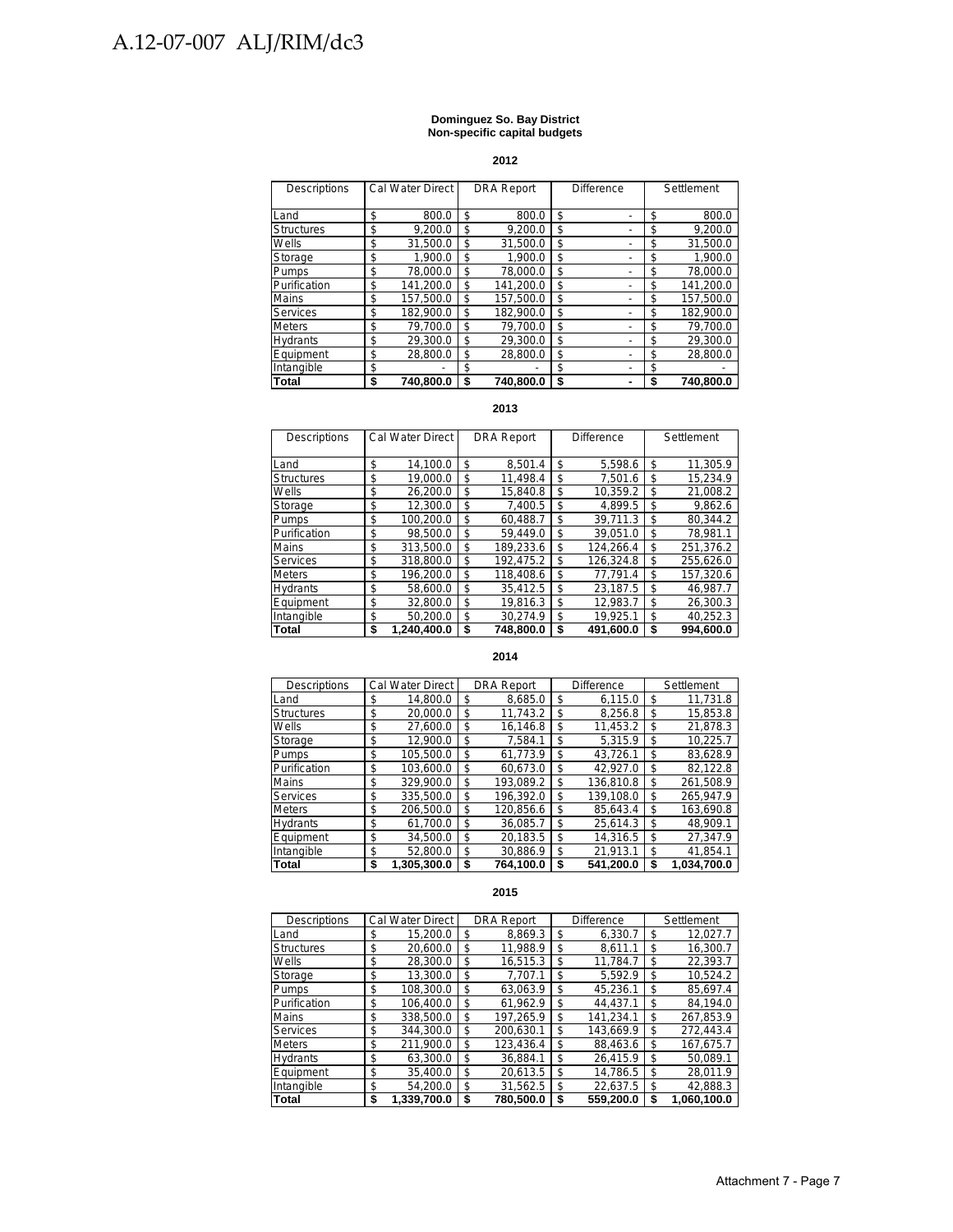#### **East Los Angeles District Non-specific capital budgets**

**2012**

| Descriptions      | Cal Water Direct |    | <b>DRA Report</b> | <b>Difference</b> |  | Settlement |           |
|-------------------|------------------|----|-------------------|-------------------|--|------------|-----------|
|                   |                  |    |                   |                   |  |            |           |
| Land              | \$<br>8,100.0    | \$ | 8.100.0           | \$                |  | \$         | 8,100.0   |
| <b>Structures</b> | \$<br>8.400.0    | \$ | 8.400.0           | \$                |  | \$         | 8.400.0   |
| Wells             | \$<br>2.900.0    | \$ | 2.900.0           | \$                |  | \$         | 2.900.0   |
| Storage           | \$<br>15.900.0   | \$ | 15.900.0          | \$                |  | \$         | 15,900.0  |
| Pumps             | \$<br>109.500.0  | \$ | 109.500.0         | \$                |  | \$         | 109.500.0 |
| Purification      | \$<br>39.400.0   | \$ | 39.400.0          | \$                |  | \$         | 39.400.0  |
| Mains             | \$<br>311,100.0  | \$ | 311.100.0         | \$                |  | \$         | 311,100.0 |
| <b>Services</b>   | \$<br>202.000.0  | \$ | 202.000.0         | \$                |  | \$         | 202,000.0 |
| <b>Meters</b>     | \$<br>180.400.0  | \$ | 180.400.0         | \$                |  | \$         | 180.400.0 |
| <b>Hydrants</b>   | \$<br>50.800.0   | \$ | 50.800.0          | \$                |  | \$         | 50.800.0  |
| Equipment         | \$<br>9.400.0    | \$ | 9.400.0           | \$                |  | \$         | 9.400.0   |
| Intangible        | \$               | \$ |                   | \$                |  | \$         |           |
| <b>Total</b>      | \$<br>937.900.0  | S  | 937.900.0         | \$                |  | S          | 937.900.0 |

#### **2013**

| Descriptions      | <b>Cal Water Direct</b> | <b>DRA Report</b> | Difference |           | Settlement |             |
|-------------------|-------------------------|-------------------|------------|-----------|------------|-------------|
|                   |                         |                   |            |           |            |             |
| Land              | \$<br>6.900.0           | \$<br>4,180.5     | S          | 2.719.5   | \$         | 5.545.4     |
| <b>Structures</b> | \$<br>35.100.0          | \$<br>21.271.6    | \$         | 13.828.4  | \$         | 28.209.0    |
| Wells             | \$<br>7.800.0           | \$<br>4.733.9     | \$         | 3.066.1   | \$         | 6.268.7     |
| Storage           | \$<br>44.300.0          | \$<br>26.927.6    | \$         | 17.372.4  | \$         | 35.602.8    |
| Pumps             | \$<br>185.200.0         | \$<br>112.382.9   | \$         | 72.817.1  | \$         | 148.840.5   |
| Purification      | \$<br>50.900.0          | \$<br>30.862.3    | \$         | 20.037.7  | S          | 40.907.0    |
| Mains             | \$<br>612.000.0         | \$<br>371.392.2   | \$         | 240.607.8 | \$         | 491.848.7   |
| <b>Services</b>   | \$<br>269.100.0         | \$<br>163.287.2   | \$         | 105.812.8 | \$         | 216.268.8   |
| <b>Meters</b>     | \$<br>214.900.0         | \$<br>130.457.6   | \$         | 84.442.4  | S          | 172.709.6   |
| <b>Hydrants</b>   | \$<br>86.200.0          | \$<br>52,318.3    | \$         | 33.881.7  | \$         | 69.276.7    |
| Equipment         | \$<br>36.000.0          | \$<br>21,824.9    | \$         | 14.175.1  | \$         | 28.932.3    |
| Intangible        | \$<br>13.800.0          | \$<br>8.361.1     | \$         | 5.438.9   | \$         | 11.090.7    |
| <b>Total</b>      | \$<br>1.562.200.0       | \$<br>948.000.0   | \$         | 614.200.0 | S          | 1.255.500.0 |

#### **2014**

| Descriptions      | Cal Water Direct  | <b>DRA Report</b> | Difference |           | Settlement |             |
|-------------------|-------------------|-------------------|------------|-----------|------------|-------------|
|                   |                   |                   |            |           |            |             |
| Land              | \$<br>7.200.0     | \$<br>4,241.7     | \$         | 2,958.3   | \$         | 5,718.0     |
| <b>Structures</b> | \$<br>36.900.0    | \$<br>21.700.5    | \$         | 15.199.5  | \$         | 29.305.0    |
| Wells             | \$<br>8.300.0     | \$<br>4.856.5     | \$         | 3.443.5   | \$         | 6.591.6     |
| Storage           | \$<br>46.700.0    | \$<br>27.479.1    | \$         | 19.220.9  | \$         | 37.087.9    |
| Pumps             | \$<br>194,900.0   | \$<br>114.649.8   | \$         | 80,250.2  | \$         | 154.784.3   |
| Purification      | \$<br>53.500.0    | \$<br>31.474.9    | \$         | 22,025.1  | \$         | 42,488.3    |
| Mains             | \$<br>644.100.0   | \$<br>378.989.8   | \$         | 265.110.2 | \$         | 511.526.9   |
| Services          | \$<br>283.200.0   | \$<br>166.657.2   | \$         | 116.542.8 | \$         | 224.909.8   |
| <b>Meters</b>     | \$<br>226.200.0   | \$<br>133.092.1   | \$         | 93.107.9  | \$         | 179.642.0   |
| <b>Hydrants</b>   | \$<br>90.700.0    | \$<br>53.359.8    | \$         | 37.340.2  | \$         | 72.031.5    |
| Equipment         | \$<br>37.900.0    | \$<br>22.253.7    | \$         | 15.646.3  | \$         | 30.099.2    |
| Intangible        | \$<br>14.500.0    | \$<br>8.544.9     | \$         | 5,955.1   | \$         | 11,515.5    |
| Total             | \$<br>1.644.100.0 | \$<br>967.300.0   | \$         | 676.800.0 | S          | 1.305.700.0 |

| Descriptions      | Cal Water Direct  |     | <b>DRA Report</b> | <b>Difference</b> |           | Settlement |             |
|-------------------|-------------------|-----|-------------------|-------------------|-----------|------------|-------------|
|                   |                   |     |                   |                   |           |            |             |
| Land              | \$<br>7.400.0     | \$  | 4.364.3           | \$                | 3.035.7   | \$         | 5,866.8     |
| <b>Structures</b> | \$<br>37.900.0    | \$  | 22.190.5          | \$                | 15.709.5  | \$         | 30.047.5    |
| Wells             | \$<br>8.500.0     | \$  | 4.979.0           | \$                | 3.521.0   | \$         | 6.738.9     |
| Storage           | \$<br>47.900.0    | \$  | 28.030.1          | \$                | 19.869.9  | \$         | 37.975.6    |
| Pumps             | \$<br>200.000.0   | \$  | 117.099.5         | \$                | 82.900.5  | \$         | 158.562.0   |
| Purification      | \$<br>54.900.0    | \$  | 32.148.6          | \$                | 22.751.4  | \$         | 43.525.3    |
| Mains             | \$<br>661.000.0   | \$  | 387.073.7         | \$                | 273.926.3 | \$         | 524.047.5   |
| Services          | \$<br>290.600.0   | \$. | 170.209.2         | \$                | 120.390.8 | \$         | 230.390.6   |
| <b>Meters</b>     | \$<br>232.100.0   | \$  | 135.909.2         | \$                | 96.190.8  | \$         | 184.011.2   |
| <b>Hydrants</b>   | \$<br>93.100.0    | \$  | 54,523.5          | \$                | 38.576.5  | \$         | 73,810.6    |
| Equipment         | \$<br>38.800.0    | \$  | 22.743.7          | \$                | 16.056.3  | \$         | 30.761.0    |
| Intangible        | \$<br>14.900.0    | \$  | 8,728.7           | \$                | 6.171.3   | \$         | 11.812.9    |
| <b>Total</b>      | \$<br>1,687,100.0 | \$  | 988.000.0         | \$                | 699,100.0 | \$         | 1.337.550.0 |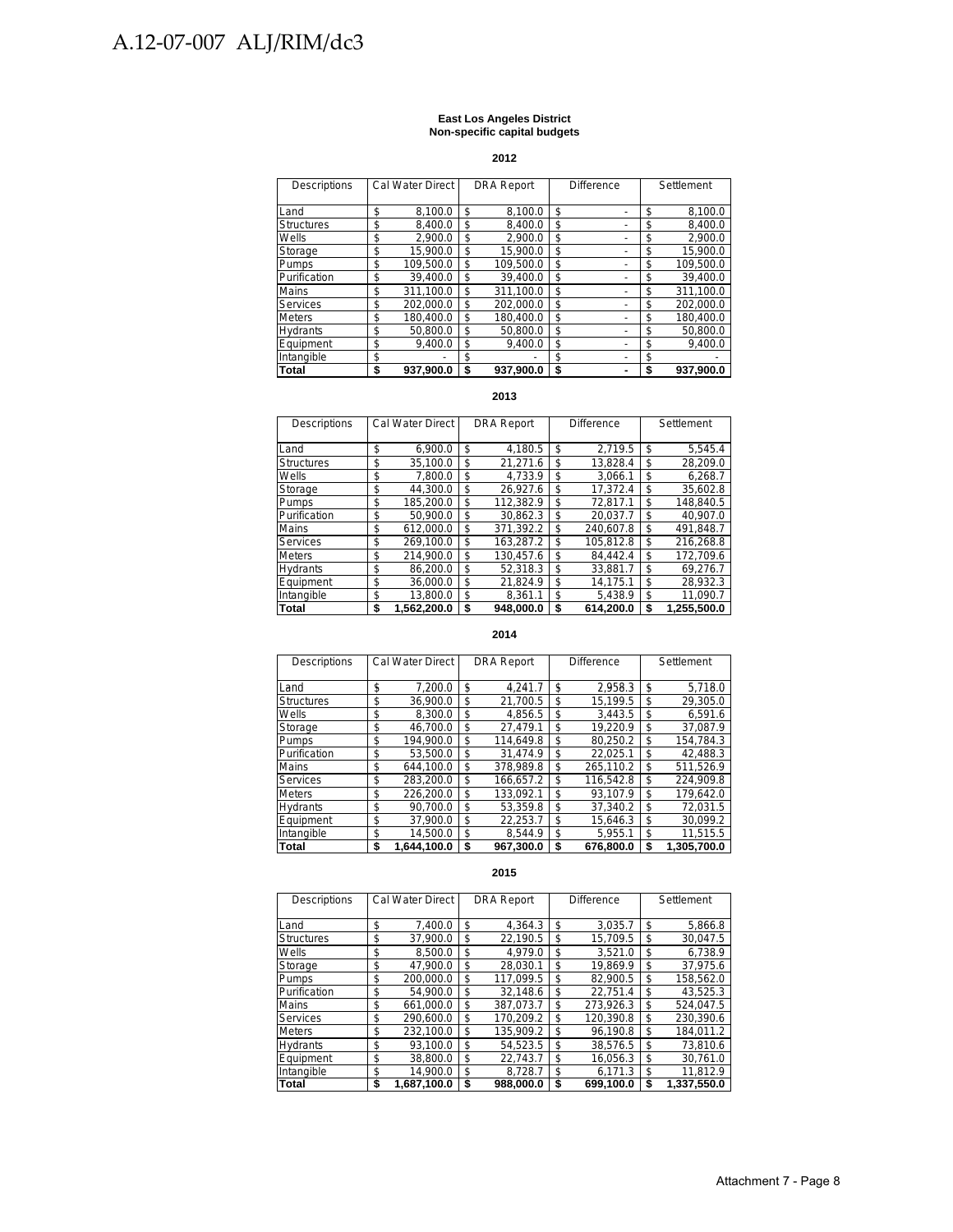#### **Hermosa Redondo District Non-specific capital budgets**

**2012**

| <b>Descriptions</b> | <b>Cal Water Direct</b> |    | <b>DRA Report</b> | <b>Difference</b> |   |    | Settlement  |
|---------------------|-------------------------|----|-------------------|-------------------|---|----|-------------|
|                     |                         |    |                   |                   |   |    |             |
| Land                | \$<br>100.0             | \$ | 100.0             | \$                |   | \$ | 100.0       |
| <b>Structures</b>   | \$<br>15.600.0          | \$ | 15.600.0          | \$                | - | \$ | 15,600.0    |
| Wells               | \$<br>1.600.0           | \$ | 1.600.0           | \$                |   | \$ | 1,600.0     |
| Storage             | \$<br>6.300.0           | \$ | 6.300.0           | \$                |   | \$ | 6.300.0     |
| Pumps               | \$<br>35.300.0          | \$ | 35.300.0          | \$                | - | \$ | 35.300.0    |
| Purification        | \$<br>18.400.0          | \$ | 18.400.0          | \$                | - | \$ | 18.400.0    |
| <b>Mains</b>        | \$<br>187.500.0         | \$ | 187.500.0         | \$                |   | \$ | 187.500.0   |
| <b>Services</b>     | \$<br>578.700.0         | \$ | 578.700.0         | \$                |   | \$ | 578.700.0   |
| <b>Meters</b>       | \$<br>217.700.0         | \$ | 217.700.0         | \$                |   | \$ | 217.700.0   |
| <b>Hydrants</b>     | \$<br>41.500.0          | \$ | 41.500.0          | \$                |   | \$ | 41,500.0    |
| Equipment           | \$<br>4.900.0           | \$ | 4.900.0           | \$                | - | \$ | 4.900.0     |
| Intangible          | \$                      | S  |                   | \$                |   | \$ |             |
| <b>Total</b>        | \$<br>1.107.600.0       |    | 1.107.600.0       | \$                |   | S  | 1.107.600.0 |

#### **2013**

| Descriptions      | Cal Water Direct  | <b>DRA Report</b> | <b>Difference</b> | Settlement |             |
|-------------------|-------------------|-------------------|-------------------|------------|-------------|
|                   |                   |                   |                   |            |             |
| Land              | \$                | \$<br>٠           | \$                | \$         |             |
| <b>Structures</b> | \$<br>15.200.0    | \$<br>12.403.2    | \$<br>2.796.8     | \$         | 13.803.2    |
| Wells             | \$<br>36,200.0    | \$<br>29.602.4    | \$<br>6.597.6     | \$         | 32.873.5    |
| Storage           | \$<br>17.400.0    | \$<br>14.222.4    | \$<br>3.177.6     | \$         | 15.801.1    |
| Pumps             | \$<br>51.600.0    | \$<br>42.088.4    | \$<br>9.511.6     | \$         | 46.858.3    |
| Purification      | \$<br>13.700.0    | \$<br>11.162.9    | \$<br>2.537.1     | \$         | 12.441.1    |
| Mains             | \$<br>262.400.0   | \$<br>214.162.8   | \$<br>48.237.2    | \$         | 238.287.2   |
| Services          | \$<br>590.600.0   | \$<br>482.073.0   | \$<br>108.527.0   | \$         | 536.327.8   |
| <b>Meters</b>     | \$<br>302.000.0   | \$<br>246.493.9   | \$<br>55.506.1    | \$         | 274.248.2   |
| <b>Hydrants</b>   | \$<br>70.500.0    | \$<br>57.551.1    | \$<br>12,948.9    | \$         | 64.021.5    |
| Equipment         | \$<br>5.700.0     | \$<br>4.630.5     | \$<br>1.069.5     | \$         | 5.176.2     |
| Intangible        | \$<br>6.400.0     | \$<br>5.209.4     | \$<br>1.190.6     | \$         | 5,811.9     |
| Total             | \$<br>1.371.700.0 | \$<br>1.119.600.0 | \$<br>252.100.0   |            | 1.245.650.0 |

#### **2014**

| <b>Descriptions</b> | Cal Water Direct  |    | <b>DRA Report</b> | <b>Difference</b> |           | Settlement |             |
|---------------------|-------------------|----|-------------------|-------------------|-----------|------------|-------------|
| Land                | \$                | \$ |                   | \$                |           | \$         |             |
| <b>Structures</b>   | \$<br>16.000.0    | \$ | 12.981.9          | \$                | 3,018.1   | \$         | 14,330.8    |
| Wells               | \$<br>38.100.0    | \$ | 30.842.3          | \$                | 7.257.7   | \$         | 34.125.3    |
| Storage             | \$<br>18,300.0    | \$ | 14,801.0          | \$                | 3,499.0   | \$         | 16,390.9    |
| Pumps               | \$<br>54.300.0    | \$ | 43.824.3          | \$                | 10.475.7  | \$         | 48.635.3    |
| Purification        | \$<br>14.400.0    | \$ | 11.658.9          | \$                | 2.741.1   | \$         | 12.897.8    |
| <b>Mains</b>        | \$<br>276.100.0   | \$ | 223.172.9         | \$                | 52.927.1  | \$         | 247.296.6   |
| <b>Services</b>     | \$<br>621.600.0   | \$ | 502.407.8         | \$                | 119.192.2 | \$         | 556.753.1   |
| <b>Meters</b>       | \$<br>317.900.0   | \$ | 256.909.3         | \$                | 60.990.7  | \$         | 284.735.9   |
| <b>Hydrants</b>     | \$<br>74.200.0    | S. | 59.948.3          | \$                | 14.251.7  | \$         | 66.459.3    |
| Equipment           | \$<br>6.000.0     | \$ | 4.795.9           | \$                | 1.204.1   | \$         | 5.374.1     |
| Intangible          | \$<br>6.700.0     | \$ | 5.457.4           | \$                | 1.242.6   | \$         | 6.001.0     |
| Total               | \$<br>1,443,600.0 | \$ | 1,166,800.0       | \$                | 276,800.0 | S          | 1,293,000.0 |

| Descriptions      | Cal Water Direct  |    | <b>DRA Report</b> |    | Difference | Settlement        |
|-------------------|-------------------|----|-------------------|----|------------|-------------------|
| Land              | \$                | \$ |                   | \$ |            | \$                |
| <b>Structures</b> | \$<br>16.500.0    | \$ | 12.732.8          | \$ | 3.767.2    | \$<br>14.748.0    |
| Wells             | \$<br>39.100.0    | \$ | 30.178.5          | \$ | 8.921.5    | \$<br>34.948.2    |
| Storage           | \$<br>18.800.0    | \$ | 14.469.1          | \$ | 4.330.9    | \$<br>16,803.8    |
| <b>Pumps</b>      | \$<br>55.700.0    | \$ | 42.911.3          | \$ | 12.788.7   | \$<br>49.785.6    |
| Purification      | \$<br>14.800.0    | \$ | 11.409.9          | \$ | 3.390.1    | \$<br>13.228.5    |
| <b>Mains</b>      | \$<br>283.400.0   | \$ | 218.525.2         | \$ | 64.874.8   | \$<br>253.307.6   |
| Services          | \$<br>637.800.0   | \$ | 491.867.8         | \$ | 145.932.2  | \$<br>570.076.3   |
| <b>Meters</b>     | \$<br>326.200.0   | \$ | 251.514.9         | \$ | 74.685.1   | \$<br>291.563.0   |
| <b>Hydrants</b>   | \$<br>76.100.0    | \$ | 58.703.3          | \$ | 17.396.7   | \$<br>68.019.4    |
| Equipment         | \$<br>6.100.0     | \$ | 4.712.8           | \$ | 1.387.2    | \$<br>5.452.3     |
| Intangible        | \$<br>6.900.0     | \$ | 5.374.2           | \$ | 1.525.8    | \$<br>6.167.3     |
| Total             | \$<br>1.481.400.0 | S  | 1.142.400.0       | S  | 339.000.0  | \$<br>1.324.100.0 |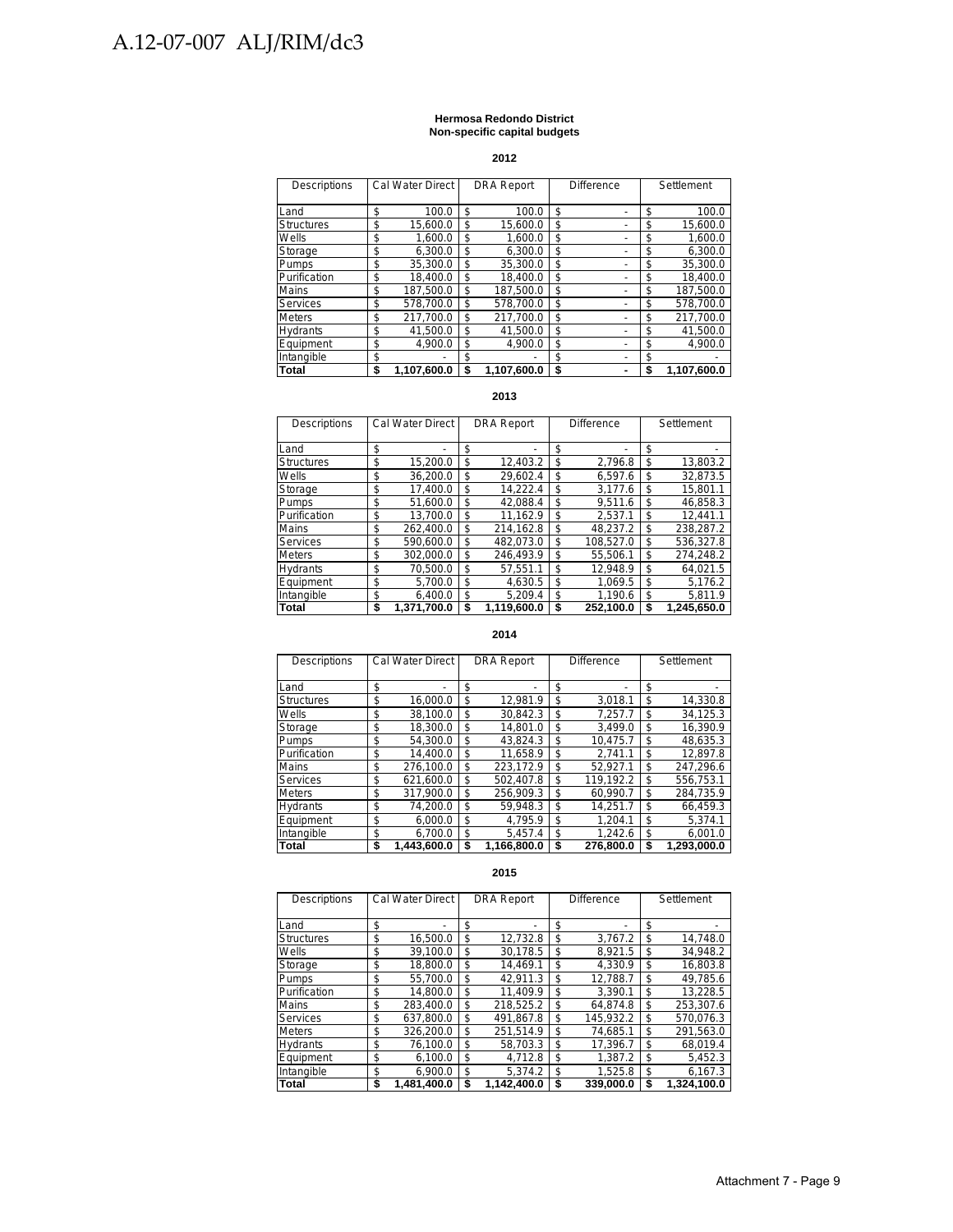#### **King City District Non-specific capital budgets**

#### **2012**

| Descriptions      | Cal Water Direct | <b>DRA Report</b> |                          | <b>Difference</b> | Settlement     |
|-------------------|------------------|-------------------|--------------------------|-------------------|----------------|
| Land              | \$<br>-          | \$                | -                        | \$                | \$<br>-        |
| <b>Structures</b> | \$               | \$                | $\overline{\phantom{0}}$ | \$                | \$             |
| Wells             | \$               | \$                |                          | \$                | \$             |
| Storage           | \$<br>300.0      | \$                | 300.0                    | \$                | \$<br>300.0    |
| Pumps             | \$<br>22.400.0   | \$                | 22.400.0                 | \$                | \$<br>22.400.0 |
| Purification      | \$               | \$                |                          | \$                | \$             |
| <b>Mains</b>      | \$<br>12.000.0   | \$                | 12.000.0                 | \$                | \$<br>12.000.0 |
| Services          | \$<br>40.600.0   | \$                | 40.600.0                 | \$                | \$<br>40.600.0 |
| <b>Meters</b>     | \$<br>9.300.0    | \$                | 9.300.0                  | \$                | \$<br>9.300.0  |
| <b>Hydrants</b>   | \$<br>2.900.0    | \$                | 2.900.0                  | \$                | \$<br>2,900.0  |
| Equipment         | \$<br>3.800.0    | \$                | 3.800.0                  | \$                | \$<br>3.800.0  |
| Intangible        | \$               | S                 |                          | \$                | \$             |
| Total             | \$<br>91.300.0   | \$                | 91.300.0                 | \$                | 91.300.0       |

#### **2013**

| Descriptions      | <b>Cal Water Direct</b> | <b>DRA Report</b>                  |    | Difference | Settlement |           |
|-------------------|-------------------------|------------------------------------|----|------------|------------|-----------|
| Land              | \$                      | \$<br>$\overline{\phantom{0}}$     | \$ |            | \$         |           |
| <b>Structures</b> | \$<br>300.0             | \$<br>٠                            | \$ | 300.0      | \$         | 259.2     |
| Wells             | \$                      | \$<br>$\qquad \qquad \blacksquare$ | \$ |            | \$         |           |
| Storage           | \$                      | \$<br>300.0                        | \$ | (300.0)    | \$         |           |
| Pumps             | \$<br>20.600.0          | \$<br>22.600.0                     | \$ | (2.000.0)  | \$         | 17,797.6  |
| Purification      | \$<br>1.300.0           | \$<br>-                            | \$ | 1.300.0    | \$         | 1.123.1   |
| Mains             | \$<br>18.400.0          | \$<br>12.100.0                     | \$ | 6.300.0    | \$         | 15,896.8  |
| <b>Services</b>   | \$<br>59,700.0          | \$<br>41.000.0                     | \$ | 18,700.0   | \$         | 51,578.4  |
| <b>Meters</b>     | \$<br>14.000.0          | \$<br>9.400.0                      | \$ | 4.600.0    | \$         | 12.095.4  |
| Hydrants          | \$<br>6.600.0           | \$<br>2,900.0                      | \$ | 3.700.0    | \$         | 5,702.1   |
| Equipment         | \$<br>4.800.0           | \$<br>3.800.0                      | \$ | 1.000.0    | \$         | 4.147.0   |
| Intangible        | \$<br>1.100.0           | \$<br>-                            | \$ | 1.100.0    | \$         | 950.4     |
| <b>Total</b>      | \$<br>126.800.0         | \$<br>92.100.0                     | \$ | 34.700.0   | \$         | 109.550.0 |

#### **2014**

| <b>Descriptions</b> | Cal Water Direct |    | <b>DRA Report</b>        | <b>Difference</b> | Settlement |           |
|---------------------|------------------|----|--------------------------|-------------------|------------|-----------|
|                     |                  |    |                          |                   |            |           |
| Land                | \$               | \$ | -                        | \$                | \$         |           |
| <b>Structures</b>   | \$<br>300.0      | \$ | $\overline{\phantom{a}}$ | \$<br>300.0       | \$         | 255.2     |
| Wells               | \$               | \$ | -                        | \$                | \$         |           |
| Storage             | \$<br>-          | \$ | 300.0                    | \$<br>(300.0)     | \$         |           |
| Pumps               | \$<br>21.700.0   | \$ | 23,100.0                 | \$<br>(1.400.0)   | \$         | 18,457.2  |
| Purification        | \$<br>1.300.0    | \$ |                          | \$<br>1.300.0     | \$         | 1.105.7   |
| Mains               | \$<br>19.400.0   | \$ | 12.300.0                 | \$<br>7.100.0     | \$         | 16.500.9  |
| <b>Services</b>     | \$<br>62.900.0   | \$ | 41.800.0                 | \$<br>21.100.0    | \$         | 53.500.3  |
| <b>Meters</b>       | \$<br>14.800.0   | \$ | 9.600.0                  | \$<br>5.200.0     | \$         | 12,588.3  |
| Hydrants            | \$<br>6.900.0    | \$ | 3,000.0                  | \$<br>3,900.0     | \$         | 5,868.9   |
| Equipment           | \$<br>5.100.0    | \$ | 3.900.0                  | \$<br>1.200.0     | \$         | 4.337.9   |
| Intangible          | \$<br>1.100.0    | \$ |                          | \$<br>1.100.0     | \$         | 935.6     |
| Total               | \$<br>133,500.0  | S  | 94,000.0                 | \$<br>39,500.0    | S          | 113,550.0 |

| Descriptions    | Cal Water Direct |           | <b>DRA Report</b> | <b>Difference</b> | Settlement |           |  |
|-----------------|------------------|-----------|-------------------|-------------------|------------|-----------|--|
| Land            | \$               |           | \$                | \$                | \$         |           |  |
| Structures      | \$               | 300.0     | \$<br>-           | \$<br>300.0       | \$         | 254.1     |  |
| Wells           | \$               |           | \$                | \$                | \$         |           |  |
| Storage         | \$               |           | \$<br>300.0       | \$<br>(300.0)     | \$         |           |  |
| Pumps           | \$               | 22.300.0  | \$<br>23,600.0    | \$<br>(1,300.0)   | \$         | 18,889.9  |  |
| Purification    | \$               | 1.400.0   | \$                | \$<br>1.400.0     | \$         | 1.185.9   |  |
| Mains           | \$               | 19.900.0  | \$<br>12.600.0    | \$<br>7.300.0     | \$         | 16,856.9  |  |
| <b>Services</b> | \$               | 64.500.0  | \$<br>42.700.0    | \$<br>21.800.0    | \$         | 54.636.7  |  |
| <b>Meters</b>   | \$               | 15.200.0  | \$<br>9.800.0     | \$<br>5.400.0     | \$         | 12.875.6  |  |
| Hydrants        | \$               | 7.100.0   | \$<br>3.100.0     | \$<br>4.000.0     | \$         | 6.014.3   |  |
| Equipment       | \$               | 5.200.0   | \$<br>4.000.0     | \$<br>1.200.0     | \$         | 4.404.8   |  |
| Intangible      | \$               | 1.100.0   | \$                | \$<br>1.100.0     | \$         | 931.8     |  |
| Total           | \$               | 137,000.0 | \$<br>96,100.0    | \$<br>40.900.0    | \$         | 116.050.0 |  |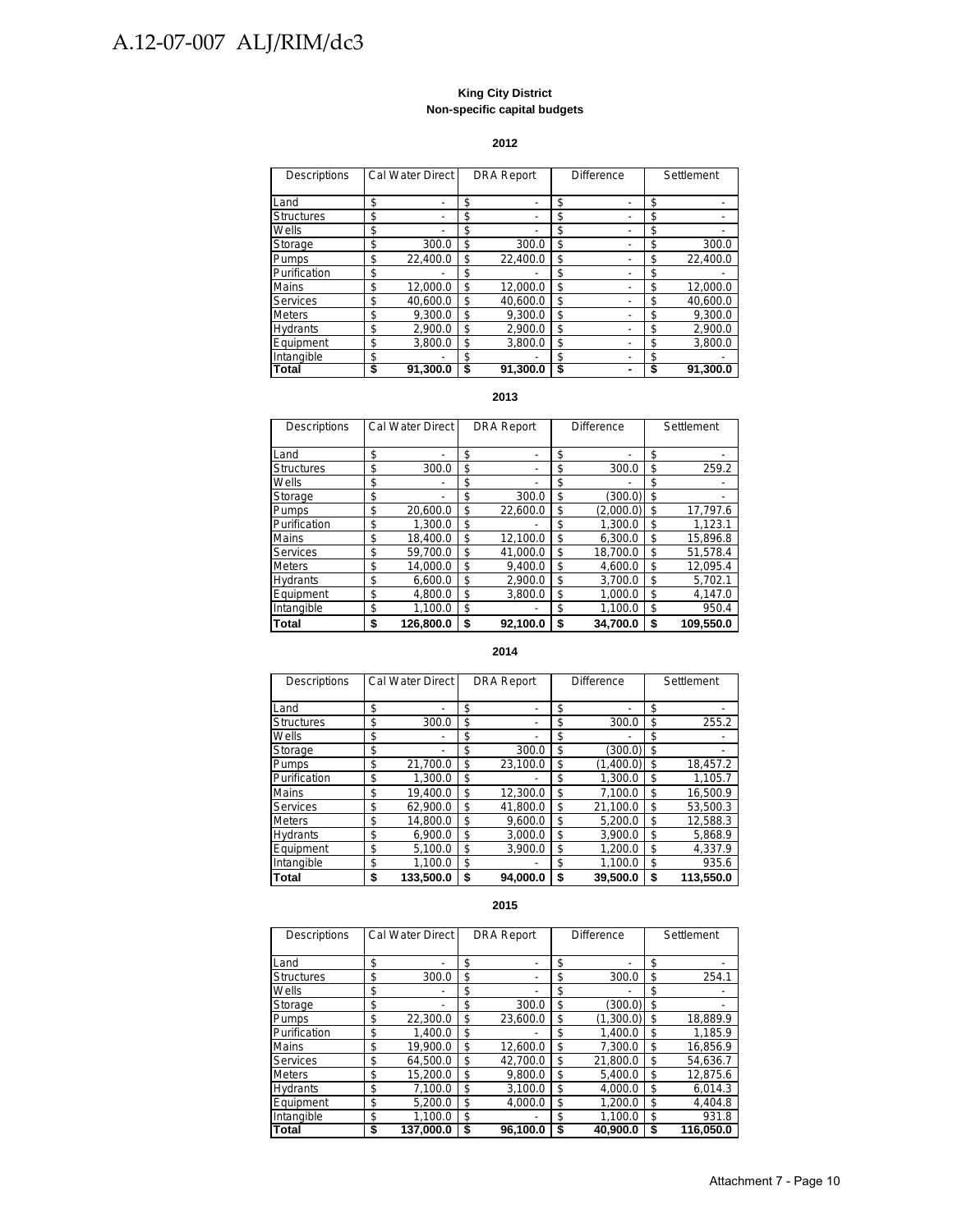#### **Kern River Valley District Non-specific capital budgets**

**2012**

| Descriptions      | Cal Water Direct |    | <b>DRA Report</b> | <b>Difference</b> |    | Settlement |
|-------------------|------------------|----|-------------------|-------------------|----|------------|
| Land              | \$               | \$ | ٠                 | \$                | \$ |            |
| <b>Structures</b> | \$<br>13.800.0   | \$ | 13.800.0          | \$                | \$ | 13.800.0   |
| Wells             | \$<br>400.0      | \$ | 400.0             | \$                | \$ | 400.0      |
| Storage           | \$<br>33.800.0   | \$ | 33.800.0          | \$                | \$ | 33.800.0   |
| Pumps             | \$<br>48.900.0   | \$ | 48.900.0          | \$                | \$ | 48.900.0   |
| Purification      | \$<br>24.800.0   | \$ | 24.800.0          | \$                | \$ | 24.800.0   |
| <b>Mains</b>      | \$<br>60.900.0   | \$ | 60.900.0          | \$                | \$ | 60.900.0   |
| Services          | \$<br>1.000.0    | \$ | 1.000.0           | \$                | \$ | 1,000.0    |
| <b>Meters</b>     | \$<br>800.0      | \$ | 800.0             | \$                | \$ | 800.0      |
| <b>Hydrants</b>   | \$               | \$ |                   | \$                | \$ |            |
| Equipment         | \$<br>5,300.0    | \$ | 5.300.0           | \$                | \$ | 5,300.0    |
| Intangible        | \$               | \$ |                   | \$                | \$ |            |
| Total             | \$<br>189.700.0  | S  | 189.700.0         | \$                | S  | 189.700.0  |

#### **2013**

| Descriptions      | <b>Cal Water Direct</b> | <b>DRA Report</b> | Difference | Settlement |           |
|-------------------|-------------------------|-------------------|------------|------------|-----------|
|                   |                         |                   |            |            |           |
| Land              | \$<br>300.0             | \$<br>300.0       | \$         | \$         | 300.0     |
| <b>Structures</b> | \$<br>7.700.0           | \$<br>7.700.0     | \$         | \$         | 7.700.0   |
| Wells             | \$<br>4.600.0           | \$<br>4.600.0     | \$         | \$         | 4.600.0   |
| Storage           | \$<br>10.500.0          | \$<br>10.500.0    | \$         | \$         | 10.500.0  |
| Pumps             | \$<br>63.400.0          | \$<br>63.400.0    | \$         | \$         | 63.400.0  |
| Purification      | \$<br>10.400.0          | \$<br>10.400.0    | \$         | \$         | 10.400.0  |
| Mains             | \$<br>32.800.0          | \$<br>32.800.0    | \$         | \$         | 32.800.0  |
| <b>Services</b>   | \$<br>1.700.0           | \$<br>1.700.0     | \$         | \$         | 1,700.0   |
| <b>Meters</b>     | \$<br>600.0             | \$<br>600.0       | \$         | \$         | 600.0     |
| <b>Hydrants</b>   | \$                      | \$                | \$         | \$         |           |
| Equipment         | \$<br>12.200.0          | \$<br>12.200.0    | \$         | \$         | 12.200.0  |
| Intangible        | \$<br>(1.200.0)         | \$<br>(1.200.0)   | \$         | \$         | (1.200.0) |
| Total             | \$<br>143,000.0         | \$<br>143.000.0   | \$         |            | 143,000.0 |

#### **2014**

| <b>Descriptions</b> | <b>Cal Water Direct</b> |    | <b>DRA Report</b> | Difference |  | Settlement      |
|---------------------|-------------------------|----|-------------------|------------|--|-----------------|
| Land                | \$<br>300.0             | \$ | 300.0             | \$         |  | \$<br>300.0     |
| <b>Structures</b>   | \$<br>8,100.0           | \$ | 8,100.0           | \$         |  | \$<br>8,100.0   |
| Wells               | \$<br>4.800.0           | \$ | 4.800.0           | \$         |  | \$<br>4.800.0   |
| Storage             | \$<br>11.100.0          | \$ | 11.100.0          | \$         |  | \$<br>11.100.0  |
| Pumps               | \$<br>66.700.0          | \$ | 66.700.0          | \$         |  | \$<br>66.700.0  |
| Purification        | \$<br>10.900.0          | \$ | 10.900.0          | \$         |  | \$<br>10.900.0  |
| Mains               | \$<br>34.600.0          | \$ | 34.600.0          | \$         |  | \$<br>34.600.0  |
| <b>Services</b>     | \$<br>1.800.0           | \$ | 1.800.0           | \$         |  | \$<br>1.800.0   |
| <b>Meters</b>       | \$<br>600.0             | \$ | 600.0             | \$         |  | \$<br>600.0     |
| <b>Hydrants</b>     | \$                      | \$ |                   | \$         |  | \$              |
| Equipment           | \$<br>12.800.0          | \$ | 12.800.0          | \$         |  | \$<br>12.800.0  |
| Intangible          | \$<br>(1,300.0)         | \$ | (1,300.0)         | \$         |  | \$<br>(1,300.0) |
| Total               | \$<br>150.400.0         | S  | 150.400.0         | \$         |  | \$<br>150.400.0 |

| <b>Descriptions</b> | <b>Cal Water Direct</b> | <b>DRA Report</b> | <b>Difference</b>              | Settlement      |
|---------------------|-------------------------|-------------------|--------------------------------|-----------------|
|                     |                         |                   |                                |                 |
| Land                | \$<br>300.0             | \$<br>300.0       | \$<br>-                        | \$<br>300.0     |
| <b>Structures</b>   | \$<br>8.300.0           | \$<br>8.300.0     | \$<br>-                        | \$<br>8.300.0   |
| Wells               | \$<br>5.000.0           | \$<br>5.000.0     | \$<br>٠                        | \$<br>5.000.0   |
| Storage             | \$<br>11.400.0          | \$<br>11.400.0    | \$                             | \$<br>11.400.0  |
| Pumps               | \$<br>68.400.0          | \$<br>68.400.0    | \$                             | \$<br>68,400.0  |
| Purification        | \$<br>11.200.0          | \$<br>11.200.0    | \$<br>-                        | \$<br>11.200.0  |
| <b>Mains</b>        | \$<br>35.500.0          | \$<br>35.500.0    | \$<br>٠                        | \$<br>35.500.0  |
| Services            | \$<br>1.800.0           | \$<br>1.800.0     | \$<br>$\overline{\phantom{a}}$ | \$<br>1.800.0   |
| <b>Meters</b>       | \$<br>600.0             | \$<br>600.0       | \$                             | \$<br>600.0     |
| <b>Hydrants</b>     | \$                      | \$                | \$                             | \$              |
| Equipment           | \$<br>13.200.0          | \$<br>13.200.0    | \$                             | \$<br>13.200.0  |
| Intangible          | \$<br>(1.300.0)         | \$<br>(1,300.0)   | \$<br>٠                        | \$<br>(1,300.0) |
| <b>Total</b>        | \$<br>154.400.0         | \$<br>154.400.0   | \$                             | \$<br>154.400.0 |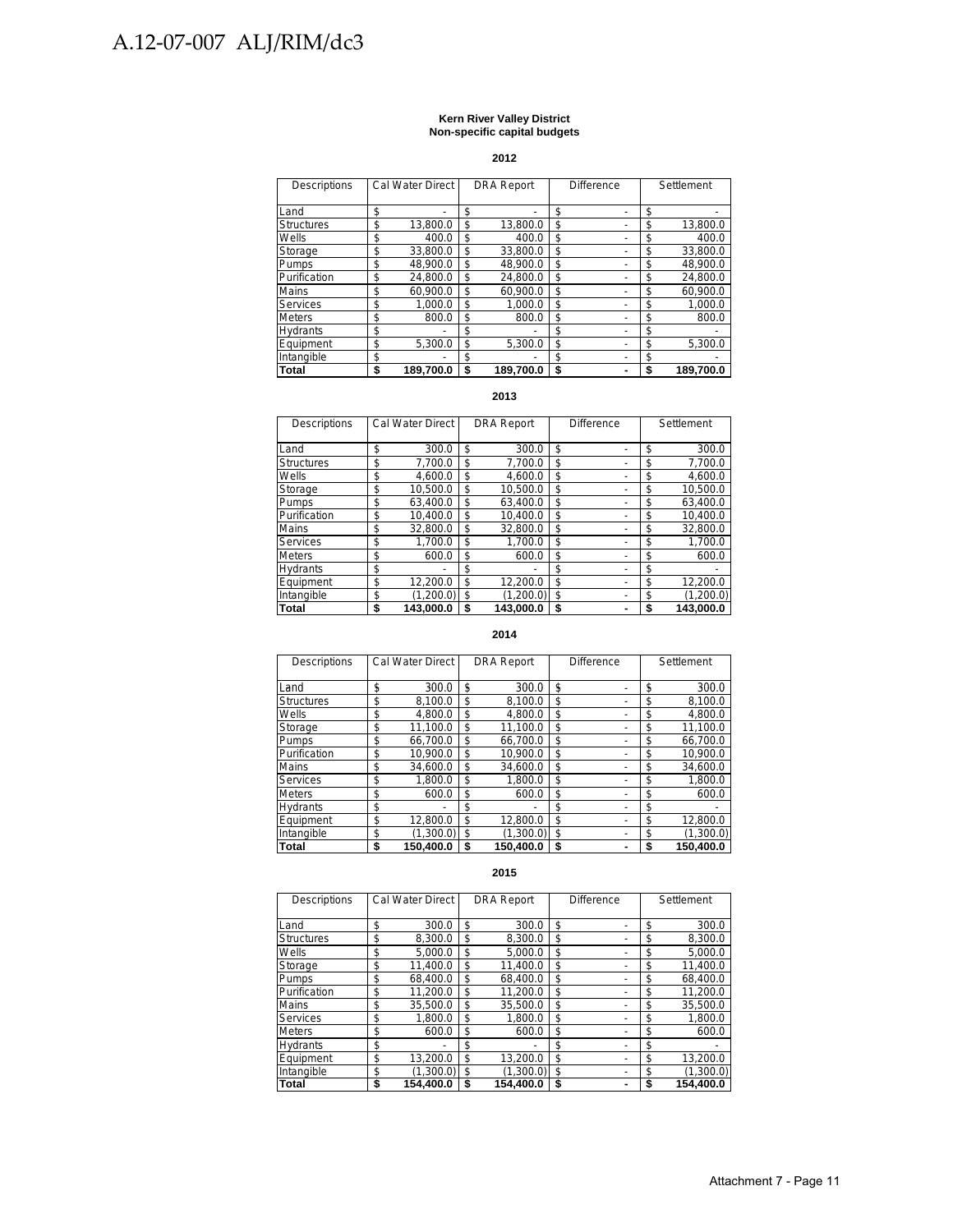#### **Los Altos District Non-specific capital budgets**

#### **2012**

| <b>Descriptions</b> | Cal Water Direct |    | <b>DRA Report</b> | <b>Difference</b> | Settlement |           |
|---------------------|------------------|----|-------------------|-------------------|------------|-----------|
|                     |                  |    |                   |                   |            |           |
| Land                | \$<br>300.0      | \$ | 300.0             | \$                | \$         | 300.0     |
| <b>Structures</b>   | \$<br>9.800.0    | \$ | 9.800.0           | \$                | \$         | 9.800.0   |
| Wells               | \$<br>26.100.0   | \$ | 26.100.0          | \$                | \$         | 26,100.0  |
| Storage             | \$<br>33.800.0   | \$ | 33.800.0          | \$                | \$         | 33.800.0  |
| <b>Pumps</b>        | \$<br>192.300.0  | \$ | 192.300.0         | \$                | \$         | 192.300.0 |
| Purification        | \$<br>1.200.0    | \$ | 1.200.0           | \$                | \$         | 1.200.0   |
| Mains               | \$<br>145.400.0  | \$ | 145.400.0         | \$                | \$         | 145.400.0 |
| <b>Services</b>     | \$<br>267.500.0  | \$ | 267.500.0         | \$                | S          | 267.500.0 |
| <b>Meters</b>       | \$<br>124.600.0  | \$ | 124.600.0         | \$                | \$         | 124.600.0 |
| <b>Hydrants</b>     | \$<br>18.300.0   | \$ | 18.300.0          | \$                | S          | 18.300.0  |
| Equipment           | \$<br>20.200.0   | \$ | 20.200.0          | \$                | \$         | 20.200.0  |
| Intangible          | \$               | \$ |                   | \$                | \$         |           |
| <b>Total</b>        | \$<br>839.500.0  | S  | 839.500.0         | \$                |            | 839,500.0 |

#### **2013**

| Descriptions      | Cal Water Direct  |    | <b>DRA Report</b> | <b>Difference</b> |           |     | Settlement |
|-------------------|-------------------|----|-------------------|-------------------|-----------|-----|------------|
| Land              | \$                | \$ |                   | \$                |           | \$  |            |
| <b>Structures</b> | \$<br>38.600.0    | \$ | 29.007.9          | \$                | 9.592.1   | \$  | 33.804.1   |
| Wells             | \$<br>28.400.0    | \$ | 21.342.6          | \$                | 7.057.4   | \$  | 24.871.4   |
| Storage           | \$<br>45,200.0    | \$ | 33.967.8          | \$                | 11.232.2  | \$  | 39.584.0   |
| <b>Pumps</b>      | \$<br>214.000.0   | \$ | 160.821.0         | \$                | 53.179.0  | \$  | 187.411.1  |
| Purification      | \$<br>200.0       | \$ | 150.3             | \$                | 49.7      | \$  | 175.2      |
| Mains             | \$<br>233.300.0   | \$ | 175.325.0         | \$                | 57.975.1  | \$  | 204.313.1  |
| <b>Services</b>   | \$<br>369.200.0   | \$ | 277.453.8         | \$                | 91.746.2  | \$. | 323.327.9  |
| <b>Meters</b>     | \$<br>112.200.0   | \$ | 84.318.3          | \$                | 27.881.7  | \$  | 98.259.5   |
| <b>Hydrants</b>   | \$<br>38.200.0    | \$ | 28.707.3          | \$                | 9.492.7   | \$  | 33.453.8   |
| Equipment         | \$<br>44.000.0    | \$ | 33.066.0          | \$                | 10.934.0  | \$  | 38.533.1   |
| Intangible        | \$<br>5.900.0     | \$ | 4.433.9           | \$                | 1.466.2   | \$  | 5,166.9    |
| <b>Total</b>      | \$<br>1.129.200.0 | S  | 848,593.8         | \$                | 280.606.2 | S   | 988.900.0  |

#### **2014**

| Descriptions      | Cal Water Direct  |    | <b>DRA Report</b> | <b>Difference</b> | Settlement |             |
|-------------------|-------------------|----|-------------------|-------------------|------------|-------------|
| Land              | \$                | \$ | -                 | \$                | \$         |             |
| <b>Structures</b> | \$<br>40.600.0    | \$ | 29.577.1          | \$<br>11.022.9    | \$         | 35,089.9    |
| Wells             | \$<br>29.900.0    | \$ | 21.782.2          | \$<br>8.117.9     | \$         | 25.842.1    |
| Storage           | \$<br>47.600.0    | \$ | 34.676.6          | \$<br>12,923.4    | \$         | 41,139.9    |
| Pumps             | \$<br>225.300.0   | \$ | 164.131.1         | \$<br>61.169.0    | \$         | 194.722.9   |
| Purification      | \$<br>200.0       | \$ | 145.7             | \$<br>54.3        | \$         | 172.9       |
| <b>Mains</b>      | \$<br>245.600.0   | \$ | 178.919.6         | \$<br>66.680.4    | \$         | 212.267.8   |
| <b>Services</b>   | \$<br>388.500.0   | \$ | 283.022.3         | \$<br>105.477.8   | \$         | 335.773.8   |
| <b>Meters</b>     | \$<br>118.100.0   | \$ | 86.035.9          | \$<br>32.064.2    | \$         | 102,071.8   |
| <b>Hydrants</b>   | \$<br>40.200.0    | \$ | 29.285.7          | \$<br>10.914.3    | \$         | 34.744.2    |
| Equipment         | \$<br>46.300.0    | \$ | 33.729.6          | \$<br>12.570.5    | \$         | 40,016.3    |
| Intangible        | \$<br>6.200.0     | \$ | 4.516.7           | \$<br>1.683.3     | \$         | 5.358.6     |
| Total             | \$<br>1,188,500.0 | S  | 865,822.3         | \$<br>322,677.8   | \$         | 1,027,200.0 |

| <b>Descriptions</b> | Cal Water Direct  | <b>DRA Report</b> | <b>Difference</b> |    | Settlement  |
|---------------------|-------------------|-------------------|-------------------|----|-------------|
|                     |                   |                   |                   |    |             |
| Land                | \$                | \$                | \$                | \$ |             |
| <b>Structures</b>   | \$<br>41.700.0    | \$<br>30.232.5    | \$<br>11.467.5    | \$ | 35.967.0    |
| Wells               | \$<br>30.700.0    | \$<br>22.257.5    | \$<br>8.442.5     | S  | 26.479.3    |
| Storage             | \$<br>48.900.0    | \$<br>35.452.5    | \$<br>13.447.5    | \$ | 42.177.2    |
| Pumps               | \$<br>231.200.0   | \$<br>167.620.0   | \$<br>63.580.0    | \$ | 199.414.3   |
| Purification        | \$<br>200.0       | \$<br>145.0       | \$<br>55.0        | \$ | 172.5       |
| Mains               | \$<br>252.000.0   | \$<br>182.700.0   | \$<br>69.300.0    | \$ | 217.354.6   |
| <b>Services</b>     | \$<br>398.700.0   | \$<br>289.057.5   | \$<br>109.642.5   | \$ | 343.886.1   |
| <b>Meters</b>       | \$<br>121.200.0   | \$<br>87.870.0    | \$<br>33.330.0    | \$ | 104.537.2   |
| <b>Hydrants</b>     | \$<br>41.300.0    | \$<br>29.942.5    | \$<br>11.357.5    | \$ | 35.622.0    |
| Equipment           | \$<br>47.500.0    | \$<br>34.437.5    | \$<br>13.062.5    | \$ | 40.969.6    |
| Intangible          | \$<br>6.400.0     | \$<br>4.640.0     | \$<br>1.760.0     | \$ | 5.520.1     |
| <b>Total</b>        | \$<br>1.219.800.0 | \$<br>884.355.0   | \$<br>335.445.0   | \$ | 1.052.100.0 |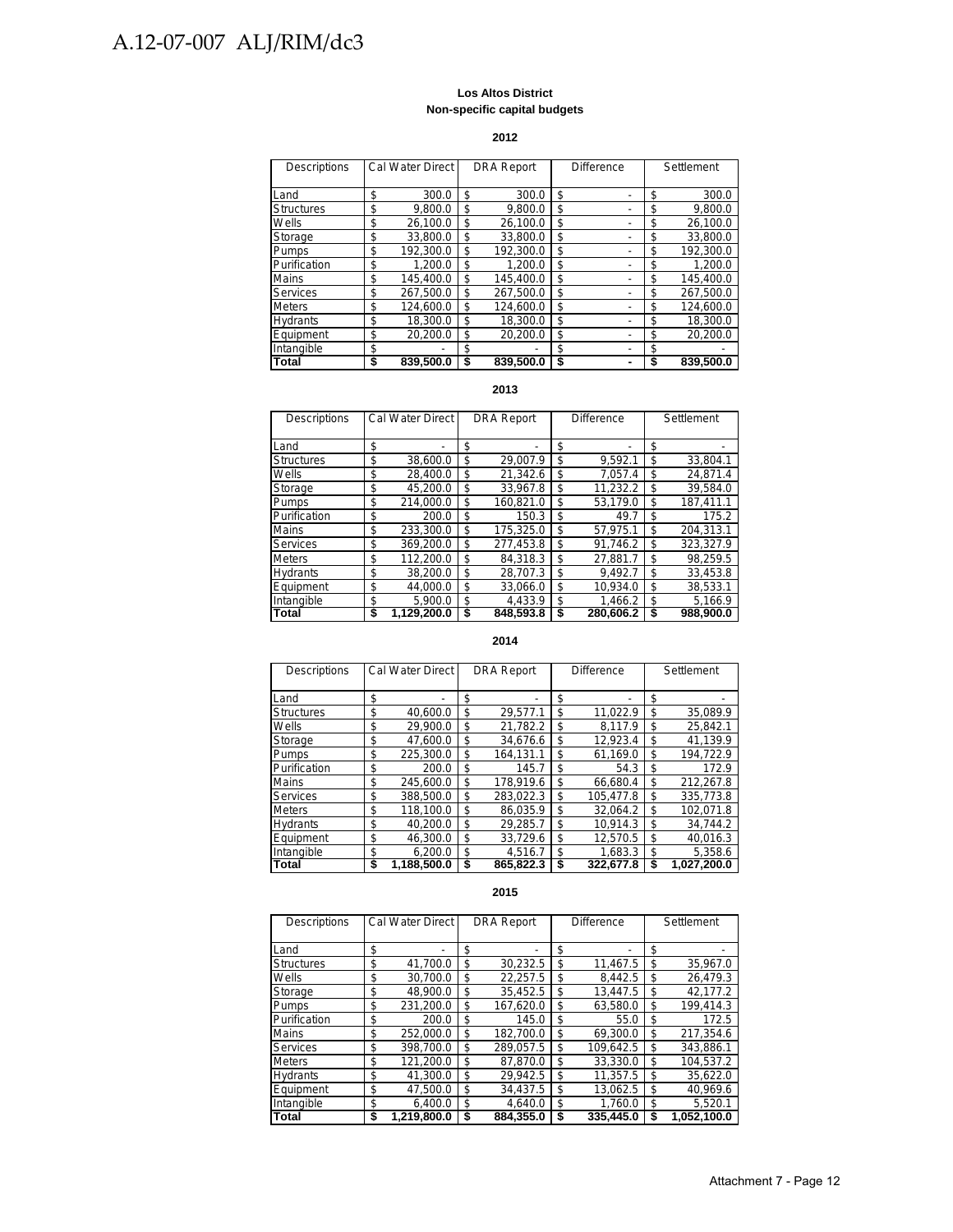#### **Livermore District Non-specific capital budgets**

#### **2012**

| Descriptions      | Cal Water Direct |    | <b>DRA Report</b> | <b>Difference</b> |    | Settlement |
|-------------------|------------------|----|-------------------|-------------------|----|------------|
|                   |                  |    |                   |                   |    |            |
| Land              | \$<br>400.0      | \$ | 400.0             | \$                | \$ | 400.0      |
| <b>Structures</b> | \$<br>2.800.0    | \$ | 2.800.0           | \$                | \$ | 2,800.0    |
| Wells             | \$               | \$ |                   | \$                | \$ |            |
| Storage           | \$<br>1.700.0    | \$ | 1,700.0           | \$                | \$ | 1.700.0    |
| Pumps             | \$<br>107.100.0  | \$ | 107.100.0         | \$                | \$ | 107.100.0  |
| Purification      | \$<br>25.400.0   | \$ | 25.400.0          | \$                | \$ | 25.400.0   |
| Mains             | \$<br>236.200.0  | \$ | 236.200.0         | \$                | \$ | 236.200.0  |
| Services          | \$<br>182.400.0  | \$ | 182.400.0         | \$                | \$ | 182.400.0  |
| <b>Meters</b>     | \$<br>73.800.0   | \$ | 73.800.0          | \$                | S  | 73.800.0   |
| Hydrants          | \$<br>6.000.0    | \$ | 6.000.0           | \$                | \$ | 6.000.0    |
| Equipment         | \$<br>2.800.0    | \$ | 2.800.0           | \$                | \$ | 2.800.0    |
| Intangible        | \$               | \$ |                   | \$                | \$ |            |
| Total             | \$<br>638.600.0  | S  | 638.600.0         | \$                |    | 638.600.0  |

#### **2013**

| Descriptions      | Cal Water Direct  |    | <b>DRA Report</b> | <b>Difference</b> |    | Settlement |
|-------------------|-------------------|----|-------------------|-------------------|----|------------|
|                   |                   |    |                   |                   |    |            |
| Land              | \$<br>400.0       | \$ | 246.0             | \$<br>154.0       | \$ | 323.0      |
| <b>Structures</b> | \$<br>54,100.0    | \$ | 33.271.5          | \$<br>20,828.5    | \$ | 43,685.6   |
| Wells             | \$                | \$ |                   | \$                | \$ |            |
| Storage           | \$<br>36.500.0    | \$ | 22.447.5          | \$<br>14.052.5    | \$ | 29.473.7   |
| Pumps             | \$<br>165.200.0   | \$ | 101.598.0         | \$<br>63.602.0    | \$ | 133.398.7  |
| Purification      | \$<br>15.500.0    | \$ | 9.532.5           | \$<br>5.967.5     | \$ | 12.516.2   |
| Mains             | \$<br>384.900.0   | \$ | 236.713.5         | \$<br>148.186.5   | \$ | 310.806.0  |
| <b>Services</b>   | \$<br>312.400.0   | \$ | 192.126.0         | \$<br>120.274.0   | \$ | 252.262.4  |
| <b>Meters</b>     | \$<br>52.300.0    | \$ | 32.164.5          | \$<br>20.135.5    | \$ | 42.232.2   |
| <b>Hydrants</b>   | \$<br>14.000.0    | \$ | 8.610.0           | \$<br>5.390.0     | \$ | 11.305.0   |
| Equipment         | \$<br>12.100.0    | \$ | 7.441.5           | \$<br>4.658.5     | \$ | 9.770.7    |
| Intangible        | \$<br>2.200.0     | \$ | 1.353.0           | \$<br>847.0       | \$ | 1.776.5    |
| Total             | \$<br>1.049.600.0 | S  | 645.504.0         | \$<br>404.096.0   | S  | 847.550.0  |

#### **2014**

| Descriptions    | Cal Water Direct  |    | <b>DRA Report</b> | <b>Difference</b> |    | Settlement |
|-----------------|-------------------|----|-------------------|-------------------|----|------------|
|                 |                   |    |                   |                   |    |            |
| Land            | \$<br>400.0       | \$ | 238.4             | \$<br>161.6       | \$ | 319.2      |
| Structures      | \$<br>57,000.0    | \$ | 33,972.0          | \$<br>23,028.0    | \$ | 45,492.2   |
| Wells           | \$                | \$ |                   | \$                | \$ |            |
| Storage         | \$<br>38.500.0    | \$ | 22.946.0          | \$<br>15.554.0    | \$ | 30.727.2   |
| Pumps           | \$<br>173.800.0   | \$ | 103.584.8         | \$<br>70.215.2    | \$ | 138,711.2  |
| Purification    | \$<br>16.300.0    | \$ | 9.714.8           | \$<br>6.585.2     | \$ | 13.009.2   |
| <b>Mains</b>    | \$<br>405.100.0   | \$ | 241.439.6         | \$<br>163.660.4   | \$ | 323.313.7  |
| Services        | \$<br>328.800.0   | \$ | 195.964.8         | \$<br>132.835.2   | \$ | 262.418.0  |
| <b>Meters</b>   | \$<br>55.100.0    | \$ | 32.839.6          | \$<br>22.260.4    | \$ | 43.975.8   |
| <b>Hydrants</b> | \$<br>14.800.0    | \$ | 8.820.8           | \$<br>5.979.2     | \$ | 11,812.0   |
| Equipment       | \$<br>12.700.0    | \$ | 7.569.2           | \$<br>5.130.8     | \$ | 10.136.0   |
| Intangible      | \$<br>2.300.0     | \$ | 1.370.8           | \$<br>929.2       | \$ | 1.835.6    |
| Total           | \$<br>1,104,800.0 | S  | 658.460.8         | \$<br>446.339.2   | S  | 881.750.0  |

| <b>Descriptions</b> | Cal Water Direct  |    | <b>DRA Report</b> | <b>Difference</b> |    | Settlement |
|---------------------|-------------------|----|-------------------|-------------------|----|------------|
|                     |                   |    |                   |                   |    |            |
| Land                | \$<br>400.0       | \$ | 237.2             | \$<br>162.8       | \$ | 318.7      |
| Structures          | \$<br>58.500.0    | \$ | 34.690.5          | \$<br>23.809.5    | \$ | 46.608.6   |
| Wells               | \$                | \$ |                   | \$                | S  |            |
| Storage             | \$<br>39.500.0    | \$ | 23.423.5          | \$<br>16.076.5    | \$ | 31,470.7   |
| Pumps               | \$<br>178.400.0   | \$ | 105.791.2         | \$<br>72.608.8    | \$ | 142.136.2  |
| Purification        | \$<br>16.800.0    | \$ | 9.962.4           | \$<br>6.837.6     | \$ | 13.385.0   |
| Mains               | \$<br>415.700.0   | \$ | 246.510.1         | \$<br>169.189.9   | \$ | 331.199.6  |
| <b>Services</b>     | \$<br>337.400.0   | \$ | 200,078.2         | \$<br>137.321.8   | \$ | 268.815.9  |
| <b>Meters</b>       | \$<br>56.500.0    | \$ | 33.504.5          | \$<br>22.995.5    | \$ | 45.015.1   |
| <b>Hydrants</b>     | \$<br>15.200.0    | \$ | 9.013.6           | \$<br>6.186.4     | \$ | 12.110.3   |
| Equipment           | \$<br>13.000.0    | \$ | 7.709.0           | \$<br>5.291.0     | \$ | 10,357.5   |
| Intangible          | \$<br>2.300.0     | \$ | 1.363.9           | \$<br>936.1       | \$ | 1.832.5    |
| Total               | \$<br>1.133.700.0 | S  | 672.284.1         | \$<br>461.415.9   | \$ | 903.250.0  |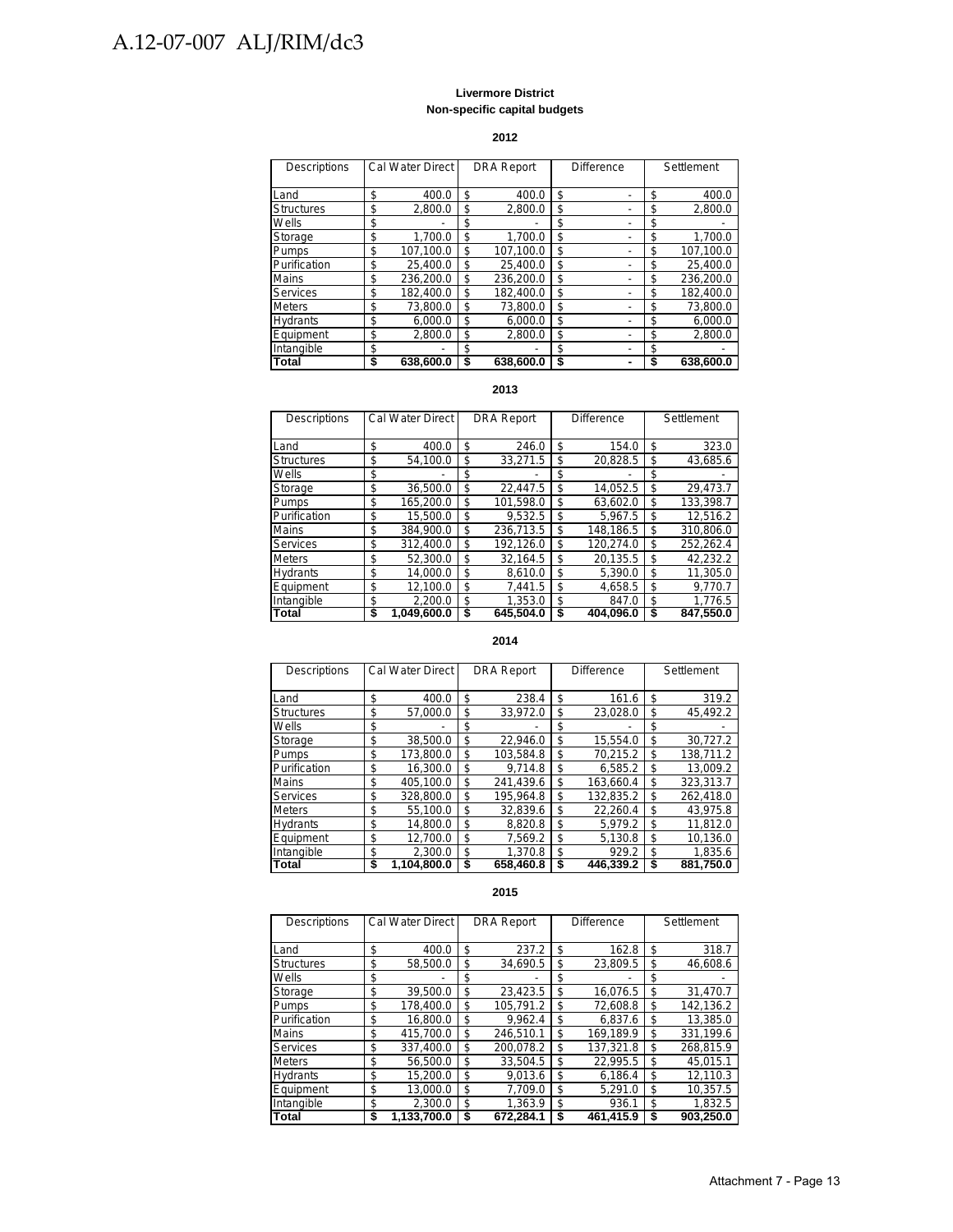#### **Marysville District Non-specific capital budgets**

**2012**

| <b>Descriptions</b> | <b>Cal Water Direct</b> |    | <b>DRA Report</b> | <b>Difference</b> |    | Settlement |
|---------------------|-------------------------|----|-------------------|-------------------|----|------------|
| Land                | \$                      | \$ | -                 | \$                | \$ |            |
| <b>Structures</b>   | \$<br>1.800.0           | \$ | 1.800.0           | \$                | \$ | 1,800.0    |
| Wells               | \$                      | \$ |                   | \$                | \$ |            |
| Storage             | \$                      | \$ | ٠                 | \$                | \$ |            |
| Pumps               | \$<br>27,100.0          | \$ | 27,100.0          | \$                | \$ | 27,100.0   |
| Purification        | \$                      | \$ |                   | \$                | \$ |            |
| Mains               | \$<br>3,800.0           | \$ | 3.800.0           | \$                | \$ | 3.800.0    |
| Services            | \$<br>51.600.0          | \$ | 51.600.0          | \$                | \$ | 51.600.0   |
| <b>Meters</b>       | \$<br>19.500.0          | \$ | 19.500.0          | \$                | \$ | 19.500.0   |
| <b>Hydrants</b>     | \$<br>400.0             | \$ | 400.0             | \$                | \$ | 400.0      |
| Equipment           | \$<br>3.200.0           | \$ | 3.200.0           | \$                | \$ | 3.200.0    |
| Intangible          | \$                      | S  |                   | \$                | \$ |            |
| Total               | \$<br>107,400.0         | S  | 107,400.0         | \$                | S  | 107,400.0  |

#### **2013**

| Descriptions      | <b>Cal Water Direct</b> | <b>DRA Report</b> | <b>Difference</b> | Settlement     |
|-------------------|-------------------------|-------------------|-------------------|----------------|
| Land              | \$                      | \$<br>-           | \$                | \$             |
| <b>Structures</b> | \$<br>6,400.0           | \$<br>4,180.4     | \$<br>2,219.6     | \$<br>5,290.2  |
| Wells             | \$                      | \$                | \$                | \$             |
| Storage           | \$                      | \$<br>-           | \$                | \$             |
| Pumps             | \$<br>31.700.0          | \$<br>20.706.1    | \$<br>10.993.9    | \$<br>26.203.0 |
| Purification      | \$                      | \$                | \$                | \$             |
| <b>Mains</b>      | \$<br>17,900.0          | \$<br>11.692.1    | \$<br>6.207.9     | \$<br>14.796.0 |
| Services          | \$<br>75.900.0          | \$<br>49.577.0    | \$<br>26.323.0    | \$<br>62.738.5 |
| <b>Meters</b>     | \$<br>20.300.0          | \$<br>13.259.7    | \$<br>7.040.3     | \$<br>16.779.9 |
| <b>Hydrants</b>   | \$<br>1.100.0           | \$<br>718.5       | \$<br>381.5       | \$<br>909.3    |
| Equipment         | \$<br>6.600.0           | \$<br>4.311.0     | \$<br>2,289.0     | \$<br>5,455.5  |
| Intangible        | \$<br>6.300.0           | \$<br>4.115.1     | \$<br>2,184.9     | \$<br>5,207.5  |
| <b>Total</b>      | \$<br>166.200.0         | 108.560.0         | \$<br>57,640.0    | 137.380.0      |

#### **2014**

| Descriptions      | Cal Water Direct |    | <b>DRA Report</b> | <b>Difference</b> | Settlement      |
|-------------------|------------------|----|-------------------|-------------------|-----------------|
| Land              | \$               | \$ |                   | \$                | \$              |
| <b>Structures</b> | \$<br>6,800.0    | \$ | 4,279.8           | \$<br>2.520.2     | \$<br>5,539.9   |
| Wells             | \$               | S  |                   | \$                | \$              |
| Storage           | \$               | S  |                   | \$                | \$              |
| Pumps             | \$<br>33,400.0   | \$ | 21,021.6          | \$<br>12,378.4    | \$<br>27,210.8  |
| Purification      | \$               | S  |                   | \$                | \$              |
| Mains             | \$<br>18.800.0   | \$ | 11.832.5          | \$<br>6.967.5     | \$<br>15,316.2  |
| Services          | \$<br>79.800.0   | \$ | 50.225.2          | \$<br>29.574.8    | \$<br>65,012.6  |
| <b>Meters</b>     | \$<br>21.400.0   | \$ | 13.468.9          | \$<br>7,931.1     | \$<br>17.434.5  |
| <b>Hydrants</b>   | \$<br>1.100.0    | \$ | 692.3             | \$<br>407.7       | \$<br>896.2     |
| Equipment         | \$<br>7.000.0    | \$ | 4.405.7           | \$<br>2.594.3     | \$<br>5.702.9   |
| Intangible        | \$<br>6.600.0    | \$ | 4.154.0           | \$<br>2.446.0     | \$<br>5,377.0   |
| Total             | \$<br>174.900.0  | \$ | 110.080.0         | \$<br>64.820.0    | \$<br>142.490.0 |

| Descriptions      | Cal Water Direct | <b>DRA Report</b> | <b>Difference</b> | Settlement      |
|-------------------|------------------|-------------------|-------------------|-----------------|
| Land              | \$               | \$                | \$                | \$              |
| <b>Structures</b> | \$<br>6.900.0    | \$<br>4.302.4     | \$<br>2,597.6     | \$<br>5,601.2   |
| Wells             | \$               | \$                | \$                | \$              |
| Storage           | \$               | \$                | \$                | \$              |
| Pumps             | \$<br>34.300.0   | \$<br>21.387.4    | \$<br>12.912.6    | \$<br>27,843.8  |
| Purification      | \$               | \$                | \$                | \$              |
| Mains             | \$<br>19.300.0   | \$<br>12.034.3    | \$<br>7.265.7     | \$<br>15.667.2  |
| Services          | \$<br>81.900.0   | \$<br>51.067.9    | \$<br>30.832.1    | \$<br>66.484.2  |
| <b>Meters</b>     | \$<br>21.900.0   | \$<br>13,655.5    | \$<br>8.244.5     | \$<br>17,777.8  |
| <b>Hydrants</b>   | \$<br>1.200.0    | \$<br>748.2       | \$<br>451.8       | \$<br>974.1     |
| Equipment         | \$<br>7.100.0    | \$<br>4.427.1     | \$<br>2.672.9     | \$<br>5,763.6   |
| Intangible        | \$<br>6.800.0    | \$<br>4.240.1     | \$<br>2.559.9     | \$<br>5.520.1   |
| Total             | \$<br>179.400.0  | \$<br>111.863.0   | \$<br>67.537.0    | \$<br>145.632.0 |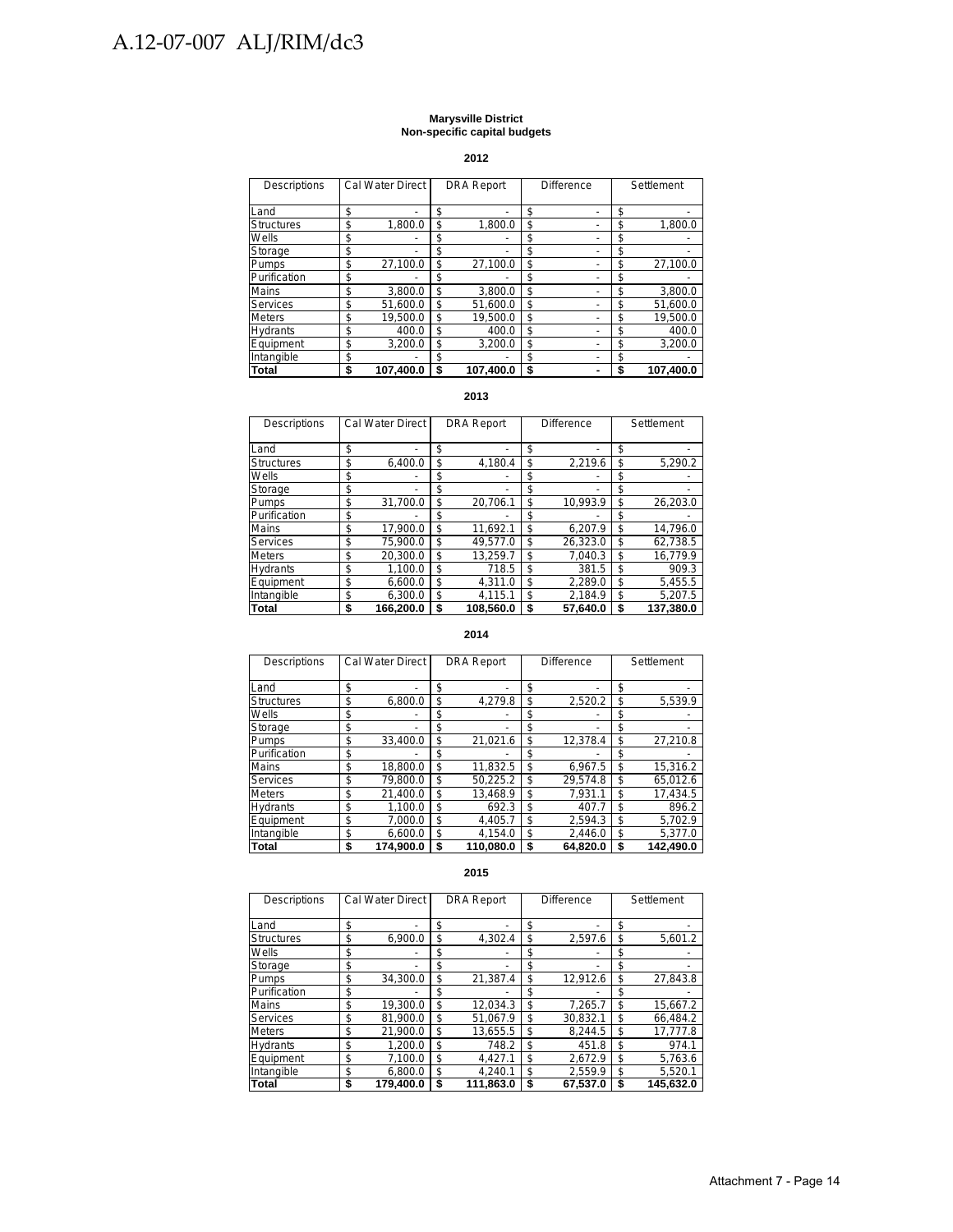#### **Oroville District Non-specific capital budgets**

#### **2012**

| Descriptions      | Cal Water Direct | <b>DRA Report</b> | <b>Difference</b> | Settlement     |
|-------------------|------------------|-------------------|-------------------|----------------|
| Land              | \$               | \$                | \$                | \$             |
| <b>Structures</b> | \$<br>7.000.0    | \$<br>7.000.0     | \$                | \$<br>7.000.0  |
| Wells             | \$               | \$                | \$                | \$             |
| Storage           | \$<br>1.400.0    | \$<br>1.400.0     | \$                | \$<br>1,400.0  |
| Pumps             | \$<br>8.000.0    | \$<br>8.000.0     | \$<br>-           | \$<br>8.000.0  |
| Purification      | \$<br>10.600.0   | \$<br>10.600.0    | \$                | \$<br>10,600.0 |
| Mains             | \$<br>7.800.0    | \$<br>7.800.0     | \$                | \$<br>7.800.0  |
| Services          | \$<br>37.300.0   | \$<br>37.300.0    | \$                | \$<br>37,300.0 |
| Meters            | \$<br>12.600.0   | \$<br>12.600.0    | \$                | \$<br>12,600.0 |
| <b>Hydrants</b>   | \$<br>3.100.0    | \$<br>3.100.0     | \$                | \$<br>3,100.0  |
| Equipment         | \$<br>4.400.0    | \$<br>4.400.0     | \$                | \$<br>4.400.0  |
| Intangible        | \$               | \$                | \$                | \$             |
| Total             | \$<br>92.200.0   | \$<br>92.200.0    | \$                | \$<br>92.200.0 |

#### **2013**

| <b>Descriptions</b> | Cal Water Direct | <b>DRA Report</b> | <b>Difference</b> |          | Settlement |           |
|---------------------|------------------|-------------------|-------------------|----------|------------|-----------|
| Land                | \$<br>-          | \$<br>-           | \$                |          | \$         |           |
| <b>Structures</b>   | \$<br>15,400.0   | \$<br>7.732.9     | \$                | 7.667.1  | \$         | 11,566.4  |
| Wells               | \$<br>6.800.0    | \$<br>3.414.5     | \$                | 3.385.5  | \$         | 5,107.3   |
| Storage             | \$<br>700.0      | \$<br>351.5       | \$                | 348.5    | \$         | 525.7     |
| Pumps               | \$<br>33.600.0   | \$<br>16.871.7    | \$                | 16.728.3 | \$         | 25,235.8  |
| Purification        | \$<br>7.100.0    | \$<br>3.565.1     | \$                | 3.534.9  | \$         | 5.332.6   |
| <b>Mains</b>        | \$<br>29.200.0   | \$<br>14.662.3    | \$                | 14.537.7 | \$         | 21.931.2  |
| <b>Services</b>     | \$<br>65.400.0   | \$<br>32,839.5    | \$                | 32,560.5 | \$         | 49,119.8  |
| <b>Meters</b>       | \$<br>9.000.0    | \$<br>4.519.2     | \$                | 4.480.8  | \$         | 6.759.6   |
| <b>Hydrants</b>     | \$<br>5.000.0    | \$<br>2.510.7     | \$                | 2.489.3  | \$         | 3,755.3   |
| Equipment           | \$<br>3.800.0    | \$<br>1.908.1     | \$                | 1.891.9  | \$         | 2.854.1   |
| Intangible          | \$<br>9.600.0    | \$<br>4.820.5     | \$                | 4.779.5  | \$         | 7.210.2   |
| <b>Total</b>        | \$<br>185.600.0  | \$<br>93.196.0    | \$                | 92.404.0 | S          | 139.398.0 |

#### **2014**

| Descriptions      | <b>Cal Water Direct</b> | <b>DRA Report</b> | <b>Difference</b> |           | Settlement |           |
|-------------------|-------------------------|-------------------|-------------------|-----------|------------|-----------|
| Land              | \$                      | \$                | \$                |           | \$         |           |
| <b>Structures</b> | \$<br>16.200.0          | \$<br>7.842.8     | \$                | 8,357.2   | \$         | 12,021.4  |
| Wells             | \$<br>7.100.0           | \$<br>3.437.3     | \$                | 3.662.7   | \$         | 5.268.7   |
| Storage           | \$<br>700.0             | \$<br>338.9       | \$                | 361.1     | \$         | 519.4     |
| Pumps             | \$<br>35.300.0          | \$<br>17.089.6    | \$                | 18.210.4  | \$         | 26.194.9  |
| Purification      | \$<br>7.500.0           | \$<br>3.630.9     | \$                | 3.869.1   | \$         | 5,565.5   |
| Mains             | \$<br>30.700.0          | \$<br>14.862.6    | \$                | 15.837.4  | \$         | 22,781.4  |
| <b>Services</b>   | \$<br>68,900.0          | \$<br>33,356.1    | \$                | 35.543.9  | \$         | 51,128.2  |
| <b>Meters</b>     | \$<br>9.500.0           | \$<br>4.599.2     | \$                | 4.900.8   | \$         | 7,049.6   |
| <b>Hydrants</b>   | \$<br>5,200.0           | \$<br>2.517.4     | \$                | 2.682.6   | \$         | 3,858.7   |
| Equipment         | \$<br>4.000.0           | \$<br>1.936.5     | \$                | 2.063.5   | \$         | 2.968.3   |
| Intangible        | \$<br>10.100.0          | \$<br>4.889.7     | \$                | 5.210.3   | \$         | 7,494.9   |
| <b>Total</b>      | \$<br>195,200.0         | \$<br>94.501.0    | \$                | 100.699.0 | \$         | 144.851.0 |

| Descriptions      | <b>Cal Water Direct</b> | <b>DRA Report</b> | <b>Difference</b> |           | Settlement      |
|-------------------|-------------------------|-------------------|-------------------|-----------|-----------------|
| Land              | \$                      | \$<br>٠           | \$                |           | \$              |
| <b>Structures</b> | \$<br>16.700.0          | \$<br>8.002.6     | \$                | 8.697.4   | \$<br>12,351.3  |
| Wells             | \$<br>7.300.0           | \$<br>3.498.1     | \$                | 3.801.9   | \$<br>5,399.1   |
| Storage           | \$<br>700.0             | \$<br>335.4       | \$                | 364.6     | \$<br>517.7     |
| Pumps             | \$<br>36,200.0          | \$<br>17.346.9    | \$                | 18,853.1  | \$<br>26,773.5  |
| Purification      | \$<br>7.700.0           | \$<br>3.689.8     | \$                | 4.010.2   | \$<br>5.694.9   |
| Mains             | \$<br>31.500.0          | \$<br>15.094.7    | \$                | 16.405.3  | \$<br>23.297.4  |
| <b>Services</b>   | \$<br>70.700.0          | \$<br>33.879.2    | \$                | 36.820.8  | \$<br>52.289.8  |
| <b>Meters</b>     | \$<br>9.700.0           | \$<br>4,648.2     | \$                | 5.051.8   | \$<br>7.174.1   |
| <b>Hydrants</b>   | \$<br>5.400.0           | \$<br>2.587.7     | \$                | 2.812.3   | \$<br>3.993.8   |
| Equipment         | \$<br>4.100.0           | \$<br>1.964.7     | \$                | 2,135.3   | \$<br>3,032.4   |
| Intangible        | \$<br>10.400.0          | \$<br>4.983.6     | \$                | 5.416.4   | \$<br>7,691.8   |
| Total             | \$<br>200.400.0         | \$<br>96.031.0    | \$                | 104.369.0 | \$<br>148.216.0 |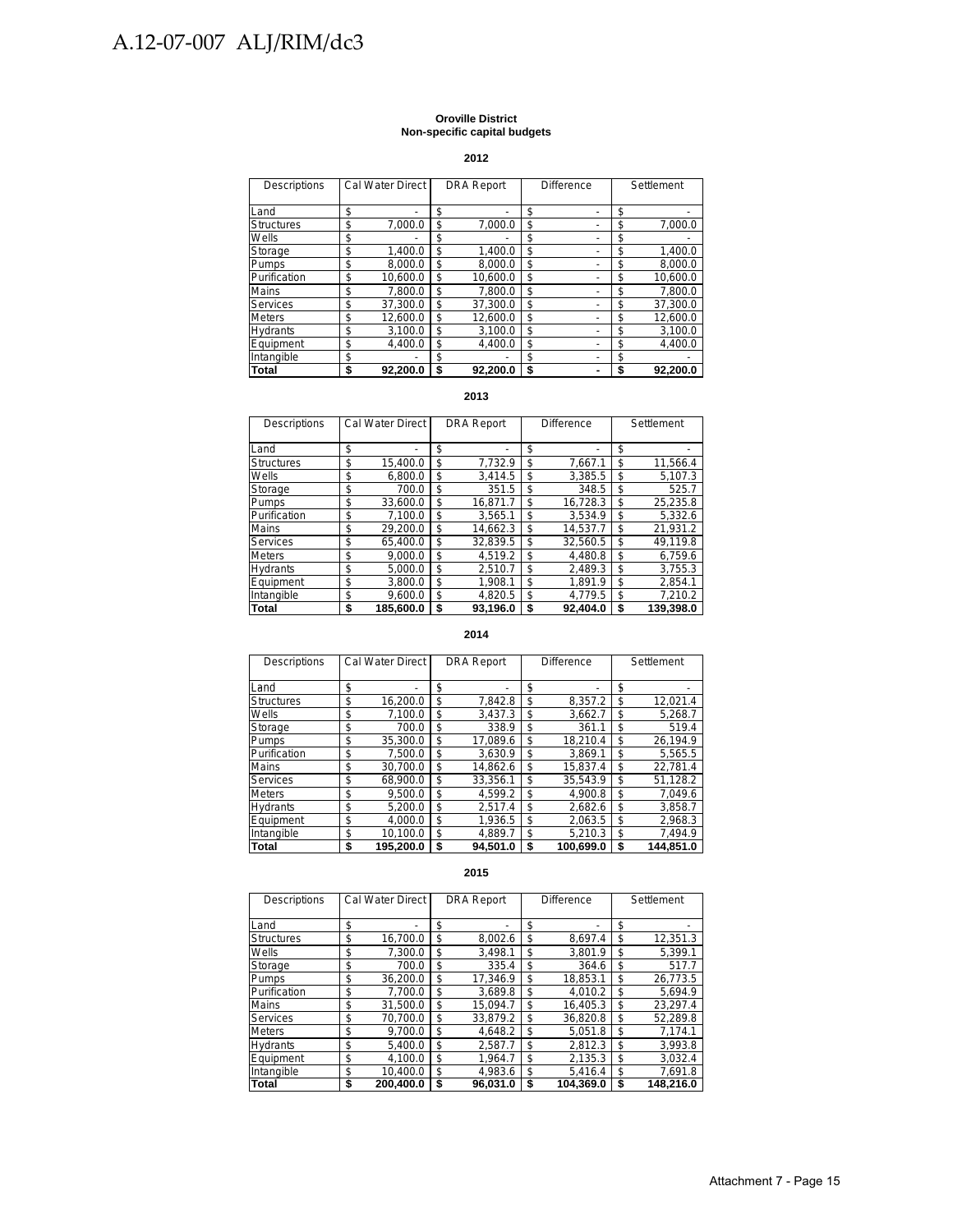#### **Palos Verdes Non-specific capital budgets**

**2012**

| <b>Descriptions</b> | <b>Cal Water Direct</b> |    | <b>DRA Report</b> | <b>Difference</b> |    | Settlement |
|---------------------|-------------------------|----|-------------------|-------------------|----|------------|
|                     |                         |    |                   |                   |    |            |
| Land                | \$<br>12.300.0          | \$ | 12.300.0          | \$                | \$ | 12,300.0   |
| <b>Structures</b>   | \$<br>13.600.0          | \$ | 13.600.0          | \$                | \$ | 13,600.0   |
| Wells               | \$                      | \$ |                   | \$                | \$ |            |
| Storage             | \$<br>8.800.0           | \$ | 8.800.0           | \$                | \$ | 8.800.0    |
| <b>Pumps</b>        | \$<br>123.100.0         | \$ | 123.100.0         | \$                | \$ | 123.100.0  |
| Purification        | \$                      | \$ |                   | \$                | \$ |            |
| <b>Mains</b>        | \$<br>110.500.0         | \$ | 110.500.0         | \$                | \$ | 110.500.0  |
| Services            | \$<br>120.800.0         | \$ | 120.800.0         | \$                | \$ | 120.800.0  |
| <b>Meters</b>       | \$<br>129.800.0         | \$ | 129.800.0         | \$                | \$ | 129.800.0  |
| <b>Hydrants</b>     | \$<br>20.400.0          | \$ | 20.400.0          | \$                | \$ | 20,400.0   |
| Equipment           | \$<br>3.300.0           | \$ | 3.300.0           | \$                | \$ | 3.300.0    |
| Intangible          | \$                      | \$ |                   | \$                | \$ |            |
| Total               | \$<br>542.600.0         | S  | 542.600.0         | \$                | S  | 542.600.0  |

#### **2013**

| Descriptions      | <b>Cal Water Direct</b> | <b>DRA Report</b> | <b>Difference</b> |    | Settlement |
|-------------------|-------------------------|-------------------|-------------------|----|------------|
| Land              | \$                      | \$<br>۰           | \$                | \$ |            |
| <b>Structures</b> | \$<br>42,400.0          | \$<br>31.069.6    | \$<br>11,330.4    | \$ | 36,714.6   |
| Wells             | \$                      | \$                | \$                | \$ |            |
| Storage           | \$<br>29.400.0          | \$<br>21.504.0    | \$<br>7.896.0     | \$ | 25,457.8   |
| Pumps             | \$<br>184.100.0         | \$<br>134.733.6   | \$<br>49.366.4    | \$ | 159.414.1  |
| Purification      | \$                      | \$                | \$                | S. |            |
| Mains             | \$<br>190.800.0         | \$<br>139.627.6   | \$<br>51.172.4    | \$ | 165.215.7  |
| <b>Services</b>   | \$<br>152.200.0         | \$<br>111.375.8   | \$<br>40.824.2    | \$ | 131.791.6  |
| <b>Meters</b>     | \$<br>110.500.0         | \$<br>80,899.5    | \$<br>29.600.5    | \$ | 95.683.1   |
| <b>Hydrants</b>   | \$<br>26.100.0          | \$<br>19.057.0    | \$<br>7.043.0     | \$ | 22.600.3   |
| Equipment         | \$<br>10.300.0          | \$<br>7.489.3     | \$<br>2.810.7     | \$ | 8.918.9    |
| Intangible        | \$<br>3.700.0           | \$<br>2,743.6     | \$<br>956.4       | \$ | 3.203.9    |
| Total             | \$<br>749.500.0         | \$<br>548.500.0   | \$<br>201.000.0   |    | 649.000.0  |

#### **2014**

| Descriptions      | <b>Cal Water Direct</b> | <b>DRA Report</b> | <b>Difference</b> |    | Settlement |
|-------------------|-------------------------|-------------------|-------------------|----|------------|
| Land              | \$                      | \$                | \$                | \$ |            |
| <b>Structures</b> | \$<br>44.600.0          | \$<br>31,662.9    | \$<br>12,937.1    | \$ | 38,127.2   |
| Wells             | \$                      | \$                | \$                | \$ |            |
| Storage           | \$<br>30.900.0          | \$<br>31.662.9    | \$<br>(762.9)     | \$ | 26,415.5   |
| Pumps             | \$<br>193,700.0         | \$<br>137.478.0   | \$<br>56.222.0    | \$ | 165.588.2  |
| Purification      | \$                      | \$                | \$                | S  |            |
| Mains             | \$<br>200.800.0         | \$<br>142.520.3   | \$<br>58.279.7    | \$ | 171,657.8  |
| <b>Services</b>   | \$<br>160.200.0         | \$<br>113.675.2   | \$<br>46.524.8    | \$ | 136.950.1  |
| <b>Meters</b>     | \$<br>116.300.0         | \$<br>82.531.3    | \$<br>33.768.7    | \$ | 99.421.3   |
| Hydrants          | \$<br>27,400.0          | \$<br>19,502.0    | \$<br>7,898.0     | \$ | 23,423.4   |
| Equipment         | \$<br>10.800.0          | \$<br>7.637.7     | \$<br>3.162.3     | \$ | 9.232.6    |
| Intangible        | \$<br>3.900.0           | \$<br>2.743.6     | \$<br>1.156.4     | \$ | 3.334.0    |
| Total             | \$<br>788.600.0         | \$<br>569.413.9   | \$<br>219.186.1   | \$ | 674.150.0  |

| Descriptions      | <b>Cal Water Direct</b> |    | <b>DRA Report</b> |    | Difference | Settlement      |  |  |
|-------------------|-------------------------|----|-------------------|----|------------|-----------------|--|--|
| Land              | \$<br>۰                 | \$ |                   | \$ |            | \$              |  |  |
| <b>Structures</b> | \$<br>45.800.0          | \$ | 32.329.6          | \$ | 13.470.4   | \$<br>39.078.9  |  |  |
| Wells             | \$                      | \$ |                   | \$ |            | \$              |  |  |
| Storage           | \$<br>31.700.0          | \$ | 22.393.4          | \$ | 9.306.6    | \$<br>27.048.0  |  |  |
| Pumps             | \$<br>198,800.0         | \$ | 140.441.0         | \$ | 58,359.0   | \$<br>169,626.1 |  |  |
| Purification      | \$                      | \$ |                   | \$ |            | \$              |  |  |
| Mains             | \$<br>206.000.0         | \$ | 145.557.3         | \$ | 60.442.7   | \$<br>175,769.5 |  |  |
| <b>Services</b>   | \$<br>164.400.0         | \$ | 116.119.6         | \$ | 48.280.4   | \$<br>140.274.3 |  |  |
| <b>Meters</b>     | \$<br>119.300.0         | \$ | 84.309.1          | \$ | 34.990.9   | \$<br>101.792.7 |  |  |
| <b>Hydrants</b>   | \$<br>28.100.0          | \$ | 19.872.3          | \$ | 8.227.7    | \$<br>23,976.3  |  |  |
| Equipment         | \$<br>11.100.0          | \$ | 7.859.9           | \$ | 3.240.1    | \$<br>9.471.1   |  |  |
| Intangible        | \$<br>4.000.0           | \$ | 2.817.7           | \$ | 1.182.3    | \$<br>3.413.0   |  |  |
| <b>Total</b>      | \$<br>809.200.0         | \$ | 571.700.0         | \$ | 237.500.0  | \$<br>690.450.0 |  |  |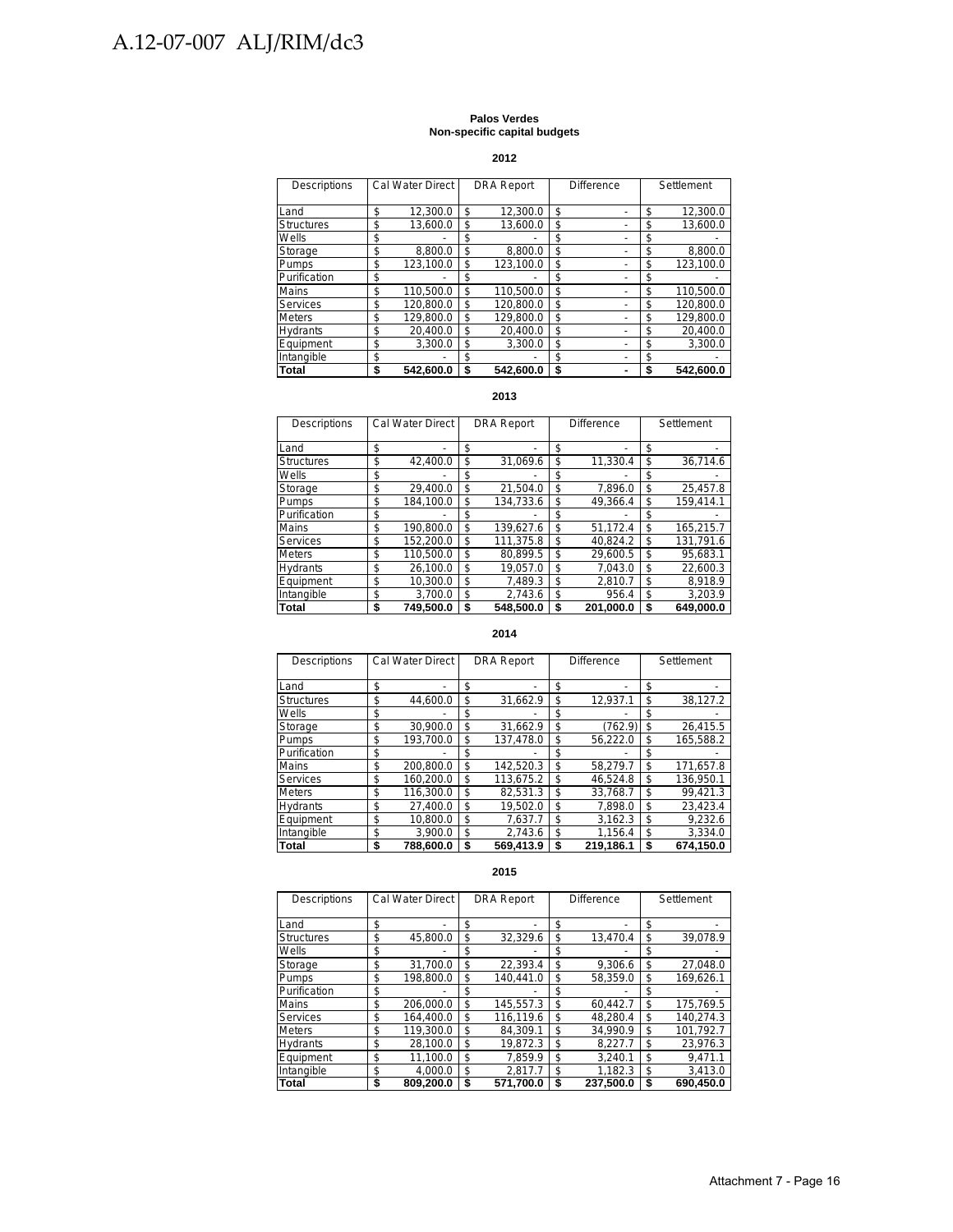#### **Rancho Dominguez District Non-specific capital budgets**

**2012**

| Descriptions      | <b>Cal Water Direct</b> |    | <b>DRA Report</b> | <b>Difference</b> |   | Settlement     |
|-------------------|-------------------------|----|-------------------|-------------------|---|----------------|
| Land              | \$                      | S. |                   | \$                |   | \$             |
| <b>Structures</b> | \$<br>3,400.0           | \$ | 3,400.0           | \$                |   | \$<br>3,400.0  |
| Wells             | \$                      | S  |                   | \$                |   | \$             |
| Storage           | \$                      | S  |                   | \$                |   | \$             |
| Pumps             | \$<br>2.400.0           | \$ | 2.400.0           | \$                |   | \$<br>2.400.0  |
| Purification      | \$                      | \$ |                   | \$                |   | \$             |
| Mains             | \$                      | \$ | -                 | \$                |   | \$             |
| Services          | \$                      | \$ |                   | \$                |   | \$             |
| <b>Meters</b>     | \$                      | \$ | ٠                 | \$                | - | \$             |
| <b>Hydrants</b>   | \$                      | \$ |                   | \$                |   | \$             |
| Equipment         | \$<br>57,500.0          | \$ | 57.500.0          | \$                |   | \$<br>57.500.0 |
| Intangible        | \$                      | \$ |                   | \$                |   | \$             |
| <b>Total</b>      | \$<br>63,300.0          | S  | 63.300.0          | \$                | - | 63,300.0       |

#### **2013**

| <b>Descriptions</b> | <b>Cal Water Direct</b> | <b>DRA Report</b> | <b>Difference</b> | Settlement     |
|---------------------|-------------------------|-------------------|-------------------|----------------|
| Land                | \$                      | \$<br>-           | \$                | \$             |
| <b>Structures</b>   | \$<br>6,200.0           | \$<br>6,200.0     | \$                | \$<br>6,200.0  |
| Wells               | \$                      | \$<br>٠           | \$                | \$             |
| Storage             | \$                      | \$                | \$                | \$             |
| Pumps               | \$<br>2.900.0           | \$<br>2.900.0     | \$                | \$<br>2,900.0  |
| Purification        | \$                      | \$                | \$                | \$             |
| Mains               | \$                      | \$<br>-           | \$                | \$             |
| <b>Services</b>     | \$                      | \$                | \$                | \$             |
| <b>Meters</b>       | \$                      | \$<br>-           | \$                | \$             |
| <b>Hydrants</b>     | \$                      | \$                | \$                | \$             |
| Equipment           | \$<br>46,300.0          | \$<br>46,300.0    | \$                | \$<br>46,300.0 |
| Intangible          | \$<br>10,400.0          | \$<br>10,400.0    | \$                | \$<br>10,400.0 |
| <b>Total</b>        | \$<br>65.800.0          | \$<br>65.800.0    | \$                | 65.800.0       |

#### **2014**

| <b>Descriptions</b> | <b>Cal Water Direct</b> |    | <b>DRA Report</b> | <b>Difference</b> |   | Settlement |          |
|---------------------|-------------------------|----|-------------------|-------------------|---|------------|----------|
|                     |                         |    |                   |                   |   |            |          |
| Land                | \$                      | \$ |                   | \$                |   | \$         |          |
| <b>Structures</b>   | \$<br>6,500.0           | \$ | 6,500.0           | \$                |   | \$         | 6,500.0  |
| Wells               | \$                      | S  |                   | \$                |   | \$         |          |
| Storage             | \$                      | \$ |                   | \$                |   | \$         |          |
| Pumps               | \$<br>3.000.0           | \$ | 3.000.0           | \$                |   | \$         | 3.000.0  |
| Purification        | \$                      | \$ |                   | \$                |   | S          |          |
| Mains               | \$                      | \$ |                   | \$                | - | \$         |          |
| <b>Services</b>     | \$                      | \$ |                   | \$                | - | \$         |          |
| <b>Meters</b>       | \$<br>-                 | \$ |                   | \$                |   | \$         |          |
| <b>Hydrants</b>     | \$                      | \$ |                   | \$                |   | \$         |          |
| Equipment           | \$<br>48,800.0          | \$ | 48,800.0          | \$                |   | \$         | 48,800.0 |
| Intangible          | \$<br>11,000.0          | \$ | 11.000.0          | \$                | ۰ | \$         | 11,000.0 |
| Total               | \$<br>69.300.0          | S  | 69,300.0          | \$                |   |            | 69.300.0 |

| Descriptions      | <b>Cal Water Direct</b> | <b>DRA Report</b> | <b>Difference</b>              | Settlement |          |
|-------------------|-------------------------|-------------------|--------------------------------|------------|----------|
|                   |                         |                   |                                |            |          |
| Land              | \$                      | \$                | \$<br>-                        | \$         |          |
| <b>Structures</b> | \$<br>6,700.0           | \$<br>6,700.0     | \$<br>-                        | \$         | 6,700.0  |
| Wells             | \$                      | \$                | \$<br>-                        | \$         |          |
| Storage           | \$                      | \$                | \$<br>-                        | \$         |          |
| Pumps             | \$<br>3.100.0           | \$<br>3,100.0     | \$<br>$\overline{\phantom{0}}$ | \$         | 3,100.0  |
| Purification      | \$                      | \$                | \$                             | \$         |          |
| Mains             | \$                      | \$                | \$<br>-                        | \$         |          |
| <b>Services</b>   | \$                      | \$                | \$<br>-                        | \$         |          |
| <b>Meters</b>     | \$                      | \$                | \$<br>-                        | \$         |          |
| <b>Hydrants</b>   | \$                      | \$                | \$                             | \$         |          |
| Equipment         | \$<br>50,000.0          | \$<br>50,000.0    | \$                             | \$         | 50,000.0 |
| Intangible        | \$<br>11.300.0          | \$<br>11,300.0    | \$<br>-                        | \$         | 11,300.0 |
| Total             | \$<br>71,100.0          | \$<br>71.100.0    | \$                             | \$         | 71.100.0 |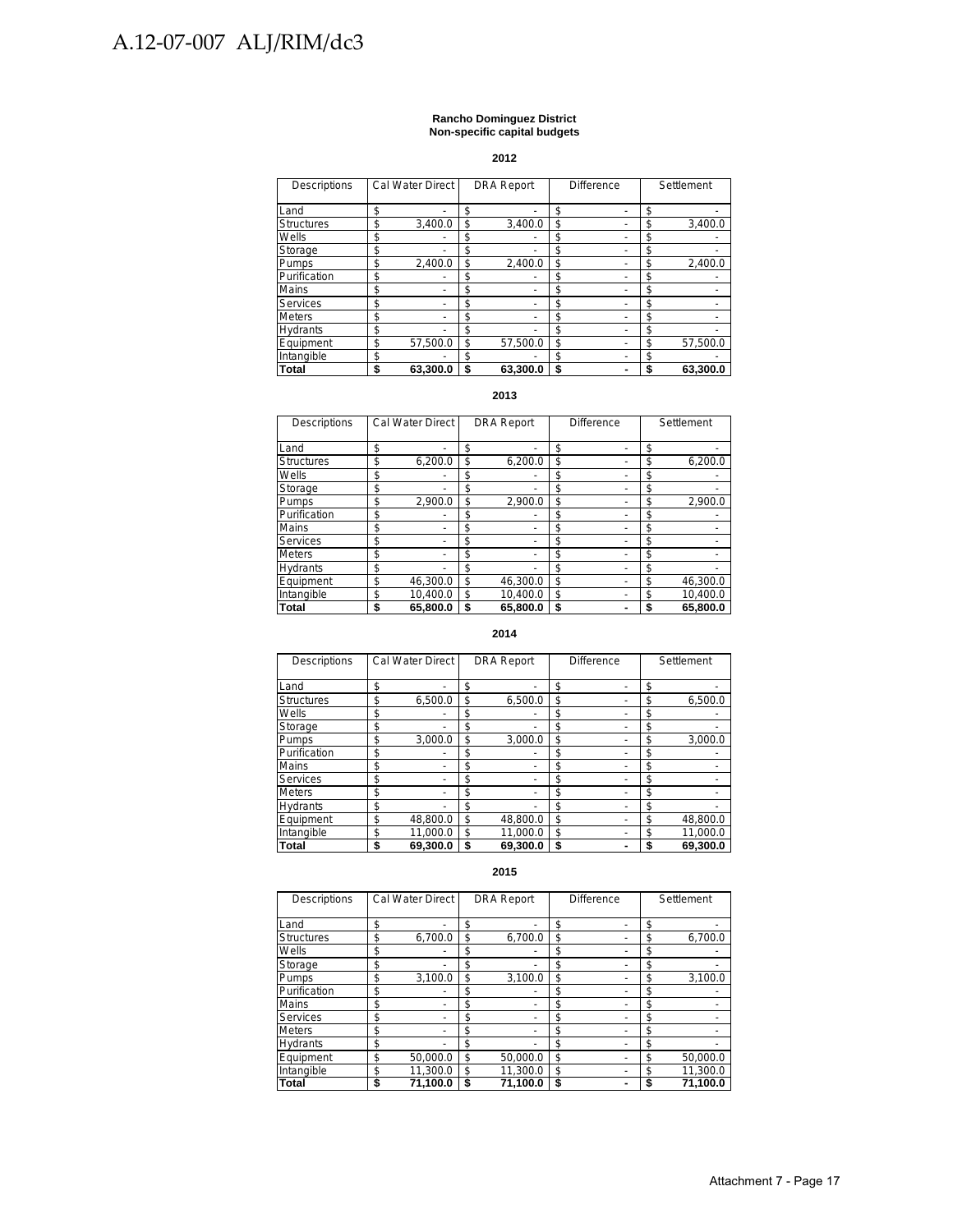#### **Redwood Valley District Non-specific capital budgets**

**2012**

| Descriptions      | Cal Water Direct |    | <b>DRA Report</b> | <b>Difference</b> |    | Settlement |
|-------------------|------------------|----|-------------------|-------------------|----|------------|
|                   |                  |    |                   |                   |    |            |
| Land              | \$               | \$ |                   | \$                | \$ |            |
| <b>Structures</b> | \$               | \$ |                   | \$                | \$ |            |
| Wells             | \$               | \$ |                   | \$                | \$ |            |
| Storage           | \$               | \$ |                   | \$                | \$ |            |
| Pumps             | \$               | \$ |                   | \$                | \$ |            |
| Purification      | \$               | \$ |                   | \$                | \$ |            |
| Mains             | \$               | \$ |                   | \$                | \$ |            |
| <b>Services</b>   | \$               | \$ |                   | \$                | \$ |            |
| <b>Meters</b>     | \$               | \$ |                   | \$                | \$ |            |
| Hydrants          | \$               | \$ |                   | \$                | \$ |            |
| Equipment         | \$               | \$ |                   | \$                | \$ |            |
| Intangible        | \$               | \$ |                   | \$                | \$ |            |
| Total             | \$               | S  |                   |                   | S  |            |

#### **2013**

| Descriptions      | <b>Cal Water Direct</b> | <b>DRA Report</b> | <b>Difference</b> | Settlement     |
|-------------------|-------------------------|-------------------|-------------------|----------------|
| Land              | \$<br>200.0             | \$<br>200.0       | \$                | \$<br>185.3    |
| <b>Structures</b> | \$<br>13.900.0          | \$<br>13.900.0    | \$                | \$<br>12.880.6 |
| Wells             | \$<br>10.100.0          | \$<br>10.100.0    | \$                | \$<br>9.359.3  |
| Storage           | \$<br>44.200.0          | \$<br>44.200.0    | \$                | \$<br>40.958.5 |
| Pumps             | \$<br>28.100.0          | \$<br>28.100.0    | \$                | \$<br>26.039.2 |
| Purification      | \$<br>40.800.0          | 40.800.0<br>\$    | \$                | \$<br>37.807.9 |
| Mains             | \$<br>42.000.0          | 42.000.0<br>\$    | \$                | \$<br>38.919.9 |
| <b>Services</b>   | \$<br>11.300.0          | \$<br>11.300.0    | \$                | \$<br>10.471.3 |
| <b>Meters</b>     | \$<br>4.700.0           | \$<br>4.700.0     | \$                | \$<br>4.355.3  |
| <b>Hydrants</b>   | \$<br>3.800.0           | \$<br>3.800.0     | \$                | \$<br>3.521.3  |
| Equipment         | \$<br>2.800.0           | \$<br>2.800.0     | \$                | \$<br>2.594.7  |
| Intangible        | \$<br>11.200.0          | \$<br>11,200.0    | \$                | 10.378.6<br>\$ |
| Total             | 213.100.0<br>\$         | 213.100.0<br>S    | \$                | 197.472.0<br>S |

**2014**

| Descriptions      | Cal Water Direct | <b>DRA Report</b> | Difference |    | Settlement |
|-------------------|------------------|-------------------|------------|----|------------|
|                   |                  |                   |            |    |            |
| Land              | \$<br>200.0      | \$<br>200.0       | \$<br>-    | \$ | 182.2      |
| <b>Structures</b> | \$<br>14.600.0   | \$<br>14.600.0    | \$<br>-    | \$ | 13.303.8   |
| Wells             | \$<br>10.600.0   | \$<br>10.600.0    | \$<br>-    | \$ | 9.658.9    |
| Storage           | \$<br>46.500.0   | \$<br>46.500.0    | \$<br>-    | \$ | 42.371.6   |
| Pumps             | \$<br>29.500.0   | \$<br>29.500.0    | \$         | \$ | 26.880.9   |
| Purification      | \$<br>43.000.0   | \$<br>43.000.0    | \$         | \$ | 39.182.4   |
| Mains             | \$<br>44.200.0   | \$<br>44.200.0    | \$         | \$ | 40.275.8   |
| <b>Services</b>   | \$<br>11.900.0   | \$<br>11.900.0    | \$<br>-    | \$ | 10.843.5   |
| <b>Meters</b>     | \$<br>5.000.0    | \$<br>5.000.0     | \$         | \$ | 4,556.1    |
| <b>Hydrants</b>   | \$<br>4.000.0    | \$<br>4.000.0     | \$         | \$ | 3.644.9    |
| Equipment         | \$<br>2.900.0    | \$<br>2.900.0     | \$         | \$ | 2.642.5    |
| Intangible        | \$<br>11.800.0   | \$<br>11,800.0    | \$         | \$ | 10.752.4   |
| Total             | \$<br>224.200.0  | \$<br>224.200.0   | \$         | S  | 204.295.0  |

| Descriptions      | Cal Water Direct |     | <b>DRA Report</b> | <b>Difference</b> | Settlement      |
|-------------------|------------------|-----|-------------------|-------------------|-----------------|
| Land              | \$<br>200.0      | \$  | 200.0             | \$<br>۰           | \$<br>181.4     |
| <b>Structures</b> | \$<br>15.000.0   | \$  | 15.000.0          | \$<br>۰           | \$<br>13.607.4  |
| Wells             | \$<br>10.900.0   | \$  | 10,900.0          | \$<br>٠           | \$<br>9.888.1   |
| Storage           | \$<br>47.700.0   | \$  | 47,700.0          | \$<br>-           | \$<br>43.271.6  |
| Pumps             | \$<br>30.300.0   | \$  | 30.300.0          | \$<br>۰           | \$<br>27.487.0  |
| Purification      | \$<br>44.100.0   | \$  | 44,100.0          | \$<br>٠           | \$<br>40.005.8  |
| Mains             | \$<br>45,300.0   | \$  | 45.300.0          | \$                | \$<br>41.094.4  |
| <b>Services</b>   | \$<br>12.300.0   | \$  | 12.300.0          | \$<br>۰           | \$<br>11.158.1  |
| <b>Meters</b>     | \$<br>5.100.0    | \$  | 5,100.0           | \$<br>-           | \$<br>4,626.5   |
| <b>Hydrants</b>   | \$<br>4.100.0    | \$  | 4.100.0           | \$                | \$<br>3.719.4   |
| Equipment         | \$<br>3.000.0    | \$. | 3.000.0           | \$<br>-           | \$<br>2.721.5   |
| Intangible        | \$<br>12,100.0   | \$  | 12,100.0          | \$<br>٠           | \$<br>10,976.7  |
| <b>Total</b>      | \$<br>230.100.0  | \$  | 230.100.0         | \$                | \$<br>208.738.0 |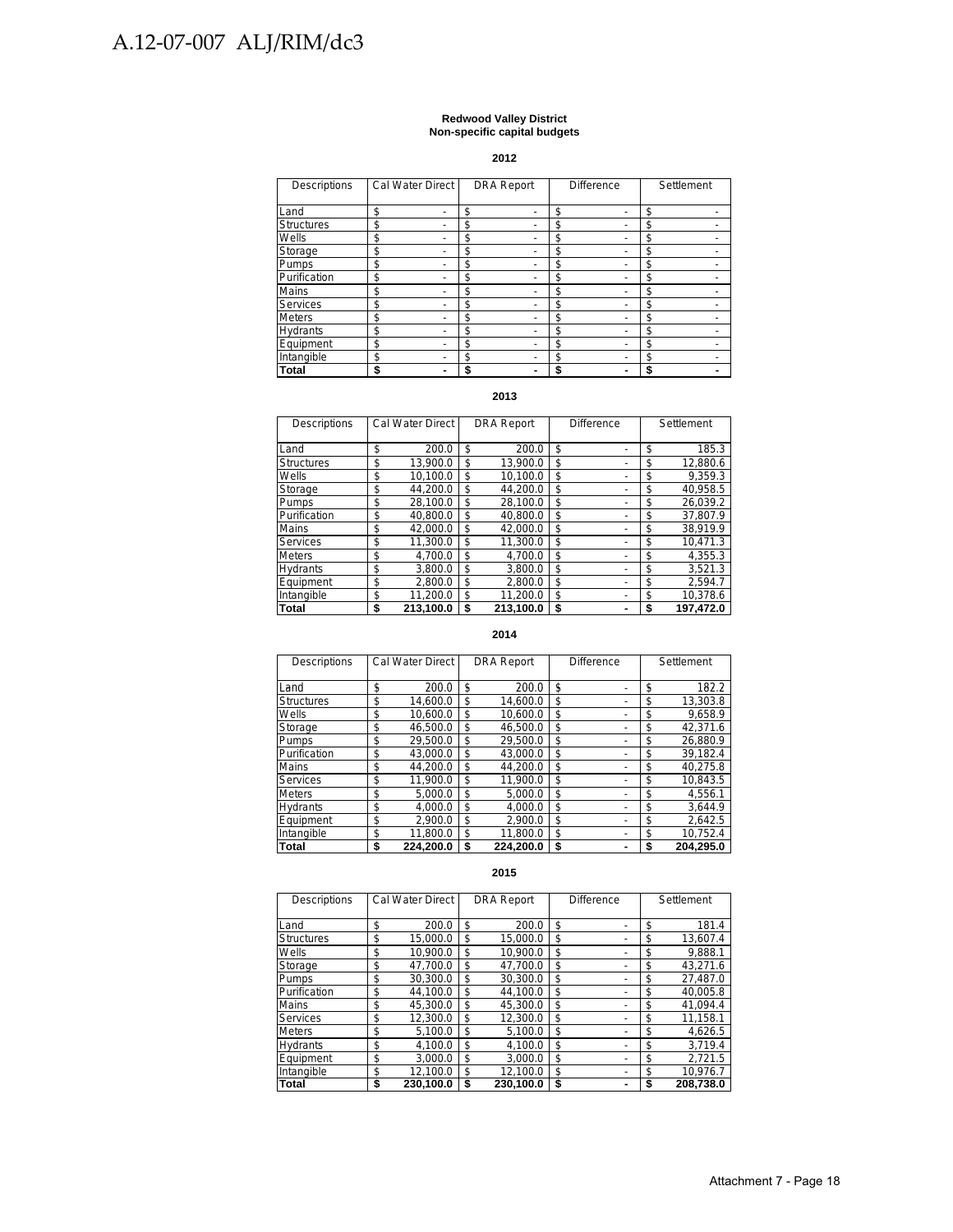#### **Selma District Non-specific capital budgets**

**2012**

| <b>Descriptions</b> | <b>Cal Water Direct</b> |    | <b>DRA Report</b> | <b>Difference</b> |    | Settlement |
|---------------------|-------------------------|----|-------------------|-------------------|----|------------|
|                     |                         |    |                   |                   |    |            |
| Land                | \$<br>300.0             | \$ | 300.0             | \$                | \$ | 300.0      |
| <b>Structures</b>   | \$                      | \$ |                   | \$                | \$ |            |
| Wells               | \$<br>9.100.0           | \$ | 9.100.0           | \$                | \$ | 9.100.0    |
| Storage             | \$                      | \$ |                   | \$                | \$ |            |
| Pumps               | \$<br>15,600.0          | \$ | 15.600.0          | \$<br>-           | \$ | 15.600.0   |
| Purification        | \$<br>7.000.0           | \$ | 7.000.0           | \$                | \$ | 7.000.0    |
| <b>Mains</b>        | \$<br>16.600.0          | \$ | 16.600.0          | \$                | \$ | 16.600.0   |
| <b>Services</b>     | \$<br>68.100.0          | \$ | 68.100.0          | \$                | \$ | 68.100.0   |
| <b>Meters</b>       | \$<br>20.500.0          | \$ | 20.500.0          | \$                | \$ | 20.500.0   |
| <b>Hydrants</b>     | \$<br>7.200.0           | \$ | 7.200.0           | \$                | \$ | 7.200.0    |
| Equipment           | \$<br>1.900.0           | \$ | 1.900.0           | \$                | \$ | 1.900.0    |
| Intangible          | \$                      | \$ |                   | \$                | \$ |            |
| <b>Total</b>        | \$<br>146.300.0         | S  | 146.300.0         | \$                | S  | 146.300.0  |

#### **2013**

| Descriptions      | <b>Cal Water Direct</b> | <b>DRA Report</b> | Difference |           | Settlement |           |
|-------------------|-------------------------|-------------------|------------|-----------|------------|-----------|
|                   |                         |                   |            |           |            |           |
| Land              | \$                      | \$<br>300.0       | \$         | (300.0)   | \$         |           |
| <b>Structures</b> | \$<br>600.0             | \$<br>-           | \$         | 600.0     | \$         | 512.8     |
| Wells             | \$<br>9.900.0           | \$<br>9.200.0     | \$         | 700.0     | \$         | 8,461.3   |
| Storage           | \$                      | \$                | \$         |           | \$         |           |
| <b>Pumps</b>      | \$<br>36.000.0          | \$<br>15,800.0    | \$         | 20.200.0  | \$         | 30,768.3  |
| Purification      | \$<br>9.700.0           | \$<br>7.100.0     | \$         | 2.600.0   | \$         | 8.290.4   |
| Mains             | \$<br>12.100.0          | \$<br>16.800.0    | \$         | (4.700.0) | \$         | 10.341.6  |
| <b>Services</b>   | \$<br>113.100.0         | \$<br>68.800.0    | \$         | 44.300.0  | \$         | 96.663.9  |
| <b>Meters</b>     | \$<br>17.800.0          | \$<br>20.700.0    | \$         | (2.900.0) | \$         | 15.213.2  |
| <b>Hydrants</b>   | \$<br>5.300.0           | \$<br>7.300.0     | \$         | (2.000.0) | \$         | 4.529.8   |
| Equipment         | \$<br>3.300.0           | \$<br>1.900.0     | \$         | 1.400.0   | \$         | 2.820.4   |
| Intangible        | \$<br>700.0             | \$                | \$         | 700.0     | \$         | 598.3     |
| Total             | \$<br>208.500.0         | \$<br>147.900.0   | \$         | 60.600.0  | S          | 178.200.0 |

#### **2014**

| <b>Descriptions</b> | <b>Cal Water Direct</b> | <b>DRA Report</b> | <b>Difference</b> |           |    | Settlement |
|---------------------|-------------------------|-------------------|-------------------|-----------|----|------------|
|                     |                         |                   |                   |           |    |            |
| Land                | \$                      | \$<br>300.0       | S                 | (300.0)   | \$ |            |
| <b>Structures</b>   | \$<br>600.0             | \$                | \$                | 600.0     | \$ | 506.1      |
| Wells               | \$<br>10.400.0          | \$<br>9.400.0     | \$                | 1.000.0   | \$ | 8,771.7    |
| Storage             | \$                      | \$                | \$                |           | S  |            |
| Pumps               | \$<br>37.800.0          | \$<br>16,100.0    | \$                | 21,700.0  | \$ | 31,881.9   |
| Purification        | \$<br>10.300.0          | \$<br>7.200.0     | \$                | 3.100.0   | \$ | 8.687.4    |
| Mains               | \$<br>12.700.0          | \$<br>17.100.0    | \$                | (4.400.0) | \$ | 10.711.6   |
| Services            | \$<br>119.000.0         | \$<br>70.200.0    | \$                | 48,800.0  | \$ | 100.369.0  |
| <b>Meters</b>       | \$<br>18.700.0          | \$<br>21.100.0    | \$                | (2.400.0) | \$ | 15.772.3   |
| <b>Hydrants</b>     | \$<br>5.600.0           | \$<br>7.400.0     | \$                | (1,800.0) | \$ | 4,723.2    |
| Equipment           | \$<br>3.500.0           | \$<br>1.900.0     | \$                | 1.600.0   | \$ | 2.952.0    |
| Intangible          | \$<br>800.0             | \$                | \$                | 800.0     | \$ | 674.7      |
| Total               | \$<br>219.400.0         | \$<br>150.700.0   | \$                | 68.700.0  | \$ | 185.050.0  |

| <b>Descriptions</b> | <b>Cal Water Direct</b> | <b>DRA Report</b> | Difference      |    | Settlement |
|---------------------|-------------------------|-------------------|-----------------|----|------------|
|                     |                         |                   |                 |    |            |
| Land                | \$                      | \$<br>300.0       | \$<br>(300.0)   | \$ |            |
| <b>Structures</b>   | \$<br>600.0             | \$                | \$<br>600.0     | \$ | 505.2      |
| Wells               | \$<br>10.700.0          | \$<br>9.600.0     | \$<br>1.100.0   | \$ | 9.008.5    |
| Storage             | \$                      | \$                | \$              | \$ |            |
| Pumps               | \$<br>38.800.0          | \$<br>16.400.0    | \$<br>22.400.0  | \$ | 32,666.4   |
| Purification        | \$<br>10.500.0          | \$<br>7.400.0     | \$<br>3.100.0   | \$ | 8.840.1    |
| Mains               | \$<br>13.100.0          | \$<br>17.500.0    | \$<br>(4.400.0) | \$ | 11.029.1   |
| <b>Services</b>     | \$<br>122.100.0         | \$<br>71.700.0    | \$<br>50.400.0  | \$ | 102,798.2  |
| <b>Meters</b>       | \$<br>19.200.0          | \$<br>21.600.0    | \$<br>(2,400.0) | \$ | 16.164.8   |
| <b>Hydrants</b>     | \$<br>5.800.0           | \$<br>7.600.0     | \$<br>(1.800.0) | S. | 4.883.1    |
| Equipment           | \$<br>3.600.0           | \$<br>1.900.0     | \$<br>1.700.0   | \$ | 3.030.9    |
| Intangible          | \$<br>800.0             | \$                | \$<br>800.0     | \$ | 673.5      |
| <b>Total</b>        | \$<br>225.200.0         | \$<br>154.000.0   | \$<br>71.200.0  | \$ | 189.600.0  |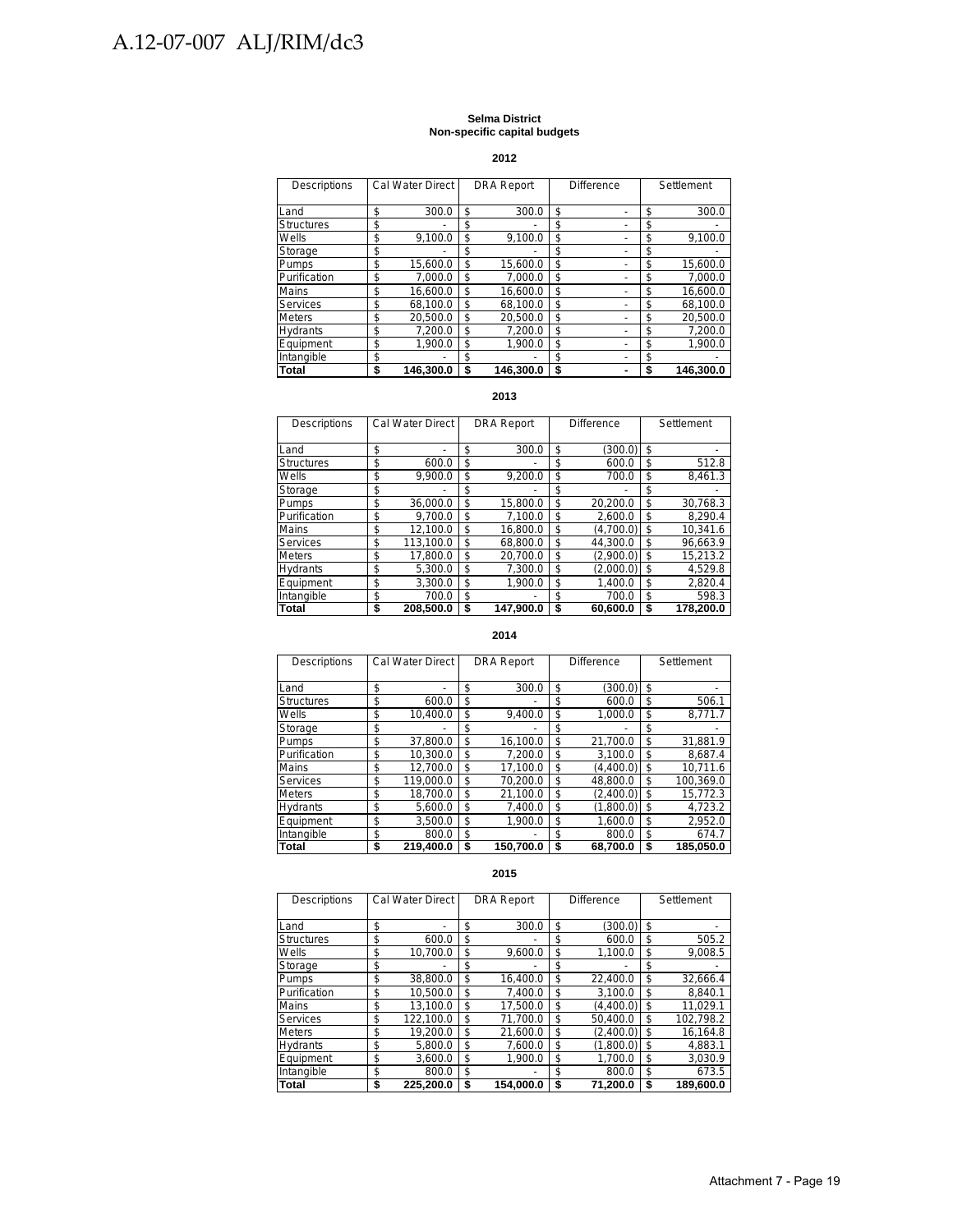#### **Salinas District Non-specific capital budgets**

**2012**

| <b>Descriptions</b> | Cal Water Direct  | <b>DRA</b> Report | <b>Difference</b> | Settlement        |
|---------------------|-------------------|-------------------|-------------------|-------------------|
| Land                | \$<br>9.100.0     | \$<br>9.100.0     | \$                | \$<br>9.100.0     |
| <b>Structures</b>   | \$<br>146.100.0   | \$<br>146.100.0   | \$                | \$<br>146.100.0   |
| Wells               | \$<br>154.800.0   | \$<br>154.800.0   | \$                | \$<br>154.800.0   |
| Storage             | \$<br>46.200.0    | \$<br>46.200.0    | \$                | \$<br>46,200.0    |
| Pumps               | \$<br>311,800.0   | \$<br>311,800.0   | \$<br>-           | \$<br>311,800.0   |
| Purification        | \$<br>39.600.0    | \$<br>39.600.0    | \$<br>-           | \$<br>39,600.0    |
| Mains               | \$<br>413.600.0   | \$<br>413.600.0   | \$<br>-           | \$<br>413.600.0   |
| Services            | \$<br>252,200.0   | \$<br>252,200.0   | \$                | \$<br>252,200.0   |
| <b>Meters</b>       | \$<br>244.200.0   | \$<br>244.200.0   | \$<br>٠           | \$<br>244.200.0   |
| <b>Hydrants</b>     | \$<br>25.800.0    | \$<br>25.800.0    | \$                | \$<br>25.800.0    |
| Equipment           | \$<br>25.500.0    | \$<br>25.500.0    | \$                | \$<br>25.500.0    |
| Intangible          | \$                | \$                | \$                | \$                |
| Total               | \$<br>1.668.900.0 | \$<br>1.668.900.0 | \$<br>-           | \$<br>1.668.900.0 |

#### **2013**

| Descriptions      | <b>Cal Water Direct</b> |    | <b>DRA Report</b> | <b>Difference</b> | Settlement |             |
|-------------------|-------------------------|----|-------------------|-------------------|------------|-------------|
|                   |                         |    |                   |                   |            |             |
| Land              | \$<br>53.200.0          | \$ | 9.200.0           | \$<br>44.000.0    | \$         | 41.945.1    |
| <b>Structures</b> | \$<br>260.000.0         | \$ | 147.700.0         | \$<br>112.300.0   | \$         | 204.995.0   |
| Wells             | \$<br>206.400.0         | \$ | 156.500.0         | \$<br>49.900.0    | \$         | 162.734.5   |
| Storage           | \$<br>26.100.0          | \$ | 46.700.0          | \$<br>(20,600.0)  | S          | 20.578.3    |
| Pumps             | \$<br>502.100.0         | \$ | 315.200.0         | \$<br>186.900.0   | \$         | 395.877.0   |
| Purification      | \$<br>77.800.0          | \$ | 40.000.0          | \$<br>37.800.0    | S          | 61.340.8    |
| Mains             | \$<br>758,500.0         | \$ | 418.100.0         | \$<br>340.400.0   | \$         | 598.033.6   |
| Services          | \$<br>656.400.0         | \$ | 254.900.0         | \$<br>401.500.0   | S          | 517.533.6   |
| <b>Meters</b>     | \$<br>218.400.0         | \$ | 246.800.0         | \$<br>(28.400.0)  | \$         | 172.195.8   |
| <b>Hydrants</b>   | \$<br>75.900.0          | \$ | 26.100.0          | \$<br>49.800.0    | \$         | 59.842.8    |
| Equipment         | \$<br>53.900.0          | \$ | 25.800.0          | \$<br>28.100.0    | \$         | 42.497.0    |
| Intangible        | \$<br>35.800.0          | \$ |                   | \$<br>35.800.0    | \$         | 28.226.2    |
| Total             | \$<br>2.924.500.0       | S  | 1.687.000.0       | \$<br>1.237.500.0 | S          | 2.305.800.0 |

#### **2014**

| Descriptions      | Cal Water Direct  |    | <b>DRA Report</b> | <b>Difference</b> |             | Settlement |             |
|-------------------|-------------------|----|-------------------|-------------------|-------------|------------|-------------|
| Land              | \$<br>56.000.0    | \$ | 9.400.0           | \$                | 46.600.0    | \$         | 43.659.4    |
| <b>Structures</b> | \$<br>273,600.0   | \$ | 150.700.0         | \$                | 122,900.0   | \$         | 213.307.2   |
| Wells             | \$<br>217.200.0   | \$ | 159.700.0         | \$                | 57.500.0    | \$         | 169.336.0   |
| Storage           | \$<br>27.500.0    | \$ | 47.700.0          | \$                | (20, 200.0) | \$         | 21.439.9    |
| Pumps             | \$<br>528,400.0   | \$ | 321.600.0         | \$                | 206,800.0   | \$         | 411.957.3   |
| Purification      | \$<br>81.900.0    | \$ | 40.800.0          | \$                | 41.100.0    | \$         | 63.851.8    |
| Mains             | \$<br>798.200.0   | \$ | 426.600.0         | \$                | 371.600.0   | \$.        | 622.301.9   |
| Services          | \$<br>690,800.0   | \$ | 260.100.0         | \$                | 430,700.0   | \$         | 538,569.5   |
| <b>Meters</b>     | \$<br>229.900.0   | \$ | 251.800.0         | \$                | (21.900.0)  | \$         | 179,237.3   |
| Hydrants          | \$<br>79.900.0    | \$ | 26.600.0          | \$                | 53.300.0    | \$         | 62.292.6    |
| Equipment         | \$<br>56.700.0    | \$ | 26.300.0          | \$                | 30.400.0    | \$         | 44.205.1    |
| Intangible        | \$<br>37.700.0    | \$ |                   | \$                | 37.700.0    | \$         | 29.392.1    |
| Total             | \$<br>3.077.800.0 | S  | 1.721.300.0       | \$                | 1.356.500.0 | S          | 2.399.550.0 |

| Descriptions      | <b>Cal Water Direct</b> | <b>DRA Report</b> | <b>Difference</b> | Settlement      |
|-------------------|-------------------------|-------------------|-------------------|-----------------|
| Land              | \$<br>57.500.0          | \$<br>9.600.0     | \$<br>47.900.0    | \$<br>44,754.3  |
| <b>Structures</b> | \$<br>280.800.0         | \$<br>153.900.0   | \$<br>126.900.0   | \$<br>218,556.6 |
| Wells             | \$<br>222.900.0         | \$<br>163.100.0   | \$<br>59.800.0    | \$<br>173.490.9 |
| Storage           | \$<br>28.200.0          | \$<br>48.700.0    | \$<br>(20.500.0)  | \$<br>21.949.1  |
| Pumps             | \$<br>542.300.0         | \$<br>328.500.0   | \$<br>213.800.0   | \$<br>422.091.3 |
| Purification      | \$<br>84.100.0          | \$<br>41.700.0    | \$<br>42.400.0    | \$<br>65.458.0  |
| Mains             | \$<br>819.100.0         | \$<br>435.700.0   | \$<br>383.400.0   | \$<br>637,534.5 |
| Services          | \$<br>708.900.0         | \$<br>265.700.0   | \$<br>443.200.0   | \$<br>551.761.9 |
| <b>Meters</b>     | \$<br>235.900.0         | \$<br>257.200.0   | \$<br>(21, 300.0) | \$<br>183.609.3 |
| <b>Hydrants</b>   | \$<br>82.000.0          | \$<br>27.200.0    | \$<br>54.800.0    | \$<br>63.823.5  |
| Equipment         | \$<br>58.200.0          | \$<br>26.900.0    | \$<br>31.300.0    | \$<br>45.299.1  |
| Intangible        | \$<br>38.700.0          | \$                | \$<br>38.700.0    | \$<br>30.121.6  |
| Total             | \$<br>3.158.600.0       | 1.758.200.0       | \$<br>1.400.400.0 | 2.458.450.0     |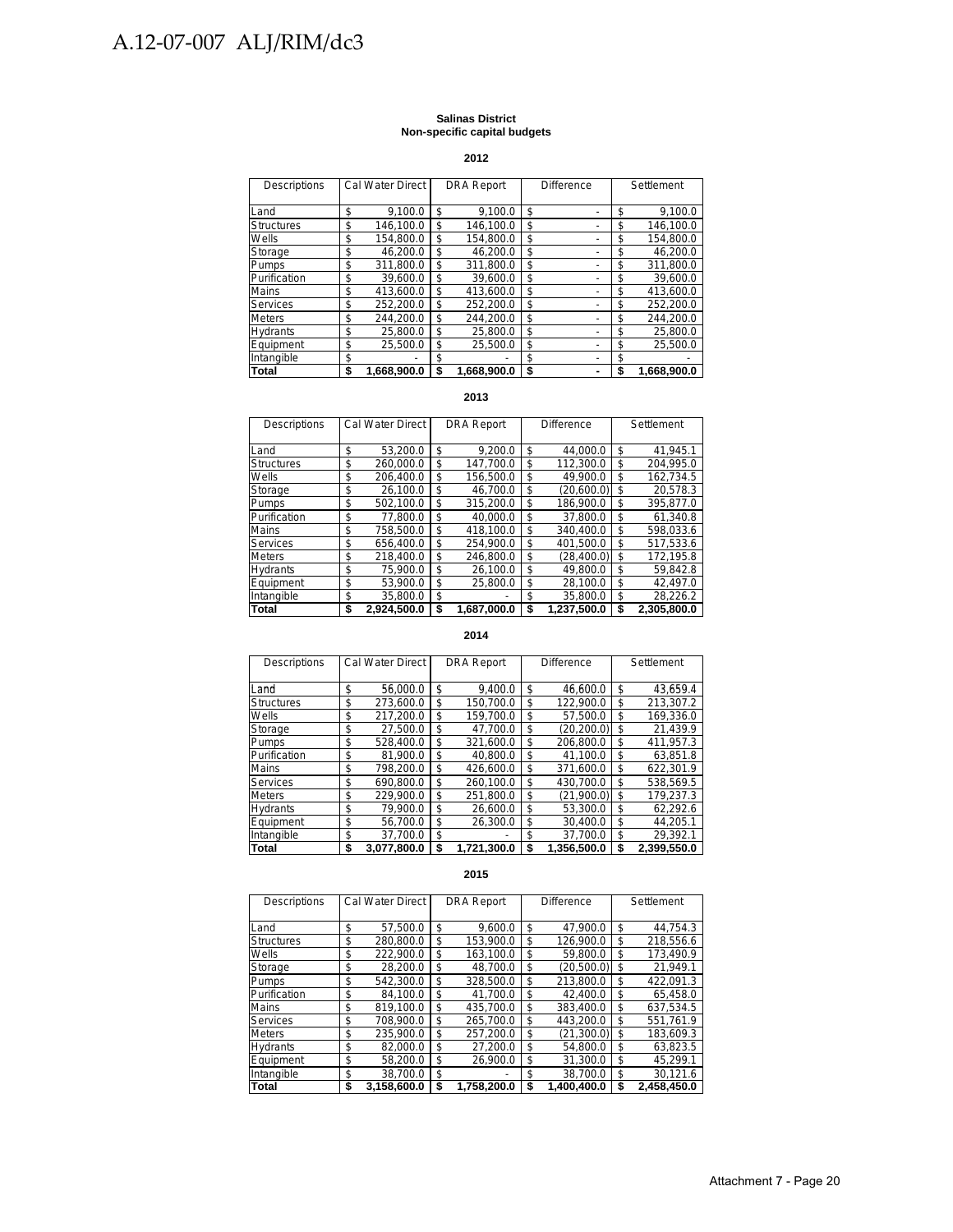#### **Stockton District Non-specific capital budgets**

#### **2012**

| Descriptions      | Cal Water Direct | <b>DRA Report</b> | <b>Difference</b> | Settlement      |
|-------------------|------------------|-------------------|-------------------|-----------------|
| Land              | \$<br>31.100.0   | \$<br>31.100.0    | \$                | \$<br>31,100.0  |
| <b>Structures</b> | \$<br>9.500.0    | \$<br>9.500.0     | \$                | \$<br>9.500.0   |
| Wells             | \$<br>23.100.0   | \$<br>23.100.0    | \$                | \$<br>23,100.0  |
| Storage           | \$<br>5.700.0    | \$<br>5.700.0     | \$                | \$<br>5,700.0   |
| Pumps             | \$<br>168.900.0  | \$<br>168.900.0   | \$                | \$<br>168.900.0 |
| Purification      | \$<br>12.900.0   | \$<br>12.900.0    | \$                | \$<br>12,900.0  |
| Mains             | \$<br>202.000.0  | \$<br>202.000.0   | \$                | \$<br>202.000.0 |
| <b>Services</b>   | \$<br>280.700.0  | \$<br>280.700.0   | \$                | \$<br>280.700.0 |
| <b>Meters</b>     | \$<br>180.700.0  | \$<br>180.700.0   | \$                | \$<br>180.700.0 |
| <b>Hydrants</b>   | \$               | \$                | \$                | \$              |
| Equipment         | \$<br>17.700.0   | \$<br>17.700.0    | \$                | \$<br>17.700.0  |
| Intangible        | \$               | \$                | \$                | \$              |
| Total             | \$<br>932,300.0  | \$<br>932.300.0   | \$                | \$<br>932.300.0 |

#### **2013**

| <b>Descriptions</b> | <b>Cal Water Direct</b> | <b>DRA Report</b> | <b>Difference</b> |           |    | Settlement  |  |
|---------------------|-------------------------|-------------------|-------------------|-----------|----|-------------|--|
|                     |                         |                   |                   |           |    |             |  |
| Land                | \$<br>19.800.0          | \$<br>14.973.1    | \$                | 4.826.9   | \$ | 17,386.6    |  |
| <b>Structures</b>   | \$<br>22.000.0          | \$<br>16.636.8    | \$                | 5.363.2   | \$ | 19.318.4    |  |
| Wells               | \$<br>22.600.0          | \$<br>17.090.5    | \$.               | 5.509.5   | \$ | 19.845.3    |  |
| Storage             | \$<br>17.200.0          | \$<br>13.007.0    | \$                | 4.193.0   | \$ | 15.103.5    |  |
| Pumps               | \$<br>113.900.0         | \$<br>86.133.3    | \$                | 27.766.7  | \$ | 100.016.7   |  |
| Purification        | \$<br>17.900.0          | \$<br>13.536.3    | \$                | 4,363.7   | \$ | 15.718.2    |  |
| <b>Mains</b>        | \$<br>343.500.0         | \$<br>259.761.2   | \$                | 83.738.8  | \$ | 301,630.6   |  |
| Services            | \$<br>440.200.0         | \$<br>332.887.6   | \$                | 107.312.4 | \$ | 386,543.8   |  |
| <b>Meters</b>       | \$<br>196.600.0         | \$<br>148.672.6   | \$                | 47,927.4  | \$ | 172.636.3   |  |
| <b>Hydrants</b>     | \$                      | \$                | \$                |           | \$ |             |  |
| Equipment           | \$<br>19.800.0          | \$<br>14.973.1    | \$                | 4.826.9   | \$ | 17.386.6    |  |
| Intangible          | \$<br>32,700.0          | \$<br>24.728.4    | \$                | 7.971.6   | S  | 28,714.2    |  |
| Total               | \$<br>1.246.200.0       | \$<br>942.400.0   | \$                | 303.800.0 | S  | 1.094.300.0 |  |

#### **2014**

| Descriptions      | <b>Cal Water Direct</b> | <b>DRA Report</b> | Difference |           |    | Settlement  |  |
|-------------------|-------------------------|-------------------|------------|-----------|----|-------------|--|
| Land              | \$<br>20.800.0          | \$<br>15.250.7    | \$         | 5.549.3   | \$ | 18,025.3    |  |
| <b>Structures</b> | \$<br>23.200.0          | \$<br>17.010.4    | \$         | 6.189.6   | \$ | 20.105.2    |  |
| Wells             | \$<br>23.800.0          | \$<br>17.450.3    | \$         | 6.349.7   | S  | 20,625.2    |  |
| Storage           | \$<br>18.100.0          | \$<br>13.271.0    | \$         | 4.829.0   | \$ | 15,685.5    |  |
| Pumps             | \$<br>119.800.0         | \$<br>87,838.1    | \$         | 31.961.9  | \$ | 103,819.1   |  |
| Purification      | \$<br>18.800.0          | \$<br>13.784.3    | \$         | 5.015.7   | \$ | 16.292.1    |  |
| Mains             | \$<br>361.500.0         | \$<br>265.054.1   | \$         | 96.445.9  | \$ | 313,277.0   |  |
| Services          | \$<br>463.300.0         | \$<br>339.694.5   | \$         | 123.605.5 | \$ | 401,497.2   |  |
| <b>Meters</b>     | \$<br>206.900.0         | \$<br>151,700.4   | \$         | 55.199.6  | \$ | 179.300.2   |  |
| <b>Hydrants</b>   | \$                      | \$                | \$         |           | \$ |             |  |
| Equipment         | \$<br>20.800.0          | \$<br>15.250.7    | \$         | 5.549.3   | \$ | 18.025.3    |  |
| Intangible        | \$<br>34.500.0          | \$<br>25,295.6    | \$         | 9.204.4   | \$ | 29,897.8    |  |
| Total             | \$<br>1.311.500.0       | \$<br>961.600.0   | \$         | 349.900.0 | S  | 1.136.550.0 |  |

| <b>Descriptions</b> | <b>Cal Water Direct</b> | <b>DRA Report</b> | <b>Difference</b> |           |    | Settlement  |  |
|---------------------|-------------------------|-------------------|-------------------|-----------|----|-------------|--|
| Land                | \$<br>21.300.0          | \$<br>15.544.1    | \$                | 5.755.9   | \$ | 18.422.1    |  |
| <b>Structures</b>   | \$<br>23.800.0          | \$<br>17.368.6    | \$                | 6.431.4   | \$ | 20.584.3    |  |
| Wells               | \$<br>24.400.0          | \$<br>17.806.4    | \$                | 6.593.6   | \$ | 21.103.2    |  |
| Storage             | \$<br>18.600.0          | \$<br>13.573.8    | \$                | 5.026.2   | S  | 16.086.9    |  |
| Pumps               | \$<br>123.000.0         | \$<br>89.761.9    | \$                | 33.238.1  | \$ | 106.381.0   |  |
| Purification        | \$<br>19.300.0          | \$<br>14.084.6    | \$                | 5.215.4   | \$ | 16.692.3    |  |
| <b>Mains</b>        | \$<br>371.000.0         | \$<br>270.745.4   | \$                | 100.254.6 | \$ | 320.872.7   |  |
| <b>Services</b>     | \$<br>475.400.0         | \$<br>346.933.6   | \$                | 128.466.4 | \$ | 411.166.8   |  |
| <b>Meters</b>       | \$<br>212.300.0         | \$<br>154.930.6   | \$                | 57.369.4  | \$ | 183.615.3   |  |
| <b>Hydrants</b>     | \$                      | \$                | \$                |           | S  |             |  |
| Equipment           | \$<br>21.400.0          | \$<br>15.617.1    | \$                | 5.782.9   | \$ | 18,508.6    |  |
| Intangible          | \$<br>35.400.0          | \$<br>25.833.9    | \$                | 9.566.1   | \$ | 30,617.0    |  |
| Total               | \$<br>1.345.900.0       | \$<br>982.200.0   | \$                | 363.700.0 | S  | 1.164.050.0 |  |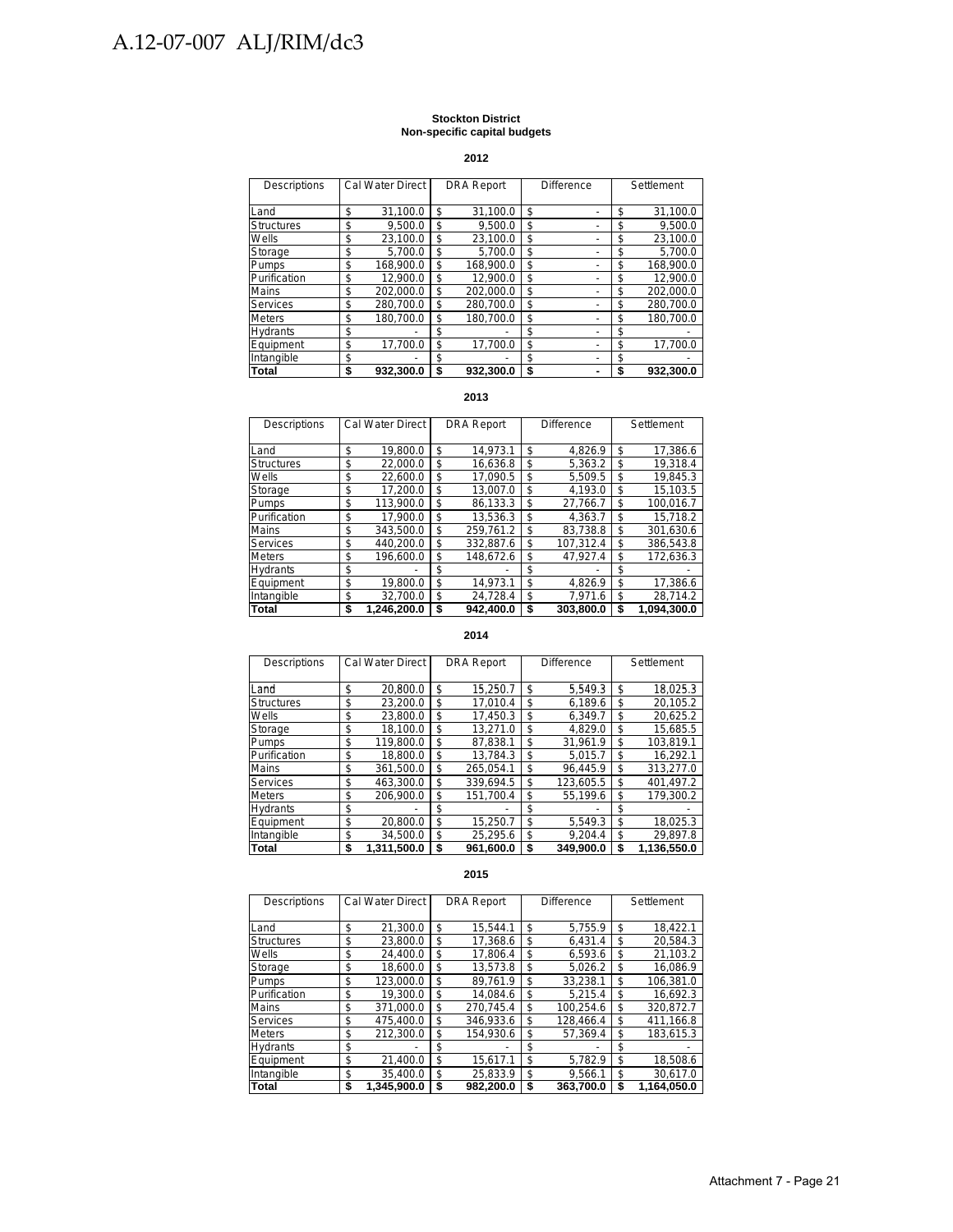#### **Visalia District Non-specific capital budgets**

**2012**

| <b>Descriptions</b> | Cal Water Direct  |    | <b>DRA Report</b> | <b>Difference</b> |    | Settlement  |
|---------------------|-------------------|----|-------------------|-------------------|----|-------------|
| Land                | \$<br>10.000.0    | \$ | 10.000.0          | \$                | \$ | 10.000.0    |
| <b>Structures</b>   | \$<br>8.000.0     | \$ | 8.000.0           | \$<br>۰           | \$ | 8,000.0     |
| Wells               | \$                | \$ |                   | \$                | \$ |             |
| Storage             | \$<br>500.0       | \$ | 500.0             | \$                | \$ | 500.0       |
| Pumps               | \$<br>98.900.0    | \$ | 98.900.0          | \$                | \$ | 98.900.0    |
| Purification        | \$<br>58.400.0    | \$ | 58.400.0          | \$                | \$ | 58.400.0    |
| <b>Mains</b>        | \$<br>451.000.0   | \$ | 451.000.0         | \$                | \$ | 451.000.0   |
| <b>Services</b>     | \$<br>321.200.0   | \$ | 321.200.0         | \$                | \$ | 321.200.0   |
| <b>Meters</b>       | \$<br>233.700.0   | \$ | 233.700.0         | \$                | \$ | 233.700.0   |
| Hydrants            | \$<br>15.000.0    | \$ | 15.000.0          | \$                | \$ | 15,000.0    |
| Equipment           | \$<br>30.000.0    | \$ | 30.000.0          | \$<br>-           | \$ | 30.000.0    |
| Intangible          | \$                | S. |                   | \$                | \$ |             |
| <b>Total</b>        | \$<br>1.226.700.0 |    | 1.226.700.0       | \$                | S  | 1.226.700.0 |

#### **2013**

| Descriptions      | Cal Water Direct  |    | <b>DRA Report</b> | <b>Difference</b> |            |    | Settlement  |  |
|-------------------|-------------------|----|-------------------|-------------------|------------|----|-------------|--|
|                   |                   |    |                   |                   |            |    |             |  |
| Land              | \$<br>6.000.0     | \$ | 10,100.0          | \$                | (4.100.0)  | \$ | 5,280.5     |  |
| <b>Structures</b> | \$<br>24.900.0    | \$ | 8.100.0           | \$                | 16,800.0   | \$ | 21,914.2    |  |
| Wells             | \$                | \$ |                   | \$                |            | \$ |             |  |
| Storage           | \$                | \$ | 500.0             | \$                | (500.0)    | \$ |             |  |
| Pumps             | \$<br>131.900.0   | \$ | 100.000.0         | \$                | 31.900.0   | \$ | 116,083.6   |  |
| Purification      | \$<br>43.400.0    | \$ | 59.000.0          | \$                | (15.600.0) | \$ | 38.195.8    |  |
| Mains             | \$<br>675.900.0   | \$ | 455.900.0         | \$                | 220.000.0  | \$ | 594.851.7   |  |
| Services          | \$<br>405.100.0   | \$ | 324.700.0         | \$                | 80.400.0   | \$ | 356.523.8   |  |
| <b>Meters</b>     | \$<br>242.700.0   | \$ | 236.200.0         | \$                | 6.500.0    | \$ | 213.597.4   |  |
| <b>Hydrants</b>   | \$<br>48.600.0    | \$ | 15.200.0          | \$                | 33.400.0   | \$ | 42.772.3    |  |
| Equipment         | \$<br>43.200.0    | \$ | 30.300.0          | \$                | 12.900.0   | S. | 38.019.8    |  |
| Intangible        | \$<br>9.500.0     | \$ |                   | \$                | 9.500.0    | \$ | 8.360.8     |  |
| Total             | \$<br>1.631.200.0 | S  | 1.240.000.0       | \$                | 391.200.0  | S  | 1.435.600.0 |  |

#### **2014**

| Descriptions      | Cal Water Direct  | <b>DRA Report</b> | <b>Difference</b> |            | Settlement |             |
|-------------------|-------------------|-------------------|-------------------|------------|------------|-------------|
|                   |                   |                   |                   |            |            |             |
| Land              | \$<br>6.300.0     | \$<br>10.300.0    | \$                | (4.000.0)  | \$         | 5.471.7     |
| <b>Structures</b> | \$<br>26.200.0    | \$<br>8.300.0     | \$                | 17.900.0   | \$         | 22,755.2    |
| Wells             | \$                | \$                | \$                |            | S          |             |
| Storage           | \$                | \$<br>500.0       | \$                | (500.0)    | \$         |             |
| Pumps             | \$<br>138.800.0   | \$<br>102.000.0   | \$                | 36.800.0   | \$         | 120.550.5   |
| Purification      | \$<br>45.700.0    | \$<br>60.200.0    | \$                | (14.500.0) | \$         | 39.691.3    |
| Mains             | \$<br>711.300.0   | \$<br>465.200.0   | \$                | 246.100.0  | \$         | 617.777.7   |
| <b>Services</b>   | \$<br>426.300.0   | \$<br>331.300.0   | \$                | 95.000.0   | \$         | 370.249.7   |
| <b>Meters</b>     | \$<br>255.400.0   | \$<br>241.000.0   | \$                | 14.400.0   | \$         | 221.819.8   |
| <b>Hydrants</b>   | \$<br>51.100.0    | \$<br>15.500.0    | \$                | 35.600.0   | \$         | 44.381.3    |
| Equipment         | \$<br>45.500.0    | \$<br>30.900.0    | \$                | 14.600.0   | \$         | 39.517.6    |
| Intangible        | \$<br>10.000.0    | \$                | \$                | 10.000.0   | \$         | 8.685.2     |
| <b>Total</b>      | \$<br>1,716,600.0 | \$<br>1.265.200.0 | \$                | 451,400.0  | S          | 1,490,900.0 |

| Descriptions      | <b>Cal Water Direct</b> |    | <b>DRA Report</b> | <b>Difference</b> |            | Settlement |             |
|-------------------|-------------------------|----|-------------------|-------------------|------------|------------|-------------|
| Land              | \$<br>6.400.0           | \$ | 10.500.0          | \$                | (4.100.0)  | \$         | 5.547.4     |
| <b>Structures</b> | \$<br>26.900.0          | \$ | 8.500.0           | \$                | 18,400.0   | \$         | 23,316.5    |
| Wells             | \$                      | \$ |                   | \$                |            | \$         |             |
| Storage           | \$                      | \$ | 500.0             | \$                | (500.0)    | \$         |             |
| Pumps             | \$<br>142.500.0         | \$ | 104,200.0         | \$                | 38.300.0   | \$         | 123.516.7   |
| Purification      | \$<br>46.900.0          | \$ | 61.500.0          | \$                | (14.600.0) | \$         | 40.652.2    |
| Mains             | \$<br>730.000.0         | \$ | 475.200.0         | \$                | 254.800.0  | \$         | 632.752.3   |
| <b>Services</b>   | \$<br>437.500.0         | \$ | 338,400.0         | \$                | 99.100.0   | \$         | 379,218.0   |
| <b>Meters</b>     | \$<br>262.100.0         | \$ | 246.200.0         | \$                | 15.900.0   | \$         | 227.184.1   |
| <b>Hydrants</b>   | \$<br>52.500.0          | \$ | 15.800.0          | \$                | 36.700.0   | \$         | 45.506.2    |
| Equipment         | \$<br>46.700.0          | \$ | 31.600.0          | \$                | 15.100.0   | \$         | 40.478.8    |
| Intangible        | \$<br>10.300.0          | \$ |                   | \$                | 10.300.0   | \$         | 8.927.9     |
| Total             | \$<br>1.761.800.0       | S  | 1.292.400.0       | \$                | 469.400.0  | \$         | 1.527.100.0 |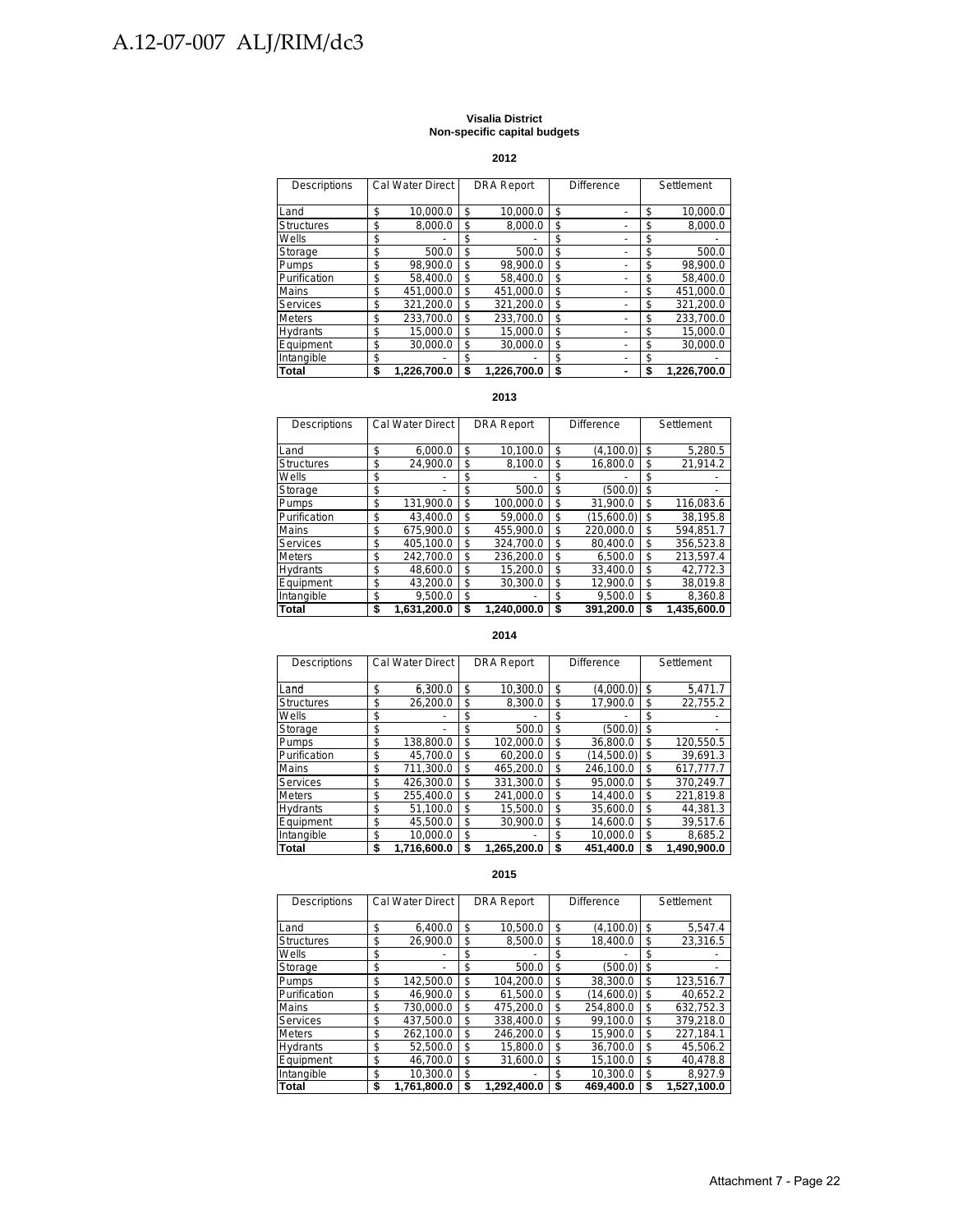#### **Willows District Non-specific capital budgets**

**2012**

| Descriptions      | <b>Cal Water Direct</b> |    | <b>DRA Report</b> | <b>Difference</b> | Settlement     |
|-------------------|-------------------------|----|-------------------|-------------------|----------------|
| Land              | \$                      | \$ |                   | \$                | \$             |
| <b>Structures</b> | \$<br>400.0             | \$ | 400.0             | \$                | \$<br>400.0    |
| Wells             | \$                      | \$ |                   | \$                | \$             |
| Storage           | \$<br>900.0             | \$ | 900.0             | \$                | \$<br>900.0    |
| Pumps             | \$<br>3.600.0           | \$ | 3.600.0           | \$                | \$<br>3,600.0  |
| Purification      | \$                      | S  |                   | \$                | \$             |
| Mains             | \$<br>35.300.0          | \$ | 35.300.0          | \$                | \$<br>35.300.0 |
| Services          | \$<br>15,800.0          | \$ | 15,800.0          | \$                | \$<br>15,800.0 |
| Meters            | \$<br>6.500.0           | \$ | 6.500.0           | \$                | \$<br>6,500.0  |
| Hydrants          | \$<br>3.000.0           | \$ | 3.000.0           | \$                | \$<br>3.000.0  |
| Equipment         | \$                      | \$ |                   | \$                | \$             |
| Intangible        | \$                      | \$ | ۰                 | \$                | \$             |
| Total             | \$<br>65.500.0          | S  | 65,500.0          | \$                | \$<br>65,500.0 |

#### **2013**

| Descriptions      | <b>Cal Water Direct</b> | <b>DRA Report</b> | <b>Difference</b> | Settlement |           |
|-------------------|-------------------------|-------------------|-------------------|------------|-----------|
| Land              | \$                      | \$<br>۰           | \$                | \$         | ۰         |
| <b>Structures</b> | \$<br>2,100.0           | \$<br>857.7       | \$<br>1.242.3     | \$         | 1,478.9   |
| Wells             | \$                      | \$<br>۰           | \$                | \$         |           |
| Storage           | \$<br>800.0             | \$<br>326.7       | \$<br>473.3       | \$         | 563.4     |
| Pumps             | \$<br>20,200.0          | \$<br>8,250.3     | \$<br>11,949.7    | \$         | 14,225.2  |
| Purification      | \$                      | \$                | \$                | \$         |           |
| Mains             | \$<br>73.300.0          | \$<br>29.938.1    | \$<br>43.361.9    | \$         | 51,619.3  |
| Services          | \$<br>40.100.0          | \$<br>16.378.2    | \$<br>23.721.8    | \$         | 28.239.2  |
| <b>Meters</b>     | \$<br>10.200.0          | \$<br>4.166.0     | \$<br>6.034.0     | \$         | 7.183.0   |
| <b>Hydrants</b>   | \$<br>13.500.0          | \$<br>5.513.8     | \$<br>7.986.2     | \$         | 9.507.0   |
| Equipment         | \$<br>1,900.0           | \$<br>776.0       | \$<br>1.124.0     | \$         | 1,338.0   |
| Intangible        | \$                      | \$                | \$                | \$         |           |
| Total             | \$<br>162.100.0         | \$<br>66.207.0    | \$<br>95.893.0    | S          | 114.154.0 |

#### **2014**

| Descriptions      |    | <b>Cal Water Direct</b> |    | <b>DRA Report</b> | <b>Difference</b> |           | Settlement |           |
|-------------------|----|-------------------------|----|-------------------|-------------------|-----------|------------|-----------|
|                   |    |                         |    |                   |                   |           |            |           |
| Land              | \$ |                         | \$ |                   | \$                |           | S          |           |
| <b>Structures</b> | \$ | 2,200.0                 | \$ | 864.7             | \$                | 1,335.3   | \$         | 1,532.4   |
| Wells             | \$ |                         | S  |                   | \$                |           | S          |           |
| Storage           | \$ | 900.0                   | \$ | 353.8             | \$                | 546.2     | \$         | 626.9     |
| Pumps             | \$ | 21.300.0                | \$ | 8.372.1           | \$                | 12.927.9  | S          | 14.836.0  |
| Purification      | \$ |                         | S  |                   | S                 |           | S          |           |
| <b>Mains</b>      | \$ | 77,200.0                | \$ | 30.343.9          | \$                | 46.856.1  | S          | 53,772.0  |
| Services          | \$ | 42,200.0                | \$ | 16.587.0          | \$                | 25,613.0  | S          | 29,393.5  |
| <b>Meters</b>     | \$ | 10.700.0                | \$ | 4.205.7           | \$                | 6.494.3   | \$         | 7.452.9   |
| <b>Hydrants</b>   | \$ | 14.300.0                | \$ | 5,620.7           | \$                | 8,679.3   | \$         | 9,960.4   |
| Equipment         | \$ | 2.000.0                 | \$ | 786.1             | \$                | 1.213.9   | \$         | 1.393.1   |
| Intangible        | \$ |                         | S  |                   | \$                |           | S          |           |
| <b>Total</b>      | S  | 170.800.0               | S  | 67,134.0          | \$                | 103.666.0 | S          | 118.967.0 |

| Descriptions      | Cal Water Direct | <b>DRA Report</b> | <b>Difference</b> | Settlement      |
|-------------------|------------------|-------------------|-------------------|-----------------|
| Land              | \$               | \$                | \$                | \$              |
| <b>Structures</b> | \$<br>2.300.0    | \$<br>896.1       | \$<br>1.403.9     | \$<br>1,598.1   |
| Wells             | \$               | \$                | \$                | \$              |
| Storage           | \$<br>900.0      | \$<br>350.7       | \$<br>549.3       | \$<br>625.3     |
| Pumps             | \$<br>21.800.0   | \$<br>8.493.7     | \$<br>13.306.3    | \$<br>15.146.8  |
| Purification      | \$               | \$                | \$                | \$              |
| Mains             | \$<br>79.200.0   | \$<br>30.857.7    | \$<br>48.342.3    | \$<br>55.028.8  |
| Services          | \$<br>43.300.0   | \$<br>16.870.4    | \$<br>26.429.6    | \$<br>30,085.2  |
| <b>Meters</b>     | \$<br>11,000.0   | \$<br>4,285.8     | \$<br>6,714.2     | \$<br>7.642.9   |
| <b>Hydrants</b>   | \$<br>14.600.0   | \$<br>5.688.4     | \$<br>8.911.6     | \$<br>10.144.2  |
| Equipment         | \$<br>2.000.0    | \$<br>779.2       | \$<br>1.220.8     | \$<br>1.389.6   |
| Intangible        | \$               | \$                | \$                | \$              |
| Total             | \$<br>175.100.0  | \$<br>68.222.0    | \$<br>106.878.0   | \$<br>121.661.0 |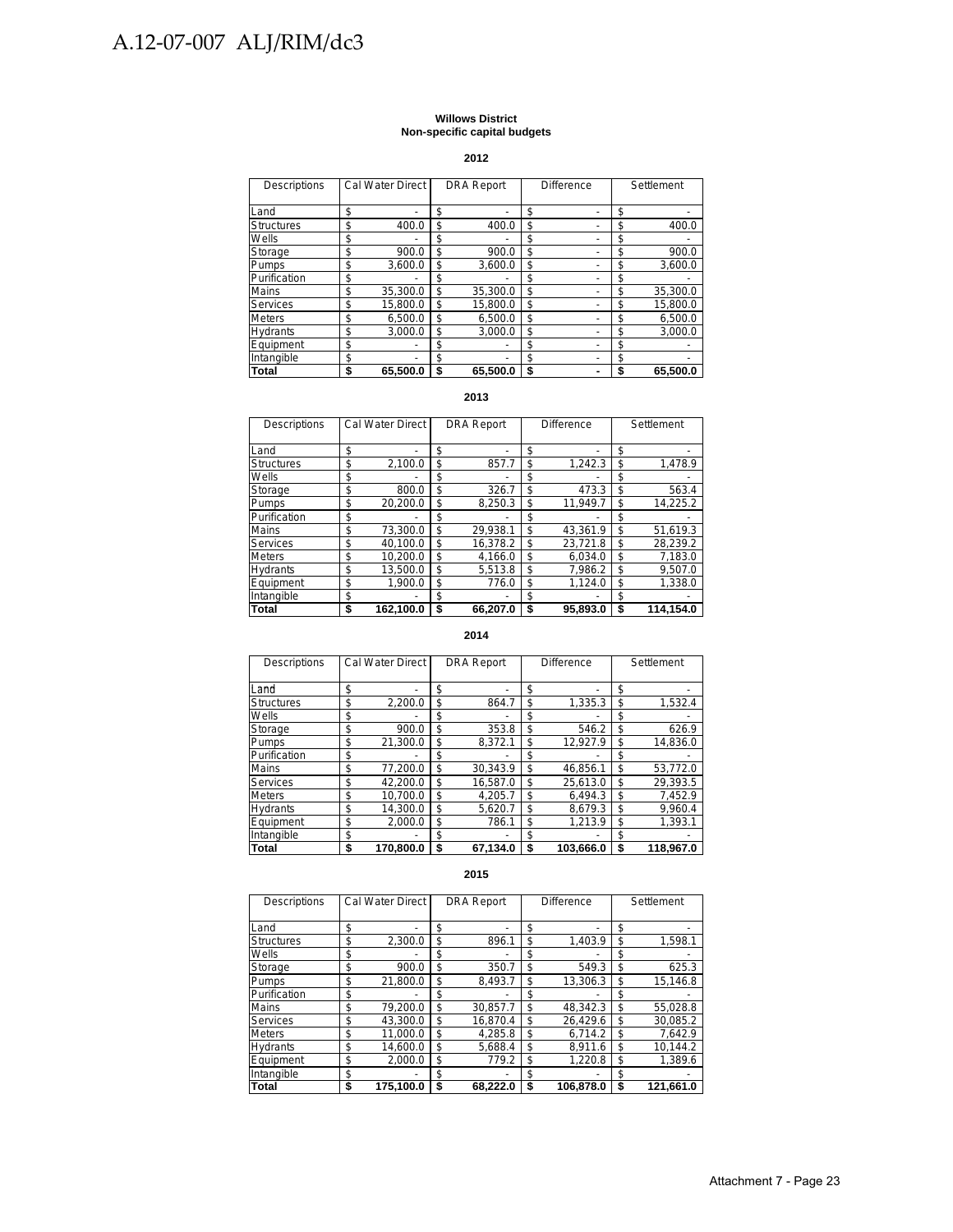#### **Westlake District Non-specific capital budgets**

**2012**

| <b>Descriptions</b> | <b>Cal Water Direct</b> |    | <b>DRA Report</b> | Difference | Settlement |           |
|---------------------|-------------------------|----|-------------------|------------|------------|-----------|
|                     |                         |    |                   |            |            |           |
| Land                | \$<br>3.400.0           | \$ | 3.400.0           | \$         | \$         | 3,400.0   |
| <b>Structures</b>   | \$<br>400.0             | \$ | 400.0             | \$<br>-    | \$         | 400.0     |
| Wells               | \$                      | \$ |                   | \$         | \$         |           |
| Storage             | \$<br>300.0             | \$ | 300.0             | \$         | \$         | 300.0     |
| Pumps               | \$<br>25.800.0          | \$ | 25.800.0          | \$         | \$         | 25.800.0  |
| Purification        | \$                      | \$ |                   | \$         | \$         |           |
| Mains               | \$<br>31.700.0          | \$ | 31.700.0          | \$         | \$         | 31.700.0  |
| Services            | \$<br>46.800.0          | \$ | 46.800.0          | \$         | \$         | 46.800.0  |
| <b>Meters</b>       | \$<br>42.400.0          | \$ | 42.400.0          | \$<br>-    | \$         | 42.400.0  |
| Hydrants            | \$<br>800.0             | \$ | 800.0             | \$         | \$         | 800.0     |
| Equipment           | \$<br>5.200.0           | \$ | 5.200.0           | \$         | \$         | 5.200.0   |
| Intangible          | \$                      | S  |                   | \$         | \$         |           |
| Total               | \$<br>156.800.0         | S  | 156.800.0         | \$         | S          | 156.800.0 |

#### **2013**

| <b>Descriptions</b> | <b>Cal Water Direct</b> | <b>DRA Report</b> | Difference |          | Settlement |           |
|---------------------|-------------------------|-------------------|------------|----------|------------|-----------|
|                     |                         |                   |            |          |            |           |
| Land                | \$<br>11.600.0          | \$<br>10.376.2    | \$         | 1.223.8  | \$         | 10.988.1  |
| <b>Structures</b>   | \$<br>6.000.0           | \$<br>5.367.0     | \$         | 633.0    | \$         | 5,683.5   |
| Wells               | \$                      | \$                | \$         |          | \$         |           |
| Storage             | \$<br>16,200.0          | \$<br>14.490.9    | \$         | 1.709.1  | \$         | 15.345.5  |
| <b>Pumps</b>        | \$<br>16.200.0          | \$<br>14.490.9    | \$         | 1.709.1  | \$         | 15.345.5  |
| Purification        | \$                      | \$                | \$         |          | \$         |           |
| Mains               | \$<br>34.700.0          | \$<br>31.039.2    | \$         | 3.660.8  | \$         | 32,869.6  |
| <b>Services</b>     | \$<br>56.600.0          | \$<br>50.628.7    | \$         | 5.971.3  | \$         | 53,614.4  |
| <b>Meters</b>       | \$<br>16,000.0          | \$<br>14,312.0    | \$         | 1.688.0  | \$         | 15,156.0  |
| <b>Hydrants</b>     | \$                      | \$                | \$         |          | \$         |           |
| Equipment           | \$<br>13.000.0          | \$<br>11.628.5    | \$         | 1.371.5  | \$         | 12,314.3  |
| Intangible          | \$<br>7.900.0           | \$<br>7.066.6     | \$         | 833.4    | \$         | 7.483.3   |
| Total               | \$<br>178.200.0         | \$<br>159.400.0   | \$         | 18.800.0 | S          | 168.800.0 |

#### **2014**

| Descriptions      | <b>Cal Water Direct</b> |    | <b>DRA Report</b> | Difference |          |    | Settlement |
|-------------------|-------------------------|----|-------------------|------------|----------|----|------------|
|                   |                         |    |                   |            |          |    |            |
| Land              | \$<br>12,200.0          | \$ | 11,276.5          | \$         | 923.5    | \$ | 11,738.3   |
| <b>Structures</b> | \$<br>6,300.0           | \$ | 5,823.1           | \$         | 476.9    | \$ | 6,061.6    |
| Wells             | \$                      | \$ |                   | \$         |          | S  |            |
| Storage           | \$<br>17.000.0          | \$ | 15,713.2          | \$         | 1.286.8  | \$ | 16,356.6   |
| Pumps             | \$<br>17.000.0          | \$ | 15.713.2          | \$         | 1.286.8  | \$ | 16.356.6   |
| Purification      | \$                      | \$ |                   | \$         |          | \$ |            |
| Mains             | \$<br>36.600.0          | \$ | 33.829.6          | \$         | 2.770.4  | \$ | 35.214.8   |
| <b>Services</b>   | \$<br>59.600.0          | \$ | 55.088.7          | \$         | 4,511.3  | \$ | 57,344.3   |
| <b>Meters</b>     | \$<br>16.900.0          | \$ | 15.620.8          | \$         | 1.279.2  | \$ | 16.260.4   |
| <b>Hydrants</b>   | \$                      | \$ |                   | \$         |          | \$ |            |
| Equipment         | \$<br>13.700.0          | \$ | 12.663.0          | \$         | 1.037.0  | \$ | 13,181.5   |
| Intangible        | \$<br>8.300.0           | \$ | 7.671.7           | \$         | 628.3    | \$ | 7.985.9    |
| Total             | \$<br>187.600.0         | S  | 173.400.0         | \$         | 14.200.0 | S  | 180.500.0  |

| Descriptions      | <b>Cal Water Direct</b> |    | <b>DRA Report</b> | <b>Difference</b> |          |    | Settlement |
|-------------------|-------------------------|----|-------------------|-------------------|----------|----|------------|
|                   |                         |    |                   |                   |          |    |            |
| Land              | \$<br>12.500.0          | \$ | 11.091.6          | \$                | 1.408.4  | \$ | 11,795.8   |
| <b>Structures</b> | \$<br>6.500.0           | \$ | 5.767.7           | \$                | 732.3    | \$ | 6,133.8    |
| Wells             | \$                      | \$ |                   | \$                |          | \$ |            |
| Storage           | \$<br>17.500.0          | \$ | 15,528.3          | \$                | 1.971.7  | \$ | 16,514.1   |
| Pumps             | \$<br>17,500.0          | \$ | 15,528.3          | \$                | 1.971.7  | \$ | 16,514.1   |
| Purification      | \$                      | \$ |                   | \$                |          | \$ |            |
| <b>Mains</b>      | \$<br>37.500.0          | \$ | 33.274.9          | \$                | 4.225.1  | \$ | 35,387.5   |
| <b>Services</b>   | \$<br>61.200.0          | \$ | 54.304.7          | \$                | 6.895.3  | \$ | 57.752.3   |
| <b>Meters</b>     | \$<br>17.300.0          | \$ | 15.350.8          | \$                | 1.949.2  | \$ | 16.325.4   |
| <b>Hydrants</b>   | \$                      | \$ |                   | \$                |          | \$ |            |
| Equipment         | \$<br>14.100.0          | \$ | 12.511.4          | \$                | 1.588.6  | \$ | 13.305.7   |
| Intangible        | \$<br>8.500.0           | \$ | 7.542.3           | \$                | 957.7    | \$ | 8.021.2    |
| Total             | \$<br>192.600.0         | S  | 170.900.0         | S                 | 21.700.0 | S  | 181.750.0  |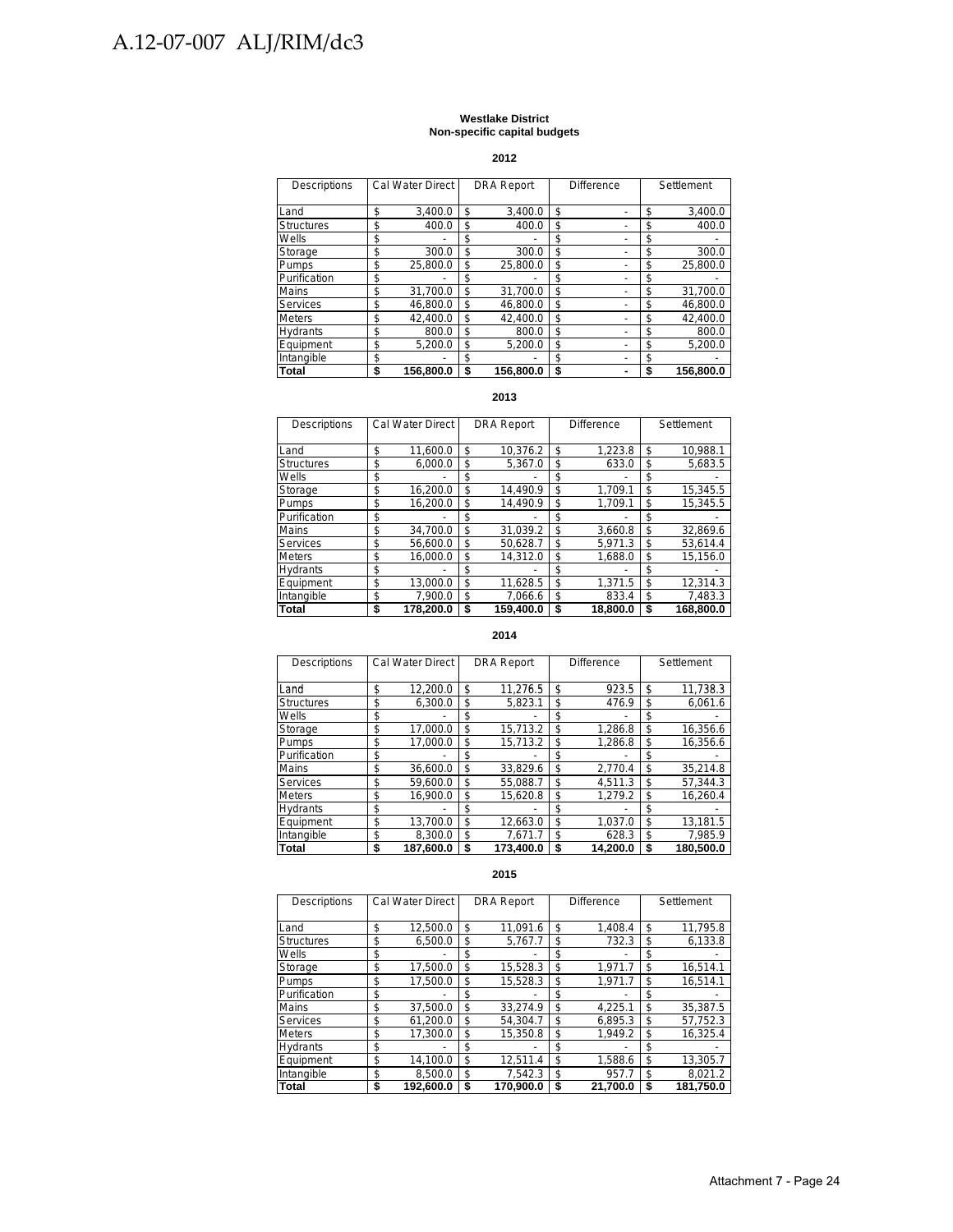#### **General Office Non-specific capital budgets**

#### **2012**

| Descriptions      | Cal Water Direct  |    | <b>DRA Report</b> | Difference |   |    | Settlement  |
|-------------------|-------------------|----|-------------------|------------|---|----|-------------|
| Land              | \$                | \$ |                   | \$         |   | \$ |             |
| <b>Structures</b> | \$<br>143,000.0   | \$ | 143,000.0         | \$         | - | \$ | 155.705.7   |
| Wells             | \$                | S  |                   | \$         |   | S  |             |
| Storage           | \$                | \$ |                   | \$         |   | \$ |             |
| Pumps             | \$                | \$ |                   | \$         |   | \$ |             |
| Purification      | \$                | \$ |                   | \$         | - | \$ |             |
| <b>Mains</b>      | \$                | \$ |                   | \$         |   | \$ |             |
| <b>Services</b>   | \$                | \$ |                   | \$         |   | \$ |             |
| <b>Meters</b>     | \$                | \$ |                   | \$         |   | \$ |             |
| Hydrants          | \$                | \$ |                   | \$         |   | \$ |             |
| Equipment         | \$<br>857.200.0   | \$ | 857.200.0         | \$         |   | \$ | 933,363.3   |
| Intangible        | \$                | \$ |                   | \$         |   | \$ |             |
| <b>Total</b>      | \$<br>1,000,200.0 |    | 1,000,200.0       | \$         |   |    | 1,089,069.0 |

#### **2013**

| Descriptions      | Cal Water Direct  | <b>DRA Report</b> | <b>Difference</b> |           |    | Settlement  |
|-------------------|-------------------|-------------------|-------------------|-----------|----|-------------|
|                   |                   |                   |                   |           |    |             |
| Land              | \$                | \$                | \$                |           | \$ |             |
| <b>Structures</b> | \$<br>248,000.0   | \$<br>213,208.8   | \$                | 34,791.2  | \$ | 230.593.0   |
| Wells             | \$                | \$                | \$                |           | S  |             |
| Storage           | \$                | \$                | \$                |           | \$ |             |
| Pumps             | \$<br>22.600.0    | \$<br>19,422.2    | \$                | 3,177.8   | \$ | 21,013.7    |
| Purification      | \$                | \$                | \$                |           | S  |             |
| Mains             | \$<br>(4, 100.0)  | \$<br>(3,570.9)   | \$                | (529.1)   | \$ | (3,812.2)   |
| Services          | \$                | \$                | \$                |           | S  |             |
| <b>Meters</b>     | \$<br>2.200.0     | \$<br>1.916.1     | \$                | 283.9     | \$ | 2.045.6     |
| <b>Hydrants</b>   | \$                | \$                | \$                |           | S  |             |
| Equipment         | \$<br>874.900.0   | \$<br>752.153.3   | \$                | 122.746.7 | \$ | 813.491.1   |
| Intangible        | \$<br>32.500.0    | \$<br>27,870.4    | \$                | 4.629.6   | \$ | 30.218.8    |
| <b>Total</b>      | \$<br>1,176,100.0 | \$<br>1.011.000.0 | \$                | 165,100.0 |    | 1,093,550.0 |

#### **2014**

| Descriptions      | Cal Water Direct  |    | <b>DRA</b> Report | <b>Difference</b> |           | Settlement      |
|-------------------|-------------------|----|-------------------|-------------------|-----------|-----------------|
|                   |                   |    |                   |                   |           | \$              |
| Land              | \$                | \$ |                   | \$                |           |                 |
| <b>Structures</b> | \$<br>260.900.0   | \$ | 217.536.5         | \$                | 43,363.5  | \$<br>239.186.4 |
| Wells             | \$                | \$ |                   | \$                |           | \$              |
| Storage           | \$                | \$ |                   | \$                |           | \$              |
| <b>Pumps</b>      | \$<br>23.800.0    | \$ | 19.855.2          | \$                | 3,944.8   | \$<br>21.819.2  |
| Purification      | \$                | \$ |                   | \$                |           | \$              |
| Mains             | \$<br>(4,400.0)   | \$ | (3,657.5)         | \$                | (742.5)   | \$<br>(4,033.8) |
| Services          | \$                | \$ |                   | \$                |           | \$              |
| <b>Meters</b>     | \$<br>2.400.0     | \$ | 2.002.9           | \$                | 397.1     | \$<br>2.200.3   |
| Hydrants          | \$                | \$ |                   | \$                |           | \$              |
| Equipment         | \$<br>920.700.0   | \$ | 767.386.4         | \$                | 153,313.6 | \$<br>844.074.2 |
| Intangible        | \$<br>34.200.0    | \$ | 28.476.5          | \$                | 5.723.5   | \$<br>31,353.7  |
| Total             | \$<br>1,237,600.0 | S  | 1,031,600.0       | \$                | 206,000.0 | 1,134,600.0     |

| Descriptions      | Cal Water Direct  |    | <b>DRA Report</b> | <b>Difference</b> |           |    |             |  | Settlement |  |
|-------------------|-------------------|----|-------------------|-------------------|-----------|----|-------------|--|------------|--|
| Land              | \$                | \$ |                   | \$                |           | \$ |             |  |            |  |
| <b>Structures</b> | \$<br>267.800.0   | \$ | 222.184.6         | \$                | 45,615.4  | \$ | 244.986.1   |  |            |  |
| Wells             | \$                | \$ |                   | \$                |           | S  |             |  |            |  |
| Storage           | \$                | \$ |                   | \$                |           | S  |             |  |            |  |
| Pumps             | \$<br>24.400.0    | \$ | 20.206.5          | \$                | 4,193.5   | \$ | 22,321.4    |  |            |  |
| Purification      | \$                | \$ |                   | \$                |           | S  |             |  |            |  |
| Mains             | \$<br>(4.500.0)   | \$ | (3,745.2)         | \$                | (754.8)   | \$ | (4, 116.6)  |  |            |  |
| Services          | \$                | \$ |                   | \$                |           | \$ |             |  |            |  |
| <b>Meters</b>     | \$<br>2.400.0     | \$ | 2.003.2           | \$                | 396.8     | \$ | 2,195.5     |  |            |  |
| <b>Hydrants</b>   | \$                | \$ |                   | \$                |           | \$ |             |  |            |  |
| Equipment         | \$<br>944.900.0   | \$ | 783.960.5         | \$                | 160.939.5 | \$ | 864.403.8   |  |            |  |
| Intangible        | \$<br>35,100.0    | \$ | 29.090.4          | \$                | 6.009.6   | \$ | 32.109.8    |  |            |  |
| Total             | \$<br>1.270.100.0 | S  | 1,053,700.0       | S                 | 216,400.0 | S  | 1.161.900.0 |  |            |  |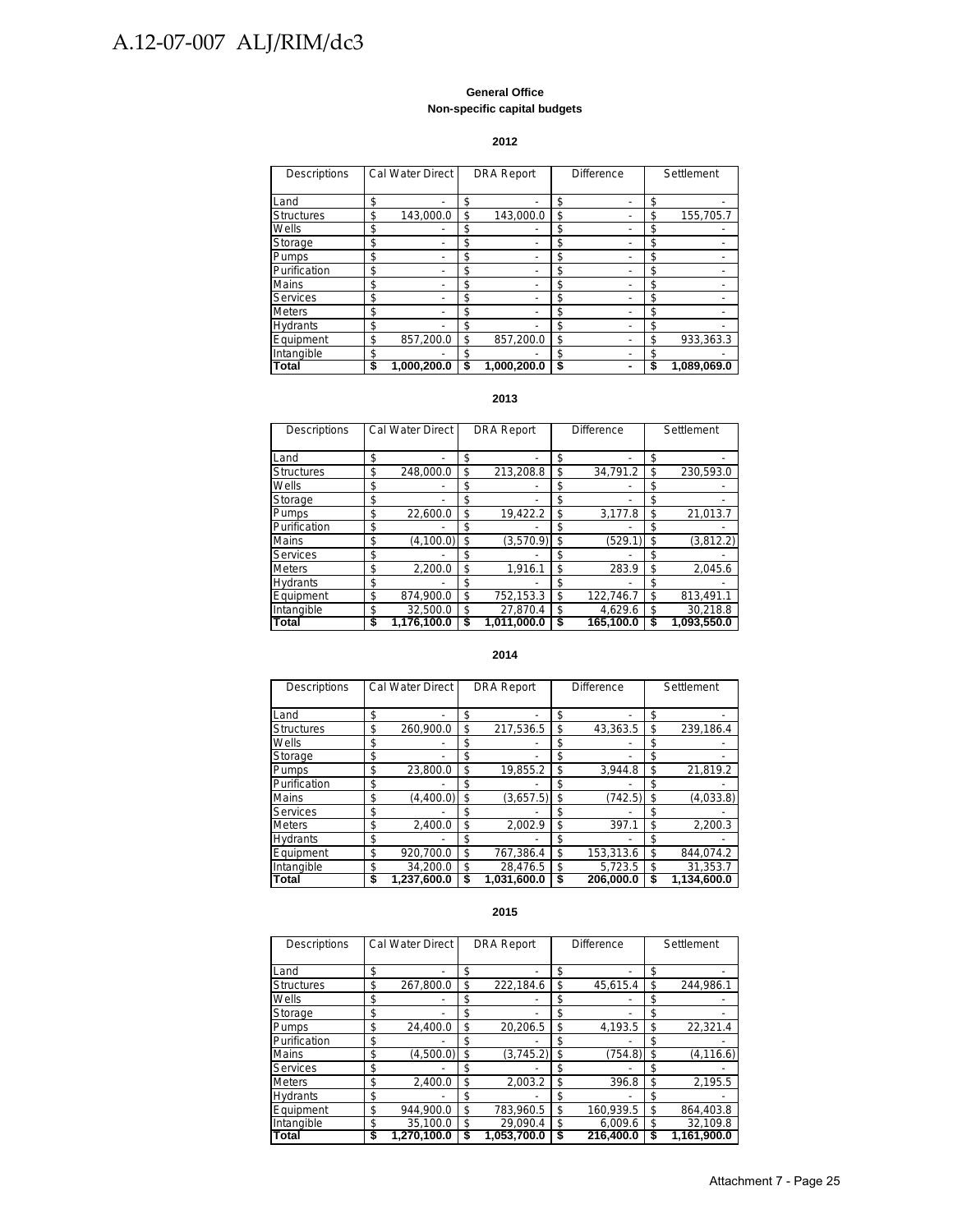## ATTACHMENT 8

# CHAPTER 12 METER REPLACEMENT PROGRAM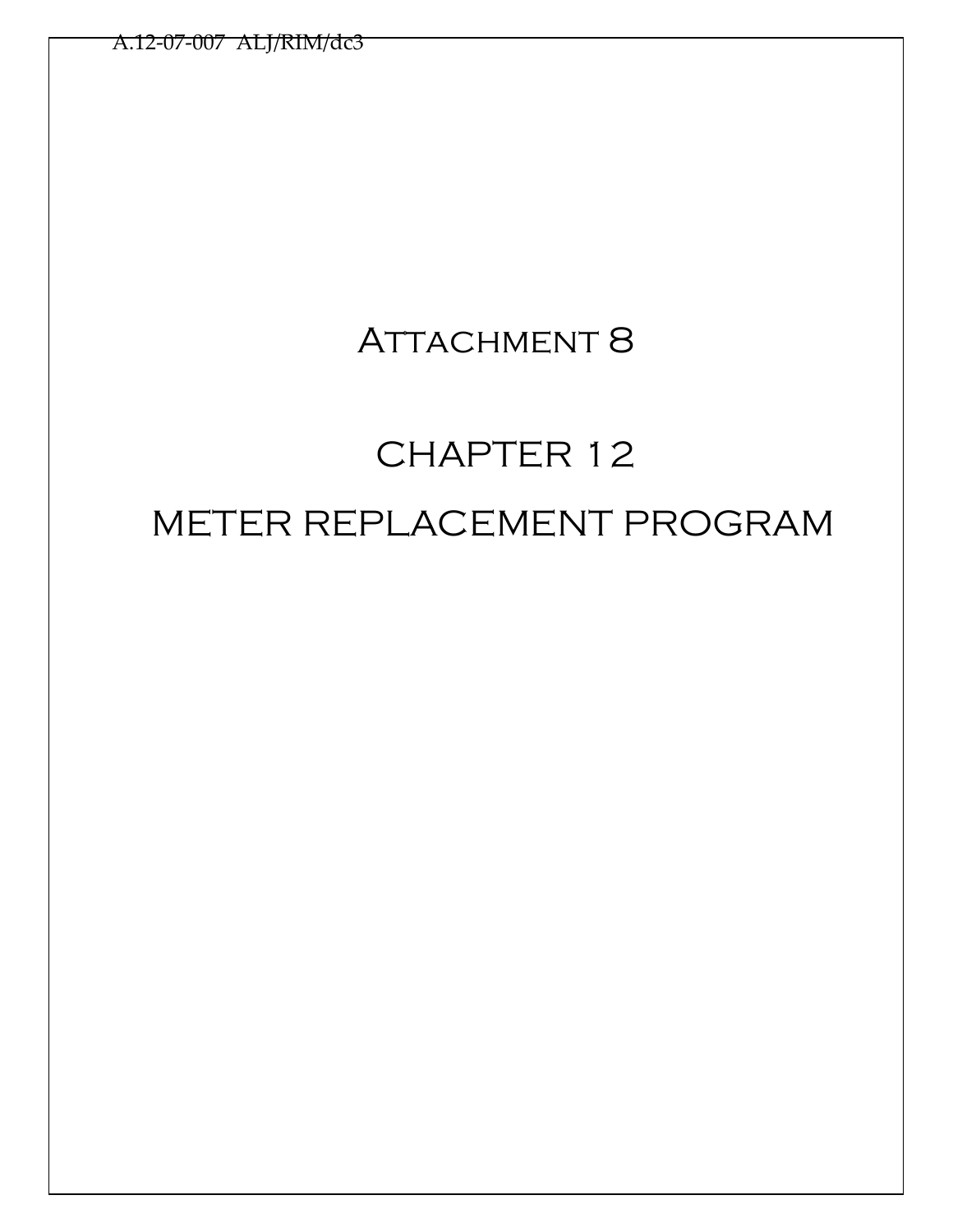| <b>District</b>          |                  |                | <b>Settled Replacements - Quantities</b> | <b>Settled Replacements - Dollars</b> |                        |                   |                          |                          |                        |         |  |
|--------------------------|------------------|----------------|------------------------------------------|---------------------------------------|------------------------|-------------------|--------------------------|--------------------------|------------------------|---------|--|
|                          | <b>Meter</b>     |                |                                          |                                       |                        |                   |                          |                          |                        |         |  |
|                          | <b>Size</b>      | 2013           | 2014                                     | 2015                                  |                        | 2013              |                          | 2014                     |                        | 2015    |  |
| <b>Antelope Valley</b>   | $\frac{1}{5/8}$  | 1              | 61                                       | 62                                    | \$                     | 102               | $\overline{\mathcal{S}}$ | 6,407                    | \$                     | 6,707   |  |
|                          | 1"               | 4              |                                          |                                       | \$                     | 787               | \$                       |                          | \$                     |         |  |
|                          |                  | 5              | 61                                       | 62                                    | \$                     | 1,093             | ड़                       | 6,407                    | ड़                     | 6,707   |  |
| <b>Bakersfield</b>       | 5/8"             | 248            | 515                                      | 515                                   | ॱऽ                     | 25,289            | `\$                      | 54,090                   | `\$                    | 55,713  |  |
|                          | $1^{\rm n}$      | 543            | 500                                      | 500                                   | ड़                     | 106,824           | \$                       | 101,316                  | \$                     | 104,355 |  |
|                          | 1.5"             | 83             | 55                                       | 53                                    | $\overline{\varsigma}$ | 40,266            | $\overline{\varsigma}$   | 27,483                   | $\overline{\varsigma}$ | 27,278  |  |
|                          | $2^{\mathsf{H}}$ | 211            | 100                                      | 100                                   | `\$                    | 102,362           | ड़                       | 62,805                   | \$                     | 64,689  |  |
|                          |                  | 1,085          | 1,170                                    | 1,168                                 | ड़                     | 274,741           | \$                       | 245,694                  | \$                     | 252,035 |  |
| <b>Bayshore</b>          | 5/8"             | 2,300          | 1,692                                    | 1,688                                 | \$                     | 234,531           | ड़                       | 177,709                  | ड़                     | 182,608 |  |
|                          | 1 <sup>''</sup>  | 814            | 800                                      | 800                                   | \$                     | 160,138           | ऽ                        | 162, 106                 | \$                     | 166,969 |  |
|                          | 1.5"             | 100            | 100                                      | 100                                   | \$                     | 48,513            | \$                       | 49,968                   | \$                     | 51,467  |  |
|                          | $2^{\circ}$      | 150            | 150                                      | 150                                   | \$                     | 72,770            | ड़                       | 94,208                   | \$                     | 97,034  |  |
|                          |                  | 3,364          | 2,742                                    | 2,738                                 | ॱऽ                     | 515,952           | \$                       | 483,991                  | \$                     | 498,078 |  |
| <b>Bear Gulch</b>        | 5/8"             | 230            | 360                                      | 355                                   | ॱऽ                     | 23,453            | \$                       | 37,810                   | \$                     | 38,404  |  |
|                          | 1"               | 400            | 275                                      | 278                                   | ॱऽ                     | 78,692            | \$                       | 55,724                   | \$                     | 58,022  |  |
|                          | 1.5"             | 150            | 120                                      | 121                                   | \$                     | 72,770            | \$                       | 59,962                   | \$                     | 62,276  |  |
|                          | $2^{\mathsf{H}}$ | 71             | 60                                       | 59                                    | \$                     | 34,444            | \$                       | 37,683                   | \$                     | 38,167  |  |
|                          |                  | 851            | 815                                      | 813                                   | \$                     | 209,359           | ड़                       | 191,179                  | \$                     | 196,868 |  |
| Chico                    | 5/8"             | 150            | 150                                      | 145                                   | ऽ                      | 15,296            | \$                       | 15,754                   | \$                     | 15,686  |  |
|                          | $\overline{1}$ " | 89             | 107                                      | 108                                   | \$                     | 17,509            | $\overline{\mathcal{S}}$ | 21,682                   | \$                     | 22,541  |  |
|                          | 1.5"             | 30             | 35                                       | 35                                    | \$                     | 14,554            | \$                       | 17,489                   | \$                     | 18,014  |  |
|                          | $2^{\mathsf{H}}$ | 100            | 90                                       | 90                                    | \$                     | 48,513            | ड़                       | 56,525                   | \$                     | 58,220  |  |
|                          |                  | 369            | 382                                      | 378                                   | ॱऽ                     | 95,871            | \$                       | 111,450                  | \$                     | 114,461 |  |
| Dixon                    | 5/8"             | 150            | 148                                      | 147                                   | \$                     | 15,296            | ड़                       | 15,544                   | \$                     | 15,902  |  |
|                          | $1^{\circ}$      | 65             | 33                                       | 33                                    | \$                     | 12,787            | \$                       | 6,687                    | \$                     | 6,887   |  |
|                          | 1.5"             | 4              | 1                                        | $\mathbf{1}$                          | \$                     | 1,941             | \$                       | 500                      | \$                     | 515     |  |
|                          | $2^{\circ}$      | 7              | 8                                        | $\overline{8}$                        | \$                     | 3,396             | \$                       | 5,024                    | \$                     | 5,175   |  |
|                          |                  | 226            | 190                                      | 189                                   | ड़                     | 33,419            | ड़                       | 27,755                   | \$                     | 28,480  |  |
| Dominguez So. Bay        | $\sqrt{5/8}$     | 842            | 1,685                                    | 1,685                                 | ॱऽ                     | 230,000           | \$                       | 460,000                  | \$                     | 460,000 |  |
|                          | $1^{\circ}$      |                |                                          |                                       | \$                     |                   | \$                       |                          | \$                     |         |  |
|                          | 1.5"             |                |                                          |                                       | $\overline{\xi}$       | $\qquad \qquad -$ | \$                       | $\overline{\phantom{a}}$ | \$                     |         |  |
|                          | יי כ             |                |                                          |                                       | 3                      |                   | ζ                        |                          | ऽ                      |         |  |
|                          |                  | 842            | 1,685                                    | 1,685                                 | \$                     | 230,000           | ॱऽ                       | 460,000                  | \$                     | 460,000 |  |
| <b>East Los Angeles</b>  | 5/8"             | 1,054          | 1,090                                    | 1,090                                 | ड़                     | 107,476           | \$                       | 114,482                  | \$                     | 117,916 |  |
|                          | 1"               | 150            | 150                                      | 150                                   | \$                     | 29,510            | \$                       | 30,395                   | \$                     | 31,307  |  |
|                          | 1.5"             | 25             | 25                                       | 25                                    | \$                     | 12,128            | \$                       | 12,492                   | \$                     | 12,867  |  |
|                          | $2^{\mathsf{u}}$ | 50             | 50                                       | 50                                    | \$                     | 24,257            | \$                       | 31,403                   | \$                     | 32,345  |  |
|                          |                  | 1,279          | 1,315                                    | 1,315                                 | \$                     | 173,371           | \$                       | 188,771                  | \$                     | 194,434 |  |
| Hermosa Redondo          | 5/8"             | 369            | 358                                      | 355                                   | \$                     | 37,627            | \$                       | 37,600                   | \$                     | 38,404  |  |
|                          | $1^{\circ}$      | 340            | 300                                      | 300                                   | \$                     | 66,888            | \$                       | 60,790                   | \$                     | 62,613  |  |
|                          | 1.5"             | 150            | 110                                      | 110                                   | \$                     | 72,770            | $\overline{\varsigma}$   | 54,965                   | \$                     | 56,614  |  |
|                          | $2^{\mathsf{m}}$ | 100            | 80                                       | 80                                    | ड़                     | 48,513            | ड़                       | 50,244                   | \$                     | 51,752  |  |
|                          |                  | 959            | 848                                      | 845                                   | ड़                     | 225,798           | ड़                       | 203,599                  | \$                     | 209,383 |  |
| <b>Kern River Valley</b> | 5/8"             | $\overline{1}$ | 89                                       | 89                                    | \$                     | 102               | ड़                       | 9,348                    | \$                     | 9,628   |  |
|                          | $1^{\circ}$      |                |                                          |                                       | \$                     |                   | $\overline{\mathcal{S}}$ |                          | \$                     |         |  |

#### California Water Service Company Meter Replacement Program Settlement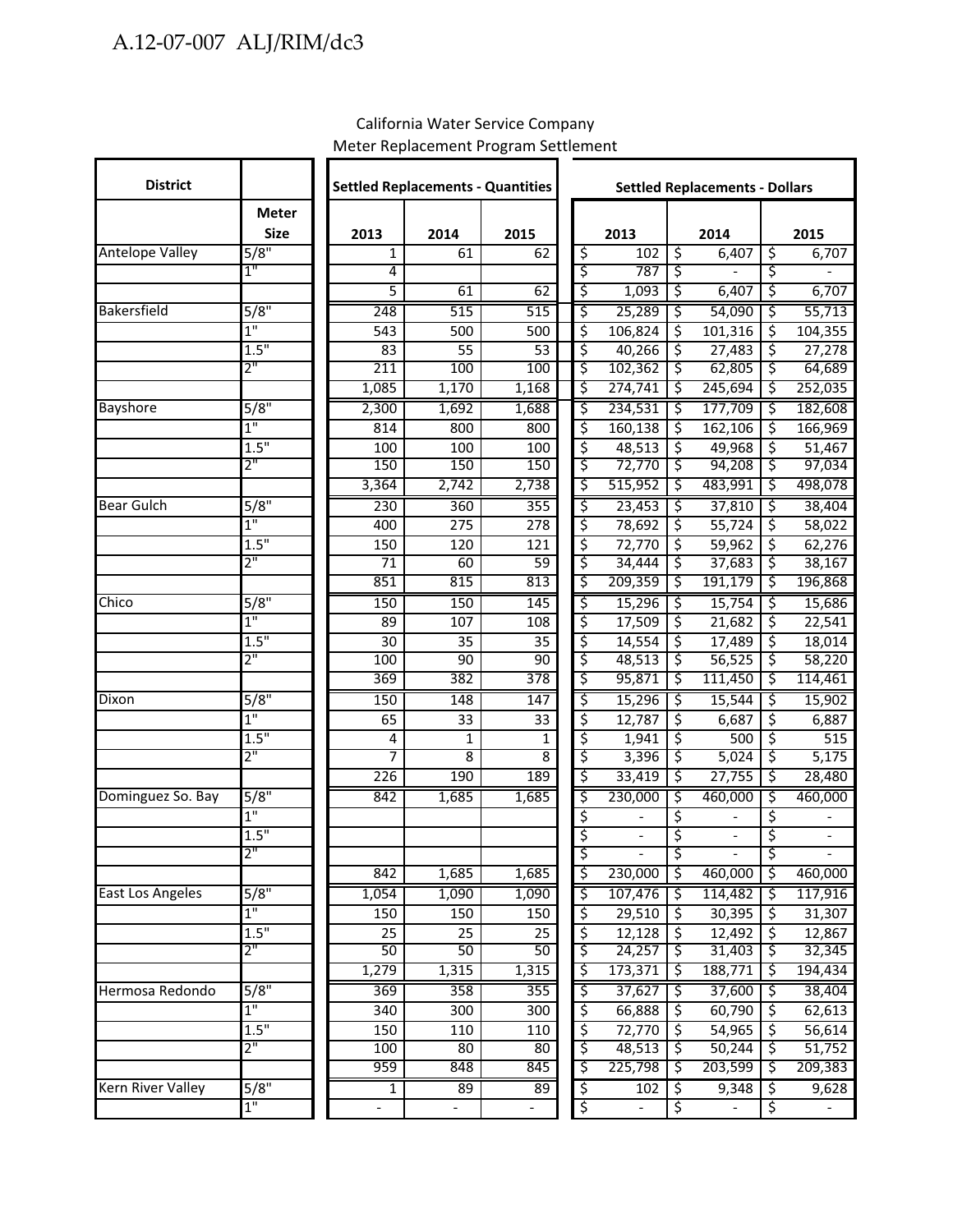| <b>District</b>  |                                     |                 | <b>Settled Replacements - Quantities</b> |                       | <b>Settled Replacements - Dollars</b> |                   |                        |                   |                          |                          |
|------------------|-------------------------------------|-----------------|------------------------------------------|-----------------------|---------------------------------------|-------------------|------------------------|-------------------|--------------------------|--------------------------|
|                  | 1.5"                                | 1               |                                          |                       | \$                                    | 485               | \$                     |                   | \$                       | $\overline{\phantom{a}}$ |
|                  | $2^{\mathsf{m}}$                    |                 | $\overline{a}$                           |                       | \$                                    | $\overline{a}$    | \$                     |                   | \$                       |                          |
|                  |                                     | 2               | 89                                       | 89                    | \$                                    | 587               | \$                     | 9,348             | \$                       | 9,628                    |
| <b>King City</b> | 5/8"                                | 45              | 50                                       | 51                    | \$                                    | 4,589             | \$                     | 5,251             | \$                       | 5,517                    |
|                  | $1^{\circ}$                         | 20              | 19                                       | 19                    | \$                                    | 3,935             | \$                     | 3,850             | \$                       | 3,966                    |
|                  | 1.5"                                | 7               | 7                                        | 7                     | \$                                    | 3,396             | \$                     | 3,498             | \$                       | 3,603                    |
|                  | $2^{\mathsf{m}}$                    | $\overline{13}$ | $\overline{10}$                          | 10                    | \$                                    | 6,307             | \$                     | 6,281             | ड़                       | 6,469                    |
|                  |                                     | 85              | 85                                       | 87                    | \$                                    | 18,226            | \$                     | 18,880            | \$                       | 19,554                   |
| Livermore        | 5/8"                                | 305             | 400                                      | 398                   | \$                                    | 31,101            | \$                     | 42,012            | \$                       | 43,056                   |
|                  | $\overline{1}$ "                    | 375             | 270                                      | 270                   | \$                                    | 73,774            | \$                     | 54,711            | \$                       | 56,352                   |
|                  | 1.5"<br>$2^{\mathsf{m}}$            | 20<br>29        | 20                                       | 20<br>$\overline{20}$ | \$                                    | 9,703             | \$                     | 9,994             | \$                       | 10,293                   |
|                  |                                     | 729             | 20<br>710                                | 708                   | \$<br>\$                              | 14,069<br>128,646 | \$<br>ड़               | 12,561<br>119,277 | \$<br>ड़                 | 12,938<br>122,639        |
|                  |                                     |                 |                                          | 297                   |                                       |                   |                        |                   |                          |                          |
| Los Altos        | $\sqrt{5/8}$<br>$\overline{1}$ "    | 343<br>240      | 298<br>210                               | 210                   | \$                                    | 34,976<br>47,215  | \$<br>\$               | 31,299            | \$<br>\$                 | 32,129                   |
|                  | 1.5"                                |                 | 35                                       | 35                    | \$<br>\$                              |                   | \$                     | 42,553            | \$                       | 43,829                   |
|                  | 2"                                  | 40<br>45        | 45                                       | 45                    | \$                                    | 19,405<br>21,831  | -\$                    | 17,489<br>28,262  | \$                       | 18,014<br>29,110         |
|                  |                                     | 668             | 588                                      | 587                   | \$                                    | 123,427           | \$                     | 119,603           | \$                       | 123,083                  |
| Marysville       | $\sqrt{5/8}$                        | 40              | 45                                       | 45                    | \$                                    | 4,079             | \$                     | 4,726             | \$                       | 4,868                    |
|                  | $1^{\circ}$                         | 16              | 14                                       | 14                    | \$                                    | 3,148             | \$                     | 2,837             | \$                       | 2,922                    |
|                  | 1.5"                                | 12              | 12                                       | 12                    | \$                                    | 5,822             | \$                     | 5,996             | \$                       | 6,176                    |
|                  | $2^{\circ}$                         | 16              | $\overline{12}$                          | $\overline{12}$       | \$                                    | 7,762             | \$                     | 7,537             | \$                       | 7,763                    |
|                  |                                     | 84              | 83                                       | 83                    | \$                                    | 20,810            | \$                     | 21,096            | \$                       | 21,729                   |
| Oroville         | $\sqrt{5/8}$                        | $\overline{72}$ | 78                                       | $\overline{78}$       | \$                                    | 7,342             | \$                     | 8,192             | \$                       | 8,438                    |
|                  | $\overline{1}$ "                    | 9               | 16                                       | 16                    | \$                                    | 1,771             | \$                     | 3,242             | \$                       | 3,339                    |
|                  | 1.5"                                | 9               | 5                                        | 5                     | \$                                    | 4,366             | \$                     | 2,498             | \$                       | 2,573                    |
|                  | $2^{\mathsf{m}}$                    | $\overline{14}$ | 9                                        | 9                     | \$                                    | 6,792             | ड़                     | 5,652             | \$                       | 5,822                    |
|                  |                                     | 104             | 108                                      | 108                   | \$                                    | 20,270            | \$                     | 19,585            | \$                       | 20,173                   |
| Palos Verdes     | 5/8"                                | 500             | 400                                      | 400                   | \$                                    | 50,985            | ड़                     | 42,012            | ड़                       | 43,272                   |
|                  | $1^{\circ}$                         | 80              | 92                                       | 63                    | \$                                    | 15,738            | \$                     | 18,642            | \$                       | 13,149                   |
|                  | 1.5"                                | 30              | 79                                       | 72                    | \$                                    | 14,554            | \$                     | 39,475            | \$                       | 37,057                   |
|                  | $2^{\mathsf{m}}$                    | 30              | 34                                       | 78                    | \$                                    | 14,554            | \$                     | 21,354            | ड़                       | 50,458                   |
|                  |                                     | 640             | 605                                      | 613                   | \$                                    | 95,831            | \$                     | 121,483           | \$                       | 143,935                  |
| Salinas          | 5/8"                                | 576             | 521                                      | 516                   | Ś                                     | $58,735$ \$       |                        | 54,720            | '\$                      | 55,821                   |
|                  | $1^{\circ}$                         | 500             | 378                                      | 380                   | \$                                    | 98,365            | \$                     | 76,595            | \$                       | 79,310                   |
|                  | 1.5"                                | 50              | 50                                       | 50                    | \$                                    | 24,257            | \$                     | 24,984            | \$                       | 25,734                   |
|                  | $2^{\mathsf{H}}$                    | 70              | 70                                       | 70                    | \$                                    | 33,959            | \$                     | 43,964            | \$                       | 45,283                   |
|                  |                                     | 1,196           | 1,019                                    | 1,016                 | \$                                    | 215,315           | ड़                     | 200,263           | ड़                       | 206,147                  |
| Selma            | 5/8"                                | 78              | 100                                      | 101                   | \$                                    | 7,954             | \$                     | 10,503            | \$                       | 10,926                   |
|                  | $1^{\circ}$                         | 18              | 25                                       | $\overline{25}$       | \$                                    | 3,541             | \$                     | 5,066             | \$                       | 5,218                    |
|                  | 1.5"<br>$2^{\mathsf{m}}$            | 10              | $\overline{2}$                           | $\overline{2}$        | \$                                    | 4,851             | $\overline{\varsigma}$ | 999               | $\overline{\mathcal{S}}$ | 1,029                    |
|                  |                                     | 20              | $\overline{12}$                          | 12                    | \$                                    | 9,703             | -\$                    | 7,537             | ड़                       | 7,763                    |
|                  |                                     | 126             | 139                                      | 140                   | \$                                    | 26,049            | ड़                     | 24,105            | \$                       | 24,936                   |
| Stockton         | $\sqrt{5/8}$                        | 1,302           | 1,111                                    | 1,115                 | \$                                    | 132,765           | \$                     | 116,687           | ड़                       | 120,621                  |
|                  | $1^{\scriptscriptstyle\mathsf{II}}$ | 250             | 250                                      | 180                   | \$                                    | 49,183            | \$                     | 50,658            | \$                       | 37,568                   |
|                  | 1.5"                                | 65              | 65                                       | 78<br>95              | \$                                    | 31,533            | \$<br>`\$              | 32,479            | \$                       | 40,145<br>61,455         |
|                  | $2^{\mathsf{m}}$                    | 89              | 89                                       |                       | \$                                    | 43,177            |                        | 55,897            | \$                       |                          |

#### California Water Service Company Meter Replacement Program Settlement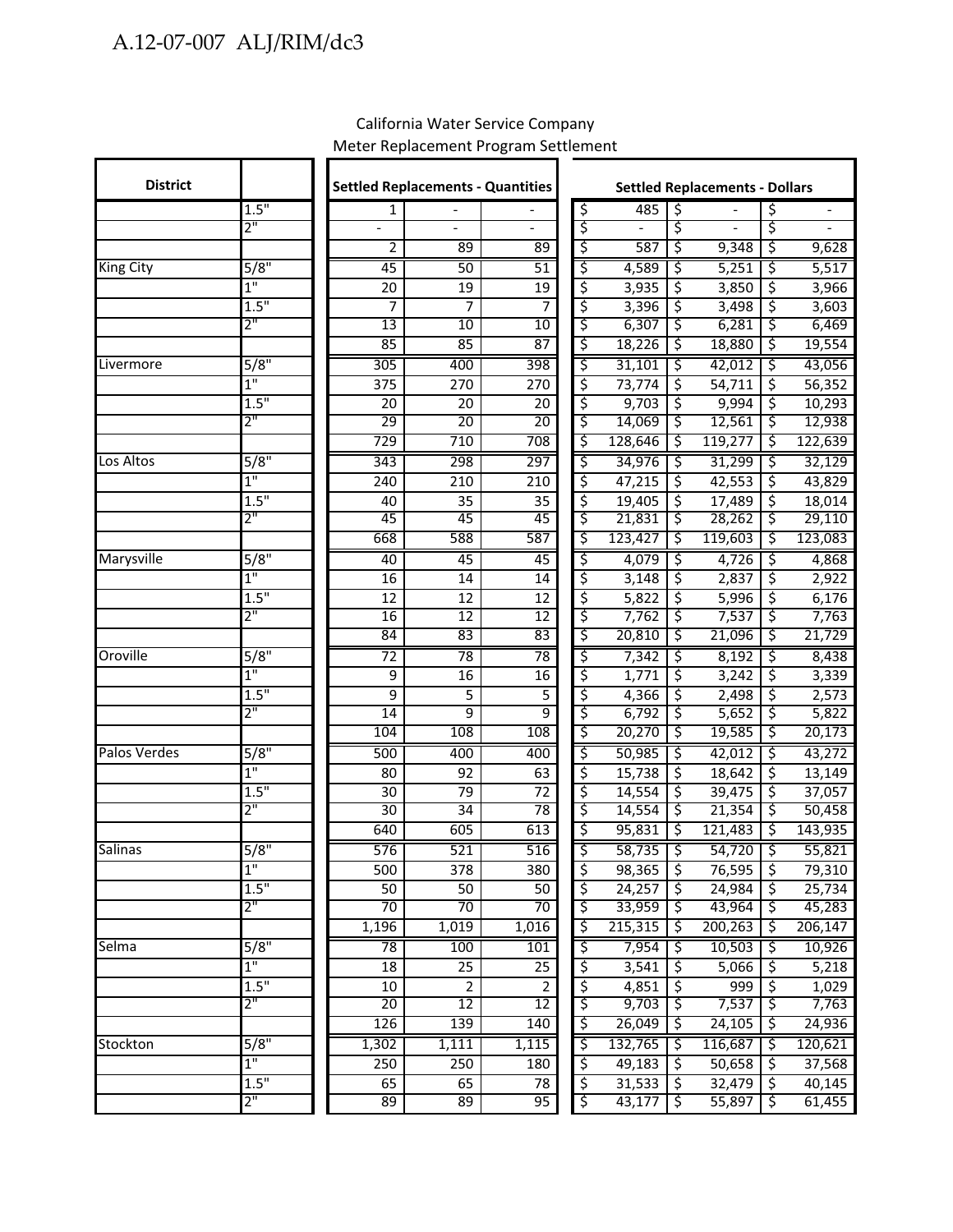| <b>District</b> |                  |                          | <b>Settled Replacements - Quantities</b> |        | <b>Settled Replacements - Dollars</b> |    |                              |    |           |    |             |
|-----------------|------------------|--------------------------|------------------------------------------|--------|---------------------------------------|----|------------------------------|----|-----------|----|-------------|
|                 |                  | 1,706                    | 1,515                                    | 1,468  |                                       | \$ | 256,657                      | Ś  | 255,721   | Ś  | 259,788     |
| Visalia         | 5/8"             | 68                       | 63                                       | 61     |                                       | \$ | 6,934                        | S  | 6,617     | S  | 6,599       |
|                 | $\overline{1}$ " | 155                      | 125                                      | 125    |                                       | \$ | 30,493                       | \$ | 25,329    | \$ | 26,089      |
|                 | 1.5"             | 38                       | 38                                       | 38     |                                       | \$ | 18,435                       | Ś. | 18,988    | \$ | 19,558      |
|                 | $2^{\circ}$      | 66                       | 65                                       | 65     |                                       | \$ | 32,019                       | \$ | 40,823    | Ś  | 42,048      |
|                 |                  | 327                      | 291                                      | 289    |                                       | \$ | 87,881                       | S  | 91,757    | \$ | 94,294      |
| Westlake        | 5/8"             | 140                      | 100                                      | 100    |                                       | \$ | 14,276                       | \$ | 10,503    | Ś  | 10,818      |
|                 | 1"               | 75                       | 65                                       | 65     |                                       | \$ | 14,755                       | \$ | 13,171    | \$ | 13,566      |
|                 | 1.5"             | 45                       | 36                                       | 36     |                                       | \$ | 21,831                       | \$ | 17,989    | \$ | 18,528      |
|                 | $2^{\circ}$      | $\overline{96}$          | $\overline{95}$                          | 95     |                                       | \$ | 46,572                       | S. | 59,665    | S  | 61,455      |
|                 |                  | 356                      | 296                                      | 296    |                                       | \$ | 97,434                       | \$ | 101,328   | \$ | 104,367     |
| <b>Willows</b>  | 5/8"             | $\overline{35}$          | 56                                       | 56     |                                       | \$ | 3,569                        | S  | 5,882     | S  | 6,058       |
|                 | 1"               | 5                        | 4                                        | 4      |                                       | \$ | 984                          | \$ | 811       | \$ | 835         |
|                 | 1.5"             | -                        | 3                                        | 3      |                                       | \$ |                              | \$ | 1,499     | \$ | 1,544       |
|                 | 2"               | $\overline{\phantom{0}}$ | 4                                        | 4      |                                       | \$ | $\qquad \qquad \blacksquare$ |    | 2,512     | S  | 2,588       |
|                 |                  | 40                       | 67                                       | 67     |                                       | \$ | 4,553                        | Ś  | 10,703    | S  | 11,025      |
| <b>Total</b>    |                  | 15,043                   | 14,803                                   | 14,744 |                                       |    | \$2,855,290                  |    | 3,031,995 |    | \$3,121,744 |

#### California Water Service Company Meter Replacement Program Settlement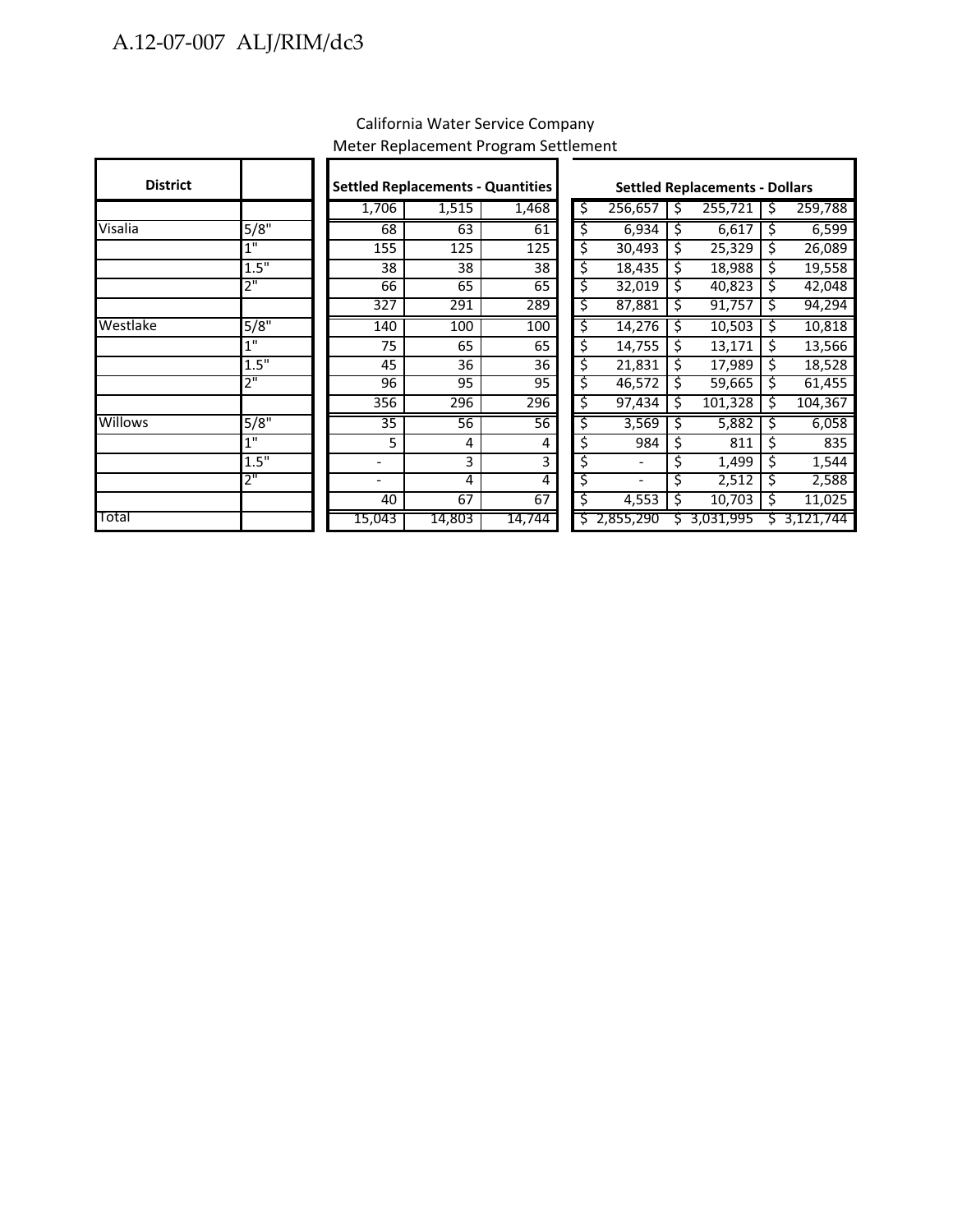## ATTACHMENT 9

# CHAPTER 12 RATE BASE OFFSET ADVICE LETTERS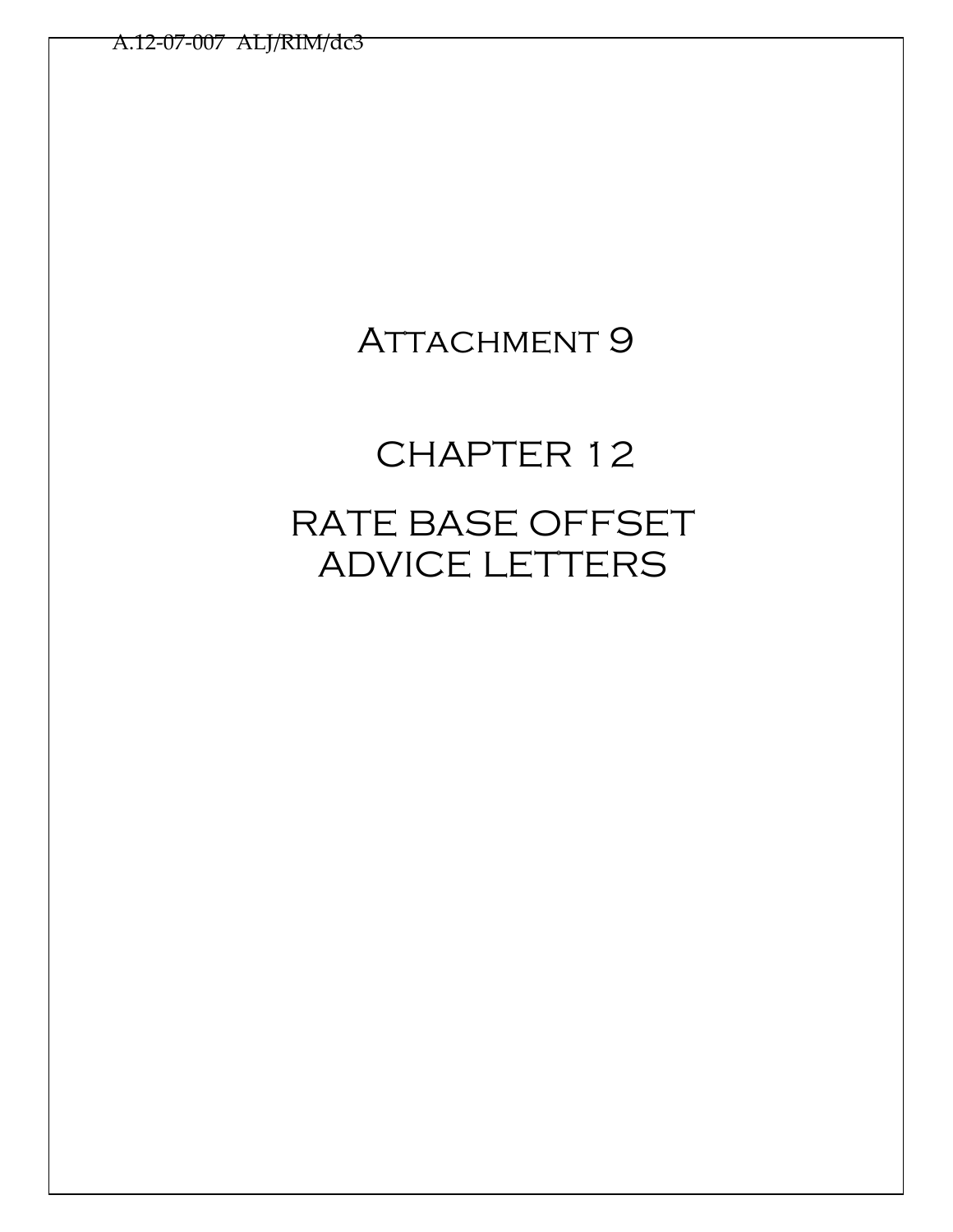#### **California Water Service Company 2012 GRC Rate Base Offset Advice Letter Projects**

| <b>District</b>       | PID#                 | <b>Description</b>                                                                                                                                                                                                                                                                         |                                  | <b>Amount</b>                                                        | <b>Expected</b><br><b>Filing Year</b>        | <b>Authority</b>                                                     |                                  | <b>Expected</b><br>Revenue<br>Requirement                     |
|-----------------------|----------------------|--------------------------------------------------------------------------------------------------------------------------------------------------------------------------------------------------------------------------------------------------------------------------------------------|----------------------------------|----------------------------------------------------------------------|----------------------------------------------|----------------------------------------------------------------------|----------------------------------|---------------------------------------------------------------|
| <b>General Office</b> | 00064294             | Office - Replace SCADA Hardware and                                                                                                                                                                                                                                                        | \$                               | 5,104,536                                                            | 2015                                         | 2012 GRC                                                             | \$                               | 991,250                                                       |
| Antelope Valley       | 00010391<br>00020701 | Software<br><b>AVEK System Interconnection - Lancaster</b><br>150,000 Gallon Bolted Steel Tank - Sta. 4 -                                                                                                                                                                                  | \$<br>\$                         | 726,000<br>397,984                                                   | 2014<br>2014                                 | 2005 GRC<br>2009 GRC                                                 | \$<br>\$                         | 113.772<br>62,368                                             |
|                       |                      | Lake Hughes - 250' 8" PVC<br>00021110 Elizabeth Lake Road - Bay Trail A & B - 1,615' \$<br>6" PVC; 23 1" Services; 4 Hydrants                                                                                                                                                              |                                  | 258,300                                                              | 2014                                         | 2009 GRC                                                             | \$                               | 40,478                                                        |
|                       |                      | 00021119 1,500' 6" PVC; 10 1" Services; 4 Hydrants -                                                                                                                                                                                                                                       | \$                               | 218,900                                                              | 2014                                         | 2009 GRC                                                             | \$                               | 34,304                                                        |
|                       |                      | Elizabeth Lake Road<br>00063018 Pump Replacement - Sta. 01-01 Lancaster<br>00066846 1500' 6"PVC; 20 Services; 4 Hydrants -                                                                                                                                                                 | \$<br>\$                         | 162,000<br>285,600                                                   | 2015<br>2014                                 | 2012 GRC<br>2012 GRC                                                 | \$<br>\$                         | 25,387<br>44,756                                              |
|                       | 00079955             | Elizabeth Lake Road<br>Cal Water RAMCAP Vulnerability                                                                                                                                                                                                                                      | \$                               | 51,017                                                               | 2015                                         | 2012 GRC                                                             | \$                               | 7,995                                                         |
| Bayshore              | 00020141             | Assessments<br>Design & Equip 4MG Storage Tanks - Sta. 27,<br>Beresford - San Mateo                                                                                                                                                                                                        | \$                               | 2,403,200                                                            | 2014                                         | 2009 GRC                                                             | \$                               | 337,916                                                       |
|                       |                      | 00020315 Energy Monitoring Program - 15 Various<br><b>Stations</b>                                                                                                                                                                                                                         | \$                               | 458,200                                                              | 2014                                         | 2009 GRC                                                             | \$                               | 64,428                                                        |
|                       | 00061336             | Drill, Develop and Equip - SM Well<br>00061972 Land - SM Well<br>00063397 Operations/Customer Service Center<br>00063402 Office Furniture - Operations Center<br>00063772 Tank Replacement - Sta. 6 - San Mateo<br>00079999 Cal Water RAMCAP Vulnerability                                 | \$<br>\$<br>\$<br>\$<br>\$<br>\$ | 1,348,941<br>921,000<br>10,200,000<br>204,000<br>6,020,000<br>68,567 | 2014<br>2015<br>2014<br>2014<br>2015<br>2015 | 2012 GRC<br>2012 GRC<br>2012 GRC<br>2012 GRC<br>2012 GRC<br>2012 GRC | \$<br>\$<br>\$<br>\$<br>\$<br>\$ | 189,676<br>129,503<br>1,434,231<br>28,685<br>846,478<br>9,641 |
|                       |                      | Assessments<br>00080002 Cal Water RAMCAP Vulnerability<br>Assessments                                                                                                                                                                                                                      | \$                               | 152,162                                                              | 2015                                         | 2012 GRC                                                             | \$                               | 21,396                                                        |
| <b>Bakersfield</b>    | 00065469             | Conversion of Flat Rate Services to Metered<br>Services                                                                                                                                                                                                                                    | \$                               | 2,698,486                                                            | 2014                                         | 2012 GRC                                                             | \$                               | 379,437                                                       |
|                       | 00065509             | Conversion of Flat Rate Services to Metered<br>Services                                                                                                                                                                                                                                    | \$                               | 2,779,440                                                            | 2015                                         | 2012 GRC                                                             | \$                               | 390,820                                                       |
|                       | 00065547             | Conversion of Flat Rate Services to Metered<br>Services                                                                                                                                                                                                                                    | \$                               | 2,862,823                                                            | 2016                                         | 2012 GRC                                                             | \$                               | 402,544                                                       |
|                       |                      | 00076395 NW Bakersfield Treatment Plant<br>Enhancements                                                                                                                                                                                                                                    | \$                               | 2,852,112                                                            | 2014                                         | 2012 GRC                                                             | \$                               | 401,038                                                       |
|                       |                      | 00079957 Cal Water RAMCAP Vulnerability<br>Assessments                                                                                                                                                                                                                                     | \$                               | 396,506                                                              | 2015                                         | 2012 GRC<br>OEEP MA                                                  | \$                               | 55,753                                                        |
| Bear Gulch            | 00036947             | Install variable frequency drive and power<br>meter at Sta. 176<br>00012922 Diversion Dam Fish Passage IMP                                                                                                                                                                                 | \$<br>\$                         | 61,434<br>400,000                                                    | 2014<br>2014                                 | 2005 GRC                                                             | \$<br>\$                         | 8,638<br>59,288                                               |
|                       | 00018979             | Sta. 3 Bypass Flow Monitoring<br>00020196 Fish Passage Facility - Upper Division Dam                                                                                                                                                                                                       | \$<br>\$                         | 666,600<br>1,315,000                                                 | 2014<br>2014                                 | 2007 GRC<br>2009 GRC                                                 | \$<br>\$                         | 98.803<br>194,908                                             |
|                       |                      | 00064059 16" and 20" pipe - Portola Rd. - (1)<br>replacement of existing 8" STL pipe with<br>2.400 ft of 16" DI from near Talin Lane to<br>Station 8 and 1,200 ft of 20" DI from Station 8<br>to capped end and (2) extension of 4,500 ft of<br>20" DI pipeline from capped end to Sta .13 | \$                               | 3,168,364                                                            | 2014                                         | 2012 GRC                                                             | \$                               | 469,612                                                       |
|                       | 00064060             | Combine Stations 8 and 13 pumping facilities<br>at Station 13 site.                                                                                                                                                                                                                        | \$                               | 1,310,000                                                            | 2014                                         | 2012 GRC                                                             | \$                               | 194,167                                                       |
|                       | 00079915             | 00065249 Design of Dam Modifications<br>Cal Water RAMCAP Vulnerability                                                                                                                                                                                                                     | \$<br>\$                         | 540,000<br>122,120                                                   | 2015<br>2015                                 | 2012 GRC<br>2012 GRC                                                 | \$<br>\$                         | 80,038<br>18,101                                              |
| Chico                 | 00016952             | Assessments<br>Central Plume Remediation 3 - Phase II<br>00020515 1.5 MG Tank Site - Sta. 79<br>00079956 Cal Water RAMCAP Vulnerability                                                                                                                                                    | \$<br>\$<br>\$                   | 1,020,662<br>2,618,225<br>123,848                                    | 2014<br>2014<br>2015                         | 2009 GRC<br>2012 GRC<br>2012 GRC                                     | \$<br>\$<br>\$                   | 150,818<br>386,881<br>18,300                                  |
|                       | 00010950             | Assessments<br>Install variable frequency drive and replace<br>pump at Sta. 64-01                                                                                                                                                                                                          | \$                               | 143,561                                                              | 2014                                         | OEEP MA                                                              | \$                               | 21,213                                                        |
| Dixon                 | 00079958             | 00019807 New Generator - Sta. 4<br>00061955 New Well - Sta. 4<br>Cal Water RAMCAP Vulnerability<br>Assessments                                                                                                                                                                             | \$<br>\$<br>\$                   | 146,667<br>2,602,060<br>51,017                                       | 2014<br>2015<br>2015                         | 2012 GRC<br>2012 GRC<br>2012 GRC                                     | \$<br>\$<br>\$                   | 21,845<br>387,555<br>7,599                                    |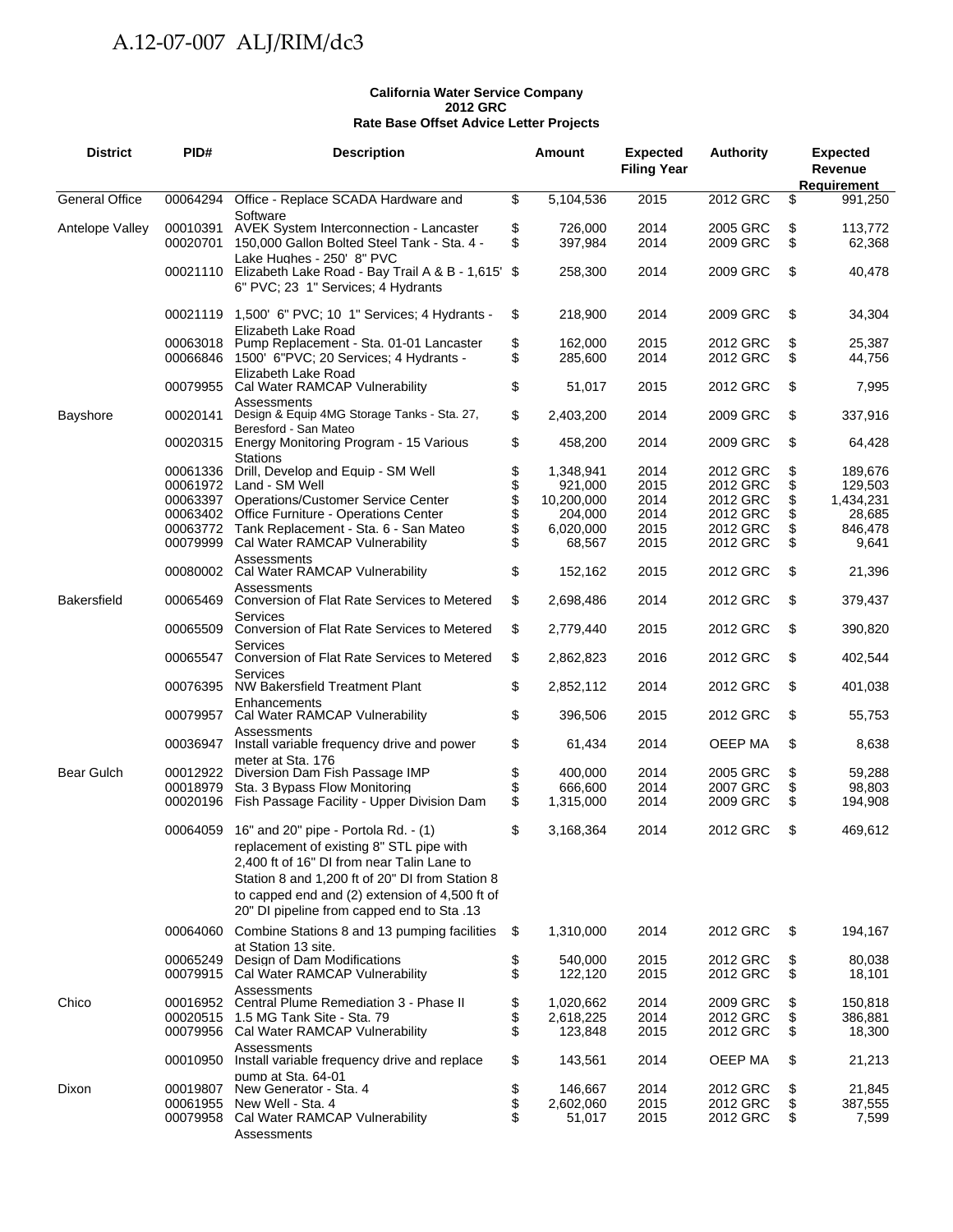#### **California Water Service Company 2012 GRC Rate Base Offset Advice Letter Projects**

| <b>District</b>    | PID#     | <b>Description</b>                                                                          |          | <b>Amount</b>       | <b>Expected</b>    | <b>Authority</b>     |          | <b>Expected</b>   |
|--------------------|----------|---------------------------------------------------------------------------------------------|----------|---------------------|--------------------|----------------------|----------|-------------------|
|                    |          |                                                                                             |          |                     | <b>Filing Year</b> |                      | Revenue  |                   |
|                    |          |                                                                                             |          |                     |                    |                      |          | Requirement       |
| Dominguez          | 00020768 | GAC Treatment - Sta. 275-01                                                                 | \$       | 4,793,000           | 2014               | 2009 GRC             | \$       | 707,741           |
|                    |          | 00020772 Well Head Treatment - Sta. 294-01                                                  | \$       | 4,964,000           | 2014               | 2009 GRC             | \$       | 732,991           |
|                    | 00020775 | Drill, Develop, and Equip New Well - Central<br>Basin                                       | \$       | 6,617,000           | 2015               | 2009 GRC             | \$       | 977,075           |
|                    | 00020838 | <b>Construct and Equip Well</b>                                                             | \$       | 6,617,000           | 2015               | 2009 GRC             | \$       | 977,075           |
|                    | 00063837 | <b>Nitrification Control</b>                                                                | \$       | 200,000             | 2014               | 2012 GRC             | \$       | 29,532            |
|                    |          | 00076394 BP Carson Refinery Recycled Water Pipeline                                         | \$       | 4,000,000           | 2015               | 2012 GRC             | \$       | 590,645           |
|                    |          | 00079995 Cal Water RAMCAP Vulnerability<br>Assessments                                      | \$       | 51,394              | 2015               | 2012 GRC             | \$       | 7,589             |
|                    |          | 00030287 Enhance Central Basin Water Rights                                                 | \$       | 225,000             | 2014               | 2009 GRC             | \$       | 33,224            |
|                    |          | East Los Angeles 00016074 Construct, Develop and Equip New Well                             | \$       | 8,240,000           | 2014               | 2007 GRC             | \$       | 1,195,600         |
|                    |          | 00020583 Drill, Develop and Equip New Well                                                  | \$       | 1,943,782           | 2014               | 2009 GRC             | \$       | 282,037           |
|                    |          | 00020670 Construct Tank                                                                     | \$       | 3,777,023           | 2014               | 2009 GRC             | \$       | 548,035           |
|                    |          | 00020763 Construct Well with Treatment                                                      | \$       | 2,400,000           | 2014               | 2009 GRC             | \$       | 348,233           |
|                    |          | 00030309 Enhance Central Basin Water Rights                                                 | \$       | 90,660              | 2014               | 2009 GRC             |          | 13,154            |
|                    | 00057409 | Purchase Property - Carob Way                                                               | \$       | 452,136             | 2014               | 2009 GRC             | \$       | 65,604            |
|                    | 00058775 | 12" Main - New Well                                                                         | \$       | 1,570,593           | 2014               | 2009 GRC             | \$       | 227,888           |
|                    | 00079961 | Cal Water RAMCAP Vulnerability<br>Assessments                                               | \$       | 125,249             | 2015               | 2012 GRC             | \$       | 18,173            |
| Hermosa<br>Redondo |          | 00051932 Enhance Central Basin Water Rights                                                 | \$       | 90,000              | 2014               | 2009 GRC             | \$       | 13,098            |
|                    |          | 00064502 Blending Facility or Nano Filtration Facility -<br>Sta. 8 Well 2                   | \$       | 4,080,000           | 2014               | 2012 GRC             | \$       | 593,777           |
|                    |          | 00079974 Cal Water RAMCAP Vulnerability<br>Assessments                                      | \$       | 72,770              | 2015               | 2012 GRC             | \$       | 10,591            |
|                    |          | Kern River Valley 00066170 New Well - Lakeland                                              | \$       | 666,202             | 2015               | 2012 GRC             | \$       | 102,257           |
|                    |          | 00079962 Cal Water RAMCAP Vulnerability<br>Assessments                                      | \$       | 141,984             | 2015               | 2012 GRC             | \$       | 21,794            |
| <b>King City</b>   |          | 00079966 Cal Water RAMCAP Vulnerability<br>Assessments                                      | \$       | 55,152              | 2015               | 2012 GRC             | \$       | 8,345             |
| Livermore          |          | 00079953 Cal Water RAMCAP Vulnerability                                                     | \$       | 105,713             | 2015               | 2012 GRC             | \$       | 16,320            |
| Los Altos          | 00060893 | Assessments<br>Mitigate Settlement of 1MG Welded Steel                                      | \$       | 733,282             | 2014               | 2012 GRC             | \$       | 112,310           |
|                    | 00062077 | Tank - Sta. 9<br>Replace 100K Gallon Redwood Tank - Sta. 8                                  | \$       | 312,308             | 2015               | 2012 GRC             | \$       | 47,833            |
|                    |          | Lovola Tank<br>00079954 Cal Water RAMCAP Vulnerability                                      | \$       | 144,305             | 2015               | 2012 GRC             | \$       | 22,102            |
| Marysville         | 00079975 | Assessments<br>Cal Water RAMCAP Vulnerability                                               | \$       | 55,590              | 2015               | 2012 GRC             | \$       | 7,957             |
| Oroville           | 00079997 | Assessments<br>Cal Water RAMCAP Vulnerability                                               | \$       | 55,590              | 2015               | 2012 GRC             | \$       | 8,001             |
| Palos Verdes       |          | Assessments<br>00017331 Replace Panelboard - Sta. 22                                        | \$       | 620,000             | 2013               | 2009 GRC             | \$       | 88,123            |
|                    |          | 00019668 Power Recovery Turbine                                                             | \$       | 217.200             | 2013               | 2009 GRC             | \$       | 30,872            |
|                    |          | 00020510 Power Recovery Turbine - Phase 2 - Sta. 37                                         | \$       | 849,200             | 2013               | 2009 GRC             | \$       | 120,701           |
|                    |          | 00026747 New Panelboard for Boosters - Sta. 22 A-D                                          | \$       | 576,900             | 2013               | 2009 GRC             | \$       | 81,997            |
|                    |          | (Phase 2)                                                                                   |          |                     |                    |                      |          |                   |
|                    |          | 00076174 Purchase Property - PV Pipeline Project<br>00079993 Cal Water RAMCAP Vulnerability | \$<br>\$ | 5,814,595<br>88,321 | 2013<br>2015       | 2012 GRC<br>2012 GRC | \$<br>\$ | 826,455<br>12,554 |
| Redwood Valley     | 00079998 | Assessments<br>Cal Water RAMCAP Vulnerability                                               | \$       | 69,298              | 2015               | 2012 GRC             | \$       | 10,766            |
| Salinas            |          | Assessments<br>00023267 New 150K Gallon Storage Tank - Buena Vista \$                       |          | 1,349,215           | 2014               | 2009 GRC             | \$       | 194,784           |
|                    | 00069429 | Sta. 70 - Tank 4                                                                            | \$       | 510,000             | 2014               | 2009 GRC             | \$       | 73,628            |
|                    | 00080000 | Cal Water RAMCAP Vulnerability                                                              | \$       | 168,595             | 2015               | 2012 GRC             | \$       | 24,340            |
| Selma              | 00080001 | Assessments<br>Cal Water RAMCAP Vulnerability                                               | \$       | 78,152              | 2015               | 2012 GRC             | \$       | 11,742            |
| Stockton           | 00016025 | Assessments<br>New Customer Service Center                                                  |          | 1,215,000           | 2014               | 2007 GRC             |          | 175,554           |
|                    |          | 00020204 Drill, Develop and Equip New Well                                                  | \$<br>\$ | 2,121,100           | 2014               | 2009 GRC             | \$<br>\$ | 306,475           |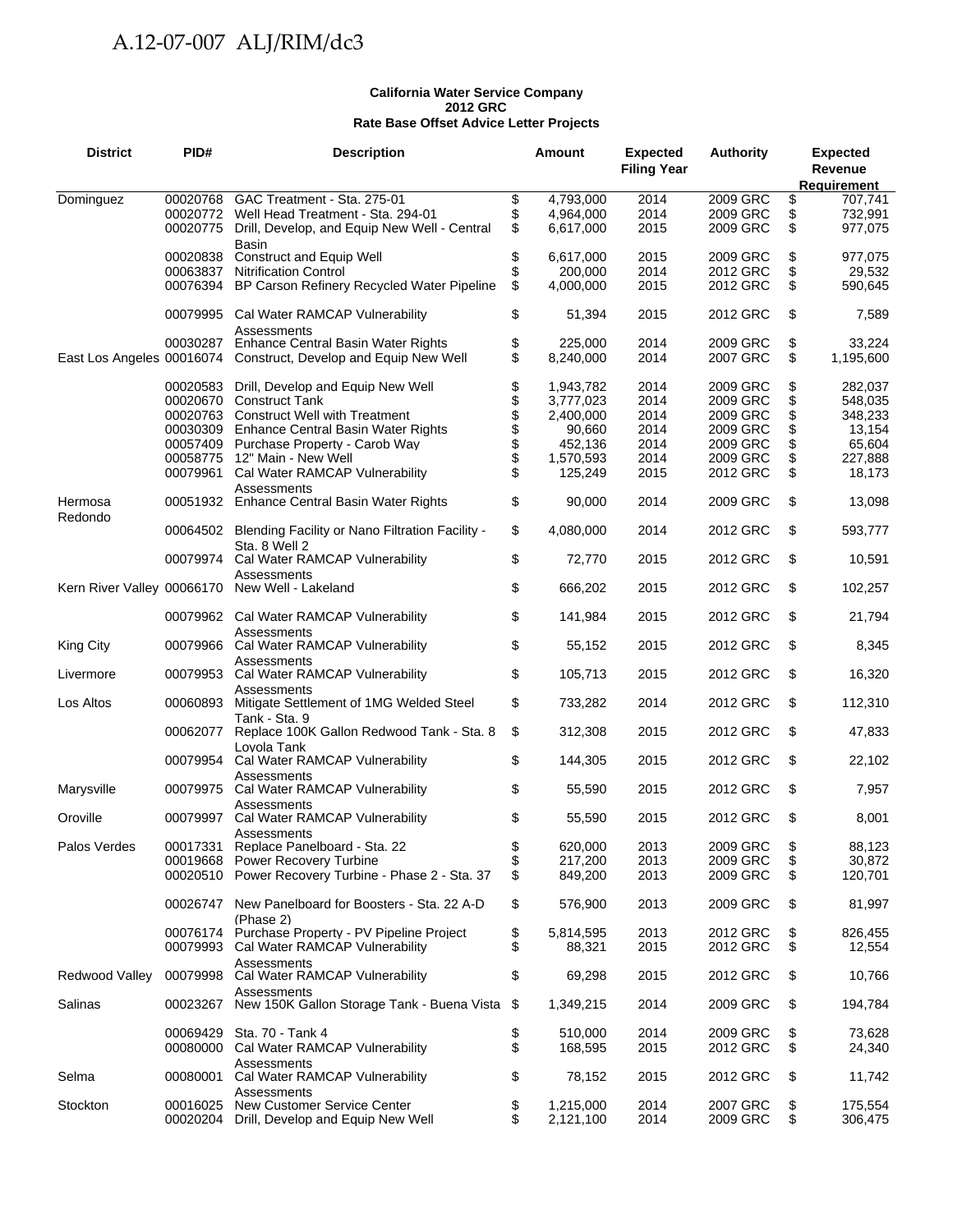#### **California Water Service Company 2012 GRC Rate Base Offset Advice Letter Projects**

| <b>District</b> | PID#                 | <b>Description</b>                                                                                   |      | <b>Amount</b>      | <b>Expected</b><br><b>Filing Year</b> | <b>Authority</b>     |      | <b>Expected</b><br>Revenue<br><b>Requirement</b> |
|-----------------|----------------------|------------------------------------------------------------------------------------------------------|------|--------------------|---------------------------------------|----------------------|------|--------------------------------------------------|
|                 | 00079414             | Modify/replace Steel Members of Elevated                                                             | \$   | 1,039,200          | 2014                                  | 2012 GRC             | \$   | 150,153                                          |
|                 | 00079416             | <b>Tank support Structures</b><br>Modify/replace Steel Members of Elevated                           | \$   | 989,400            | 2014                                  | 2012 GRC             | \$   | 142,957                                          |
|                 | 00079963             | <b>Tank support Structures</b><br>Cal Water RAMCAP Vulnerability                                     | \$   | 196,012            | 2015                                  | 2012 GRC             | \$.  | 28,322                                           |
| Visalia         | 00016782             | Assessments<br>Drill, Develop & Equipo New Well - Mill Creek                                         | \$   | 1,687,313          | 2014                                  | 2009 GRC             | \$   | 251,620                                          |
|                 | 00079994             | Cal Water RAMCAP Vulnerability                                                                       | \$   | 236,331            | 2015                                  | 2012 GRC             | \$.  | 35,243                                           |
|                 | 00028649             | Assessments<br>Install variable frequency drive, well level<br>transducer and power meter at Sta. 74 | \$   | 82,695             | 2014                                  | OEEP MA              | \$.  | 12,332                                           |
| Westlake        | 00064175             | Duesenberg Dr. Thousand Oaks Main                                                                    | \$   | 2,886,247          | 2015                                  | 2012 GRC             | \$   | 420,619                                          |
|                 | 00079967             | Replacement<br>Cal Water RAMCAP Vulnerability                                                        | \$   | 69,151             | 2015                                  | 2012 GRC             | \$   | 10,078                                           |
| <b>Willows</b>  | 00020953<br>00021141 | Assessments<br>Zone Test Repair - Sta. 6-01<br>I-5 Crossing - Design and Permit                      | \$   | 184,794<br>164,400 | 2013<br>2014                          | 2009 GRC<br>2009 GRC | \$.  | 26,116<br>23,234                                 |
|                 | 00080003             | Cal Water RAMCAP Vulnerability<br>Assessments                                                        |      | 55,590             | 2015                                  | 2012 GRC             | S    | 7,856                                            |
|                 |                      |                                                                                                      | - \$ | 128,707,775        |                                       |                      | - \$ | 18,915,119                                       |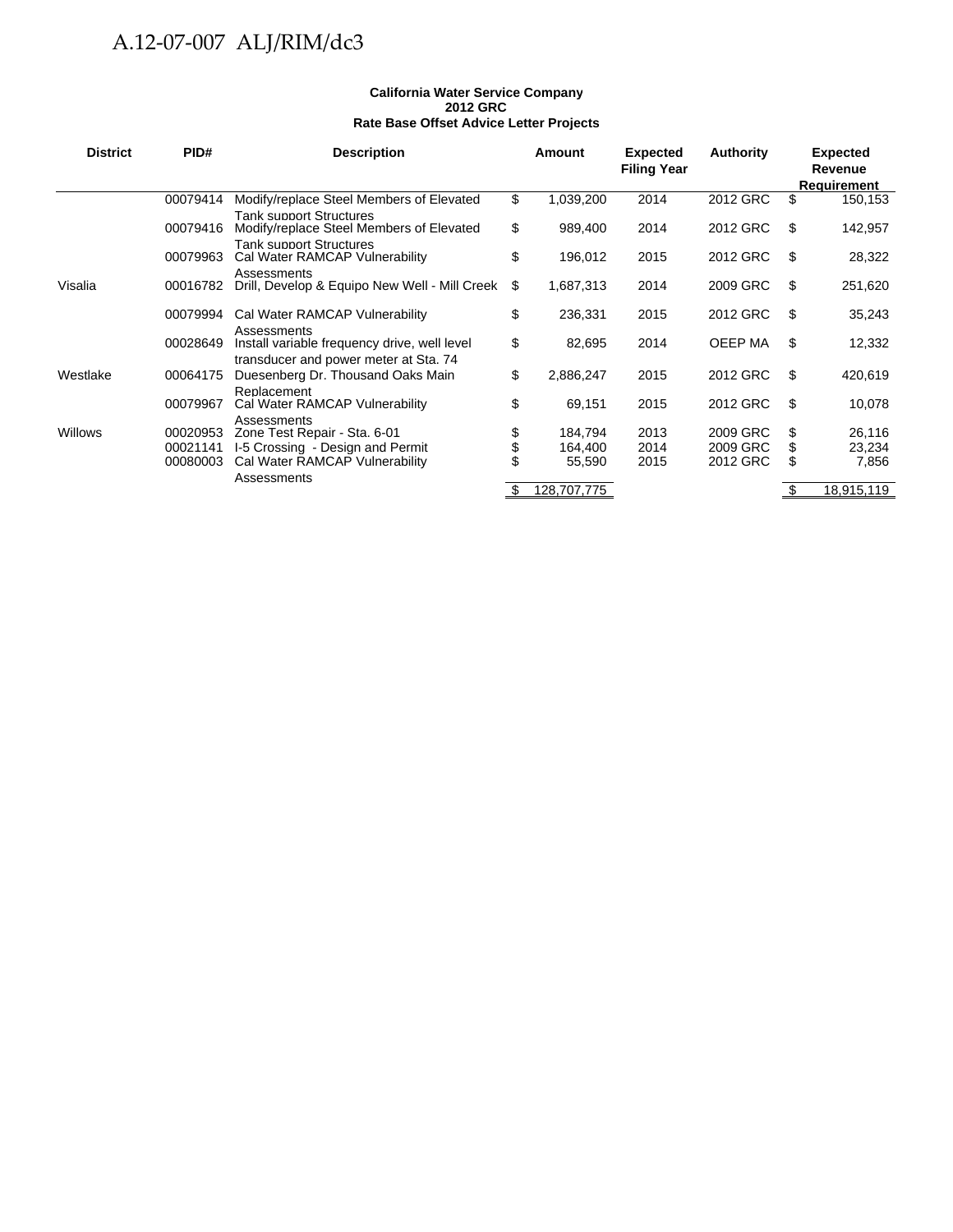## ATTACHMENT 10

# CHAPTER 4 CONSERVATION BUDGET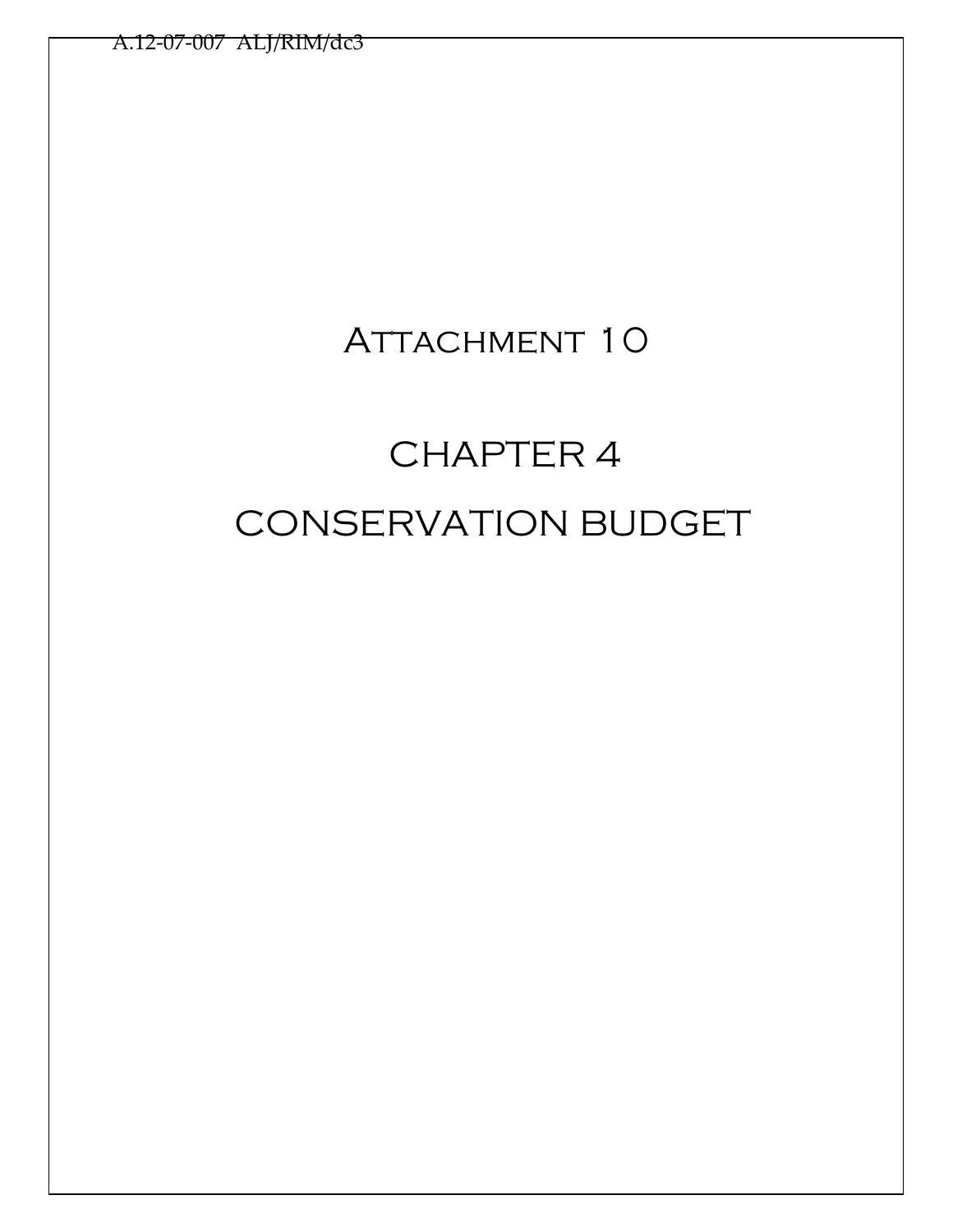| <b>Average Annual District Budgets 2014-16</b> |                 |                           |                           |                         |              |
|------------------------------------------------|-----------------|---------------------------|---------------------------|-------------------------|--------------|
|                                                |                 | <b>Public</b>             | <b>School</b>             | Admin/                  |              |
| <b>District</b>                                | <b>Programs</b> | <b>Information</b>        | <b>Education</b>          | <b>Research</b>         | <b>Total</b> |
| AV                                             | \$              | \$                        | \$                        | \$                      | \$           |
|                                                | 12,466          | 3,748                     | 749                       | 3,500                   | 20,463       |
| <b>Bay Shore</b>                               | \$<br>662,262   | \$<br>160,625             | \$<br>39,799              | \$<br>172,544           | \$1,035,231  |
| <b>BG</b>                                      | \$              | \$                        | \$                        | \$                      | \$           |
|                                                | 343,382         | 86,611                    | 20,636                    | 90,318                  | 540,948      |
| BK                                             | \$              | \$                        | \$                        | \$                      | \$           |
|                                                | 365,608         | 90,425                    | 21,972                    | 94,614                  | 572,618      |
| <b>CH</b>                                      | \$              | \$                        | \$                        | \$                      | \$           |
|                                                | 141,303         | 33,499                    | 8,492                     | 35,680                  | 218,974      |
| <b>DIX</b>                                     | \$              | \$                        | \$                        | \$                      | \$           |
|                                                | 7,426           | 1,832                     | 446                       | 1,885                   | 11,589       |
| <b>DOM</b>                                     | \$              | \$                        | \$                        | \$                      | \$           |
|                                                | 500,099         | 129,155                   | 30,054                    | 138,410                 | 797,718      |
| <b>ELA</b>                                     | \$              | \$                        | \$                        | \$                      | \$           |
|                                                | 255,499         | 58,634                    | 15,354                    | 65,768                  | 395,255      |
| <b>HR</b>                                      | \$              | \$                        | \$                        | \$                      | \$           |
|                                                | 382,858         | 92,235                    | 23,008                    | 101,903                 | 600,003      |
| $\overline{KC}$                                | \$              | $\overline{\mathfrak{s}}$ | \$                        | $\overline{\mathbb{S}}$ | \$           |
|                                                | 12,463          | 2,929                     | 749                       | 3,154                   | 19,294       |
| <b>KRV</b>                                     | \$              | $\overline{\mathcal{G}}$  | $\overline{\mathfrak{s}}$ | \$                      | \$           |
|                                                | 11,621          | 2,484                     | 698                       | 2,939                   | 17,742       |
| LAS                                            | \$              | \$                        | \$                        | \$                      | \$           |
|                                                | 154,195         | 43,682                    | 9,267                     | 39,792                  | 246,936      |
| LIV                                            | \$              | \$                        | \$                        | \$                      | \$           |
|                                                | 244,587         | 58,141                    | 14,699                    | 64,021                  | 381,447      |
| <b>MRL</b>                                     | \$              | \$                        | \$                        | \$                      | \$           |
|                                                | 5,264           | 1,435                     | 316                       | 1,506                   | 8,521        |
| <b>ORO</b>                                     | \$              | \$                        | \$                        | \$                      | \$           |
|                                                | 10,118          | 2,287                     | 608                       | 2,528                   | 15,542       |
| PV                                             | \$              | \$                        | \$                        | \$                      | \$           |
|                                                | 329,325         | 94,209                    | 19,791                    | 95,426                  | 538,752      |
| <b>RDV</b>                                     | \$              | \$                        | \$                        | \$                      | \$           |
|                                                | 6,338           | 1,598                     | 381                       | 1,652                   | 9,969        |
| <b>SEL</b>                                     | \$              | \$                        | \$                        | \$                      | \$           |
|                                                | 18,092          | 4,694                     | 1,087                     | 4,762                   | 28,635       |
| <b>SLN</b>                                     | \$              | \$                        | \$                        | \$                      | \$           |
|                                                | 321,432         | 98,586                    | 19,317                    | 95,728                  | 535,062      |
| <b>STK</b>                                     | \$              | \$                        | \$                        | \$                      | \$           |
|                                                | 140,781         | 34,331                    | 8,460                     | 36,928                  | 220,501      |
| <b>VIS</b>                                     | \$              | \$                        | \$                        | \$                      | \$           |
|                                                | 238,641         | 61,958                    | 14,341                    | 63,404                  | 378,345      |
| WIL                                            | \$              | \$                        | \$                        | \$                      | \$           |
|                                                | 7,672           | 2,323                     | 461                       | 2,223                   | 12,679       |
| <b>WLK</b>                                     | \$              | \$                        | \$                        | \$                      | \$           |
|                                                | 249,450         | 61,607                    | 14,991                    | 67,486                  | 393,533      |
| <b>Total</b>                                   | \$4,420,881     | \$1,127,029               | \$<br>265,677             | \$1,186,170             | \$6,999,757  |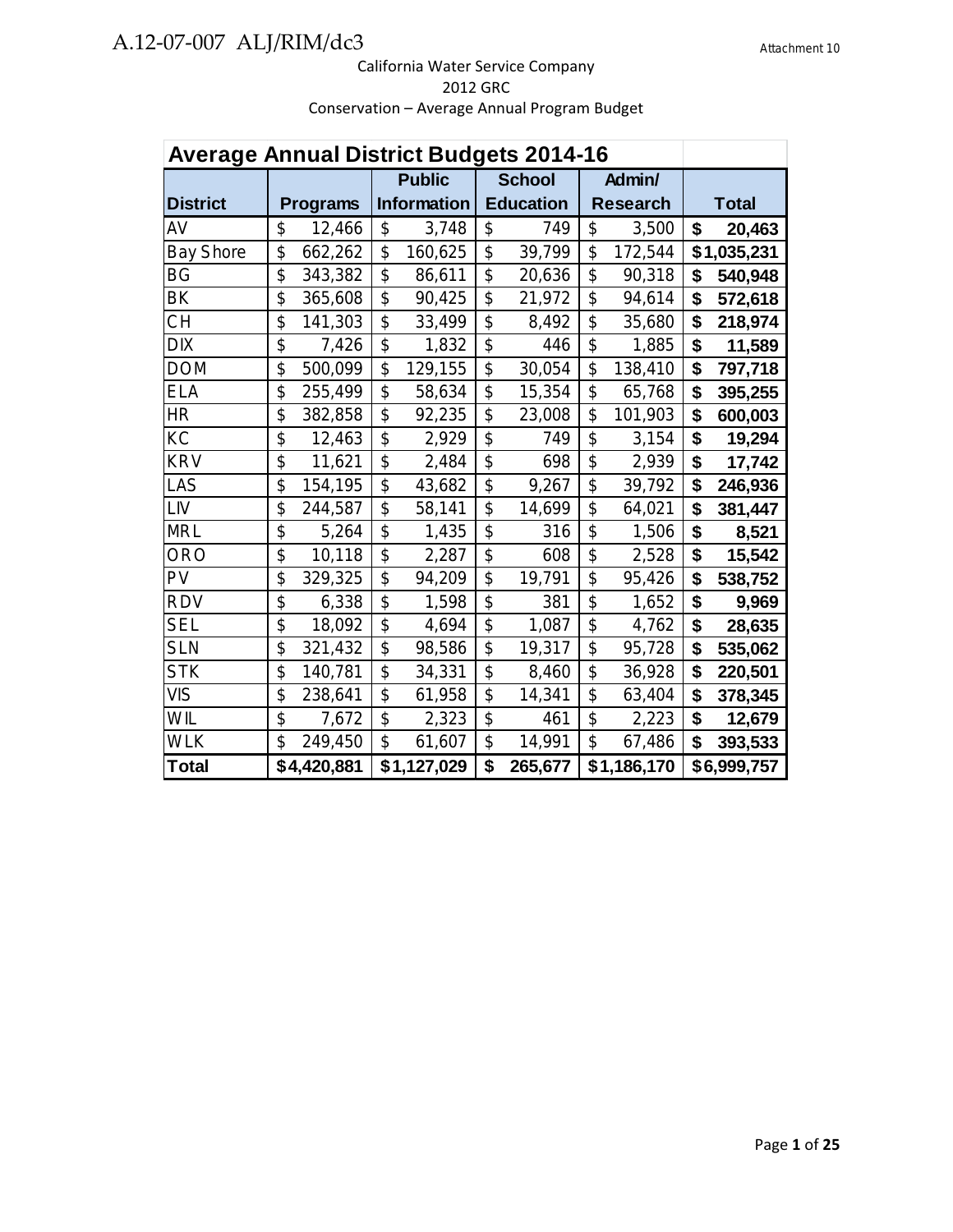| Average Annual Program Activity Levels and Budgets, 2014-2016 |           |                                               |    |                  |                                        |                                        |  |  |  |
|---------------------------------------------------------------|-----------|-----------------------------------------------|----|------------------|----------------------------------------|----------------------------------------|--|--|--|
| Program                                                       | Class     | <b>Avg Annual</b><br><b>Activity</b><br>Level |    | <b>Unit Cost</b> |                                        | <b>Average Annual</b><br><b>Budget</b> |  |  |  |
| HE Toilet (R/V) (a)                                           | <b>SF</b> | 0                                             |    |                  | \$                                     |                                        |  |  |  |
| $HE$ Toilet $(R/V)$ (a)                                       | <b>MF</b> | $\overline{0}$                                |    |                  | $\overline{\mathcal{S}}$               |                                        |  |  |  |
| HE Toilet (R/V) (b)                                           | <b>SF</b> | $\overline{0}$                                |    |                  | \$                                     |                                        |  |  |  |
| $HE$ Toilet $(R/V)$ (b)                                       | <b>MF</b> | $\overline{0}$                                |    |                  | $\overline{\mathcal{S}}$               |                                        |  |  |  |
| U-HE Toilet (R/V)                                             | <b>SF</b> | 1655                                          |    |                  | \$                                     | 165,500                                |  |  |  |
| U-HE Toilet (R/V)                                             | <b>MF</b> | 618                                           |    |                  | \$                                     | 61,800                                 |  |  |  |
| HE CW (R/V)                                                   | <b>SF</b> | 3038                                          |    |                  | $\overline{\mathcal{S}}$               | 315,638                                |  |  |  |
| HE CW Common (R/V)                                            | <b>MF</b> | 90                                            |    |                  | $\overline{\mathcal{S}}$               | 33,000                                 |  |  |  |
| HE CW In-Unit (R/V)                                           | <b>MF</b> | 374                                           |    |                  | $\overline{\$}$                        | 35,138                                 |  |  |  |
| Smart Controllers (R/V)                                       | <b>SF</b> | 1717                                          |    |                  | \$                                     | 217,800                                |  |  |  |
| Smart Controllers (R/V)                                       | <b>MF</b> | 98                                            |    |                  | $\overline{\mathcal{S}}$               | 58,350                                 |  |  |  |
| HE Pop-Up Nozzle (V)                                          | <b>SF</b> | 119894                                        |    |                  | \$                                     | 389,656                                |  |  |  |
| HE Pop-Up Nozzle (V)                                          | MF        | 52057                                         |    |                  | $\overline{\mathcal{S}}$               | 169,185                                |  |  |  |
| HE Pop-Up Nozzle (V)                                          | CII       | 189684                                        |    |                  | \$                                     | 616,473                                |  |  |  |
| HE Toilet (R/V) (a)                                           | CII       | 0                                             |    |                  | \$                                     |                                        |  |  |  |
| HE Toilet (R/V) (b)                                           | CII       | 713                                           |    |                  | \$                                     | 100,400                                |  |  |  |
| HE CW Coin-Op (R/V)                                           | CII       | 68                                            |    |                  | \$                                     | 27,200                                 |  |  |  |
| HE Urinals (R/V)                                              | CII       | 223                                           |    |                  | \$                                     | 65,700                                 |  |  |  |
| Smart Controllers (R/V)                                       | CII       | 200                                           |    |                  | \$                                     | 118,050                                |  |  |  |
| Commercial Irrigation Sys (R)                                 | CII       | 146                                           |    |                  | \$                                     | 292,000                                |  |  |  |
| Commercial Kitchen (R)                                        | CII       | 10                                            |    |                  | \$                                     | 3,300                                  |  |  |  |
| Ice Machine (R)                                               | CII       | 5                                             |    |                  | \$                                     |                                        |  |  |  |
|                                                               | CII       |                                               |    |                  | \$                                     | 9,925                                  |  |  |  |
| Pre-Rinse Spray Valve (R)                                     |           | 10                                            |    |                  | $\overline{\boldsymbol{\mathfrak{s}}}$ | 1,100                                  |  |  |  |
| Cooling Tower Controller (R/I)                                | Ind       | 5<br>$\overline{5}$                           |    |                  |                                        | 5,000                                  |  |  |  |
| Cooling Tower pH Contr. (R/I)                                 | Ind       |                                               |    |                  | \$                                     | 19,050                                 |  |  |  |
| <b>HE Toilet Direct Install</b>                               | <b>SF</b> | 3040                                          |    |                  | $\overline{\mathcal{S}}$               | 1,006,240                              |  |  |  |
| <b>HE Toilet Direct Install</b>                               | MF        | 1189                                          |    |                  | \$                                     | 345,985                                |  |  |  |
| <b>HE Toilet Direct Install</b>                               | CII       | 0                                             |    |                  | \$                                     |                                        |  |  |  |
| <b>Urinal Direct Install</b>                                  | CII       | 0                                             |    |                  | $\overline{\mathcal{S}}$               |                                        |  |  |  |
| <b>Audits and Surveys</b>                                     | <b>SF</b> | 45                                            |    |                  | \$                                     | 5,760                                  |  |  |  |
| <b>Audits and Surveys</b>                                     | MF        | 16                                            |    |                  | \$                                     | 15,200                                 |  |  |  |
| Web-Based Home Survey                                         | SF        | 4172                                          |    |                  | \$                                     | 62,580                                 |  |  |  |
| <b>Audits and Surveys</b>                                     | CII       | 6                                             |    |                  | \$                                     | 12,000                                 |  |  |  |
| Industrial Process Audits (I)                                 | Ind       | 4                                             |    |                  | \$                                     | 5,132                                  |  |  |  |
| Lrg Landscape Surveys                                         | Irr       | 67                                            |    |                  | $\overline{\mathcal{S}}$               | 93,800                                 |  |  |  |
| Lrg Landscape Water Use Rpt                                   | Irr       | 1373                                          |    |                  | $\overline{\$}$                        | 117,143                                |  |  |  |
| Residential Conservation Kit (V)                              | <b>SF</b> | 2399                                          |    |                  | $\overline{\$}$                        | 52,778                                 |  |  |  |
| Residential Conservation Kit (V)                              | MF        | 0                                             |    |                  | $\overline{\$}$                        |                                        |  |  |  |
| <b>Programmatic Total</b>                                     |           |                                               |    |                  | \$                                     | 4,420,881                              |  |  |  |
| <b>Administration and Research</b>                            |           |                                               |    |                  | $\overline{\mathcal{S}}$               | 1,186,170                              |  |  |  |
| Salary                                                        |           |                                               | \$ | 415,081          |                                        |                                        |  |  |  |
| <b>Benefits</b>                                               |           |                                               | \$ | 303,009          |                                        |                                        |  |  |  |
| Office Supplies/Travel/Other                                  |           |                                               | \$ | 468,080          |                                        |                                        |  |  |  |
| Public Information                                            |           |                                               |    |                  | \$                                     | 1,127,029                              |  |  |  |
| <b>School Education</b>                                       |           |                                               |    |                  | \$                                     | 265,677                                |  |  |  |
| <b>Total</b>                                                  |           |                                               |    |                  | \$                                     | 6,999,757                              |  |  |  |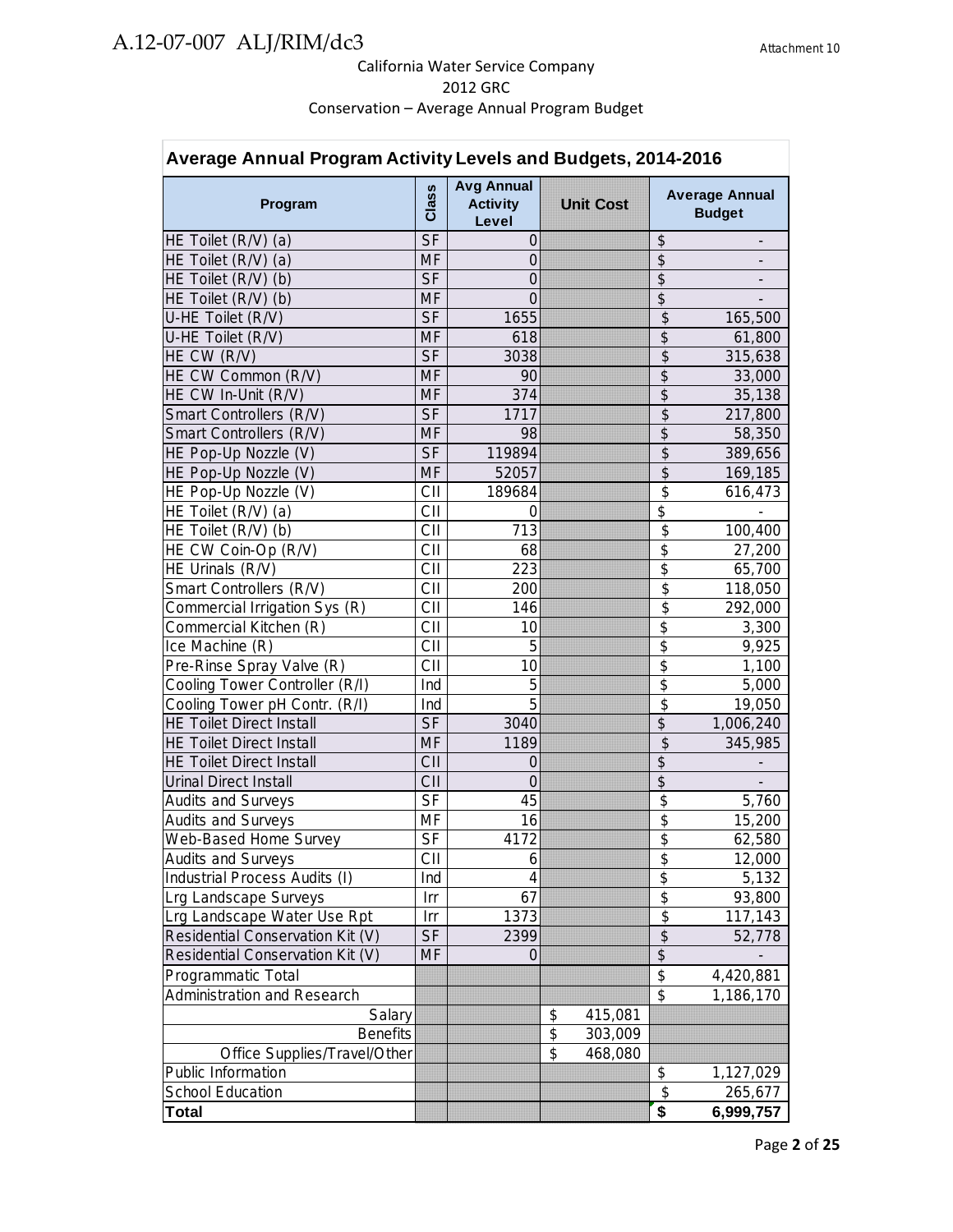| <b>Antelope Valley</b>           |           |                                               |                                    |                                                         |
|----------------------------------|-----------|-----------------------------------------------|------------------------------------|---------------------------------------------------------|
| Program                          | Class     | <b>Avg Annual</b><br><b>Activity</b><br>Level | <b>Unit Cost</b>                   | <b>Total Annual</b><br><b>Budget</b>                    |
| HE Toilet (R/V) (a)              | <b>SF</b> | 0                                             | \$<br>$\qquad \qquad \blacksquare$ | \$<br>$\overline{\phantom{a}}$                          |
| HE Toilet (R/V) (a)              | <b>MF</b> | 0                                             | \$<br>$\overline{\phantom{a}}$     | \$                                                      |
| HE Toilet (R/V) (b)              | <b>SF</b> | $\overline{0}$                                | \$<br>$\blacksquare$               | $\overline{\mathcal{G}}$                                |
| HE Toilet (R/V) (b)              | <b>MF</b> | $\mathbf 0$                                   | $\overline{\$}$                    | $\overline{\mathcal{S}}$                                |
| U-HE Toilet (R/V)                | <b>SF</b> | 6                                             | \$<br>100.00                       | $\overline{\mathcal{S}}$<br>600                         |
| U-HE Toilet (R/V)                | <b>MF</b> | $\mathbf 0$                                   | $\overline{\mathcal{S}}$<br>100.00 | $\overline{\mathcal{S}}$                                |
| HE CW (R/V)                      | <b>SF</b> | $\mathbf{1}$                                  | \$<br>150.00                       | \$<br>150                                               |
| HE CW Common (R/V)               | <b>MF</b> | $\overline{0}$                                | \$<br>400.00                       | $\overline{\mathcal{G}}$                                |
| HE CW In-Unit (R/V)              | <b>MF</b> | $\overline{0}$                                | \$<br>150.00                       | $\overline{\mathcal{S}}$                                |
| Smart Controllers (R/V)          | <b>SF</b> | 18                                            | \$<br>125.00                       | \$<br>2,250                                             |
| Smart Controllers (R/V)          | <b>MF</b> | 0                                             | $\overline{\mathcal{S}}$<br>600.00 | $\overline{\$}$                                         |
| HE Pop-Up Nozzle (V)             | <b>SF</b> | 543                                           | \$<br>3.25                         | \$<br>1,765                                             |
| HE Pop-Up Nozzle (V)             | <b>MF</b> | 473                                           | \$<br>3.25                         | $\overline{\$}$<br>1,537                                |
| HE Pop-Up Nozzle (V)             | CII       | 1270                                          | \$<br>3.25                         | $\overline{\boldsymbol{\theta}}$<br>4,128               |
| HE Toilet (R/V) (a)              | CII       | 0                                             | $\overline{\$}$                    | $\overline{\$}$                                         |
| HE Toilet (R/V) (b)              | CII       | $\mathbf 1$                                   | $\overline{\$}$<br>100.00          | $\overline{\$}$<br>100                                  |
| HE CW Coin-Op (R/V)              | CII       | 0                                             | \$<br>400.00                       | $\overline{\mathbf{S}}$                                 |
| HE Urinals (R/V)                 | CII       | $\mathbf 1$                                   | \$<br>300.00                       | \$<br>300                                               |
| Smart Controllers (R/V)          | CII       | 0                                             | \$<br>600.00                       | $\overline{\mathbf{S}}$<br>$\overline{\phantom{a}}$     |
| Commercial Irrigation Sys (R)    | CII       | 0                                             | \$2,000.00                         | $\overline{\mathfrak{s}}$<br>-                          |
| Commercial Kitchen (R)           | CII       | 0                                             | \$<br>330.00                       | \$<br>$\qquad \qquad \blacksquare$                      |
| Ice Machine (R)                  | CII       | 0                                             | \$1,985.00                         | \$<br>$\qquad \qquad \blacksquare$                      |
| Pre-Rinse Spray Valve (R)        | CII       | 0                                             | \$<br>110.00                       | \$<br>$\qquad \qquad \blacksquare$                      |
| Cooling Tower Controller (R/I)   | Ind       | 0                                             | \$1,000.00                         | $\overline{\mathbf{S}}$<br>$\qquad \qquad \blacksquare$ |
| Cooling Tower pH Contr. (R/I)    | Ind       | 0                                             | \$3,810.00                         | $\overline{\mathcal{S}}$<br>$\blacksquare$              |
| <b>HE Toilet Direct Install</b>  | <b>SF</b> | $\mathbf 0$                                   | \$<br>331.00                       | \$<br>$\qquad \qquad \blacksquare$                      |
| <b>HE Toilet Direct Install</b>  | <b>MF</b> | $\mathbf 0$                                   | \$<br>313.00                       | $\overline{\mathcal{G}}$                                |
| <b>HE Toilet Direct Install</b>  | CII       | $\mathbf 0$                                   | \$<br>374.00                       | \$                                                      |
| <b>Urinal Direct Install</b>     | CII       | $\mathbf 0$                                   | \$<br>175.00                       | \$                                                      |
| <b>Audits and Surveys</b>        | <b>SF</b> | 0                                             | \$<br>140.00                       | \$<br>$\overline{\phantom{0}}$                          |
| <b>Audits and Surveys</b>        | MF        | 0                                             | \$<br>950.00                       | \$                                                      |
| Web-Based Home Survey            | <b>SF</b> | 24                                            | \$<br>15.00                        | \$<br>360                                               |
| <b>Audits and Surveys</b>        | CII       | 0                                             | \$2,000.00                         | \$                                                      |
| Industrial Process Audits (I)    | Ind       | 0                                             | \$1,283.00                         | \$                                                      |
| Lrg Landscape Surveys            | Irr       | 0                                             | \$1,400.00                         | $\overline{\$}$                                         |
| Lrg Landscape Water Use Rpt      | Irr       | 0                                             | \$<br>85.35                        | $\overline{\$}$                                         |
| Residential Conservation Kit (V) | <b>SF</b> | 58                                            | \$<br>22.00                        | $\overline{\mathcal{L}}$<br>1,276                       |
| Residential Conservation Kit (V) | <b>MF</b> | 0                                             | \$<br>22.00                        | $\overline{\$}$                                         |
| Programmatic Total               |           |                                               |                                    | \$<br>12,466                                            |
| Administration and Research      |           |                                               |                                    | \$<br>3,500                                             |
| Salary                           |           |                                               | \$<br>1,170                        |                                                         |
| <b>Benefits</b>                  |           |                                               | \$<br>854                          |                                                         |
| Office Supplies/Travel/Other     |           |                                               | \$<br>1,475                        |                                                         |
| Public Information               |           |                                               |                                    | \$<br>3,748                                             |
| School Education                 |           |                                               |                                    | \$<br>749                                               |
| <b>Total</b>                     |           |                                               |                                    | \$<br>20,463                                            |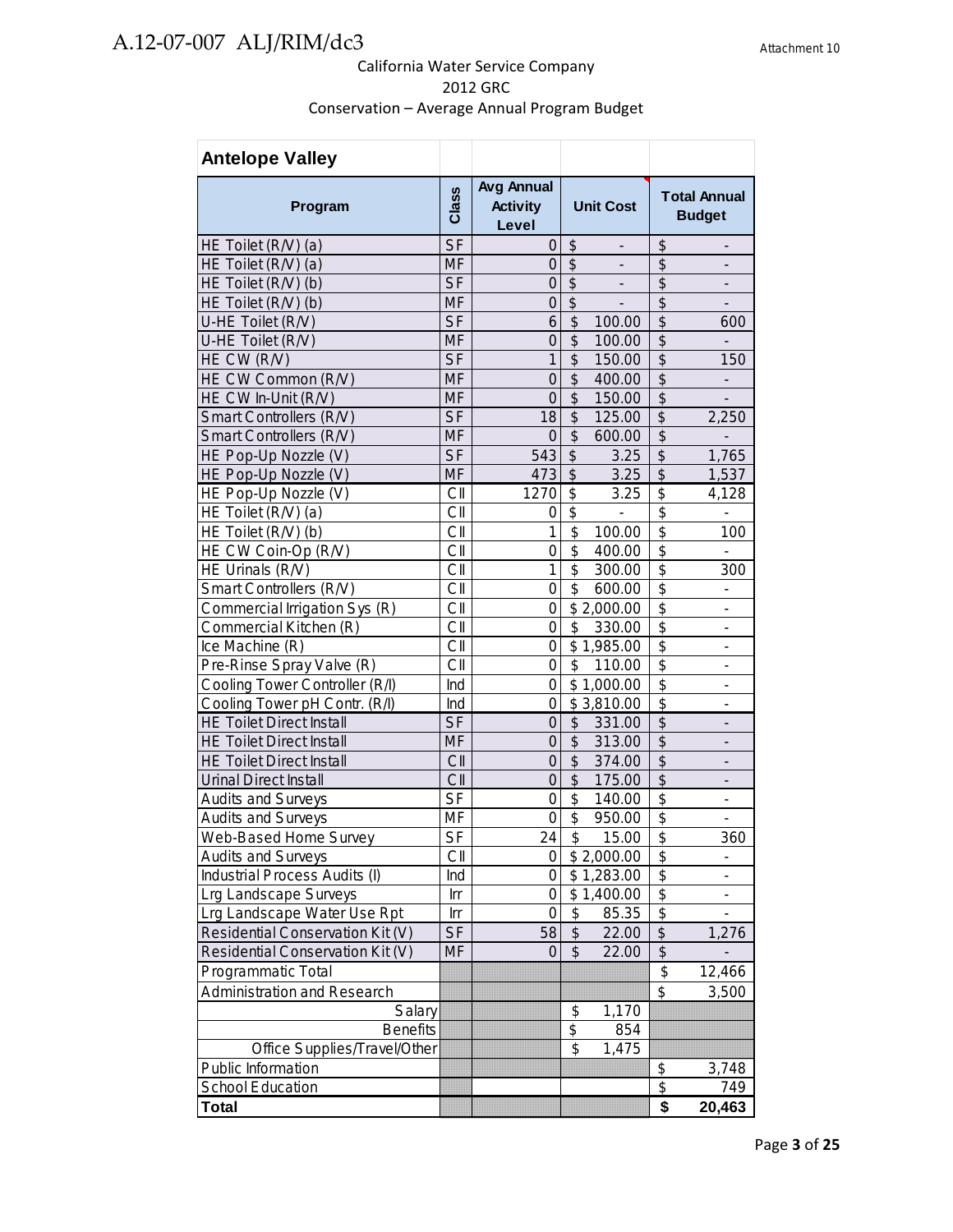| <b>Bay Shore</b>                 |           |                                               |                                      |                          |                                      |                                      |
|----------------------------------|-----------|-----------------------------------------------|--------------------------------------|--------------------------|--------------------------------------|--------------------------------------|
| Program                          | Class     | <b>Avg Annual</b><br><b>Activity</b><br>Level | <b>Unit Cost</b>                     |                          |                                      | <b>Total Annual</b><br><b>Budget</b> |
| HE Toilet (R/V) (a)              | <b>SF</b> | 0                                             | \$                                   | $\overline{\phantom{a}}$ | \$                                   | $\overline{\phantom{a}}$             |
| HE Toilet (R/V) (a)              | <b>MF</b> | 0                                             | $\overline{\mathcal{S}}$             | $\overline{\phantom{a}}$ | $\overline{\mathcal{S}}$             | $\overline{\phantom{a}}$             |
| HE Toilet (R/V) (b)              | <b>SF</b> | $\overline{0}$                                | $\frac{1}{2}$                        |                          | \$                                   |                                      |
| HE Toilet (R/V) (b)              | <b>MF</b> | $\overline{0}$                                | $\overline{\mathcal{S}}$             |                          | $\overline{\mathcal{S}}$             |                                      |
| U-HE Toilet (R/V)                | <b>SF</b> | 175                                           | \$                                   | 100.00                   | \$                                   | 17,500                               |
| U-HE Toilet (R/V)                | <b>MF</b> | 69                                            | $\overline{\mathcal{S}}$             | 100.00                   | \$                                   | 6,900                                |
| HE CW (R/V)                      | $S$ F     | 793                                           | \$                                   | 75.00                    | \$                                   | 59,475                               |
| HE CW Common (R/V)               | <b>MF</b> | 32                                            | $\overline{\mathcal{S}}$             | 400.00                   | $\overline{\mathcal{S}}$             | 12,800                               |
| HE CW In-Unit (R/V)              | <b>MF</b> | 130                                           | \$                                   | 75.00                    | \$                                   | 9,750                                |
| Smart Controllers (R/V)          | <b>SF</b> | 198                                           | $\overline{\mathcal{S}}$             | 125.00                   | $\overline{\mathcal{S}}$             | 24,750                               |
| Smart Controllers (R/V)          | <b>MF</b> | 10                                            | $\overline{\mathcal{S}}$             | 600.00                   | $\overline{\$}$                      | 6,000                                |
| HE Pop-Up Nozzle (V)             | $S$ F     | 9778                                          | $\overline{\$}$                      | 3.25                     | $\overline{\$}$                      | 31,779                               |
| HE Pop-Up Nozzle (V)             | <b>MF</b> | 2017                                          | $\overline{\mathcal{S}}$             | 3.25                     | $\overline{\mathcal{S}}$             | 6,555                                |
| HE Pop-Up Nozzle (V)             | CII       | 11429                                         | \$                                   | 3.25                     | \$                                   | 37,144                               |
| HE Toilet (R/V) (a)              | CII       | 0                                             | \$                                   |                          | \$                                   |                                      |
| HE Toilet (R/V) (b)              | CII       | 140                                           | \$                                   | 200.00                   | \$                                   | 28,000                               |
| HE CW Coin-Op (R/V)              | CII       | 12                                            | \$                                   | 400.00                   | \$                                   | 4,800                                |
| HE Urinals (R/V)                 | CII       | 33                                            | \$                                   | 300.00                   | \$                                   | 9,900                                |
| Smart Controllers (R/V)          | CII       | 42                                            | $\boldsymbol{\mathsf{S}}$            | 600.00                   | \$                                   | 25,200                               |
| Commercial Irrigation Sys (R)    | CII       | 17                                            | \$                                   | 2,000.00                 | \$                                   | 34,000                               |
| Commercial Kitchen (R)           | CII       | $\boldsymbol{0}$                              | $\overline{\mathcal{S}}$             | 330.00                   | $\overline{\mathbf{S}}$              |                                      |
| Ice Machine (R)                  | CII       | 0                                             | \$                                   | 1,985.00                 | $\overline{\$}$                      | L,                                   |
| Pre-Rinse Spray Valve (R)        | CII       | 0                                             | \$                                   | 110.00                   | \$                                   | $\overline{\phantom{0}}$             |
| Cooling Tower Controller (R/I)   | Ind       | 0                                             | \$                                   | 1,000.00                 | \$                                   | $\qquad \qquad \blacksquare$         |
| Cooling Tower pH Contr. (R/I)    | Ind       | 0                                             | \$                                   | 3,810.00                 | \$                                   |                                      |
| <b>HE Toilet Direct Install</b>  | <b>SF</b> | 543                                           | $\overline{\mathcal{S}}$             | 331.00                   | $\overline{\$}$                      | 179,733                              |
| <b>HE Toilet Direct Install</b>  | <b>MF</b> | 434                                           | \$                                   | 313.00                   | \$                                   | 135,842                              |
| <b>HE Toilet Direct Install</b>  | CII       | 0                                             | $\overline{\mathcal{S}}$             | 374.00                   | $\overline{\$}$                      |                                      |
| <b>Urinal Direct Install</b>     | CII       | $\overline{0}$                                | $\overline{\$}$                      | 175.00                   | $\overline{\$}$                      |                                      |
| <b>Audits and Surveys</b>        | $S_{F}$   | 0                                             | $\overline{\boldsymbol{\mathsf{s}}}$ | 140.00                   | $\overline{\$}$                      |                                      |
| <b>Audits and Surveys</b>        | MF        | $\mathbf 1$                                   | $\overline{\$}$                      | 950.00                   | $\overline{\$}$                      | 950                                  |
| Web-Based Home Survey            | SĒ        | 437                                           | \$                                   | 15.00                    | \$                                   | 6,555                                |
| <b>Audits and Surveys</b>        | CII       | 0                                             | \$                                   | 2,000.00                 | \$                                   |                                      |
| Industrial Process Audits (I)    | Ind       | 0                                             | \$                                   | 1,283.00                 | \$                                   |                                      |
| Lrg Landscape Surveys            | Irr       | 4                                             | \$                                   | 1,400.00                 | \$                                   | 5,600                                |
| Lrg Landscape Water Use Rpt      | Irr       | 133                                           | \$                                   | 85.35                    | \$                                   | 11,351                               |
| Residential Conservation Kit (V) | <b>SF</b> | 349                                           | \$                                   | 22.00                    | \$                                   | 7,678                                |
| Residential Conservation Kit (V) | <b>MF</b> | $\overline{0}$                                | $\boldsymbol{\mathsf{S}}$            | 22.00                    | \$                                   |                                      |
| Programmatic Total               |           |                                               |                                      |                          | \$                                   | 662,262                              |
| Administration and Research      |           |                                               |                                      |                          | $\overline{\mathfrak{s}}$            | 172,544                              |
| Salary                           |           |                                               | \$                                   | 62,180                   |                                      |                                      |
| <b>Benefits</b>                  |           |                                               | $\overline{\boldsymbol{\mathsf{s}}}$ | 45,392                   |                                      |                                      |
| Office Supplies/Travel/Other     |           |                                               | \$                                   | 64,972                   |                                      |                                      |
| Public Information               |           |                                               |                                      |                          | \$                                   | 160,625                              |
| School Education                 |           |                                               |                                      |                          | $\overline{\mathfrak{s}}$            | 39,799                               |
| Total                            |           |                                               |                                      |                          | $\overline{\boldsymbol{\mathsf{s}}}$ | 1,035,231                            |
|                                  |           |                                               |                                      |                          |                                      |                                      |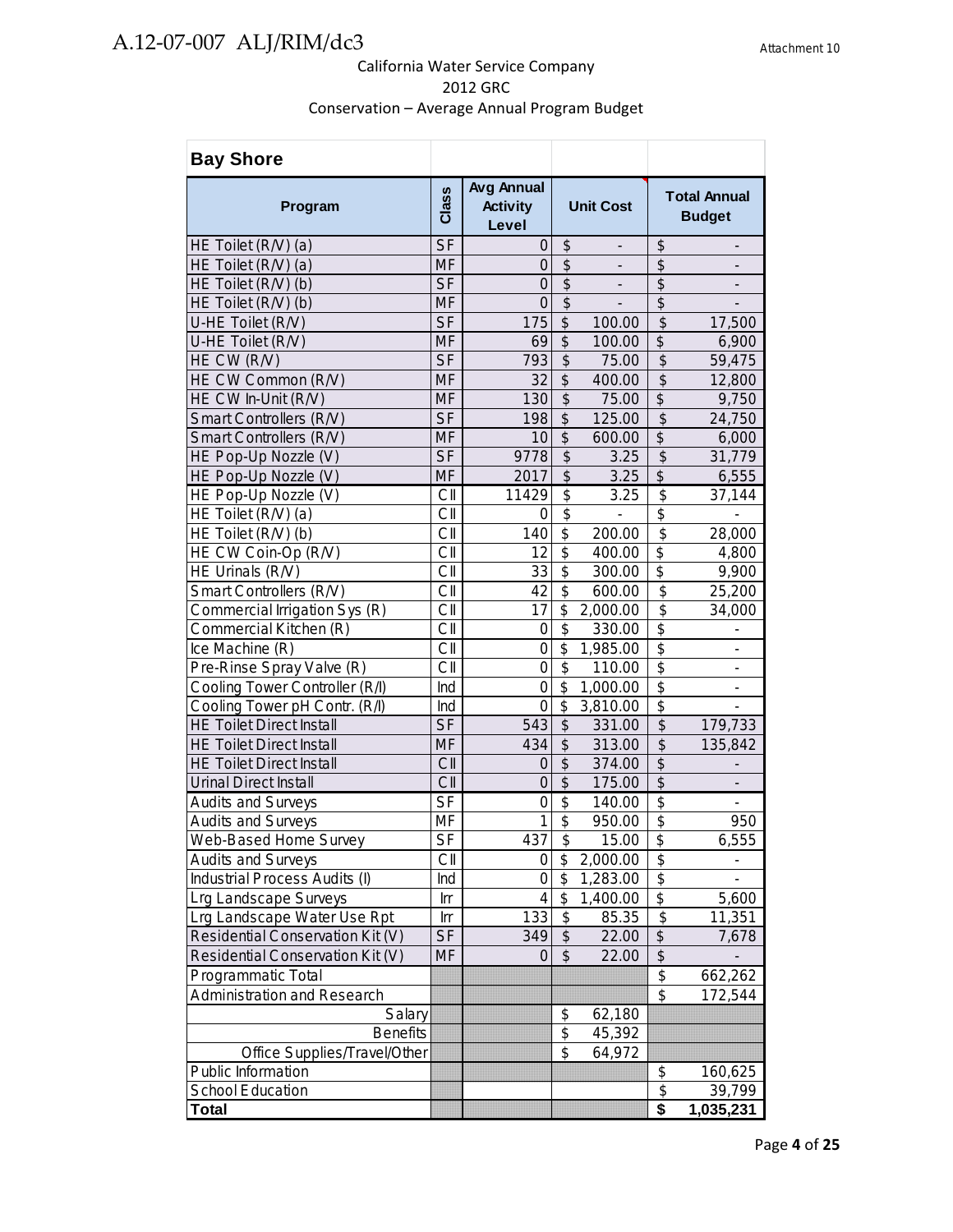| <b>Bear Gulch</b>                  |           |                                               |                                  |                          |                           |                                      |
|------------------------------------|-----------|-----------------------------------------------|----------------------------------|--------------------------|---------------------------|--------------------------------------|
| Program                            | Class     | <b>Avg Annual</b><br><b>Activity</b><br>Level | <b>Unit Cost</b>                 |                          |                           | <b>Total Annual</b><br><b>Budget</b> |
| HE Toilet (R/V) (a)                | <b>SF</b> | 0                                             | \$                               |                          | \$                        | -                                    |
| HE Toilet (R/V) (a)                | <b>MF</b> | $\overline{0}$                                | $\overline{\$}$                  |                          | $\overline{\mathcal{S}}$  |                                      |
| HE Toilet (R/V) (b)                | <b>SF</b> | 0                                             | $\overline{\$}$                  | $\overline{\phantom{m}}$ | $\overline{\mathcal{S}}$  | $\overline{\phantom{m}}$             |
| HE Toilet (R/V) (b)                | <b>MF</b> | $\Omega$                                      | $\overline{\mathcal{S}}$         |                          | \$                        |                                      |
| U-HE Toilet (R/V)                  | <b>SF</b> | 101                                           | \$                               | 100.00                   | \$                        | 10,100                               |
| U-HE Toilet (R/V)                  | <b>MF</b> | 30                                            | \$                               | 100.00                   | \$                        | 3,000                                |
| HE CW (R/V)                        | <b>SF</b> | 371                                           | \$                               | 75.00                    | \$                        | 27,825                               |
| HE CW Common (R/V)                 | <b>MF</b> | 7                                             | \$                               | 400.00                   | \$                        | 2,800                                |
| HE CW In-Unit (R/V)                | <b>MF</b> | 31                                            | \$                               | 75.00                    | $\overline{\mathcal{L}}$  | 2,325                                |
| Smart Controllers (R/V)            | <b>SF</b> | 124                                           | \$                               | 125.00                   | \$                        | 15,500                               |
| Smart Controllers (R/V)            | <b>MF</b> | $\overline{2}$                                | $\overline{\mathcal{S}}$         | 600.00                   | \$                        | 1,200                                |
| HE Pop-Up Nozzle (V)               | <b>SF</b> | 6622                                          | \$                               | 3.25                     | \$                        | 21,522                               |
| HE Pop-Up Nozzle (V)               | <b>MF</b> | 1367                                          | \$                               | 3.25                     | \$                        | 4,443                                |
| HE Pop-Up Nozzle (V)               | CII       | 7740                                          | $\overline{\$}$                  | 3.25                     | \$                        | 25,155                               |
| HE Toilet (R/V) (a)                | CII       | 0                                             | \$                               |                          | \$                        |                                      |
| HE Toilet (R/V) (b)                | CII       | 151                                           | $\overline{\mathfrak{s}}$        | 200.00                   | \$                        | 30,200                               |
| HE CW Coin-Op (R/V)                | CII       | 3                                             | $\overline{\$}$                  | 400.00                   | $\overline{\$}$           | 1,200                                |
| HE Urinals (R/V)                   | CII       | 15                                            | \$                               | 300.00                   | \$                        | 4,500                                |
| Smart Controllers (R/V)            | CII       | 19                                            | $\overline{\mathbf{S}}$          | 600.00                   | $\overline{\mathcal{S}}$  | 11,400                               |
| Commercial Irrigation Sys (R)      | CII       | 15                                            | \$                               | 2,000.00                 | \$                        | 30,000                               |
| Commercial Kitchen (R)             | CII       | $\mathbf 0$                                   | \$                               | 330.00                   | \$                        | $\qquad \qquad \blacksquare$         |
| Ice Machine (R)                    | CII       | 0                                             | \$                               | 1,985.00                 | $\overline{\mathbf{S}}$   | -                                    |
| Pre-Rinse Spray Valve (R)          | CII       | $\mathbf 0$                                   | \$                               | 110.00                   | $\overline{\mathbf{S}}$   | -                                    |
| Cooling Tower Controller (R/I)     | Ind       | 0                                             | \$                               | 1,000.00                 | $\overline{\$}$           | $\qquad \qquad \blacksquare$         |
| Cooling Tower pH Contr. (R/I)      | Ind       | 0                                             | \$                               | 3,810.00                 | \$                        | $\qquad \qquad \blacksquare$         |
| <b>HE Toilet Direct Install</b>    | <b>SF</b> | 197                                           | \$                               | 331.00                   | \$                        | 65,207                               |
| <b>HE Toilet Direct Install</b>    | <b>MF</b> | 189                                           | $\frac{1}{2}$                    | 313.00                   | $\frac{1}{2}$             | 59,157                               |
| <b>HE Toilet Direct Install</b>    | CII       | 0                                             | \$                               | 374.00                   | \$                        |                                      |
| <b>Urinal Direct Install</b>       | CII       | $\overline{0}$                                | $\overline{\mathcal{S}}$         | 175.00                   | $\overline{\$}$           | $\overline{a}$                       |
| <b>Audits and Surveys</b>          | <b>SF</b> | $\mathbf 0$                                   | $\boldsymbol{\mathsf{S}}$        | 140.00                   | \$                        | $\overline{a}$                       |
| <b>Audits and Surveys</b>          | MF        | $\overline{0}$                                | \$                               | 950.00                   | \$                        |                                      |
| Web-Based Home Survey              | $S_{F}$   | 296                                           | $\overline{\boldsymbol{\theta}}$ | 15.00                    | $\overline{\mathbf{G}}$   | 4,440                                |
| <b>Audits and Surveys</b>          | СII       | 0                                             | \$                               | 2,000.00                 | \$                        |                                      |
| Industrial Process Audits (I)      | Ind       | 0                                             | \$                               | 1,283.00                 | $\overline{\mathbf{S}}$   |                                      |
| Lrg Landscape Surveys              | Irr       | 0                                             | \$                               | 1,400.00                 | $\overline{\mathfrak{s}}$ |                                      |
| Lrg Landscape Water Use Rpt        | Irr       | 124                                           | \$                               | 85.35                    | \$                        | 10,583                               |
| Residential Conservation Kit (V)   | <b>SF</b> | 583                                           | \$                               | 22.00                    | \$                        | 12,826                               |
| Residential Conservation Kit (V)   | <b>MF</b> | 0                                             | $\overline{\mathcal{S}}$         | 22.00                    | $\overline{\mathcal{G}}$  |                                      |
| <b>Programmatic Total</b>          |           |                                               |                                  |                          | $\overline{\mathcal{S}}$  |                                      |
| <b>Administration and Research</b> |           |                                               |                                  |                          | $\overline{\mathbf{S}}$   | 343,382                              |
|                                    |           |                                               |                                  |                          |                           | 90,318                               |
| Salary                             |           |                                               | \$                               | 32,240                   |                           |                                      |
| <b>Benefits</b>                    |           |                                               | \$                               | 23,536                   |                           |                                      |
| Office Supplies/Travel/Other       |           |                                               | \$                               | 34,542                   |                           |                                      |
| Public Information                 |           |                                               |                                  |                          | \$                        | 86,611                               |
| School Education                   |           |                                               |                                  |                          | \$                        | 20,636                               |
| <b>Total</b>                       |           |                                               |                                  |                          | \$                        | 540,948                              |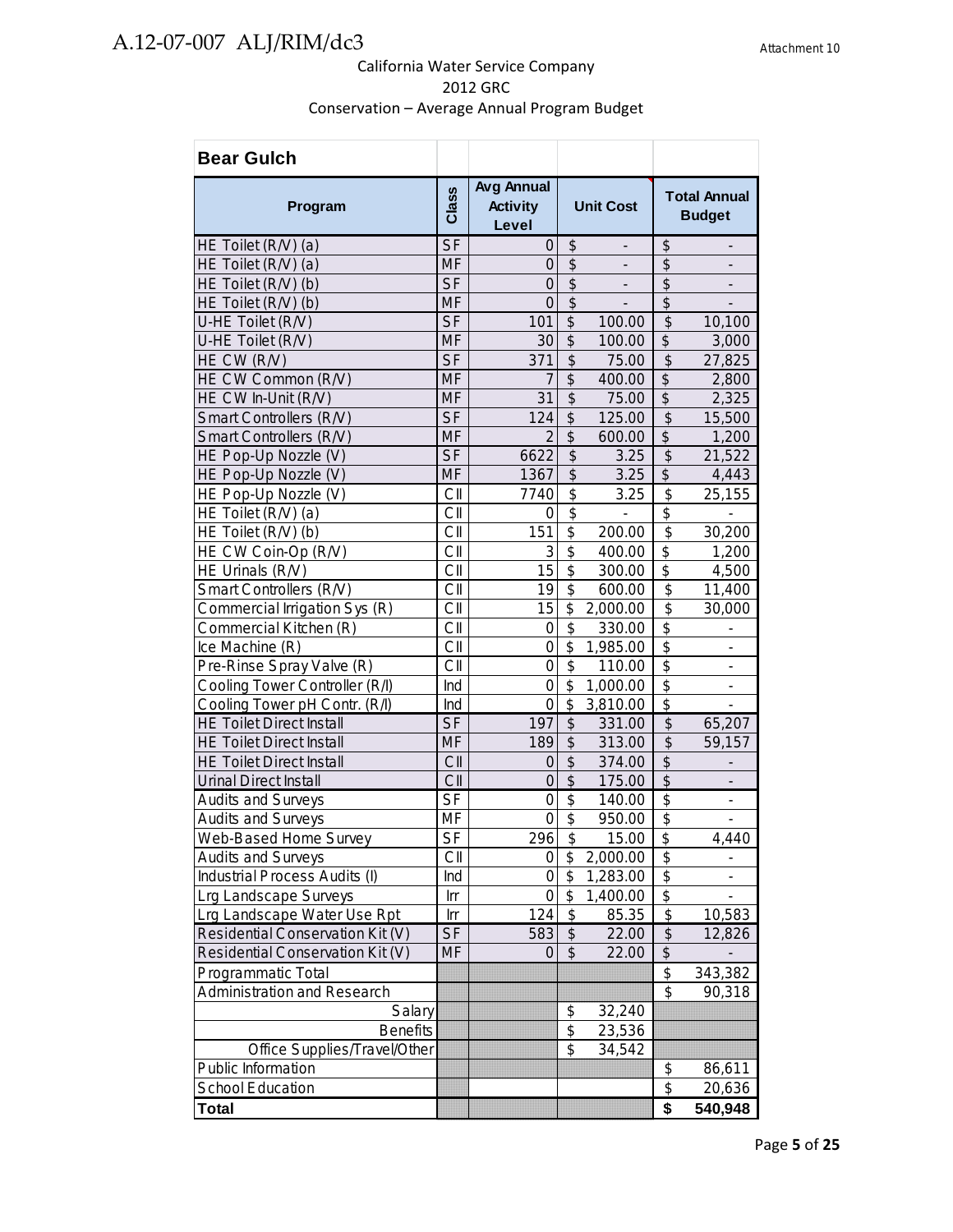| <b>Bakersfield</b>               |           |                                               |                          |                          |                           |                              |  |                                      |  |
|----------------------------------|-----------|-----------------------------------------------|--------------------------|--------------------------|---------------------------|------------------------------|--|--------------------------------------|--|
| Program                          | Class     | <b>Avg Annual</b><br><b>Activity</b><br>Level | <b>Unit Cost</b>         |                          |                           |                              |  | <b>Total Annual</b><br><b>Budget</b> |  |
| HE Toilet (R/V) (a)              | <b>SF</b> | 0                                             | \$                       | $\overline{\phantom{a}}$ | \$                        | $\overline{\phantom{a}}$     |  |                                      |  |
| HE Toilet (R/V) (a)              | <b>MF</b> | $\mathbf 0$                                   | \$                       | $\overline{\phantom{a}}$ | \$                        | $\qquad \qquad \blacksquare$ |  |                                      |  |
| HE Toilet (R/V) (b)              | <b>SF</b> | $\overline{0}$                                | $\overline{\$}$          | $\overline{\phantom{0}}$ | $\overline{\mathcal{G}}$  | $\overline{\phantom{a}}$     |  |                                      |  |
| HE Toilet (R/V) (b)              | <b>MF</b> | $\overline{0}$                                | $\overline{\$}$          | $\overline{\phantom{0}}$ | $\overline{\$}$           |                              |  |                                      |  |
| U-HE Toilet (R/V)                | <b>SF</b> | 31                                            | $\overline{\$}$          | 100.00                   | $\overline{\$}$           | 3,100                        |  |                                      |  |
| U-HE Toilet (R/V)                | <b>MF</b> | 123                                           | $\overline{\mathcal{S}}$ | 100.00                   | \$                        | 12,300                       |  |                                      |  |
| HE CW (R/V)                      | <b>SF</b> | 200                                           | $\overline{\mathcal{S}}$ | 150.00                   | \$                        | 30,000                       |  |                                      |  |
| HE CW Common (R/V)               | <b>MF</b> | 1                                             | $\overline{\mathcal{S}}$ | 400.00                   | $\overline{\mathcal{S}}$  | 400                          |  |                                      |  |
| HE CW In-Unit (R/V)              | <b>MF</b> | 5                                             | \$                       | 150.00                   | \$                        | 750                          |  |                                      |  |
| Smart Controllers (R/V)          | <b>SF</b> | $\mathbf 0$                                   | $\overline{\$}$          | 125.00                   | $\overline{\$}$           |                              |  |                                      |  |
| Smart Controllers (R/V)          | <b>MF</b> | $\Omega$                                      | \$                       | 600.00                   | $\overline{\mathcal{L}}$  |                              |  |                                      |  |
| HE Pop-Up Nozzle (V)             | <b>SF</b> | 21349                                         | $\overline{\mathcal{S}}$ | 3.25                     | $\overline{\mathcal{S}}$  | 69,384                       |  |                                      |  |
| HE Pop-Up Nozzle (V)             | <b>MF</b> | 17612                                         | $\overline{\$}$          | 3.25                     | $\overline{\mathcal{S}}$  | 57,239                       |  |                                      |  |
| HE Pop-Up Nozzle (V)             | CII       | 49907                                         | $\overline{\$}$          | 3.25                     | \$                        | 162,198                      |  |                                      |  |
| HE Toilet (R/V) (a)              | CII       | 0                                             | $\overline{\mathbf{S}}$  | $\overline{\phantom{0}}$ | \$                        | $\overline{\phantom{0}}$     |  |                                      |  |
| HE Toilet (R/V) (b)              | CII       | 8                                             | \$                       | 100.00                   | \$                        | 800                          |  |                                      |  |
| HE CW Coin-Op (R/V)              | CII       | 1                                             | \$                       | 400.00                   | $\overline{\$}$           | 400                          |  |                                      |  |
| HE Urinals (R/V)                 | СII       | $\overline{2}$                                | \$                       | 300.00                   | $\overline{\$}$           | 600                          |  |                                      |  |
| Smart Controllers (R/V)          | CII       | $\overline{0}$                                | \$                       | 600.00                   | $\overline{\$}$           | $\overline{\phantom{a}}$     |  |                                      |  |
| Commercial Irrigation Sys (R)    | CII       | 0                                             | \$                       | 2,000.00                 | $\overline{\mathcal{S}}$  | $\overline{\phantom{a}}$     |  |                                      |  |
| Commercial Kitchen (R)           | CII       | $\overline{0}$                                | \$                       | 330.00                   | $\overline{\$}$           | $\overline{\phantom{a}}$     |  |                                      |  |
| Ice Machine (R)                  | CII       | $\mathbf 0$                                   | \$                       | 1,985.00                 | $\overline{\$}$           | $\qquad \qquad \blacksquare$ |  |                                      |  |
| Pre-Rinse Spray Valve (R)        | CII       | $\overline{0}$                                | \$                       | 110.00                   | $\overline{\$}$           | $\overline{\phantom{a}}$     |  |                                      |  |
| Cooling Tower Controller (R/I)   | Ind       | $\mathbf 0$                                   | \$                       | 1,000.00                 | $\overline{\mathfrak{s}}$ | $\overline{a}$               |  |                                      |  |
| Cooling Tower pH Contr. (R/I)    | Ind       | $\mathbf 0$                                   | \$                       | 3,810.00                 | $\overline{\mathbf{S}}$   | $\overline{a}$               |  |                                      |  |
| <b>HE Toilet Direct Install</b>  | <b>SF</b> | $\mathbf 0$                                   | \$                       | 331.00                   | $\overline{\mathcal{L}}$  | $\overline{\phantom{a}}$     |  |                                      |  |
| <b>HE Toilet Direct Install</b>  | <b>MF</b> | $\overline{0}$                                | $\overline{\mathcal{S}}$ | 313.00                   | $\overline{\$}$           |                              |  |                                      |  |
| <b>HE Toilet Direct Install</b>  | CII       | $\overline{0}$                                | $\overline{\$}$          | 374.00                   | $\overline{\$}$           |                              |  |                                      |  |
| <b>Urinal Direct Install</b>     | CII       | $\overline{0}$                                | $\overline{\mathcal{S}}$ | 175.00                   | $\overline{\mathcal{S}}$  | $\overline{\phantom{m}}$     |  |                                      |  |
| <b>Audits and Surveys</b>        | <b>SF</b> | 0                                             | \$                       | 140.00                   | $\overline{\mathfrak{s}}$ | $\overline{a}$               |  |                                      |  |
| <b>Audits and Surveys</b>        | MF        | $\mathbf 0$                                   | \$                       | 950.00                   | $\overline{\mathfrak{s}}$ | $\overline{a}$               |  |                                      |  |
| Web-Based Home Survey            | SF        | 248                                           | $\overline{\mathcal{S}}$ | 15.00                    | $\overline{\mathbf{S}}$   | 3,720                        |  |                                      |  |
| <b>Audits and Surveys</b>        | CII       | 0                                             | \$                       | 2,000.00                 | $\overline{\mathbf{S}}$   |                              |  |                                      |  |
| Industrial Process Audits (I)    | Ind       | 0                                             | \$                       | 1,283.00                 | \$                        |                              |  |                                      |  |
| Lrg Landscape Surveys            | Irr       | 7                                             | \$                       | 1,400.00                 | $\overline{\mathcal{E}}$  | 9,800                        |  |                                      |  |
| Lrg Landscape Water Use Rpt      | Irr       | 149                                           | \$                       | 85.35                    | \$                        | 12,717                       |  |                                      |  |
| Residential Conservation Kit (V) | <b>SF</b> | 100                                           | \$                       | 22.00                    | \$                        | 2,200                        |  |                                      |  |
| Residential Conservation Kit (V) | <b>MF</b> | 0                                             | \$                       | 22.00                    | \$                        |                              |  |                                      |  |
| Programmatic Total               |           |                                               |                          |                          | \$                        | 365,608                      |  |                                      |  |
| Administration and Research      |           |                                               |                          |                          | \$                        | 94,614                       |  |                                      |  |
| Salary                           |           |                                               | \$                       | 34,327                   |                           |                              |  |                                      |  |
| <b>Benefits</b>                  |           |                                               | \$                       | 25,059                   |                           |                              |  |                                      |  |
| Office Supplies/Travel/Other     |           |                                               | \$                       | 35,228                   |                           |                              |  |                                      |  |
| Public Information               |           |                                               |                          |                          | \$                        | 90,425                       |  |                                      |  |
| School Education                 |           |                                               |                          |                          | \$                        | 21,972                       |  |                                      |  |
| Total                            |           |                                               |                          |                          | \$                        | 572,618                      |  |                                      |  |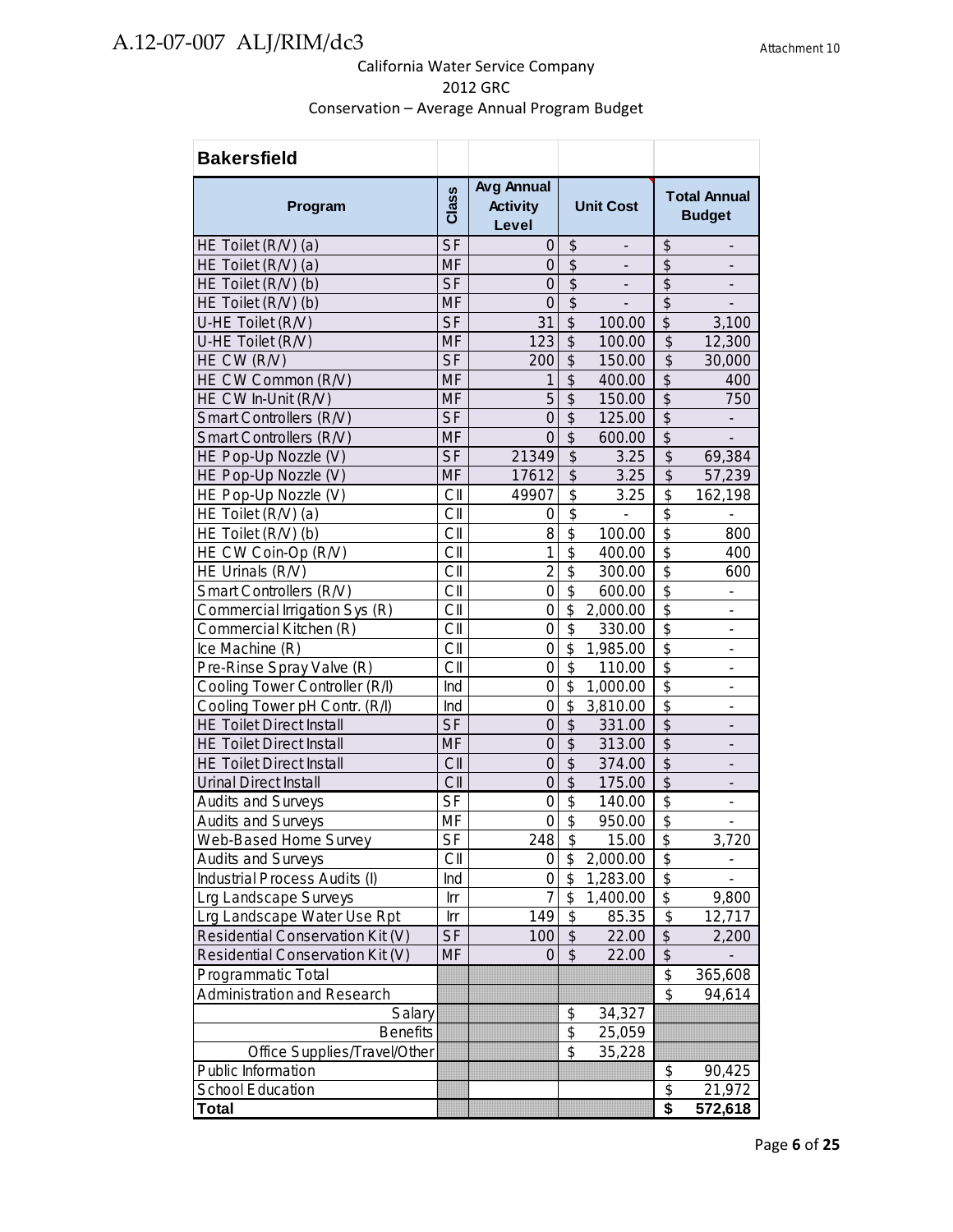| <b>Chico</b>                     |                          |                                               |                                                          |                          |                                      |
|----------------------------------|--------------------------|-----------------------------------------------|----------------------------------------------------------|--------------------------|--------------------------------------|
| Program                          | Class                    | <b>Avg Annual</b><br><b>Activity</b><br>Level | <b>Unit Cost</b>                                         |                          | <b>Total Annual</b><br><b>Budget</b> |
| HE Toilet (R/V) (a)              | <b>SF</b>                | $\overline{0}$                                | $\boldsymbol{\theta}$<br>$\overline{\phantom{0}}$        | \$                       | $\overline{\phantom{m}}$             |
| HE Toilet (R/V) (a)              | <b>MF</b>                | 0                                             | $\sqrt{2}$<br>$\overline{\phantom{a}}$                   | \$                       | $\overline{\phantom{a}}$             |
| HE Toilet (R/V) (b)              | <b>SF</b>                | $\mathbf 0$                                   | $\overline{\mathcal{S}}$<br>$\qquad \qquad \blacksquare$ | $\overline{\mathcal{S}}$ |                                      |
| HE Toilet (R/V) (b)              | <b>MF</b>                | $\mathbf 0$                                   | \$<br>$\overline{a}$                                     | $\overline{\mathcal{S}}$ |                                      |
| U-HE Toilet (R/V)                | <b>SF</b>                | 3                                             | \$<br>100.00                                             | \$                       | 300                                  |
| U-HE Toilet (R/V)                | <b>MF</b>                | $\overline{2}$                                | \$<br>100.00                                             | \$                       | 200                                  |
| HE CW (R/V)                      | <b>SF</b>                | 31                                            | \$<br>150.00                                             | $\overline{\mathcal{G}}$ | 4,650                                |
| HE CW Common (R/V)               | <b>MF</b>                | 1                                             | $\overline{\mathcal{S}}$<br>400.00                       | $\overline{\mathcal{S}}$ | 400                                  |
| HE CW In-Unit (R/V)              | <b>MF</b>                | $\overline{\mathcal{L}}$                      | $\overline{\mathcal{S}}$<br>150.00                       | $\overline{\$}$          | 600                                  |
| Smart Controllers (R/V)          | <b>SF</b>                | $\overline{0}$                                | \$<br>125.00                                             | $\overline{\mathcal{S}}$ |                                      |
| Smart Controllers (R/V)          | <b>MF</b>                | $\overline{0}$                                | $\overline{\mathcal{S}}$<br>600.00                       | $\overline{\$}$          |                                      |
| HE Pop-Up Nozzle (V)             | <b>SF</b>                | 8989                                          | $\overline{\mathcal{S}}$<br>3.25                         | $\overline{\mathcal{S}}$ | 29,214                               |
| HE Pop-Up Nozzle (V)             | <b>MF</b>                | 7417                                          | $\overline{\mathcal{S}}$<br>3.25                         | $\overline{\mathcal{S}}$ | 24,105                               |
| HE Pop-Up Nozzle (V)             | CII                      | 21013                                         | \$<br>3.25                                               | \$                       | 68,292                               |
| HE Toilet (R/V) (a)              | CII                      | 0                                             | \$                                                       | \$                       |                                      |
| HE Toilet (R/V) (b)              | CII                      | $\overline{\mathbf{4}}$                       | \$<br>100.00                                             | $\overline{\$}$          | 400                                  |
| HE CW Coin-Op (R/V)              | CII                      | 1                                             | \$<br>400.00                                             | $\overline{\$}$          | 400                                  |
| HE Urinals (R/V)                 | CII                      | 1                                             | \$<br>300.00                                             | $\overline{\mathcal{S}}$ | 300                                  |
| Smart Controllers (R/V)          | CII                      | 0                                             | \$<br>600.00                                             | $\overline{\$}$          | $\qquad \qquad \blacksquare$         |
| Commercial Irrigation Sys (R)    | CII                      | 0                                             | \$2,000.00                                               | \$                       | $\overline{\phantom{m}}$             |
| Commercial Kitchen (R)           | CII                      | 0                                             | \$<br>330.00                                             | $\overline{\mathcal{S}}$ | $\overline{\phantom{0}}$             |
| Ice Machine (R)                  | CII                      | 0                                             | \$1,985.00                                               | $\overline{\$}$          | $\blacksquare$                       |
| Pre-Rinse Spray Valve (R)        | CII                      | $\mathbf 0$                                   | \$<br>110.00                                             | \$                       | $\qquad \qquad \blacksquare$         |
| Cooling Tower Controller (R/I)   | Ind                      | $\mathbf 0$                                   | \$1,000.00                                               | $\overline{\$}$          | ÷,                                   |
| Cooling Tower pH Contr. (R/I)    | Ind                      | 0                                             | \$3,810.00                                               | $\overline{\$}$          | Ĭ.                                   |
| <b>HE Toilet Direct Install</b>  | <b>SF</b>                | $\mathbf 0$                                   | \$<br>331.00                                             | \$                       | $\qquad \qquad \blacksquare$         |
| <b>HE Toilet Direct Install</b>  | <b>MF</b>                | $\overline{0}$                                | $\overline{\mathcal{S}}$<br>313.00                       | $\overline{\$}$          |                                      |
| <b>HE Toilet Direct Install</b>  | CII                      | $\overline{0}$                                | $\overline{\mathcal{S}}$<br>374.00                       | $\overline{\$}$          |                                      |
| <b>Urinal Direct Install</b>     | CII                      | $\overline{0}$                                | $\overline{\mathcal{S}}$<br>175.00                       | $\overline{\$}$          |                                      |
| <b>Audits and Surveys</b>        | <b>SF</b>                | 0                                             | \$<br>140.00                                             | \$                       | $\qquad \qquad \blacksquare$         |
| <b>Audits and Surveys</b>        | <b>MF</b>                | 0                                             | $\overline{\$}$<br>950.00                                | $\overline{\mathcal{S}}$ | $\overline{a}$                       |
| Web-Based Home Survey            | $\overline{\mathsf{SF}}$ | $\overline{0}$                                | $\overline{\$}$<br>15.00                                 | ሱ<br>Φ                   |                                      |
| <b>Audits and Surveys</b>        | CII                      | 0                                             | \$2,000.00                                               | \$                       |                                      |
| Industrial Process Audits (I)    | Ind                      | 0                                             | \$1,283.00                                               | \$                       |                                      |
| Lrg Landscape Surveys            | Irr                      | 6                                             | \$1,400.00                                               | \$                       | 8,400                                |
| Lrg Landscape Water Use Rpt      | Irr                      | 44                                            | \$<br>85.35                                              | $\overline{\mathcal{S}}$ | 3,755                                |
| Residential Conservation Kit (V) | <b>SF</b>                | 13                                            | \$<br>22.00                                              | \$                       | 286                                  |
| Residential Conservation Kit (V) | MF                       | 0                                             | \$<br>22.00                                              | $\overline{\mathcal{S}}$ |                                      |
| Programmatic Total               |                          |                                               |                                                          | $\overline{\mathcal{S}}$ | 141,303                              |
| Administration and Research      |                          |                                               |                                                          | \$                       | 35,680                               |
| Salary                           |                          |                                               | \$<br>13,267                                             |                          |                                      |
| <b>Benefits</b>                  |                          |                                               | \$<br>9,685                                              |                          |                                      |
| Office Supplies/Travel/Other     |                          |                                               | \$<br>12,728                                             |                          |                                      |
| Public Information               |                          |                                               |                                                          | \$                       | 33,499                               |
| School Education                 |                          |                                               |                                                          | \$                       | 8,492                                |
| Total                            |                          |                                               |                                                          | \$                       | 218,974                              |
|                                  |                          |                                               |                                                          |                          |                                      |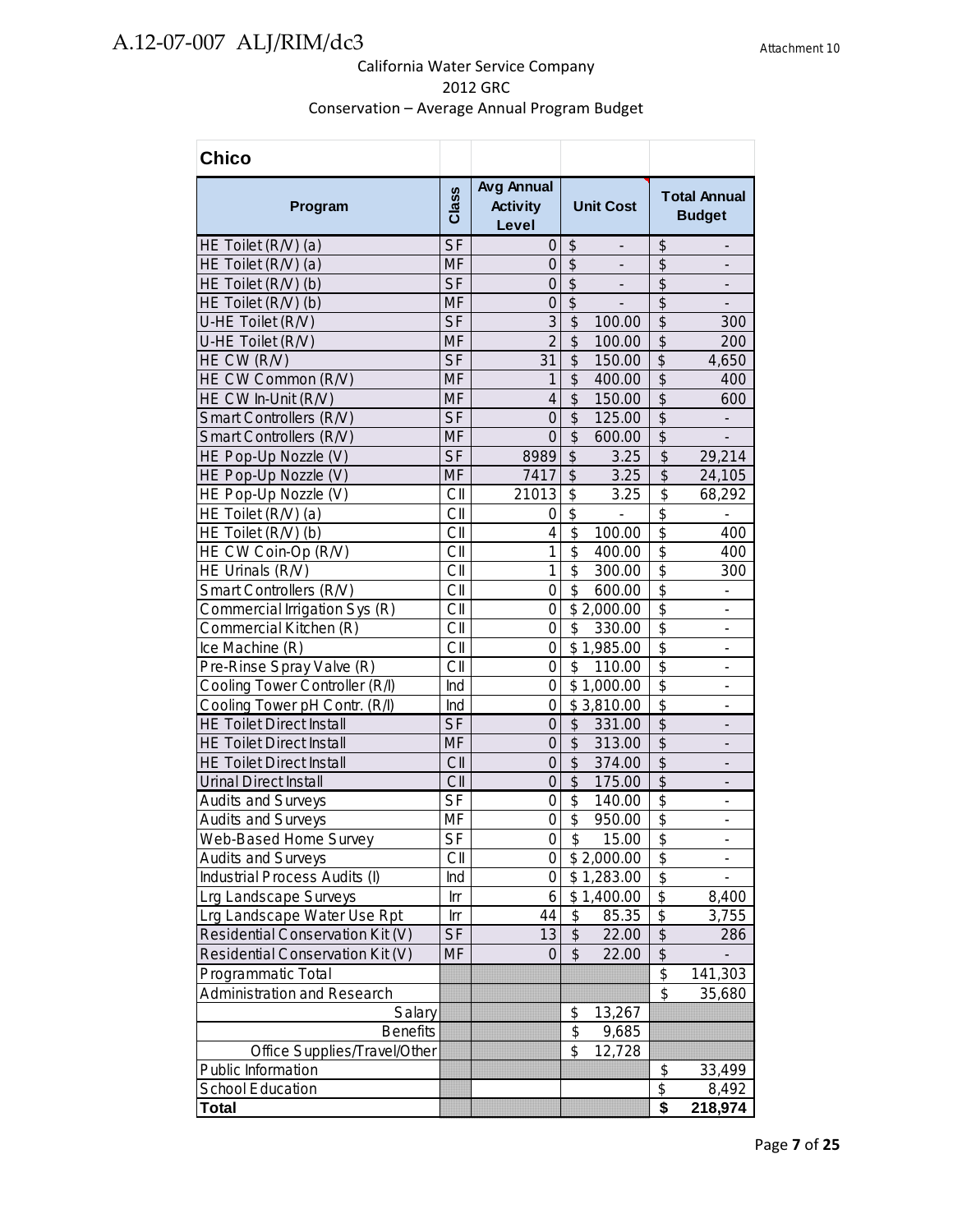| <b>Dixon</b>                     |           |                                               |                                             |                                                       |
|----------------------------------|-----------|-----------------------------------------------|---------------------------------------------|-------------------------------------------------------|
| Program                          | Class     | <b>Avg Annual</b><br><b>Activity</b><br>Level | <b>Unit Cost</b>                            | <b>Total Annual</b><br><b>Budget</b>                  |
| HE Toilet (R/V) (a)              | <b>SF</b> | 0                                             | \$<br>$\overline{\phantom{a}}$              | \$<br>$\overline{\phantom{a}}$                        |
| HE Toilet (R/V) (a)              | <b>MF</b> | $\mathbf 0$                                   | $\overline{\$}$<br>$\overline{\phantom{a}}$ | \$                                                    |
| HE Toilet (R/V) (b)              | <b>SF</b> | 0                                             | $\overline{\mathcal{S}}$                    | $\overline{\mathcal{S}}$                              |
| HE Toilet (R/V) (b)              | <b>MF</b> | 0                                             | \$                                          | $\overline{\mathcal{S}}$                              |
| U-HE Toilet (R/V)                | <b>SF</b> | 0                                             | \$<br>100.00                                | $\overline{\mathcal{S}}$                              |
| U-HE Toilet (R/V)                | <b>MF</b> | $\overline{3}$                                | $\overline{\mathcal{S}}$<br>100.00          | $\overline{\$}$<br>300                                |
| HE CW (R/V)                      | <b>SF</b> | $\overline{1}$                                | \$<br>150.00                                | $\overline{\mathcal{L}}$<br>150                       |
| HE CW Common (R/V)               | <b>MF</b> | $\overline{0}$                                | \$<br>400.00                                | $\overline{\$}$<br>$\overline{\phantom{a}}$           |
| HE CW In-Unit (R/V)              | MF        | $\boldsymbol{0}$                              | \$<br>150.00                                | $\overline{\mathcal{L}}$<br>$\overline{\phantom{a}}$  |
| Smart Controllers (R/V)          | <b>SF</b> | $\mathbf 0$                                   | $\overline{\mathcal{G}}$<br>125.00          | $\overline{\$}$<br>$\blacksquare$                     |
| Smart Controllers (R/V)          | <b>MF</b> | $\overline{0}$                                | $\overline{\$}$<br>600.00                   | $\overline{\$}$                                       |
| HE Pop-Up Nozzle (V)             | <b>SF</b> | 444                                           | $\overline{\$}$<br>3.25                     | $\overline{\$}$<br>1,443                              |
| HE Pop-Up Nozzle (V)             | <b>MF</b> | 368                                           | \$<br>3.25                                  | $\overline{\mathcal{S}}$<br>1,196                     |
| HE Pop-Up Nozzle (V)             | CII       | 1038                                          | \$<br>3.25                                  | \$<br>3,374                                           |
| HE Toilet (R/V) (a)              | CII       | 0                                             | $\overline{\mathbf{S}}$<br>-                | $\overline{\mathcal{S}}$                              |
| HE Toilet (R/V) (b)              | CII       | 6                                             | $\overline{\$}$<br>100.00                   | $\overline{\mathfrak{s}}$<br>600                      |
| HE CW Coin-Op (R/V)              | CII       | 0                                             | \$<br>400.00                                | \$<br>$\overline{\phantom{a}}$                        |
| HE Urinals (R/V)                 | CII       | 0                                             | $\overline{\mathfrak{s}}$<br>300.00         | $\overline{\$}$<br>$\blacksquare$                     |
| Smart Controllers (R/V)          | CII       | 0                                             | $\overline{\mathbf{s}}$<br>600.00           | $\overline{\$}$<br>$\qquad \qquad \blacksquare$       |
| Commercial Irrigation Sys (R)    | CII       | 0                                             | \$2,000.00                                  | $\overline{\$}$<br>$\overline{a}$                     |
| Commercial Kitchen (R)           | CII       | 0                                             | \$<br>330.00                                | \$<br>÷,                                              |
| Ice Machine (R)                  | CII       | 0                                             | \$1,985.00                                  | \$<br>÷,                                              |
| Pre-Rinse Spray Valve (R)        | CII       | 0                                             | \$<br>110.00                                | $\overline{\mathfrak{s}}$                             |
| Cooling Tower Controller (R/I)   | Ind       | $\mathbf 0$                                   | \$1,000.00                                  | $\overline{\mathfrak{s}}$<br>$\overline{\phantom{a}}$ |
| Cooling Tower pH Contr. (R/I)    | Ind       | $\mathbf 0$                                   | \$3,810.00                                  | $\overline{\$}$<br>$\overline{\phantom{a}}$           |
| <b>HE Toilet Direct Install</b>  | <b>SF</b> | $\mathbf 0$                                   | \$<br>331.00                                | $\overline{\$}$<br>$\qquad \qquad \blacksquare$       |
| <b>HE Toilet Direct Install</b>  | <b>MF</b> | $\mathbf 0$                                   | $\overline{\$}$<br>313.00                   | $\overline{\$}$<br>$\overline{a}$                     |
| <b>HE Toilet Direct Install</b>  | CII       | $\mathbf 0$                                   | $\overline{\$}$<br>374.00                   | $\overline{\$}$<br>$\qquad \qquad \blacksquare$       |
| <b>Urinal Direct Install</b>     | CII       | $\overline{0}$                                | $\overline{\$}$<br>175.00                   | $\overline{\$}$                                       |
| <b>Audits and Surveys</b>        | <b>SF</b> | 0                                             | \$<br>140.00                                | $\overline{\mathbf{S}}$<br>$\blacksquare$             |
| <b>Audits and Surveys</b>        | MF        | $\overline{0}$                                | $\overline{\mathfrak{s}}$<br>950.00         | \$<br>$\overline{\phantom{0}}$                        |
| Web-Based Home Survey            | SF        | 0                                             | \$<br>15.00                                 | \$                                                    |
| <b>Audits and Surveys</b>        | СII       | 0                                             | \$2,000.00                                  | \$                                                    |
| Industrial Process Audits (I)    | Ind       | 0                                             | \$1,283.00                                  | \$<br>$\overline{\phantom{a}}$                        |
| Lrg Landscape Surveys            | Irr       | 0                                             | \$1,400.00                                  | $\overline{\$}$<br>$\blacksquare$                     |
| Lrg Landscape Water Use Rpt      | Irr       | 4                                             | \$<br>85.35                                 | $\overline{\mathcal{S}}$<br>341                       |
| Residential Conservation Kit (V) | <b>SF</b> | $\mathbf 1$                                   | $\boldsymbol{\theta}$<br>22.00              | $\overline{\mathcal{E}}$<br>22                        |
| Residential Conservation Kit (V) | <b>MF</b> | 0                                             | $\boldsymbol{\mathsf{S}}$<br>22.00          | $\overline{\mathcal{G}}$                              |
| Programmatic Total               |           |                                               |                                             | $\overline{\boldsymbol{\mathsf{S}}}$<br>7,426         |
| Administration and Research      |           |                                               |                                             | $\overline{\mathcal{S}}$<br>1,885                     |
| Salary                           |           |                                               | \$<br>697                                   |                                                       |
| <b>Benefits</b>                  |           |                                               | $\overline{\$}$<br>509                      |                                                       |
| Office Supplies/Travel/Other     |           |                                               | $\overline{\$}$<br>678                      |                                                       |
| Public Information               |           |                                               |                                             | \$<br>1,832                                           |
| School Education                 |           |                                               |                                             | \$<br>446                                             |
| Total                            |           |                                               |                                             | \$<br>11,589                                          |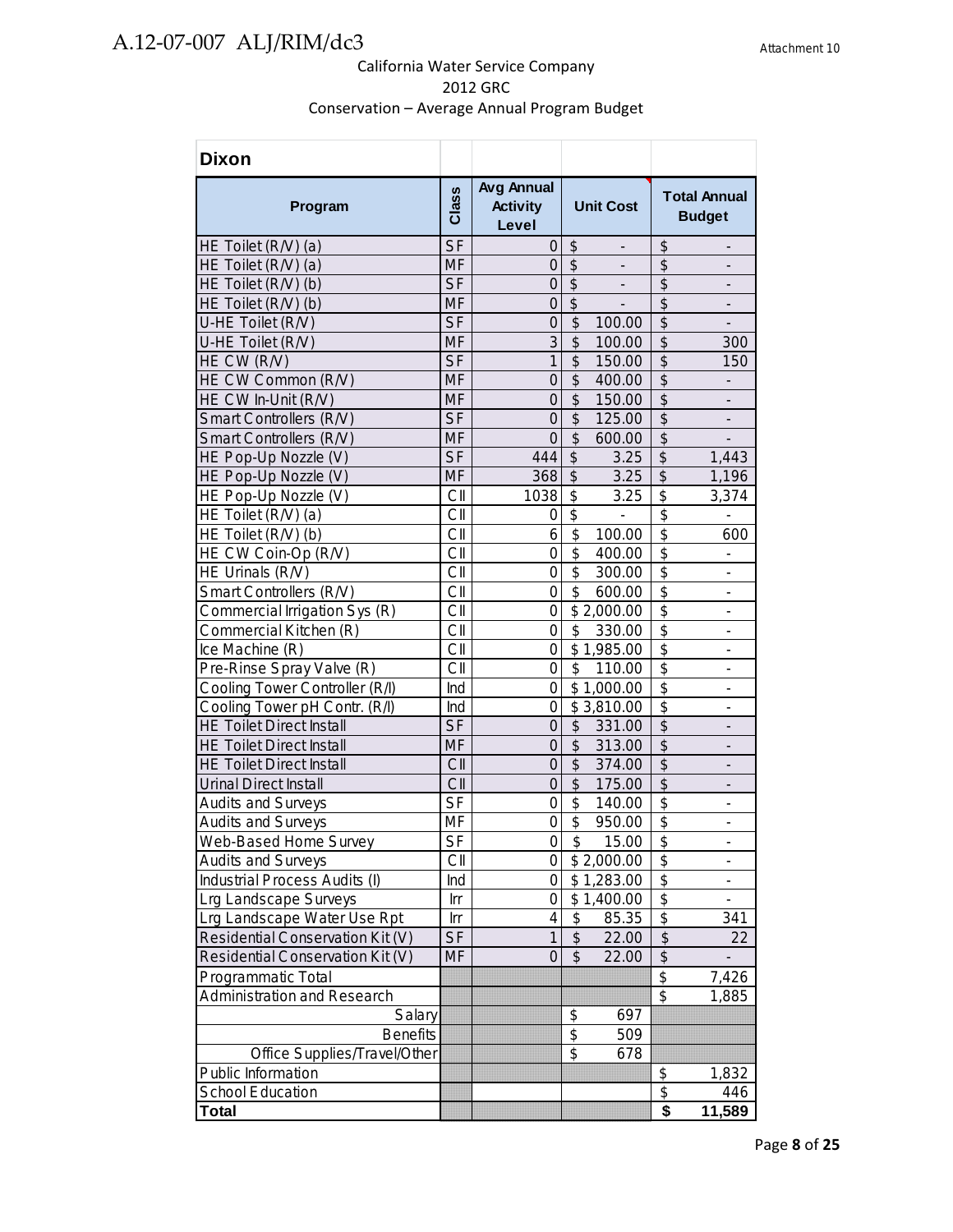| <b>Dominguez</b>                 |           |                                               |                           |                          |                                  |                                      |
|----------------------------------|-----------|-----------------------------------------------|---------------------------|--------------------------|----------------------------------|--------------------------------------|
| Program                          | Class     | <b>Avg Annual</b><br><b>Activity</b><br>Level | <b>Unit Cost</b>          |                          |                                  | <b>Total Annual</b><br><b>Budget</b> |
| HE Toilet (R/V) (a)              | <b>SF</b> | 0                                             | \$                        | $\overline{\phantom{m}}$ | \$                               | $\overline{\phantom{m}}$             |
| HE Toilet (R/V) (a)              | MF        | $\overline{0}$                                | $\overline{\mathcal{S}}$  | $\overline{\phantom{a}}$ | \$                               | $\overline{\phantom{a}}$             |
| HE Toilet (R/V) (b)              | <b>SF</b> | $\overline{0}$                                | $\overline{\$}$           | $\overline{\phantom{a}}$ | $\overline{\$}$                  | $\qquad \qquad \blacksquare$         |
| HE Toilet (R/V) (b)              | <b>MF</b> | $\overline{0}$                                | $\overline{\$}$           |                          | $\overline{\mathcal{S}}$         |                                      |
| U-HE Toilet (R/V)                | <b>SF</b> | 134                                           | $\overline{\mathcal{S}}$  | 100.00                   | \$                               | 13,400                               |
| U-HE Toilet (R/V)                | <b>MF</b> | 27                                            | $\overline{\mathcal{S}}$  | 100.00                   | $\overline{\mathcal{L}}$         | 2,700                                |
| HE CW (R/V)                      | <b>SF</b> | 486                                           | $\overline{\mathcal{S}}$  | 150.00                   | \$                               | 72,900                               |
| HE CW Common (R/V)               | <b>MF</b> | 5                                             | \$                        | 400.00                   | \$                               | 2,000                                |
| HE CW In-Unit (R/V)              | <b>MF</b> | 19                                            | \$                        | 150.00                   | $\overline{\$}$                  | 2,850                                |
| Smart Controllers (R/V)          | <b>SF</b> | 132                                           | \$                        | 125.00                   | \$                               | 16,500                               |
| Smart Controllers (R/V)          | <b>MF</b> | 17                                            | $\overline{\mathcal{S}}$  | 600.00                   | $\overline{\mathcal{G}}$         | 10,200                               |
| HE Pop-Up Nozzle (V)             | <b>SF</b> | 10332                                         | $\overline{\mathcal{S}}$  | 3.25                     | $\overline{\mathcal{S}}$         | 33,579                               |
| HE Pop-Up Nozzle (V)             | <b>MF</b> | 2132                                          | $\overline{\$}$           | 3.25                     | \$                               | 6,929                                |
| HE Pop-Up Nozzle (V)             | CII       | 12076                                         | \$                        | 3.25                     | \$                               | 39,247                               |
| HE Toilet (R/V) (a)              | CII       | 0                                             | $\overline{\$}$           |                          | $\overline{\mathcal{G}}$         |                                      |
| HE Toilet (R/V) (b)              | СII       | 128                                           | \$                        | 100.00                   | $\overline{\mathfrak{s}}$        | 12,800                               |
| HE CW Coin-Op (R/V)              | СII       | 5                                             | \$                        | 400.00                   | \$                               | 2,000                                |
| HE Urinals (R/V)                 | CII       | 30                                            | \$                        | 300.00                   | $\overline{\mathfrak{s}}$        | 9,000                                |
| Smart Controllers (R/V)          | CII       | 38                                            | $\overline{\mathfrak{s}}$ | 600.00                   | $\overline{\mathcal{S}}$         | 22,800                               |
| Commercial Irrigation Sys (R)    | CII       | 14                                            | \$                        | 2,000.00                 | $\overline{\$}$                  | 28,000                               |
| Commercial Kitchen (R)           | CII       | 0                                             | \$                        | 330.00                   | \$                               |                                      |
| Ice Machine (R)                  | CII       | $\mathbf 0$                                   | \$                        | 1,985.00                 | \$                               | $\overline{a}$                       |
| Pre-Rinse Spray Valve (R)        | CII       | $\mathbf 0$                                   | \$                        | 110.00                   | \$                               |                                      |
| Cooling Tower Controller (R/I)   | Ind       | 1                                             | \$                        | 1,000.00                 | \$                               | 1,000                                |
| Cooling Tower pH Contr. (R/I)    | Ind       | 1                                             | \$                        | 3,810.00                 | \$                               | 3,810                                |
| <b>HE Toilet Direct Install</b>  | <b>SF</b> | 440                                           | $\overline{\$}$           | 331.00                   | $\overline{\mathcal{S}}$         | 145,640                              |
| <b>HE Toilet Direct Install</b>  | MF        | 88                                            | \$                        | 313.00                   | \$                               | 27,544                               |
| <b>HE Toilet Direct Install</b>  | CII       | 0                                             | $\overline{\$}$           | 374.00                   | $\overline{\$}$                  |                                      |
| <b>Urinal Direct Install</b>     | CII       | $\overline{0}$                                | $\overline{\$}$           | 175.00                   | $\overline{\$}$                  |                                      |
| <b>Audits and Surveys</b>        | <b>SF</b> | 6                                             | $\overline{\$}$           | 140.00                   | $\overline{\$}$                  | 840                                  |
| <b>Audits and Surveys</b>        | MF        | $\overline{3}$                                | \$                        | 950.00                   | \$                               | 2,850                                |
| Web-Based Home Survey            | SF        | 462                                           | \$                        | 15.00                    | \$                               | 6,930                                |
| <b>Audits and Surveys</b>        | СII       | 4                                             | \$                        | 2,000.00                 | \$                               | 8,000                                |
| Industrial Process Audits (I)    | Ind       | 4                                             | \$                        | 1,283.00                 | \$                               | 5,132                                |
| Lrg Landscape Surveys            | Irr       | 5                                             | \$                        | 1,400.00                 | \$                               | 7,000                                |
| Lrg Landscape Water Use Rpt      | Irr       | 177                                           | \$                        | 85.35                    | $\overline{\boldsymbol{\theta}}$ | 15,106                               |
| Residential Conservation Kit (V) | <b>SF</b> | 61                                            | $\frac{1}{2}$             | 22.00                    | \$                               | 1,342                                |
| Residential Conservation Kit (V) | <b>MF</b> | 0                                             | $\boldsymbol{\mathsf{S}}$ | 22.00                    | $\overline{\mathcal{L}}$         |                                      |
| Programmatic Total               |           |                                               |                           |                          | \$                               | 500,099                              |
| Administration and Research      |           |                                               |                           |                          | \$                               | 138,410                              |
| Salary                           |           |                                               | \$                        | 46,955                   |                                  |                                      |
| <b>Benefits</b>                  |           |                                               | $\overline{\mathcal{G}}$  | 34,277                   |                                  |                                      |
| Office Supplies/Travel/Other     |           |                                               | $\overline{\mathcal{S}}$  | 57,178                   |                                  |                                      |
| Public Information               |           |                                               |                           |                          | \$                               | 129,155                              |
| School Education                 |           |                                               |                           |                          | $\frac{1}{2}$                    | 30,054                               |
| <b>Total</b>                     |           |                                               |                           |                          | \$                               | 797,718                              |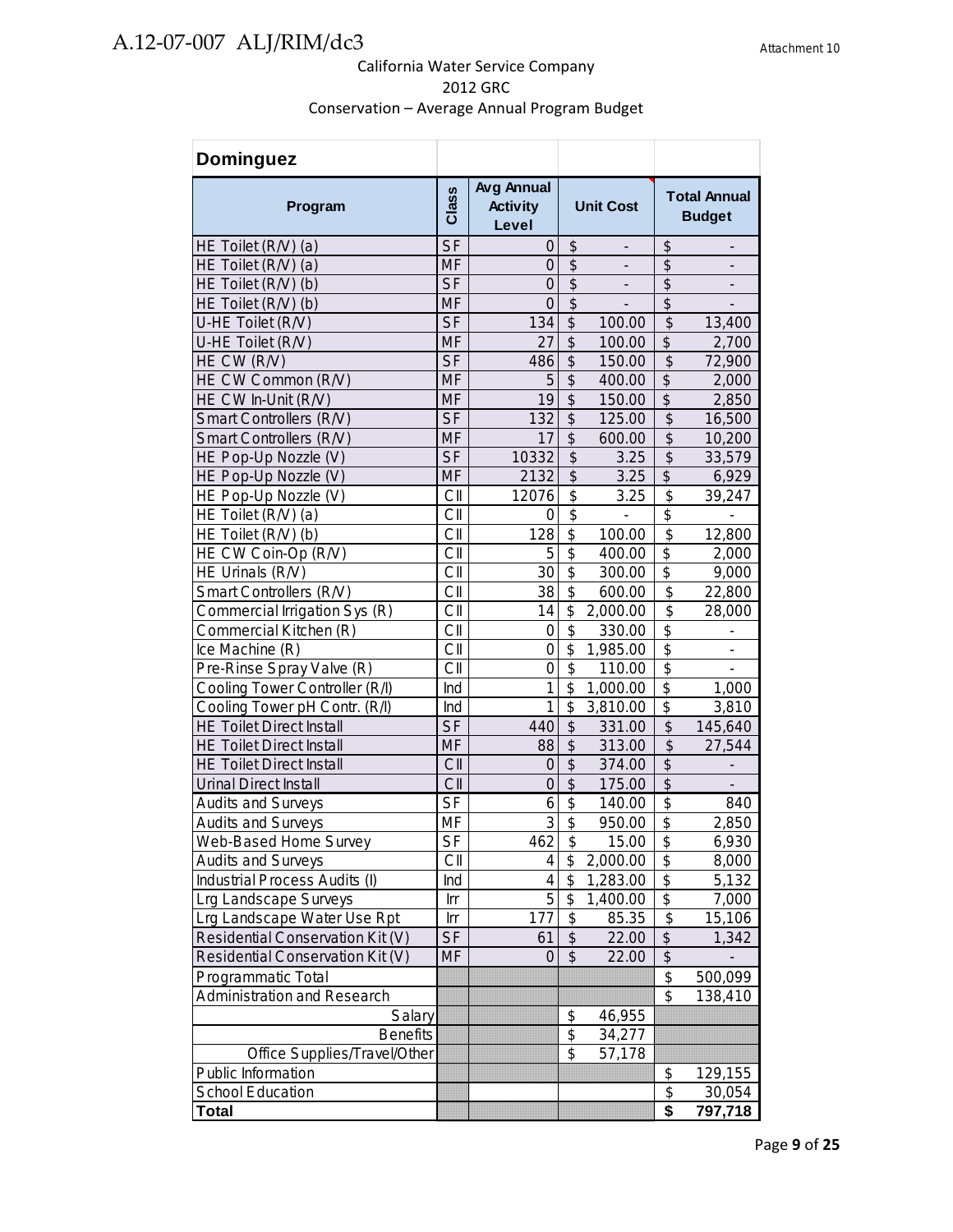| <b>East Los Angeles</b>            |           |                                               |                           |                          |                                      |                                      |
|------------------------------------|-----------|-----------------------------------------------|---------------------------|--------------------------|--------------------------------------|--------------------------------------|
| Program                            | Class     | <b>Avg Annual</b><br><b>Activity</b><br>Level | <b>Unit Cost</b>          |                          |                                      | <b>Total Annual</b><br><b>Budget</b> |
| HE Toilet (R/V) (a)                | <b>SF</b> | 0                                             | \$                        | $\overline{\phantom{a}}$ | $\frac{1}{2}$                        | $\overline{\phantom{a}}$             |
| HE Toilet (R/V) (a)                | <b>MF</b> | $\overline{0}$                                | $\overline{\mathcal{S}}$  | $\overline{a}$           | $\overline{\mathcal{S}}$             |                                      |
| HE Toilet (R/V) (b)                | <b>SF</b> | $\overline{0}$                                | $\overline{\mathcal{S}}$  |                          | \$                                   |                                      |
| HE Toilet (R/V) (b)                | <b>MF</b> | $\overline{0}$                                | \$                        |                          | \$                                   |                                      |
| U-HE Toilet (R/V)                  | <b>SF</b> | 67                                            | \$                        | 100.00                   | \$                                   | 6,700                                |
| U-HE Toilet (R/V)                  | <b>MF</b> | 11                                            | \$                        | 100.00                   | \$                                   | 1,100                                |
| HE CW (R/V)                        | <b>SF</b> | 12                                            | \$                        | 150.00                   | \$                                   | 1,800                                |
| HE CW Common (R/V)                 | MF        | 1                                             | $\overline{\mathcal{S}}$  | 400.00                   | $\overline{\mathcal{S}}$             | 400                                  |
| HE CW In-Unit (R/V)                | <b>MF</b> | $\mathbf{1}$                                  | \$                        | 150.00                   | \$                                   | 150                                  |
| Smart Controllers (R/V)            | <b>SF</b> | $\overline{0}$                                | $\overline{\mathcal{S}}$  | 125.00                   | $\overline{\$}$                      |                                      |
| Smart Controllers (R/V)            | <b>MF</b> | $\overline{0}$                                | $\overline{\$}$           | 600.00                   | $\overline{\$}$                      |                                      |
| HE Pop-Up Nozzle (V)               | <b>SF</b> | 5334                                          | $\overline{\mathcal{S}}$  | 3.25                     | $\overline{\$}$                      | 17,336                               |
| HE Pop-Up Nozzle (V)               | <b>MF</b> | 1100                                          | \$                        | 3.25                     | \$                                   | 3,575                                |
| HE Pop-Up Nozzle (V)               | CII       | 10000                                         | \$                        | 3.25                     | \$                                   | 32,500                               |
| HE Toilet (R/V) (a)                | CII       | 0                                             | \$                        |                          | \$                                   | $\overline{\phantom{0}}$             |
| HE Toilet (R/V) (b)                | CII       | 62                                            | \$                        | 100.00                   | \$                                   | 6,200                                |
| HE CW Coin-Op (R/V)                | CII       | 10                                            | \$                        | 400.00                   | \$                                   | 4,000                                |
| HE Urinals (R/V)                   | CII       | 37                                            | \$                        | 300.00                   | \$                                   | 11,100                               |
| Smart Controllers (R/V)            | CII       | $\mathbf 0$                                   | $\overline{\mathcal{S}}$  | 600.00                   | $\overline{\mathbf{S}}$              |                                      |
| Commercial Irrigation Sys (R)      | CII       | 20                                            | \$                        | 2,000.00                 | \$                                   | 40,000                               |
| Commercial Kitchen (R)             | CII       | $\overline{0}$                                | \$                        | 330.00                   | $\overline{\boldsymbol{\mathsf{s}}}$ |                                      |
| Ice Machine (R)                    | CII       | 0                                             | \$                        | 1,985.00                 | \$                                   |                                      |
| Pre-Rinse Spray Valve (R)          | CII       | $\overline{0}$                                | $\overline{\mathfrak{s}}$ | 110.00                   | $\overline{\mathbf{S}}$              |                                      |
| Cooling Tower Controller (R/I)     | Ind       | 0                                             | \$                        | 1,000.00                 | $\overline{\mathbf{S}}$              |                                      |
| Cooling Tower pH Contr. (R/I)      | Ind       | 0                                             | $\overline{\mathbf{S}}$   | 3,810.00                 | $\overline{\mathbf{S}}$              |                                      |
| <b>HE Toilet Direct Install</b>    | <b>SF</b> | 317                                           | \$                        | 331.00                   | \$                                   | 104,927                              |
| <b>HE Toilet Direct Install</b>    | <b>MF</b> | 0                                             | $\overline{\mathcal{S}}$  | 313.00                   | $\overline{\mathcal{S}}$             |                                      |
| <b>HE Toilet Direct Install</b>    | CII       | $\overline{0}$                                | $\overline{\$}$           | 374.00                   | $\overline{\$}$                      |                                      |
| <b>Urinal Direct Install</b>       | CII       | $\overline{0}$                                | \$                        | 175.00                   | $\overline{\mathcal{S}}$             |                                      |
| <b>Audits and Surveys</b>          | <b>SF</b> | 0                                             | \$                        | 140.00                   | \$                                   | ÷                                    |
| <b>Audits and Surveys</b>          | MF        | 0                                             | \$                        | 950.00                   | \$                                   | $\overline{a}$                       |
| Web-Based Home Survey              | SF        | 489                                           | \$                        | 15.00                    | \$                                   | 7,335                                |
| <b>Audits and Surveys</b>          | CII       | 0                                             | \$                        | 2,000.00                 | \$                                   |                                      |
| Industrial Process Audits (I)      | Ind       | 0                                             | \$                        | 1,283.00                 | \$                                   |                                      |
| Lrg Landscape Surveys              | Irr       | 4                                             | \$                        | 1,400.00                 | \$                                   | 5,600                                |
| Lrg Landscape Water Use Rpt        | Irr       | 85                                            | \$                        | 85.35                    | \$                                   | 7,255                                |
| Residential Conservation Kit (V)   | <b>SF</b> | 251                                           | \$                        | 22.00                    | \$                                   | 5,522                                |
| Residential Conservation Kit (V)   | <b>MF</b> | 0                                             | $\boldsymbol{\mathsf{S}}$ | 22.00                    | \$                                   |                                      |
| Programmatic Total                 |           |                                               |                           |                          | \$                                   | 255,499                              |
| <b>Administration and Research</b> |           |                                               |                           |                          | \$                                   | 65,768                               |
| Salary                             |           |                                               | \$                        | 23,989                   |                                      |                                      |
| <b>Benefits</b>                    |           |                                               | \$                        | 17,512                   |                                      |                                      |
| Office Supplies/Travel/Other       |           |                                               | \$                        | 24,267                   |                                      |                                      |
| Public Information                 |           |                                               |                           |                          | \$                                   | 58,634                               |
| School Education                   |           |                                               |                           |                          | $\overline{\boldsymbol{\theta}}$     | 15,354                               |
| <b>Total</b>                       |           |                                               |                           |                          | \$                                   | 395,255                              |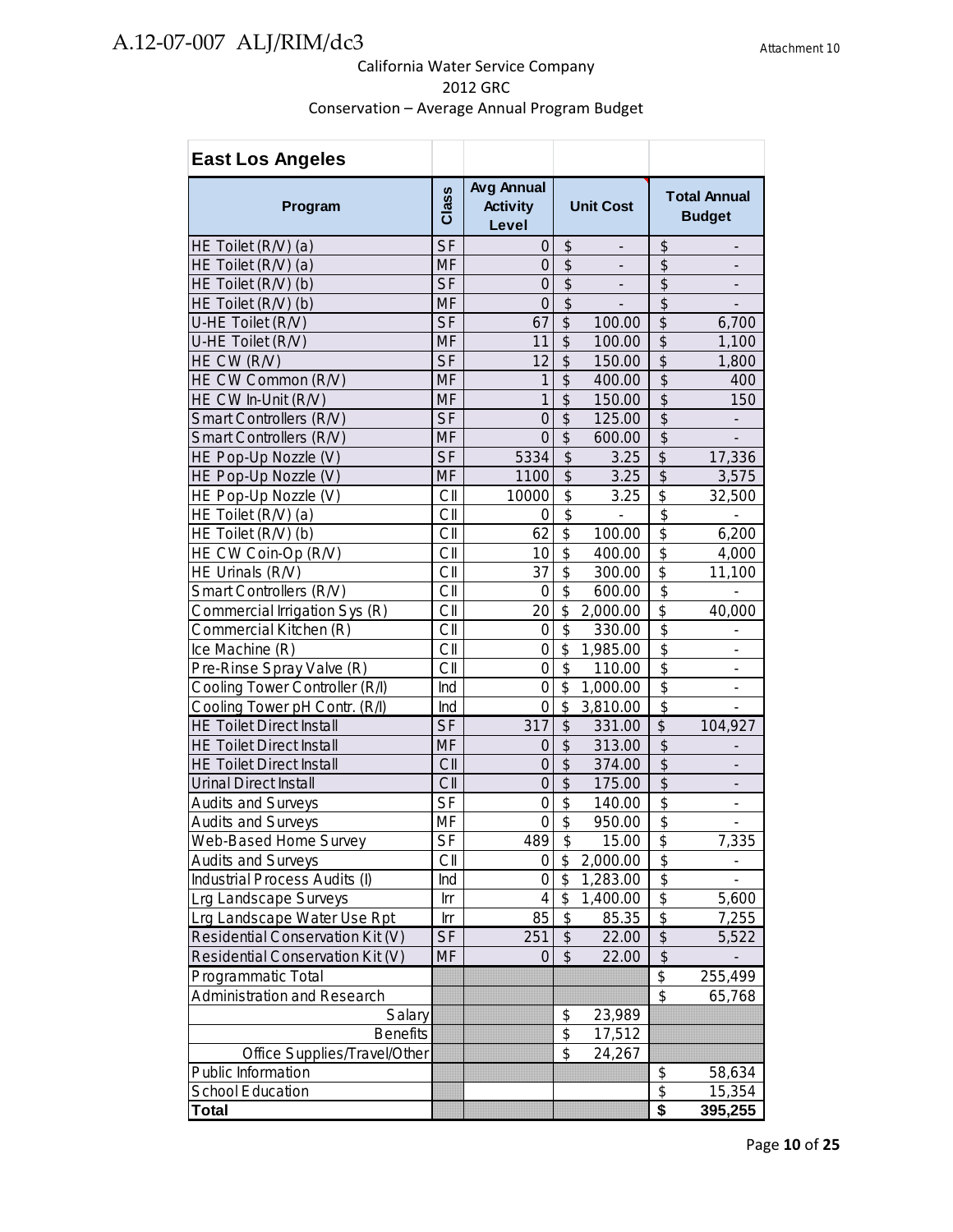| Hermosa-Redondo                     |           |                                               |                           |                          |                                      |                                      |
|-------------------------------------|-----------|-----------------------------------------------|---------------------------|--------------------------|--------------------------------------|--------------------------------------|
| Program                             | Class     | <b>Avg Annual</b><br><b>Activity</b><br>Level | <b>Unit Cost</b>          |                          |                                      | <b>Total Annual</b><br><b>Budget</b> |
| HE Toilet (R/V) (a)                 | <b>SF</b> | 0                                             | \$                        | $\overline{\phantom{a}}$ | \$                                   | -                                    |
| HE Toilet (R/V) (a)                 | <b>MF</b> | $\mathbf 0$                                   | $\overline{\$}$           | $\blacksquare$           | \$                                   | -                                    |
| HE Toilet (R/V) (b)                 | <b>SF</b> | $\overline{0}$                                | $\overline{\$}$           | $\overline{\phantom{0}}$ | $\overline{\mathcal{S}}$             |                                      |
| HE Toilet (R/V) (b)                 | <b>MF</b> | $\overline{0}$                                | $\overline{\$}$           |                          | $\overline{\mathcal{S}}$             |                                      |
| U-HE Toilet (R/V)                   | <b>SF</b> | 300                                           | $\overline{\mathcal{S}}$  | 100.00                   | \$                                   | 30,000                               |
| U-HE Toilet (R/V)                   | MF        | 100                                           | $\overline{\mathcal{S}}$  | 100.00                   | \$                                   | 10,000                               |
| HE CW (R/V)                         | <b>SF</b> | 20                                            | $\overline{\mathcal{S}}$  | 150.00                   | $\overline{\mathcal{E}}$             | 3,000                                |
| HE CW Common (R/V)                  | <b>MF</b> | 5                                             | $\overline{\mathcal{S}}$  | 400.00                   | $\overline{\$}$                      | 2,000                                |
| HE CW In-Unit (R/V)                 | <b>MF</b> | 5                                             | \$                        | 150.00                   | $\overline{\mathcal{S}}$             | 750                                  |
| Smart Controllers (R/V)             | <b>SF</b> | $\overline{0}$                                | $\overline{\$}$           | 125.00                   | $\overline{\$}$                      |                                      |
| Smart Controllers (R/V)             | <b>MF</b> | $\overline{0}$                                | $\overline{\$}$           | 600.00                   | $\overline{\$}$                      |                                      |
| HE Pop-Up Nozzle (V)                | <b>SF</b> | 7000                                          | $\overline{\mathcal{S}}$  | 3.25                     | $\overline{\$}$                      | 22,750                               |
| HE Pop-Up Nozzle (V)                | MF        | 3000                                          | $\overline{\mathcal{S}}$  | 3.25                     | \$                                   | 9,750                                |
| HE Pop-Up Nozzle (V)                | CII       | 10000                                         | \$                        | 3.25                     | \$                                   | 32,500                               |
| HE Toilet (R/V) (a)                 | СII       | 0                                             | \$                        |                          | \$                                   |                                      |
| HE Toilet (R/V) (b)                 | CII       | 100                                           | \$                        | 100.00                   | \$                                   | 10,000                               |
| HE CW Coin-Op (R/V)                 | CII       | 20                                            | \$                        | 400.00                   | \$                                   | 8,000                                |
| HE Urinals (R/V)                    | CII       | 40                                            | \$                        | 300.00                   | $\overline{\mathbf{S}}$              | 12,000                               |
| Smart Controllers (R/V)             | CII       | 0                                             | \$                        | 600.00                   | \$                                   |                                      |
| Commercial Irrigation Sys (R)       | CII       | 30                                            | \$                        | 2,000.00                 | $\overline{\mathfrak{s}}$            | 60,000                               |
| Commercial Kitchen (R)              | CII       | $\mathbf 0$                                   | \$                        | 330.00                   | \$                                   |                                      |
| $\overline{\text{Ice}}$ Machine (R) | CII       | $\mathbf 0$                                   | \$                        | 1,985.00                 | $\overline{\$}$                      | $\overline{\phantom{0}}$             |
| Pre-Rinse Spray Valve (R)           | CII       | $\mathbf 0$                                   | \$                        | 110.00                   | $\overline{\mathcal{S}}$             |                                      |
| Cooling Tower Controller (R/I)      | Ind       | $\overline{\mathbf{4}}$                       | \$                        | 1,000.00                 | $\overline{\$}$                      | 4,000                                |
| Cooling Tower pH Contr. (R/I)       | Ind       | $\overline{4}$                                | $\overline{\mathbb{S}}$   | 3,810.00                 | \$                                   | 15,240                               |
| <b>HE Toilet Direct Install</b>     | <b>SF</b> | 400                                           | $\overline{\mathcal{L}}$  | 331.00                   | $\overline{\mathcal{G}}$             | 132,400                              |
| <b>HE Toilet Direct Install</b>     | <b>MF</b> | $\overline{0}$                                | $\overline{\mathcal{G}}$  | 313.00                   | $\overline{\$}$                      |                                      |
| <b>HE Toilet Direct Install</b>     | CII       | $\mathbf 0$                                   | $\overline{\$}$           | 374.00                   | $\overline{\$}$                      |                                      |
| <b>Urinal Direct Install</b>        | CII       | $\overline{0}$                                | $\overline{\mathcal{S}}$  | 175.00                   | $\overline{\mathcal{S}}$             |                                      |
| <b>Audits and Surveys</b>           | <b>SF</b> | $\mathbf 0$                                   | \$                        | 140.00                   | \$                                   |                                      |
| <b>Audits and Surveys</b>           | ΜF        | $\mathbf 0$                                   | \$                        | 950.00                   | \$                                   | -                                    |
| Web-Based Home Survey               | SF        | 636                                           | \$                        | 15.00                    | \$                                   | 9,540                                |
| <b>Audits and Surveys</b>           | CII       | 0                                             | \$                        | 2,000.00                 | \$                                   |                                      |
| Industrial Process Audits (I)       | Ind       | 0                                             | \$                        | 1,283.00                 | $\overline{\boldsymbol{\theta}}$     |                                      |
| <b>Lrg Landscape Surveys</b>        | Irr       | 8                                             | \$                        | 1,400.00                 | $\overline{\mathbf{S}}$              | $\overline{11,200}$                  |
| Lrg Landscape Water Use Rpt         | Irr       | 65                                            | \$                        | 85.35                    | $\overline{\mathcal{E}}$             | 5,548                                |
| Residential Conservation Kit (V)    | <b>SF</b> | 190                                           | \$                        | 22.00                    | \$                                   | 4,180                                |
| Residential Conservation Kit (V)    | MF        | $\Omega$                                      | $\boldsymbol{\mathsf{S}}$ | 22.00                    | $\overline{\mathcal{S}}$             |                                      |
| Programmatic Total                  |           |                                               |                           |                          | \$                                   | 382,858                              |
| <b>Administration and Research</b>  |           |                                               |                           |                          | $\overline{\mathbf{S}}$              | 101,903                              |
| Salary                              |           |                                               | \$                        | 35,947                   |                                      |                                      |
| <b>Benefits</b>                     |           |                                               | $\overline{\$}$           | 26,241                   |                                      |                                      |
| Office Supplies/Travel/Other        |           |                                               | \$                        | 39,715                   |                                      |                                      |
| Public Information                  |           |                                               |                           |                          | \$                                   | 92,235                               |
| School Education                    |           |                                               |                           |                          | \$                                   | 23,008                               |
| Total                               |           |                                               |                           |                          | $\overline{\boldsymbol{\mathsf{s}}}$ | 600,003                              |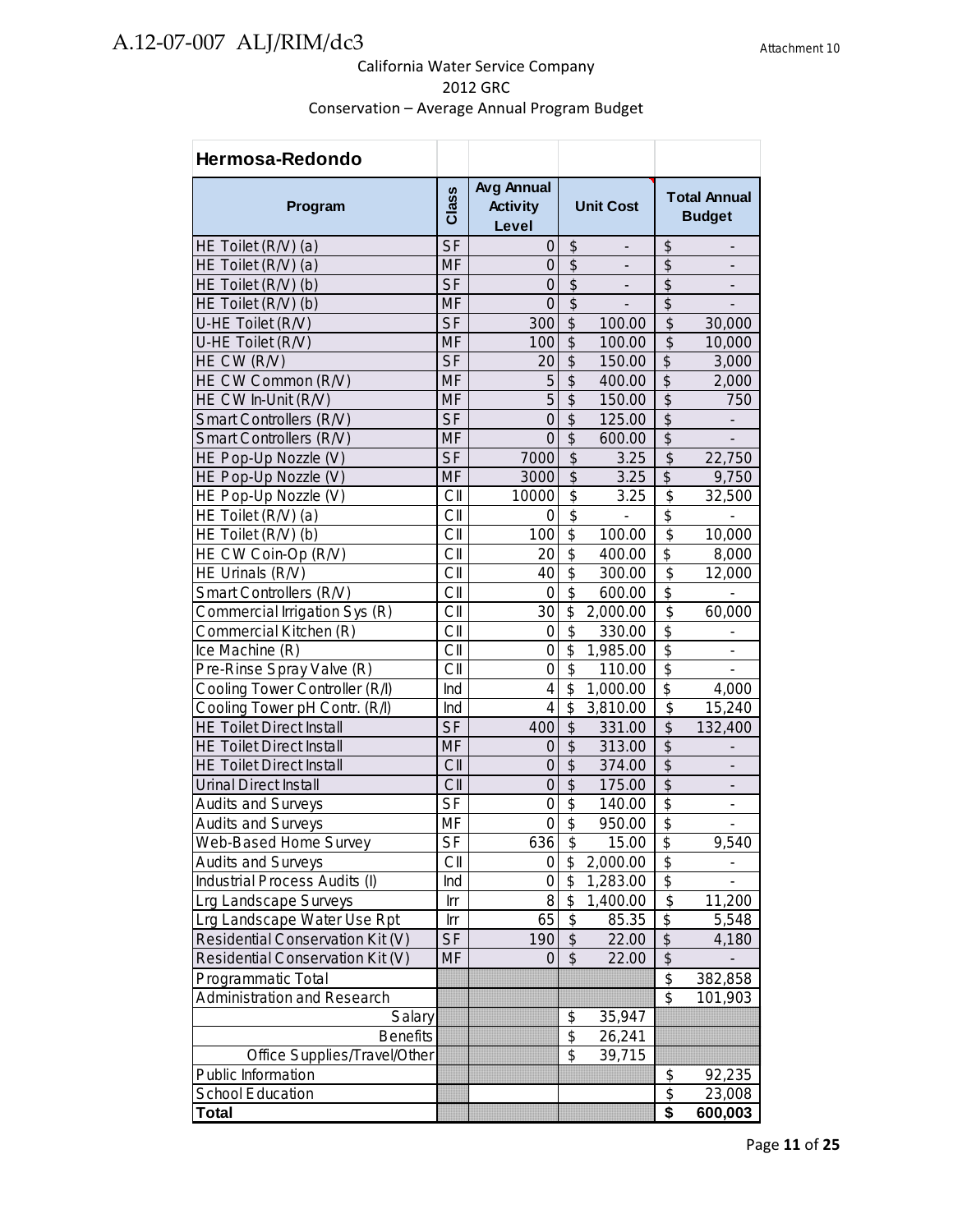| <b>King City</b>                 |                          |                                               |                                                   |                                                      |
|----------------------------------|--------------------------|-----------------------------------------------|---------------------------------------------------|------------------------------------------------------|
| Program                          | Class                    | <b>Avg Annual</b><br><b>Activity</b><br>Level | <b>Unit Cost</b>                                  | <b>Total Annual</b><br><b>Budget</b>                 |
| HE Toilet (R/V) (a)              | <b>SF</b>                | 0                                             | $\boldsymbol{\theta}$<br>-                        | \$<br>$\qquad \qquad \blacksquare$                   |
| HE Toilet (R/V) (a)              | <b>MF</b>                | 0                                             | $\boldsymbol{\theta}$<br>$\overline{\phantom{a}}$ | \$<br>$\overline{\phantom{a}}$                       |
| HE Toilet (R/V) (b)              | <b>SF</b>                | $\overline{0}$                                | $\overline{\$}$<br>$\overline{\phantom{a}}$       | $\overline{\mathcal{S}}$                             |
| HE Toilet (R/V) (b)              | <b>MF</b>                | $\mathsf{O}\xspace$                           | $\boldsymbol{\mathsf{S}}$                         | $\overline{\mathcal{S}}$                             |
| U-HE Toilet (R/V)                | <b>SF</b>                | 1                                             | \$<br>100.00                                      | \$<br>100                                            |
| U-HE Toilet (R/V)                | <b>MF</b>                | $\overline{2}$                                | \$<br>100.00                                      | \$<br>200                                            |
| HE CW (R/V)                      | <b>SF</b>                | 1                                             | \$<br>150.00                                      | $\overline{\mathcal{G}}$<br>150                      |
| HE CW Common (R/V)               | <b>MF</b>                | $\overline{0}$                                | \$<br>400.00                                      | $\overline{\mathcal{G}}$                             |
| HE CW In-Unit (R/V)              | <b>MF</b>                | $\overline{1}$                                | $\overline{\mathcal{S}}$<br>150.00                | $\overline{\$}$<br>150                               |
| Smart Controllers (R/V)          | <b>SF</b>                | $\overline{0}$                                | \$<br>125.00                                      | $\overline{\mathcal{S}}$                             |
| Smart Controllers (R/V)          | <b>MF</b>                | $\overline{0}$                                | $\overline{\$}$<br>600.00                         | $\overline{\$}$                                      |
| HE Pop-Up Nozzle (V)             | <b>SF</b>                | 656                                           | $\overline{\mathcal{S}}$<br>3.25                  | $\overline{\$}$<br>2,132                             |
| HE Pop-Up Nozzle (V)             | <b>MF</b>                | 540                                           | $\overline{\mathcal{S}}$<br>3.25                  | $\overline{\$}$<br>1,755                             |
| HE Pop-Up Nozzle (V)             | CII                      | 1534                                          | $\boldsymbol{\mathsf{S}}$<br>3.25                 | $\overline{\$}$<br>4,986                             |
| HE Toilet (R/V) (a)              | CII                      | 0                                             | \$<br>ä,                                          | $\overline{\$}$<br>÷,                                |
| HE Toilet (R/V) (b)              | CII                      | 1                                             | \$<br>100.00                                      | $\overline{\$}$<br>100                               |
| HE CW Coin-Op (R/V)              | CII                      | 1                                             | \$<br>400.00                                      | $\overline{\$}$<br>400                               |
| HE Urinals (R/V)                 | CII                      | 1                                             | \$<br>300.00                                      | \$<br>300                                            |
| Smart Controllers (R/V)          | CII                      | 0                                             | \$<br>600.00                                      | $\overline{\$}$<br>$\overline{a}$                    |
| Commercial Irrigation Sys (R)    | CII                      | 0                                             | \$2,000.00                                        | \$<br>$\overline{\phantom{0}}$                       |
| Commercial Kitchen (R)           | CII                      | 0                                             | \$<br>330.00                                      | $\overline{\$}$<br>$\qquad \qquad \blacksquare$      |
| Ice Machine (R)                  | CII                      | 0                                             | \$1,985.00                                        | $\overline{\$}$<br>$\qquad \qquad \blacksquare$      |
| Pre-Rinse Spray Valve (R)        | CII                      | 0                                             | \$<br>110.00                                      | \$<br>$\qquad \qquad \blacksquare$                   |
| Cooling Tower Controller (R/I)   | Ind                      | $\mathbf 0$                                   | \$1,000.00                                        | $\overline{\$}$                                      |
| Cooling Tower pH Contr. (R/I)    | Ind                      | 0                                             | \$3,810.00                                        | \$<br>Ĭ.                                             |
| <b>HE Toilet Direct Install</b>  | <b>SF</b>                | $\mathbf 0$                                   | \$<br>331.00                                      | $\overline{\mathcal{L}}$<br>$\overline{\phantom{0}}$ |
| <b>HE Toilet Direct Install</b>  | <b>MF</b>                | $\overline{0}$                                | $\overline{\mathcal{S}}$<br>313.00                | $\overline{\$}$                                      |
| <b>HE Toilet Direct Install</b>  | CII                      | $\mathbf 0$                                   | $\overline{\mathcal{L}}$<br>374.00                | $\overline{\$}$                                      |
| <b>Urinal Direct Install</b>     | CII                      | $\overline{0}$                                | $\overline{\mathcal{S}}$<br>175.00                | $\overline{\$}$                                      |
| <b>Audits and Surveys</b>        | <b>SF</b>                | 0                                             | \$<br>140.00                                      | \$<br>-                                              |
| <b>Audits and Surveys</b>        | MF                       | $\mathsf 0$                                   | $\overline{\$}$<br>950.00                         | $\overline{\$}$<br>$\overline{a}$                    |
| Web-Based Home Survey            | $\overline{\mathsf{SF}}$ | $\overline{0}$                                | $\overline{\$}$<br>15.00                          | $\overline{a}$<br>Φ                                  |
| <b>Audits and Surveys</b>        | CII                      | $\Omega$                                      | \$2,000.00                                        | \$                                                   |
| Industrial Process Audits (I)    | Ind                      | 0                                             | \$1,283.00                                        | \$                                                   |
| Lrg Landscape Surveys            | Irr                      | 1                                             | \$1,400.00                                        | \$<br>1,400                                          |
| Lrg Landscape Water Use Rpt      | Irr                      | 9                                             | 85.35<br>\$                                       | $\overline{\mathcal{E}}$<br>768                      |
| Residential Conservation Kit (V) | <b>SF</b>                | 1                                             | \$<br>22.00                                       | $\overline{\mathcal{S}}$<br>22                       |
| Residential Conservation Kit (V) | <b>MF</b>                | 0                                             | \$<br>22.00                                       | $\overline{\mathcal{S}}$                             |
| Programmatic Total               |                          |                                               |                                                   | \$<br>12,463                                         |
| Administration and Research      |                          |                                               |                                                   | \$<br>3,154                                          |
| Salary                           |                          |                                               | \$<br>1,170                                       |                                                      |
| <b>Benefits</b>                  |                          |                                               | \$<br>854                                         |                                                      |
| Office Supplies/Travel/Other     |                          |                                               | 1,129<br>\$                                       |                                                      |
| Public Information               |                          |                                               |                                                   | \$<br>2,929                                          |
| <b>School Education</b>          |                          |                                               |                                                   | \$<br>749                                            |
| Total                            |                          |                                               |                                                   | \$<br>19,294                                         |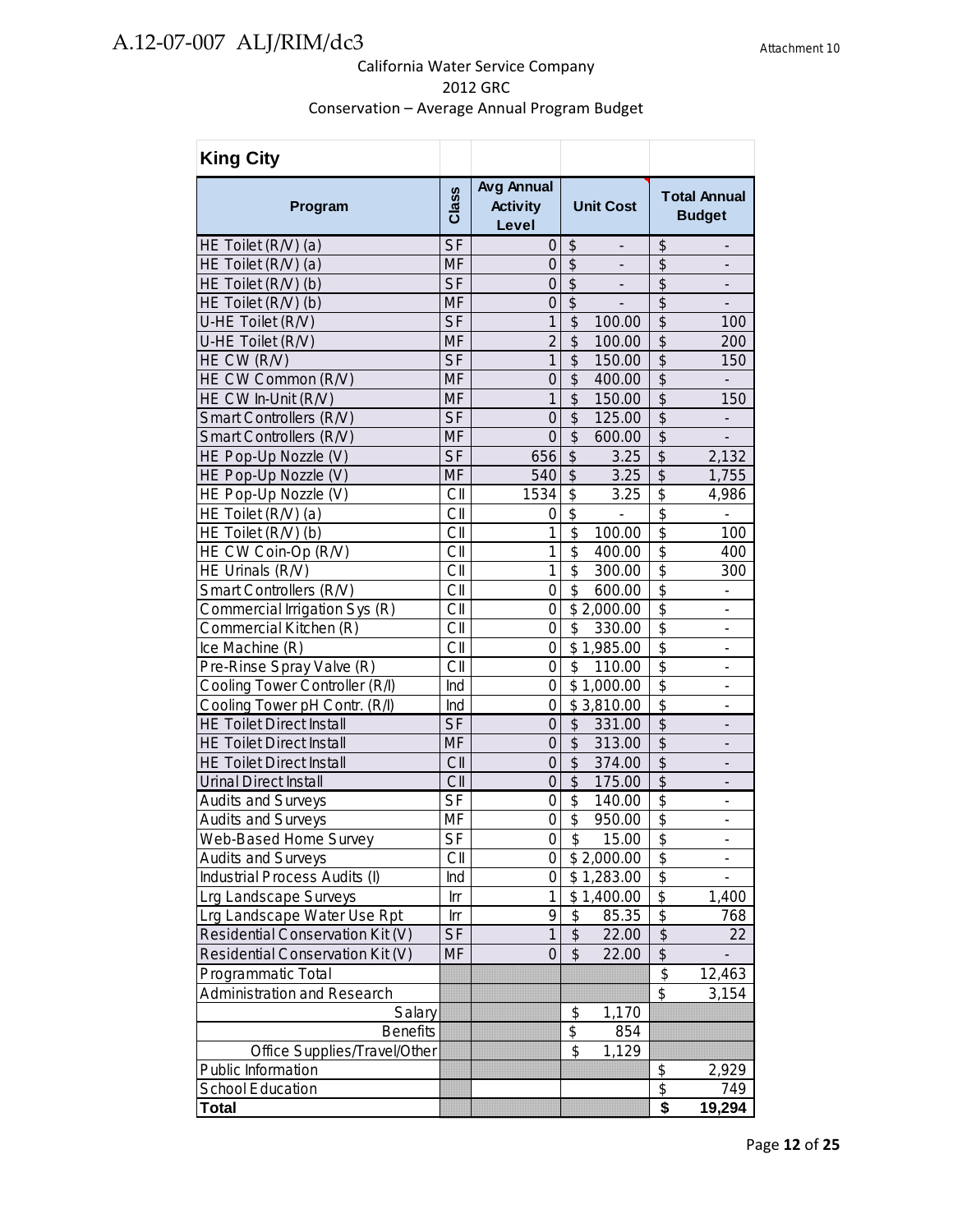| <b>Kern River Valley</b>           |                          |                                               |                                                       |                                                      |
|------------------------------------|--------------------------|-----------------------------------------------|-------------------------------------------------------|------------------------------------------------------|
| Program                            | Class                    | <b>Avg Annual</b><br><b>Activity</b><br>Level | <b>Unit Cost</b>                                      | <b>Total Annual</b><br><b>Budget</b>                 |
| HE Toilet (R/V) (a)                | <b>SF</b>                | 0                                             | \$<br>-                                               | \$<br>$\overline{\phantom{m}}$                       |
| HE Toilet (R/V) (a)                | MF                       | 0                                             | $\boldsymbol{\theta}$<br>$\qquad \qquad \blacksquare$ | \$                                                   |
| HE Toilet (R/V) (b)                | <b>SF</b>                | $\overline{0}$                                | $\overline{\mathcal{S}}$<br>$\overline{\phantom{a}}$  | $\overline{\mathcal{G}}$<br>$\overline{\phantom{a}}$ |
| HE Toilet (R/V) (b)                | <b>MF</b>                | $\mathbf 0$                                   | $\overline{\mathcal{S}}$                              | $\overline{\mathcal{S}}$                             |
| U-HE Toilet (R/V)                  | <b>SF</b>                | $\mathbf{1}$                                  | \$<br>100.00                                          | $\overline{\$}$<br>100                               |
| U-HE Toilet (R/V)                  | <b>MF</b>                | $\mathbf 0$                                   | \$<br>100.00                                          | $\overline{\mathcal{S}}$                             |
| HE CW (R/V)                        | <b>SF</b>                | $\overline{2}$                                | \$<br>150.00                                          | $\overline{\mathcal{S}}$<br>300                      |
| HE CW Common (R/V)                 | <b>MF</b>                | $\overline{0}$                                | $\overline{\mathcal{S}}$<br>400.00                    | $\overline{\mathcal{S}}$                             |
| HE CW In-Unit (R/V)                | <b>MF</b>                | $\mathbf 0$                                   | $\overline{\mathcal{S}}$<br>150.00                    | $\overline{\$}$                                      |
| Smart Controllers (R/V)            | <b>SF</b>                | $\overline{0}$                                | \$<br>125.00                                          | $\overline{\mathcal{S}}$                             |
| Smart Controllers (R/V)            | <b>MF</b>                | $\overline{0}$                                | $\overline{\theta}$<br>600.00                         | \$                                                   |
| HE Pop-Up Nozzle (V)               | <b>SF</b>                | 166                                           | $\overline{\mathcal{S}}$<br>3.25                      | $\overline{\$}$<br>540                               |
| HE Pop-Up Nozzle (V)               | <b>MF</b>                | 822                                           | $\overline{\mathcal{S}}$<br>3.25                      | $\overline{\$}$<br>2,672                             |
| HE Pop-Up Nozzle (V)               | CII                      | 2328                                          | \$<br>3.25                                            | \$<br>7,566                                          |
| HE Toilet (R/V) (a)                | CII                      | 0                                             | \$                                                    | \$<br>Ĭ.                                             |
| HE Toilet (R/V) (b)                | CII                      | $\mathbf{1}$                                  | \$<br>100.00                                          | \$<br>100                                            |
| HE CW Coin-Op (R/V)                | CII                      | 0                                             | \$<br>400.00                                          | $\overline{\$}$                                      |
| HE Urinals (R/V)                   | СII                      | 1                                             | \$<br>300.00                                          | \$<br>300                                            |
| Smart Controllers (R/V)            | CII                      | 0                                             | \$<br>600.00                                          | $\overline{\$}$                                      |
| Commercial Irrigation Sys (R)      | CII                      | 0                                             | \$2,000.00                                            | \$<br>$\qquad \qquad \blacksquare$                   |
| Commercial Kitchen (R)             | CII                      | 0                                             | \$<br>330.00                                          | $\overline{\$}$<br>$\overline{\phantom{a}}$          |
| Ice Machine (R)                    | CII                      | 0                                             | \$1,985.00                                            | $\overline{\$}$<br>$\overline{\phantom{0}}$          |
| Pre-Rinse Spray Valve (R)          | CII                      | 0                                             | \$<br>110.00                                          | $\overline{\$}$<br>Ĭ.                                |
| Cooling Tower Controller (R/I)     | Ind                      | $\overline{0}$                                | $\overline{$}1,000.00$                                | $\overline{\$}$                                      |
| Cooling Tower pH Contr. (R/I)      | Ind                      | $\mathbf 0$                                   | $\overline{$}3,810.00$                                | $\overline{\$}$<br>$\blacksquare$                    |
| <b>HE Toilet Direct Install</b>    | $\overline{\mathsf{SF}}$ | $\mathbf 0$                                   | $\overline{\mathcal{E}}$<br>331.00                    | $\overline{\$}$                                      |
| <b>HE Toilet Direct Install</b>    | <b>MF</b>                | $\overline{0}$                                | \$<br>313.00                                          | $\overline{\mathcal{L}}$                             |
| <b>HE Toilet Direct Install</b>    | CII                      | $\overline{0}$                                | $\overline{\mathcal{S}}$<br>374.00                    | $\overline{\$}$                                      |
| <b>Urinal Direct Install</b>       | CII                      | $\overline{0}$                                | $\frac{1}{2}$<br>175.00                               | $\overline{\mathcal{S}}$                             |
| <b>Audits and Surveys</b>          | <b>SF</b>                | $\mathbf 0$                                   | \$<br>140.00                                          | $\overline{\mathcal{S}}$                             |
| <b>Audits and Surveys</b>          | MF                       | $\overline{0}$                                | $\overline{\$}$<br>950.00                             | $\overline{\$}$                                      |
| Web-Based Home Survey              | $\overline{\mathsf{SF}}$ | $\overline{0}$                                | $\overline{\$}$<br>15.00                              | $\overline{\$}$                                      |
| <b>Audits and Surveys</b>          | CII                      | 0                                             | \$2,000.00                                            | $\overline{\boldsymbol{\mathfrak{s}}}$               |
| Industrial Process Audits (I)      | Ind                      | 0                                             | \$1,283.00                                            | \$                                                   |
| Lrg Landscape Surveys              | Irr                      | 0                                             | \$1,400.00                                            | $\overline{\mathcal{E}}$<br>-                        |
| Lrg Landscape Water Use Rpt        | Irr                      | 0                                             | \$<br>85.35                                           | $\overline{\mathcal{S}}$<br>$\overline{\phantom{a}}$ |
| Residential Conservation Kit (V)   | <b>SF</b>                | $\overline{2}$                                | \$<br>22.00                                           | $\overline{\mathcal{G}}$<br>44                       |
| Residential Conservation Kit (V)   | MF                       | 0                                             | \$<br>22.00                                           | \$                                                   |
| <b>Programmatic Total</b>          |                          |                                               |                                                       | $\overline{\boldsymbol{\mathsf{s}}}$<br>11,621       |
| <b>Administration and Research</b> |                          |                                               |                                                       | \$<br>2,939                                          |
| Salary                             |                          |                                               | \$<br>1,091                                           |                                                      |
| <b>Benefits</b>                    |                          |                                               | \$<br>797                                             |                                                      |
| Office Supplies/Travel/Other       |                          |                                               | 1,051<br>\$                                           |                                                      |
| Public Information                 |                          |                                               |                                                       | \$<br>2,484                                          |
| School Education                   |                          |                                               |                                                       | \$<br>698                                            |
| Total                              |                          |                                               |                                                       | 17,742<br>\$                                         |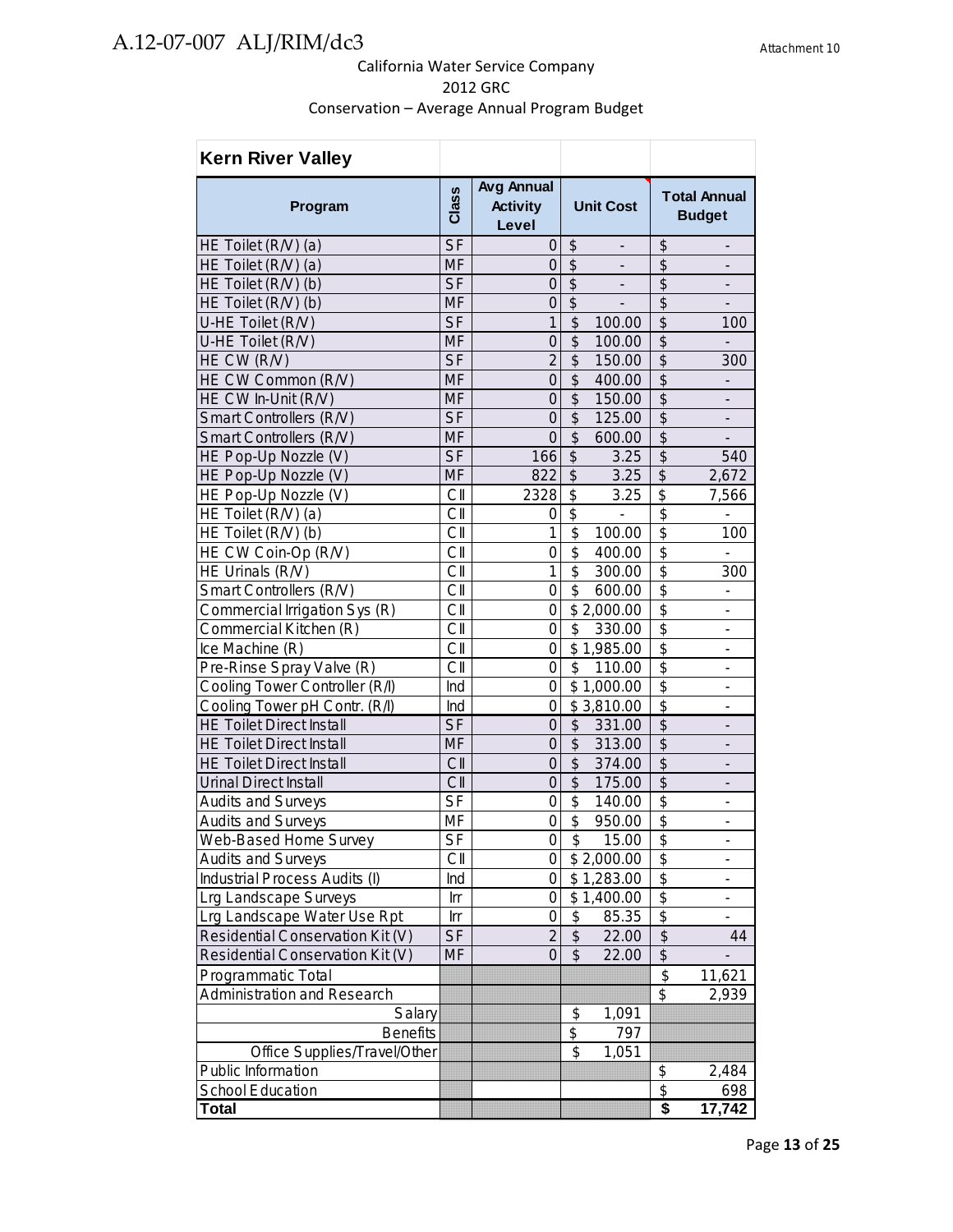| <b>Los Altos</b>                 |                  |                                               |                                        |                          |                                      |                              |
|----------------------------------|------------------|-----------------------------------------------|----------------------------------------|--------------------------|--------------------------------------|------------------------------|
| Program                          | Class            | <b>Avg Annual</b><br><b>Activity</b><br>Level | <b>Unit Cost</b>                       |                          | <b>Total Annual</b><br><b>Budget</b> |                              |
| HE Toilet (R/V) (a)              | <b>SF</b>        | 0                                             | \$                                     | -                        | \$                                   | $\qquad \qquad \blacksquare$ |
| HE Toilet (R/V) (a)              | <b>MF</b>        | 0                                             | \$                                     | $\overline{\phantom{0}}$ | \$                                   | $\overline{\phantom{a}}$     |
| HE Toilet (R/V) (b)              | <b>SF</b>        | $\mathbf 0$                                   | $\overline{\$}$                        | $\overline{\phantom{a}}$ | \$                                   | $\overline{\phantom{a}}$     |
| HE Toilet (R/V) (b)              | <b>MF</b>        | $\overline{0}$                                | $\overline{\$}$                        | ÷,                       | $\overline{\$}$                      | $\overline{\phantom{a}}$     |
| U-HE Toilet (R/V)                | <b>SF</b>        | 94                                            | $\overline{\mathcal{G}}$               | 100.00                   | $\overline{\mathcal{S}}$             | 9,400                        |
| U-HE Toilet (R/V)                | <b>MF</b>        | $\overline{0}$                                | $\overline{\mathcal{S}}$               | 100.00                   | $\overline{\mathcal{S}}$             |                              |
| HE CW (R/V)                      | <b>SF</b>        | 349                                           | \$                                     | 37.50                    | \$                                   | 13,088                       |
| HE CW Common (R/V)               | <b>MF</b>        | 15                                            | $\overline{\mathcal{S}}$               | 200.00                   | $\overline{\mathcal{G}}$             | 3,000                        |
| HE CW In-Unit (R/V)              | <b>MF</b>        | 59                                            | $\overline{\mathcal{S}}$               | 37.50                    | $\overline{\mathcal{G}}$             | 2,213                        |
| Smart Controllers (R/V)          | <b>SF</b>        | 127                                           | \$                                     | 150.00                   | $\frac{1}{2}$                        | 19,050                       |
| Smart Controllers (R/V)          | <b>MF</b>        | 3                                             | $\overline{\$}$                        | 450.00                   | $\overline{\mathcal{S}}$             | 1,350                        |
| HE Pop-Up Nozzle (V)             | <b>SF</b>        | 4934                                          | \$                                     | 3.25                     | $\frac{1}{2}$                        | 16,036                       |
| HE Pop-Up Nozzle (V)             | <b>MF</b>        | 1018                                          | $\overline{\mathcal{S}}$               | 3.25                     | $\overline{\mathcal{S}}$             | 3,309                        |
| HE Pop-Up Nozzle (V)             | CII              | 5767                                          | $\overline{\$}$                        | 3.25                     | $\frac{1}{2}$                        | 18,743                       |
| HE Toilet (R/V) (a)              | СII              | 0                                             | $\overline{\$}$                        | -                        | \$                                   | $\overline{\phantom{a}}$     |
| HE Toilet (R/V) (b)              | CII              | $\overline{0}$                                | $\overline{\$}$                        | $\overline{a}$           | $\overline{\$}$                      |                              |
| HE CW Coin-Op (R/V)              | CII              | $\overline{0}$                                | $\overline{\boldsymbol{\mathfrak{s}}}$ | 200.00                   | $\overline{\$}$                      | $\overline{\phantom{0}}$     |
| HE Urinals (R/V)                 | CII              | 10                                            | \$                                     | 300.00                   | $\overline{\$}$                      | 3,000                        |
| Smart Controllers (R/V)          | CII              | 13                                            | \$                                     | 450.00                   | $\overline{\$}$                      | 5,850                        |
| Commercial Irrigation Sys (R)    | CII              | 0                                             | \$                                     | 2,000.00                 | $\overline{\mathbf{S}}$              | -                            |
| Commercial Kitchen (R)           | CII              | 0                                             | \$                                     | 330.00                   | $\overline{\$}$                      | $\qquad \qquad \blacksquare$ |
| Ice Machine (R)                  | CII              | 0                                             | \$                                     | 1,985.00                 | \$                                   | $\qquad \qquad \blacksquare$ |
| Pre-Rinse Spray Valve (R)        | CII              | $\mathbf 0$                                   | \$                                     | 110.00                   | $\overline{\mathcal{S}}$             | $\qquad \qquad \blacksquare$ |
| Cooling Tower Controller (R/I)   | Ind              | $\overline{0}$                                | \$                                     | 1,000.00                 | $\overline{\$}$                      | $\overline{\phantom{a}}$     |
| Cooling Tower pH Contr. (R/I)    | Ind              | $\overline{0}$                                | \$                                     | 3,810.00                 | $\overline{\mathcal{S}}$             | $\overline{\phantom{a}}$     |
| <b>HE Toilet Direct Install</b>  | <b>SF</b>        | 97                                            | $\frac{1}{2}$                          | 331.00                   | \$                                   | 32,107                       |
| <b>HE Toilet Direct Install</b>  | <b>MF</b>        | 145                                           | \$                                     | 132.50                   | \$                                   | 19,213                       |
| <b>HE Toilet Direct Install</b>  | CII              | $\mathbf 0$                                   | \$                                     | 183.50                   | $\overline{\mathcal{G}}$             |                              |
| <b>Urinal Direct Install</b>     | CII              | $\mathbf 0$                                   | \$                                     | 75.00                    | $\overline{\mathcal{G}}$             |                              |
| <b>Audits and Surveys</b>        | $S_{F}$          | 6                                             | $\overline{\mathfrak{s}}$              | 50.00                    | $\overline{\mathfrak{s}}$            | 300                          |
| <b>Audits and Surveys</b>        | MF               | $\pmb{0}$                                     | $\overline{\boldsymbol{\mathsf{s}}}$   | 950.00                   | $\overline{\mathfrak{s}}$            |                              |
| Web-Based Home Survey            | $S_{\mathsf{F}}$ | 221                                           | $\overline{\mathcal{S}}$               | 15.00                    | $\overline{\mathcal{E}}$             | 3,315                        |
| <b>Audits and Surveys</b>        | СII              | $\Omega$                                      | \$                                     | 2,000.00                 | $\overline{\mathfrak{s}}$            |                              |
| Industrial Process Audits (I)    | Ind              | 0                                             | \$                                     | 1,283.00                 | $\overline{\$}$                      |                              |
| Lrg Landscape Surveys            | Irr              | 0                                             | \$                                     | 1,400.00                 | $\overline{\mathcal{E}}$             |                              |
| Lrg Landscape Water Use Rpt      | Irr              | $\mathbf 0$                                   | \$                                     | 85.35                    | $\overline{\$}$                      |                              |
| Residential Conservation Kit (V) | <b>SF</b>        | 192                                           | \$                                     | 22.00                    | \$                                   | 4,224                        |
| Residential Conservation Kit (V) | MF               | 0                                             | \$                                     | 22.00                    | \$                                   |                              |
| Programmatic Total               |                  |                                               |                                        |                          | \$                                   | 154,195                      |
| Administration and Research      |                  |                                               |                                        |                          | \$                                   | 39,792                       |
| Salary                           |                  |                                               | \$                                     | 14,478                   |                                      |                              |
| <b>Benefits</b>                  |                  |                                               | \$                                     | 10,569                   |                                      |                              |
| Office Supplies/Travel/Other     |                  |                                               | \$                                     | 14,746                   |                                      |                              |
| Public Information               |                  |                                               |                                        |                          | \$                                   |                              |
| School Education                 |                  |                                               |                                        |                          | \$                                   | 43,682<br>9,267              |
| Total                            |                  |                                               |                                        |                          | \$                                   | 246,936                      |
|                                  |                  |                                               |                                        |                          |                                      |                              |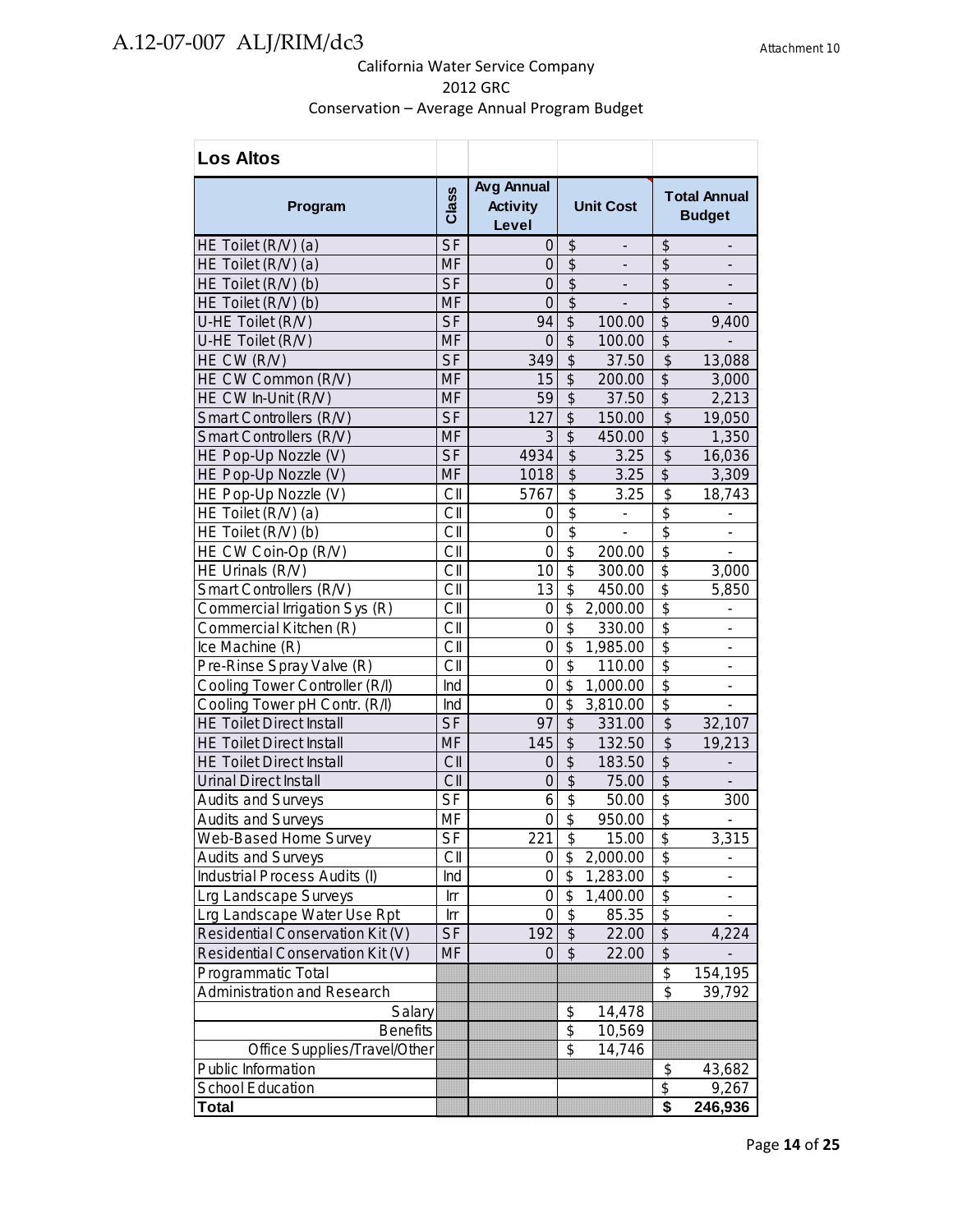| Livermore                        |                          |                                               |                           |                              |                                      |                                      |
|----------------------------------|--------------------------|-----------------------------------------------|---------------------------|------------------------------|--------------------------------------|--------------------------------------|
| Program                          | Class                    | <b>Avg Annual</b><br><b>Activity</b><br>Level | <b>Unit Cost</b>          |                              |                                      | <b>Total Annual</b><br><b>Budget</b> |
| HE Toilet (R/V) (a)              | <b>SF</b>                | 0                                             | \$                        | $\qquad \qquad \blacksquare$ | $\frac{1}{2}$                        | $\overline{\phantom{a}}$             |
| HE Toilet (R/V) (a)              | MF                       | 0                                             | \$                        | $\qquad \qquad \blacksquare$ | $\frac{1}{2}$                        | $\overline{\phantom{a}}$             |
| HE Toilet (R/V) (b)              | <b>SF</b>                | $\overline{0}$                                | $\overline{\$}$           | $\blacksquare$               | $\overline{\mathcal{S}}$             | $\overline{\phantom{a}}$             |
| HE Toilet (R/V) (b)              | <b>MF</b>                | $\overline{0}$                                | $\overline{\$}$           | $\frac{1}{2}$                | $\overline{\$}$                      | $\overline{\phantom{a}}$             |
| U-HE Toilet (R/V)                | <b>SF</b>                | 49                                            | $\overline{\theta}$       | 100.00                       | $\overline{\$}$                      | 4,900                                |
| U-HE Toilet (R/V)                | <b>MF</b>                | 18                                            | \$                        | 100.00                       | \$                                   | 1,800                                |
| HE CW (R/V)                      | <b>SF</b>                | 180                                           | \$                        | 75.00                        | \$                                   | 13,500                               |
| HE CW Common (R/V)               | <b>MF</b>                | $\overline{0}$                                | $\overline{\mathcal{S}}$  | 400.00                       | $\boldsymbol{\mathsf{S}}$            | $\overline{\phantom{a}}$             |
| HE CW In-Unit (R/V)              | <b>MF</b>                | 30                                            | $\overline{\mathcal{S}}$  | 75.00                        | $\overline{\mathcal{S}}$             | 2,250                                |
| Smart Controllers (R/V)          | <b>SF</b>                | 116                                           | $\overline{\mathcal{S}}$  | 125.00                       | $\overline{\mathcal{S}}$             | 14,500                               |
| Smart Controllers (R/V)          | <b>MF</b>                | 1                                             | $\overline{\mathcal{S}}$  | 600.00                       | \$                                   | 600                                  |
| HE Pop-Up Nozzle (V)             | <b>SF</b>                | 3826                                          | \$                        | 3.25                         | $\frac{1}{2}$                        | 12,435                               |
| HE Pop-Up Nozzle (V)             | <b>MF</b>                | 789                                           | $\overline{\$}$           | 3.25                         | $\overline{\mathcal{G}}$             | 2,564                                |
| HE Pop-Up Nozzle (V)             | CII                      | 4472                                          | $\overline{\$}$           | 3.25                         | \$                                   | 14,534                               |
| HE Toilet (R/V) (a)              | CII                      | 0                                             | $\overline{\$}$           | $\frac{1}{2}$                | $\overline{\$}$                      | $\overline{\phantom{a}}$             |
| HE Toilet (R/V) (b)              | CII                      | 27                                            | $\overline{\mathbf{S}}$   | 100.00                       | $\overline{\mathfrak{s}}$            | 2,700                                |
| HE CW Coin-Op (R/V)              | CII                      | 0                                             | \$                        | 400.00                       | \$                                   | $\overline{\phantom{m}}$             |
| HE Urinals (R/V)                 | CII                      | 8                                             | \$                        | 150.00                       | $\overline{\mathcal{S}}$             | 1,200                                |
| Smart Controllers (R/V)          | СII                      | 10                                            | \$                        | 600.00                       | $\overline{\$}$                      | 6,000                                |
| Commercial Irrigation Sys (R)    | CII                      | 9                                             | \$                        | 2,000.00                     | \$                                   | 18,000                               |
| Commercial Kitchen (R)           | CII                      | 0                                             | \$                        | $\qquad \qquad \blacksquare$ | \$                                   | $\qquad \qquad \blacksquare$         |
| Ice Machine (R)                  | CII                      | $\mathbf 0$                                   | $\overline{\mathcal{G}}$  | $\blacksquare$               | $\overline{\boldsymbol{\mathsf{s}}}$ | $\qquad \qquad \blacksquare$         |
| Pre-Rinse Spray Valve (R)        | CII                      | $\overline{0}$                                | $\overline{\$}$           | $\overline{\phantom{0}}$     | $\overline{\$}$                      | $\overline{\phantom{0}}$             |
| Cooling Tower Controller (R/I)   | Ind                      | 0                                             | \$                        | 1,000.00                     | $\overline{\$}$                      | $\overline{\phantom{m}}$             |
| Cooling Tower pH Contr. (R/I)    | Ind                      | $\overline{0}$                                | $\overline{\mathfrak{s}}$ | 3,810.00                     | $\overline{\$}$                      | $\overline{a}$                       |
| <b>HE Toilet Direct Install</b>  | <b>SF</b>                | 278                                           | $\frac{1}{2}$             | 331.00                       | \$                                   | 92,018                               |
| <b>HE Toilet Direct Install</b>  | <b>MF</b>                | 138                                           | \$                        | 313.00                       | \$                                   | 43,194                               |
| <b>HE Toilet Direct Install</b>  | CII                      | $\mathbf 0$                                   | $\overline{\$}$           | 374.00                       | $\overline{\$}$                      |                                      |
| Urinal Direct Install            | CII                      | $\overline{0}$                                | \$                        | 175.00                       | $\overline{\mathcal{S}}$             |                                      |
| <b>Audits and Surveys</b>        | <b>SF</b>                | $\overline{0}$                                | $\overline{\mathcal{S}}$  | 140.00                       | $\overline{\$}$                      |                                      |
| <b>Audits and Surveys</b>        | MF                       | $\boldsymbol{0}$                              | \$                        | 950.00                       | \$                                   | $\qquad \qquad \blacksquare$         |
| Web-Based Home Survey            | $\overline{\mathsf{SF}}$ | 171                                           | $\overline{\$}$           | 15.00                        | $\overline{\$}$                      | 2,565                                |
| <b>Audits and Surveys</b>        | СII                      | 0                                             | \$                        | 2,000.00                     | \$                                   |                                      |
| Industrial Process Audits (I)    | Ind                      | 0                                             | \$                        | 1,283.00                     | $\overline{\$}$                      |                                      |
| Lrg Landscape Surveys            | Irr                      | 0                                             | \$                        | 1,400.00                     | $\overline{\$}$                      |                                      |
| Lrg Landscape Water Use Rpt      | Irr                      | 113                                           | \$                        | 85.00                        | \$                                   | 9,605                                |
| Residential Conservation Kit (V) | <b>SF</b>                | 101                                           | \$                        | 22.00                        | $\frac{1}{2}$                        | 2,222                                |
| Residential Conservation Kit (V) | MF                       | 0                                             | $\boldsymbol{\mathsf{S}}$ | 22.00                        | $\overline{\mathcal{S}}$             |                                      |
| <b>Programmatic Total</b>        |                          |                                               |                           |                              | \$                                   | 244,587                              |
| Administration and Research      |                          |                                               |                           |                              | $\mathfrak{S}$                       | 64,021                               |
| Salary                           |                          |                                               | \$                        | 22,964                       |                                      |                                      |
| <b>Benefits</b>                  |                          |                                               | \$                        | 16,764                       |                                      |                                      |
| Office Supplies/Travel/Other     |                          |                                               | \$                        | 24,292                       |                                      |                                      |
| Public Information               |                          |                                               |                           |                              | \$                                   | 58,141                               |
| School Education                 |                          |                                               |                           |                              | \$                                   | 14,699                               |
| <b>Total</b>                     |                          |                                               |                           |                              | \$                                   | 381,447                              |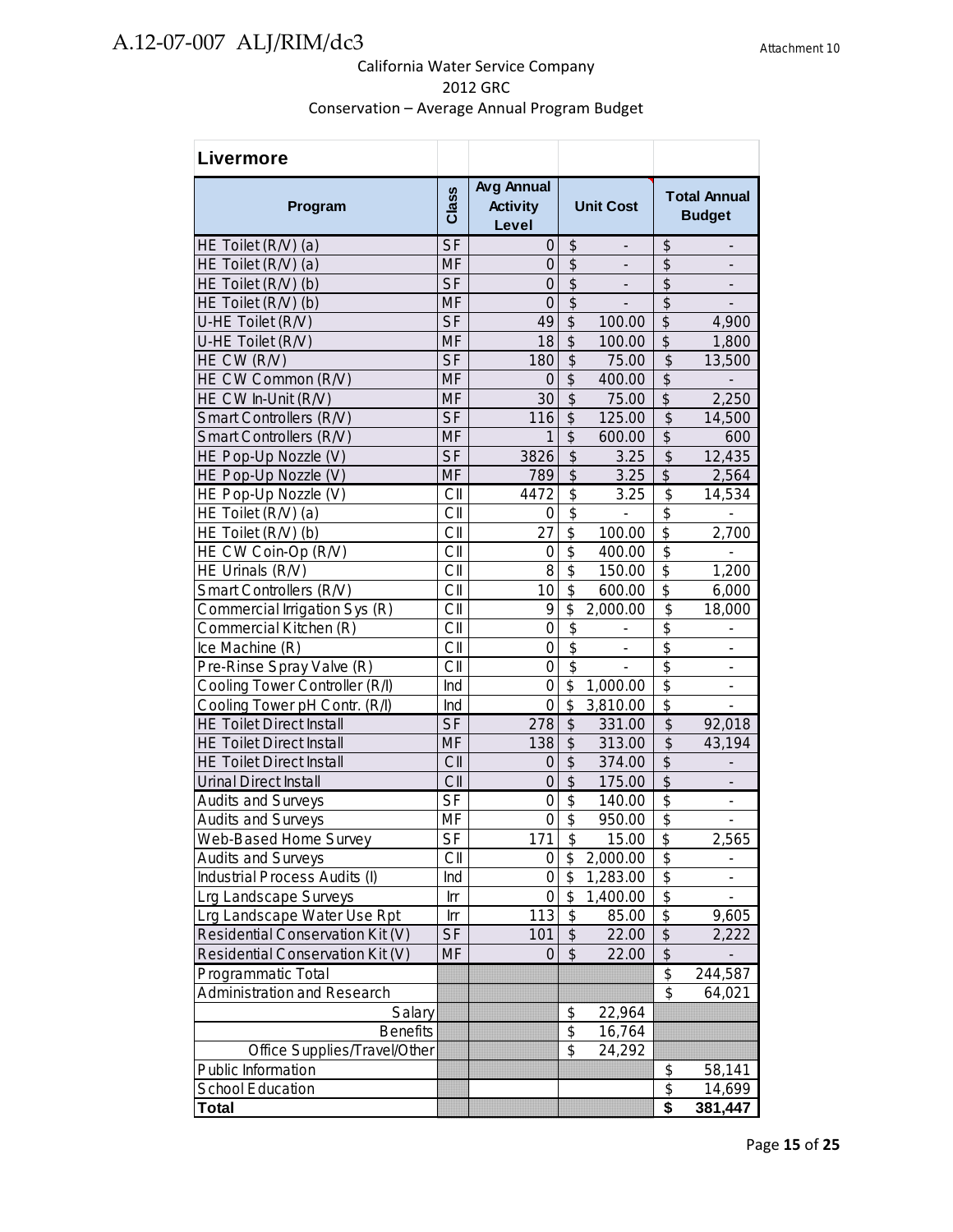| <b>Marysville</b>                  |              |                                               |                                                     |                                                           |
|------------------------------------|--------------|-----------------------------------------------|-----------------------------------------------------|-----------------------------------------------------------|
| Program                            | <b>Class</b> | <b>Avg Annual</b><br><b>Activity</b><br>Level | <b>Unit Cost</b>                                    | <b>Total Annual</b><br><b>Budget</b>                      |
| HE Toilet (R/V) (a)                | <b>SF</b>    | 0                                             | \$<br>-                                             | \$<br>$\overline{\phantom{a}}$                            |
| HE Toilet (R/V) (a)                | <b>MF</b>    | 0                                             | $\sqrt[6]{\frac{1}{2}}$<br>$\overline{\phantom{a}}$ | \$<br>$\overline{\phantom{a}}$                            |
| HE Toilet (R/V) (b)                | <b>SF</b>    | $\mathbf 0$                                   | $\overline{\$}$<br>$\frac{1}{2}$                    | $\overline{\mathcal{S}}$<br>$\overline{\phantom{a}}$      |
| HE Toilet (R/V) (b)                | <b>MF</b>    | $\mathbf 0$                                   | $\boldsymbol{\theta}$                               | \$                                                        |
| U-HE Toilet (R/V)                  | <b>SF</b>    | $\overline{7}$                                | $\boldsymbol{\mathsf{S}}$<br>100.00                 | $\overline{\mathcal{S}}$<br>700                           |
| U-HE Toilet (R/V)                  | <b>MF</b>    | $\overline{\mathbf{4}}$                       | \$<br>100.00                                        | \$<br>400                                                 |
| HE CW (R/V)                        | <b>SF</b>    | 1                                             | \$<br>150.00                                        | $\overline{\mathcal{S}}$<br>150                           |
| HE CW Common (R/V)                 | <b>MF</b>    | 1                                             | \$<br>400.00                                        | $\overline{\mathcal{S}}$<br>400                           |
| HE CW In-Unit (R/V)                | <b>MF</b>    | 3                                             | \$<br>150.00                                        | \$<br>450                                                 |
| Smart Controllers (R/V)            | $S$ F        | $\overline{0}$                                | $\overline{\mathcal{S}}$<br>125.00                  | $\overline{\$}$                                           |
| Smart Controllers (R/V)            | <b>MF</b>    | $\overline{0}$                                | $\overline{\mathcal{S}}$<br>600.00                  | $\overline{\mathcal{S}}$                                  |
| HE Pop-Up Nozzle (V)               | <b>SF</b>    | 51                                            | $\overline{\mathcal{S}}$<br>3.25                    | $\overline{\$}$<br>166                                    |
| HE Pop-Up Nozzle (V)               | <b>MF</b>    | 10                                            | $\boldsymbol{\mathsf{S}}$<br>3.25                   | $\overline{\mathcal{S}}$<br>33                            |
| HE Pop-Up Nozzle (V)               | CII          | 54                                            | \$<br>3.25                                          | \$<br>176                                                 |
| HE Toilet (R/V) (a)                | CII          | 0                                             | $\overline{\$}$<br>$\frac{1}{2}$                    | $\overline{\$}$<br>$\overline{\phantom{a}}$               |
| HE Toilet (R/V) (b)                | CII          | 3                                             | \$<br>100.00                                        | \$<br>300                                                 |
| HE CW Coin-Op (R/V)                | CII          | $\overline{0}$                                | \$<br>400.00                                        | $\overline{\mathbf{S}}$<br>$\overline{\phantom{0}}$       |
| HE Urinals (R/V)                   | СII          | 1                                             | \$<br>300.00                                        | \$<br>300                                                 |
| Smart Controllers (R/V)            | CII          | 0                                             | \$<br>600.00                                        | \$<br>$\overline{\phantom{a}}$                            |
| Commercial Irrigation Sys (R)      | CII          | 0                                             | \$2,000.00                                          | $\overline{\mathfrak{s}}$<br>$\qquad \qquad \blacksquare$ |
| Commercial Kitchen (R)             | CII          | 0                                             | \$<br>330.00                                        | \$<br>-                                                   |
| Ice Machine (R)                    | CII          | 0                                             | \$1,985.00                                          | \$<br>$\qquad \qquad \blacksquare$                        |
| Pre-Rinse Spray Valve (R)          | CII          | $\mathbf 0$                                   | \$<br>110.00                                        | \$<br>$\qquad \qquad \blacksquare$                        |
| Cooling Tower Controller (R/I)     | Ind          | $\mathbf 0$                                   | \$1,000.00                                          | $\overline{\mathbf{S}}$<br>$\qquad \qquad \blacksquare$   |
| Cooling Tower pH Contr. (R/I)      | Ind          | 0                                             | \$3,810.00                                          | $\overline{\$}$<br>$\overline{a}$                         |
| <b>HE Toilet Direct Install</b>    | <b>SF</b>    | $\mathbf 0$                                   | $\frac{1}{2}$<br>331.00                             | \$<br>$\qquad \qquad \blacksquare$                        |
| <b>HE Toilet Direct Install</b>    | <b>MF</b>    | $\mathbf 0$                                   | \$<br>313.00                                        | \$                                                        |
| <b>HE Toilet Direct Install</b>    | CII          | $\overline{0}$                                | \$<br>374.00                                        | $\overline{\mathcal{S}}$                                  |
| <b>Urinal Direct Install</b>       | CII          | $\overline{0}$                                | $\overline{\mathcal{S}}$<br>175.00                  | $\overline{\mathcal{S}}$                                  |
| <b>Audits and Surveys</b>          | $S_{F}$      | $\mathbf 0$                                   | $\overline{\mathcal{S}}$<br>140.00                  | $\overline{\mathbb{S}}$                                   |
| <b>Audits and Surveys</b>          | MF           | $\mathbf 0$                                   | $\overline{\mathcal{S}}$<br>950.00                  | \$<br>$\qquad \qquad \blacksquare$                        |
| Web-Based Home Survey              | $S_{F}$      | 0                                             | \$ 15.00                                            | $\frac{1}{2}$<br>$\overline{\phantom{a}}$                 |
| <b>Audits and Surveys</b>          | CII          | $\Omega$                                      | \$2,000.00                                          | \$                                                        |
| Industrial Process Audits (I)      | Ind          | 0                                             | \$1,283.00                                          | $\overline{\mathcal{C}}$                                  |
| <b>Lrg Landscape Surveys</b>       | Irr          | 1                                             | \$1,400.00                                          | $\overline{\$}$<br>1,400                                  |
| Lrg Landscape Water Use Rpt        | Irr          | 9                                             | \$<br>85.35                                         | $\overline{\$}$<br>768                                    |
| Residential Conservation Kit (V)   | <b>SF</b>    | 1                                             | \$<br>22.00                                         | $\boldsymbol{\theta}$<br>22                               |
| Residential Conservation Kit (V)   | MF           | $\overline{0}$                                | \$<br>22.00                                         | \$                                                        |
| <b>Programmatic Total</b>          |              |                                               |                                                     | \$<br>5,264                                               |
| <b>Administration and Research</b> |              |                                               |                                                     | \$<br>1,506                                               |
| Salary                             |              |                                               | \$<br>494                                           |                                                           |
| <b>Benefits</b>                    |              |                                               | \$<br>361                                           |                                                           |
| Office Supplies/Travel/Other       |              |                                               | \$<br>651                                           |                                                           |
| Public Information                 |              |                                               |                                                     | \$<br>1,435                                               |
| School Education                   |              |                                               |                                                     | \$<br>316                                                 |
| Total                              |              |                                               |                                                     | \$<br>8,521                                               |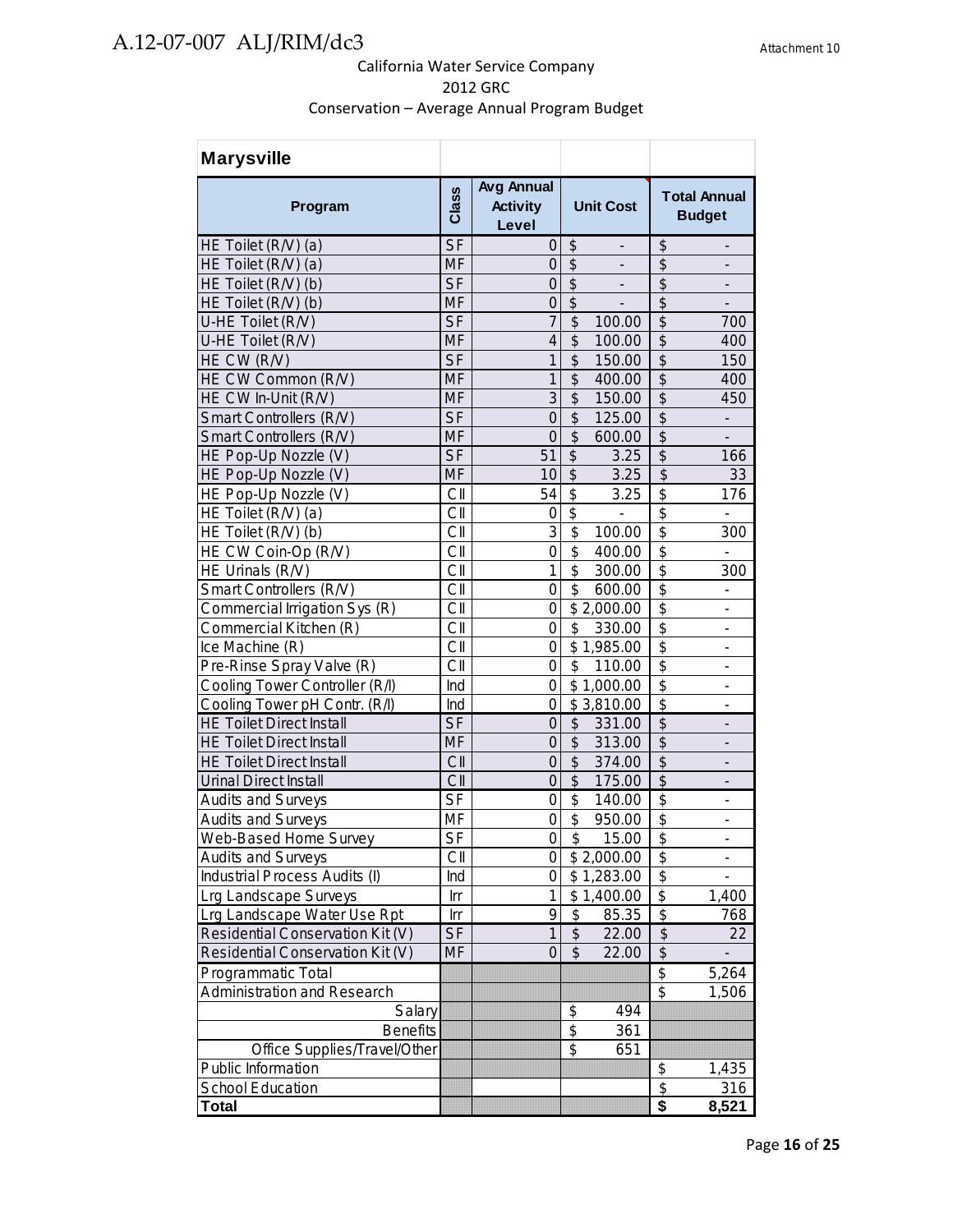| <b>Oroville</b>                  |                                   |                                               |                                                      |                                                          |
|----------------------------------|-----------------------------------|-----------------------------------------------|------------------------------------------------------|----------------------------------------------------------|
| Program                          | Class                             | <b>Avg Annual</b><br><b>Activity</b><br>Level | <b>Unit Cost</b>                                     | <b>Total Annual</b><br><b>Budget</b>                     |
| HE Toilet (R/V) (a)              | <b>SF</b>                         | 0                                             | \$<br>-                                              | \$<br>$\overline{\phantom{a}}$                           |
| HE Toilet (R/V) (a)              | <b>MF</b>                         | 0                                             | $\overline{\mathcal{S}}$<br>$\overline{\phantom{a}}$ | \$<br>$\overline{\phantom{a}}$                           |
| HE Toilet (R/V) (b)              | <b>SF</b>                         | $\overline{0}$                                | $\overline{\$}$<br>$\overline{\phantom{0}}$          | $\overline{\mathcal{S}}$<br>$\qquad \qquad \blacksquare$ |
| HE Toilet (R/V) (b)              | <b>MF</b>                         | $\mathbf 0$                                   | $\overline{\mathcal{S}}$                             | $\overline{\$}$                                          |
| U-HE Toilet (R/V)                | <b>SF</b>                         | $\overline{0}$                                | \$<br>100.00                                         | $\overline{\mathcal{S}}$                                 |
| U-HE Toilet (R/V)                | <b>MF</b>                         | 3                                             | \$<br>100.00                                         | \$<br>300                                                |
| HE CW (R/V)                      | S <sub>F</sub>                    | $\mathbf{1}$                                  | \$<br>150.00                                         | $\overline{\$}$<br>150                                   |
| HE CW Common (R/V)               | <b>MF</b>                         | $\overline{0}$                                | $\overline{\mathcal{S}}$<br>400.00                   | $\overline{\$}$                                          |
| HE CW In-Unit (R/V)              | <b>MF</b>                         | $\overline{0}$                                | $\overline{\$}$<br>150.00                            | $\overline{\$}$<br>$\overline{a}$                        |
| Smart Controllers (R/V)          | <b>SF</b>                         | $\overline{0}$                                | \$<br>125.00                                         | $\overline{\$}$<br>$\overline{\phantom{a}}$              |
| Smart Controllers (R/V)          | <b>MF</b>                         | $\overline{0}$                                | $\overline{\$}$<br>600.00                            | $\overline{\$}$<br>$\overline{a}$                        |
| HE Pop-Up Nozzle (V)             | <b>SF</b>                         | 443                                           | $\overline{\$}$<br>3.25                              | $\overline{\$}$<br>1,440                                 |
| HE Pop-Up Nozzle (V)             | MF                                | 366                                           | $\overline{\mathcal{L}}$<br>3.25                     | $\overline{\$}$<br>1,190                                 |
| HE Pop-Up Nozzle (V)             | CII                               | 1035                                          | \$<br>3.25                                           | \$<br>3,364                                              |
| HE Toilet (R/V) (a)              | CII                               | 0                                             | \$                                                   | \$<br>$\overline{a}$                                     |
| HE Toilet (R/V) (b)              | СII                               | 0                                             | \$<br>100.00                                         | \$<br>$\overline{\phantom{0}}$                           |
| HE CW Coin-Op (R/V)              | CII                               | 0                                             | \$<br>400.00                                         | \$<br>$\qquad \qquad \blacksquare$                       |
| HE Urinals (R/V)                 | CII                               | 0                                             | \$<br>300.00                                         | $\overline{\mathfrak{s}}$<br>$\overline{\phantom{m}}$    |
| Smart Controllers (R/V)          | CII                               | 0                                             | \$<br>600.00                                         | \$<br>$\qquad \qquad \blacksquare$                       |
| Commercial Irrigation Sys (R)    | CII                               | $\mathbf 0$                                   | $\overline{\$}$ 2,000.00                             | $\overline{\$}$<br>$\overline{\phantom{m}}$              |
| Commercial Kitchen (R)           | CII                               | 0                                             | \$<br>330.00                                         | $\overline{\$}$<br>$\overline{\phantom{0}}$              |
| Ice Machine (R)                  | $\overline{\text{C}}$ $\parallel$ | 0                                             | $\overline{\$}$ 1,985.00                             | $\overline{\$}$                                          |
| Pre-Rinse Spray Valve (R)        | CII                               | 0                                             | \$<br>110.00                                         | $\overline{\mathbf{S}}$<br>÷                             |
| Cooling Tower Controller (R/I)   | Ind                               | $\mathbf 0$                                   | $\overline{$}1,000.00$                               | $\overline{\$}$<br>÷,                                    |
| Cooling Tower pH Contr. (R/I)    | Ind                               | $\overline{0}$                                | \$3,810.00                                           | $\overline{\$}$<br>$\overline{\phantom{a}}$              |
| <b>HE Toilet Direct Install</b>  | S <sub>F</sub>                    | $\overline{0}$                                | \$<br>331.00                                         | $\overline{\$}$                                          |
| <b>HE Toilet Direct Install</b>  | <b>MF</b>                         | $\overline{0}$                                | \$<br>313.00                                         | $\overline{\$}$<br>$\overline{\phantom{a}}$              |
| <b>HE Toilet Direct Install</b>  | CII                               | $\mathsf 0$                                   | \$<br>374.00                                         | \$<br>$\overline{\phantom{a}}$                           |
| <b>Urinal Direct Install</b>     | CII                               | $\overline{0}$                                | $\overline{\mathcal{L}}$<br>175.00                   | $\overline{\$}$                                          |
| <b>Audits and Surveys</b>        | <b>SF</b>                         | 0                                             | \$<br>140.00                                         | $\overline{\mathfrak{s}}$<br>$\overline{a}$              |
| <b>Audits and Surveys</b>        | <b>MF</b>                         | 0                                             | \$<br>950.00                                         | $\overline{\mathfrak{s}}$<br>$\overline{\phantom{a}}$    |
| Web-Based Home Survey            | SF                                | 0                                             | \$<br>15.00                                          | \$                                                       |
| <b>Audits and Surveys</b>        | CII                               | 0                                             | \$2,000.00                                           | \$                                                       |
| Industrial Process Audits (I)    | Ind                               | 0                                             | \$1,283.00                                           | \$                                                       |
| Lrg Landscape Surveys            | Irr                               | $\overline{2}$                                | \$1,400.00                                           | \$<br>2,800                                              |
| Lrg Landscape Water Use Rpt      | Irr                               | 10                                            | \$<br>85.35                                          | \$<br>853                                                |
| Residential Conservation Kit (V) | <b>SF</b>                         | $\mathbf{1}$                                  | $\boldsymbol{\$}$<br>22.00                           | \$<br>22                                                 |
| Residential Conservation Kit (V) | <b>MF</b>                         | $\mathbf 0$                                   | $\boldsymbol{\mathsf{S}}$<br>22.00                   | $\overline{\mathbf{e}}$                                  |
| Programmatic Total               |                                   |                                               |                                                      | \$<br>10,118                                             |
| Administration and Research      |                                   |                                               |                                                      | $\overline{\mathcal{S}}$<br>2,528                        |
| Salary                           |                                   |                                               | \$<br>950                                            |                                                          |
| <b>Benefits</b>                  |                                   |                                               | $\overline{\$}$<br>694                               |                                                          |
| Office Supplies/Travel/Other     |                                   |                                               | \$<br>885                                            |                                                          |
| Public Information               |                                   |                                               |                                                      | \$<br>2,287                                              |
| School Education                 |                                   |                                               |                                                      | $\overline{\$}$<br>608                                   |
| <b>Total</b>                     |                                   |                                               |                                                      | \$<br>15,542                                             |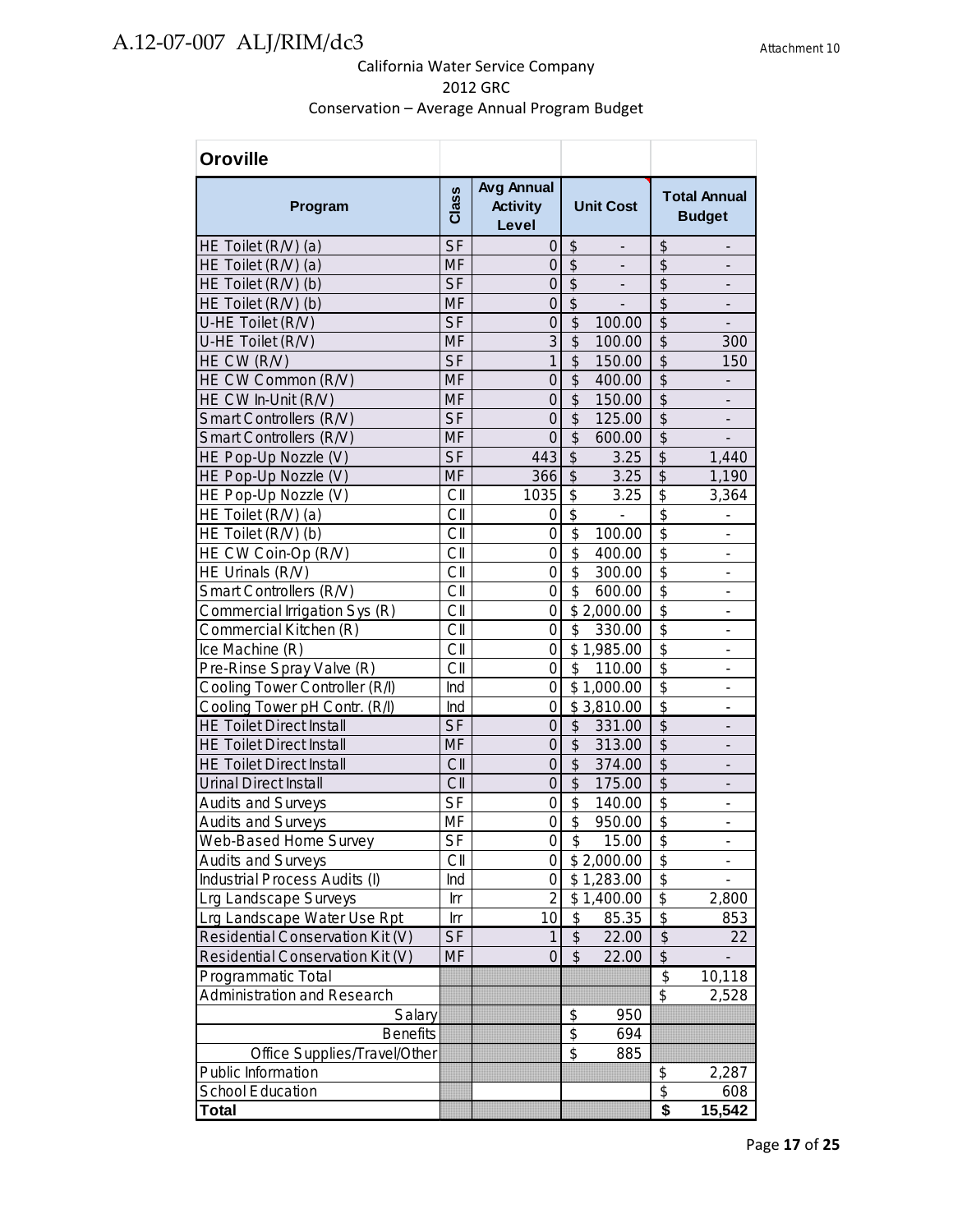| <b>Palos Verdes</b>                                      |                          |                                        |                          |                              |                                      |                              |
|----------------------------------------------------------|--------------------------|----------------------------------------|--------------------------|------------------------------|--------------------------------------|------------------------------|
| Program                                                  | Class                    | Avg Annual<br><b>Activity</b><br>Level | <b>Unit Cost</b>         |                              | <b>Total Annual</b><br><b>Budget</b> |                              |
| HE Toilet (R/V) (a)                                      | <b>SF</b>                | 0                                      | \$                       |                              | \$                                   | -                            |
| HE Toilet (R/V) (a)                                      | <b>MF</b>                | 0                                      | $\overline{\$}$          | $\overline{\phantom{0}}$     | \$                                   | -                            |
| HE Toilet (R/V) (b)                                      | <b>SF</b>                | 0                                      | $\overline{\mathcal{G}}$ | $\qquad \qquad \blacksquare$ | \$                                   | -                            |
| HE Toilet (R/V) (b)                                      | <b>MF</b>                | $\overline{0}$                         | $\overline{\$}$          | $\overline{\phantom{0}}$     | \$                                   |                              |
| U-HE Toilet (R/V)                                        | <b>SF</b>                | 100                                    | $\overline{\mathcal{G}}$ | 100.00                       | $\frac{1}{2}$                        | 10,000                       |
| U-HE Toilet (R/V)                                        | <b>MF</b>                | 23                                     | $\overline{\mathcal{S}}$ | 100.00                       | \$                                   | 2,300                        |
| HE CW (R/V)                                              | <b>SF</b>                | 371                                    | $\overline{\mathcal{S}}$ | 150.00                       | $\boldsymbol{\theta}$                | 55,650                       |
| HE CW Common (R/V)                                       | <b>MF</b>                | $\overline{7}$                         | \$                       | 400.00                       | \$                                   | 2,800                        |
| HE CW In-Unit (R/V)                                      | <b>MF</b>                | 28                                     | \$                       | 150.00                       | $\overline{\mathcal{S}}$             | 4,200                        |
| Smart Controllers (R/V)                                  | <b>SF</b>                | 307                                    | \$                       | 125.00                       | \$                                   | 38,375                       |
| Smart Controllers (R/V)                                  | <b>MF</b>                | $\overline{4}$                         | $\overline{\mathcal{S}}$ | 600.00                       | \$                                   | 2,400                        |
| HE Pop-Up Nozzle (V)                                     | <b>SF</b>                | 7891                                   | $\overline{\mathcal{S}}$ | 3.25                         | $\overline{\mathcal{L}}$             | 25,646                       |
| HE Pop-Up Nozzle (V)                                     | <b>MF</b>                | 1628                                   | \$                       | 3.25                         | \$                                   | 5,291                        |
| HE Pop-Up Nozzle (V)                                     | CII                      | 9223                                   | \$                       | 3.25                         | \$                                   | 29,975                       |
| HE Toilet (R/V) (a)                                      | CII                      | 0                                      | $\overline{\$}$          |                              | $\overline{\mathbb{S}}$              |                              |
| HE Toilet (R/V) (b)                                      | СII                      | 29                                     | $\overline{\mathcal{S}}$ | 100.00                       | $\overline{\$}$                      | 2,900                        |
| HE CW Coin-Op (R/V)                                      | CII                      | 0                                      | $\overline{\$}$          | 400.00                       | $\overline{\$}$                      | $\overline{\phantom{0}}$     |
| HE Urinals (R/V)                                         | CII                      | 8                                      | \$                       | 300.00                       | \$                                   | 2,400                        |
| Smart Controllers (R/V)                                  | CII                      | 11                                     | \$                       | 600.00                       | \$                                   | 6,600                        |
| Commercial Irrigation Sys (R)                            | CII                      | 13                                     | \$                       | 2,000.00                     | \$                                   | 26,000                       |
| Commercial Kitchen (R)                                   | СII                      | 0                                      | \$                       | 330.00                       | \$                                   | -                            |
| Ice Machine (R)                                          | CII                      | $\mathbf 0$                            | \$                       | 1,985.00                     | $\overline{\$}$                      | $\qquad \qquad \blacksquare$ |
| Pre-Rinse Spray Valve (R)                                | CII                      | 0                                      | \$                       | 110.00                       | \$                                   | $\qquad \qquad \blacksquare$ |
| Cooling Tower Controller (R/I)                           | Ind                      | $\mathbf 0$                            | \$                       | 1,000.00                     | $\overline{\mathcal{S}}$             | $\qquad \qquad \blacksquare$ |
| Cooling Tower pH Contr. (R/I)                            | Ind                      | $\overline{0}$                         | \$                       | 3,810.00                     | $\overline{\mathbf{S}}$              | Ĭ.                           |
| <b>HE Toilet Direct Install</b>                          | <b>SF</b>                | 113                                    | \$                       | 331.00                       | $\boldsymbol{\$}$                    | 37,403                       |
| <b>HE Toilet Direct Install</b>                          | <b>MF</b>                | 138                                    | \$                       | 313.00                       | \$                                   | 43,194                       |
| <b>HE Toilet Direct Install</b>                          | CII                      | $\mathbf 0$                            | \$                       | 374.00                       | \$                                   |                              |
| <b>Urinal Direct Install</b>                             | CII                      | $\mathbf 0$                            | $\overline{\mathcal{S}}$ | 175.00                       | $\overline{\mathcal{G}}$             |                              |
| <b>Audits and Surveys</b>                                | $\overline{\mathsf{SF}}$ | 7                                      | $\overline{\mathcal{S}}$ | 140.00                       | $\overline{\mathfrak{s}}$            | 980                          |
| <b>Audits and Surveys</b>                                | MF                       | 1                                      | \$                       | 950.00                       | \$                                   | 950                          |
| Web-Based Home Survey                                    | $\overline{\mathsf{SF}}$ | 353                                    | $\overline{\mathbf{3}}$  | 15.00                        | $\overline{\mathbf{e}}$              | 5,295                        |
| <b>Audits and Surveys</b>                                | CII                      |                                        | \$                       | 2,000.00                     | \$                                   | 2,000                        |
| Industrial Process Audits (I)                            | Ind                      | 0                                      | \$                       | 1,283.00                     | $\overline{\$}$                      |                              |
| Lrg Landscape Surveys                                    | Irr                      | 4                                      | \$                       | 1,400.00                     | $\overline{\$}$                      | 5,600                        |
| Lrg Landscape Water Use Rpt                              | Irr                      | 155                                    | \$                       | 85.35                        | $\frac{1}{2}$                        | 13,229                       |
| Residential Conservation Kit (V)                         | <b>SF</b>                | 279                                    | \$                       | 22.00                        | $\frac{1}{2}$                        | 6,138                        |
| Residential Conservation Kit (V)                         | <b>MF</b>                | 0                                      | \$                       | 22.00                        | $\overline{\mathcal{L}}$             |                              |
|                                                          |                          |                                        |                          |                              | \$                                   |                              |
| Programmatic Total<br><b>Administration and Research</b> |                          |                                        |                          |                              | \$                                   | 329,325<br>95,426            |
|                                                          |                          |                                        |                          |                              |                                      |                              |
| Salary                                                   |                          |                                        | \$<br>\$                 | 30,921                       |                                      |                              |
| <b>Benefits</b><br>Office Supplies/Travel/Other          |                          |                                        | $\overline{\mathcal{S}}$ | 22,572<br>41,934             |                                      |                              |
| Public Information                                       |                          |                                        |                          |                              |                                      |                              |
| School Education                                         |                          |                                        |                          |                              | \$<br>\$                             | 94,209<br>19,791             |
| <b>Total</b>                                             |                          |                                        |                          |                              | \$                                   |                              |
|                                                          |                          |                                        |                          |                              |                                      | 538,752                      |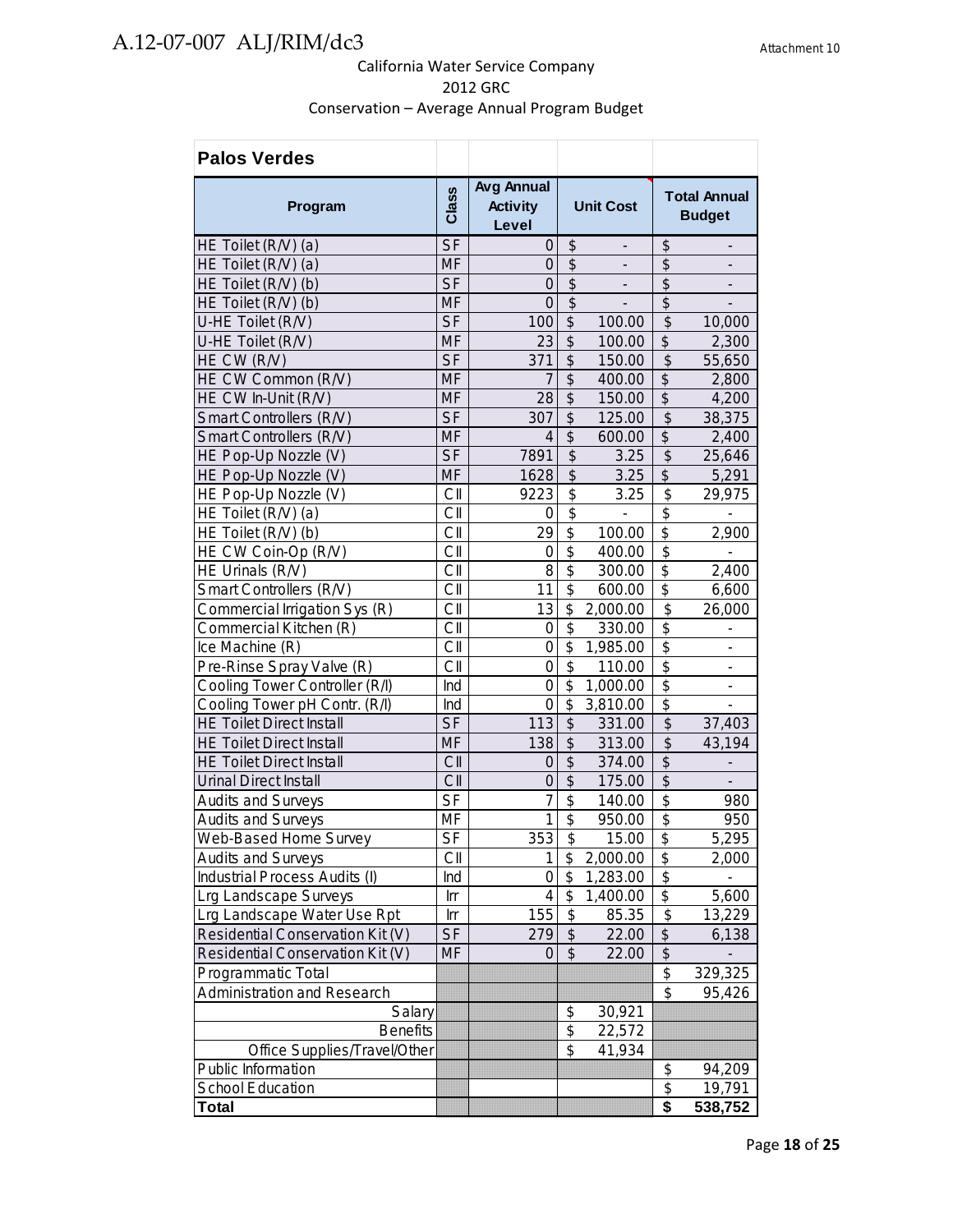| <b>Redwood Valley</b>              |                |                                               |                           |                          |                           |                                      |
|------------------------------------|----------------|-----------------------------------------------|---------------------------|--------------------------|---------------------------|--------------------------------------|
| Program                            | Class          | <b>Avg Annual</b><br><b>Activity</b><br>Level |                           | <b>Unit Cost</b>         |                           | <b>Total Annual</b><br><b>Budget</b> |
| HE Toilet (R/V) (a)                | <b>SF</b>      | 0                                             | \$                        | $\overline{\phantom{m}}$ | \$                        | $\overline{\phantom{a}}$             |
| HE Toilet (R/V) (a)                | <b>MF</b>      | 0                                             | $\overline{\mathcal{S}}$  | $\blacksquare$           | \$                        |                                      |
| HE Toilet (R/V) (b)                | <b>SF</b>      | $\overline{0}$                                | $\overline{\$}$           | $\blacksquare$           | $\overline{\mathcal{G}}$  |                                      |
| HE Toilet (R/V) (b)                | <b>MF</b>      | $\mathbf 0$                                   | $\overline{\mathcal{S}}$  |                          | $\overline{\mathcal{S}}$  |                                      |
| U-HE Toilet (R/V)                  | <b>SF</b>      | 4                                             | \$                        | 100.00                   | \$                        | 400                                  |
| U-HE Toilet (R/V)                  | <b>MF</b>      | $\overline{0}$                                | \$                        | 100.00                   | $\overline{\mathcal{G}}$  |                                      |
| HE CW (R/V)                        | <b>SF</b>      | 1                                             | \$                        | 150.00                   | $\overline{\mathcal{G}}$  | 150                                  |
| HE CW Common (R/V)                 | <b>MF</b>      | $\overline{0}$                                | \$                        | 400.00                   | $\overline{\mathcal{G}}$  |                                      |
| HE CW In-Unit (R/V)                | <b>MF</b>      | $\overline{0}$                                | $\overline{\mathcal{S}}$  | 150.00                   | $\overline{\$}$           |                                      |
| Smart Controllers (R/V)            | <b>SF</b>      | $\overline{0}$                                | \$                        | 125.00                   | $\overline{\mathcal{G}}$  |                                      |
| Smart Controllers (R/V)            | <b>MF</b>      | $\overline{0}$                                | $\overline{\$}$           | 600.00                   | $\overline{\$}$           |                                      |
| HE Pop-Up Nozzle (V)               | <b>SF</b>      | 391                                           | $\overline{\$}$           | 3.25                     | $\overline{\$}$           | 1,271                                |
| HE Pop-Up Nozzle (V)               | <b>MF</b>      | 322                                           | $\boldsymbol{\mathsf{S}}$ | 3.25                     | $\overline{\$}$           | 1,047                                |
| HE Pop-Up Nozzle (V)               | CII            | 915                                           | \$                        | 3.25                     | \$                        | 2,974                                |
| HE Toilet (R/V) (a)                | CII            | 0                                             | \$                        | $\blacksquare$           | $\overline{\$}$           | $\overline{\phantom{a}}$             |
| HE Toilet (R/V) (b)                | CII            | 0                                             | \$                        | 100.00                   | $\overline{\$}$           | $\overline{\phantom{0}}$             |
| HE CW Coin-Op (R/V)                | CII            | 0                                             | \$                        | 400.00                   | \$                        | $\qquad \qquad \blacksquare$         |
| HE Urinals (R/V)                   | CII            | 0                                             | \$                        | 300.00                   | $\overline{\mathfrak{s}}$ | $\qquad \qquad \blacksquare$         |
| Smart Controllers (R/V)            | CII            | 0                                             | \$                        | 600.00                   | \$                        | $\qquad \qquad \blacksquare$         |
| Commercial Irrigation Sys (R)      | CII            | 0                                             |                           | \$2,000.00               | \$                        | $\overline{\phantom{a}}$             |
| Commercial Kitchen (R)             | CII            | 0                                             | \$                        | 330.00                   | $\overline{\$}$           | $\overline{\phantom{a}}$             |
| Ice Machine (R)                    | CII            | 0                                             |                           | \$1,985.00               | $\overline{\$}$           | $\blacksquare$                       |
| Pre-Rinse Spray Valve (R)          | CII            | 0                                             | \$                        | 110.00                   | $\overline{\$}$           | Ĭ.                                   |
| Cooling Tower Controller (R/I)     | Ind            | 0                                             |                           | \$1,000.00               | $\overline{\mathfrak{s}}$ |                                      |
| Cooling Tower pH Contr. (R/I)      | Ind            | 0                                             |                           | \$3,810.00               | \$                        | L.                                   |
| <b>HE Toilet Direct Install</b>    | <b>SF</b>      | $\mathbf 0$                                   | \$                        | 331.00                   | \$                        |                                      |
| <b>HE Toilet Direct Install</b>    | <b>MF</b>      | $\overline{0}$                                | $\overline{\mathcal{S}}$  | 313.00                   | $\overline{\$}$           |                                      |
| <b>HE Toilet Direct Install</b>    | CII            | $\overline{0}$                                | $\overline{\mathcal{S}}$  | 374.00                   | $\overline{\$}$           |                                      |
| <b>Urinal Direct Install</b>       | CII            | $\overline{0}$                                | \$                        | 175.00                   | $\overline{\mathcal{S}}$  |                                      |
| <b>Audits and Surveys</b>          | <b>SF</b>      | 0                                             | \$                        | 140.00                   | $\overline{\mathfrak{s}}$ |                                      |
| <b>Audits and Surveys</b>          | MF             | 0                                             | $\overline{\mathbf{S}}$   | 950.00                   | $\overline{\mathfrak{s}}$ |                                      |
| Web-Based Home Survey              | S <sub>F</sub> | $1$ / $ $                                     | \$                        | 15.00                    | ሖ<br>Ф                    | 255                                  |
| <b>Audits and Surveys</b>          | СII            | 0                                             |                           | \$2,000.00               | \$                        |                                      |
| Industrial Process Audits (I)      | Ind            | 0                                             |                           | \$1,283.00               | \$                        | $\overline{a}$                       |
| Lrg Landscape Surveys              | Irr            | 0                                             |                           | \$1,400.00               | $\overline{\mathcal{G}}$  | $\qquad \qquad \blacksquare$         |
| Lrg Landscape Water Use Rpt        | Irr            | 0                                             | \$                        | 85.35                    | \$                        | ٠                                    |
| Residential Conservation Kit (V)   | <b>SF</b>      | 11                                            | \$                        | 22.00                    | \$                        | 242                                  |
| Residential Conservation Kit (V)   | <b>MF</b>      | 0                                             | \$                        | 22.00                    | \$                        |                                      |
| Programmatic Total                 |                |                                               |                           |                          | \$                        | 6,338                                |
| <b>Administration and Research</b> |                |                                               |                           |                          | $\overline{\mathcal{S}}$  | 1,652                                |
| Salary                             |                |                                               | \$                        | 595                      |                           |                                      |
| <b>Benefits</b>                    |                |                                               | \$                        | 434                      |                           |                                      |
| Office Supplies/Travel/Other       |                |                                               | \$                        | 622                      |                           |                                      |
| Public Information                 |                |                                               |                           |                          | \$                        | 1,598                                |
| <b>School Education</b>            |                |                                               |                           |                          | \$                        | 381                                  |
| Total                              |                |                                               |                           |                          | \$                        | 9,969                                |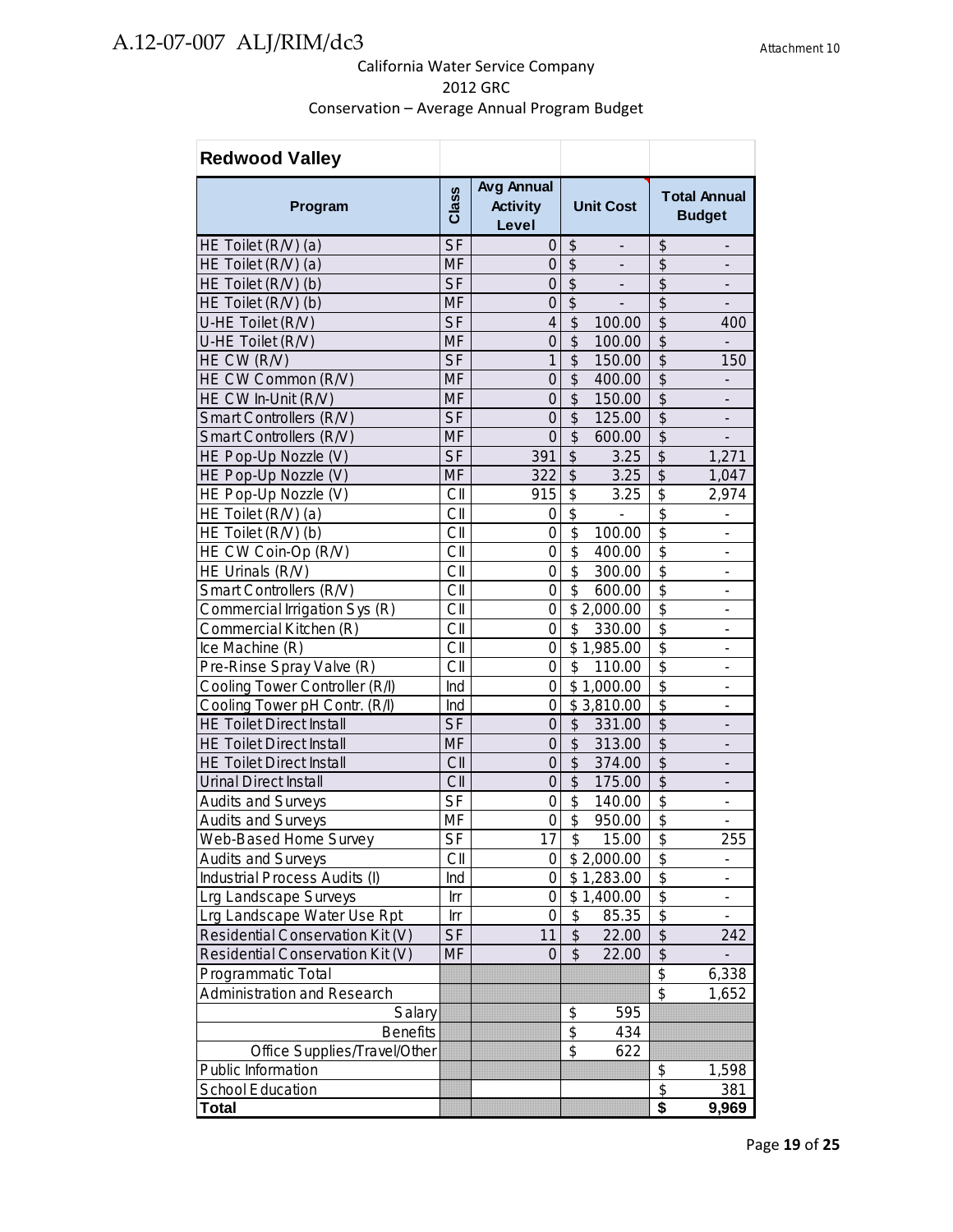| <b>Selma</b>                     |           |                                               |                                    |                                                      |
|----------------------------------|-----------|-----------------------------------------------|------------------------------------|------------------------------------------------------|
| Program                          | Class     | <b>Avg Annual</b><br><b>Activity</b><br>Level | <b>Unit Cost</b>                   | <b>Total Annual</b><br><b>Budget</b>                 |
| HE Toilet (R/V) (a)              | <b>SF</b> | 0                                             | \$<br>$\overline{\phantom{0}}$     | \$<br>$\qquad \qquad \blacksquare$                   |
| HE Toilet (R/V) (a)              | <b>MF</b> | 0                                             | \$                                 | \$                                                   |
| HE Toilet (R/V) (b)              | <b>SF</b> | $\overline{0}$                                | \$                                 | $\overline{\mathcal{S}}$                             |
| HE Toilet (R/V) (b)              | <b>MF</b> | $\mathbf 0$                                   | \$                                 | $\overline{\mathcal{G}}$                             |
| U-HE Toilet (R/V)                | <b>SF</b> | $\overline{7}$                                | \$<br>100.00                       | $\overline{\$}$<br>700                               |
| U-HE Toilet (R/V)                | <b>MF</b> | 6                                             | $\overline{\mathcal{S}}$<br>100.00 | $\overline{\$}$<br>600                               |
| HE CW (R/V)                      | <b>SF</b> | $\overline{7}$                                | \$<br>150.00                       | $\overline{\mathcal{G}}$<br>1,050                    |
| HE CW Common (R/V)               | <b>MF</b> | $\mathbf{1}$                                  | \$<br>400.00                       | $\overline{\$}$<br>400                               |
| HE CW In-Unit (R/V)              | <b>MF</b> | $\mathbf{1}$                                  | \$<br>150.00                       | $\overline{\$}$<br>150                               |
| Smart Controllers (R/V)          | <b>SF</b> | $\overline{0}$                                | \$<br>125.00                       | $\overline{\$}$                                      |
| Smart Controllers (R/V)          | <b>MF</b> | $\mathbf{1}$                                  | \$<br>600.00                       | $\overline{\$}$<br>600                               |
| HE Pop-Up Nozzle (V)             | <b>SF</b> | 1256                                          | \$<br>3.25                         | \$<br>4,082                                          |
| HE Pop-Up Nozzle (V)             | <b>MF</b> | 270                                           | \$<br>3.25                         | $\overline{\mathcal{G}}$<br>878                      |
| HE Pop-Up Nozzle (V)             | CII       | 1532                                          | \$<br>3.25                         | \$<br>4,979                                          |
| HE Toilet (R/V) (a)              | CII       | 0                                             | \$                                 | $\overline{\$}$                                      |
| HE Toilet (R/V) (b)              | CII       | 1                                             | \$<br>100.00                       | $\overline{\mathcal{S}}$<br>100                      |
| HE CW Coin-Op (R/V)              | CII       | 0                                             | $\overline{\mathbf{S}}$<br>400.00  | $\overline{\$}$<br>$\overline{\phantom{a}}$          |
| HE Urinals (R/V)                 | CII       | $\mathbf{1}$                                  | \$<br>300.00                       | $\overline{\$}$<br>300                               |
| Smart Controllers (R/V)          | CII       | 0                                             | \$<br>600.00                       | $\overline{\$}$<br>÷,                                |
| Commercial Irrigation Sys (R)    | CII       | 0                                             | \$2,000.00                         | $\overline{\$}$<br>Ĭ.                                |
| Commercial Kitchen (R)           | CII       | 0                                             | \$<br>330.00                       | $\overline{\mathcal{E}}$<br>$\overline{\phantom{0}}$ |
| Ice Machine (R)                  | СII       | 0                                             | \$1,985.00                         | $\overline{\$}$                                      |
| Pre-Rinse Spray Valve (R)        | CII       | 0                                             | \$<br>110.00                       | $\overline{\$}$<br>$\overline{\phantom{0}}$          |
| Cooling Tower Controller (R/I)   | Ind       | 0                                             | \$1,000.00                         | $\overline{\$}$<br>$\qquad \qquad \blacksquare$      |
| Cooling Tower pH Contr. (R/I)    | Ind       | 0                                             | \$3,810.00                         | $\overline{\$}$<br>Ĭ.                                |
| <b>HE Toilet Direct Install</b>  | <b>SF</b> | 0                                             | \$<br>331.00                       | $\overline{\$}$<br>$\overline{a}$                    |
| <b>HE Toilet Direct Install</b>  | <b>MF</b> | $\overline{0}$                                | \$<br>313.00                       | $\overline{\$}$                                      |
| <b>HE Toilet Direct Install</b>  | CII       | $\overline{0}$                                | \$<br>374.00                       | $\overline{\$}$<br>$\overline{\phantom{a}}$          |
| <b>Urinal Direct Install</b>     | CII       | $\mathbf 0$                                   | \$<br>175.00                       | \$<br>$\overline{a}$                                 |
| <b>Audits and Surveys</b>        | <b>SF</b> | 0                                             | \$<br>140.00                       | \$<br>-                                              |
| <b>Audits and Surveys</b>        | MF        | $\overline{0}$                                | \$<br>950.00                       | \$<br>$\overline{\phantom{m}}$                       |
| Web-Based Home Survey            | SF        | 0                                             | \$<br>15.00                        | \$<br>$\blacksquare$                                 |
| <b>Audits and Surveys</b>        | CII       | 0                                             | \$2,000.00                         | \$                                                   |
| Industrial Process Audits (I)    | Ind       | $\overline{0}$                                | \$1,283.00                         | $\overline{\mathcal{L}}$                             |
| <b>Lrg Landscape Surveys</b>     | Irr       | $\overline{2}$                                | \$1,400.00                         | $\frac{1}{2}$<br>2,800                               |
| Lrg Landscape Water Use Rpt      | Irr       | 16                                            | \$<br>85.35                        | $\overline{\$}$<br>1,366                             |
| Residential Conservation Kit (V) | <b>SF</b> | $\vert 4 \vert$                               | $\boldsymbol{\theta}$<br>22.00     | $\overline{\mathcal{G}}$<br>88                       |
| Residential Conservation Kit (V) | <b>MF</b> | $\overline{0}$                                | $\boldsymbol{\mathsf{S}}$<br>22.00 | $\overline{\mathcal{G}}$<br>$\overline{a}$           |
| Programmatic Total               |           |                                               |                                    | \$<br>18,092                                         |
| Administration and Research      |           |                                               |                                    | \$<br>4,762                                          |
| Salary                           |           |                                               | \$<br>1,699                        |                                                      |
| <b>Benefits</b>                  |           |                                               | \$<br>1,240                        |                                                      |
| Office Supplies/Travel/Other     |           |                                               | \$<br>1,823                        |                                                      |
| Public Information               |           |                                               |                                    | \$<br>4,694                                          |
| School Education                 |           |                                               |                                    | \$<br>1,087                                          |
| Total                            |           |                                               |                                    | \$<br>28,635                                         |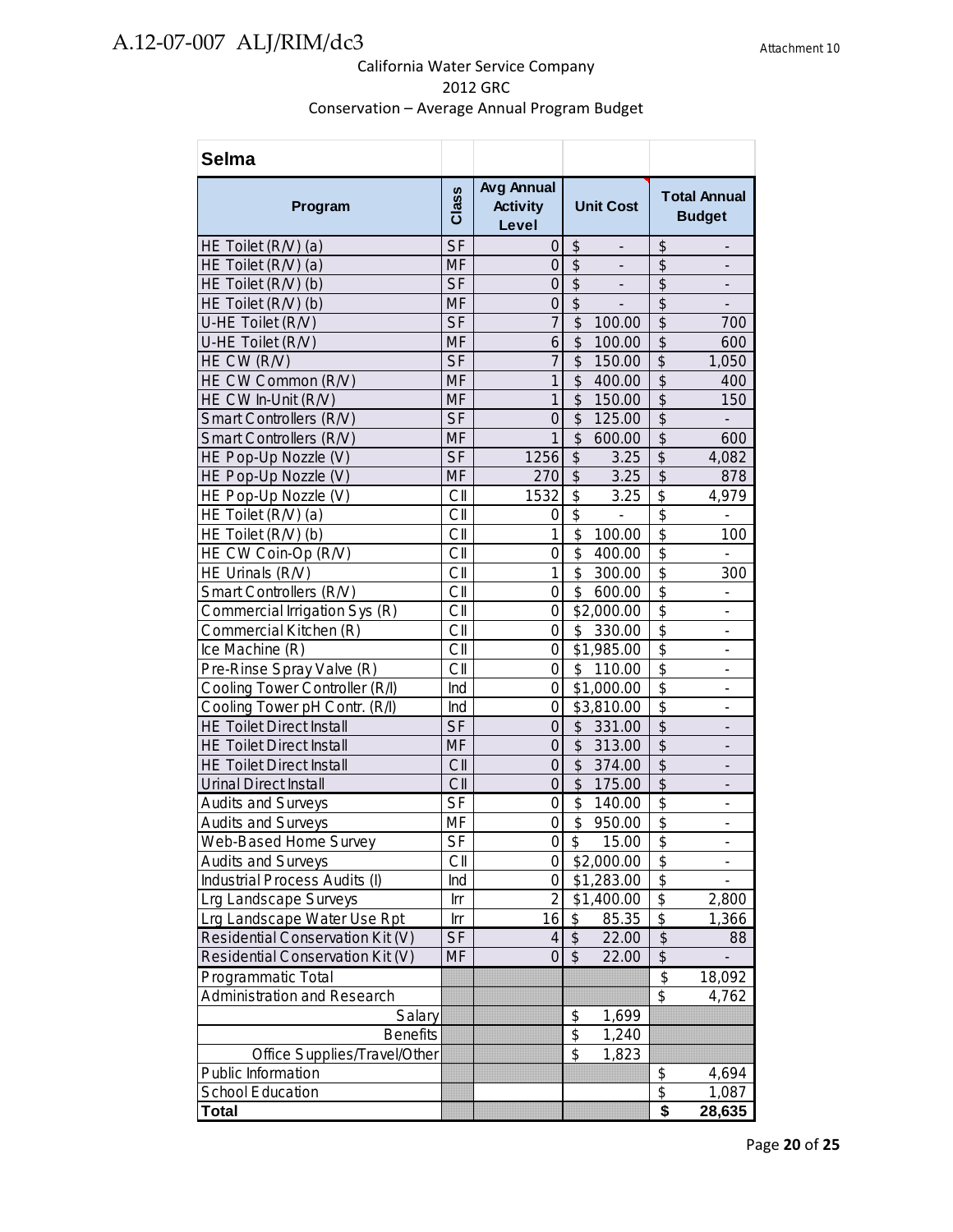| <b>Salinas</b>                     |                |                                               |                           |                              |                                        |                          |
|------------------------------------|----------------|-----------------------------------------------|---------------------------|------------------------------|----------------------------------------|--------------------------|
| Program                            | Class          | <b>Avg Annual</b><br><b>Activity</b><br>Level | <b>Unit Cost</b>          |                              | <b>Total Annual</b><br><b>Budget</b>   |                          |
| HE Toilet (R/V) (a)                | <b>SF</b>      | 0                                             | \$                        |                              | \$                                     |                          |
| HE Toilet (R/V) (a)                | <b>MF</b>      | 0                                             | \$                        |                              | \$                                     |                          |
| HE Toilet (R/V) (b)                | S <sub>F</sub> | 0                                             | $\overline{\mathcal{G}}$  |                              | $\overline{\mathcal{S}}$               |                          |
| HE Toilet (R/V) (b)                | <b>MF</b>      | $\overline{0}$                                | $\overline{\mathcal{S}}$  |                              | $\overline{\mathcal{S}}$               |                          |
| U-HE Toilet (R/V)                  | S <sub>F</sub> | 400                                           | $\overline{\mathcal{S}}$  | 100.00                       | $\overline{\mathcal{S}}$               | 40,000                   |
| U-HE Toilet (R/V)                  | <b>MF</b>      | 100                                           | \$                        | 100.00                       | \$                                     | 10,000                   |
| HE CW (R/V)                        | <b>SF</b>      | 50                                            | $\overline{\mathcal{S}}$  | 150.00                       | $\overline{\$}$                        | 7,500                    |
| HE CW Common (R/V)                 | <b>MF</b>      | 10                                            | $\overline{\$}$           | 400.00                       | $\overline{\$}$                        | 4,000                    |
| HE CW In-Unit (R/V)                | <b>MF</b>      | 10                                            | \$                        | 150.00                       | $\overline{\mathcal{S}}$               | 1,500                    |
| Smart Controllers (R/V)            | <b>SF</b>      | 450                                           | $\overline{\$}$           | 125.00                       | $\overline{\$}$                        | 56,250                   |
| Smart Controllers (R/V)            | <b>MF</b>      | 15                                            | \$                        | 600.00                       | \$                                     | 9,000                    |
| HE Pop-Up Nozzle (V)               | <b>SF</b>      | 9994                                          | \$                        | 3.25                         | $\overline{\mathcal{S}}$               | 32,481                   |
| HE Pop-Up Nozzle (V)               | <b>MF</b>      | 5000                                          | \$                        | 3.25                         | $\overline{\mathcal{S}}$               | 16,250                   |
| HE Pop-Up Nozzle (V)               | CII            | 15000                                         | \$                        | 3.25                         | \$                                     | 48,750                   |
| HE Toilet (R/V) (a)                | CII            | 0                                             | \$                        | $\qquad \qquad \blacksquare$ | \$                                     |                          |
| HE Toilet (R/V) (b)                | CII            | 10                                            | \$                        | 100.00                       | \$                                     | 1,000                    |
| HE CW Coin-Op (R/V)                | CII            | 15                                            | \$                        | 400.00                       | $\overline{\mathcal{S}}$               | 6,000                    |
| HE Urinals (R/V)                   | CII            | 10                                            | \$                        | 300.00                       | $\overline{\mathcal{S}}$               | 3,000                    |
| Smart Controllers (R/V)            | CII            | 34                                            | $\overline{\mathbb{S}}$   | 600.00                       | $\overline{\boldsymbol{\mathfrak{s}}}$ | 20,400                   |
| Commercial Irrigation Sys (R)      | CII            | 12                                            | \$                        | 2,000.00                     | \$                                     | 24,000                   |
| Commercial Kitchen (R)             | CII            | $\mathbf 0$                                   | $\overline{\mathfrak{s}}$ | 330.00                       | $\overline{\mathfrak{s}}$              |                          |
| Ice Machine (R)                    | CII            | $\mathbf 0$                                   | \$                        | 1,985.00                     | $\overline{\mathbb{S}}$                |                          |
| Pre-Rinse Spray Valve (R)          | CII            | $\mathbf 0$                                   | \$                        | 110.00                       | \$                                     | $\overline{\phantom{0}}$ |
| Cooling Tower Controller (R/I)     | Ind            | $\mathbf 0$                                   | \$                        | 1,000.00                     | $\overline{\mathbb{S}}$                |                          |
| Cooling Tower pH Contr. (R/I)      | Ind            | 0                                             | \$                        | 3,810.00                     | $\overline{\mathbb{S}}$                | $\overline{\phantom{a}}$ |
| <b>HE Toilet Direct Install</b>    | <b>SF</b>      | $\mathbf 0$                                   | \$                        | 331.00                       | $\overline{\mathcal{S}}$               | $\overline{\phantom{0}}$ |
| <b>HE Toilet Direct Install</b>    | <b>MF</b>      | $\overline{0}$                                | $\overline{\mathcal{S}}$  | 313.00                       | $\overline{\$}$                        | ÷                        |
| <b>HE Toilet Direct Install</b>    | CII            | $\overline{0}$                                | $\overline{\$}$           | 374.00                       | $\overline{\$}$                        |                          |
| <b>Urinal Direct Install</b>       | CII            | $\overline{0}$                                | $\overline{\mathcal{S}}$  | 175.00                       | \$                                     |                          |
| <b>Audits and Surveys</b>          | <b>SF</b>      | 20                                            | \$                        | 140.00                       | \$                                     | 2,800                    |
| <b>Audits and Surveys</b>          | MF             | 10                                            | \$                        | 950.00                       | \$                                     | 9,500                    |
| Web-Based Home Survey              | SF             | 500                                           | \$                        | 15.00                        | \$                                     | 7,500                    |
| <b>Audits and Surveys</b>          | CII            | 0                                             | \$                        | 2,000.00                     | \$                                     |                          |
| Industrial Process Audits (I)      | Ind            | 0                                             | \$                        | 1,283.00                     | \$                                     |                          |
| Lrg Landscape Surveys              | Irr            | 10                                            | \$                        | 1,400.00                     | \$                                     | 14,000                   |
| Lrg Landscape Water Use Rpt        | Irr            | 75                                            | \$                        | 85.35                        | \$                                     | 6,401                    |
| Residential Conservation Kit (V)   | <b>SF</b>      | 50                                            | $\sqrt[6]{\frac{1}{2}}$   | 22.00                        | $\overline{\mathcal{S}}$               | 1,100                    |
| Residential Conservation Kit (V)   | <b>MF</b>      | $\Omega$                                      | $\mathfrak{S}$            | 22.00                        | $\overline{\mathcal{S}}$               |                          |
| Programmatic Total                 |                |                                               |                           |                              | \$                                     | 321,432                  |
| <b>Administration and Research</b> |                |                                               |                           |                              | $\overline{\mathbf{S}}$                | 95,728                   |
| Salary                             |                |                                               | \$                        | 30,180                       |                                        |                          |
| <b>Benefits</b>                    |                |                                               | \$                        | 22,031                       |                                        |                          |
| Office Supplies/Travel/Other       |                |                                               | \$                        | 43,517                       |                                        |                          |
| Public Information                 |                |                                               |                           |                              | \$                                     | 98,586                   |
| <b>School Education</b>            |                |                                               |                           |                              | \$                                     | 19,317                   |
| <b>Total</b>                       |                |                                               |                           |                              | \$                                     | 535,062                  |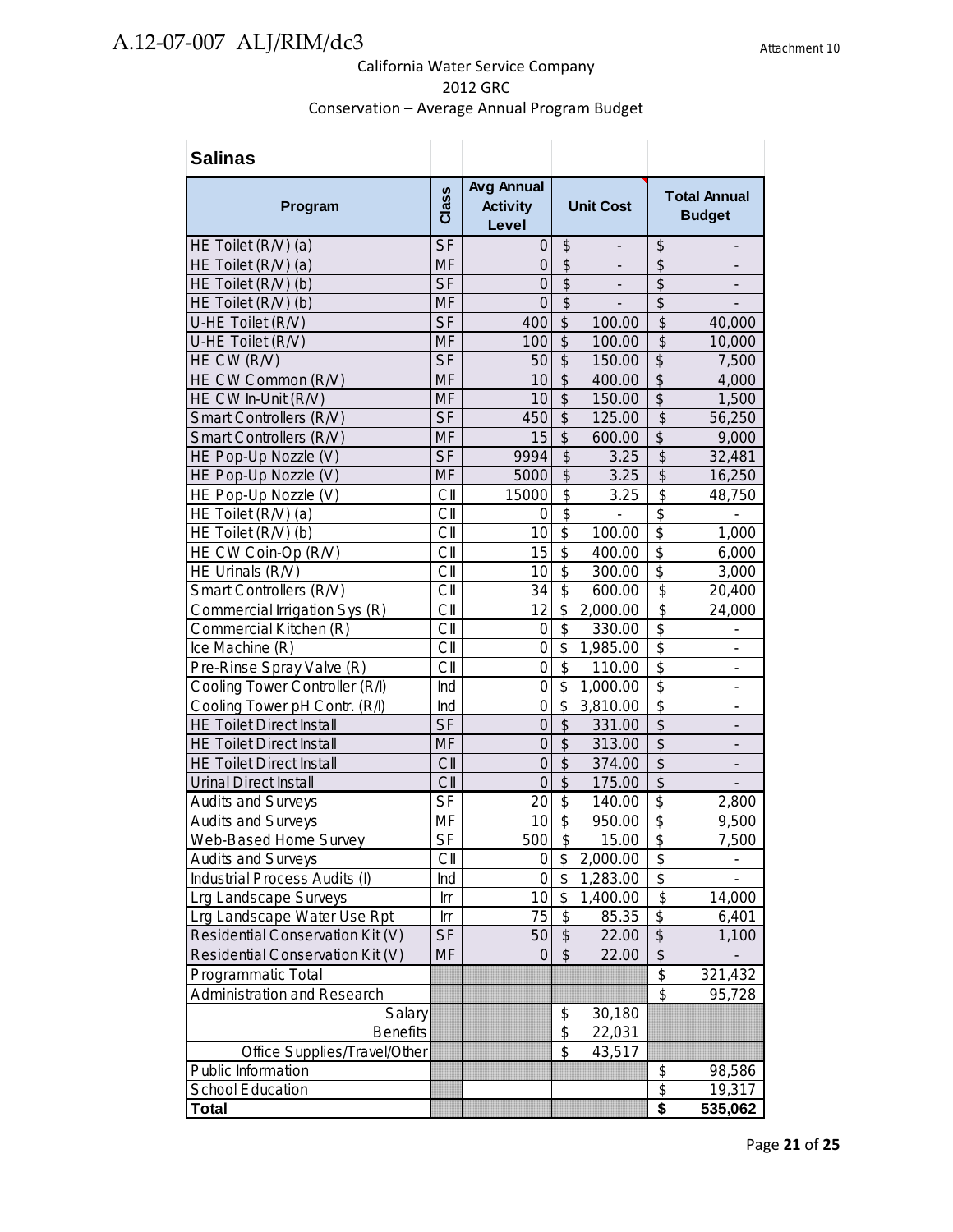| <b>Stockton</b>                    |                  |                                        |                                        |                          |                          |                                      |
|------------------------------------|------------------|----------------------------------------|----------------------------------------|--------------------------|--------------------------|--------------------------------------|
| Program                            | Class            | Avg Annual<br><b>Activity</b><br>Level | <b>Unit Cost</b>                       |                          |                          | <b>Total Annual</b><br><b>Budget</b> |
| HE Toilet (R/V) (a)                | <b>SF</b>        | 0                                      | \$                                     | -                        | \$                       | $\overline{\phantom{a}}$             |
| HE Toilet (R/V) (a)                | <b>MF</b>        | $\overline{0}$                         | $\overline{\$}$                        | $\overline{\phantom{0}}$ | \$                       | $\overline{\phantom{a}}$             |
| HE Toilet (R/V) (b)                | <b>SF</b>        | $\overline{0}$                         | $\overline{\$}$                        | $\overline{\phantom{0}}$ | $\overline{\$}$          | $\overline{\phantom{a}}$             |
| HE Toilet (R/V) (b)                | <b>MF</b>        | $\Omega$                               | $\overline{\mathcal{S}}$               |                          | \$                       |                                      |
| U-HE Toilet (R/V)                  | <b>SF</b>        | 60                                     | $\overline{\mathcal{S}}$               | 100.00                   | $\overline{\$}$          | 6,000                                |
| U-HE Toilet (R/V)                  | <b>MF</b>        | 20                                     | \$                                     | 100.00                   | $\overline{\mathcal{S}}$ | 2,000                                |
| HE CW (R/V)                        | <b>SF</b>        | 10                                     | $\overline{\mathcal{S}}$               | 150.00                   | $\overline{\mathcal{L}}$ | 1,500                                |
| HE CW Common (R/V)                 | <b>MF</b>        | 1                                      | $\overline{\mathcal{S}}$               | 400.00                   | $\overline{\mathcal{G}}$ | 400                                  |
| HE CW In-Unit (R/V)                | <b>MF</b>        | 34                                     | \$                                     | 150.00                   | $\overline{\mathcal{S}}$ | 5,100                                |
| Smart Controllers (R/V)            | <b>SF</b>        | $\overline{0}$                         | $\overline{\$}$                        | 125.00                   | $\overline{\$}$          |                                      |
| Smart Controllers (R/V)            | <b>MF</b>        | 15                                     | \$                                     | 600.00                   | $\overline{\mathcal{L}}$ | 9,000                                |
| HE Pop-Up Nozzle (V)               | <b>SF</b>        | 5000                                   | $\overline{\mathcal{S}}$               | 3.25                     | \$                       | 16,250                               |
| HE Pop-Up Nozzle (V)               | <b>MF</b>        | 2000                                   | $\overline{\$}$                        | 3.25                     | $\overline{\$}$          | 6,500                                |
| HE Pop-Up Nozzle (V)               | CII              | 5575                                   | $\overline{\$}$                        | 3.25                     | $\overline{\mathcal{S}}$ | 18,119                               |
| HE Toilet (R/V) (a)                | CII              | 0                                      | $\overline{\$}$                        | $\overline{a}$           | $\overline{\$}$          | $\overline{a}$                       |
| HE Toilet (R/V) (b)                | CII              | 1                                      | $\overline{\boldsymbol{\mathfrak{s}}}$ | 100.00                   | $\overline{\$}$          | 100                                  |
| HE CW Coin-Op (R/V)                | CII              | $\overline{0}$                         | \$                                     | 400.00                   | $\overline{\$}$          |                                      |
| HE Urinals (R/V)                   | CII              | 17                                     | \$                                     | 300.00                   | $\overline{\$}$          | 5,100                                |
| Smart Controllers (R/V)            | CII              | 0                                      | \$                                     | 600.00                   | $\overline{\mathbf{S}}$  | -                                    |
| Commercial Irrigation Sys (R)      | CII              | $\mathbf 0$                            | \$                                     | 2,000.00                 | $\overline{\$}$          | $\qquad \qquad \blacksquare$         |
| Commercial Kitchen (R)             | CII              | 0                                      | \$                                     | 330.00                   | \$                       | $\overline{\phantom{a}}$             |
| Ice Machine (R)                    | CII              | 0                                      | \$                                     | 1,985.00                 | $\overline{\$}$          | $\overline{\phantom{a}}$             |
| Pre-Rinse Spray Valve (R)          | CII              | $\overline{0}$                         | \$                                     | 110.00                   | $\overline{\mathbf{S}}$  | $\overline{\phantom{a}}$             |
| Cooling Tower Controller (R/I)     | Ind              | $\overline{0}$                         | \$                                     | 1,000.00                 | $\overline{\$}$          | $\overline{\phantom{0}}$             |
| Cooling Tower pH Contr. (R/I)      | Ind              | $\overline{0}$                         | $\overline{\mathcal{S}}$               | 3,810.00                 | $\overline{\$}$          |                                      |
| <b>HE Toilet Direct Install</b>    | <b>SF</b>        | 200                                    | \$                                     | 331.00                   | $\overline{\theta}$      | 66,200                               |
| <b>HE Toilet Direct Install</b>    | <b>MF</b>        | $\overline{0}$                         | $\overline{\mathcal{S}}$               | 313.00                   | $\overline{\mathcal{S}}$ |                                      |
| <b>HE Toilet Direct Install</b>    | CII              | $\overline{0}$                         | $\overline{\mathcal{S}}$               | 374.00                   | $\overline{\mathcal{S}}$ |                                      |
| <b>Urinal Direct Install</b>       | CII              | $\overline{0}$                         | $\overline{\mathcal{S}}$               | 175.00                   | $\overline{\mathcal{S}}$ |                                      |
| <b>Audits and Surveys</b>          | <b>SF</b>        | $\mathbf 0$                            | $\overline{\mathcal{S}}$               | 140.00                   | $\overline{\$}$          |                                      |
| <b>Audits and Surveys</b>          | MF               | 0                                      | $\overline{\mathcal{E}}$               | 950.00                   | \$                       | $\overline{a}$                       |
| Web-Based Home Survey              | $S_{\mathsf{F}}$ | $\overline{0}$                         | $\overline{\$}$                        | 15.00                    | $\overline{\$}$          |                                      |
| <b>Audits and Surveys</b>          | CII              | 0                                      | \$                                     | 2,000.00                 | \$                       |                                      |
| Industrial Process Audits (I)      | Ind              | 0                                      | \$                                     | 1,283.00                 | $\overline{\mathcal{L}}$ |                                      |
| Lrg Landscape Surveys              | Irr              | $\overline{c}$                         | \$                                     | 1,400.00                 | $\overline{\$}$          | 2,800                                |
| Lrg Landscape Water Use Rpt        | Irr              | 18                                     | \$                                     | 85.35                    | $\overline{\$}$          | 1,536                                |
| Residential Conservation Kit (V)   | <b>SF</b>        | 8                                      | \$                                     | 22.00                    | \$                       | 176                                  |
| Residential Conservation Kit (V)   | MF               | $\overline{0}$                         | \$                                     | 22.00                    | $\overline{\mathcal{G}}$ |                                      |
| Programmatic Total                 |                  |                                        |                                        |                          | \$                       | 140,781                              |
| <b>Administration and Research</b> |                  |                                        |                                        |                          | \$                       | 36,928                               |
| Salary                             |                  |                                        | \$                                     | 13,218                   |                          |                                      |
| <b>Benefits</b>                    |                  |                                        | \$                                     | 9,649                    |                          |                                      |
| Office Supplies/Travel/Other       |                  |                                        | \$                                     | 14,061                   |                          |                                      |
| Public Information                 |                  |                                        |                                        |                          | \$                       | 34,331                               |
| School Education                   |                  |                                        |                                        |                          | \$                       | 8,460                                |
| Total                              |                  |                                        |                                        |                          | \$                       | 220,501                              |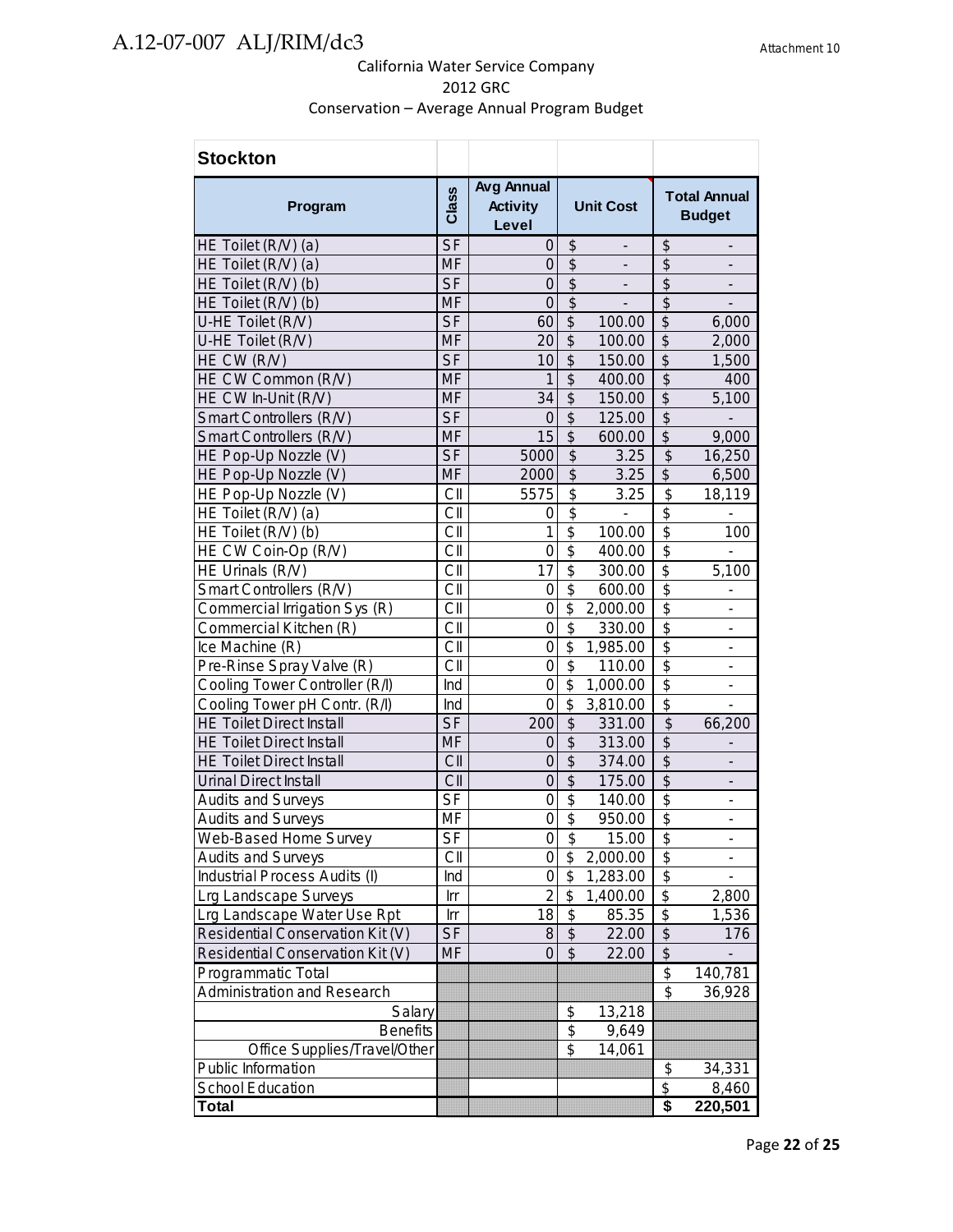| <b>Visalia</b>                   |                          |                                               |                                        |                          |                                      |                              |
|----------------------------------|--------------------------|-----------------------------------------------|----------------------------------------|--------------------------|--------------------------------------|------------------------------|
| Program                          | Class                    | <b>Avg Annual</b><br><b>Activity</b><br>Level | <b>Unit Cost</b>                       |                          | <b>Total Annual</b><br><b>Budget</b> |                              |
| HE Toilet (R/V) (a)              | <b>SF</b>                | 0                                             | $\boldsymbol{\theta}$                  | -                        | \$                                   | $\qquad \qquad \blacksquare$ |
| HE Toilet (R/V) (a)              | <b>MF</b>                | $\mathbf 0$                                   | $\overline{\$}$                        | $\overline{\phantom{0}}$ | \$                                   | $\overline{\phantom{a}}$     |
| HE Toilet (R/V) (b)              | <b>SF</b>                | $\overline{0}$                                | $\overline{\$}$                        | $\overline{\phantom{0}}$ | $\overline{\mathcal{S}}$             |                              |
| HE Toilet (R/V) (b)              | <b>MF</b>                | $\overline{0}$                                | $\overline{\$}$                        |                          | $\overline{\$}$                      |                              |
| U-HE Toilet (R/V)                | <b>SF</b>                | 80                                            | $\overline{\mathcal{S}}$               | 100.00                   | $\overline{\mathcal{G}}$             | 8,000                        |
| U-HE Toilet (R/V)                | <b>MF</b>                | 65                                            | \$                                     | 100.00                   | \$                                   | 6,500                        |
| HE CW (R/V)                      | $S$ F                    | 25                                            | $\overline{\mathcal{S}}$               | 150.00                   | $\overline{\mathcal{G}}$             | 3,750                        |
| HE CW Common (R/V)               | <b>MF</b>                | $\overline{0}$                                | $\overline{\mathcal{S}}$               | 400.00                   | $\overline{\mathcal{S}}$             |                              |
| HE CW In-Unit (R/V)              | <b>MF</b>                | $\overline{0}$                                | $\overline{\$}$                        | 150.00                   | $\overline{\$}$                      |                              |
| Smart Controllers (R/V)          | <b>SF</b>                | 100                                           | \$                                     | 125.00                   | $\frac{1}{2}$                        | 12,500                       |
| Smart Controllers (R/V)          | <b>MF</b>                | 25                                            | \$                                     | 600.00                   | \$                                   | 15,000                       |
| HE Pop-Up Nozzle (V)             | <b>SF</b>                | 12000                                         | $\overline{\mathcal{S}}$               | 3.25                     | $\overline{\mathcal{S}}$             | 39,000                       |
| HE Pop-Up Nozzle (V)             | <b>MF</b>                | 3000                                          | $\overline{\$}$                        | 3.25                     | $\overline{\$}$                      | 9,750                        |
| HE Pop-Up Nozzle (V)             | CII                      | 14000                                         | $\overline{\mathfrak{s}}$              | 3.25                     | \$                                   | 45,500                       |
| HE Toilet (R/V) (a)              | CII                      | 0                                             | $\overline{\mathbf{s}}$                | -                        | $\overline{\mathbf{S}}$              |                              |
| HE Toilet (R/V) (b)              | CII                      | 20                                            | \$                                     | 100.00                   | \$                                   | 2,000                        |
| HE CW Coin-Op (R/V)              | CII                      | 0                                             | $\overline{\boldsymbol{\mathfrak{s}}}$ | 400.00                   | $\overline{\$}$                      |                              |
| HE Urinals (R/V)                 | CII                      | $\overline{0}$                                | \$                                     | 300.00                   | $\overline{\mathbf{S}}$              |                              |
| Smart Controllers (R/V)          | CII                      | 25                                            | \$                                     | 600.00                   | \$                                   | 15,000                       |
| Commercial Irrigation Sys (R)    | CII                      | 0                                             | \$                                     | 2,000.00                 | \$                                   |                              |
| Commercial Kitchen (R)           | CII                      | 10                                            | \$                                     | 330.00                   | \$                                   | 3,300                        |
| Ice Machine (R)                  | CII                      | 5                                             | \$                                     | 1,985.00                 | $\overline{\$}$                      | 9,925                        |
| Pre-Rinse Spray Valve (R)        | CII                      | 10                                            | \$                                     | 110.00                   | $\overline{\mathcal{L}}$             | 1,100                        |
| Cooling Tower Controller (R/I)   | Ind                      | $\mathbf 0$                                   | \$                                     | 1,000.00                 | $\overline{\$}$                      |                              |
| Cooling Tower pH Contr. (R/I)    | Ind                      | $\overline{0}$                                | \$                                     | 3,810.00                 | $\overline{\mathbf{S}}$              | $\overline{a}$               |
| <b>HE Toilet Direct Install</b>  | <b>SF</b>                | 150                                           | \$                                     | 331.00                   | \$                                   | 49,650                       |
| <b>HE Toilet Direct Install</b>  | MF                       | $\mathbf 0$                                   | \$                                     | 313.00                   | \$                                   |                              |
| <b>HE Toilet Direct Install</b>  | CII                      | $\overline{0}$                                | $\overline{\mathcal{S}}$               | 374.00                   | $\overline{\$}$                      |                              |
| <b>Urinal Direct Install</b>     | CII                      | $\overline{0}$                                | $\overline{\$}$                        | 175.00                   | $\overline{\$}$                      |                              |
| <b>Audits and Surveys</b>        | <b>SF</b>                | 0                                             | \$                                     | 140.00                   | \$                                   | $\qquad \qquad \blacksquare$ |
| <b>Audits and Surveys</b>        | MF                       | $\pmb{0}$                                     | \$                                     | 950.00                   | \$                                   | $\overline{\phantom{0}}$     |
| Web-Based Home Survey            | $\overline{\mathsf{SF}}$ | 203                                           | $\overline{\$}$                        | 15.00                    | $\overline{\mathcal{E}}$             | 3,045                        |
| <b>Audits and Surveys</b>        | СII                      | 0                                             | \$                                     | 2,000.00                 | \$                                   |                              |
| Industrial Process Audits (I)    | Ind                      | 0                                             | \$                                     | 1,283.00                 | $\overline{\$}$                      |                              |
| Lrg Landscape Surveys            | Irr                      | 6                                             | \$                                     | 1,400.00                 | \$                                   | 8,400                        |
| Lrg Landscape Water Use Rpt      | Irr                      | 60                                            | \$                                     | 85.35                    | \$                                   | 5,121                        |
| Residential Conservation Kit (V) | <b>SF</b>                | 50                                            | \$                                     | 22.00                    | $\boldsymbol{\theta}$                | 1,100                        |
| Residential Conservation Kit (V) | MF                       | 0                                             | \$                                     | 22.00                    | $\overline{\$}$                      |                              |
| Programmatic Total               |                          |                                               |                                        |                          | $\frac{1}{2}$                        | 238,641                      |
| Administration and Research      |                          |                                               |                                        |                          | \$                                   | 63,404                       |
| Salary                           |                          |                                               | \$                                     | 22,406                   |                                      |                              |
| <b>Benefits</b>                  |                          |                                               | \$                                     | 16,357                   |                                      |                              |
| Office Supplies/Travel/Other     |                          |                                               | \$                                     | 24,641                   |                                      |                              |
| Public Information               |                          |                                               |                                        |                          |                                      |                              |
| School Education                 |                          |                                               |                                        |                          | \$<br>\$                             | 61,958<br>14,341             |
| Total                            |                          |                                               |                                        |                          | \$                                   | 378,345                      |
|                                  |                          |                                               |                                        |                          |                                      |                              |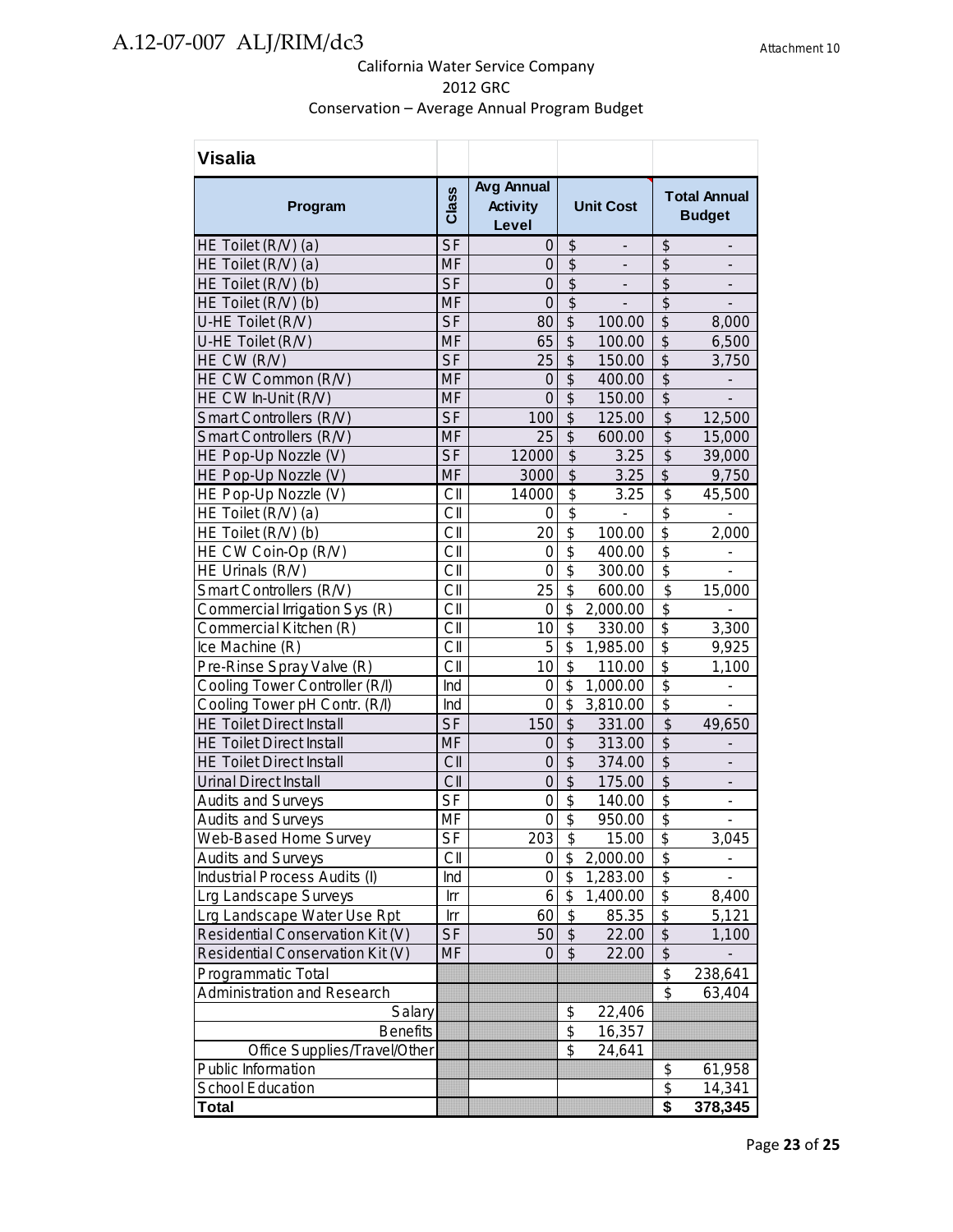| <b>Willows</b>                   |                |                                               |                                                           |                                                           |
|----------------------------------|----------------|-----------------------------------------------|-----------------------------------------------------------|-----------------------------------------------------------|
| Program                          | Class          | <b>Avg Annual</b><br><b>Activity</b><br>Level | <b>Unit Cost</b>                                          | <b>Total Annual</b><br><b>Budget</b>                      |
| HE Toilet (R/V) (a)              | <b>SF</b>      | 0                                             | \$<br>-                                                   | \$<br>-                                                   |
| HE Toilet (R/V) (a)              | <b>MF</b>      | 0                                             | $\boldsymbol{\mathsf{S}}$<br>$\qquad \qquad \blacksquare$ | \$<br>-                                                   |
| HE Toilet (R/V) (b)              | <b>SF</b>      | 0                                             | \$<br>$\qquad \qquad \blacksquare$                        | \$<br>-                                                   |
| HE Toilet (R/V) (b)              | <b>MF</b>      | $\mathbf 0$                                   | \$<br>$\overline{\phantom{0}}$                            | $\overline{\$}$<br>$\overline{\phantom{a}}$               |
| U-HE Toilet (R/V)                | S <sub>F</sub> | $\overline{2}$                                | $\overline{\$}$<br>100.00                                 | $\overline{\$}$<br>200                                    |
| U-HE Toilet (R/V)                | <b>MF</b>      | $\mathbf{1}$                                  | $\overline{\mathcal{S}}$<br>100.00                        | $\overline{\$}$<br>100                                    |
| HE CW (R/V)                      | <b>SF</b>      | 4                                             | \$<br>150.00                                              | $\overline{\$}$<br>600                                    |
| HE CW Common (R/V)               | <b>MF</b>      | $\overline{0}$                                | \$<br>400.00                                              | $\overline{\mathcal{S}}$                                  |
| HE CW In-Unit (R/V)              | <b>MF</b>      | $\overline{0}$                                | \$<br>150.00                                              | $\overline{\mathcal{G}}$                                  |
| Smart Controllers (R/V)          | <b>SF</b>      | 13                                            | \$<br>125.00                                              | $\overline{\mathcal{L}}$<br>1,625                         |
| Smart Controllers (R/V)          | <b>MF</b>      | 1                                             | $\overline{\mathcal{S}}$<br>600.00                        | $\overline{\mathcal{S}}$<br>600                           |
| HE Pop-Up Nozzle (V)             | S <sub>F</sub> | 336                                           | \$<br>3.25                                                | $\overline{\$}$<br>1,092                                  |
| HE Pop-Up Nozzle (V)             | <b>MF</b>      | 278                                           | \$<br>3.25                                                | $\overline{\mathcal{S}}$<br>904                           |
| HE Pop-Up Nozzle (V)             | CII            | 785                                           | \$<br>3.25                                                | \$<br>2,551                                               |
| HE Toilet (R/V) (a)              | CII            | 0                                             | $\overline{\$}$                                           | $\overline{\$}$<br>$\overline{\phantom{0}}$               |
| HE Toilet (R/V) (b)              | CII            | $\overline{0}$                                | $\overline{\boldsymbol{\mathsf{S}}}$<br>100.00            | $\overline{\$}$<br>$\overline{\phantom{0}}$               |
| HE CW Coin-Op (R/V)              | CII            | $\mathsf{O}\xspace$                           | $\overline{\mathbf{S}}$<br>400.00                         | $\overline{\$}$<br>$\overline{a}$                         |
| HE Urinals (R/V)                 | CII            | $\mathbf 0$                                   | \$<br>300.00                                              | $\overline{\$}$<br>$\overline{\phantom{0}}$               |
| Smart Controllers (R/V)          | CII            | $\overline{0}$                                | \$<br>600.00                                              | $\overline{\$}$<br>$\overline{\phantom{0}}$               |
| Commercial Irrigation Sys (R)    | CII            | $\overline{0}$                                | \$2,000.00                                                | $\overline{\$}$<br>$\qquad \qquad \blacksquare$           |
| Commercial Kitchen (R)           | CII            | 0                                             | \$<br>330.00                                              | $\overline{\$}$<br>-                                      |
| Ice Machine (R)                  | CII            | 0                                             | \$1,985.00                                                | $\overline{\mathbf{S}}$<br>-                              |
| Pre-Rinse Spray Valve (R)        | CII            | 0                                             | \$<br>110.00                                              | $\overline{\mathfrak{s}}$<br>-                            |
| Cooling Tower Controller (R/I)   | Ind            | 0                                             | \$1,000.00                                                | \$<br>-                                                   |
| Cooling Tower pH Contr. (R/I)    | Ind            | 0                                             | \$3,810.00                                                | \$<br>$\overline{\phantom{0}}$                            |
| <b>HE Toilet Direct Install</b>  | <b>SF</b>      | 0                                             | \$<br>331.00                                              | \$<br>$\overline{\phantom{0}}$                            |
| <b>HE Toilet Direct Install</b>  | <b>MF</b>      | $\mathbf 0$                                   | $\overline{\mathcal{E}}$<br>313.00                        | $\overline{\mathcal{S}}$<br>$\qquad \qquad \blacksquare$  |
| <b>HE Toilet Direct Install</b>  | CII            | $\mathbf 0$                                   | $\frac{1}{2}$<br>374.00                                   | $\overline{\mathcal{G}}$                                  |
| <b>Urinal Direct Install</b>     | CII            | $\mathbf 0$                                   | $\frac{1}{2}$<br>175.00                                   | $\overline{\$}$                                           |
| <b>Audits and Surveys</b>        | <b>SF</b>      | $\mathbf 0$                                   | \$<br>140.00                                              | \$<br>$\overline{\phantom{a}}$                            |
| <b>Audits and Surveys</b>        | <b>MF</b>      | 0                                             | \$<br>950.00                                              | $\overline{\mathfrak{s}}$<br>$\qquad \qquad \blacksquare$ |
| Web-Based Home Survey            | S <sub>F</sub> | $\overline{0}$                                | \$<br>15.00                                               | \$                                                        |
| <b>Audits and Surveys</b>        | CII            | 0                                             | \$2,000.00                                                | \$                                                        |
| Industrial Process Audits (I)    | Ind            | 0                                             | \$1,283.00                                                | $\overline{\mathbf{S}}$                                   |
| <b>Lrg Landscape Surveys</b>     | Irr            | 0                                             | \$1,400.00                                                | $\overline{\mathbf{S}}$                                   |
| Lrg Landscape Water Use Rpt      | Irr            | 0                                             | \$<br>85.35                                               | $\overline{\mathcal{S}}$                                  |
| Residential Conservation Kit (V) | <b>SF</b>      | 0                                             | \$<br>22.00                                               | $\overline{\$}$                                           |
| Residential Conservation Kit (V) | <b>MF</b>      | $\overline{0}$                                | $\overline{\mathcal{S}}$<br>22.00                         | $\overline{\$}$                                           |
| Programmatic Total               |                |                                               |                                                           | $\frac{1}{2}$<br>7,672                                    |
| Administration and Research      |                |                                               |                                                           | $\overline{\$}$<br>2,223                                  |
| Salary                           |                |                                               | \$<br>720                                                 |                                                           |
| <b>Benefits</b>                  |                |                                               | \$<br>526                                                 |                                                           |
| Office Supplies/Travel/Other     |                |                                               | \$<br>977                                                 |                                                           |
| Public Information               |                |                                               |                                                           | \$<br>2,323                                               |
| School Education                 |                |                                               |                                                           | \$<br>461                                                 |
| <b>Total</b>                     |                |                                               |                                                           | \$<br>12,679                                              |
|                                  |                |                                               |                                                           |                                                           |